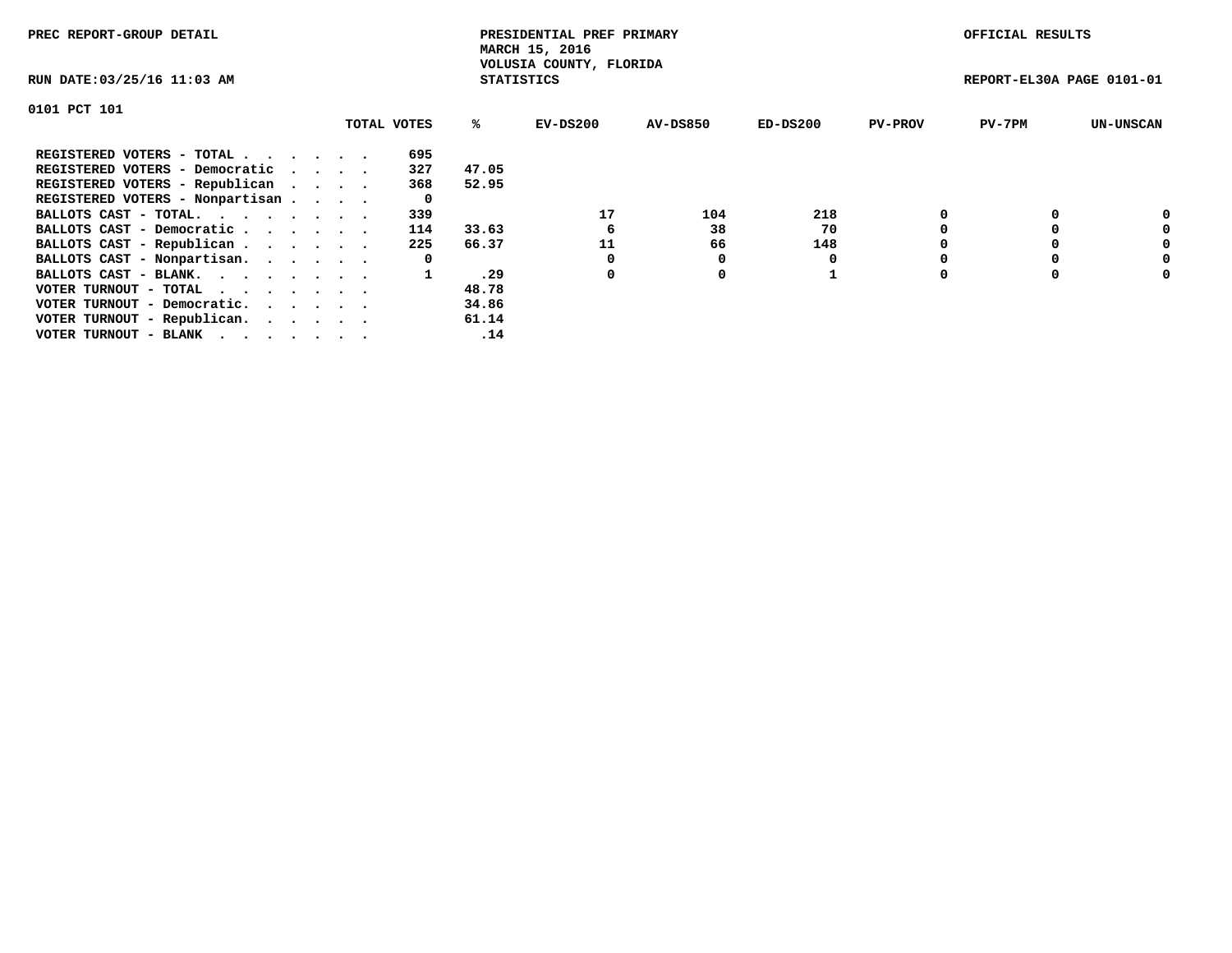| PREC REPORT-GROUP DETAIL               |  |  |  |  |             |       | PRESIDENTIAL PREF PRIMARY<br>MARCH 15, 2016<br>VOLUSIA COUNTY, FLORIDA |                 |          |                | OFFICIAL RESULTS          |           |
|----------------------------------------|--|--|--|--|-------------|-------|------------------------------------------------------------------------|-----------------|----------|----------------|---------------------------|-----------|
| RUN DATE: 03/25/16 11:03 AM            |  |  |  |  |             |       | Democratic                                                             |                 |          |                | REPORT-EL30A PAGE 0101-02 |           |
| 0101 PCT 101                           |  |  |  |  | TOTAL VOTES | %ะ    | EV-DS200                                                               | <b>AV-DS850</b> | ED-DS200 | <b>PV-PROV</b> | PV-7PM                    | UN-UNSCAN |
| President - Democratic<br>(VOTE FOR) 1 |  |  |  |  |             |       |                                                                        |                 |          |                |                           |           |
| Hillary Clinton                        |  |  |  |  | 62          | 54.87 |                                                                        | 18              | 39       |                |                           | 0         |
| Martin O'Malley                        |  |  |  |  | 10          | 8.85  |                                                                        |                 | 6        |                |                           | 0         |
| Bernie Sanders.                        |  |  |  |  | 41          | 36.28 |                                                                        | 16              | 24       |                |                           | 0         |
| Over Votes.                            |  |  |  |  | 0           |       |                                                                        |                 | 0        |                |                           | 0         |
| Under Votes.                           |  |  |  |  |             |       |                                                                        |                 |          |                |                           | 0         |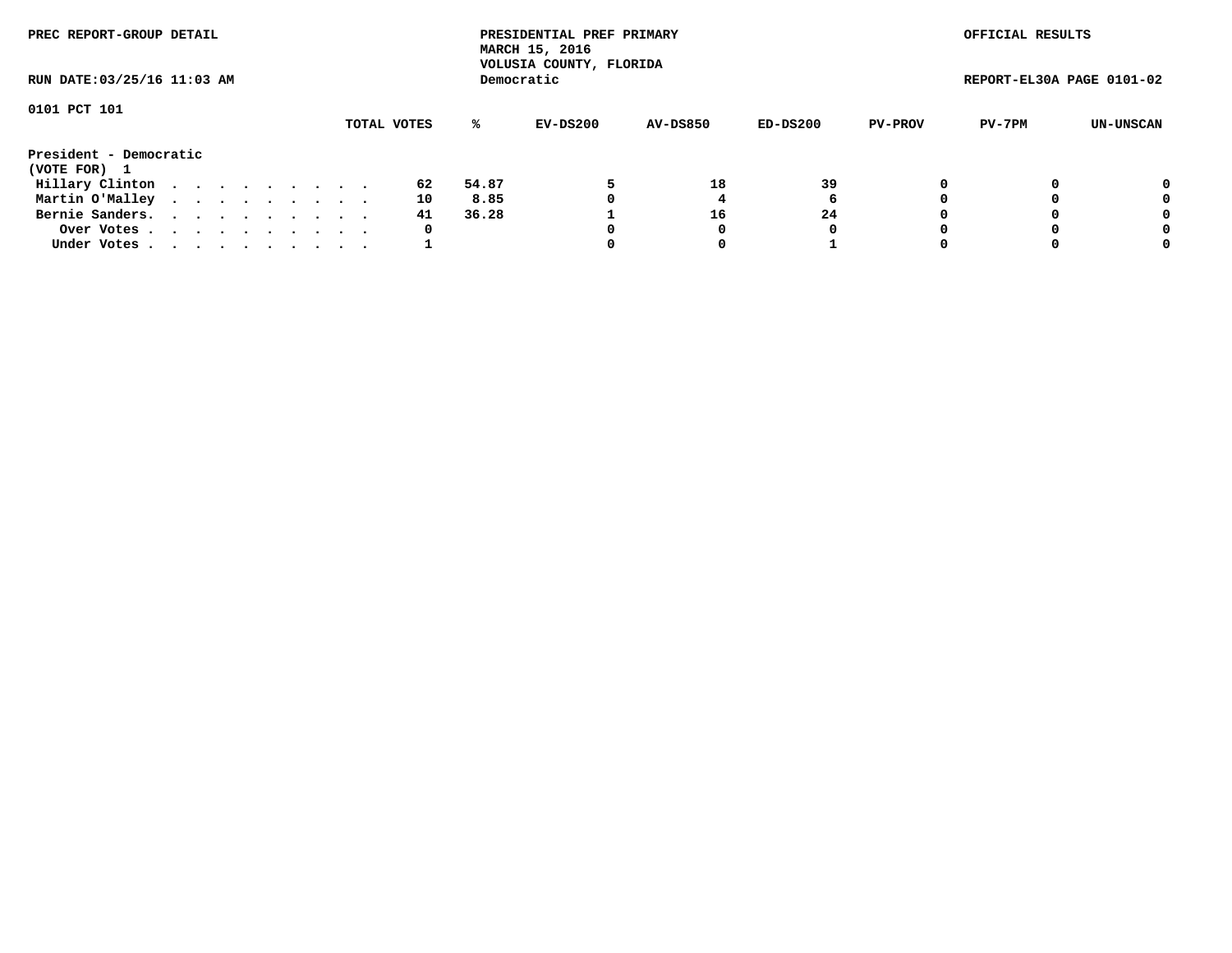| PREC REPORT-GROUP DETAIL               |  |   |  |  |  |             |       | PRESIDENTIAL PREF PRIMARY<br>MARCH 15, 2016 |                 |            |                | OFFICIAL RESULTS          |                  |
|----------------------------------------|--|---|--|--|--|-------------|-------|---------------------------------------------|-----------------|------------|----------------|---------------------------|------------------|
| RUN DATE: 03/25/16 11:03 AM            |  |   |  |  |  |             |       | VOLUSIA COUNTY, FLORIDA<br>Republican       |                 |            |                | REPORT-EL30A PAGE 0101-03 |                  |
| 0101 PCT 101                           |  |   |  |  |  |             |       |                                             |                 |            |                |                           |                  |
|                                        |  |   |  |  |  | TOTAL VOTES | %ะ    | $EV-DS200$                                  | <b>AV-DS850</b> | $ED-DS200$ | <b>PV-PROV</b> | $PV-7PM$                  | <b>UN-UNSCAN</b> |
| President - Republican<br>(VOTE FOR) 1 |  |   |  |  |  |             |       |                                             |                 |            |                |                           |                  |
| Jeb Bush.                              |  |   |  |  |  |             | 2.67  |                                             |                 |            |                |                           |                  |
| Ben Carson                             |  |   |  |  |  |             | .89   |                                             |                 |            |                |                           |                  |
| Chris Christie.                        |  |   |  |  |  |             |       |                                             |                 |            |                |                           |                  |
| Ted Cruz.                              |  |   |  |  |  | 45          | 20.00 |                                             | 15              | 25         |                |                           |                  |
| Carly Fiorina                          |  |   |  |  |  |             |       |                                             |                 |            |                |                           |                  |
| Jim Gilmore.                           |  |   |  |  |  |             |       |                                             |                 |            |                |                           |                  |
| Lindsey Graham.                        |  |   |  |  |  |             |       |                                             |                 |            |                |                           |                  |
| Mike Huckabee                          |  |   |  |  |  |             |       |                                             |                 |            |                |                           |                  |
| John R. Kasich.                        |  |   |  |  |  |             | 1.33  |                                             |                 |            |                |                           |                  |
| Rand Paul                              |  |   |  |  |  |             | .44   |                                             |                 |            |                |                           |                  |
| Marco Rubio.                           |  |   |  |  |  | 41          | 18.22 |                                             |                 |            |                |                           |                  |
|                                        |  |   |  |  |  | 0           |       |                                             |                 |            |                |                           |                  |
| Rick Santorum                          |  |   |  |  |  |             |       |                                             |                 |            |                |                           |                  |
| Donald J. Trump                        |  | . |  |  |  | 127         | 56.44 |                                             | 39              |            |                |                           |                  |
| Over Votes                             |  |   |  |  |  |             |       |                                             |                 |            |                |                           |                  |
| Under Votes                            |  |   |  |  |  |             |       |                                             |                 |            |                |                           |                  |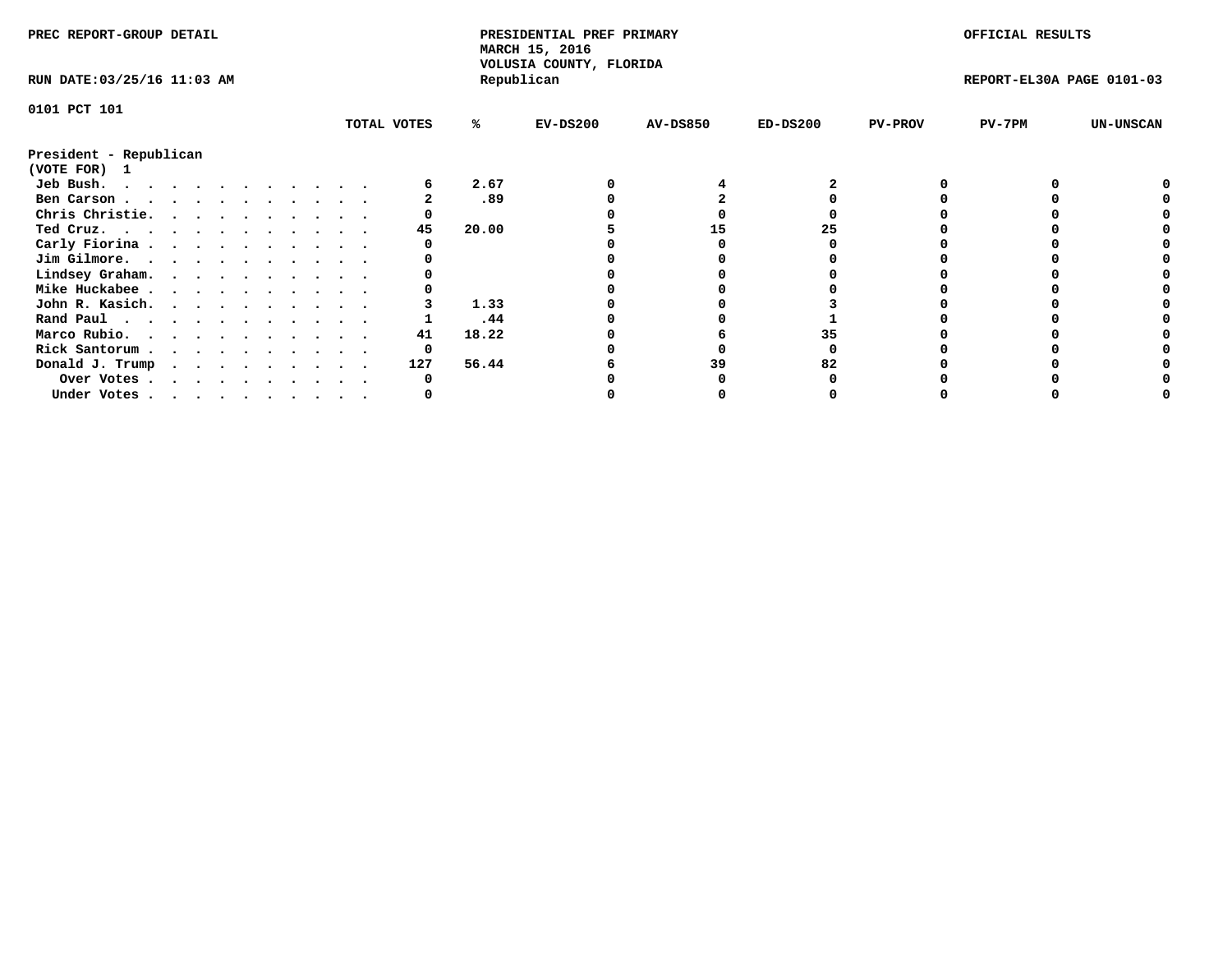| PREC REPORT-GROUP DETAIL        |             |                   | PRESIDENTIAL PREF PRIMARY<br>MARCH 15, 2016 |                 |            |                | OFFICIAL RESULTS          |                  |
|---------------------------------|-------------|-------------------|---------------------------------------------|-----------------|------------|----------------|---------------------------|------------------|
| RUN DATE: 03/25/16 11:03 AM     |             | <b>STATISTICS</b> | VOLUSIA COUNTY, FLORIDA                     |                 |            |                | REPORT-EL30A PAGE 0105-01 |                  |
| 0105 PCT 105                    |             |                   |                                             |                 |            |                |                           |                  |
|                                 | TOTAL VOTES | ℁                 | EV-DS200                                    | <b>AV-DS850</b> | $ED-DS200$ | <b>PV-PROV</b> | $PV-7PM$                  | <b>UN-UNSCAN</b> |
| REGISTERED VOTERS - TOTAL       | 552         |                   |                                             |                 |            |                |                           |                  |
| REGISTERED VOTERS - Democratic  | 294         | 53.26             |                                             |                 |            |                |                           |                  |
| REGISTERED VOTERS - Republican  | 258         | 46.74             |                                             |                 |            |                |                           |                  |
| REGISTERED VOTERS - Nonpartisan | 0           |                   |                                             |                 |            |                |                           |                  |
| BALLOTS CAST - TOTAL.           | 247         |                   |                                             | 73              | 174        |                |                           | 0                |
| BALLOTS CAST - Democratic       | 98          | 39.68             |                                             | 33              | 65         |                |                           | 0                |
| BALLOTS CAST - Republican       | 149         | 60.32             |                                             | 40              | 109        |                |                           | 0                |
| BALLOTS CAST - Nonpartisan.     | 0           |                   |                                             |                 |            |                |                           | 0                |
| BALLOTS CAST - BLANK.           |             | 2.83              | 0                                           | 0               |            |                |                           | 0                |
| VOTER TURNOUT - TOTAL           |             | 44.75             |                                             |                 |            |                |                           |                  |
| VOTER TURNOUT - Democratic.     |             | 33.33             |                                             |                 |            |                |                           |                  |
| VOTER TURNOUT - Republican.     |             | 57.75             |                                             |                 |            |                |                           |                  |
| VOTER TURNOUT - BLANK           |             | 1.27              |                                             |                 |            |                |                           |                  |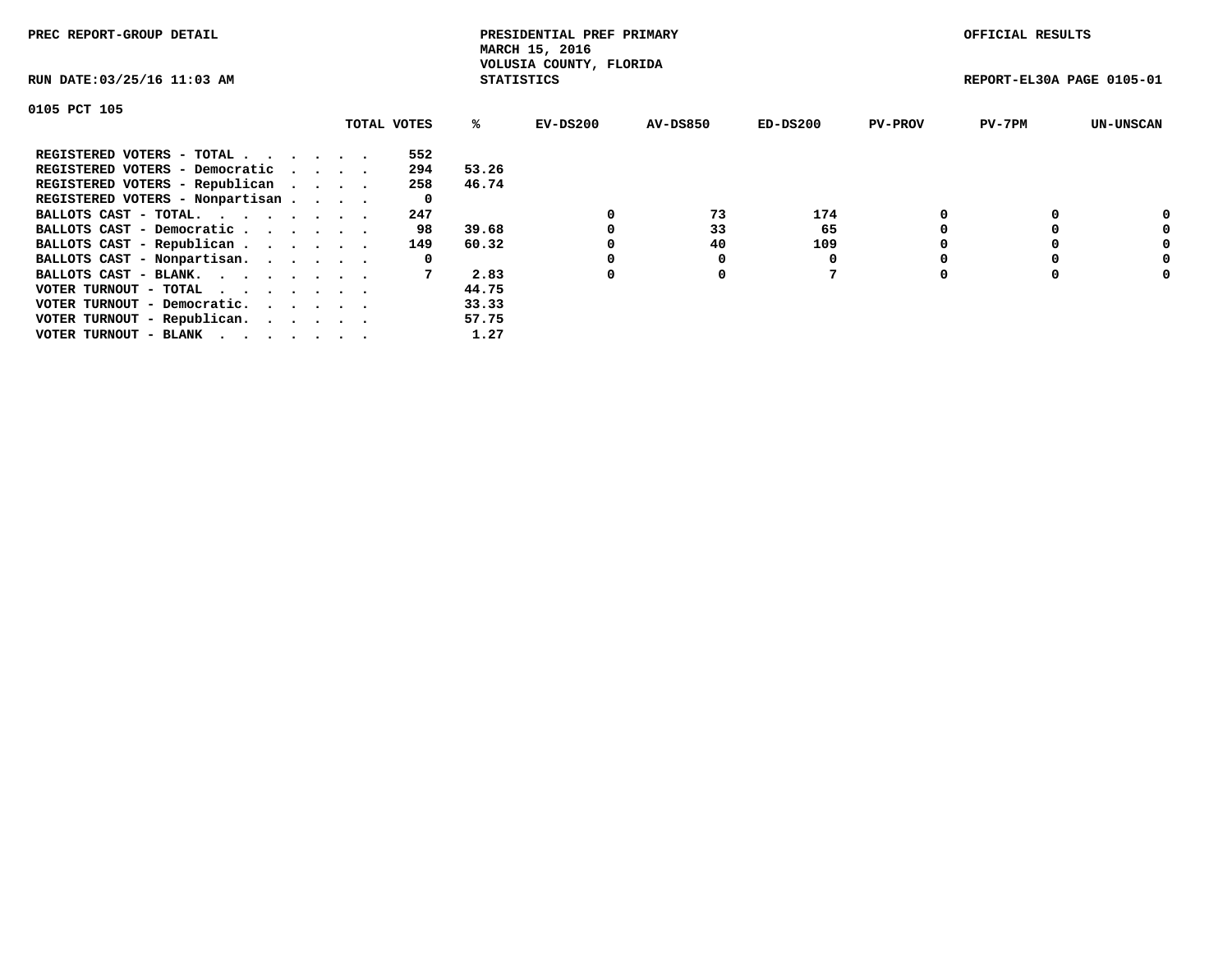| PREC REPORT-GROUP DETAIL    |  |  |  |  |  |             |       | PRESIDENTIAL PREF PRIMARY<br>MARCH 15, 2016<br>VOLUSIA COUNTY, FLORIDA |                 |          |                | OFFICIAL RESULTS          |           |
|-----------------------------|--|--|--|--|--|-------------|-------|------------------------------------------------------------------------|-----------------|----------|----------------|---------------------------|-----------|
| RUN DATE: 03/25/16 11:03 AM |  |  |  |  |  |             |       | Democratic                                                             |                 |          |                | REPORT-EL30A PAGE 0105-02 |           |
| 0105 PCT 105                |  |  |  |  |  | TOTAL VOTES | %ะ    | EV-DS200                                                               | <b>AV-DS850</b> | ED-DS200 | <b>PV-PROV</b> | PV-7PM                    | UN-UNSCAN |
| President - Democratic      |  |  |  |  |  |             |       |                                                                        |                 |          |                |                           |           |
| (VOTE FOR) 1                |  |  |  |  |  |             |       |                                                                        |                 |          |                |                           |           |
| Hillary Clinton             |  |  |  |  |  | 45          | 49.45 | 0                                                                      | 16              | 29       |                |                           | 0         |
| Martin O'Malley             |  |  |  |  |  | 8           | 8.79  | 0                                                                      |                 |          |                |                           | 0         |
| Bernie Sanders.             |  |  |  |  |  | 38          | 41.76 |                                                                        | 13              | 25       |                |                           | 0         |
| Over Votes.                 |  |  |  |  |  | 0           |       |                                                                        |                 | 0        |                |                           | 0         |
| Under Votes.                |  |  |  |  |  |             |       |                                                                        |                 |          |                |                           | 0         |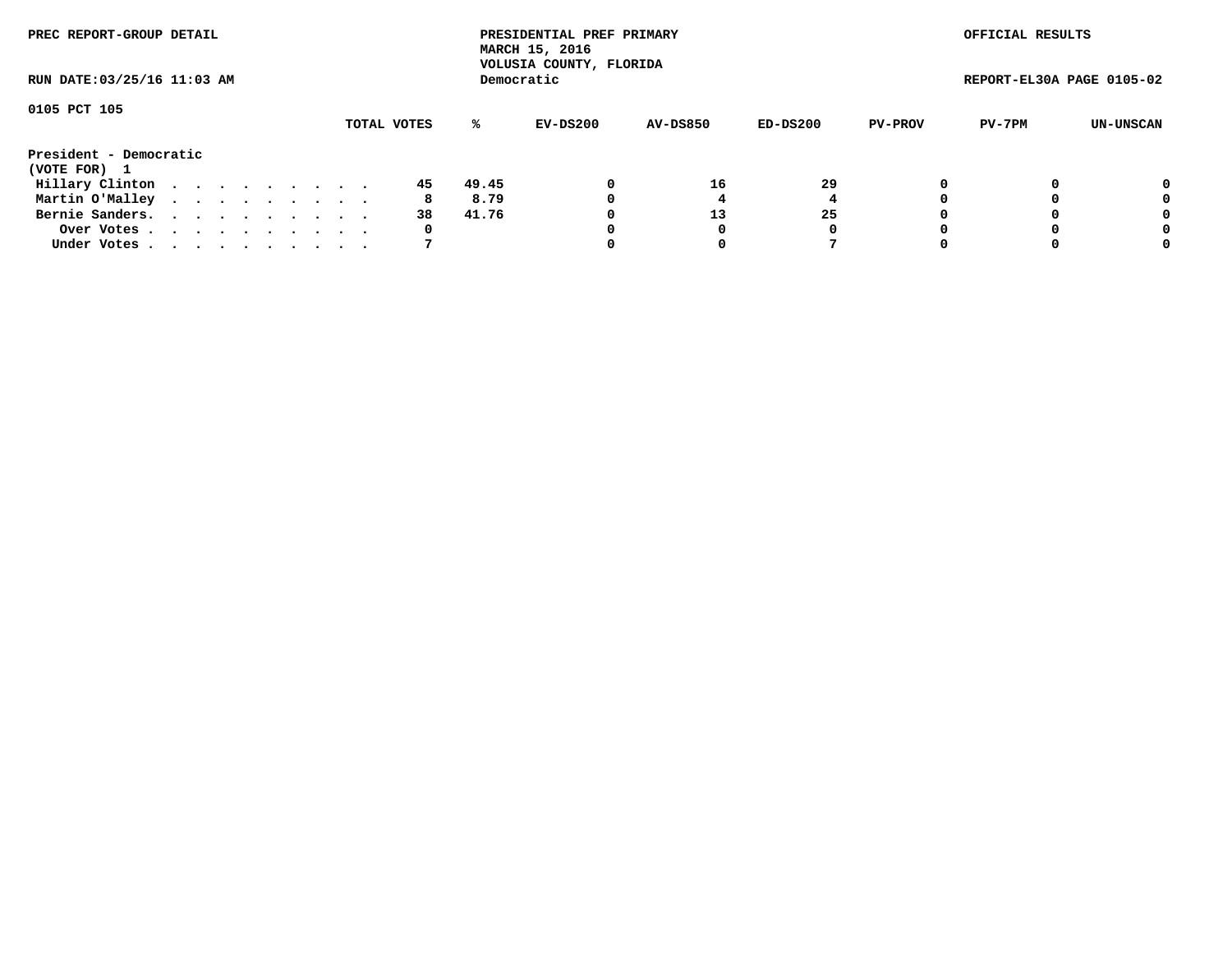| PREC REPORT-GROUP DETAIL               |  |  |  |  |  |             |       | PRESIDENTIAL PREF PRIMARY<br>MARCH 15, 2016 |                 |            |                | OFFICIAL RESULTS          |                  |
|----------------------------------------|--|--|--|--|--|-------------|-------|---------------------------------------------|-----------------|------------|----------------|---------------------------|------------------|
| RUN DATE: 03/25/16 11:03 AM            |  |  |  |  |  |             |       | VOLUSIA COUNTY, FLORIDA<br>Republican       |                 |            |                | REPORT-EL30A PAGE 0105-03 |                  |
| 0105 PCT 105                           |  |  |  |  |  |             |       |                                             |                 |            |                |                           |                  |
|                                        |  |  |  |  |  | TOTAL VOTES | ℁     | $EV-DS200$                                  | <b>AV-DS850</b> | $ED-DS200$ | <b>PV-PROV</b> | $PV-7PM$                  | <b>UN-UNSCAN</b> |
| President - Republican<br>(VOTE FOR) 1 |  |  |  |  |  |             |       |                                             |                 |            |                |                           |                  |
| Jeb Bush.                              |  |  |  |  |  |             | 1.34  |                                             |                 |            |                |                           |                  |
| Ben Carson                             |  |  |  |  |  |             | 2.01  |                                             |                 |            |                |                           |                  |
| Chris Christie.                        |  |  |  |  |  |             |       |                                             |                 |            |                |                           |                  |
| Ted Cruz.                              |  |  |  |  |  | 28          | 18.79 |                                             |                 |            |                |                           |                  |
| Carly Fiorina                          |  |  |  |  |  |             |       |                                             |                 |            |                |                           |                  |
| Jim Gilmore.                           |  |  |  |  |  |             |       |                                             |                 |            |                |                           |                  |
| Lindsey Graham.                        |  |  |  |  |  |             |       |                                             |                 |            |                |                           |                  |
| Mike Huckabee                          |  |  |  |  |  |             |       |                                             |                 |            |                |                           |                  |
| John R. Kasich.                        |  |  |  |  |  |             | 2.01  |                                             |                 |            |                |                           |                  |
| Rand Paul                              |  |  |  |  |  |             |       |                                             |                 |            |                |                           |                  |
| Marco Rubio.                           |  |  |  |  |  | 27          | 18.12 |                                             |                 |            |                |                           |                  |
|                                        |  |  |  |  |  |             |       |                                             |                 |            |                |                           |                  |
| Rick Santorum                          |  |  |  |  |  |             |       |                                             |                 |            |                |                           |                  |
| Donald J. Trump                        |  |  |  |  |  | 86          | 57.72 |                                             | 18              |            |                |                           |                  |
| Over Votes                             |  |  |  |  |  |             |       |                                             |                 |            |                |                           |                  |
| Under Votes, , , , , , , , , , ,       |  |  |  |  |  |             |       |                                             |                 |            |                |                           |                  |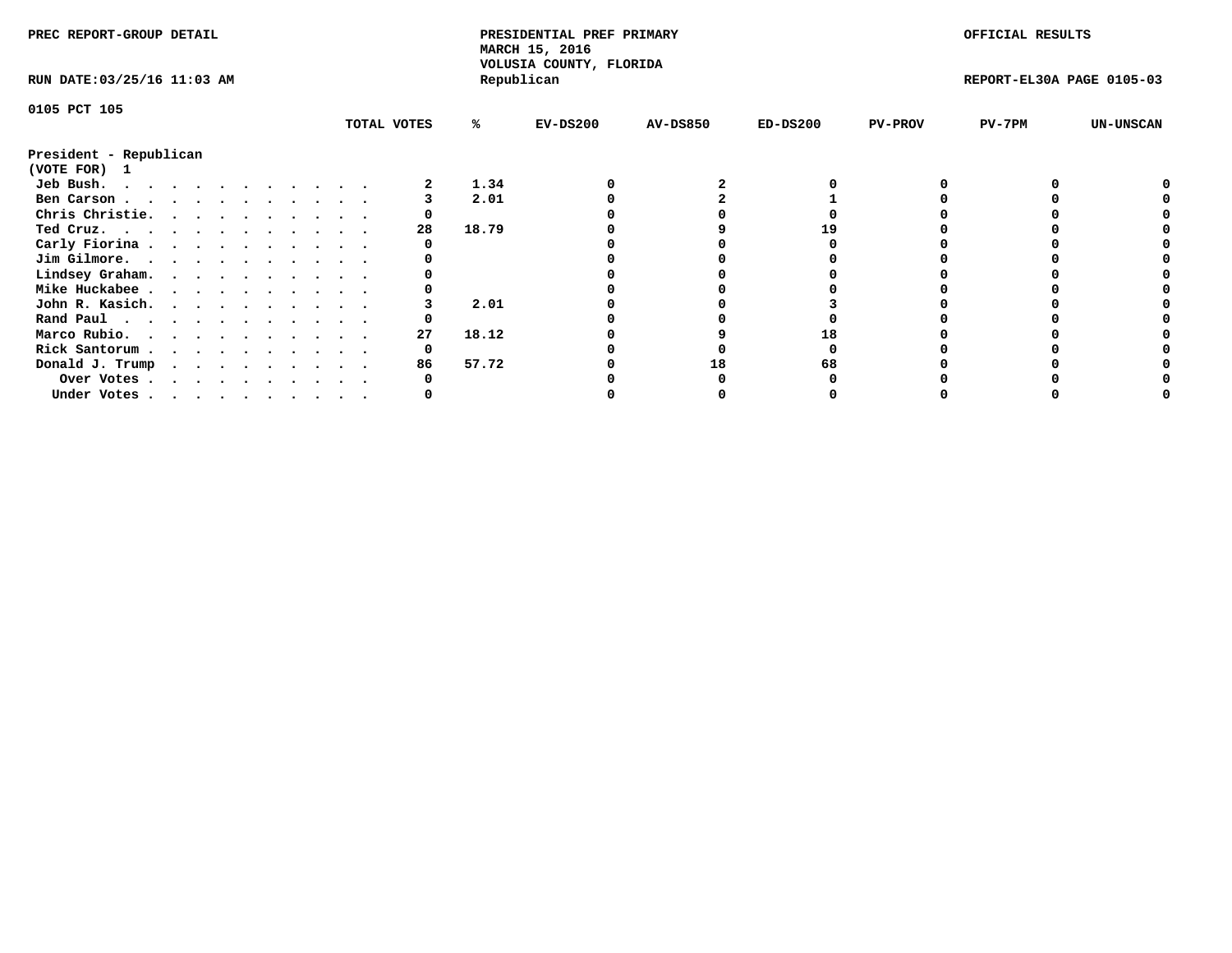| PREC REPORT-GROUP DETAIL                                    |  |             |                   | PRESIDENTIAL PREF PRIMARY<br>MARCH 15, 2016 |                 |            |                | OFFICIAL RESULTS          |                  |
|-------------------------------------------------------------|--|-------------|-------------------|---------------------------------------------|-----------------|------------|----------------|---------------------------|------------------|
| RUN DATE: 03/25/16 11:03 AM                                 |  |             | <b>STATISTICS</b> | VOLUSIA COUNTY, FLORIDA                     |                 |            |                | REPORT-EL30A PAGE 0107-01 |                  |
| 0107 PCT 107                                                |  |             |                   |                                             |                 |            |                |                           |                  |
|                                                             |  | TOTAL VOTES | ℁                 | EV-DS200                                    | <b>AV-DS850</b> | $ED-DS200$ | <b>PV-PROV</b> | $PV-7PM$                  | <b>UN-UNSCAN</b> |
| REGISTERED VOTERS - TOTAL                                   |  | 981         |                   |                                             |                 |            |                |                           |                  |
| REGISTERED VOTERS - Democratic                              |  | 387         | 39.45             |                                             |                 |            |                |                           |                  |
| REGISTERED VOTERS - Republican                              |  | 594         | 60.55             |                                             |                 |            |                |                           |                  |
| REGISTERED VOTERS - Nonpartisan                             |  | 0           |                   |                                             |                 |            |                |                           |                  |
| BALLOTS CAST - TOTAL.                                       |  | 471         |                   | 19                                          | 133             | 319        |                |                           | 0                |
| BALLOTS CAST - Democratic                                   |  | 109         | 23.14             |                                             | 34              | 72         |                |                           | 0                |
| BALLOTS CAST - Republican                                   |  | 362         | 76.86             | 16                                          | 99              | 247        |                |                           | 0                |
| BALLOTS CAST - Nonpartisan.                                 |  | 0           |                   |                                             |                 |            |                |                           | 0                |
| BALLOTS CAST - BLANK.                                       |  | 6           | 1.27              | 0                                           | 0               | 6          |                |                           | 0                |
| VOTER TURNOUT - TOTAL $\cdot \cdot \cdot \cdot \cdot \cdot$ |  |             | 48.01             |                                             |                 |            |                |                           |                  |
| VOTER TURNOUT - Democratic.                                 |  |             | 28.17             |                                             |                 |            |                |                           |                  |
| VOTER TURNOUT - Republican.                                 |  |             | 60.94             |                                             |                 |            |                |                           |                  |
| VOTER TURNOUT - BLANK                                       |  |             | .61               |                                             |                 |            |                |                           |                  |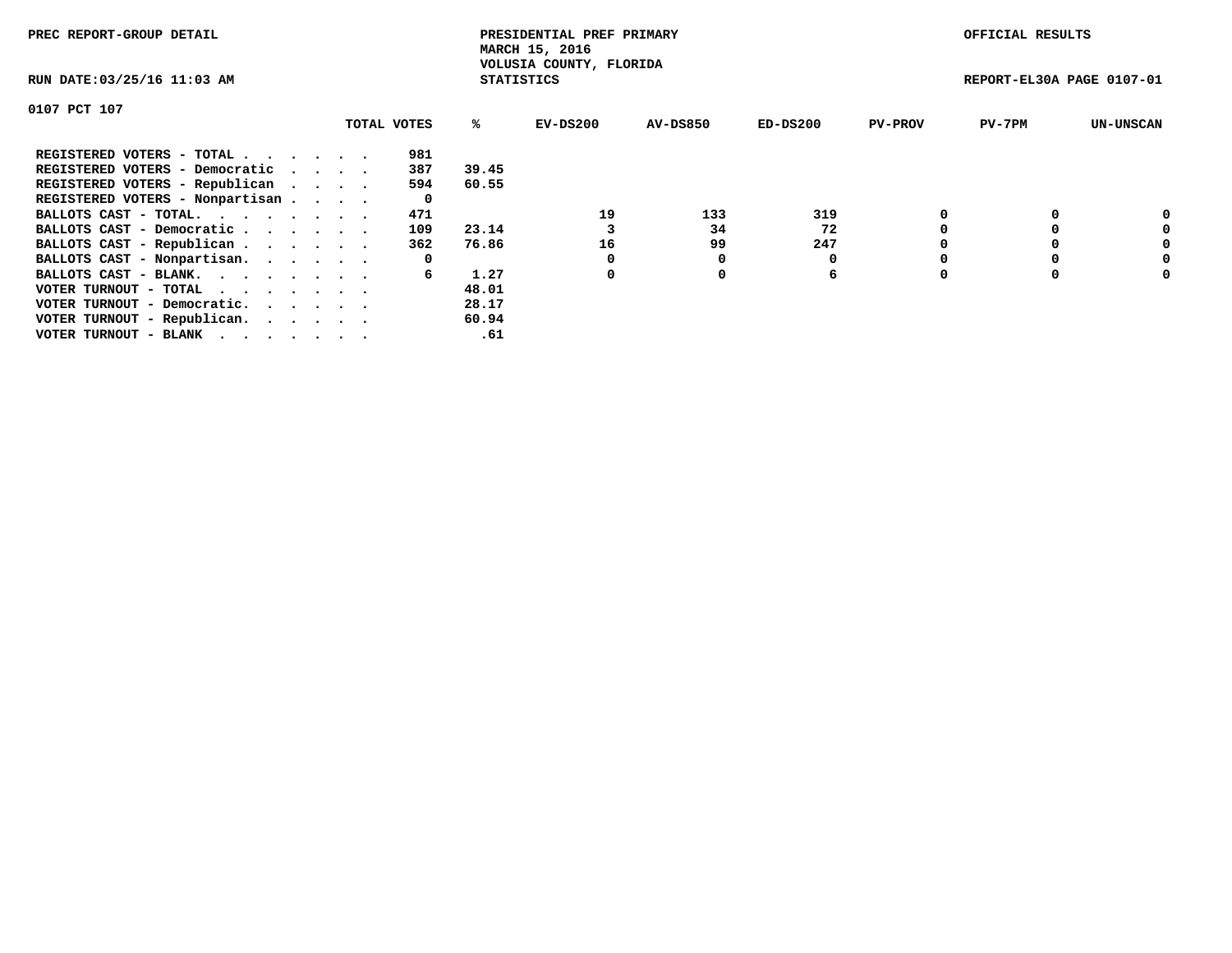| PREC REPORT-GROUP DETAIL               |  |  |  |  |             |       | PRESIDENTIAL PREF PRIMARY<br>MARCH 15, 2016<br>VOLUSIA COUNTY, FLORIDA |                 |          |                | OFFICIAL RESULTS          |           |
|----------------------------------------|--|--|--|--|-------------|-------|------------------------------------------------------------------------|-----------------|----------|----------------|---------------------------|-----------|
| RUN DATE: 03/25/16 11:03 AM            |  |  |  |  |             |       | Democratic                                                             |                 |          |                | REPORT-EL30A PAGE 0107-02 |           |
| 0107 PCT 107                           |  |  |  |  | TOTAL VOTES | %ะ    | EV-DS200                                                               | <b>AV-DS850</b> | ED-DS200 | <b>PV-PROV</b> | PV-7PM                    | UN-UNSCAN |
|                                        |  |  |  |  |             |       |                                                                        |                 |          |                |                           |           |
| President - Democratic<br>(VOTE FOR) 1 |  |  |  |  |             |       |                                                                        |                 |          |                |                           |           |
| Hillary Clinton                        |  |  |  |  | 46          | 44.66 |                                                                        | 17              | 28       | $\Omega$       |                           | 0         |
| Martin O'Malley                        |  |  |  |  | 9           | 8.74  |                                                                        |                 |          |                |                           | 0         |
| Bernie Sanders.                        |  |  |  |  | 48          | 46.60 |                                                                        | 12              | 34       |                |                           | 0         |
| Over Votes.                            |  |  |  |  | 0           |       |                                                                        |                 | 0        |                |                           | 0         |
| Under Votes.                           |  |  |  |  | 6           |       |                                                                        |                 | 6        |                |                           | 0         |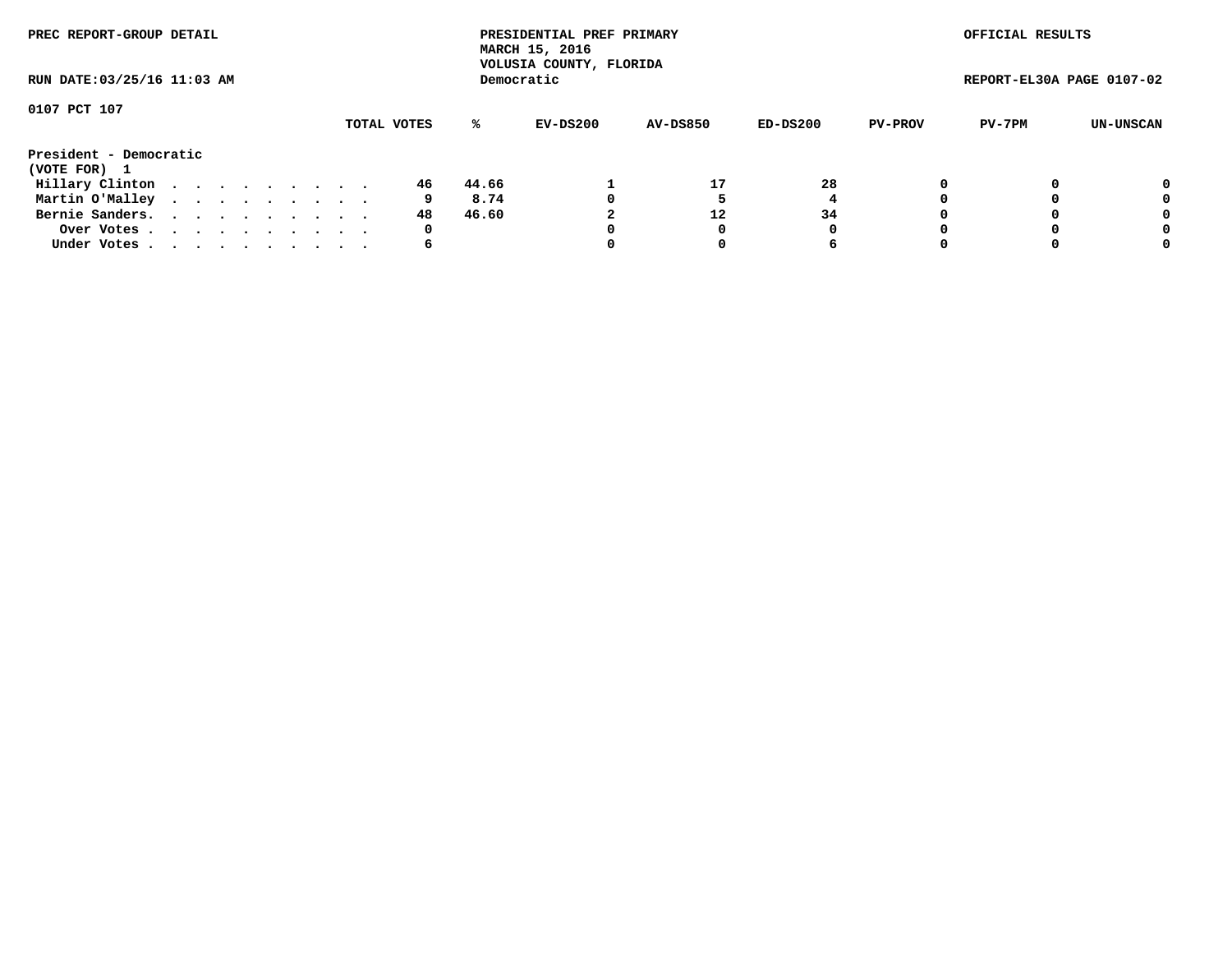| TOTAL VOTES | %ะ                                                                                                                                                                                                                                                  | $EV-DS200$                                    | <b>AV-DS850</b>              | $ED-DS200$                                                       | <b>PV-PROV</b> | $PV-7PM$ | <b>UN-UNSCAN</b>                              |
|-------------|-----------------------------------------------------------------------------------------------------------------------------------------------------------------------------------------------------------------------------------------------------|-----------------------------------------------|------------------------------|------------------------------------------------------------------|----------------|----------|-----------------------------------------------|
|             |                                                                                                                                                                                                                                                     |                                               |                              |                                                                  |                |          |                                               |
|             | 1.39                                                                                                                                                                                                                                                |                                               |                              |                                                                  |                |          |                                               |
|             | 1.66                                                                                                                                                                                                                                                |                                               |                              |                                                                  |                |          |                                               |
|             |                                                                                                                                                                                                                                                     |                                               |                              |                                                                  |                |          |                                               |
| 55          |                                                                                                                                                                                                                                                     |                                               | 15                           |                                                                  |                |          |                                               |
|             |                                                                                                                                                                                                                                                     |                                               |                              |                                                                  |                |          |                                               |
|             |                                                                                                                                                                                                                                                     |                                               |                              |                                                                  |                |          |                                               |
|             |                                                                                                                                                                                                                                                     |                                               |                              |                                                                  |                |          |                                               |
|             |                                                                                                                                                                                                                                                     |                                               |                              |                                                                  |                |          |                                               |
|             |                                                                                                                                                                                                                                                     |                                               |                              |                                                                  |                |          |                                               |
|             |                                                                                                                                                                                                                                                     |                                               |                              |                                                                  |                |          |                                               |
|             |                                                                                                                                                                                                                                                     |                                               |                              |                                                                  |                |          |                                               |
|             |                                                                                                                                                                                                                                                     |                                               |                              |                                                                  |                |          |                                               |
|             |                                                                                                                                                                                                                                                     |                                               |                              |                                                                  |                |          |                                               |
|             |                                                                                                                                                                                                                                                     |                                               |                              |                                                                  |                |          |                                               |
|             |                                                                                                                                                                                                                                                     |                                               |                              |                                                                  |                |          |                                               |
|             | Ben Carson<br>Chris Christie.<br>Ted Cruz.<br>Carly Fiorina<br>Jim Gilmore.<br>Lindsey Graham.<br>Mike Huckabee<br>John R. Kasich.<br>14<br>Rand Paul<br>Marco Rubio.<br>46<br>Rick Santorum<br>Donald J. Trump<br>233<br>Over Votes<br>Under Votes | 15.24<br>3.88<br>.28<br>12.74<br>.28<br>64.54 | MARCH 15, 2016<br>Republican | PRESIDENTIAL PREF PRIMARY<br>VOLUSIA COUNTY, FLORIDA<br>20<br>59 | 23<br>165      |          | OFFICIAL RESULTS<br>REPORT-EL30A PAGE 0107-03 |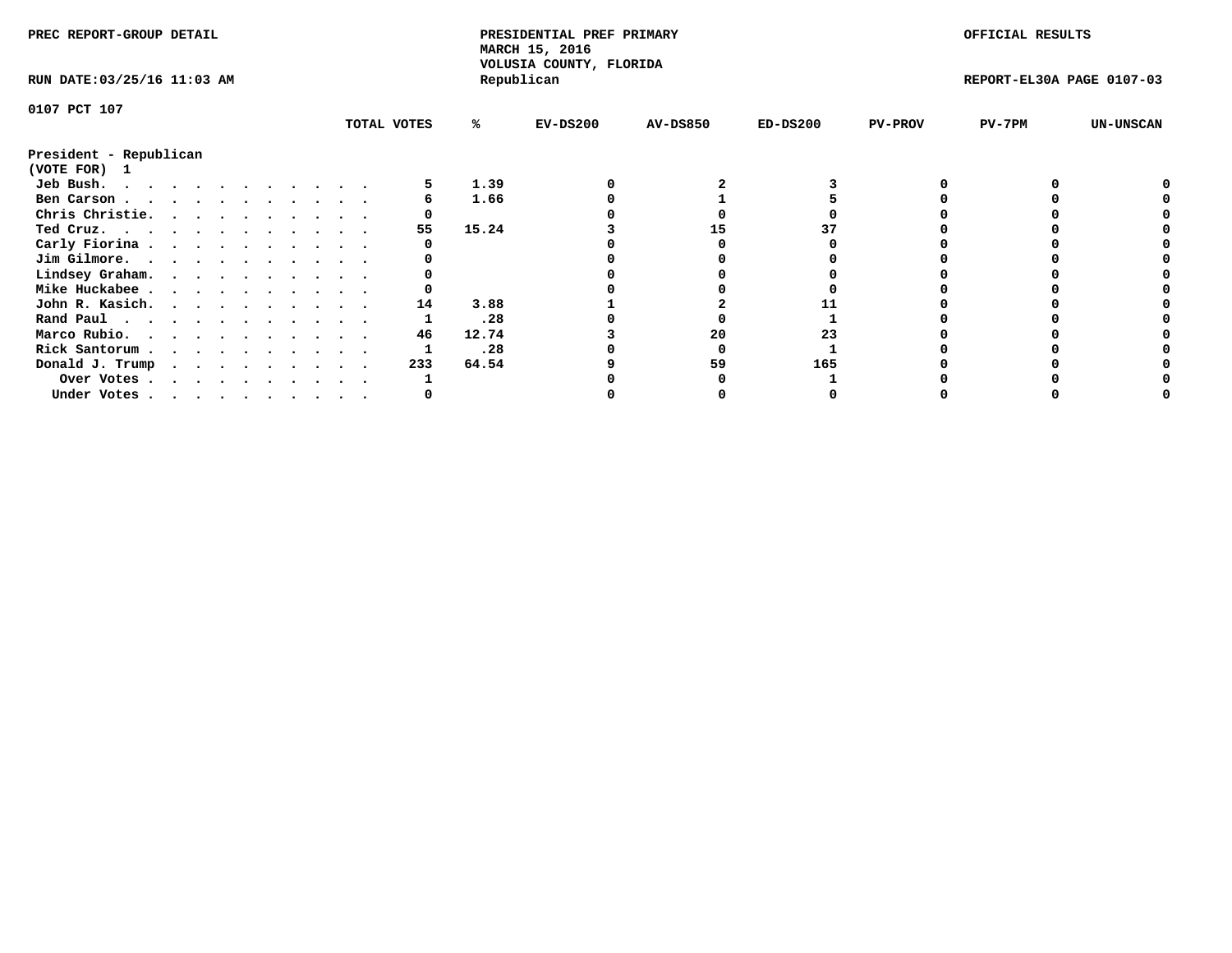| PREC REPORT-GROUP DETAIL                                    |             |                   | PRESIDENTIAL PREF PRIMARY<br>MARCH 15, 2016 |                 |            |                | OFFICIAL RESULTS          |                  |
|-------------------------------------------------------------|-------------|-------------------|---------------------------------------------|-----------------|------------|----------------|---------------------------|------------------|
| RUN DATE: 03/25/16 11:03 AM                                 |             | <b>STATISTICS</b> | VOLUSIA COUNTY, FLORIDA                     |                 |            |                | REPORT-EL30A PAGE 0201-01 |                  |
| 0201 PCT 201                                                |             |                   |                                             |                 |            |                |                           |                  |
|                                                             | TOTAL VOTES | ℁                 | EV-DS200                                    | <b>AV-DS850</b> | $ED-DS200$ | <b>PV-PROV</b> | $PV-7PM$                  | <b>UN-UNSCAN</b> |
| REGISTERED VOTERS - TOTAL                                   | 3,296       |                   |                                             |                 |            |                |                           |                  |
| REGISTERED VOTERS - Democratic                              | 1,310       | 39.75             |                                             |                 |            |                |                           |                  |
| REGISTERED VOTERS - Republican                              | 1,986       | 60.25             |                                             |                 |            |                |                           |                  |
| REGISTERED VOTERS - Nonpartisan                             |             |                   |                                             |                 |            |                |                           |                  |
| BALLOTS CAST - TOTAL. 1,743                                 |             |                   | 208                                         | 693             | 817        | 25             |                           | 0                |
| BALLOTS CAST - Democratic                                   | 571         | 32.76             | 87                                          | 210             | 262        | 12             |                           | 0                |
| BALLOTS CAST - Republican                                   | 1,172       | 67.24             | 121                                         | 483             | 555        | 13             |                           | 0                |
| BALLOTS CAST - Nonpartisan.                                 | 0           |                   |                                             | 0               |            |                |                           | 0                |
| BALLOTS CAST - BLANK.                                       | 16          | .92               |                                             | 0               | 12         |                |                           | 0                |
| VOTER TURNOUT - TOTAL $\cdot \cdot \cdot \cdot \cdot \cdot$ |             | 52.88             |                                             |                 |            |                |                           |                  |
| VOTER TURNOUT - Democratic.                                 |             | 43.59             |                                             |                 |            |                |                           |                  |
| VOTER TURNOUT - Republican.                                 |             | 59.01             |                                             |                 |            |                |                           |                  |
| VOTER TURNOUT - BLANK                                       |             | .49               |                                             |                 |            |                |                           |                  |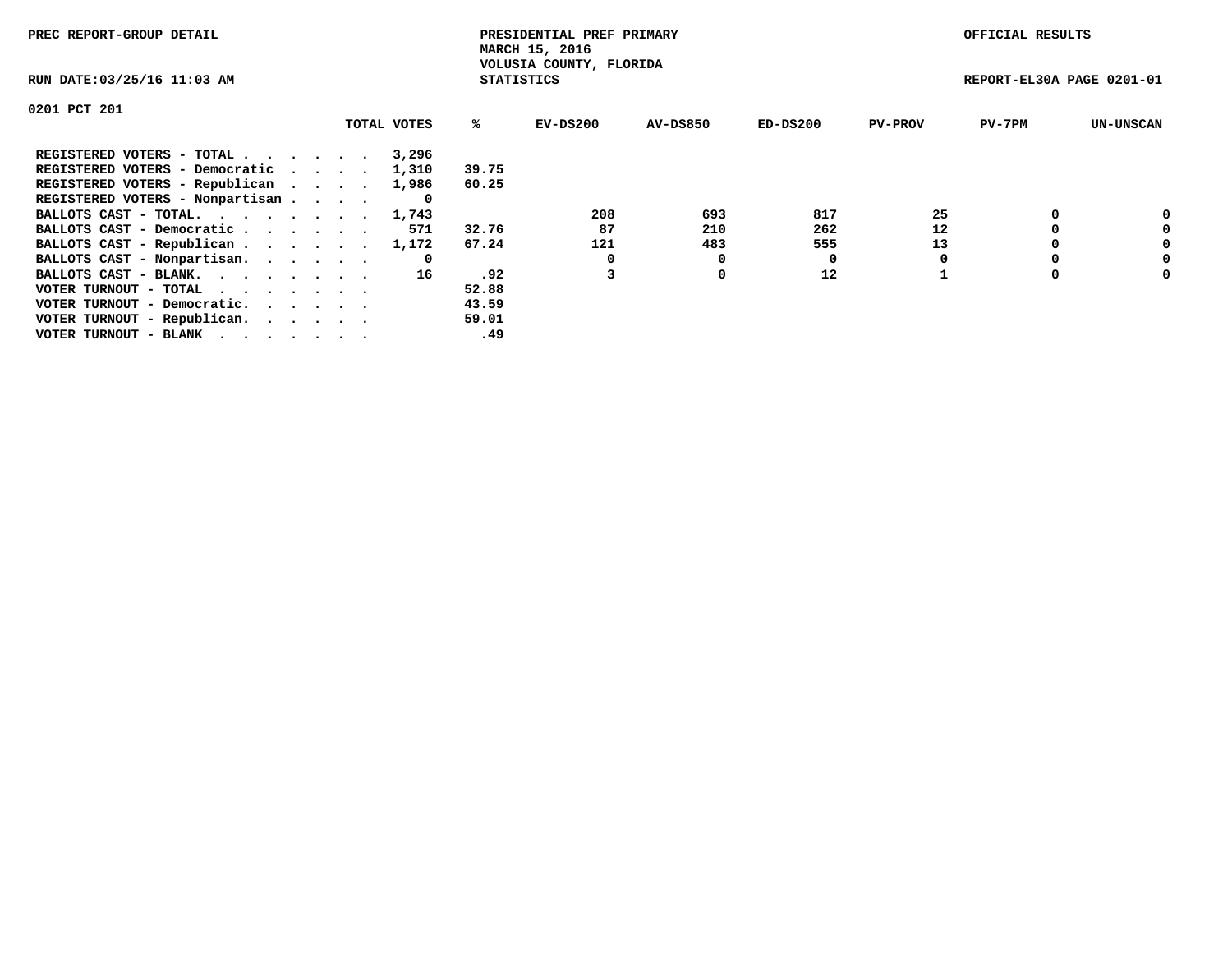| PREC REPORT-GROUP DETAIL               |  |  |  |  |             |       | PRESIDENTIAL PREF PRIMARY<br>MARCH 15, 2016<br>VOLUSIA COUNTY, FLORIDA |                 |            |                | OFFICIAL RESULTS          |           |
|----------------------------------------|--|--|--|--|-------------|-------|------------------------------------------------------------------------|-----------------|------------|----------------|---------------------------|-----------|
| RUN DATE: 03/25/16 11:03 AM            |  |  |  |  |             |       | Democratic                                                             |                 |            |                | REPORT-EL30A PAGE 0201-02 |           |
| 0201 PCT 201                           |  |  |  |  | TOTAL VOTES | %ะ    | EV-DS200                                                               | <b>AV-DS850</b> | $ED-DS200$ | <b>PV-PROV</b> | PV-7PM                    | UN-UNSCAN |
| President - Democratic<br>(VOTE FOR) 1 |  |  |  |  |             |       |                                                                        |                 |            |                |                           |           |
| Hillary Clinton                        |  |  |  |  | 302         | 54.22 | 47                                                                     | 132             | 115        | 8              |                           | 0         |
| Martin O'Malley                        |  |  |  |  | 26          | 4.67  | 6                                                                      |                 | 13         |                |                           | 0         |
| Bernie Sanders.                        |  |  |  |  | 229         | 41.11 | 32                                                                     | 71              | 123        |                |                           | 0         |
| Over Votes                             |  |  |  |  | 0           |       | O                                                                      |                 | 0          |                |                           | 0         |
| Under Votes                            |  |  |  |  | 14          |       |                                                                        |                 | 11         |                |                           | 0         |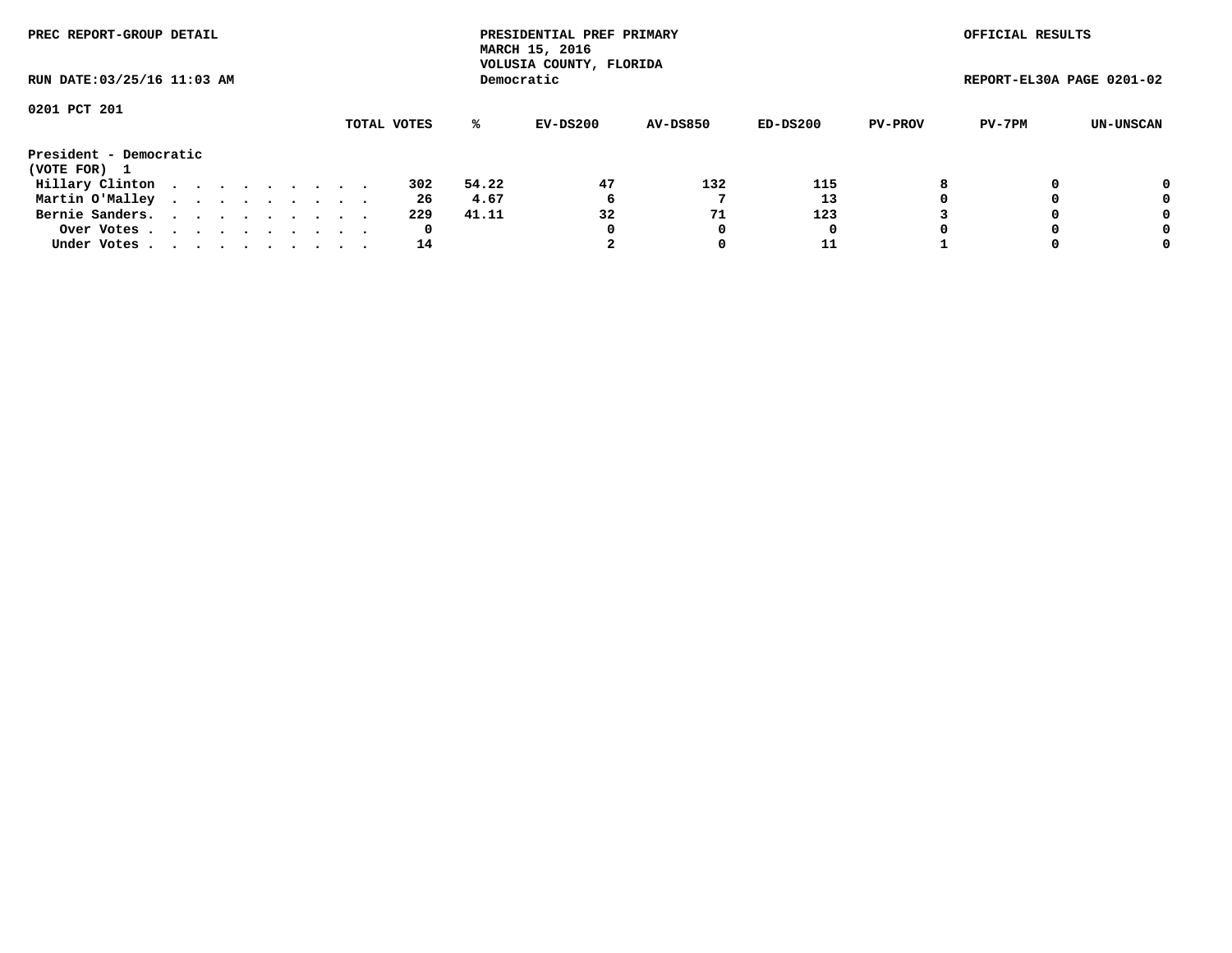|                        | PREC REPORT-GROUP DETAIL<br>RUN DATE: 03/25/16 11:03 AM |  |  |  |  |  |  |  |             | PRESIDENTIAL PREF PRIMARY<br>MARCH 15, 2016<br>VOLUSIA COUNTY, FLORIDA |            |                 |            | OFFICIAL RESULTS |                           |                  |
|------------------------|---------------------------------------------------------|--|--|--|--|--|--|--|-------------|------------------------------------------------------------------------|------------|-----------------|------------|------------------|---------------------------|------------------|
|                        |                                                         |  |  |  |  |  |  |  |             |                                                                        | Republican |                 |            |                  | REPORT-EL30A PAGE 0201-03 |                  |
| 0201 PCT 201           |                                                         |  |  |  |  |  |  |  |             |                                                                        |            |                 |            |                  |                           |                  |
|                        |                                                         |  |  |  |  |  |  |  | TOTAL VOTES | %ะ                                                                     | $EV-DS200$ | <b>AV-DS850</b> | $ED-DS200$ | <b>PV-PROV</b>   | $PV-7PM$                  | <b>UN-UNSCAN</b> |
| President - Republican |                                                         |  |  |  |  |  |  |  |             |                                                                        |            |                 |            |                  |                           |                  |
| (VOTE FOR) 1           |                                                         |  |  |  |  |  |  |  |             |                                                                        |            |                 |            |                  |                           |                  |
| Jeb Bush.              |                                                         |  |  |  |  |  |  |  | 21          | 1.79                                                                   |            | 15              |            |                  |                           |                  |
| Ben Carson             |                                                         |  |  |  |  |  |  |  | 14          | 1.20                                                                   |            | 11              |            |                  |                           |                  |
| Chris Christie.        |                                                         |  |  |  |  |  |  |  |             | .17                                                                    |            |                 |            |                  |                           |                  |
| Ted Cruz.              |                                                         |  |  |  |  |  |  |  | 215         | 18.38                                                                  | 30         | 84              | 99         |                  |                           |                  |
| Carly Fiorina          |                                                         |  |  |  |  |  |  |  |             |                                                                        |            |                 |            |                  |                           |                  |
| Jim Gilmore.           |                                                         |  |  |  |  |  |  |  |             |                                                                        |            |                 |            |                  |                           |                  |
| Lindsey Graham.        |                                                         |  |  |  |  |  |  |  |             |                                                                        |            |                 |            |                  |                           |                  |
| Mike Huckabee          |                                                         |  |  |  |  |  |  |  |             | .51                                                                    |            |                 |            |                  |                           |                  |
| John R. Kasich.        |                                                         |  |  |  |  |  |  |  | 70          | 5.98                                                                   |            | 32              | 29         |                  |                           |                  |
| Rand Paul              |                                                         |  |  |  |  |  |  |  | 0           |                                                                        |            |                 |            |                  |                           |                  |
| Marco Rubio.           |                                                         |  |  |  |  |  |  |  | 266         | 22.74                                                                  | 21         | 119             | 123        |                  |                           |                  |
| Rick Santorum          |                                                         |  |  |  |  |  |  |  | 0           |                                                                        |            |                 |            |                  |                           |                  |
| Donald J. Trump        |                                                         |  |  |  |  |  |  |  | 576         | 49.23                                                                  | 61         | 217             | 291        |                  |                           |                  |
| Over Votes             |                                                         |  |  |  |  |  |  |  |             |                                                                        |            |                 |            |                  |                           |                  |
| Under Votes            |                                                         |  |  |  |  |  |  |  |             |                                                                        |            |                 |            |                  |                           |                  |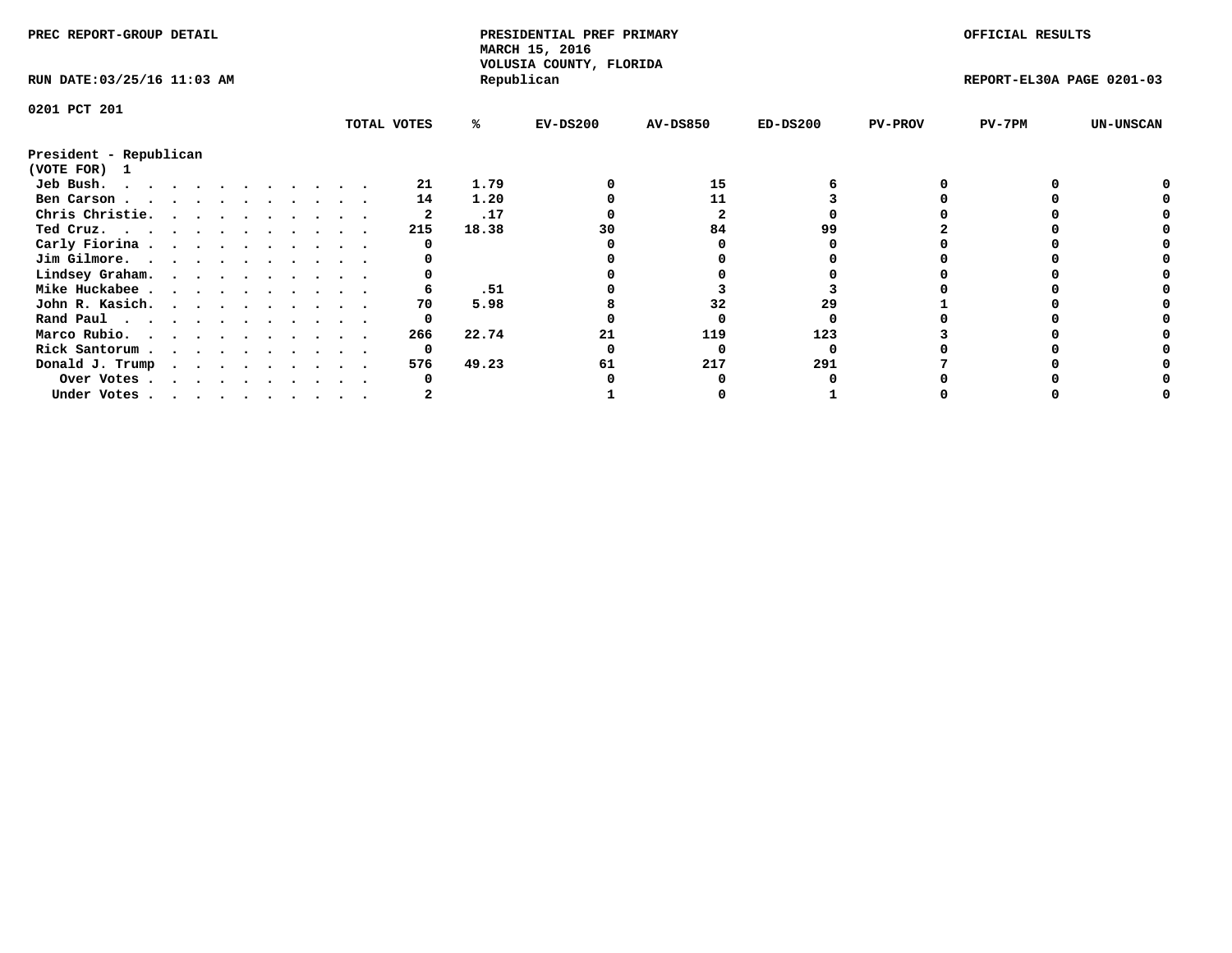| PREC REPORT-GROUP DETAIL                                    |             |                   | PRESIDENTIAL PREF PRIMARY<br>MARCH 15, 2016 |                 |          |                | OFFICIAL RESULTS          |                  |
|-------------------------------------------------------------|-------------|-------------------|---------------------------------------------|-----------------|----------|----------------|---------------------------|------------------|
| RUN DATE: 03/25/16 11:03 AM                                 |             | <b>STATISTICS</b> | VOLUSIA COUNTY, FLORIDA                     |                 |          |                | REPORT-EL30A PAGE 0202-01 |                  |
| 0202 PCT 202                                                |             |                   |                                             |                 |          |                |                           |                  |
|                                                             | TOTAL VOTES | %ະ                | EV-DS200                                    | <b>AV-DS850</b> | ED-DS200 | <b>PV-PROV</b> | $PV-7PM$                  | <b>UN-UNSCAN</b> |
| REGISTERED VOTERS - TOTAL                                   | 2,336       |                   |                                             |                 |          |                |                           |                  |
| REGISTERED VOTERS - Democratic                              | 1,128       | 48.29             |                                             |                 |          |                |                           |                  |
| REGISTERED VOTERS - Republican                              | 1,208       | 51.71             |                                             |                 |          |                |                           |                  |
| REGISTERED VOTERS - Nonpartisan                             |             |                   |                                             |                 |          |                |                           |                  |
| BALLOTS CAST - TOTAL. 1,187                                 |             |                   | 95                                          | 434             | 658      |                |                           |                  |
| BALLOTS CAST - Democratic                                   | 464         | 39.09             | 32                                          | 195             | 237      |                |                           | 0                |
| BALLOTS CAST - Republican                                   | 723         | 60.91             | 63                                          | 239             | 421      |                |                           | 0                |
| BALLOTS CAST - Nonpartisan.                                 | 0           |                   |                                             |                 |          |                |                           | 0                |
| BALLOTS CAST - BLANK.                                       | 8           | .67               | 0                                           | 0               | 8        |                |                           | 0                |
| VOTER TURNOUT - TOTAL $\cdot \cdot \cdot \cdot \cdot \cdot$ |             | 50.81             |                                             |                 |          |                |                           |                  |
| VOTER TURNOUT - Democratic.                                 |             | 41.13             |                                             |                 |          |                |                           |                  |
| VOTER TURNOUT - Republican.                                 |             | 59.85             |                                             |                 |          |                |                           |                  |
| VOTER TURNOUT - BLANK                                       |             | .34               |                                             |                 |          |                |                           |                  |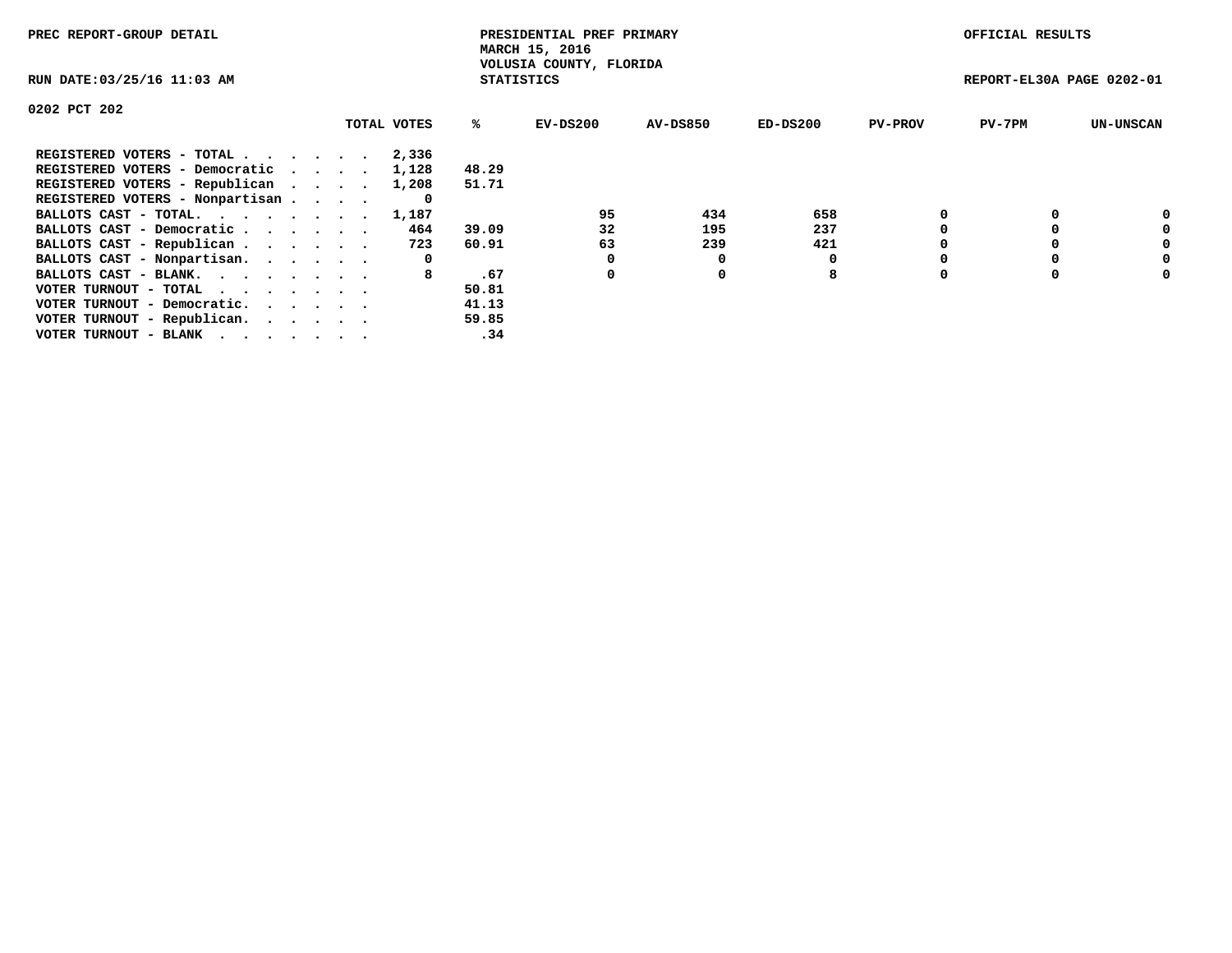| PREC REPORT-GROUP DETAIL               |  |  |  |  |             |       | PRESIDENTIAL PREF PRIMARY<br>MARCH 15, 2016<br>VOLUSIA COUNTY, FLORIDA |                 |          |                | OFFICIAL RESULTS          |           |
|----------------------------------------|--|--|--|--|-------------|-------|------------------------------------------------------------------------|-----------------|----------|----------------|---------------------------|-----------|
| RUN DATE: 03/25/16 11:03 AM            |  |  |  |  |             |       | Democratic                                                             |                 |          |                | REPORT-EL30A PAGE 0202-02 |           |
| 0202 PCT 202                           |  |  |  |  |             |       |                                                                        |                 |          |                |                           |           |
|                                        |  |  |  |  | TOTAL VOTES | %ะ    | EV-DS200                                                               | <b>AV-DS850</b> | ED-DS200 | <b>PV-PROV</b> | PV-7PM                    | UN-UNSCAN |
| President - Democratic<br>(VOTE FOR) 1 |  |  |  |  |             |       |                                                                        |                 |          |                |                           |           |
| Hillary Clinton                        |  |  |  |  | 266         | 58.08 | 23                                                                     | 136             | 107      | 0              |                           | 0         |
| Martin O'Malley                        |  |  |  |  | 17          | 3.71  | 0                                                                      |                 | 11       |                |                           | 0         |
| Bernie Sanders.                        |  |  |  |  | 175         | 38.21 |                                                                        | 53              | 113      |                |                           | 0         |
| Over Votes                             |  |  |  |  | 0           |       | 0                                                                      |                 | 0        |                |                           | 0         |
| Under Votes.                           |  |  |  |  | 6           |       |                                                                        |                 | 6        |                |                           | 0         |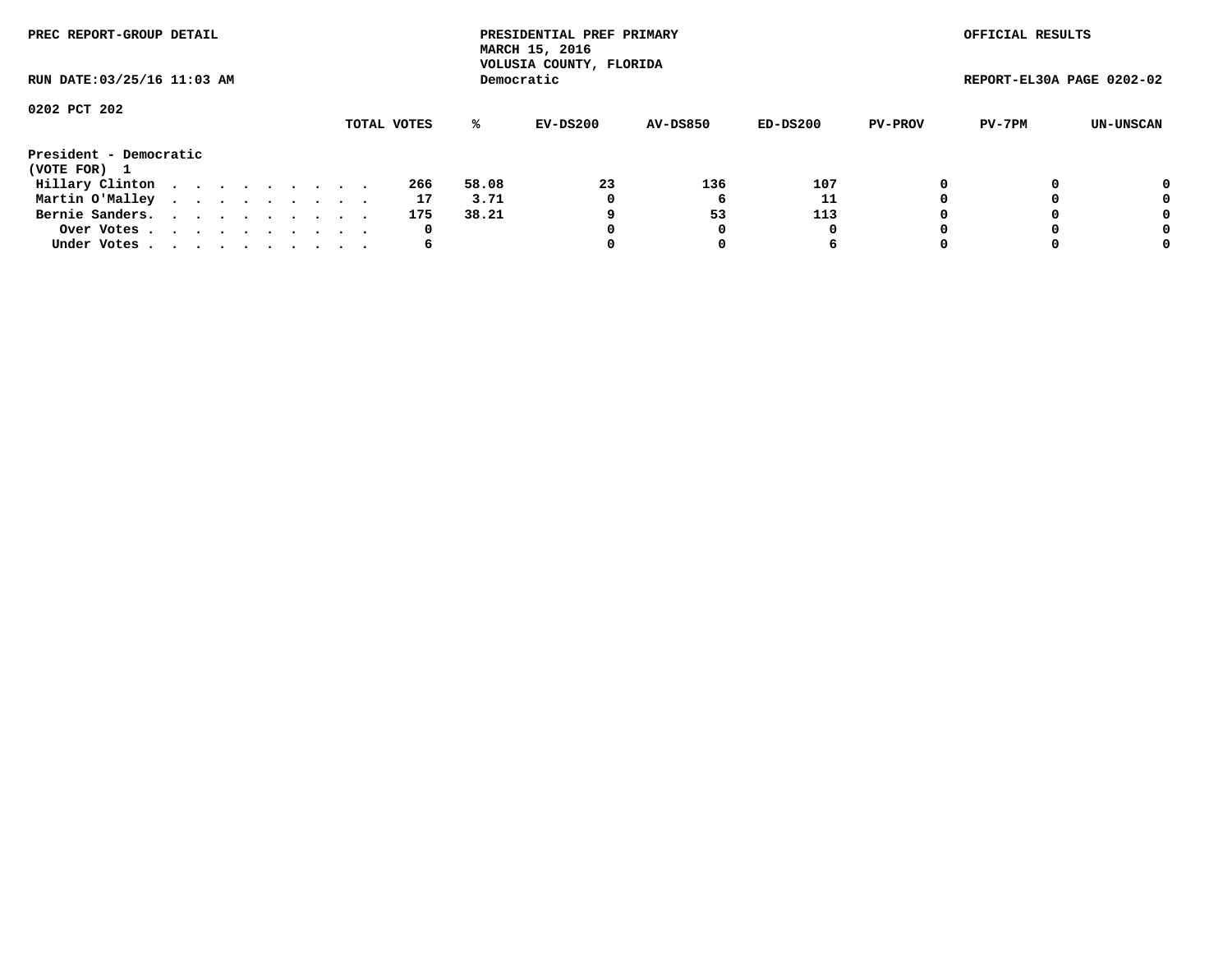| PREC REPORT-GROUP DETAIL    |  |  |  |  |  |  |             | PRESIDENTIAL PREF PRIMARY<br>MARCH 15, 2016<br>VOLUSIA COUNTY, FLORIDA |            |                 |            | OFFICIAL RESULTS |                           |                  |
|-----------------------------|--|--|--|--|--|--|-------------|------------------------------------------------------------------------|------------|-----------------|------------|------------------|---------------------------|------------------|
| RUN DATE: 03/25/16 11:03 AM |  |  |  |  |  |  |             |                                                                        | Republican |                 |            |                  | REPORT-EL30A PAGE 0202-03 |                  |
| 0202 PCT 202                |  |  |  |  |  |  |             |                                                                        |            |                 |            |                  |                           |                  |
|                             |  |  |  |  |  |  | TOTAL VOTES | %ะ                                                                     | $EV-DS200$ | <b>AV-DS850</b> | $ED-DS200$ | <b>PV-PROV</b>   | PV-7PM                    | <b>UN-UNSCAN</b> |
| President - Republican      |  |  |  |  |  |  |             |                                                                        |            |                 |            |                  |                           |                  |
| (VOTE FOR) 1                |  |  |  |  |  |  |             |                                                                        |            |                 |            |                  |                           |                  |
| Jeb Bush.                   |  |  |  |  |  |  | 19          | 2.64                                                                   |            | 19              |            |                  |                           |                  |
| Ben Carson                  |  |  |  |  |  |  |             | .97                                                                    |            |                 |            |                  |                           |                  |
| Chris Christie.             |  |  |  |  |  |  |             |                                                                        |            |                 |            |                  |                           |                  |
| Ted Cruz.                   |  |  |  |  |  |  | 122         | 16.92                                                                  |            | 34              |            |                  |                           |                  |
| Carly Fiorina               |  |  |  |  |  |  |             | .14                                                                    |            |                 |            |                  |                           |                  |
| Jim Gilmore.                |  |  |  |  |  |  |             |                                                                        |            |                 |            |                  |                           |                  |
| Lindsey Graham.             |  |  |  |  |  |  |             |                                                                        |            |                 |            |                  |                           |                  |
| Mike Huckabee               |  |  |  |  |  |  |             | .28                                                                    |            |                 |            |                  |                           |                  |
| John R. Kasich.             |  |  |  |  |  |  | 41          | 5.69                                                                   |            | 13              | 20         |                  |                           |                  |
|                             |  |  |  |  |  |  |             |                                                                        |            |                 |            |                  |                           |                  |
| Rand Paul                   |  |  |  |  |  |  |             |                                                                        |            |                 |            |                  |                           |                  |
| Marco Rubio.                |  |  |  |  |  |  | 125         | 17.34                                                                  | 10         | 43              |            |                  |                           |                  |
| Rick Santorum               |  |  |  |  |  |  | 0           |                                                                        |            |                 |            |                  |                           |                  |
| Donald J. Trump             |  |  |  |  |  |  | 404         | 56.03                                                                  |            | 122             | 241        |                  |                           |                  |
| Over Votes                  |  |  |  |  |  |  |             |                                                                        |            |                 |            |                  |                           |                  |
| Under Votes                 |  |  |  |  |  |  |             |                                                                        |            |                 |            |                  |                           |                  |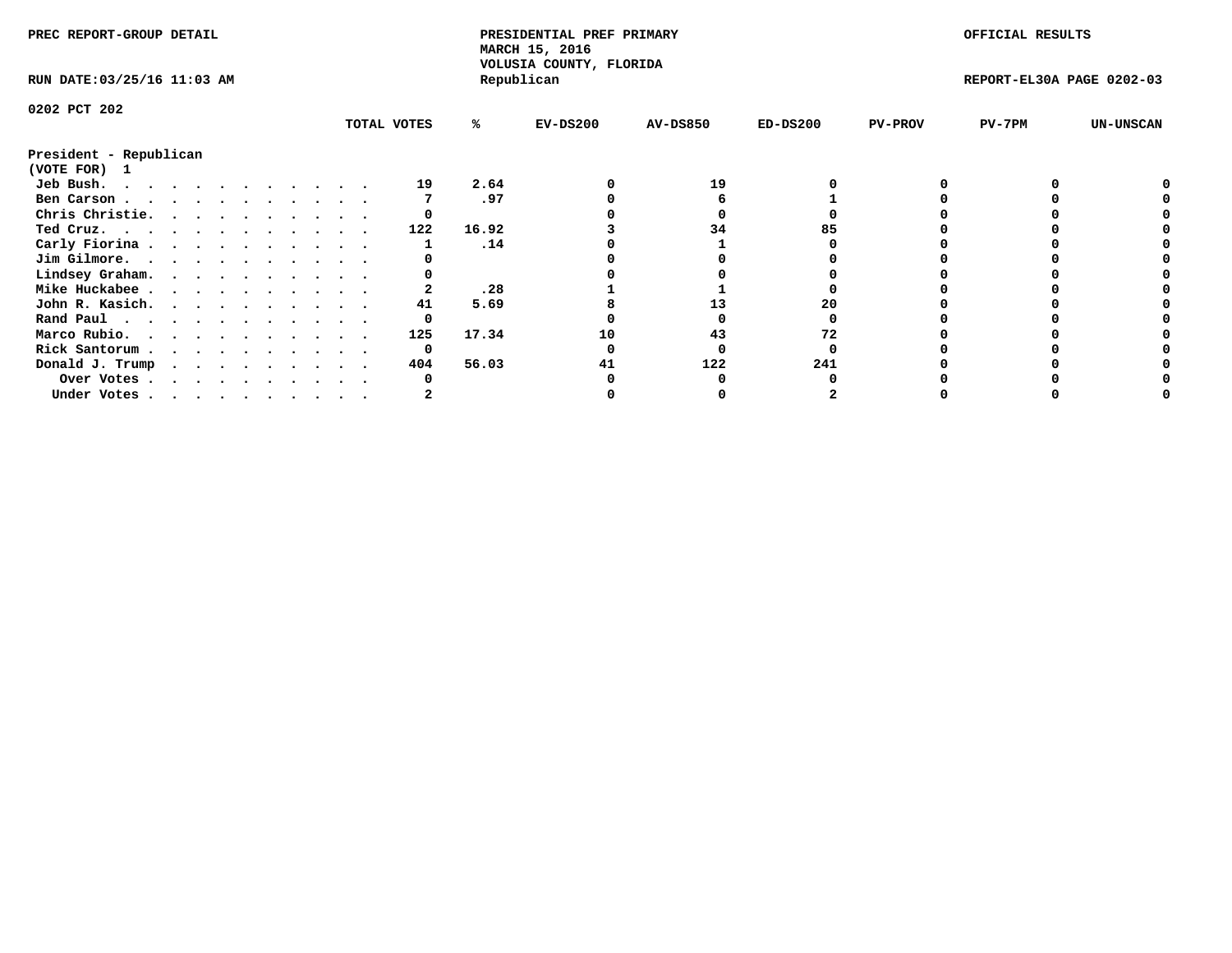| PREC REPORT-GROUP DETAIL        |  |             |                   | PRESIDENTIAL PREF PRIMARY<br>MARCH 15, 2016 |                 |          |                | OFFICIAL RESULTS          |                  |
|---------------------------------|--|-------------|-------------------|---------------------------------------------|-----------------|----------|----------------|---------------------------|------------------|
| RUN DATE: 03/25/16 11:03 AM     |  |             | <b>STATISTICS</b> | VOLUSIA COUNTY, FLORIDA                     |                 |          |                | REPORT-EL30A PAGE 0203-01 |                  |
| 0203 PCT 203                    |  |             |                   |                                             |                 |          |                |                           |                  |
|                                 |  | TOTAL VOTES | %ະ                | EV-DS200                                    | <b>AV-DS850</b> | ED-DS200 | <b>PV-PROV</b> | $PV-7PM$                  | <b>UN-UNSCAN</b> |
| REGISTERED VOTERS - TOTAL       |  | 362         |                   |                                             |                 |          |                |                           |                  |
| REGISTERED VOTERS - Democratic  |  | 149         | 41.16             |                                             |                 |          |                |                           |                  |
| REGISTERED VOTERS - Republican  |  | 213         | 58.84             |                                             |                 |          |                |                           |                  |
| REGISTERED VOTERS - Nonpartisan |  | 0           |                   |                                             |                 |          |                |                           |                  |
| BALLOTS CAST - TOTAL.           |  | 175         |                   | 17                                          | 67              | 90       |                |                           |                  |
| BALLOTS CAST - Democratic       |  | 51          | 29.14             |                                             | 21              | 25       |                |                           | 0                |
| BALLOTS CAST - Republican       |  | 124         | 70.86             | 12                                          | 46              | 65       |                |                           | 0                |
| BALLOTS CAST - Nonpartisan.     |  | 0           |                   |                                             |                 |          |                |                           | 0                |
| BALLOTS CAST - BLANK.           |  |             | 1.14              | 0                                           |                 |          |                |                           | 0                |
| VOTER TURNOUT - TOTAL           |  |             | 48.34             |                                             |                 |          |                |                           |                  |
| VOTER TURNOUT - Democratic.     |  |             | 34.23             |                                             |                 |          |                |                           |                  |
| VOTER TURNOUT - Republican.     |  |             | 58.22             |                                             |                 |          |                |                           |                  |
| VOTER TURNOUT - BLANK           |  |             | .55               |                                             |                 |          |                |                           |                  |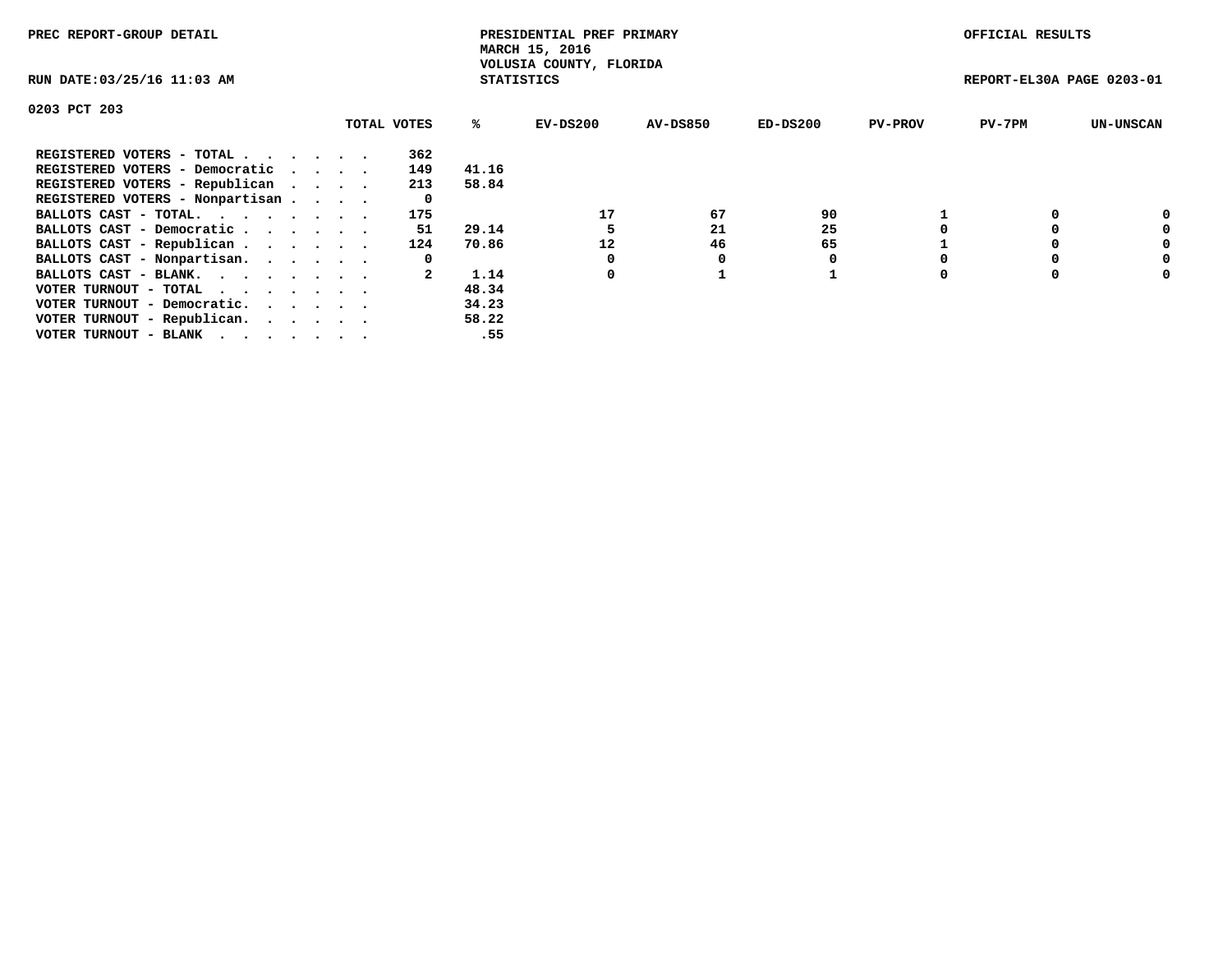| PREC REPORT-GROUP DETAIL    |  |  |  |  |             |       | PRESIDENTIAL PREF PRIMARY<br>MARCH 15, 2016<br>VOLUSIA COUNTY, FLORIDA |                 |          |                | OFFICIAL RESULTS          |           |
|-----------------------------|--|--|--|--|-------------|-------|------------------------------------------------------------------------|-----------------|----------|----------------|---------------------------|-----------|
| RUN DATE: 03/25/16 11:03 AM |  |  |  |  |             |       | Democratic                                                             |                 |          |                | REPORT-EL30A PAGE 0203-02 |           |
| 0203 PCT 203                |  |  |  |  | TOTAL VOTES | %ะ    | EV-DS200                                                               | <b>AV-DS850</b> | ED-DS200 | <b>PV-PROV</b> | PV-7PM                    | UN-UNSCAN |
|                             |  |  |  |  |             |       |                                                                        |                 |          |                |                           |           |
| President - Democratic      |  |  |  |  |             |       |                                                                        |                 |          |                |                           |           |
| (VOTE FOR) 1                |  |  |  |  |             |       |                                                                        |                 |          |                |                           |           |
| Hillary Clinton             |  |  |  |  | 33          | 67.35 |                                                                        | 14              | 14       | 0              |                           | 0         |
| Martin O'Malley             |  |  |  |  |             | 6.12  |                                                                        |                 |          |                |                           | 0         |
| Bernie Sanders.             |  |  |  |  | 13          | 26.53 |                                                                        |                 | 8        |                |                           | 0         |
| Over Votes.                 |  |  |  |  | 0           |       |                                                                        |                 | O        |                |                           | 0         |
| Under Votes                 |  |  |  |  |             |       |                                                                        |                 |          |                |                           | 0         |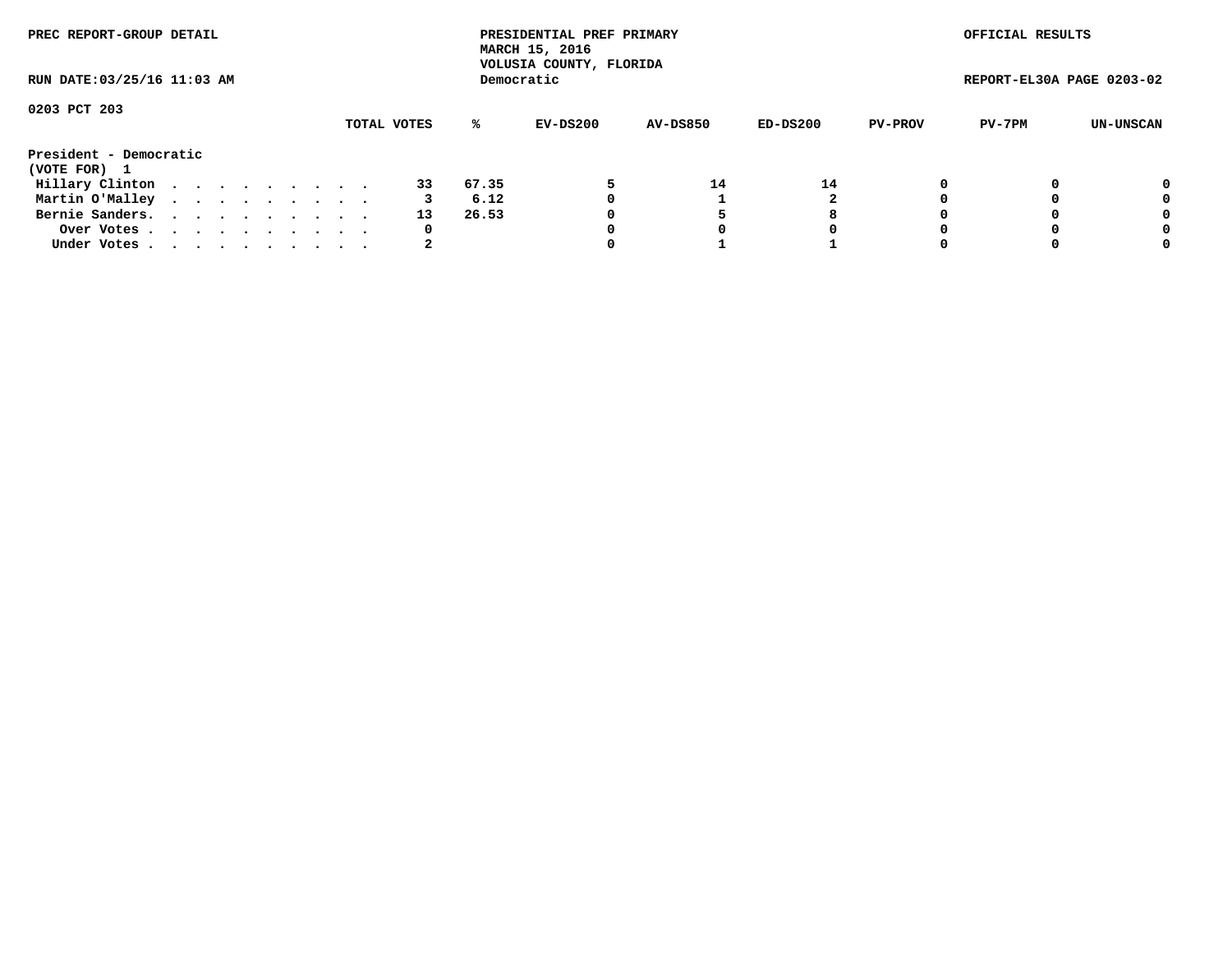| PREC REPORT-GROUP DETAIL               |  |  |  |  |  |  |  | PRESIDENTIAL PREF PRIMARY<br>MARCH 15, 2016<br>VOLUSIA COUNTY, FLORIDA |       |            |                 | OFFICIAL RESULTS |                |                           |                  |
|----------------------------------------|--|--|--|--|--|--|--|------------------------------------------------------------------------|-------|------------|-----------------|------------------|----------------|---------------------------|------------------|
| RUN DATE: 03/25/16 11:03 AM            |  |  |  |  |  |  |  |                                                                        |       | Republican |                 |                  |                | REPORT-EL30A PAGE 0203-03 |                  |
| 0203 PCT 203                           |  |  |  |  |  |  |  |                                                                        |       |            |                 |                  |                |                           |                  |
|                                        |  |  |  |  |  |  |  | TOTAL VOTES                                                            | ℁     | $EV-DS200$ | <b>AV-DS850</b> | $ED-DS200$       | <b>PV-PROV</b> | PV-7PM                    | <b>UN-UNSCAN</b> |
| President - Republican<br>(VOTE FOR) 1 |  |  |  |  |  |  |  |                                                                        |       |            |                 |                  |                |                           |                  |
| Jeb Bush.                              |  |  |  |  |  |  |  |                                                                        | .81   |            |                 |                  |                |                           |                  |
| Ben Carson                             |  |  |  |  |  |  |  |                                                                        | .81   |            |                 |                  |                |                           |                  |
| Chris Christie.                        |  |  |  |  |  |  |  |                                                                        |       |            |                 |                  |                |                           |                  |
| Ted Cruz.                              |  |  |  |  |  |  |  | 30                                                                     | 24.19 |            |                 | 16               |                |                           |                  |
| Carly Fiorina                          |  |  |  |  |  |  |  |                                                                        |       |            |                 |                  |                |                           |                  |
| Jim Gilmore.                           |  |  |  |  |  |  |  |                                                                        |       |            |                 |                  |                |                           |                  |
| Lindsey Graham.                        |  |  |  |  |  |  |  |                                                                        |       |            |                 |                  |                |                           |                  |
| Mike Huckabee                          |  |  |  |  |  |  |  |                                                                        | .81   |            |                 |                  |                |                           |                  |
| John R. Kasich.                        |  |  |  |  |  |  |  |                                                                        | 3.23  |            |                 |                  |                |                           |                  |
| Rand Paul                              |  |  |  |  |  |  |  |                                                                        | .81   |            |                 |                  |                |                           |                  |
| Marco Rubio.                           |  |  |  |  |  |  |  | 23                                                                     | 18.55 |            |                 |                  |                |                           |                  |
| Rick Santorum                          |  |  |  |  |  |  |  | 0                                                                      |       |            |                 |                  |                |                           |                  |
| Donald J. Trump                        |  |  |  |  |  |  |  | 63                                                                     | 50.81 |            | 18              |                  |                |                           |                  |
| Over Votes                             |  |  |  |  |  |  |  |                                                                        |       |            |                 |                  |                |                           |                  |
| Under Votes                            |  |  |  |  |  |  |  |                                                                        |       |            |                 |                  |                |                           |                  |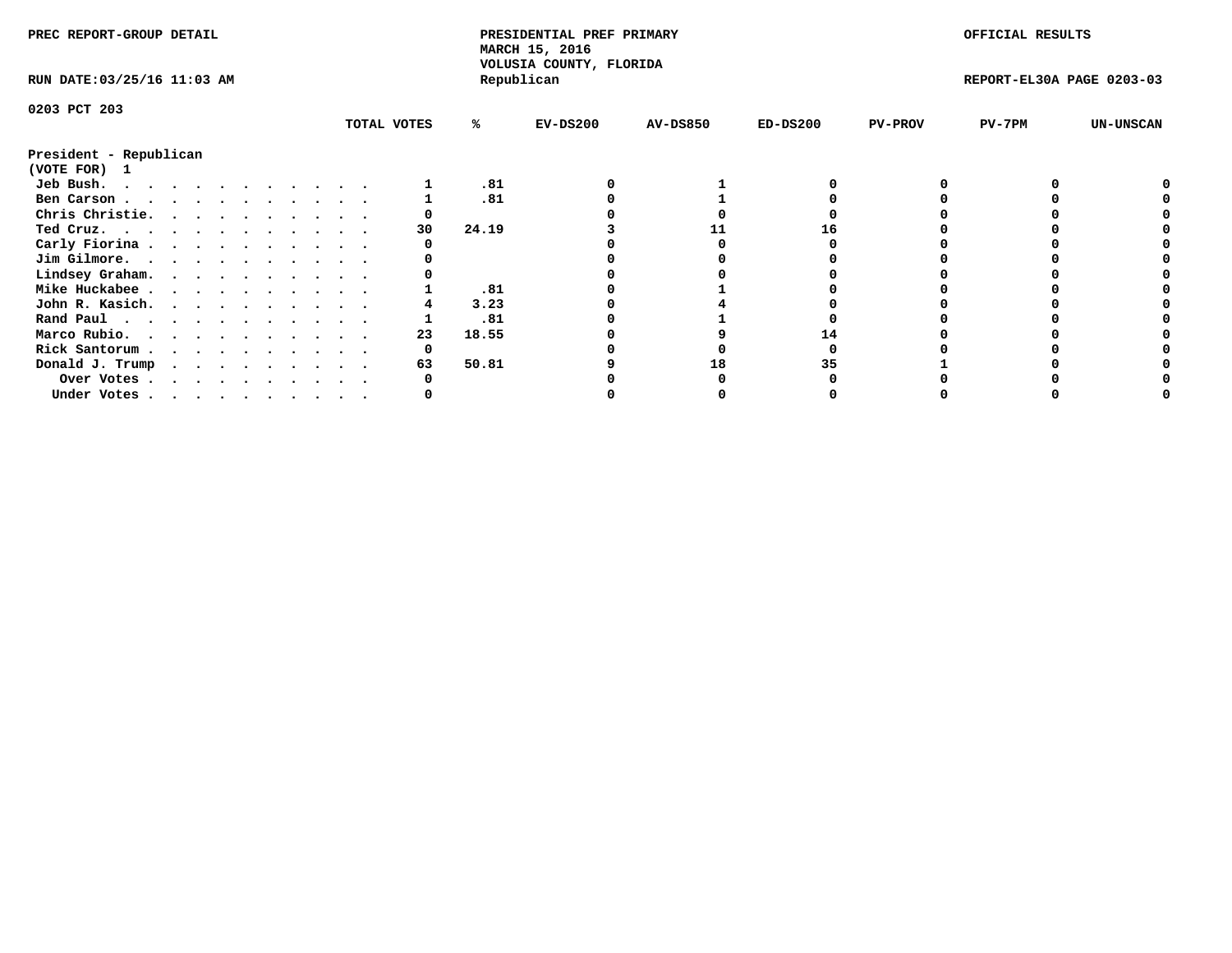| PREC REPORT-GROUP DETAIL                                    |             |                   | PRESIDENTIAL PREF PRIMARY<br>MARCH 15, 2016 |                 |            |                | OFFICIAL RESULTS          |                  |
|-------------------------------------------------------------|-------------|-------------------|---------------------------------------------|-----------------|------------|----------------|---------------------------|------------------|
| RUN DATE: 03/25/16 11:03 AM                                 |             | <b>STATISTICS</b> | VOLUSIA COUNTY, FLORIDA                     |                 |            |                | REPORT-EL30A PAGE 0204-01 |                  |
| 0204 PCT 204                                                |             |                   |                                             |                 |            |                |                           |                  |
|                                                             | TOTAL VOTES | ℁                 | EV-DS200                                    | <b>AV-DS850</b> | $ED-DS200$ | <b>PV-PROV</b> | $PV-7PM$                  | <b>UN-UNSCAN</b> |
| REGISTERED VOTERS - TOTAL                                   | 519         |                   |                                             |                 |            |                |                           |                  |
| REGISTERED VOTERS - Democratic                              | 236         | 45.47             |                                             |                 |            |                |                           |                  |
| REGISTERED VOTERS - Republican                              | 283         | 54.53             |                                             |                 |            |                |                           |                  |
| REGISTERED VOTERS - Nonpartisan                             | 0           |                   |                                             |                 |            |                |                           |                  |
| BALLOTS CAST - TOTAL.                                       | 204         |                   | 19                                          | 63              | 122        |                |                           |                  |
| BALLOTS CAST - Democratic                                   | 70          | 34.31             |                                             | 23              | 43         |                |                           | 0                |
| BALLOTS CAST - Republican                                   | 134         | 65.69             | 15                                          | 40              | 79         |                |                           | 0                |
| BALLOTS CAST - Nonpartisan.                                 | 0           |                   |                                             |                 |            |                |                           | 0                |
| BALLOTS CAST - BLANK.                                       |             | 1.47              | 0                                           |                 |            |                |                           | 0                |
| VOTER TURNOUT - TOTAL $\cdot \cdot \cdot \cdot \cdot \cdot$ |             | 39.31             |                                             |                 |            |                |                           |                  |
| VOTER TURNOUT - Democratic.                                 |             | 29.66             |                                             |                 |            |                |                           |                  |
| VOTER TURNOUT - Republican.                                 |             | 47.35             |                                             |                 |            |                |                           |                  |
| VOTER TURNOUT - BLANK                                       |             | .58               |                                             |                 |            |                |                           |                  |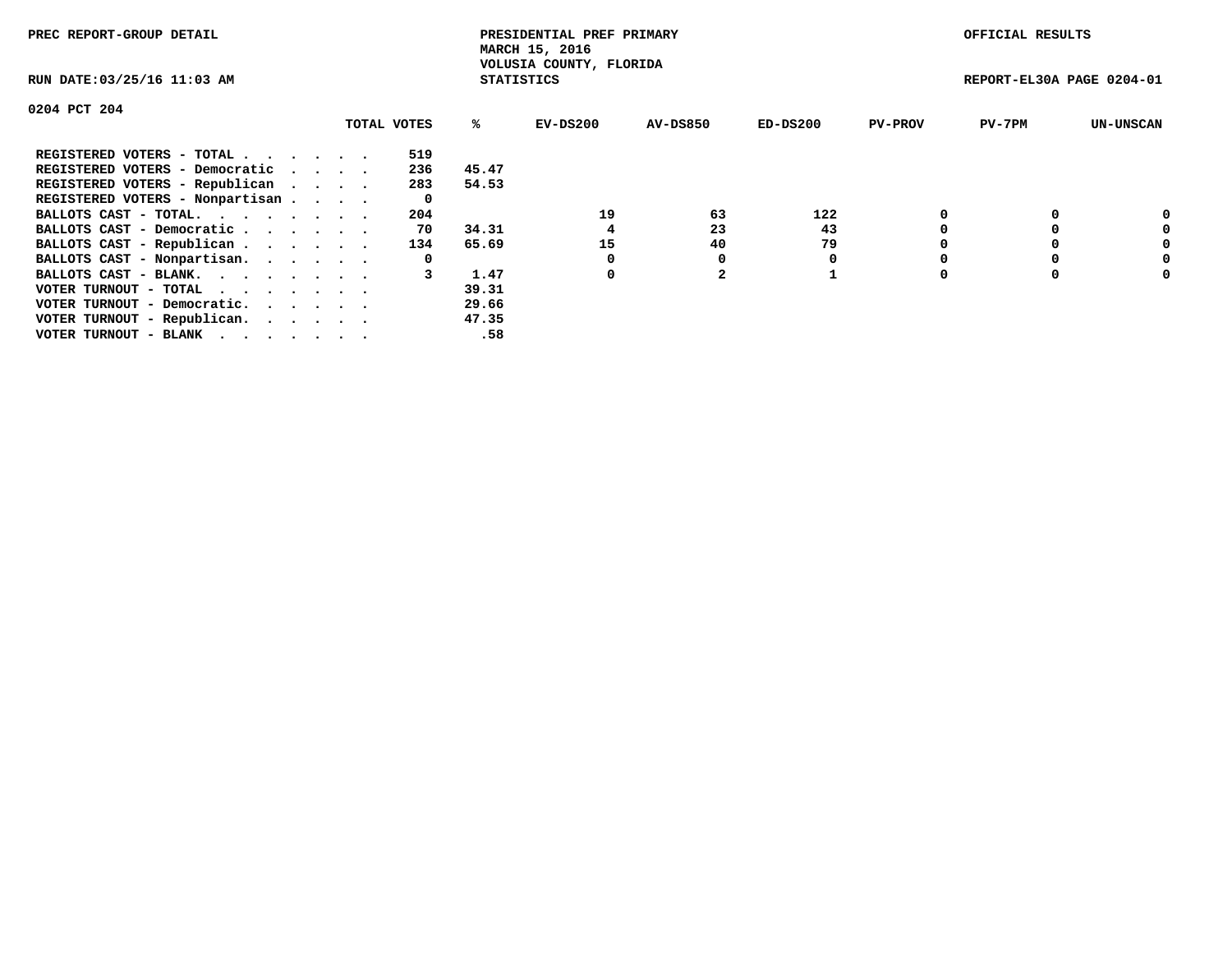| PREC REPORT-GROUP DETAIL               |             | PRESIDENTIAL PREF PRIMARY<br>MARCH 15, 2016<br>VOLUSIA COUNTY, FLORIDA |                 |          |                | OFFICIAL RESULTS          |           |
|----------------------------------------|-------------|------------------------------------------------------------------------|-----------------|----------|----------------|---------------------------|-----------|
| RUN DATE: 03/25/16 11:03 AM            |             | Democratic                                                             |                 |          |                | REPORT-EL30A PAGE 0204-02 |           |
| 0204 PCT 204                           | TOTAL VOTES | %ะ<br>EV-DS200                                                         | <b>AV-DS850</b> | ED-DS200 | <b>PV-PROV</b> | PV-7PM                    | UN-UNSCAN |
| President - Democratic<br>(VOTE FOR) 1 |             |                                                                        |                 |          |                |                           |           |
| Hillary Clinton                        | 31          | 45.59<br>0                                                             | 10              | 21       | 0              |                           | 0         |
| Martin O'Malley                        |             | 2.94                                                                   |                 |          |                |                           | 0         |
| Bernie Sanders.                        | 35          | 51.47                                                                  | 11              | 20       |                |                           | 0         |
| Over Votes.                            | 0           |                                                                        |                 | 0        |                |                           | 0         |
| Under Votes                            |             |                                                                        |                 |          |                |                           | 0         |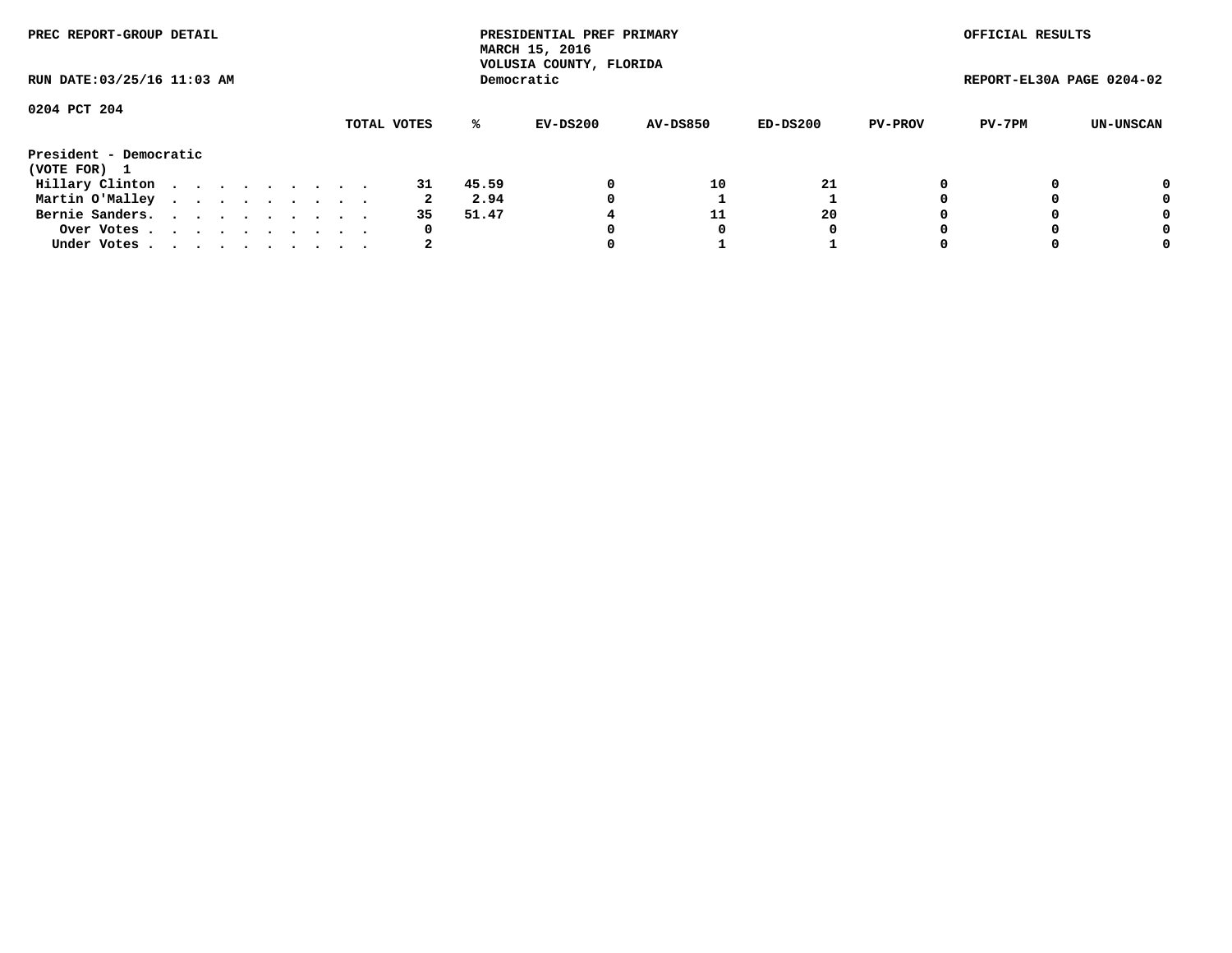| PREC REPORT-GROUP DETAIL               |             |       | PRESIDENTIAL PREF PRIMARY<br>MARCH 15, 2016<br>VOLUSIA COUNTY, FLORIDA |                 |            |                | OFFICIAL RESULTS          |                  |
|----------------------------------------|-------------|-------|------------------------------------------------------------------------|-----------------|------------|----------------|---------------------------|------------------|
| RUN DATE: 03/25/16 11:03 AM            |             |       | Republican                                                             |                 |            |                | REPORT-EL30A PAGE 0204-03 |                  |
| 0204 PCT 204                           |             |       |                                                                        |                 |            |                |                           |                  |
|                                        | TOTAL VOTES | %ะ    | $EV-DS200$                                                             | <b>AV-DS850</b> | $ED-DS200$ | <b>PV-PROV</b> | $PV-7PM$                  | <b>UN-UNSCAN</b> |
| President - Republican<br>(VOTE FOR) 1 |             |       |                                                                        |                 |            |                |                           |                  |
| Jeb Bush.                              |             | 2.26  |                                                                        |                 |            |                |                           |                  |
| Ben Carson                             |             | .75   |                                                                        |                 |            |                |                           |                  |
| Chris Christie.                        |             |       |                                                                        |                 |            |                |                           |                  |
| Ted Cruz.                              | 21          | 15.79 |                                                                        |                 |            |                |                           |                  |
| Carly Fiorina                          |             |       |                                                                        |                 |            |                |                           |                  |
| Jim Gilmore.                           |             |       |                                                                        |                 |            |                |                           |                  |
| Lindsey Graham.                        |             |       |                                                                        |                 |            |                |                           |                  |
| Mike Huckabee                          |             |       |                                                                        |                 |            |                |                           |                  |
| John R. Kasich.                        |             | 5.26  |                                                                        |                 |            |                |                           |                  |
| Rand Paul                              |             |       |                                                                        |                 |            |                |                           |                  |
| Marco Rubio.                           | 24          | 18.05 |                                                                        |                 |            |                |                           |                  |
| Rick Santorum                          |             | .75   |                                                                        |                 |            |                |                           |                  |
| Donald J. Trump                        | 76          | 57.14 |                                                                        | 22              |            |                |                           |                  |
| Over Votes                             |             |       |                                                                        |                 |            |                |                           |                  |
| Under Votes.                           |             |       |                                                                        |                 |            |                |                           |                  |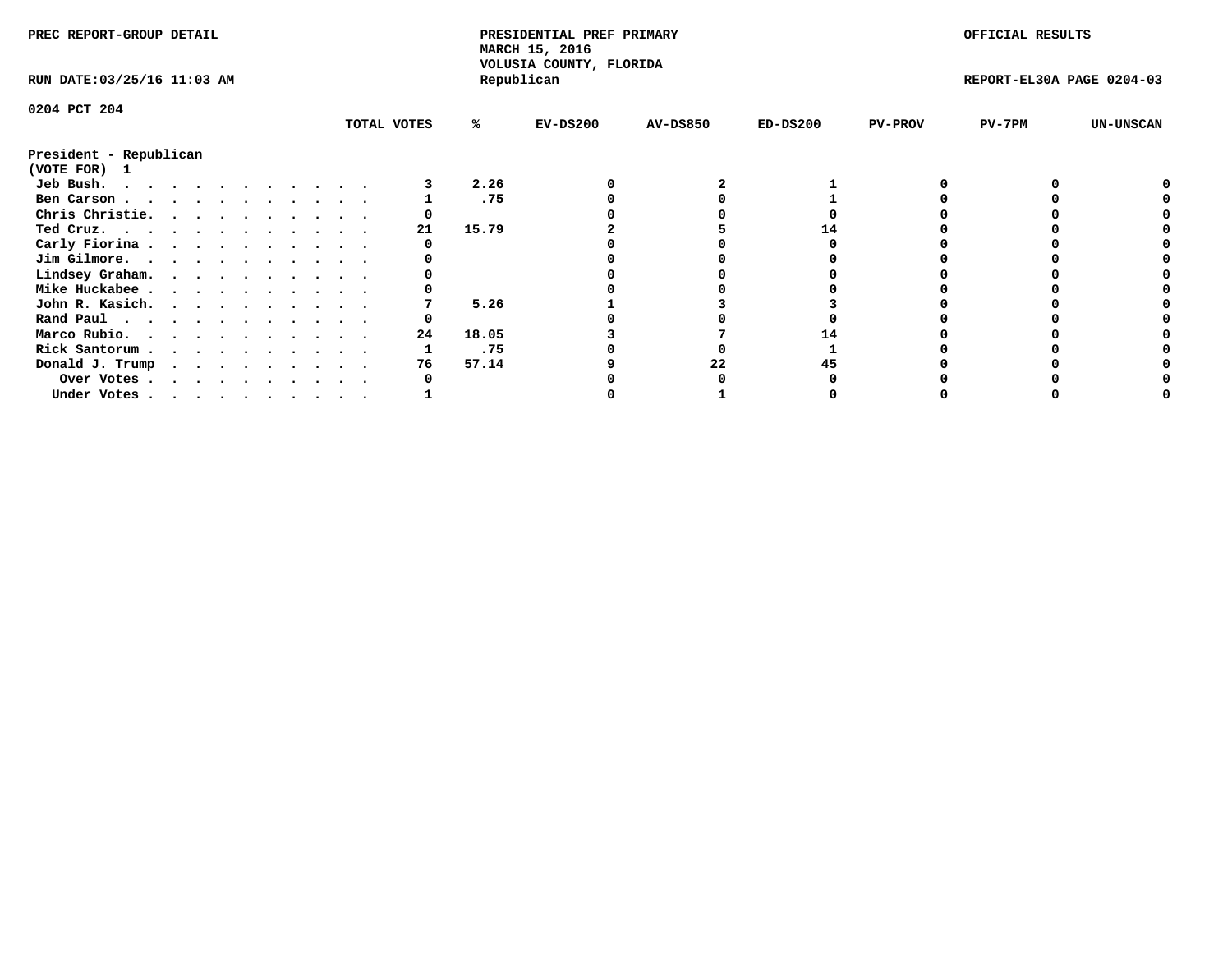| PREC REPORT-GROUP DETAIL        |             |                   | PRESIDENTIAL PREF PRIMARY<br>MARCH 15, 2016 |                 |          |                | OFFICIAL RESULTS          |                  |
|---------------------------------|-------------|-------------------|---------------------------------------------|-----------------|----------|----------------|---------------------------|------------------|
| RUN DATE: 03/25/16 11:03 AM     |             | <b>STATISTICS</b> | VOLUSIA COUNTY, FLORIDA                     |                 |          |                | REPORT-EL30A PAGE 0205-01 |                  |
| 0205 PCT 205                    |             |                   |                                             |                 |          |                |                           |                  |
|                                 | TOTAL VOTES | %ະ                | EV-DS200                                    | <b>AV-DS850</b> | ED-DS200 | <b>PV-PROV</b> | $PV-7PM$                  | <b>UN-UNSCAN</b> |
| REGISTERED VOTERS - TOTAL       | 1,145       |                   |                                             |                 |          |                |                           |                  |
| REGISTERED VOTERS - Democratic  | 556         | 48.56             |                                             |                 |          |                |                           |                  |
| REGISTERED VOTERS - Republican  | 589         | 51.44             |                                             |                 |          |                |                           |                  |
| REGISTERED VOTERS - Nonpartisan | 0           |                   |                                             |                 |          |                |                           |                  |
| BALLOTS CAST - TOTAL.           | 514         |                   | 56                                          | 200             | 258      |                |                           | 0                |
| BALLOTS CAST - Democratic       | 197         | 38.33             | 19                                          | 91              | 87       |                |                           | 0                |
| BALLOTS CAST - Republican       | 317         | 61.67             | 37                                          | 109             | 171      |                |                           | 0                |
| BALLOTS CAST - Nonpartisan.     | 0           |                   |                                             |                 |          |                |                           | 0                |
| BALLOTS CAST - BLANK.           |             | .39               | 0                                           | 0               | 2        |                |                           | 0                |
| VOTER TURNOUT - TOTAL           |             | 44.89             |                                             |                 |          |                |                           |                  |
| VOTER TURNOUT - Democratic.     |             | 35.43             |                                             |                 |          |                |                           |                  |
| VOTER TURNOUT - Republican.     |             | 53.82             |                                             |                 |          |                |                           |                  |
| VOTER TURNOUT - BLANK           |             | .17               |                                             |                 |          |                |                           |                  |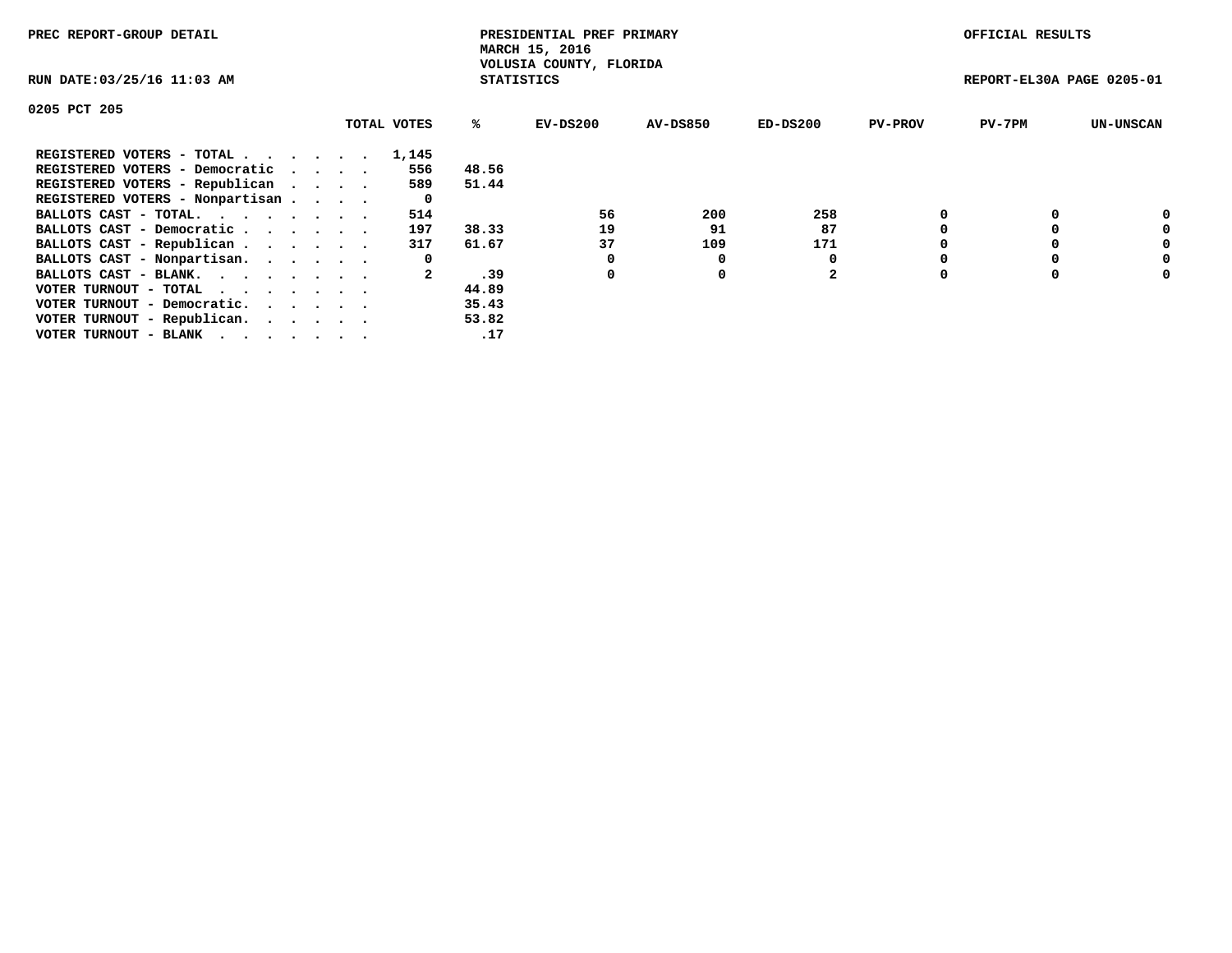| PREC REPORT-GROUP DETAIL               |  |  |  |  |             |       | PRESIDENTIAL PREF PRIMARY<br>MARCH 15, 2016<br>VOLUSIA COUNTY, FLORIDA |                 |          |                | OFFICIAL RESULTS          |           |
|----------------------------------------|--|--|--|--|-------------|-------|------------------------------------------------------------------------|-----------------|----------|----------------|---------------------------|-----------|
| RUN DATE: 03/25/16 11:03 AM            |  |  |  |  |             |       | Democratic                                                             |                 |          |                | REPORT-EL30A PAGE 0205-02 |           |
| 0205 PCT 205                           |  |  |  |  | TOTAL VOTES | %ะ    | EV-DS200                                                               | <b>AV-DS850</b> | ED-DS200 | <b>PV-PROV</b> | PV-7PM                    | UN-UNSCAN |
| President - Democratic<br>(VOTE FOR) 1 |  |  |  |  |             |       |                                                                        |                 |          |                |                           |           |
| Hillary Clinton                        |  |  |  |  | 108         | 55.38 | 8                                                                      | 61              | 39       |                |                           | 0         |
| Martin O'Malley                        |  |  |  |  | 4.          | 2.05  |                                                                        |                 |          |                |                           | 0         |
| Bernie Sanders.                        |  |  |  |  | 83          | 42.56 | 11                                                                     | 28              | 44       |                |                           | 0         |
| Over Votes.                            |  |  |  |  | 0           |       | 0                                                                      |                 | 0        |                |                           | 0         |
| Under Votes.                           |  |  |  |  |             |       |                                                                        |                 |          |                |                           | 0         |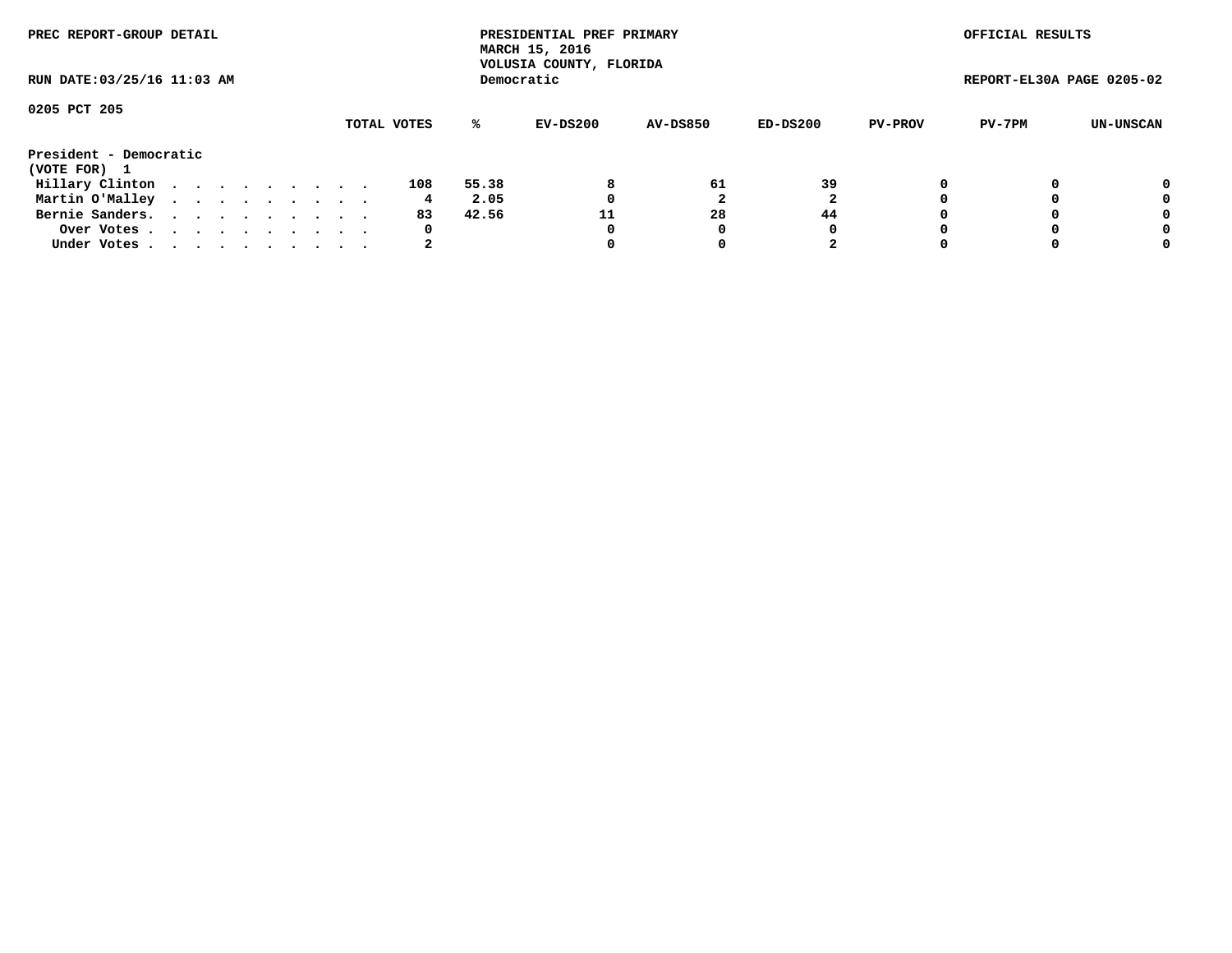| PREC REPORT-GROUP DETAIL               |  |  |  |  |  |  |             | PRESIDENTIAL PREF PRIMARY<br>MARCH 15, 2016 |                                       |                 |            | OFFICIAL RESULTS |                           |                  |
|----------------------------------------|--|--|--|--|--|--|-------------|---------------------------------------------|---------------------------------------|-----------------|------------|------------------|---------------------------|------------------|
| RUN DATE: 03/25/16 11:03 AM            |  |  |  |  |  |  |             |                                             | VOLUSIA COUNTY, FLORIDA<br>Republican |                 |            |                  | REPORT-EL30A PAGE 0205-03 |                  |
| 0205 PCT 205                           |  |  |  |  |  |  |             |                                             |                                       |                 |            |                  |                           |                  |
|                                        |  |  |  |  |  |  | TOTAL VOTES | %ะ                                          | $EV-DS200$                            | <b>AV-DS850</b> | $ED-DS200$ | <b>PV-PROV</b>   | $PV-7PM$                  | <b>UN-UNSCAN</b> |
| President - Republican<br>(VOTE FOR) 1 |  |  |  |  |  |  |             |                                             |                                       |                 |            |                  |                           |                  |
| Jeb Bush.                              |  |  |  |  |  |  |             | 2.84                                        |                                       |                 |            |                  |                           |                  |
| Ben Carson                             |  |  |  |  |  |  |             | .63                                         |                                       |                 |            |                  |                           |                  |
| Chris Christie.                        |  |  |  |  |  |  |             |                                             |                                       |                 |            |                  |                           |                  |
| Ted Cruz.                              |  |  |  |  |  |  | 60          | 18.93                                       |                                       | 13              |            |                  |                           |                  |
| Carly Fiorina                          |  |  |  |  |  |  |             |                                             |                                       |                 |            |                  |                           |                  |
| Jim Gilmore.                           |  |  |  |  |  |  |             |                                             |                                       |                 |            |                  |                           |                  |
| Lindsey Graham.                        |  |  |  |  |  |  |             |                                             |                                       |                 |            |                  |                           |                  |
| Mike Huckabee                          |  |  |  |  |  |  |             |                                             |                                       |                 |            |                  |                           |                  |
| John R. Kasich.                        |  |  |  |  |  |  |             | 2.84                                        |                                       |                 |            |                  |                           |                  |
| Rand Paul                              |  |  |  |  |  |  |             | .32                                         |                                       |                 |            |                  |                           |                  |
| Marco Rubio.                           |  |  |  |  |  |  | 68          | 21.45                                       |                                       | 24              |            |                  |                           |                  |
| Rick Santorum                          |  |  |  |  |  |  | 0           |                                             |                                       |                 |            |                  |                           |                  |
| Donald J. Trump                        |  |  |  |  |  |  | 168         | 53.00                                       | 22                                    | 58              |            |                  |                           |                  |
| Over Votes                             |  |  |  |  |  |  |             |                                             |                                       |                 |            |                  |                           |                  |
| Under Votes                            |  |  |  |  |  |  |             |                                             |                                       |                 |            |                  |                           |                  |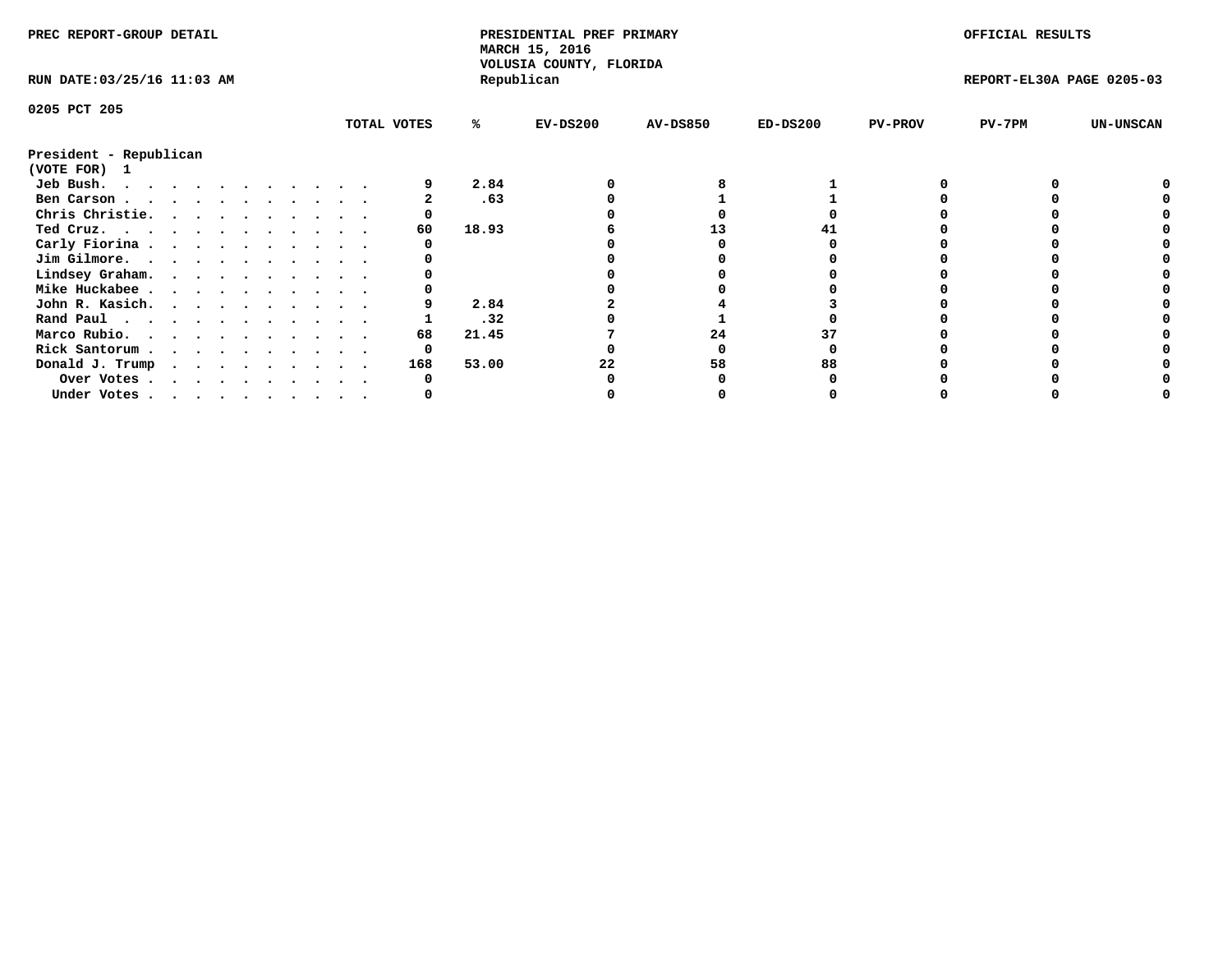| PREC REPORT-GROUP DETAIL        |             |                   | PRESIDENTIAL PREF PRIMARY<br>MARCH 15, 2016 |          |                |                | OFFICIAL RESULTS          |                  |
|---------------------------------|-------------|-------------------|---------------------------------------------|----------|----------------|----------------|---------------------------|------------------|
| RUN DATE: 03/25/16 11:03 AM     |             | <b>STATISTICS</b> | VOLUSIA COUNTY, FLORIDA                     |          |                |                | REPORT-EL30A PAGE 0206-01 |                  |
| 0206 PCT 206                    |             |                   |                                             |          |                |                |                           |                  |
|                                 | TOTAL VOTES | ℁                 | EV-DS200                                    | AV-DS850 | $ED-DS200$     | <b>PV-PROV</b> | $PV-7PM$                  | <b>UN-UNSCAN</b> |
| REGISTERED VOTERS - TOTAL       | 1,923       |                   |                                             |          |                |                |                           |                  |
| REGISTERED VOTERS - Democratic  | 891         | 46.33             |                                             |          |                |                |                           |                  |
| REGISTERED VOTERS - Republican  | 1,032       | 53.67             |                                             |          |                |                |                           |                  |
| REGISTERED VOTERS - Nonpartisan | 0           |                   |                                             |          |                |                |                           |                  |
| BALLOTS CAST - TOTAL.           | 943         |                   | 130                                         | 317      | 496            |                |                           | 0                |
| BALLOTS CAST - Democratic       | 365         | 38.71             | 60                                          | 131      | 174            |                |                           | 0                |
| BALLOTS CAST - Republican       | 578         | 61.29             | 70                                          | 186      | 322            |                |                           | 0                |
| BALLOTS CAST - Nonpartisan.     | 0           |                   | 0                                           | 0        |                |                |                           | 0                |
| BALLOTS CAST - BLANK.           | 5           | .53               | 0                                           |          | $\overline{2}$ |                |                           | 0                |
| VOTER TURNOUT - TOTAL           |             | 49.04             |                                             |          |                |                |                           |                  |
| VOTER TURNOUT - Democratic.     |             | 40.97             |                                             |          |                |                |                           |                  |
| VOTER TURNOUT - Republican.     |             | 56.01             |                                             |          |                |                |                           |                  |
| VOTER TURNOUT - BLANK           |             | .26               |                                             |          |                |                |                           |                  |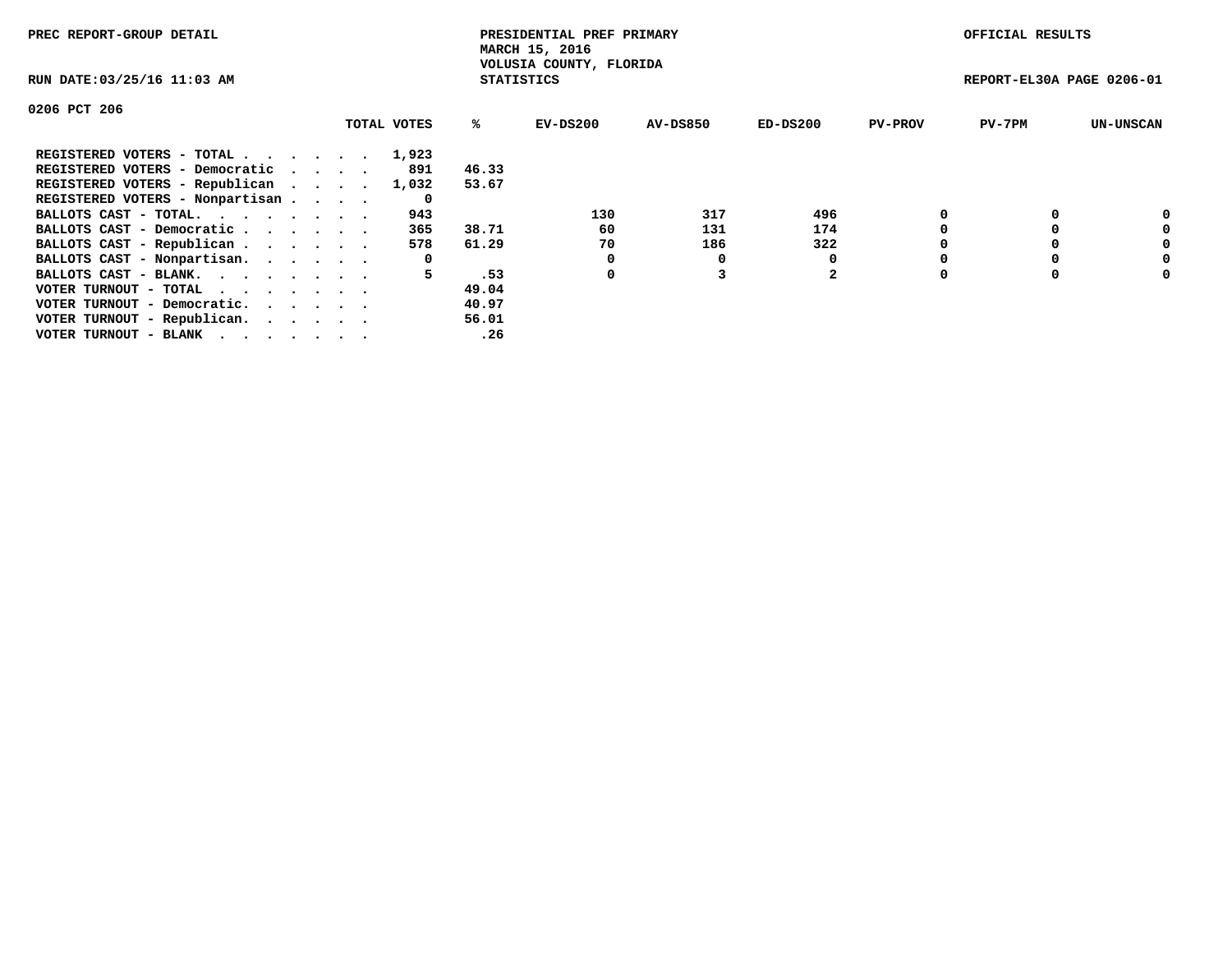| PREC REPORT-GROUP DETAIL<br>RUN DATE: 03/25/16 11:03 AM |  |  |  |  |  |  |  |  |             |       | PRESIDENTIAL PREF PRIMARY<br>MARCH 15, 2016<br>VOLUSIA COUNTY, FLORIDA |                 |          |                | OFFICIAL RESULTS          |           |
|---------------------------------------------------------|--|--|--|--|--|--|--|--|-------------|-------|------------------------------------------------------------------------|-----------------|----------|----------------|---------------------------|-----------|
|                                                         |  |  |  |  |  |  |  |  |             |       | Democratic                                                             |                 |          |                | REPORT-EL30A PAGE 0206-02 |           |
| 0206 PCT 206                                            |  |  |  |  |  |  |  |  | TOTAL VOTES | %ะ    | EV-DS200                                                               | <b>AV-DS850</b> | ED-DS200 | <b>PV-PROV</b> | PV-7PM                    | UN-UNSCAN |
| President - Democratic                                  |  |  |  |  |  |  |  |  |             |       |                                                                        |                 |          |                |                           |           |
| (VOTE FOR) 1                                            |  |  |  |  |  |  |  |  |             |       |                                                                        |                 |          |                |                           |           |
| Hillary Clinton                                         |  |  |  |  |  |  |  |  | 201         | 55.83 | 32                                                                     | 79              | 90       |                |                           | 0         |
| Martin O'Malley                                         |  |  |  |  |  |  |  |  | 11          | 3.06  | 0                                                                      |                 | 6        |                |                           | 0         |
| Bernie Sanders.                                         |  |  |  |  |  |  |  |  | 148         | 41.11 | 28                                                                     | 44              | 76       |                |                           | 0         |
| Over Votes.                                             |  |  |  |  |  |  |  |  | 0           |       | 0                                                                      | 0               | 0        |                |                           | 0         |
| Under Votes.                                            |  |  |  |  |  |  |  |  |             |       |                                                                        |                 | 2        |                |                           | 0         |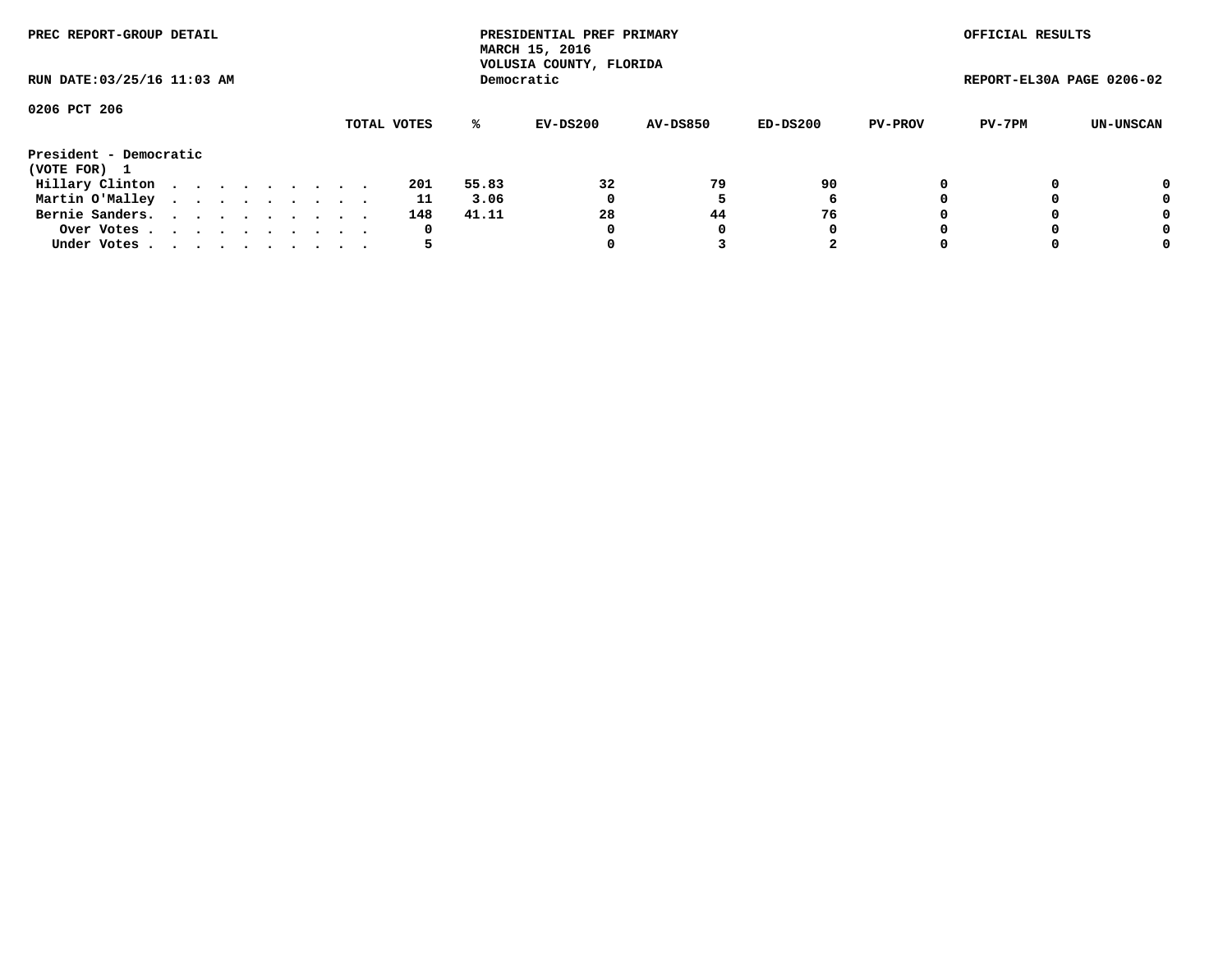| PREC REPORT-GROUP DETAIL               |  |  |  |  |  |  |  |  |             | PRESIDENTIAL PREF PRIMARY<br>MARCH 15, 2016<br>VOLUSIA COUNTY, FLORIDA |            |                 |            | OFFICIAL RESULTS |                           |                  |
|----------------------------------------|--|--|--|--|--|--|--|--|-------------|------------------------------------------------------------------------|------------|-----------------|------------|------------------|---------------------------|------------------|
| RUN DATE: 03/25/16 11:03 AM            |  |  |  |  |  |  |  |  |             |                                                                        | Republican |                 |            |                  | REPORT-EL30A PAGE 0206-03 |                  |
| 0206 PCT 206                           |  |  |  |  |  |  |  |  |             |                                                                        |            |                 |            |                  |                           |                  |
|                                        |  |  |  |  |  |  |  |  | TOTAL VOTES | %ะ                                                                     | $EV-DS200$ | <b>AV-DS850</b> | $ED-DS200$ | <b>PV-PROV</b>   | PV-7PM                    | <b>UN-UNSCAN</b> |
| President - Republican<br>(VOTE FOR) 1 |  |  |  |  |  |  |  |  |             |                                                                        |            |                 |            |                  |                           |                  |
| Jeb Bush.                              |  |  |  |  |  |  |  |  | 10          | 1.73                                                                   |            |                 |            |                  |                           |                  |
| Ben Carson                             |  |  |  |  |  |  |  |  |             | 1.38                                                                   |            |                 |            |                  |                           |                  |
| Chris Christie.                        |  |  |  |  |  |  |  |  |             | .17                                                                    |            |                 |            |                  |                           |                  |
| Ted Cruz.                              |  |  |  |  |  |  |  |  | 134         | 23.18                                                                  |            | 32              |            |                  |                           |                  |
| Carly Fiorina                          |  |  |  |  |  |  |  |  |             |                                                                        |            |                 |            |                  |                           |                  |
| Jim Gilmore.                           |  |  |  |  |  |  |  |  |             |                                                                        |            |                 |            |                  |                           |                  |
| Lindsey Graham.                        |  |  |  |  |  |  |  |  |             |                                                                        |            |                 |            |                  |                           |                  |
| Mike Huckabee                          |  |  |  |  |  |  |  |  |             |                                                                        |            |                 |            |                  |                           |                  |
| John R. Kasich.                        |  |  |  |  |  |  |  |  | 31          | 5.36                                                                   |            | 12              |            |                  |                           |                  |
| Rand Paul                              |  |  |  |  |  |  |  |  | 0           |                                                                        |            |                 |            |                  |                           |                  |
| Marco Rubio.                           |  |  |  |  |  |  |  |  | 122         | 21.11                                                                  | 19         | 45              | 58         |                  |                           |                  |
| Rick Santorum                          |  |  |  |  |  |  |  |  | 0           |                                                                        |            |                 |            |                  |                           |                  |
| Donald J. Trump                        |  |  |  |  |  |  |  |  | 272         | 47.06                                                                  | 30         | 82              | 160        |                  |                           |                  |
|                                        |  |  |  |  |  |  |  |  |             |                                                                        |            |                 |            |                  |                           |                  |
| Over Votes                             |  |  |  |  |  |  |  |  |             |                                                                        |            |                 |            |                  |                           |                  |
| Under Votes                            |  |  |  |  |  |  |  |  |             |                                                                        |            |                 |            |                  |                           |                  |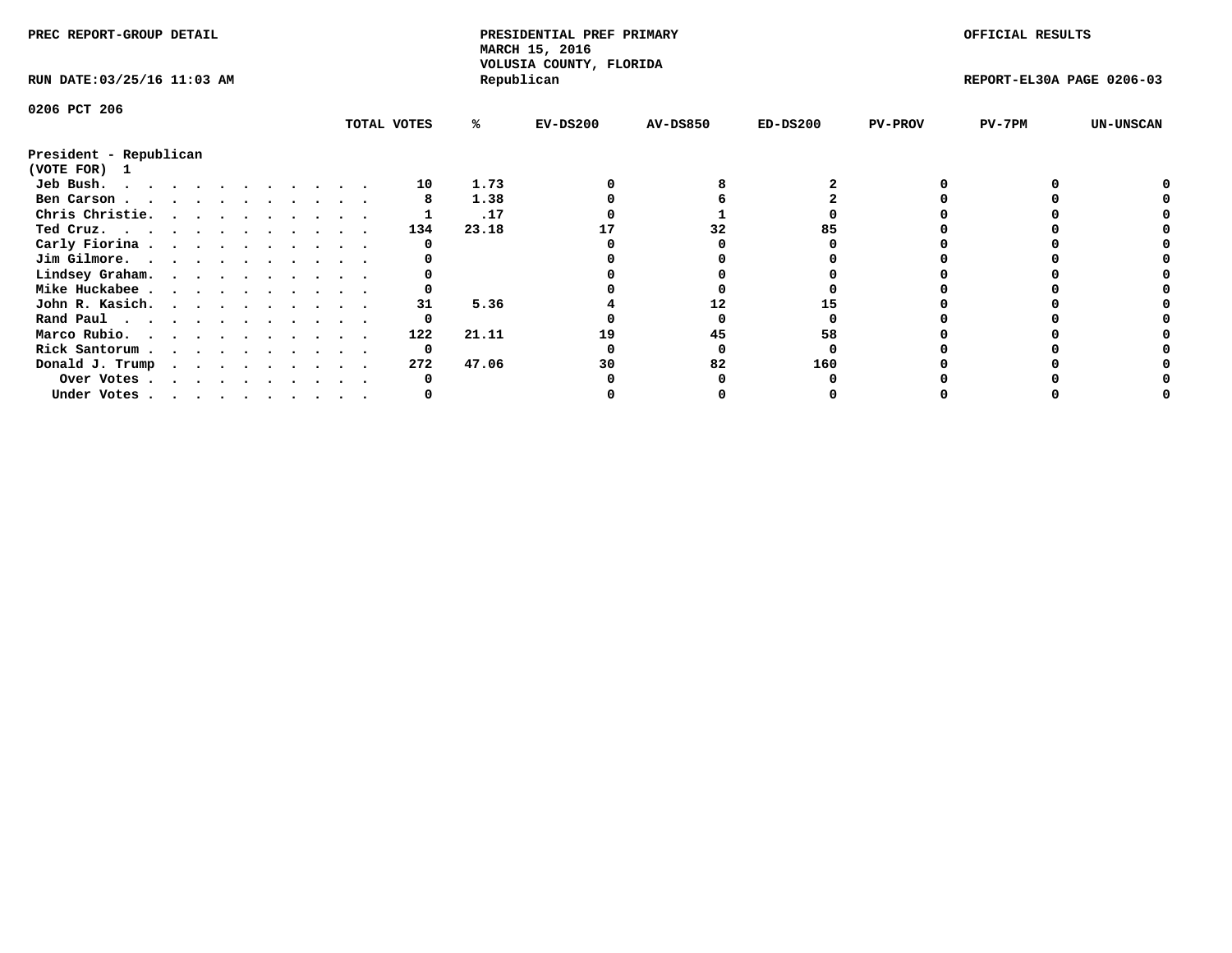| PREC REPORT-GROUP DETAIL                                    |             |                   | PRESIDENTIAL PREF PRIMARY<br>MARCH 15, 2016 |          |                |                | OFFICIAL RESULTS          |                  |
|-------------------------------------------------------------|-------------|-------------------|---------------------------------------------|----------|----------------|----------------|---------------------------|------------------|
| RUN DATE: 03/25/16 11:03 AM                                 |             | <b>STATISTICS</b> | VOLUSIA COUNTY, FLORIDA                     |          |                |                | REPORT-EL30A PAGE 0207-01 |                  |
| 0207 PCT 207                                                |             |                   |                                             |          |                |                |                           |                  |
|                                                             | TOTAL VOTES | ℁                 | $EV-DS200$                                  | AV-DS850 | $ED-DS200$     | <b>PV-PROV</b> | $PV-7PM$                  | <b>UN-UNSCAN</b> |
| REGISTERED VOTERS - TOTAL                                   | 1,831       |                   |                                             |          |                |                |                           |                  |
| REGISTERED VOTERS - Democratic                              | 754         | 41.18             |                                             |          |                |                |                           |                  |
| REGISTERED VOTERS - Republican                              | 1,077       | 58.82             |                                             |          |                |                |                           |                  |
| REGISTERED VOTERS - Nonpartisan                             | 0           |                   |                                             |          |                |                |                           |                  |
| BALLOTS CAST - TOTAL.                                       | 976         |                   | 153                                         | 369      | 453            |                |                           | 0                |
| BALLOTS CAST - Democratic                                   | 331         | 33.91             | 63                                          | 122      | 145            |                |                           | 0                |
| BALLOTS CAST - Republican                                   | 645         | 66.09             | 90                                          | 247      | 308            |                |                           | 0                |
| BALLOTS CAST - Nonpartisan.                                 | 0           |                   |                                             | 0        |                |                |                           | 0                |
| BALLOTS CAST - BLANK.                                       | 5.          | .51               |                                             |          | $\overline{2}$ |                |                           | 0                |
| VOTER TURNOUT - TOTAL $\cdot \cdot \cdot \cdot \cdot \cdot$ |             | 53.30             |                                             |          |                |                |                           |                  |
| VOTER TURNOUT - Democratic.                                 |             | 43.90             |                                             |          |                |                |                           |                  |
| VOTER TURNOUT - Republican.                                 |             | 59.89             |                                             |          |                |                |                           |                  |
| VOTER TURNOUT - BLANK                                       |             | .27               |                                             |          |                |                |                           |                  |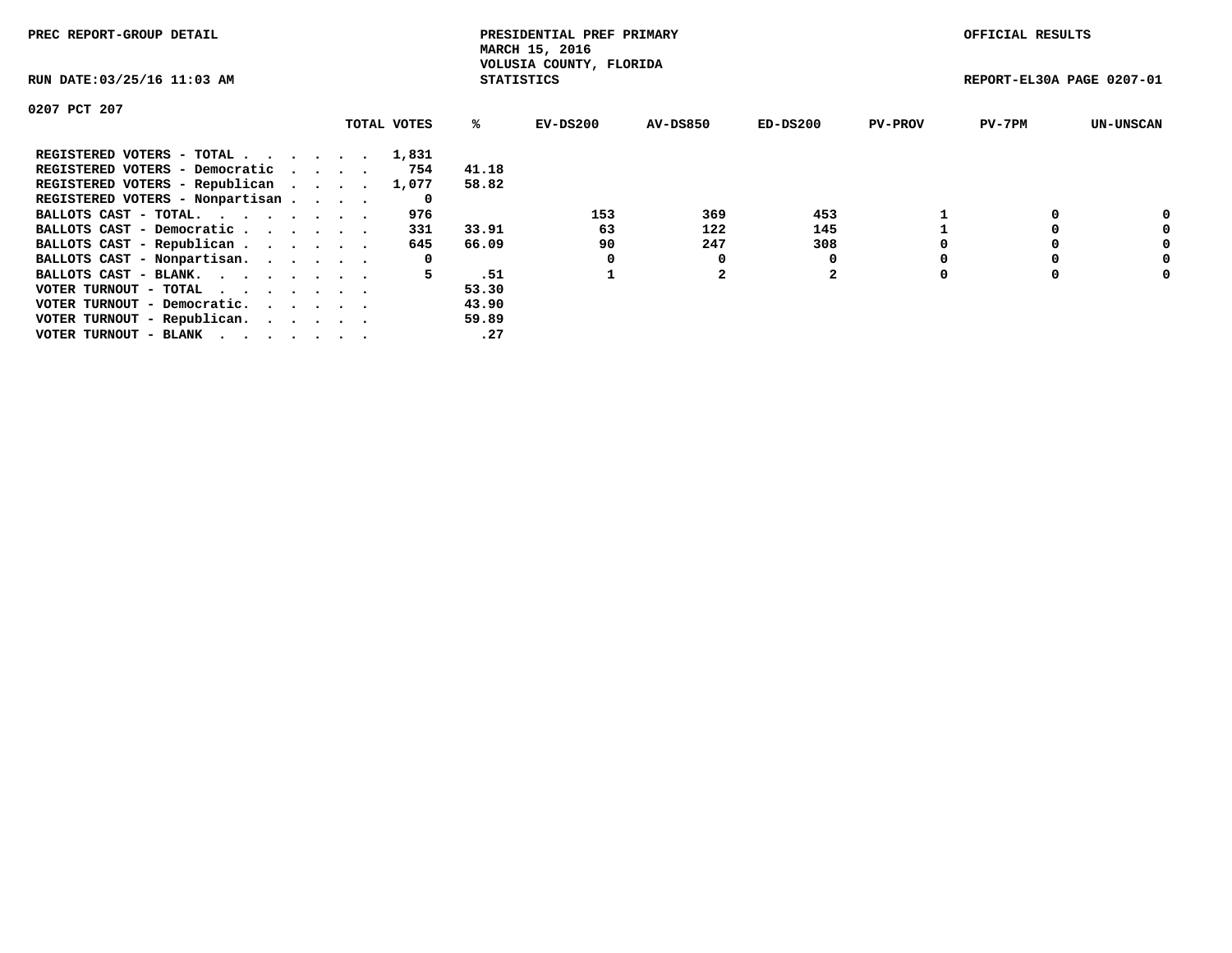| PREC REPORT-GROUP DETAIL<br>RUN DATE: 03/25/16 11:03 AM |  |  |  |  |  |  |  |  |             |       | PRESIDENTIAL PREF PRIMARY<br>MARCH 15, 2016<br>VOLUSIA COUNTY, FLORIDA |                 |          |                | OFFICIAL RESULTS          |           |
|---------------------------------------------------------|--|--|--|--|--|--|--|--|-------------|-------|------------------------------------------------------------------------|-----------------|----------|----------------|---------------------------|-----------|
|                                                         |  |  |  |  |  |  |  |  |             |       | Democratic                                                             |                 |          |                | REPORT-EL30A PAGE 0207-02 |           |
| 0207 PCT 207                                            |  |  |  |  |  |  |  |  |             |       |                                                                        |                 |          |                |                           |           |
|                                                         |  |  |  |  |  |  |  |  | TOTAL VOTES | %ะ    | EV-DS200                                                               | <b>AV-DS850</b> | ED-DS200 | <b>PV-PROV</b> | PV-7PM                    | UN-UNSCAN |
| President - Democratic                                  |  |  |  |  |  |  |  |  |             |       |                                                                        |                 |          |                |                           |           |
| (VOTE FOR) 1                                            |  |  |  |  |  |  |  |  |             |       |                                                                        |                 |          |                |                           |           |
| Hillary Clinton                                         |  |  |  |  |  |  |  |  | 183         | 56.13 | 34                                                                     | 73              | 76       |                |                           | 0         |
| Martin O'Malley                                         |  |  |  |  |  |  |  |  |             | 2.15  |                                                                        |                 |          |                |                           | 0         |
| Bernie Sanders.                                         |  |  |  |  |  |  |  |  | 136         | 41.72 | 27                                                                     | 43              | 65       |                |                           | 0         |
| Over Votes.                                             |  |  |  |  |  |  |  |  | 0           |       | 0                                                                      |                 | 0        |                |                           | 0         |
| Under Votes.                                            |  |  |  |  |  |  |  |  |             |       |                                                                        |                 | 2        |                |                           | 0         |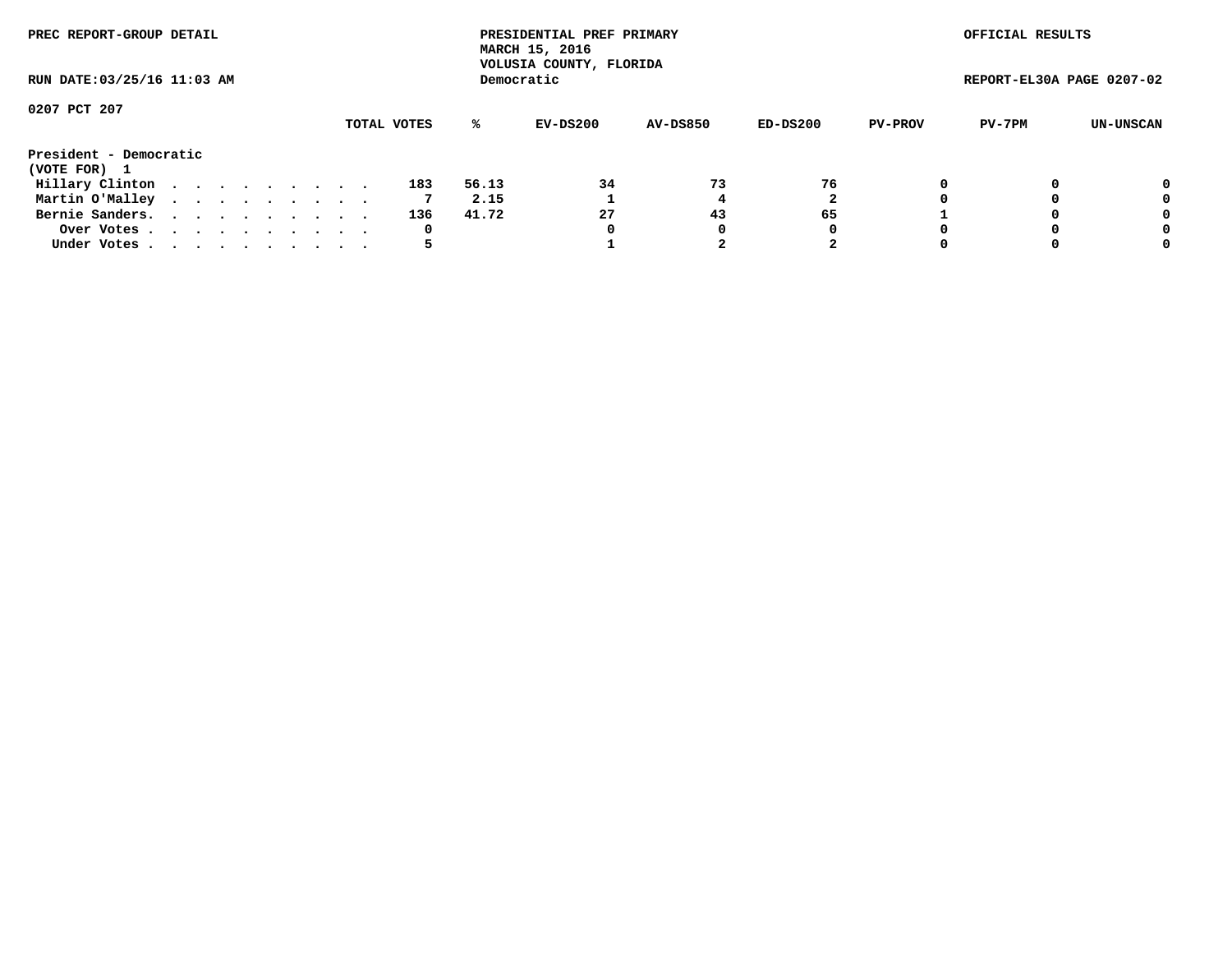| PREC REPORT-GROUP DETAIL               |  |  |  |  |  |  |  |             | PRESIDENTIAL PREF PRIMARY<br>MARCH 15, 2016<br>VOLUSIA COUNTY, FLORIDA |            |                 |            | OFFICIAL RESULTS |                           |                  |
|----------------------------------------|--|--|--|--|--|--|--|-------------|------------------------------------------------------------------------|------------|-----------------|------------|------------------|---------------------------|------------------|
| RUN DATE: 03/25/16 11:03 AM            |  |  |  |  |  |  |  |             |                                                                        | Republican |                 |            |                  | REPORT-EL30A PAGE 0207-03 |                  |
| 0207 PCT 207                           |  |  |  |  |  |  |  |             |                                                                        |            |                 |            |                  |                           |                  |
|                                        |  |  |  |  |  |  |  | TOTAL VOTES | ℁                                                                      | $EV-DS200$ | <b>AV-DS850</b> | $ED-DS200$ | <b>PV-PROV</b>   | $PV-7PM$                  | <b>UN-UNSCAN</b> |
| President - Republican<br>(VOTE FOR) 1 |  |  |  |  |  |  |  |             |                                                                        |            |                 |            |                  |                           |                  |
| Jeb Bush.<br>.                         |  |  |  |  |  |  |  | 10          | 1.55                                                                   |            |                 |            |                  |                           |                  |
| Ben Carson                             |  |  |  |  |  |  |  |             | 1.24                                                                   |            |                 |            |                  |                           |                  |
| Chris Christie.                        |  |  |  |  |  |  |  |             |                                                                        |            |                 |            |                  |                           |                  |
| Ted Cruz.                              |  |  |  |  |  |  |  | 119         | 18.45                                                                  |            | 36              |            |                  |                           |                  |
| Carly Fiorina                          |  |  |  |  |  |  |  |             |                                                                        |            |                 |            |                  |                           |                  |
| Jim Gilmore.                           |  |  |  |  |  |  |  |             |                                                                        |            |                 |            |                  |                           |                  |
| Lindsey Graham.                        |  |  |  |  |  |  |  |             |                                                                        |            |                 |            |                  |                           |                  |
| Mike Huckabee                          |  |  |  |  |  |  |  |             | .16                                                                    |            |                 |            |                  |                           |                  |
| John R. Kasich.                        |  |  |  |  |  |  |  | 39          | 6.05                                                                   |            |                 | 24         |                  |                           |                  |
| Rand Paul                              |  |  |  |  |  |  |  | 0           |                                                                        |            |                 |            |                  |                           |                  |
| Marco Rubio.                           |  |  |  |  |  |  |  | 129         | 20.00                                                                  | 15         | 50              | 64         |                  |                           |                  |
| Rick Santorum                          |  |  |  |  |  |  |  |             | .16                                                                    |            |                 |            |                  |                           |                  |
| Donald J. Trump                        |  |  |  |  |  |  |  | 338         | 52.40                                                                  |            | 138             | 157        |                  |                           |                  |
|                                        |  |  |  |  |  |  |  |             |                                                                        |            |                 |            |                  |                           |                  |
| Over Votes                             |  |  |  |  |  |  |  |             |                                                                        |            |                 |            |                  |                           |                  |
| Under Votes                            |  |  |  |  |  |  |  |             |                                                                        |            |                 |            |                  |                           |                  |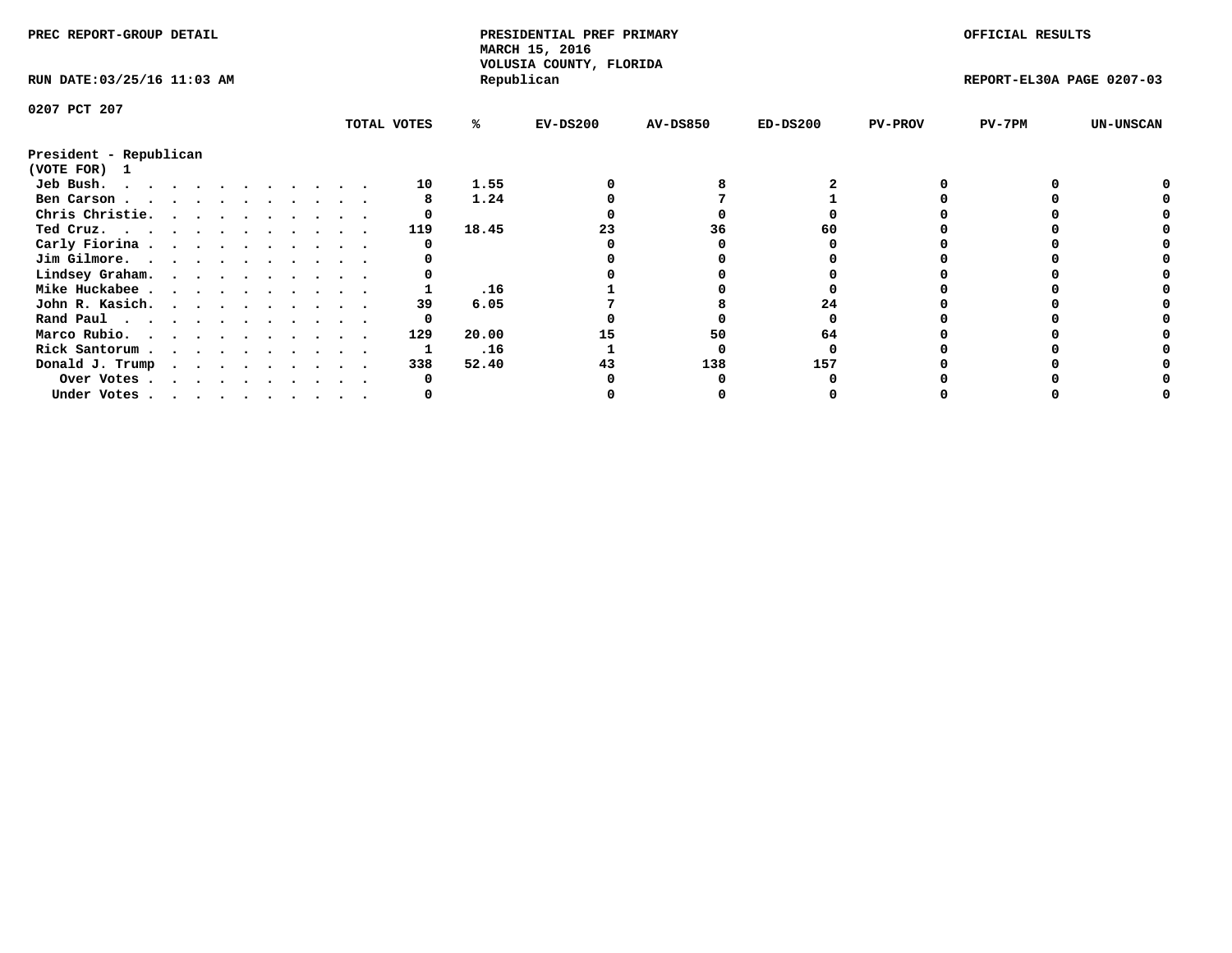| PREC REPORT-GROUP DETAIL                                    |             |                   | PRESIDENTIAL PREF PRIMARY<br>MARCH 15, 2016 |          |                |                | OFFICIAL RESULTS          |                  |
|-------------------------------------------------------------|-------------|-------------------|---------------------------------------------|----------|----------------|----------------|---------------------------|------------------|
| RUN DATE: 03/25/16 11:03 AM                                 |             | <b>STATISTICS</b> | VOLUSIA COUNTY, FLORIDA                     |          |                |                | REPORT-EL30A PAGE 0208-01 |                  |
| 0208 PCT 208                                                |             |                   |                                             |          |                |                |                           |                  |
|                                                             | TOTAL VOTES | ℁                 | $EV-DS200$                                  | AV-DS850 | $ED-DS200$     | <b>PV-PROV</b> | $PV-7PM$                  | <b>UN-UNSCAN</b> |
| REGISTERED VOTERS - TOTAL                                   | 3,208       |                   |                                             |          |                |                |                           |                  |
| REGISTERED VOTERS - Democratic                              | 1,447       | 45.11             |                                             |          |                |                |                           |                  |
| REGISTERED VOTERS - Republican                              | 1,761       | 54.89             |                                             |          |                |                |                           |                  |
| REGISTERED VOTERS - Nonpartisan                             | O           |                   |                                             |          |                |                |                           |                  |
| BALLOTS CAST - TOTAL. 1,537                                 |             |                   | 205                                         | 532      | 800            |                |                           | 0                |
| BALLOTS CAST - Democratic                                   | 537         | 34.94             | 88                                          | 163      | 286            |                |                           | 0                |
| BALLOTS CAST - Republican                                   | 1,000       | 65.06             | 117                                         | 369      | 514            |                |                           | 0                |
| BALLOTS CAST - Nonpartisan.                                 | 0           |                   | 0                                           | 0        |                |                |                           | 0                |
| BALLOTS CAST - BLANK.                                       |             | .13               | 0                                           | 0        | $\overline{2}$ |                |                           | 0                |
| VOTER TURNOUT - TOTAL $\cdot \cdot \cdot \cdot \cdot \cdot$ |             | 47.91             |                                             |          |                |                |                           |                  |
| VOTER TURNOUT - Democratic.                                 |             | 37.11             |                                             |          |                |                |                           |                  |
| VOTER TURNOUT - Republican.                                 |             | 56.79             |                                             |          |                |                |                           |                  |
| VOTER TURNOUT - BLANK                                       |             | .06               |                                             |          |                |                |                           |                  |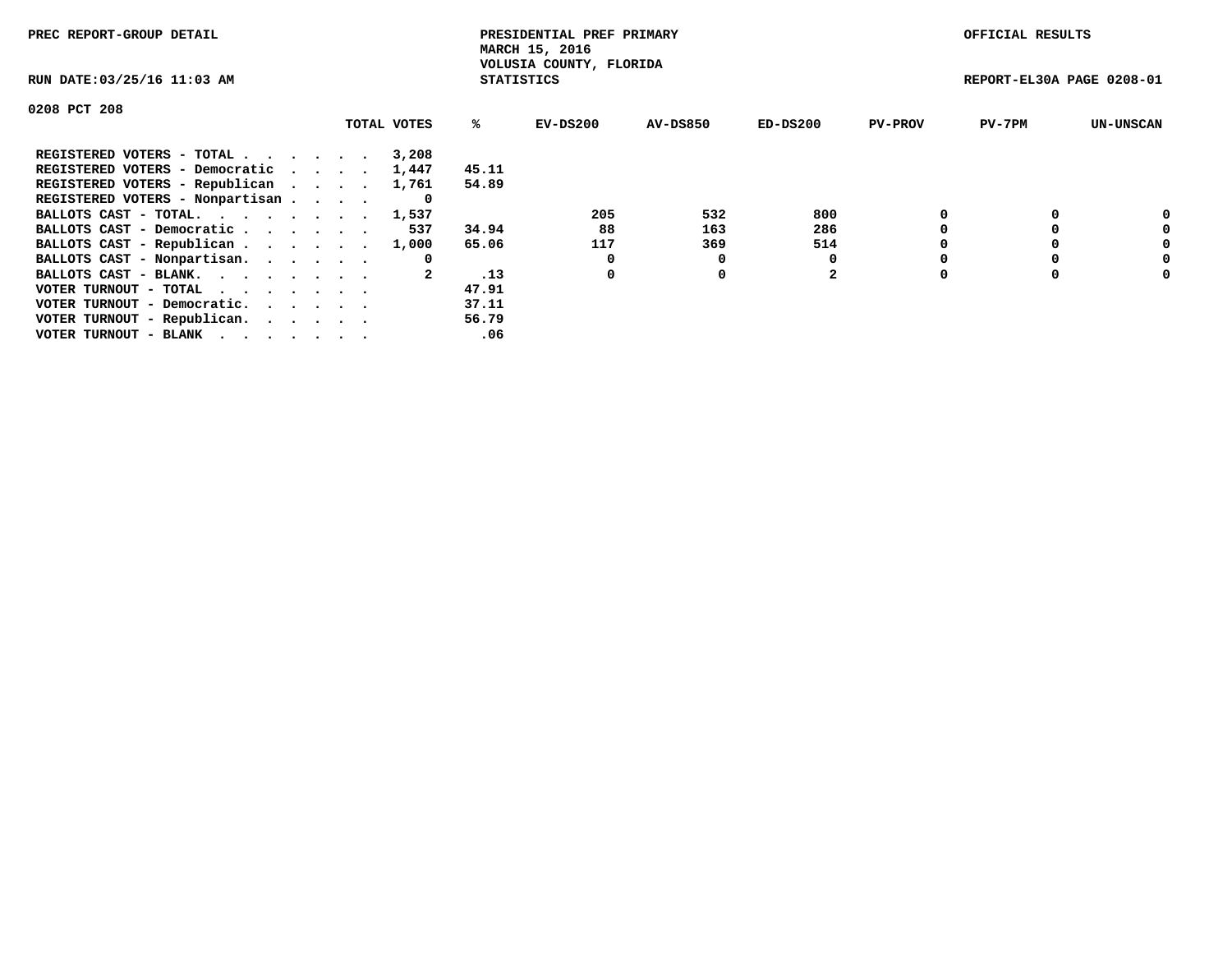| PREC REPORT-GROUP DETAIL<br>RUN DATE: 03/25/16 11:03 AM |  |  |  |  |  |  |  |  |             |       | PRESIDENTIAL PREF PRIMARY<br>MARCH 15, 2016<br>VOLUSIA COUNTY, FLORIDA |                 |          |                | OFFICIAL RESULTS          |           |
|---------------------------------------------------------|--|--|--|--|--|--|--|--|-------------|-------|------------------------------------------------------------------------|-----------------|----------|----------------|---------------------------|-----------|
|                                                         |  |  |  |  |  |  |  |  |             |       | Democratic                                                             |                 |          |                | REPORT-EL30A PAGE 0208-02 |           |
| 0208 PCT 208                                            |  |  |  |  |  |  |  |  |             |       |                                                                        |                 |          |                |                           |           |
|                                                         |  |  |  |  |  |  |  |  | TOTAL VOTES | ℁     | EV-DS200                                                               | <b>AV-DS850</b> | ED-DS200 | <b>PV-PROV</b> | PV-7PM                    | UN-UNSCAN |
| President - Democratic                                  |  |  |  |  |  |  |  |  |             |       |                                                                        |                 |          |                |                           |           |
| (VOTE FOR) 1                                            |  |  |  |  |  |  |  |  |             |       |                                                                        |                 |          |                |                           |           |
| Hillary Clinton                                         |  |  |  |  |  |  |  |  | 261         | 48.79 | 37                                                                     | 90              | 134      |                |                           | 0         |
| Martin O'Malley                                         |  |  |  |  |  |  |  |  | -21         | 3.93  | 0                                                                      | 11              | 10       |                |                           | 0         |
| Bernie Sanders.                                         |  |  |  |  |  |  |  |  | 253         | 47.29 | 51                                                                     | 62              | 140      |                |                           | 0         |
| Over Votes.                                             |  |  |  |  |  |  |  |  | 0           |       | 0                                                                      | 0               | 0        |                |                           | 0         |
| Under Votes                                             |  |  |  |  |  |  |  |  | 2           |       |                                                                        |                 | 2        |                |                           | 0         |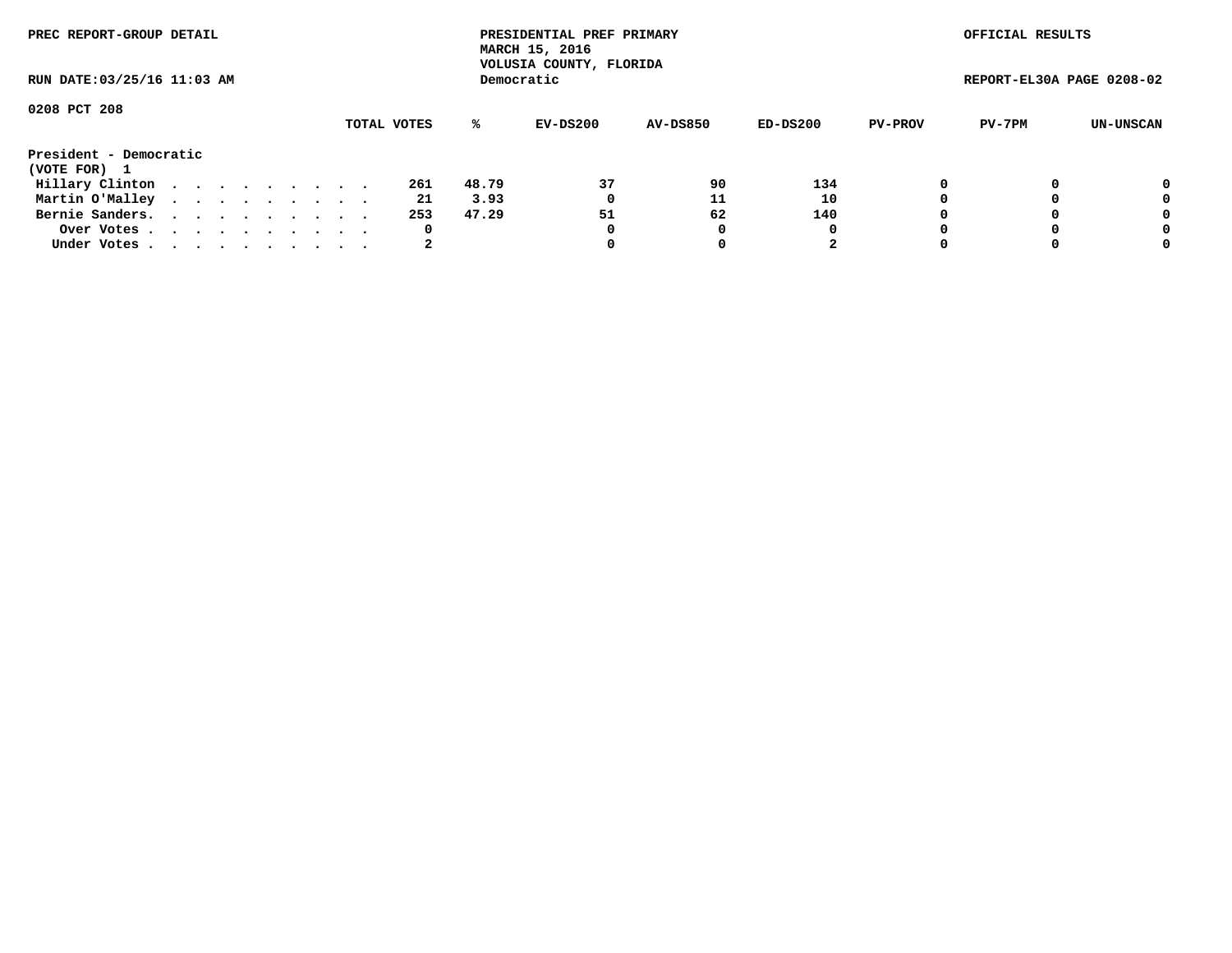| PREC REPORT-GROUP DETAIL               |  |  |  |  |  |  |  |  |             | PRESIDENTIAL PREF PRIMARY<br>MARCH 15, 2016<br>VOLUSIA COUNTY, FLORIDA |            |                 |            | OFFICIAL RESULTS |                           |                  |
|----------------------------------------|--|--|--|--|--|--|--|--|-------------|------------------------------------------------------------------------|------------|-----------------|------------|------------------|---------------------------|------------------|
| RUN DATE: 03/25/16 11:03 AM            |  |  |  |  |  |  |  |  |             |                                                                        | Republican |                 |            |                  | REPORT-EL30A PAGE 0208-03 |                  |
| 0208 PCT 208                           |  |  |  |  |  |  |  |  |             |                                                                        |            |                 |            |                  |                           |                  |
|                                        |  |  |  |  |  |  |  |  | TOTAL VOTES | ℁                                                                      | $EV-DS200$ | <b>AV-DS850</b> | $ED-DS200$ | <b>PV-PROV</b>   | $PV-7PM$                  | <b>UN-UNSCAN</b> |
| President - Republican<br>(VOTE FOR) 1 |  |  |  |  |  |  |  |  |             |                                                                        |            |                 |            |                  |                           |                  |
| Jeb Bush.                              |  |  |  |  |  |  |  |  | 27          | 2.70                                                                   |            | 25              |            |                  |                           |                  |
| Ben Carson                             |  |  |  |  |  |  |  |  |             | .90                                                                    |            |                 |            |                  |                           |                  |
| Chris Christie.                        |  |  |  |  |  |  |  |  |             | .10                                                                    |            |                 |            |                  |                           |                  |
| Ted Cruz.                              |  |  |  |  |  |  |  |  | 190         | 19.00                                                                  | 19         | 55              | 116        |                  |                           |                  |
| Carly Fiorina                          |  |  |  |  |  |  |  |  |             |                                                                        |            |                 |            |                  |                           |                  |
| Jim Gilmore.                           |  |  |  |  |  |  |  |  |             |                                                                        |            |                 |            |                  |                           |                  |
| Lindsey Graham.                        |  |  |  |  |  |  |  |  |             |                                                                        |            |                 |            |                  |                           |                  |
| Mike Huckabee                          |  |  |  |  |  |  |  |  |             | .20                                                                    |            |                 |            |                  |                           |                  |
| John R. Kasich.                        |  |  |  |  |  |  |  |  | 51          | 5.10                                                                   |            | 20              |            |                  |                           |                  |
| Rand Paul                              |  |  |  |  |  |  |  |  |             | .20                                                                    |            |                 |            |                  |                           |                  |
| Marco Rubio.                           |  |  |  |  |  |  |  |  | 206         | 20.60                                                                  |            | 77              | 112        |                  |                           |                  |
| Rick Santorum                          |  |  |  |  |  |  |  |  | 0           |                                                                        |            |                 |            |                  |                           |                  |
|                                        |  |  |  |  |  |  |  |  | 512         | 51.20                                                                  | 76         | 182             | 254        |                  |                           |                  |
| Donald J. Trump                        |  |  |  |  |  |  |  |  |             |                                                                        |            |                 |            |                  |                           |                  |
| Over Votes                             |  |  |  |  |  |  |  |  |             |                                                                        |            |                 |            |                  |                           |                  |
| Under Votes                            |  |  |  |  |  |  |  |  |             |                                                                        |            |                 |            |                  |                           |                  |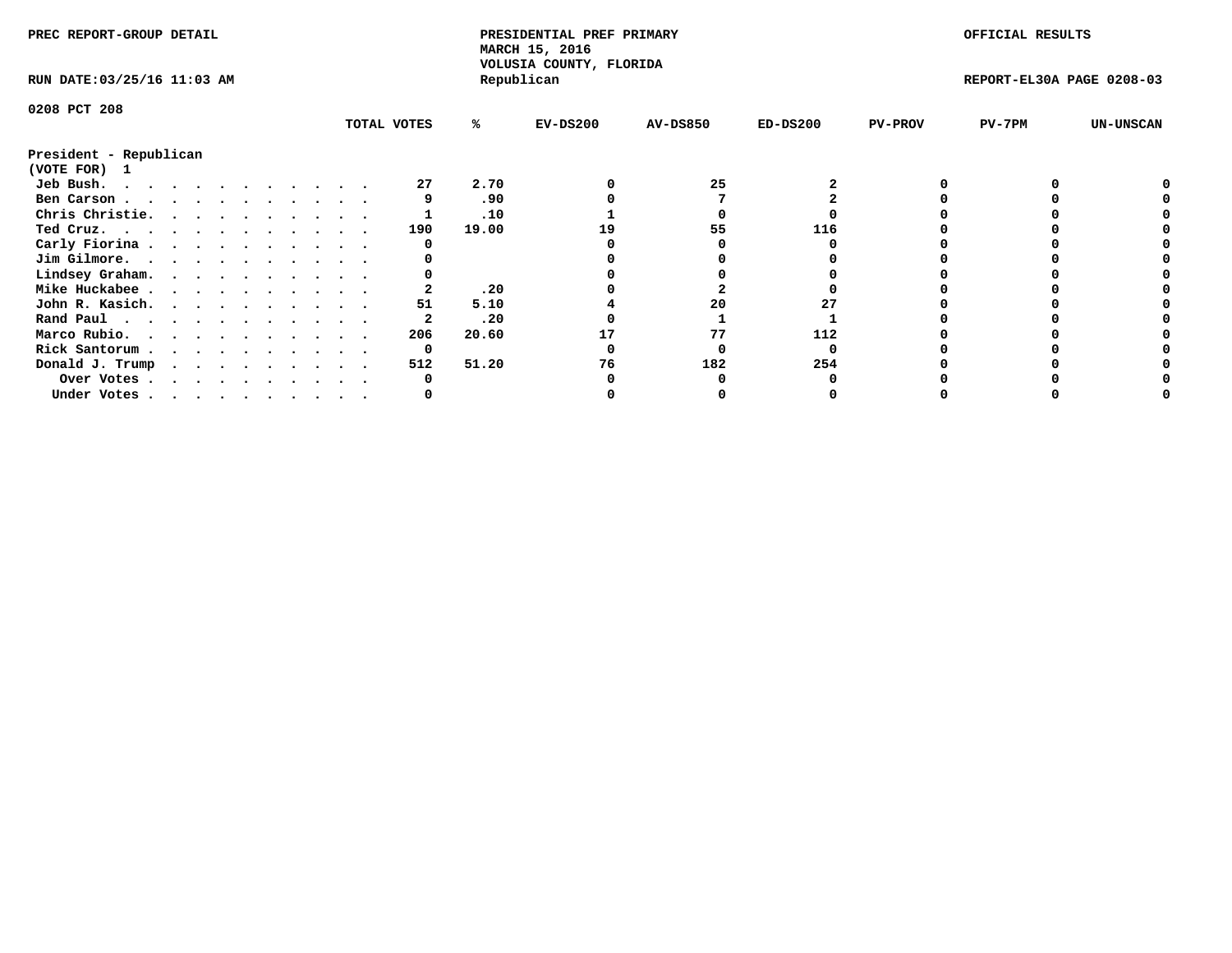| PREC REPORT-GROUP DETAIL          |             |                   | PRESIDENTIAL PREF PRIMARY<br>MARCH 15, 2016 |                 |            |                | OFFICIAL RESULTS          |                  |
|-----------------------------------|-------------|-------------------|---------------------------------------------|-----------------|------------|----------------|---------------------------|------------------|
| RUN DATE: 03/25/16 11:03 AM       |             | <b>STATISTICS</b> | VOLUSIA COUNTY, FLORIDA                     |                 |            |                | REPORT-EL30A PAGE 0212-01 |                  |
| 0212 PCT 212                      |             |                   |                                             |                 |            |                |                           |                  |
|                                   | TOTAL VOTES | %ະ                | EV-DS200                                    | <b>AV-DS850</b> | $ED-DS200$ | <b>PV-PROV</b> | $PV-7PM$                  | <b>UN-UNSCAN</b> |
| REGISTERED VOTERS - TOTAL         | 2,352       |                   |                                             |                 |            |                |                           |                  |
| REGISTERED VOTERS - Democratic    | 1,242       | 52.81             |                                             |                 |            |                |                           |                  |
| REGISTERED VOTERS - Republican    | 1,110       | 47.19             |                                             |                 |            |                |                           |                  |
| REGISTERED VOTERS - Nonpartisan   |             |                   |                                             |                 |            |                |                           |                  |
| BALLOTS CAST - TOTAL.             | 1,177       |                   | 135                                         | 439             | 603        |                |                           |                  |
| BALLOTS CAST - Democratic         | 533         | 45.28             | 71                                          | 198             | 264        |                |                           | 0                |
| BALLOTS CAST - Republican         | 644         | 54.72             | 64                                          | 241             | 339        |                |                           | 0                |
| BALLOTS CAST - Nonpartisan.       | 0           |                   |                                             | 0               | 0          |                |                           | 0                |
| BALLOTS CAST - BLANK.             | 15          | 1.27              | 0                                           |                 | 12         | $\Omega$       |                           | 0                |
| VOTER TURNOUT - TOTAL<br>$\cdots$ |             | 50.04             |                                             |                 |            |                |                           |                  |
| VOTER TURNOUT - Democratic.       |             | 42.91             |                                             |                 |            |                |                           |                  |
| VOTER TURNOUT - Republican.       |             | 58.02             |                                             |                 |            |                |                           |                  |
| VOTER TURNOUT - BLANK             |             | .64               |                                             |                 |            |                |                           |                  |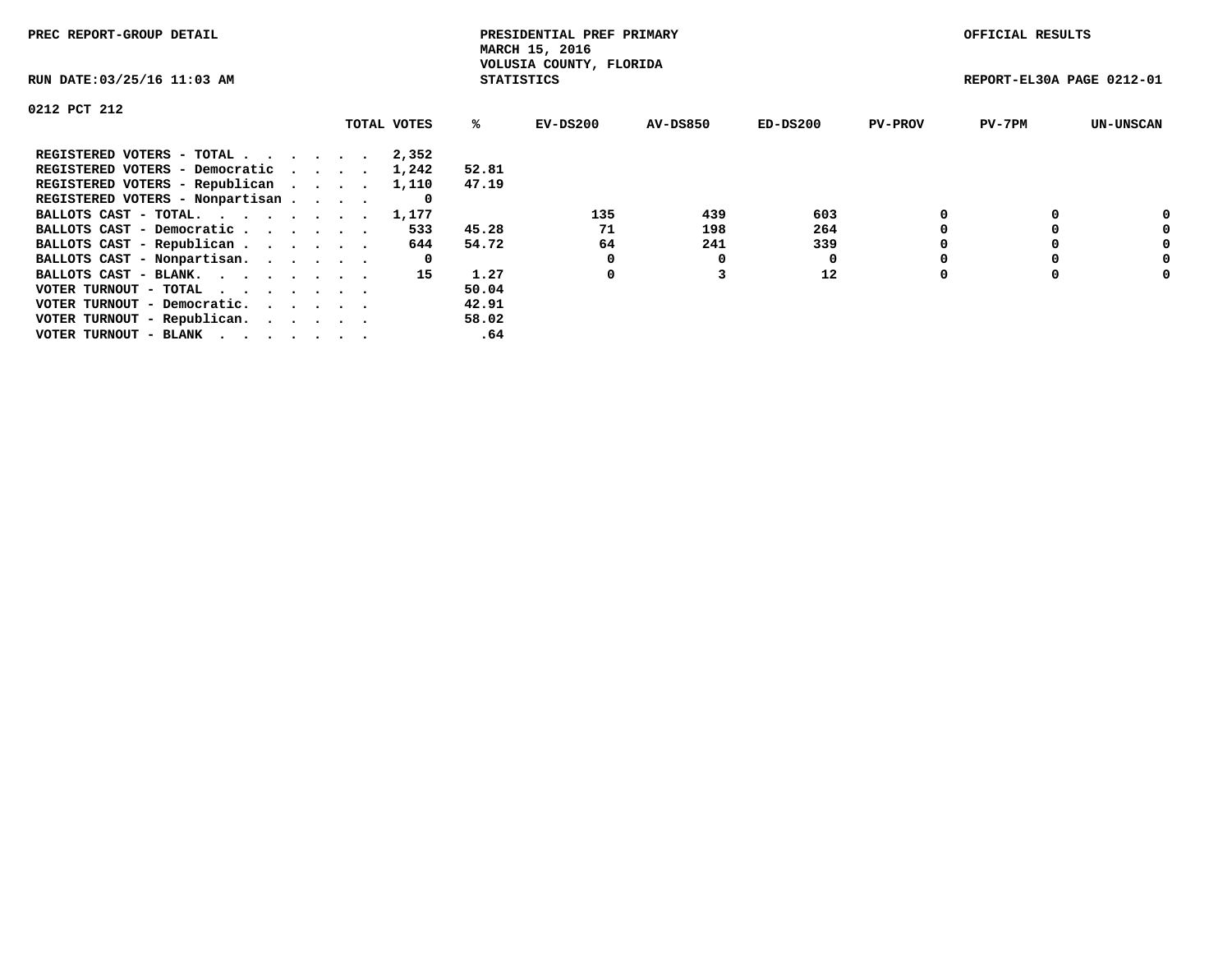| PREC REPORT-GROUP DETAIL<br>RUN DATE: 03/25/16 11:03 AM |  |  |  |  |  |  |  |  |             |       | PRESIDENTIAL PREF PRIMARY<br>MARCH 15, 2016<br>VOLUSIA COUNTY, FLORIDA |                 |          |                | OFFICIAL RESULTS          |           |
|---------------------------------------------------------|--|--|--|--|--|--|--|--|-------------|-------|------------------------------------------------------------------------|-----------------|----------|----------------|---------------------------|-----------|
|                                                         |  |  |  |  |  |  |  |  |             |       | Democratic                                                             |                 |          |                | REPORT-EL30A PAGE 0212-02 |           |
| 0212 PCT 212                                            |  |  |  |  |  |  |  |  |             |       |                                                                        |                 |          |                |                           |           |
|                                                         |  |  |  |  |  |  |  |  | TOTAL VOTES | ℁     | EV-DS200                                                               | <b>AV-DS850</b> | ED-DS200 | <b>PV-PROV</b> | PV-7PM                    | UN-UNSCAN |
| President - Democratic                                  |  |  |  |  |  |  |  |  |             |       |                                                                        |                 |          |                |                           |           |
| (VOTE FOR) 1                                            |  |  |  |  |  |  |  |  |             |       |                                                                        |                 |          |                |                           |           |
| Hillary Clinton                                         |  |  |  |  |  |  |  |  | 264         | 50.77 | 37                                                                     | 118             | 109      | 0              |                           | 0         |
| Martin O'Malley                                         |  |  |  |  |  |  |  |  |             | 1.35  | 0                                                                      |                 |          |                |                           | 0         |
| Bernie Sanders.                                         |  |  |  |  |  |  |  |  | 249         | 47.88 | 34                                                                     | 74              | 141      |                |                           | 0         |
| Over Votes.                                             |  |  |  |  |  |  |  |  | 0           |       | 0                                                                      |                 | 0        |                |                           | 0         |
| Under Votes.                                            |  |  |  |  |  |  |  |  | 13          |       |                                                                        |                 | 10       |                |                           | 0         |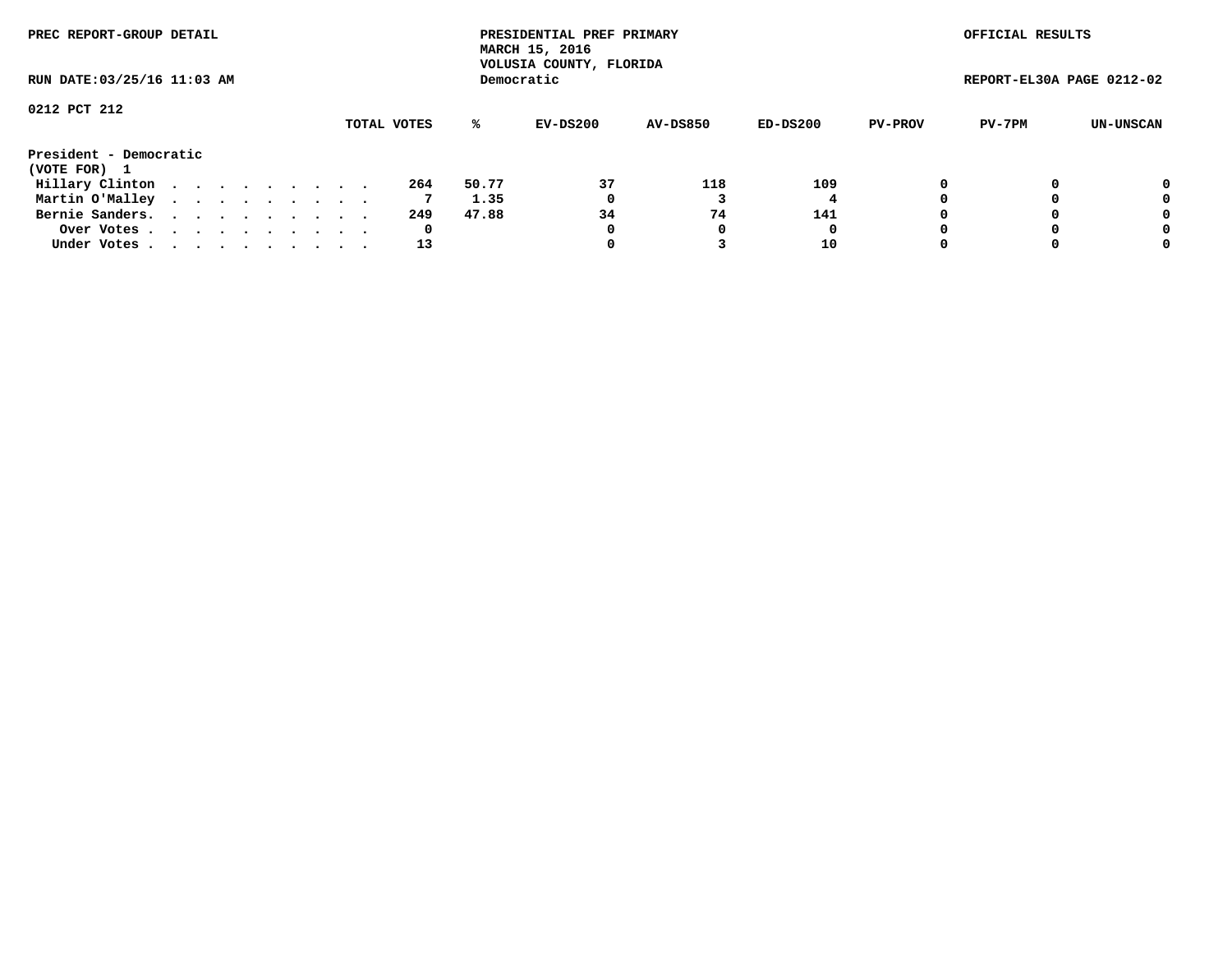| PREC REPORT-GROUP DETAIL    |  |  |   |  |  |  |  |             | PRESIDENTIAL PREF PRIMARY<br>MARCH 15, 2016<br>VOLUSIA COUNTY, FLORIDA |            |                 |            | OFFICIAL RESULTS |                           |                  |
|-----------------------------|--|--|---|--|--|--|--|-------------|------------------------------------------------------------------------|------------|-----------------|------------|------------------|---------------------------|------------------|
| RUN DATE: 03/25/16 11:03 AM |  |  |   |  |  |  |  |             |                                                                        | Republican |                 |            |                  | REPORT-EL30A PAGE 0212-03 |                  |
| 0212 PCT 212                |  |  |   |  |  |  |  |             |                                                                        |            |                 |            |                  |                           |                  |
|                             |  |  |   |  |  |  |  | TOTAL VOTES | ℁                                                                      | $EV-DS200$ | <b>AV-DS850</b> | $ED-DS200$ | <b>PV-PROV</b>   | PV-7PM                    | <b>UN-UNSCAN</b> |
| President - Republican      |  |  |   |  |  |  |  |             |                                                                        |            |                 |            |                  |                           |                  |
| (VOTE FOR)<br>$\mathbf{1}$  |  |  |   |  |  |  |  |             |                                                                        |            |                 |            |                  |                           |                  |
| Jeb Bush.                   |  |  |   |  |  |  |  | 27          | 4.21                                                                   |            | 24              |            |                  |                           |                  |
| Ben Carson                  |  |  |   |  |  |  |  |             | .62                                                                    |            |                 |            |                  |                           |                  |
| Chris Christie.             |  |  |   |  |  |  |  |             | .31                                                                    |            |                 |            |                  |                           |                  |
| Ted Cruz.                   |  |  |   |  |  |  |  | 107         | 16.67                                                                  |            | 26              |            |                  |                           |                  |
| Carly Fiorina               |  |  |   |  |  |  |  |             | .47                                                                    |            |                 |            |                  |                           |                  |
| Jim Gilmore.                |  |  |   |  |  |  |  |             | .16                                                                    |            |                 |            |                  |                           |                  |
| Lindsey Graham.             |  |  |   |  |  |  |  |             |                                                                        |            |                 |            |                  |                           |                  |
| Mike Huckabee               |  |  |   |  |  |  |  |             | .16                                                                    |            |                 |            |                  |                           |                  |
| John R. Kasich.             |  |  |   |  |  |  |  | 55          | 8.57                                                                   |            | 19              | 30         |                  |                           |                  |
| Rand Paul                   |  |  |   |  |  |  |  |             | .31                                                                    |            |                 |            |                  |                           |                  |
| Marco Rubio.                |  |  |   |  |  |  |  | 167         | 26.01                                                                  | 18         | 40              | 109        |                  |                           |                  |
| Rick Santorum               |  |  |   |  |  |  |  | 0           |                                                                        |            |                 |            |                  |                           |                  |
| Donald J. Trump             |  |  | . |  |  |  |  | 273         | 42.52                                                                  | 24         | 125             | 124        |                  |                           |                  |
| Over Votes                  |  |  |   |  |  |  |  |             |                                                                        |            |                 |            |                  |                           |                  |
| Under Votes                 |  |  |   |  |  |  |  |             |                                                                        |            |                 |            |                  |                           |                  |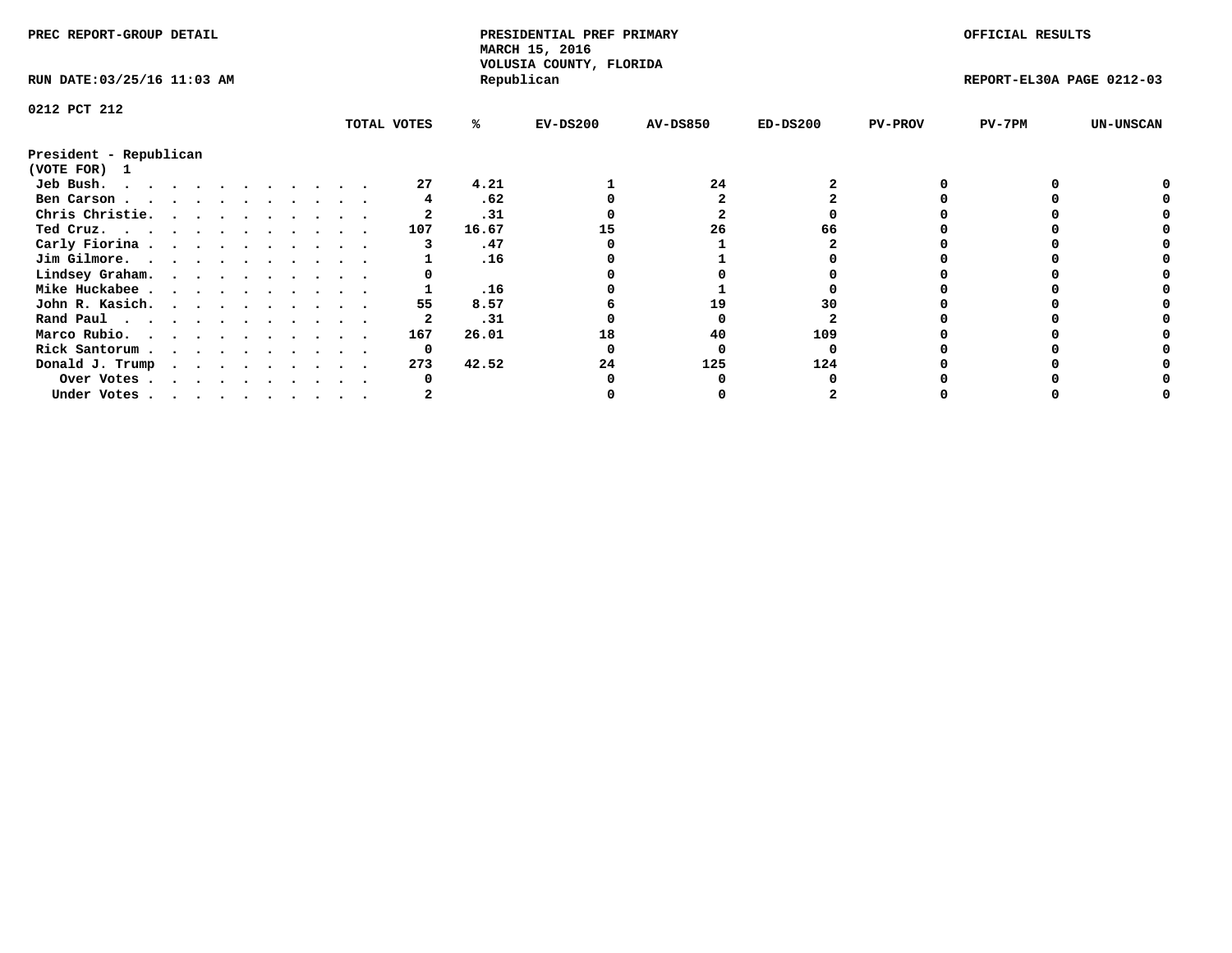| PREC REPORT-GROUP DETAIL                                    |             |                   | PRESIDENTIAL PREF PRIMARY<br>MARCH 15, 2016 |          |                |                | OFFICIAL RESULTS          |                  |
|-------------------------------------------------------------|-------------|-------------------|---------------------------------------------|----------|----------------|----------------|---------------------------|------------------|
| RUN DATE: 03/25/16 11:03 AM                                 |             | <b>STATISTICS</b> | VOLUSIA COUNTY, FLORIDA                     |          |                |                | REPORT-EL30A PAGE 0215-01 |                  |
| 0215 PCT 215                                                |             |                   |                                             |          |                |                |                           |                  |
|                                                             | TOTAL VOTES | ℁                 | $EV-DS200$                                  | AV-DS850 | $ED-DS200$     | <b>PV-PROV</b> | $PV-7PM$                  | <b>UN-UNSCAN</b> |
| REGISTERED VOTERS - TOTAL                                   | 2,639       |                   |                                             |          |                |                |                           |                  |
| REGISTERED VOTERS - Democratic                              | 1,004       | 38.04             |                                             |          |                |                |                           |                  |
| REGISTERED VOTERS - Republican                              | 1,635       | 61.96             |                                             |          |                |                |                           |                  |
| REGISTERED VOTERS - Nonpartisan                             |             |                   |                                             |          |                |                |                           |                  |
| BALLOTS CAST - TOTAL. 1,653                                 |             |                   | 317                                         | 605      | 731            |                |                           | 0                |
| BALLOTS CAST - Democratic                                   | 525         | 31.76             | 104                                         | 213      | 208            |                |                           | 0                |
| BALLOTS CAST - Republican                                   | 1,128       | 68.24             | 213                                         | 392      | 523            |                |                           | 0                |
| BALLOTS CAST - Nonpartisan.                                 | 0           |                   | 0                                           | 0        |                |                |                           | 0                |
| BALLOTS CAST - BLANK.                                       |             | .18               | 0                                           |          | $\overline{2}$ |                |                           | 0                |
| VOTER TURNOUT - TOTAL $\cdot \cdot \cdot \cdot \cdot \cdot$ |             | 62.64             |                                             |          |                |                |                           |                  |
| VOTER TURNOUT - Democratic.                                 |             | 52.29             |                                             |          |                |                |                           |                  |
| VOTER TURNOUT - Republican.                                 |             | 68.99             |                                             |          |                |                |                           |                  |
| VOTER TURNOUT - BLANK                                       |             | .11               |                                             |          |                |                |                           |                  |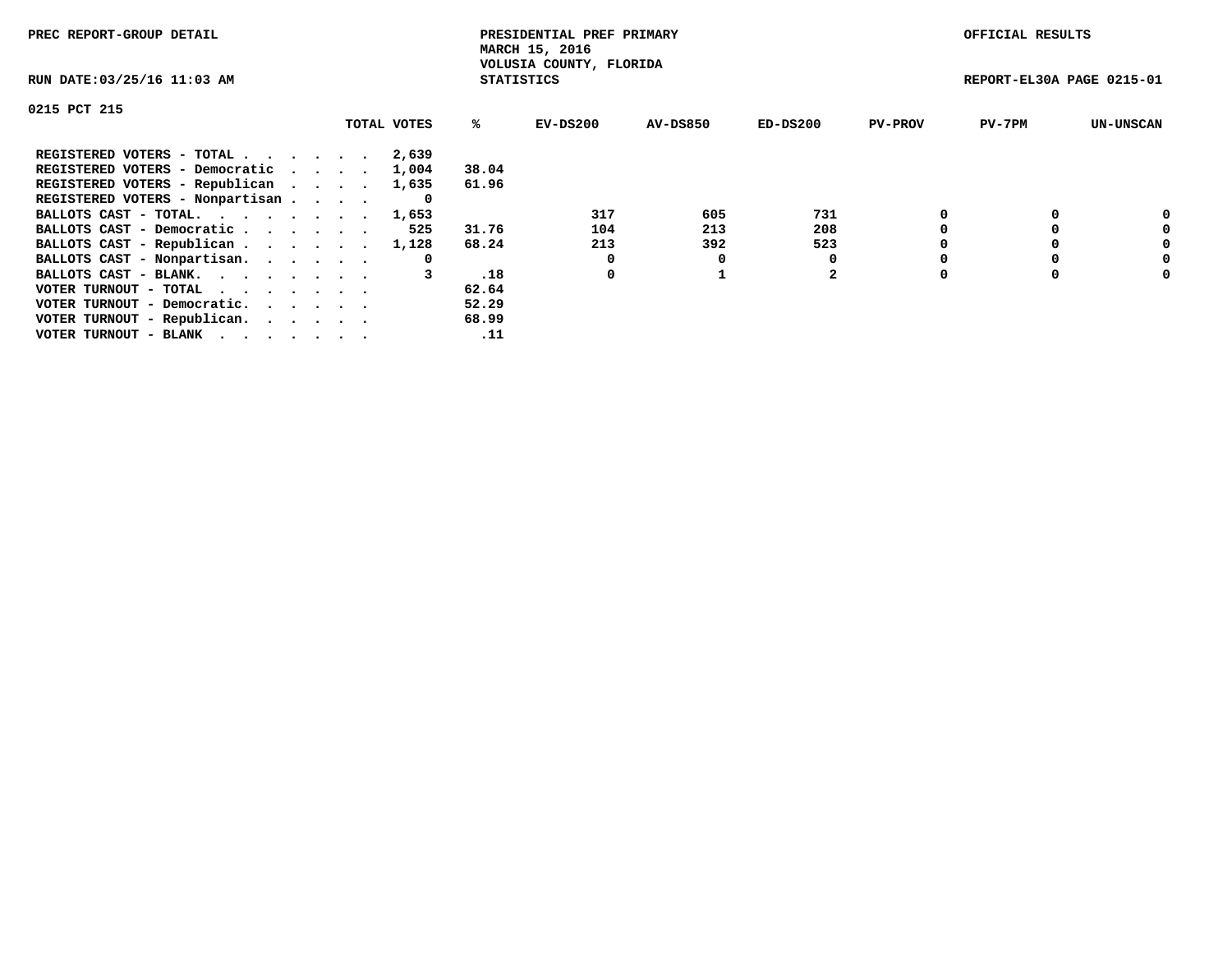| PREC REPORT-GROUP DETAIL<br>RUN DATE: 03/25/16 11:03 AM |  |  |  |  |  |  |  |  |             |       | PRESIDENTIAL PREF PRIMARY<br>MARCH 15, 2016<br>VOLUSIA COUNTY, FLORIDA |                 |            |                | OFFICIAL RESULTS          |           |
|---------------------------------------------------------|--|--|--|--|--|--|--|--|-------------|-------|------------------------------------------------------------------------|-----------------|------------|----------------|---------------------------|-----------|
|                                                         |  |  |  |  |  |  |  |  |             |       | Democratic                                                             |                 |            |                | REPORT-EL30A PAGE 0215-02 |           |
| 0215 PCT 215                                            |  |  |  |  |  |  |  |  | TOTAL VOTES | %ะ    | EV-DS200                                                               | <b>AV-DS850</b> | $ED-DS200$ | <b>PV-PROV</b> | PV-7PM                    | UN-UNSCAN |
| President - Democratic<br>(VOTE FOR) 1                  |  |  |  |  |  |  |  |  |             |       |                                                                        |                 |            |                |                           |           |
| Hillary Clinton                                         |  |  |  |  |  |  |  |  | 342         | 65.52 | 67                                                                     | 151             | 124        | 0              |                           | 0         |
| Martin O'Malley                                         |  |  |  |  |  |  |  |  | 11          | 2.11  |                                                                        |                 |            |                |                           | 0         |
| Bernie Sanders.                                         |  |  |  |  |  |  |  |  | 169         | 32.38 | 34                                                                     | 55              | 80         |                |                           | 0         |
| Over Votes                                              |  |  |  |  |  |  |  |  | 0           |       | 0                                                                      | 0               | 0          |                |                           | 0         |
| Under Votes.                                            |  |  |  |  |  |  |  |  |             |       |                                                                        |                 | 2          |                |                           | 0         |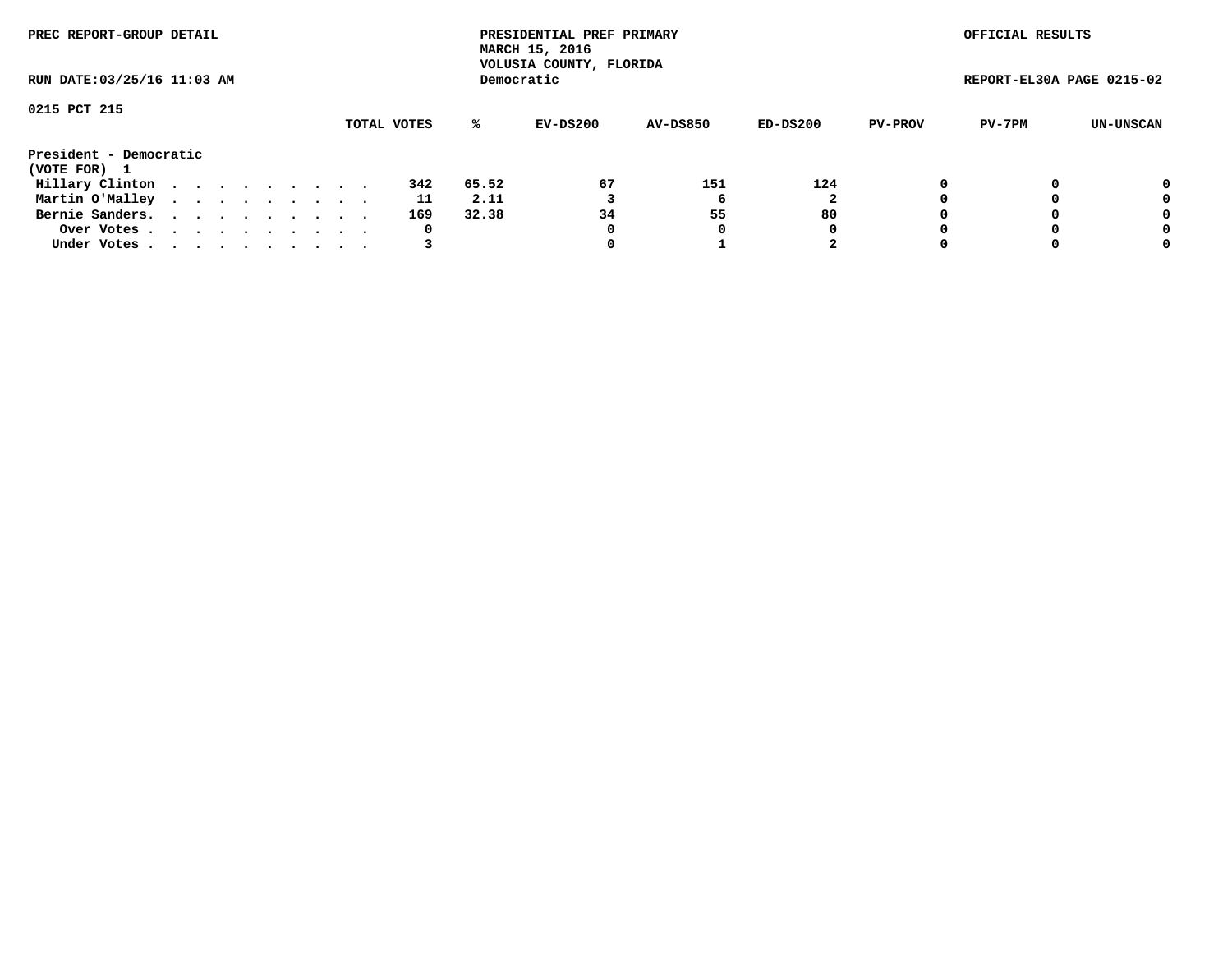| PREC REPORT-GROUP DETAIL    |  |  |  |  |  |  |  |             | PRESIDENTIAL PREF PRIMARY<br>MARCH 15, 2016<br>VOLUSIA COUNTY, FLORIDA |            |                 |            | OFFICIAL RESULTS |                           |                  |
|-----------------------------|--|--|--|--|--|--|--|-------------|------------------------------------------------------------------------|------------|-----------------|------------|------------------|---------------------------|------------------|
| RUN DATE: 03/25/16 11:03 AM |  |  |  |  |  |  |  |             |                                                                        | Republican |                 |            |                  | REPORT-EL30A PAGE 0215-03 |                  |
| 0215 PCT 215                |  |  |  |  |  |  |  |             |                                                                        |            |                 |            |                  |                           |                  |
|                             |  |  |  |  |  |  |  | TOTAL VOTES | %ะ                                                                     | $EV-DS200$ | <b>AV-DS850</b> | $ED-DS200$ | <b>PV-PROV</b>   | $PV-7PM$                  | <b>UN-UNSCAN</b> |
| President - Republican      |  |  |  |  |  |  |  |             |                                                                        |            |                 |            |                  |                           |                  |
| (VOTE FOR)<br>$\mathbf{1}$  |  |  |  |  |  |  |  |             |                                                                        |            |                 |            |                  |                           |                  |
| Jeb Bush.                   |  |  |  |  |  |  |  | 31          | 2.75                                                                   |            | 30              |            |                  |                           |                  |
| Ben Carson                  |  |  |  |  |  |  |  |             | .71                                                                    |            |                 |            |                  |                           |                  |
| Chris Christie.             |  |  |  |  |  |  |  |             | .09                                                                    |            |                 |            |                  |                           |                  |
| Ted Cruz.                   |  |  |  |  |  |  |  | 185         | 16.40                                                                  |            | 53              |            |                  |                           |                  |
| Carly Fiorina               |  |  |  |  |  |  |  |             |                                                                        |            |                 |            |                  |                           |                  |
| Jim Gilmore.                |  |  |  |  |  |  |  |             |                                                                        |            |                 |            |                  |                           |                  |
| Lindsey Graham.             |  |  |  |  |  |  |  |             |                                                                        |            |                 |            |                  |                           |                  |
| Mike Huckabee               |  |  |  |  |  |  |  |             | .27                                                                    |            |                 |            |                  |                           |                  |
| John R. Kasich.             |  |  |  |  |  |  |  | 112         | 9.93                                                                   |            | 50              |            |                  |                           |                  |
| Rand Paul                   |  |  |  |  |  |  |  |             | .18                                                                    |            |                 |            |                  |                           |                  |
| Marco Rubio.                |  |  |  |  |  |  |  | 308         | 27.30                                                                  | 58         | 83              | 167        |                  |                           |                  |
| Rick Santorum               |  |  |  |  |  |  |  |             | .09                                                                    |            |                 |            |                  |                           |                  |
| Donald J. Trump             |  |  |  |  |  |  |  | 477         | 42.29                                                                  | 101        | 161             | 215        |                  |                           |                  |
| Over Votes                  |  |  |  |  |  |  |  |             |                                                                        |            |                 |            |                  |                           |                  |
| Under Votes                 |  |  |  |  |  |  |  |             |                                                                        |            |                 |            |                  |                           |                  |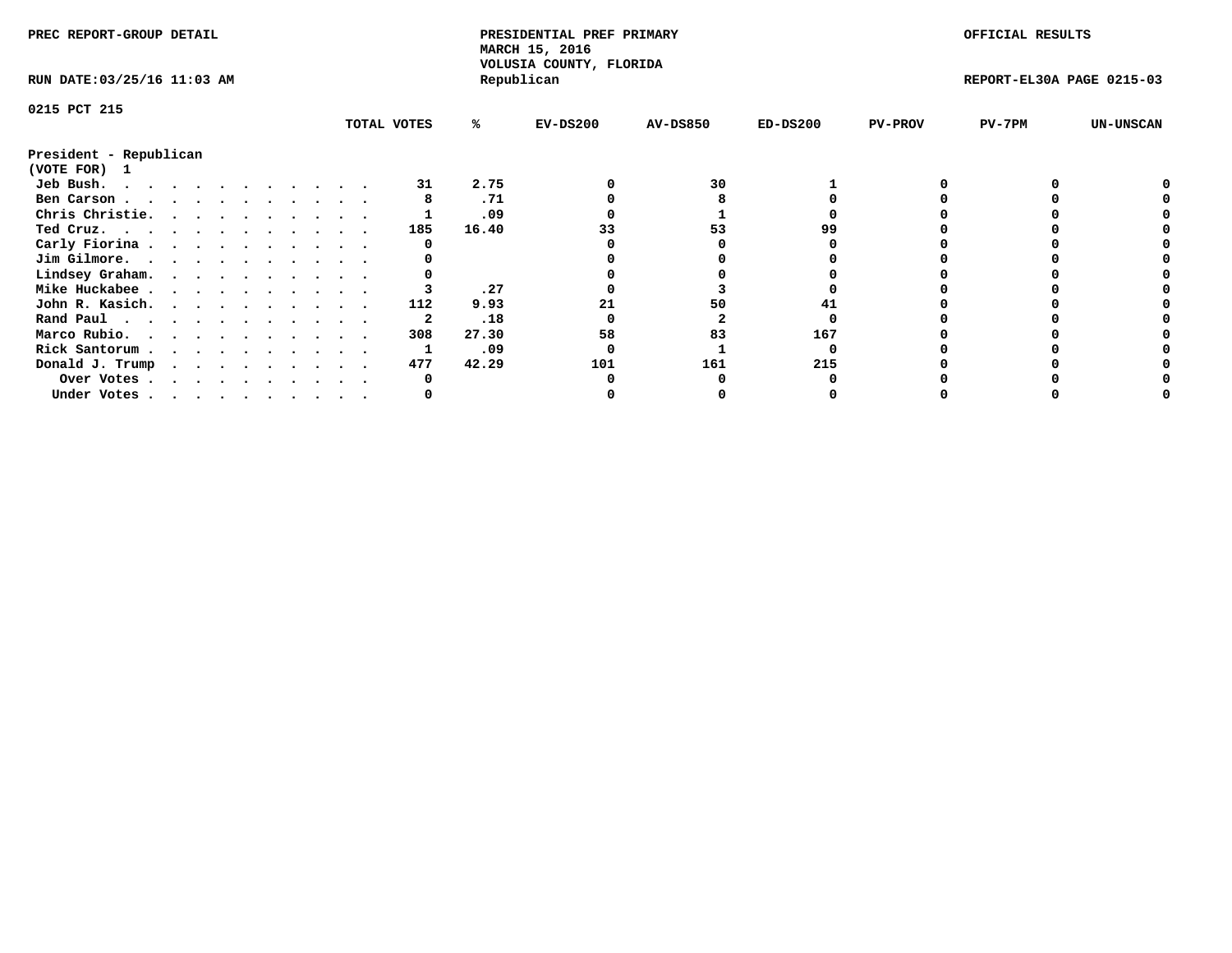| PREC REPORT-GROUP DETAIL        |             | PRESIDENTIAL PREF PRIMARY<br>MARCH 15, 2016<br>VOLUSIA COUNTY, FLORIDA |          |            |                | OFFICIAL RESULTS          |           |
|---------------------------------|-------------|------------------------------------------------------------------------|----------|------------|----------------|---------------------------|-----------|
| RUN DATE: 03/25/16 11:03 AM     |             | <b>STATISTICS</b>                                                      |          |            |                | REPORT-EL30A PAGE 0216-01 |           |
| 0216 PCT 215 B                  |             |                                                                        |          |            |                |                           |           |
|                                 | TOTAL VOTES | EV-DS200<br>℁                                                          | AV-DS850 | $ED-DS200$ | <b>PV-PROV</b> | PV-7PM                    | UN-UNSCAN |
| REGISTERED VOTERS - TOTAL       |             |                                                                        |          |            |                |                           |           |
| REGISTERED VOTERS - Democratic  |             |                                                                        |          |            |                |                           |           |
| REGISTERED VOTERS - Republican  |             |                                                                        |          |            |                |                           |           |
| REGISTERED VOTERS - Nonpartisan |             |                                                                        |          |            |                |                           |           |
| BALLOTS CAST - TOTAL.           |             |                                                                        |          |            |                |                           | 0         |
| BALLOTS CAST - Democratic       |             |                                                                        |          |            |                |                           |           |
| BALLOTS CAST - Republican       |             |                                                                        |          |            |                |                           |           |
| BALLOTS CAST - Nonpartisan.     |             |                                                                        |          |            |                |                           |           |
| BALLOTS CAST - BLANK.           |             |                                                                        |          |            |                |                           |           |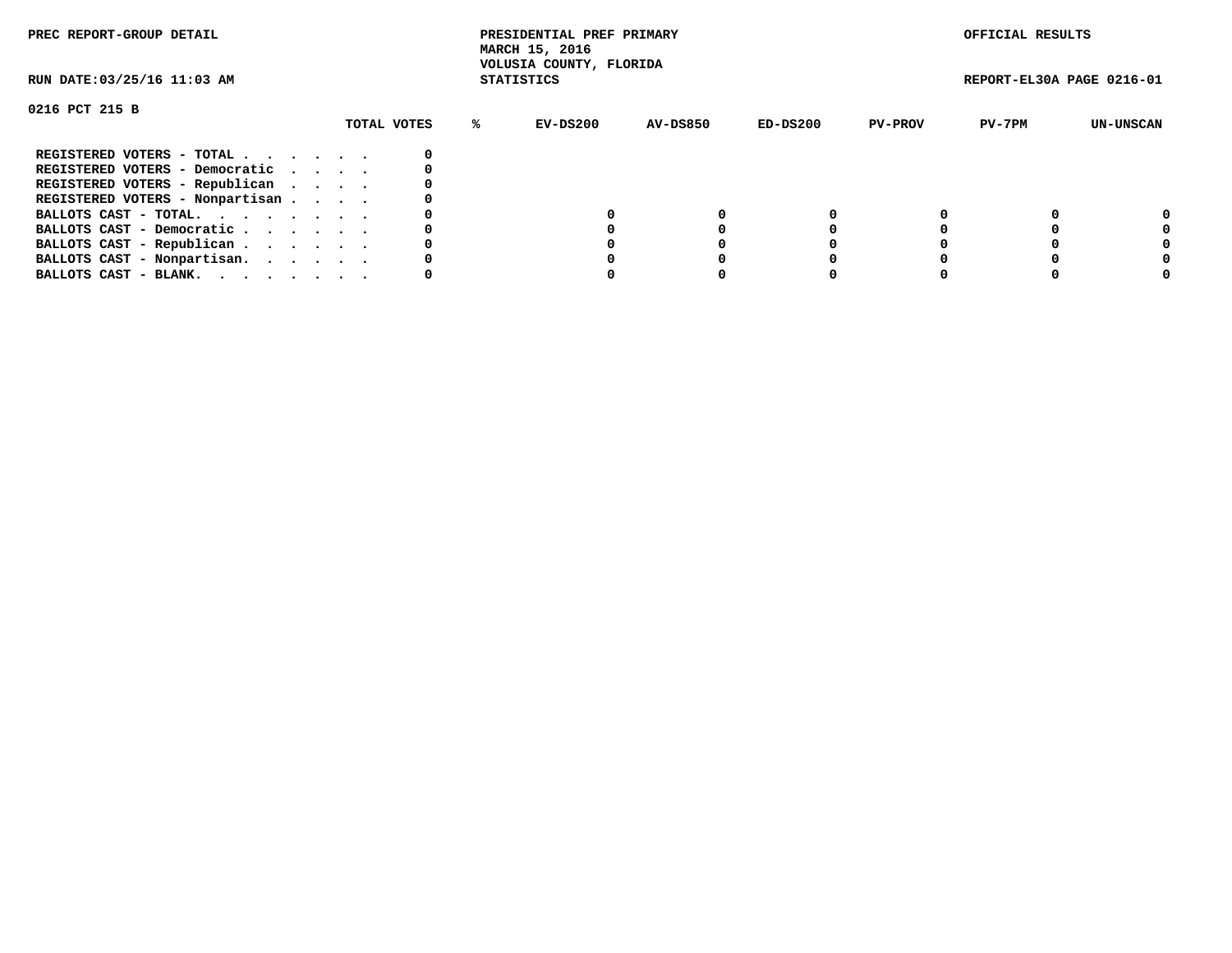| PREC REPORT-GROUP DETAIL<br>RUN DATE: 03/25/16 11:03 AM |  |  |  |  |  |  |  |  |             |    | PRESIDENTIAL PREF PRIMARY<br>MARCH 15, 2016<br>VOLUSIA COUNTY, FLORIDA |                 |          |                | OFFICIAL RESULTS |                           |
|---------------------------------------------------------|--|--|--|--|--|--|--|--|-------------|----|------------------------------------------------------------------------|-----------------|----------|----------------|------------------|---------------------------|
|                                                         |  |  |  |  |  |  |  |  |             |    | Democratic                                                             |                 |          |                |                  | REPORT-EL30A PAGE 0216-02 |
| 0216 PCT 215 B                                          |  |  |  |  |  |  |  |  | TOTAL VOTES | %ะ | EV-DS200                                                               | <b>AV-DS850</b> | ED-DS200 | <b>PV-PROV</b> | PV-7PM           | UN-UNSCAN                 |
| President - Democratic<br>(VOTE FOR) 1                  |  |  |  |  |  |  |  |  |             |    |                                                                        |                 |          |                |                  |                           |
| Hillary Clinton                                         |  |  |  |  |  |  |  |  | 0           |    |                                                                        |                 | O        |                |                  | 0                         |
| Martin O'Malley                                         |  |  |  |  |  |  |  |  |             |    |                                                                        |                 |          |                |                  | 0                         |
| Bernie Sanders.                                         |  |  |  |  |  |  |  |  |             |    |                                                                        |                 |          |                |                  | 0                         |
| Over Votes.                                             |  |  |  |  |  |  |  |  |             |    |                                                                        |                 | O        |                |                  | 0                         |
| Under Votes                                             |  |  |  |  |  |  |  |  |             |    |                                                                        |                 |          |                |                  | 0                         |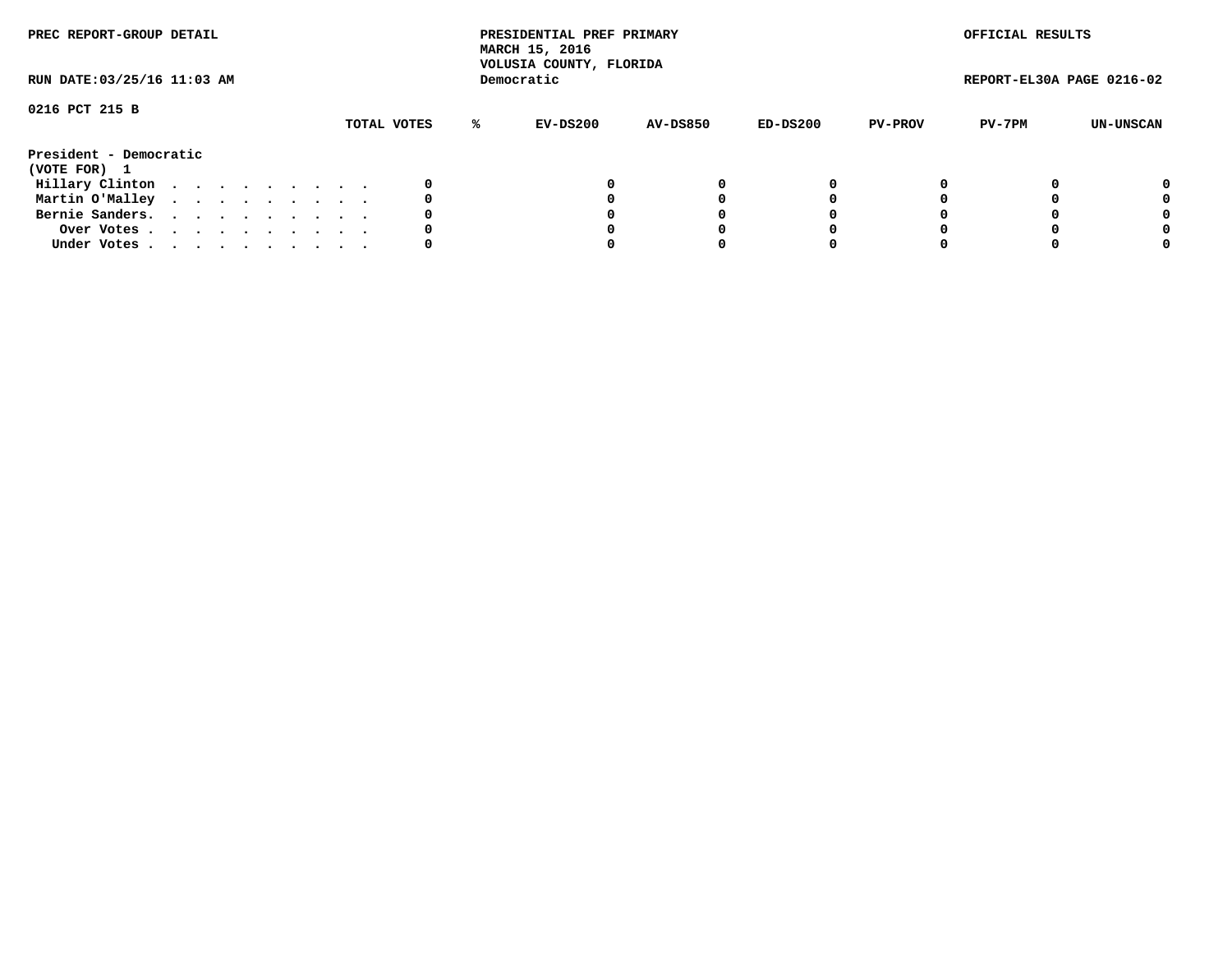| PREC REPORT-GROUP DETAIL    |  |  |  |  |  |  |  | PRESIDENTIAL PREF PRIMARY<br>MARCH 15, 2016<br>VOLUSIA COUNTY, FLORIDA |   |            |                 | OFFICIAL RESULTS |                |                           |                  |
|-----------------------------|--|--|--|--|--|--|--|------------------------------------------------------------------------|---|------------|-----------------|------------------|----------------|---------------------------|------------------|
| RUN DATE: 03/25/16 11:03 AM |  |  |  |  |  |  |  |                                                                        |   | Republican |                 |                  |                | REPORT-EL30A PAGE 0216-03 |                  |
| 0216 PCT 215 B              |  |  |  |  |  |  |  |                                                                        |   |            |                 |                  |                |                           |                  |
|                             |  |  |  |  |  |  |  | TOTAL VOTES                                                            | ℁ | $EV-DS200$ | <b>AV-DS850</b> | $ED-DS200$       | <b>PV-PROV</b> | $PV-7PM$                  | <b>UN-UNSCAN</b> |
| President - Republican      |  |  |  |  |  |  |  |                                                                        |   |            |                 |                  |                |                           |                  |
| (VOTE FOR)<br>$\mathbf{1}$  |  |  |  |  |  |  |  |                                                                        |   |            |                 |                  |                |                           |                  |
| Jeb Bush.                   |  |  |  |  |  |  |  |                                                                        |   |            |                 |                  |                |                           |                  |
| Ben Carson                  |  |  |  |  |  |  |  |                                                                        |   |            |                 |                  |                |                           |                  |
| Chris Christie.             |  |  |  |  |  |  |  |                                                                        |   |            |                 |                  |                |                           |                  |
| Ted Cruz.<br>.              |  |  |  |  |  |  |  |                                                                        |   |            |                 |                  |                |                           |                  |
| Carly Fiorina               |  |  |  |  |  |  |  |                                                                        |   |            |                 |                  |                |                           |                  |
| Jim Gilmore.                |  |  |  |  |  |  |  |                                                                        |   |            |                 |                  |                |                           |                  |
| Lindsey Graham.             |  |  |  |  |  |  |  |                                                                        |   |            |                 |                  |                |                           |                  |
| Mike Huckabee               |  |  |  |  |  |  |  |                                                                        |   |            |                 |                  |                |                           |                  |
| John R. Kasich.             |  |  |  |  |  |  |  |                                                                        |   |            |                 |                  |                |                           |                  |
| Rand Paul                   |  |  |  |  |  |  |  |                                                                        |   |            |                 |                  |                |                           |                  |
| Marco Rubio.                |  |  |  |  |  |  |  |                                                                        |   |            |                 |                  |                |                           |                  |
| Rick Santorum               |  |  |  |  |  |  |  |                                                                        |   |            |                 |                  |                |                           |                  |
| Donald J. Trump             |  |  |  |  |  |  |  |                                                                        |   |            |                 |                  |                |                           |                  |
| Over Votes                  |  |  |  |  |  |  |  |                                                                        |   |            |                 |                  |                |                           |                  |
| Under Votes                 |  |  |  |  |  |  |  |                                                                        |   |            |                 |                  |                |                           |                  |
|                             |  |  |  |  |  |  |  |                                                                        |   |            |                 |                  |                |                           |                  |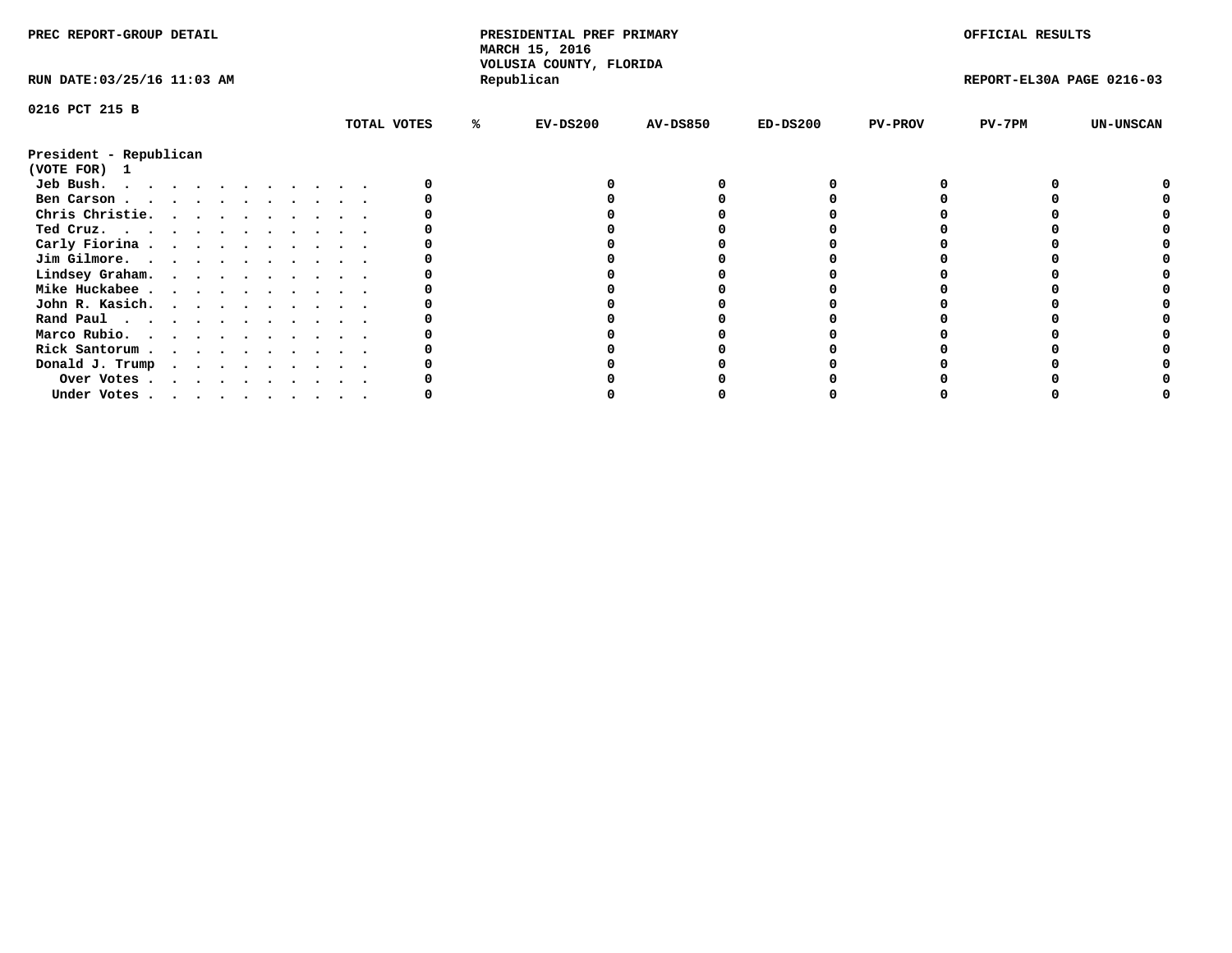| PREC REPORT-GROUP DETAIL        |             |                   | PRESIDENTIAL PREF PRIMARY<br>MARCH 15, 2016 |                 |          |                | OFFICIAL RESULTS          |                  |
|---------------------------------|-------------|-------------------|---------------------------------------------|-----------------|----------|----------------|---------------------------|------------------|
| RUN DATE: 03/25/16 11:03 AM     |             | <b>STATISTICS</b> | VOLUSIA COUNTY, FLORIDA                     |                 |          |                | REPORT-EL30A PAGE 0217-01 |                  |
| 0217 PCT 216                    |             |                   |                                             |                 |          |                |                           |                  |
|                                 | TOTAL VOTES | %ະ                | EV-DS200                                    | <b>AV-DS850</b> | ED-DS200 | <b>PV-PROV</b> | $PV-7PM$                  | <b>UN-UNSCAN</b> |
| REGISTERED VOTERS - TOTAL       | 3,084       |                   |                                             |                 |          |                |                           |                  |
| REGISTERED VOTERS - Democratic  | 1,759       | 57.04             |                                             |                 |          |                |                           |                  |
| REGISTERED VOTERS - Republican  | 1,325       | 42.96             |                                             |                 |          |                |                           |                  |
| REGISTERED VOTERS - Nonpartisan |             |                   |                                             |                 |          |                |                           |                  |
| BALLOTS CAST - TOTAL. 1,312     |             |                   | 174                                         | 472             | 662      |                |                           |                  |
| BALLOTS CAST - Democratic       | 595         | 45.35             | 76                                          | 205             | 312      |                |                           | 0                |
| BALLOTS CAST - Republican       | 717         | 54.65             | 98                                          | 267             | 350      |                |                           | 0                |
| BALLOTS CAST - Nonpartisan.     | 0           |                   |                                             |                 |          |                |                           | 0                |
| BALLOTS CAST - BLANK.           |             | .15               | 0                                           |                 |          |                |                           | 0                |
| VOTER TURNOUT - TOTAL           |             | 42.54             |                                             |                 |          |                |                           |                  |
| VOTER TURNOUT - Democratic.     |             | 33.83             |                                             |                 |          |                |                           |                  |
| VOTER TURNOUT - Republican.     |             | 54.11             |                                             |                 |          |                |                           |                  |
| VOTER TURNOUT - BLANK           |             | .06               |                                             |                 |          |                |                           |                  |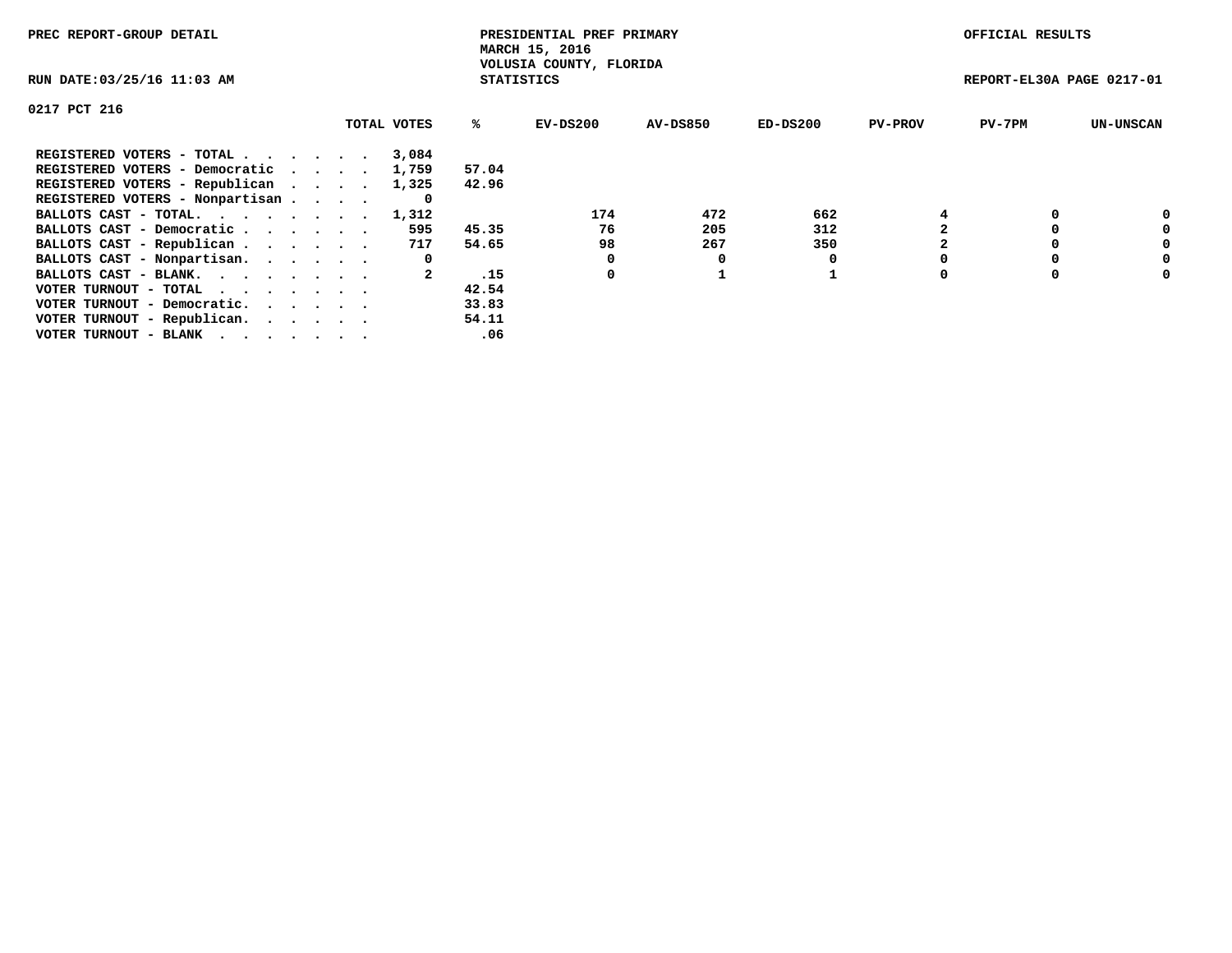| PREC REPORT-GROUP DETAIL<br>RUN DATE: 03/25/16 11:03 AM |  |  |  |  |  |  |  |  |             |       | PRESIDENTIAL PREF PRIMARY<br>MARCH 15, 2016<br>VOLUSIA COUNTY, FLORIDA |                 |          |                | OFFICIAL RESULTS          |           |
|---------------------------------------------------------|--|--|--|--|--|--|--|--|-------------|-------|------------------------------------------------------------------------|-----------------|----------|----------------|---------------------------|-----------|
|                                                         |  |  |  |  |  |  |  |  |             |       | Democratic                                                             |                 |          |                | REPORT-EL30A PAGE 0217-02 |           |
| 0217 PCT 216                                            |  |  |  |  |  |  |  |  |             |       |                                                                        |                 |          |                |                           |           |
|                                                         |  |  |  |  |  |  |  |  | TOTAL VOTES | ℁     | EV-DS200                                                               | <b>AV-DS850</b> | ED-DS200 | <b>PV-PROV</b> | PV-7PM                    | UN-UNSCAN |
| President - Democratic<br>(VOTE FOR) 1                  |  |  |  |  |  |  |  |  |             |       |                                                                        |                 |          |                |                           |           |
| Hillary Clinton                                         |  |  |  |  |  |  |  |  | 374         | 63.07 | 40                                                                     | 153             | 179      |                |                           | 0         |
| Martin O'Malley                                         |  |  |  |  |  |  |  |  | 10          | 1.69  | 0                                                                      |                 |          |                |                           | 0         |
| Bernie Sanders.                                         |  |  |  |  |  |  |  |  | 209         | 35.24 | 36                                                                     | 46              | 127      |                |                           | 0         |
| Over Votes.                                             |  |  |  |  |  |  |  |  | 0           |       | 0                                                                      | 0               | 0        |                |                           | 0         |
| Under Votes                                             |  |  |  |  |  |  |  |  | 2           |       |                                                                        |                 |          |                |                           | 0         |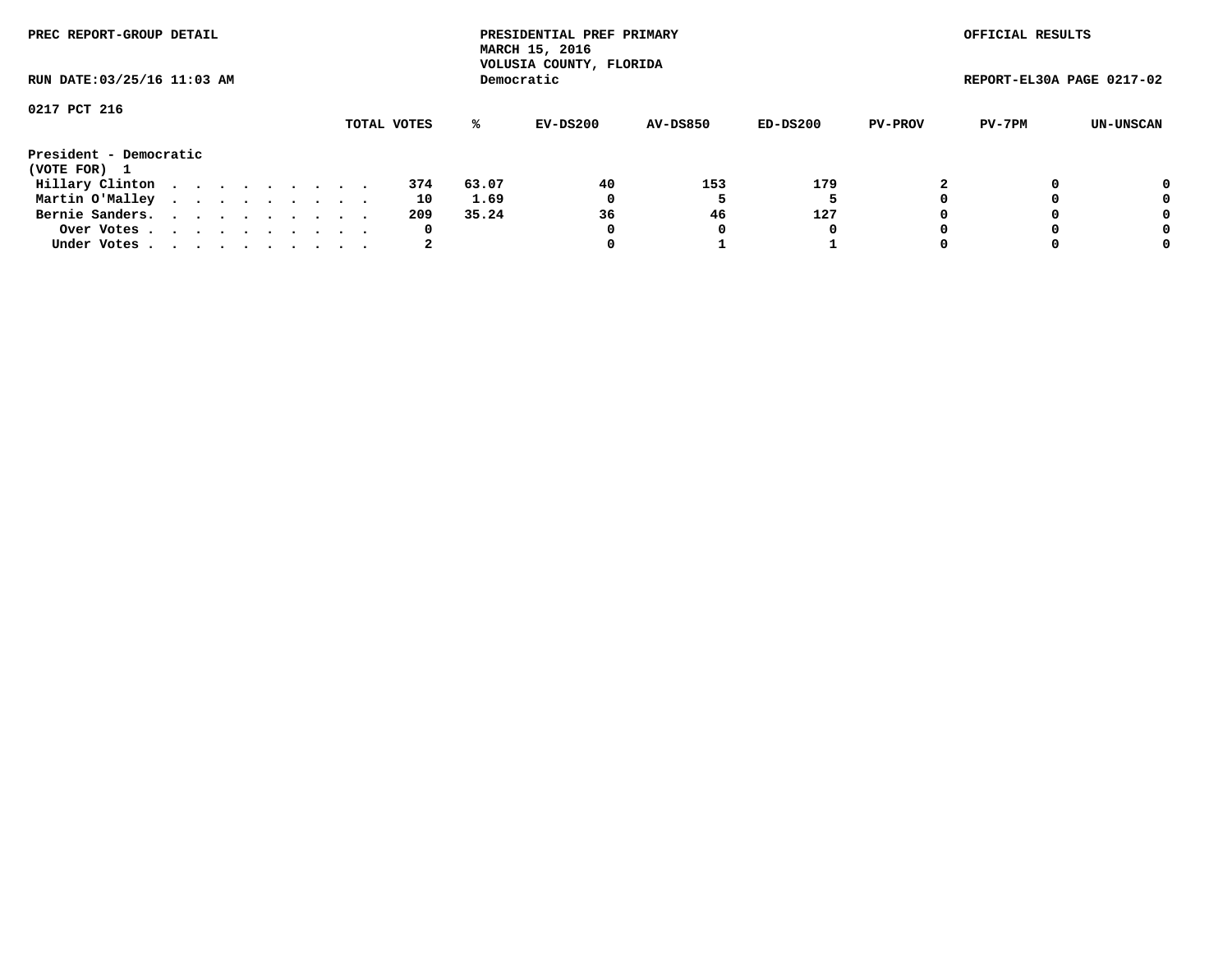| PREC REPORT-GROUP DETAIL    |  |  |  |  |  |  |  |  |             | PRESIDENTIAL PREF PRIMARY<br>MARCH 15, 2016<br>VOLUSIA COUNTY, FLORIDA |            |                 |            | OFFICIAL RESULTS |                           |                  |
|-----------------------------|--|--|--|--|--|--|--|--|-------------|------------------------------------------------------------------------|------------|-----------------|------------|------------------|---------------------------|------------------|
| RUN DATE: 03/25/16 11:03 AM |  |  |  |  |  |  |  |  |             |                                                                        | Republican |                 |            |                  | REPORT-EL30A PAGE 0217-03 |                  |
| 0217 PCT 216                |  |  |  |  |  |  |  |  |             |                                                                        |            |                 |            |                  |                           |                  |
|                             |  |  |  |  |  |  |  |  | TOTAL VOTES | %ะ                                                                     | $EV-DS200$ | <b>AV-DS850</b> | $ED-DS200$ | <b>PV-PROV</b>   | $PV-7PM$                  | <b>UN-UNSCAN</b> |
| President - Republican      |  |  |  |  |  |  |  |  |             |                                                                        |            |                 |            |                  |                           |                  |
| (VOTE FOR) 1                |  |  |  |  |  |  |  |  |             |                                                                        |            |                 |            |                  |                           |                  |
| Jeb Bush.                   |  |  |  |  |  |  |  |  | 20          | 2.79                                                                   |            | 17              |            |                  |                           |                  |
| Ben Carson                  |  |  |  |  |  |  |  |  |             | 1.12                                                                   |            |                 |            |                  |                           |                  |
| Chris Christie.             |  |  |  |  |  |  |  |  |             | .42                                                                    |            |                 |            |                  |                           |                  |
| Ted Cruz.                   |  |  |  |  |  |  |  |  | 128         | 17.88                                                                  |            |                 |            |                  |                           |                  |
| Carly Fiorina               |  |  |  |  |  |  |  |  |             |                                                                        |            |                 |            |                  |                           |                  |
| Jim Gilmore.                |  |  |  |  |  |  |  |  |             |                                                                        |            |                 |            |                  |                           |                  |
| Lindsey Graham.             |  |  |  |  |  |  |  |  |             |                                                                        |            |                 |            |                  |                           |                  |
| Mike Huckabee               |  |  |  |  |  |  |  |  |             | .56                                                                    |            |                 |            |                  |                           |                  |
| John R. Kasich.             |  |  |  |  |  |  |  |  | 44          | 6.15                                                                   |            | 12              |            |                  |                           |                  |
| Rand Paul                   |  |  |  |  |  |  |  |  |             | .56                                                                    |            |                 |            |                  |                           |                  |
| Marco Rubio.                |  |  |  |  |  |  |  |  | 170         | 23.74                                                                  | 18         | 70              | 82         |                  |                           |                  |
| Rick Santorum               |  |  |  |  |  |  |  |  | 0           |                                                                        |            |                 |            |                  |                           |                  |
| Donald J. Trump             |  |  |  |  |  |  |  |  | 335         | 46.79                                                                  | 46         | 125             | 164        |                  |                           |                  |
| Over Votes                  |  |  |  |  |  |  |  |  |             |                                                                        |            |                 |            |                  |                           |                  |
| Under Votes                 |  |  |  |  |  |  |  |  |             |                                                                        |            |                 |            |                  |                           |                  |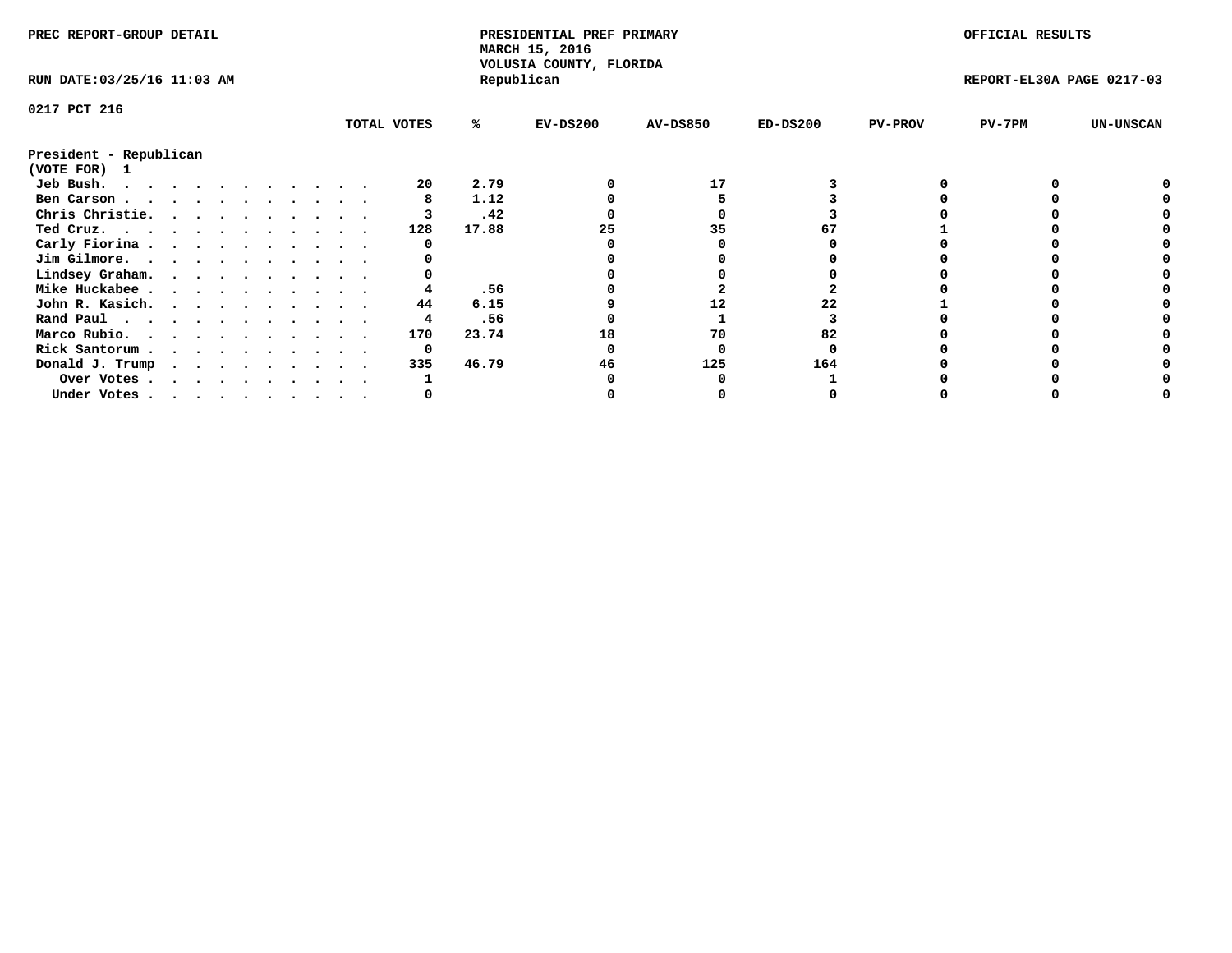| PREC REPORT-GROUP DETAIL                                    |             |                   | PRESIDENTIAL PREF PRIMARY<br>MARCH 15, 2016 |                 |            |                | OFFICIAL RESULTS          |                  |
|-------------------------------------------------------------|-------------|-------------------|---------------------------------------------|-----------------|------------|----------------|---------------------------|------------------|
| RUN DATE: 03/25/16 11:03 AM                                 |             | <b>STATISTICS</b> | VOLUSIA COUNTY, FLORIDA                     |                 |            |                | REPORT-EL30A PAGE 0218-01 |                  |
| 0218 PCT 217                                                |             |                   |                                             |                 |            |                |                           |                  |
|                                                             | TOTAL VOTES | ℁                 | EV-DS200                                    | <b>AV-DS850</b> | $ED-DS200$ | <b>PV-PROV</b> | $PV-7PM$                  | <b>UN-UNSCAN</b> |
| REGISTERED VOTERS - TOTAL                                   | 2,226       |                   |                                             |                 |            |                |                           |                  |
| REGISTERED VOTERS - Democratic                              | 1,586       | 71.25             |                                             |                 |            |                |                           |                  |
| REGISTERED VOTERS - Republican                              | 640         | 28.75             |                                             |                 |            |                |                           |                  |
| REGISTERED VOTERS - Nonpartisan                             | 0           |                   |                                             |                 |            |                |                           |                  |
| BALLOTS CAST - TOTAL.                                       | 832         |                   | 139                                         | 334             | 357        |                |                           | 0                |
| BALLOTS CAST - Democratic                                   | 539         | 64.78             | 92                                          | 168             | 278        |                |                           | 0                |
| BALLOTS CAST - Republican                                   | 293         | 35.22             | 47                                          | 166             | 79         |                |                           | 0                |
| BALLOTS CAST - Nonpartisan.                                 | 0           |                   |                                             | 0               |            |                |                           | 0                |
| BALLOTS CAST - BLANK.                                       | 5.          | .60               | 0                                           |                 | 0          |                |                           | 0                |
| VOTER TURNOUT - TOTAL $\cdot \cdot \cdot \cdot \cdot \cdot$ |             | 37.38             |                                             |                 |            |                |                           |                  |
| VOTER TURNOUT - Democratic.                                 |             | 33.98             |                                             |                 |            |                |                           |                  |
| VOTER TURNOUT - Republican.                                 |             | 45.78             |                                             |                 |            |                |                           |                  |
| VOTER TURNOUT - BLANK                                       |             | .22               |                                             |                 |            |                |                           |                  |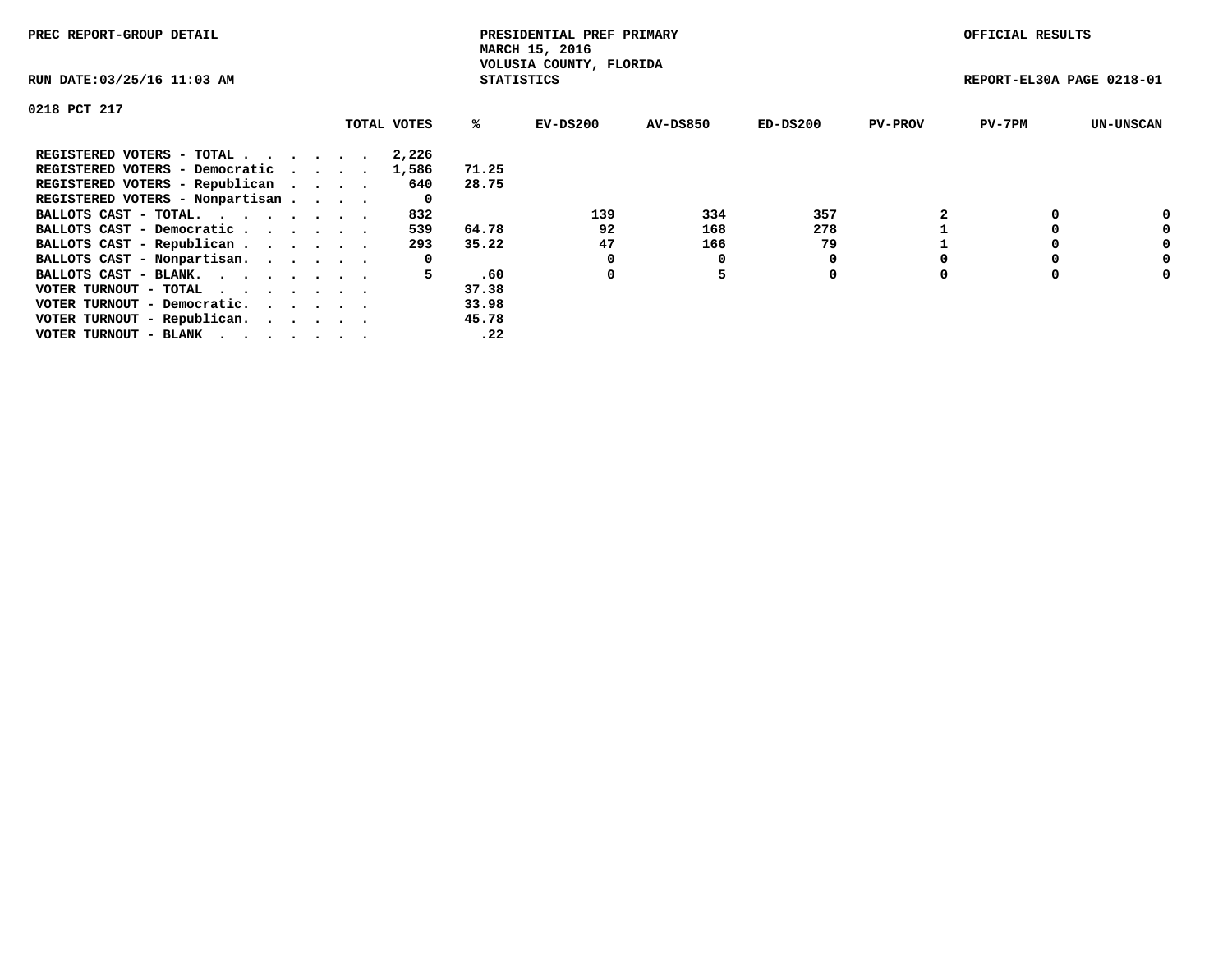| PREC REPORT-GROUP DETAIL<br>RUN DATE: 03/25/16 11:03 AM |  |  |  |  |  |  |  |  |     |       | PRESIDENTIAL PREF PRIMARY<br>MARCH 15, 2016<br>VOLUSIA COUNTY, FLORIDA |                 |          |                | OFFICIAL RESULTS          |           |
|---------------------------------------------------------|--|--|--|--|--|--|--|--|-----|-------|------------------------------------------------------------------------|-----------------|----------|----------------|---------------------------|-----------|
|                                                         |  |  |  |  |  |  |  |  |     |       | Democratic                                                             |                 |          |                | REPORT-EL30A PAGE 0218-02 |           |
| 0218 PCT 217                                            |  |  |  |  |  |  |  |  |     | %ะ    | EV-DS200                                                               | <b>AV-DS850</b> | ED-DS200 | <b>PV-PROV</b> | PV-7PM                    | UN-UNSCAN |
| TOTAL VOTES<br>President - Democratic<br>(VOTE FOR) 1   |  |  |  |  |  |  |  |  |     |       |                                                                        |                 |          |                |                           |           |
| Hillary Clinton                                         |  |  |  |  |  |  |  |  | 360 | 67.42 | 47                                                                     | 116             | 196      |                |                           | 0         |
| Martin O'Malley                                         |  |  |  |  |  |  |  |  | 12  | 2.25  |                                                                        |                 |          |                |                           | 0         |
| Bernie Sanders.                                         |  |  |  |  |  |  |  |  | 162 | 30.34 | 44                                                                     | 40              | 78       |                |                           | 0         |
| Over Votes                                              |  |  |  |  |  |  |  |  | 0   |       | 0                                                                      | 0               | 0        |                |                           | 0         |
| Under Votes.                                            |  |  |  |  |  |  |  |  |     |       |                                                                        |                 | 0        |                |                           | 0         |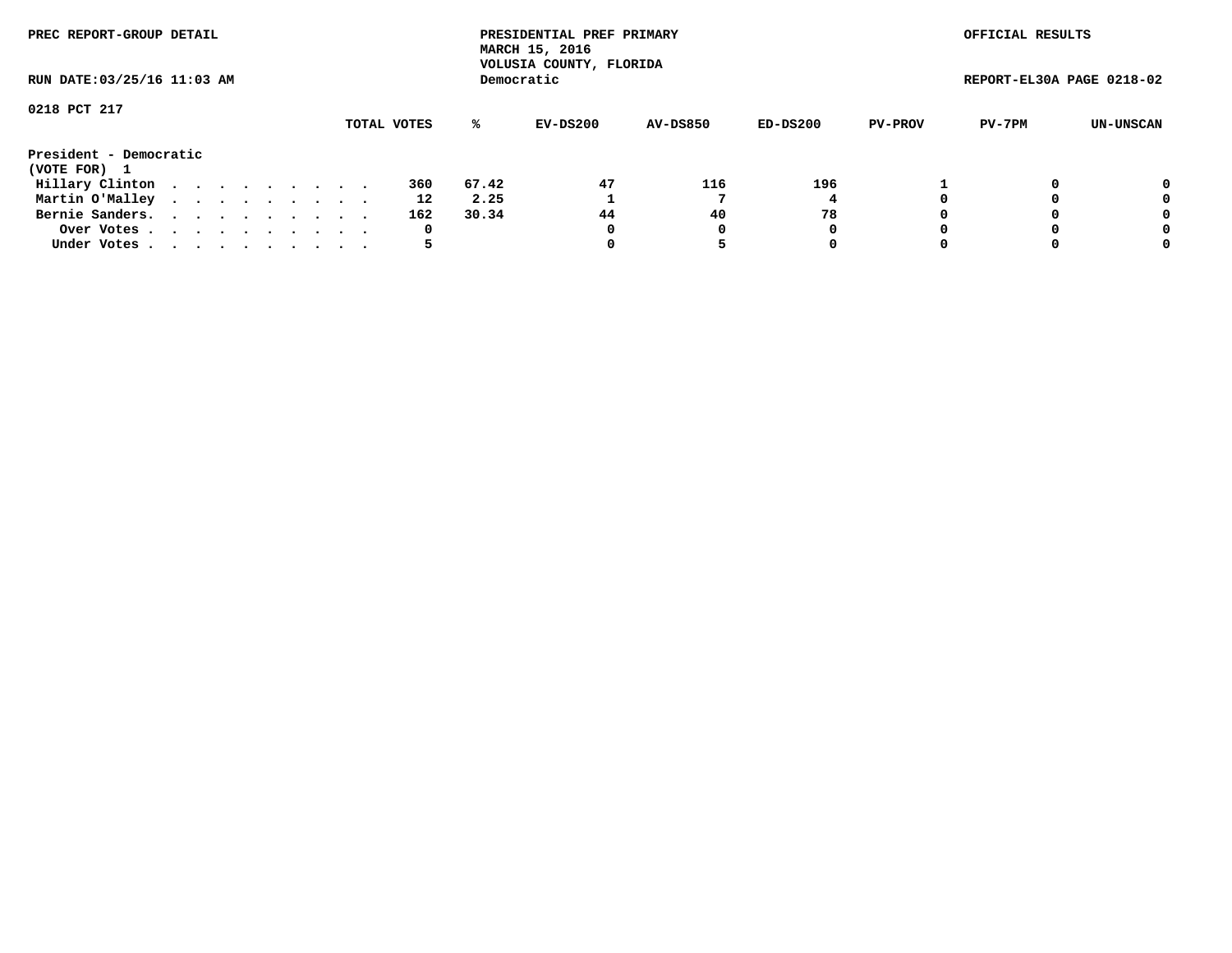| PREC REPORT-GROUP DETAIL    |  |  |  |  |  |  |  |  |             | PRESIDENTIAL PREF PRIMARY<br>MARCH 15, 2016<br>VOLUSIA COUNTY, FLORIDA |            |                 |            | OFFICIAL RESULTS |                           |                  |
|-----------------------------|--|--|--|--|--|--|--|--|-------------|------------------------------------------------------------------------|------------|-----------------|------------|------------------|---------------------------|------------------|
| RUN DATE: 03/25/16 11:03 AM |  |  |  |  |  |  |  |  |             |                                                                        | Republican |                 |            |                  | REPORT-EL30A PAGE 0218-03 |                  |
| 0218 PCT 217                |  |  |  |  |  |  |  |  |             |                                                                        |            |                 |            |                  |                           |                  |
|                             |  |  |  |  |  |  |  |  | TOTAL VOTES | ℁                                                                      | $EV-DS200$ | <b>AV-DS850</b> | $ED-DS200$ | <b>PV-PROV</b>   | PV-7PM                    | <b>UN-UNSCAN</b> |
| President - Republican      |  |  |  |  |  |  |  |  |             |                                                                        |            |                 |            |                  |                           |                  |
| (VOTE FOR) 1                |  |  |  |  |  |  |  |  |             |                                                                        |            |                 |            |                  |                           |                  |
| Jeb Bush.                   |  |  |  |  |  |  |  |  | 19          | 6.48                                                                   |            | 18              |            |                  |                           |                  |
| Ben Carson                  |  |  |  |  |  |  |  |  | 13          | 4.44                                                                   |            | 12              |            |                  |                           |                  |
| Chris Christie.             |  |  |  |  |  |  |  |  |             | .68                                                                    |            |                 |            |                  |                           |                  |
| Ted Cruz.                   |  |  |  |  |  |  |  |  | 61          | 20.82                                                                  | 10         | 34              |            |                  |                           |                  |
| Carly Fiorina               |  |  |  |  |  |  |  |  |             |                                                                        |            |                 |            |                  |                           |                  |
| Jim Gilmore.                |  |  |  |  |  |  |  |  |             |                                                                        |            |                 |            |                  |                           |                  |
| Lindsey Graham.             |  |  |  |  |  |  |  |  |             |                                                                        |            |                 |            |                  |                           |                  |
| Mike Huckabee               |  |  |  |  |  |  |  |  |             | .34                                                                    |            |                 |            |                  |                           |                  |
| John R. Kasich.             |  |  |  |  |  |  |  |  | 33          | 11.26                                                                  |            | 23              |            |                  |                           |                  |
| Rand Paul                   |  |  |  |  |  |  |  |  |             |                                                                        |            |                 |            |                  |                           |                  |
| Marco Rubio.                |  |  |  |  |  |  |  |  | 72          | 24.57                                                                  |            | 36              |            |                  |                           |                  |
| Rick Santorum               |  |  |  |  |  |  |  |  |             | .34                                                                    |            |                 |            |                  |                           |                  |
| Donald J. Trump             |  |  |  |  |  |  |  |  | 91          | 31.06                                                                  | 19         | 40              |            |                  |                           |                  |
| Over Votes                  |  |  |  |  |  |  |  |  |             |                                                                        |            |                 |            |                  |                           |                  |
| Under Votes                 |  |  |  |  |  |  |  |  |             |                                                                        |            |                 |            |                  |                           |                  |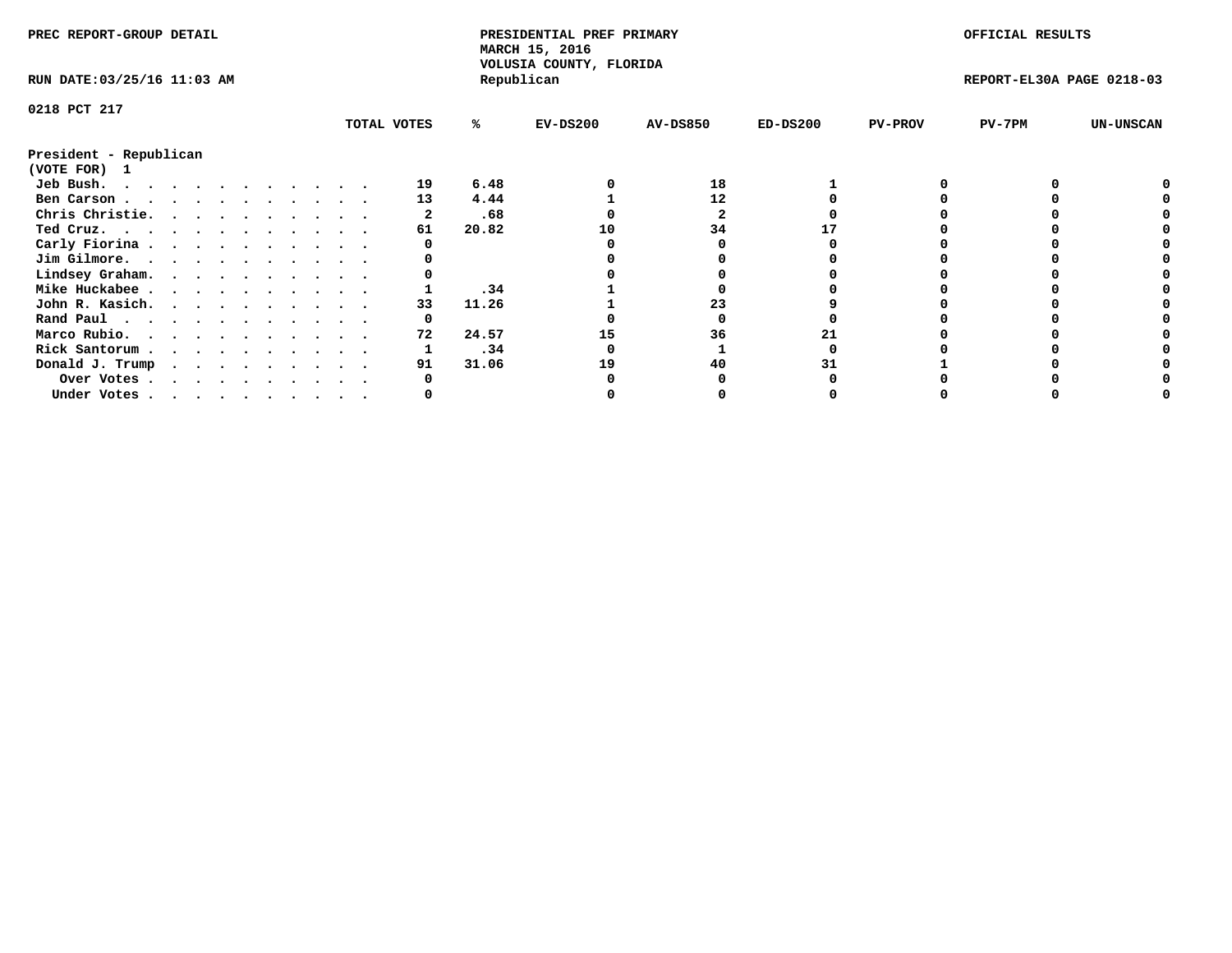| PREC REPORT-GROUP DETAIL                                    |             |                   | PRESIDENTIAL PREF PRIMARY<br>MARCH 15, 2016 |                 |            |                | OFFICIAL RESULTS          |                  |
|-------------------------------------------------------------|-------------|-------------------|---------------------------------------------|-----------------|------------|----------------|---------------------------|------------------|
| RUN DATE: 03/25/16 11:03 AM                                 |             | <b>STATISTICS</b> | VOLUSIA COUNTY, FLORIDA                     |                 |            |                | REPORT-EL30A PAGE 0219-01 |                  |
| 0219 PCT 218                                                |             |                   |                                             |                 |            |                |                           |                  |
|                                                             | TOTAL VOTES | ℁                 | EV-DS200                                    | <b>AV-DS850</b> | $ED-DS200$ | <b>PV-PROV</b> | $PV-7PM$                  | <b>UN-UNSCAN</b> |
| REGISTERED VOTERS - TOTAL                                   | 2,802       |                   |                                             |                 |            |                |                           |                  |
| REGISTERED VOTERS - Democratic                              | 1,489       | 53.14             |                                             |                 |            |                |                           |                  |
| REGISTERED VOTERS - Republican                              | 1,313       | 46.86             |                                             |                 |            |                |                           |                  |
| REGISTERED VOTERS - Nonpartisan                             |             |                   |                                             |                 |            |                |                           |                  |
| BALLOTS CAST - TOTAL. 1,313                                 |             |                   | 236                                         | 464             | 612        |                |                           | 0                |
| BALLOTS CAST - Democratic                                   | 610         | 46.46             | 124                                         | 203             | 283        |                |                           | 0                |
| BALLOTS CAST - Republican                                   | 703         | 53.54             | 112                                         | 261             | 329        |                |                           | 0                |
| BALLOTS CAST - Nonpartisan.                                 | 0           |                   |                                             | 0               |            |                |                           | 0                |
| BALLOTS CAST - BLANK.                                       | 8           | .61               |                                             | 0               |            |                |                           | 0                |
| VOTER TURNOUT - TOTAL $\cdot \cdot \cdot \cdot \cdot \cdot$ |             | 46.86             |                                             |                 |            |                |                           |                  |
| VOTER TURNOUT - Democratic.                                 |             | 40.97             |                                             |                 |            |                |                           |                  |
| VOTER TURNOUT - Republican.                                 |             | 53.54             |                                             |                 |            |                |                           |                  |
| VOTER TURNOUT - BLANK                                       |             | .29               |                                             |                 |            |                |                           |                  |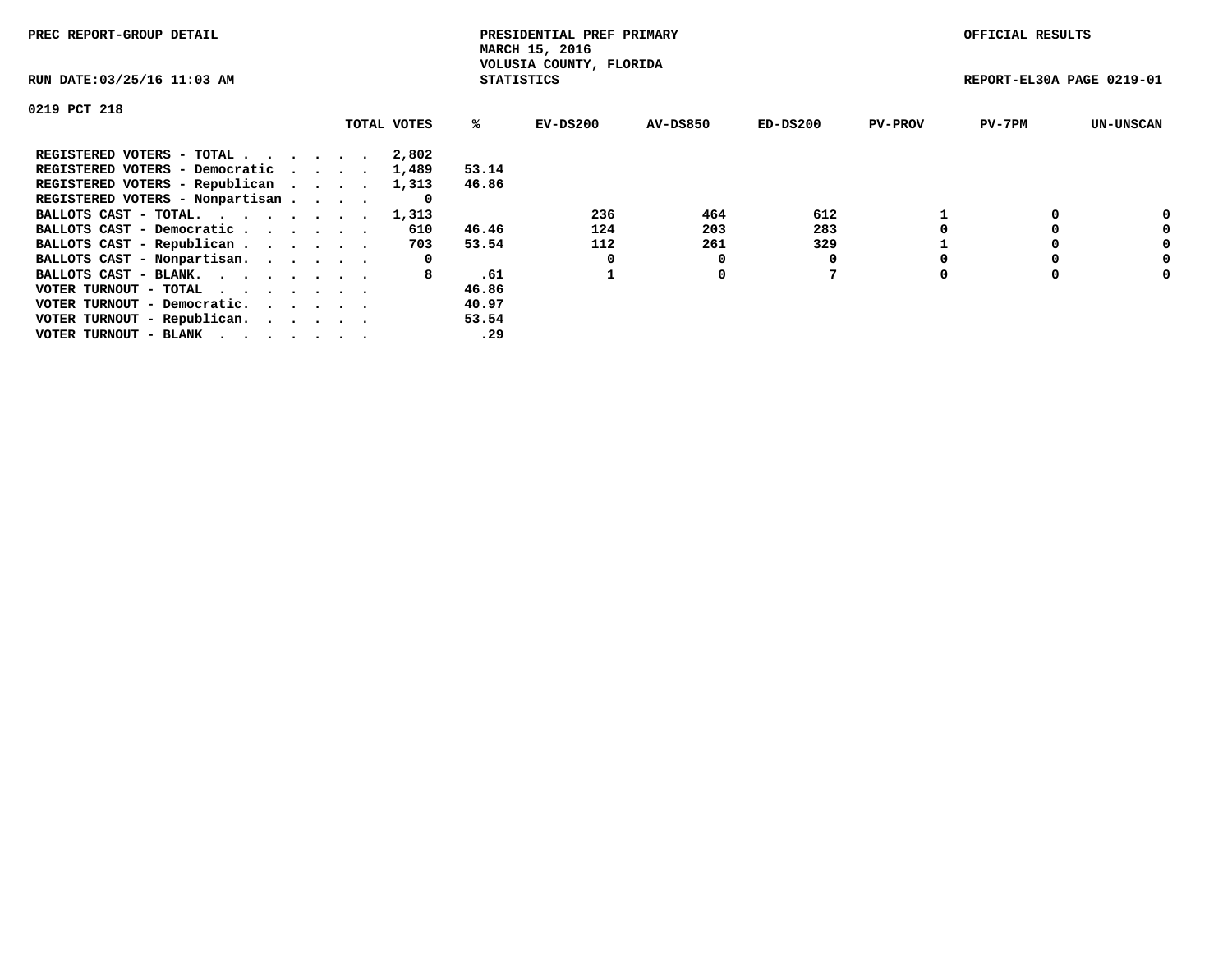| PREC REPORT-GROUP DETAIL               |  |  |  |  |             |       | PRESIDENTIAL PREF PRIMARY<br>MARCH 15, 2016<br>VOLUSIA COUNTY, FLORIDA |                 |          |                | OFFICIAL RESULTS          |           |
|----------------------------------------|--|--|--|--|-------------|-------|------------------------------------------------------------------------|-----------------|----------|----------------|---------------------------|-----------|
| RUN DATE: 03/25/16 11:03 AM            |  |  |  |  |             |       | Democratic                                                             |                 |          |                | REPORT-EL30A PAGE 0219-02 |           |
| 0219 PCT 218                           |  |  |  |  | TOTAL VOTES | ℁     | EV-DS200                                                               | <b>AV-DS850</b> | ED-DS200 | <b>PV-PROV</b> | PV-7PM                    | UN-UNSCAN |
| President - Democratic<br>(VOTE FOR) 1 |  |  |  |  |             |       |                                                                        |                 |          |                |                           |           |
| Hillary Clinton                        |  |  |  |  | 316         | 52.58 | 65                                                                     | 123             | 128      |                |                           | 0         |
| Martin O'Malley                        |  |  |  |  | 13          | 2.16  | 0                                                                      |                 |          |                |                           | 0         |
| Bernie Sanders.                        |  |  |  |  | 272         | 45.26 | 58                                                                     | 70              | 144      |                |                           | 0         |
| Over Votes.                            |  |  |  |  |             |       | 0                                                                      |                 | 0        |                |                           | 0         |
| Under Votes                            |  |  |  |  | 8           |       |                                                                        |                 |          |                |                           | 0         |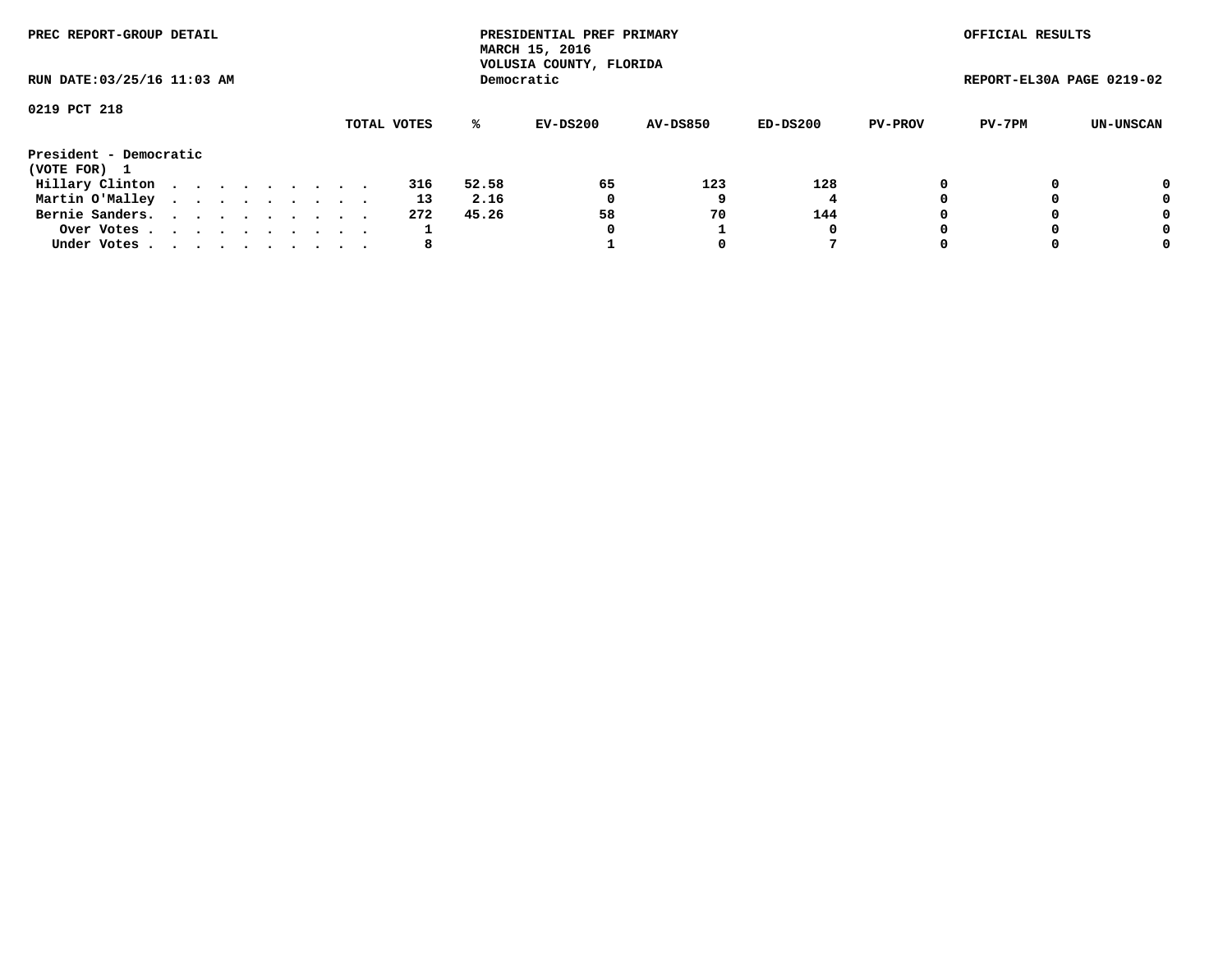| PREC REPORT-GROUP DETAIL<br>RUN DATE: 03/25/16 11:03 AM |  |  |  |  |  |  |  |  |             | PRESIDENTIAL PREF PRIMARY<br>MARCH 15, 2016<br>VOLUSIA COUNTY, FLORIDA |            |                 |            | OFFICIAL RESULTS |                           |                  |
|---------------------------------------------------------|--|--|--|--|--|--|--|--|-------------|------------------------------------------------------------------------|------------|-----------------|------------|------------------|---------------------------|------------------|
|                                                         |  |  |  |  |  |  |  |  |             |                                                                        | Republican |                 |            |                  | REPORT-EL30A PAGE 0219-03 |                  |
| 0219 PCT 218                                            |  |  |  |  |  |  |  |  |             |                                                                        |            |                 |            |                  |                           |                  |
|                                                         |  |  |  |  |  |  |  |  | TOTAL VOTES | ℁                                                                      | $EV-DS200$ | <b>AV-DS850</b> | $ED-DS200$ | <b>PV-PROV</b>   | $PV-7PM$                  | <b>UN-UNSCAN</b> |
| President - Republican                                  |  |  |  |  |  |  |  |  |             |                                                                        |            |                 |            |                  |                           |                  |
| (VOTE FOR) 1                                            |  |  |  |  |  |  |  |  |             |                                                                        |            |                 |            |                  |                           |                  |
| Jeb Bush.                                               |  |  |  |  |  |  |  |  | 22          | 3.13                                                                   |            | 18              |            |                  |                           |                  |
| Ben Carson                                              |  |  |  |  |  |  |  |  | 10          | 1.42                                                                   |            |                 |            |                  |                           |                  |
| Chris Christie.                                         |  |  |  |  |  |  |  |  |             | .28                                                                    |            |                 |            |                  |                           |                  |
| Ted Cruz.                                               |  |  |  |  |  |  |  |  | 147         | 20.94                                                                  |            | 45              |            |                  |                           |                  |
| Carly Fiorina                                           |  |  |  |  |  |  |  |  |             |                                                                        |            |                 |            |                  |                           |                  |
| Jim Gilmore.                                            |  |  |  |  |  |  |  |  |             |                                                                        |            |                 |            |                  |                           |                  |
| Lindsey Graham.                                         |  |  |  |  |  |  |  |  |             |                                                                        |            |                 |            |                  |                           |                  |
| Mike Huckabee                                           |  |  |  |  |  |  |  |  |             |                                                                        |            |                 |            |                  |                           |                  |
| John R. Kasich.                                         |  |  |  |  |  |  |  |  | 46          | 6.55                                                                   |            | 14              | 25         |                  |                           |                  |
| Rand Paul                                               |  |  |  |  |  |  |  |  |             | .14                                                                    |            |                 |            |                  |                           |                  |
| Marco Rubio.                                            |  |  |  |  |  |  |  |  | 168         | 23.93                                                                  | 26         | 59              |            |                  |                           |                  |
| Rick Santorum                                           |  |  |  |  |  |  |  |  |             | .28                                                                    |            |                 |            |                  |                           |                  |
| Donald J. Trump                                         |  |  |  |  |  |  |  |  | 304         | 43.30                                                                  | 54         | 114             | 136        |                  |                           |                  |
| Over Votes                                              |  |  |  |  |  |  |  |  |             |                                                                        |            |                 |            |                  |                           |                  |
| Under Votes                                             |  |  |  |  |  |  |  |  |             |                                                                        |            |                 |            |                  |                           |                  |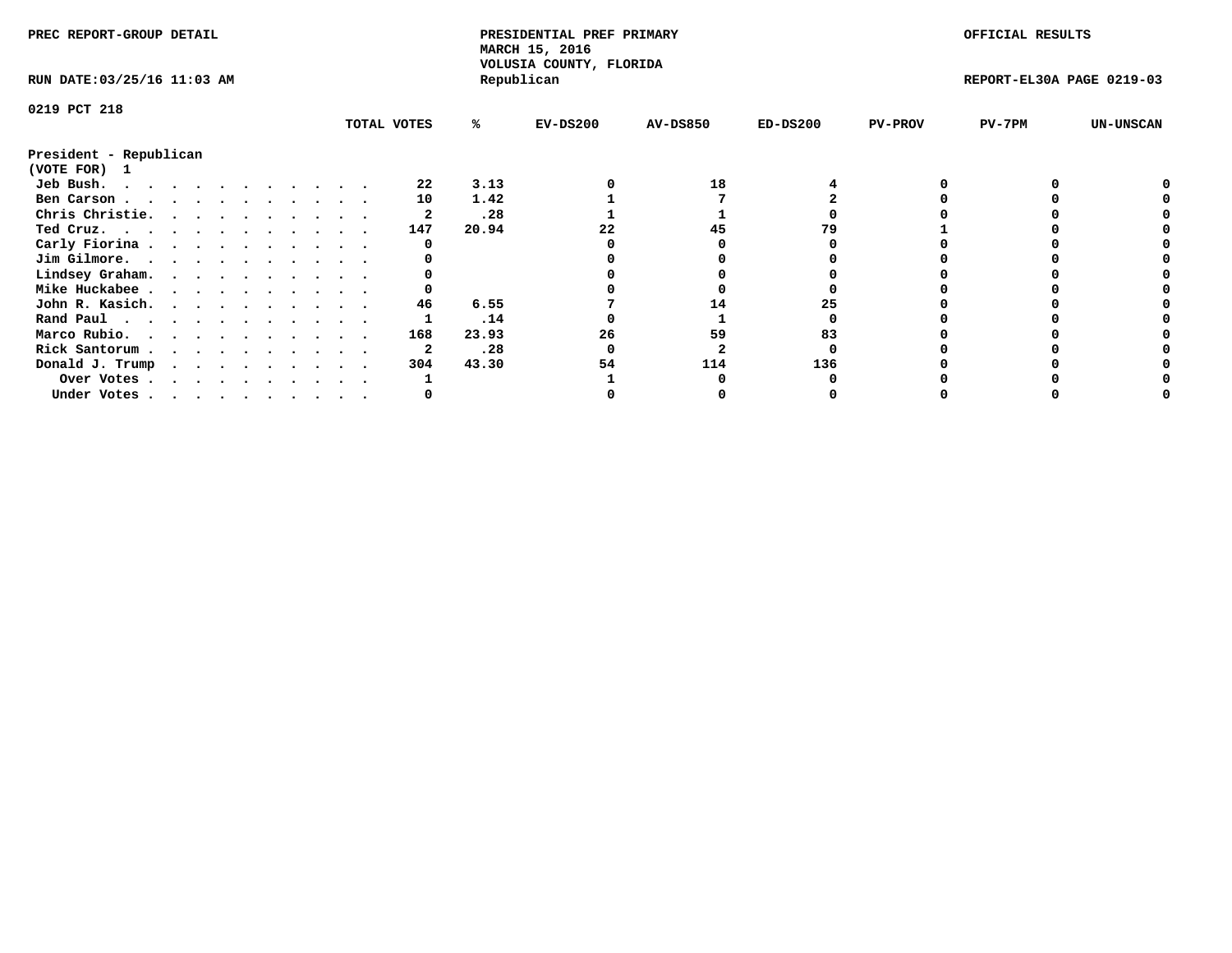| PREC REPORT-GROUP DETAIL                                    |  |             |                   | PRESIDENTIAL PREF PRIMARY<br>MARCH 15, 2016<br>VOLUSIA COUNTY, FLORIDA |                 |            |                | OFFICIAL RESULTS          |                  |
|-------------------------------------------------------------|--|-------------|-------------------|------------------------------------------------------------------------|-----------------|------------|----------------|---------------------------|------------------|
| RUN DATE: 03/25/16 11:03 AM                                 |  |             | <b>STATISTICS</b> |                                                                        |                 |            |                | REPORT-EL30A PAGE 0220-01 |                  |
| 0220 PCT 220                                                |  |             |                   |                                                                        |                 |            |                |                           |                  |
|                                                             |  | TOTAL VOTES | %ະ                | EV-DS200                                                               | <b>AV-DS850</b> | $ED-DS200$ | <b>PV-PROV</b> | $PV-7PM$                  | <b>UN-UNSCAN</b> |
| REGISTERED VOTERS - TOTAL                                   |  | 457         |                   |                                                                        |                 |            |                |                           |                  |
| REGISTERED VOTERS - Democratic                              |  | 435         | 95.19             |                                                                        |                 |            |                |                           |                  |
| REGISTERED VOTERS - Republican                              |  | 22          | 4.81              |                                                                        |                 |            |                |                           |                  |
| REGISTERED VOTERS - Nonpartisan                             |  |             |                   |                                                                        |                 |            |                |                           |                  |
| BALLOTS CAST - TOTAL.                                       |  | 119         |                   | 12                                                                     | 37              | 70         |                |                           |                  |
| BALLOTS CAST - Democratic                                   |  | 116         | 97.48             | 12                                                                     | 36              | 68         |                |                           |                  |
| BALLOTS CAST - Republican                                   |  |             | 2.52              | 0                                                                      |                 |            |                |                           |                  |
| BALLOTS CAST - Nonpartisan.                                 |  | 0           |                   |                                                                        |                 |            |                |                           | 0                |
| BALLOTS CAST - BLANK.                                       |  | 0           |                   | 0                                                                      | 0               | 0          |                |                           | 0                |
| VOTER TURNOUT - TOTAL $\cdot \cdot \cdot \cdot \cdot \cdot$ |  |             | 26.04             |                                                                        |                 |            |                |                           |                  |
| VOTER TURNOUT - Democratic.                                 |  |             | 26.67             |                                                                        |                 |            |                |                           |                  |
| VOTER TURNOUT - Republican.                                 |  |             | 13.64             |                                                                        |                 |            |                |                           |                  |
| VOTER TURNOUT - BLANK                                       |  |             |                   |                                                                        |                 |            |                |                           |                  |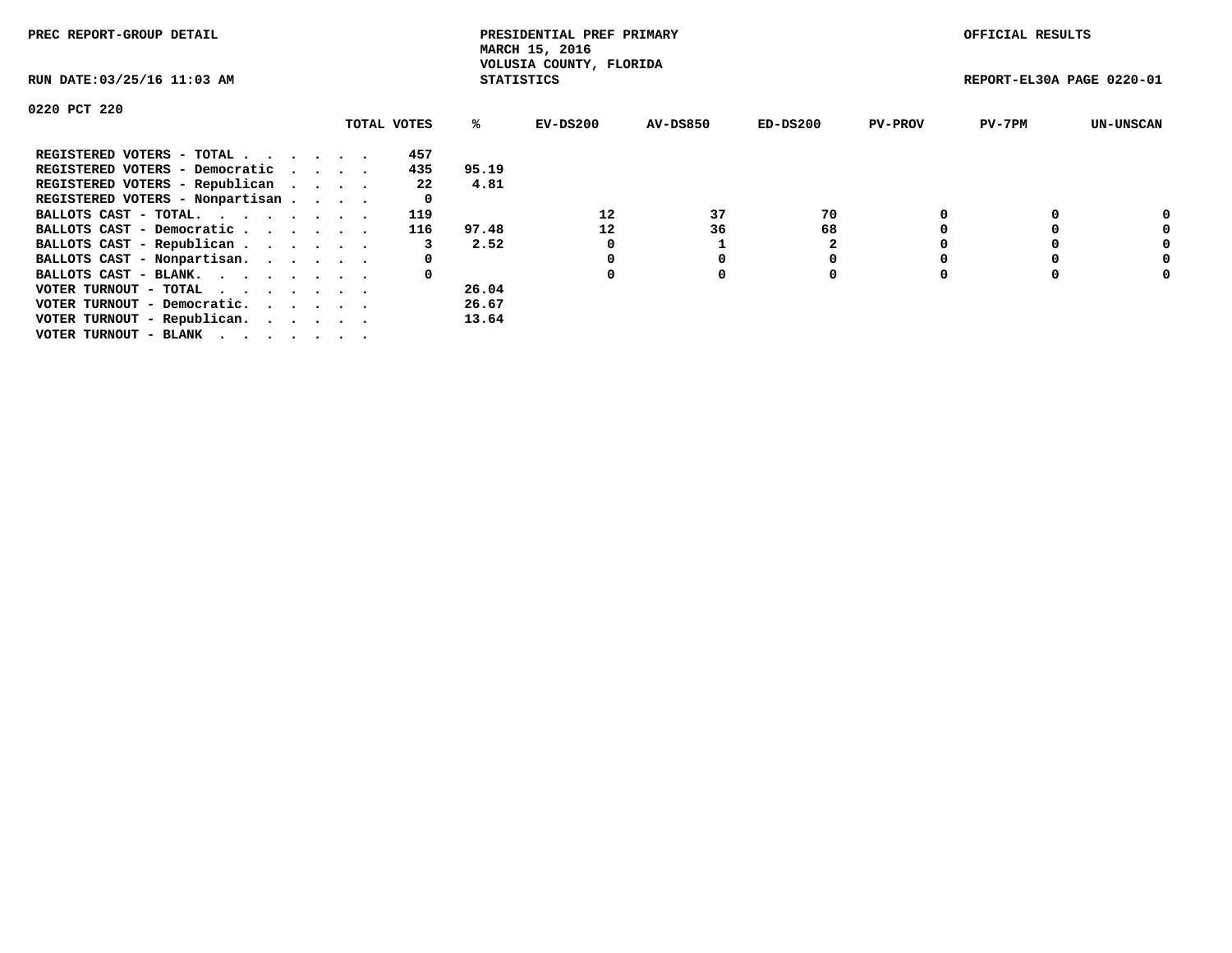| PREC REPORT-GROUP DETAIL               |  |  |  |  |             |       | PRESIDENTIAL PREF PRIMARY<br>MARCH 15, 2016<br>VOLUSIA COUNTY, FLORIDA |                 |            |                | OFFICIAL RESULTS          |           |
|----------------------------------------|--|--|--|--|-------------|-------|------------------------------------------------------------------------|-----------------|------------|----------------|---------------------------|-----------|
| RUN DATE: 03/25/16 11:03 AM            |  |  |  |  |             |       | Democratic                                                             |                 |            |                | REPORT-EL30A PAGE 0220-02 |           |
| 0220 PCT 220                           |  |  |  |  | TOTAL VOTES | %ะ    | EV-DS200                                                               | <b>AV-DS850</b> | $ED-DS200$ | <b>PV-PROV</b> | PV-7PM                    | UN-UNSCAN |
| President - Democratic<br>(VOTE FOR) 1 |  |  |  |  |             |       |                                                                        |                 |            |                |                           |           |
| Hillary Clinton                        |  |  |  |  | 110         | 94.83 | 12                                                                     | 34              | 64         | 0              |                           | 0         |
| Martin O'Malley                        |  |  |  |  | 0           |       | 0                                                                      |                 | 0          |                |                           | 0         |
| Bernie Sanders.                        |  |  |  |  | 6           | 5.17  |                                                                        |                 |            |                |                           | 0         |
| Over Votes                             |  |  |  |  | 0           |       |                                                                        |                 | 0          |                |                           | 0         |
| Under Votes.                           |  |  |  |  |             |       |                                                                        |                 | 0          |                |                           | 0         |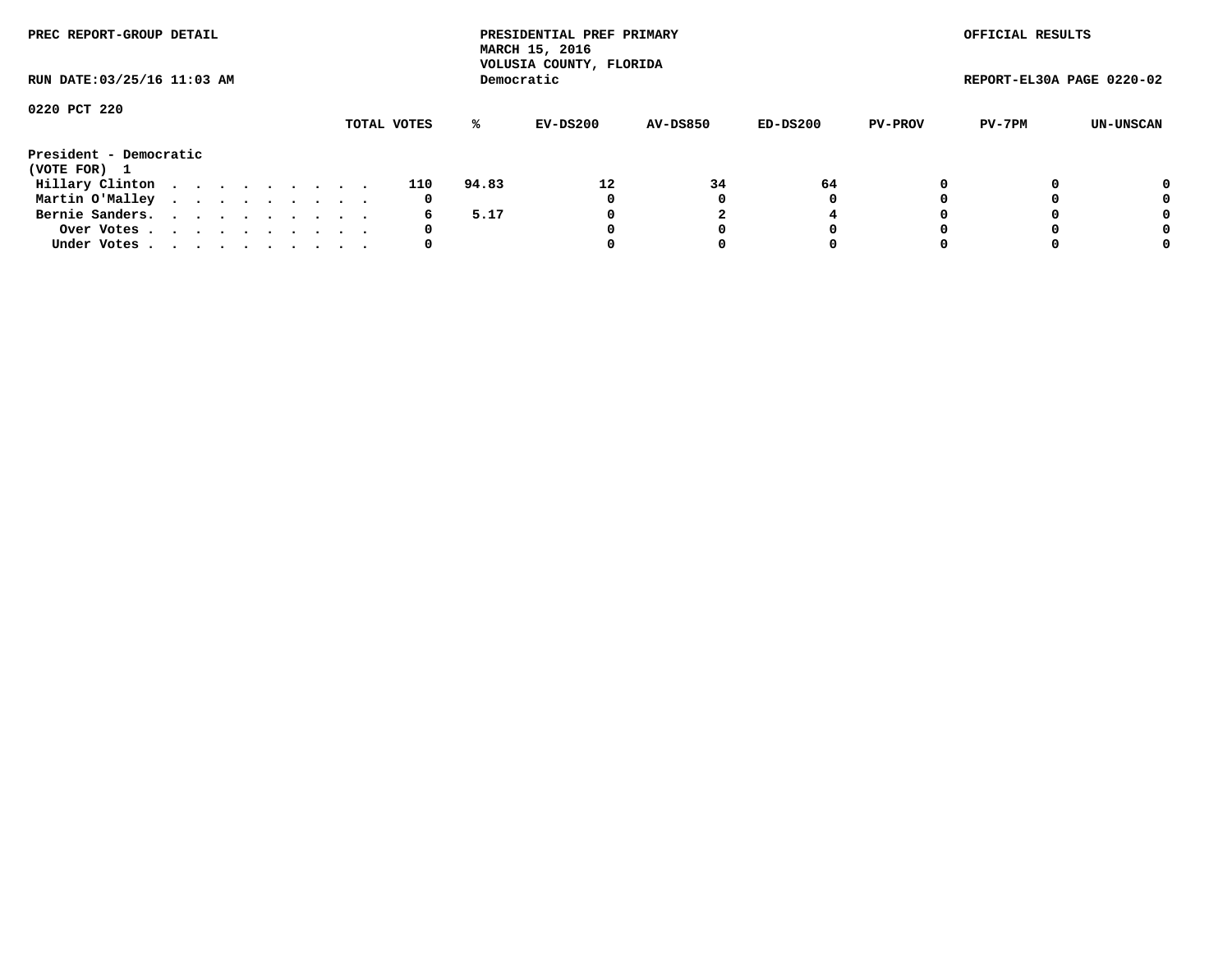| PREC REPORT-GROUP DETAIL                       |             |       | PRESIDENTIAL PREF PRIMARY<br>MARCH 15, 2016<br>VOLUSIA COUNTY, FLORIDA |                 |            |                | OFFICIAL RESULTS          |                  |
|------------------------------------------------|-------------|-------|------------------------------------------------------------------------|-----------------|------------|----------------|---------------------------|------------------|
| RUN DATE: 03/25/16 11:03 AM                    |             |       | Republican                                                             |                 |            |                | REPORT-EL30A PAGE 0220-03 |                  |
| 0220 PCT 220                                   |             |       |                                                                        |                 |            |                |                           |                  |
|                                                | TOTAL VOTES | %ะ    | $EV-DS200$                                                             | <b>AV-DS850</b> | $ED-DS200$ | <b>PV-PROV</b> | $PV-7PM$                  | <b>UN-UNSCAN</b> |
| President - Republican<br>(VOTE FOR) 1         |             |       |                                                                        |                 |            |                |                           |                  |
| Jeb Bush.                                      |             | 33.33 |                                                                        |                 |            |                |                           |                  |
| Ben Carson                                     |             |       |                                                                        |                 |            |                |                           |                  |
| Chris Christie.                                |             |       |                                                                        |                 |            |                |                           |                  |
| Ted Cruz.                                      |             |       |                                                                        |                 |            |                |                           |                  |
| Carly Fiorina                                  |             |       |                                                                        |                 |            |                |                           |                  |
| Jim Gilmore.                                   |             |       |                                                                        |                 |            |                |                           |                  |
| Lindsey Graham.                                |             |       |                                                                        |                 |            |                |                           |                  |
| Mike Huckabee                                  |             |       |                                                                        |                 |            |                |                           |                  |
| John R. Kasich.                                |             |       |                                                                        |                 |            |                |                           |                  |
| Rand Paul                                      |             |       |                                                                        |                 |            |                |                           |                  |
| Marco Rubio.                                   |             | 33.33 |                                                                        |                 |            |                |                           |                  |
| Rick Santorum                                  |             |       |                                                                        |                 |            |                |                           |                  |
| Donald J. Trump                                |             | 33.33 |                                                                        |                 |            |                |                           |                  |
|                                                |             |       |                                                                        |                 |            |                |                           |                  |
| Over Votes<br>Under Votes, , , , , , , , , , , |             |       |                                                                        |                 |            |                |                           |                  |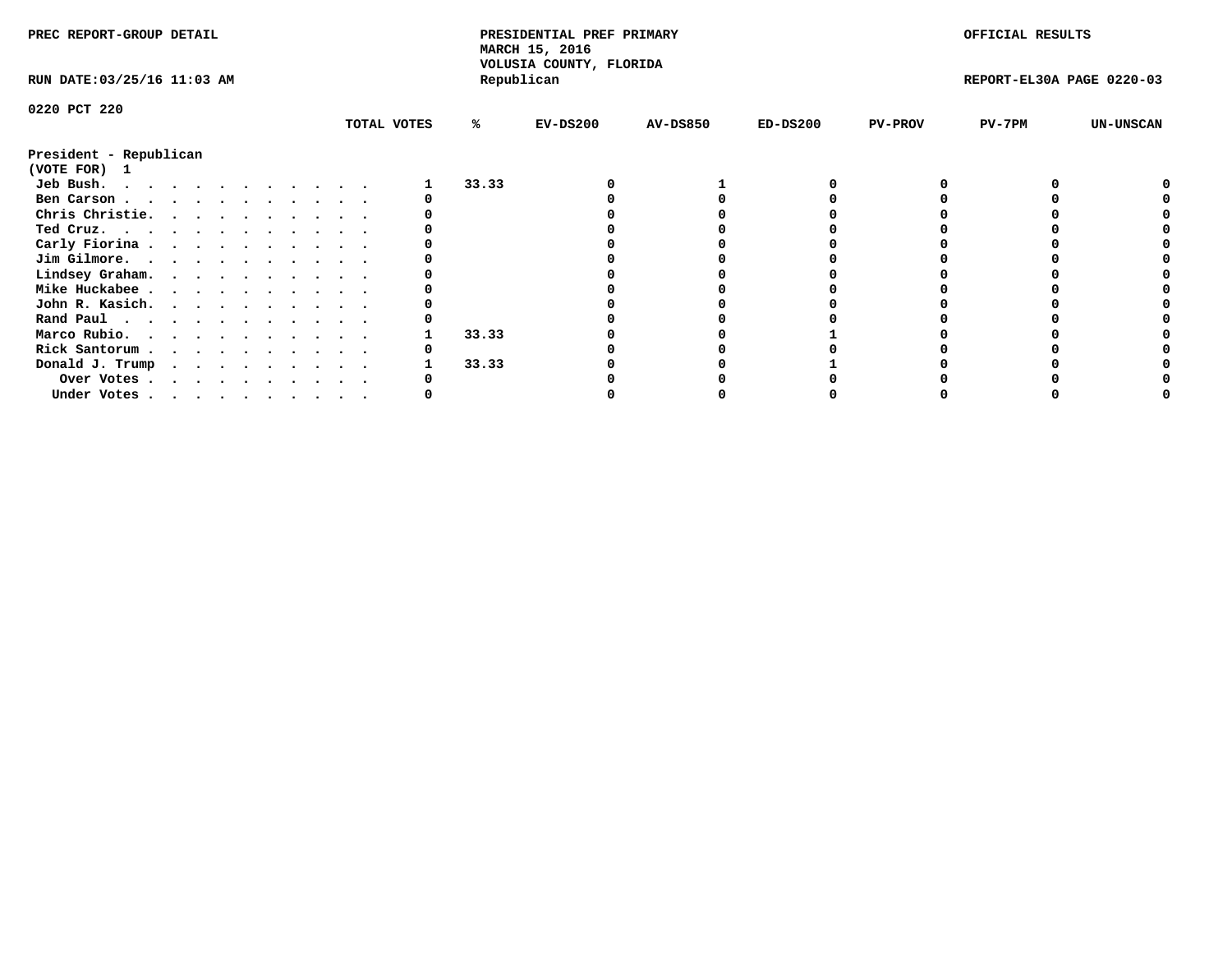| PREC REPORT-GROUP DETAIL                                    |  |             |                   | PRESIDENTIAL PREF PRIMARY<br>MARCH 15, 2016 |          |            |                | OFFICIAL RESULTS          |                  |
|-------------------------------------------------------------|--|-------------|-------------------|---------------------------------------------|----------|------------|----------------|---------------------------|------------------|
| RUN DATE: 03/25/16 11:03 AM                                 |  |             | <b>STATISTICS</b> | VOLUSIA COUNTY, FLORIDA                     |          |            |                | REPORT-EL30A PAGE 0222-01 |                  |
| 0222 PCT 222                                                |  |             |                   |                                             |          |            |                |                           |                  |
|                                                             |  | TOTAL VOTES | ℁                 | $EV-DS200$                                  | AV-DS850 | $ED-DS200$ | <b>PV-PROV</b> | $PV-7PM$                  | <b>UN-UNSCAN</b> |
| REGISTERED VOTERS - TOTAL                                   |  | 1,747       |                   |                                             |          |            |                |                           |                  |
| REGISTERED VOTERS - Democratic                              |  | 873         | 49.97             |                                             |          |            |                |                           |                  |
| REGISTERED VOTERS - Republican                              |  | 874         | 50.03             |                                             |          |            |                |                           |                  |
| REGISTERED VOTERS - Nonpartisan                             |  | 0           |                   |                                             |          |            |                |                           |                  |
| BALLOTS CAST - TOTAL.                                       |  | 868         |                   | 54                                          | 209      | 605        |                |                           | 0                |
| BALLOTS CAST - Democratic                                   |  | 376         | 43.32             | 19                                          | 96       | 261        |                |                           | 0                |
| BALLOTS CAST - Republican                                   |  | 492         | 56.68             | 35                                          | 113      | 344        |                |                           | 0                |
| BALLOTS CAST - Nonpartisan.                                 |  | 0           |                   |                                             | 0        |            |                |                           | 0                |
| BALLOTS CAST - BLANK.                                       |  |             | .81               | 0                                           | 0        | 7          |                |                           | 0                |
| VOTER TURNOUT - TOTAL $\cdot \cdot \cdot \cdot \cdot \cdot$ |  |             | 49.69             |                                             |          |            |                |                           |                  |
| VOTER TURNOUT - Democratic.                                 |  |             | 43.07             |                                             |          |            |                |                           |                  |
| VOTER TURNOUT - Republican.                                 |  |             | 56.29             |                                             |          |            |                |                           |                  |
| VOTER TURNOUT - BLANK                                       |  |             | .40               |                                             |          |            |                |                           |                  |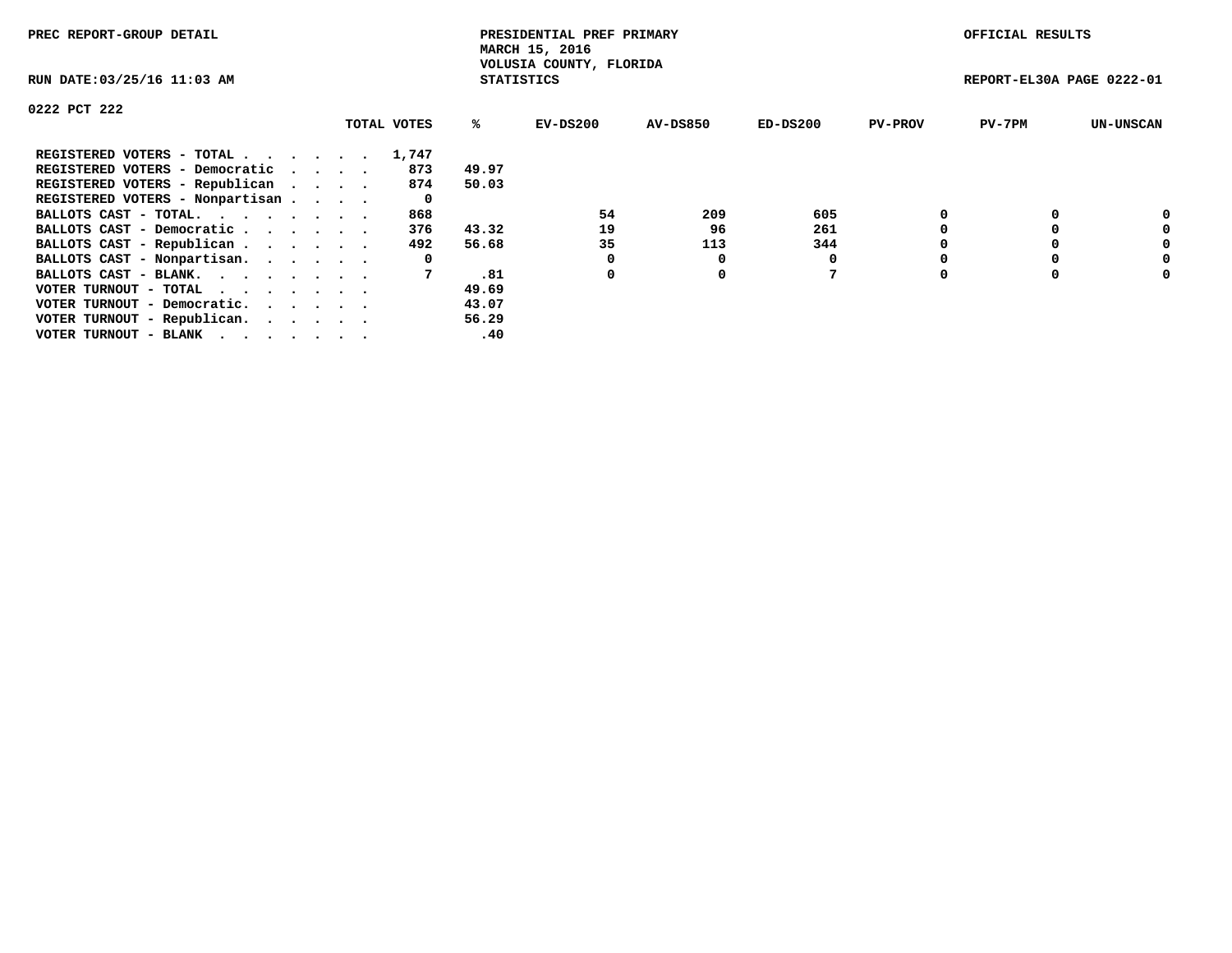| PREC REPORT-GROUP DETAIL               |  |  |  |  |             |       | PRESIDENTIAL PREF PRIMARY<br>MARCH 15, 2016<br>VOLUSIA COUNTY, FLORIDA |                 |          |                | OFFICIAL RESULTS          |           |
|----------------------------------------|--|--|--|--|-------------|-------|------------------------------------------------------------------------|-----------------|----------|----------------|---------------------------|-----------|
| RUN DATE: 03/25/16 11:03 AM            |  |  |  |  |             |       | Democratic                                                             |                 |          |                | REPORT-EL30A PAGE 0222-02 |           |
| 0222 PCT 222                           |  |  |  |  |             |       |                                                                        |                 |          |                |                           |           |
|                                        |  |  |  |  | TOTAL VOTES | ℁     | EV-DS200                                                               | <b>AV-DS850</b> | ED-DS200 | <b>PV-PROV</b> | PV-7PM                    | UN-UNSCAN |
| President - Democratic<br>(VOTE FOR) 1 |  |  |  |  |             |       |                                                                        |                 |          |                |                           |           |
| Hillary Clinton                        |  |  |  |  | 215         | 58.27 | 8                                                                      | 67              | 140      |                |                           | 0         |
| Martin O'Malley                        |  |  |  |  | 14          | 3.79  |                                                                        |                 | 10       |                |                           | 0         |
| Bernie Sanders.                        |  |  |  |  | 140         | 37.94 | 11                                                                     | 25              | 104      |                |                           | 0         |
| Over Votes.                            |  |  |  |  | 0           |       | 0                                                                      | 0               | 0        |                |                           | 0         |
| Under Votes                            |  |  |  |  |             |       |                                                                        |                 |          |                |                           | 0         |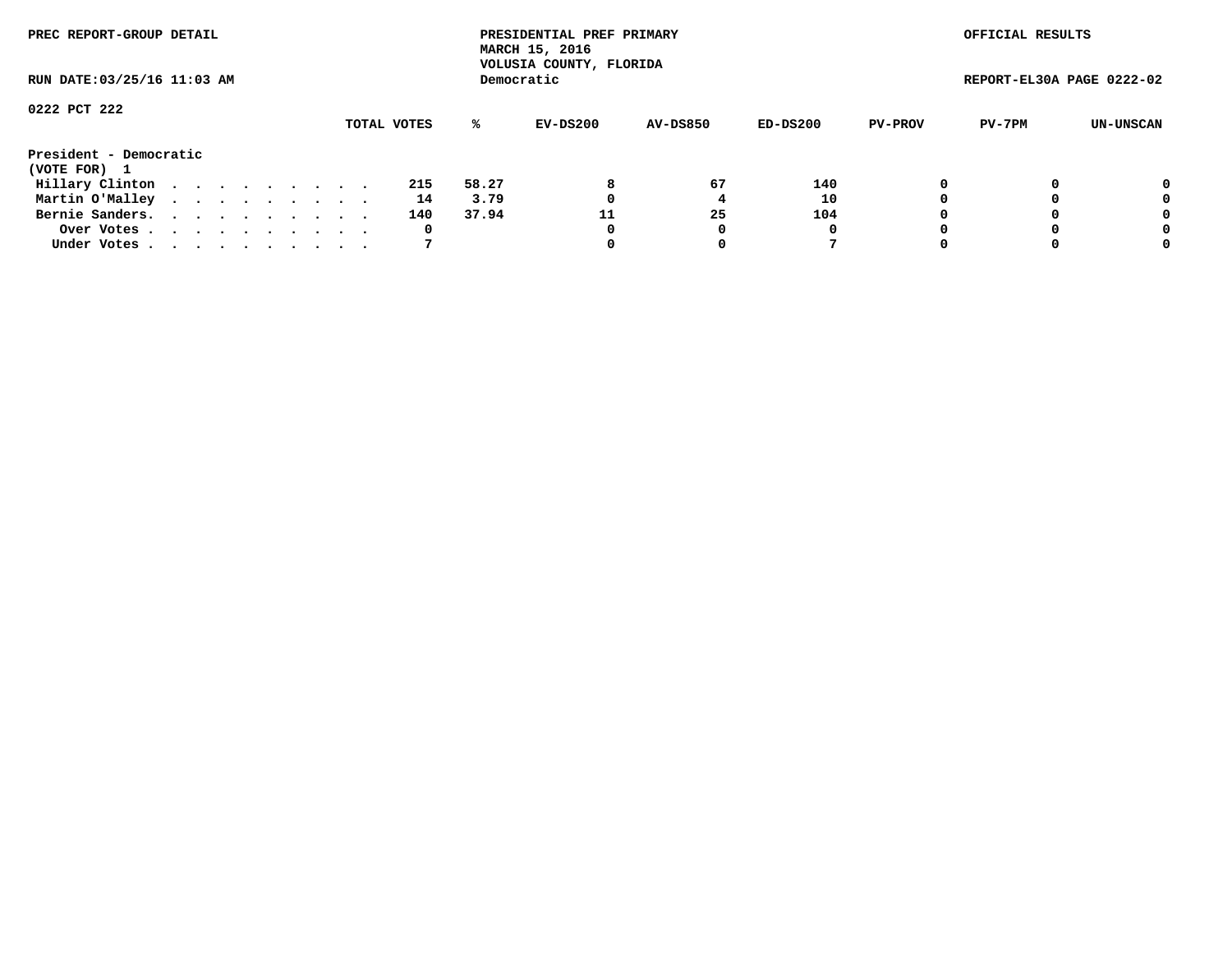| PREC REPORT-GROUP DETAIL<br>RUN DATE: 03/25/16 11:03 AM |  |  |  |  |  |  |  |  |             | PRESIDENTIAL PREF PRIMARY<br>MARCH 15, 2016<br>VOLUSIA COUNTY, FLORIDA |            |                 |            | OFFICIAL RESULTS |                           |                  |
|---------------------------------------------------------|--|--|--|--|--|--|--|--|-------------|------------------------------------------------------------------------|------------|-----------------|------------|------------------|---------------------------|------------------|
|                                                         |  |  |  |  |  |  |  |  |             |                                                                        | Republican |                 |            |                  | REPORT-EL30A PAGE 0222-03 |                  |
| 0222 PCT 222                                            |  |  |  |  |  |  |  |  |             |                                                                        |            |                 |            |                  |                           |                  |
|                                                         |  |  |  |  |  |  |  |  | TOTAL VOTES | %ะ                                                                     | EV-DS200   | <b>AV-DS850</b> | $ED-DS200$ | <b>PV-PROV</b>   | $PV-7PM$                  | <b>UN-UNSCAN</b> |
| President - Republican<br>(VOTE FOR) 1                  |  |  |  |  |  |  |  |  |             |                                                                        |            |                 |            |                  |                           |                  |
| Jeb Bush.                                               |  |  |  |  |  |  |  |  |             | 1.83                                                                   |            |                 |            |                  |                           |                  |
| Ben Carson                                              |  |  |  |  |  |  |  |  |             | 1.63                                                                   |            |                 |            |                  |                           |                  |
| Chris Christie.                                         |  |  |  |  |  |  |  |  |             |                                                                        |            |                 |            |                  |                           |                  |
| Ted Cruz.                                               |  |  |  |  |  |  |  |  | 78          | 15.85                                                                  |            |                 |            |                  |                           |                  |
| Carly Fiorina                                           |  |  |  |  |  |  |  |  |             |                                                                        |            |                 |            |                  |                           |                  |
| Jim Gilmore.                                            |  |  |  |  |  |  |  |  |             |                                                                        |            |                 |            |                  |                           |                  |
| Lindsey Graham.                                         |  |  |  |  |  |  |  |  |             | .20                                                                    |            |                 |            |                  |                           |                  |
| Mike Huckabee                                           |  |  |  |  |  |  |  |  |             | .61                                                                    |            |                 |            |                  |                           |                  |
| John R. Kasich.                                         |  |  |  |  |  |  |  |  | 23          | 4.67                                                                   |            |                 |            |                  |                           |                  |
| Rand Paul                                               |  |  |  |  |  |  |  |  | 0           |                                                                        |            |                 |            |                  |                           |                  |
| Marco Rubio.                                            |  |  |  |  |  |  |  |  | 80          | 16.26                                                                  |            | 22              | 57         |                  |                           |                  |
| Rick Santorum                                           |  |  |  |  |  |  |  |  | 0           |                                                                        |            |                 |            |                  |                           |                  |
| Donald J. Trump                                         |  |  |  |  |  |  |  |  | 290         | 58.94                                                                  |            | 66              | 197        |                  |                           |                  |
| Over Votes                                              |  |  |  |  |  |  |  |  |             |                                                                        |            |                 |            |                  |                           |                  |
| Under Votes                                             |  |  |  |  |  |  |  |  |             |                                                                        |            |                 |            |                  |                           |                  |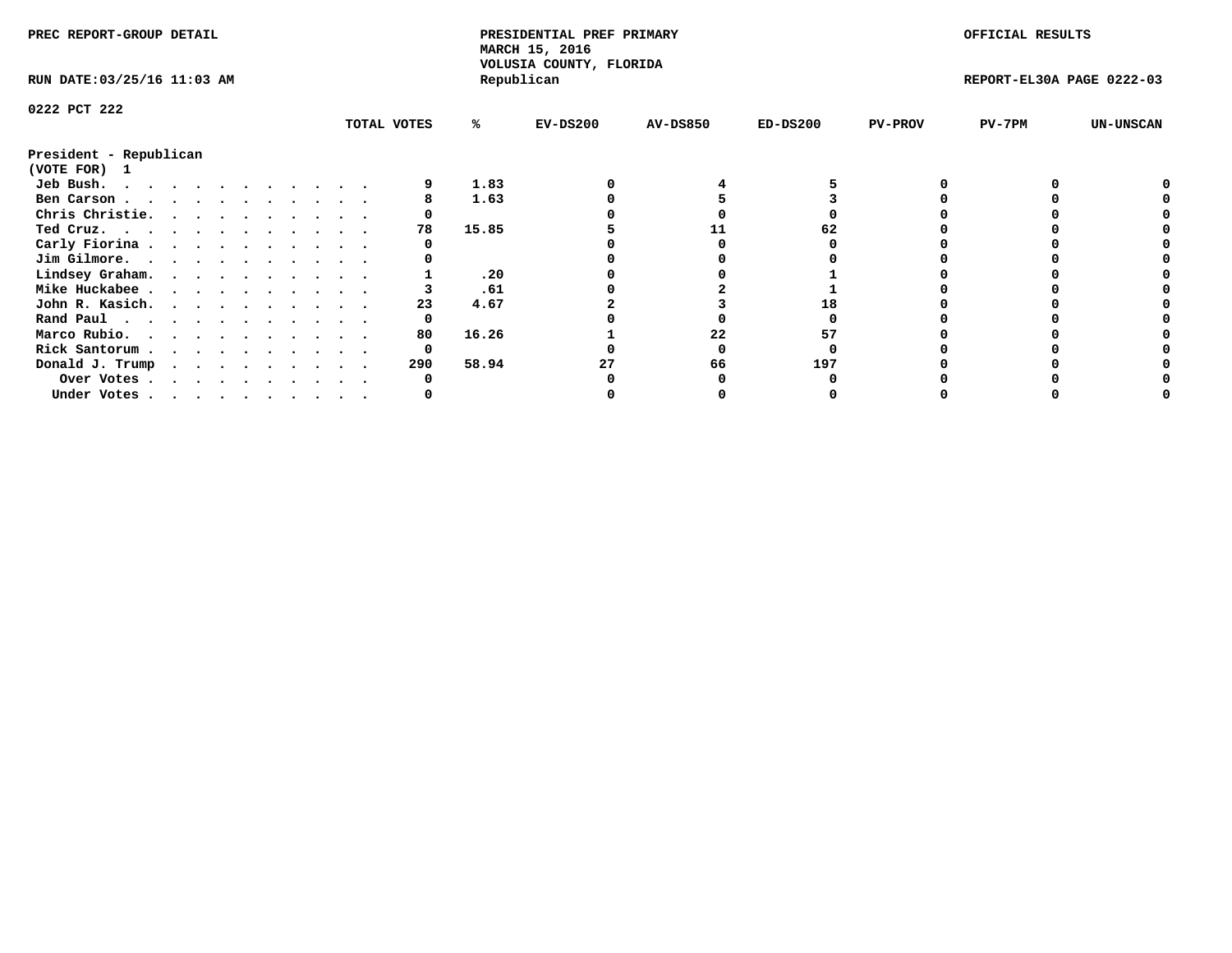| PREC REPORT-GROUP DETAIL                                    |  |             |                   | PRESIDENTIAL PREF PRIMARY<br>MARCH 15, 2016 |                 |            |                | OFFICIAL RESULTS          |                  |
|-------------------------------------------------------------|--|-------------|-------------------|---------------------------------------------|-----------------|------------|----------------|---------------------------|------------------|
| RUN DATE: 03/25/16 11:03 AM                                 |  |             | <b>STATISTICS</b> | VOLUSIA COUNTY, FLORIDA                     |                 |            |                | REPORT-EL30A PAGE 0223-01 |                  |
| 0223 PCT 223                                                |  |             |                   |                                             |                 |            |                |                           |                  |
|                                                             |  | TOTAL VOTES | ℁                 | EV-DS200                                    | <b>AV-DS850</b> | $ED-DS200$ | <b>PV-PROV</b> | $PV-7PM$                  | <b>UN-UNSCAN</b> |
| REGISTERED VOTERS - TOTAL                                   |  | 288         |                   |                                             |                 |            |                |                           |                  |
| REGISTERED VOTERS - Democratic                              |  | 160         | 55.56             |                                             |                 |            |                |                           |                  |
| REGISTERED VOTERS - Republican                              |  | 128         | 44.44             |                                             |                 |            |                |                           |                  |
| REGISTERED VOTERS - Nonpartisan                             |  | 0           |                   |                                             |                 |            |                |                           |                  |
| BALLOTS CAST - TOTAL.                                       |  | 138         |                   | 12                                          | 36              | 90         |                |                           |                  |
| BALLOTS CAST - Democratic                                   |  | 67          | 48.55             | 6                                           | 20              | 41         |                |                           | 0                |
| BALLOTS CAST - Republican                                   |  | 71          | 51.45             | 6                                           | 16              | 49         |                |                           | 0                |
| BALLOTS CAST - Nonpartisan.                                 |  | 0           |                   |                                             |                 |            |                |                           | 0                |
| BALLOTS CAST - BLANK.                                       |  | 0           |                   |                                             | $\Omega$        | 0          |                |                           | 0                |
| VOTER TURNOUT - TOTAL $\cdot \cdot \cdot \cdot \cdot \cdot$ |  |             | 47.92             |                                             |                 |            |                |                           |                  |
| VOTER TURNOUT - Democratic.                                 |  |             | 41.88             |                                             |                 |            |                |                           |                  |
| VOTER TURNOUT - Republican.                                 |  |             | 55.47             |                                             |                 |            |                |                           |                  |
| VOTER TURNOUT - BLANK                                       |  |             |                   |                                             |                 |            |                |                           |                  |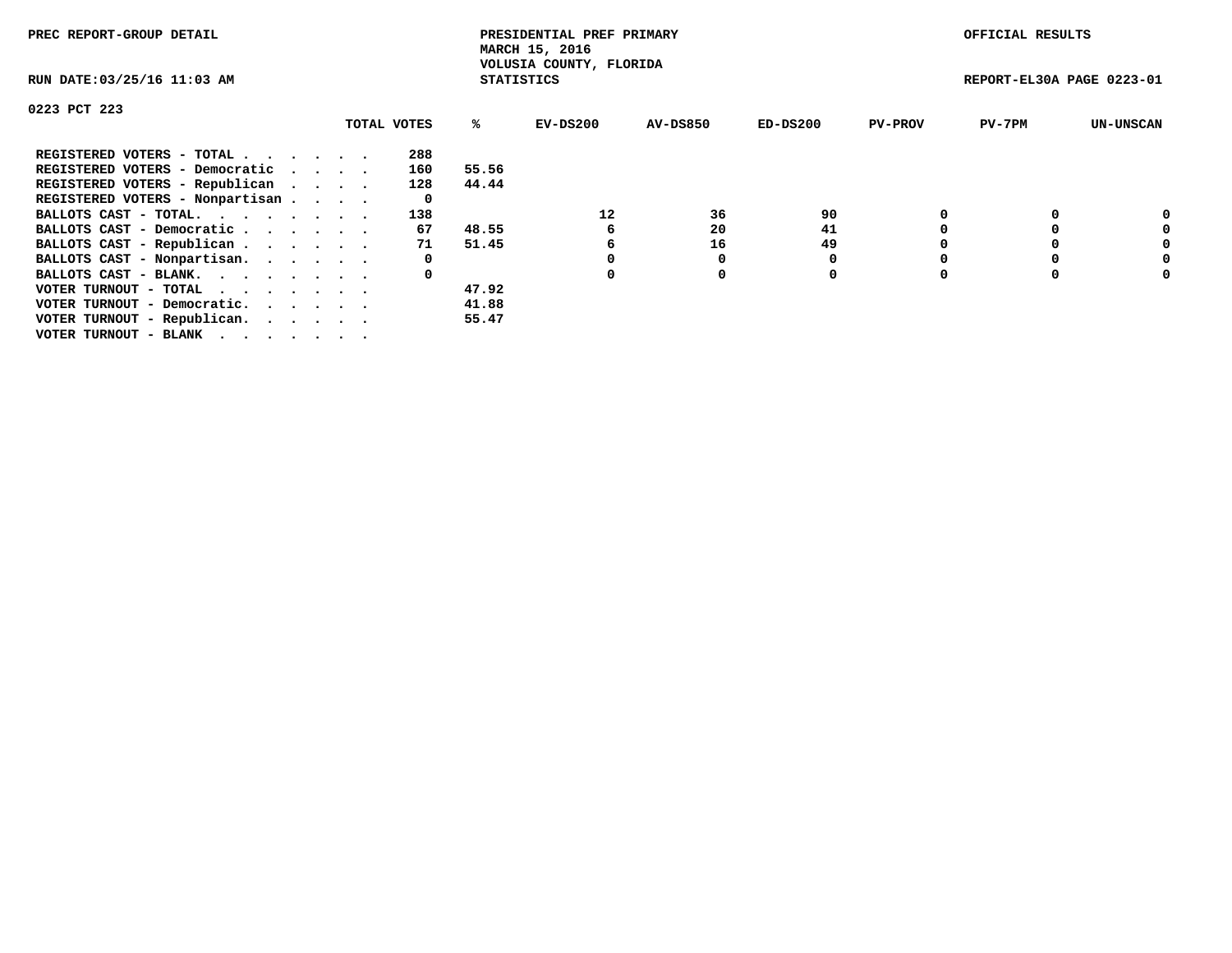| PREC REPORT-GROUP DETAIL               |  |  |  |  |             |       | PRESIDENTIAL PREF PRIMARY<br>MARCH 15, 2016<br>VOLUSIA COUNTY, FLORIDA |                 |          |                | OFFICIAL RESULTS          |           |
|----------------------------------------|--|--|--|--|-------------|-------|------------------------------------------------------------------------|-----------------|----------|----------------|---------------------------|-----------|
| RUN DATE: 03/25/16 11:03 AM            |  |  |  |  |             |       | Democratic                                                             |                 |          |                | REPORT-EL30A PAGE 0223-02 |           |
| 0223 PCT 223                           |  |  |  |  | TOTAL VOTES | %ะ    | EV-DS200                                                               | <b>AV-DS850</b> | ED-DS200 | <b>PV-PROV</b> | PV-7PM                    | UN-UNSCAN |
| President - Democratic<br>(VOTE FOR) 1 |  |  |  |  |             |       |                                                                        |                 |          |                |                           |           |
| Hillary Clinton                        |  |  |  |  | 23          | 34.33 |                                                                        |                 | 12       | 0              |                           | 0         |
| Martin O'Malley                        |  |  |  |  | 4           | 5.97  |                                                                        |                 |          |                |                           | 0         |
| Bernie Sanders.                        |  |  |  |  | 40          | 59.70 |                                                                        | 12              | 26       |                |                           | 0         |
| Over Votes.                            |  |  |  |  | 0           |       |                                                                        |                 | 0        |                |                           | 0         |
| Under Votes                            |  |  |  |  | 0           |       |                                                                        |                 | 0        |                |                           | 0         |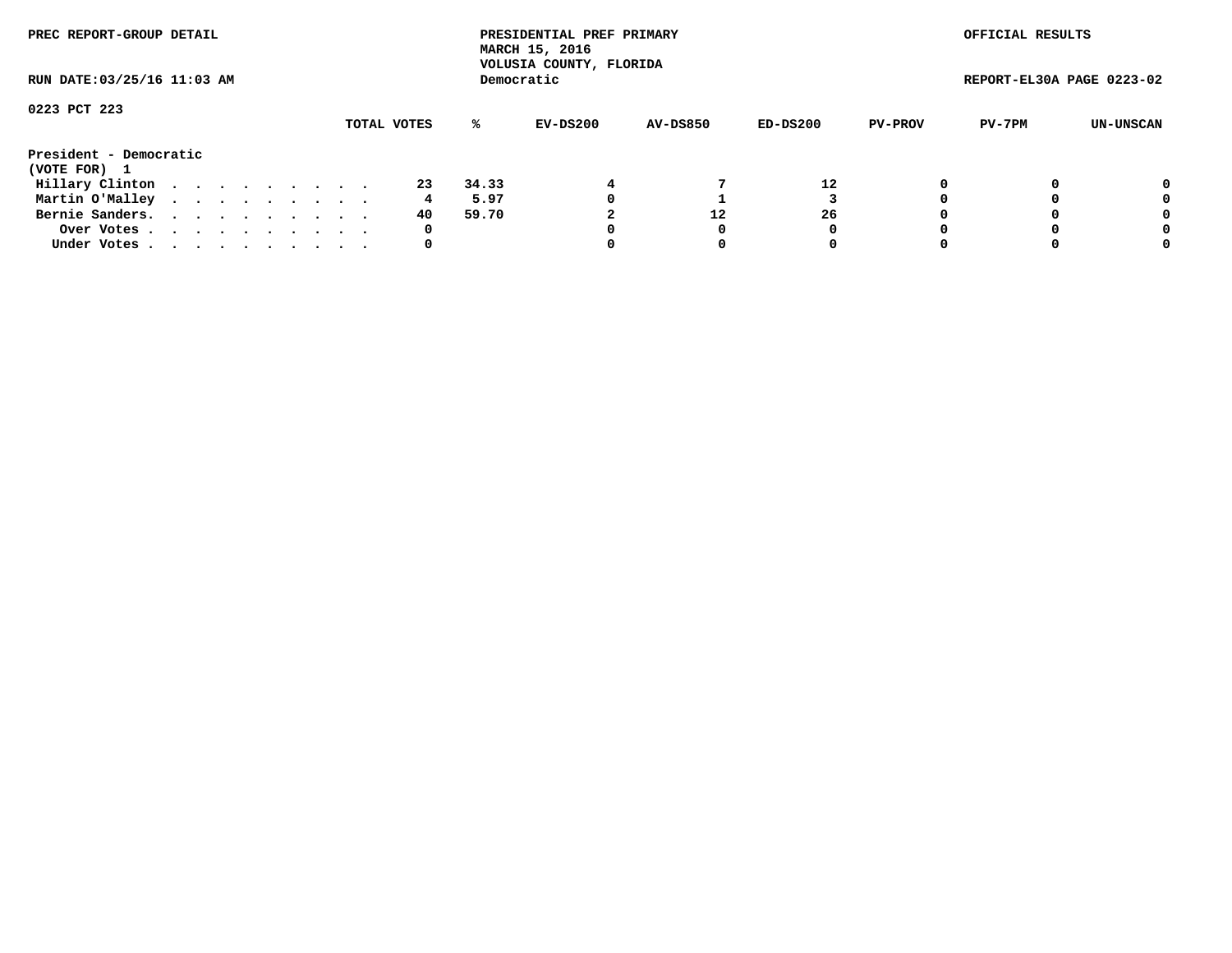| PREC REPORT-GROUP DETAIL<br>RUN DATE: 03/25/16 11:03 AM |  |  |  |  |  |  |  |             |            | PRESIDENTIAL PREF PRIMARY<br>MARCH 15, 2016<br>VOLUSIA COUNTY, FLORIDA |                 |            |                | OFFICIAL RESULTS          |                  |
|---------------------------------------------------------|--|--|--|--|--|--|--|-------------|------------|------------------------------------------------------------------------|-----------------|------------|----------------|---------------------------|------------------|
|                                                         |  |  |  |  |  |  |  |             | Republican |                                                                        |                 |            |                | REPORT-EL30A PAGE 0223-03 |                  |
| 0223 PCT 223                                            |  |  |  |  |  |  |  |             |            |                                                                        |                 |            |                |                           |                  |
|                                                         |  |  |  |  |  |  |  | TOTAL VOTES | %          | $EV-DS200$                                                             | <b>AV-DS850</b> | $ED-DS200$ | <b>PV-PROV</b> | PV-7PM                    | <b>UN-UNSCAN</b> |
| President - Republican                                  |  |  |  |  |  |  |  |             |            |                                                                        |                 |            |                |                           |                  |
| (VOTE FOR) 1                                            |  |  |  |  |  |  |  |             |            |                                                                        |                 |            |                |                           |                  |
| Jeb Bush.                                               |  |  |  |  |  |  |  |             | 1.41       |                                                                        |                 |            |                |                           |                  |
| Ben Carson                                              |  |  |  |  |  |  |  |             |            |                                                                        |                 |            |                |                           |                  |
| Chris Christie.                                         |  |  |  |  |  |  |  |             |            |                                                                        |                 |            |                |                           |                  |
| $Ted$ Cruz.                                             |  |  |  |  |  |  |  | 10          | 14.08      |                                                                        |                 |            |                |                           |                  |
| Carly Fiorina                                           |  |  |  |  |  |  |  |             |            |                                                                        |                 |            |                |                           |                  |
| Jim Gilmore.                                            |  |  |  |  |  |  |  |             |            |                                                                        |                 |            |                |                           |                  |
| Lindsey Graham.                                         |  |  |  |  |  |  |  |             |            |                                                                        |                 |            |                |                           |                  |
| Mike Huckabee                                           |  |  |  |  |  |  |  |             |            |                                                                        |                 |            |                |                           |                  |
| John R. Kasich.                                         |  |  |  |  |  |  |  |             | 11.27      |                                                                        |                 |            |                |                           |                  |
| Rand Paul                                               |  |  |  |  |  |  |  |             | 1.41       |                                                                        |                 |            |                |                           |                  |
| Marco Rubio.                                            |  |  |  |  |  |  |  | 17          | 23.94      |                                                                        |                 |            |                |                           |                  |
| Rick Santorum                                           |  |  |  |  |  |  |  | 0           |            |                                                                        |                 |            |                |                           |                  |
| Donald J. Trump                                         |  |  |  |  |  |  |  | 34          | 47.89      |                                                                        |                 | 28         |                |                           |                  |
| Over Votes                                              |  |  |  |  |  |  |  |             |            |                                                                        |                 |            |                |                           |                  |
| Under Votes                                             |  |  |  |  |  |  |  |             |            |                                                                        |                 |            |                |                           |                  |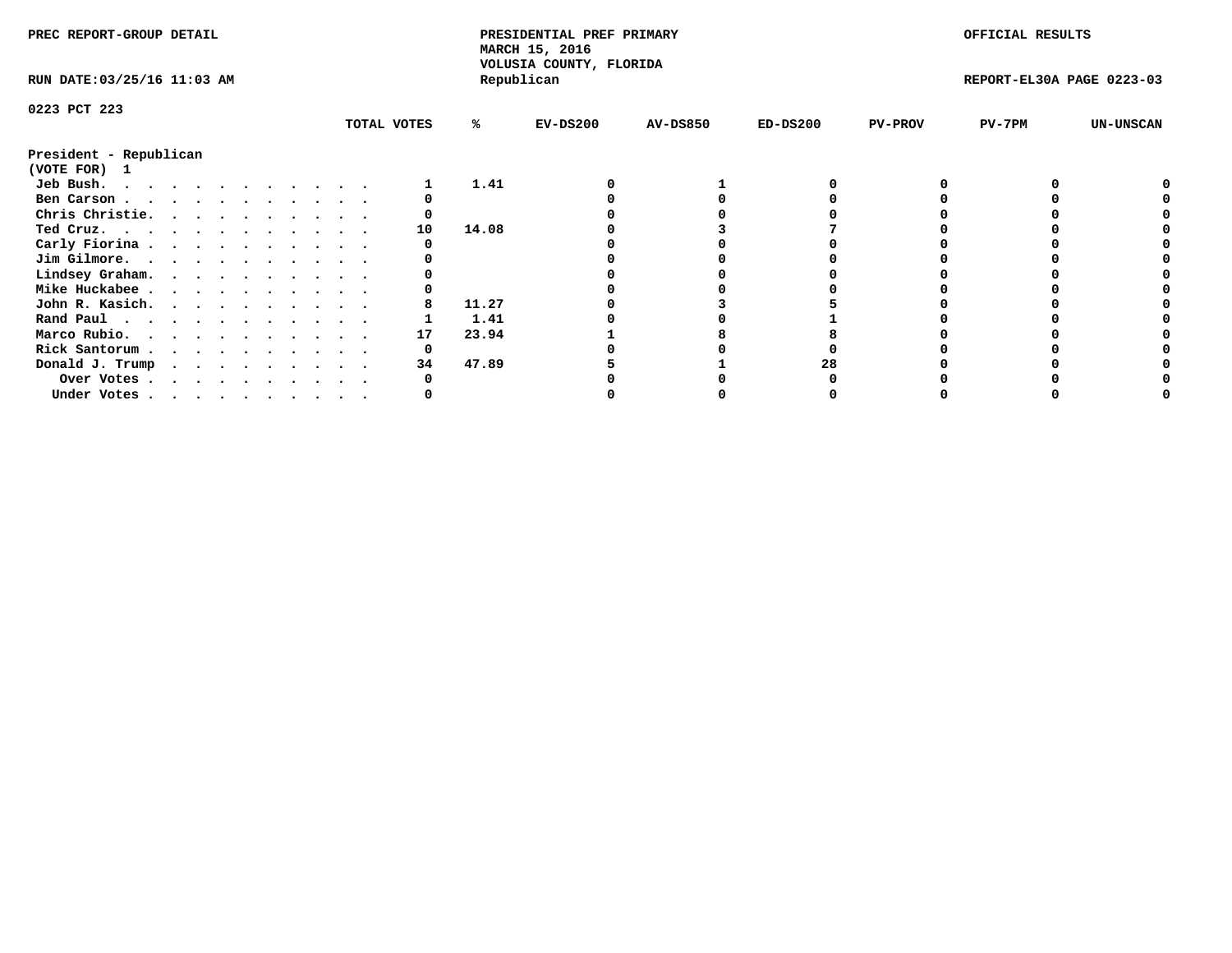| PREC REPORT-GROUP DETAIL                                    |             |                   | PRESIDENTIAL PREF PRIMARY<br>MARCH 15, 2016 |          |            |                | OFFICIAL RESULTS          |                  |
|-------------------------------------------------------------|-------------|-------------------|---------------------------------------------|----------|------------|----------------|---------------------------|------------------|
| RUN DATE: 03/25/16 11:03 AM                                 |             | <b>STATISTICS</b> | VOLUSIA COUNTY, FLORIDA                     |          |            |                | REPORT-EL30A PAGE 0224-01 |                  |
| 0224 PCT 224                                                |             |                   |                                             |          |            |                |                           |                  |
|                                                             | TOTAL VOTES | ℁                 | EV-DS200                                    | AV-DS850 | $ED-DS200$ | <b>PV-PROV</b> | $PV-7PM$                  | <b>UN-UNSCAN</b> |
| REGISTERED VOTERS - TOTAL                                   | 2,406       |                   |                                             |          |            |                |                           |                  |
| REGISTERED VOTERS - Democratic                              | 952         | 39.57             |                                             |          |            |                |                           |                  |
| REGISTERED VOTERS - Republican                              | 1,454       | 60.43             |                                             |          |            |                |                           |                  |
| REGISTERED VOTERS - Nonpartisan                             | 0           |                   |                                             |          |            |                |                           |                  |
| BALLOTS CAST - TOTAL.                                       | 1,308       |                   | 213                                         | 492      | 601        |                |                           | 0                |
| BALLOTS CAST - Democratic                                   | 427         | 32.65             | 83                                          | 169      | 175        |                |                           | 0                |
| BALLOTS CAST - Republican                                   | 881         | 67.35             | 130                                         | 323      | 426        |                |                           | 0                |
| BALLOTS CAST - Nonpartisan.                                 | 0           |                   | 0                                           | 0        |            |                |                           | 0                |
| BALLOTS CAST - BLANK.                                       | 4           | .31               |                                             |          |            |                |                           | 0                |
| VOTER TURNOUT - TOTAL $\cdot \cdot \cdot \cdot \cdot \cdot$ |             | 54.36             |                                             |          |            |                |                           |                  |
| VOTER TURNOUT - Democratic.                                 |             | 44.85             |                                             |          |            |                |                           |                  |
| VOTER TURNOUT - Republican.                                 |             | 60.59             |                                             |          |            |                |                           |                  |
| VOTER TURNOUT - BLANK                                       |             | .17               |                                             |          |            |                |                           |                  |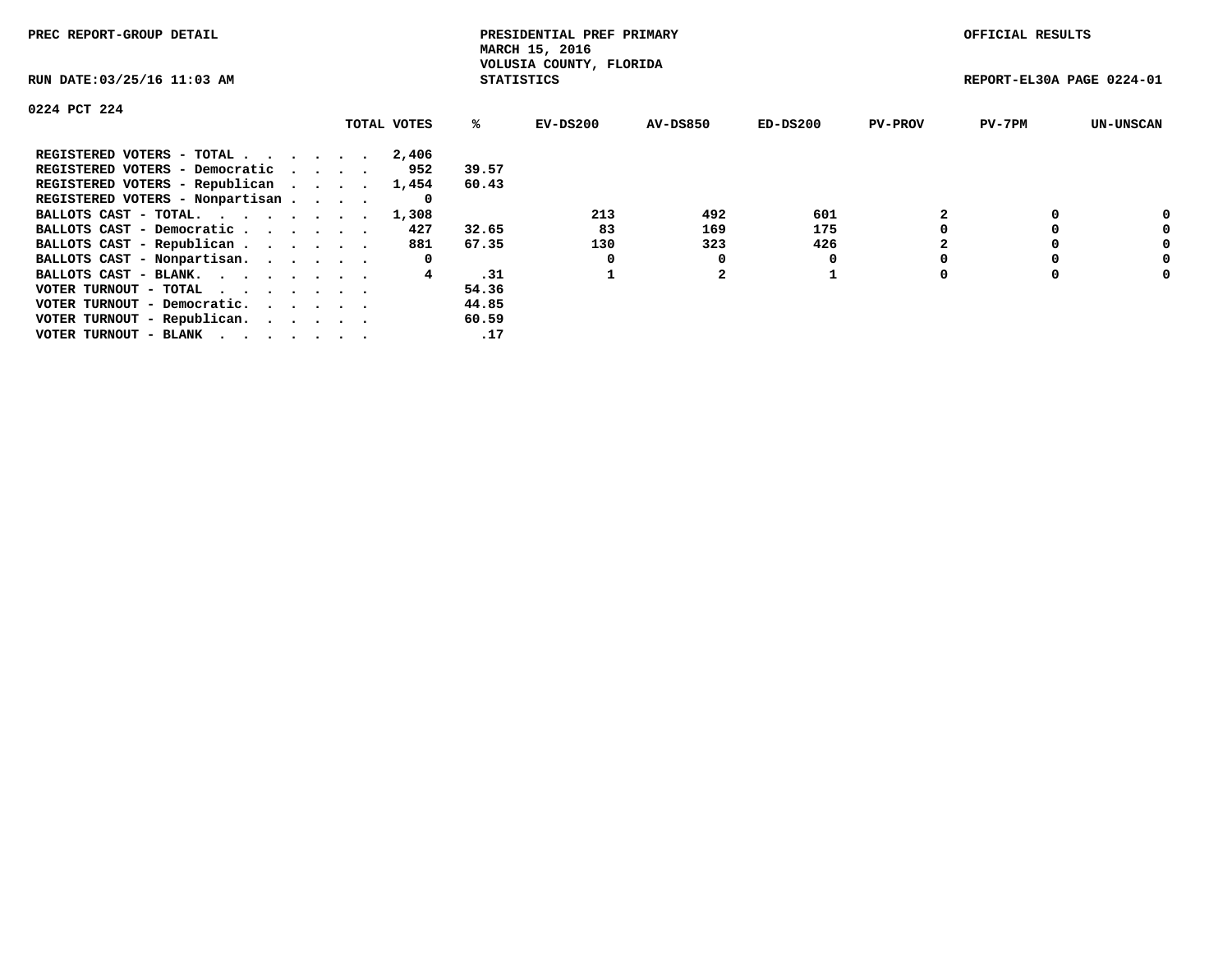| PREC REPORT-GROUP DETAIL               |  |  |  |  |             |       | PRESIDENTIAL PREF PRIMARY<br>MARCH 15, 2016<br>VOLUSIA COUNTY, FLORIDA |                 |          |                | OFFICIAL RESULTS          |           |
|----------------------------------------|--|--|--|--|-------------|-------|------------------------------------------------------------------------|-----------------|----------|----------------|---------------------------|-----------|
| RUN DATE: 03/25/16 11:03 AM            |  |  |  |  |             |       | Democratic                                                             |                 |          |                | REPORT-EL30A PAGE 0224-02 |           |
| 0224 PCT 224                           |  |  |  |  |             |       |                                                                        |                 |          |                |                           |           |
|                                        |  |  |  |  | TOTAL VOTES | ℁     | EV-DS200                                                               | <b>AV-DS850</b> | ED-DS200 | <b>PV-PROV</b> | PV-7PM                    | UN-UNSCAN |
| President - Democratic<br>(VOTE FOR) 1 |  |  |  |  |             |       |                                                                        |                 |          |                |                           |           |
| Hillary Clinton                        |  |  |  |  | 257         | 60.61 | 51                                                                     | 115             | 91       |                |                           | 0         |
| Martin O'Malley                        |  |  |  |  | 7           | 1.65  |                                                                        |                 |          |                |                           | 0         |
| Bernie Sanders.                        |  |  |  |  | 160         | 37.74 | 30                                                                     | 50              | 80       |                |                           | 0         |
| Over Votes.                            |  |  |  |  | 0           |       |                                                                        | 0               | 0        |                |                           | 0         |
| Under Votes                            |  |  |  |  |             |       |                                                                        |                 |          |                |                           | 0         |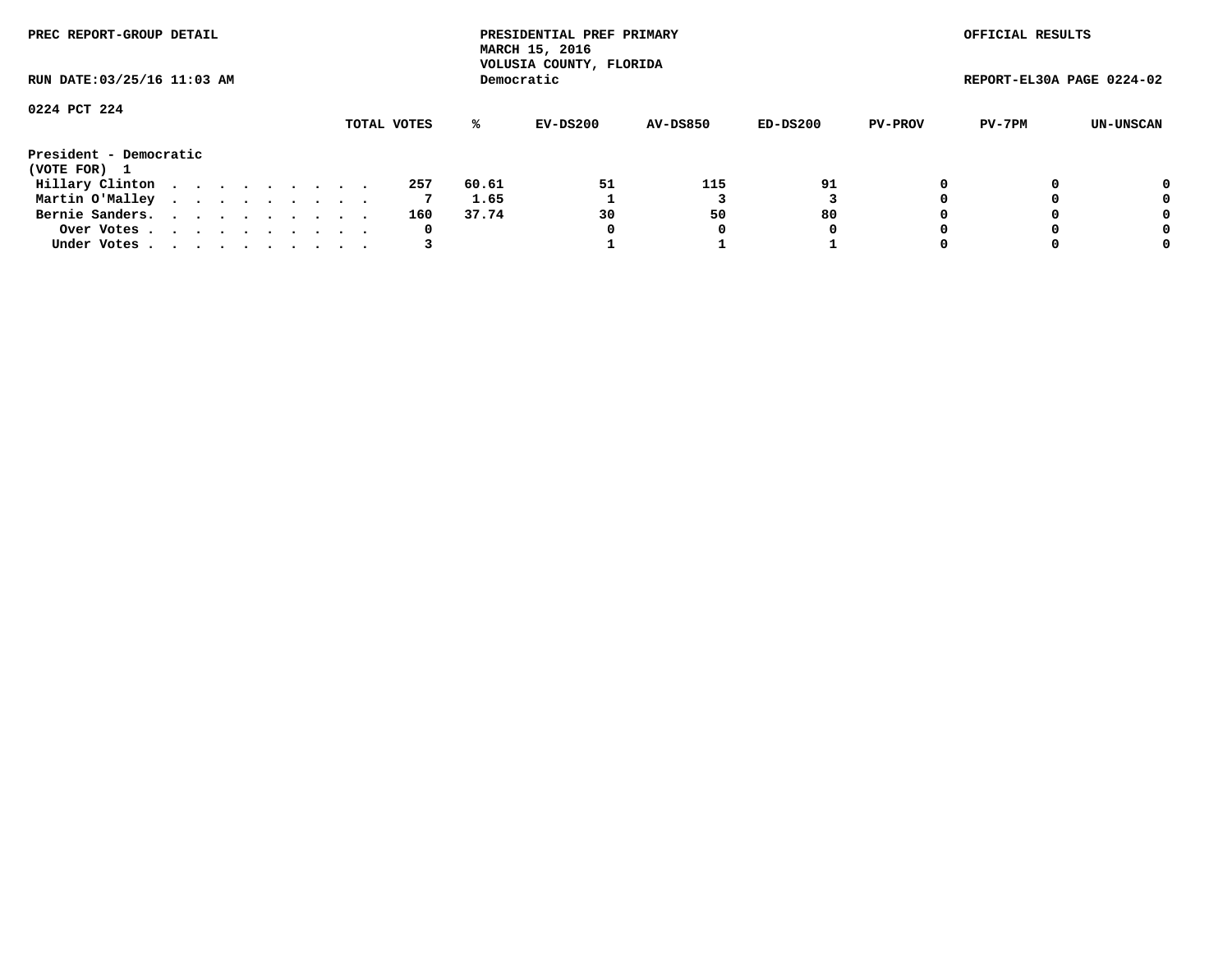|                        | PREC REPORT-GROUP DETAIL<br>RUN DATE: 03/25/16 11:03 AM |  |  |  |  |  |  |             | PRESIDENTIAL PREF PRIMARY<br>MARCH 15, 2016<br>VOLUSIA COUNTY, FLORIDA |            |                 |            | OFFICIAL RESULTS |                           |                  |
|------------------------|---------------------------------------------------------|--|--|--|--|--|--|-------------|------------------------------------------------------------------------|------------|-----------------|------------|------------------|---------------------------|------------------|
|                        |                                                         |  |  |  |  |  |  |             |                                                                        | Republican |                 |            |                  | REPORT-EL30A PAGE 0224-03 |                  |
| 0224 PCT 224           |                                                         |  |  |  |  |  |  |             |                                                                        |            |                 |            |                  |                           |                  |
|                        |                                                         |  |  |  |  |  |  | TOTAL VOTES | %ะ                                                                     | $EV-DS200$ | <b>AV-DS850</b> | $ED-DS200$ | <b>PV-PROV</b>   | $PV-7PM$                  | <b>UN-UNSCAN</b> |
| President - Republican |                                                         |  |  |  |  |  |  |             |                                                                        |            |                 |            |                  |                           |                  |
| (VOTE FOR) 1           |                                                         |  |  |  |  |  |  |             |                                                                        |            |                 |            |                  |                           |                  |
| Jeb Bush.              |                                                         |  |  |  |  |  |  | 11          | 1.25                                                                   |            | 11              |            |                  |                           |                  |
| Ben Carson             |                                                         |  |  |  |  |  |  | 16          | 1.82                                                                   |            | 14              |            |                  |                           |                  |
| Chris Christie.        |                                                         |  |  |  |  |  |  | 0           |                                                                        |            |                 |            |                  |                           |                  |
| Ted Cruz.              |                                                         |  |  |  |  |  |  | 164         | 18.64                                                                  | 29         | 45              | 88         |                  |                           |                  |
| Carly Fiorina          |                                                         |  |  |  |  |  |  |             |                                                                        |            |                 |            |                  |                           |                  |
| Jim Gilmore.           |                                                         |  |  |  |  |  |  |             |                                                                        |            |                 |            |                  |                           |                  |
| Lindsey Graham.        |                                                         |  |  |  |  |  |  |             | .11                                                                    |            |                 |            |                  |                           |                  |
| Mike Huckabee          |                                                         |  |  |  |  |  |  |             | .11                                                                    |            |                 |            |                  |                           |                  |
| John R. Kasich.        |                                                         |  |  |  |  |  |  | 40          | 4.55                                                                   |            |                 |            |                  |                           |                  |
| Rand Paul              |                                                         |  |  |  |  |  |  |             | .11                                                                    |            |                 |            |                  |                           |                  |
| Marco Rubio.           |                                                         |  |  |  |  |  |  | 207         | 23.52                                                                  | 30         | 93              | 84         |                  |                           |                  |
| Rick Santorum          |                                                         |  |  |  |  |  |  | 0           |                                                                        |            |                 |            |                  |                           |                  |
| Donald J. Trump        |                                                         |  |  |  |  |  |  | 439         | 49.89                                                                  | 67         | 135             | 237        |                  |                           |                  |
| Over Votes             |                                                         |  |  |  |  |  |  |             |                                                                        |            |                 |            |                  |                           |                  |
| Under Votes            |                                                         |  |  |  |  |  |  |             |                                                                        |            |                 |            |                  |                           |                  |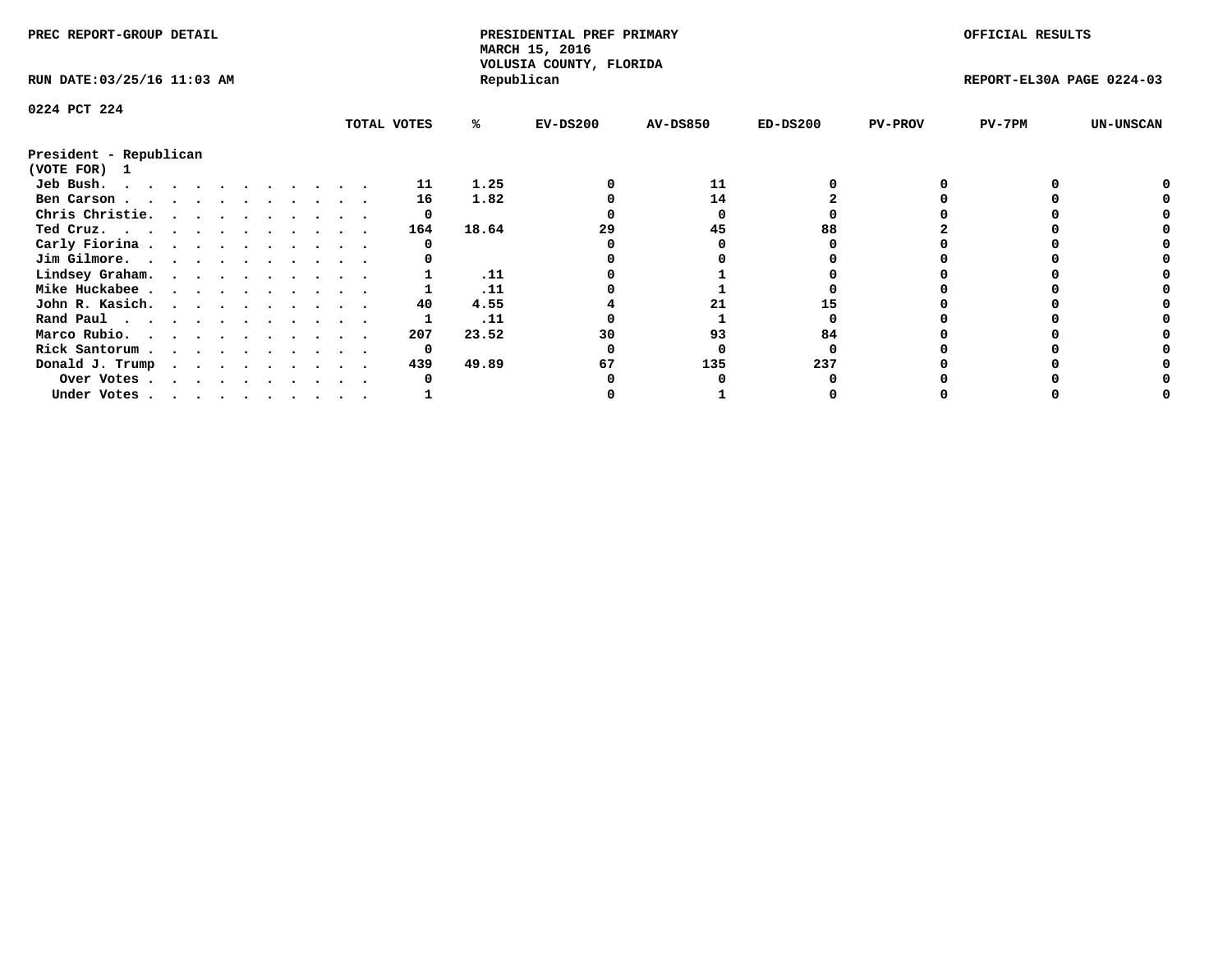| PREC REPORT-GROUP DETAIL                                    |             |                   | PRESIDENTIAL PREF PRIMARY<br>MARCH 15, 2016 |                 |            |                | OFFICIAL RESULTS          |                  |
|-------------------------------------------------------------|-------------|-------------------|---------------------------------------------|-----------------|------------|----------------|---------------------------|------------------|
| RUN DATE: 03/25/16 11:03 AM                                 |             | <b>STATISTICS</b> | VOLUSIA COUNTY, FLORIDA                     |                 |            |                | REPORT-EL30A PAGE 0301-01 |                  |
| 0301 PCT 301                                                |             |                   |                                             |                 |            |                |                           |                  |
|                                                             | TOTAL VOTES | ℁                 | EV-DS200                                    | <b>AV-DS850</b> | $ED-DS200$ | <b>PV-PROV</b> | $PV-7PM$                  | <b>UN-UNSCAN</b> |
| REGISTERED VOTERS - TOTAL                                   | 2,454       |                   |                                             |                 |            |                |                           |                  |
| REGISTERED VOTERS - Democratic                              | 1,144       | 46.62             |                                             |                 |            |                |                           |                  |
| REGISTERED VOTERS - Republican                              | 1,310       | 53.38             |                                             |                 |            |                |                           |                  |
| REGISTERED VOTERS - Nonpartisan                             | 0           |                   |                                             |                 |            |                |                           |                  |
| BALLOTS CAST - TOTAL.                                       | 935         |                   | 97                                          | 311             | 527        |                |                           | 0                |
| BALLOTS CAST - Democratic                                   | 361         | 38.61             | 39                                          | 139             | 183        |                |                           | 0                |
| BALLOTS CAST - Republican                                   | 574         | 61.39             | 58                                          | 172             | 344        |                |                           | 0                |
| BALLOTS CAST - Nonpartisan.                                 | 0           |                   |                                             | 0               |            |                |                           | 0                |
| BALLOTS CAST - BLANK.                                       |             | .21               |                                             | 0               | 0          |                |                           | 0                |
| VOTER TURNOUT - TOTAL $\cdot \cdot \cdot \cdot \cdot \cdot$ |             | 38.10             |                                             |                 |            |                |                           |                  |
| VOTER TURNOUT - Democratic.                                 |             | 31.56             |                                             |                 |            |                |                           |                  |
| VOTER TURNOUT - Republican.                                 |             | 43.82             |                                             |                 |            |                |                           |                  |
| VOTER TURNOUT - BLANK                                       |             | .08               |                                             |                 |            |                |                           |                  |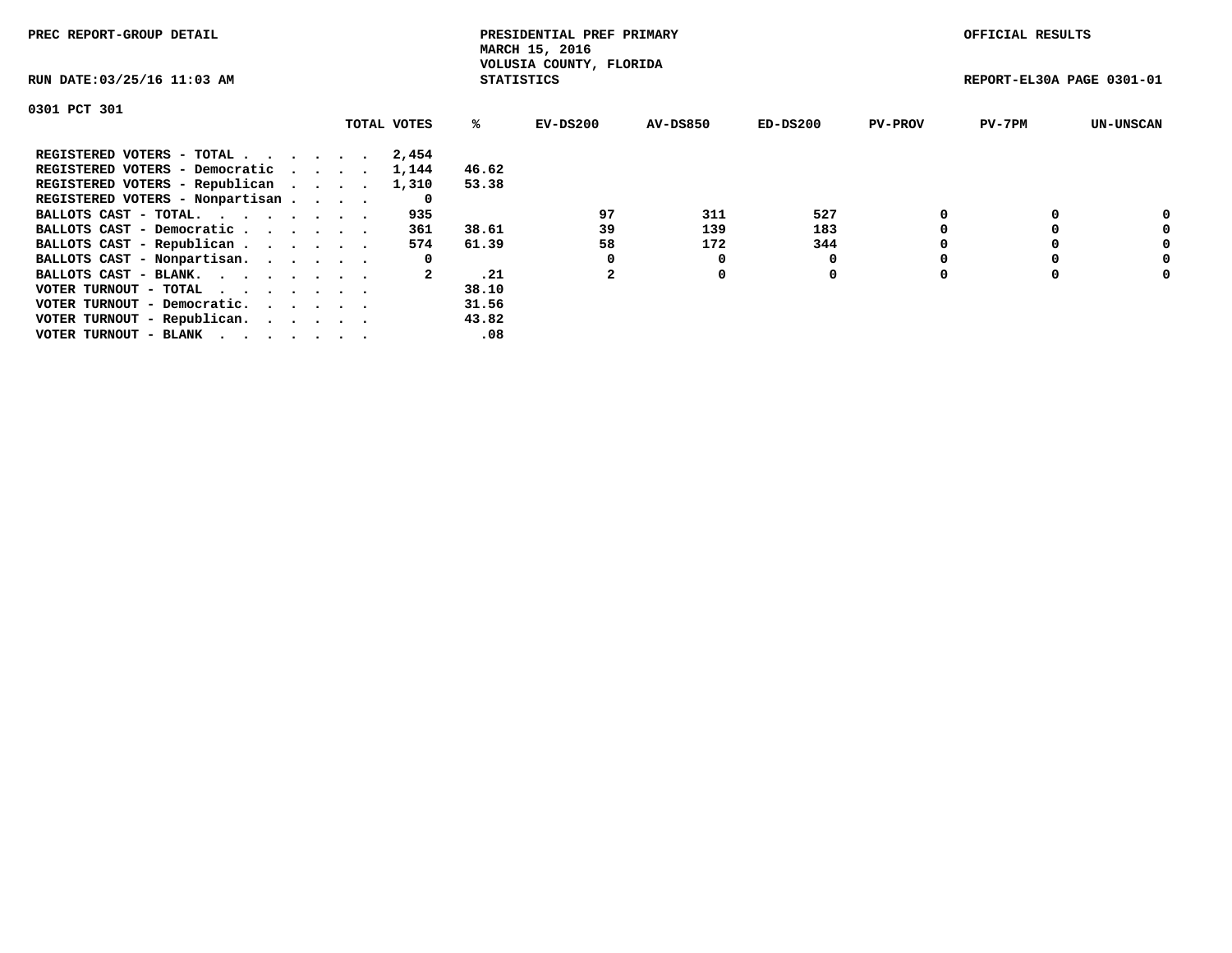| PREC REPORT-GROUP DETAIL               |  |  |  |  |             |       | PRESIDENTIAL PREF PRIMARY<br>MARCH 15, 2016<br>VOLUSIA COUNTY, FLORIDA |                 |          |                | OFFICIAL RESULTS          |           |
|----------------------------------------|--|--|--|--|-------------|-------|------------------------------------------------------------------------|-----------------|----------|----------------|---------------------------|-----------|
| RUN DATE: 03/25/16 11:03 AM            |  |  |  |  |             |       | Democratic                                                             |                 |          |                | REPORT-EL30A PAGE 0301-02 |           |
| 0301 PCT 301                           |  |  |  |  |             |       |                                                                        |                 |          |                |                           |           |
|                                        |  |  |  |  | TOTAL VOTES | ℁     | EV-DS200                                                               | <b>AV-DS850</b> | ED-DS200 | <b>PV-PROV</b> | PV-7PM                    | UN-UNSCAN |
| President - Democratic<br>(VOTE FOR) 1 |  |  |  |  |             |       |                                                                        |                 |          |                |                           |           |
| Hillary Clinton                        |  |  |  |  | 185         | 51.53 | 13                                                                     | 88              | 84       |                |                           | 0         |
| Martin O'Malley                        |  |  |  |  | 8           | 2.23  | 0                                                                      |                 |          |                |                           | 0         |
| Bernie Sanders.                        |  |  |  |  | 166         | 46.24 | 24                                                                     | 48              | 94       |                |                           | 0         |
| Over Votes.                            |  |  |  |  | 0           |       | 0                                                                      | 0               | 0        |                |                           | 0         |
| Under Votes                            |  |  |  |  | 2           |       |                                                                        |                 | 0        |                |                           | 0         |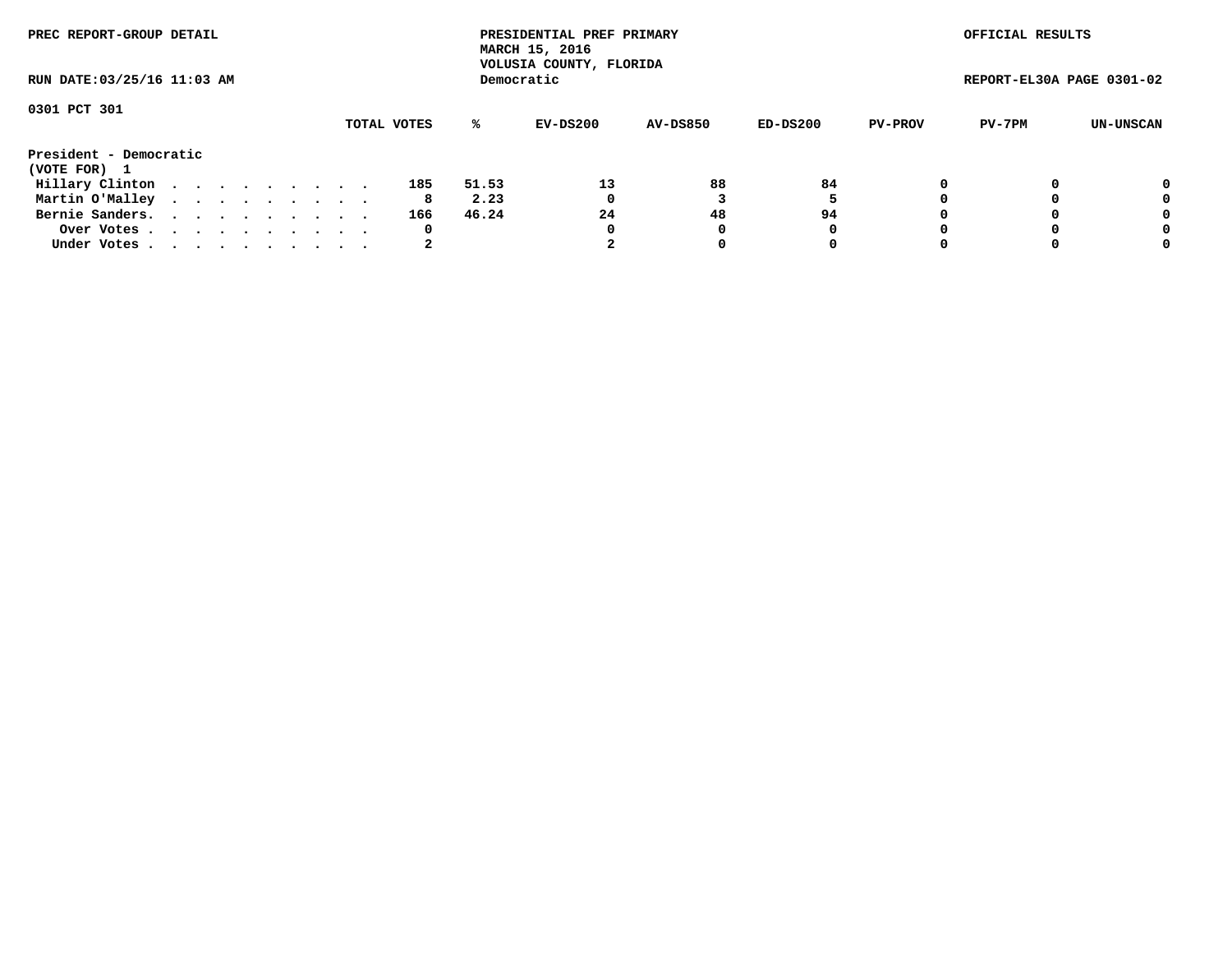| PREC REPORT-GROUP DETAIL    |             |       | PRESIDENTIAL PREF PRIMARY<br>MARCH 15, 2016<br>VOLUSIA COUNTY, FLORIDA |                 |            |                | OFFICIAL RESULTS          |                  |
|-----------------------------|-------------|-------|------------------------------------------------------------------------|-----------------|------------|----------------|---------------------------|------------------|
| RUN DATE: 03/25/16 11:03 AM |             |       | Republican                                                             |                 |            |                | REPORT-EL30A PAGE 0301-03 |                  |
| 0301 PCT 301                |             |       |                                                                        |                 |            |                |                           |                  |
|                             | TOTAL VOTES | %ะ    | $EV-DS200$                                                             | <b>AV-DS850</b> | $ED-DS200$ | <b>PV-PROV</b> | PV-7PM                    | <b>UN-UNSCAN</b> |
| President - Republican      |             |       |                                                                        |                 |            |                |                           |                  |
| (VOTE FOR) 1                |             |       |                                                                        |                 |            |                |                           |                  |
| Jeb Bush.                   | 13          | 2.26  |                                                                        | 11              |            |                |                           |                  |
| Ben Carson                  |             | 1.05  |                                                                        |                 |            |                |                           |                  |
| Chris Christie.             |             |       |                                                                        |                 |            |                |                           |                  |
| Ted Cruz.                   | 114         | 19.86 |                                                                        |                 | 86         |                |                           |                  |
| Carly Fiorina               |             |       |                                                                        |                 |            |                |                           |                  |
| Jim Gilmore.                |             | .17   |                                                                        |                 |            |                |                           |                  |
| Lindsey Graham.             |             | .17   |                                                                        |                 |            |                |                           |                  |
| Mike Huckabee               |             |       |                                                                        |                 |            |                |                           |                  |
| John R. Kasich.             | 10          | 1.74  |                                                                        |                 |            |                |                           |                  |
| Rand Paul                   |             | .17   |                                                                        |                 |            |                |                           |                  |
| Marco Rubio.                | 107         | 18.64 |                                                                        | 35              | 64         |                |                           |                  |
| Rick Santorum               |             | .35   |                                                                        |                 |            |                |                           |                  |
| Donald J. Trump             | 319         | 55.57 |                                                                        | 91              | 185        |                |                           |                  |
| Over Votes                  |             |       |                                                                        |                 |            |                |                           |                  |
| Under Votes                 |             |       |                                                                        |                 |            |                |                           |                  |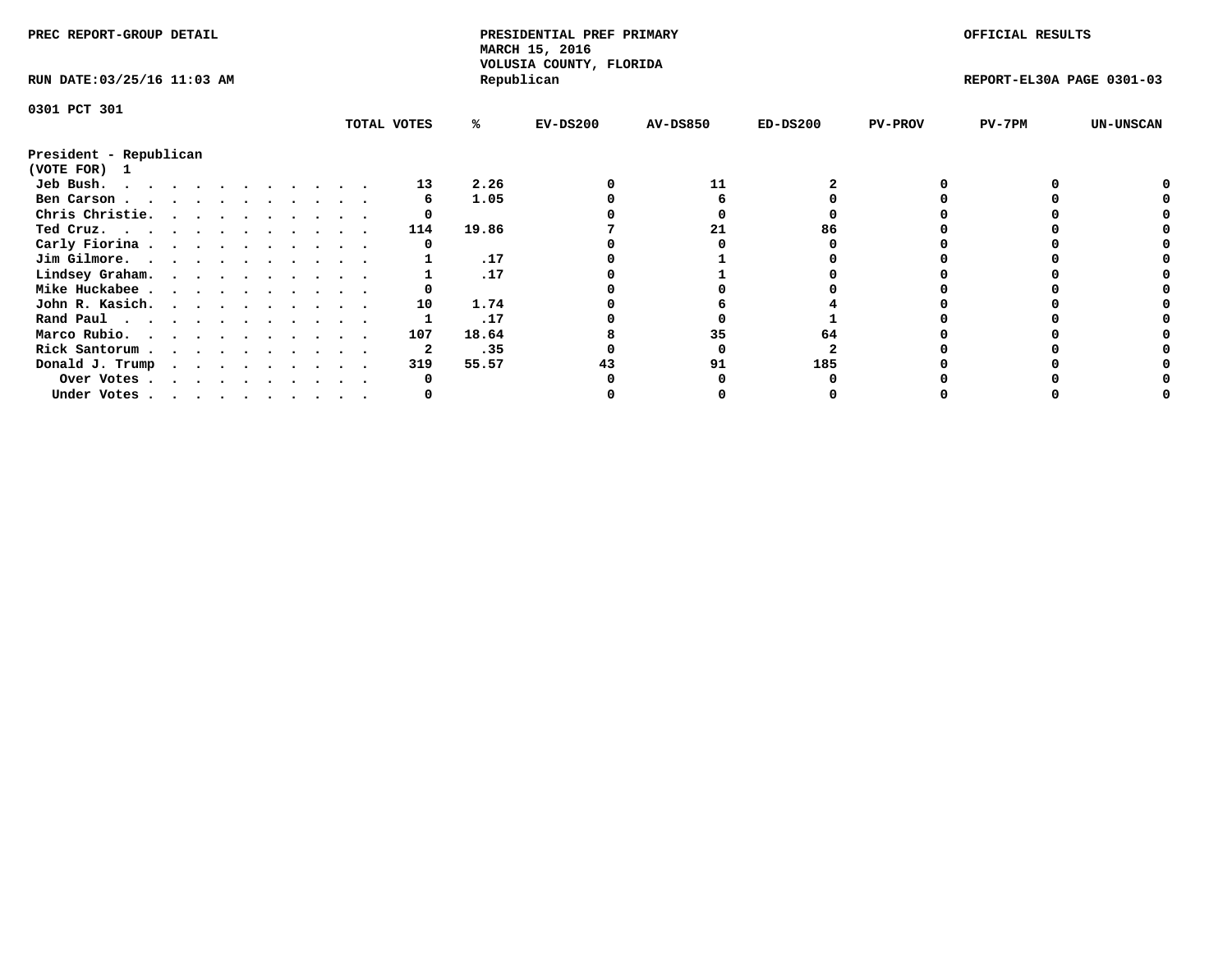| PREC REPORT-GROUP DETAIL        |             |                   | PRESIDENTIAL PREF PRIMARY<br>MARCH 15, 2016 |                 |          |                | OFFICIAL RESULTS          |                  |
|---------------------------------|-------------|-------------------|---------------------------------------------|-----------------|----------|----------------|---------------------------|------------------|
| RUN DATE: 03/25/16 11:03 AM     |             | <b>STATISTICS</b> | VOLUSIA COUNTY, FLORIDA                     |                 |          |                | REPORT-EL30A PAGE 0303-01 |                  |
| 0303 PCT 303                    |             |                   |                                             |                 |          |                |                           |                  |
|                                 | TOTAL VOTES | %ະ                | EV-DS200                                    | <b>AV-DS850</b> | ED-DS200 | <b>PV-PROV</b> | $PV-7PM$                  | <b>UN-UNSCAN</b> |
| REGISTERED VOTERS - TOTAL       | 2,105       |                   |                                             |                 |          |                |                           |                  |
| REGISTERED VOTERS - Democratic  | 960         | 45.61             |                                             |                 |          |                |                           |                  |
| REGISTERED VOTERS - Republican  | 1,145       | 54.39             |                                             |                 |          |                |                           |                  |
| REGISTERED VOTERS - Nonpartisan | 0           |                   |                                             |                 |          |                |                           |                  |
| BALLOTS CAST - TOTAL. 1,006     |             |                   | 57                                          | 429             | 520      |                |                           |                  |
| BALLOTS CAST - Democratic       | 349         | 34.69             | 28                                          | 146             | 175      |                |                           | 0                |
| BALLOTS CAST - Republican       | 657         | 65.31             | 29                                          | 283             | 345      |                |                           | 0                |
| BALLOTS CAST - Nonpartisan.     | 0           |                   |                                             |                 |          |                |                           | 0                |
| BALLOTS CAST - BLANK.           |             | .10               | 0                                           | 0               |          |                |                           | 0                |
| VOTER TURNOUT - TOTAL           |             | 47.79             |                                             |                 |          |                |                           |                  |
| VOTER TURNOUT - Democratic.     |             | 36.35             |                                             |                 |          |                |                           |                  |
| VOTER TURNOUT - Republican.     |             | 57.38             |                                             |                 |          |                |                           |                  |
| VOTER TURNOUT - BLANK           |             | .05               |                                             |                 |          |                |                           |                  |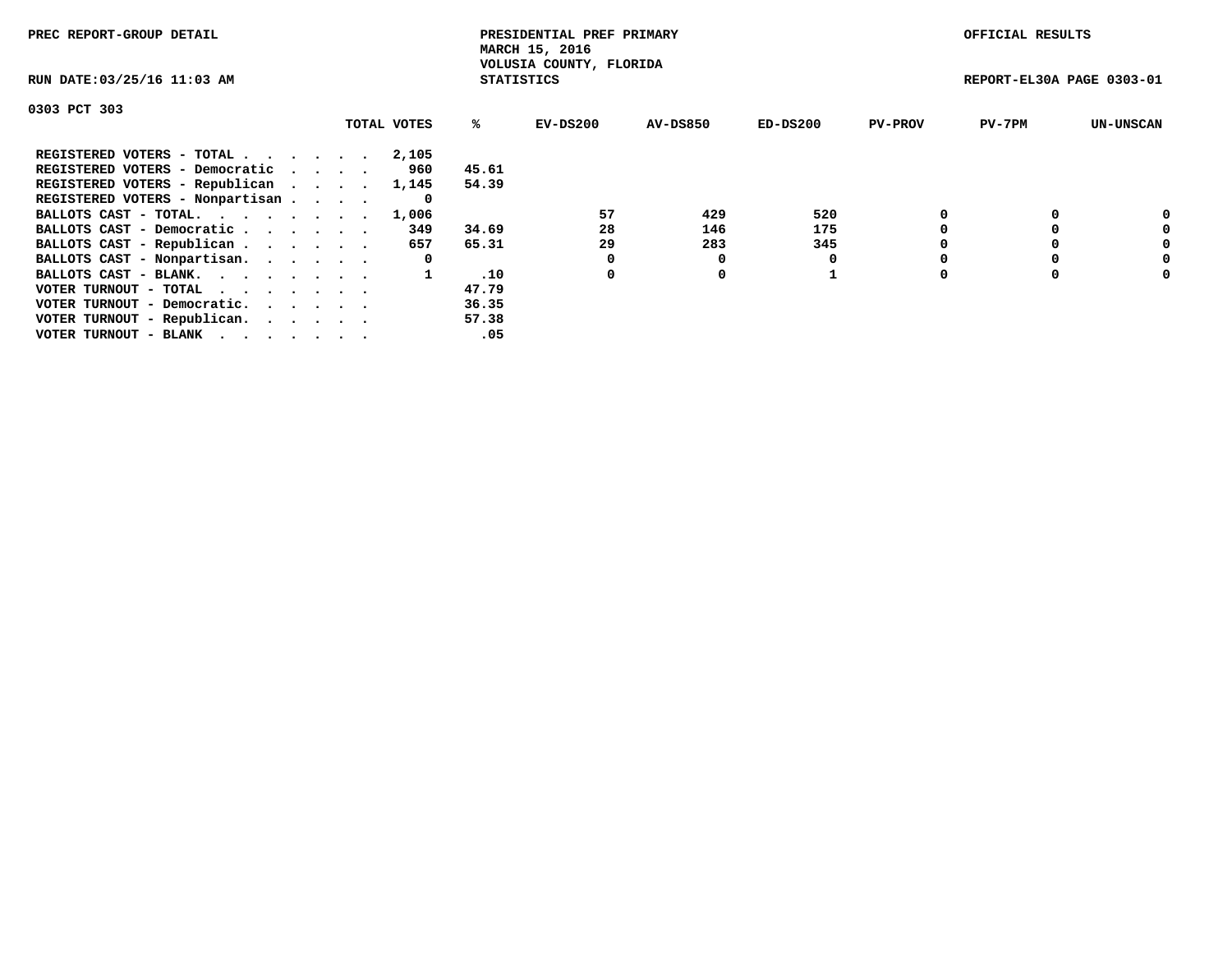| PREC REPORT-GROUP DETAIL               |  |  |  |  |             |       | PRESIDENTIAL PREF PRIMARY<br>MARCH 15, 2016<br>VOLUSIA COUNTY, FLORIDA |                 |          |                | OFFICIAL RESULTS          |           |
|----------------------------------------|--|--|--|--|-------------|-------|------------------------------------------------------------------------|-----------------|----------|----------------|---------------------------|-----------|
| RUN DATE: 03/25/16 11:03 AM            |  |  |  |  |             |       | Democratic                                                             |                 |          |                | REPORT-EL30A PAGE 0303-02 |           |
| 0303 PCT 303                           |  |  |  |  |             |       |                                                                        |                 |          |                |                           |           |
|                                        |  |  |  |  | TOTAL VOTES | ℁     | EV-DS200                                                               | <b>AV-DS850</b> | ED-DS200 | <b>PV-PROV</b> | PV-7PM                    | UN-UNSCAN |
| President - Democratic<br>(VOTE FOR) 1 |  |  |  |  |             |       |                                                                        |                 |          |                |                           |           |
| Hillary Clinton                        |  |  |  |  | 214         | 61.49 | 12                                                                     | 101             | 101      | 0              |                           | 0         |
| Martin O'Malley                        |  |  |  |  | 9           | 2.59  | 0                                                                      |                 |          |                |                           | 0         |
| Bernie Sanders.                        |  |  |  |  | 125         | 35.92 | 16                                                                     | 41              | 68       |                |                           | 0         |
| Over Votes                             |  |  |  |  | 0           |       | 0                                                                      | 0               | 0        |                |                           | 0         |
| Under Votes.                           |  |  |  |  |             |       |                                                                        |                 |          |                |                           | 0         |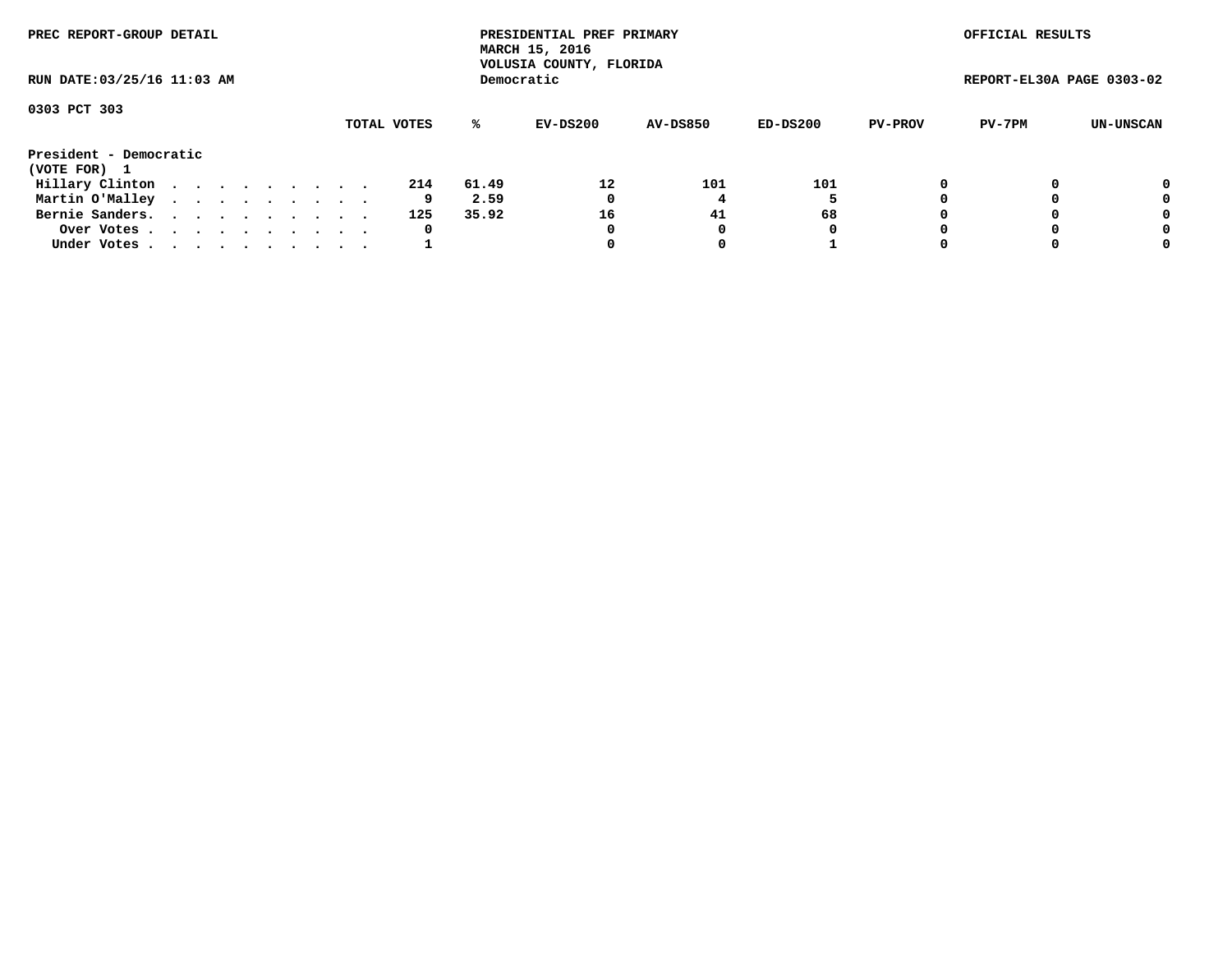| PREC REPORT-GROUP DETAIL    |  |  |  |  |  |             |       | PRESIDENTIAL PREF PRIMARY<br>MARCH 15, 2016<br>VOLUSIA COUNTY, FLORIDA |                 |            |                | OFFICIAL RESULTS          |                  |
|-----------------------------|--|--|--|--|--|-------------|-------|------------------------------------------------------------------------|-----------------|------------|----------------|---------------------------|------------------|
| RUN DATE: 03/25/16 11:03 AM |  |  |  |  |  |             |       | Republican                                                             |                 |            |                | REPORT-EL30A PAGE 0303-03 |                  |
| 0303 PCT 303                |  |  |  |  |  |             |       |                                                                        |                 |            |                |                           |                  |
|                             |  |  |  |  |  | TOTAL VOTES | %ะ    | $EV-DS200$                                                             | <b>AV-DS850</b> | $ED-DS200$ | <b>PV-PROV</b> | PV-7PM                    | <b>UN-UNSCAN</b> |
| President - Republican      |  |  |  |  |  |             |       |                                                                        |                 |            |                |                           |                  |
| (VOTE FOR) 1                |  |  |  |  |  |             |       |                                                                        |                 |            |                |                           |                  |
| Jeb Bush.                   |  |  |  |  |  | 37          | 5.63  |                                                                        | 32              |            |                |                           |                  |
| Ben Carson                  |  |  |  |  |  |             | .76   |                                                                        |                 |            |                |                           |                  |
| Chris Christie.             |  |  |  |  |  |             |       |                                                                        |                 |            |                |                           |                  |
| Ted Cruz.                   |  |  |  |  |  | 103         | 15.68 |                                                                        |                 |            |                |                           |                  |
| Carly Fiorina               |  |  |  |  |  |             | .15   |                                                                        |                 |            |                |                           |                  |
| Jim Gilmore.                |  |  |  |  |  |             |       |                                                                        |                 |            |                |                           |                  |
| Lindsey Graham.             |  |  |  |  |  |             |       |                                                                        |                 |            |                |                           |                  |
| Mike Huckabee               |  |  |  |  |  |             | .30   |                                                                        |                 |            |                |                           |                  |
| John R. Kasich.             |  |  |  |  |  | 63          | 9.59  |                                                                        | 33              |            |                |                           |                  |
| Rand Paul                   |  |  |  |  |  |             | .46   |                                                                        |                 |            |                |                           |                  |
| Marco Rubio.                |  |  |  |  |  | 148         | 22.53 |                                                                        | 61              | 78         |                |                           |                  |
| Rick Santorum               |  |  |  |  |  |             | .15   |                                                                        |                 |            |                |                           |                  |
| Donald J. Trump             |  |  |  |  |  | 294         | 44.75 | 16                                                                     | 113             | 165        |                |                           |                  |
| Over Votes                  |  |  |  |  |  |             |       |                                                                        |                 |            |                |                           |                  |
| Under Votes                 |  |  |  |  |  |             |       |                                                                        |                 |            |                |                           |                  |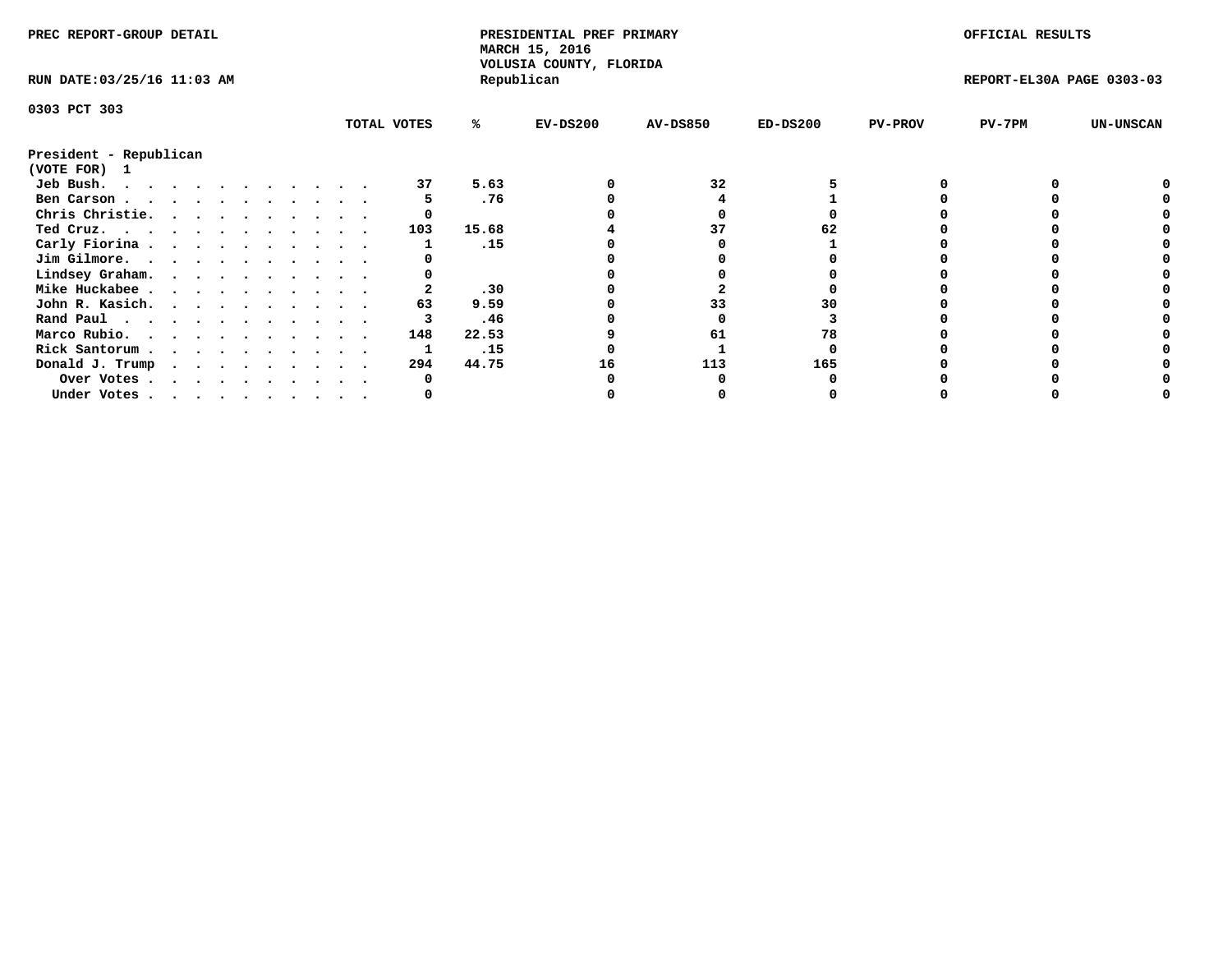| PREC REPORT-GROUP DETAIL        |             | PRESIDENTIAL PREF PRIMARY<br>MARCH 15, 2016<br>VOLUSIA COUNTY, FLORIDA |          |            |                | OFFICIAL RESULTS          |           |
|---------------------------------|-------------|------------------------------------------------------------------------|----------|------------|----------------|---------------------------|-----------|
| RUN DATE: 03/25/16 11:03 AM     |             | <b>STATISTICS</b>                                                      |          |            |                | REPORT-EL30A PAGE 0304-01 |           |
| 0304 PCT 303 B                  |             |                                                                        |          |            |                |                           |           |
|                                 | TOTAL VOTES | EV-DS200<br>℁                                                          | AV-DS850 | $ED-DS200$ | <b>PV-PROV</b> | PV-7PM                    | UN-UNSCAN |
| REGISTERED VOTERS - TOTAL       |             |                                                                        |          |            |                |                           |           |
| REGISTERED VOTERS - Democratic  |             |                                                                        |          |            |                |                           |           |
| REGISTERED VOTERS - Republican  |             |                                                                        |          |            |                |                           |           |
| REGISTERED VOTERS - Nonpartisan |             |                                                                        |          |            |                |                           |           |
| BALLOTS CAST - TOTAL.           |             |                                                                        |          |            |                |                           | 0         |
| BALLOTS CAST - Democratic       |             |                                                                        |          |            |                |                           |           |
| BALLOTS CAST - Republican       |             |                                                                        |          |            |                |                           |           |
| BALLOTS CAST - Nonpartisan.     |             |                                                                        |          |            |                |                           |           |
| BALLOTS CAST - BLANK.           |             |                                                                        |          |            |                |                           |           |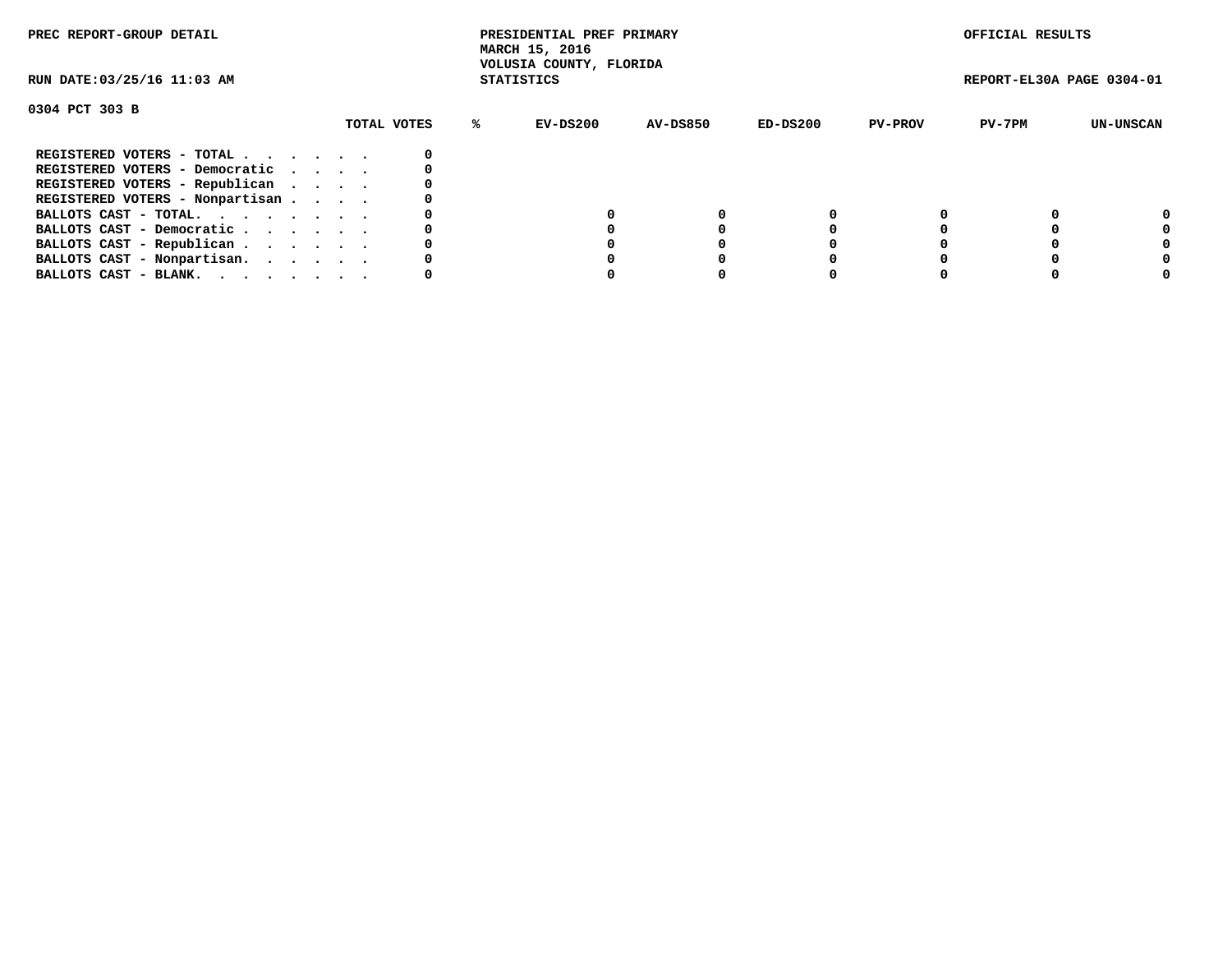| PREC REPORT-GROUP DETAIL               |  |  |  |  |             |    | PRESIDENTIAL PREF PRIMARY<br>MARCH 15, 2016<br>VOLUSIA COUNTY, FLORIDA |                 |          |                | OFFICIAL RESULTS          |           |
|----------------------------------------|--|--|--|--|-------------|----|------------------------------------------------------------------------|-----------------|----------|----------------|---------------------------|-----------|
| RUN DATE: 03/25/16 11:03 AM            |  |  |  |  |             |    | Democratic                                                             |                 |          |                | REPORT-EL30A PAGE 0304-02 |           |
| 0304 PCT 303 B                         |  |  |  |  | TOTAL VOTES | %ะ | EV-DS200                                                               | <b>AV-DS850</b> | ED-DS200 | <b>PV-PROV</b> | PV-7PM                    | UN-UNSCAN |
| President - Democratic<br>(VOTE FOR) 1 |  |  |  |  |             |    |                                                                        |                 |          |                |                           |           |
| Hillary Clinton                        |  |  |  |  | 0           |    |                                                                        | 0               | 0        |                |                           | 0         |
| Martin O'Malley                        |  |  |  |  | 0           |    |                                                                        |                 |          |                |                           | 0         |
| Bernie Sanders.                        |  |  |  |  | 0           |    |                                                                        |                 |          |                |                           | 0         |
| Over Votes                             |  |  |  |  |             |    |                                                                        |                 |          |                |                           | 0         |
| Under Votes                            |  |  |  |  |             |    |                                                                        |                 |          |                |                           | 0         |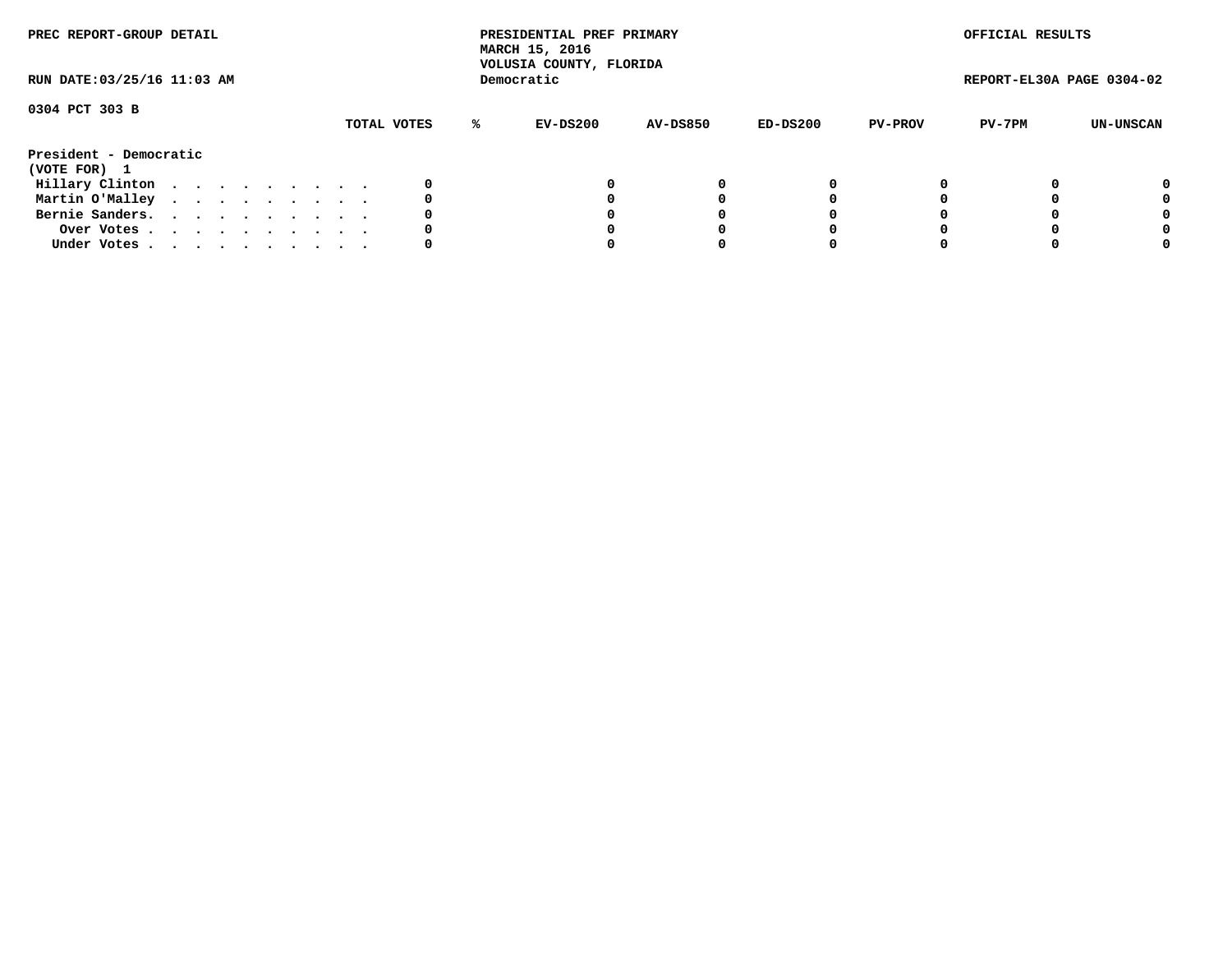| PREC REPORT-GROUP DETAIL    |                  | PRESIDENTIAL PREF PRIMARY<br>MARCH 15, 2016<br>VOLUSIA COUNTY, FLORIDA |                 |            |                            | OFFICIAL RESULTS          |                  |
|-----------------------------|------------------|------------------------------------------------------------------------|-----------------|------------|----------------------------|---------------------------|------------------|
| RUN DATE: 03/25/16 11:03 AM |                  | Republican                                                             |                 |            |                            | REPORT-EL30A PAGE 0304-03 |                  |
| 0304 PCT 303 B              |                  |                                                                        |                 |            |                            |                           |                  |
|                             | TOTAL VOTES<br>℁ | $EV-DS200$                                                             | <b>AV-DS850</b> | $ED-DS200$ | <b>PV-PROV</b><br>$PV-7PM$ |                           | <b>UN-UNSCAN</b> |
| President - Republican      |                  |                                                                        |                 |            |                            |                           |                  |
| (VOTE FOR)<br>$\mathbf{1}$  |                  |                                                                        |                 |            |                            |                           |                  |
| Jeb Bush.                   |                  |                                                                        |                 |            |                            |                           |                  |
| Ben Carson                  |                  |                                                                        |                 |            |                            |                           |                  |
| Chris Christie.             |                  |                                                                        |                 |            |                            |                           |                  |
| Ted Cruz.<br>.              |                  |                                                                        |                 |            |                            |                           |                  |
| Carly Fiorina               |                  |                                                                        |                 |            |                            |                           |                  |
| Jim Gilmore.                |                  |                                                                        |                 |            |                            |                           |                  |
| Lindsey Graham.             |                  |                                                                        |                 |            |                            |                           |                  |
| Mike Huckabee               |                  |                                                                        |                 |            |                            |                           |                  |
| John R. Kasich.             |                  |                                                                        |                 |            |                            |                           |                  |
| Rand Paul                   |                  |                                                                        |                 |            |                            |                           |                  |
| Marco Rubio.                |                  |                                                                        |                 |            |                            |                           |                  |
| Rick Santorum.<br>.         |                  |                                                                        |                 |            |                            |                           |                  |
| Donald J. Trump             |                  |                                                                        |                 |            |                            |                           |                  |
| Over Votes                  |                  |                                                                        |                 |            |                            |                           |                  |
| Under Votes                 |                  |                                                                        |                 |            |                            |                           |                  |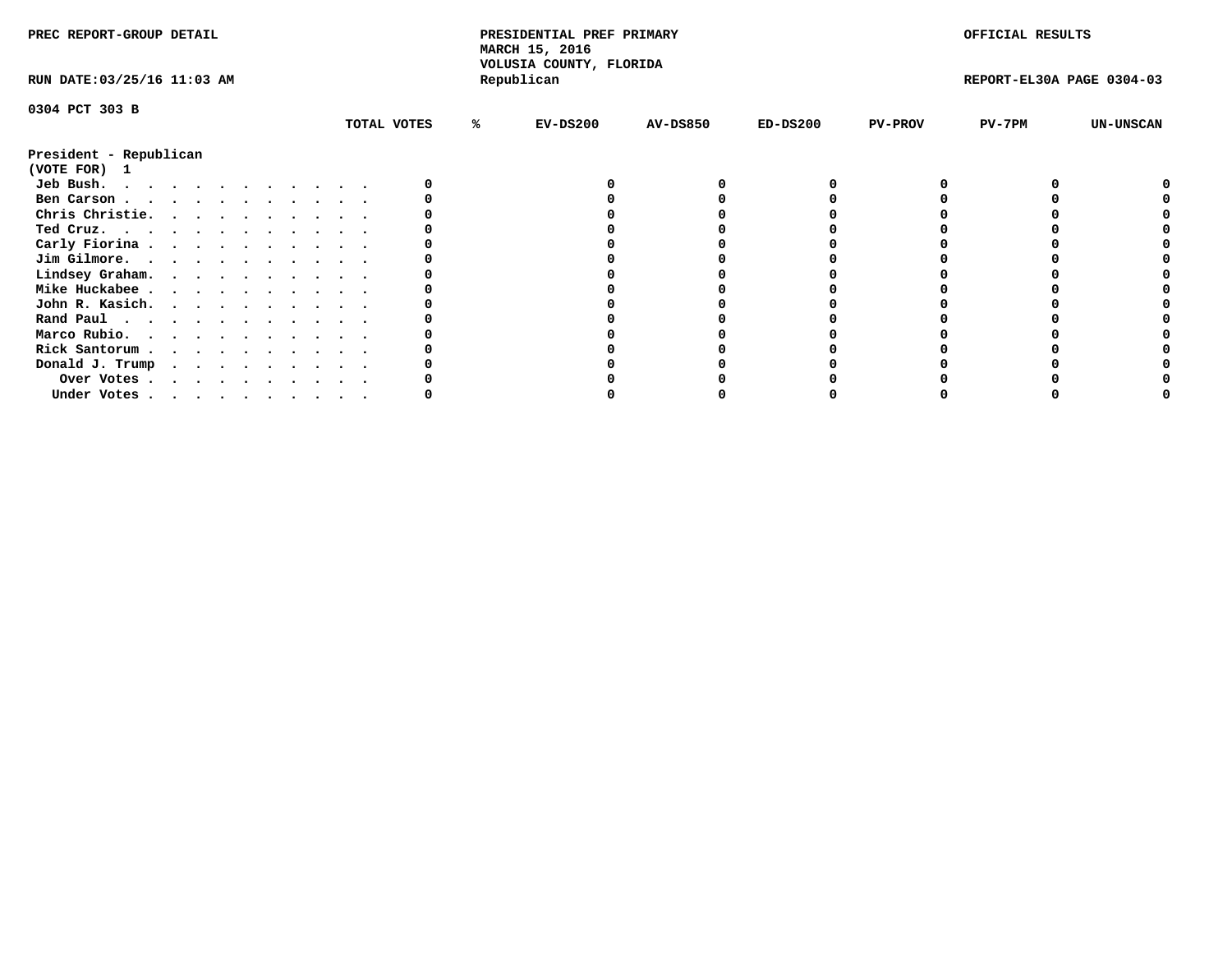| PREC REPORT-GROUP DETAIL                                    |             |                   | PRESIDENTIAL PREF PRIMARY<br>MARCH 15, 2016 |          |            |                | OFFICIAL RESULTS          |                  |
|-------------------------------------------------------------|-------------|-------------------|---------------------------------------------|----------|------------|----------------|---------------------------|------------------|
| RUN DATE: 03/25/16 11:03 AM                                 |             | <b>STATISTICS</b> | VOLUSIA COUNTY, FLORIDA                     |          |            |                | REPORT-EL30A PAGE 0305-01 |                  |
| 0305 PCT 304                                                |             |                   |                                             |          |            |                |                           |                  |
|                                                             | TOTAL VOTES | %ร                | EV-DS200                                    | AV-DS850 | $ED-DS200$ | <b>PV-PROV</b> | $PV-7PM$                  | <b>UN-UNSCAN</b> |
| REGISTERED VOTERS - TOTAL                                   | 2,454       |                   |                                             |          |            |                |                           |                  |
| REGISTERED VOTERS - Democratic                              | 998         | 40.67             |                                             |          |            |                |                           |                  |
| REGISTERED VOTERS - Republican                              | 1,456       | 59.33             |                                             |          |            |                |                           |                  |
| REGISTERED VOTERS - Nonpartisan                             | 0           |                   |                                             |          |            |                |                           |                  |
| BALLOTS CAST - TOTAL.                                       | 1,193       |                   | 121                                         | 421      | 651        |                |                           | 0                |
| BALLOTS CAST - Democratic                                   | 382         | 32.02             | 40                                          | 143      | 199        |                |                           | 0                |
| BALLOTS CAST - Republican                                   | 811         | 67.98             | 81                                          | 278      | 452        |                |                           | 0                |
| BALLOTS CAST - Nonpartisan.                                 | 0           |                   | 0                                           | 0        |            |                |                           | 0                |
| BALLOTS CAST - BLANK.                                       |             | .25               | 0                                           | 0        |            |                |                           | 0                |
| VOTER TURNOUT - TOTAL $\cdot \cdot \cdot \cdot \cdot \cdot$ |             | 48.61             |                                             |          |            |                |                           |                  |
| VOTER TURNOUT - Democratic.                                 |             | 38.28             |                                             |          |            |                |                           |                  |
| VOTER TURNOUT - Republican.                                 |             | 55.70             |                                             |          |            |                |                           |                  |
| VOTER TURNOUT - BLANK                                       |             | .12               |                                             |          |            |                |                           |                  |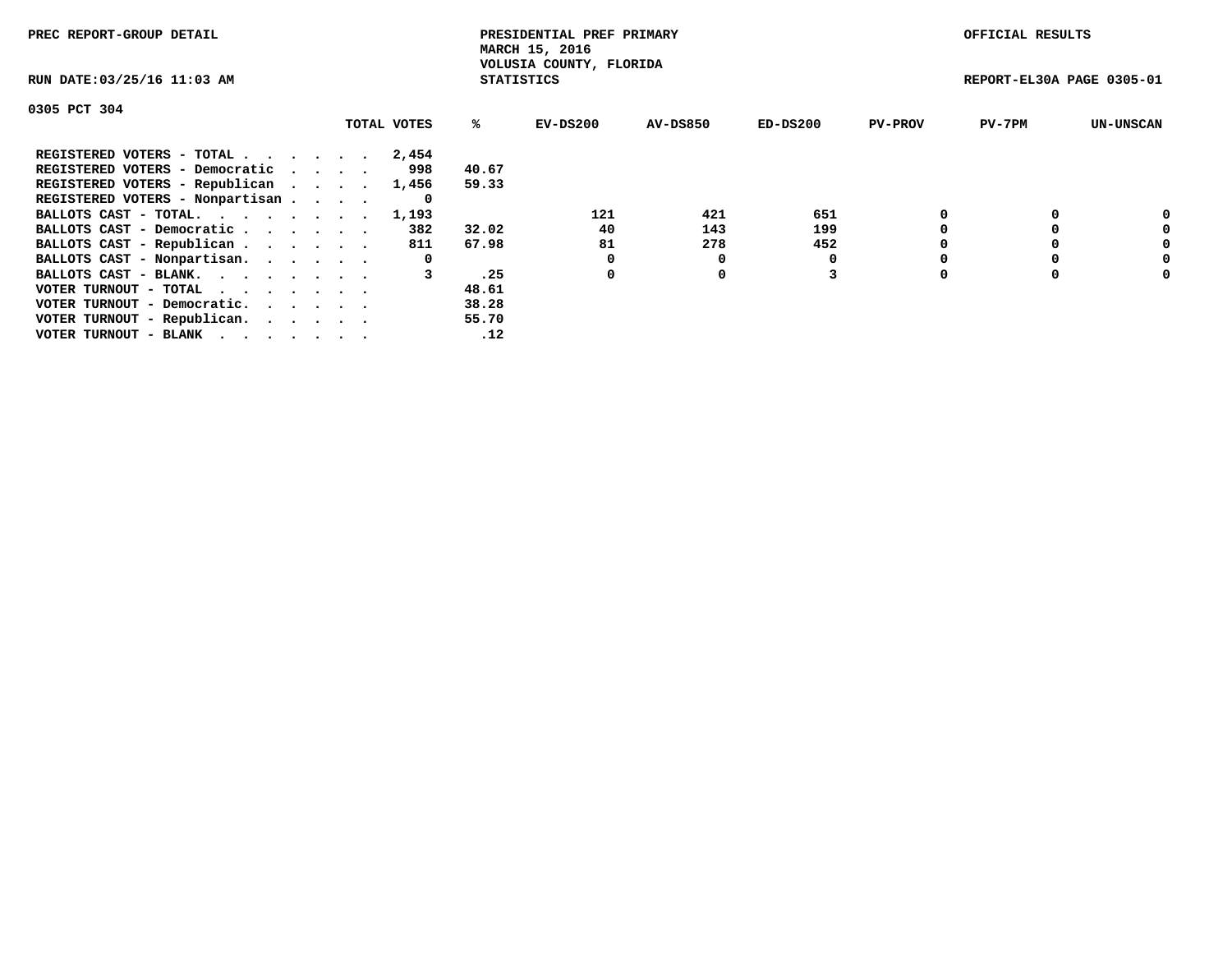| PREC REPORT-GROUP DETAIL<br>RUN DATE: 03/25/16 11:03 AM |  |  |  |  |  |  |  |  |             |     |       | PRESIDENTIAL PREF PRIMARY<br>MARCH 15, 2016<br>VOLUSIA COUNTY, FLORIDA |                 |            |                | OFFICIAL RESULTS          |           |
|---------------------------------------------------------|--|--|--|--|--|--|--|--|-------------|-----|-------|------------------------------------------------------------------------|-----------------|------------|----------------|---------------------------|-----------|
|                                                         |  |  |  |  |  |  |  |  |             |     |       | Democratic                                                             |                 |            |                | REPORT-EL30A PAGE 0305-02 |           |
| 0305 PCT 304                                            |  |  |  |  |  |  |  |  | TOTAL VOTES |     | ℁     | EV-DS200                                                               | <b>AV-DS850</b> | $ED-DS200$ | <b>PV-PROV</b> | PV-7PM                    | UN-UNSCAN |
| President - Democratic<br>(VOTE FOR) 1                  |  |  |  |  |  |  |  |  |             |     |       |                                                                        |                 |            |                |                           |           |
| Hillary Clinton                                         |  |  |  |  |  |  |  |  |             | 241 | 63.42 | 27                                                                     | 106             | 108        |                |                           | 0         |
| Martin O'Malley                                         |  |  |  |  |  |  |  |  |             | 12  | 3.16  |                                                                        |                 | 8          |                |                           | 0         |
| Bernie Sanders.                                         |  |  |  |  |  |  |  |  |             | 127 | 33.42 | 13                                                                     | 33              | 81         |                |                           | 0         |
| Over Votes                                              |  |  |  |  |  |  |  |  |             | 0   |       |                                                                        |                 | 0          |                |                           | 0         |
| Under Votes                                             |  |  |  |  |  |  |  |  |             |     |       |                                                                        |                 | 2          |                |                           | 0         |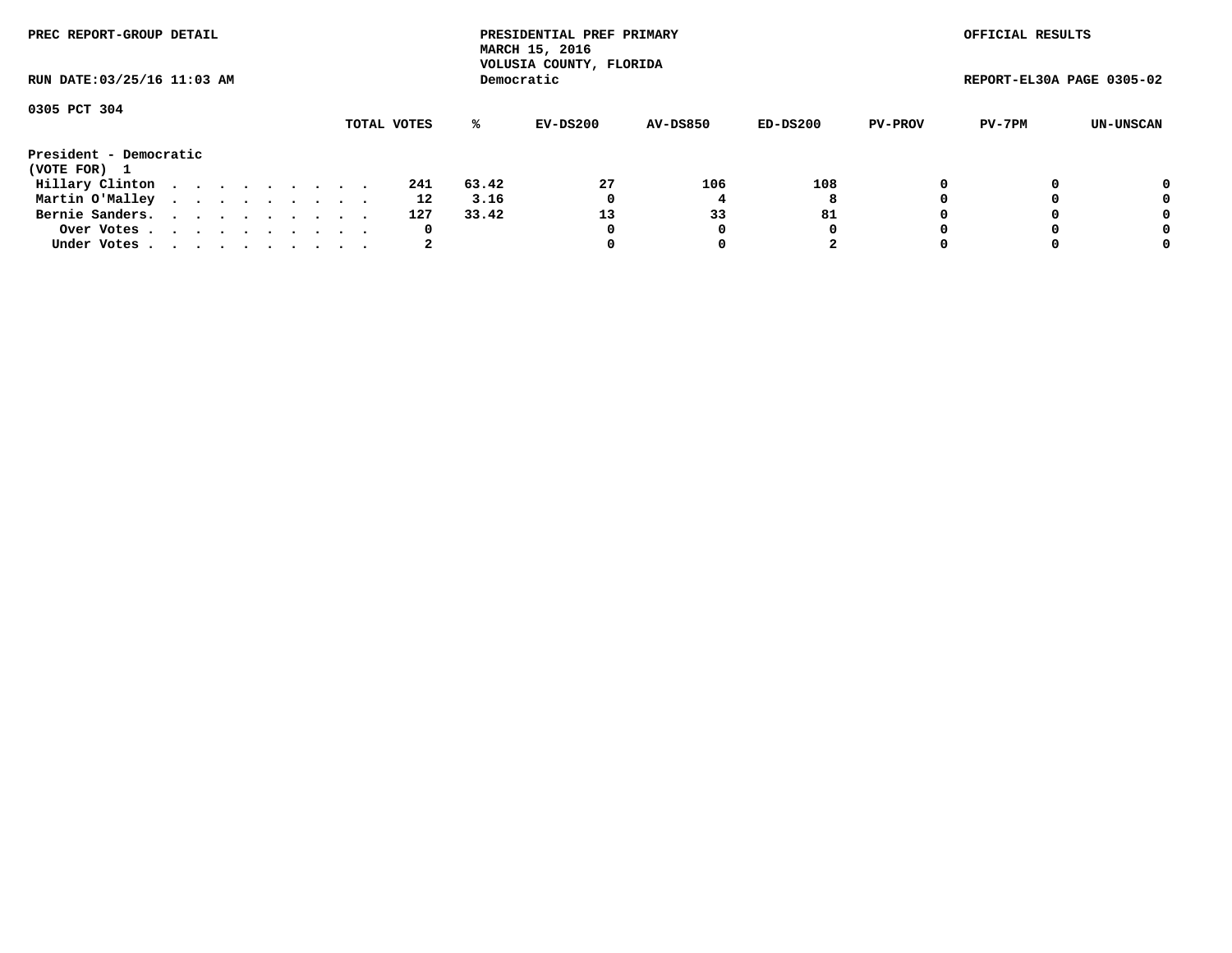| PREC REPORT-GROUP DETAIL    |  |  |  |  |  |  |  |             | PRESIDENTIAL PREF PRIMARY<br>MARCH 15, 2016<br>VOLUSIA COUNTY, FLORIDA |            |                 |            | OFFICIAL RESULTS |                           |                  |
|-----------------------------|--|--|--|--|--|--|--|-------------|------------------------------------------------------------------------|------------|-----------------|------------|------------------|---------------------------|------------------|
| RUN DATE: 03/25/16 11:03 AM |  |  |  |  |  |  |  |             |                                                                        | Republican |                 |            |                  | REPORT-EL30A PAGE 0305-03 |                  |
| 0305 PCT 304                |  |  |  |  |  |  |  |             |                                                                        |            |                 |            |                  |                           |                  |
|                             |  |  |  |  |  |  |  | TOTAL VOTES | %ะ                                                                     | $EV-DS200$ | <b>AV-DS850</b> | $ED-DS200$ | <b>PV-PROV</b>   | $PV-7PM$                  | <b>UN-UNSCAN</b> |
| President - Republican      |  |  |  |  |  |  |  |             |                                                                        |            |                 |            |                  |                           |                  |
| (VOTE FOR) 1                |  |  |  |  |  |  |  |             |                                                                        |            |                 |            |                  |                           |                  |
| Jeb Bush.                   |  |  |  |  |  |  |  | 12          | 1.48                                                                   |            | 10              |            |                  |                           |                  |
| Ben Carson                  |  |  |  |  |  |  |  |             | .62                                                                    |            |                 |            |                  |                           |                  |
| Chris Christie.             |  |  |  |  |  |  |  |             |                                                                        |            |                 |            |                  |                           |                  |
| Ted Cruz.                   |  |  |  |  |  |  |  | 148         | 18.27                                                                  | 19         |                 |            |                  |                           |                  |
| Carly Fiorina               |  |  |  |  |  |  |  |             | .12                                                                    |            |                 |            |                  |                           |                  |
| Jim Gilmore.                |  |  |  |  |  |  |  |             |                                                                        |            |                 |            |                  |                           |                  |
| Lindsey Graham.             |  |  |  |  |  |  |  |             |                                                                        |            |                 |            |                  |                           |                  |
| Mike Huckabee               |  |  |  |  |  |  |  |             |                                                                        |            |                 |            |                  |                           |                  |
| John R. Kasich.             |  |  |  |  |  |  |  | 38          | 4.69                                                                   |            | 20              |            |                  |                           |                  |
| Rand Paul                   |  |  |  |  |  |  |  |             | .25                                                                    |            |                 |            |                  |                           |                  |
| Marco Rubio.                |  |  |  |  |  |  |  | 193         | 23.83                                                                  |            | 54              | 118        |                  |                           |                  |
| Rick Santorum               |  |  |  |  |  |  |  |             | .12                                                                    |            |                 |            |                  |                           |                  |
| Donald J. Trump             |  |  |  |  |  |  |  | 410         | 50.62                                                                  | 39         | 147             | 224        |                  |                           |                  |
| Over Votes                  |  |  |  |  |  |  |  |             |                                                                        |            |                 |            |                  |                           |                  |
| Under Votes                 |  |  |  |  |  |  |  |             |                                                                        |            |                 |            |                  |                           |                  |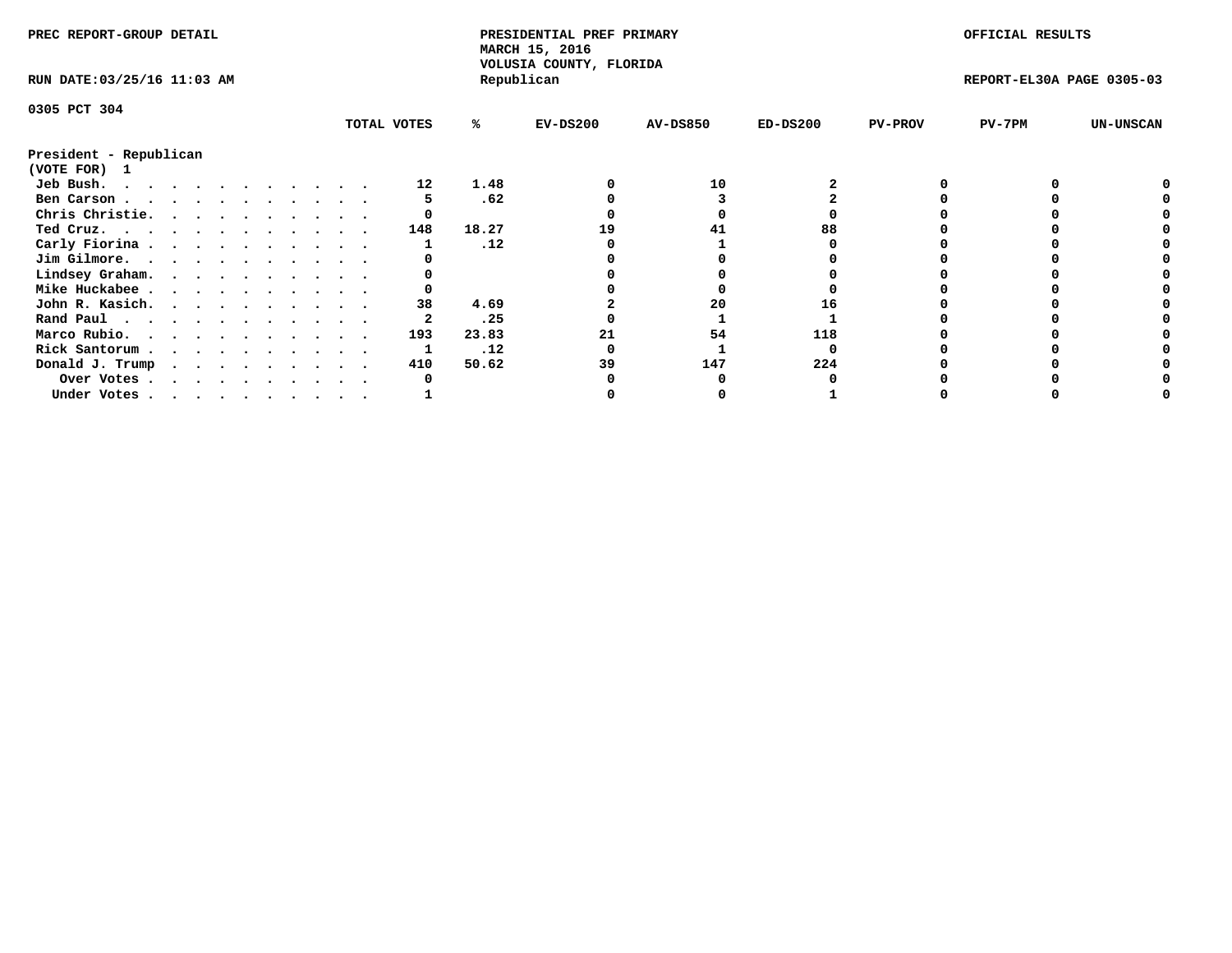| PREC REPORT-GROUP DETAIL                                    |             |                   | PRESIDENTIAL PREF PRIMARY<br>MARCH 15, 2016 |          |            |                | OFFICIAL RESULTS          |                  |
|-------------------------------------------------------------|-------------|-------------------|---------------------------------------------|----------|------------|----------------|---------------------------|------------------|
| RUN DATE: 03/25/16 11:03 AM                                 |             | <b>STATISTICS</b> | VOLUSIA COUNTY, FLORIDA                     |          |            |                | REPORT-EL30A PAGE 0306-01 |                  |
| 0306 PCT 305                                                |             |                   |                                             |          |            |                |                           |                  |
|                                                             | TOTAL VOTES | %ะ                | EV-DS200                                    | AV-DS850 | $ED-DS200$ | <b>PV-PROV</b> | $PV-7PM$                  | <b>UN-UNSCAN</b> |
| REGISTERED VOTERS - TOTAL                                   | 2,692       |                   |                                             |          |            |                |                           |                  |
| REGISTERED VOTERS - Democratic                              | 1,089       | 40.45             |                                             |          |            |                |                           |                  |
| REGISTERED VOTERS - Republican                              | 1,603       | 59.55             |                                             |          |            |                |                           |                  |
| REGISTERED VOTERS - Nonpartisan                             | 0           |                   |                                             |          |            |                |                           |                  |
| BALLOTS CAST - TOTAL.                                       | 1,329       |                   | 91                                          | 416      | 822        |                |                           | 0                |
| BALLOTS CAST - Democratic                                   | 424         | 31.90             | 34                                          | 133      | 257        |                |                           | 0                |
| BALLOTS CAST - Republican                                   | 905         | 68.10             | 57                                          | 283      | 565        |                |                           | 0                |
| BALLOTS CAST - Nonpartisan.                                 | 0           |                   | 0                                           | O        |            |                |                           | 0                |
| BALLOTS CAST - BLANK.                                       | 12          | .90               | 0                                           | 6        | 6          |                |                           | 0                |
| VOTER TURNOUT - TOTAL $\cdot \cdot \cdot \cdot \cdot \cdot$ |             | 49.37             |                                             |          |            |                |                           |                  |
| VOTER TURNOUT - Democratic.                                 |             | 38.93             |                                             |          |            |                |                           |                  |
| VOTER TURNOUT - Republican.                                 |             | 56.46             |                                             |          |            |                |                           |                  |
| VOTER TURNOUT - BLANK                                       |             | .45               |                                             |          |            |                |                           |                  |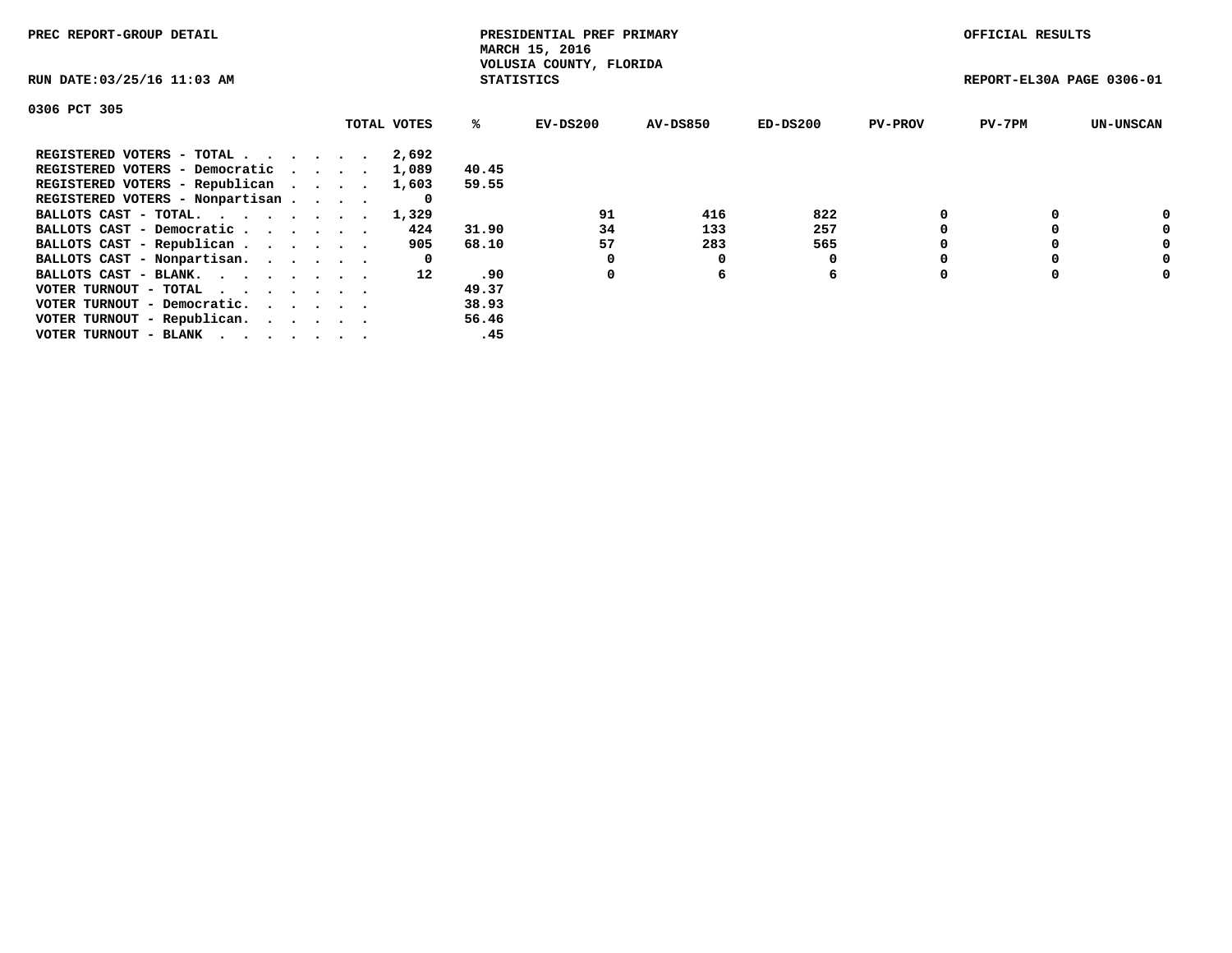| PREC REPORT-GROUP DETAIL<br>RUN DATE: 03/25/16 11:03 AM |  |  |  |  |  |  |  |  |             |       | PRESIDENTIAL PREF PRIMARY<br>MARCH 15, 2016<br>VOLUSIA COUNTY, FLORIDA |                 |          |                | OFFICIAL RESULTS          |           |
|---------------------------------------------------------|--|--|--|--|--|--|--|--|-------------|-------|------------------------------------------------------------------------|-----------------|----------|----------------|---------------------------|-----------|
|                                                         |  |  |  |  |  |  |  |  |             |       | Democratic                                                             |                 |          |                | REPORT-EL30A PAGE 0306-02 |           |
| 0306 PCT 305                                            |  |  |  |  |  |  |  |  |             |       |                                                                        |                 |          |                |                           |           |
|                                                         |  |  |  |  |  |  |  |  | TOTAL VOTES | ℁     | EV-DS200                                                               | <b>AV-DS850</b> | ED-DS200 | <b>PV-PROV</b> | PV-7PM                    | UN-UNSCAN |
| President - Democratic                                  |  |  |  |  |  |  |  |  |             |       |                                                                        |                 |          |                |                           |           |
| (VOTE FOR) 1                                            |  |  |  |  |  |  |  |  |             |       |                                                                        |                 |          |                |                           |           |
| Hillary Clinton                                         |  |  |  |  |  |  |  |  | 232         | 56.17 | 17                                                                     | 76              | 139      | 0              |                           | 0         |
| Martin O'Malley                                         |  |  |  |  |  |  |  |  | 19          | 4.60  |                                                                        |                 | 12       |                |                           | 0         |
| Bernie Sanders.                                         |  |  |  |  |  |  |  |  | 162         | 39.23 | 16                                                                     | 46              | 100      |                |                           | 0         |
| Over Votes.                                             |  |  |  |  |  |  |  |  | 0           |       | 0                                                                      | 0               | 0        |                |                           | 0         |
| Under Votes.                                            |  |  |  |  |  |  |  |  | 11          |       | 0                                                                      |                 | 6        |                |                           | 0         |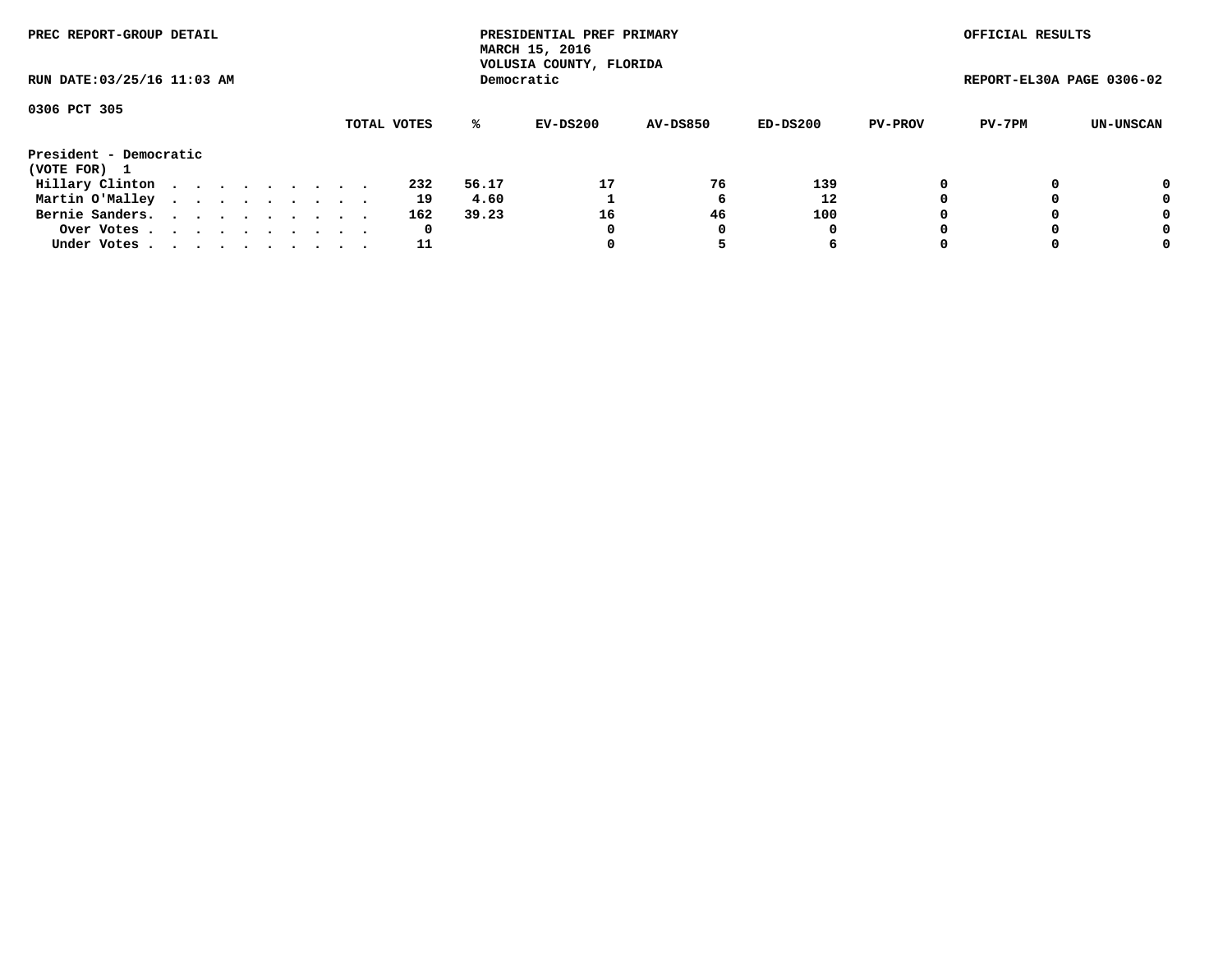| PREC REPORT-GROUP DETAIL    |  |  |  |  |  |  |  |             | PRESIDENTIAL PREF PRIMARY<br>MARCH 15, 2016<br>VOLUSIA COUNTY, FLORIDA |            |                 |            | OFFICIAL RESULTS |                           |                  |
|-----------------------------|--|--|--|--|--|--|--|-------------|------------------------------------------------------------------------|------------|-----------------|------------|------------------|---------------------------|------------------|
| RUN DATE: 03/25/16 11:03 AM |  |  |  |  |  |  |  |             |                                                                        | Republican |                 |            |                  | REPORT-EL30A PAGE 0306-03 |                  |
| 0306 PCT 305                |  |  |  |  |  |  |  |             |                                                                        |            |                 |            |                  |                           |                  |
|                             |  |  |  |  |  |  |  | TOTAL VOTES | ℁                                                                      | $EV-DS200$ | <b>AV-DS850</b> | $ED-DS200$ | <b>PV-PROV</b>   | $PV-7PM$                  | <b>UN-UNSCAN</b> |
| President - Republican      |  |  |  |  |  |  |  |             |                                                                        |            |                 |            |                  |                           |                  |
| (VOTE FOR)<br>$\mathbf{1}$  |  |  |  |  |  |  |  |             |                                                                        |            |                 |            |                  |                           |                  |
| Jeb Bush.                   |  |  |  |  |  |  |  | 20          | 2.21                                                                   |            | 17              |            |                  |                           |                  |
| Ben Carson                  |  |  |  |  |  |  |  |             | .77                                                                    |            |                 |            |                  |                           |                  |
| Chris Christie.             |  |  |  |  |  |  |  |             | .33                                                                    |            |                 |            |                  |                           |                  |
| Ted Cruz.                   |  |  |  |  |  |  |  | 164         | 18.14                                                                  |            | 45              | 102        |                  |                           |                  |
| Carly Fiorina               |  |  |  |  |  |  |  |             | .11                                                                    |            |                 |            |                  |                           |                  |
| Jim Gilmore.                |  |  |  |  |  |  |  |             |                                                                        |            |                 |            |                  |                           |                  |
| Lindsey Graham.             |  |  |  |  |  |  |  |             |                                                                        |            |                 |            |                  |                           |                  |
| Mike Huckabee               |  |  |  |  |  |  |  |             | .11                                                                    |            |                 |            |                  |                           |                  |
| John R. Kasich.             |  |  |  |  |  |  |  | 35          | 3.87                                                                   |            | 12              | 22         |                  |                           |                  |
| Rand Paul                   |  |  |  |  |  |  |  |             | .22                                                                    |            |                 |            |                  |                           |                  |
| Marco Rubio.                |  |  |  |  |  |  |  | 212         | 23.45                                                                  |            | 62              | 142        |                  |                           |                  |
| Rick Santorum               |  |  |  |  |  |  |  |             | .11                                                                    |            |                 |            |                  |                           |                  |
| Donald J. Trump             |  |  |  |  |  |  |  | 458         | 50.66                                                                  |            | 138             | 289        |                  |                           |                  |
| Over Votes                  |  |  |  |  |  |  |  |             |                                                                        |            |                 |            |                  |                           |                  |
| Under Votes                 |  |  |  |  |  |  |  |             |                                                                        |            |                 |            |                  |                           |                  |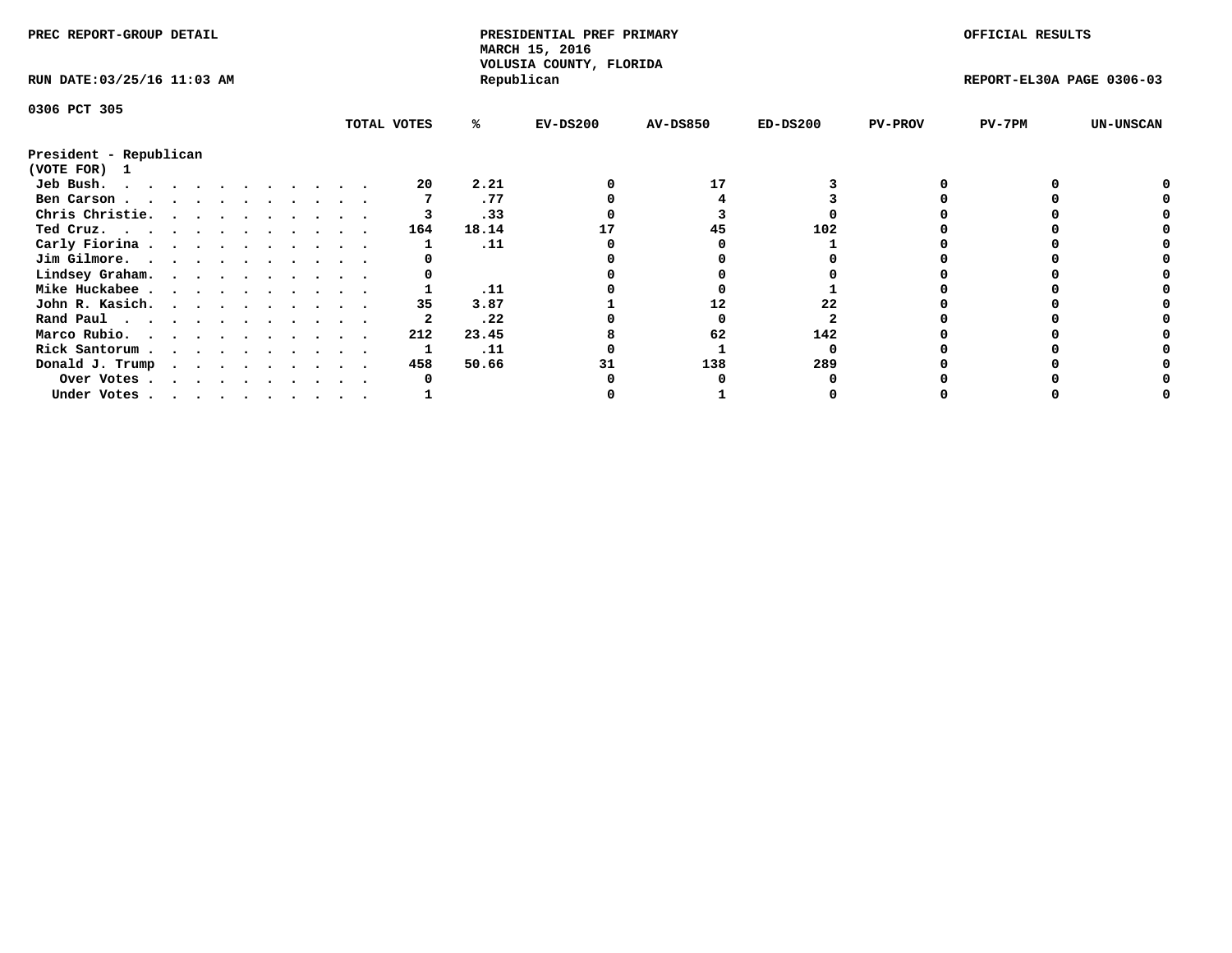| PREC REPORT-GROUP DETAIL                                    |             |                   | PRESIDENTIAL PREF PRIMARY<br>MARCH 15, 2016 |          |            |                | OFFICIAL RESULTS          |                  |
|-------------------------------------------------------------|-------------|-------------------|---------------------------------------------|----------|------------|----------------|---------------------------|------------------|
| RUN DATE: 03/25/16 11:03 AM                                 |             | <b>STATISTICS</b> | VOLUSIA COUNTY, FLORIDA                     |          |            |                | REPORT-EL30A PAGE 0307-01 |                  |
| 0307 PCT 306                                                |             |                   |                                             |          |            |                |                           |                  |
|                                                             | TOTAL VOTES | ℁                 | $EV-DS200$                                  | AV-DS850 | $ED-DS200$ | <b>PV-PROV</b> | $PV-7PM$                  | <b>UN-UNSCAN</b> |
| REGISTERED VOTERS - TOTAL                                   | 3,025       |                   |                                             |          |            |                |                           |                  |
| REGISTERED VOTERS - Democratic                              | 1,078       | 35.64             |                                             |          |            |                |                           |                  |
| REGISTERED VOTERS - Republican                              | 1,947       | 64.36             |                                             |          |            |                |                           |                  |
| REGISTERED VOTERS - Nonpartisan                             | O           |                   |                                             |          |            |                |                           |                  |
| BALLOTS CAST - TOTAL.                                       | 1,656       |                   | 161                                         | 640      | 855        |                |                           | 0                |
| BALLOTS CAST - Democratic                                   | 434         | 26.21             | 43                                          | 164      | 227        |                |                           | 0                |
| BALLOTS CAST - Republican                                   | 1,222       | 73.79             | 118                                         | 476      | 628        |                |                           | 0                |
| BALLOTS CAST - Nonpartisan.                                 | 0           |                   | 0                                           | 0        |            |                |                           | 0                |
| BALLOTS CAST - BLANK.                                       |             | .48               | 0                                           |          | 5          |                |                           | 0                |
| VOTER TURNOUT - TOTAL $\cdot \cdot \cdot \cdot \cdot \cdot$ |             | 54.74             |                                             |          |            |                |                           |                  |
| VOTER TURNOUT - Democratic.                                 |             | 40.26             |                                             |          |            |                |                           |                  |
| VOTER TURNOUT - Republican.                                 |             | 62.76             |                                             |          |            |                |                           |                  |
| VOTER TURNOUT - BLANK                                       |             | .26               |                                             |          |            |                |                           |                  |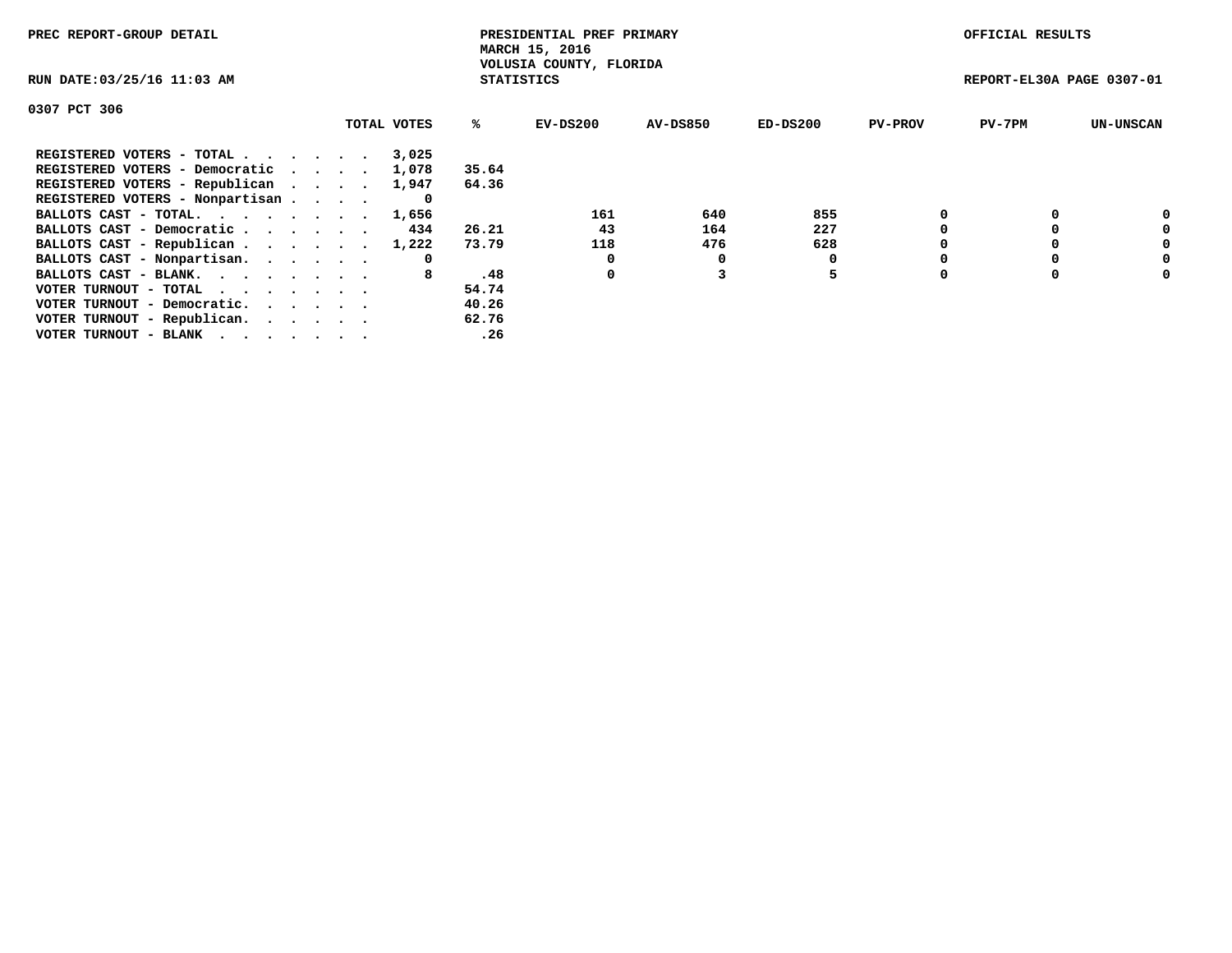| PREC REPORT-GROUP DETAIL<br>RUN DATE: 03/25/16 11:03 AM |  |  |  |  |  |  |  |  |             |       | PRESIDENTIAL PREF PRIMARY<br>MARCH 15, 2016<br>VOLUSIA COUNTY, FLORIDA |                 |            |                | OFFICIAL RESULTS          |           |
|---------------------------------------------------------|--|--|--|--|--|--|--|--|-------------|-------|------------------------------------------------------------------------|-----------------|------------|----------------|---------------------------|-----------|
|                                                         |  |  |  |  |  |  |  |  |             |       | Democratic                                                             |                 |            |                | REPORT-EL30A PAGE 0307-02 |           |
| 0307 PCT 306                                            |  |  |  |  |  |  |  |  | TOTAL VOTES | %ะ    | EV-DS200                                                               | <b>AV-DS850</b> | $ED-DS200$ | <b>PV-PROV</b> | PV-7PM                    | UN-UNSCAN |
| President - Democratic<br>(VOTE FOR) 1                  |  |  |  |  |  |  |  |  |             |       |                                                                        |                 |            |                |                           |           |
| Hillary Clinton                                         |  |  |  |  |  |  |  |  | 290         | 67.76 | 35                                                                     | 111             | 144        | 0              |                           | 0         |
| Martin O'Malley                                         |  |  |  |  |  |  |  |  | 15          | 3.50  | 0                                                                      |                 | 6          |                |                           | 0         |
| Bernie Sanders.                                         |  |  |  |  |  |  |  |  | 123         | 28.74 | 8                                                                      | 43              | 72         |                |                           | 0         |
| Over Votes                                              |  |  |  |  |  |  |  |  | 0           |       | 0                                                                      | 0               | 0          |                |                           | 0         |
| Under Votes.                                            |  |  |  |  |  |  |  |  | 6           |       |                                                                        |                 |            |                |                           | 0         |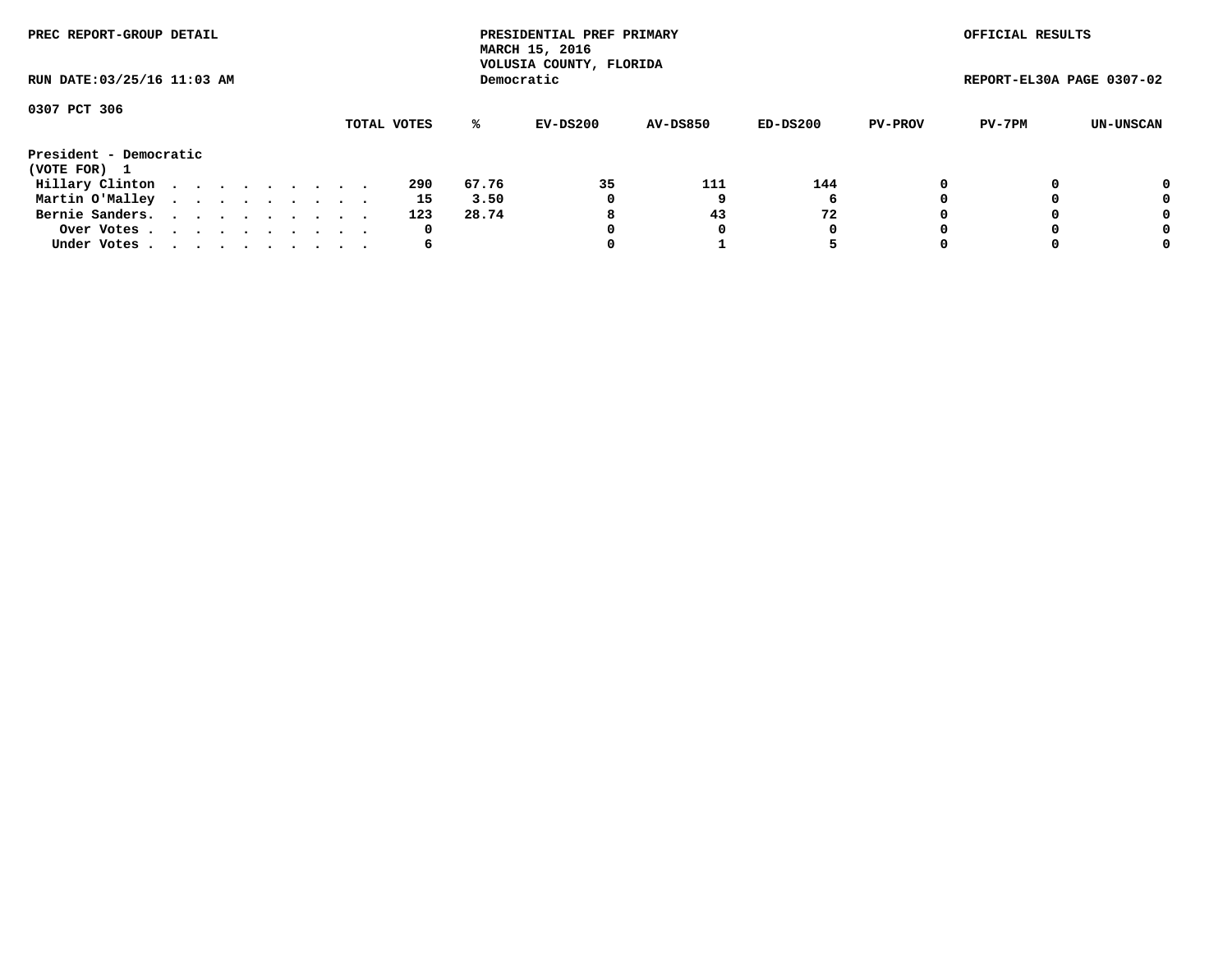| PREC REPORT-GROUP DETAIL    |  |  |  |  |  |  |  |  |             | PRESIDENTIAL PREF PRIMARY<br>MARCH 15, 2016<br>VOLUSIA COUNTY, FLORIDA |            |                 |            | OFFICIAL RESULTS |                           |                  |
|-----------------------------|--|--|--|--|--|--|--|--|-------------|------------------------------------------------------------------------|------------|-----------------|------------|------------------|---------------------------|------------------|
| RUN DATE: 03/25/16 11:03 AM |  |  |  |  |  |  |  |  |             |                                                                        | Republican |                 |            |                  | REPORT-EL30A PAGE 0307-03 |                  |
| 0307 PCT 306                |  |  |  |  |  |  |  |  |             |                                                                        |            |                 |            |                  |                           |                  |
|                             |  |  |  |  |  |  |  |  | TOTAL VOTES | %ะ                                                                     | $EV-DS200$ | <b>AV-DS850</b> | $ED-DS200$ | <b>PV-PROV</b>   | PV-7PM                    | <b>UN-UNSCAN</b> |
| President - Republican      |  |  |  |  |  |  |  |  |             |                                                                        |            |                 |            |                  |                           |                  |
| (VOTE FOR) 1                |  |  |  |  |  |  |  |  |             |                                                                        |            |                 |            |                  |                           |                  |
| Jeb Bush.                   |  |  |  |  |  |  |  |  | 19          | 1.56                                                                   |            | 17              |            |                  |                           |                  |
| Ben Carson                  |  |  |  |  |  |  |  |  |             | .74                                                                    |            |                 |            |                  |                           |                  |
| Chris Christie.             |  |  |  |  |  |  |  |  |             | .08                                                                    |            |                 |            |                  |                           |                  |
| Ted Cruz.                   |  |  |  |  |  |  |  |  | 195         | 15.98                                                                  |            | 64              | 109        |                  |                           |                  |
| Carly Fiorina               |  |  |  |  |  |  |  |  |             |                                                                        |            |                 |            |                  |                           |                  |
| Jim Gilmore.                |  |  |  |  |  |  |  |  |             |                                                                        |            |                 |            |                  |                           |                  |
| Lindsey Graham.             |  |  |  |  |  |  |  |  |             |                                                                        |            |                 |            |                  |                           |                  |
| Mike Huckabee               |  |  |  |  |  |  |  |  |             |                                                                        |            |                 |            |                  |                           |                  |
| John R. Kasich.             |  |  |  |  |  |  |  |  | 80          | 6.56                                                                   |            | 35              |            |                  |                           |                  |
| Rand Paul                   |  |  |  |  |  |  |  |  |             | .08                                                                    |            |                 |            |                  |                           |                  |
|                             |  |  |  |  |  |  |  |  |             |                                                                        |            | 102             | 136        |                  |                           |                  |
| Marco Rubio.                |  |  |  |  |  |  |  |  | 261         | 21.39                                                                  | 23         |                 |            |                  |                           |                  |
| Rick Santorum               |  |  |  |  |  |  |  |  | 0           |                                                                        |            |                 |            |                  |                           |                  |
| Donald J. Trump             |  |  |  |  |  |  |  |  | 654         | 53.61                                                                  | 69         | 248             | 337        |                  |                           |                  |
| Over Votes                  |  |  |  |  |  |  |  |  |             |                                                                        |            |                 |            |                  |                           |                  |
| Under Votes                 |  |  |  |  |  |  |  |  |             |                                                                        |            |                 |            |                  |                           |                  |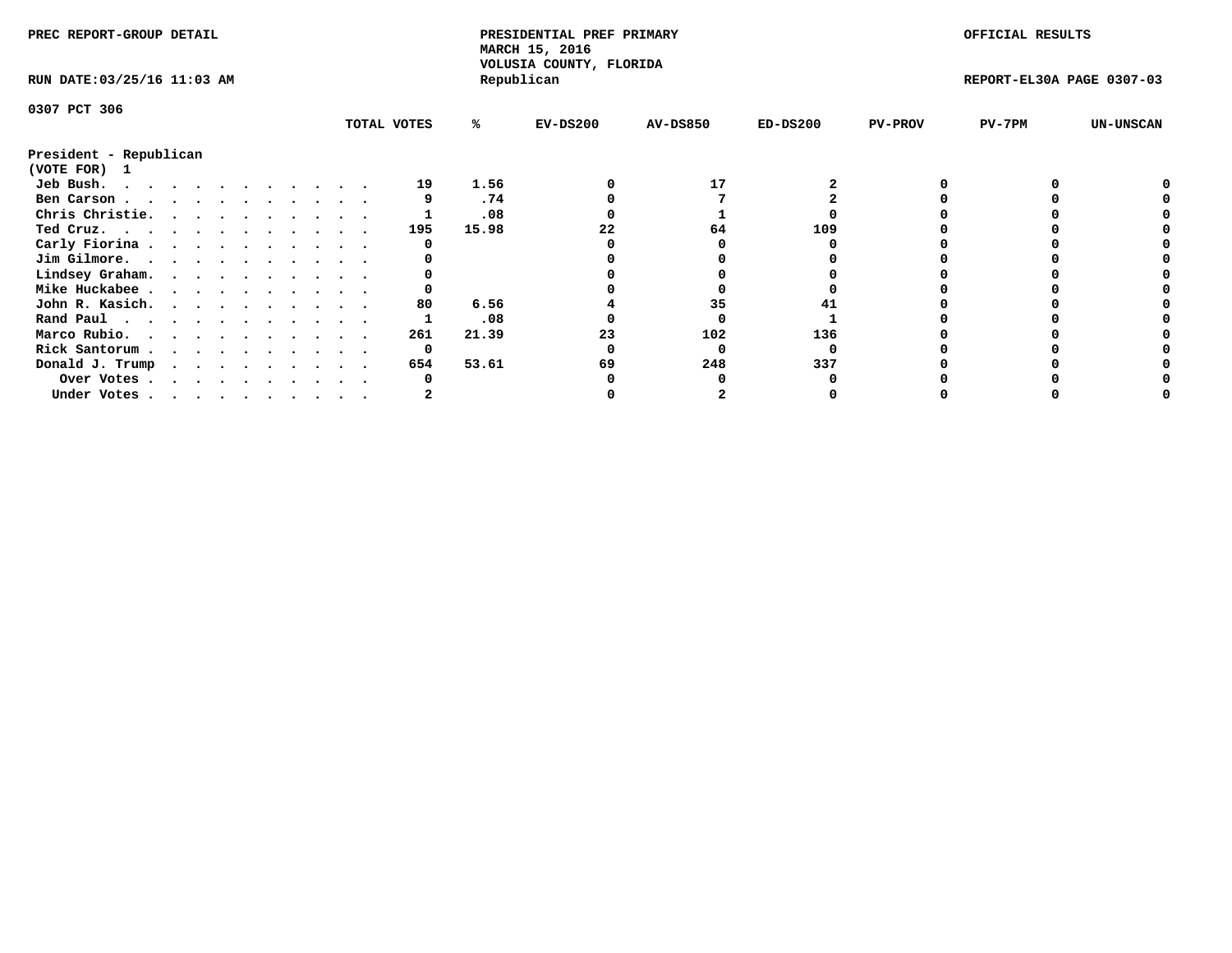| PREC REPORT-GROUP DETAIL                                    |             |                   | PRESIDENTIAL PREF PRIMARY<br>MARCH 15, 2016 |                 |            |                | OFFICIAL RESULTS          |                  |
|-------------------------------------------------------------|-------------|-------------------|---------------------------------------------|-----------------|------------|----------------|---------------------------|------------------|
| RUN DATE: 03/25/16 11:03 AM                                 |             | <b>STATISTICS</b> | VOLUSIA COUNTY, FLORIDA                     |                 |            |                | REPORT-EL30A PAGE 0308-01 |                  |
| 0308 PCT 307                                                |             |                   |                                             |                 |            |                |                           |                  |
|                                                             | TOTAL VOTES | %ະ                | EV-DS200                                    | <b>AV-DS850</b> | $ED-DS200$ | <b>PV-PROV</b> | $PV-7PM$                  | <b>UN-UNSCAN</b> |
| REGISTERED VOTERS - TOTAL                                   | 1,922       |                   |                                             |                 |            |                |                           |                  |
| REGISTERED VOTERS - Democratic                              | 847         | 44.07             |                                             |                 |            |                |                           |                  |
| REGISTERED VOTERS - Republican                              | 1,075       | 55.93             |                                             |                 |            |                |                           |                  |
| REGISTERED VOTERS - Nonpartisan                             | 0           |                   |                                             |                 |            |                |                           |                  |
| BALLOTS CAST - TOTAL.                                       | 832         |                   | 63                                          | 268             | 499        |                |                           | 0                |
| BALLOTS CAST - Democratic                                   | 294         | 35.34             | 18                                          | 113             | 163        |                |                           | 0                |
| BALLOTS CAST - Republican                                   | 538         | 64.66             | 45                                          | 155             | 336        |                |                           | 0                |
| BALLOTS CAST - Nonpartisan.                                 | 0           |                   |                                             |                 |            |                |                           | 0                |
| BALLOTS CAST - BLANK.                                       |             | .12               | 0                                           |                 | 0          |                |                           | 0                |
| VOTER TURNOUT - TOTAL $\cdot \cdot \cdot \cdot \cdot \cdot$ |             | 43.29             |                                             |                 |            |                |                           |                  |
| VOTER TURNOUT - Democratic.                                 |             | 34.71             |                                             |                 |            |                |                           |                  |
| VOTER TURNOUT - Republican.                                 |             | 50.05             |                                             |                 |            |                |                           |                  |
| VOTER TURNOUT - BLANK                                       |             | .05               |                                             |                 |            |                |                           |                  |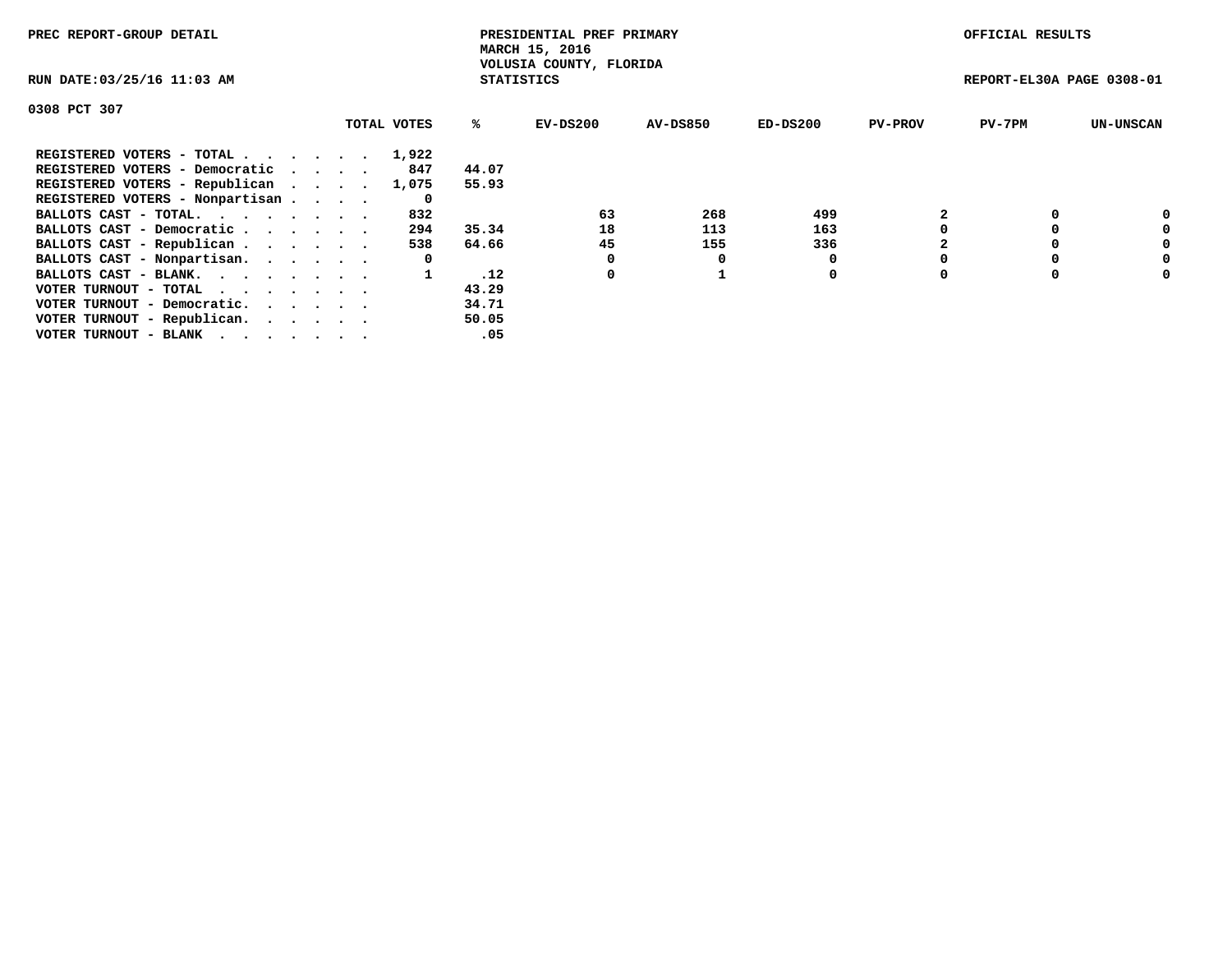| PREC REPORT-GROUP DETAIL<br>RUN DATE: 03/25/16 11:03 AM |  |  |  |  |  |  |  |  |  |     |       | PRESIDENTIAL PREF PRIMARY<br>MARCH 15, 2016<br>VOLUSIA COUNTY, FLORIDA |                 |          |                | OFFICIAL RESULTS          |           |
|---------------------------------------------------------|--|--|--|--|--|--|--|--|--|-----|-------|------------------------------------------------------------------------|-----------------|----------|----------------|---------------------------|-----------|
|                                                         |  |  |  |  |  |  |  |  |  |     |       | Democratic                                                             |                 |          |                | REPORT-EL30A PAGE 0308-02 |           |
| 0308 PCT 307<br>TOTAL VOTES                             |  |  |  |  |  |  |  |  |  |     |       |                                                                        |                 |          |                |                           |           |
|                                                         |  |  |  |  |  |  |  |  |  |     | %ะ    | EV-DS200                                                               | <b>AV-DS850</b> | ED-DS200 | <b>PV-PROV</b> | PV-7PM                    | UN-UNSCAN |
| President - Democratic<br>(VOTE FOR) 1                  |  |  |  |  |  |  |  |  |  |     |       |                                                                        |                 |          |                |                           |           |
| Hillary Clinton                                         |  |  |  |  |  |  |  |  |  | 156 | 53.06 | 11                                                                     | 67              | 78       |                |                           | 0         |
| Martin O'Malley                                         |  |  |  |  |  |  |  |  |  | 13  | 4.42  | 0                                                                      |                 | 8        |                |                           | 0         |
| Bernie Sanders.                                         |  |  |  |  |  |  |  |  |  | 125 | 42.52 |                                                                        | 41              | 77       |                |                           | 0         |
| Over Votes.                                             |  |  |  |  |  |  |  |  |  | 0   |       | 0                                                                      | 0               | 0        |                |                           | 0         |
| Under Votes.                                            |  |  |  |  |  |  |  |  |  | 0   |       |                                                                        |                 | 0        |                |                           | 0         |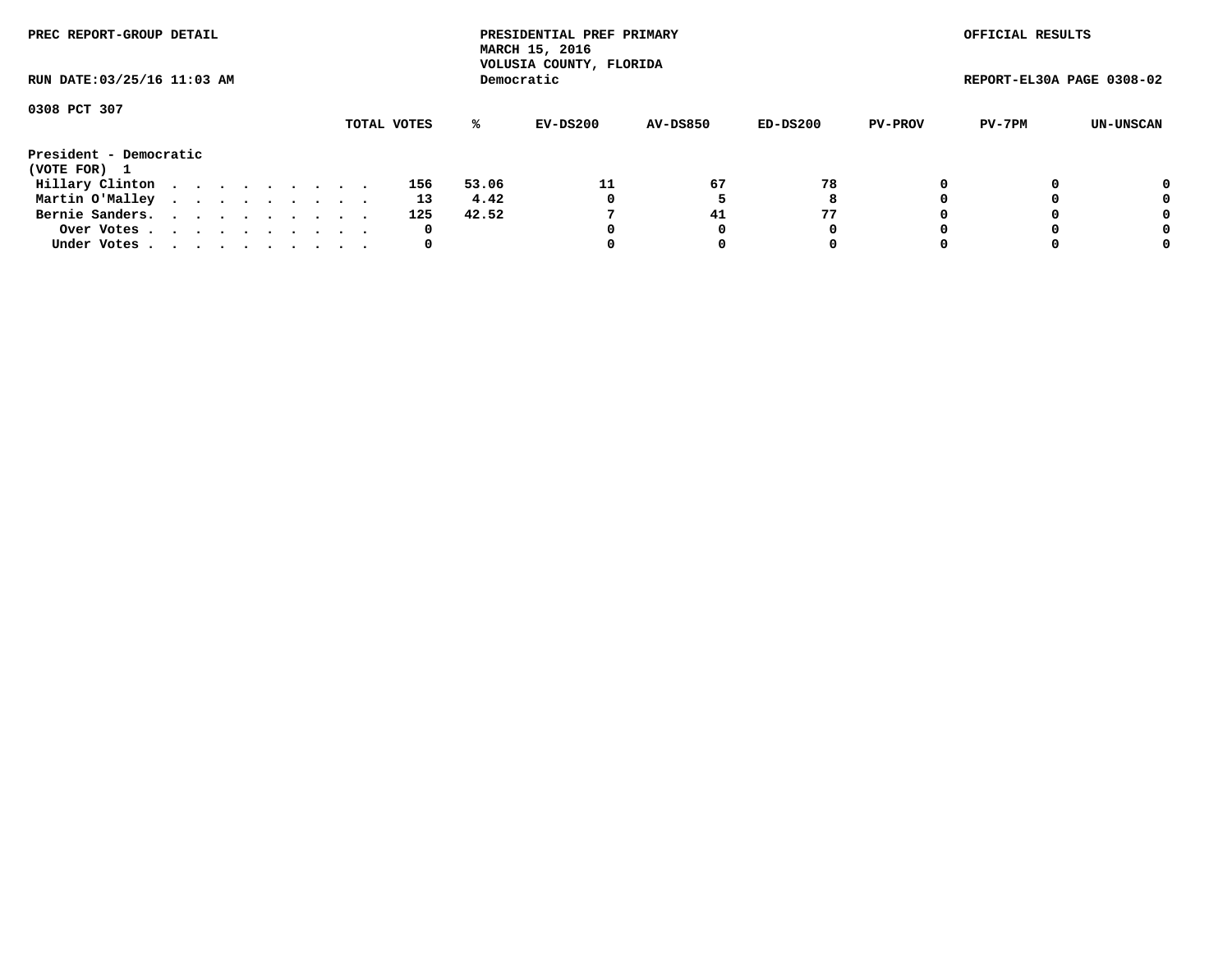| PREC REPORT-GROUP DETAIL               |  |  |  |  |  |  |  |             | PRESIDENTIAL PREF PRIMARY<br>MARCH 15, 2016<br>VOLUSIA COUNTY, FLORIDA |            |                 |            | OFFICIAL RESULTS |                           |                  |
|----------------------------------------|--|--|--|--|--|--|--|-------------|------------------------------------------------------------------------|------------|-----------------|------------|------------------|---------------------------|------------------|
| RUN DATE: 03/25/16 11:03 AM            |  |  |  |  |  |  |  |             |                                                                        | Republican |                 |            |                  | REPORT-EL30A PAGE 0308-03 |                  |
| 0308 PCT 307                           |  |  |  |  |  |  |  |             |                                                                        |            |                 |            |                  |                           |                  |
|                                        |  |  |  |  |  |  |  | TOTAL VOTES | %ะ                                                                     | $EV-DS200$ | <b>AV-DS850</b> | $ED-DS200$ | <b>PV-PROV</b>   | PV-7PM                    | <b>UN-UNSCAN</b> |
| President - Republican<br>(VOTE FOR) 1 |  |  |  |  |  |  |  |             |                                                                        |            |                 |            |                  |                           |                  |
| Jeb Bush.                              |  |  |  |  |  |  |  | 16          | 2.99                                                                   |            | 14              |            |                  |                           |                  |
| Ben Carson                             |  |  |  |  |  |  |  |             | .56                                                                    |            |                 |            |                  |                           |                  |
| Chris Christie.                        |  |  |  |  |  |  |  |             |                                                                        |            |                 |            |                  |                           |                  |
| Ted Cruz.                              |  |  |  |  |  |  |  | 104         | 19.40                                                                  |            | 28              |            |                  |                           |                  |
| Carly Fiorina                          |  |  |  |  |  |  |  |             |                                                                        |            |                 |            |                  |                           |                  |
| Jim Gilmore.                           |  |  |  |  |  |  |  |             |                                                                        |            |                 |            |                  |                           |                  |
|                                        |  |  |  |  |  |  |  |             | .19                                                                    |            |                 |            |                  |                           |                  |
| Lindsey Graham.                        |  |  |  |  |  |  |  |             |                                                                        |            |                 |            |                  |                           |                  |
| Mike Huckabee                          |  |  |  |  |  |  |  |             |                                                                        |            |                 |            |                  |                           |                  |
| John R. Kasich.                        |  |  |  |  |  |  |  | 24          | 4.48                                                                   |            |                 |            |                  |                           |                  |
| Rand Paul                              |  |  |  |  |  |  |  |             |                                                                        |            |                 |            |                  |                           |                  |
| Marco Rubio.                           |  |  |  |  |  |  |  | 103         | 19.22                                                                  |            | 39              | 60         |                  |                           |                  |
| Rick Santorum                          |  |  |  |  |  |  |  | 0           |                                                                        |            |                 |            |                  |                           |                  |
| Donald J. Trump                        |  |  |  |  |  |  |  | 285         | 53.17                                                                  |            | 66              | 183        |                  |                           |                  |
| Over Votes                             |  |  |  |  |  |  |  |             |                                                                        |            |                 |            |                  |                           |                  |
| Under Votes                            |  |  |  |  |  |  |  |             |                                                                        |            |                 |            |                  |                           |                  |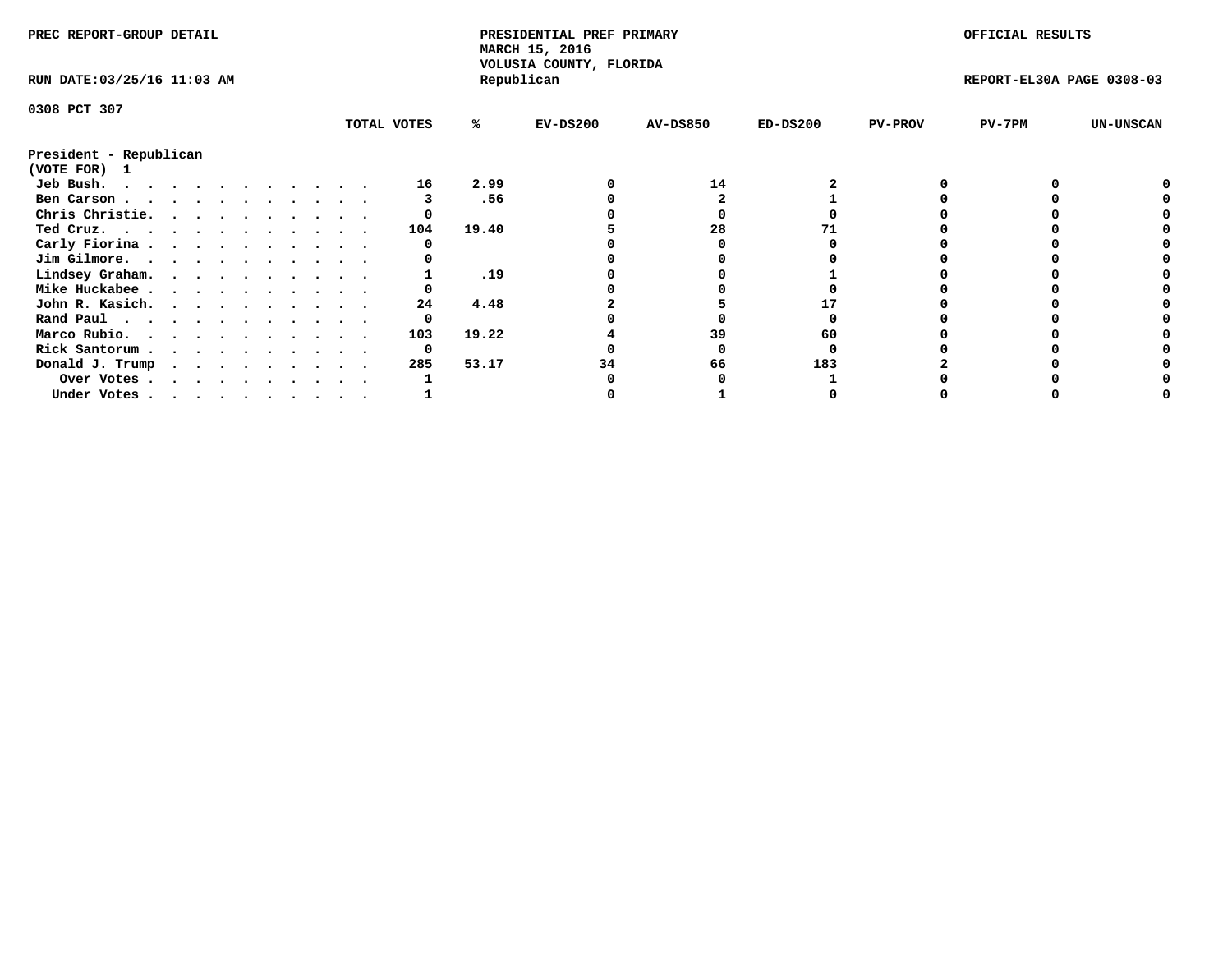| PREC REPORT-GROUP DETAIL                                    |  |             |       | PRESIDENTIAL PREF PRIMARY<br>MARCH 15, 2016  |          |            |                | OFFICIAL RESULTS          |                  |
|-------------------------------------------------------------|--|-------------|-------|----------------------------------------------|----------|------------|----------------|---------------------------|------------------|
| RUN DATE: 03/25/16 11:03 AM                                 |  |             |       | VOLUSIA COUNTY, FLORIDA<br><b>STATISTICS</b> |          |            |                | REPORT-EL30A PAGE 0309-01 |                  |
| 0309 PCT 308                                                |  |             |       |                                              |          |            |                |                           |                  |
|                                                             |  | TOTAL VOTES | %ะ    | EV-DS200                                     | AV-DS850 | $ED-DS200$ | <b>PV-PROV</b> | $PV-7PM$                  | <b>UN-UNSCAN</b> |
| REGISTERED VOTERS - TOTAL                                   |  | 1,911       |       |                                              |          |            |                |                           |                  |
| REGISTERED VOTERS - Democratic                              |  | 975         | 51.02 |                                              |          |            |                |                           |                  |
| REGISTERED VOTERS - Republican                              |  | 936         | 48.98 |                                              |          |            |                |                           |                  |
| REGISTERED VOTERS - Nonpartisan                             |  | 0           |       |                                              |          |            |                |                           |                  |
| BALLOTS CAST - TOTAL.                                       |  | 804         |       | 89                                           | 317      | 397        |                |                           | 0                |
| BALLOTS CAST - Democratic                                   |  | 336         | 41.79 | 40                                           | 135      | 160        |                |                           | 0                |
| BALLOTS CAST - Republican                                   |  | 468         | 58.21 | 49                                           | 182      | 237        |                |                           | 0                |
| BALLOTS CAST - Nonpartisan.                                 |  | 0           |       |                                              | O        |            |                |                           | 0                |
| BALLOTS CAST - BLANK.                                       |  |             | .25   | 0                                            |          |            |                |                           | 0                |
| VOTER TURNOUT - TOTAL $\cdot \cdot \cdot \cdot \cdot \cdot$ |  |             | 42.07 |                                              |          |            |                |                           |                  |
| VOTER TURNOUT - Democratic.                                 |  |             | 34.46 |                                              |          |            |                |                           |                  |
| VOTER TURNOUT - Republican.                                 |  |             | 50.00 |                                              |          |            |                |                           |                  |
| VOTER TURNOUT - BLANK                                       |  |             | .10   |                                              |          |            |                |                           |                  |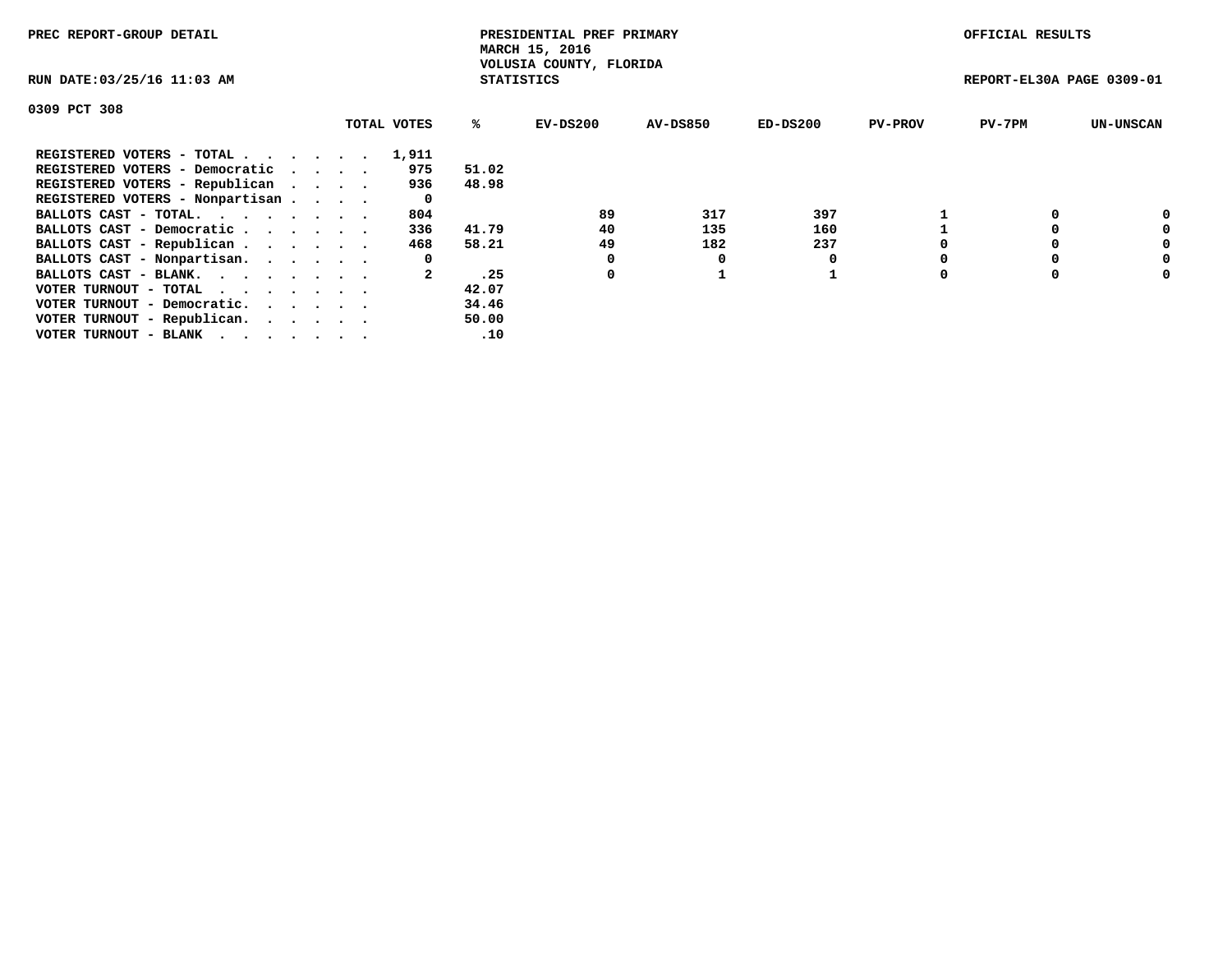| PREC REPORT-GROUP DETAIL    |  |  |  |  |             |       | PRESIDENTIAL PREF PRIMARY<br>MARCH 15, 2016<br>VOLUSIA COUNTY, FLORIDA |                 |          |                | OFFICIAL RESULTS          |           |
|-----------------------------|--|--|--|--|-------------|-------|------------------------------------------------------------------------|-----------------|----------|----------------|---------------------------|-----------|
| RUN DATE: 03/25/16 11:03 AM |  |  |  |  |             |       | Democratic                                                             |                 |          |                | REPORT-EL30A PAGE 0309-02 |           |
| 0309 PCT 308                |  |  |  |  |             |       |                                                                        |                 |          |                |                           |           |
|                             |  |  |  |  | TOTAL VOTES | ℁     | EV-DS200                                                               | <b>AV-DS850</b> | ED-DS200 | <b>PV-PROV</b> | PV-7PM                    | UN-UNSCAN |
| President - Democratic      |  |  |  |  |             |       |                                                                        |                 |          |                |                           |           |
| (VOTE FOR) 1                |  |  |  |  |             |       |                                                                        |                 |          |                |                           |           |
| Hillary Clinton             |  |  |  |  | 175         | 52.40 | 25                                                                     | 68              | 81       |                |                           | 0         |
| Martin O'Malley             |  |  |  |  | 14          | 4.19  |                                                                        |                 |          |                |                           | 0         |
| Bernie Sanders.             |  |  |  |  | 145         | 43.41 | 13                                                                     | 57              | 75       |                |                           | 0         |
| Over Votes.                 |  |  |  |  | 0           |       | 0                                                                      | 0               | 0        |                |                           | 0         |
| Under Votes.                |  |  |  |  | 2           |       |                                                                        |                 |          |                |                           | 0         |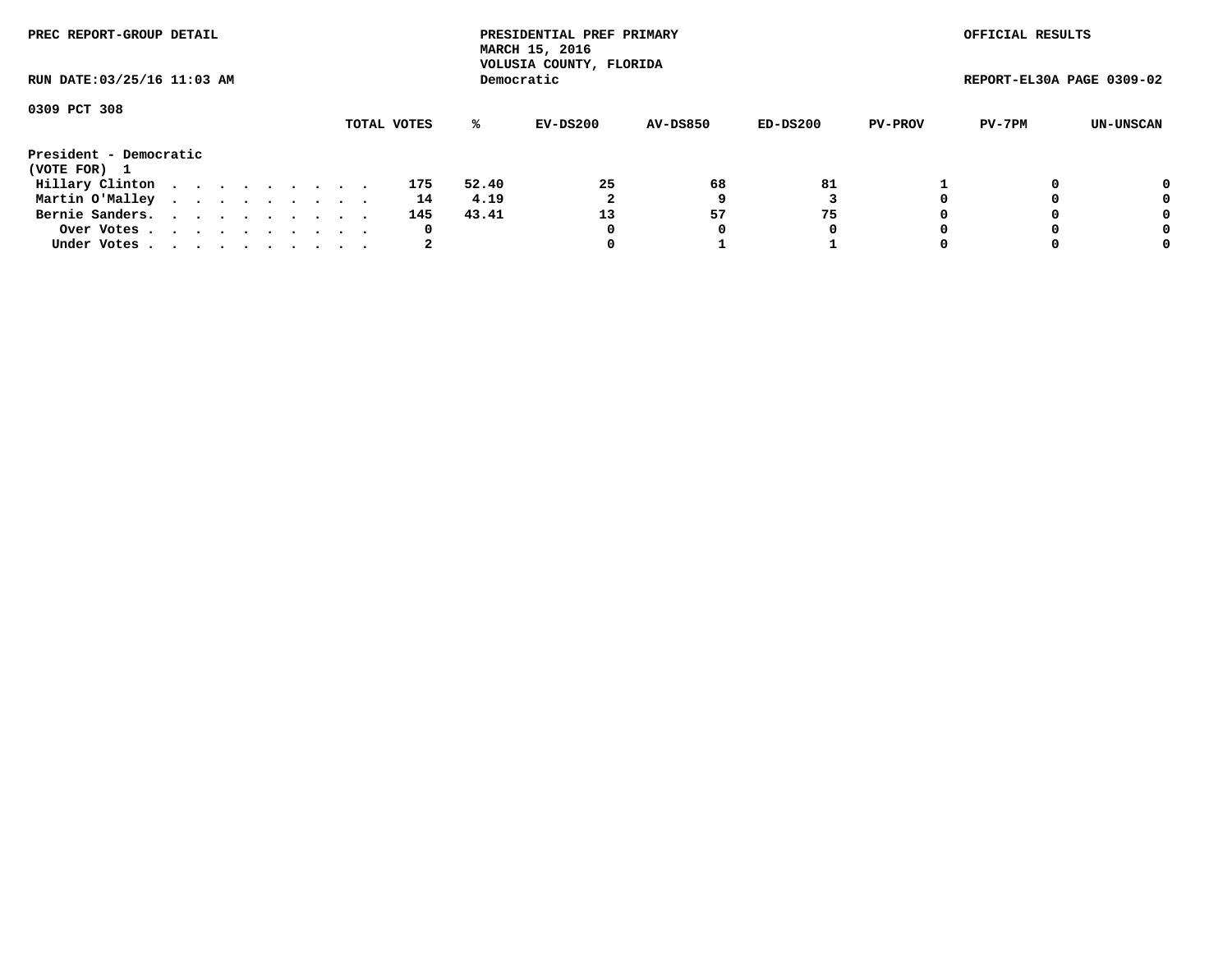| PREC REPORT-GROUP DETAIL                                                                                                                                                                                                                   |  |  |  |  |  |             |       | PRESIDENTIAL PREF PRIMARY<br>MARCH 15, 2016<br>VOLUSIA COUNTY, FLORIDA |                 |            |                | OFFICIAL RESULTS          |                  |
|--------------------------------------------------------------------------------------------------------------------------------------------------------------------------------------------------------------------------------------------|--|--|--|--|--|-------------|-------|------------------------------------------------------------------------|-----------------|------------|----------------|---------------------------|------------------|
| RUN DATE: 03/25/16 11:03 AM                                                                                                                                                                                                                |  |  |  |  |  |             |       | Republican                                                             |                 |            |                | REPORT-EL30A PAGE 0309-03 |                  |
| 0309 PCT 308                                                                                                                                                                                                                               |  |  |  |  |  |             |       |                                                                        |                 |            |                |                           |                  |
|                                                                                                                                                                                                                                            |  |  |  |  |  | TOTAL VOTES | ℁     | $EV-DS200$                                                             | <b>AV-DS850</b> | $ED-DS200$ | <b>PV-PROV</b> | $PV-7PM$                  | <b>UN-UNSCAN</b> |
| President - Republican                                                                                                                                                                                                                     |  |  |  |  |  |             |       |                                                                        |                 |            |                |                           |                  |
| (VOTE FOR) 1                                                                                                                                                                                                                               |  |  |  |  |  |             |       |                                                                        |                 |            |                |                           |                  |
| Jeb Bush.<br>. As the contract of the contract of the contract of the contract of the contract of the contract of the contract of the contract of the contract of the contract of the contract of the contract of the contract of the cont |  |  |  |  |  |             | 1.92  |                                                                        |                 |            |                |                           |                  |
| Ben Carson                                                                                                                                                                                                                                 |  |  |  |  |  |             | .85   |                                                                        |                 |            |                |                           |                  |
| Chris Christie.                                                                                                                                                                                                                            |  |  |  |  |  |             | .43   |                                                                        |                 |            |                |                           |                  |
| Ted Cruz.                                                                                                                                                                                                                                  |  |  |  |  |  | 88          | 18.80 |                                                                        | 36              |            |                |                           |                  |
| Carly Fiorina                                                                                                                                                                                                                              |  |  |  |  |  |             |       |                                                                        |                 |            |                |                           |                  |
| Jim Gilmore.                                                                                                                                                                                                                               |  |  |  |  |  |             |       |                                                                        |                 |            |                |                           |                  |
| Lindsey Graham.                                                                                                                                                                                                                            |  |  |  |  |  |             | .21   |                                                                        |                 |            |                |                           |                  |
| Mike Huckabee                                                                                                                                                                                                                              |  |  |  |  |  |             | .21   |                                                                        |                 |            |                |                           |                  |
| John R. Kasich.                                                                                                                                                                                                                            |  |  |  |  |  | 18          | 3.85  |                                                                        |                 |            |                |                           |                  |
| Rand Paul                                                                                                                                                                                                                                  |  |  |  |  |  | 0           |       |                                                                        |                 |            |                |                           |                  |
| Marco Rubio.                                                                                                                                                                                                                               |  |  |  |  |  | 83          | 17.74 |                                                                        | 32              |            |                |                           |                  |
| Rick Santorum                                                                                                                                                                                                                              |  |  |  |  |  | 0           |       |                                                                        |                 |            |                |                           |                  |
| Donald J. Trump                                                                                                                                                                                                                            |  |  |  |  |  | 262         | 55.98 | 29                                                                     | 95              | 138        |                |                           |                  |
| Over Votes                                                                                                                                                                                                                                 |  |  |  |  |  |             |       |                                                                        |                 |            |                |                           |                  |
| Under Votes                                                                                                                                                                                                                                |  |  |  |  |  |             |       |                                                                        |                 |            |                |                           |                  |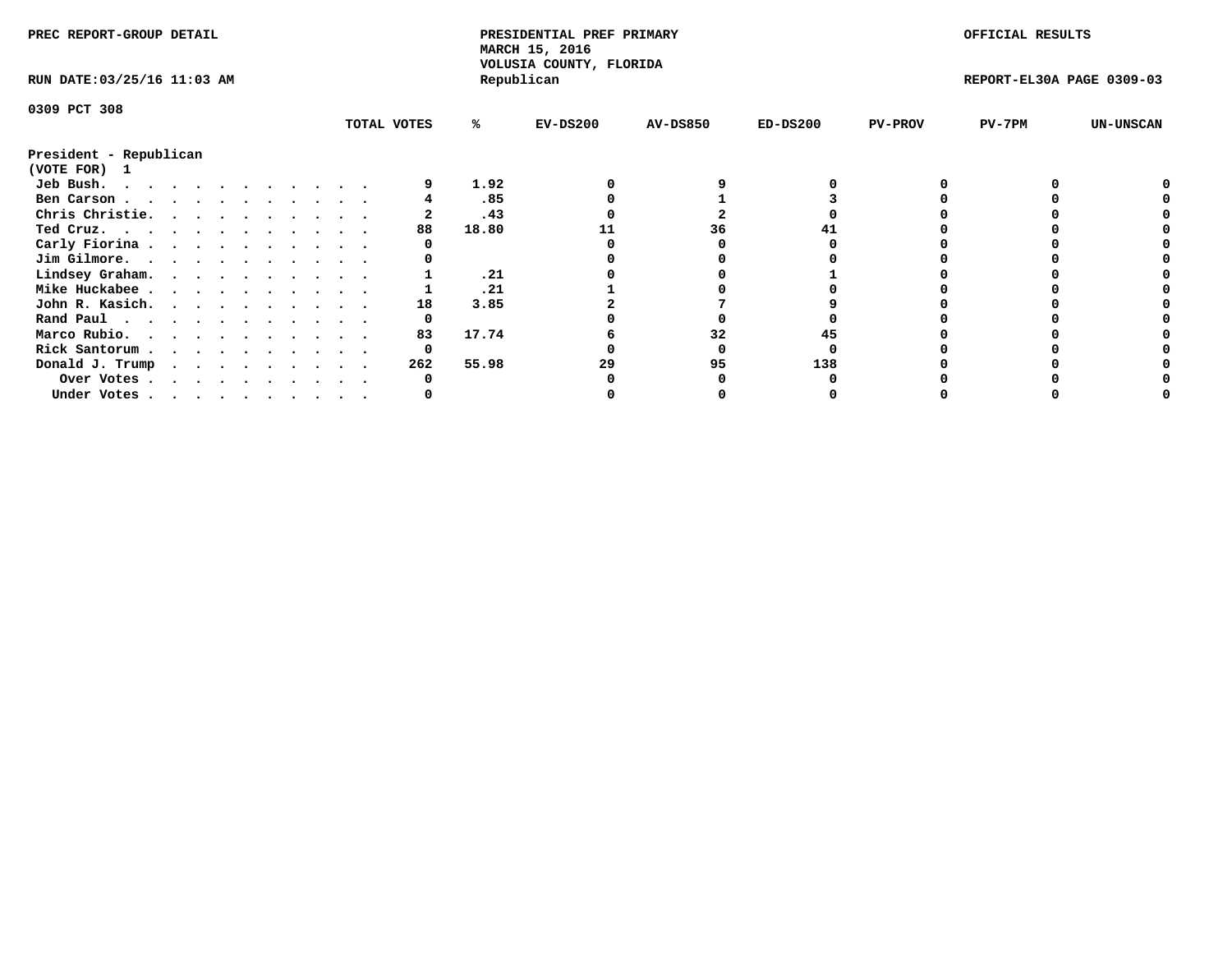| PREC REPORT-GROUP DETAIL                                    |             |                   | PRESIDENTIAL PREF PRIMARY<br>MARCH 15, 2016 |          |            |                | OFFICIAL RESULTS          |                  |
|-------------------------------------------------------------|-------------|-------------------|---------------------------------------------|----------|------------|----------------|---------------------------|------------------|
| RUN DATE: 03/25/16 11:03 AM                                 |             | <b>STATISTICS</b> | VOLUSIA COUNTY, FLORIDA                     |          |            |                | REPORT-EL30A PAGE 0310-01 |                  |
| 0310 PCT 309                                                |             |                   |                                             |          |            |                |                           |                  |
|                                                             | TOTAL VOTES | ℁                 | $EV-DS200$                                  | AV-DS850 | $ED-DS200$ | <b>PV-PROV</b> | $PV-7PM$                  | <b>UN-UNSCAN</b> |
| REGISTERED VOTERS - TOTAL                                   | 2,597       |                   |                                             |          |            |                |                           |                  |
| REGISTERED VOTERS - Democratic                              | 1,410       | 54.29             |                                             |          |            |                |                           |                  |
| REGISTERED VOTERS - Republican                              | 1,187       | 45.71             |                                             |          |            |                |                           |                  |
| REGISTERED VOTERS - Nonpartisan                             | 0           |                   |                                             |          |            |                |                           |                  |
| BALLOTS CAST - TOTAL.                                       | 1,012       |                   | 80                                          | 436      | 496        |                |                           | 0                |
| BALLOTS CAST - Democratic                                   | 428         | 42.29             | 33                                          | 177      | 218        |                |                           | 0                |
| BALLOTS CAST - Republican                                   | 584         | 57.71             | 47                                          | 259      | 278        |                |                           | 0                |
| BALLOTS CAST - Nonpartisan.                                 | 0           |                   |                                             | 0        |            |                |                           | 0                |
| BALLOTS CAST - BLANK.                                       |             | .20               | 0                                           |          |            |                |                           | 0                |
| VOTER TURNOUT - TOTAL $\cdot \cdot \cdot \cdot \cdot \cdot$ |             | 38.97             |                                             |          |            |                |                           |                  |
| VOTER TURNOUT - Democratic.                                 |             | 30.35             |                                             |          |            |                |                           |                  |
| VOTER TURNOUT - Republican.                                 |             | 49.20             |                                             |          |            |                |                           |                  |
| VOTER TURNOUT - BLANK                                       |             | .08               |                                             |          |            |                |                           |                  |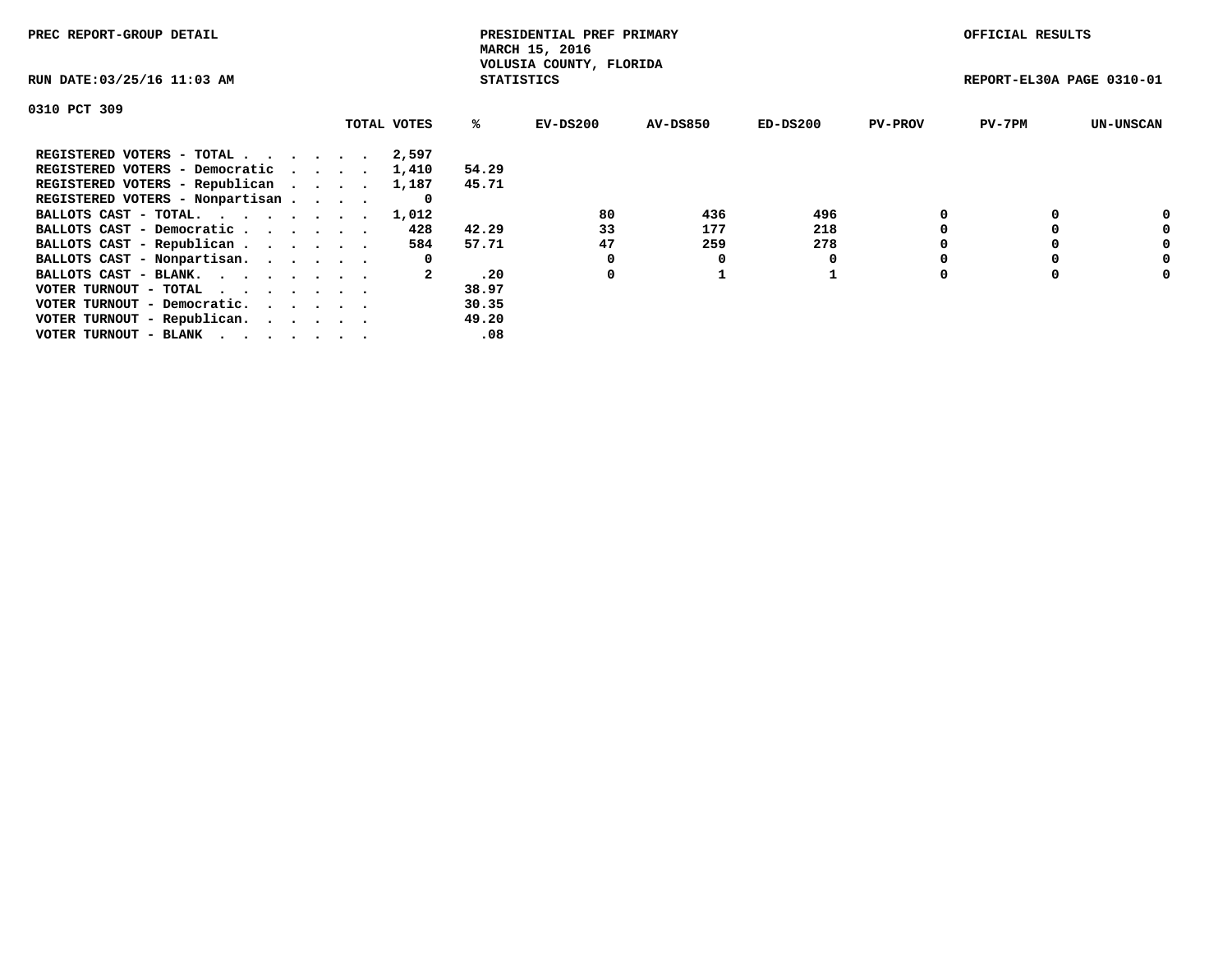| PREC REPORT-GROUP DETAIL               |  |  |  |  |             |       | PRESIDENTIAL PREF PRIMARY<br>MARCH 15, 2016<br>VOLUSIA COUNTY, FLORIDA |                 |          |                | OFFICIAL RESULTS          |           |
|----------------------------------------|--|--|--|--|-------------|-------|------------------------------------------------------------------------|-----------------|----------|----------------|---------------------------|-----------|
| RUN DATE: 03/25/16 11:03 AM            |  |  |  |  |             |       | Democratic                                                             |                 |          |                | REPORT-EL30A PAGE 0310-02 |           |
| 0310 PCT 309                           |  |  |  |  |             |       |                                                                        |                 |          |                |                           |           |
|                                        |  |  |  |  | TOTAL VOTES | ℁     | EV-DS200                                                               | <b>AV-DS850</b> | ED-DS200 | <b>PV-PROV</b> | PV-7PM                    | UN-UNSCAN |
| President - Democratic<br>(VOTE FOR) 1 |  |  |  |  |             |       |                                                                        |                 |          |                |                           |           |
| Hillary Clinton                        |  |  |  |  | 248         | 58.08 | 20                                                                     | 113             | 115      | 0              |                           | 0         |
| Martin O'Malley                        |  |  |  |  | 12          | 2.81  | 0                                                                      |                 |          |                |                           | 0         |
| Bernie Sanders.                        |  |  |  |  | 167         | 39.11 | 13                                                                     | 54              | 100      |                |                           | 0         |
| Over Votes.                            |  |  |  |  | 0           |       | 0                                                                      | 0               | 0        |                |                           | 0         |
| Under Votes.                           |  |  |  |  |             |       |                                                                        |                 | 0        |                |                           | 0         |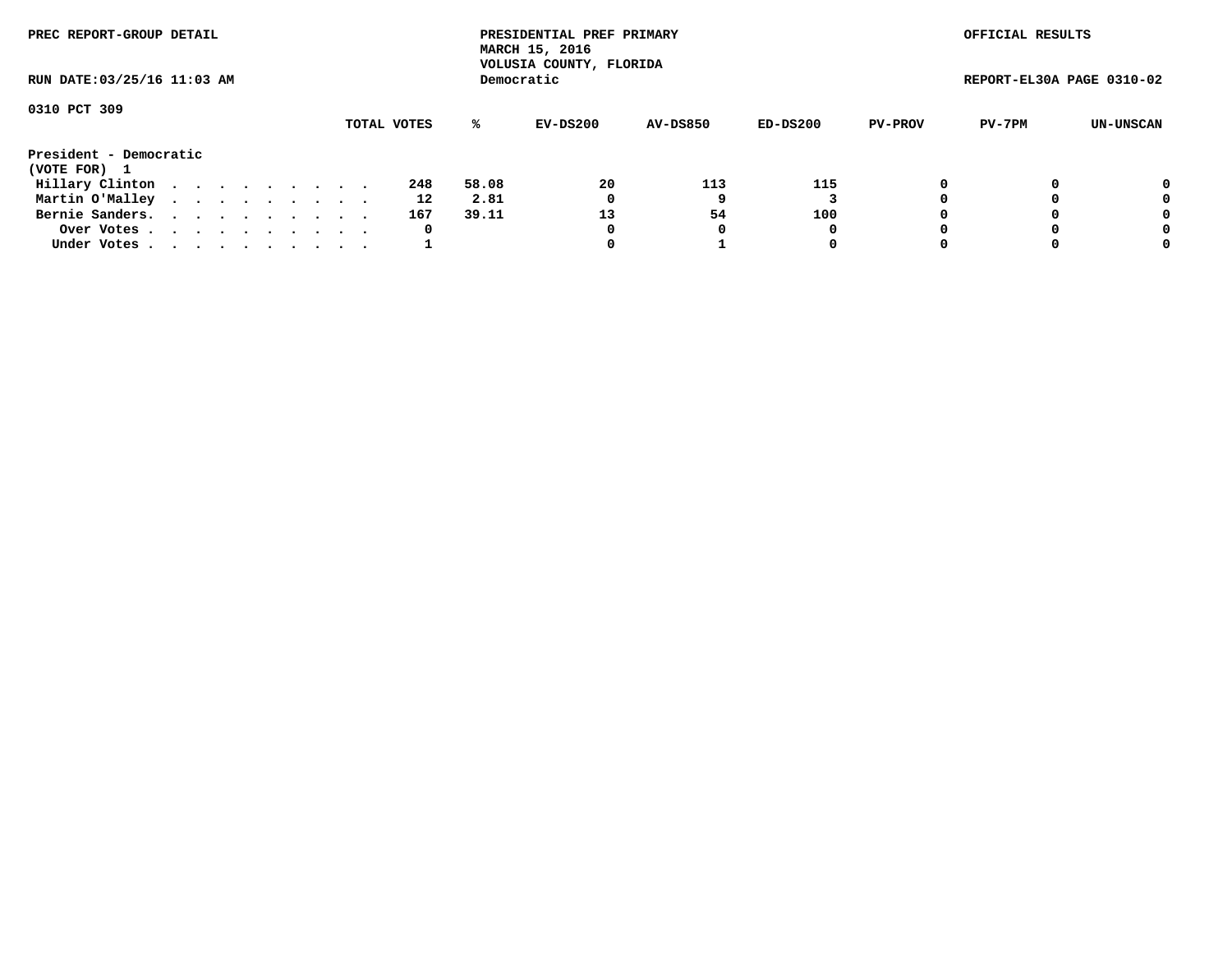| PREC REPORT-GROUP DETAIL    |             |       | PRESIDENTIAL PREF PRIMARY<br>MARCH 15, 2016<br>VOLUSIA COUNTY, FLORIDA |                 |            |                | OFFICIAL RESULTS          |                  |
|-----------------------------|-------------|-------|------------------------------------------------------------------------|-----------------|------------|----------------|---------------------------|------------------|
| RUN DATE: 03/25/16 11:03 AM |             |       | Republican                                                             |                 |            |                | REPORT-EL30A PAGE 0310-03 |                  |
| 0310 PCT 309                |             |       |                                                                        |                 |            |                |                           |                  |
|                             | TOTAL VOTES | ℁     | $EV-DS200$                                                             | <b>AV-DS850</b> | $ED-DS200$ | <b>PV-PROV</b> | $PV-7PM$                  | <b>UN-UNSCAN</b> |
| President - Republican      |             |       |                                                                        |                 |            |                |                           |                  |
| (VOTE FOR) 1                |             |       |                                                                        |                 |            |                |                           |                  |
| Jeb Bush.                   | 18          | 3.09  |                                                                        | 17              |            |                |                           |                  |
| Ben Carson                  |             | 1.54  |                                                                        |                 |            |                |                           |                  |
| Chris Christie.             |             | .17   |                                                                        |                 |            |                |                           |                  |
| Ted Cruz.                   | 105         | 18.01 |                                                                        |                 |            |                |                           |                  |
| Carly Fiorina               |             | .17   |                                                                        |                 |            |                |                           |                  |
| Jim Gilmore.                |             |       |                                                                        |                 |            |                |                           |                  |
| Lindsey Graham.             |             |       |                                                                        |                 |            |                |                           |                  |
| Mike Huckabee               |             | .51   |                                                                        |                 |            |                |                           |                  |
| John R. Kasich.             |             | 5.49  |                                                                        | 12              |            |                |                           |                  |
| Rand Paul                   |             | .51   |                                                                        |                 |            |                |                           |                  |
| Marco Rubio.                | 126         | 21.61 |                                                                        | 56              | 62         |                |                           |                  |
| Rick Santorum               |             | .17   |                                                                        |                 |            |                |                           |                  |
| Donald J. Trump             | 284         | 48.71 | 27                                                                     | 129             | 128        |                |                           |                  |
| Over Votes                  |             |       |                                                                        |                 |            |                |                           |                  |
| Under Votes                 |             |       |                                                                        |                 |            |                |                           |                  |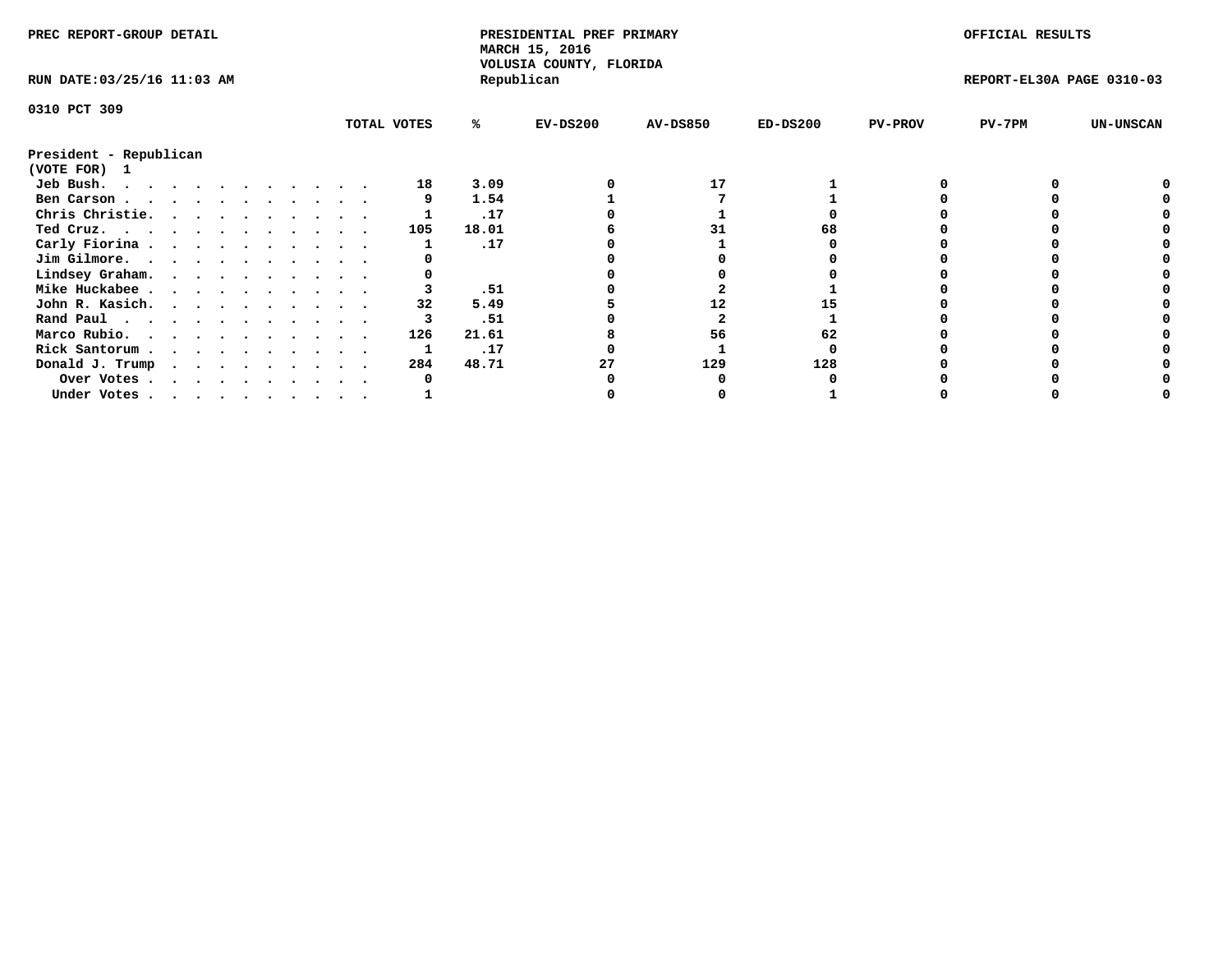| PREC REPORT-GROUP DETAIL                                    |             |                   | PRESIDENTIAL PREF PRIMARY<br>MARCH 15, 2016 |                 |            |                | OFFICIAL RESULTS          |                  |
|-------------------------------------------------------------|-------------|-------------------|---------------------------------------------|-----------------|------------|----------------|---------------------------|------------------|
| RUN DATE: 03/25/16 11:03 AM                                 |             | <b>STATISTICS</b> | VOLUSIA COUNTY, FLORIDA                     |                 |            |                | REPORT-EL30A PAGE 0401-01 |                  |
| 0401 PCT 401                                                |             |                   |                                             |                 |            |                |                           |                  |
|                                                             | TOTAL VOTES | ℁                 | EV-DS200                                    | <b>AV-DS850</b> | $ED-DS200$ | <b>PV-PROV</b> | $PV-7PM$                  | <b>UN-UNSCAN</b> |
| REGISTERED VOTERS - TOTAL                                   | 3,241       |                   |                                             |                 |            |                |                           |                  |
| REGISTERED VOTERS - Democratic                              | 1,784       | 55.04             |                                             |                 |            |                |                           |                  |
| REGISTERED VOTERS - Republican                              | 1,457       | 44.96             |                                             |                 |            |                |                           |                  |
| REGISTERED VOTERS - Nonpartisan                             | 0           |                   |                                             |                 |            |                |                           |                  |
| BALLOTS CAST - TOTAL. 1,316                                 |             |                   | 191                                         | 402             | 723        |                |                           | 0                |
| BALLOTS CAST - Democratic                                   | 579         | 44.00             | 99                                          | 159             | 321        |                |                           | 0                |
| BALLOTS CAST - Republican                                   | 737         | 56.00             | 92                                          | 243             | 402        |                |                           | 0                |
| BALLOTS CAST - Nonpartisan.                                 | 0           |                   |                                             | 0               | 0          |                |                           | 0                |
| BALLOTS CAST - BLANK.                                       | 16          | 1.22              | 0                                           | 0               | 16         |                |                           | 0                |
| VOTER TURNOUT - TOTAL $\cdot \cdot \cdot \cdot \cdot \cdot$ |             | 40.60             |                                             |                 |            |                |                           |                  |
| VOTER TURNOUT - Democratic.                                 |             | 32.46             |                                             |                 |            |                |                           |                  |
| VOTER TURNOUT - Republican.                                 |             | 50.58             |                                             |                 |            |                |                           |                  |
| VOTER TURNOUT - BLANK                                       |             | .49               |                                             |                 |            |                |                           |                  |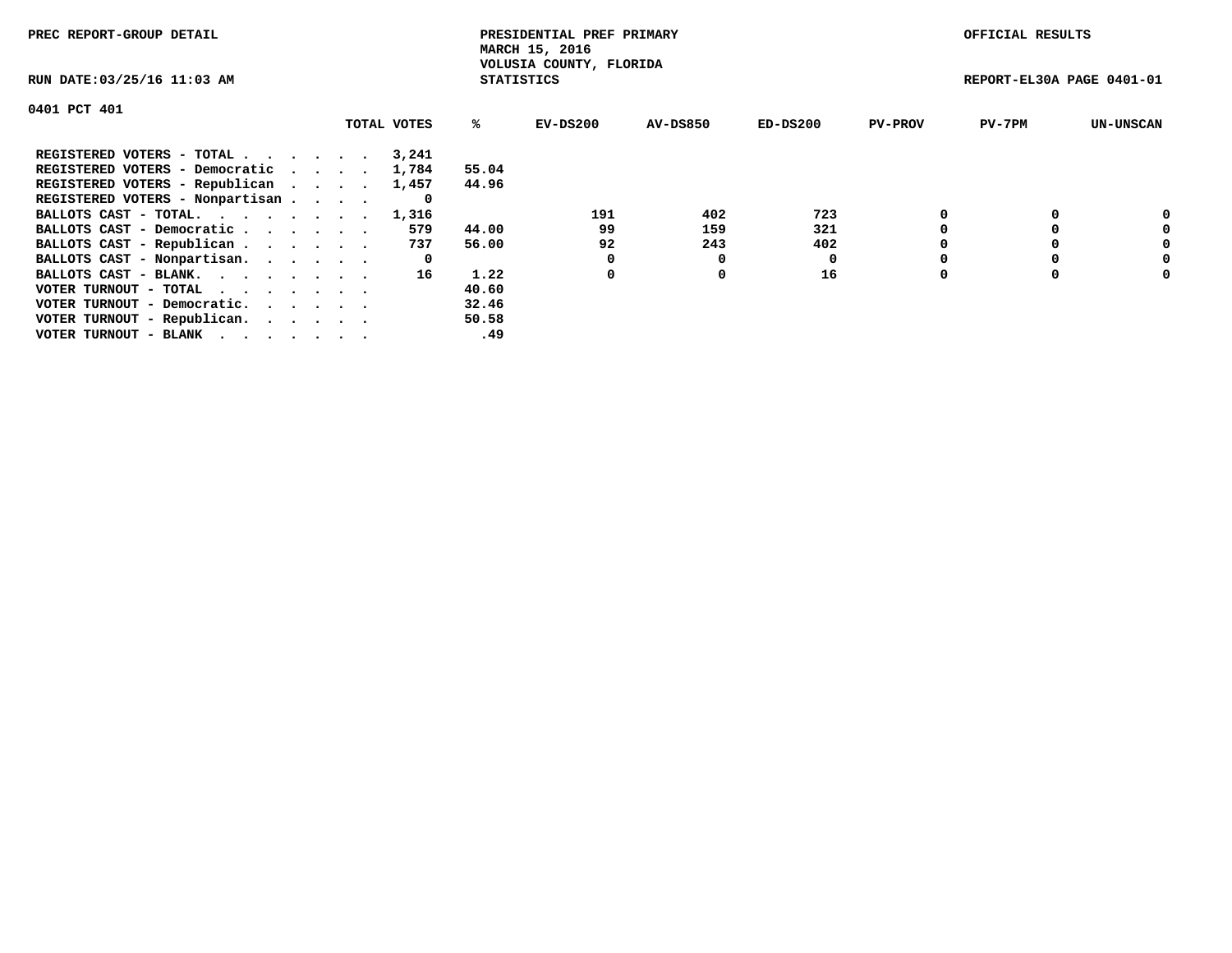| PREC REPORT-GROUP DETAIL               |  |  |  |  |             |       | PRESIDENTIAL PREF PRIMARY<br>MARCH 15, 2016<br>VOLUSIA COUNTY, FLORIDA |                 |            |                | OFFICIAL RESULTS          |           |
|----------------------------------------|--|--|--|--|-------------|-------|------------------------------------------------------------------------|-----------------|------------|----------------|---------------------------|-----------|
| RUN DATE: 03/25/16 11:03 AM            |  |  |  |  |             |       | Democratic                                                             |                 |            |                | REPORT-EL30A PAGE 0401-02 |           |
| 0401 PCT 401                           |  |  |  |  | TOTAL VOTES | ℁     | EV-DS200                                                               | <b>AV-DS850</b> | $ED-DS200$ | <b>PV-PROV</b> | PV-7PM                    | UN-UNSCAN |
| President - Democratic<br>(VOTE FOR) 1 |  |  |  |  |             |       |                                                                        |                 |            |                |                           |           |
| Hillary Clinton                        |  |  |  |  | 342         | 60.53 | 54                                                                     | 103             | 185        |                |                           | 0         |
| Martin O'Malley                        |  |  |  |  | 12          | 2.12  |                                                                        |                 | 6          |                |                           | 0         |
| Bernie Sanders.                        |  |  |  |  | 211         | 37.35 | 44                                                                     | 51              | 116        |                |                           | 0         |
| Over Votes                             |  |  |  |  | 0           |       | 0                                                                      |                 | 0          |                |                           | 0         |
| Under Votes                            |  |  |  |  | 14          |       |                                                                        |                 | 14         |                |                           | 0         |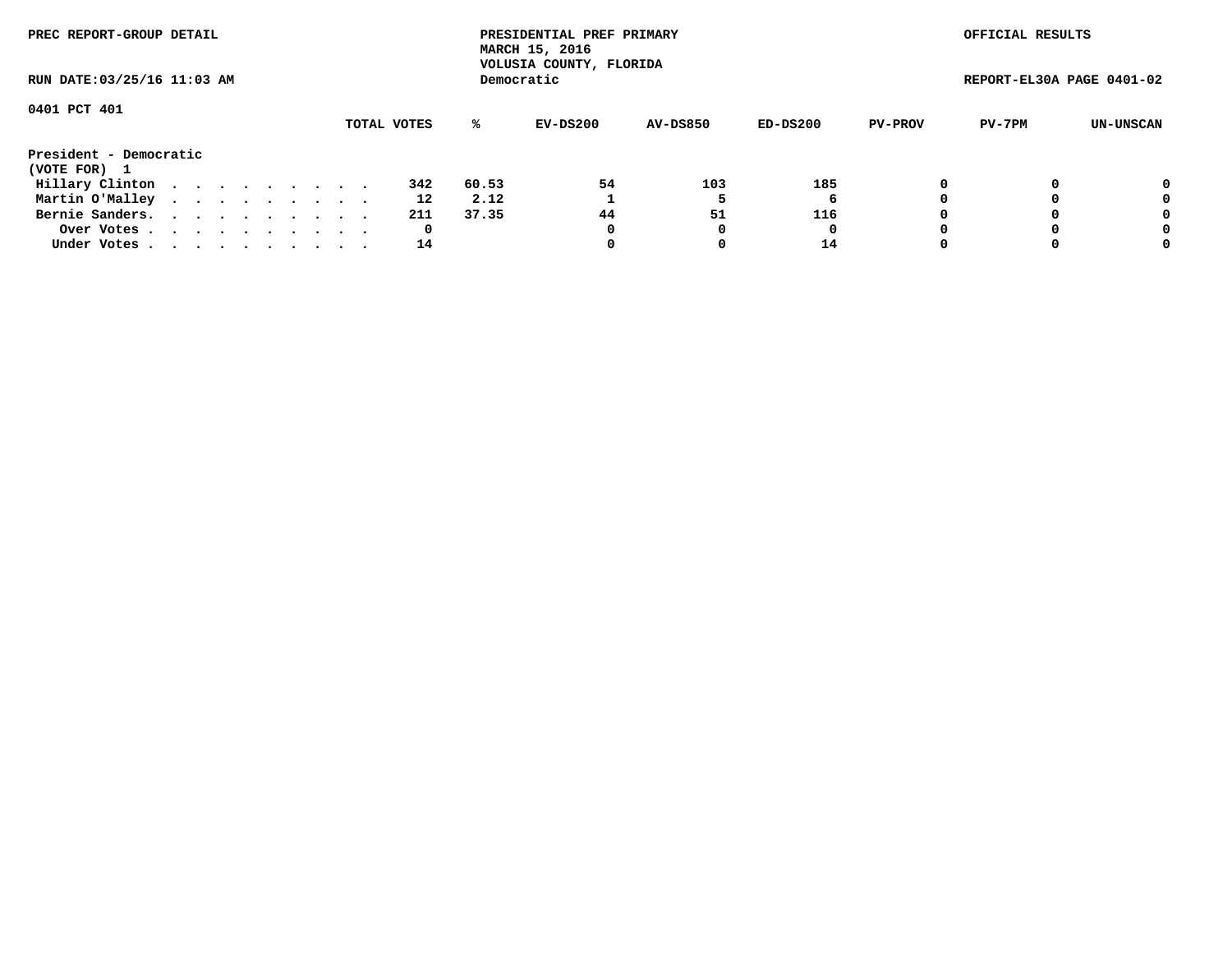| PREC REPORT-GROUP DETAIL    |  |  |  |  |             |       | PRESIDENTIAL PREF PRIMARY<br>MARCH 15, 2016<br>VOLUSIA COUNTY, FLORIDA |                 |            |                | OFFICIAL RESULTS          |                  |
|-----------------------------|--|--|--|--|-------------|-------|------------------------------------------------------------------------|-----------------|------------|----------------|---------------------------|------------------|
| RUN DATE: 03/25/16 11:03 AM |  |  |  |  |             |       | Republican                                                             |                 |            |                | REPORT-EL30A PAGE 0401-03 |                  |
| 0401 PCT 401                |  |  |  |  |             |       |                                                                        |                 |            |                |                           |                  |
|                             |  |  |  |  | TOTAL VOTES | %ะ    | $EV-DS200$                                                             | <b>AV-DS850</b> | $ED-DS200$ | <b>PV-PROV</b> | PV-7PM                    | <b>UN-UNSCAN</b> |
| President - Republican      |  |  |  |  |             |       |                                                                        |                 |            |                |                           |                  |
| (VOTE FOR) 1                |  |  |  |  |             |       |                                                                        |                 |            |                |                           |                  |
| Jeb Bush.                   |  |  |  |  | 28          | 3.81  |                                                                        | 25              |            |                |                           |                  |
| Ben Carson                  |  |  |  |  |             | 1.09  |                                                                        |                 |            |                |                           |                  |
| Chris Christie.             |  |  |  |  |             |       |                                                                        |                 |            |                |                           |                  |
| Ted Cruz.                   |  |  |  |  | 140         | 19.05 |                                                                        | 29              | 90         |                |                           |                  |
| Carly Fiorina               |  |  |  |  |             |       |                                                                        |                 |            |                |                           |                  |
| Jim Gilmore.                |  |  |  |  |             |       |                                                                        |                 |            |                |                           |                  |
| Lindsey Graham.             |  |  |  |  |             |       |                                                                        |                 |            |                |                           |                  |
| Mike Huckabee               |  |  |  |  |             | .14   |                                                                        |                 |            |                |                           |                  |
| John R. Kasich.             |  |  |  |  | 38          | 5.17  |                                                                        | 15              |            |                |                           |                  |
| Rand Paul                   |  |  |  |  |             | .27   |                                                                        |                 |            |                |                           |                  |
| Marco Rubio.                |  |  |  |  | 148         | 20.14 | 19                                                                     | 42              |            |                |                           |                  |
|                             |  |  |  |  |             | .14   |                                                                        |                 |            |                |                           |                  |
| Rick Santorum               |  |  |  |  |             |       |                                                                        |                 |            |                |                           |                  |
| Donald J. Trump             |  |  |  |  | 369         | 50.20 | 47                                                                     | 124             | 198        |                |                           |                  |
| Over Votes                  |  |  |  |  |             |       |                                                                        |                 |            |                |                           |                  |
| Under Votes                 |  |  |  |  |             |       |                                                                        |                 |            |                |                           |                  |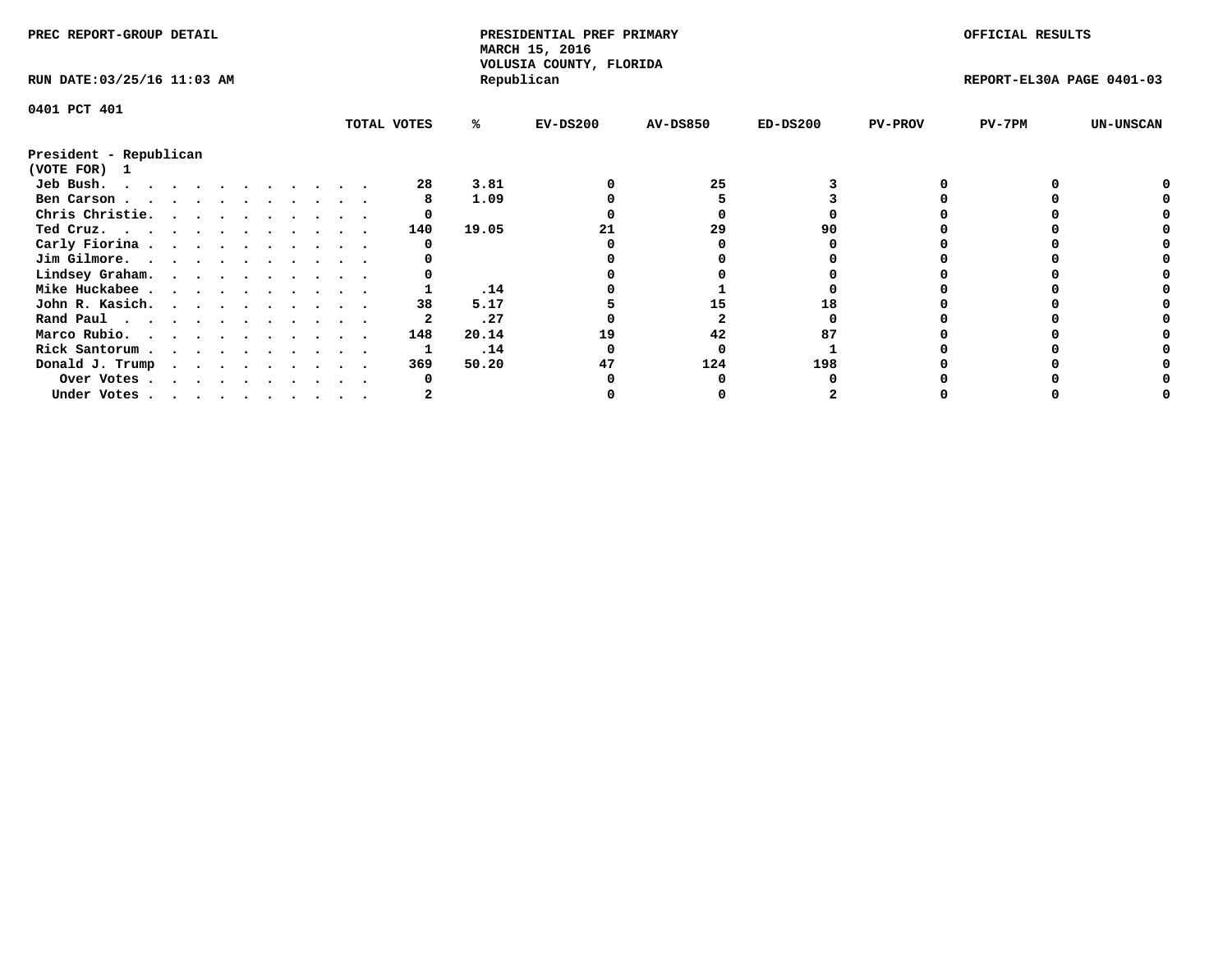| PREC REPORT-GROUP DETAIL                                    |             |                   | PRESIDENTIAL PREF PRIMARY<br>MARCH 15, 2016 |                 |            |                | OFFICIAL RESULTS          |                  |
|-------------------------------------------------------------|-------------|-------------------|---------------------------------------------|-----------------|------------|----------------|---------------------------|------------------|
| RUN DATE: 03/25/16 11:03 AM                                 |             | <b>STATISTICS</b> | VOLUSIA COUNTY, FLORIDA                     |                 |            |                | REPORT-EL30A PAGE 0403-01 |                  |
| 0403 PCT 403                                                |             |                   |                                             |                 |            |                |                           |                  |
|                                                             | TOTAL VOTES | ℁                 | EV-DS200                                    | <b>AV-DS850</b> | $ED-DS200$ | <b>PV-PROV</b> | $PV-7PM$                  | <b>UN-UNSCAN</b> |
| REGISTERED VOTERS - TOTAL                                   | 2,236       |                   |                                             |                 |            |                |                           |                  |
| REGISTERED VOTERS - Democratic                              | 1,347       | 60.24             |                                             |                 |            |                |                           |                  |
| REGISTERED VOTERS - Republican                              | 889         | 39.76             |                                             |                 |            |                |                           |                  |
| REGISTERED VOTERS - Nonpartisan                             | 0           |                   |                                             |                 |            |                |                           |                  |
| BALLOTS CAST - TOTAL.                                       | 727         |                   | 116                                         | 169             | 442        |                |                           | 0                |
| BALLOTS CAST - Democratic                                   | 360         | 49.52             | 62                                          | 94              | 204        |                |                           | 0                |
| BALLOTS CAST - Republican                                   | 367         | 50.48             | 54                                          | 75              | 238        |                |                           | 0                |
| BALLOTS CAST - Nonpartisan.                                 | 0           |                   |                                             |                 |            |                |                           | 0                |
| BALLOTS CAST - BLANK.                                       | 6           | .83               | 0                                           | 0               | 6          |                |                           | 0                |
| VOTER TURNOUT - TOTAL $\cdot \cdot \cdot \cdot \cdot \cdot$ |             | 32.51             |                                             |                 |            |                |                           |                  |
| VOTER TURNOUT - Democratic.                                 |             | 26.73             |                                             |                 |            |                |                           |                  |
| VOTER TURNOUT - Republican.                                 |             | 41.28             |                                             |                 |            |                |                           |                  |
| VOTER TURNOUT - BLANK                                       |             | .27               |                                             |                 |            |                |                           |                  |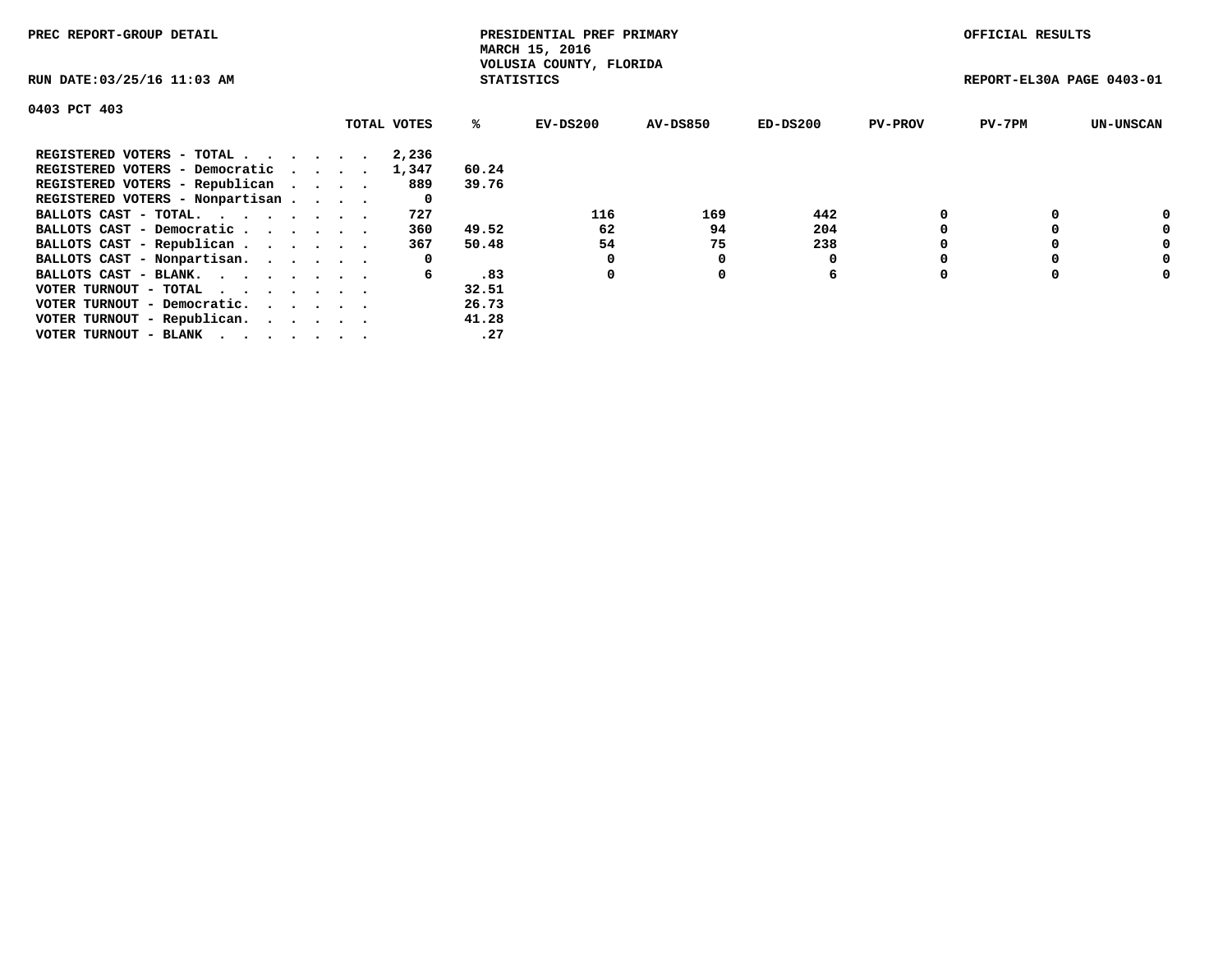| PREC REPORT-GROUP DETAIL               |  |  |  |  |             |           | PRESIDENTIAL PREF PRIMARY<br>MARCH 15, 2016<br>VOLUSIA COUNTY, FLORIDA |                 |            |                | OFFICIAL RESULTS          |           |
|----------------------------------------|--|--|--|--|-------------|-----------|------------------------------------------------------------------------|-----------------|------------|----------------|---------------------------|-----------|
| RUN DATE: 03/25/16 11:03 AM            |  |  |  |  |             |           | Democratic                                                             |                 |            |                | REPORT-EL30A PAGE 0403-02 |           |
| 0403 PCT 403                           |  |  |  |  | TOTAL VOTES | %ะ        | EV-DS200                                                               | <b>AV-DS850</b> | $ED-DS200$ | <b>PV-PROV</b> | PV-7PM                    | UN-UNSCAN |
| President - Democratic<br>(VOTE FOR) 1 |  |  |  |  |             |           |                                                                        |                 |            |                |                           |           |
| Hillary Clinton                        |  |  |  |  | 221         | 62.25     | 42                                                                     | 58              | 121        | 0              |                           | 0         |
| Martin O'Malley                        |  |  |  |  |             | 2.25<br>8 | 0                                                                      |                 |            |                |                           | 0         |
| Bernie Sanders.                        |  |  |  |  | 126         | 35.49     | 20                                                                     | 33              | 73         |                |                           | 0         |
| Over Votes                             |  |  |  |  |             | 0         | 0                                                                      | 0               | 0          |                |                           | 0         |
| Under Votes.                           |  |  |  |  |             |           |                                                                        |                 |            |                |                           | 0         |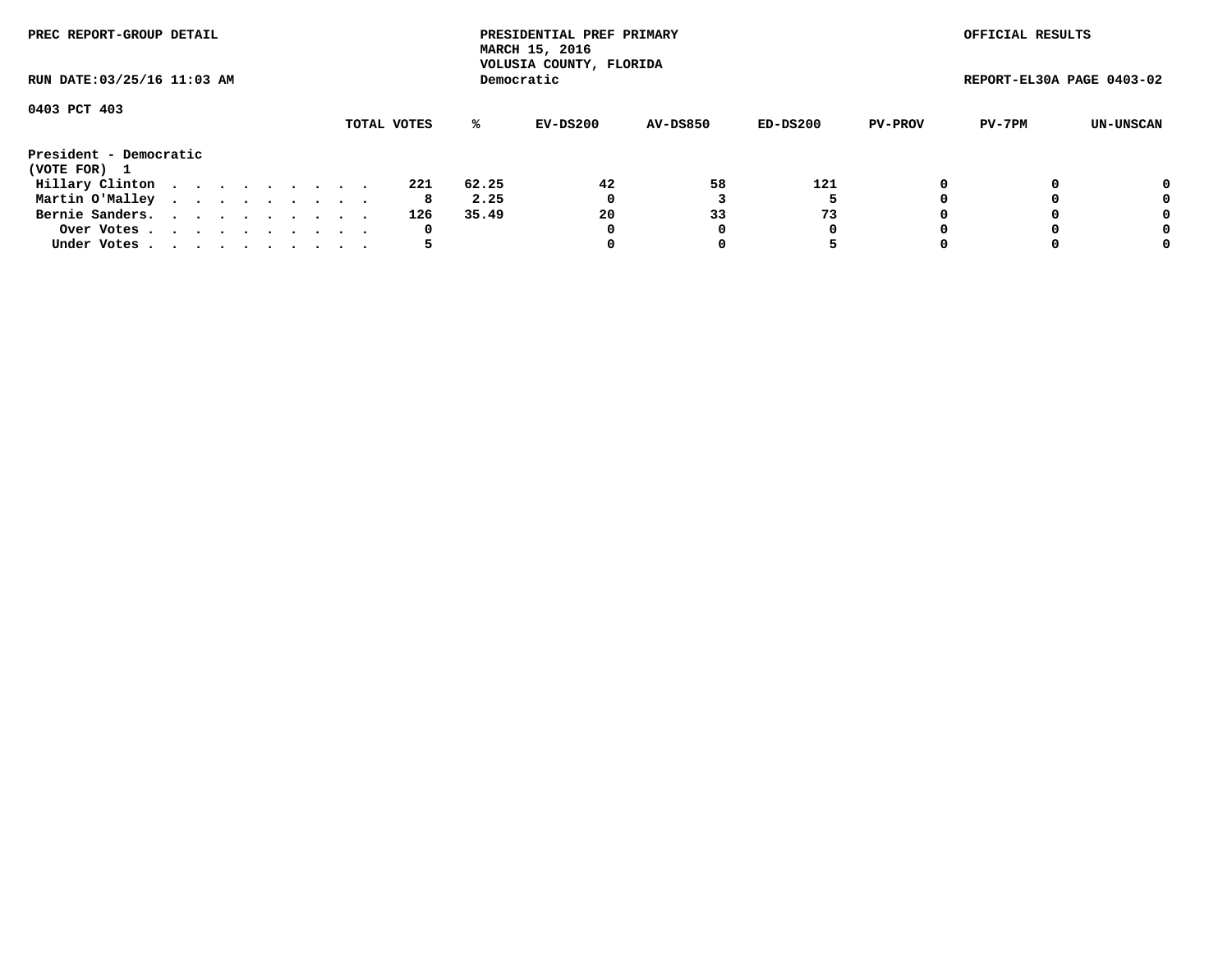| PREC REPORT-GROUP DETAIL    |  |  |  |  |  |             |       | PRESIDENTIAL PREF PRIMARY<br>MARCH 15, 2016<br>VOLUSIA COUNTY, FLORIDA |                 |            |                | OFFICIAL RESULTS          |                  |
|-----------------------------|--|--|--|--|--|-------------|-------|------------------------------------------------------------------------|-----------------|------------|----------------|---------------------------|------------------|
| RUN DATE: 03/25/16 11:03 AM |  |  |  |  |  |             |       | Republican                                                             |                 |            |                | REPORT-EL30A PAGE 0403-03 |                  |
| 0403 PCT 403                |  |  |  |  |  |             |       |                                                                        |                 |            |                |                           |                  |
|                             |  |  |  |  |  | TOTAL VOTES | %ะ    | $EV-DS200$                                                             | <b>AV-DS850</b> | $ED-DS200$ | <b>PV-PROV</b> | PV-7PM                    | <b>UN-UNSCAN</b> |
| President - Republican      |  |  |  |  |  |             |       |                                                                        |                 |            |                |                           |                  |
| (VOTE FOR) 1                |  |  |  |  |  |             |       |                                                                        |                 |            |                |                           |                  |
| Jeb Bush.                   |  |  |  |  |  |             | 1.91  |                                                                        |                 |            |                |                           |                  |
| Ben Carson                  |  |  |  |  |  |             | 1.37  |                                                                        |                 |            |                |                           |                  |
| Chris Christie.             |  |  |  |  |  |             | .55   |                                                                        |                 |            |                |                           |                  |
| Ted Cruz.                   |  |  |  |  |  | 75          | 20.49 |                                                                        |                 |            |                |                           |                  |
| Carly Fiorina               |  |  |  |  |  |             |       |                                                                        |                 |            |                |                           |                  |
| Jim Gilmore.                |  |  |  |  |  |             |       |                                                                        |                 |            |                |                           |                  |
| Lindsey Graham.             |  |  |  |  |  |             | .27   |                                                                        |                 |            |                |                           |                  |
| Mike Huckabee               |  |  |  |  |  |             |       |                                                                        |                 |            |                |                           |                  |
| John R. Kasich.             |  |  |  |  |  | 14          | 3.83  |                                                                        |                 |            |                |                           |                  |
| Rand Paul                   |  |  |  |  |  |             | .27   |                                                                        |                 |            |                |                           |                  |
| Marco Rubio.                |  |  |  |  |  | 80          | 21.86 |                                                                        | 15              | 54         |                |                           |                  |
| Rick Santorum               |  |  |  |  |  | 0           |       |                                                                        |                 |            |                |                           |                  |
| Donald J. Trump             |  |  |  |  |  | 181         | 49.45 | 28                                                                     | 37              | 116        |                |                           |                  |
| Over Votes                  |  |  |  |  |  |             |       |                                                                        |                 |            |                |                           |                  |
| Under Votes                 |  |  |  |  |  |             |       |                                                                        |                 |            |                |                           |                  |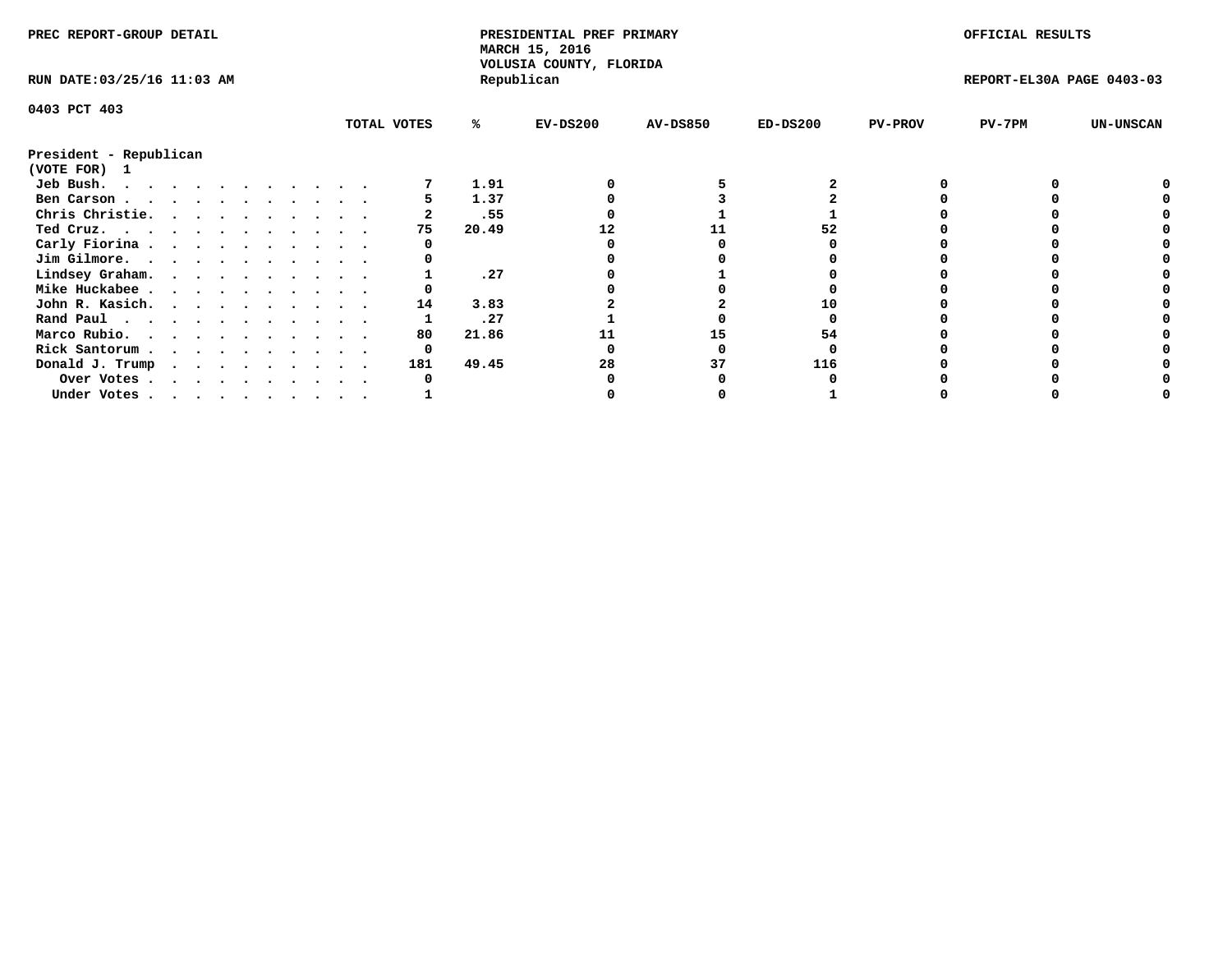| PREC REPORT-GROUP DETAIL                                    |             |                   | PRESIDENTIAL PREF PRIMARY<br>MARCH 15, 2016 |          |            |                | OFFICIAL RESULTS          |                  |
|-------------------------------------------------------------|-------------|-------------------|---------------------------------------------|----------|------------|----------------|---------------------------|------------------|
| RUN DATE: 03/25/16 11:03 AM                                 |             | <b>STATISTICS</b> | VOLUSIA COUNTY, FLORIDA                     |          |            |                | REPORT-EL30A PAGE 0404-01 |                  |
| 0404 PCT 404                                                |             |                   |                                             |          |            |                |                           |                  |
|                                                             | TOTAL VOTES | %ะ                | EV-DS200                                    | AV-DS850 | $ED-DS200$ | <b>PV-PROV</b> | $PV-7PM$                  | <b>UN-UNSCAN</b> |
| REGISTERED VOTERS - TOTAL                                   | 1,058       |                   |                                             |          |            |                |                           |                  |
| REGISTERED VOTERS - Democratic                              | 350         | 33.08             |                                             |          |            |                |                           |                  |
| REGISTERED VOTERS - Republican                              | 708         | 66.92             |                                             |          |            |                |                           |                  |
| REGISTERED VOTERS - Nonpartisan                             | 0           |                   |                                             |          |            |                |                           |                  |
| BALLOTS CAST - TOTAL.                                       | 527         |                   | 31                                          | 178      | 318        |                |                           | 0                |
| BALLOTS CAST - Democratic                                   | 130         | 24.67             |                                             | 50       | 78         |                |                           | 0                |
| BALLOTS CAST - Republican                                   | 397         | 75.33             | 29                                          | 128      | 240        |                |                           | 0                |
| BALLOTS CAST - Nonpartisan.                                 | 0           |                   |                                             | O        |            |                |                           | 0                |
| BALLOTS CAST - BLANK.                                       |             | .19               | 0                                           | 0        |            |                |                           | 0                |
| VOTER TURNOUT - TOTAL $\cdot \cdot \cdot \cdot \cdot \cdot$ |             | 49.81             |                                             |          |            |                |                           |                  |
| VOTER TURNOUT - Democratic.                                 |             | 37.14             |                                             |          |            |                |                           |                  |
| VOTER TURNOUT - Republican.                                 |             | 56.07             |                                             |          |            |                |                           |                  |
| VOTER TURNOUT - BLANK                                       |             | .09               |                                             |          |            |                |                           |                  |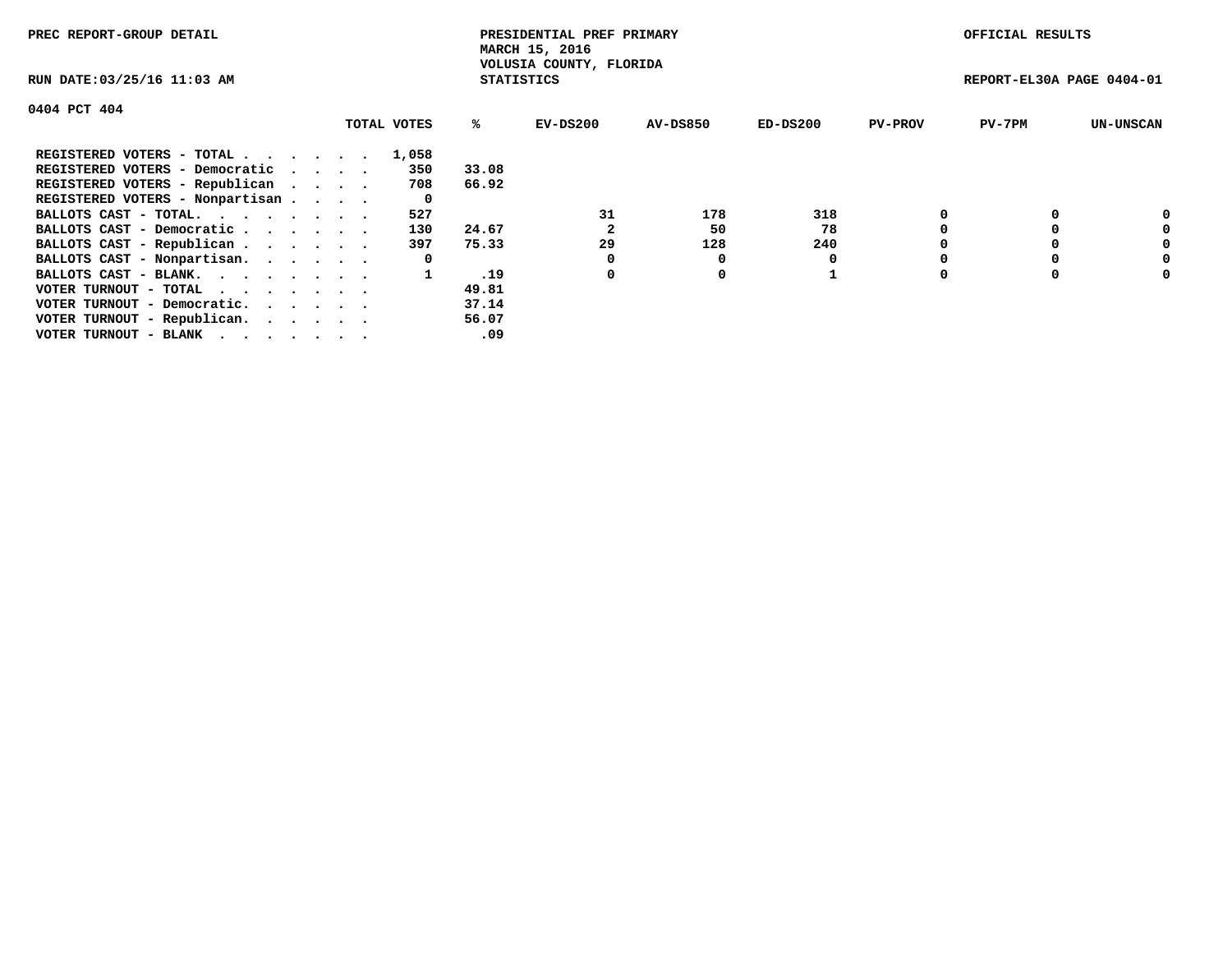| PREC REPORT-GROUP DETAIL<br>RUN DATE: 03/25/16 11:03 AM |             |  |  |  |  |  |  |  |  |    |       | PRESIDENTIAL PREF PRIMARY<br>MARCH 15, 2016<br>VOLUSIA COUNTY, FLORIDA |                 |          |                | OFFICIAL RESULTS          |           |
|---------------------------------------------------------|-------------|--|--|--|--|--|--|--|--|----|-------|------------------------------------------------------------------------|-----------------|----------|----------------|---------------------------|-----------|
|                                                         |             |  |  |  |  |  |  |  |  |    |       | Democratic                                                             |                 |          |                | REPORT-EL30A PAGE 0404-02 |           |
| 0404 PCT 404                                            | TOTAL VOTES |  |  |  |  |  |  |  |  |    |       |                                                                        |                 |          |                |                           |           |
|                                                         |             |  |  |  |  |  |  |  |  |    | %ะ    | EV-DS200                                                               | <b>AV-DS850</b> | ED-DS200 | <b>PV-PROV</b> | PV-7PM                    | UN-UNSCAN |
| President - Democratic<br>(VOTE FOR) 1                  |             |  |  |  |  |  |  |  |  |    |       |                                                                        |                 |          |                |                           |           |
| Hillary Clinton                                         |             |  |  |  |  |  |  |  |  | 56 | 43.41 |                                                                        | 18              | 37       |                |                           | 0         |
| Martin O'Malley                                         |             |  |  |  |  |  |  |  |  | 5. | 3.88  | 0                                                                      |                 |          |                |                           | 0         |
| Bernie Sanders.                                         |             |  |  |  |  |  |  |  |  | 68 | 52.71 |                                                                        | 30              | 37       |                |                           | 0         |
| Over Votes.                                             |             |  |  |  |  |  |  |  |  | 0  |       |                                                                        | 0               | 0        |                |                           | 0         |
| Under Votes.                                            |             |  |  |  |  |  |  |  |  |    |       |                                                                        |                 |          |                |                           | 0         |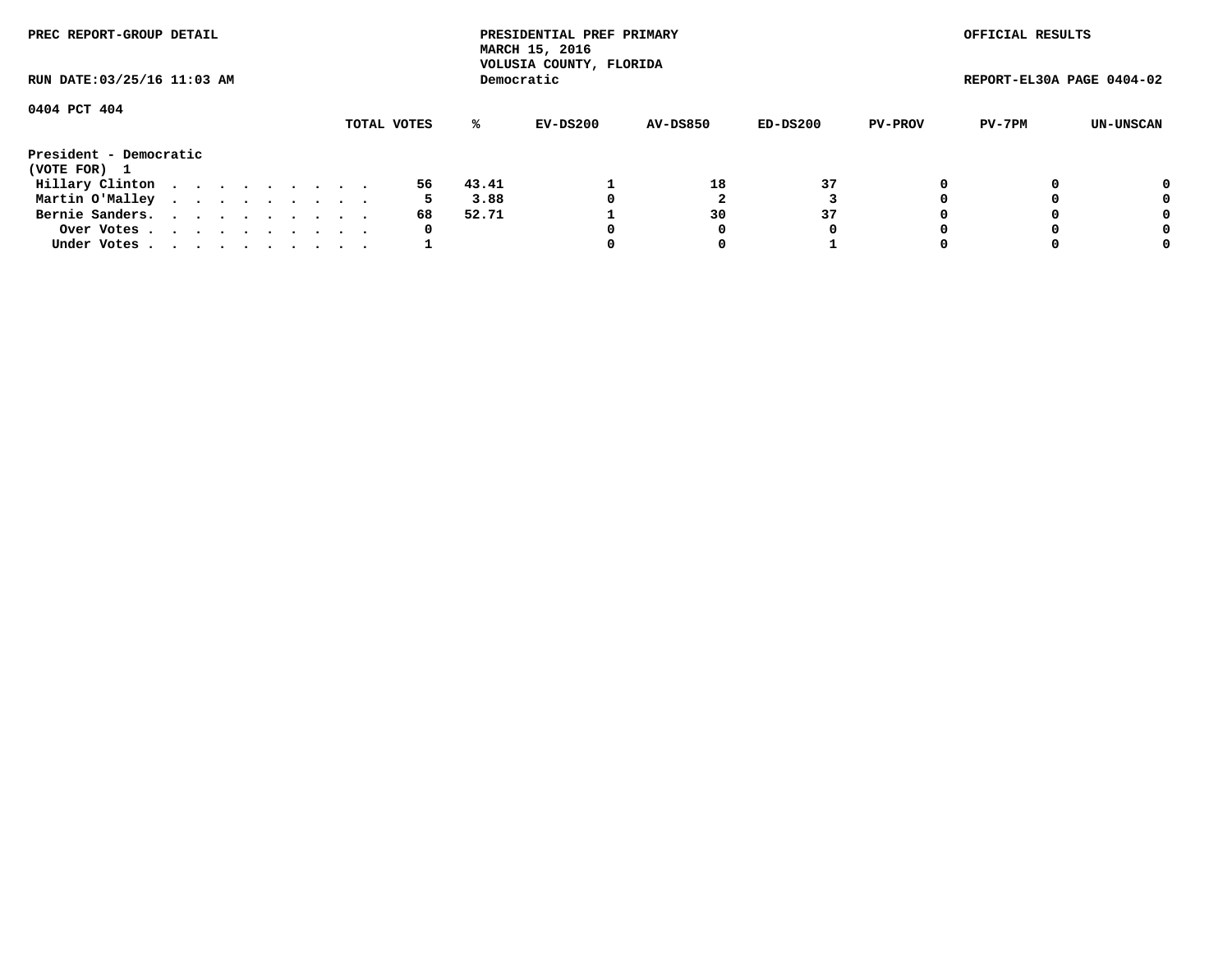| PREC REPORT-GROUP DETAIL                                                                                                                                                                                                                       |  |  |  |  |  |  |  |             | PRESIDENTIAL PREF PRIMARY<br>MARCH 15, 2016<br>VOLUSIA COUNTY, FLORIDA |            |                 |            | OFFICIAL RESULTS |                           |                  |
|------------------------------------------------------------------------------------------------------------------------------------------------------------------------------------------------------------------------------------------------|--|--|--|--|--|--|--|-------------|------------------------------------------------------------------------|------------|-----------------|------------|------------------|---------------------------|------------------|
| RUN DATE: 03/25/16 11:03 AM                                                                                                                                                                                                                    |  |  |  |  |  |  |  |             |                                                                        | Republican |                 |            |                  | REPORT-EL30A PAGE 0404-03 |                  |
| 0404 PCT 404                                                                                                                                                                                                                                   |  |  |  |  |  |  |  |             |                                                                        |            |                 |            |                  |                           |                  |
|                                                                                                                                                                                                                                                |  |  |  |  |  |  |  | TOTAL VOTES | %ะ                                                                     | $EV-DS200$ | <b>AV-DS850</b> | $ED-DS200$ | <b>PV-PROV</b>   | $PV-7PM$                  | <b>UN-UNSCAN</b> |
| President - Republican                                                                                                                                                                                                                         |  |  |  |  |  |  |  |             |                                                                        |            |                 |            |                  |                           |                  |
| (VOTE FOR) 1                                                                                                                                                                                                                                   |  |  |  |  |  |  |  |             |                                                                        |            |                 |            |                  |                           |                  |
| Jeb Bush.<br>$\mathbf{r}$ . The contract of the contract of the contract of the contract of the contract of the contract of the contract of the contract of the contract of the contract of the contract of the contract of the contract of th |  |  |  |  |  |  |  |             | 1.76                                                                   |            |                 |            |                  |                           |                  |
| Ben Carson                                                                                                                                                                                                                                     |  |  |  |  |  |  |  |             | 1.26                                                                   |            |                 |            |                  |                           |                  |
| Chris Christie.                                                                                                                                                                                                                                |  |  |  |  |  |  |  |             | .25                                                                    |            |                 |            |                  |                           |                  |
| Ted Cruz.                                                                                                                                                                                                                                      |  |  |  |  |  |  |  | 89          | 22.42                                                                  |            |                 |            |                  |                           |                  |
| Carly Fiorina                                                                                                                                                                                                                                  |  |  |  |  |  |  |  |             |                                                                        |            |                 |            |                  |                           |                  |
| Jim Gilmore.                                                                                                                                                                                                                                   |  |  |  |  |  |  |  |             |                                                                        |            |                 |            |                  |                           |                  |
| Lindsey Graham.                                                                                                                                                                                                                                |  |  |  |  |  |  |  |             |                                                                        |            |                 |            |                  |                           |                  |
| Mike Huckabee                                                                                                                                                                                                                                  |  |  |  |  |  |  |  |             |                                                                        |            |                 |            |                  |                           |                  |
| John R. Kasich.                                                                                                                                                                                                                                |  |  |  |  |  |  |  | 11          | 2.77                                                                   |            |                 |            |                  |                           |                  |
| Rand Paul                                                                                                                                                                                                                                      |  |  |  |  |  |  |  |             | .25                                                                    |            |                 |            |                  |                           |                  |
| Marco Rubio.                                                                                                                                                                                                                                   |  |  |  |  |  |  |  | 72          | 18.14                                                                  |            |                 |            |                  |                           |                  |
| Rick Santorum                                                                                                                                                                                                                                  |  |  |  |  |  |  |  | 0           |                                                                        |            |                 |            |                  |                           |                  |
| Donald J. Trump                                                                                                                                                                                                                                |  |  |  |  |  |  |  | 211         | 53.15                                                                  |            |                 | 140        |                  |                           |                  |
| Over Votes                                                                                                                                                                                                                                     |  |  |  |  |  |  |  |             |                                                                        |            |                 |            |                  |                           |                  |
| Under Votes                                                                                                                                                                                                                                    |  |  |  |  |  |  |  |             |                                                                        |            |                 |            |                  |                           |                  |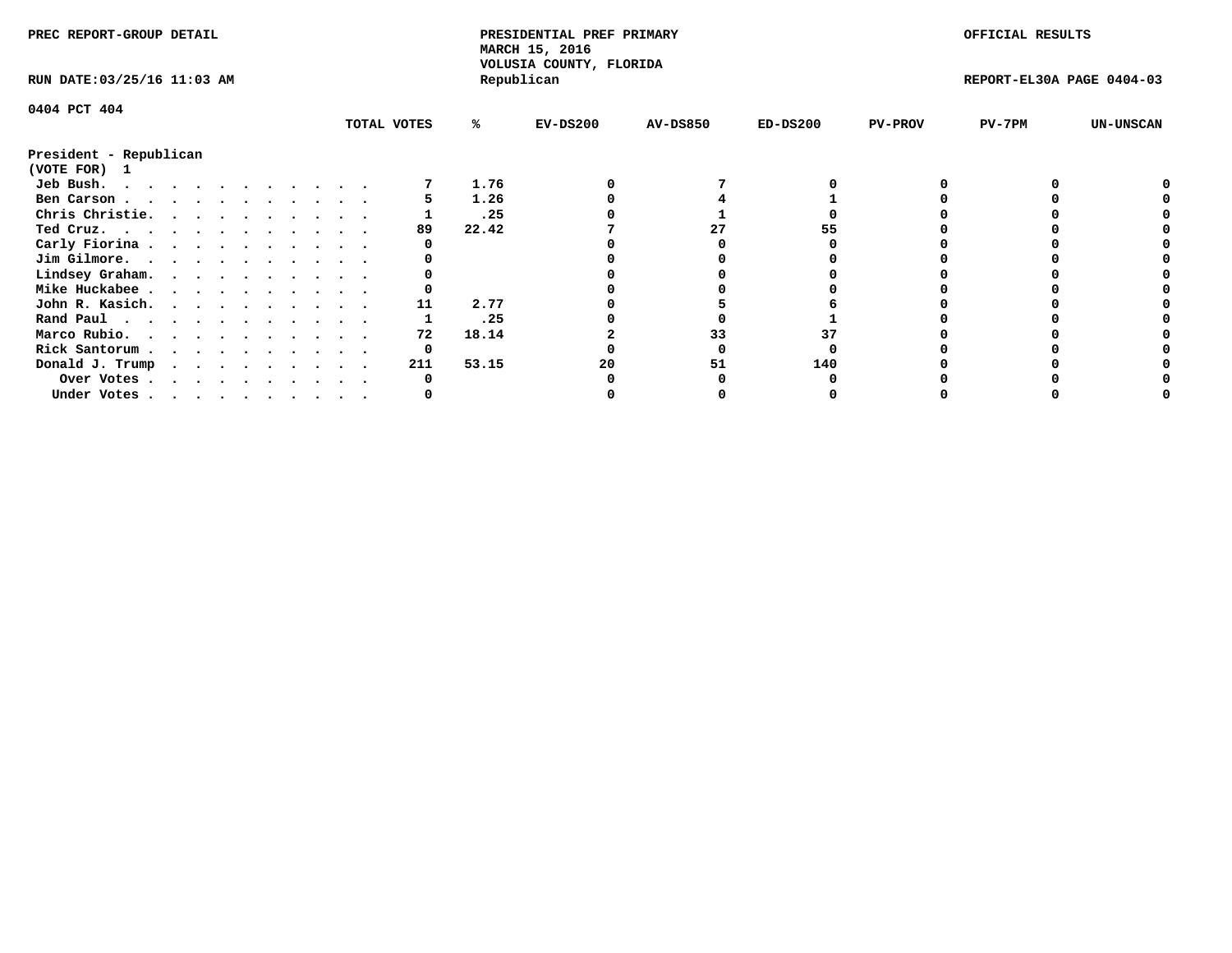| PREC REPORT-GROUP DETAIL        |             |                   | PRESIDENTIAL PREF PRIMARY<br>MARCH 15, 2016 |                 |          |                | OFFICIAL RESULTS          |                  |
|---------------------------------|-------------|-------------------|---------------------------------------------|-----------------|----------|----------------|---------------------------|------------------|
| RUN DATE: 03/25/16 11:03 AM     |             | <b>STATISTICS</b> | VOLUSIA COUNTY, FLORIDA                     |                 |          |                | REPORT-EL30A PAGE 0405-01 |                  |
| 0405 PCT 405                    |             |                   |                                             |                 |          |                |                           |                  |
|                                 | TOTAL VOTES | %ະ                | EV-DS200                                    | <b>AV-DS850</b> | ED-DS200 | <b>PV-PROV</b> | $PV-7PM$                  | <b>UN-UNSCAN</b> |
| REGISTERED VOTERS - TOTAL       | 1,689       |                   |                                             |                 |          |                |                           |                  |
| REGISTERED VOTERS - Democratic  | 1,050       | 62.17             |                                             |                 |          |                |                           |                  |
| REGISTERED VOTERS - Republican  | 639         | 37.83             |                                             |                 |          |                |                           |                  |
| REGISTERED VOTERS - Nonpartisan | 0           |                   |                                             |                 |          |                |                           |                  |
| BALLOTS CAST - TOTAL.           | 553         |                   | 78                                          | 161             | 314      |                |                           | 0                |
| BALLOTS CAST - Democratic       | 277         | 50.09             | 42                                          | 66              | 169      |                |                           | 0                |
| BALLOTS CAST - Republican       | 276         | 49.91             | 36                                          | 95              | 145      |                |                           | 0                |
| BALLOTS CAST - Nonpartisan.     | 0           |                   |                                             |                 | 0        |                |                           | 0                |
| BALLOTS CAST - BLANK.           | 6           | 1.08              |                                             | 0               | 5        |                |                           | 0                |
| VOTER TURNOUT - TOTAL           |             | 32.74             |                                             |                 |          |                |                           |                  |
| VOTER TURNOUT - Democratic.     |             | 26.38             |                                             |                 |          |                |                           |                  |
| VOTER TURNOUT - Republican.     |             | 43.19             |                                             |                 |          |                |                           |                  |
| VOTER TURNOUT - BLANK           |             | .36               |                                             |                 |          |                |                           |                  |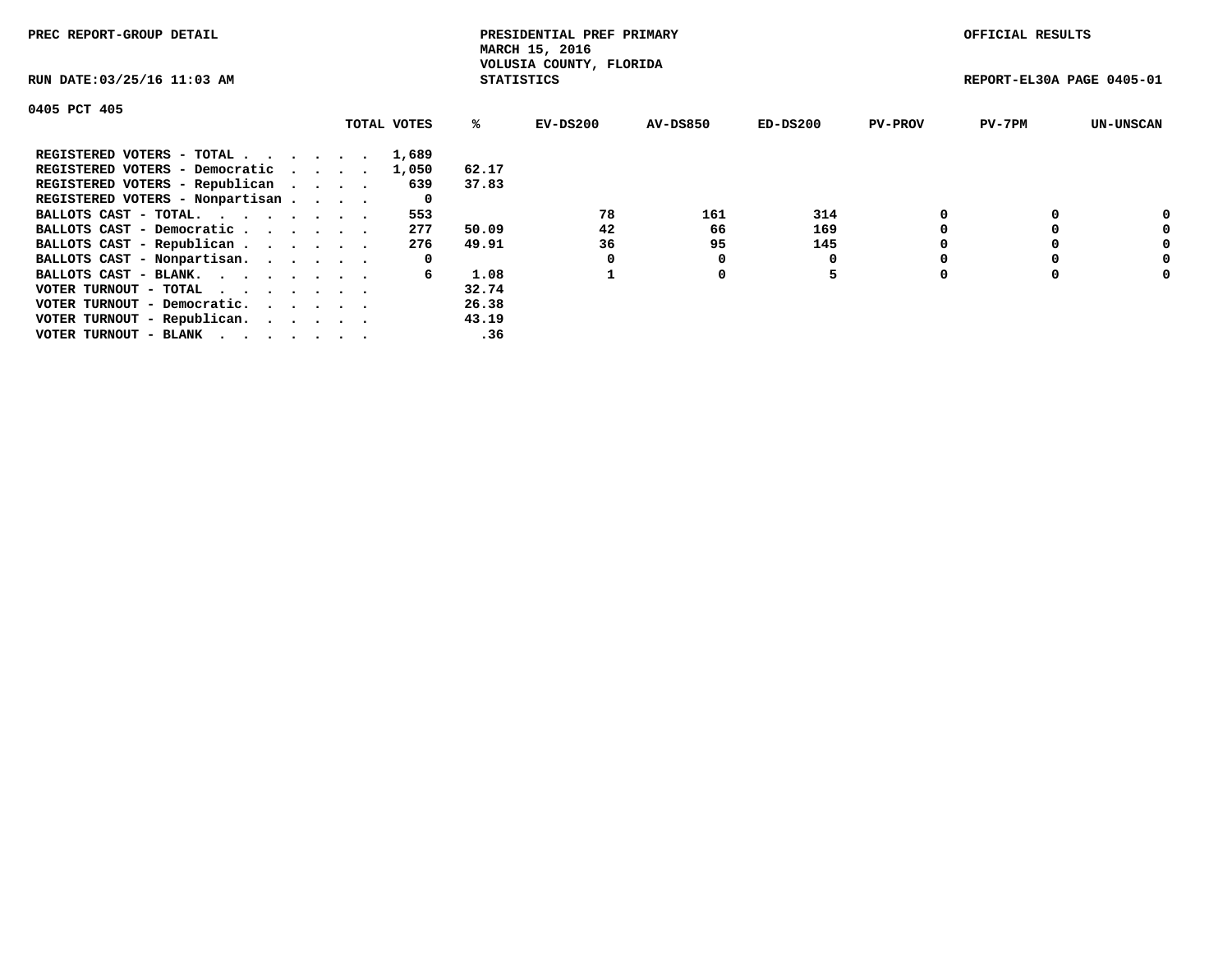| PREC REPORT-GROUP DETAIL<br>RUN DATE: 03/25/16 11:03 AM |             |  |  |  |  |  |  |  |  |     |       | PRESIDENTIAL PREF PRIMARY<br>MARCH 15, 2016<br>VOLUSIA COUNTY, FLORIDA |                 |          |                | OFFICIAL RESULTS          |           |
|---------------------------------------------------------|-------------|--|--|--|--|--|--|--|--|-----|-------|------------------------------------------------------------------------|-----------------|----------|----------------|---------------------------|-----------|
|                                                         |             |  |  |  |  |  |  |  |  |     |       | Democratic                                                             |                 |          |                | REPORT-EL30A PAGE 0405-02 |           |
| 0405 PCT 405                                            | TOTAL VOTES |  |  |  |  |  |  |  |  |     | %ะ    | EV-DS200                                                               | <b>AV-DS850</b> | ED-DS200 | <b>PV-PROV</b> | PV-7PM                    | UN-UNSCAN |
| President - Democratic                                  |             |  |  |  |  |  |  |  |  |     |       |                                                                        |                 |          |                |                           |           |
| (VOTE FOR) 1                                            |             |  |  |  |  |  |  |  |  |     |       |                                                                        |                 |          |                |                           |           |
| Hillary Clinton                                         |             |  |  |  |  |  |  |  |  | 180 | 66.42 | 27                                                                     | 45              | 108      | $\Omega$       |                           | 0         |
| Martin O'Malley                                         |             |  |  |  |  |  |  |  |  |     | 2.58  | 0                                                                      |                 |          |                |                           | 0         |
| Bernie Sanders.                                         |             |  |  |  |  |  |  |  |  | 84. | 31.00 | 14                                                                     | 17              | 53       |                |                           | 0         |
| Over Votes                                              |             |  |  |  |  |  |  |  |  | 0   |       | 0                                                                      | 0               | 0        |                |                           | 0         |
| Under Votes.                                            |             |  |  |  |  |  |  |  |  | 6   |       |                                                                        |                 |          |                |                           | 0         |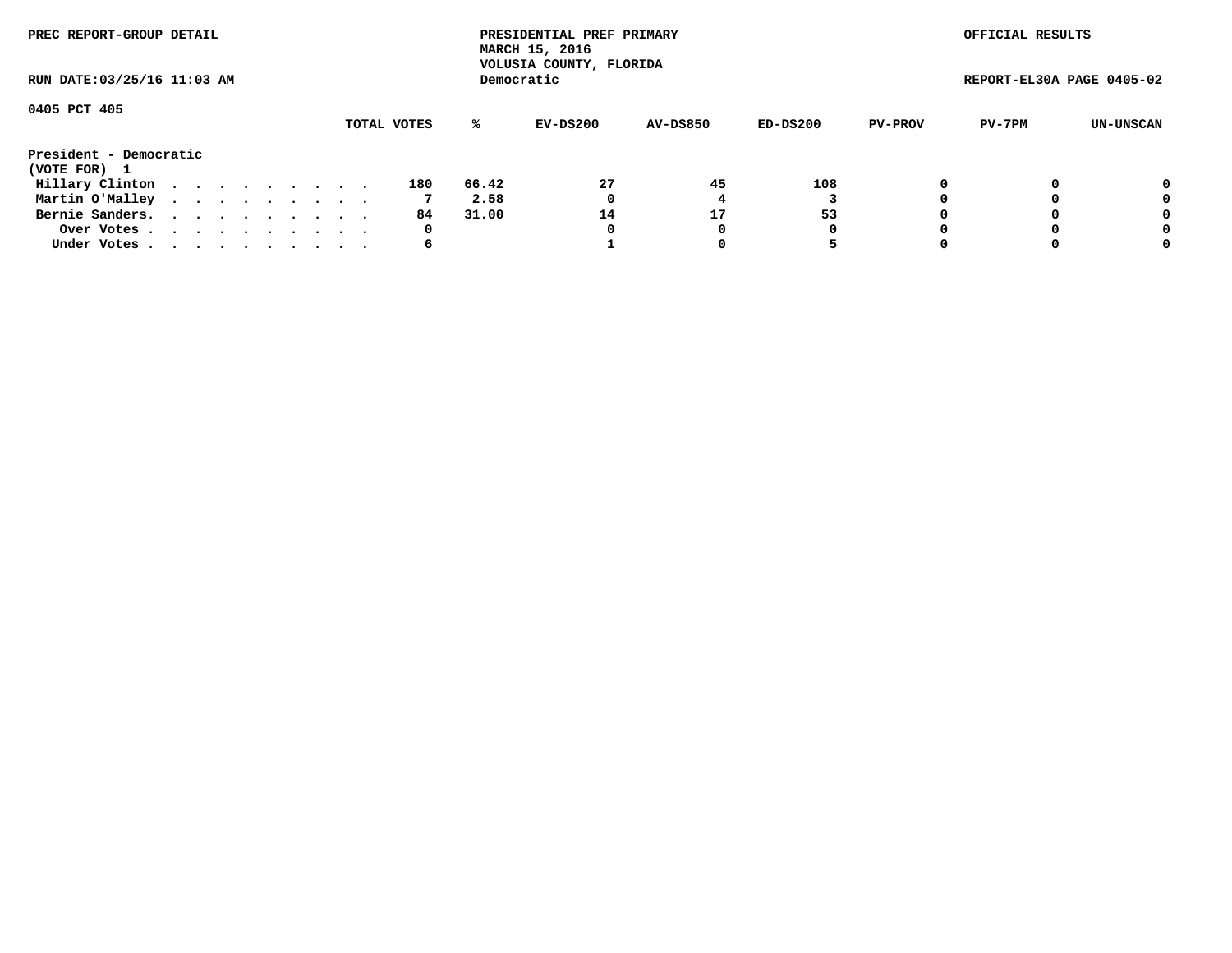| PREC REPORT-GROUP DETAIL               |  |  |  |  |  |  |                        |             | PRESIDENTIAL PREF PRIMARY<br>MARCH 15, 2016 |                                       |                 |            | OFFICIAL RESULTS |                           |                  |
|----------------------------------------|--|--|--|--|--|--|------------------------|-------------|---------------------------------------------|---------------------------------------|-----------------|------------|------------------|---------------------------|------------------|
| RUN DATE: 03/25/16 11:03 AM            |  |  |  |  |  |  |                        |             |                                             | VOLUSIA COUNTY, FLORIDA<br>Republican |                 |            |                  | REPORT-EL30A PAGE 0405-03 |                  |
| 0405 PCT 405                           |  |  |  |  |  |  |                        |             |                                             |                                       |                 |            |                  |                           |                  |
|                                        |  |  |  |  |  |  |                        | TOTAL VOTES | %ะ                                          | $EV-DS200$                            | <b>AV-DS850</b> | $ED-DS200$ | <b>PV-PROV</b>   | $PV-7PM$                  | <b>UN-UNSCAN</b> |
| President - Republican<br>(VOTE FOR) 1 |  |  |  |  |  |  |                        |             |                                             |                                       |                 |            |                  |                           |                  |
| Jeb Bush.                              |  |  |  |  |  |  |                        |             | 2.90                                        |                                       |                 |            |                  |                           |                  |
| Ben Carson                             |  |  |  |  |  |  |                        |             | 2.17                                        |                                       |                 |            |                  |                           |                  |
| Chris Christie.                        |  |  |  |  |  |  | $\ddot{\phantom{1}}$ . |             | .36                                         |                                       |                 |            |                  |                           |                  |
| Ted Cruz.                              |  |  |  |  |  |  |                        | 60          | 21.74                                       |                                       | 18              | 38         |                  |                           |                  |
| Carly Fiorina                          |  |  |  |  |  |  |                        |             |                                             |                                       |                 |            |                  |                           |                  |
| Jim Gilmore.                           |  |  |  |  |  |  |                        |             |                                             |                                       |                 |            |                  |                           |                  |
| Lindsey Graham.                        |  |  |  |  |  |  |                        |             |                                             |                                       |                 |            |                  |                           |                  |
| Mike Huckabee                          |  |  |  |  |  |  |                        |             |                                             |                                       |                 |            |                  |                           |                  |
| John R. Kasich.                        |  |  |  |  |  |  |                        |             | 2.17                                        |                                       |                 |            |                  |                           |                  |
| Rand Paul                              |  |  |  |  |  |  |                        |             | .36                                         |                                       |                 |            |                  |                           |                  |
| Marco Rubio.                           |  |  |  |  |  |  |                        | 53          | 19.20                                       |                                       | 17              |            |                  |                           |                  |
|                                        |  |  |  |  |  |  |                        | 0           |                                             |                                       |                 |            |                  |                           |                  |
| Rick Santorum                          |  |  |  |  |  |  |                        |             |                                             |                                       |                 |            |                  |                           |                  |
| Donald J. Trump                        |  |  |  |  |  |  |                        | 141         | 51.09                                       | 26                                    | 49              |            |                  |                           |                  |
| Over Votes                             |  |  |  |  |  |  |                        |             |                                             |                                       |                 |            |                  |                           |                  |
| Under Votes.                           |  |  |  |  |  |  |                        |             |                                             |                                       |                 |            |                  |                           |                  |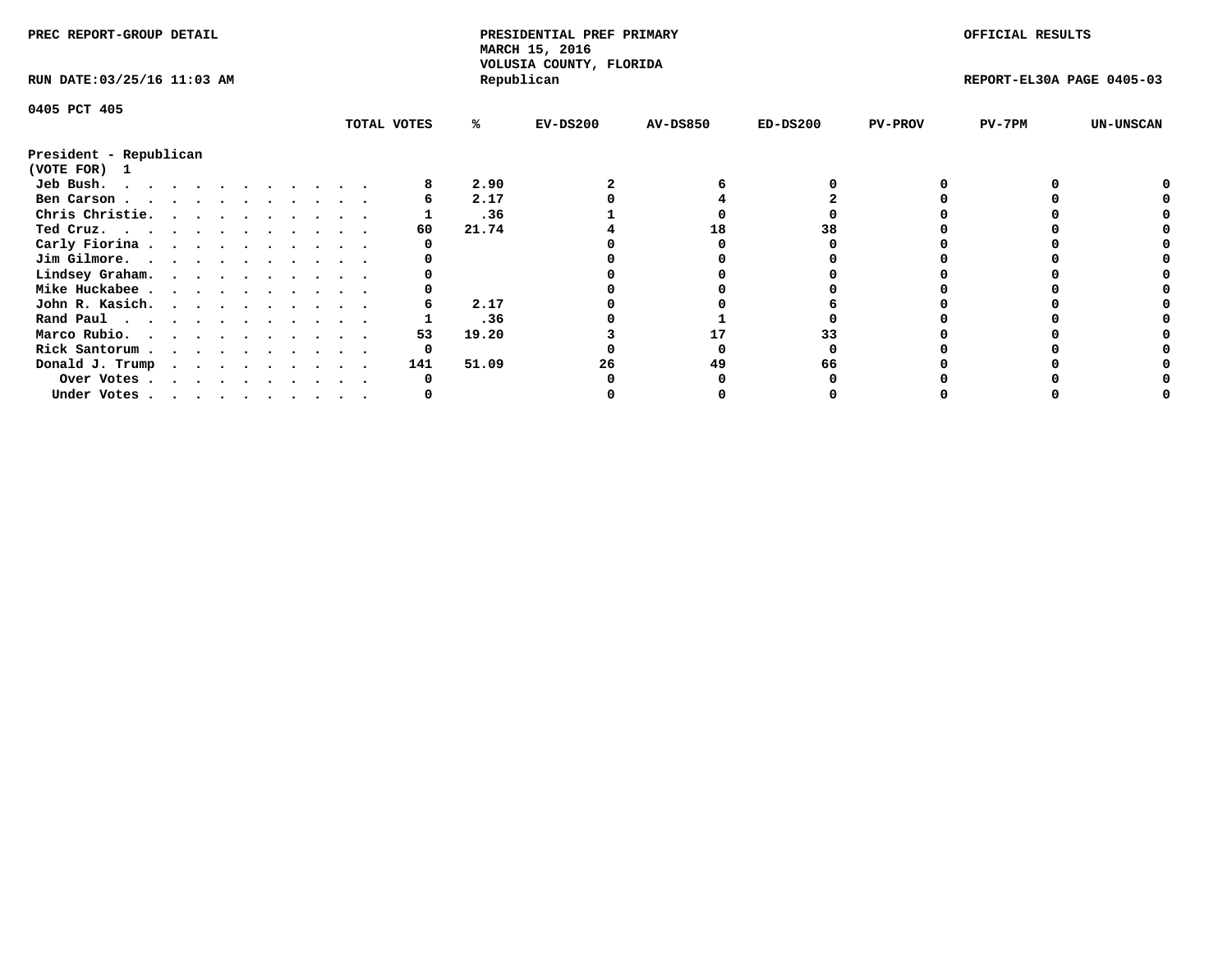| PREC REPORT-GROUP DETAIL                                    |             |                   | PRESIDENTIAL PREF PRIMARY<br>MARCH 15, 2016 |          |                |                | OFFICIAL RESULTS          |                  |
|-------------------------------------------------------------|-------------|-------------------|---------------------------------------------|----------|----------------|----------------|---------------------------|------------------|
| RUN DATE: 03/25/16 11:03 AM                                 |             | <b>STATISTICS</b> | VOLUSIA COUNTY, FLORIDA                     |          |                |                | REPORT-EL30A PAGE 0406-01 |                  |
| 0406 PCT 406                                                |             |                   |                                             |          |                |                |                           |                  |
|                                                             | TOTAL VOTES | ℁                 | EV-DS200                                    | AV-DS850 | $ED-DS200$     | <b>PV-PROV</b> | $PV-7PM$                  | <b>UN-UNSCAN</b> |
| REGISTERED VOTERS - TOTAL                                   | 3,420       |                   |                                             |          |                |                |                           |                  |
| REGISTERED VOTERS - Democratic                              | 1,914       | 55.96             |                                             |          |                |                |                           |                  |
| REGISTERED VOTERS - Republican                              | 1,506       | 44.04             |                                             |          |                |                |                           |                  |
| REGISTERED VOTERS - Nonpartisan                             | 0           |                   |                                             |          |                |                |                           |                  |
| BALLOTS CAST - TOTAL.                                       | 1,434       |                   | 310                                         | 430      | 693            |                |                           | 0                |
| BALLOTS CAST - Democratic                                   | 647         | 45.12             | 122                                         | 199      | 326            |                |                           | 0                |
| BALLOTS CAST - Republican                                   | 787         | 54.88             | 188                                         | 231      | 367            |                |                           | 0                |
| BALLOTS CAST - Nonpartisan.                                 | 0           |                   | 0                                           | 0        |                |                |                           | 0                |
| BALLOTS CAST - BLANK.                                       | 6           | .42               |                                             |          | $\overline{2}$ |                |                           | 0                |
| VOTER TURNOUT - TOTAL $\cdot \cdot \cdot \cdot \cdot \cdot$ |             | 41.93             |                                             |          |                |                |                           |                  |
| VOTER TURNOUT - Democratic.                                 |             | 33.80             |                                             |          |                |                |                           |                  |
| VOTER TURNOUT - Republican.                                 |             | 52.26             |                                             |          |                |                |                           |                  |
| VOTER TURNOUT - BLANK                                       |             | .18               |                                             |          |                |                |                           |                  |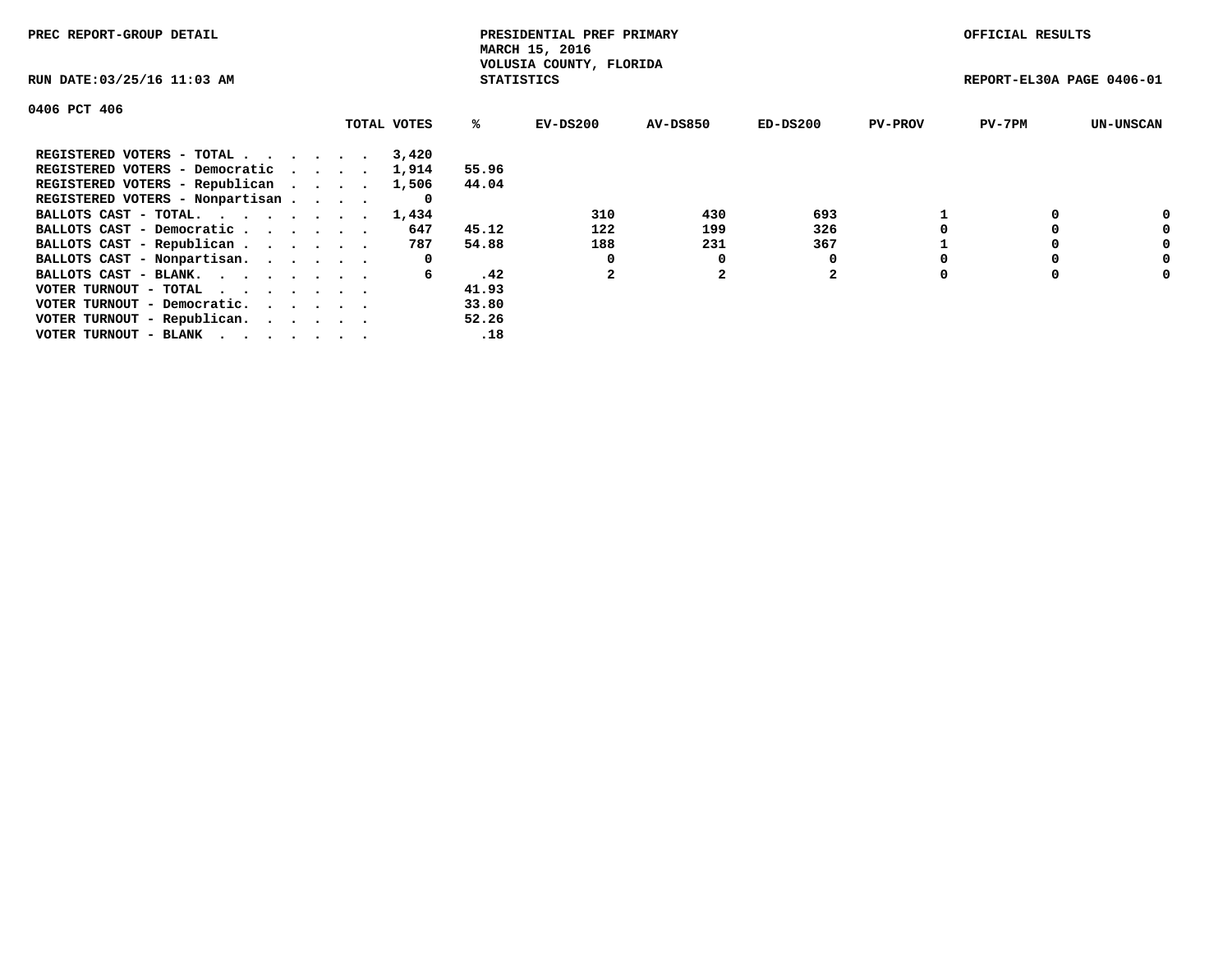| PREC REPORT-GROUP DETAIL<br>RUN DATE: 03/25/16 11:03 AM |  |  |  |  |  |  |  |  |             |       | PRESIDENTIAL PREF PRIMARY<br>MARCH 15, 2016<br>VOLUSIA COUNTY, FLORIDA |                 |          |                | OFFICIAL RESULTS          |           |
|---------------------------------------------------------|--|--|--|--|--|--|--|--|-------------|-------|------------------------------------------------------------------------|-----------------|----------|----------------|---------------------------|-----------|
|                                                         |  |  |  |  |  |  |  |  |             |       | Democratic                                                             |                 |          |                | REPORT-EL30A PAGE 0406-02 |           |
| 0406 PCT 406                                            |  |  |  |  |  |  |  |  |             |       |                                                                        |                 |          |                |                           |           |
|                                                         |  |  |  |  |  |  |  |  | TOTAL VOTES | ℁     | EV-DS200                                                               | <b>AV-DS850</b> | ED-DS200 | <b>PV-PROV</b> | PV-7PM                    | UN-UNSCAN |
| President - Democratic                                  |  |  |  |  |  |  |  |  |             |       |                                                                        |                 |          |                |                           |           |
| (VOTE FOR) 1                                            |  |  |  |  |  |  |  |  |             |       |                                                                        |                 |          |                |                           |           |
| Hillary Clinton                                         |  |  |  |  |  |  |  |  | 404         | 63.03 | 72                                                                     | 128             | 204      |                |                           | 0         |
| Martin O'Malley                                         |  |  |  |  |  |  |  |  | 18          | 2.81  | 2                                                                      |                 |          |                |                           | 0         |
| Bernie Sanders.                                         |  |  |  |  |  |  |  |  | 219         | 34.17 | 46                                                                     | 60              | 113      |                |                           | 0         |
| Over Votes.                                             |  |  |  |  |  |  |  |  | 0           |       | 0                                                                      | 0               | 0        |                |                           | 0         |
| Under Votes                                             |  |  |  |  |  |  |  |  | 6           |       |                                                                        |                 | 2        |                |                           | 0         |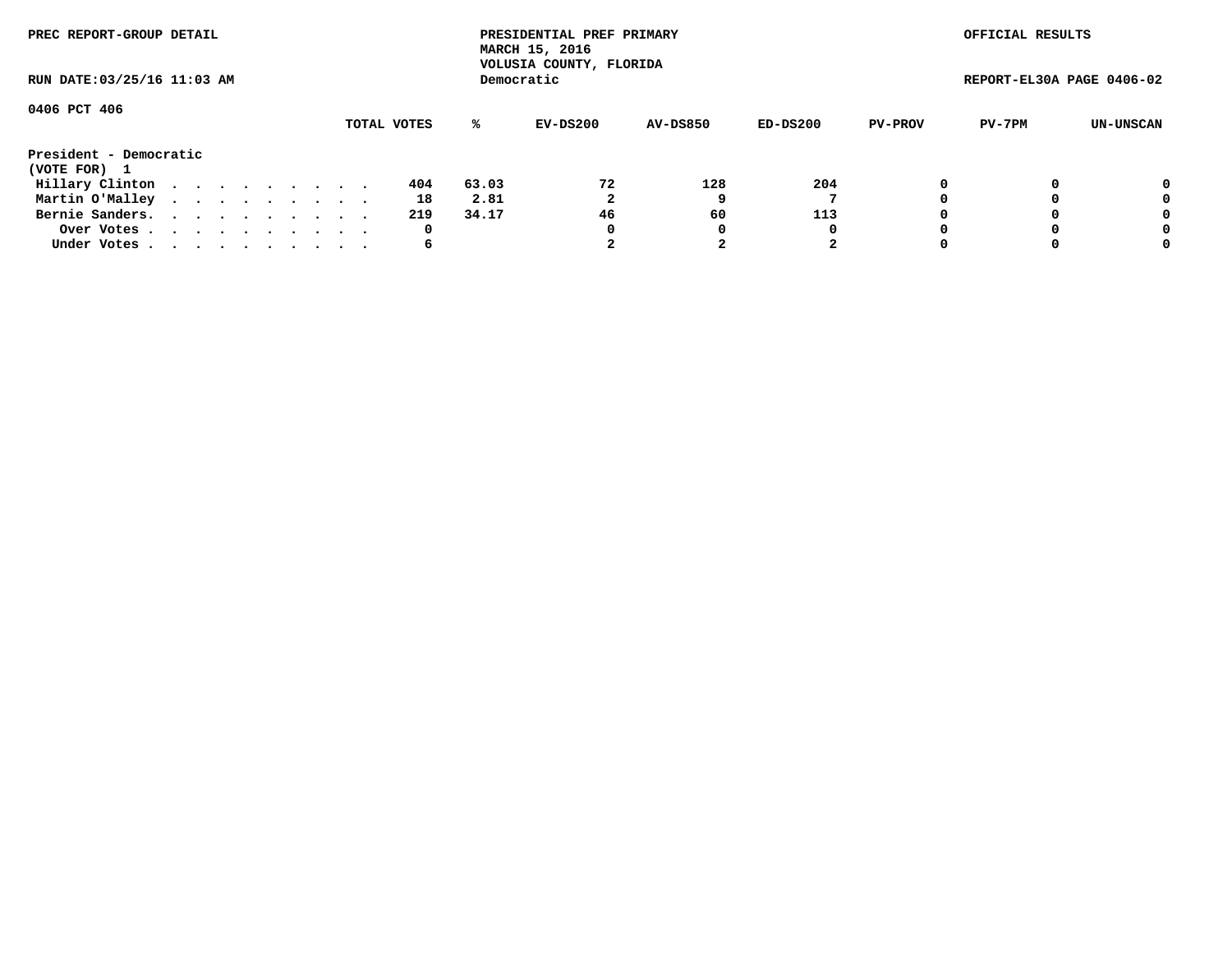| PREC REPORT-GROUP DETAIL               |  |  |  |  |  |  |  |             | PRESIDENTIAL PREF PRIMARY<br>MARCH 15, 2016<br>VOLUSIA COUNTY, FLORIDA |            |                 |            | OFFICIAL RESULTS |                           |                  |
|----------------------------------------|--|--|--|--|--|--|--|-------------|------------------------------------------------------------------------|------------|-----------------|------------|------------------|---------------------------|------------------|
| RUN DATE: 03/25/16 11:03 AM            |  |  |  |  |  |  |  |             |                                                                        | Republican |                 |            |                  | REPORT-EL30A PAGE 0406-03 |                  |
| 0406 PCT 406                           |  |  |  |  |  |  |  |             |                                                                        |            |                 |            |                  |                           |                  |
|                                        |  |  |  |  |  |  |  | TOTAL VOTES | ℁                                                                      | $EV-DS200$ | <b>AV-DS850</b> | $ED-DS200$ | <b>PV-PROV</b>   | $PV-7PM$                  | <b>UN-UNSCAN</b> |
| President - Republican<br>(VOTE FOR) 1 |  |  |  |  |  |  |  |             |                                                                        |            |                 |            |                  |                           |                  |
| Jeb Bush.                              |  |  |  |  |  |  |  | 19          | 2.42                                                                   |            | 17              |            |                  |                           |                  |
| Ben Carson                             |  |  |  |  |  |  |  |             | .76                                                                    |            |                 |            |                  |                           |                  |
| Chris Christie.                        |  |  |  |  |  |  |  |             |                                                                        |            |                 |            |                  |                           |                  |
| Ted Cruz.                              |  |  |  |  |  |  |  | 162         | 20.61                                                                  |            | 33              | 92         |                  |                           |                  |
| Carly Fiorina                          |  |  |  |  |  |  |  |             |                                                                        |            |                 |            |                  |                           |                  |
| Jim Gilmore.                           |  |  |  |  |  |  |  |             | .13                                                                    |            |                 |            |                  |                           |                  |
| Lindsey Graham.                        |  |  |  |  |  |  |  |             |                                                                        |            |                 |            |                  |                           |                  |
| Mike Huckabee                          |  |  |  |  |  |  |  |             | .13                                                                    |            |                 |            |                  |                           |                  |
| John R. Kasich.                        |  |  |  |  |  |  |  | 35          | 4.45                                                                   |            |                 |            |                  |                           |                  |
| Rand Paul                              |  |  |  |  |  |  |  |             | .13                                                                    |            |                 |            |                  |                           |                  |
| Marco Rubio.                           |  |  |  |  |  |  |  | 185         | 23.54                                                                  | 50         | 42              | 92         |                  |                           |                  |
| Rick Santorum                          |  |  |  |  |  |  |  |             | .13                                                                    |            |                 |            |                  |                           |                  |
|                                        |  |  |  |  |  |  |  | 375         | 47.71                                                                  | 92         | 127             | 156        |                  |                           |                  |
| Donald J. Trump                        |  |  |  |  |  |  |  |             |                                                                        |            |                 |            |                  |                           |                  |
| Over Votes                             |  |  |  |  |  |  |  |             |                                                                        |            |                 |            |                  |                           |                  |
| Under Votes                            |  |  |  |  |  |  |  |             |                                                                        |            |                 |            |                  |                           |                  |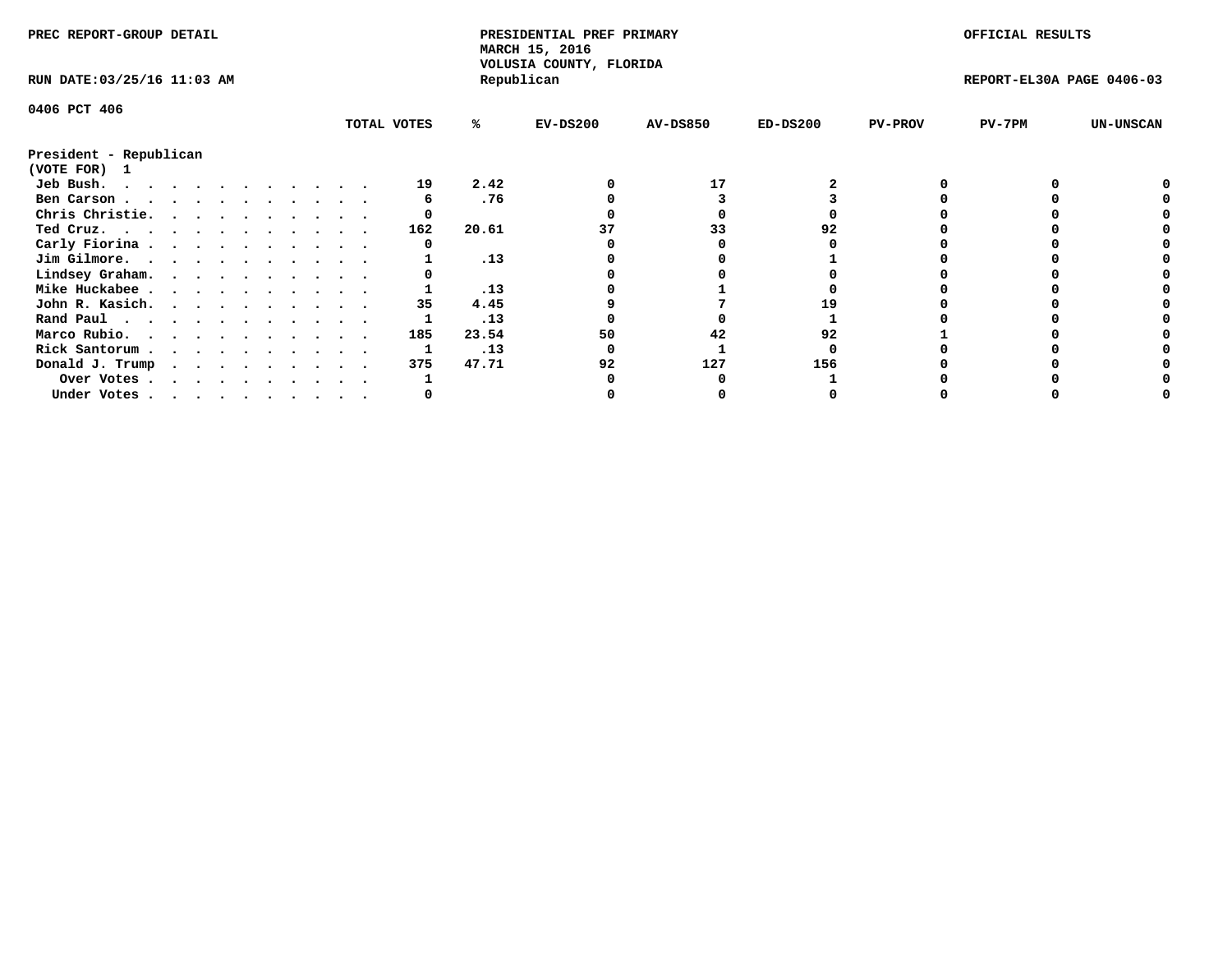| PREC REPORT-GROUP DETAIL        |             |                   | PRESIDENTIAL PREF PRIMARY<br>MARCH 15, 2016 |                 |          |                | OFFICIAL RESULTS          |                  |
|---------------------------------|-------------|-------------------|---------------------------------------------|-----------------|----------|----------------|---------------------------|------------------|
| RUN DATE: 03/25/16 11:03 AM     |             | <b>STATISTICS</b> | VOLUSIA COUNTY, FLORIDA                     |                 |          |                | REPORT-EL30A PAGE 0407-01 |                  |
| 0407 PCT 407                    |             |                   |                                             |                 |          |                |                           |                  |
|                                 | TOTAL VOTES | %ະ                | EV-DS200                                    | <b>AV-DS850</b> | ED-DS200 | <b>PV-PROV</b> | $PV-7PM$                  | <b>UN-UNSCAN</b> |
| REGISTERED VOTERS - TOTAL       | 2,270       |                   |                                             |                 |          |                |                           |                  |
| REGISTERED VOTERS - Democratic  | 1,406       | 61.94             |                                             |                 |          |                |                           |                  |
| REGISTERED VOTERS - Republican  | 864         | 38.06             |                                             |                 |          |                |                           |                  |
| REGISTERED VOTERS - Nonpartisan | 0           |                   |                                             |                 |          |                |                           |                  |
| BALLOTS CAST - TOTAL.           | 588         |                   | 77                                          | 237             | 271      |                |                           |                  |
| BALLOTS CAST - Democratic       | 155         | 26.36             | 40                                          | 114             |          |                |                           | 0                |
| BALLOTS CAST - Republican       | 433         | 73.64             | 37                                          | 123             | 271      |                |                           | 0                |
| BALLOTS CAST - Nonpartisan.     | 0           |                   |                                             |                 |          |                |                           | 0                |
| BALLOTS CAST - BLANK.           |             | .17               | 0                                           |                 | 0        |                |                           | 0                |
| VOTER TURNOUT - TOTAL           |             | 25.90             |                                             |                 |          |                |                           |                  |
| VOTER TURNOUT - Democratic.     |             | 11.02             |                                             |                 |          |                |                           |                  |
| VOTER TURNOUT - Republican.     |             | 50.12             |                                             |                 |          |                |                           |                  |
| VOTER TURNOUT - BLANK           |             | .04               |                                             |                 |          |                |                           |                  |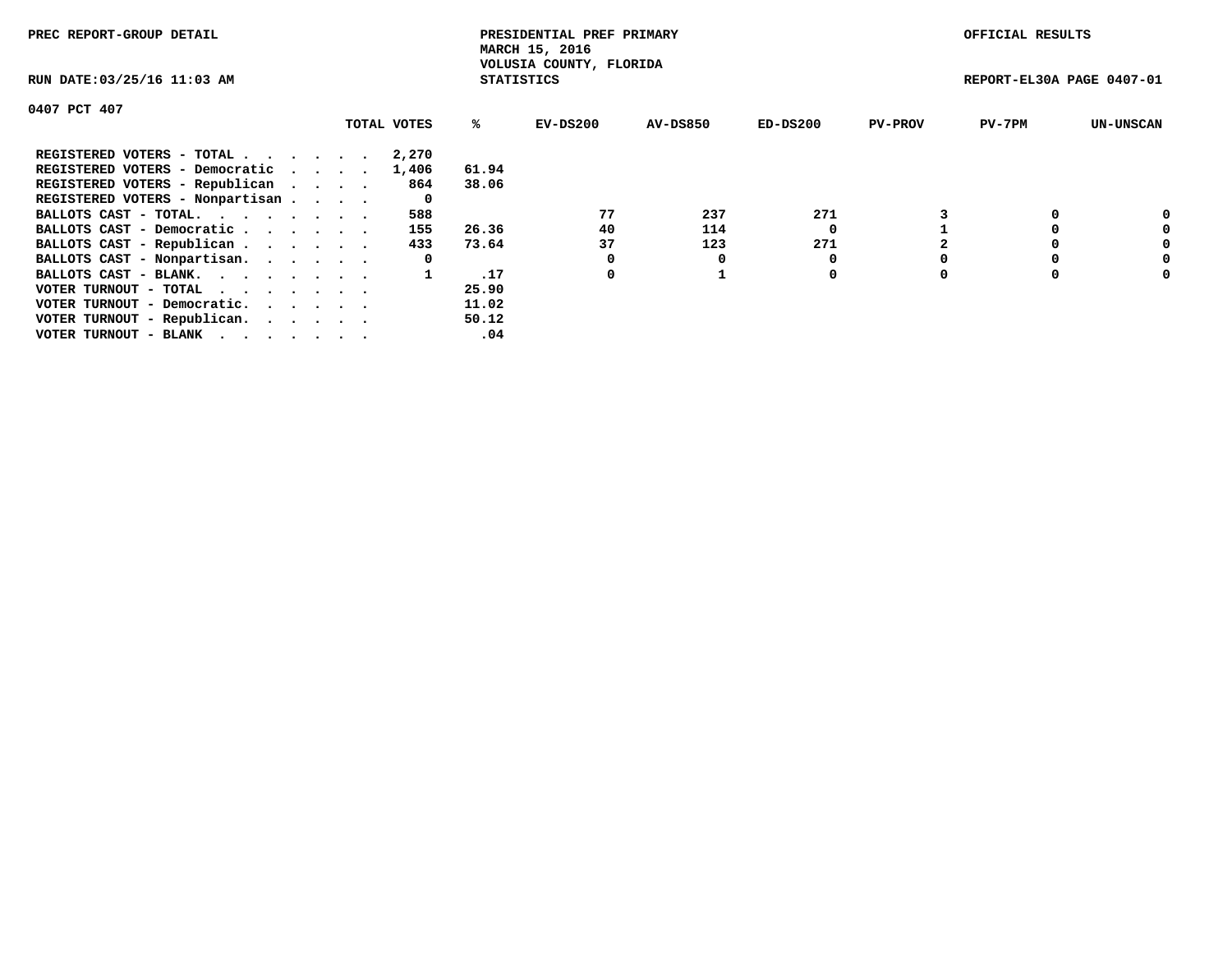| PREC REPORT-GROUP DETAIL<br>RUN DATE: 03/25/16 11:03 AM |             |  |  |  |  |  |  |  |  |    |       | PRESIDENTIAL PREF PRIMARY<br>MARCH 15, 2016<br>VOLUSIA COUNTY, FLORIDA |                 |          |                | OFFICIAL RESULTS          |           |
|---------------------------------------------------------|-------------|--|--|--|--|--|--|--|--|----|-------|------------------------------------------------------------------------|-----------------|----------|----------------|---------------------------|-----------|
|                                                         |             |  |  |  |  |  |  |  |  |    |       | Democratic                                                             |                 |          |                | REPORT-EL30A PAGE 0407-02 |           |
| 0407 PCT 407                                            | TOTAL VOTES |  |  |  |  |  |  |  |  |    |       |                                                                        |                 |          |                |                           |           |
|                                                         |             |  |  |  |  |  |  |  |  |    | ℁     | EV-DS200                                                               | <b>AV-DS850</b> | ED-DS200 | <b>PV-PROV</b> | PV-7PM                    | UN-UNSCAN |
| President - Democratic                                  |             |  |  |  |  |  |  |  |  |    |       |                                                                        |                 |          |                |                           |           |
| (VOTE FOR) 1                                            |             |  |  |  |  |  |  |  |  |    |       |                                                                        |                 |          |                |                           |           |
| Hillary Clinton                                         |             |  |  |  |  |  |  |  |  | 98 | 63.64 | 24                                                                     | 73              |          |                |                           | 0         |
| Martin O'Malley                                         |             |  |  |  |  |  |  |  |  | 9  | 5.84  |                                                                        |                 |          |                |                           | 0         |
| Bernie Sanders.                                         |             |  |  |  |  |  |  |  |  | 47 | 30.52 | 14                                                                     | 33              |          |                |                           | 0         |
| Over Votes                                              |             |  |  |  |  |  |  |  |  | 0  |       | 0                                                                      | 0               |          |                |                           | 0         |
| Under Votes.                                            |             |  |  |  |  |  |  |  |  |    |       |                                                                        |                 |          |                |                           | 0         |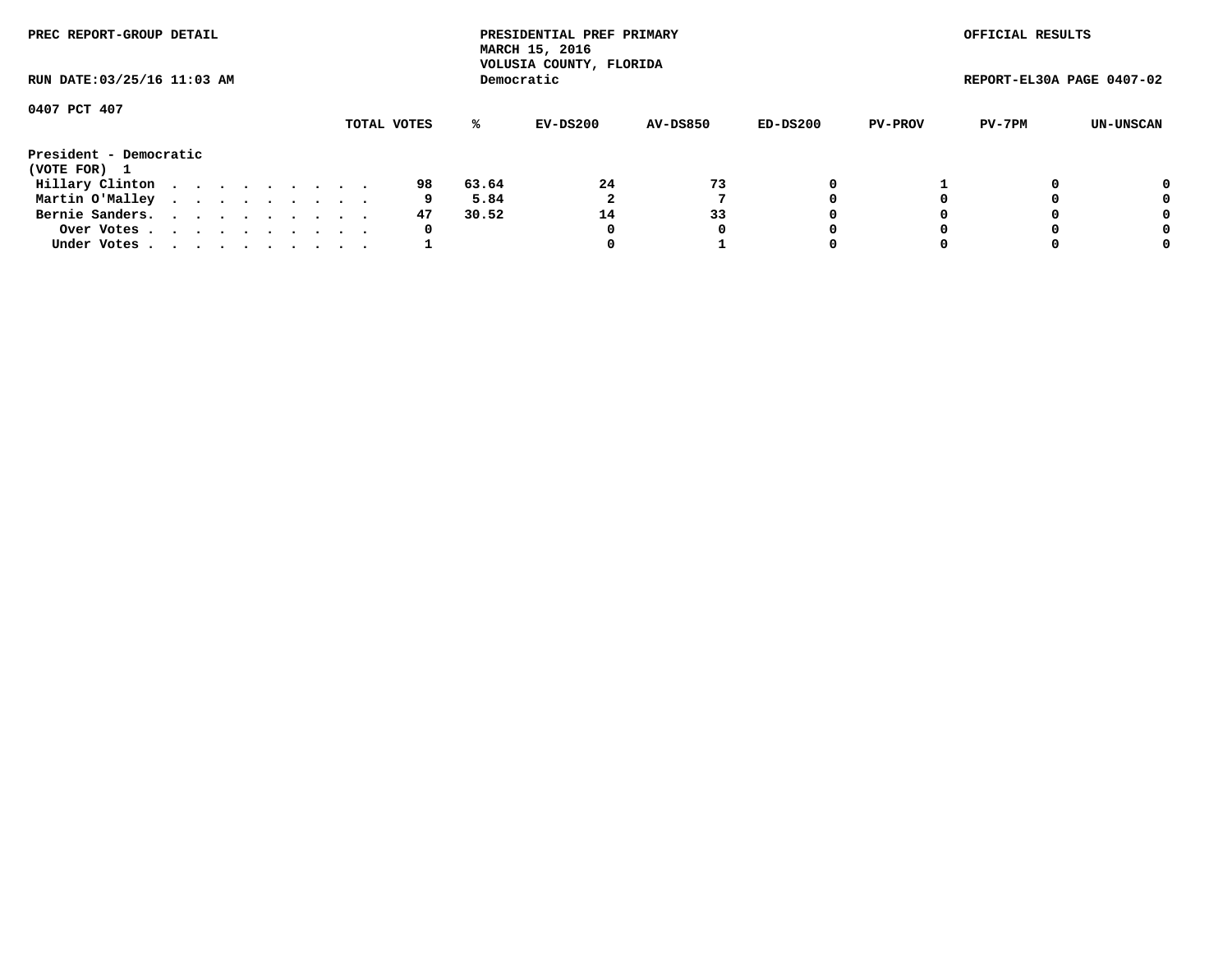| PREC REPORT-GROUP DETAIL                            |  |  |  |  |  |  |  |             | PRESIDENTIAL PREF PRIMARY<br>MARCH 15, 2016<br>VOLUSIA COUNTY, FLORIDA |            |                 |            | OFFICIAL RESULTS |                           |                  |
|-----------------------------------------------------|--|--|--|--|--|--|--|-------------|------------------------------------------------------------------------|------------|-----------------|------------|------------------|---------------------------|------------------|
| RUN DATE: 03/25/16 11:03 AM                         |  |  |  |  |  |  |  |             |                                                                        | Republican |                 |            |                  | REPORT-EL30A PAGE 0407-03 |                  |
| 0407 PCT 407                                        |  |  |  |  |  |  |  |             |                                                                        |            |                 |            |                  |                           |                  |
|                                                     |  |  |  |  |  |  |  | TOTAL VOTES | ℁                                                                      | $EV-DS200$ | <b>AV-DS850</b> | $ED-DS200$ | <b>PV-PROV</b>   | $PV-7PM$                  | <b>UN-UNSCAN</b> |
| President - Republican<br>(VOTE FOR) 1              |  |  |  |  |  |  |  |             |                                                                        |            |                 |            |                  |                           |                  |
| Jeb Bush.                                           |  |  |  |  |  |  |  | 14          | 3.23                                                                   |            | 10              |            |                  |                           |                  |
| Ben Carson                                          |  |  |  |  |  |  |  |             | .69                                                                    |            |                 |            |                  |                           |                  |
| Chris Christie.                                     |  |  |  |  |  |  |  |             |                                                                        |            |                 |            |                  |                           |                  |
| Ted Cruz.                                           |  |  |  |  |  |  |  | 77          | 17.78                                                                  |            |                 |            |                  |                           |                  |
| Carly Fiorina                                       |  |  |  |  |  |  |  |             | .69                                                                    |            |                 |            |                  |                           |                  |
| Jim Gilmore.                                        |  |  |  |  |  |  |  |             |                                                                        |            |                 |            |                  |                           |                  |
| Lindsey Graham.                                     |  |  |  |  |  |  |  |             |                                                                        |            |                 |            |                  |                           |                  |
| Mike Huckabee                                       |  |  |  |  |  |  |  |             |                                                                        |            |                 |            |                  |                           |                  |
| John R. Kasich.                                     |  |  |  |  |  |  |  | 19          | 4.39                                                                   |            |                 |            |                  |                           |                  |
| Rand Paul                                           |  |  |  |  |  |  |  |             | .23                                                                    |            |                 |            |                  |                           |                  |
| Marco Rubio.                                        |  |  |  |  |  |  |  | 108         | 24.94                                                                  |            | 26              | 74         |                  |                           |                  |
|                                                     |  |  |  |  |  |  |  |             |                                                                        |            |                 |            |                  |                           |                  |
| Rick Santorum                                       |  |  |  |  |  |  |  | 0           |                                                                        |            |                 |            |                  |                           |                  |
| Donald J. Trump $\cdots$ $\cdots$ $\cdots$ $\cdots$ |  |  |  |  |  |  |  | 208         | 48.04                                                                  | 20         | 57              | 130        |                  |                           |                  |
| Over Votes                                          |  |  |  |  |  |  |  |             |                                                                        |            |                 |            |                  |                           |                  |
| Under Votes                                         |  |  |  |  |  |  |  |             |                                                                        |            |                 |            |                  |                           |                  |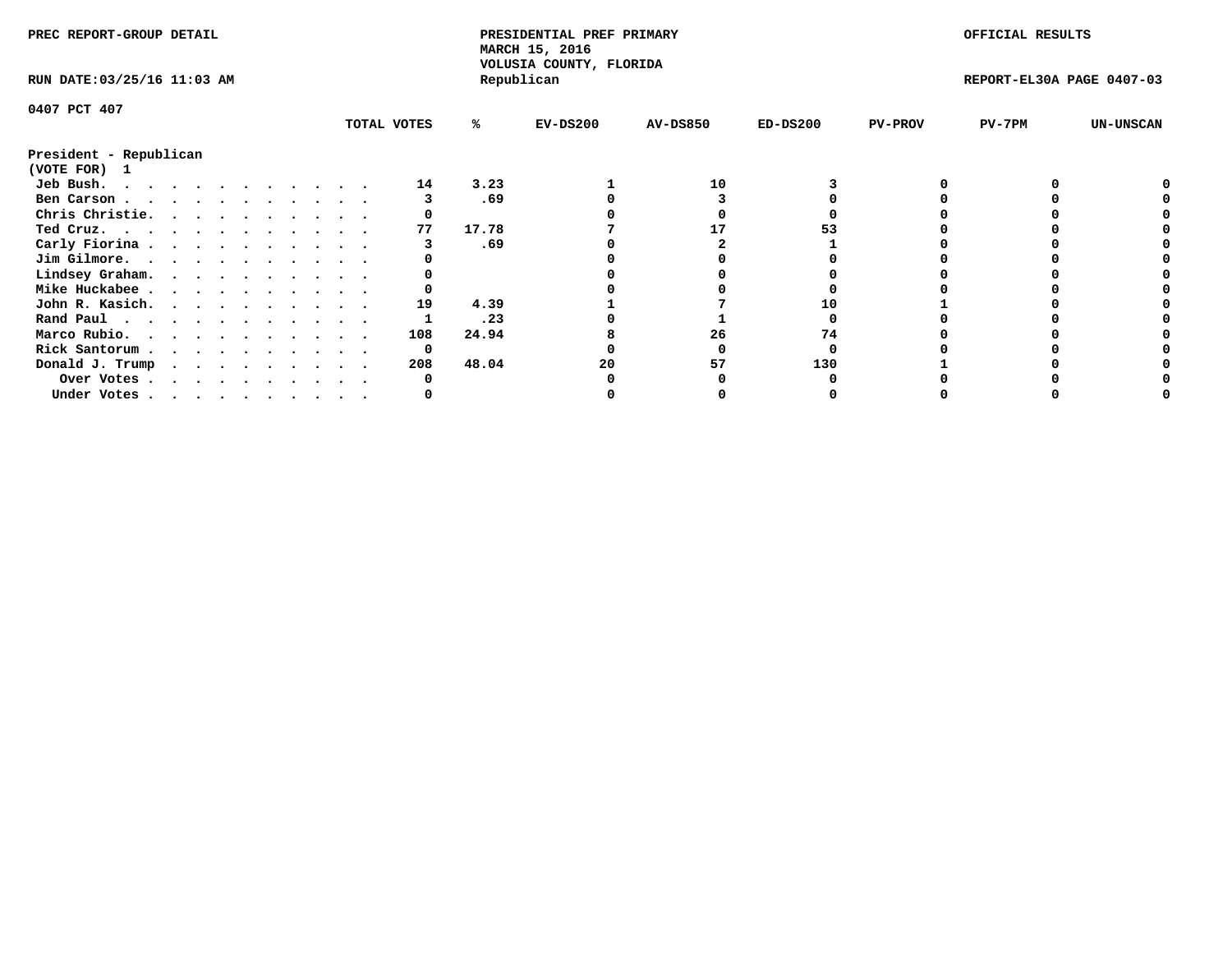| PREC REPORT-GROUP DETAIL                                    |             |                   | PRESIDENTIAL PREF PRIMARY<br>MARCH 15, 2016 |          |            |                | OFFICIAL RESULTS          |                  |
|-------------------------------------------------------------|-------------|-------------------|---------------------------------------------|----------|------------|----------------|---------------------------|------------------|
| RUN DATE: 03/25/16 11:03 AM                                 |             | <b>STATISTICS</b> | VOLUSIA COUNTY, FLORIDA                     |          |            |                | REPORT-EL30A PAGE 0410-01 |                  |
| 0410 PCT 410                                                |             |                   |                                             |          |            |                |                           |                  |
|                                                             | TOTAL VOTES | ℁                 | EV-DS200                                    | AV-DS850 | $ED-DS200$ | <b>PV-PROV</b> | $PV-7PM$                  | <b>UN-UNSCAN</b> |
| REGISTERED VOTERS - TOTAL                                   | 2,218       |                   |                                             |          |            |                |                           |                  |
| REGISTERED VOTERS - Democratic                              | 1,339       | 60.37             |                                             |          |            |                |                           |                  |
| REGISTERED VOTERS - Republican                              | 879         | 39.63             |                                             |          |            |                |                           |                  |
| REGISTERED VOTERS - Nonpartisan                             | 0           |                   |                                             |          |            |                |                           |                  |
| BALLOTS CAST - TOTAL.                                       | 757         |                   | 117                                         | 171      | 466        |                |                           | 0                |
| BALLOTS CAST - Democratic                                   | 387         | 51.12             | 62                                          | 79       | 245        |                |                           | 0                |
| BALLOTS CAST - Republican                                   | 370         | 48.88             | 55                                          | 92       | 221        |                |                           | 0                |
| BALLOTS CAST - Nonpartisan.                                 | 0           |                   |                                             | 0        |            |                |                           | 0                |
| BALLOTS CAST - BLANK.                                       | 6           | .79               | 0                                           |          | 5          |                |                           | 0                |
| VOTER TURNOUT - TOTAL $\cdot \cdot \cdot \cdot \cdot \cdot$ |             | 34.13             |                                             |          |            |                |                           |                  |
| VOTER TURNOUT - Democratic.                                 |             | 28.90             |                                             |          |            |                |                           |                  |
| VOTER TURNOUT - Republican.                                 |             | 42.09             |                                             |          |            |                |                           |                  |
| VOTER TURNOUT - BLANK                                       |             | .27               |                                             |          |            |                |                           |                  |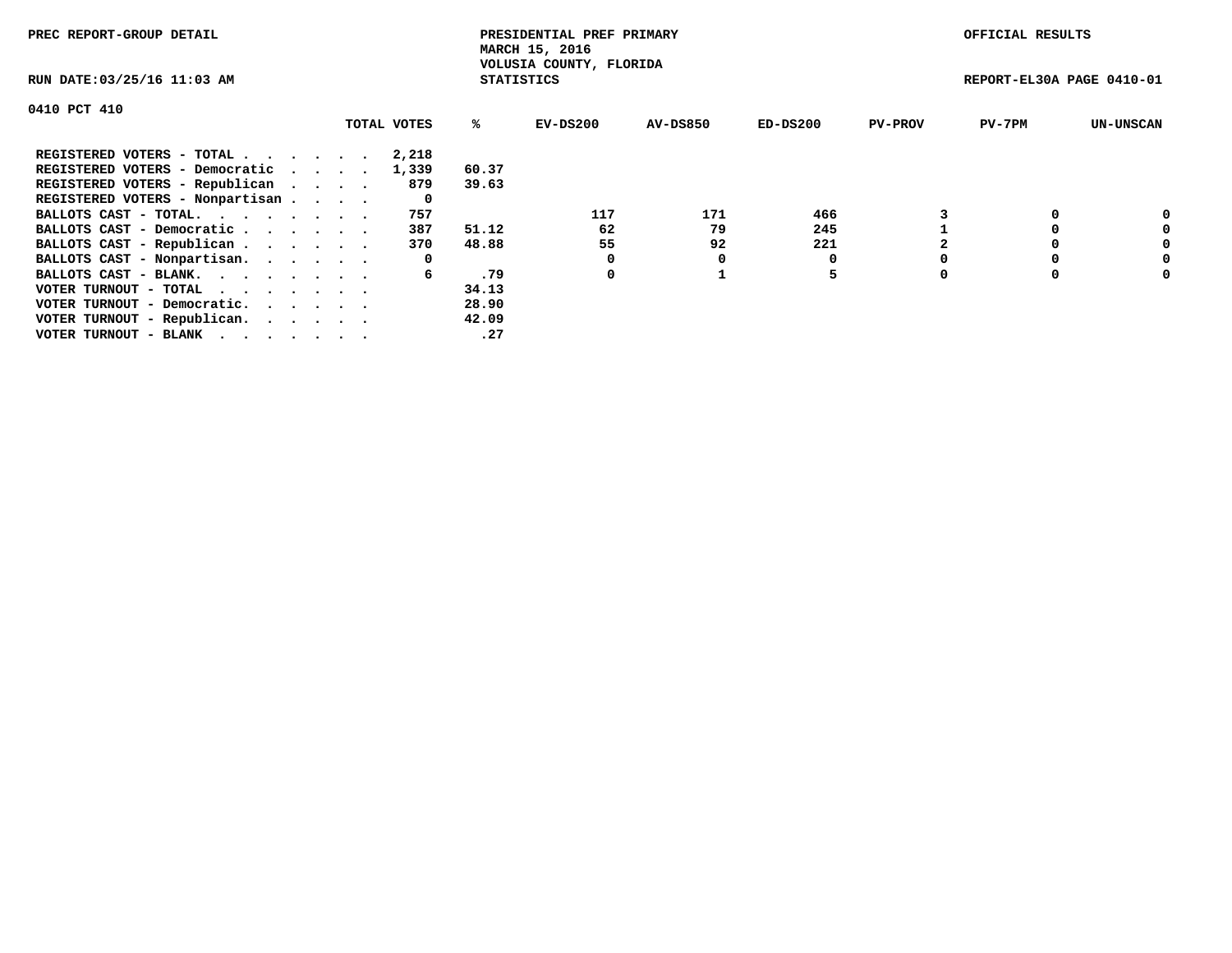| PREC REPORT-GROUP DETAIL<br>RUN DATE: 03/25/16 11:03 AM |  |  |  |  |  |  |  |  |             |       | PRESIDENTIAL PREF PRIMARY<br>MARCH 15, 2016<br>VOLUSIA COUNTY, FLORIDA |                 |          |                | OFFICIAL RESULTS          |           |
|---------------------------------------------------------|--|--|--|--|--|--|--|--|-------------|-------|------------------------------------------------------------------------|-----------------|----------|----------------|---------------------------|-----------|
|                                                         |  |  |  |  |  |  |  |  |             |       | Democratic                                                             |                 |          |                | REPORT-EL30A PAGE 0410-02 |           |
| 0410 PCT 410                                            |  |  |  |  |  |  |  |  | TOTAL VOTES | ℁     | EV-DS200                                                               | <b>AV-DS850</b> | ED-DS200 | <b>PV-PROV</b> | PV-7PM                    | UN-UNSCAN |
| President - Democratic<br>(VOTE FOR) 1                  |  |  |  |  |  |  |  |  |             |       |                                                                        |                 |          |                |                           |           |
| Hillary Clinton                                         |  |  |  |  |  |  |  |  | 244         | 64.04 | 38                                                                     | 62              | 143      |                |                           | 0         |
| Martin O'Malley                                         |  |  |  |  |  |  |  |  | 5           | 1.31  | 0                                                                      |                 |          |                |                           | 0         |
| Bernie Sanders.                                         |  |  |  |  |  |  |  |  | 132         | 34.65 | 24                                                                     | 16              | 92       |                |                           | 0         |
| Over Votes                                              |  |  |  |  |  |  |  |  | 0           |       | 0                                                                      | 0               | 0        |                |                           | 0         |
| Under Votes.                                            |  |  |  |  |  |  |  |  | 6           |       |                                                                        |                 |          |                |                           | 0         |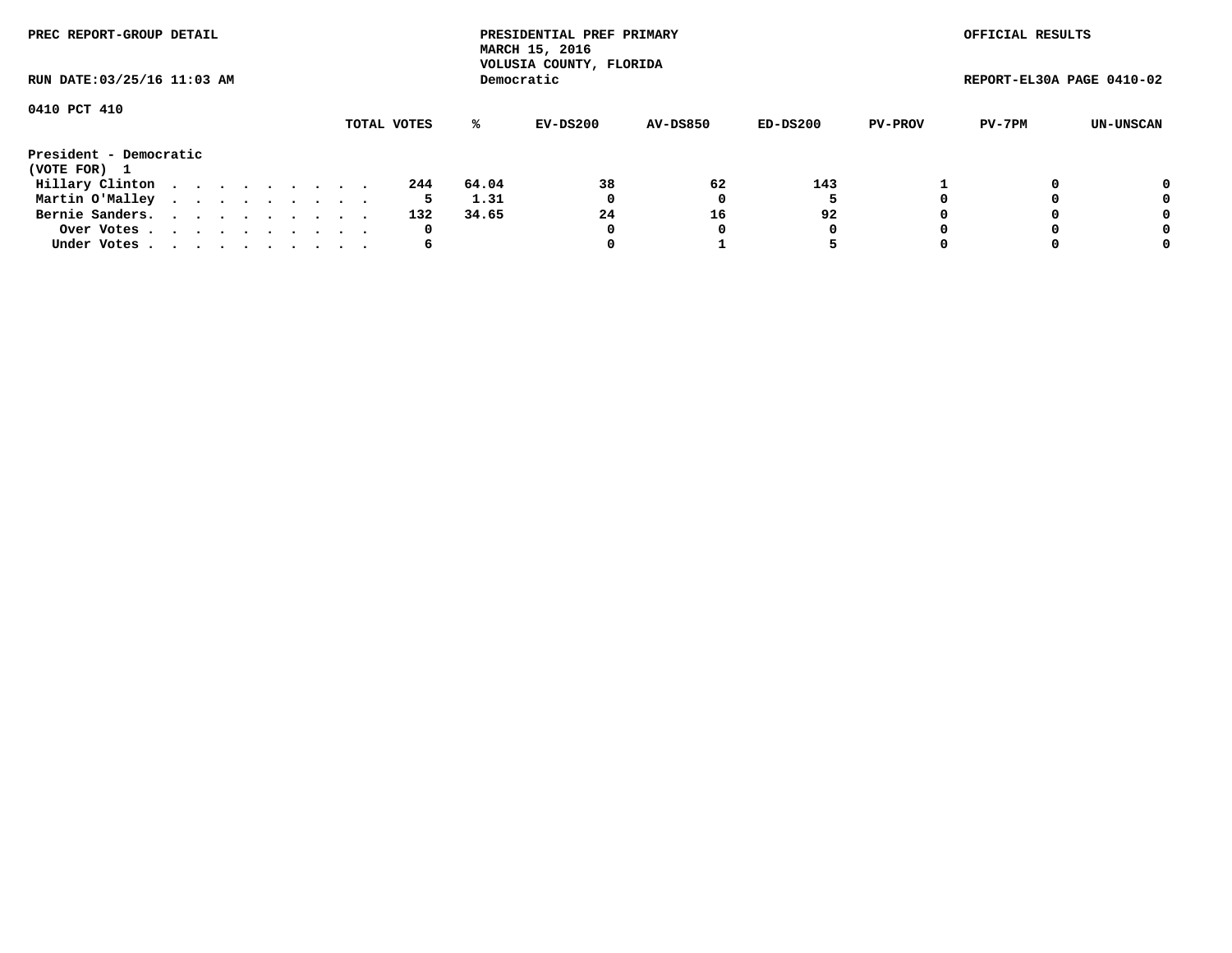| PREC REPORT-GROUP DETAIL                                                                                                                                                                                                                   |  |  |  |  |  |  |  | PRESIDENTIAL PREF PRIMARY<br>MARCH 15, 2016<br>VOLUSIA COUNTY, FLORIDA |       |            |                 | OFFICIAL RESULTS |                |                           |                  |
|--------------------------------------------------------------------------------------------------------------------------------------------------------------------------------------------------------------------------------------------|--|--|--|--|--|--|--|------------------------------------------------------------------------|-------|------------|-----------------|------------------|----------------|---------------------------|------------------|
| RUN DATE: 03/25/16 11:03 AM                                                                                                                                                                                                                |  |  |  |  |  |  |  |                                                                        |       | Republican |                 |                  |                | REPORT-EL30A PAGE 0410-03 |                  |
| 0410 PCT 410                                                                                                                                                                                                                               |  |  |  |  |  |  |  |                                                                        |       |            |                 |                  |                |                           |                  |
|                                                                                                                                                                                                                                            |  |  |  |  |  |  |  | TOTAL VOTES                                                            | ℁     | $EV-DS200$ | <b>AV-DS850</b> | $ED-DS200$       | <b>PV-PROV</b> | $PV-7PM$                  | <b>UN-UNSCAN</b> |
| President - Republican                                                                                                                                                                                                                     |  |  |  |  |  |  |  |                                                                        |       |            |                 |                  |                |                           |                  |
| (VOTE FOR)<br>$\mathbf{1}$                                                                                                                                                                                                                 |  |  |  |  |  |  |  |                                                                        |       |            |                 |                  |                |                           |                  |
| Jeb Bush.<br>. The contract of the contract of the contract of the contract of the contract of the contract of the contract of the contract of the contract of the contract of the contract of the contract of the contract of the contrac |  |  |  |  |  |  |  |                                                                        | 1.62  |            |                 |                  |                |                           |                  |
| Ben Carson                                                                                                                                                                                                                                 |  |  |  |  |  |  |  |                                                                        | 1.62  |            |                 |                  |                |                           |                  |
| Chris Christie.                                                                                                                                                                                                                            |  |  |  |  |  |  |  |                                                                        | .27   |            |                 |                  |                |                           |                  |
| Ted Cruz.                                                                                                                                                                                                                                  |  |  |  |  |  |  |  | 73                                                                     | 19.73 |            |                 |                  |                |                           |                  |
| Carly Fiorina                                                                                                                                                                                                                              |  |  |  |  |  |  |  |                                                                        | .27   |            |                 |                  |                |                           |                  |
| Jim Gilmore.                                                                                                                                                                                                                               |  |  |  |  |  |  |  |                                                                        |       |            |                 |                  |                |                           |                  |
| Lindsey Graham.                                                                                                                                                                                                                            |  |  |  |  |  |  |  |                                                                        |       |            |                 |                  |                |                           |                  |
| Mike Huckabee                                                                                                                                                                                                                              |  |  |  |  |  |  |  |                                                                        | .27   |            |                 |                  |                |                           |                  |
| John R. Kasich.                                                                                                                                                                                                                            |  |  |  |  |  |  |  | 13                                                                     | 3.51  |            |                 |                  |                |                           |                  |
| Rand Paul                                                                                                                                                                                                                                  |  |  |  |  |  |  |  |                                                                        | .27   |            |                 |                  |                |                           |                  |
| Marco Rubio.                                                                                                                                                                                                                               |  |  |  |  |  |  |  | 78                                                                     | 21.08 |            | 25              |                  |                |                           |                  |
| Rick Santorum                                                                                                                                                                                                                              |  |  |  |  |  |  |  | 0                                                                      |       |            |                 |                  |                |                           |                  |
| Donald J. Trump                                                                                                                                                                                                                            |  |  |  |  |  |  |  | 190                                                                    | 51.35 | 30         | 43              | 115              |                |                           |                  |
| Over Votes                                                                                                                                                                                                                                 |  |  |  |  |  |  |  |                                                                        |       |            |                 |                  |                |                           |                  |
| Under Votes                                                                                                                                                                                                                                |  |  |  |  |  |  |  |                                                                        |       |            |                 |                  |                |                           |                  |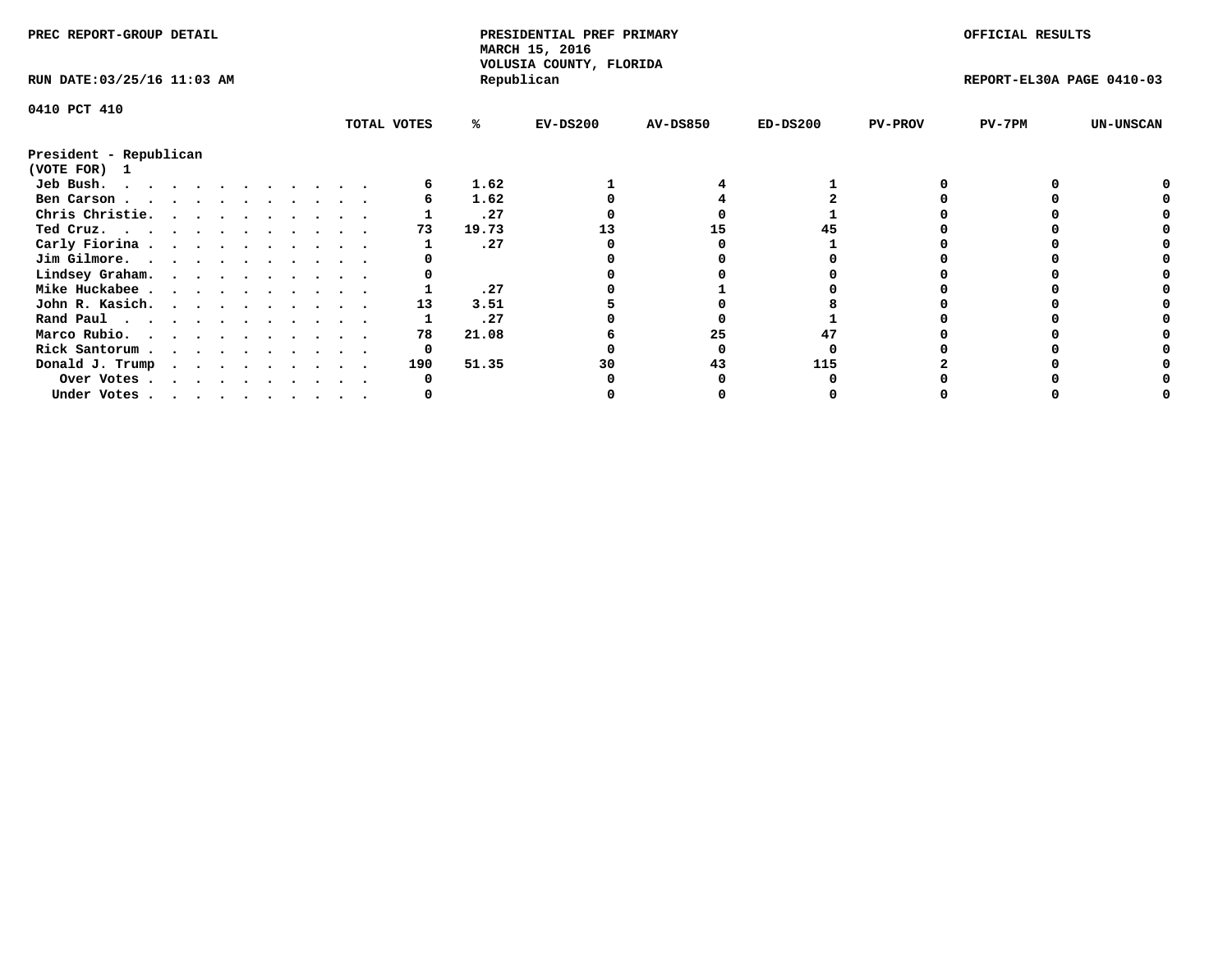| PREC REPORT-GROUP DETAIL                                    |             |                   | PRESIDENTIAL PREF PRIMARY<br>MARCH 15, 2016 |                 |            |                | OFFICIAL RESULTS          |                  |
|-------------------------------------------------------------|-------------|-------------------|---------------------------------------------|-----------------|------------|----------------|---------------------------|------------------|
| RUN DATE: 03/25/16 11:03 AM                                 |             | <b>STATISTICS</b> | VOLUSIA COUNTY, FLORIDA                     |                 |            |                | REPORT-EL30A PAGE 0411-01 |                  |
| 0411 PCT 411                                                |             |                   |                                             |                 |            |                |                           |                  |
|                                                             | TOTAL VOTES | ℁                 | EV-DS200                                    | <b>AV-DS850</b> | $ED-DS200$ | <b>PV-PROV</b> | $PV-7PM$                  | <b>UN-UNSCAN</b> |
| REGISTERED VOTERS - TOTAL                                   | 2,050       |                   |                                             |                 |            |                |                           |                  |
| REGISTERED VOTERS - Democratic                              | 1,152       | 56.20             |                                             |                 |            |                |                           |                  |
| REGISTERED VOTERS - Republican                              | 898         | 43.80             |                                             |                 |            |                |                           |                  |
| REGISTERED VOTERS - Nonpartisan                             | 0           |                   |                                             |                 |            |                |                           |                  |
| BALLOTS CAST - TOTAL.                                       | 712         |                   | 89                                          | 209             | 413        |                |                           | 0                |
| BALLOTS CAST - Democratic                                   | 308         | 43.26             | 39                                          | 75              | 194        |                |                           | 0                |
| BALLOTS CAST - Republican                                   | 404         | 56.74             | 50                                          | 134             | 219        |                |                           | 0                |
| BALLOTS CAST - Nonpartisan.                                 | 0           |                   |                                             | O               |            |                |                           | 0                |
| BALLOTS CAST - BLANK.                                       |             | .56               | 0                                           | 0               | 4          |                |                           | 0                |
| VOTER TURNOUT - TOTAL $\cdot \cdot \cdot \cdot \cdot \cdot$ |             | 34.73             |                                             |                 |            |                |                           |                  |
| VOTER TURNOUT - Democratic.                                 |             | 26.74             |                                             |                 |            |                |                           |                  |
| VOTER TURNOUT - Republican.                                 |             | 44.99             |                                             |                 |            |                |                           |                  |
| VOTER TURNOUT - BLANK                                       |             | .20               |                                             |                 |            |                |                           |                  |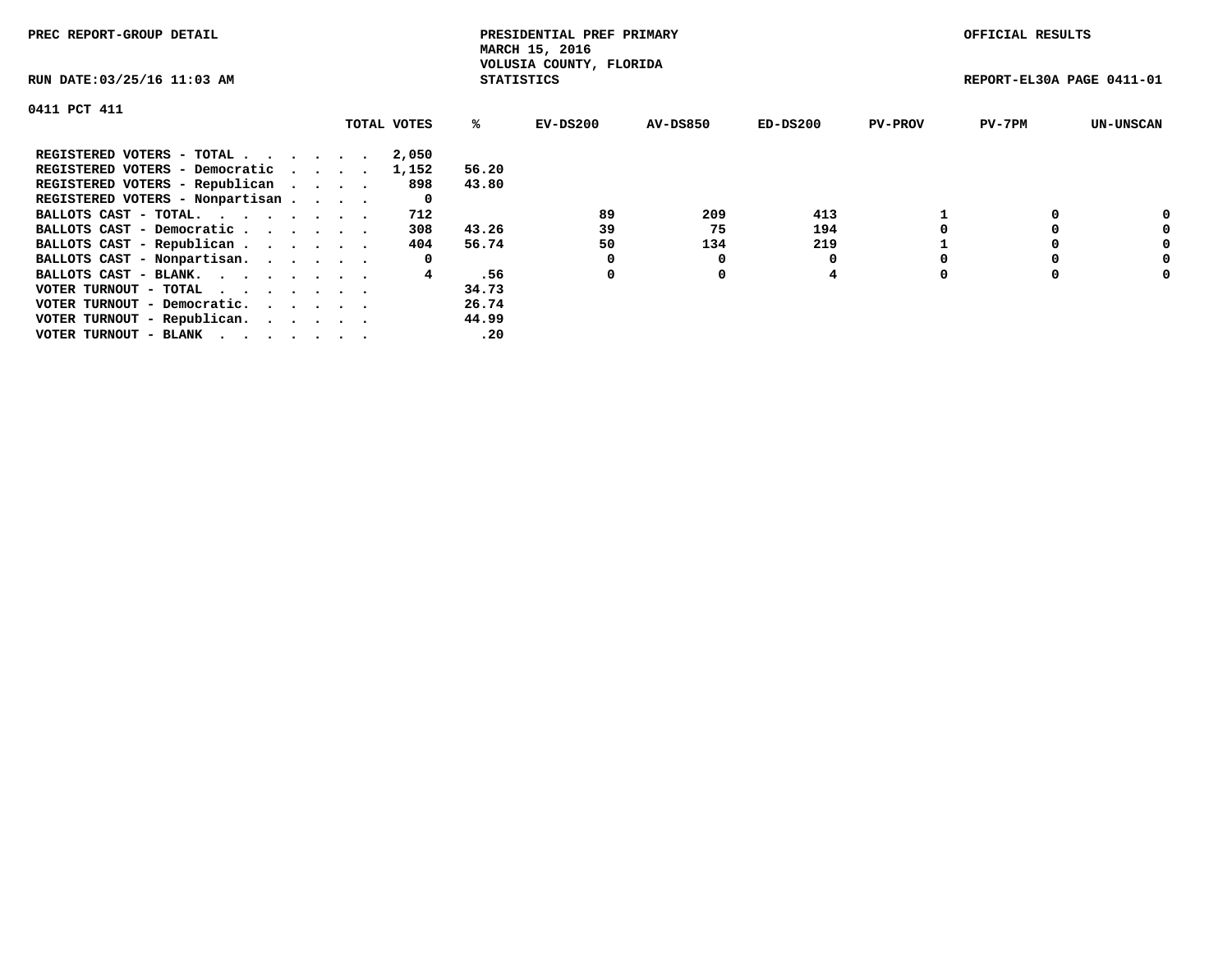| PREC REPORT-GROUP DETAIL<br>RUN DATE: 03/25/16 11:03 AM |  |  |  |  |  |  |  |  |             | PRESIDENTIAL PREF PRIMARY<br>MARCH 15, 2016<br>VOLUSIA COUNTY, FLORIDA |            |                 |          | OFFICIAL RESULTS |                           |           |
|---------------------------------------------------------|--|--|--|--|--|--|--|--|-------------|------------------------------------------------------------------------|------------|-----------------|----------|------------------|---------------------------|-----------|
|                                                         |  |  |  |  |  |  |  |  |             |                                                                        | Democratic |                 |          |                  | REPORT-EL30A PAGE 0411-02 |           |
| 0411 PCT 411                                            |  |  |  |  |  |  |  |  |             |                                                                        |            |                 |          |                  |                           |           |
|                                                         |  |  |  |  |  |  |  |  | TOTAL VOTES | ℁                                                                      | EV-DS200   | <b>AV-DS850</b> | ED-DS200 | <b>PV-PROV</b>   | PV-7PM                    | UN-UNSCAN |
| President - Democratic<br>(VOTE FOR) 1                  |  |  |  |  |  |  |  |  |             |                                                                        |            |                 |          |                  |                           |           |
| Hillary Clinton                                         |  |  |  |  |  |  |  |  | 184         | 60.53                                                                  | 24         | 46              | 114      |                  |                           | 0         |
| Martin O'Malley                                         |  |  |  |  |  |  |  |  | 6           | 1.97                                                                   | 0          |                 | 6        |                  |                           | 0         |
| Bernie Sanders.                                         |  |  |  |  |  |  |  |  | 114         | 37.50                                                                  | 15         | 29              | 70       |                  |                           | 0         |
| Over Votes.                                             |  |  |  |  |  |  |  |  | 0           |                                                                        | 0          | 0               | 0        |                  |                           | 0         |
| Under Votes                                             |  |  |  |  |  |  |  |  | 4           |                                                                        |            |                 |          |                  |                           | 0         |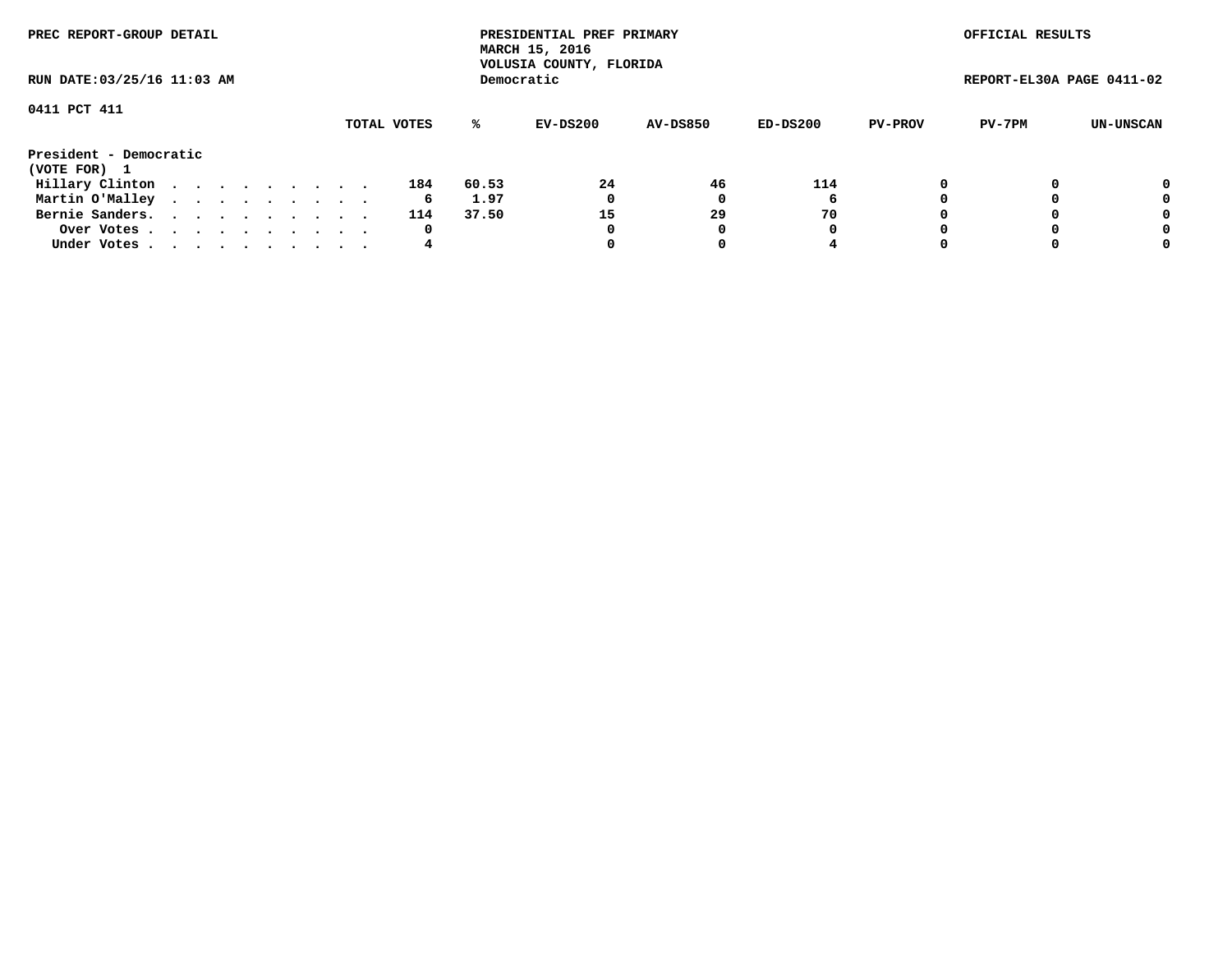| PREC REPORT-GROUP DETAIL    |  |  |  |  |  |  |  |             | PRESIDENTIAL PREF PRIMARY<br>MARCH 15, 2016<br>VOLUSIA COUNTY, FLORIDA |            |                 |            | OFFICIAL RESULTS |                           |                  |
|-----------------------------|--|--|--|--|--|--|--|-------------|------------------------------------------------------------------------|------------|-----------------|------------|------------------|---------------------------|------------------|
| RUN DATE: 03/25/16 11:03 AM |  |  |  |  |  |  |  |             |                                                                        | Republican |                 |            |                  | REPORT-EL30A PAGE 0411-03 |                  |
| 0411 PCT 411                |  |  |  |  |  |  |  |             |                                                                        |            |                 |            |                  |                           |                  |
|                             |  |  |  |  |  |  |  | TOTAL VOTES | ℁                                                                      | $EV-DS200$ | <b>AV-DS850</b> | $ED-DS200$ | <b>PV-PROV</b>   | $PV-7PM$                  | <b>UN-UNSCAN</b> |
| President - Republican      |  |  |  |  |  |  |  |             |                                                                        |            |                 |            |                  |                           |                  |
| (VOTE FOR) 1                |  |  |  |  |  |  |  |             |                                                                        |            |                 |            |                  |                           |                  |
| Jeb Bush.                   |  |  |  |  |  |  |  |             | 2.23                                                                   |            |                 |            |                  |                           |                  |
| Ben Carson                  |  |  |  |  |  |  |  |             | 1.73                                                                   |            |                 |            |                  |                           |                  |
| Chris Christie.             |  |  |  |  |  |  |  |             | .25                                                                    |            |                 |            |                  |                           |                  |
| Ted Cruz.                   |  |  |  |  |  |  |  | 73          | 18.07                                                                  |            | 20              |            |                  |                           |                  |
| Carly Fiorina               |  |  |  |  |  |  |  |             |                                                                        |            |                 |            |                  |                           |                  |
| Jim Gilmore.                |  |  |  |  |  |  |  |             |                                                                        |            |                 |            |                  |                           |                  |
| Lindsey Graham.             |  |  |  |  |  |  |  |             |                                                                        |            |                 |            |                  |                           |                  |
| Mike Huckabee               |  |  |  |  |  |  |  |             | .25                                                                    |            |                 |            |                  |                           |                  |
| John R. Kasich.             |  |  |  |  |  |  |  | 14          | 3.47                                                                   |            |                 |            |                  |                           |                  |
| Rand Paul                   |  |  |  |  |  |  |  |             | .25                                                                    |            |                 |            |                  |                           |                  |
| Marco Rubio.                |  |  |  |  |  |  |  | 83          | 20.54                                                                  |            |                 | 44         |                  |                           |                  |
| Rick Santorum               |  |  |  |  |  |  |  | 0           |                                                                        |            |                 |            |                  |                           |                  |
| Donald J. Trump             |  |  |  |  |  |  |  | 215         | 53.22                                                                  | 23         | 63              | 128        |                  |                           |                  |
| Over Votes                  |  |  |  |  |  |  |  |             |                                                                        |            |                 |            |                  |                           |                  |
| Under Votes                 |  |  |  |  |  |  |  |             |                                                                        |            |                 |            |                  |                           |                  |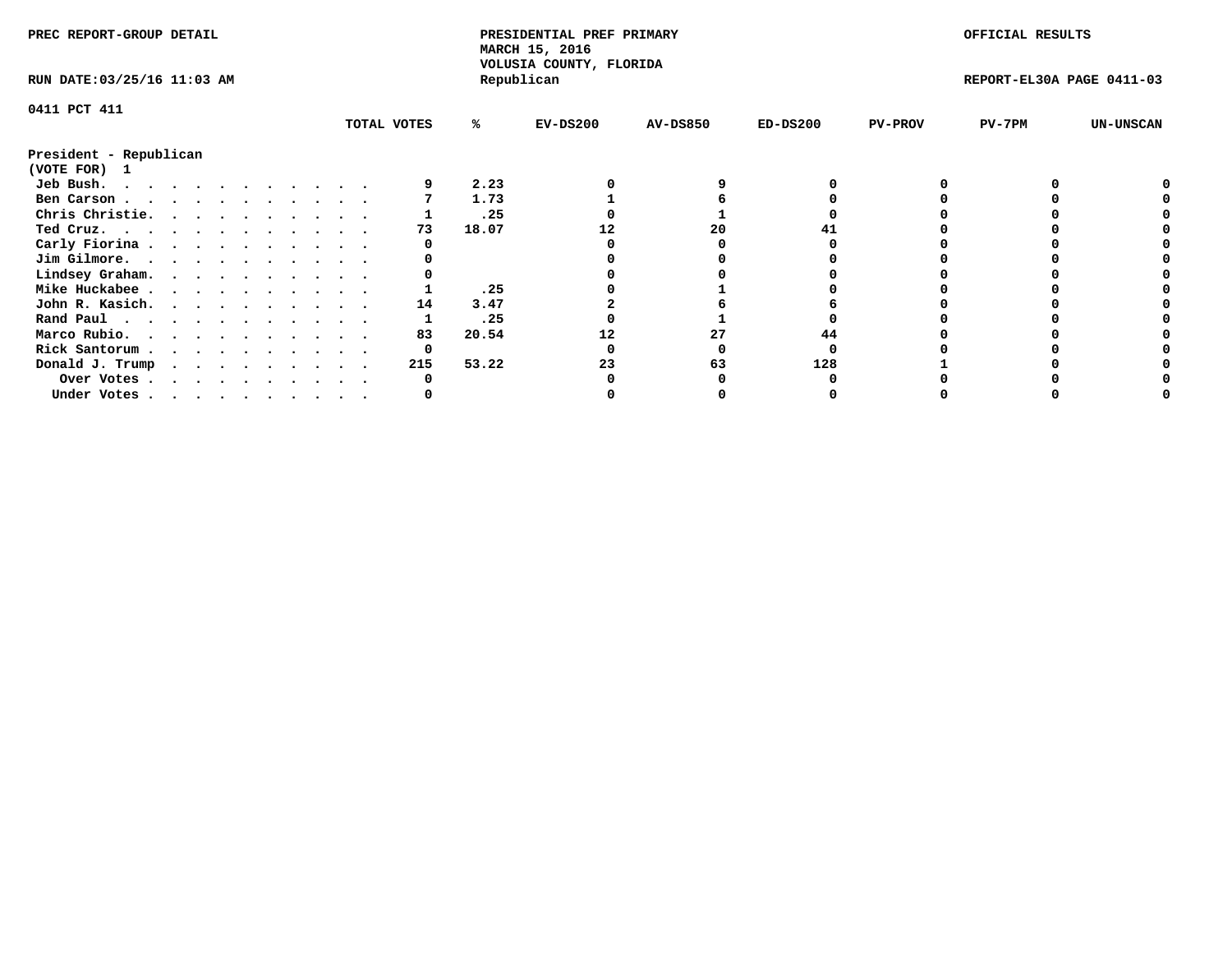| PREC REPORT-GROUP DETAIL                                    |             |                   | PRESIDENTIAL PREF PRIMARY<br>MARCH 15, 2016 |          |                |                | OFFICIAL RESULTS          |                  |
|-------------------------------------------------------------|-------------|-------------------|---------------------------------------------|----------|----------------|----------------|---------------------------|------------------|
| RUN DATE: 03/25/16 11:03 AM                                 |             | <b>STATISTICS</b> | VOLUSIA COUNTY, FLORIDA                     |          |                |                | REPORT-EL30A PAGE 0412-01 |                  |
| 0412 PCT 412                                                |             |                   |                                             |          |                |                |                           |                  |
|                                                             | TOTAL VOTES | %ร                | EV-DS200                                    | AV-DS850 | $ED-DS200$     | <b>PV-PROV</b> | $PV-7PM$                  | <b>UN-UNSCAN</b> |
| REGISTERED VOTERS - TOTAL                                   | 809         |                   |                                             |          |                |                |                           |                  |
| REGISTERED VOTERS - Democratic                              | 332         | 41.04             |                                             |          |                |                |                           |                  |
| REGISTERED VOTERS - Republican                              | 477         | 58.96             |                                             |          |                |                |                           |                  |
| REGISTERED VOTERS - Nonpartisan                             | 0           |                   |                                             |          |                |                |                           |                  |
| BALLOTS CAST - TOTAL.                                       | 365         |                   | 35                                          | 136      | 194            |                |                           | 0                |
| BALLOTS CAST - Democratic                                   | 104         | 28.49             |                                             | 40       | 59             |                |                           | 0                |
| BALLOTS CAST - Republican                                   | 261         | 71.51             | 30                                          | 96       | 135            |                |                           | 0                |
| BALLOTS CAST - Nonpartisan.                                 | 0           |                   |                                             | 0        |                |                |                           | 0                |
| BALLOTS CAST - BLANK.                                       |             | .55               | 0                                           | 0        | $\overline{2}$ |                |                           | 0                |
| VOTER TURNOUT - TOTAL $\cdot \cdot \cdot \cdot \cdot \cdot$ |             | 45.12             |                                             |          |                |                |                           |                  |
| VOTER TURNOUT - Democratic.                                 |             | 31.33             |                                             |          |                |                |                           |                  |
| VOTER TURNOUT - Republican.                                 |             | 54.72             |                                             |          |                |                |                           |                  |
| VOTER TURNOUT - BLANK                                       |             | .25               |                                             |          |                |                |                           |                  |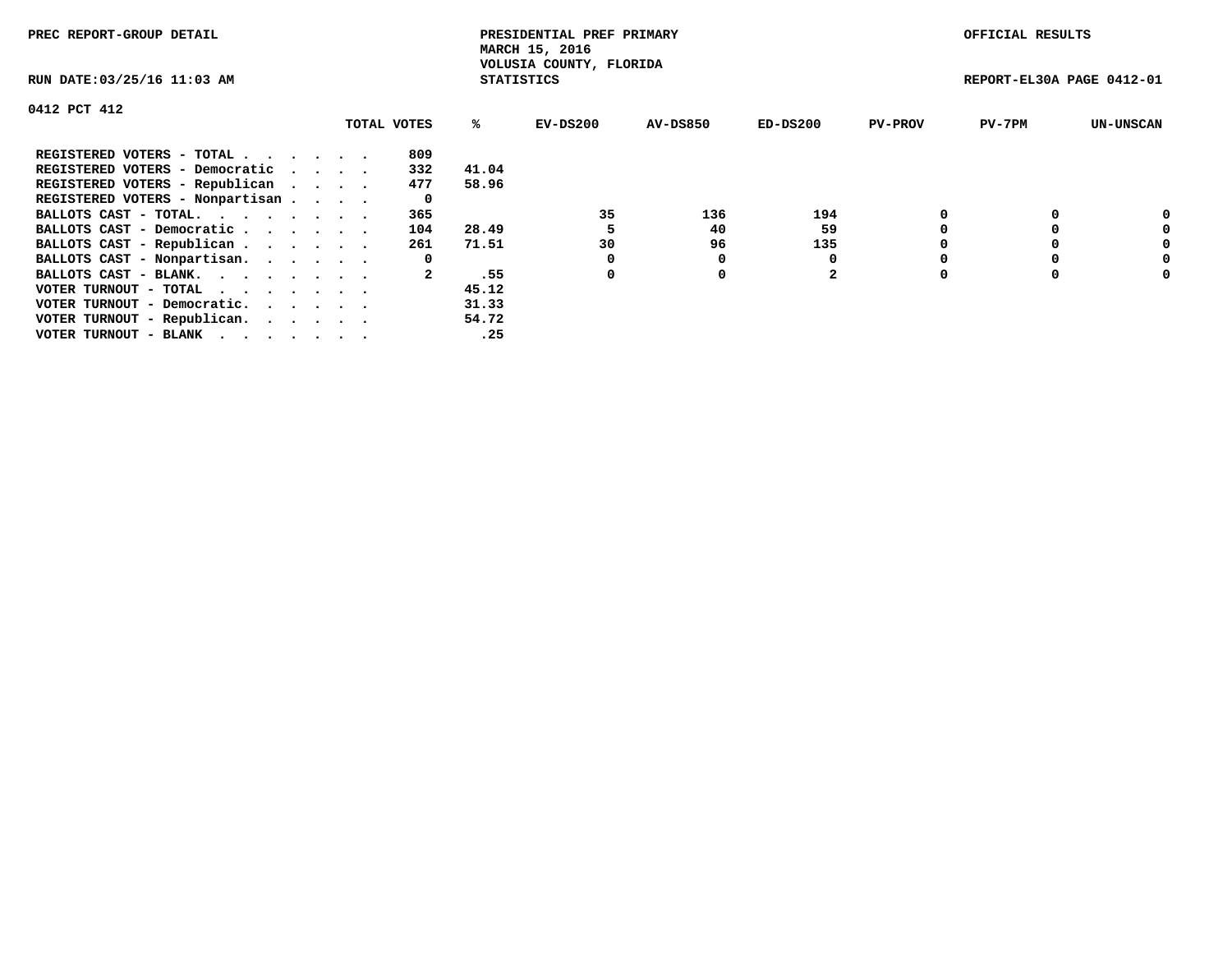| PREC REPORT-GROUP DETAIL<br>RUN DATE: 03/25/16 11:03 AM |  |  |  |  |  |  |  |  |             |       | PRESIDENTIAL PREF PRIMARY<br>MARCH 15, 2016<br>VOLUSIA COUNTY, FLORIDA |                 |          |                | OFFICIAL RESULTS          |           |
|---------------------------------------------------------|--|--|--|--|--|--|--|--|-------------|-------|------------------------------------------------------------------------|-----------------|----------|----------------|---------------------------|-----------|
|                                                         |  |  |  |  |  |  |  |  |             |       | Democratic                                                             |                 |          |                | REPORT-EL30A PAGE 0412-02 |           |
| 0412 PCT 412                                            |  |  |  |  |  |  |  |  | TOTAL VOTES | %ะ    | EV-DS200                                                               | <b>AV-DS850</b> | ED-DS200 | <b>PV-PROV</b> | PV-7PM                    | UN-UNSCAN |
| President - Democratic<br>(VOTE FOR) 1                  |  |  |  |  |  |  |  |  |             |       |                                                                        |                 |          |                |                           |           |
| Hillary Clinton                                         |  |  |  |  |  |  |  |  | 63          | 61.76 |                                                                        | 27              | 34       |                |                           | 0         |
| Martin O'Malley                                         |  |  |  |  |  |  |  |  |             | 2.94  |                                                                        |                 |          |                |                           | 0         |
| Bernie Sanders.                                         |  |  |  |  |  |  |  |  | 36          | 35.29 |                                                                        | 12              | 21       |                |                           | 0         |
| Over Votes.                                             |  |  |  |  |  |  |  |  | 0           |       |                                                                        | 0               | 0        |                |                           | 0         |
| Under Votes.                                            |  |  |  |  |  |  |  |  |             |       |                                                                        |                 |          |                |                           | 0         |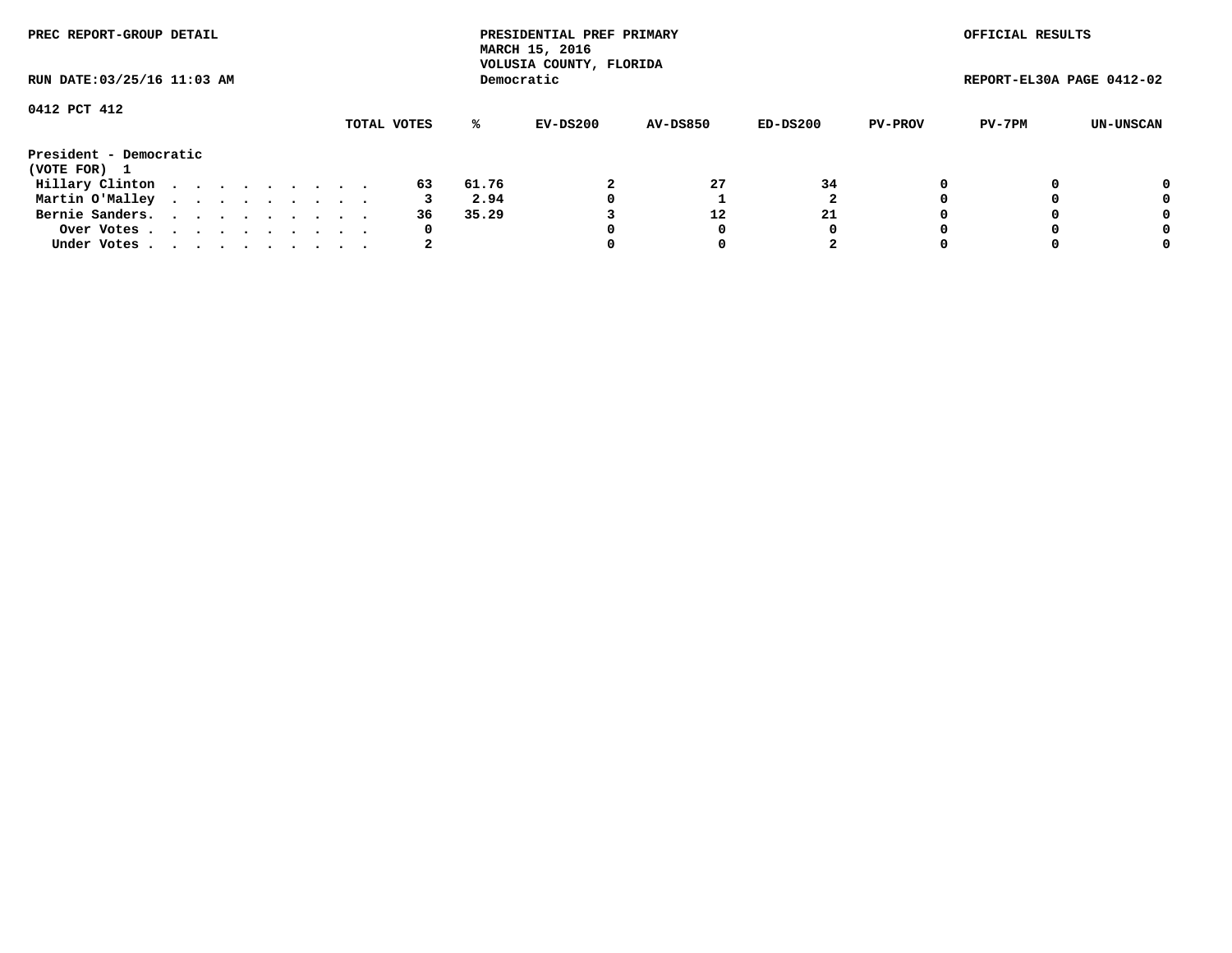| PREC REPORT-GROUP DETAIL               |  |  |  |  |  |  |             |       | PRESIDENTIAL PREF PRIMARY<br>MARCH 15, 2016 |                 |            |                | OFFICIAL RESULTS          |                  |
|----------------------------------------|--|--|--|--|--|--|-------------|-------|---------------------------------------------|-----------------|------------|----------------|---------------------------|------------------|
| RUN DATE: 03/25/16 11:03 AM            |  |  |  |  |  |  |             |       | VOLUSIA COUNTY, FLORIDA<br>Republican       |                 |            |                | REPORT-EL30A PAGE 0412-03 |                  |
| 0412 PCT 412                           |  |  |  |  |  |  |             |       |                                             |                 |            |                |                           |                  |
|                                        |  |  |  |  |  |  | TOTAL VOTES | ℁     | $EV-DS200$                                  | <b>AV-DS850</b> | $ED-DS200$ | <b>PV-PROV</b> | $PV-7PM$                  | <b>UN-UNSCAN</b> |
| President - Republican<br>(VOTE FOR) 1 |  |  |  |  |  |  |             |       |                                             |                 |            |                |                           |                  |
| Jeb Bush.                              |  |  |  |  |  |  |             | 1.53  |                                             |                 |            |                |                           |                  |
| Ben Carson                             |  |  |  |  |  |  |             |       |                                             |                 |            |                |                           |                  |
| Chris Christie.                        |  |  |  |  |  |  |             |       |                                             |                 |            |                |                           |                  |
| Ted Cruz.                              |  |  |  |  |  |  | 51          | 19.54 | 10                                          | 16              | 25         |                |                           |                  |
| Carly Fiorina                          |  |  |  |  |  |  |             |       |                                             |                 |            |                |                           |                  |
| Jim Gilmore.                           |  |  |  |  |  |  |             |       |                                             |                 |            |                |                           |                  |
| Lindsey Graham.                        |  |  |  |  |  |  |             |       |                                             |                 |            |                |                           |                  |
| Mike Huckabee                          |  |  |  |  |  |  |             | .77   |                                             |                 |            |                |                           |                  |
| John R. Kasich.                        |  |  |  |  |  |  |             | 3.45  |                                             |                 |            |                |                           |                  |
| Rand Paul                              |  |  |  |  |  |  |             | .38   |                                             |                 |            |                |                           |                  |
| Marco Rubio.                           |  |  |  |  |  |  | 38          | 14.56 |                                             | 15              |            |                |                           |                  |
| Rick Santorum                          |  |  |  |  |  |  | 0           |       |                                             |                 |            |                |                           |                  |
| Donald J. Trump                        |  |  |  |  |  |  | 156         | 59.77 | 14                                          | 55              |            |                |                           |                  |
| Over Votes                             |  |  |  |  |  |  |             |       |                                             |                 |            |                |                           |                  |
| Under Votes                            |  |  |  |  |  |  |             |       |                                             |                 |            |                |                           |                  |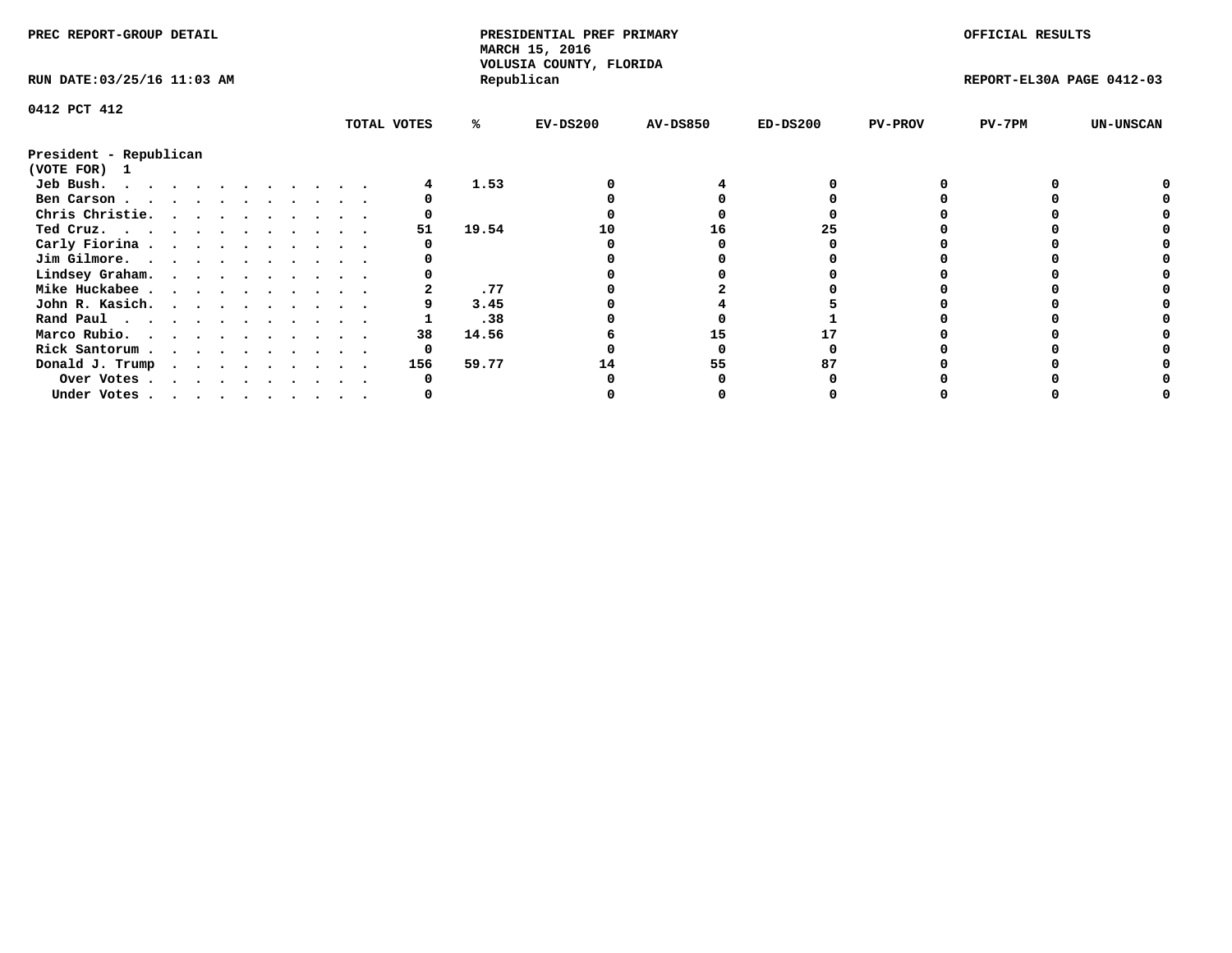| PREC REPORT-GROUP DETAIL                                    |  |             |       | PRESIDENTIAL PREF PRIMARY<br>MARCH 15, 2016  |          |                |                | OFFICIAL RESULTS          |                  |
|-------------------------------------------------------------|--|-------------|-------|----------------------------------------------|----------|----------------|----------------|---------------------------|------------------|
| RUN DATE: 03/25/16 11:03 AM                                 |  |             |       | VOLUSIA COUNTY, FLORIDA<br><b>STATISTICS</b> |          |                |                | REPORT-EL30A PAGE 0413-01 |                  |
| 0413 PCT 413                                                |  |             |       |                                              |          |                |                |                           |                  |
|                                                             |  | TOTAL VOTES | ℁     | $EV-DS200$                                   | AV-DS850 | $ED-DS200$     | <b>PV-PROV</b> | $PV-7PM$                  | <b>UN-UNSCAN</b> |
| REGISTERED VOTERS - TOTAL                                   |  | 1,706       |       |                                              |          |                |                |                           |                  |
| REGISTERED VOTERS - Democratic                              |  | 967         | 56.68 |                                              |          |                |                |                           |                  |
| REGISTERED VOTERS - Republican                              |  | 739         | 43.32 |                                              |          |                |                |                           |                  |
| REGISTERED VOTERS - Nonpartisan                             |  | 0           |       |                                              |          |                |                |                           |                  |
| BALLOTS CAST - TOTAL.                                       |  | 674         |       | 96                                           | 203      | 375            |                |                           | 0                |
| BALLOTS CAST - Democratic                                   |  | 316         | 46.88 | 56                                           | 88       | 172            |                |                           | 0                |
| BALLOTS CAST - Republican                                   |  | 358         | 53.12 | 40                                           | 115      | 203            |                |                           | 0                |
| BALLOTS CAST - Nonpartisan.                                 |  | 0           |       | 0                                            | 0        |                |                |                           | 0                |
| BALLOTS CAST - BLANK.                                       |  |             | .30   | 0                                            | 0        | $\overline{2}$ |                |                           | 0                |
| VOTER TURNOUT - TOTAL $\cdot \cdot \cdot \cdot \cdot \cdot$ |  |             | 39.51 |                                              |          |                |                |                           |                  |
| VOTER TURNOUT - Democratic.                                 |  |             | 32.68 |                                              |          |                |                |                           |                  |
| VOTER TURNOUT - Republican.                                 |  |             | 48.44 |                                              |          |                |                |                           |                  |
| VOTER TURNOUT - BLANK                                       |  |             | .12   |                                              |          |                |                |                           |                  |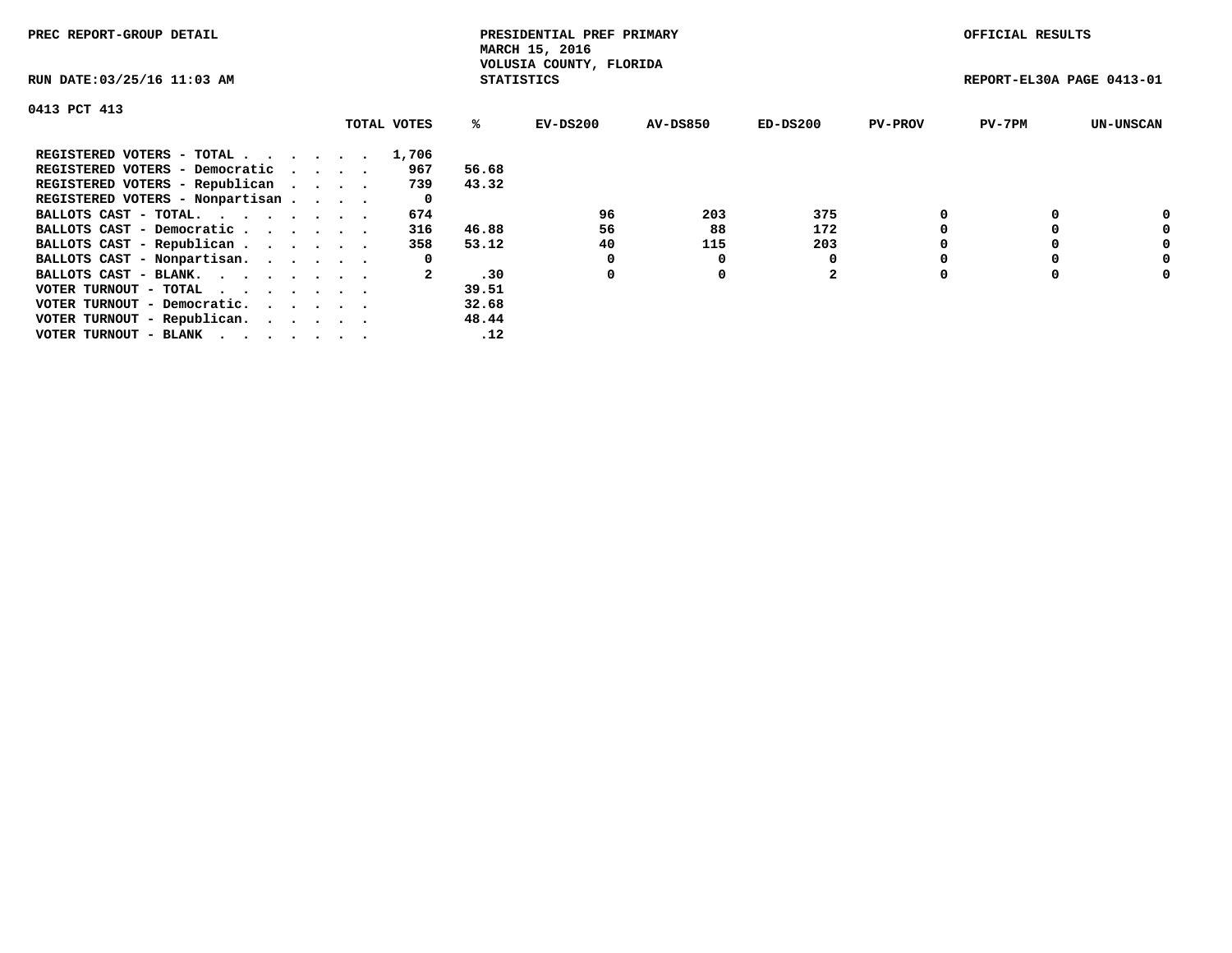| PREC REPORT-GROUP DETAIL<br>RUN DATE: 03/25/16 11:03 AM |  |  |  |  |  |  |  |  |             | PRESIDENTIAL PREF PRIMARY<br>MARCH 15, 2016<br>VOLUSIA COUNTY, FLORIDA |            |                 |          | OFFICIAL RESULTS |                           |           |
|---------------------------------------------------------|--|--|--|--|--|--|--|--|-------------|------------------------------------------------------------------------|------------|-----------------|----------|------------------|---------------------------|-----------|
|                                                         |  |  |  |  |  |  |  |  |             |                                                                        | Democratic |                 |          |                  | REPORT-EL30A PAGE 0413-02 |           |
| 0413 PCT 413                                            |  |  |  |  |  |  |  |  |             |                                                                        |            |                 |          |                  |                           |           |
|                                                         |  |  |  |  |  |  |  |  | TOTAL VOTES | ℁                                                                      | EV-DS200   | <b>AV-DS850</b> | ED-DS200 | <b>PV-PROV</b>   | PV-7PM                    | UN-UNSCAN |
| President - Democratic                                  |  |  |  |  |  |  |  |  |             |                                                                        |            |                 |          |                  |                           |           |
| (VOTE FOR) 1                                            |  |  |  |  |  |  |  |  |             |                                                                        |            |                 |          |                  |                           |           |
| Hillary Clinton                                         |  |  |  |  |  |  |  |  | 201         | 64.01                                                                  | 44         | 50              | 107      |                  |                           | 0         |
| Martin O'Malley                                         |  |  |  |  |  |  |  |  | 5.          | 1.59                                                                   | 0          |                 |          |                  |                           | 0         |
| Bernie Sanders.                                         |  |  |  |  |  |  |  |  | 108         | 34.39                                                                  | 12         | 36              | 60       |                  |                           | 0         |
| Over Votes.                                             |  |  |  |  |  |  |  |  | 0           |                                                                        | 0          | 0               | 0        |                  |                           | 0         |
| Under Votes                                             |  |  |  |  |  |  |  |  | 2           |                                                                        |            |                 | 2        |                  |                           | 0         |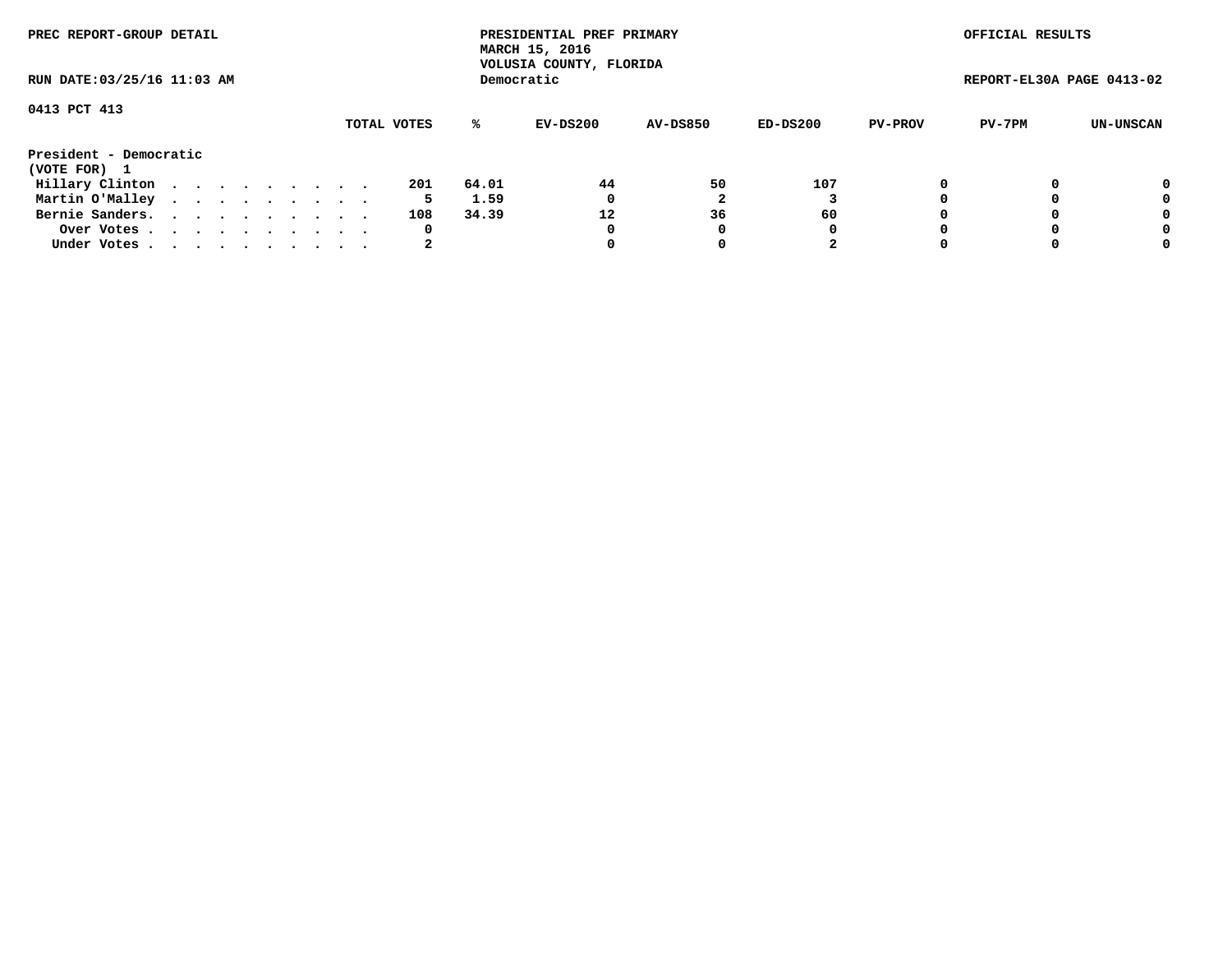| PREC REPORT-GROUP DETAIL    |  |  |  |  |  |  |  |  |             | PRESIDENTIAL PREF PRIMARY<br>MARCH 15, 2016<br>VOLUSIA COUNTY, FLORIDA |            |                 |            | OFFICIAL RESULTS |                           |                  |
|-----------------------------|--|--|--|--|--|--|--|--|-------------|------------------------------------------------------------------------|------------|-----------------|------------|------------------|---------------------------|------------------|
| RUN DATE: 03/25/16 11:03 AM |  |  |  |  |  |  |  |  |             |                                                                        | Republican |                 |            |                  | REPORT-EL30A PAGE 0413-03 |                  |
| 0413 PCT 413                |  |  |  |  |  |  |  |  |             |                                                                        |            |                 |            |                  |                           |                  |
|                             |  |  |  |  |  |  |  |  | TOTAL VOTES | %ะ                                                                     | $EV-DS200$ | <b>AV-DS850</b> | $ED-DS200$ | <b>PV-PROV</b>   | PV-7PM                    | <b>UN-UNSCAN</b> |
| President - Republican      |  |  |  |  |  |  |  |  |             |                                                                        |            |                 |            |                  |                           |                  |
| (VOTE FOR) 1                |  |  |  |  |  |  |  |  |             |                                                                        |            |                 |            |                  |                           |                  |
| Jeb Bush.                   |  |  |  |  |  |  |  |  |             | 2.23                                                                   |            |                 |            |                  |                           |                  |
| Ben Carson                  |  |  |  |  |  |  |  |  |             | 1.96                                                                   |            |                 |            |                  |                           |                  |
| Chris Christie.             |  |  |  |  |  |  |  |  |             | .56                                                                    |            |                 |            |                  |                           |                  |
| Ted Cruz.                   |  |  |  |  |  |  |  |  | 72          | 20.11                                                                  |            | 18              |            |                  |                           |                  |
| Carly Fiorina               |  |  |  |  |  |  |  |  |             |                                                                        |            |                 |            |                  |                           |                  |
| Jim Gilmore.                |  |  |  |  |  |  |  |  |             |                                                                        |            |                 |            |                  |                           |                  |
| Lindsey Graham.             |  |  |  |  |  |  |  |  |             |                                                                        |            |                 |            |                  |                           |                  |
| Mike Huckabee               |  |  |  |  |  |  |  |  |             |                                                                        |            |                 |            |                  |                           |                  |
|                             |  |  |  |  |  |  |  |  | 16          | 4.47                                                                   |            |                 |            |                  |                           |                  |
| John R. Kasich.             |  |  |  |  |  |  |  |  |             |                                                                        |            |                 |            |                  |                           |                  |
| Rand Paul                   |  |  |  |  |  |  |  |  |             | .28                                                                    |            |                 |            |                  |                           |                  |
| Marco Rubio.                |  |  |  |  |  |  |  |  | 71          | 19.83                                                                  |            |                 | 36         |                  |                           |                  |
| Rick Santorum               |  |  |  |  |  |  |  |  | 0           |                                                                        |            |                 |            |                  |                           |                  |
| Donald J. Trump             |  |  |  |  |  |  |  |  | 181         | 50.56                                                                  |            | 54              | 105        |                  |                           |                  |
| Over Votes                  |  |  |  |  |  |  |  |  |             |                                                                        |            |                 |            |                  |                           |                  |
| Under Votes                 |  |  |  |  |  |  |  |  |             |                                                                        |            |                 |            |                  |                           |                  |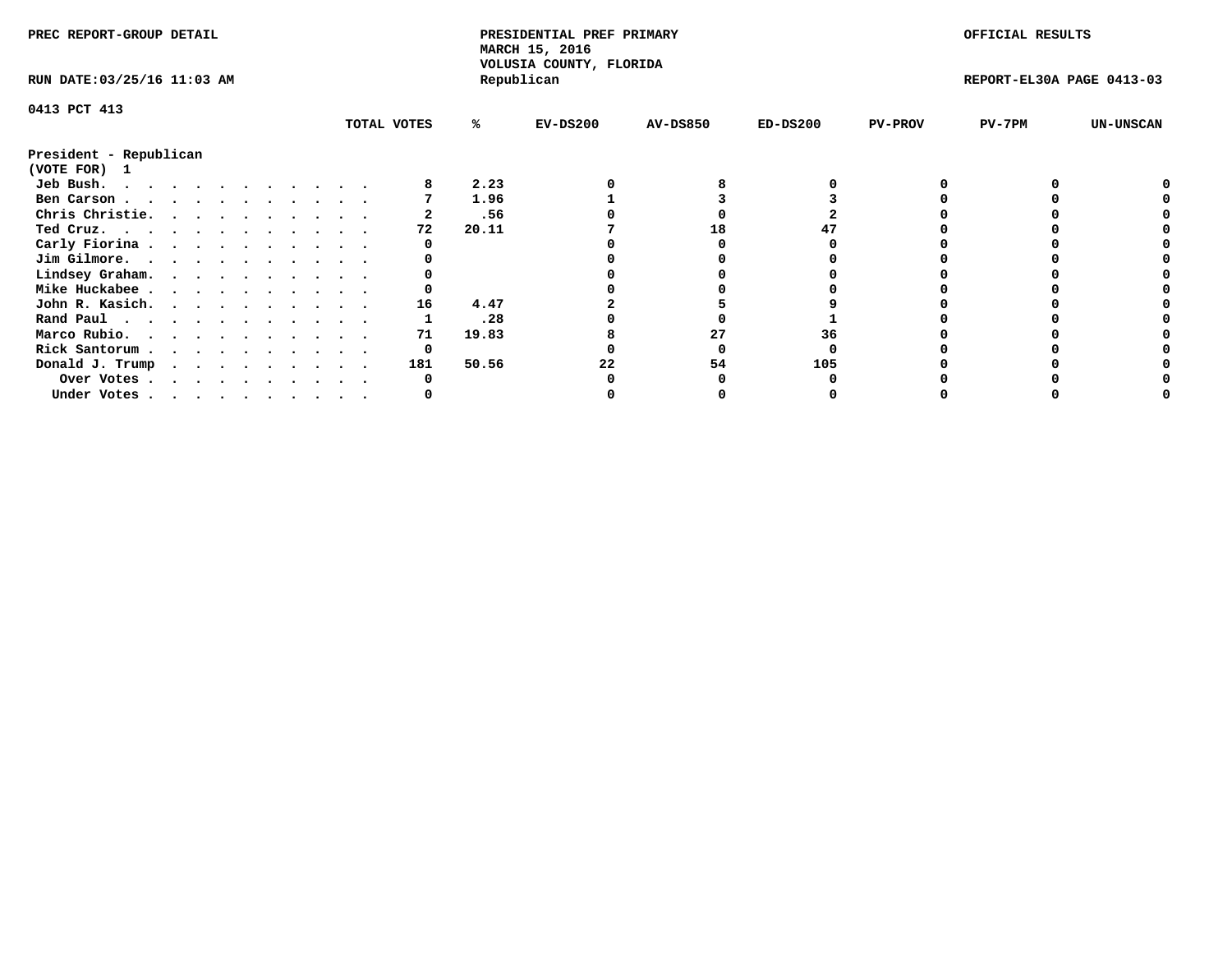| PREC REPORT-GROUP DETAIL                                    |             |                   | PRESIDENTIAL PREF PRIMARY<br>MARCH 15, 2016 |                 |            |                | OFFICIAL RESULTS          |                  |
|-------------------------------------------------------------|-------------|-------------------|---------------------------------------------|-----------------|------------|----------------|---------------------------|------------------|
| RUN DATE: 03/25/16 11:03 AM                                 |             | <b>STATISTICS</b> | VOLUSIA COUNTY, FLORIDA                     |                 |            |                | REPORT-EL30A PAGE 0414-01 |                  |
| 0414 PCT 414                                                |             |                   |                                             |                 |            |                |                           |                  |
|                                                             | TOTAL VOTES | ℁                 | EV-DS200                                    | <b>AV-DS850</b> | $ED-DS200$ | <b>PV-PROV</b> | $PV-7PM$                  | <b>UN-UNSCAN</b> |
| REGISTERED VOTERS - TOTAL                                   | 1,994       |                   |                                             |                 |            |                |                           |                  |
| REGISTERED VOTERS - Democratic                              | 1,138       | 57.07             |                                             |                 |            |                |                           |                  |
| REGISTERED VOTERS - Republican                              | 856         | 42.93             |                                             |                 |            |                |                           |                  |
| REGISTERED VOTERS - Nonpartisan                             | 0           |                   |                                             |                 |            |                |                           |                  |
| BALLOTS CAST - TOTAL.                                       | 749         |                   | 140                                         | 199             | 410        |                |                           | 0                |
| BALLOTS CAST - Democratic                                   | 337         | 44.99             | 45                                          | 83              | 209        |                |                           | 0                |
| BALLOTS CAST - Republican                                   | 412         | 55.01             | 95                                          | 116             | 201        |                |                           | 0                |
| BALLOTS CAST - Nonpartisan.                                 | 0           |                   |                                             | 0               |            |                |                           | 0                |
| BALLOTS CAST - BLANK.                                       | 5           | .67               | 0                                           | 0               | 5          |                |                           | 0                |
| VOTER TURNOUT - TOTAL $\cdot \cdot \cdot \cdot \cdot \cdot$ |             | 37.56             |                                             |                 |            |                |                           |                  |
| VOTER TURNOUT - Democratic.                                 |             | 29.61             |                                             |                 |            |                |                           |                  |
| VOTER TURNOUT - Republican.                                 |             | 48.13             |                                             |                 |            |                |                           |                  |
| VOTER TURNOUT - BLANK                                       |             | .25               |                                             |                 |            |                |                           |                  |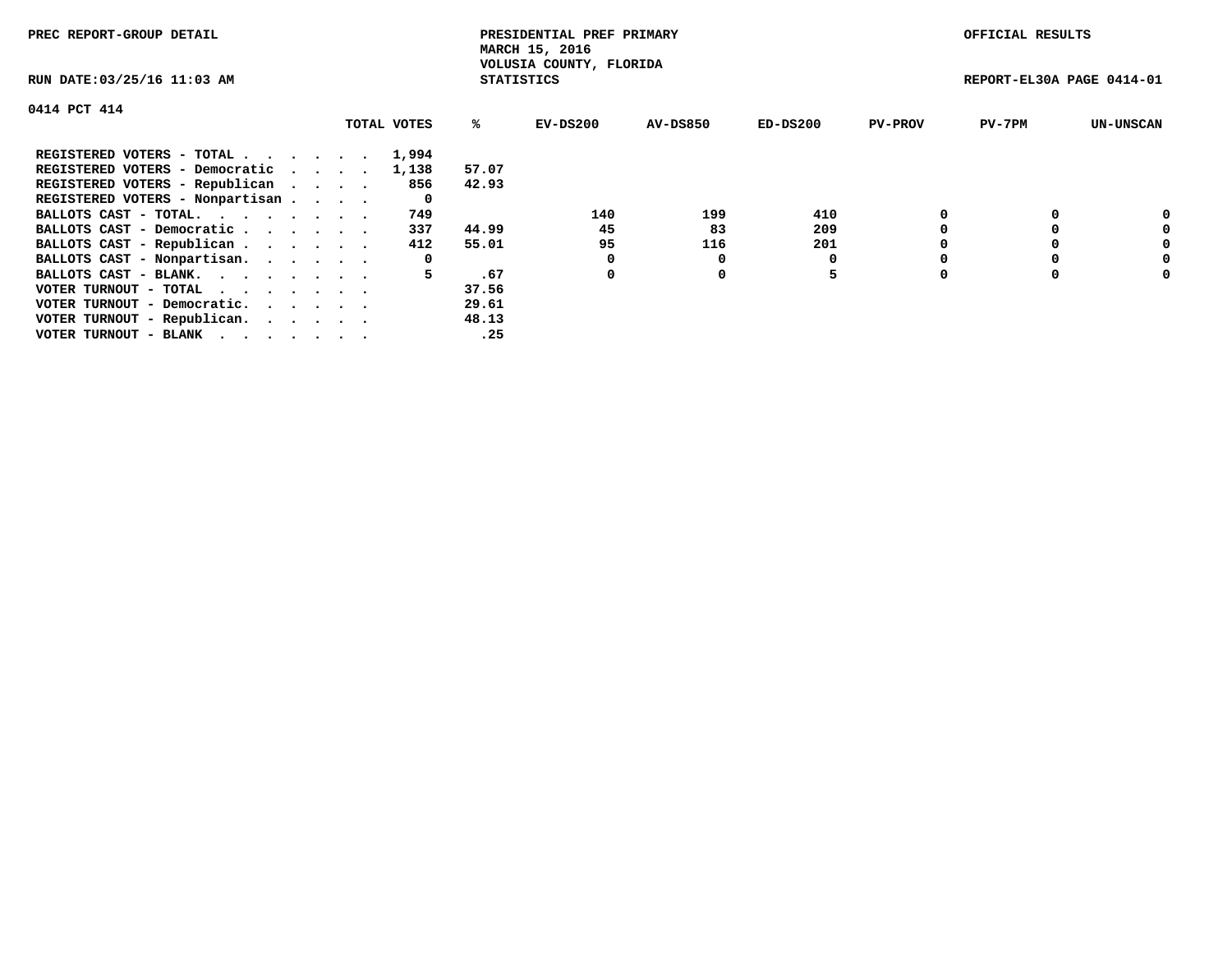| PREC REPORT-GROUP DETAIL<br>RUN DATE: 03/25/16 11:03 AM |  |  |  |  |  |  |             |            | PRESIDENTIAL PREF PRIMARY<br>MARCH 15, 2016<br>VOLUSIA COUNTY, FLORIDA |                 |          |                | OFFICIAL RESULTS          |           |
|---------------------------------------------------------|--|--|--|--|--|--|-------------|------------|------------------------------------------------------------------------|-----------------|----------|----------------|---------------------------|-----------|
|                                                         |  |  |  |  |  |  |             | Democratic |                                                                        |                 |          |                | REPORT-EL30A PAGE 0414-02 |           |
| 0414 PCT 414                                            |  |  |  |  |  |  |             |            |                                                                        |                 |          |                |                           |           |
|                                                         |  |  |  |  |  |  | TOTAL VOTES | ℁          | EV-DS200                                                               | <b>AV-DS850</b> | ED-DS200 | <b>PV-PROV</b> | PV-7PM                    | UN-UNSCAN |
| President - Democratic<br>(VOTE FOR) 1                  |  |  |  |  |  |  |             |            |                                                                        |                 |          |                |                           |           |
| Hillary Clinton                                         |  |  |  |  |  |  | 224         | 67.27      | 30                                                                     | 60              | 134      |                |                           | 0         |
| Martin O'Malley                                         |  |  |  |  |  |  | 4           | 1.20       | 2                                                                      |                 |          |                |                           | 0         |
| Bernie Sanders.                                         |  |  |  |  |  |  | 105         | 31.53      | 13                                                                     | 23              | 69       |                |                           | 0         |
| Over Votes.                                             |  |  |  |  |  |  | 0           |            |                                                                        |                 | 0        |                |                           | 0         |
| Under Votes                                             |  |  |  |  |  |  | 4           |            |                                                                        |                 |          |                |                           | 0         |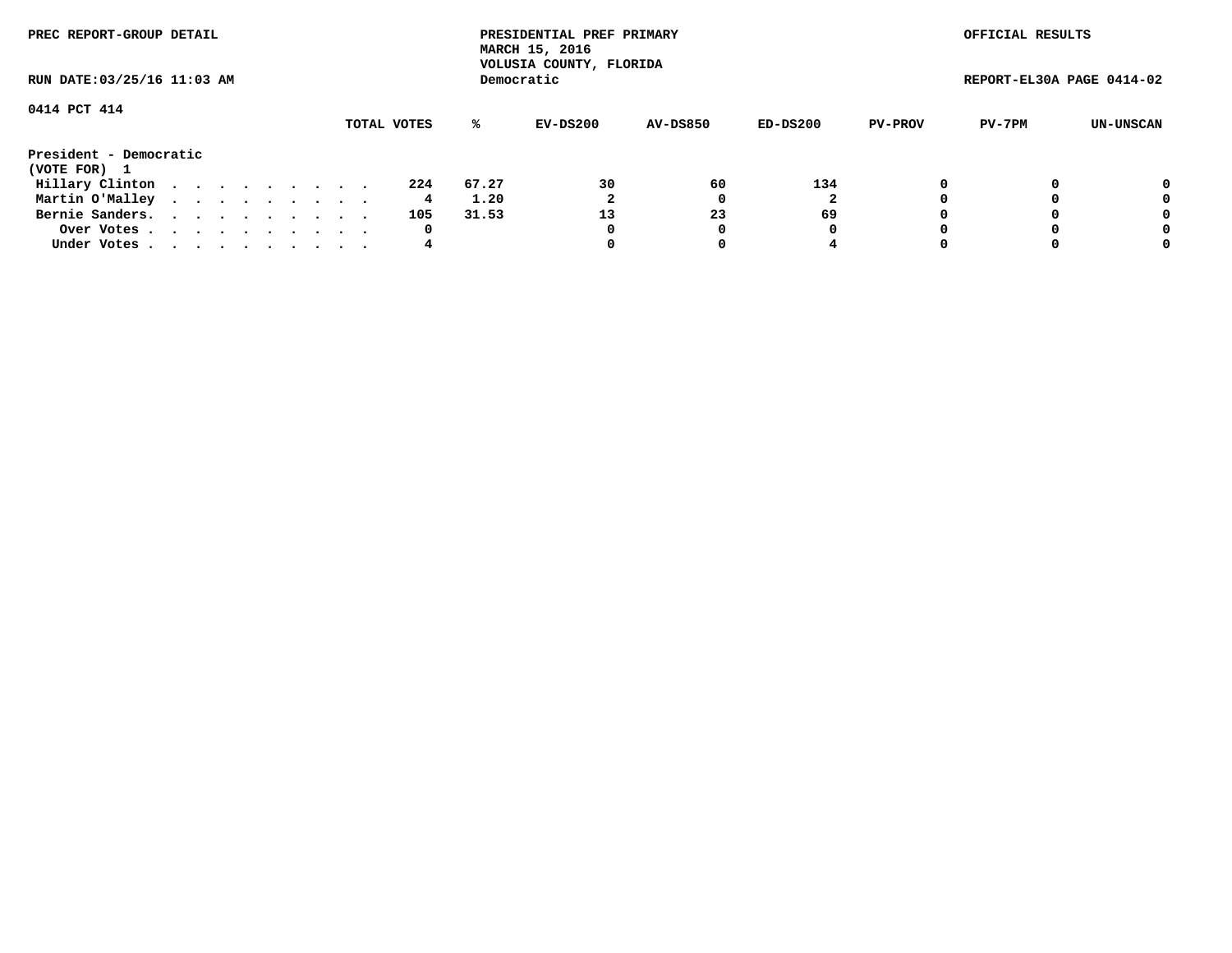| PREC REPORT-GROUP DETAIL    |  |  |  |  |  |  |  | PRESIDENTIAL PREF PRIMARY<br>MARCH 15, 2016<br>VOLUSIA COUNTY, FLORIDA |       |            |                 | OFFICIAL RESULTS |                |                           |                  |
|-----------------------------|--|--|--|--|--|--|--|------------------------------------------------------------------------|-------|------------|-----------------|------------------|----------------|---------------------------|------------------|
| RUN DATE: 03/25/16 11:03 AM |  |  |  |  |  |  |  |                                                                        |       | Republican |                 |                  |                | REPORT-EL30A PAGE 0414-03 |                  |
| 0414 PCT 414                |  |  |  |  |  |  |  |                                                                        |       |            |                 |                  |                |                           |                  |
|                             |  |  |  |  |  |  |  | TOTAL VOTES                                                            | ℁     | $EV-DS200$ | <b>AV-DS850</b> | $ED-DS200$       | <b>PV-PROV</b> | $PV-7PM$                  | <b>UN-UNSCAN</b> |
| President - Republican      |  |  |  |  |  |  |  |                                                                        |       |            |                 |                  |                |                           |                  |
| (VOTE FOR) 1                |  |  |  |  |  |  |  |                                                                        |       |            |                 |                  |                |                           |                  |
| Jeb Bush.                   |  |  |  |  |  |  |  |                                                                        | .97   |            |                 |                  |                |                           |                  |
| Ben Carson                  |  |  |  |  |  |  |  |                                                                        | 1.22  |            |                 |                  |                |                           |                  |
| Chris Christie.             |  |  |  |  |  |  |  |                                                                        | .24   |            |                 |                  |                |                           |                  |
| Ted Cruz.                   |  |  |  |  |  |  |  | 82                                                                     | 19.95 |            | 27              | 34               |                |                           |                  |
| Carly Fiorina               |  |  |  |  |  |  |  |                                                                        |       |            |                 |                  |                |                           |                  |
| Jim Gilmore.                |  |  |  |  |  |  |  |                                                                        |       |            |                 |                  |                |                           |                  |
| Lindsey Graham.             |  |  |  |  |  |  |  |                                                                        |       |            |                 |                  |                |                           |                  |
| Mike Huckabee               |  |  |  |  |  |  |  |                                                                        |       |            |                 |                  |                |                           |                  |
| John R. Kasich.             |  |  |  |  |  |  |  | 22                                                                     | 5.35  |            |                 |                  |                |                           |                  |
| Rand Paul                   |  |  |  |  |  |  |  |                                                                        |       |            |                 |                  |                |                           |                  |
| Marco Rubio.                |  |  |  |  |  |  |  | 79                                                                     | 19.22 | 16         | 19              | 44               |                |                           |                  |
| Rick Santorum               |  |  |  |  |  |  |  | 0                                                                      |       |            |                 |                  |                |                           |                  |
| Donald J. Trump             |  |  |  |  |  |  |  | 218                                                                    | 53.04 |            | 58              | 107              |                |                           |                  |
| Over Votes                  |  |  |  |  |  |  |  |                                                                        |       |            |                 |                  |                |                           |                  |
| Under Votes                 |  |  |  |  |  |  |  |                                                                        |       |            |                 |                  |                |                           |                  |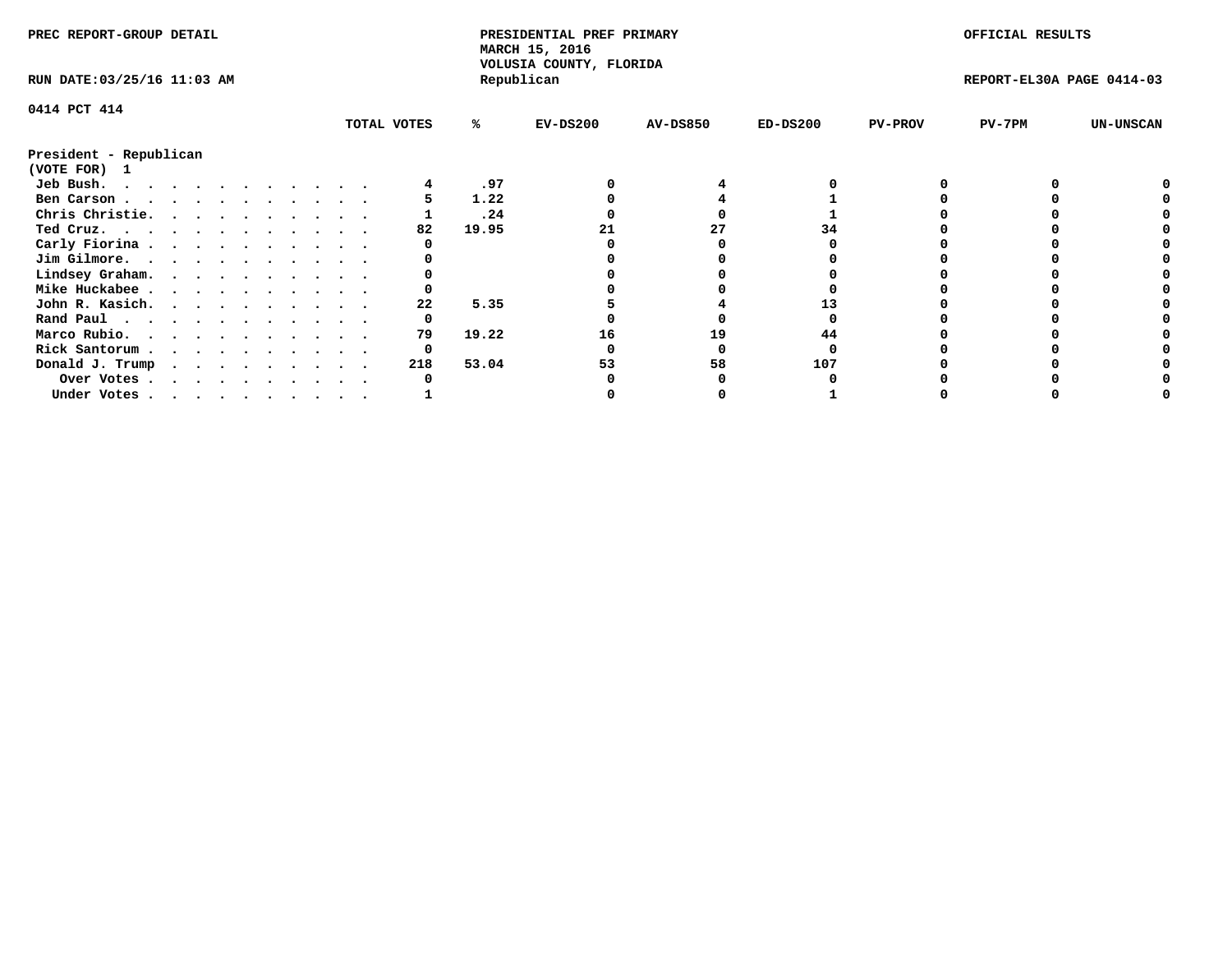| PREC REPORT-GROUP DETAIL                                    |             |                   | PRESIDENTIAL PREF PRIMARY<br>MARCH 15, 2016 |          |                |                | OFFICIAL RESULTS          |                  |
|-------------------------------------------------------------|-------------|-------------------|---------------------------------------------|----------|----------------|----------------|---------------------------|------------------|
| RUN DATE: 03/25/16 11:03 AM                                 |             | <b>STATISTICS</b> | VOLUSIA COUNTY, FLORIDA                     |          |                |                | REPORT-EL30A PAGE 0415-01 |                  |
| 0415 PCT 415                                                |             |                   |                                             |          |                |                |                           |                  |
|                                                             | TOTAL VOTES | ℁                 | $EV-DS200$                                  | AV-DS850 | $ED-DS200$     | <b>PV-PROV</b> | $PV-7PM$                  | <b>UN-UNSCAN</b> |
| REGISTERED VOTERS - TOTAL                                   | 1,997       |                   |                                             |          |                |                |                           |                  |
| REGISTERED VOTERS - Democratic                              | 1,149       | 57.54             |                                             |          |                |                |                           |                  |
| REGISTERED VOTERS - Republican                              | 848         | 42.46             |                                             |          |                |                |                           |                  |
| REGISTERED VOTERS - Nonpartisan                             | 0           |                   |                                             |          |                |                |                           |                  |
| BALLOTS CAST - TOTAL.                                       | 747         |                   | 113                                         | 213      | 421            |                |                           | 0                |
| BALLOTS CAST - Democratic                                   | 357         | 47.79             | 57                                          | 101      | 199            |                |                           | 0                |
| BALLOTS CAST - Republican                                   | 390         | 52.21             | 56                                          | 112      | 222            |                |                           | 0                |
| BALLOTS CAST - Nonpartisan.                                 | 0           |                   |                                             | 0        |                |                |                           | 0                |
| BALLOTS CAST - BLANK.                                       | 3           | .40               | 0                                           |          | $\overline{2}$ |                |                           | 0                |
| VOTER TURNOUT - TOTAL $\cdot \cdot \cdot \cdot \cdot \cdot$ |             | 37.41             |                                             |          |                |                |                           |                  |
| VOTER TURNOUT - Democratic.                                 |             | 31.07             |                                             |          |                |                |                           |                  |
| VOTER TURNOUT - Republican.                                 |             | 45.99             |                                             |          |                |                |                           |                  |
| VOTER TURNOUT - BLANK                                       |             | .15               |                                             |          |                |                |                           |                  |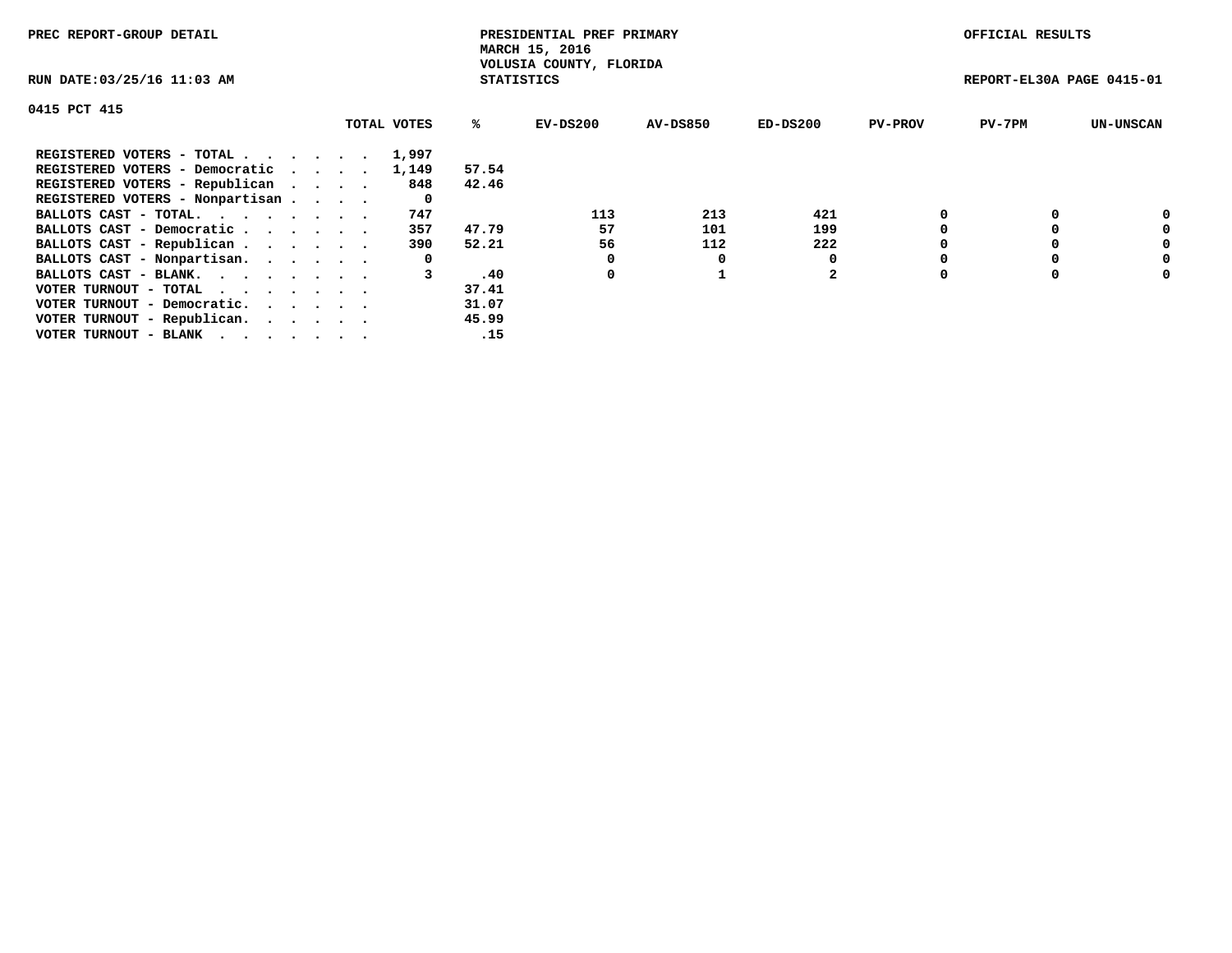| PREC REPORT-GROUP DETAIL<br>RUN DATE: 03/25/16 11:03 AM |  |  |  |  |  |  |  |  |             |       | PRESIDENTIAL PREF PRIMARY<br>MARCH 15, 2016<br>VOLUSIA COUNTY, FLORIDA |                 |          |                | OFFICIAL RESULTS          |           |
|---------------------------------------------------------|--|--|--|--|--|--|--|--|-------------|-------|------------------------------------------------------------------------|-----------------|----------|----------------|---------------------------|-----------|
|                                                         |  |  |  |  |  |  |  |  |             |       | Democratic                                                             |                 |          |                | REPORT-EL30A PAGE 0415-02 |           |
| 0415 PCT 415                                            |  |  |  |  |  |  |  |  | TOTAL VOTES | ℁     | EV-DS200                                                               | <b>AV-DS850</b> | ED-DS200 | <b>PV-PROV</b> | PV-7PM                    | UN-UNSCAN |
| President - Democratic<br>(VOTE FOR) 1                  |  |  |  |  |  |  |  |  |             |       |                                                                        |                 |          |                |                           |           |
| Hillary Clinton                                         |  |  |  |  |  |  |  |  | 217         | 61.13 | 35                                                                     | 62              | 120      |                |                           | 0         |
| Martin O'Malley                                         |  |  |  |  |  |  |  |  | 13          | 3.66  |                                                                        | b               | 6        |                |                           | 0         |
| Bernie Sanders.                                         |  |  |  |  |  |  |  |  | 125         | 35.21 | 21                                                                     | 32              | 72       |                |                           | 0         |
| Over Votes.                                             |  |  |  |  |  |  |  |  | 0           |       | 0                                                                      | 0               | 0        |                |                           | 0         |
| Under Votes                                             |  |  |  |  |  |  |  |  | 2           |       |                                                                        |                 |          |                |                           | 0         |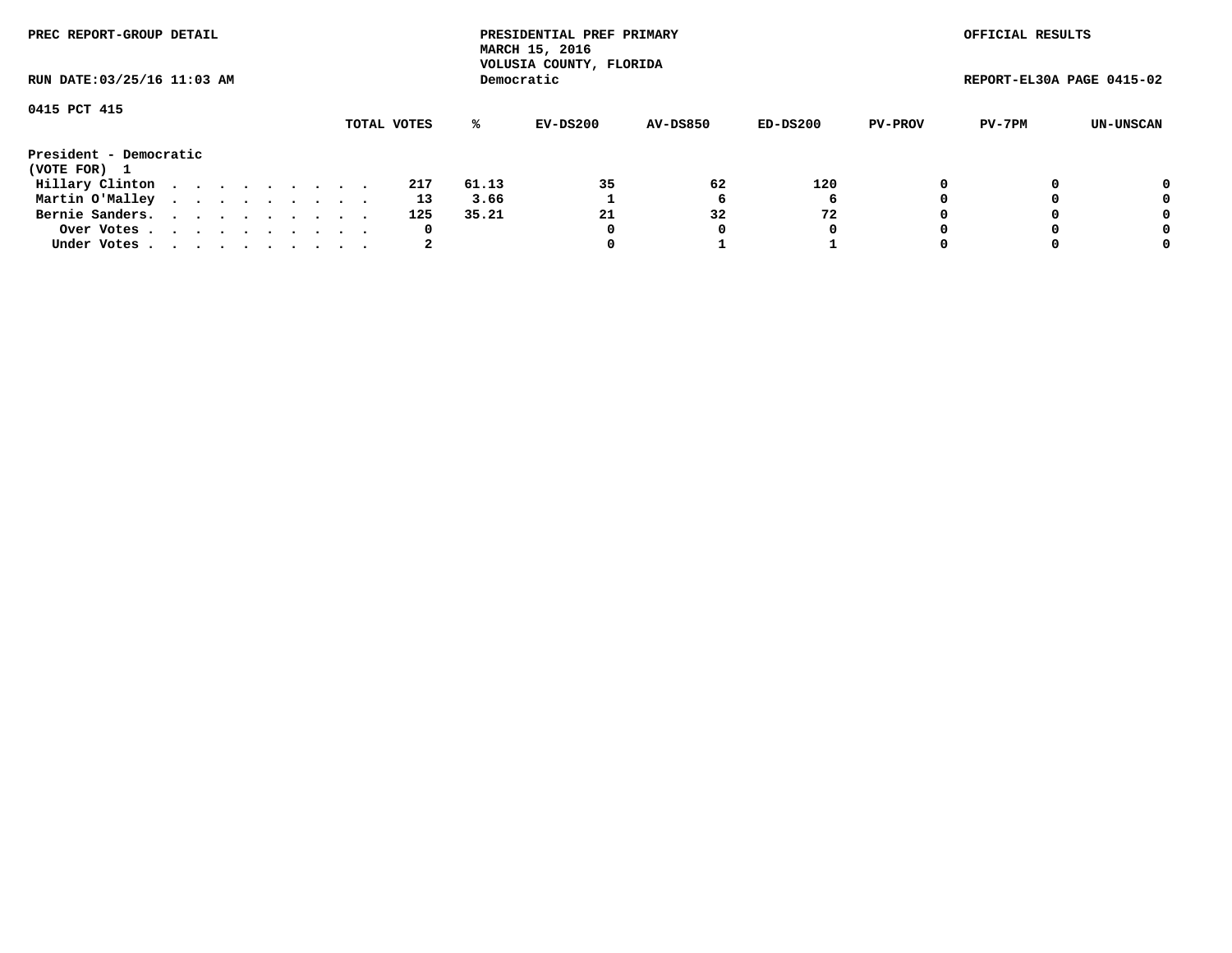| PREC REPORT-GROUP DETAIL    |  |  |  |  |  |  |  |  | PRESIDENTIAL PREF PRIMARY<br>MARCH 15, 2016<br>VOLUSIA COUNTY, FLORIDA |       |            |                 | OFFICIAL RESULTS |                |                           |                  |
|-----------------------------|--|--|--|--|--|--|--|--|------------------------------------------------------------------------|-------|------------|-----------------|------------------|----------------|---------------------------|------------------|
| RUN DATE: 03/25/16 11:03 AM |  |  |  |  |  |  |  |  |                                                                        |       | Republican |                 |                  |                | REPORT-EL30A PAGE 0415-03 |                  |
| 0415 PCT 415                |  |  |  |  |  |  |  |  |                                                                        |       |            |                 |                  |                |                           |                  |
|                             |  |  |  |  |  |  |  |  | TOTAL VOTES                                                            | ℁     | $EV-DS200$ | <b>AV-DS850</b> | $ED-DS200$       | <b>PV-PROV</b> | $PV-7PM$                  | <b>UN-UNSCAN</b> |
| President - Republican      |  |  |  |  |  |  |  |  |                                                                        |       |            |                 |                  |                |                           |                  |
| (VOTE FOR) 1                |  |  |  |  |  |  |  |  |                                                                        |       |            |                 |                  |                |                           |                  |
| Jeb Bush.                   |  |  |  |  |  |  |  |  |                                                                        | 1.54  |            |                 |                  |                |                           |                  |
| Ben Carson                  |  |  |  |  |  |  |  |  |                                                                        | .26   |            |                 |                  |                |                           |                  |
| Chris Christie.             |  |  |  |  |  |  |  |  |                                                                        | .51   |            |                 |                  |                |                           |                  |
| Ted Cruz.                   |  |  |  |  |  |  |  |  | 71                                                                     | 18.25 |            | 19              |                  |                |                           |                  |
| Carly Fiorina               |  |  |  |  |  |  |  |  |                                                                        |       |            |                 |                  |                |                           |                  |
| Jim Gilmore.                |  |  |  |  |  |  |  |  |                                                                        |       |            |                 |                  |                |                           |                  |
| Lindsey Graham.             |  |  |  |  |  |  |  |  |                                                                        |       |            |                 |                  |                |                           |                  |
| Mike Huckabee               |  |  |  |  |  |  |  |  |                                                                        | .26   |            |                 |                  |                |                           |                  |
| John R. Kasich.             |  |  |  |  |  |  |  |  | 20                                                                     | 5.14  |            |                 |                  |                |                           |                  |
| Rand Paul                   |  |  |  |  |  |  |  |  |                                                                        | .26   |            |                 |                  |                |                           |                  |
| Marco Rubio.                |  |  |  |  |  |  |  |  | 81                                                                     | 20.82 |            | 27              |                  |                |                           |                  |
| Rick Santorum               |  |  |  |  |  |  |  |  | 0                                                                      |       |            |                 |                  |                |                           |                  |
| Donald J. Trump             |  |  |  |  |  |  |  |  | 206                                                                    | 52.96 |            | 53              | 120              |                |                           |                  |
| Over Votes                  |  |  |  |  |  |  |  |  |                                                                        |       |            |                 |                  |                |                           |                  |
| Under Votes                 |  |  |  |  |  |  |  |  |                                                                        |       |            |                 |                  |                |                           |                  |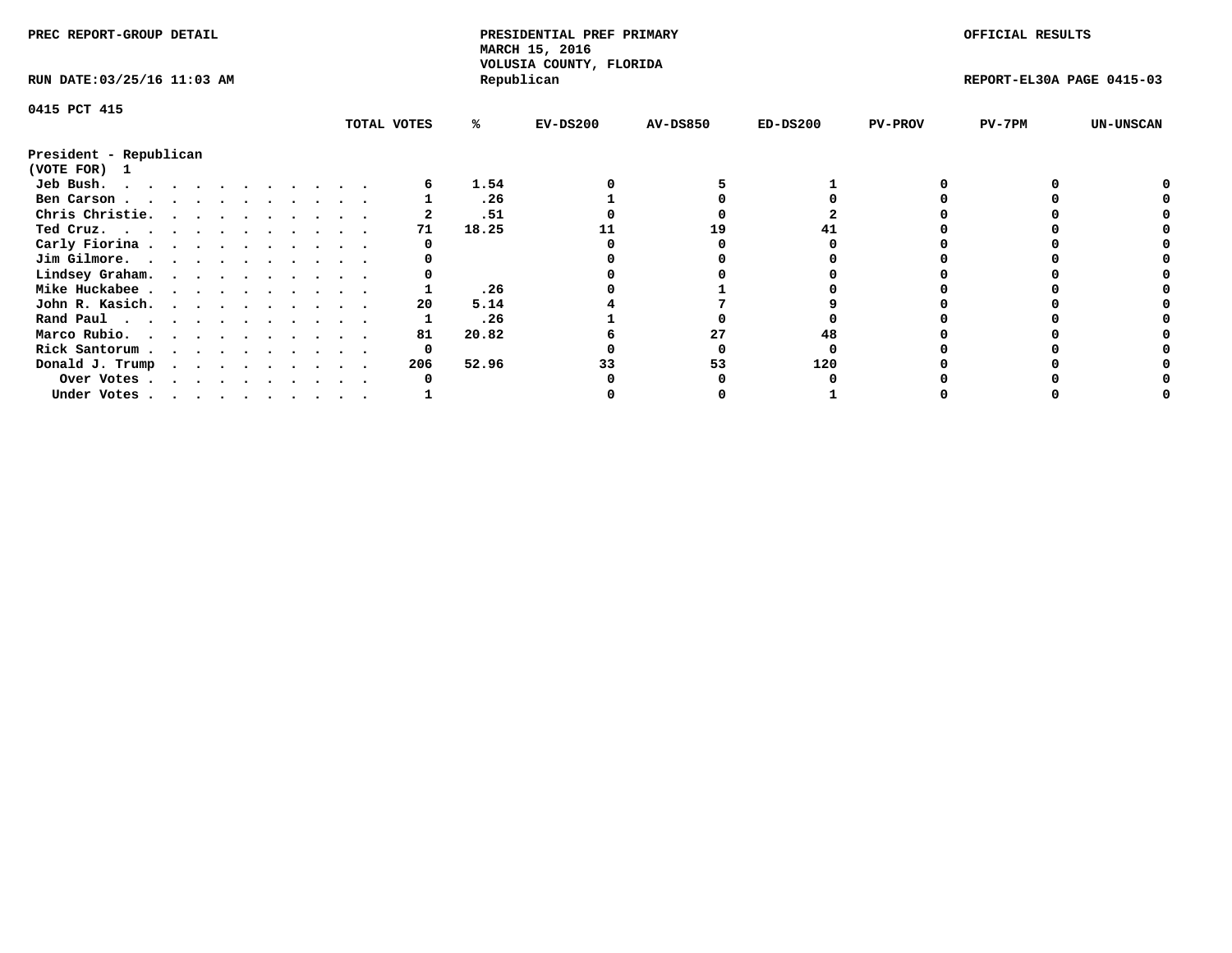| PREC REPORT-GROUP DETAIL                                    |             |                   | PRESIDENTIAL PREF PRIMARY<br>MARCH 15, 2016 |          |            |                | OFFICIAL RESULTS          |                  |
|-------------------------------------------------------------|-------------|-------------------|---------------------------------------------|----------|------------|----------------|---------------------------|------------------|
| RUN DATE: 03/25/16 11:03 AM                                 |             | <b>STATISTICS</b> | VOLUSIA COUNTY, FLORIDA                     |          |            |                | REPORT-EL30A PAGE 0416-01 |                  |
| 0416 PCT 416                                                |             |                   |                                             |          |            |                |                           |                  |
|                                                             | TOTAL VOTES | ℁                 | $EV-DS200$                                  | AV-DS850 | $ED-DS200$ | <b>PV-PROV</b> | $PV-7PM$                  | <b>UN-UNSCAN</b> |
| REGISTERED VOTERS - TOTAL                                   | 2,946       |                   |                                             |          |            |                |                           |                  |
| REGISTERED VOTERS - Democratic                              | 1,813       | 61.54             |                                             |          |            |                |                           |                  |
| REGISTERED VOTERS - Republican                              | 1,133       | 38.46             |                                             |          |            |                |                           |                  |
| REGISTERED VOTERS - Nonpartisan                             | 0           |                   |                                             |          |            |                |                           |                  |
| BALLOTS CAST - TOTAL.                                       | 1,024       |                   | 162                                         | 312      | 547        |                |                           | 0                |
| BALLOTS CAST - Democratic                                   | 529         | 51.66             | 76                                          | 165      | 287        |                |                           | 0                |
| BALLOTS CAST - Republican                                   | 495         | 48.34             | 86                                          | 147      | 260        |                |                           | 0                |
| BALLOTS CAST - Nonpartisan.                                 | 0           |                   |                                             | 0        |            |                |                           | 0                |
| BALLOTS CAST - BLANK.                                       |             | .20               |                                             |          | 0          |                |                           | 0                |
| VOTER TURNOUT - TOTAL $\cdot \cdot \cdot \cdot \cdot \cdot$ |             | 34.76             |                                             |          |            |                |                           |                  |
| VOTER TURNOUT - Democratic.                                 |             | 29.18             |                                             |          |            |                |                           |                  |
| VOTER TURNOUT - Republican.                                 |             | 43.69             |                                             |          |            |                |                           |                  |
| VOTER TURNOUT - BLANK                                       |             | .07               |                                             |          |            |                |                           |                  |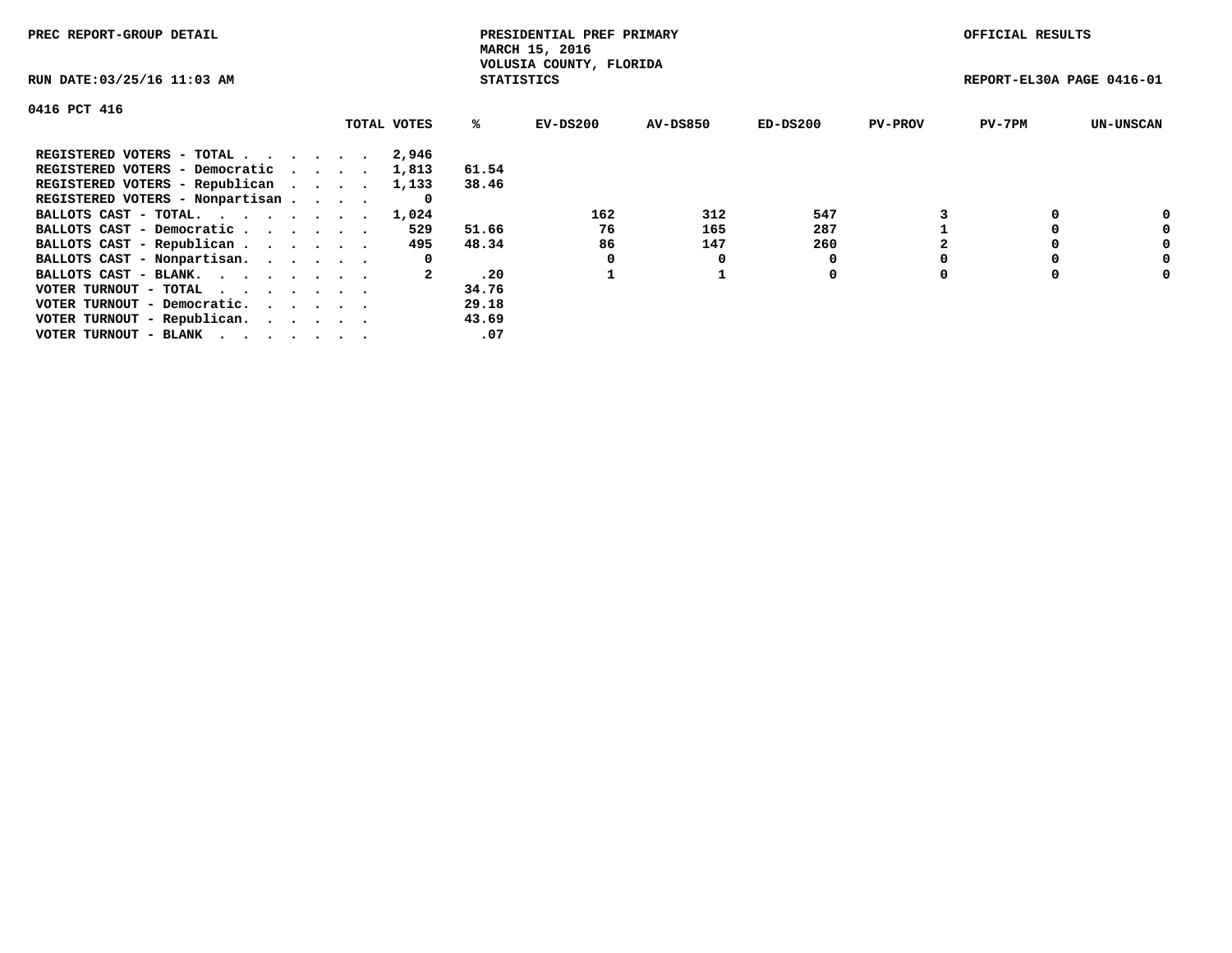| PREC REPORT-GROUP DETAIL<br>RUN DATE: 03/25/16 11:03 AM |  |  |  |  |  |  |  |  |             | PRESIDENTIAL PREF PRIMARY<br>MARCH 15, 2016<br>VOLUSIA COUNTY, FLORIDA |            |                 |          | OFFICIAL RESULTS |                           |           |
|---------------------------------------------------------|--|--|--|--|--|--|--|--|-------------|------------------------------------------------------------------------|------------|-----------------|----------|------------------|---------------------------|-----------|
|                                                         |  |  |  |  |  |  |  |  |             |                                                                        | Democratic |                 |          |                  | REPORT-EL30A PAGE 0416-02 |           |
| 0416 PCT 416                                            |  |  |  |  |  |  |  |  |             |                                                                        |            |                 |          |                  |                           |           |
|                                                         |  |  |  |  |  |  |  |  | TOTAL VOTES | ℁                                                                      | EV-DS200   | <b>AV-DS850</b> | ED-DS200 | <b>PV-PROV</b>   | PV-7PM                    | UN-UNSCAN |
| President - Democratic<br>(VOTE FOR) 1                  |  |  |  |  |  |  |  |  |             |                                                                        |            |                 |          |                  |                           |           |
| Hillary Clinton                                         |  |  |  |  |  |  |  |  | 353         | 66.98                                                                  | 53         | 109             | 190      |                  |                           | 0         |
| Martin O'Malley                                         |  |  |  |  |  |  |  |  | 10          | 1.90                                                                   |            |                 | 6        |                  |                           | 0         |
| Bernie Sanders.                                         |  |  |  |  |  |  |  |  | 164         | 31.12                                                                  | 21         | 53              | 90       |                  |                           | 0         |
| Over Votes.                                             |  |  |  |  |  |  |  |  |             |                                                                        | 0          | 0               |          |                  |                           | 0         |
| Under Votes                                             |  |  |  |  |  |  |  |  |             |                                                                        |            |                 | 0        |                  |                           | 0         |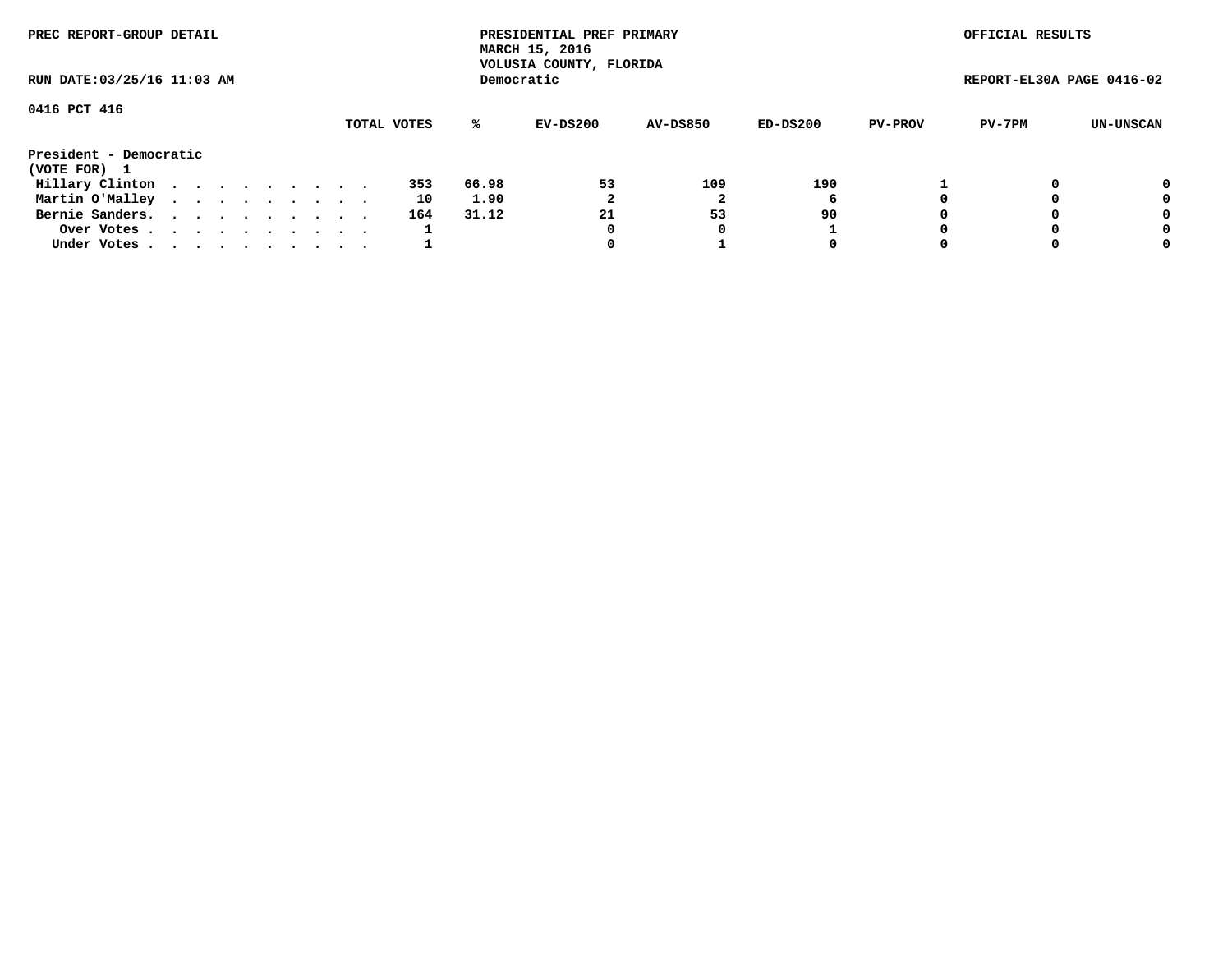| PREC REPORT-GROUP DETAIL    |  |  |  |  |  |  |  |             | PRESIDENTIAL PREF PRIMARY<br>MARCH 15, 2016<br>VOLUSIA COUNTY, FLORIDA |            |                 |            | OFFICIAL RESULTS |                           |                  |
|-----------------------------|--|--|--|--|--|--|--|-------------|------------------------------------------------------------------------|------------|-----------------|------------|------------------|---------------------------|------------------|
| RUN DATE: 03/25/16 11:03 AM |  |  |  |  |  |  |  |             |                                                                        | Republican |                 |            |                  | REPORT-EL30A PAGE 0416-03 |                  |
| 0416 PCT 416                |  |  |  |  |  |  |  |             |                                                                        |            |                 |            |                  |                           |                  |
|                             |  |  |  |  |  |  |  | TOTAL VOTES | %ะ                                                                     | $EV-DS200$ | <b>AV-DS850</b> | $ED-DS200$ | <b>PV-PROV</b>   | PV-7PM                    | <b>UN-UNSCAN</b> |
| President - Republican      |  |  |  |  |  |  |  |             |                                                                        |            |                 |            |                  |                           |                  |
| (VOTE FOR) 1                |  |  |  |  |  |  |  |             |                                                                        |            |                 |            |                  |                           |                  |
| Jeb Bush.                   |  |  |  |  |  |  |  | 12          | 2.43                                                                   |            |                 |            |                  |                           |                  |
| Ben Carson                  |  |  |  |  |  |  |  |             | .81                                                                    |            |                 |            |                  |                           |                  |
| Chris Christie.             |  |  |  |  |  |  |  |             |                                                                        |            |                 |            |                  |                           |                  |
| Ted Cruz.                   |  |  |  |  |  |  |  | 84          | 17.00                                                                  | 16         | 19              |            |                  |                           |                  |
| Carly Fiorina               |  |  |  |  |  |  |  |             |                                                                        |            |                 |            |                  |                           |                  |
| Jim Gilmore.                |  |  |  |  |  |  |  |             |                                                                        |            |                 |            |                  |                           |                  |
| Lindsey Graham.             |  |  |  |  |  |  |  |             |                                                                        |            |                 |            |                  |                           |                  |
| Mike Huckabee               |  |  |  |  |  |  |  |             | .40                                                                    |            |                 |            |                  |                           |                  |
| John R. Kasich.             |  |  |  |  |  |  |  | 28          | 5.67                                                                   |            |                 |            |                  |                           |                  |
| Rand Paul                   |  |  |  |  |  |  |  |             | .20                                                                    |            |                 |            |                  |                           |                  |
| Marco Rubio.                |  |  |  |  |  |  |  | 120         | 24.29                                                                  |            | 35              |            |                  |                           |                  |
| Rick Santorum               |  |  |  |  |  |  |  | 0           |                                                                        |            |                 |            |                  |                           |                  |
|                             |  |  |  |  |  |  |  | 243         | 49.19                                                                  |            | 75              | 124        |                  |                           |                  |
| Donald J. Trump             |  |  |  |  |  |  |  |             |                                                                        |            |                 |            |                  |                           |                  |
| Over Votes                  |  |  |  |  |  |  |  |             |                                                                        |            |                 |            |                  |                           |                  |
| Under Votes                 |  |  |  |  |  |  |  |             |                                                                        |            |                 |            |                  |                           |                  |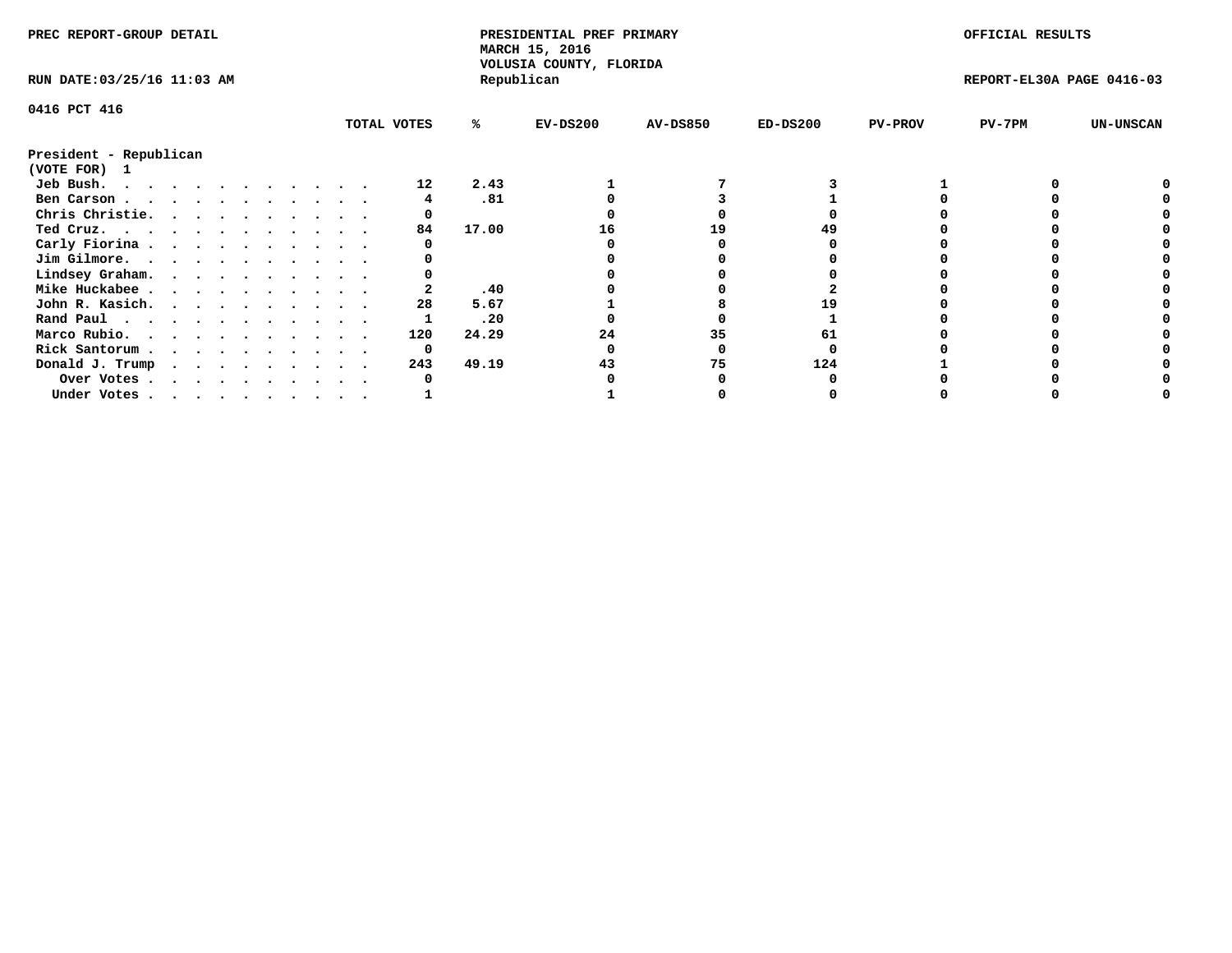| PREC REPORT-GROUP DETAIL        |             |                   | PRESIDENTIAL PREF PRIMARY<br>MARCH 15, 2016 |                 |            |                | OFFICIAL RESULTS          |                  |
|---------------------------------|-------------|-------------------|---------------------------------------------|-----------------|------------|----------------|---------------------------|------------------|
| RUN DATE: 03/25/16 11:03 AM     |             | <b>STATISTICS</b> | VOLUSIA COUNTY, FLORIDA                     |                 |            |                | REPORT-EL30A PAGE 0417-01 |                  |
| 0417 PCT 417                    |             |                   |                                             |                 |            |                |                           |                  |
|                                 | TOTAL VOTES | %ร                | EV-DS200                                    | <b>AV-DS850</b> | $ED-DS200$ | <b>PV-PROV</b> | $PV-7PM$                  | <b>UN-UNSCAN</b> |
| REGISTERED VOTERS - TOTAL       | 1,108       |                   |                                             |                 |            |                |                           |                  |
| REGISTERED VOTERS - Democratic  | 674         | 60.83             |                                             |                 |            |                |                           |                  |
| REGISTERED VOTERS - Republican  | 434         | 39.17             |                                             |                 |            |                |                           |                  |
| REGISTERED VOTERS - Nonpartisan | 0           |                   |                                             |                 |            |                |                           |                  |
| BALLOTS CAST - TOTAL.           | 494         |                   | 49                                          | 138             | 304        |                |                           | 0                |
| BALLOTS CAST - Democratic       | 400         | 80.97             | 25                                          | 68              | 304        |                |                           | 0                |
| BALLOTS CAST - Republican       | 94          | 19.03             | 24                                          | 70              |            |                |                           | 0                |
| BALLOTS CAST - Nonpartisan.     | 0           |                   | 0                                           |                 |            |                |                           | 0                |
| BALLOTS CAST - BLANK.           | 0           |                   | 0                                           | 0               | 0          |                |                           | 0                |
| VOTER TURNOUT - TOTAL           |             | 44.58             |                                             |                 |            |                |                           |                  |
| VOTER TURNOUT - Democratic.     |             | 59.35             |                                             |                 |            |                |                           |                  |
| VOTER TURNOUT - Republican.     |             | 21.66             |                                             |                 |            |                |                           |                  |
| VOTER TURNOUT - BLANK           |             |                   |                                             |                 |            |                |                           |                  |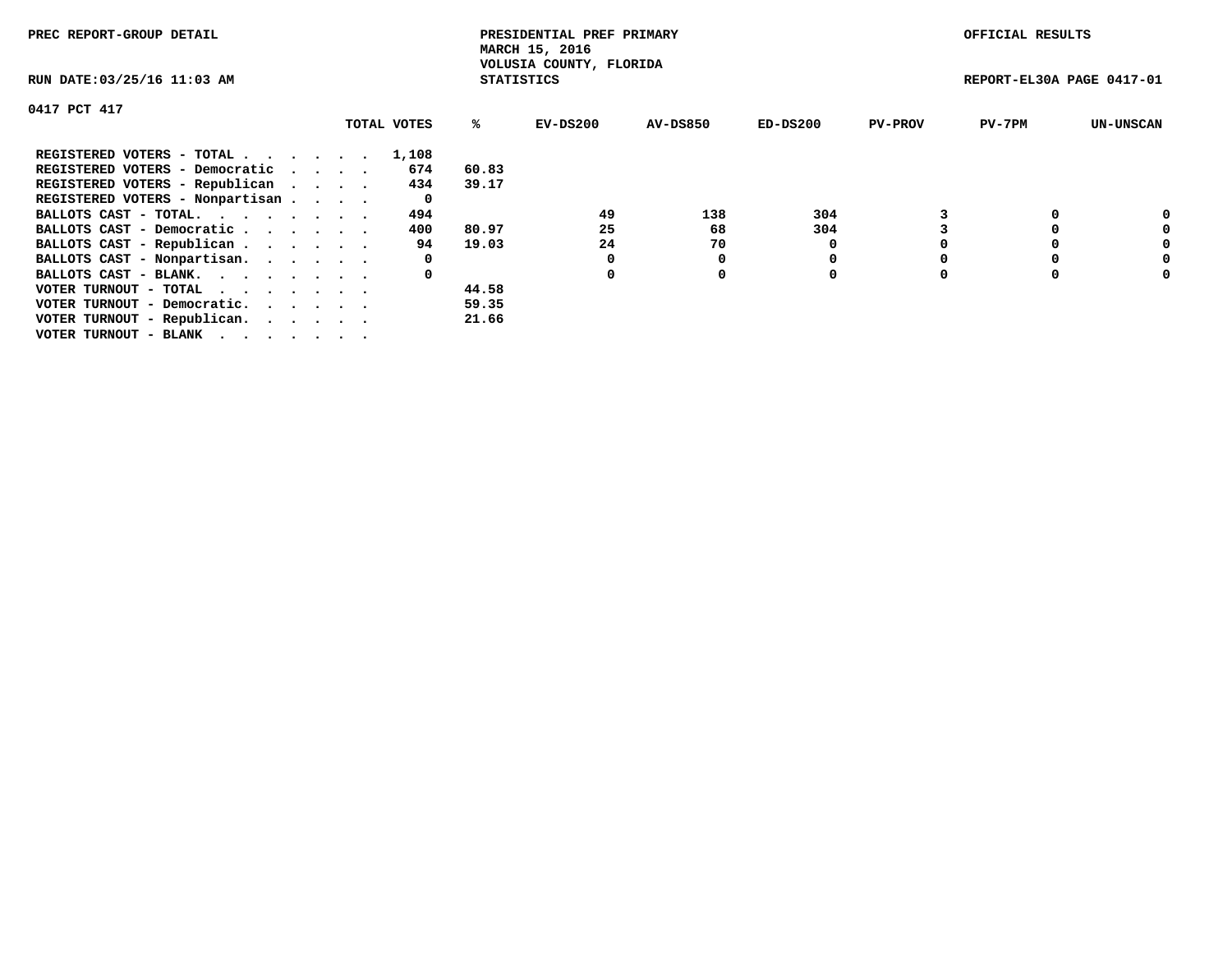| PREC REPORT-GROUP DETAIL<br>RUN DATE: 03/25/16 11:03 AM |  |  |  |  |  |  |  |  |             |       | PRESIDENTIAL PREF PRIMARY<br>MARCH 15, 2016<br>VOLUSIA COUNTY, FLORIDA |                 |          |                | OFFICIAL RESULTS          |           |
|---------------------------------------------------------|--|--|--|--|--|--|--|--|-------------|-------|------------------------------------------------------------------------|-----------------|----------|----------------|---------------------------|-----------|
|                                                         |  |  |  |  |  |  |  |  |             |       | Democratic                                                             |                 |          |                | REPORT-EL30A PAGE 0417-02 |           |
| 0417 PCT 417                                            |  |  |  |  |  |  |  |  |             |       |                                                                        |                 |          |                |                           |           |
|                                                         |  |  |  |  |  |  |  |  | TOTAL VOTES | %ะ    | EV-DS200                                                               | <b>AV-DS850</b> | ED-DS200 | <b>PV-PROV</b> | PV-7PM                    | UN-UNSCAN |
| President - Democratic                                  |  |  |  |  |  |  |  |  |             |       |                                                                        |                 |          |                |                           |           |
| (VOTE FOR) 1                                            |  |  |  |  |  |  |  |  |             |       |                                                                        |                 |          |                |                           |           |
| Hillary Clinton                                         |  |  |  |  |  |  |  |  | 261         | 65.25 | 16                                                                     | 49              | 193      |                |                           | 0         |
| Martin O'Malley                                         |  |  |  |  |  |  |  |  | 11          | 2.75  | 0                                                                      |                 |          |                |                           | 0         |
| Bernie Sanders.                                         |  |  |  |  |  |  |  |  | 128         | 32.00 | 9                                                                      | 15              | 104      |                |                           | 0         |
| Over Votes.                                             |  |  |  |  |  |  |  |  | 0           |       |                                                                        |                 | 0        |                |                           | 0         |
| Under Votes.                                            |  |  |  |  |  |  |  |  | 0           |       |                                                                        |                 | 0        |                |                           | 0         |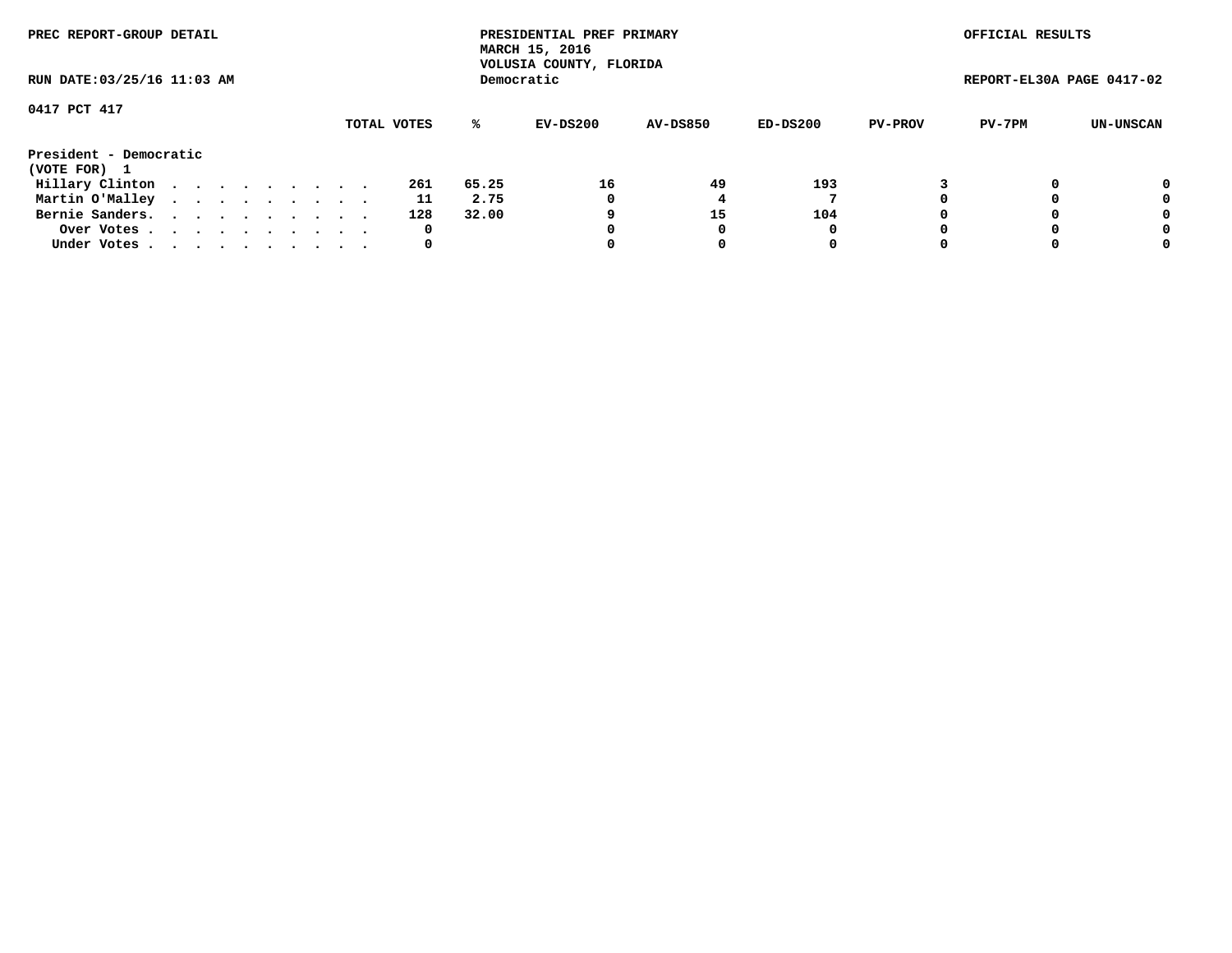| PREC REPORT-GROUP DETAIL                                                                                                                                                                                                                   |  |  |  |  |  |  |  |  | PRESIDENTIAL PREF PRIMARY<br>MARCH 15, 2016<br>VOLUSIA COUNTY, FLORIDA |       |            |                 | OFFICIAL RESULTS |                |                           |                  |
|--------------------------------------------------------------------------------------------------------------------------------------------------------------------------------------------------------------------------------------------|--|--|--|--|--|--|--|--|------------------------------------------------------------------------|-------|------------|-----------------|------------------|----------------|---------------------------|------------------|
| RUN DATE: 03/25/16 11:03 AM                                                                                                                                                                                                                |  |  |  |  |  |  |  |  |                                                                        |       | Republican |                 |                  |                | REPORT-EL30A PAGE 0417-03 |                  |
| 0417 PCT 417                                                                                                                                                                                                                               |  |  |  |  |  |  |  |  |                                                                        |       |            |                 |                  |                |                           |                  |
|                                                                                                                                                                                                                                            |  |  |  |  |  |  |  |  | TOTAL VOTES                                                            | %ะ    | $EV-DS200$ | <b>AV-DS850</b> | $ED-DS200$       | <b>PV-PROV</b> | $PV-7PM$                  | <b>UN-UNSCAN</b> |
| President - Republican<br>(VOTE FOR) 1                                                                                                                                                                                                     |  |  |  |  |  |  |  |  |                                                                        |       |            |                 |                  |                |                           |                  |
| Jeb Bush.<br>. The contract of the contract of the contract of the contract of the contract of the contract of the contract of the contract of the contract of the contract of the contract of the contract of the contract of the contrac |  |  |  |  |  |  |  |  |                                                                        | 6.38  |            |                 |                  |                |                           |                  |
| Ben Carson                                                                                                                                                                                                                                 |  |  |  |  |  |  |  |  |                                                                        | 2.13  |            |                 |                  |                |                           |                  |
| Chris Christie.                                                                                                                                                                                                                            |  |  |  |  |  |  |  |  |                                                                        | 1.06  |            |                 |                  |                |                           |                  |
| Ted Cruz.                                                                                                                                                                                                                                  |  |  |  |  |  |  |  |  | 17                                                                     | 18.09 |            |                 |                  |                |                           |                  |
| Carly Fiorina                                                                                                                                                                                                                              |  |  |  |  |  |  |  |  |                                                                        |       |            |                 |                  |                |                           |                  |
| Jim Gilmore.                                                                                                                                                                                                                               |  |  |  |  |  |  |  |  |                                                                        |       |            |                 |                  |                |                           |                  |
| Lindsey Graham.                                                                                                                                                                                                                            |  |  |  |  |  |  |  |  |                                                                        |       |            |                 |                  |                |                           |                  |
| Mike Huckabee                                                                                                                                                                                                                              |  |  |  |  |  |  |  |  |                                                                        |       |            |                 |                  |                |                           |                  |
|                                                                                                                                                                                                                                            |  |  |  |  |  |  |  |  |                                                                        | 3.19  |            |                 |                  |                |                           |                  |
| John R. Kasich.                                                                                                                                                                                                                            |  |  |  |  |  |  |  |  |                                                                        |       |            |                 |                  |                |                           |                  |
| Rand Paul                                                                                                                                                                                                                                  |  |  |  |  |  |  |  |  |                                                                        |       |            |                 |                  |                |                           |                  |
| Marco Rubio.                                                                                                                                                                                                                               |  |  |  |  |  |  |  |  | 14                                                                     | 14.89 |            | 12              |                  |                |                           |                  |
| Rick Santorum                                                                                                                                                                                                                              |  |  |  |  |  |  |  |  |                                                                        |       |            |                 |                  |                |                           |                  |
| Donald J. Trump $\cdots$ $\cdots$ $\cdots$ $\cdots$                                                                                                                                                                                        |  |  |  |  |  |  |  |  | 51                                                                     | 54.26 | 10         |                 |                  |                |                           |                  |
| Over Votes                                                                                                                                                                                                                                 |  |  |  |  |  |  |  |  |                                                                        |       |            |                 |                  |                |                           |                  |
| Under Votes, , , , , , , , , , ,                                                                                                                                                                                                           |  |  |  |  |  |  |  |  |                                                                        |       |            |                 |                  |                |                           |                  |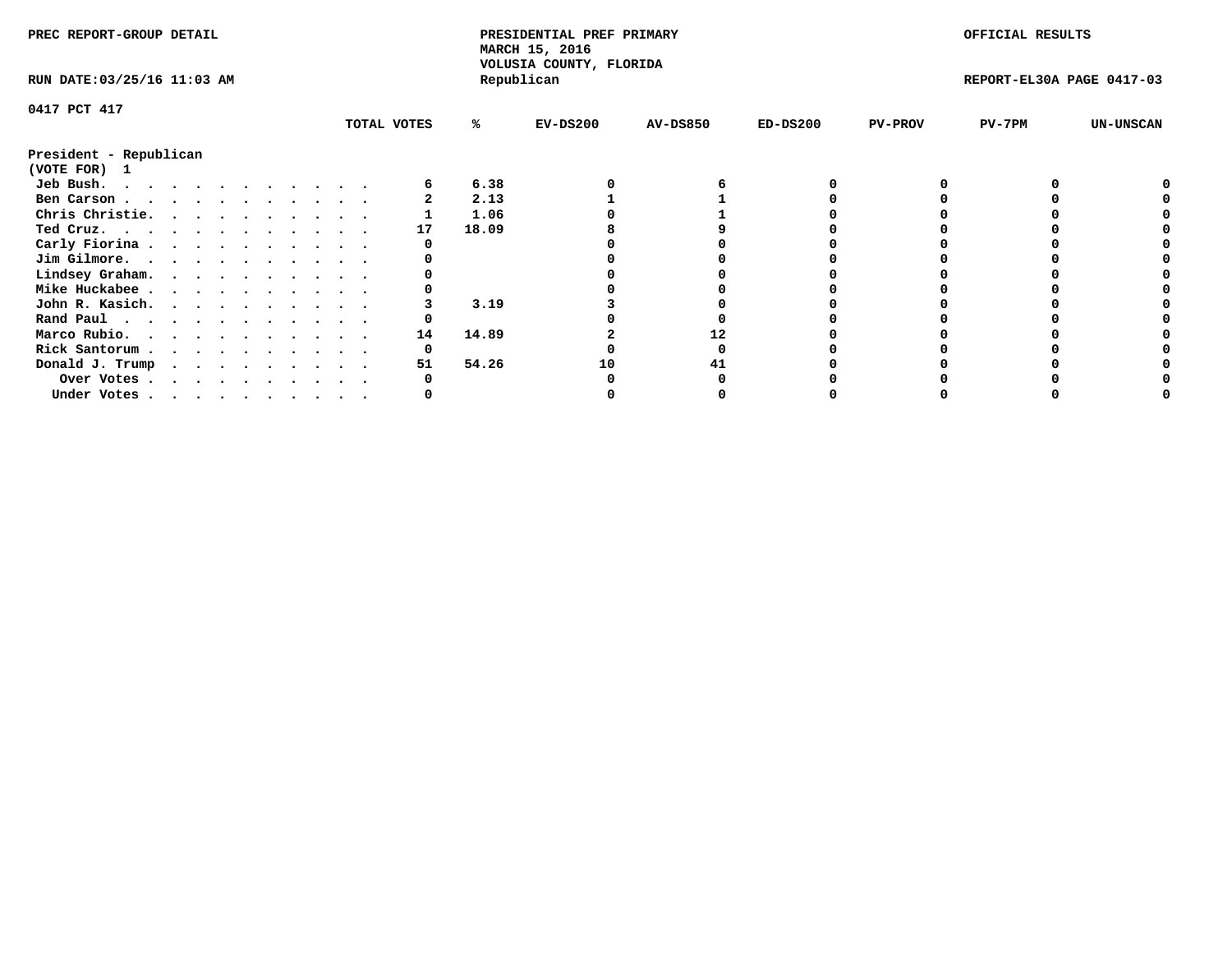| PREC REPORT-GROUP DETAIL                                    |             |       | PRESIDENTIAL PREF PRIMARY<br>MARCH 15, 2016  |          |            |                | OFFICIAL RESULTS          |                  |
|-------------------------------------------------------------|-------------|-------|----------------------------------------------|----------|------------|----------------|---------------------------|------------------|
| RUN DATE: 03/25/16 11:03 AM                                 |             |       | VOLUSIA COUNTY, FLORIDA<br><b>STATISTICS</b> |          |            |                | REPORT-EL30A PAGE 0419-01 |                  |
| 0419 PCT 419                                                |             |       |                                              |          |            |                |                           |                  |
|                                                             | TOTAL VOTES | %ร    | EV-DS200                                     | AV-DS850 | $ED-DS200$ | <b>PV-PROV</b> | $PV-7PM$                  | <b>UN-UNSCAN</b> |
| REGISTERED VOTERS - TOTAL                                   | 989         |       |                                              |          |            |                |                           |                  |
| REGISTERED VOTERS - Democratic                              | 605         | 61.17 |                                              |          |            |                |                           |                  |
| REGISTERED VOTERS - Republican                              | 384         | 38.83 |                                              |          |            |                |                           |                  |
| REGISTERED VOTERS - Nonpartisan                             | 0           |       |                                              |          |            |                |                           |                  |
| BALLOTS CAST - TOTAL.                                       | 336         |       | 56                                           | 104      | 176        |                |                           | 0                |
| BALLOTS CAST - Democratic                                   | 174         | 51.79 | 23                                           | 48       | 103        |                |                           | 0                |
| BALLOTS CAST - Republican                                   | 162         | 48.21 | 33                                           | 56       | 73         |                |                           | 0                |
| BALLOTS CAST - Nonpartisan.                                 | 0           |       |                                              | 0        |            |                |                           | 0                |
| BALLOTS CAST - BLANK.                                       | б.          | 1.79  | 0                                            | 0        | 6          | $\Omega$       |                           | 0                |
| VOTER TURNOUT - TOTAL $\cdot \cdot \cdot \cdot \cdot \cdot$ |             | 33.97 |                                              |          |            |                |                           |                  |
| VOTER TURNOUT - Democratic.                                 |             | 28.76 |                                              |          |            |                |                           |                  |
| VOTER TURNOUT - Republican.                                 |             | 42.19 |                                              |          |            |                |                           |                  |
| VOTER TURNOUT - BLANK                                       |             | .61   |                                              |          |            |                |                           |                  |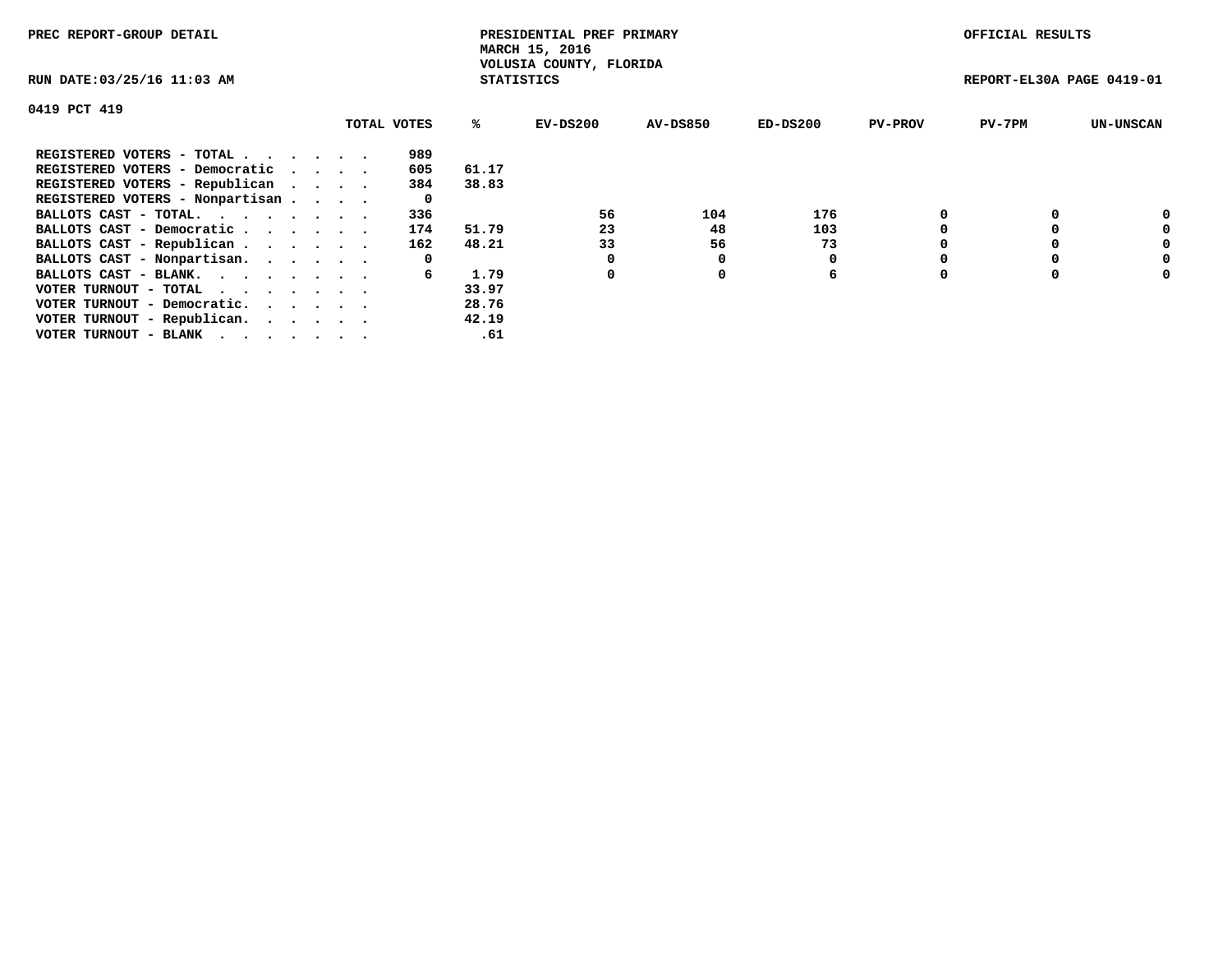| PREC REPORT-GROUP DETAIL<br>RUN DATE: 03/25/16 11:03 AM |  |  |  |  |  |  |  |  |             |       | PRESIDENTIAL PREF PRIMARY<br>MARCH 15, 2016<br>VOLUSIA COUNTY, FLORIDA |                 |          |                | OFFICIAL RESULTS          |           |
|---------------------------------------------------------|--|--|--|--|--|--|--|--|-------------|-------|------------------------------------------------------------------------|-----------------|----------|----------------|---------------------------|-----------|
|                                                         |  |  |  |  |  |  |  |  |             |       | Democratic                                                             |                 |          |                | REPORT-EL30A PAGE 0419-02 |           |
| 0419 PCT 419                                            |  |  |  |  |  |  |  |  |             |       |                                                                        |                 |          |                |                           |           |
|                                                         |  |  |  |  |  |  |  |  | TOTAL VOTES | %ะ    | EV-DS200                                                               | <b>AV-DS850</b> | ED-DS200 | <b>PV-PROV</b> | PV-7PM                    | UN-UNSCAN |
| President - Democratic                                  |  |  |  |  |  |  |  |  |             |       |                                                                        |                 |          |                |                           |           |
| (VOTE FOR) 1                                            |  |  |  |  |  |  |  |  |             |       |                                                                        |                 |          |                |                           |           |
| Hillary Clinton                                         |  |  |  |  |  |  |  |  | 105         | 62.13 | 17                                                                     | 25              | 63       |                |                           | 0         |
| Martin O'Malley                                         |  |  |  |  |  |  |  |  | 6           | 3.55  | 0                                                                      |                 |          |                |                           | 0         |
| Bernie Sanders.                                         |  |  |  |  |  |  |  |  | 58          | 34.32 | 6                                                                      | 19              | 33       |                |                           | 0         |
| Over Votes                                              |  |  |  |  |  |  |  |  | 0           |       |                                                                        |                 | 0        |                |                           | 0         |
| Under Votes.                                            |  |  |  |  |  |  |  |  |             |       |                                                                        |                 |          |                |                           | 0         |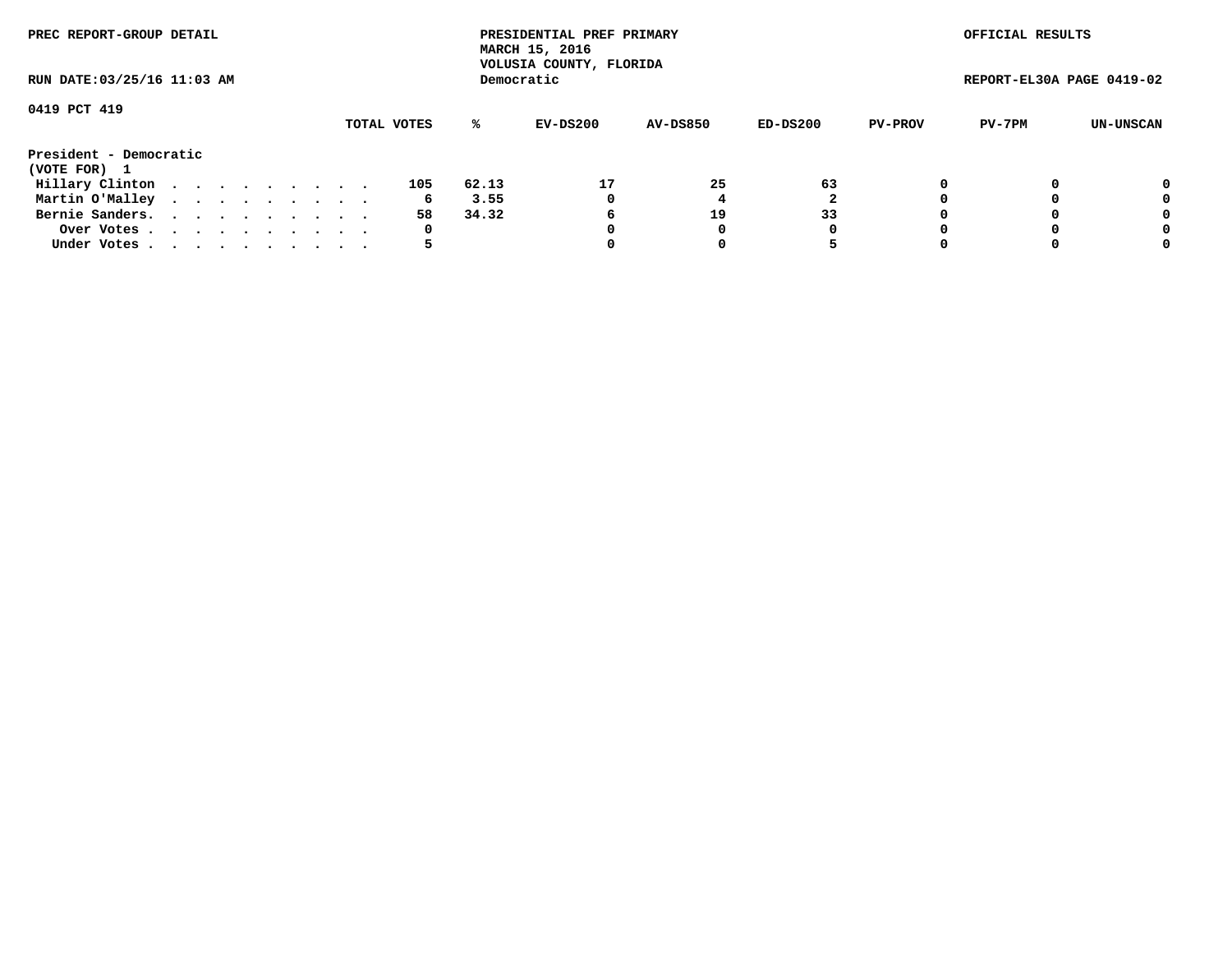| PREC REPORT-GROUP DETAIL                                                                                                                                                                                                                    |  |  |  |  |  |  |  |             | PRESIDENTIAL PREF PRIMARY<br>MARCH 15, 2016<br>VOLUSIA COUNTY, FLORIDA |            |                 |            | OFFICIAL RESULTS |                           |                  |
|---------------------------------------------------------------------------------------------------------------------------------------------------------------------------------------------------------------------------------------------|--|--|--|--|--|--|--|-------------|------------------------------------------------------------------------|------------|-----------------|------------|------------------|---------------------------|------------------|
| RUN DATE: 03/25/16 11:03 AM                                                                                                                                                                                                                 |  |  |  |  |  |  |  |             |                                                                        | Republican |                 |            |                  | REPORT-EL30A PAGE 0419-03 |                  |
| 0419 PCT 419                                                                                                                                                                                                                                |  |  |  |  |  |  |  |             |                                                                        |            |                 |            |                  |                           |                  |
|                                                                                                                                                                                                                                             |  |  |  |  |  |  |  | TOTAL VOTES | ℁                                                                      | $EV-DS200$ | <b>AV-DS850</b> | $ED-DS200$ | <b>PV-PROV</b>   | PV-7PM                    | <b>UN-UNSCAN</b> |
| President - Republican<br>(VOTE FOR) 1                                                                                                                                                                                                      |  |  |  |  |  |  |  |             |                                                                        |            |                 |            |                  |                           |                  |
| Jeb Bush.<br>the contract of the contract of the contract of the contract of the contract of the contract of the contract of the contract of the contract of the contract of the contract of the contract of the contract of the contract o |  |  |  |  |  |  |  |             | 2.48                                                                   |            |                 |            |                  |                           |                  |
| Ben Carson                                                                                                                                                                                                                                  |  |  |  |  |  |  |  |             | 1.24                                                                   |            |                 |            |                  |                           |                  |
| Chris Christie.                                                                                                                                                                                                                             |  |  |  |  |  |  |  |             |                                                                        |            |                 |            |                  |                           |                  |
| Ted Cruz.                                                                                                                                                                                                                                   |  |  |  |  |  |  |  | 25          | 15.53                                                                  |            |                 |            |                  |                           |                  |
| Carly Fiorina                                                                                                                                                                                                                               |  |  |  |  |  |  |  |             |                                                                        |            |                 |            |                  |                           |                  |
| Jim Gilmore.                                                                                                                                                                                                                                |  |  |  |  |  |  |  |             |                                                                        |            |                 |            |                  |                           |                  |
| Lindsey Graham.                                                                                                                                                                                                                             |  |  |  |  |  |  |  |             | .62                                                                    |            |                 |            |                  |                           |                  |
| Mike Huckabee                                                                                                                                                                                                                               |  |  |  |  |  |  |  |             | .62                                                                    |            |                 |            |                  |                           |                  |
| John R. Kasich.                                                                                                                                                                                                                             |  |  |  |  |  |  |  |             | 4.97                                                                   |            |                 |            |                  |                           |                  |
| Rand Paul                                                                                                                                                                                                                                   |  |  |  |  |  |  |  |             |                                                                        |            |                 |            |                  |                           |                  |
| Marco Rubio.                                                                                                                                                                                                                                |  |  |  |  |  |  |  | 44          | 27.33                                                                  |            | 18              |            |                  |                           |                  |
|                                                                                                                                                                                                                                             |  |  |  |  |  |  |  | 0           |                                                                        |            |                 |            |                  |                           |                  |
| Rick Santorum                                                                                                                                                                                                                               |  |  |  |  |  |  |  |             |                                                                        |            |                 |            |                  |                           |                  |
| Donald J. Trump                                                                                                                                                                                                                             |  |  |  |  |  |  |  | 76          | 47.20                                                                  |            | 20              | 35         |                  |                           |                  |
| Over Votes                                                                                                                                                                                                                                  |  |  |  |  |  |  |  |             |                                                                        |            |                 |            |                  |                           |                  |
| Under Votes                                                                                                                                                                                                                                 |  |  |  |  |  |  |  |             |                                                                        |            |                 |            |                  |                           |                  |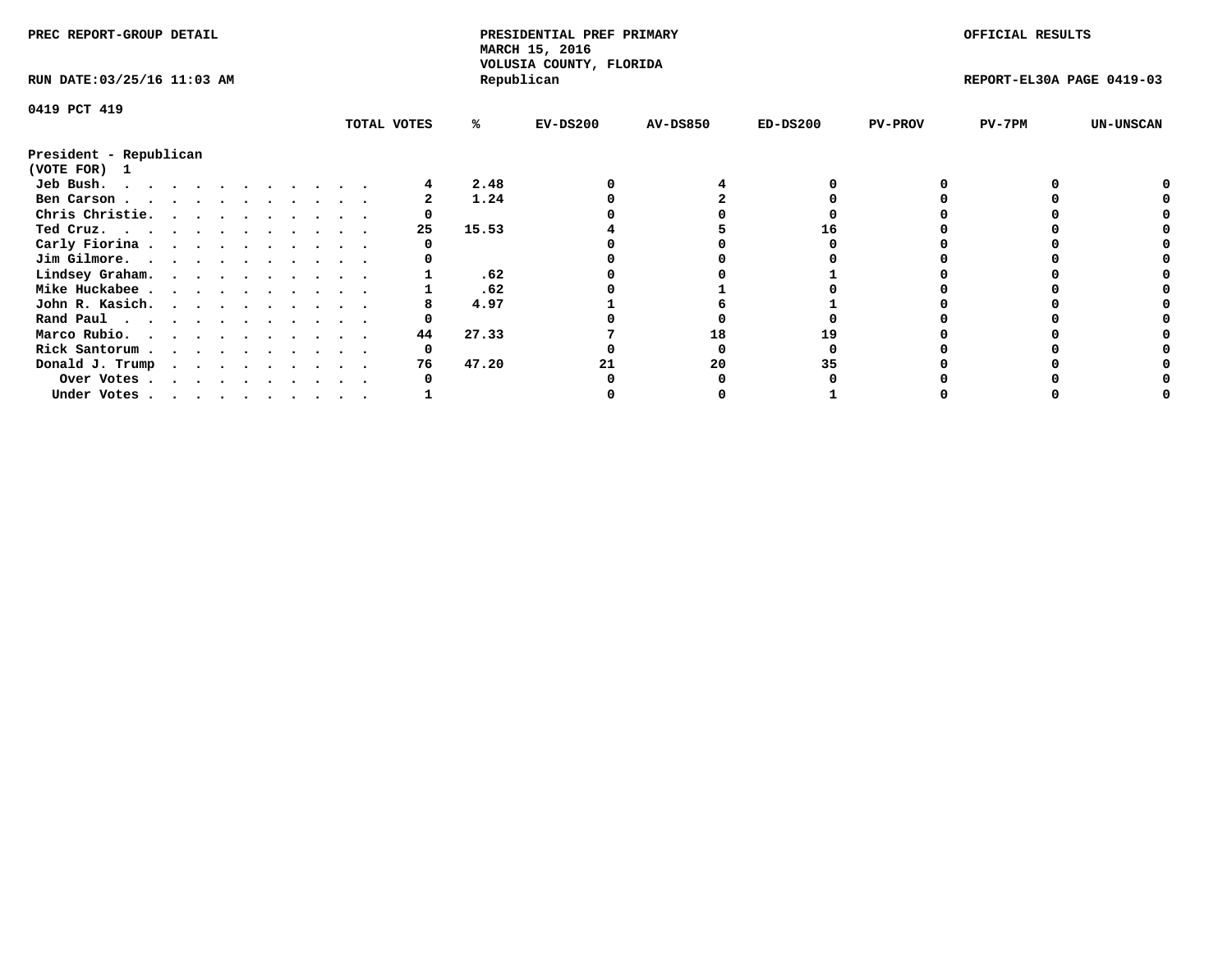| PREC REPORT-GROUP DETAIL                                    |             |                   | PRESIDENTIAL PREF PRIMARY<br>MARCH 15, 2016 |          |            |                | OFFICIAL RESULTS          |                  |
|-------------------------------------------------------------|-------------|-------------------|---------------------------------------------|----------|------------|----------------|---------------------------|------------------|
| RUN DATE: 03/25/16 11:03 AM                                 |             | <b>STATISTICS</b> | VOLUSIA COUNTY, FLORIDA                     |          |            |                | REPORT-EL30A PAGE 0420-01 |                  |
| 0420 PCT 420                                                |             |                   |                                             |          |            |                |                           |                  |
|                                                             | TOTAL VOTES | ℁                 | EV-DS200                                    | AV-DS850 | $ED-DS200$ | <b>PV-PROV</b> | $PV-7PM$                  | <b>UN-UNSCAN</b> |
| REGISTERED VOTERS - TOTAL                                   | 2,324       |                   |                                             |          |            |                |                           |                  |
| REGISTERED VOTERS - Democratic                              | 1,238       | 53.27             |                                             |          |            |                |                           |                  |
| REGISTERED VOTERS - Republican                              | 1,086       | 46.73             |                                             |          |            |                |                           |                  |
| REGISTERED VOTERS - Nonpartisan                             | 0           |                   |                                             |          |            |                |                           |                  |
| BALLOTS CAST - TOTAL.                                       | 900         |                   | 107                                         | 269      | 524        |                |                           | 0                |
| BALLOTS CAST - Democratic                                   | 371         | 41.22             | 49                                          | 92       | 230        |                |                           | 0                |
| BALLOTS CAST - Republican                                   | 529         | 58.78             | 58                                          | 177      | 294        |                |                           | 0                |
| BALLOTS CAST - Nonpartisan.                                 | 0           |                   |                                             | 0        |            |                |                           | 0                |
| BALLOTS CAST - BLANK.                                       |             | .78               |                                             |          | 4          |                |                           | 0                |
| VOTER TURNOUT - TOTAL $\cdot \cdot \cdot \cdot \cdot \cdot$ |             | 38.73             |                                             |          |            |                |                           |                  |
| VOTER TURNOUT - Democratic.                                 |             | 29.97             |                                             |          |            |                |                           |                  |
| VOTER TURNOUT - Republican.                                 |             | 48.71             |                                             |          |            |                |                           |                  |
| VOTER TURNOUT - BLANK                                       |             | .30               |                                             |          |            |                |                           |                  |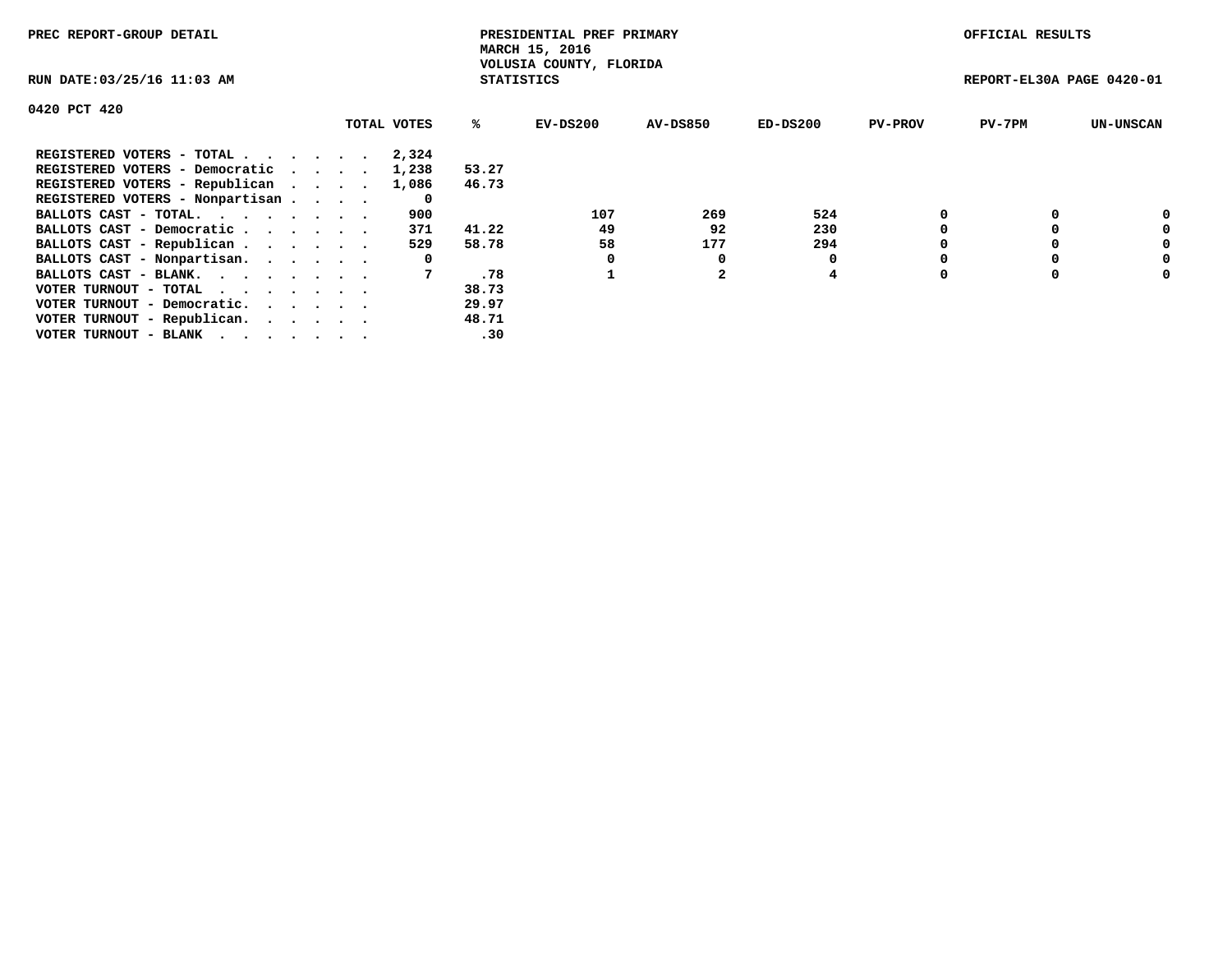| PREC REPORT-GROUP DETAIL<br>RUN DATE: 03/25/16 11:03 AM |  |  |  |  |  |  |  |  |             |       | PRESIDENTIAL PREF PRIMARY<br>MARCH 15, 2016<br>VOLUSIA COUNTY, FLORIDA |                 |          |                | OFFICIAL RESULTS          |           |
|---------------------------------------------------------|--|--|--|--|--|--|--|--|-------------|-------|------------------------------------------------------------------------|-----------------|----------|----------------|---------------------------|-----------|
|                                                         |  |  |  |  |  |  |  |  |             |       | Democratic                                                             |                 |          |                | REPORT-EL30A PAGE 0420-02 |           |
| 0420 PCT 420                                            |  |  |  |  |  |  |  |  | TOTAL VOTES | ℁     | EV-DS200                                                               | <b>AV-DS850</b> | ED-DS200 | <b>PV-PROV</b> | PV-7PM                    | UN-UNSCAN |
| President - Democratic<br>(VOTE FOR) 1                  |  |  |  |  |  |  |  |  |             |       |                                                                        |                 |          |                |                           |           |
| Hillary Clinton                                         |  |  |  |  |  |  |  |  | 222         | 60.82 | 28                                                                     | 54              | 140      |                |                           | 0         |
| Martin O'Malley                                         |  |  |  |  |  |  |  |  | 13          | 3.56  |                                                                        |                 |          |                |                           | 0         |
| Bernie Sanders.                                         |  |  |  |  |  |  |  |  | 130         | 35.62 | 18                                                                     | 33              | 79       |                |                           | 0         |
| Over Votes.                                             |  |  |  |  |  |  |  |  | 0           |       | 0                                                                      | 0               | 0        |                |                           | 0         |
| Under Votes                                             |  |  |  |  |  |  |  |  | 6           |       |                                                                        |                 |          |                |                           | 0         |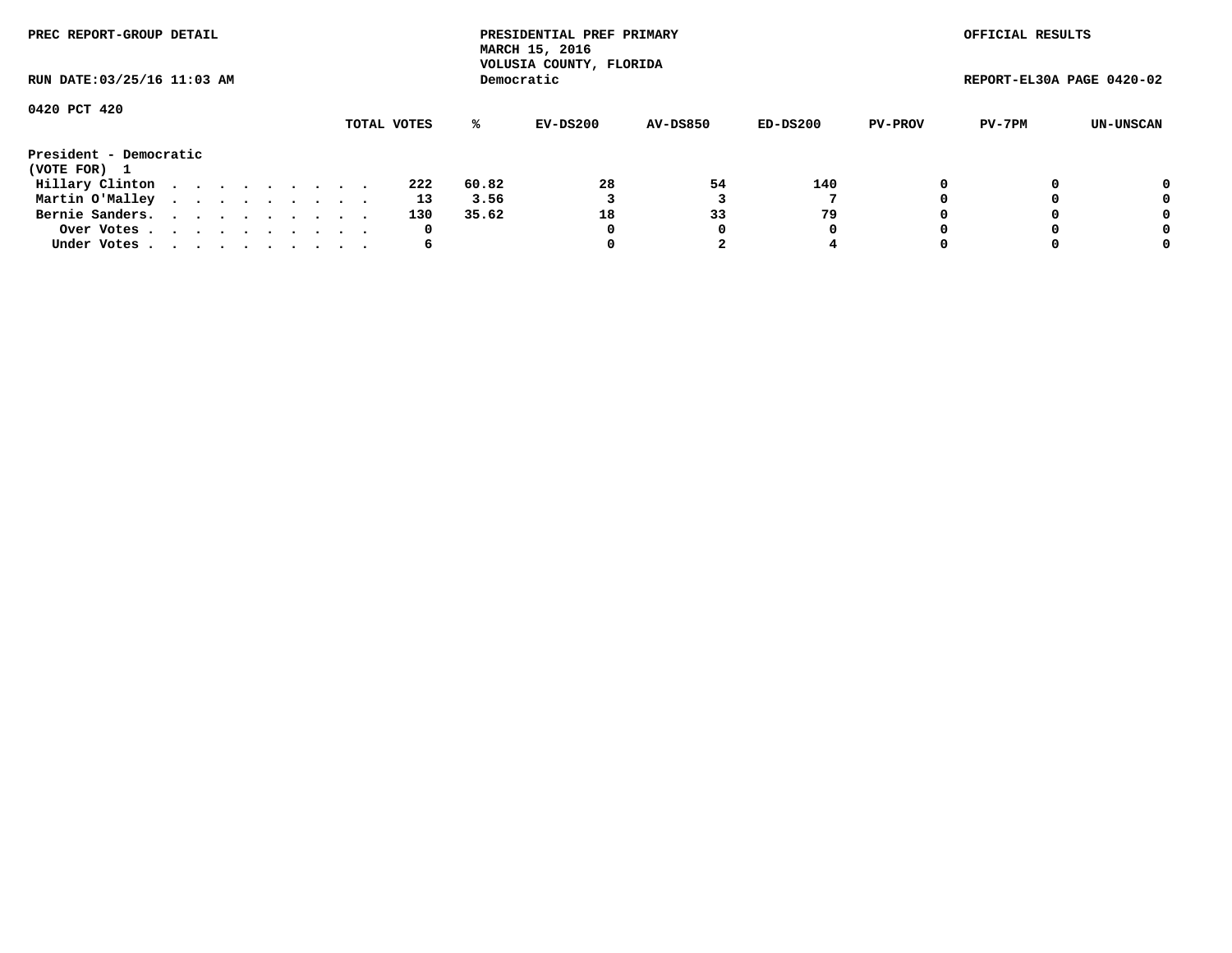| PREC REPORT-GROUP DETAIL               |  |  |  |  |  |  |  |             | PRESIDENTIAL PREF PRIMARY<br>MARCH 15, 2016<br>VOLUSIA COUNTY, FLORIDA |            |                 |            | OFFICIAL RESULTS |                           |                  |
|----------------------------------------|--|--|--|--|--|--|--|-------------|------------------------------------------------------------------------|------------|-----------------|------------|------------------|---------------------------|------------------|
| RUN DATE: 03/25/16 11:03 AM            |  |  |  |  |  |  |  |             |                                                                        | Republican |                 |            |                  | REPORT-EL30A PAGE 0420-03 |                  |
| 0420 PCT 420                           |  |  |  |  |  |  |  |             |                                                                        |            |                 |            |                  |                           |                  |
|                                        |  |  |  |  |  |  |  | TOTAL VOTES | %ะ                                                                     | $EV-DS200$ | <b>AV-DS850</b> | $ED-DS200$ | <b>PV-PROV</b>   | PV-7PM                    | <b>UN-UNSCAN</b> |
| President - Republican<br>(VOTE FOR) 1 |  |  |  |  |  |  |  |             |                                                                        |            |                 |            |                  |                           |                  |
| Jeb Bush.                              |  |  |  |  |  |  |  | 10          | 1.89                                                                   |            |                 |            |                  |                           |                  |
| Ben Carson                             |  |  |  |  |  |  |  |             | .76                                                                    |            |                 |            |                  |                           |                  |
| Chris Christie.                        |  |  |  |  |  |  |  |             |                                                                        |            |                 |            |                  |                           |                  |
| Ted Cruz.                              |  |  |  |  |  |  |  | 119         | 22.54                                                                  |            |                 |            |                  |                           |                  |
| Carly Fiorina                          |  |  |  |  |  |  |  |             |                                                                        |            |                 |            |                  |                           |                  |
| Jim Gilmore.                           |  |  |  |  |  |  |  |             |                                                                        |            |                 |            |                  |                           |                  |
| Lindsey Graham.                        |  |  |  |  |  |  |  |             |                                                                        |            |                 |            |                  |                           |                  |
| Mike Huckabee                          |  |  |  |  |  |  |  |             | .38                                                                    |            |                 |            |                  |                           |                  |
|                                        |  |  |  |  |  |  |  | 29          | 5.49                                                                   |            |                 |            |                  |                           |                  |
| John R. Kasich.                        |  |  |  |  |  |  |  |             |                                                                        |            |                 |            |                  |                           |                  |
| Rand Paul                              |  |  |  |  |  |  |  |             | .38                                                                    |            |                 |            |                  |                           |                  |
| Marco Rubio.                           |  |  |  |  |  |  |  | 96          | 18.18                                                                  |            | 33              | 56         |                  |                           |                  |
| Rick Santorum                          |  |  |  |  |  |  |  |             |                                                                        |            |                 |            |                  |                           |                  |
| Donald J. Trump                        |  |  |  |  |  |  |  | 266         | 50.38                                                                  |            | 90              | 143        |                  |                           |                  |
| Over Votes                             |  |  |  |  |  |  |  |             |                                                                        |            |                 |            |                  |                           |                  |
| Under Votes                            |  |  |  |  |  |  |  |             |                                                                        |            |                 |            |                  |                           |                  |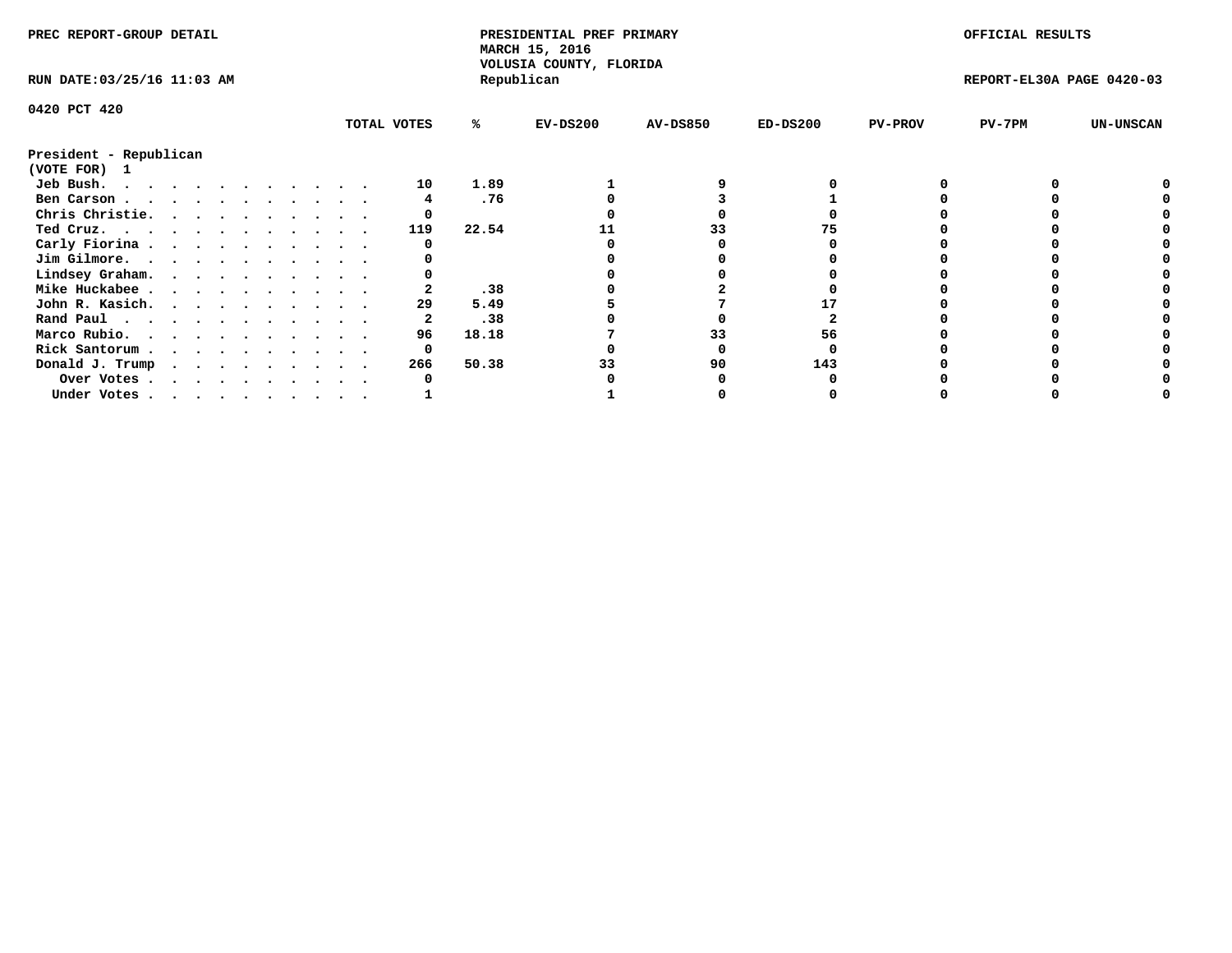| PREC REPORT-GROUP DETAIL        |             |                   | PRESIDENTIAL PREF PRIMARY<br>MARCH 15, 2016 |                 |          |                | OFFICIAL RESULTS          |                  |
|---------------------------------|-------------|-------------------|---------------------------------------------|-----------------|----------|----------------|---------------------------|------------------|
| RUN DATE: 03/25/16 11:03 AM     |             | <b>STATISTICS</b> | VOLUSIA COUNTY, FLORIDA                     |                 |          |                | REPORT-EL30A PAGE 0421-01 |                  |
| 0421 PCT 421                    |             |                   |                                             |                 |          |                |                           |                  |
|                                 | TOTAL VOTES | %ະ                | EV-DS200                                    | <b>AV-DS850</b> | ED-DS200 | <b>PV-PROV</b> | $PV-7PM$                  | <b>UN-UNSCAN</b> |
| REGISTERED VOTERS - TOTAL       | 2,015       |                   |                                             |                 |          |                |                           |                  |
| REGISTERED VOTERS - Democratic  | 814         | 40.40             |                                             |                 |          |                |                           |                  |
| REGISTERED VOTERS - Republican  | 1,201       | 59.60             |                                             |                 |          |                |                           |                  |
| REGISTERED VOTERS - Nonpartisan | 0           |                   |                                             |                 |          |                |                           |                  |
| BALLOTS CAST - TOTAL.           | 998         |                   | 110                                         | 343             | 544      |                |                           |                  |
| BALLOTS CAST - Democratic       | 315         | 31.56             | 41                                          | 100             | 174      |                |                           | 0                |
| BALLOTS CAST - Republican       | 683         | 68.44             | 69                                          | 243             | 370      |                |                           | 0                |
| BALLOTS CAST - Nonpartisan.     | 0           |                   |                                             |                 | 0        |                |                           | 0                |
| BALLOTS CAST - BLANK.           | 5           | .50               | 0                                           | 0               | 5        |                |                           | 0                |
| VOTER TURNOUT - TOTAL           |             | 49.53             |                                             |                 |          |                |                           |                  |
| VOTER TURNOUT - Democratic.     |             | 38.70             |                                             |                 |          |                |                           |                  |
| VOTER TURNOUT - Republican.     |             | 56.87             |                                             |                 |          |                |                           |                  |
| VOTER TURNOUT - BLANK           |             | .25               |                                             |                 |          |                |                           |                  |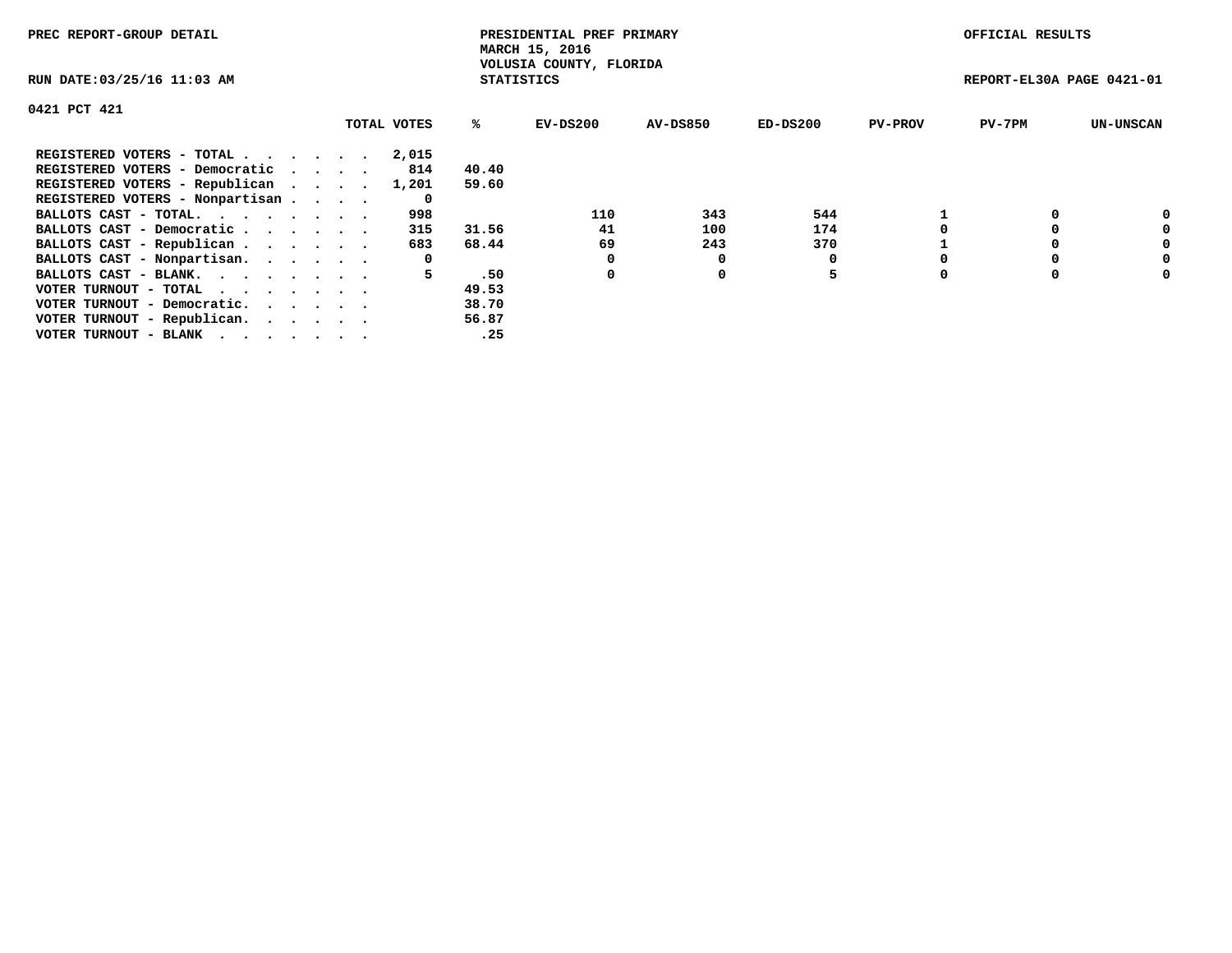| PREC REPORT-GROUP DETAIL<br>RUN DATE: 03/25/16 11:03 AM |  |  |  |  |  |  |  |  |             |       | PRESIDENTIAL PREF PRIMARY<br>MARCH 15, 2016<br>VOLUSIA COUNTY, FLORIDA |                 |          |                | OFFICIAL RESULTS          |           |
|---------------------------------------------------------|--|--|--|--|--|--|--|--|-------------|-------|------------------------------------------------------------------------|-----------------|----------|----------------|---------------------------|-----------|
|                                                         |  |  |  |  |  |  |  |  |             |       | Democratic                                                             |                 |          |                | REPORT-EL30A PAGE 0421-02 |           |
| 0421 PCT 421                                            |  |  |  |  |  |  |  |  |             |       |                                                                        |                 |          |                |                           |           |
|                                                         |  |  |  |  |  |  |  |  | TOTAL VOTES | ℁     | EV-DS200                                                               | <b>AV-DS850</b> | ED-DS200 | <b>PV-PROV</b> | PV-7PM                    | UN-UNSCAN |
| President - Democratic<br>(VOTE FOR) 1                  |  |  |  |  |  |  |  |  |             |       |                                                                        |                 |          |                |                           |           |
| Hillary Clinton                                         |  |  |  |  |  |  |  |  | 194         | 62.38 | 24                                                                     | 66              | 104      |                |                           | 0         |
| Martin O'Malley                                         |  |  |  |  |  |  |  |  | 14          | 4.50  |                                                                        | 8               |          |                |                           | 0         |
| Bernie Sanders.                                         |  |  |  |  |  |  |  |  | 103         | 33.12 | 15                                                                     | 26              | 62       |                |                           | 0         |
| Over Votes.                                             |  |  |  |  |  |  |  |  | 0           |       | 0                                                                      | 0               | 0        |                |                           | 0         |
| Under Votes                                             |  |  |  |  |  |  |  |  | 4           |       |                                                                        |                 |          |                |                           | 0         |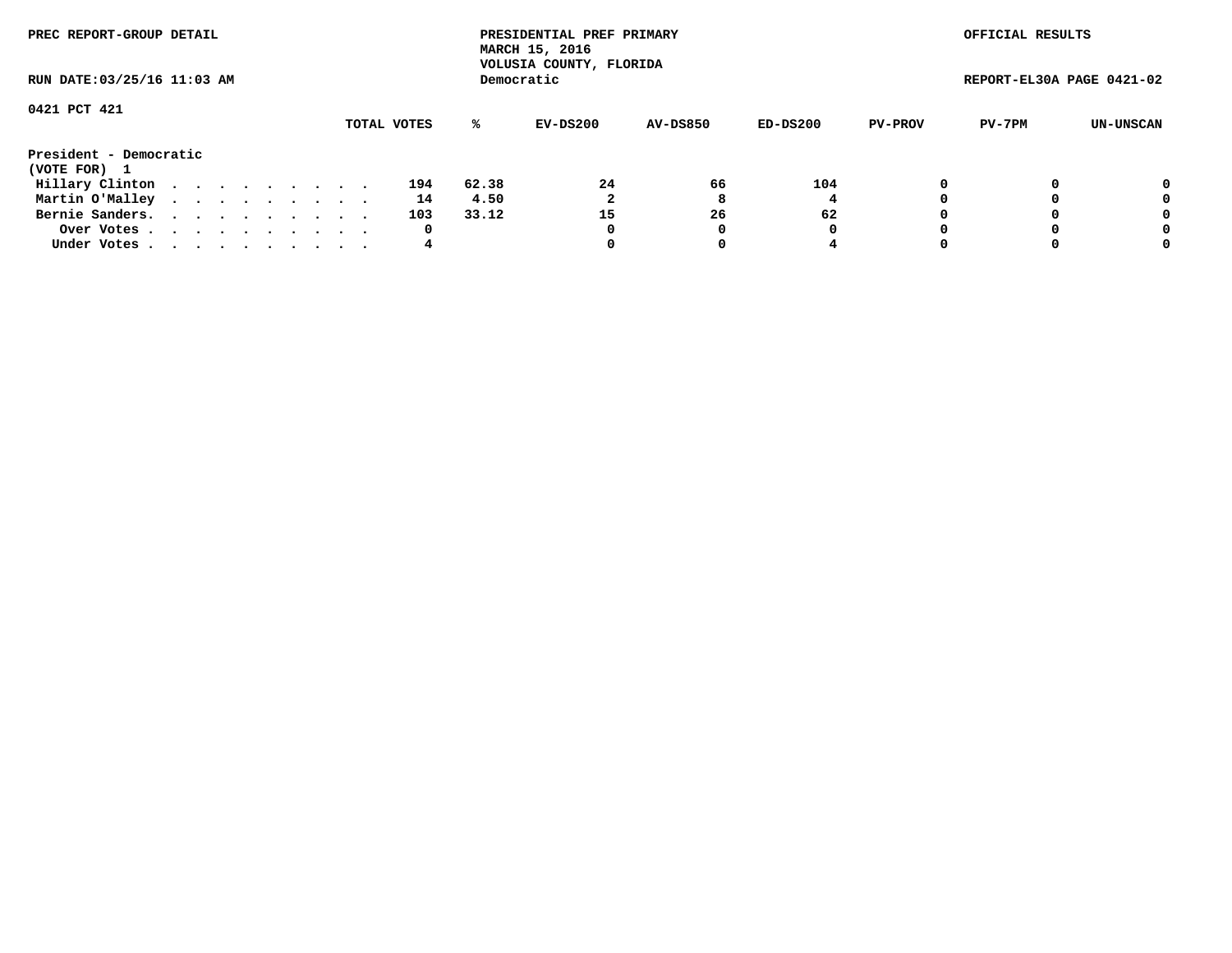| PREC REPORT-GROUP DETAIL    |  |  |  |  |  |  |  |             | PRESIDENTIAL PREF PRIMARY<br>MARCH 15, 2016<br>VOLUSIA COUNTY, FLORIDA |            |                 |            | OFFICIAL RESULTS |                           |                  |
|-----------------------------|--|--|--|--|--|--|--|-------------|------------------------------------------------------------------------|------------|-----------------|------------|------------------|---------------------------|------------------|
| RUN DATE: 03/25/16 11:03 AM |  |  |  |  |  |  |  |             |                                                                        | Republican |                 |            |                  | REPORT-EL30A PAGE 0421-03 |                  |
| 0421 PCT 421                |  |  |  |  |  |  |  |             |                                                                        |            |                 |            |                  |                           |                  |
|                             |  |  |  |  |  |  |  | TOTAL VOTES | ℁                                                                      | $EV-DS200$ | <b>AV-DS850</b> | $ED-DS200$ | <b>PV-PROV</b>   | $PV-7PM$                  | <b>UN-UNSCAN</b> |
| President - Republican      |  |  |  |  |  |  |  |             |                                                                        |            |                 |            |                  |                           |                  |
| (VOTE FOR) 1                |  |  |  |  |  |  |  |             |                                                                        |            |                 |            |                  |                           |                  |
| Jeb Bush.                   |  |  |  |  |  |  |  |             | 1.03                                                                   |            |                 |            |                  |                           |                  |
| Ben Carson                  |  |  |  |  |  |  |  |             | .88                                                                    |            |                 |            |                  |                           |                  |
| Chris Christie.             |  |  |  |  |  |  |  |             | .15                                                                    |            |                 |            |                  |                           |                  |
| Ted Cruz.                   |  |  |  |  |  |  |  | 115         | 16.86                                                                  | 18         | 29              |            |                  |                           |                  |
| Carly Fiorina               |  |  |  |  |  |  |  |             |                                                                        |            |                 |            |                  |                           |                  |
| Jim Gilmore.                |  |  |  |  |  |  |  |             | .15                                                                    |            |                 |            |                  |                           |                  |
| Lindsey Graham.             |  |  |  |  |  |  |  |             |                                                                        |            |                 |            |                  |                           |                  |
| Mike Huckabee               |  |  |  |  |  |  |  |             |                                                                        |            |                 |            |                  |                           |                  |
| John R. Kasich.             |  |  |  |  |  |  |  | 36          | 5.28                                                                   |            |                 |            |                  |                           |                  |
| Rand Paul                   |  |  |  |  |  |  |  |             | .15                                                                    |            |                 |            |                  |                           |                  |
| Marco Rubio.                |  |  |  |  |  |  |  | 98          | 14.37                                                                  |            | 48              |            |                  |                           |                  |
| Rick Santorum               |  |  |  |  |  |  |  | 0           |                                                                        |            |                 |            |                  |                           |                  |
| Donald J. Trump             |  |  |  |  |  |  |  | 417         | 61.14                                                                  | 40         | 146             | 230        |                  |                           |                  |
| Over Votes                  |  |  |  |  |  |  |  |             |                                                                        |            |                 |            |                  |                           |                  |
| Under Votes                 |  |  |  |  |  |  |  |             |                                                                        |            |                 |            |                  |                           |                  |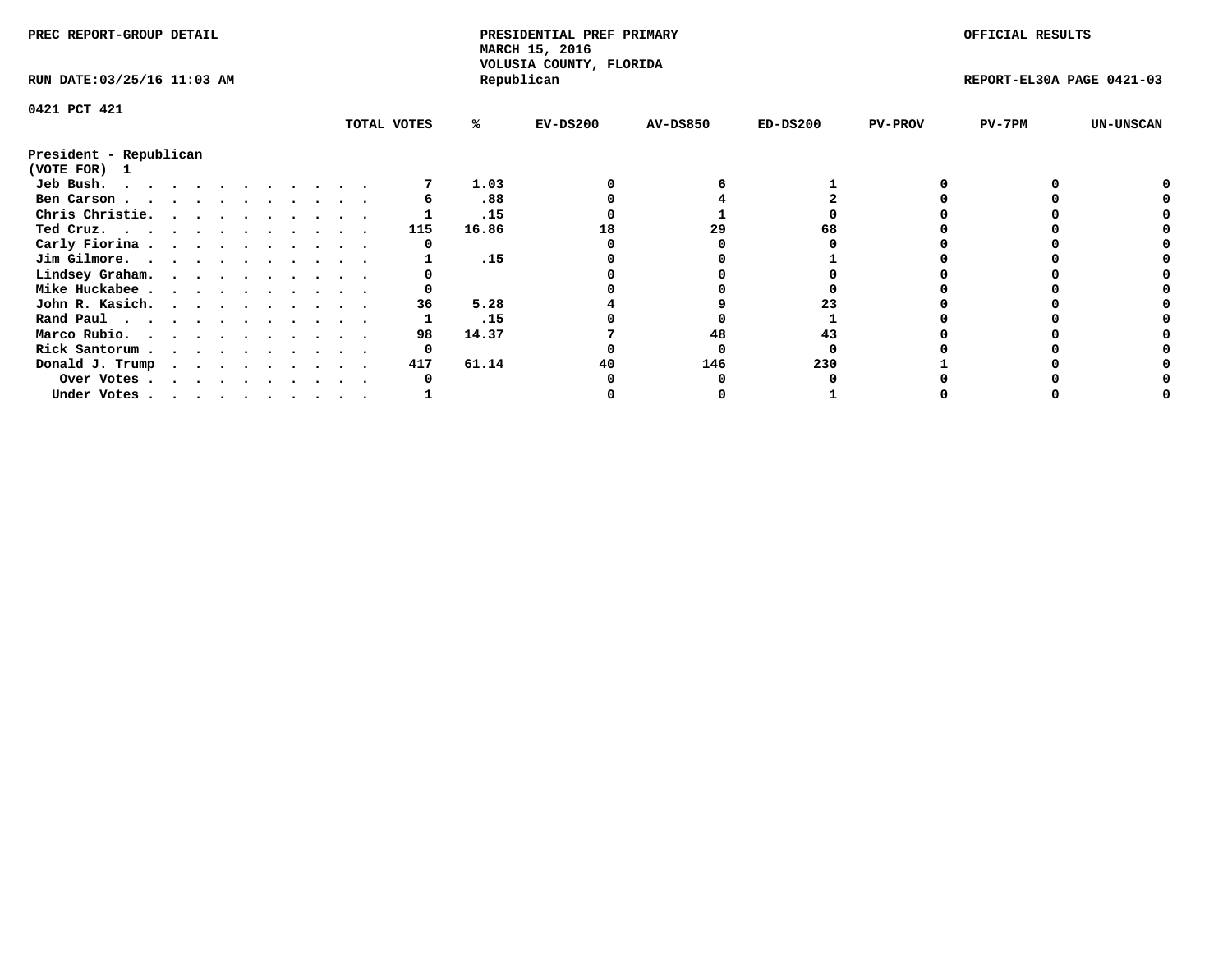| PREC REPORT-GROUP DETAIL                                    |             |                   | PRESIDENTIAL PREF PRIMARY<br>MARCH 15, 2016 |          |            |                | OFFICIAL RESULTS          |                  |
|-------------------------------------------------------------|-------------|-------------------|---------------------------------------------|----------|------------|----------------|---------------------------|------------------|
| RUN DATE: 03/25/16 11:03 AM                                 |             | <b>STATISTICS</b> | VOLUSIA COUNTY, FLORIDA                     |          |            |                | REPORT-EL30A PAGE 0422-01 |                  |
| 0422 PCT 422                                                |             |                   |                                             |          |            |                |                           |                  |
|                                                             | TOTAL VOTES | ℁                 | $EV-DS200$                                  | AV-DS850 | $ED-DS200$ | <b>PV-PROV</b> | $PV-7PM$                  | <b>UN-UNSCAN</b> |
| REGISTERED VOTERS - TOTAL                                   | 1,832       |                   |                                             |          |            |                |                           |                  |
| REGISTERED VOTERS - Democratic                              | 1,101       | 60.10             |                                             |          |            |                |                           |                  |
| REGISTERED VOTERS - Republican                              | 731         | 39.90             |                                             |          |            |                |                           |                  |
| REGISTERED VOTERS - Nonpartisan                             | 0           |                   |                                             |          |            |                |                           |                  |
| BALLOTS CAST - TOTAL.                                       | 646         |                   | 82                                          | 209      | 355        |                |                           | 0                |
| BALLOTS CAST - Democratic                                   | 319         | 49.38             | 43                                          | 107      | 169        |                |                           | 0                |
| BALLOTS CAST - Republican                                   | 327         | 50.62             | 39                                          | 102      | 186        |                |                           | 0                |
| BALLOTS CAST - Nonpartisan.                                 | 0           |                   |                                             | 0        |            |                |                           | 0                |
| BALLOTS CAST - BLANK.                                       |             | .15               | 0                                           | 0        |            |                |                           | 0                |
| VOTER TURNOUT - TOTAL $\cdot \cdot \cdot \cdot \cdot \cdot$ |             | 35.26             |                                             |          |            |                |                           |                  |
| VOTER TURNOUT - Democratic.                                 |             | 28.97             |                                             |          |            |                |                           |                  |
| VOTER TURNOUT - Republican.                                 |             | 44.73             |                                             |          |            |                |                           |                  |
| VOTER TURNOUT - BLANK                                       |             | .05               |                                             |          |            |                |                           |                  |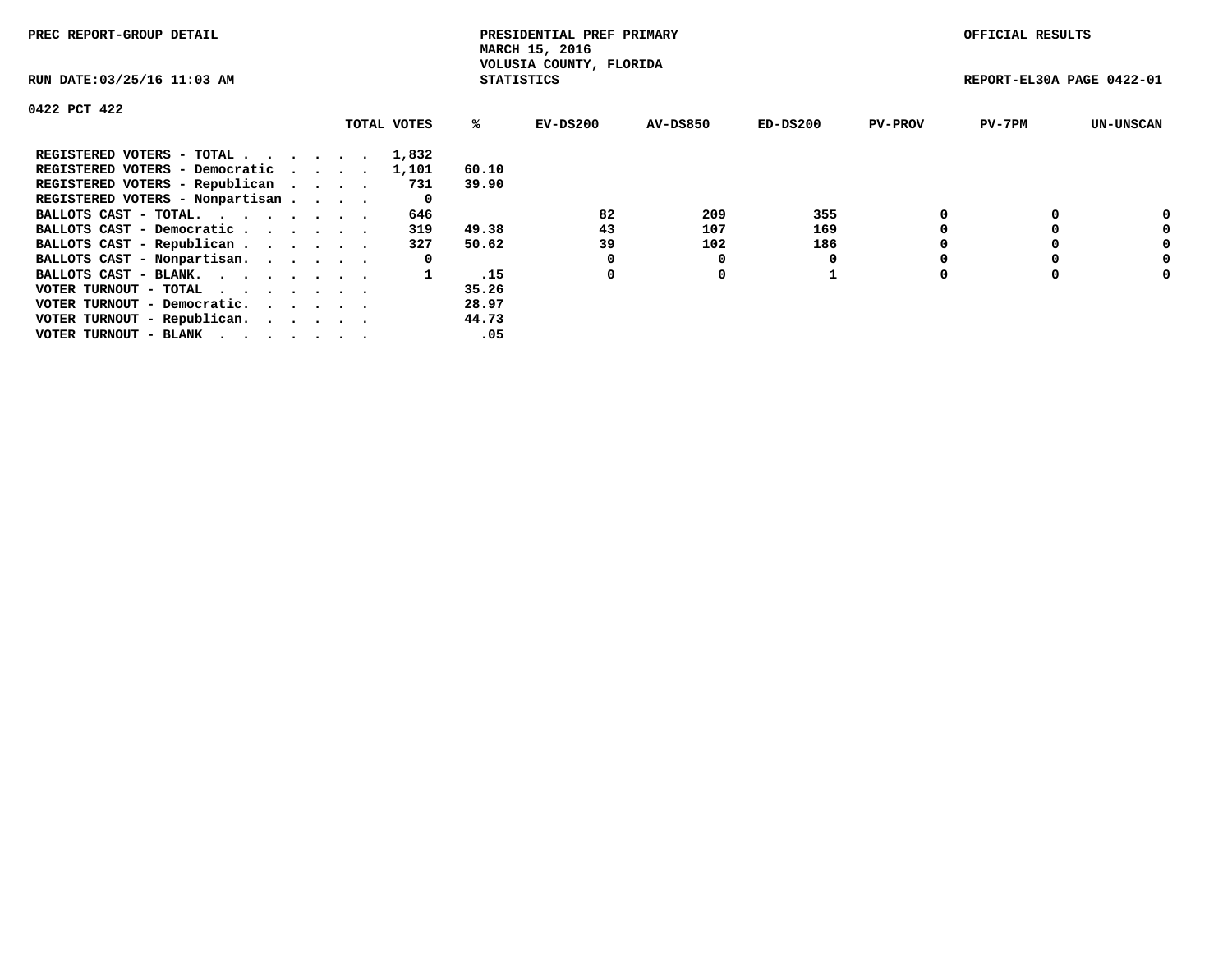| PREC REPORT-GROUP DETAIL<br>RUN DATE: 03/25/16 11:03 AM |  |  |  |  |  |  |  |  |             | PRESIDENTIAL PREF PRIMARY<br>MARCH 15, 2016<br>VOLUSIA COUNTY, FLORIDA |            |                 |          | OFFICIAL RESULTS |                           |           |
|---------------------------------------------------------|--|--|--|--|--|--|--|--|-------------|------------------------------------------------------------------------|------------|-----------------|----------|------------------|---------------------------|-----------|
|                                                         |  |  |  |  |  |  |  |  |             |                                                                        | Democratic |                 |          |                  | REPORT-EL30A PAGE 0422-02 |           |
| 0422 PCT 422                                            |  |  |  |  |  |  |  |  |             |                                                                        |            |                 |          |                  |                           |           |
|                                                         |  |  |  |  |  |  |  |  | TOTAL VOTES | ℁                                                                      | EV-DS200   | <b>AV-DS850</b> | ED-DS200 | <b>PV-PROV</b>   | PV-7PM                    | UN-UNSCAN |
| President - Democratic<br>(VOTE FOR) 1                  |  |  |  |  |  |  |  |  |             |                                                                        |            |                 |          |                  |                           |           |
| Hillary Clinton                                         |  |  |  |  |  |  |  |  | 216         | 67.92                                                                  | 22         | 73              | 121      |                  |                           | 0         |
| Martin O'Malley                                         |  |  |  |  |  |  |  |  | 2           | .63                                                                    | 0          |                 |          |                  |                           | 0         |
| Bernie Sanders.                                         |  |  |  |  |  |  |  |  | 100         | 31.45                                                                  | 21         | 33              | 46       |                  |                           | 0         |
| Over Votes.                                             |  |  |  |  |  |  |  |  | 0           |                                                                        | 0          | 0               | 0        |                  |                           | 0         |
| Under Votes                                             |  |  |  |  |  |  |  |  |             |                                                                        |            |                 |          |                  |                           | 0         |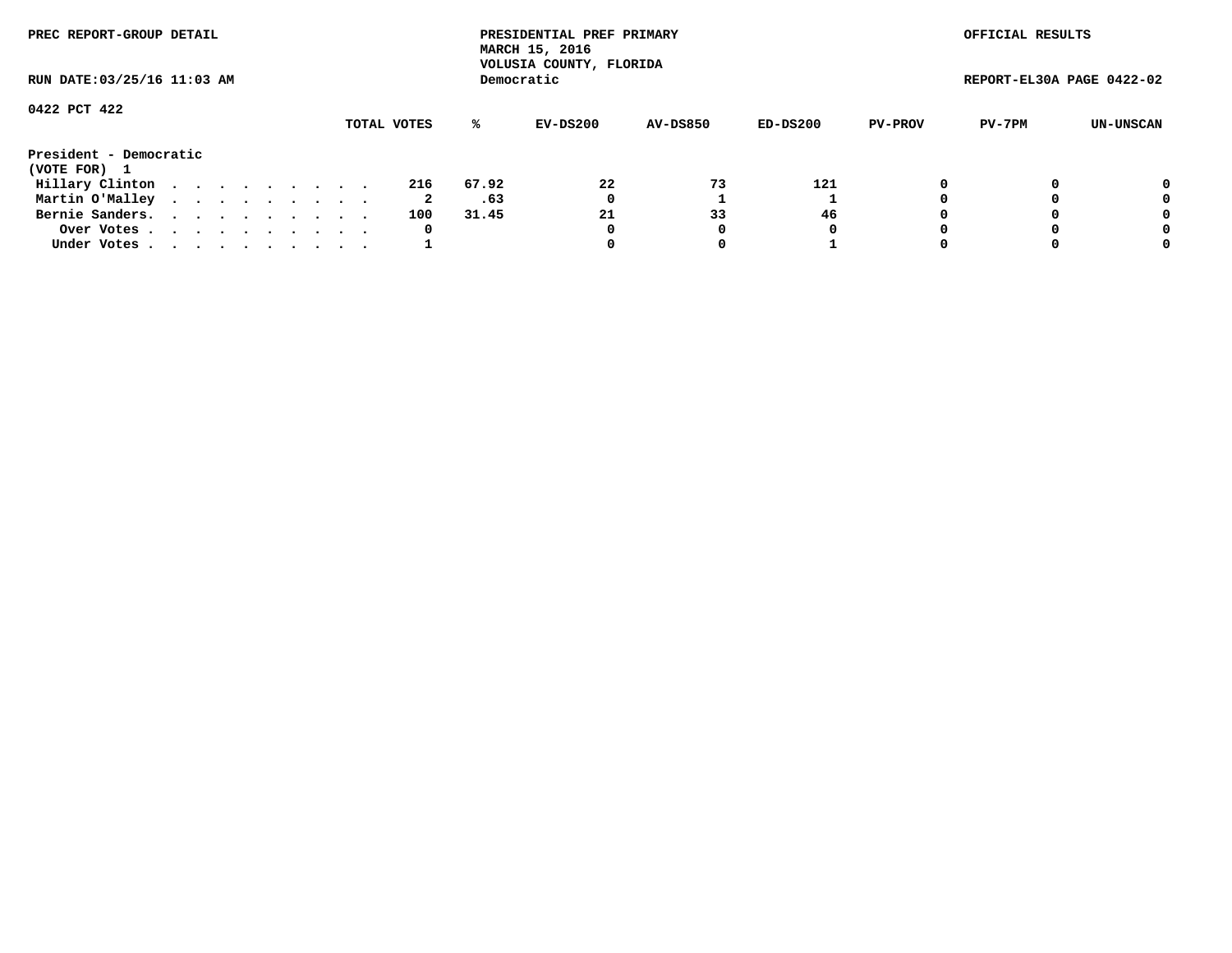| PREC REPORT-GROUP DETAIL               |  |  |  |  |  |  |  |  |             | PRESIDENTIAL PREF PRIMARY<br>MARCH 15, 2016<br>VOLUSIA COUNTY, FLORIDA |            |                 |            | OFFICIAL RESULTS |                           |                  |
|----------------------------------------|--|--|--|--|--|--|--|--|-------------|------------------------------------------------------------------------|------------|-----------------|------------|------------------|---------------------------|------------------|
| RUN DATE: 03/25/16 11:03 AM            |  |  |  |  |  |  |  |  |             |                                                                        | Republican |                 |            |                  | REPORT-EL30A PAGE 0422-03 |                  |
| 0422 PCT 422                           |  |  |  |  |  |  |  |  |             |                                                                        |            |                 |            |                  |                           |                  |
|                                        |  |  |  |  |  |  |  |  | TOTAL VOTES | %ะ                                                                     | EV-DS200   | <b>AV-DS850</b> | $ED-DS200$ | <b>PV-PROV</b>   | $PV-7PM$                  | <b>UN-UNSCAN</b> |
| President - Republican<br>(VOTE FOR) 1 |  |  |  |  |  |  |  |  |             |                                                                        |            |                 |            |                  |                           |                  |
| Jeb Bush.                              |  |  |  |  |  |  |  |  |             | .92                                                                    |            |                 |            |                  |                           |                  |
| Ben Carson                             |  |  |  |  |  |  |  |  |             | 1.22                                                                   |            |                 |            |                  |                           |                  |
| Chris Christie.                        |  |  |  |  |  |  |  |  |             |                                                                        |            |                 |            |                  |                           |                  |
| Ted Cruz.                              |  |  |  |  |  |  |  |  | 64          | 19.57                                                                  |            | 22              |            |                  |                           |                  |
| Carly Fiorina                          |  |  |  |  |  |  |  |  |             |                                                                        |            |                 |            |                  |                           |                  |
| Jim Gilmore.                           |  |  |  |  |  |  |  |  |             |                                                                        |            |                 |            |                  |                           |                  |
| Lindsey Graham.                        |  |  |  |  |  |  |  |  |             |                                                                        |            |                 |            |                  |                           |                  |
| Mike Huckabee                          |  |  |  |  |  |  |  |  |             |                                                                        |            |                 |            |                  |                           |                  |
| John R. Kasich.                        |  |  |  |  |  |  |  |  |             | 2.75                                                                   |            |                 |            |                  |                           |                  |
|                                        |  |  |  |  |  |  |  |  |             | .31                                                                    |            |                 |            |                  |                           |                  |
| Rand Paul<br>Marco Rubio.              |  |  |  |  |  |  |  |  | 87          | 26.61                                                                  |            | 25              | 54         |                  |                           |                  |
|                                        |  |  |  |  |  |  |  |  |             |                                                                        |            |                 |            |                  |                           |                  |
| Rick Santorum                          |  |  |  |  |  |  |  |  | 0           |                                                                        |            |                 |            |                  |                           |                  |
| Donald J. Trump                        |  |  |  |  |  |  |  |  | 159         | 48.62                                                                  | 24         | 49              | 86         |                  |                           |                  |
| Over Votes                             |  |  |  |  |  |  |  |  |             |                                                                        |            |                 |            |                  |                           |                  |
| Under Votes                            |  |  |  |  |  |  |  |  |             |                                                                        |            |                 |            |                  |                           |                  |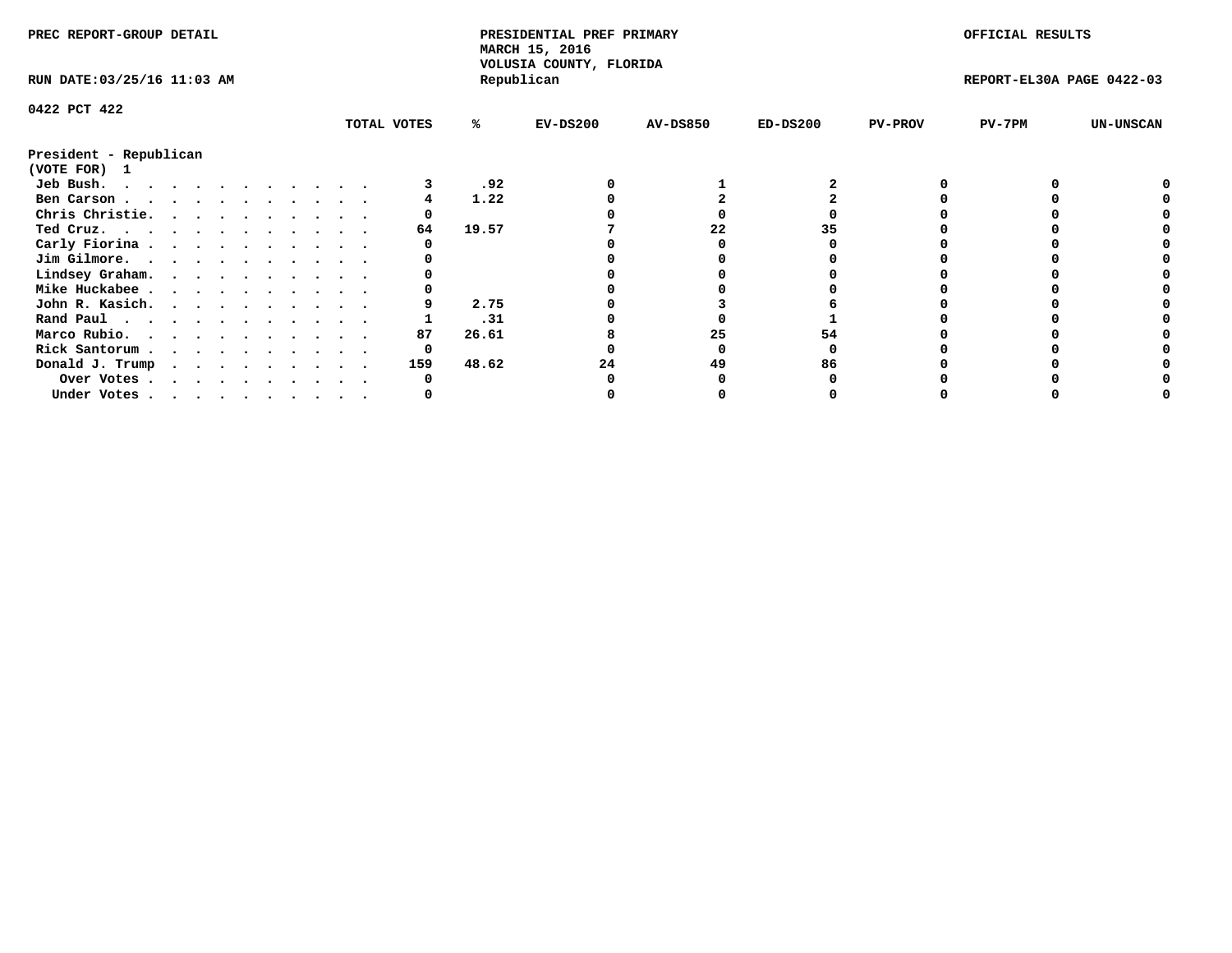| PREC REPORT-GROUP DETAIL                                    |  |             |                   | PRESIDENTIAL PREF PRIMARY<br>MARCH 15, 2016 |          |            |                | OFFICIAL RESULTS          |                  |
|-------------------------------------------------------------|--|-------------|-------------------|---------------------------------------------|----------|------------|----------------|---------------------------|------------------|
| RUN DATE: 03/25/16 11:03 AM                                 |  |             | <b>STATISTICS</b> | VOLUSIA COUNTY, FLORIDA                     |          |            |                | REPORT-EL30A PAGE 0423-01 |                  |
| 0423 PCT 423                                                |  |             |                   |                                             |          |            |                |                           |                  |
|                                                             |  | TOTAL VOTES | ℁                 | EV-DS200                                    | AV-DS850 | $ED-DS200$ | <b>PV-PROV</b> | $PV-7PM$                  | <b>UN-UNSCAN</b> |
| REGISTERED VOTERS - TOTAL                                   |  | 1,627       |                   |                                             |          |            |                |                           |                  |
| REGISTERED VOTERS - Democratic                              |  | 934         | 57.41             |                                             |          |            |                |                           |                  |
| REGISTERED VOTERS - Republican                              |  | 693         | 42.59             |                                             |          |            |                |                           |                  |
| REGISTERED VOTERS - Nonpartisan                             |  | 0           |                   |                                             |          |            |                |                           |                  |
| BALLOTS CAST - TOTAL.                                       |  | 589         |                   | 82                                          | 219      | 288        |                |                           | 0                |
| BALLOTS CAST - Democratic                                   |  | 253         | 42.95             | 35                                          | 82       | 136        |                |                           | 0                |
| BALLOTS CAST - Republican                                   |  | 336         | 57.05             | 47                                          | 137      | 152        |                |                           | 0                |
| BALLOTS CAST - Nonpartisan.                                 |  | 0           |                   | 0                                           | 0        |            |                |                           | 0                |
| BALLOTS CAST - BLANK.                                       |  |             | .34               | 0                                           |          |            |                |                           | 0                |
| VOTER TURNOUT - TOTAL $\cdot \cdot \cdot \cdot \cdot \cdot$ |  |             | 36.20             |                                             |          |            |                |                           |                  |
| VOTER TURNOUT - Democratic.                                 |  |             | 27.09             |                                             |          |            |                |                           |                  |
| VOTER TURNOUT - Republican.                                 |  |             | 48.48             |                                             |          |            |                |                           |                  |
| VOTER TURNOUT - BLANK                                       |  |             | .12               |                                             |          |            |                |                           |                  |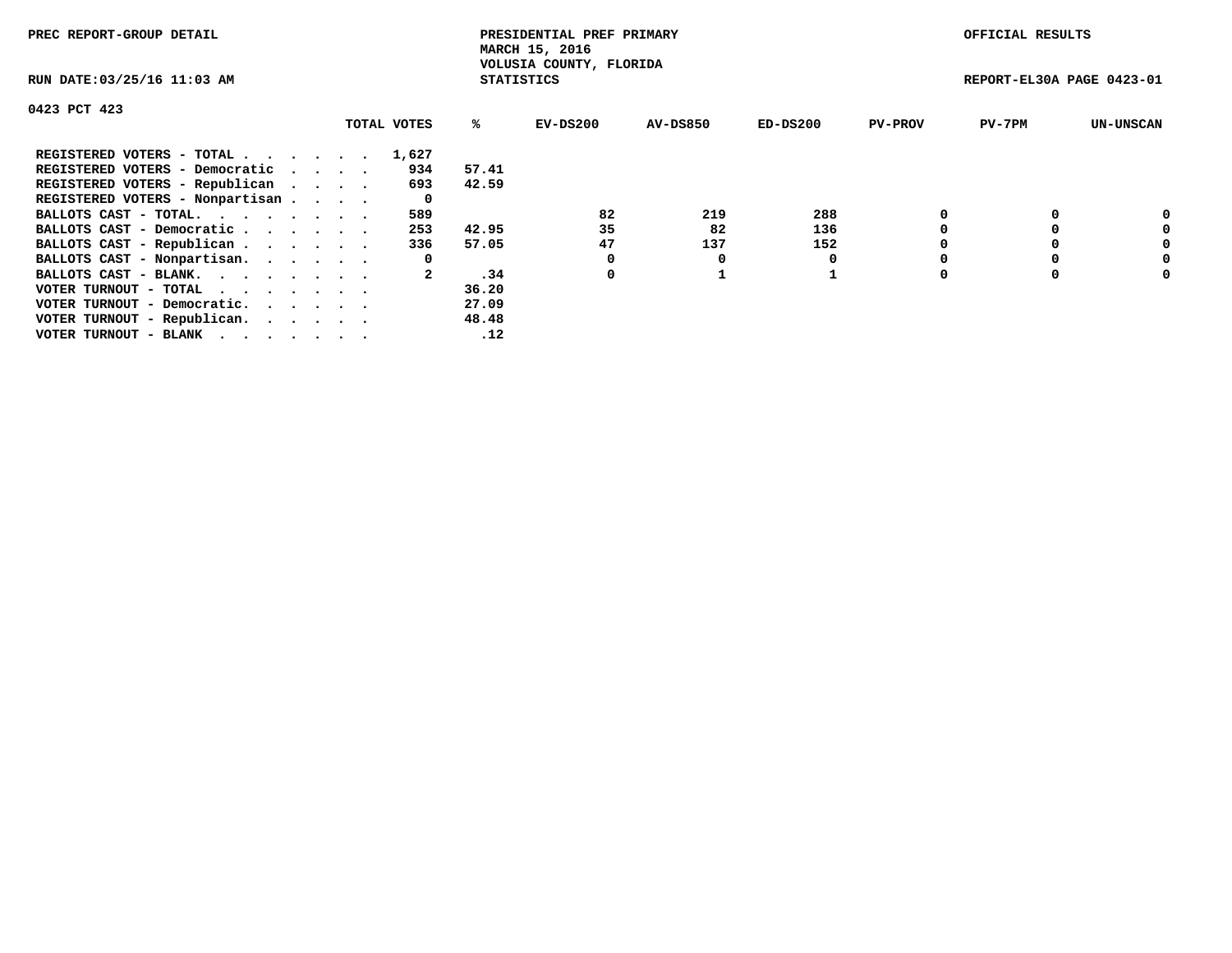| PREC REPORT-GROUP DETAIL<br>RUN DATE: 03/25/16 11:03 AM |  |  |  |  |  |  |  |  |             |       | PRESIDENTIAL PREF PRIMARY<br>MARCH 15, 2016<br>VOLUSIA COUNTY, FLORIDA |                 |          |                | OFFICIAL RESULTS          |           |
|---------------------------------------------------------|--|--|--|--|--|--|--|--|-------------|-------|------------------------------------------------------------------------|-----------------|----------|----------------|---------------------------|-----------|
|                                                         |  |  |  |  |  |  |  |  |             |       | Democratic                                                             |                 |          |                | REPORT-EL30A PAGE 0423-02 |           |
| 0423 PCT 423                                            |  |  |  |  |  |  |  |  | TOTAL VOTES | %ะ    | EV-DS200                                                               | <b>AV-DS850</b> | ED-DS200 | <b>PV-PROV</b> | PV-7PM                    | UN-UNSCAN |
| President - Democratic<br>(VOTE FOR) 1                  |  |  |  |  |  |  |  |  |             |       |                                                                        |                 |          |                |                           |           |
| Hillary Clinton                                         |  |  |  |  |  |  |  |  | 165         | 65.74 | 27                                                                     | 58              | 80       |                |                           | 0         |
| Martin O'Malley                                         |  |  |  |  |  |  |  |  |             | 1.20  | 0                                                                      |                 |          |                |                           | 0         |
| Bernie Sanders.                                         |  |  |  |  |  |  |  |  | 83          | 33.07 | 8                                                                      | 22              | 53       |                |                           | 0         |
| Over Votes                                              |  |  |  |  |  |  |  |  | 0           |       |                                                                        | 0               | 0        |                |                           | 0         |
| Under Votes.                                            |  |  |  |  |  |  |  |  |             |       |                                                                        |                 |          |                |                           | 0         |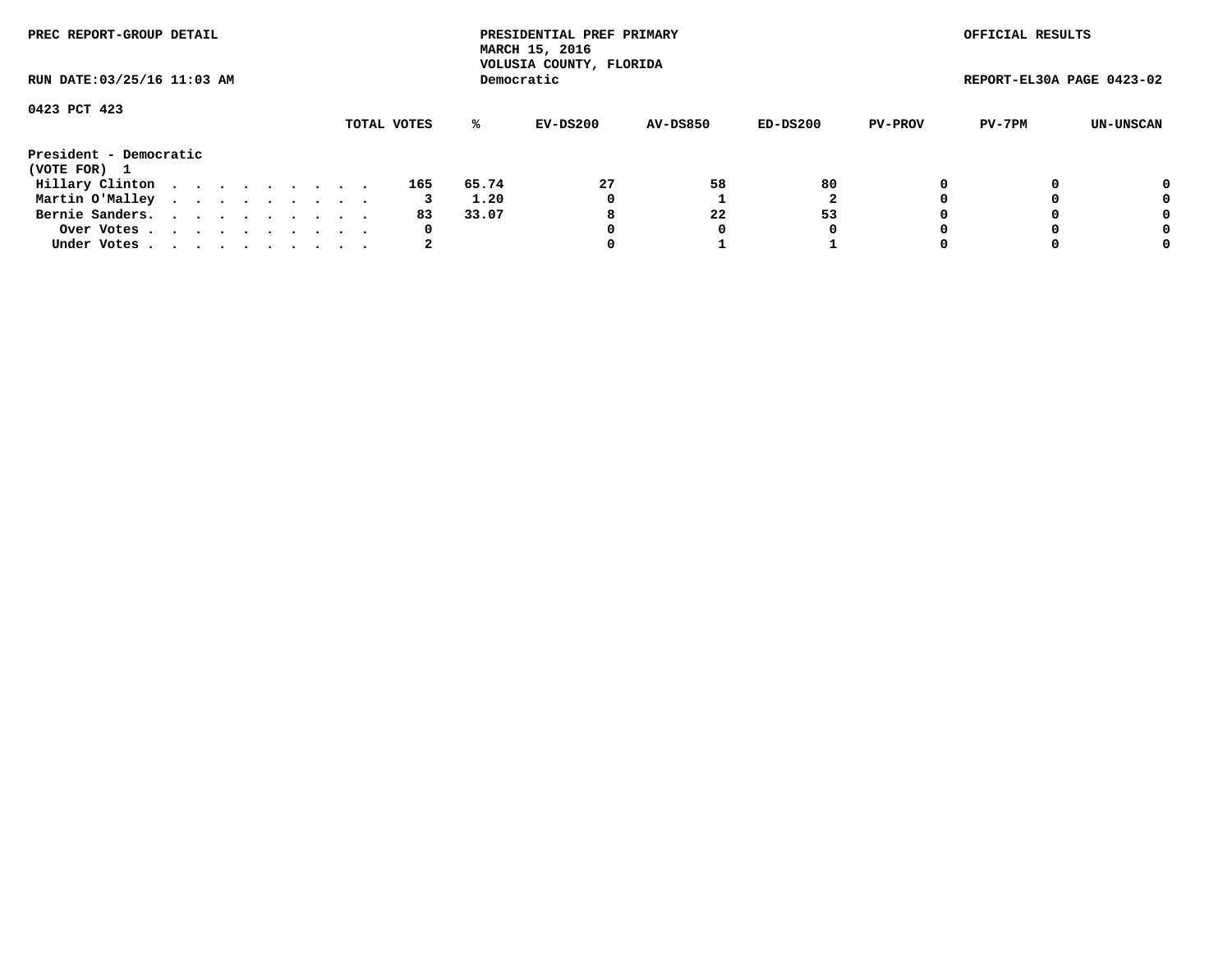| PREC REPORT-GROUP DETAIL               |  |  |  |  |  |             |       | PRESIDENTIAL PREF PRIMARY<br>MARCH 15, 2016<br>VOLUSIA COUNTY, FLORIDA |                 |            |                | OFFICIAL RESULTS          |                  |
|----------------------------------------|--|--|--|--|--|-------------|-------|------------------------------------------------------------------------|-----------------|------------|----------------|---------------------------|------------------|
| RUN DATE: 03/25/16 11:03 AM            |  |  |  |  |  |             |       | Republican                                                             |                 |            |                | REPORT-EL30A PAGE 0423-03 |                  |
| 0423 PCT 423                           |  |  |  |  |  |             |       |                                                                        |                 |            |                |                           |                  |
|                                        |  |  |  |  |  | TOTAL VOTES | %ะ    | $EV-DS200$                                                             | <b>AV-DS850</b> | $ED-DS200$ | <b>PV-PROV</b> | PV-7PM                    | <b>UN-UNSCAN</b> |
| President - Republican<br>(VOTE FOR) 1 |  |  |  |  |  |             |       |                                                                        |                 |            |                |                           |                  |
| Jeb Bush.                              |  |  |  |  |  |             | 1.79  |                                                                        |                 |            |                |                           |                  |
| Ben Carson                             |  |  |  |  |  |             | .60   |                                                                        |                 |            |                |                           |                  |
| Chris Christie.                        |  |  |  |  |  |             |       |                                                                        |                 |            |                |                           |                  |
| Ted Cruz.                              |  |  |  |  |  | 64          | 19.05 |                                                                        | 23              |            |                |                           |                  |
| Carly Fiorina                          |  |  |  |  |  |             | .30   |                                                                        |                 |            |                |                           |                  |
| Jim Gilmore.                           |  |  |  |  |  |             |       |                                                                        |                 |            |                |                           |                  |
| Lindsey Graham.                        |  |  |  |  |  |             |       |                                                                        |                 |            |                |                           |                  |
| Mike Huckabee                          |  |  |  |  |  |             |       |                                                                        |                 |            |                |                           |                  |
|                                        |  |  |  |  |  | 19          | 5.65  |                                                                        |                 |            |                |                           |                  |
| John R. Kasich.                        |  |  |  |  |  |             |       |                                                                        |                 |            |                |                           |                  |
| Rand Paul                              |  |  |  |  |  |             | .60   |                                                                        |                 |            |                |                           |                  |
| Marco Rubio.                           |  |  |  |  |  | 79          | 23.51 | 10                                                                     | 29              |            |                |                           |                  |
| Rick Santorum                          |  |  |  |  |  |             | .30   |                                                                        |                 |            |                |                           |                  |
| Donald J. Trump                        |  |  |  |  |  | 162         | 48.21 | 29                                                                     | 72              |            |                |                           |                  |
| Over Votes                             |  |  |  |  |  |             |       |                                                                        |                 |            |                |                           |                  |
| Under Votes                            |  |  |  |  |  |             |       |                                                                        |                 |            |                |                           |                  |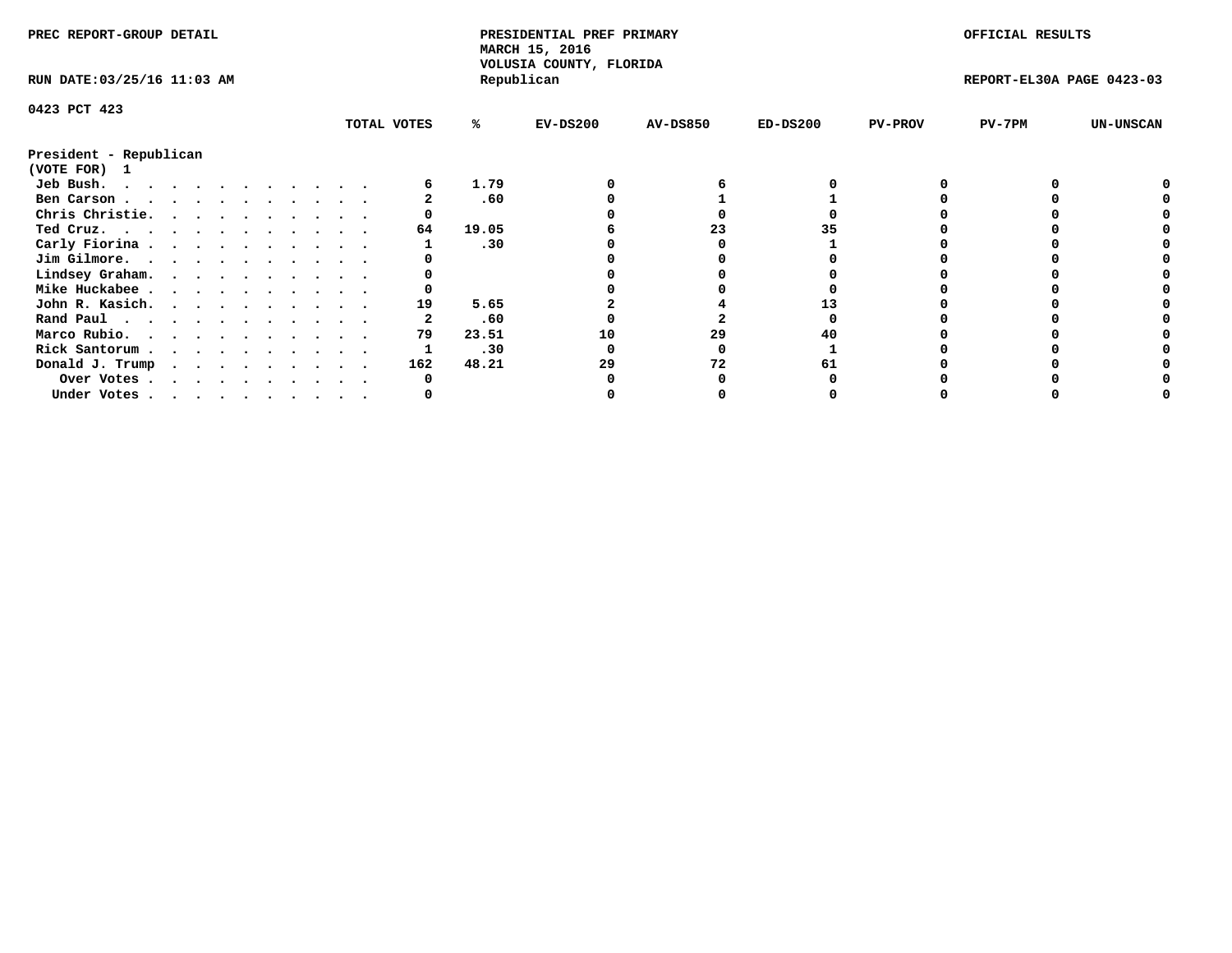| PREC REPORT-GROUP DETAIL                                    |             |                   | PRESIDENTIAL PREF PRIMARY<br>MARCH 15, 2016 |                 |            |                | OFFICIAL RESULTS          |                  |
|-------------------------------------------------------------|-------------|-------------------|---------------------------------------------|-----------------|------------|----------------|---------------------------|------------------|
| RUN DATE: 03/25/16 11:03 AM                                 |             | <b>STATISTICS</b> | VOLUSIA COUNTY, FLORIDA                     |                 |            |                | REPORT-EL30A PAGE 0427-01 |                  |
| 0427 PCT 427                                                |             |                   |                                             |                 |            |                |                           |                  |
|                                                             | TOTAL VOTES | ℁                 | EV-DS200                                    | <b>AV-DS850</b> | $ED-DS200$ | <b>PV-PROV</b> | $PV-7PM$                  | <b>UN-UNSCAN</b> |
| REGISTERED VOTERS - TOTAL                                   | 1,897       |                   |                                             |                 |            |                |                           |                  |
| REGISTERED VOTERS - Democratic                              | 1,144       | 60.31             |                                             |                 |            |                |                           |                  |
| REGISTERED VOTERS - Republican                              | 753         | 39.69             |                                             |                 |            |                |                           |                  |
| REGISTERED VOTERS - Nonpartisan                             | 0           |                   |                                             |                 |            |                |                           |                  |
| BALLOTS CAST - TOTAL.                                       | 671         |                   | 127                                         | 201             | 343        |                |                           | 0                |
| BALLOTS CAST - Democratic                                   | 324         | 48.29             | 51                                          | 107             | 166        |                |                           | 0                |
| BALLOTS CAST - Republican                                   | 347         | 51.71             | 76                                          | 94              | 177        |                |                           | 0                |
| BALLOTS CAST - Nonpartisan.                                 | 0           |                   |                                             | 0               |            |                |                           | 0                |
| BALLOTS CAST - BLANK.                                       | 5           | .75               | 0                                           | 0               | 5          |                |                           | 0                |
| VOTER TURNOUT - TOTAL $\cdot \cdot \cdot \cdot \cdot \cdot$ |             | 35.37             |                                             |                 |            |                |                           |                  |
| VOTER TURNOUT - Democratic.                                 |             | 28.32             |                                             |                 |            |                |                           |                  |
| VOTER TURNOUT - Republican.                                 |             | 46.08             |                                             |                 |            |                |                           |                  |
| VOTER TURNOUT - BLANK                                       |             | .26               |                                             |                 |            |                |                           |                  |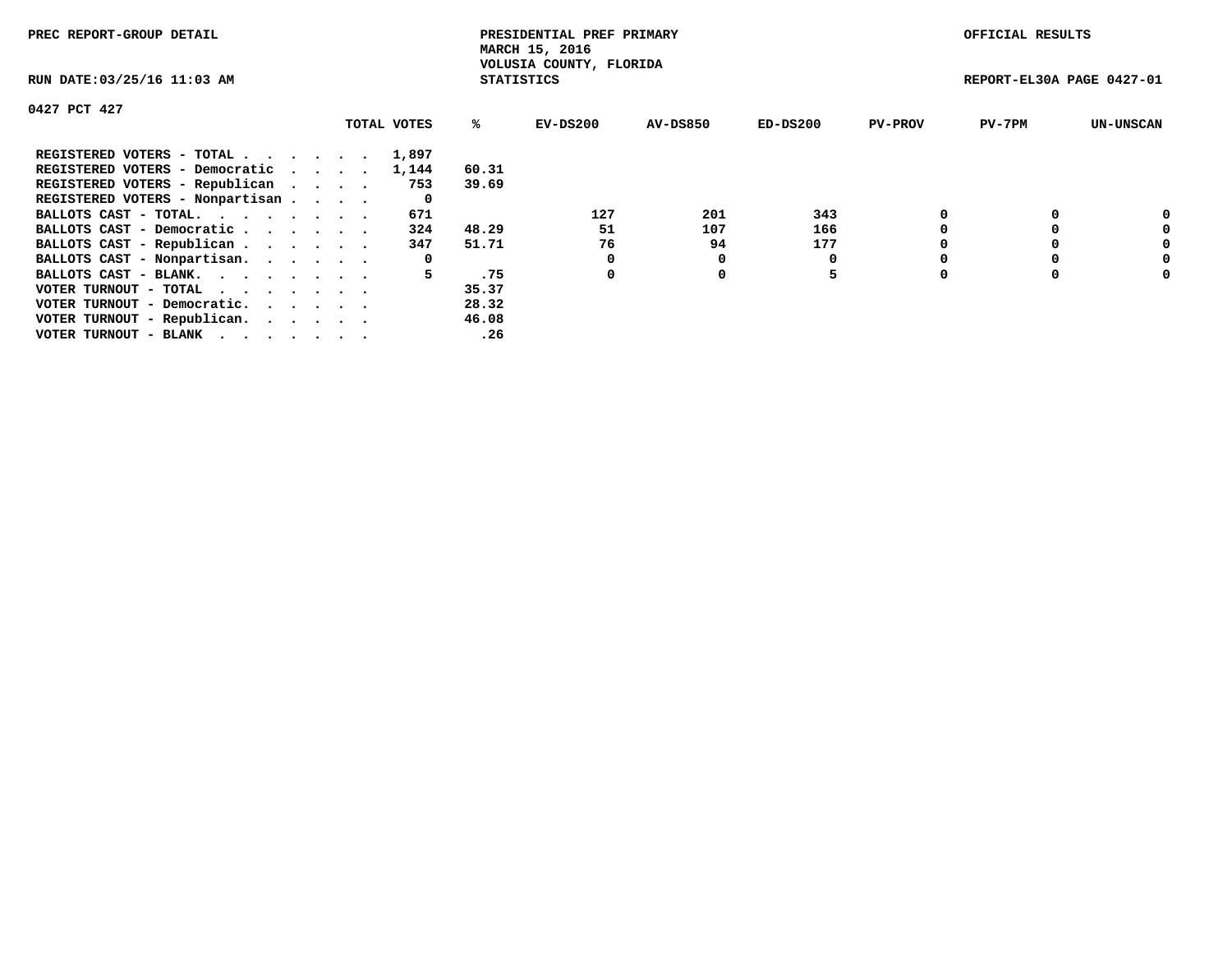| PREC REPORT-GROUP DETAIL<br>RUN DATE: 03/25/16 11:03 AM |  |  |  |  |  |  |  |  |             |       | PRESIDENTIAL PREF PRIMARY<br>MARCH 15, 2016<br>VOLUSIA COUNTY, FLORIDA |                 |          |                | OFFICIAL RESULTS          |           |
|---------------------------------------------------------|--|--|--|--|--|--|--|--|-------------|-------|------------------------------------------------------------------------|-----------------|----------|----------------|---------------------------|-----------|
|                                                         |  |  |  |  |  |  |  |  |             |       | Democratic                                                             |                 |          |                | REPORT-EL30A PAGE 0427-02 |           |
| 0427 PCT 427                                            |  |  |  |  |  |  |  |  |             |       |                                                                        |                 |          |                |                           |           |
|                                                         |  |  |  |  |  |  |  |  | TOTAL VOTES | ℁     | EV-DS200                                                               | <b>AV-DS850</b> | ED-DS200 | <b>PV-PROV</b> | PV-7PM                    | UN-UNSCAN |
| President - Democratic<br>(VOTE FOR) 1                  |  |  |  |  |  |  |  |  |             |       |                                                                        |                 |          |                |                           |           |
| Hillary Clinton                                         |  |  |  |  |  |  |  |  | 197         | 61.37 | 27                                                                     | 71              | 99       |                |                           | 0         |
| Martin O'Malley                                         |  |  |  |  |  |  |  |  | 6           | 1.87  |                                                                        |                 |          |                |                           | 0         |
| Bernie Sanders.                                         |  |  |  |  |  |  |  |  | 118         | 36.76 | 23                                                                     | 34              | 61       |                |                           | 0         |
| Over Votes.                                             |  |  |  |  |  |  |  |  | 0           |       | 0                                                                      | 0               | 0        |                |                           | 0         |
| Under Votes                                             |  |  |  |  |  |  |  |  |             |       |                                                                        |                 |          |                |                           | 0         |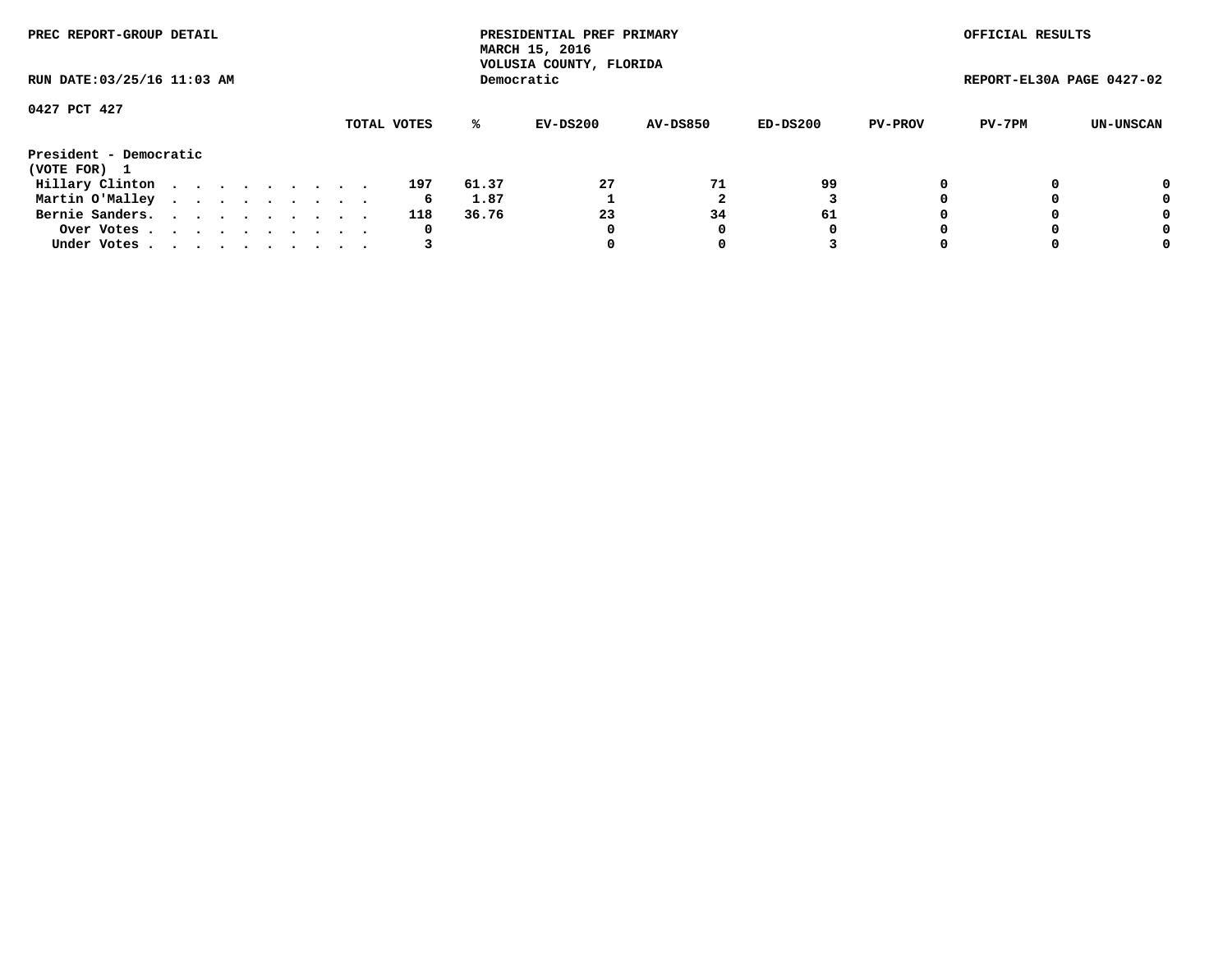| PREC REPORT-GROUP DETAIL               |  |   |  |  |  |             |       | PRESIDENTIAL PREF PRIMARY<br>MARCH 15, 2016<br>VOLUSIA COUNTY, FLORIDA |                 |            |                | OFFICIAL RESULTS          |                  |
|----------------------------------------|--|---|--|--|--|-------------|-------|------------------------------------------------------------------------|-----------------|------------|----------------|---------------------------|------------------|
| RUN DATE: 03/25/16 11:03 AM            |  |   |  |  |  |             |       | Republican                                                             |                 |            |                | REPORT-EL30A PAGE 0427-03 |                  |
| 0427 PCT 427                           |  |   |  |  |  |             |       |                                                                        |                 |            |                |                           |                  |
|                                        |  |   |  |  |  | TOTAL VOTES | ℁     | $EV-DS200$                                                             | <b>AV-DS850</b> | $ED-DS200$ | <b>PV-PROV</b> | $PV-7PM$                  | <b>UN-UNSCAN</b> |
| President - Republican<br>(VOTE FOR) 1 |  |   |  |  |  |             |       |                                                                        |                 |            |                |                           |                  |
| Jeb Bush.                              |  |   |  |  |  |             | .58   |                                                                        |                 |            |                |                           |                  |
| Ben Carson                             |  |   |  |  |  |             | 1.16  |                                                                        |                 |            |                |                           |                  |
| Chris Christie.                        |  |   |  |  |  |             |       |                                                                        |                 |            |                |                           |                  |
| Ted Cruz.                              |  |   |  |  |  | 81          | 23.48 |                                                                        | 23              |            |                |                           |                  |
| Carly Fiorina                          |  |   |  |  |  |             |       |                                                                        |                 |            |                |                           |                  |
| Jim Gilmore.                           |  |   |  |  |  |             |       |                                                                        |                 |            |                |                           |                  |
| Lindsey Graham.                        |  |   |  |  |  |             |       |                                                                        |                 |            |                |                           |                  |
| Mike Huckabee                          |  |   |  |  |  |             | .29   |                                                                        |                 |            |                |                           |                  |
| John R. Kasich.                        |  |   |  |  |  | 11          | 3.19  |                                                                        |                 |            |                |                           |                  |
| Rand Paul                              |  |   |  |  |  |             | .87   |                                                                        |                 |            |                |                           |                  |
| Marco Rubio.                           |  |   |  |  |  | 61          | 17.68 |                                                                        | 12              |            |                |                           |                  |
| Rick Santorum                          |  |   |  |  |  |             | .29   |                                                                        |                 |            |                |                           |                  |
| Donald J. Trump                        |  | . |  |  |  | 181         | 52.46 | 51                                                                     | 47              |            |                |                           |                  |
| Over Votes                             |  |   |  |  |  |             |       |                                                                        |                 |            |                |                           |                  |
| Under Votes                            |  |   |  |  |  |             |       |                                                                        |                 |            |                |                           |                  |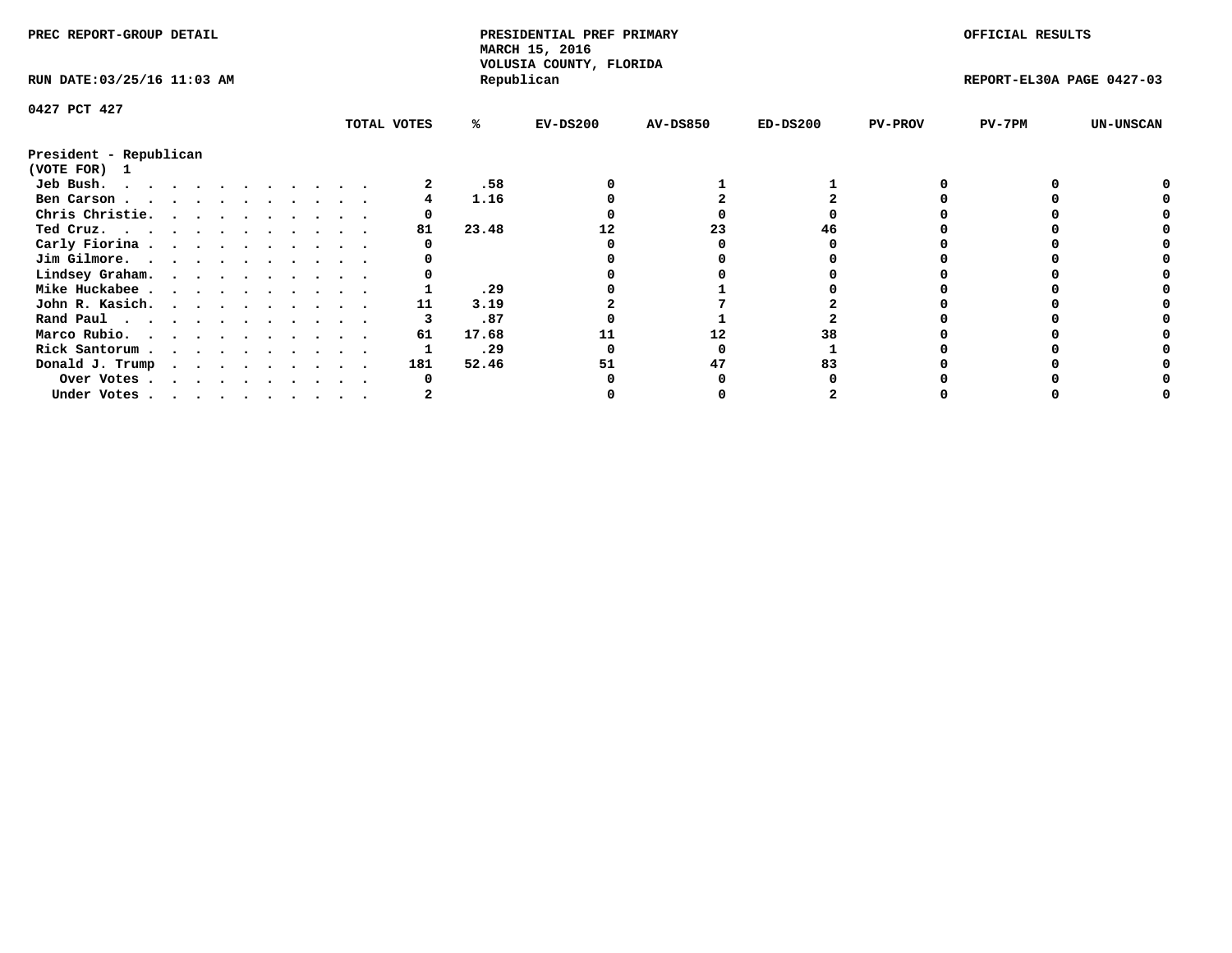| PREC REPORT-GROUP DETAIL                                    |  |             |                   | PRESIDENTIAL PREF PRIMARY<br>MARCH 15, 2016 |          |                |                | OFFICIAL RESULTS          |                  |
|-------------------------------------------------------------|--|-------------|-------------------|---------------------------------------------|----------|----------------|----------------|---------------------------|------------------|
| RUN DATE: 03/25/16 11:03 AM                                 |  |             | <b>STATISTICS</b> | VOLUSIA COUNTY, FLORIDA                     |          |                |                | REPORT-EL30A PAGE 0429-01 |                  |
| 0429 PCT 429                                                |  |             |                   |                                             |          |                |                |                           |                  |
|                                                             |  | TOTAL VOTES | %ะ                | EV-DS200                                    | AV-DS850 | $ED-DS200$     | <b>PV-PROV</b> | $PV-7PM$                  | <b>UN-UNSCAN</b> |
| REGISTERED VOTERS - TOTAL                                   |  | 1,351       |                   |                                             |          |                |                |                           |                  |
| REGISTERED VOTERS - Democratic                              |  | 844         | 62.47             |                                             |          |                |                |                           |                  |
| REGISTERED VOTERS - Republican                              |  | 507         | 37.53             |                                             |          |                |                |                           |                  |
| REGISTERED VOTERS - Nonpartisan                             |  | 0           |                   |                                             |          |                |                |                           |                  |
| BALLOTS CAST - TOTAL.                                       |  | 479         |                   | 94                                          | 147      | 238            |                |                           | 0                |
| BALLOTS CAST - Democratic                                   |  | 243         | 50.73             | 42                                          | 66       | 135            |                |                           | 0                |
| BALLOTS CAST - Republican                                   |  | 236         | 49.27             | 52                                          | 81       | 103            |                |                           | 0                |
| BALLOTS CAST - Nonpartisan.                                 |  | 0           |                   | 0                                           | O        |                |                |                           | 0                |
| BALLOTS CAST - BLANK.                                       |  |             | .63               | 0                                           |          | $\overline{2}$ |                |                           | 0                |
| VOTER TURNOUT - TOTAL $\cdot \cdot \cdot \cdot \cdot \cdot$ |  |             | 35.46             |                                             |          |                |                |                           |                  |
| VOTER TURNOUT - Democratic.                                 |  |             | 28.79             |                                             |          |                |                |                           |                  |
| VOTER TURNOUT - Republican.                                 |  |             | 46.55             |                                             |          |                |                |                           |                  |
| VOTER TURNOUT - BLANK                                       |  |             | .22               |                                             |          |                |                |                           |                  |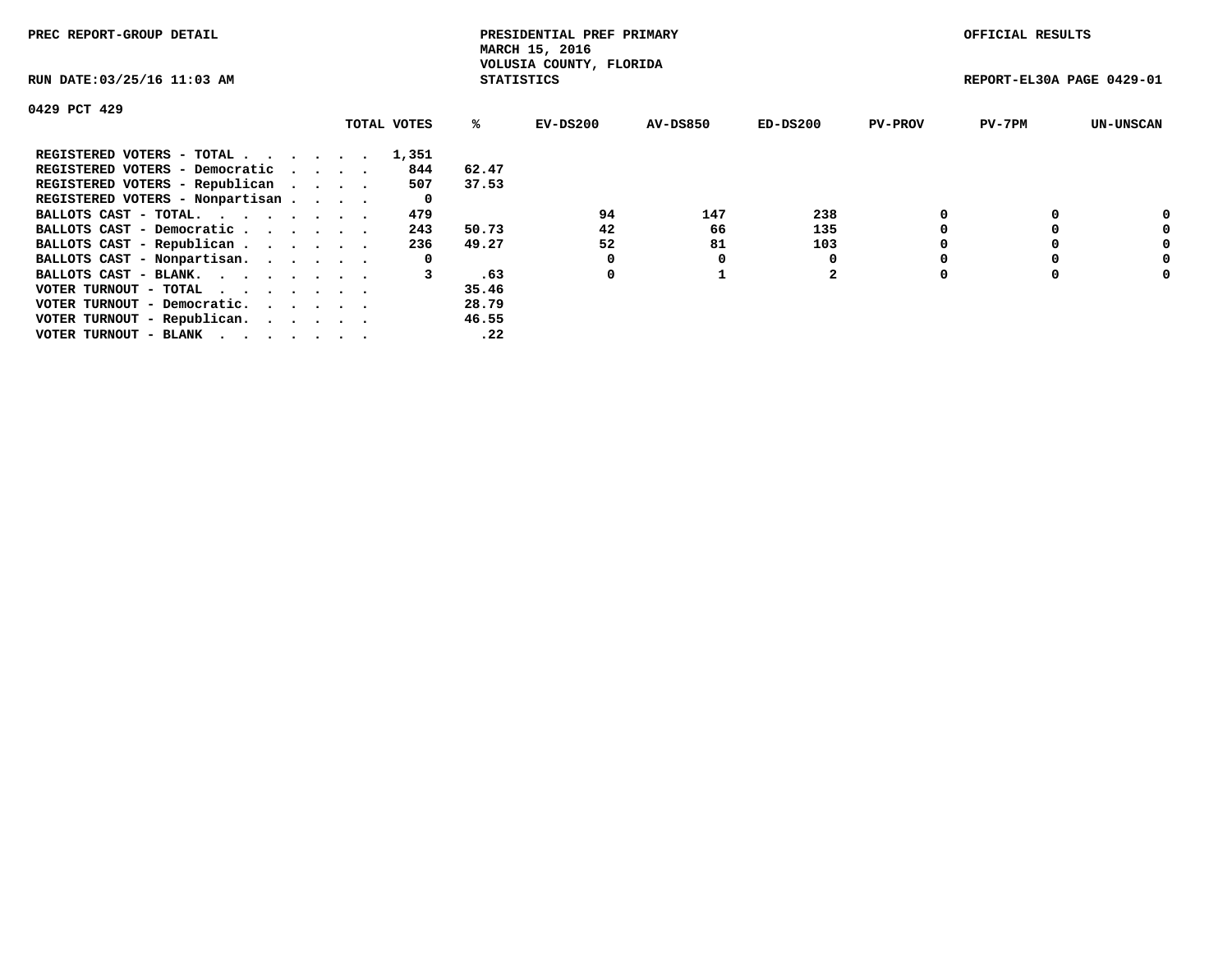| PREC REPORT-GROUP DETAIL<br>RUN DATE: 03/25/16 11:03 AM |  |  |  |  |  |  |  |  |             |       | PRESIDENTIAL PREF PRIMARY<br>MARCH 15, 2016<br>VOLUSIA COUNTY, FLORIDA |                 |          |                | OFFICIAL RESULTS          |           |
|---------------------------------------------------------|--|--|--|--|--|--|--|--|-------------|-------|------------------------------------------------------------------------|-----------------|----------|----------------|---------------------------|-----------|
|                                                         |  |  |  |  |  |  |  |  |             |       | Democratic                                                             |                 |          |                | REPORT-EL30A PAGE 0429-02 |           |
| 0429 PCT 429                                            |  |  |  |  |  |  |  |  | TOTAL VOTES | %ะ    | EV-DS200                                                               | <b>AV-DS850</b> | ED-DS200 | <b>PV-PROV</b> | PV-7PM                    | UN-UNSCAN |
| President - Democratic<br>(VOTE FOR) 1                  |  |  |  |  |  |  |  |  |             |       |                                                                        |                 |          |                |                           |           |
| Hillary Clinton                                         |  |  |  |  |  |  |  |  | 155         | 64.32 | 24                                                                     | 49              | 82       | 0              |                           | 0         |
| Martin O'Malley                                         |  |  |  |  |  |  |  |  | 5           | 2.07  |                                                                        |                 |          |                |                           | 0         |
| Bernie Sanders.                                         |  |  |  |  |  |  |  |  | 81          | 33.61 | 17                                                                     | 16              | 48       |                |                           | 0         |
| Over Votes.                                             |  |  |  |  |  |  |  |  | 0           |       | 0                                                                      |                 | 0        |                |                           | 0         |
| Under Votes.                                            |  |  |  |  |  |  |  |  |             |       |                                                                        |                 |          |                |                           | 0         |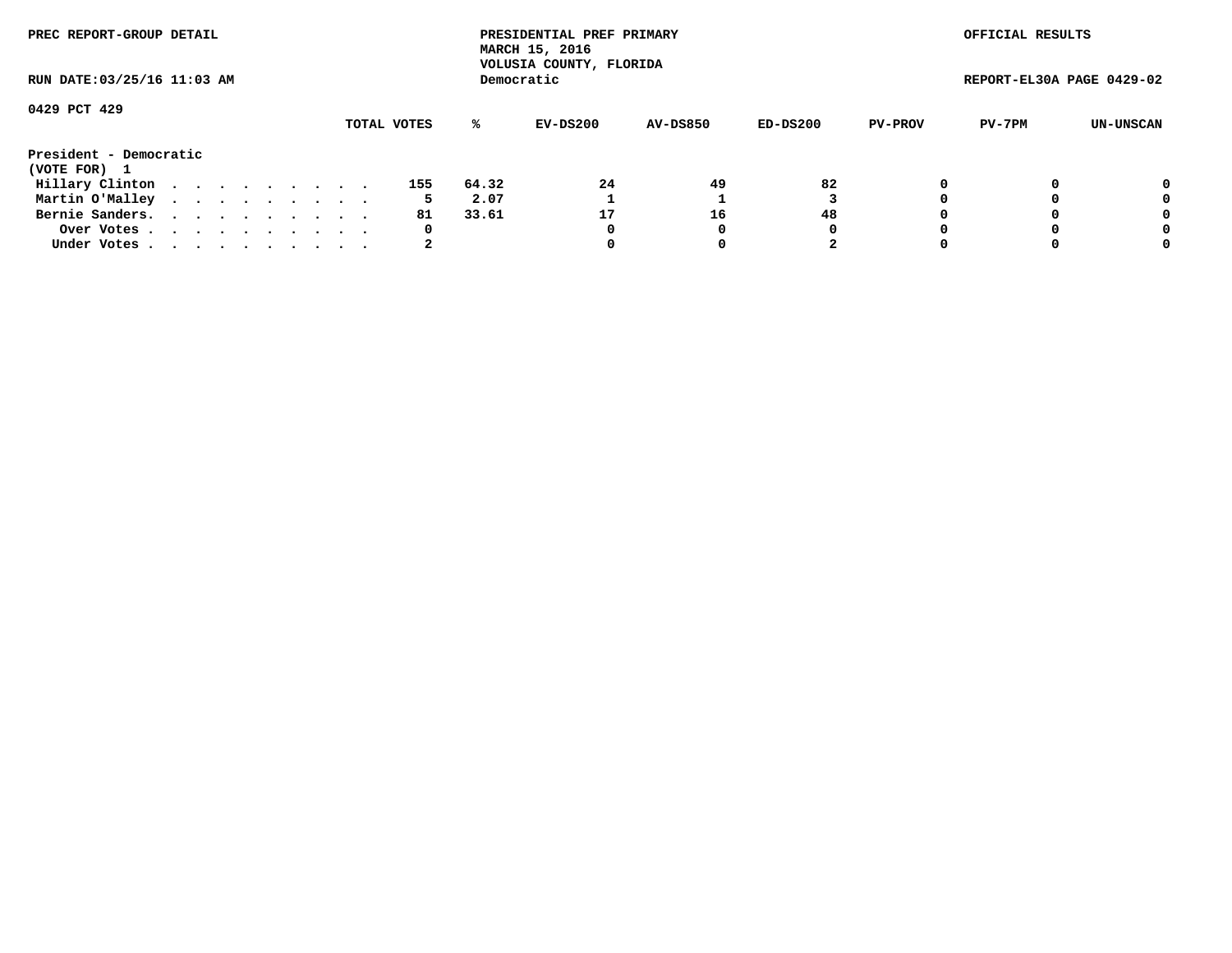| PREC REPORT-GROUP DETAIL               |  |  |  |  |  |             |       | PRESIDENTIAL PREF PRIMARY<br>MARCH 15, 2016 |                 |            |                | OFFICIAL RESULTS          |                  |
|----------------------------------------|--|--|--|--|--|-------------|-------|---------------------------------------------|-----------------|------------|----------------|---------------------------|------------------|
| RUN DATE: 03/25/16 11:03 AM            |  |  |  |  |  |             |       | VOLUSIA COUNTY, FLORIDA<br>Republican       |                 |            |                | REPORT-EL30A PAGE 0429-03 |                  |
| 0429 PCT 429                           |  |  |  |  |  |             |       |                                             |                 |            |                |                           |                  |
|                                        |  |  |  |  |  | TOTAL VOTES | %ะ    | $EV-DS200$                                  | <b>AV-DS850</b> | $ED-DS200$ | <b>PV-PROV</b> | $PV-7PM$                  | <b>UN-UNSCAN</b> |
| President - Republican<br>(VOTE FOR) 1 |  |  |  |  |  |             |       |                                             |                 |            |                |                           |                  |
| Jeb Bush.                              |  |  |  |  |  |             | 2.55  |                                             |                 |            |                |                           |                  |
| Ben Carson                             |  |  |  |  |  |             | .43   |                                             |                 |            |                |                           |                  |
| Chris Christie.                        |  |  |  |  |  |             |       |                                             |                 |            |                |                           |                  |
| Ted Cruz.                              |  |  |  |  |  | 39          | 16.60 |                                             |                 | 26         |                |                           |                  |
| Carly Fiorina                          |  |  |  |  |  |             |       |                                             |                 |            |                |                           |                  |
| Jim Gilmore.                           |  |  |  |  |  |             |       |                                             |                 |            |                |                           |                  |
| Lindsey Graham.                        |  |  |  |  |  |             |       |                                             |                 |            |                |                           |                  |
| Mike Huckabee                          |  |  |  |  |  |             |       |                                             |                 |            |                |                           |                  |
| John R. Kasich.                        |  |  |  |  |  |             | 1.70  |                                             |                 |            |                |                           |                  |
| Rand Paul                              |  |  |  |  |  |             |       |                                             |                 |            |                |                           |                  |
| Marco Rubio.                           |  |  |  |  |  | 61          | 25.96 | 14                                          | 14              |            |                |                           |                  |
| Rick Santorum                          |  |  |  |  |  |             |       |                                             |                 |            |                |                           |                  |
| Donald J. Trump                        |  |  |  |  |  | 124         | 52.77 | 30                                          | 51              |            |                |                           |                  |
|                                        |  |  |  |  |  |             |       |                                             |                 |            |                |                           |                  |
| Over Votes<br>Under Votes              |  |  |  |  |  |             |       |                                             |                 |            |                |                           |                  |
|                                        |  |  |  |  |  |             |       |                                             |                 |            |                |                           |                  |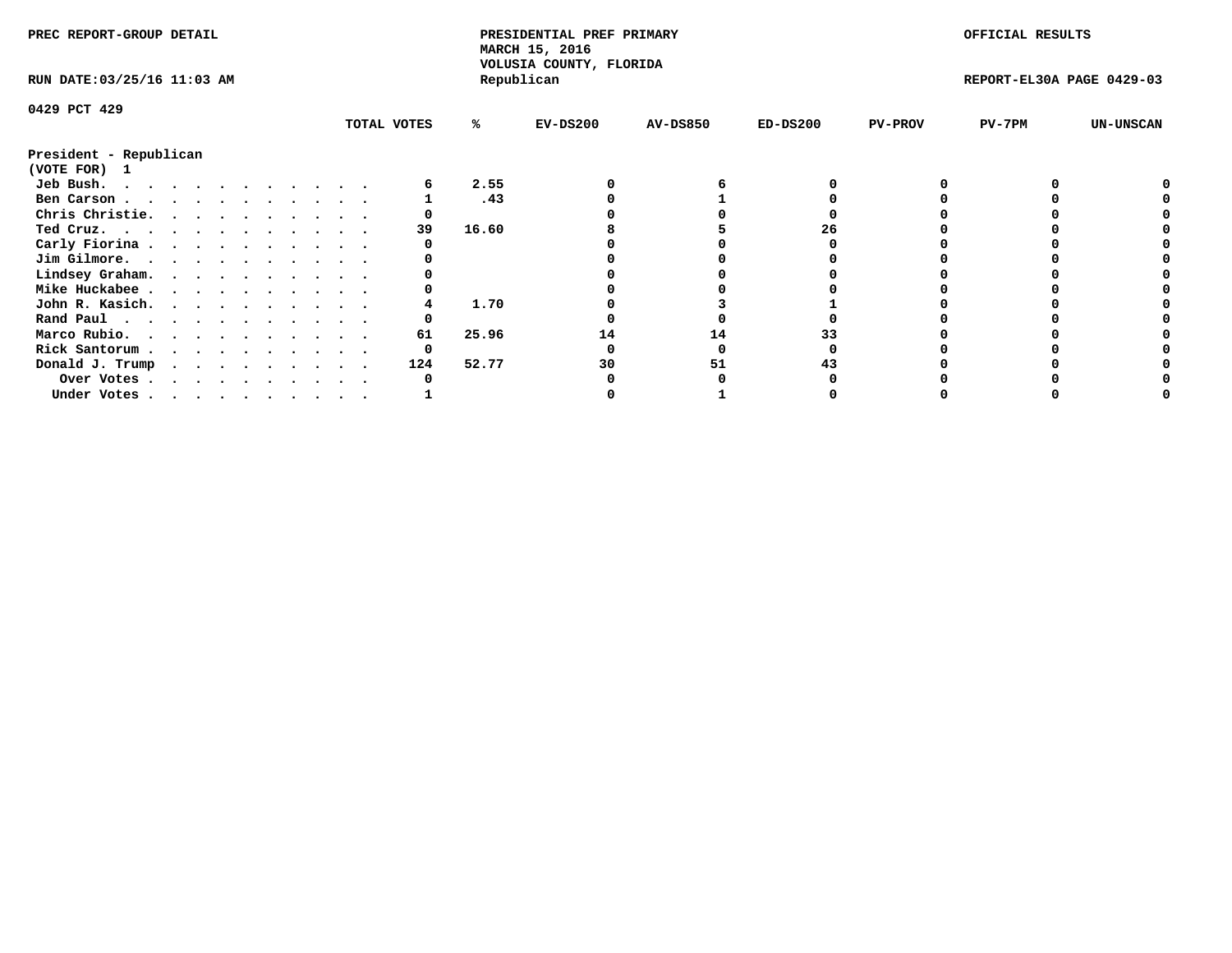| PREC REPORT-GROUP DETAIL                                    |             |                   | PRESIDENTIAL PREF PRIMARY<br>MARCH 15, 2016 |                 |          |                | OFFICIAL RESULTS          |                  |
|-------------------------------------------------------------|-------------|-------------------|---------------------------------------------|-----------------|----------|----------------|---------------------------|------------------|
| RUN DATE: 03/25/16 11:03 AM                                 |             | <b>STATISTICS</b> | VOLUSIA COUNTY, FLORIDA                     |                 |          |                | REPORT-EL30A PAGE 0501-01 |                  |
| 0501 PCT 501                                                |             |                   |                                             |                 |          |                |                           |                  |
|                                                             | TOTAL VOTES | %ະ                | EV-DS200                                    | <b>AV-DS850</b> | ED-DS200 | <b>PV-PROV</b> | $PV-7PM$                  | <b>UN-UNSCAN</b> |
| REGISTERED VOTERS - TOTAL                                   | 1,811       |                   |                                             |                 |          |                |                           |                  |
| REGISTERED VOTERS - Democratic                              | 674         | 37.22             |                                             |                 |          |                |                           |                  |
| REGISTERED VOTERS - Republican                              | 1,137       | 62.78             |                                             |                 |          |                |                           |                  |
| REGISTERED VOTERS - Nonpartisan                             | 0           |                   |                                             |                 |          |                |                           |                  |
| BALLOTS CAST - TOTAL. 1,036                                 |             |                   | 173                                         | 432             | 429      |                |                           | 0                |
| BALLOTS CAST - Democratic                                   | 306         | 29.54             | 62                                          | 128             | 116      |                |                           | 0                |
| BALLOTS CAST - Republican                                   | 730         | 70.46             | 111                                         | 304             | 313      |                |                           | 0                |
| BALLOTS CAST - Nonpartisan.                                 | 0           |                   | 0                                           |                 |          |                |                           | 0                |
| BALLOTS CAST - BLANK.                                       |             | .77               | 0                                           |                 |          |                |                           | 0                |
| VOTER TURNOUT - TOTAL $\cdot \cdot \cdot \cdot \cdot \cdot$ |             | 57.21             |                                             |                 |          |                |                           |                  |
| VOTER TURNOUT - Democratic.                                 |             | 45.40             |                                             |                 |          |                |                           |                  |
| VOTER TURNOUT - Republican.                                 |             | 64.20             |                                             |                 |          |                |                           |                  |
| VOTER TURNOUT - BLANK                                       |             | .44               |                                             |                 |          |                |                           |                  |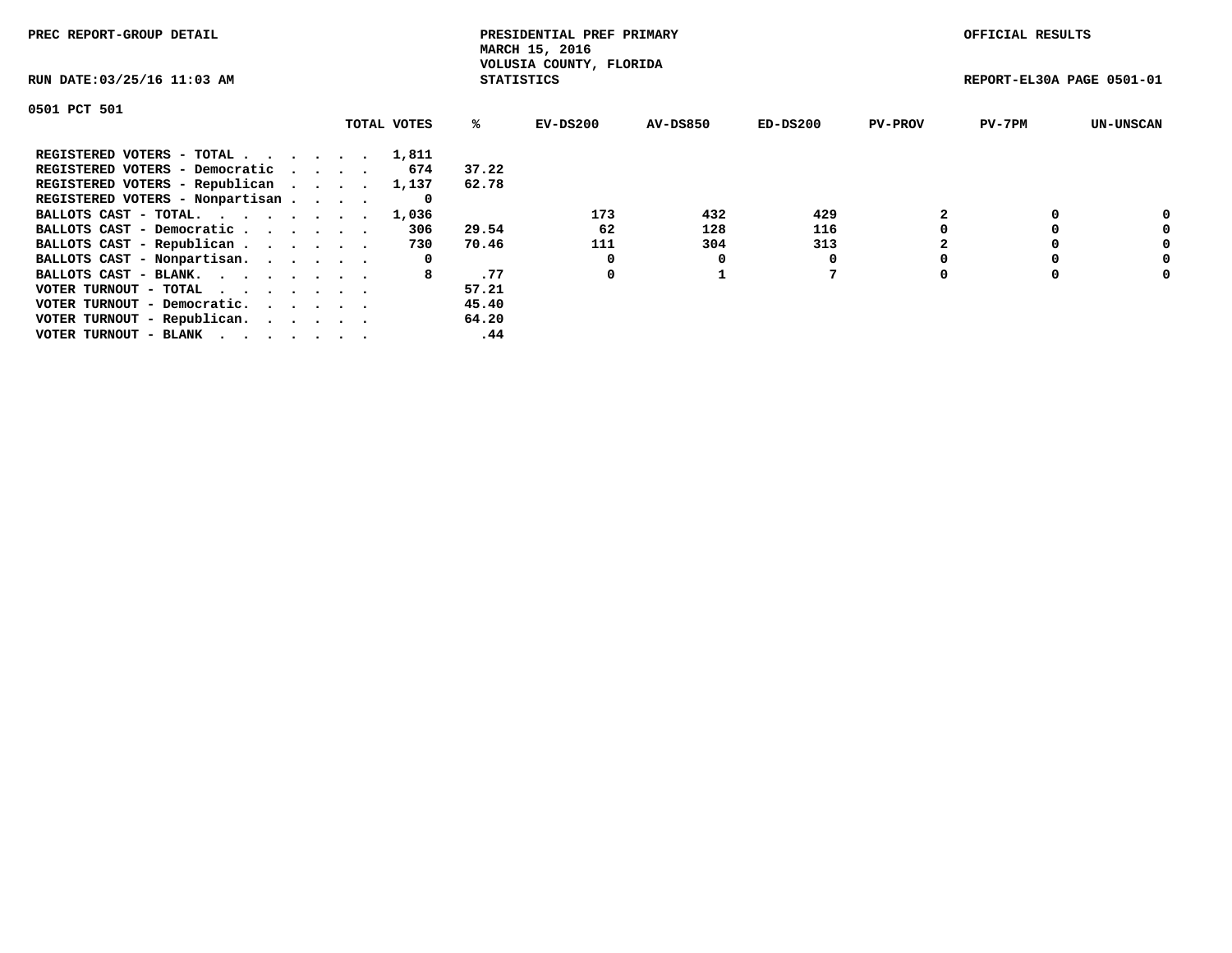| PREC REPORT-GROUP DETAIL<br>RUN DATE: 03/25/16 11:03 AM |  |  |  |  |  |  |  |  |             |       | PRESIDENTIAL PREF PRIMARY<br>MARCH 15, 2016<br>VOLUSIA COUNTY, FLORIDA |                 |          |                | OFFICIAL RESULTS          |           |
|---------------------------------------------------------|--|--|--|--|--|--|--|--|-------------|-------|------------------------------------------------------------------------|-----------------|----------|----------------|---------------------------|-----------|
|                                                         |  |  |  |  |  |  |  |  |             |       | Democratic                                                             |                 |          |                | REPORT-EL30A PAGE 0501-02 |           |
| 0501 PCT 501                                            |  |  |  |  |  |  |  |  | TOTAL VOTES | %ะ    | EV-DS200                                                               | <b>AV-DS850</b> | ED-DS200 | <b>PV-PROV</b> | PV-7PM                    | UN-UNSCAN |
| President - Democratic<br>(VOTE FOR) 1                  |  |  |  |  |  |  |  |  |             |       |                                                                        |                 |          |                |                           |           |
| Hillary Clinton                                         |  |  |  |  |  |  |  |  | 174         | 58.59 | 45                                                                     | 68              | 61       | 0              |                           | 0         |
| Martin O'Malley                                         |  |  |  |  |  |  |  |  | 6           | 2.02  | 0                                                                      |                 |          |                |                           | 0         |
| Bernie Sanders.                                         |  |  |  |  |  |  |  |  | 117         | 39.39 | 17                                                                     | 54              | 46       |                |                           | 0         |
| Over Votes                                              |  |  |  |  |  |  |  |  |             |       | 0                                                                      |                 | 0        |                |                           | 0         |
| Under Votes.                                            |  |  |  |  |  |  |  |  | 8           |       |                                                                        |                 |          |                |                           | 0         |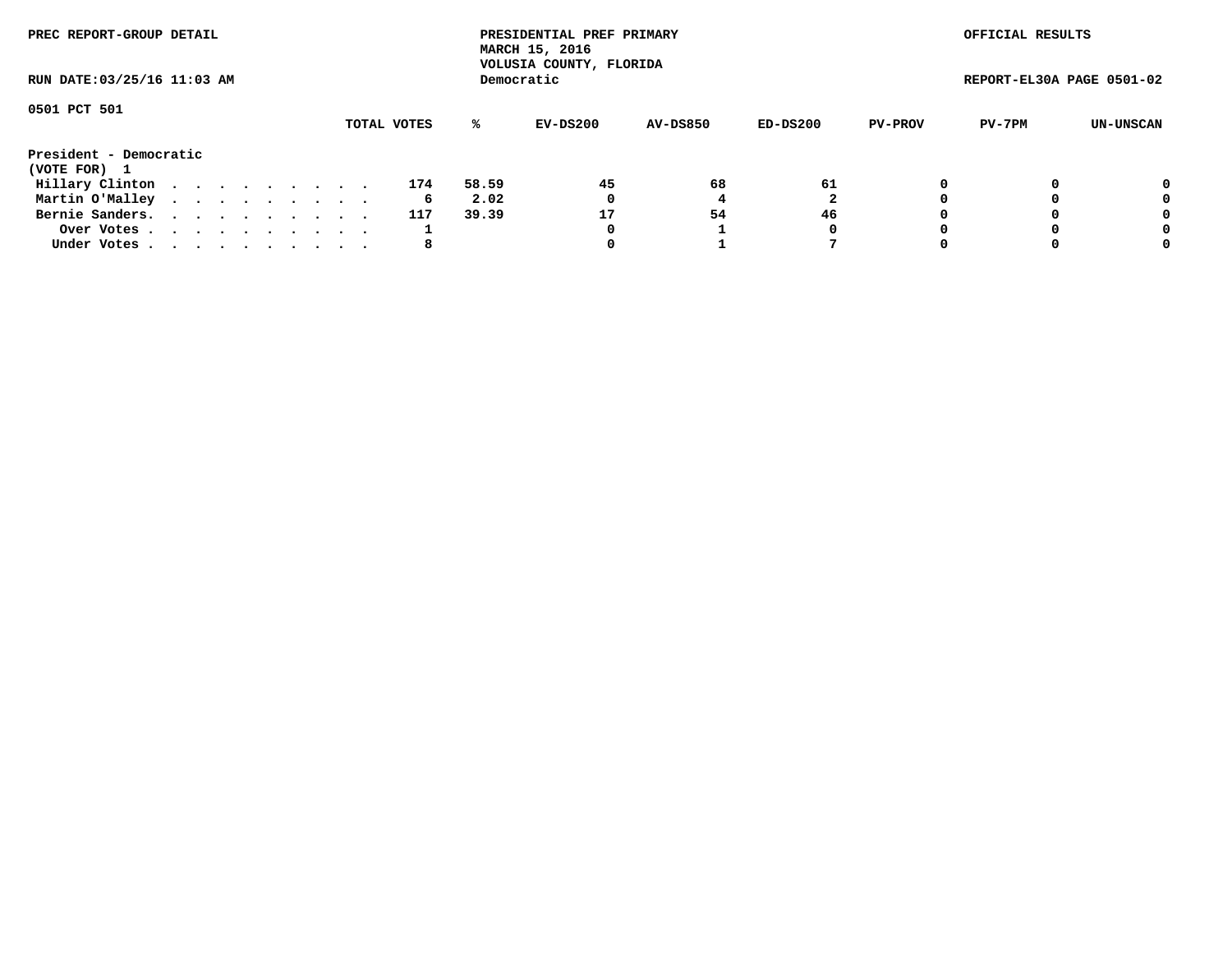| PREC REPORT-GROUP DETAIL               |  |  |  |  |  |             |       | PRESIDENTIAL PREF PRIMARY<br>MARCH 15, 2016<br>VOLUSIA COUNTY, FLORIDA |                 |            |                | OFFICIAL RESULTS          |                  |
|----------------------------------------|--|--|--|--|--|-------------|-------|------------------------------------------------------------------------|-----------------|------------|----------------|---------------------------|------------------|
| RUN DATE: 03/25/16 11:03 AM            |  |  |  |  |  |             |       | Republican                                                             |                 |            |                | REPORT-EL30A PAGE 0501-03 |                  |
| 0501 PCT 501                           |  |  |  |  |  |             |       |                                                                        |                 |            |                |                           |                  |
|                                        |  |  |  |  |  | TOTAL VOTES | %ะ    | EV-DS200                                                               | <b>AV-DS850</b> | $ED-DS200$ | <b>PV-PROV</b> | $PV-7PM$                  | <b>UN-UNSCAN</b> |
| President - Republican<br>(VOTE FOR) 1 |  |  |  |  |  |             |       |                                                                        |                 |            |                |                           |                  |
| Jeb Bush.                              |  |  |  |  |  |             | .82   |                                                                        |                 |            |                |                           |                  |
| Ben Carson                             |  |  |  |  |  |             | 1.10  |                                                                        |                 |            |                |                           |                  |
| Chris Christie.                        |  |  |  |  |  |             |       |                                                                        |                 |            |                |                           |                  |
| Ted Cruz.                              |  |  |  |  |  | 85          | 11.64 |                                                                        | 22              |            |                |                           |                  |
| Carly Fiorina                          |  |  |  |  |  |             |       |                                                                        |                 |            |                |                           |                  |
| Jim Gilmore.                           |  |  |  |  |  |             |       |                                                                        |                 |            |                |                           |                  |
| Lindsey Graham.                        |  |  |  |  |  |             |       |                                                                        |                 |            |                |                           |                  |
| Mike Huckabee                          |  |  |  |  |  |             |       |                                                                        |                 |            |                |                           |                  |
| John R. Kasich.                        |  |  |  |  |  | 50          | 6.85  |                                                                        | 21              | 20         |                |                           |                  |
| Rand Paul                              |  |  |  |  |  |             | .27   |                                                                        |                 |            |                |                           |                  |
| Marco Rubio.                           |  |  |  |  |  | 159         | 21.78 | 23                                                                     | 77              | 59         |                |                           |                  |
| Rick Santorum                          |  |  |  |  |  | 0           |       |                                                                        |                 |            |                |                           |                  |
| Donald J. Trump                        |  |  |  |  |  | 420         | 57.53 | 59                                                                     | 171             | 190        |                |                           |                  |
| Over Votes                             |  |  |  |  |  |             |       |                                                                        |                 |            |                |                           |                  |
| Under Votes                            |  |  |  |  |  |             |       |                                                                        |                 |            |                |                           |                  |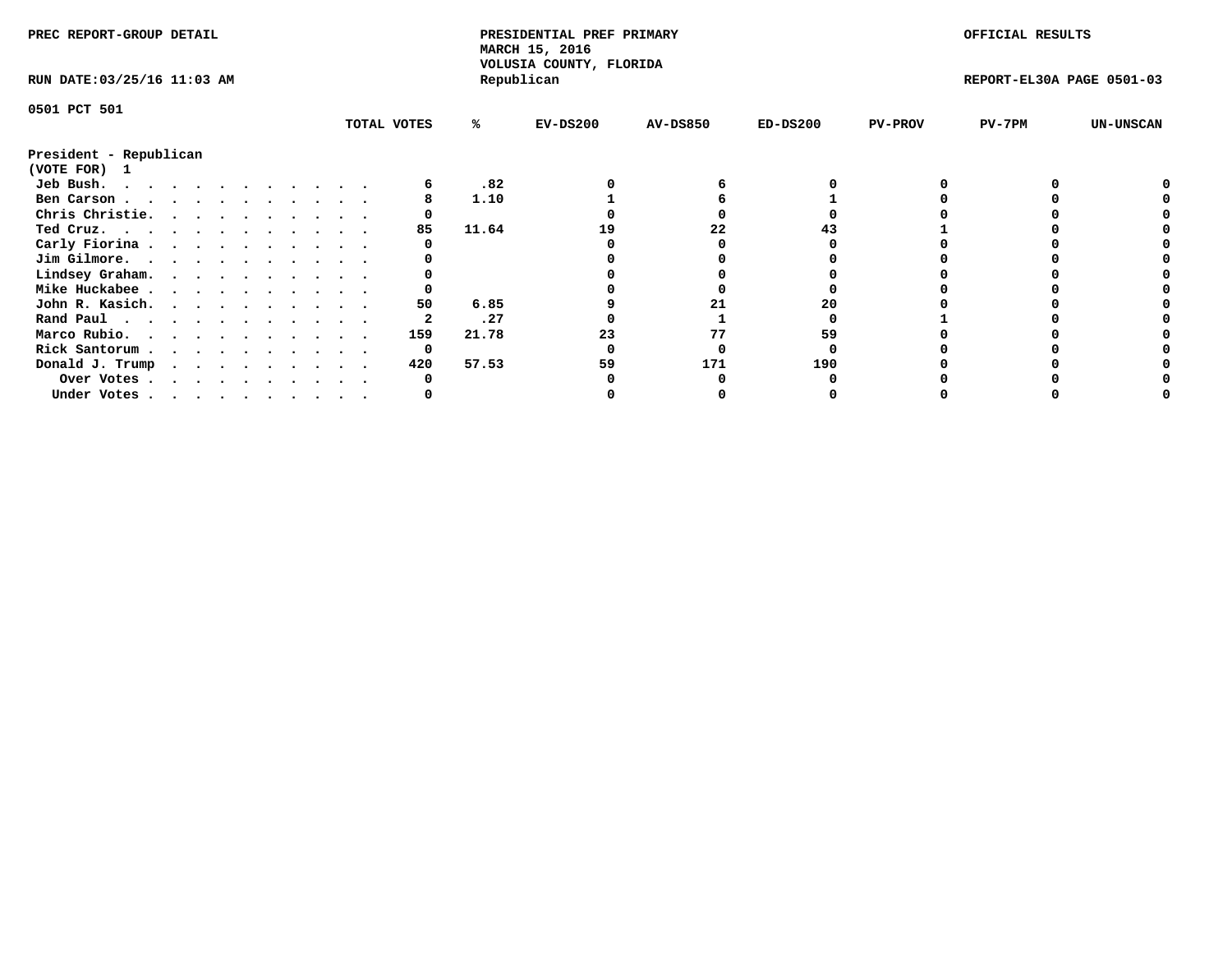| PREC REPORT-GROUP DETAIL                                    |  |             |                   | PRESIDENTIAL PREF PRIMARY<br>MARCH 15, 2016 |          |            |                | OFFICIAL RESULTS          |                  |
|-------------------------------------------------------------|--|-------------|-------------------|---------------------------------------------|----------|------------|----------------|---------------------------|------------------|
| RUN DATE: 03/25/16 11:03 AM                                 |  |             | <b>STATISTICS</b> | VOLUSIA COUNTY, FLORIDA                     |          |            |                | REPORT-EL30A PAGE 0502-01 |                  |
| 0502 PCT 502                                                |  |             |                   |                                             |          |            |                |                           |                  |
|                                                             |  | TOTAL VOTES | ℁                 | $EV-DS200$                                  | AV-DS850 | $ED-DS200$ | <b>PV-PROV</b> | $PV-7PM$                  | <b>UN-UNSCAN</b> |
| REGISTERED VOTERS - TOTAL                                   |  | 3,237       |                   |                                             |          |            |                |                           |                  |
| REGISTERED VOTERS - Democratic                              |  | 1,459       | 45.07             |                                             |          |            |                |                           |                  |
| REGISTERED VOTERS - Republican                              |  | 1,778       | 54.93             |                                             |          |            |                |                           |                  |
| REGISTERED VOTERS - Nonpartisan                             |  |             |                   |                                             |          |            |                |                           |                  |
| BALLOTS CAST - TOTAL.                                       |  | 1,805       |                   | 328                                         | 613      | 863        |                |                           | 0                |
| BALLOTS CAST - Democratic                                   |  | 699         | 38.73             | 129                                         | 240      | 329        |                |                           | 0                |
| BALLOTS CAST - Republican                                   |  | 1,106       | 61.27             | 199                                         | 373      | 534        |                |                           | 0                |
| BALLOTS CAST - Nonpartisan.                                 |  | 0           |                   |                                             | 0        |            |                |                           | 0                |
| BALLOTS CAST - BLANK.                                       |  |             | .50               |                                             | 0        | 6          |                |                           | 0                |
| VOTER TURNOUT - TOTAL $\cdot \cdot \cdot \cdot \cdot \cdot$ |  |             | 55.76             |                                             |          |            |                |                           |                  |
| VOTER TURNOUT - Democratic.                                 |  |             | 47.91             |                                             |          |            |                |                           |                  |
| VOTER TURNOUT - Republican.                                 |  |             | 62.20             |                                             |          |            |                |                           |                  |
| VOTER TURNOUT - BLANK                                       |  |             | .28               |                                             |          |            |                |                           |                  |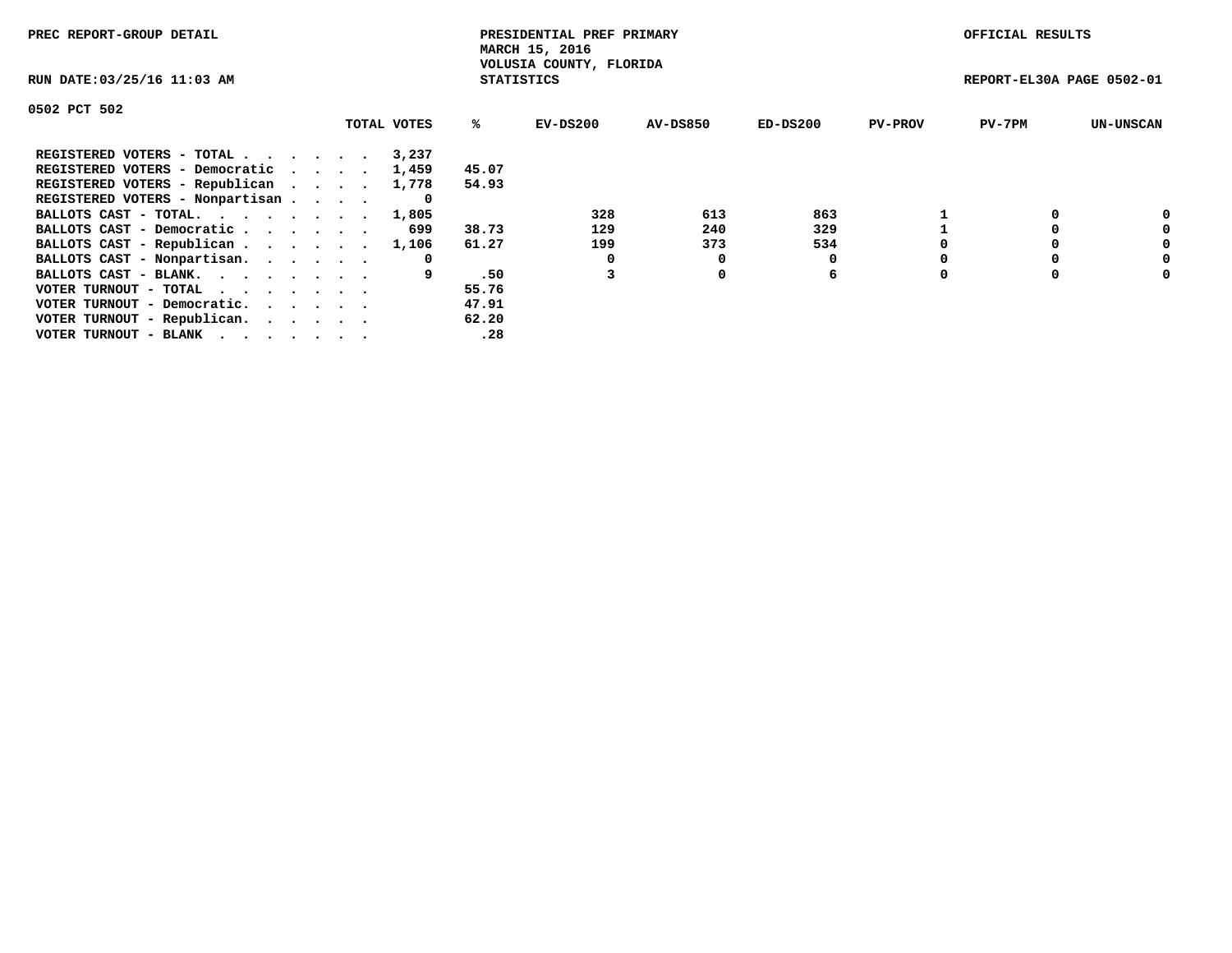| PREC REPORT-GROUP DETAIL<br>RUN DATE: 03/25/16 11:03 AM |  |  |  |  |  |  |  |  |             |       | PRESIDENTIAL PREF PRIMARY<br>MARCH 15, 2016<br>VOLUSIA COUNTY, FLORIDA |                 |          |                | OFFICIAL RESULTS          |           |
|---------------------------------------------------------|--|--|--|--|--|--|--|--|-------------|-------|------------------------------------------------------------------------|-----------------|----------|----------------|---------------------------|-----------|
|                                                         |  |  |  |  |  |  |  |  |             |       | Democratic                                                             |                 |          |                | REPORT-EL30A PAGE 0502-02 |           |
| 0502 PCT 502                                            |  |  |  |  |  |  |  |  | TOTAL VOTES | %ะ    | EV-DS200                                                               | <b>AV-DS850</b> | ED-DS200 | <b>PV-PROV</b> | PV-7PM                    | UN-UNSCAN |
| President - Democratic<br>(VOTE FOR) 1                  |  |  |  |  |  |  |  |  |             |       |                                                                        |                 |          |                |                           |           |
| Hillary Clinton                                         |  |  |  |  |  |  |  |  | 406         | 58.76 | 82                                                                     | 163             | 160      |                |                           | 0         |
| Martin O'Malley                                         |  |  |  |  |  |  |  |  | 13          | 1.88  |                                                                        |                 |          |                |                           | 0         |
| Bernie Sanders.                                         |  |  |  |  |  |  |  |  | 272         | 39.36 | 44                                                                     | 72              | 156      |                |                           | 0         |
| Over Votes                                              |  |  |  |  |  |  |  |  |             |       | 0                                                                      | 0               |          |                |                           | 0         |
| Under Votes.                                            |  |  |  |  |  |  |  |  |             |       |                                                                        |                 | 5        |                |                           | 0         |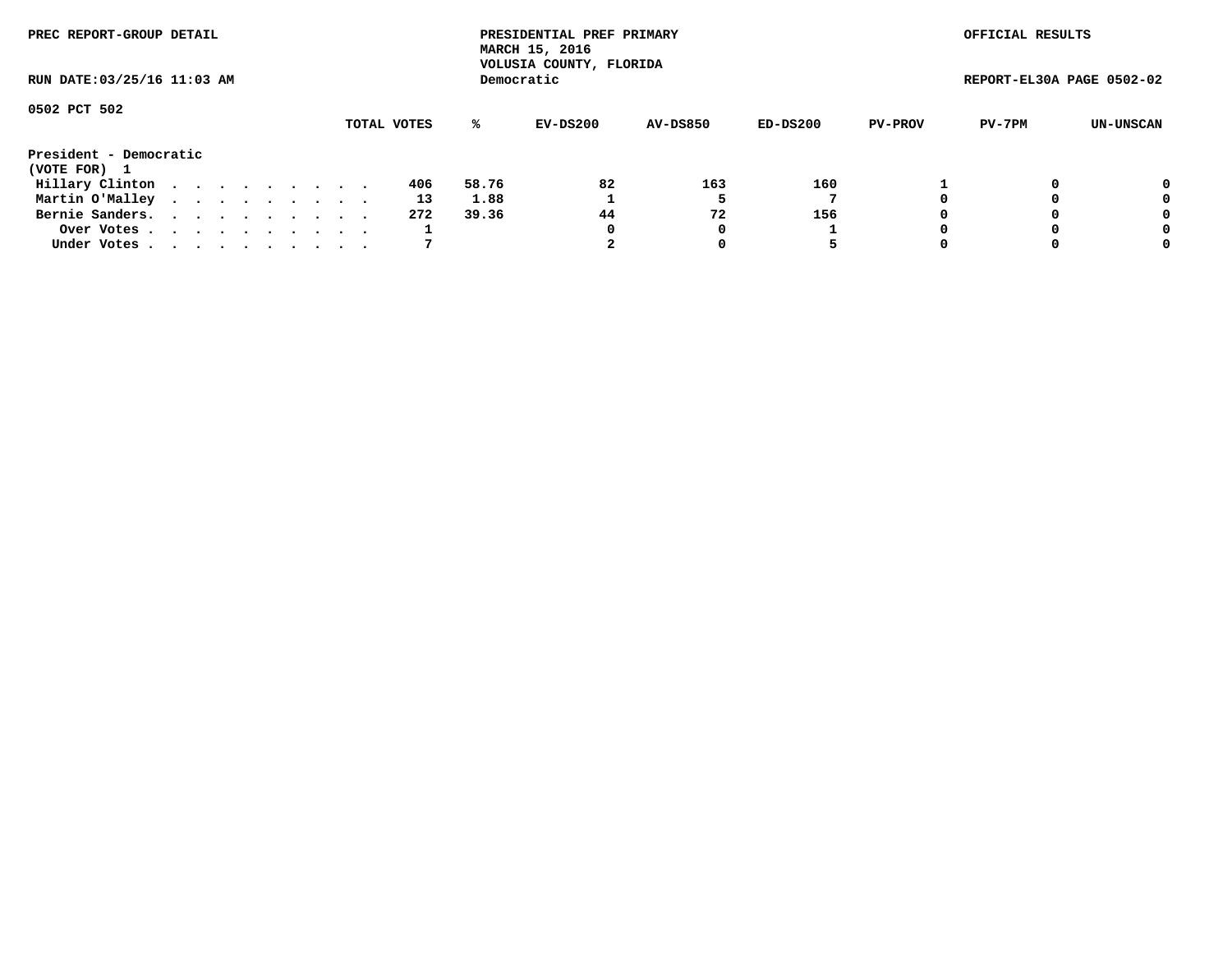| PREC REPORT-GROUP DETAIL    |  |  |  |  |  |  |  |  |             | PRESIDENTIAL PREF PRIMARY<br>MARCH 15, 2016<br>VOLUSIA COUNTY, FLORIDA |            |                 |            | OFFICIAL RESULTS |                           |                  |
|-----------------------------|--|--|--|--|--|--|--|--|-------------|------------------------------------------------------------------------|------------|-----------------|------------|------------------|---------------------------|------------------|
| RUN DATE: 03/25/16 11:03 AM |  |  |  |  |  |  |  |  |             |                                                                        | Republican |                 |            |                  | REPORT-EL30A PAGE 0502-03 |                  |
| 0502 PCT 502                |  |  |  |  |  |  |  |  |             |                                                                        |            |                 |            |                  |                           |                  |
|                             |  |  |  |  |  |  |  |  | TOTAL VOTES | ℁                                                                      | $EV-DS200$ | <b>AV-DS850</b> | $ED-DS200$ | <b>PV-PROV</b>   | $PV-7PM$                  | <b>UN-UNSCAN</b> |
| President - Republican      |  |  |  |  |  |  |  |  |             |                                                                        |            |                 |            |                  |                           |                  |
| (VOTE FOR)<br>$\mathbf{1}$  |  |  |  |  |  |  |  |  |             |                                                                        |            |                 |            |                  |                           |                  |
| Jeb Bush.                   |  |  |  |  |  |  |  |  | 24          | 2.18                                                                   |            | 23              |            |                  |                           |                  |
| Ben Carson                  |  |  |  |  |  |  |  |  |             | .45                                                                    |            |                 |            |                  |                           |                  |
| Chris Christie.             |  |  |  |  |  |  |  |  |             | .09                                                                    |            |                 |            |                  |                           |                  |
| Ted Cruz.                   |  |  |  |  |  |  |  |  | 133         | 12.06                                                                  | 29         | 38              |            |                  |                           |                  |
| Carly Fiorina               |  |  |  |  |  |  |  |  |             |                                                                        |            |                 |            |                  |                           |                  |
| Jim Gilmore.                |  |  |  |  |  |  |  |  |             |                                                                        |            |                 |            |                  |                           |                  |
| Lindsey Graham.             |  |  |  |  |  |  |  |  |             |                                                                        |            |                 |            |                  |                           |                  |
| Mike Huckabee               |  |  |  |  |  |  |  |  |             | .09                                                                    |            |                 |            |                  |                           |                  |
| John R. Kasich.             |  |  |  |  |  |  |  |  | 81          | 7.34                                                                   | 16         | 29              | 36         |                  |                           |                  |
| Rand Paul                   |  |  |  |  |  |  |  |  | 0           |                                                                        |            |                 |            |                  |                           |                  |
| Marco Rubio.                |  |  |  |  |  |  |  |  | 187         | 16.95                                                                  | 29         | 64              | 94         |                  |                           |                  |
| Rick Santorum               |  |  |  |  |  |  |  |  |             | .18                                                                    |            |                 |            |                  |                           |                  |
| Donald J. Trump             |  |  |  |  |  |  |  |  | 669         | 60.65                                                                  | 123        | 212             | 334        |                  |                           |                  |
| Over Votes                  |  |  |  |  |  |  |  |  |             |                                                                        |            |                 |            |                  |                           |                  |
| Under Votes                 |  |  |  |  |  |  |  |  |             |                                                                        |            |                 |            |                  |                           |                  |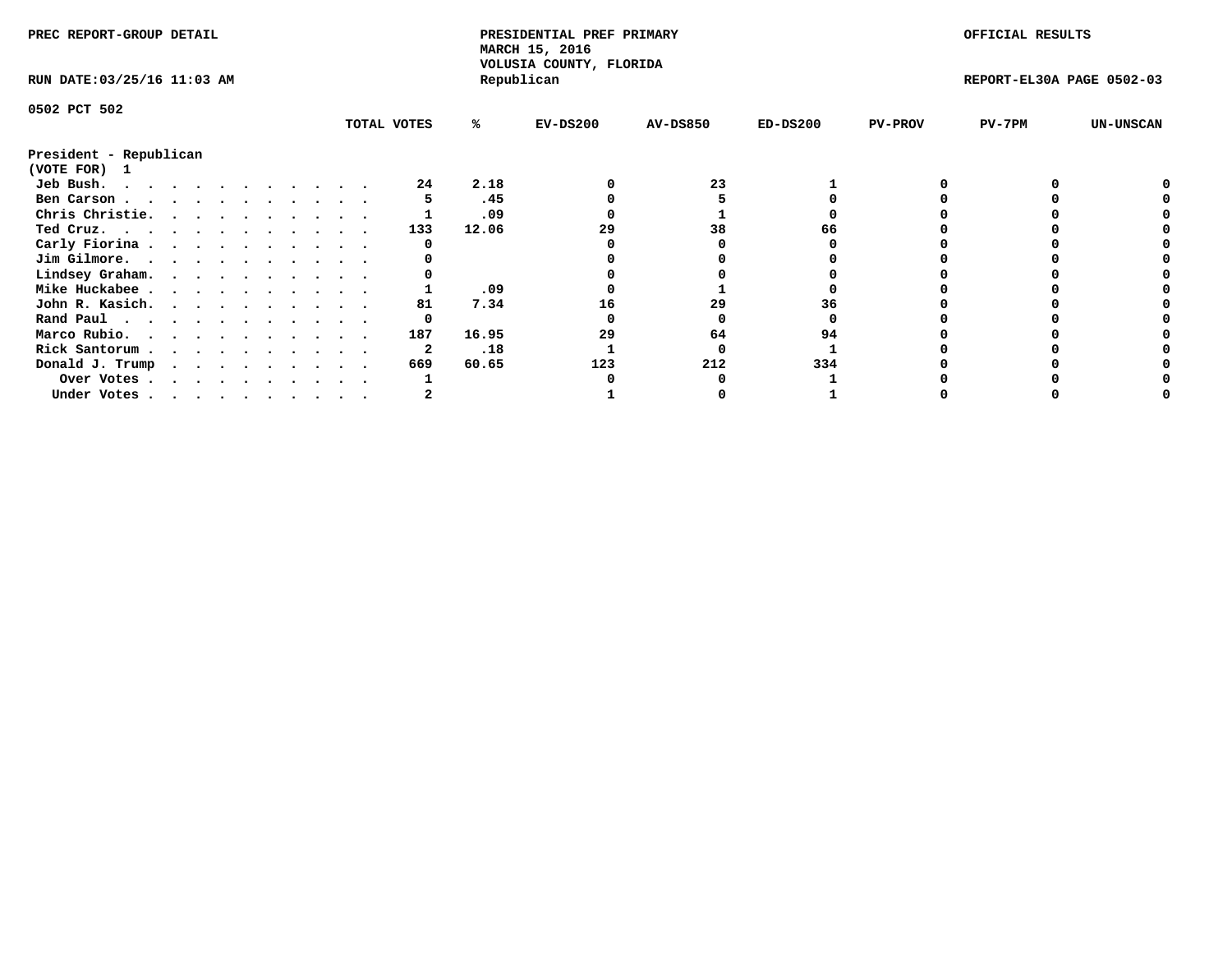| PREC REPORT-GROUP DETAIL                                    |             |                   | PRESIDENTIAL PREF PRIMARY<br>MARCH 15, 2016 |                 |            |                | OFFICIAL RESULTS          |                  |
|-------------------------------------------------------------|-------------|-------------------|---------------------------------------------|-----------------|------------|----------------|---------------------------|------------------|
| RUN DATE: 03/25/16 11:03 AM                                 |             | <b>STATISTICS</b> | VOLUSIA COUNTY, FLORIDA                     |                 |            |                | REPORT-EL30A PAGE 0503-01 |                  |
| 0503 PCT 503                                                |             |                   |                                             |                 |            |                |                           |                  |
|                                                             | TOTAL VOTES | ℁                 | EV-DS200                                    | <b>AV-DS850</b> | $ED-DS200$ | <b>PV-PROV</b> | $PV-7PM$                  | <b>UN-UNSCAN</b> |
| REGISTERED VOTERS - TOTAL                                   | 765         |                   |                                             |                 |            |                |                           |                  |
| REGISTERED VOTERS - Democratic                              | 288         | 37.65             |                                             |                 |            |                |                           |                  |
| REGISTERED VOTERS - Republican                              | 477         | 62.35             |                                             |                 |            |                |                           |                  |
| REGISTERED VOTERS - Nonpartisan                             | 0           |                   |                                             |                 |            |                |                           |                  |
| BALLOTS CAST - TOTAL.                                       | 471         |                   | 50                                          | 161             | 260        |                |                           | 0                |
| BALLOTS CAST - Democratic                                   | 138         | 29.30             | 13                                          | 49              | 76         |                |                           | 0                |
| BALLOTS CAST - Republican                                   | 333         | 70.70             | 37                                          | 112             | 184        |                |                           | 0                |
| BALLOTS CAST - Nonpartisan.                                 | 0           |                   |                                             | 0               |            |                |                           | 0                |
| BALLOTS CAST - BLANK.                                       | 0           |                   |                                             | $\Omega$        | 0          |                |                           | 0                |
| VOTER TURNOUT - TOTAL $\cdot \cdot \cdot \cdot \cdot \cdot$ |             | 61.57             |                                             |                 |            |                |                           |                  |
| VOTER TURNOUT - Democratic.                                 |             | 47.92             |                                             |                 |            |                |                           |                  |
| VOTER TURNOUT - Republican.                                 |             | 69.81             |                                             |                 |            |                |                           |                  |
| VOTER TURNOUT - BLANK                                       |             |                   |                                             |                 |            |                |                           |                  |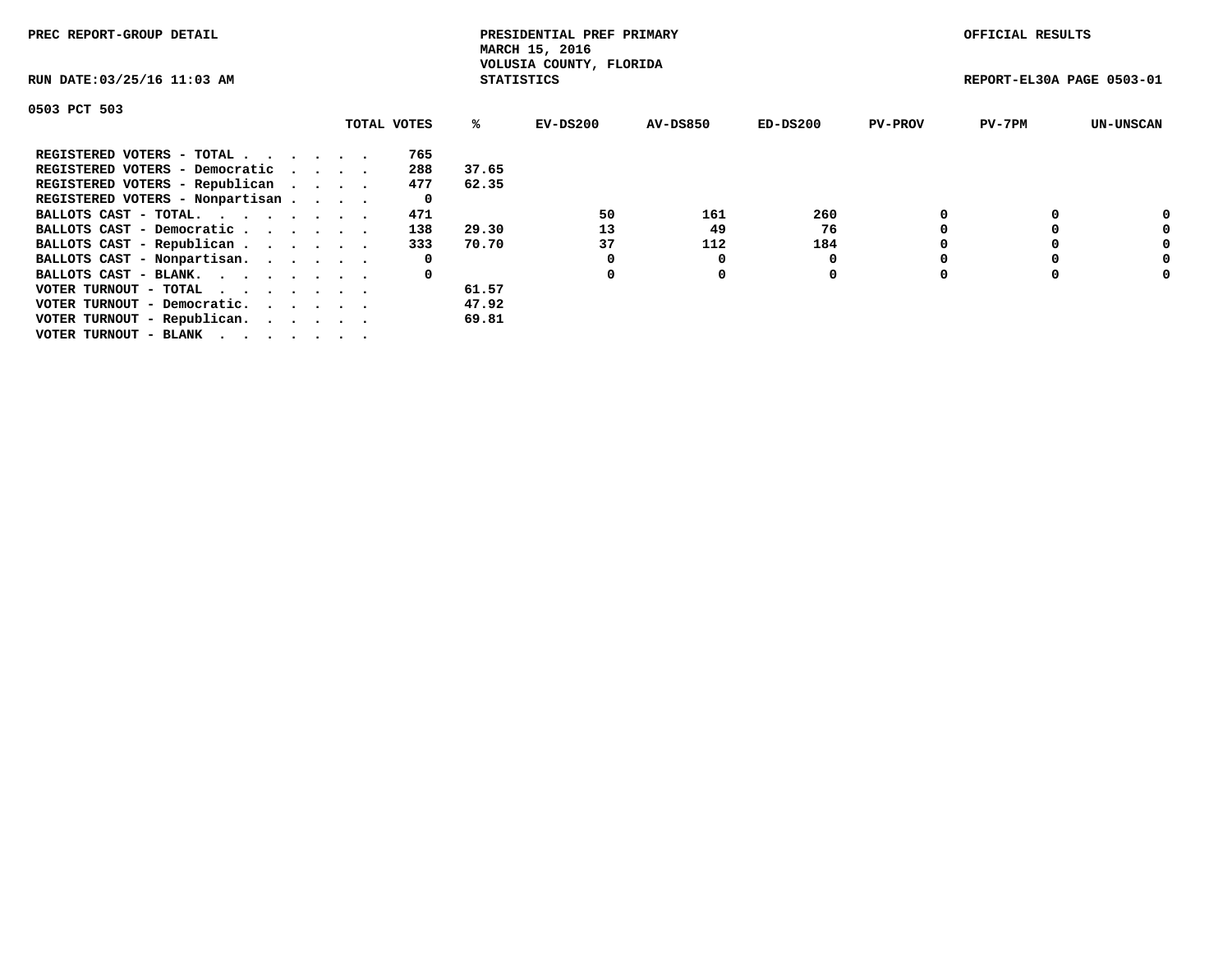| PREC REPORT-GROUP DETAIL<br>RUN DATE: 03/25/16 11:03 AM |  |  |  |  |  |  |  |  |             |       | PRESIDENTIAL PREF PRIMARY<br>MARCH 15, 2016<br>VOLUSIA COUNTY, FLORIDA |                 |          |                | OFFICIAL RESULTS          |           |
|---------------------------------------------------------|--|--|--|--|--|--|--|--|-------------|-------|------------------------------------------------------------------------|-----------------|----------|----------------|---------------------------|-----------|
|                                                         |  |  |  |  |  |  |  |  |             |       | Democratic                                                             |                 |          |                | REPORT-EL30A PAGE 0503-02 |           |
| 0503 PCT 503                                            |  |  |  |  |  |  |  |  |             |       |                                                                        |                 |          |                |                           |           |
|                                                         |  |  |  |  |  |  |  |  | TOTAL VOTES | %ะ    | EV-DS200                                                               | <b>AV-DS850</b> | ED-DS200 | <b>PV-PROV</b> | PV-7PM                    | UN-UNSCAN |
| President - Democratic                                  |  |  |  |  |  |  |  |  |             |       |                                                                        |                 |          |                |                           |           |
| (VOTE FOR) 1                                            |  |  |  |  |  |  |  |  |             |       |                                                                        |                 |          |                |                           |           |
| Hillary Clinton                                         |  |  |  |  |  |  |  |  | 83          | 60.14 |                                                                        | 33              | 41       |                |                           | 0         |
| Martin O'Malley                                         |  |  |  |  |  |  |  |  | 2           | 1.45  |                                                                        |                 |          |                |                           | 0         |
| Bernie Sanders.                                         |  |  |  |  |  |  |  |  | 53          | 38.41 |                                                                        | 16              | 33       |                |                           | 0         |
| Over Votes                                              |  |  |  |  |  |  |  |  | 0           |       |                                                                        |                 | 0        |                |                           | 0         |
| Under Votes.                                            |  |  |  |  |  |  |  |  | 0           |       |                                                                        |                 | 0        |                |                           | 0         |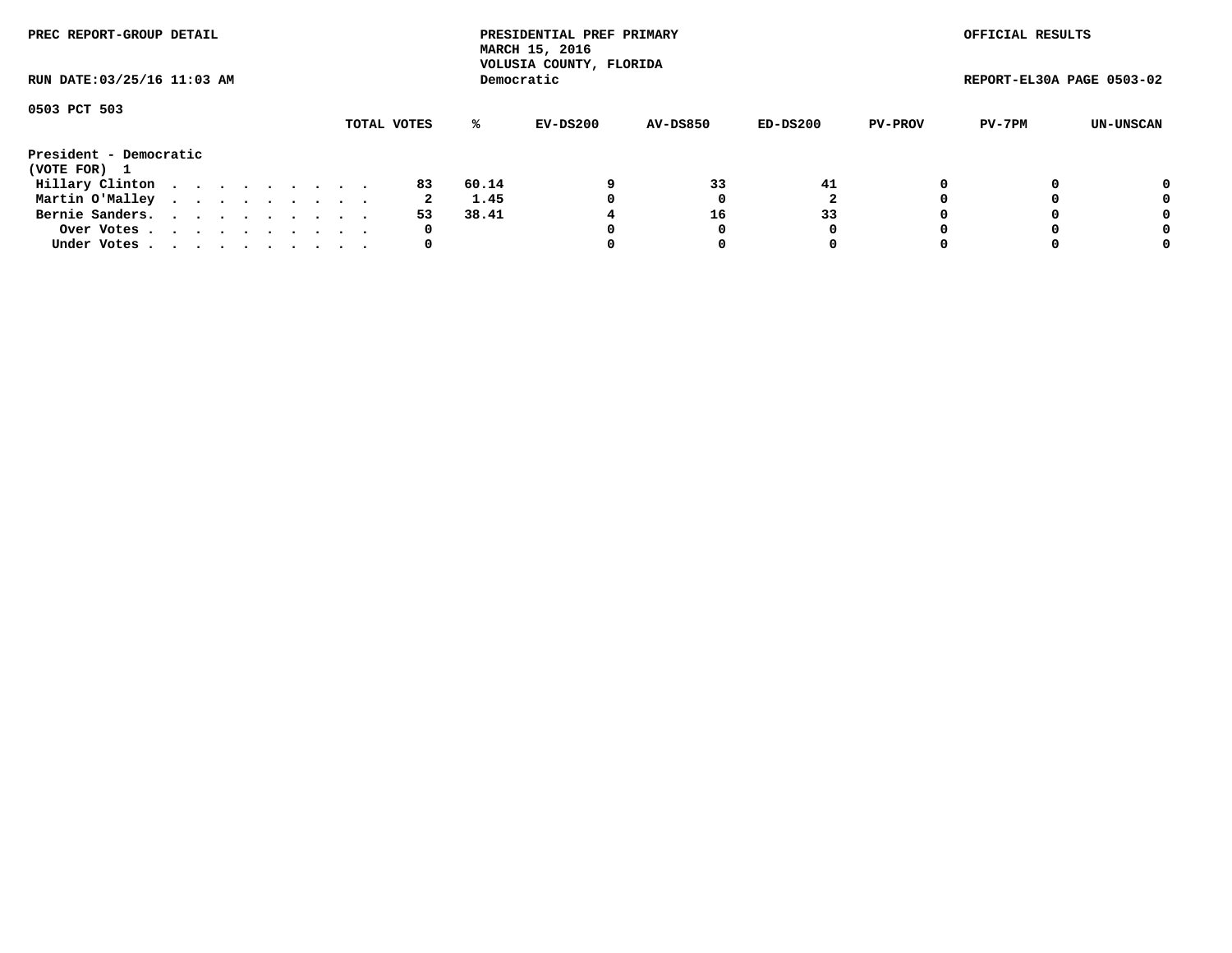| PREC REPORT-GROUP DETAIL                                                                                                                                                                                                                       |  |  |  |  |  |  |  |  | PRESIDENTIAL PREF PRIMARY<br>MARCH 15, 2016<br>VOLUSIA COUNTY, FLORIDA |       |            |                 | OFFICIAL RESULTS |                |                           |                  |
|------------------------------------------------------------------------------------------------------------------------------------------------------------------------------------------------------------------------------------------------|--|--|--|--|--|--|--|--|------------------------------------------------------------------------|-------|------------|-----------------|------------------|----------------|---------------------------|------------------|
| RUN DATE: 03/25/16 11:03 AM                                                                                                                                                                                                                    |  |  |  |  |  |  |  |  |                                                                        |       | Republican |                 |                  |                | REPORT-EL30A PAGE 0503-03 |                  |
| 0503 PCT 503                                                                                                                                                                                                                                   |  |  |  |  |  |  |  |  |                                                                        |       |            |                 |                  |                |                           |                  |
|                                                                                                                                                                                                                                                |  |  |  |  |  |  |  |  | TOTAL VOTES                                                            | %ะ    | EV-DS200   | <b>AV-DS850</b> | $ED-DS200$       | <b>PV-PROV</b> | $PV-7PM$                  | <b>UN-UNSCAN</b> |
| President - Republican                                                                                                                                                                                                                         |  |  |  |  |  |  |  |  |                                                                        |       |            |                 |                  |                |                           |                  |
| (VOTE FOR) 1                                                                                                                                                                                                                                   |  |  |  |  |  |  |  |  |                                                                        |       |            |                 |                  |                |                           |                  |
| Jeb Bush.<br>$\mathbf{a}$ . The contribution of the contribution of the contribution of the contribution of the contribution of the contribution of the contribution of the contribution of the contribution of the contribution of the contri |  |  |  |  |  |  |  |  | 10                                                                     | 3.00  |            |                 |                  |                |                           |                  |
| Ben Carson                                                                                                                                                                                                                                     |  |  |  |  |  |  |  |  |                                                                        | .30   |            |                 |                  |                |                           |                  |
| Chris Christie.                                                                                                                                                                                                                                |  |  |  |  |  |  |  |  |                                                                        | .30   |            |                 |                  |                |                           |                  |
| Ted Cruz.                                                                                                                                                                                                                                      |  |  |  |  |  |  |  |  | 43                                                                     | 12.91 |            |                 |                  |                |                           |                  |
| Carly Fiorina                                                                                                                                                                                                                                  |  |  |  |  |  |  |  |  |                                                                        |       |            |                 |                  |                |                           |                  |
| Jim Gilmore.                                                                                                                                                                                                                                   |  |  |  |  |  |  |  |  |                                                                        |       |            |                 |                  |                |                           |                  |
| Lindsey Graham.                                                                                                                                                                                                                                |  |  |  |  |  |  |  |  |                                                                        |       |            |                 |                  |                |                           |                  |
| Mike Huckabee                                                                                                                                                                                                                                  |  |  |  |  |  |  |  |  |                                                                        | .30   |            |                 |                  |                |                           |                  |
| John R. Kasich.                                                                                                                                                                                                                                |  |  |  |  |  |  |  |  | 27                                                                     | 8.11  |            |                 |                  |                |                           |                  |
| Rand Paul                                                                                                                                                                                                                                      |  |  |  |  |  |  |  |  |                                                                        | .30   |            |                 |                  |                |                           |                  |
| Marco Rubio.                                                                                                                                                                                                                                   |  |  |  |  |  |  |  |  | 68                                                                     | 20.42 |            | 25              | 34               |                |                           |                  |
| Rick Santorum                                                                                                                                                                                                                                  |  |  |  |  |  |  |  |  | 0                                                                      |       |            |                 |                  |                |                           |                  |
| Donald J. Trump                                                                                                                                                                                                                                |  |  |  |  |  |  |  |  | 181                                                                    | 54.35 | 24         | 61              | 96               |                |                           |                  |
| Over Votes                                                                                                                                                                                                                                     |  |  |  |  |  |  |  |  |                                                                        |       |            |                 |                  |                |                           |                  |
| Under Votes                                                                                                                                                                                                                                    |  |  |  |  |  |  |  |  |                                                                        |       |            |                 |                  |                |                           |                  |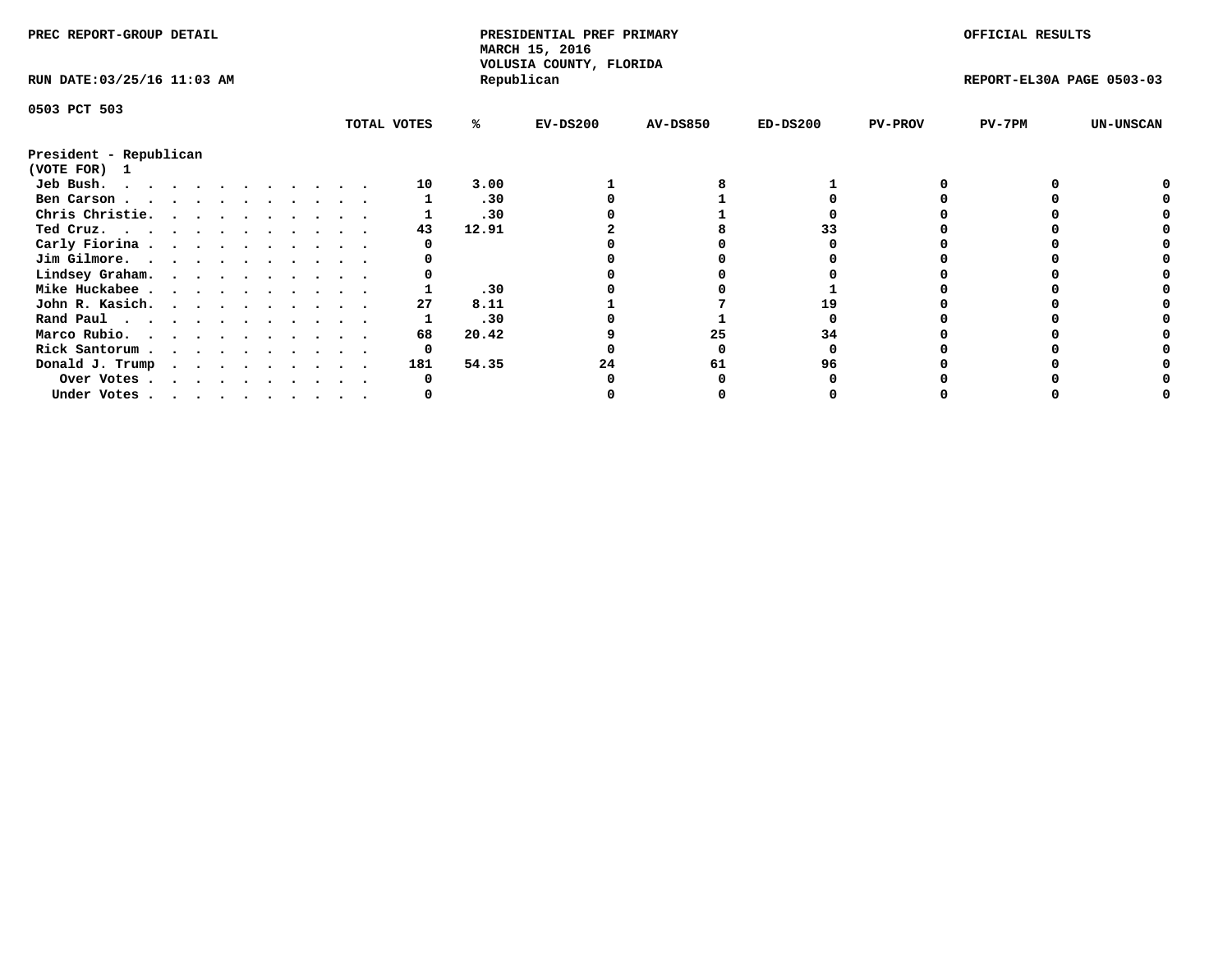| PREC REPORT-GROUP DETAIL        |             |                   | PRESIDENTIAL PREF PRIMARY<br>MARCH 15, 2016 |                 |            |                | OFFICIAL RESULTS          |                  |
|---------------------------------|-------------|-------------------|---------------------------------------------|-----------------|------------|----------------|---------------------------|------------------|
| RUN DATE: 03/25/16 11:03 AM     |             | <b>STATISTICS</b> | VOLUSIA COUNTY, FLORIDA                     |                 |            |                | REPORT-EL30A PAGE 0504-01 |                  |
| 0504 PCT 504                    |             |                   |                                             |                 |            |                |                           |                  |
|                                 | TOTAL VOTES | %ร                | EV-DS200                                    | <b>AV-DS850</b> | $ED-DS200$ | <b>PV-PROV</b> | $PV-7PM$                  | <b>UN-UNSCAN</b> |
| REGISTERED VOTERS - TOTAL 1,570 |             |                   |                                             |                 |            |                |                           |                  |
| REGISTERED VOTERS - Democratic  | 741         | 47.20             |                                             |                 |            |                |                           |                  |
| REGISTERED VOTERS - Republican  | 829         | 52.80             |                                             |                 |            |                |                           |                  |
| REGISTERED VOTERS - Nonpartisan | 0           |                   |                                             |                 |            |                |                           |                  |
| BALLOTS CAST - TOTAL.           | 780         |                   | 155                                         | 279             | 345        |                |                           | 0                |
| BALLOTS CAST - Democratic       | 327         | 41.92             | 75                                          | 113             | 139        |                |                           | 0                |
| BALLOTS CAST - Republican       | 453         | 58.08             | 80                                          | 166             | 206        |                |                           | 0                |
| BALLOTS CAST - Nonpartisan.     | 0           |                   | 0                                           |                 |            |                |                           | 0                |
| BALLOTS CAST - BLANK.           | 5           | .64               |                                             | 0               | 4          |                |                           | 0                |
| VOTER TURNOUT - TOTAL<br>.      |             | 49.68             |                                             |                 |            |                |                           |                  |
| VOTER TURNOUT - Democratic.     |             | 44.13             |                                             |                 |            |                |                           |                  |
| VOTER TURNOUT - Republican.     |             | 54.64             |                                             |                 |            |                |                           |                  |
| VOTER TURNOUT - BLANK           |             | .32               |                                             |                 |            |                |                           |                  |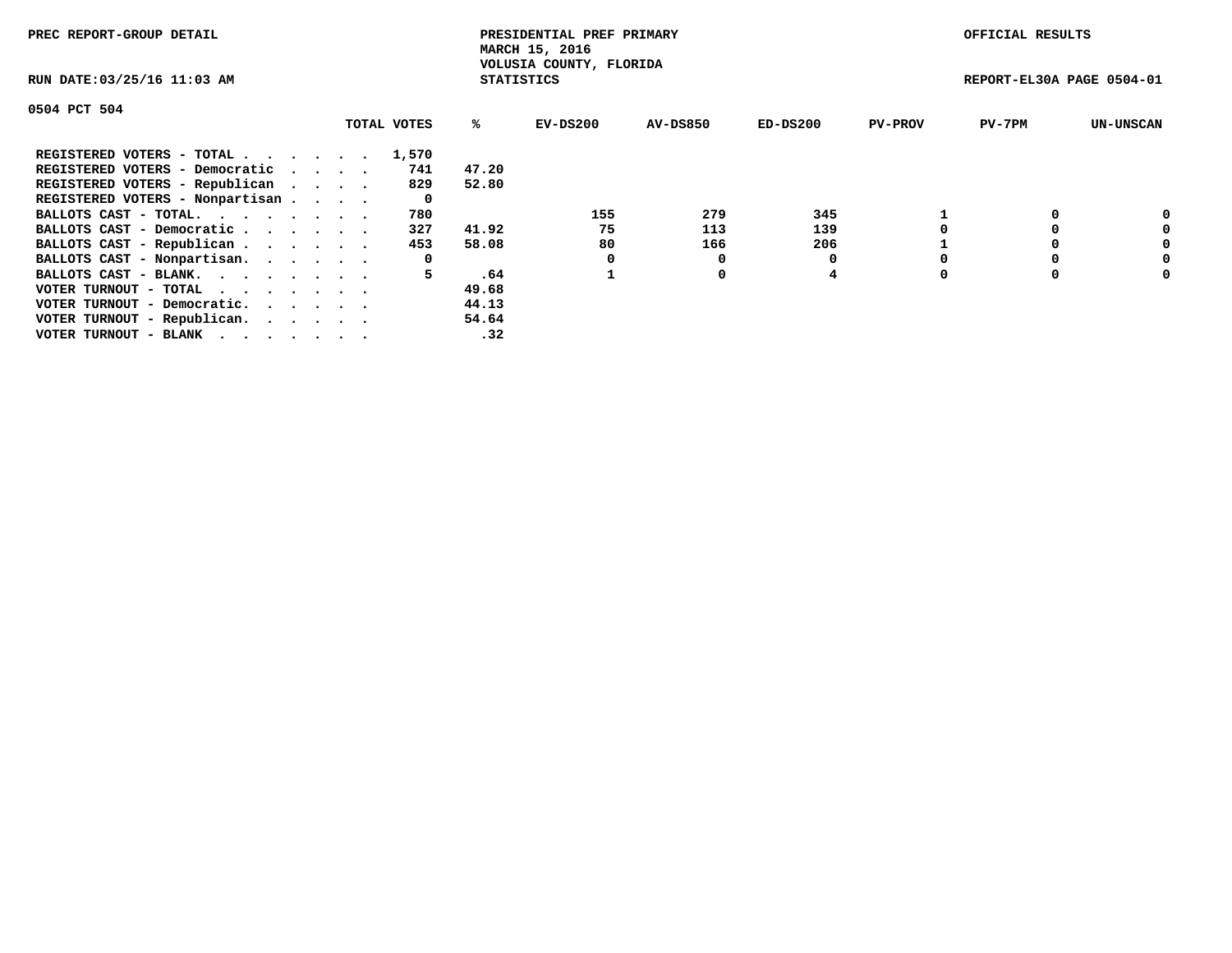| PREC REPORT-GROUP DETAIL<br>RUN DATE: 03/25/16 11:03 AM |  |  |  |  |  |  |  |  |             |       | PRESIDENTIAL PREF PRIMARY<br>MARCH 15, 2016<br>VOLUSIA COUNTY, FLORIDA |                 |          |                | OFFICIAL RESULTS          |           |
|---------------------------------------------------------|--|--|--|--|--|--|--|--|-------------|-------|------------------------------------------------------------------------|-----------------|----------|----------------|---------------------------|-----------|
|                                                         |  |  |  |  |  |  |  |  |             |       | Democratic                                                             |                 |          |                | REPORT-EL30A PAGE 0504-02 |           |
| 0504 PCT 504                                            |  |  |  |  |  |  |  |  | TOTAL VOTES | %ะ    | EV-DS200                                                               | <b>AV-DS850</b> | ED-DS200 | <b>PV-PROV</b> | PV-7PM                    | UN-UNSCAN |
| President - Democratic                                  |  |  |  |  |  |  |  |  |             |       |                                                                        |                 |          |                |                           |           |
| (VOTE FOR) 1                                            |  |  |  |  |  |  |  |  |             |       |                                                                        |                 |          |                |                           |           |
| Hillary Clinton                                         |  |  |  |  |  |  |  |  | 190         | 59.01 | 45                                                                     | 72              | 73       |                |                           | 0         |
| Martin O'Malley                                         |  |  |  |  |  |  |  |  |             | 2.17  | 0                                                                      |                 |          |                |                           | 0         |
| Bernie Sanders.                                         |  |  |  |  |  |  |  |  | 125         | 38.82 | 29                                                                     | 37              | 59       |                |                           | 0         |
| Over Votes                                              |  |  |  |  |  |  |  |  | 0           |       | 0                                                                      | 0               | 0        |                |                           | 0         |
| Under Votes.                                            |  |  |  |  |  |  |  |  |             |       |                                                                        |                 | 4        |                |                           | 0         |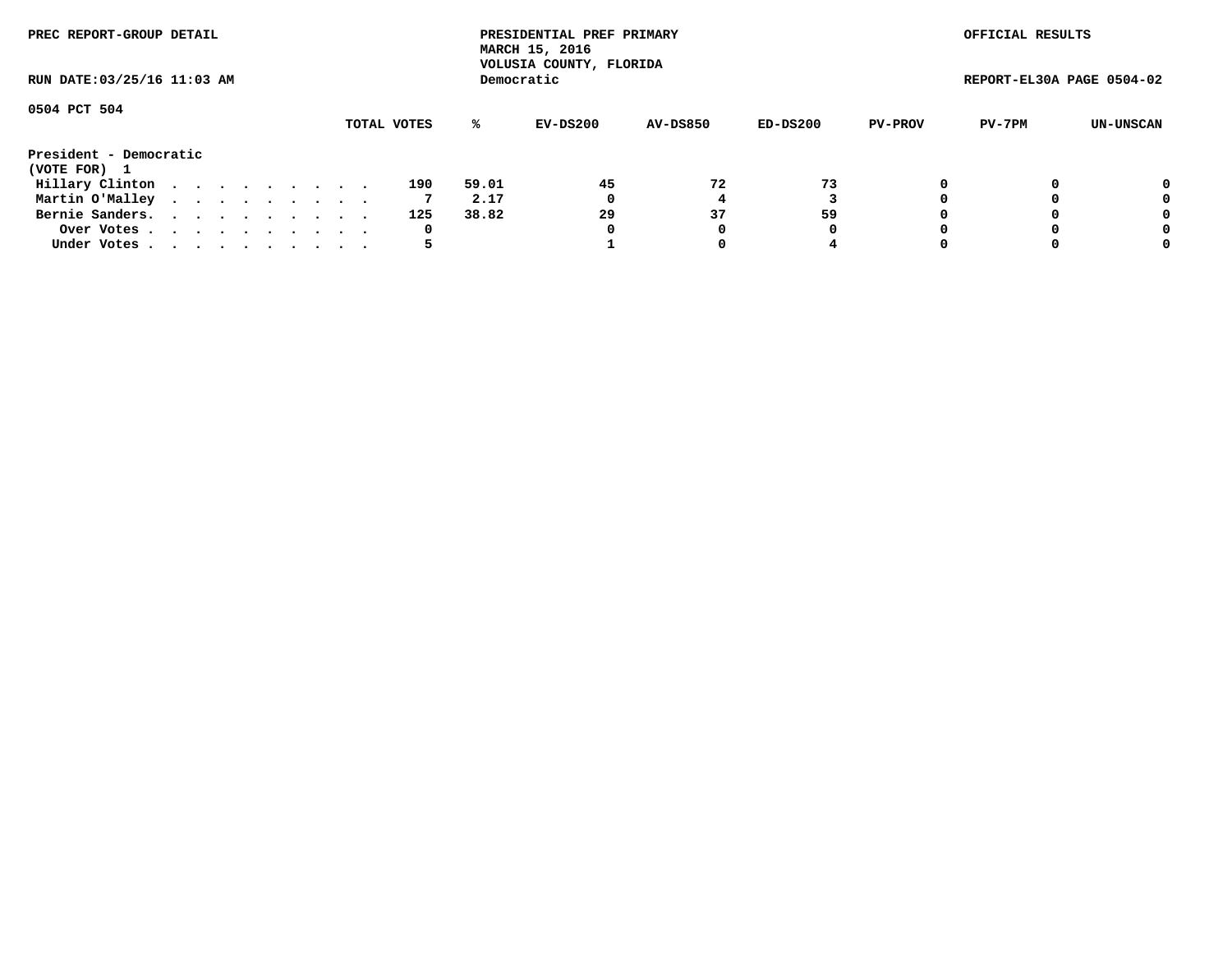| PREC REPORT-GROUP DETAIL    |  |  |  |  |  |  |  |  |             | PRESIDENTIAL PREF PRIMARY<br>MARCH 15, 2016<br>VOLUSIA COUNTY, FLORIDA |            |                 |            | OFFICIAL RESULTS |                           |                  |
|-----------------------------|--|--|--|--|--|--|--|--|-------------|------------------------------------------------------------------------|------------|-----------------|------------|------------------|---------------------------|------------------|
| RUN DATE: 03/25/16 11:03 AM |  |  |  |  |  |  |  |  |             |                                                                        | Republican |                 |            |                  | REPORT-EL30A PAGE 0504-03 |                  |
| 0504 PCT 504                |  |  |  |  |  |  |  |  |             |                                                                        |            |                 |            |                  |                           |                  |
|                             |  |  |  |  |  |  |  |  | TOTAL VOTES | %ะ                                                                     | $EV-DS200$ | <b>AV-DS850</b> | $ED-DS200$ | <b>PV-PROV</b>   | PV-7PM                    | <b>UN-UNSCAN</b> |
| President - Republican      |  |  |  |  |  |  |  |  |             |                                                                        |            |                 |            |                  |                           |                  |
| (VOTE FOR) 1                |  |  |  |  |  |  |  |  |             |                                                                        |            |                 |            |                  |                           |                  |
| Jeb Bush.                   |  |  |  |  |  |  |  |  | 12          | 2.65                                                                   |            | 10              |            |                  |                           |                  |
| Ben Carson                  |  |  |  |  |  |  |  |  |             | 1.32                                                                   |            |                 |            |                  |                           |                  |
| Chris Christie.             |  |  |  |  |  |  |  |  |             |                                                                        |            |                 |            |                  |                           |                  |
| Ted Cruz.                   |  |  |  |  |  |  |  |  | 49          | 10.82                                                                  | 10         | 15              | 24         |                  |                           |                  |
| Carly Fiorina               |  |  |  |  |  |  |  |  |             |                                                                        |            |                 |            |                  |                           |                  |
| Jim Gilmore.                |  |  |  |  |  |  |  |  |             |                                                                        |            |                 |            |                  |                           |                  |
| Lindsey Graham.             |  |  |  |  |  |  |  |  |             | .44                                                                    |            |                 |            |                  |                           |                  |
| Mike Huckabee               |  |  |  |  |  |  |  |  |             |                                                                        |            |                 |            |                  |                           |                  |
| John R. Kasich.             |  |  |  |  |  |  |  |  | 20          | 4.42                                                                   |            |                 |            |                  |                           |                  |
| Rand Paul                   |  |  |  |  |  |  |  |  |             | .44                                                                    |            |                 |            |                  |                           |                  |
| Marco Rubio.                |  |  |  |  |  |  |  |  | 84          | 18.54                                                                  | 10         | 39              | 35         |                  |                           |                  |
| Rick Santorum               |  |  |  |  |  |  |  |  |             | .22                                                                    |            |                 |            |                  |                           |                  |
| Donald J. Trump             |  |  |  |  |  |  |  |  | 277         | 61.15                                                                  | 59         | 91              | 126        |                  |                           |                  |
| Over Votes                  |  |  |  |  |  |  |  |  |             |                                                                        |            |                 |            |                  |                           |                  |
| Under Votes                 |  |  |  |  |  |  |  |  |             |                                                                        |            |                 |            |                  |                           |                  |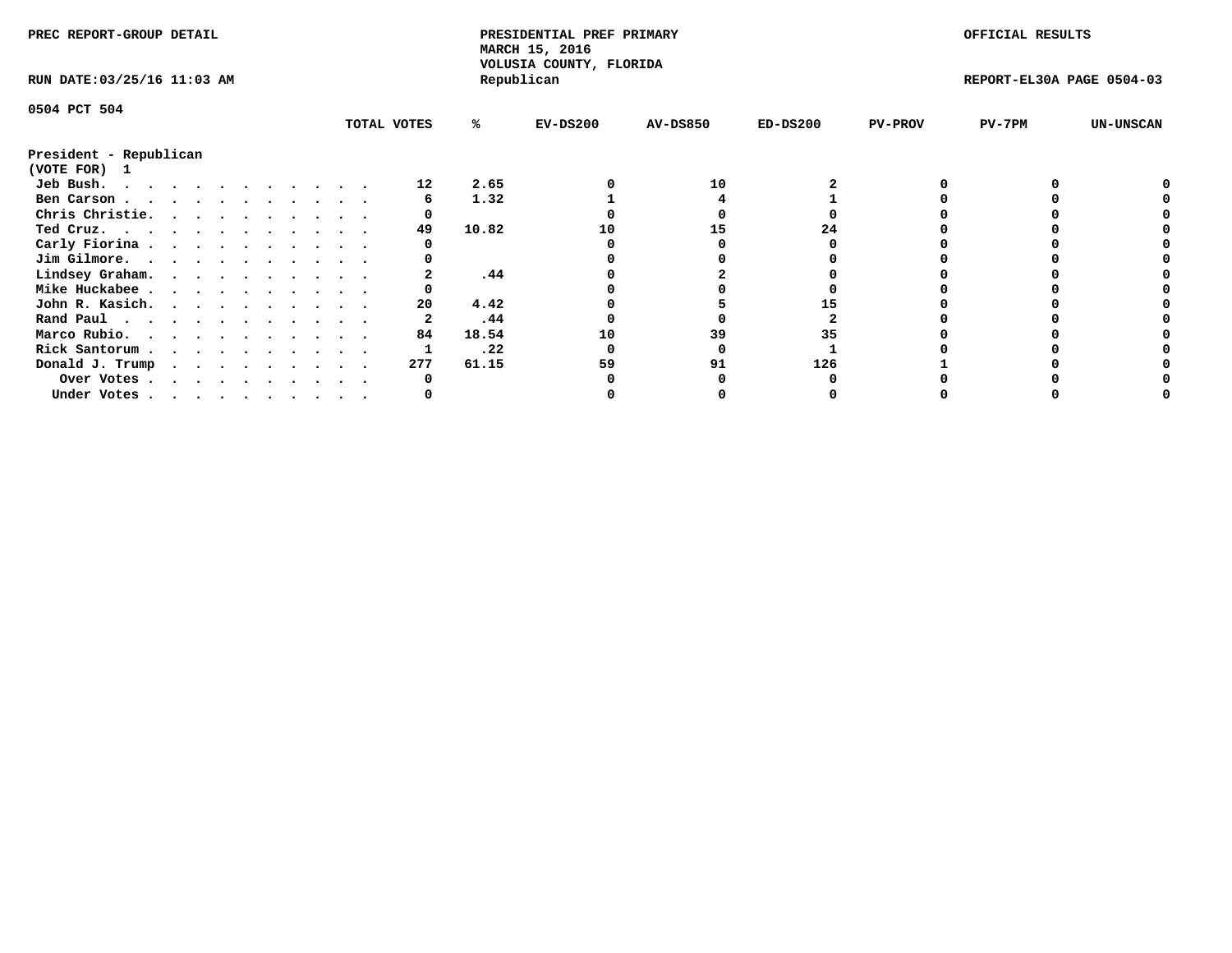| PREC REPORT-GROUP DETAIL                                    |  |             |                   | PRESIDENTIAL PREF PRIMARY<br>MARCH 15, 2016 |              |            |                | OFFICIAL RESULTS          |                  |
|-------------------------------------------------------------|--|-------------|-------------------|---------------------------------------------|--------------|------------|----------------|---------------------------|------------------|
| RUN DATE: 03/25/16 11:03 AM                                 |  |             | <b>STATISTICS</b> | VOLUSIA COUNTY, FLORIDA                     |              |            |                | REPORT-EL30A PAGE 0506-01 |                  |
| 0506 PCT 506                                                |  |             |                   |                                             |              |            |                |                           |                  |
|                                                             |  | TOTAL VOTES | ℁                 | $EV-DS200$                                  | AV-DS850     | $ED-DS200$ | <b>PV-PROV</b> | $PV-7PM$                  | <b>UN-UNSCAN</b> |
| REGISTERED VOTERS - TOTAL                                   |  | 1,977       |                   |                                             |              |            |                |                           |                  |
| REGISTERED VOTERS - Democratic                              |  | 905         | 45.78             |                                             |              |            |                |                           |                  |
| REGISTERED VOTERS - Republican                              |  | 1,072       | 54.22             |                                             |              |            |                |                           |                  |
| REGISTERED VOTERS - Nonpartisan                             |  | 0           |                   |                                             |              |            |                |                           |                  |
| BALLOTS CAST - TOTAL.                                       |  | 1,065       |                   | 235                                         | 336          | 494        |                |                           | 0                |
| BALLOTS CAST - Democratic                                   |  | 415         | 38.97             | 107                                         | 133          | 175        |                |                           | 0                |
| BALLOTS CAST - Republican                                   |  | 650         | 61.03             | 128                                         | 203          | 319        |                |                           | 0                |
| BALLOTS CAST - Nonpartisan.                                 |  | 0           |                   | 0                                           | 0            |            |                |                           | 0                |
| BALLOTS CAST - BLANK.                                       |  | 8           | .75               | 0                                           | $\mathbf{2}$ | 6          |                |                           | 0                |
| VOTER TURNOUT - TOTAL $\cdot \cdot \cdot \cdot \cdot \cdot$ |  |             | 53.87             |                                             |              |            |                |                           |                  |
| VOTER TURNOUT - Democratic.                                 |  |             | 45.86             |                                             |              |            |                |                           |                  |
| VOTER TURNOUT - Republican.                                 |  |             | 60.63             |                                             |              |            |                |                           |                  |
| VOTER TURNOUT - BLANK                                       |  |             | .40               |                                             |              |            |                |                           |                  |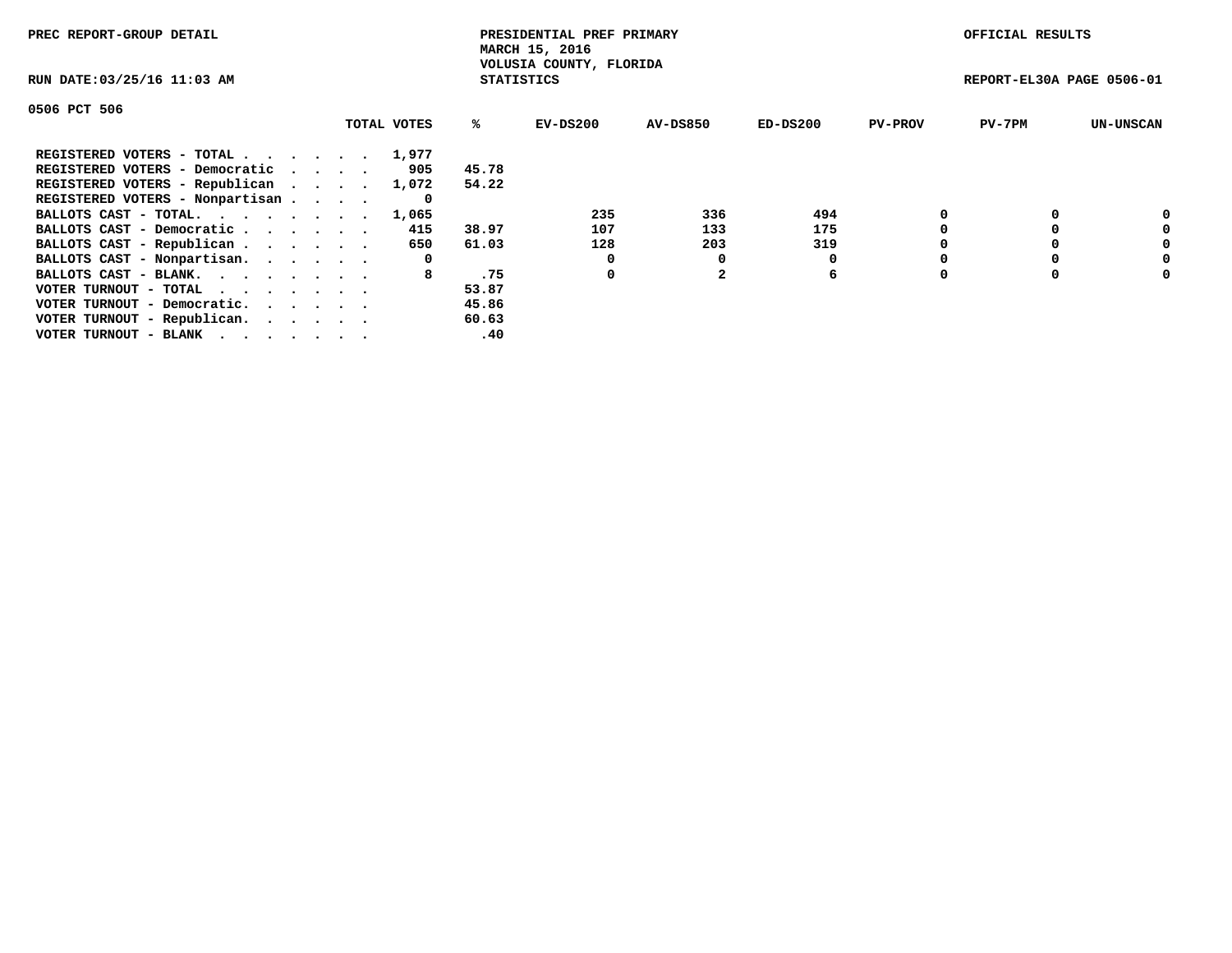| PREC REPORT-GROUP DETAIL<br>RUN DATE: 03/25/16 11:03 AM |  |  |  |  |  |  |  |  |             |       | PRESIDENTIAL PREF PRIMARY<br>MARCH 15, 2016<br>VOLUSIA COUNTY, FLORIDA |                 |          |                | OFFICIAL RESULTS          |           |
|---------------------------------------------------------|--|--|--|--|--|--|--|--|-------------|-------|------------------------------------------------------------------------|-----------------|----------|----------------|---------------------------|-----------|
|                                                         |  |  |  |  |  |  |  |  |             |       | Democratic                                                             |                 |          |                | REPORT-EL30A PAGE 0506-02 |           |
| 0506 PCT 506                                            |  |  |  |  |  |  |  |  | TOTAL VOTES | %ะ    | EV-DS200                                                               | <b>AV-DS850</b> | ED-DS200 | <b>PV-PROV</b> | PV-7PM                    | UN-UNSCAN |
|                                                         |  |  |  |  |  |  |  |  |             |       |                                                                        |                 |          |                |                           |           |
| President - Democratic<br>(VOTE FOR) 1                  |  |  |  |  |  |  |  |  |             |       |                                                                        |                 |          |                |                           |           |
| Hillary Clinton                                         |  |  |  |  |  |  |  |  | 226         | 55.39 | 59                                                                     | 82              | 85       | 0              |                           | 0         |
| Martin O'Malley                                         |  |  |  |  |  |  |  |  | 15          | 3.68  |                                                                        | 8               | 6        |                |                           | 0         |
| Bernie Sanders.                                         |  |  |  |  |  |  |  |  | 167         | 40.93 | 47                                                                     | 41              | 79       |                |                           | 0         |
| Over Votes.                                             |  |  |  |  |  |  |  |  | 0           |       | 0                                                                      | 0               | 0        |                |                           | 0         |
| Under Votes.                                            |  |  |  |  |  |  |  |  |             |       |                                                                        |                 |          |                |                           | 0         |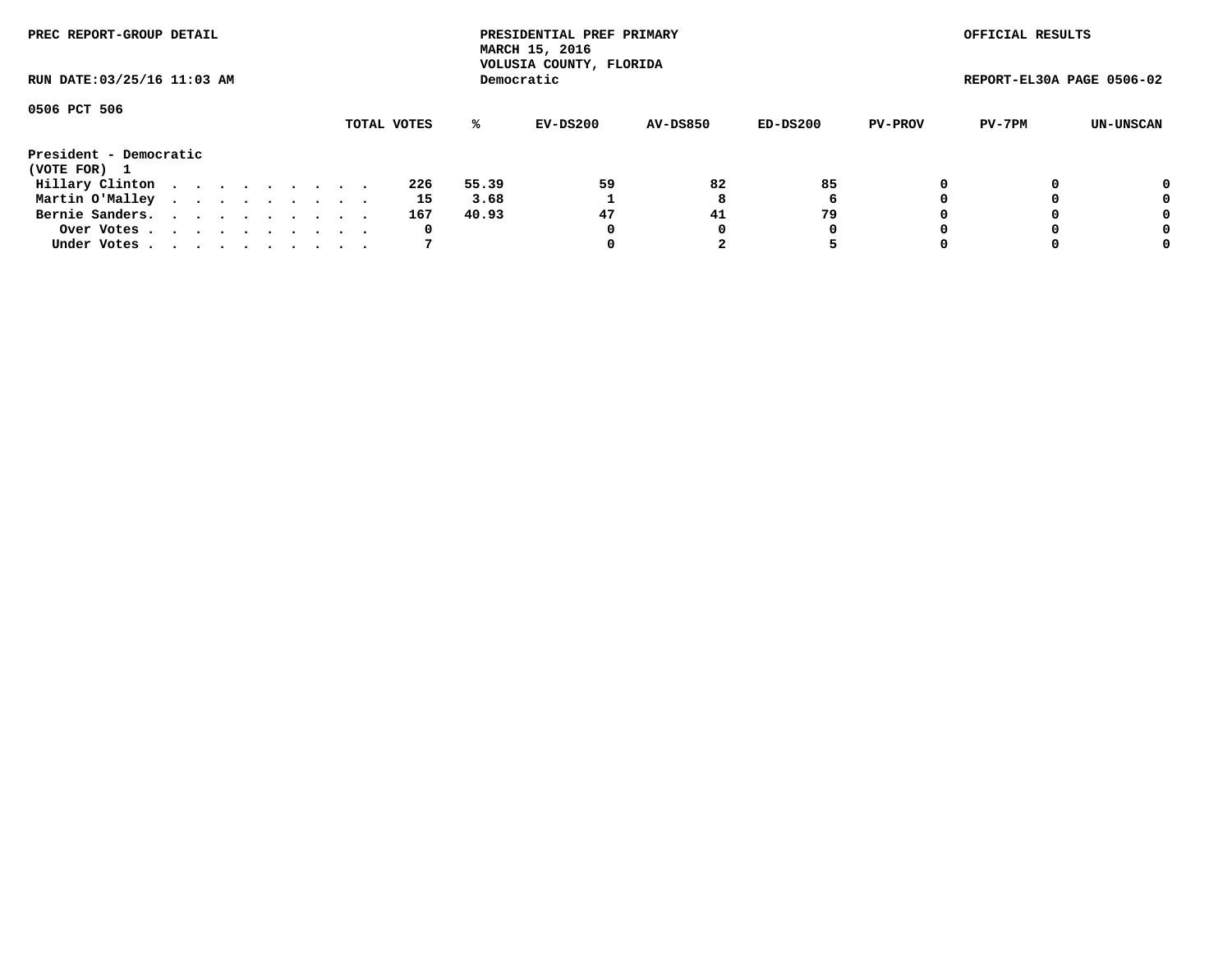| PREC REPORT-GROUP DETAIL    |  |  |  |  |  |  |  |             | PRESIDENTIAL PREF PRIMARY<br>MARCH 15, 2016<br>VOLUSIA COUNTY, FLORIDA |            |                 |            | OFFICIAL RESULTS |                           |                  |
|-----------------------------|--|--|--|--|--|--|--|-------------|------------------------------------------------------------------------|------------|-----------------|------------|------------------|---------------------------|------------------|
| RUN DATE: 03/25/16 11:03 AM |  |  |  |  |  |  |  |             |                                                                        | Republican |                 |            |                  | REPORT-EL30A PAGE 0506-03 |                  |
| 0506 PCT 506                |  |  |  |  |  |  |  |             |                                                                        |            |                 |            |                  |                           |                  |
|                             |  |  |  |  |  |  |  | TOTAL VOTES | ℁                                                                      | $EV-DS200$ | <b>AV-DS850</b> | $ED-DS200$ | <b>PV-PROV</b>   | $PV-7PM$                  | <b>UN-UNSCAN</b> |
| President - Republican      |  |  |  |  |  |  |  |             |                                                                        |            |                 |            |                  |                           |                  |
| (VOTE FOR) 1                |  |  |  |  |  |  |  |             |                                                                        |            |                 |            |                  |                           |                  |
| Jeb Bush.                   |  |  |  |  |  |  |  | 19          | 2.93                                                                   |            | 15              |            |                  |                           |                  |
| Ben Carson                  |  |  |  |  |  |  |  |             | .62                                                                    |            |                 |            |                  |                           |                  |
| Chris Christie.             |  |  |  |  |  |  |  |             |                                                                        |            |                 |            |                  |                           |                  |
| Ted Cruz.                   |  |  |  |  |  |  |  | 84          | 12.94                                                                  |            |                 |            |                  |                           |                  |
| Carly Fiorina               |  |  |  |  |  |  |  |             | .62                                                                    |            |                 |            |                  |                           |                  |
| Jim Gilmore.                |  |  |  |  |  |  |  |             |                                                                        |            |                 |            |                  |                           |                  |
| Lindsey Graham.             |  |  |  |  |  |  |  |             |                                                                        |            |                 |            |                  |                           |                  |
| Mike Huckabee               |  |  |  |  |  |  |  |             | .31                                                                    |            |                 |            |                  |                           |                  |
| John R. Kasich.             |  |  |  |  |  |  |  | 57          | 8.78                                                                   |            | 20              |            |                  |                           |                  |
| Rand Paul                   |  |  |  |  |  |  |  |             | .15                                                                    |            |                 |            |                  |                           |                  |
| Marco Rubio.                |  |  |  |  |  |  |  | 149         | 22.96                                                                  |            | 52              |            |                  |                           |                  |
| Rick Santorum               |  |  |  |  |  |  |  | 0           |                                                                        |            |                 |            |                  |                           |                  |
| Donald J. Trump             |  |  |  |  |  |  |  | 329         | 50.69                                                                  | 81         | 91              | 157        |                  |                           |                  |
| Over Votes                  |  |  |  |  |  |  |  |             |                                                                        |            |                 |            |                  |                           |                  |
| Under Votes                 |  |  |  |  |  |  |  |             |                                                                        |            |                 |            |                  |                           |                  |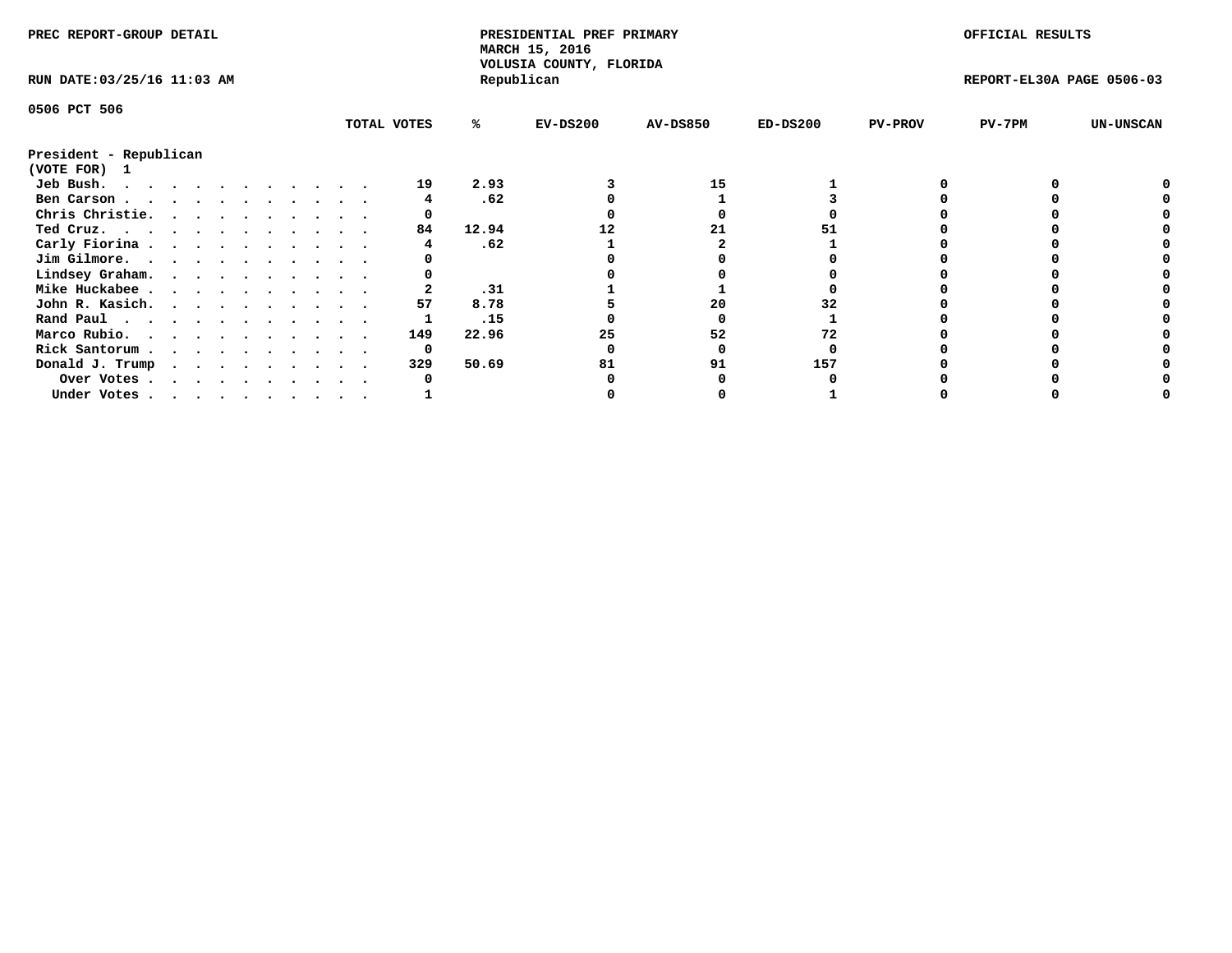| PREC REPORT-GROUP DETAIL                                                                                                                 |             |                   | PRESIDENTIAL PREF PRIMARY<br>MARCH 15, 2016 |          |            |                | OFFICIAL RESULTS          |                  |
|------------------------------------------------------------------------------------------------------------------------------------------|-------------|-------------------|---------------------------------------------|----------|------------|----------------|---------------------------|------------------|
| RUN DATE: 03/25/16 11:03 AM                                                                                                              |             | <b>STATISTICS</b> | VOLUSIA COUNTY, FLORIDA                     |          |            |                | REPORT-EL30A PAGE 0508-01 |                  |
| 0508 PCT 508                                                                                                                             |             |                   |                                             |          |            |                |                           |                  |
|                                                                                                                                          | TOTAL VOTES | %ร                | EV-DS200                                    | AV-DS850 | $ED-DS200$ | <b>PV-PROV</b> | $PV-7PM$                  | <b>UN-UNSCAN</b> |
| REGISTERED VOTERS - TOTAL                                                                                                                | 1,456       |                   |                                             |          |            |                |                           |                  |
| REGISTERED VOTERS - Democratic                                                                                                           | 593         | 40.73             |                                             |          |            |                |                           |                  |
| REGISTERED VOTERS - Republican                                                                                                           | 863         | 59.27             |                                             |          |            |                |                           |                  |
| REGISTERED VOTERS - Nonpartisan                                                                                                          | 0           |                   |                                             |          |            |                |                           |                  |
| BALLOTS CAST - TOTAL.                                                                                                                    | 721         |                   | 103                                         | 280      | 338        |                |                           | 0                |
| BALLOTS CAST - Democratic                                                                                                                | 241         | 33.43             | 38                                          | 113      | 90         |                |                           | 0                |
| BALLOTS CAST - Republican                                                                                                                | 480         | 66.57             | 65                                          | 167      | 248        |                |                           | 0                |
| BALLOTS CAST - Nonpartisan.                                                                                                              | 0           |                   | 0                                           | 0        |            |                |                           | 0                |
| BALLOTS CAST - BLANK.                                                                                                                    |             | .28               |                                             |          | 0          |                |                           | 0                |
| VOTER TURNOUT - TOTAL $\cdot \cdot \cdot \cdot \cdot \cdot$                                                                              |             | 49.52             |                                             |          |            |                |                           |                  |
| VOTER TURNOUT - Democratic.                                                                                                              |             | 40.64             |                                             |          |            |                |                           |                  |
| VOTER TURNOUT - Republican.                                                                                                              |             | 55.62             |                                             |          |            |                |                           |                  |
| VOTER TURNOUT - BLANK<br>the contract of the contract of the contract of the contract of the contract of the contract of the contract of |             | .14               |                                             |          |            |                |                           |                  |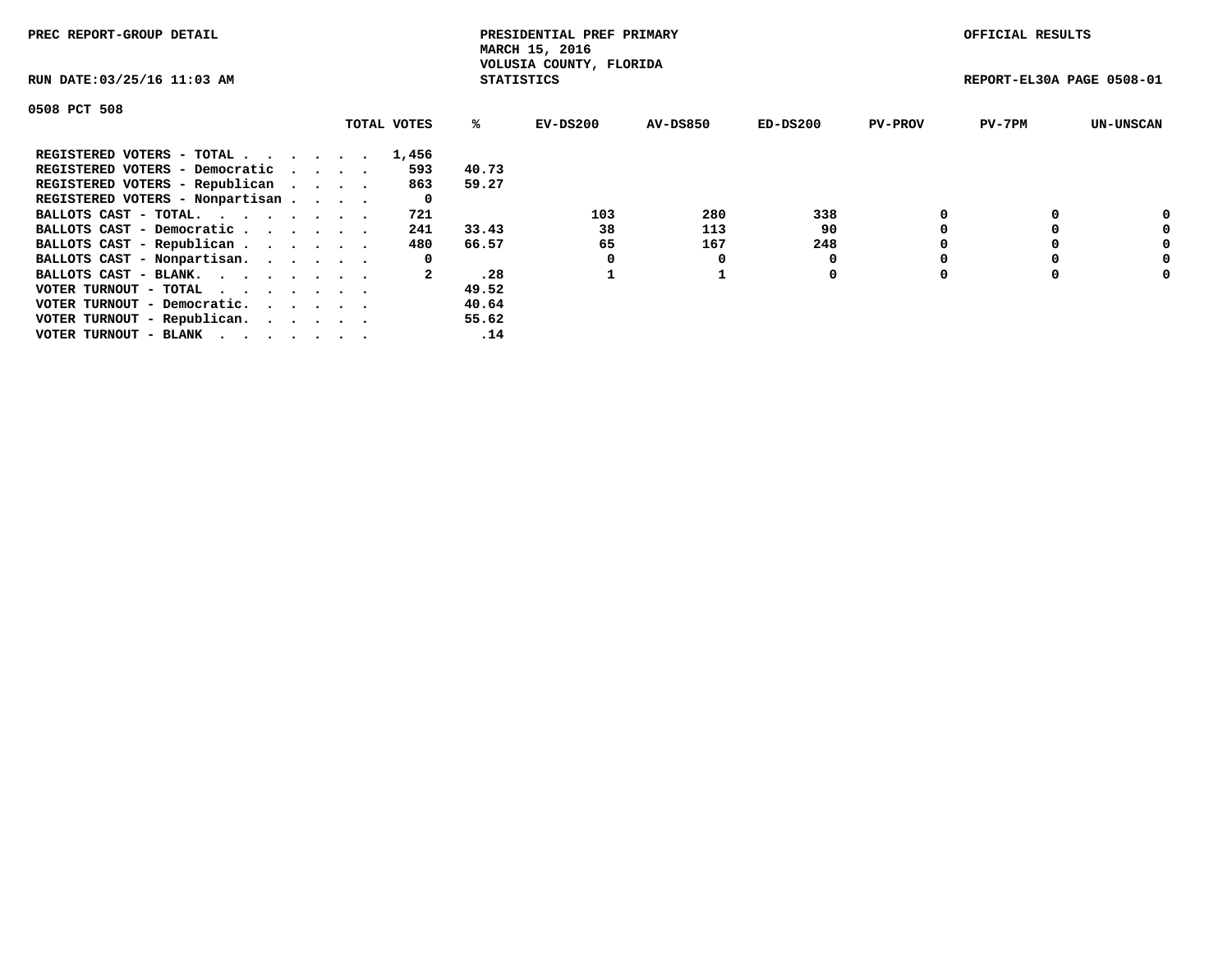| PREC REPORT-GROUP DETAIL<br>RUN DATE: 03/25/16 11:03 AM |  |  |  |  |  |  |  |  |             |       | PRESIDENTIAL PREF PRIMARY<br>MARCH 15, 2016<br>VOLUSIA COUNTY, FLORIDA |                 |          |                | OFFICIAL RESULTS          |           |
|---------------------------------------------------------|--|--|--|--|--|--|--|--|-------------|-------|------------------------------------------------------------------------|-----------------|----------|----------------|---------------------------|-----------|
|                                                         |  |  |  |  |  |  |  |  |             |       | Democratic                                                             |                 |          |                | REPORT-EL30A PAGE 0508-02 |           |
| 0508 PCT 508                                            |  |  |  |  |  |  |  |  | TOTAL VOTES | %ะ    | EV-DS200                                                               | <b>AV-DS850</b> | ED-DS200 | <b>PV-PROV</b> | PV-7PM                    | UN-UNSCAN |
| President - Democratic<br>(VOTE FOR) 1                  |  |  |  |  |  |  |  |  |             |       |                                                                        |                 |          |                |                           |           |
| Hillary Clinton                                         |  |  |  |  |  |  |  |  | 149         | 62.34 | 28                                                                     | 76              | 45       |                |                           | 0         |
| Martin O'Malley                                         |  |  |  |  |  |  |  |  |             | 1.26  | 0                                                                      |                 |          |                |                           | 0         |
| Bernie Sanders.                                         |  |  |  |  |  |  |  |  | 87          | 36.40 | 9                                                                      | 34              | 44       |                |                           | 0         |
| Over Votes.                                             |  |  |  |  |  |  |  |  | 0           |       | 0                                                                      | 0               | 0        |                |                           | 0         |
| Under Votes.                                            |  |  |  |  |  |  |  |  |             |       |                                                                        |                 | 0        |                |                           | 0         |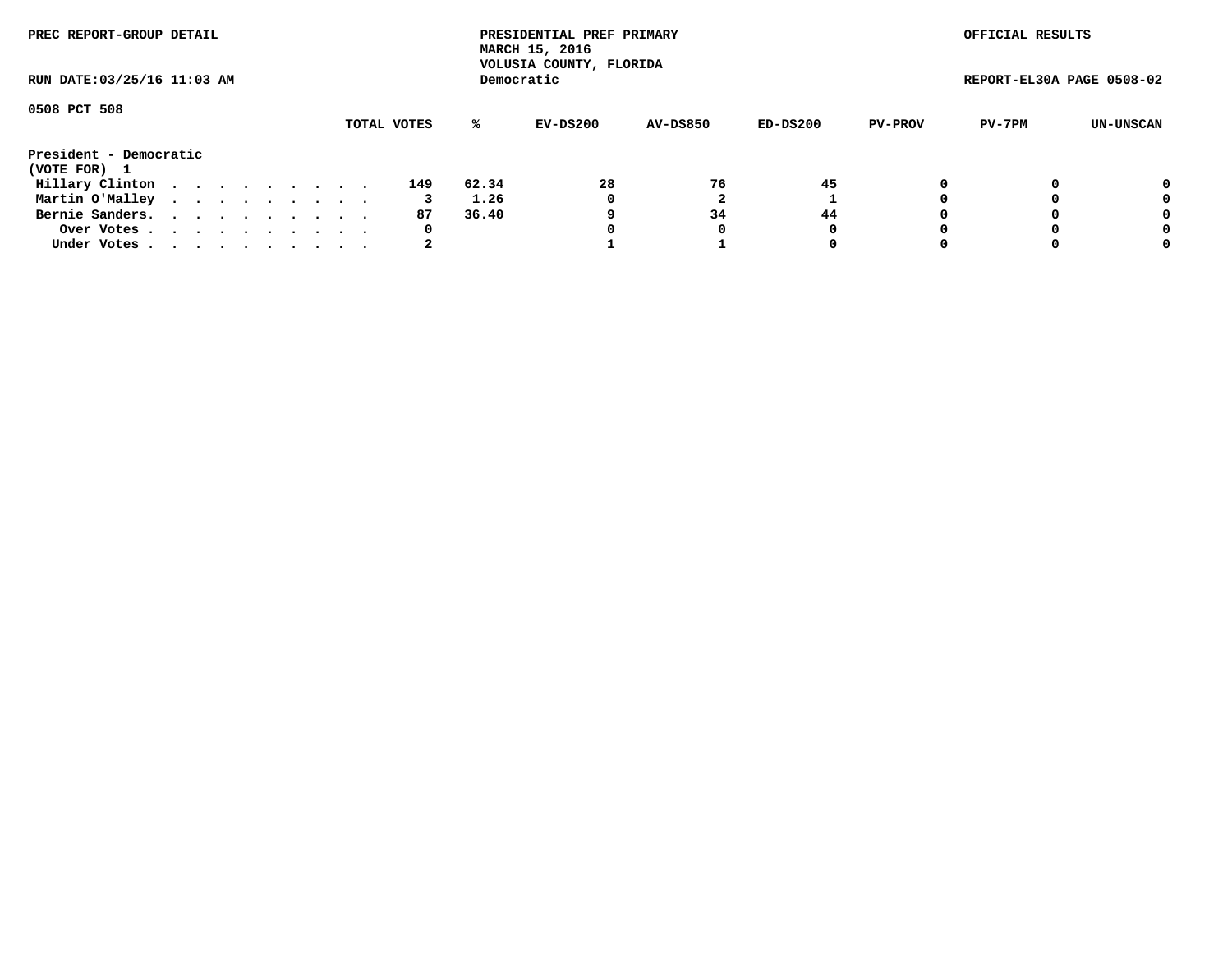| PREC REPORT-GROUP DETAIL               |  |  |  |  |  |  |  |  |             | PRESIDENTIAL PREF PRIMARY<br>MARCH 15, 2016<br>VOLUSIA COUNTY, FLORIDA |            |                 |            | OFFICIAL RESULTS |                           |                  |
|----------------------------------------|--|--|--|--|--|--|--|--|-------------|------------------------------------------------------------------------|------------|-----------------|------------|------------------|---------------------------|------------------|
| RUN DATE: 03/25/16 11:03 AM            |  |  |  |  |  |  |  |  |             |                                                                        | Republican |                 |            |                  | REPORT-EL30A PAGE 0508-03 |                  |
| 0508 PCT 508                           |  |  |  |  |  |  |  |  |             |                                                                        |            |                 |            |                  |                           |                  |
|                                        |  |  |  |  |  |  |  |  | TOTAL VOTES | ℁                                                                      | $EV-DS200$ | <b>AV-DS850</b> | $ED-DS200$ | <b>PV-PROV</b>   | $PV-7PM$                  | <b>UN-UNSCAN</b> |
| President - Republican<br>(VOTE FOR) 1 |  |  |  |  |  |  |  |  |             |                                                                        |            |                 |            |                  |                           |                  |
| Jeb Bush.                              |  |  |  |  |  |  |  |  | 10          | 2.08                                                                   |            | 10              |            |                  |                           |                  |
| Ben Carson                             |  |  |  |  |  |  |  |  |             | .83                                                                    |            |                 |            |                  |                           |                  |
| Chris Christie.                        |  |  |  |  |  |  |  |  |             |                                                                        |            |                 |            |                  |                           |                  |
| Ted Cruz.                              |  |  |  |  |  |  |  |  | 90          | 18.75                                                                  |            | 26              | 56         |                  |                           |                  |
| Carly Fiorina                          |  |  |  |  |  |  |  |  |             |                                                                        |            |                 |            |                  |                           |                  |
| Jim Gilmore.                           |  |  |  |  |  |  |  |  |             |                                                                        |            |                 |            |                  |                           |                  |
| Lindsey Graham.                        |  |  |  |  |  |  |  |  |             |                                                                        |            |                 |            |                  |                           |                  |
| Mike Huckabee                          |  |  |  |  |  |  |  |  |             | .21                                                                    |            |                 |            |                  |                           |                  |
| John R. Kasich.                        |  |  |  |  |  |  |  |  | 35          | 7.29                                                                   |            | 16              |            |                  |                           |                  |
| Rand Paul                              |  |  |  |  |  |  |  |  |             | .21                                                                    |            |                 |            |                  |                           |                  |
| Marco Rubio.                           |  |  |  |  |  |  |  |  | 108         | 22.50                                                                  |            | 35              | 60         |                  |                           |                  |
| Rick Santorum                          |  |  |  |  |  |  |  |  | 0           |                                                                        |            |                 |            |                  |                           |                  |
|                                        |  |  |  |  |  |  |  |  | 231         | 48.13                                                                  | 39         | 76              | 116        |                  |                           |                  |
| Donald J. Trump                        |  |  |  |  |  |  |  |  |             |                                                                        |            |                 |            |                  |                           |                  |
| Over Votes                             |  |  |  |  |  |  |  |  |             |                                                                        |            |                 |            |                  |                           |                  |
| Under Votes                            |  |  |  |  |  |  |  |  |             |                                                                        |            |                 |            |                  |                           |                  |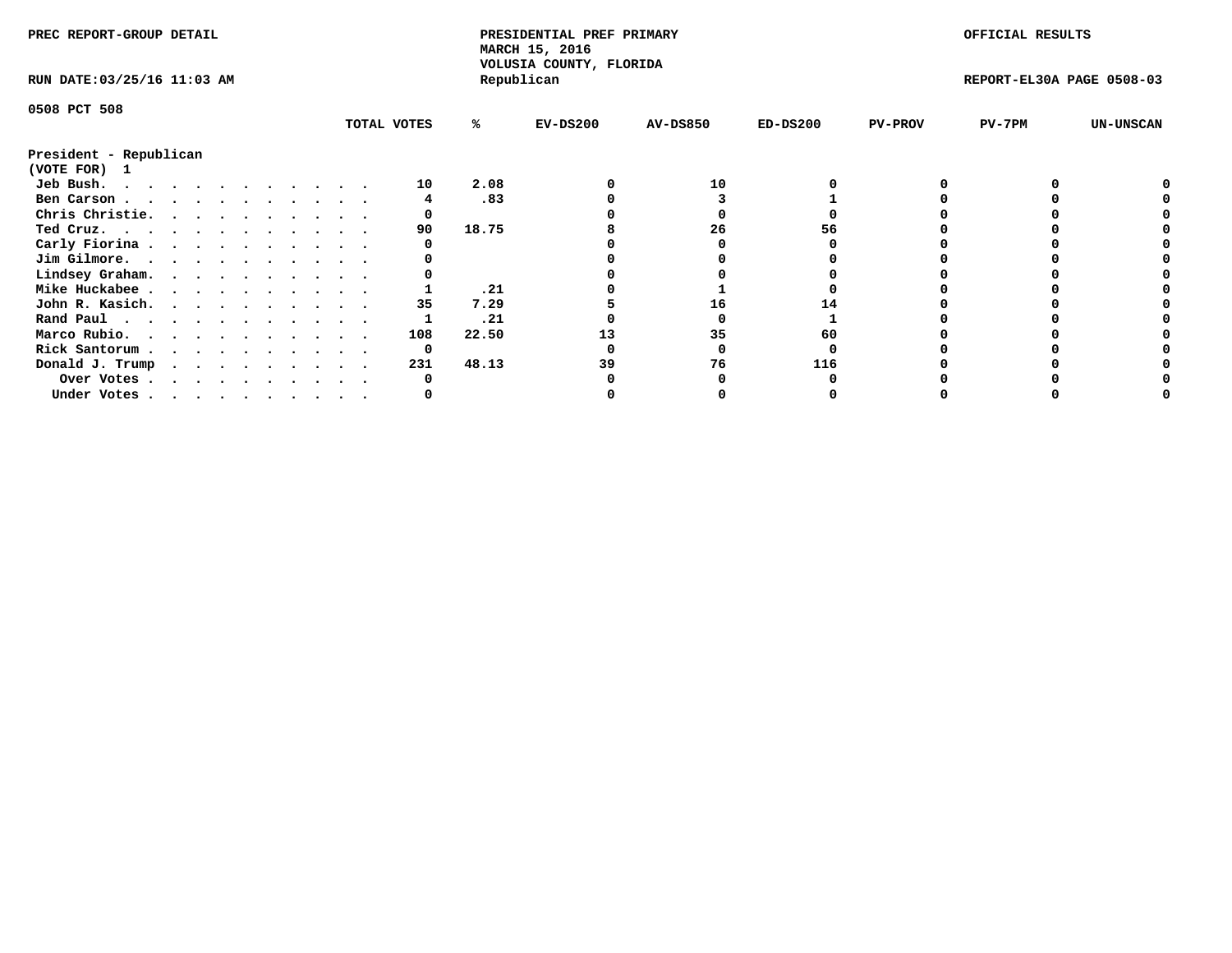| PREC REPORT-GROUP DETAIL                                    |             |       | PRESIDENTIAL PREF PRIMARY<br>MARCH 15, 2016  |          |            |                | OFFICIAL RESULTS          |                  |
|-------------------------------------------------------------|-------------|-------|----------------------------------------------|----------|------------|----------------|---------------------------|------------------|
| RUN DATE: 03/25/16 11:03 AM                                 |             |       | VOLUSIA COUNTY, FLORIDA<br><b>STATISTICS</b> |          |            |                | REPORT-EL30A PAGE 0509-01 |                  |
| 0509 PCT 509                                                |             |       |                                              |          |            |                |                           |                  |
|                                                             | TOTAL VOTES | ℁     | $EV-DS200$                                   | AV-DS850 | $ED-DS200$ | <b>PV-PROV</b> | $PV-7PM$                  | <b>UN-UNSCAN</b> |
| REGISTERED VOTERS - TOTAL                                   | 871         |       |                                              |          |            |                |                           |                  |
| REGISTERED VOTERS - Democratic                              | 360         | 41.33 |                                              |          |            |                |                           |                  |
| REGISTERED VOTERS - Republican                              | 511         | 58.67 |                                              |          |            |                |                           |                  |
| REGISTERED VOTERS - Nonpartisan                             | 0           |       |                                              |          |            |                |                           |                  |
| BALLOTS CAST - TOTAL.                                       | 400         |       | 50                                           | 153      | 197        |                |                           | 0                |
| BALLOTS CAST - Democratic                                   | 126         | 31.50 | 17                                           | 57       | 52         |                |                           | 0                |
| BALLOTS CAST - Republican                                   | 274         | 68.50 | 33                                           | 96       | 145        |                |                           | 0                |
| BALLOTS CAST - Nonpartisan.                                 | 0           |       |                                              | 0        |            |                |                           | 0                |
| BALLOTS CAST - BLANK.                                       |             | .50   | 0                                            |          |            |                |                           | 0                |
| VOTER TURNOUT - TOTAL $\cdot \cdot \cdot \cdot \cdot \cdot$ |             | 45.92 |                                              |          |            |                |                           |                  |
| VOTER TURNOUT - Democratic.                                 |             | 35.00 |                                              |          |            |                |                           |                  |
| VOTER TURNOUT - Republican.                                 |             | 53.62 |                                              |          |            |                |                           |                  |
| VOTER TURNOUT - BLANK                                       |             | .23   |                                              |          |            |                |                           |                  |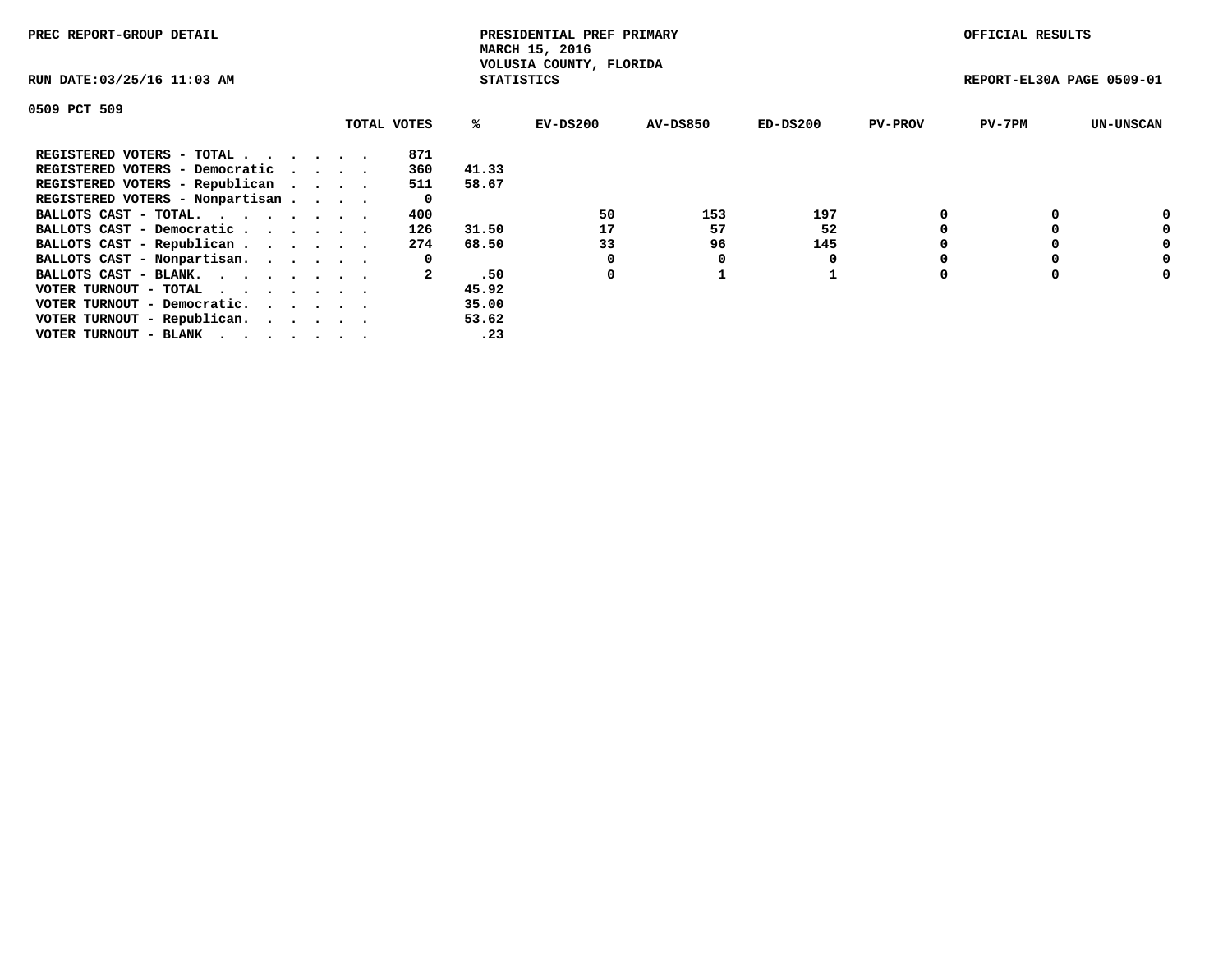| PREC REPORT-GROUP DETAIL<br>RUN DATE: 03/25/16 11:03 AM |  |  |  |  |  |  |  |  |             |       | PRESIDENTIAL PREF PRIMARY<br>MARCH 15, 2016<br>VOLUSIA COUNTY, FLORIDA |                 |          |                | OFFICIAL RESULTS          |           |
|---------------------------------------------------------|--|--|--|--|--|--|--|--|-------------|-------|------------------------------------------------------------------------|-----------------|----------|----------------|---------------------------|-----------|
|                                                         |  |  |  |  |  |  |  |  |             |       | Democratic                                                             |                 |          |                | REPORT-EL30A PAGE 0509-02 |           |
| 0509 PCT 509                                            |  |  |  |  |  |  |  |  | TOTAL VOTES | %ะ    | EV-DS200                                                               | <b>AV-DS850</b> | ED-DS200 | <b>PV-PROV</b> | PV-7PM                    | UN-UNSCAN |
| President - Democratic<br>(VOTE FOR) 1                  |  |  |  |  |  |  |  |  |             |       |                                                                        |                 |          |                |                           |           |
| Hillary Clinton                                         |  |  |  |  |  |  |  |  | 77          | 62.10 | 14                                                                     | 35              | 28       |                |                           | 0         |
| Martin O'Malley                                         |  |  |  |  |  |  |  |  | 4           | 3.23  | 0                                                                      |                 | 0        |                |                           | 0         |
| Bernie Sanders.                                         |  |  |  |  |  |  |  |  | 43          | 34.68 |                                                                        | 17              | 23       |                |                           | 0         |
| Over Votes                                              |  |  |  |  |  |  |  |  | 0           |       |                                                                        | 0               | 0        |                |                           | 0         |
| Under Votes.                                            |  |  |  |  |  |  |  |  |             |       |                                                                        |                 |          |                |                           | 0         |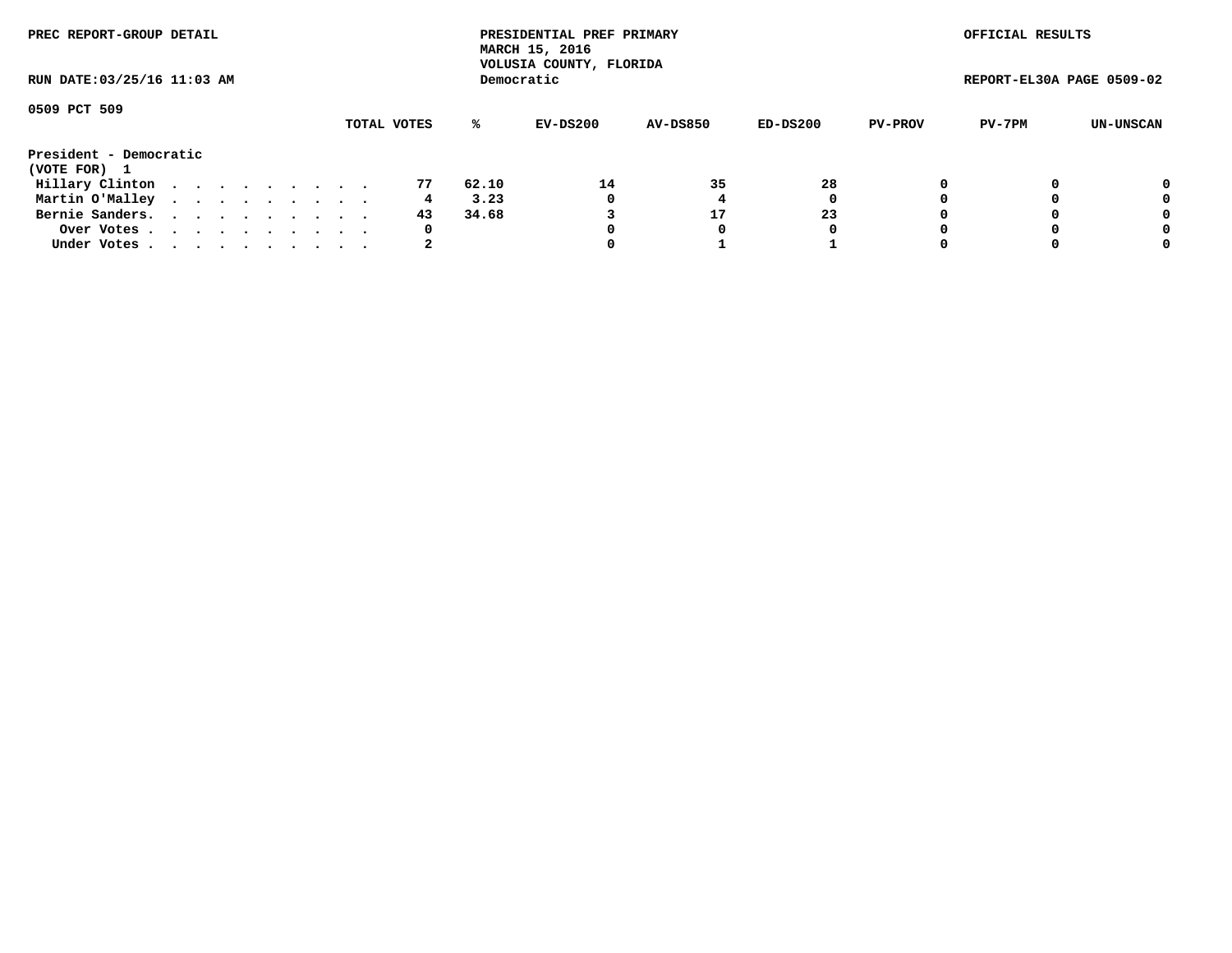| PREC REPORT-GROUP DETAIL    |  |  |  |  |  |  |  | PRESIDENTIAL PREF PRIMARY<br>MARCH 15, 2016<br>VOLUSIA COUNTY, FLORIDA |       |            |                 | OFFICIAL RESULTS |                |                           |                  |
|-----------------------------|--|--|--|--|--|--|--|------------------------------------------------------------------------|-------|------------|-----------------|------------------|----------------|---------------------------|------------------|
| RUN DATE: 03/25/16 11:03 AM |  |  |  |  |  |  |  |                                                                        |       | Republican |                 |                  |                | REPORT-EL30A PAGE 0509-03 |                  |
| 0509 PCT 509                |  |  |  |  |  |  |  |                                                                        |       |            |                 |                  |                |                           |                  |
|                             |  |  |  |  |  |  |  | TOTAL VOTES                                                            | ℁     | $EV-DS200$ | <b>AV-DS850</b> | $ED-DS200$       | <b>PV-PROV</b> | PV-7PM                    | <b>UN-UNSCAN</b> |
| President - Republican      |  |  |  |  |  |  |  |                                                                        |       |            |                 |                  |                |                           |                  |
| (VOTE FOR) 1                |  |  |  |  |  |  |  |                                                                        |       |            |                 |                  |                |                           |                  |
| Jeb Bush.                   |  |  |  |  |  |  |  | 10                                                                     | 3.65  |            |                 |                  |                |                           |                  |
| Ben Carson                  |  |  |  |  |  |  |  |                                                                        | 1.09  |            |                 |                  |                |                           |                  |
| Chris Christie.             |  |  |  |  |  |  |  |                                                                        | .36   |            |                 |                  |                |                           |                  |
| Ted Cruz.                   |  |  |  |  |  |  |  | 56                                                                     | 20.44 |            | 12              |                  |                |                           |                  |
| Carly Fiorina               |  |  |  |  |  |  |  |                                                                        | .36   |            |                 |                  |                |                           |                  |
| Jim Gilmore.                |  |  |  |  |  |  |  |                                                                        |       |            |                 |                  |                |                           |                  |
| Lindsey Graham.             |  |  |  |  |  |  |  |                                                                        |       |            |                 |                  |                |                           |                  |
| Mike Huckabee               |  |  |  |  |  |  |  |                                                                        |       |            |                 |                  |                |                           |                  |
| John R. Kasich.             |  |  |  |  |  |  |  | 14                                                                     | 5.11  |            |                 |                  |                |                           |                  |
| Rand Paul                   |  |  |  |  |  |  |  |                                                                        | .36   |            |                 |                  |                |                           |                  |
| Marco Rubio.                |  |  |  |  |  |  |  | 48                                                                     | 17.52 |            | 15              | 29               |                |                           |                  |
| Rick Santorum               |  |  |  |  |  |  |  | 0                                                                      |       |            |                 |                  |                |                           |                  |
| Donald J. Trump             |  |  |  |  |  |  |  | 140                                                                    | 51.09 |            | 50              |                  |                |                           |                  |
| Over Votes                  |  |  |  |  |  |  |  |                                                                        |       |            |                 |                  |                |                           |                  |
| Under Votes                 |  |  |  |  |  |  |  |                                                                        |       |            |                 |                  |                |                           |                  |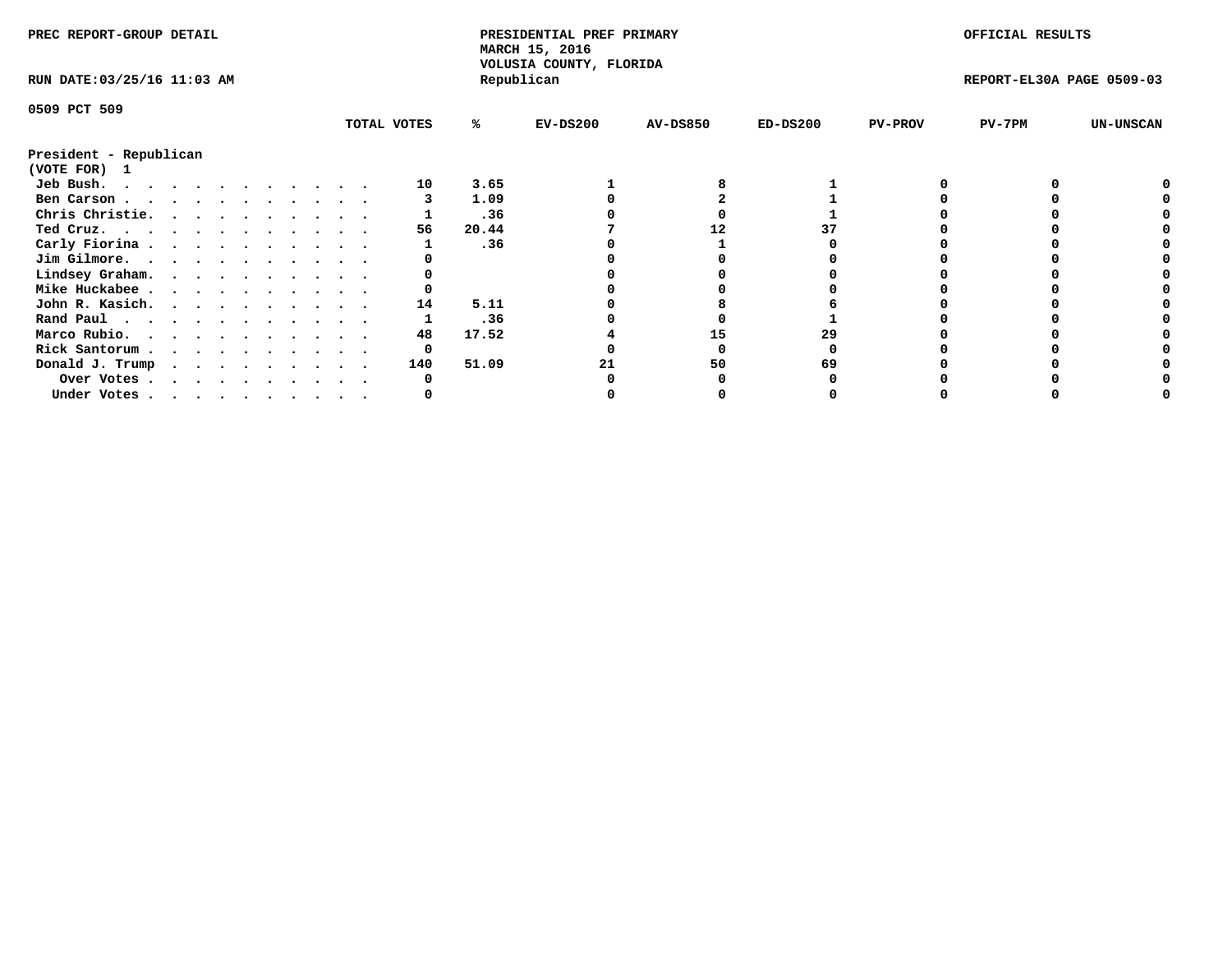| PREC REPORT-GROUP DETAIL                                    |             |                   | PRESIDENTIAL PREF PRIMARY<br>MARCH 15, 2016 |                 |            |                | OFFICIAL RESULTS          |                  |
|-------------------------------------------------------------|-------------|-------------------|---------------------------------------------|-----------------|------------|----------------|---------------------------|------------------|
| RUN DATE: 03/25/16 11:03 AM                                 |             | <b>STATISTICS</b> | VOLUSIA COUNTY, FLORIDA                     |                 |            |                | REPORT-EL30A PAGE 0510-01 |                  |
| 0510 PCT 510                                                |             |                   |                                             |                 |            |                |                           |                  |
|                                                             | TOTAL VOTES | ℁                 | EV-DS200                                    | <b>AV-DS850</b> | $ED-DS200$ | <b>PV-PROV</b> | $PV-7PM$                  | <b>UN-UNSCAN</b> |
| REGISTERED VOTERS - TOTAL                                   | 2,983       |                   |                                             |                 |            |                |                           |                  |
| REGISTERED VOTERS - Democratic                              | 1,060       | 35.53             |                                             |                 |            |                |                           |                  |
| REGISTERED VOTERS - Republican                              | 1,923       | 64.47             |                                             |                 |            |                |                           |                  |
| REGISTERED VOTERS - Nonpartisan                             |             |                   |                                             |                 |            |                |                           |                  |
| BALLOTS CAST - TOTAL. 1,738                                 |             |                   | 254                                         | 590             | 894        |                |                           |                  |
| BALLOTS CAST - Democratic                                   | 514         | 29.57             | 91                                          | 179             | 244        |                |                           | 0                |
| BALLOTS CAST - Republican 1,224                             |             | 70.43             | 163                                         | 411             | 650        |                |                           | 0                |
| BALLOTS CAST - Nonpartisan.                                 | 0           |                   |                                             | 0               |            |                |                           | 0                |
| BALLOTS CAST - BLANK.                                       | 6           | .35               | 0                                           | 0               | 6          |                |                           | 0                |
| VOTER TURNOUT - TOTAL $\cdot \cdot \cdot \cdot \cdot \cdot$ |             | 58.26             |                                             |                 |            |                |                           |                  |
| VOTER TURNOUT - Democratic.                                 |             | 48.49             |                                             |                 |            |                |                           |                  |
| VOTER TURNOUT - Republican.                                 |             | 63.65             |                                             |                 |            |                |                           |                  |
| VOTER TURNOUT - BLANK                                       |             | .20               |                                             |                 |            |                |                           |                  |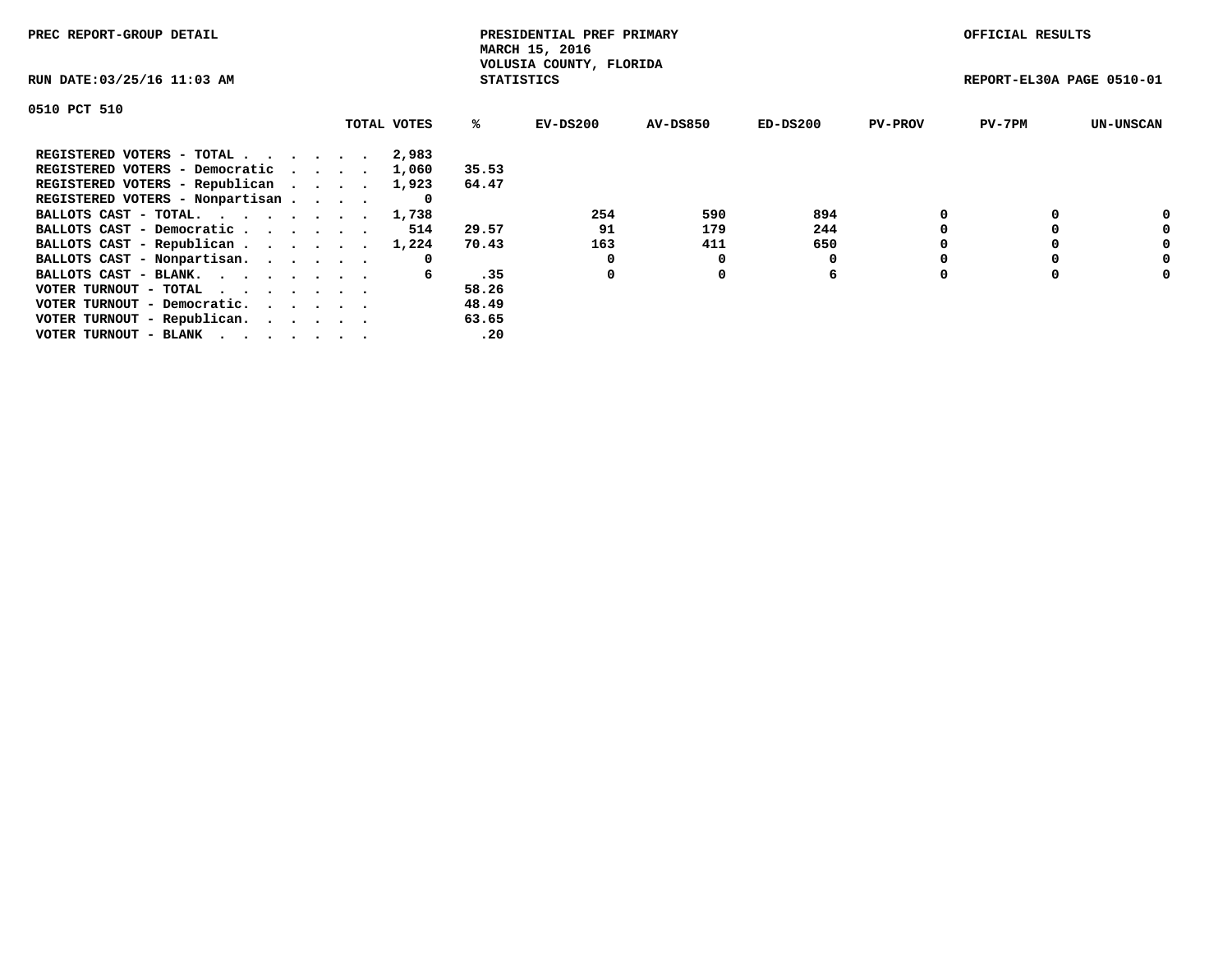| PREC REPORT-GROUP DETAIL<br>RUN DATE: 03/25/16 11:03 AM |  |  |  |  |  |  |  |  |             |       | PRESIDENTIAL PREF PRIMARY<br>MARCH 15, 2016<br>VOLUSIA COUNTY, FLORIDA |                 |          |                | OFFICIAL RESULTS          |           |
|---------------------------------------------------------|--|--|--|--|--|--|--|--|-------------|-------|------------------------------------------------------------------------|-----------------|----------|----------------|---------------------------|-----------|
|                                                         |  |  |  |  |  |  |  |  |             |       | Democratic                                                             |                 |          |                | REPORT-EL30A PAGE 0510-02 |           |
| 0510 PCT 510                                            |  |  |  |  |  |  |  |  | TOTAL VOTES | ℁     | EV-DS200                                                               | <b>AV-DS850</b> | ED-DS200 | <b>PV-PROV</b> | PV-7PM                    | UN-UNSCAN |
| President - Democratic<br>(VOTE FOR) 1                  |  |  |  |  |  |  |  |  |             |       |                                                                        |                 |          |                |                           |           |
| Hillary Clinton                                         |  |  |  |  |  |  |  |  | 308         | 60.63 | 60                                                                     | 111             | 137      |                |                           | 0         |
| Martin O'Malley                                         |  |  |  |  |  |  |  |  | 12          | 2.36  | 0                                                                      | 10              |          |                |                           | 0         |
| Bernie Sanders.                                         |  |  |  |  |  |  |  |  | 188         | 37.01 | 31                                                                     | 58              | 99       |                |                           | 0         |
| Over Votes.                                             |  |  |  |  |  |  |  |  | 0           |       | 0                                                                      | 0               | 0        |                |                           | 0         |
| Under Votes                                             |  |  |  |  |  |  |  |  | 6           |       | 0                                                                      |                 | 6        | $\Omega$       |                           | 0         |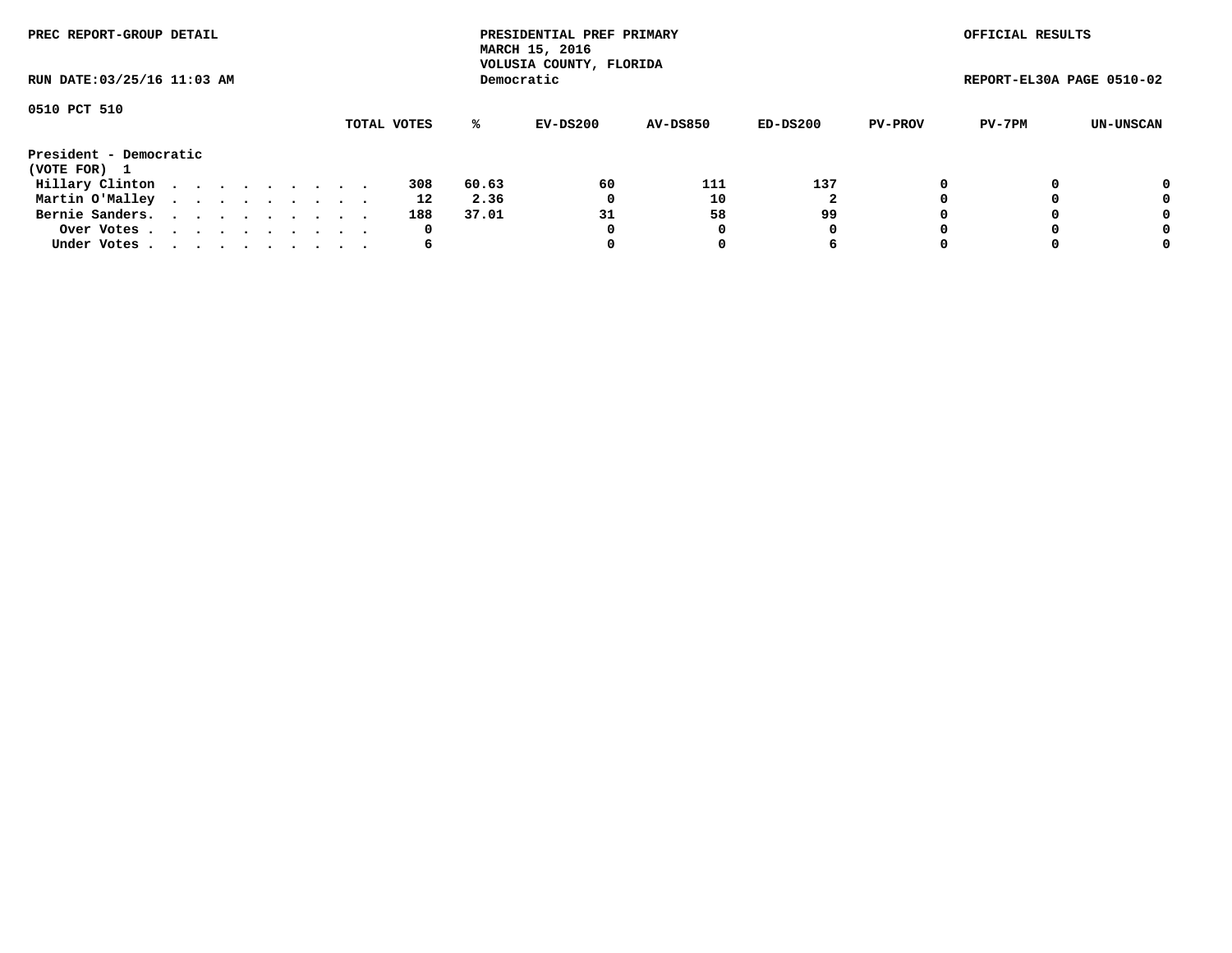| PREC REPORT-GROUP DETAIL    |  |  |  |  |  |  |  |             | PRESIDENTIAL PREF PRIMARY<br>MARCH 15, 2016<br>VOLUSIA COUNTY, FLORIDA |            |                 |            | OFFICIAL RESULTS |                           |                  |
|-----------------------------|--|--|--|--|--|--|--|-------------|------------------------------------------------------------------------|------------|-----------------|------------|------------------|---------------------------|------------------|
| RUN DATE: 03/25/16 11:03 AM |  |  |  |  |  |  |  |             |                                                                        | Republican |                 |            |                  | REPORT-EL30A PAGE 0510-03 |                  |
| 0510 PCT 510                |  |  |  |  |  |  |  |             |                                                                        |            |                 |            |                  |                           |                  |
|                             |  |  |  |  |  |  |  | TOTAL VOTES | ℁                                                                      | $EV-DS200$ | <b>AV-DS850</b> | $ED-DS200$ | <b>PV-PROV</b>   | $PV-7PM$                  | <b>UN-UNSCAN</b> |
| President - Republican      |  |  |  |  |  |  |  |             |                                                                        |            |                 |            |                  |                           |                  |
| (VOTE FOR)<br>$\mathbf{1}$  |  |  |  |  |  |  |  |             |                                                                        |            |                 |            |                  |                           |                  |
| Jeb Bush.<br>.              |  |  |  |  |  |  |  | 26          | 2.12                                                                   |            | 19              |            |                  |                           |                  |
| Ben Carson                  |  |  |  |  |  |  |  |             | .65                                                                    |            |                 |            |                  |                           |                  |
| Chris Christie.             |  |  |  |  |  |  |  |             | .08                                                                    |            |                 |            |                  |                           |                  |
| Ted Cruz.                   |  |  |  |  |  |  |  | 205         | 16.75                                                                  | 26         | 52              | 127        |                  |                           |                  |
| Carly Fiorina               |  |  |  |  |  |  |  |             |                                                                        |            |                 |            |                  |                           |                  |
| Jim Gilmore.                |  |  |  |  |  |  |  |             |                                                                        |            |                 |            |                  |                           |                  |
| Lindsey Graham.             |  |  |  |  |  |  |  |             |                                                                        |            |                 |            |                  |                           |                  |
| Mike Huckabee               |  |  |  |  |  |  |  |             | .16                                                                    |            |                 |            |                  |                           |                  |
| John R. Kasich.             |  |  |  |  |  |  |  | 87          | 7.11                                                                   |            | 11              |            |                  |                           |                  |
| Rand Paul                   |  |  |  |  |  |  |  |             | .08                                                                    |            |                 |            |                  |                           |                  |
| Marco Rubio.                |  |  |  |  |  |  |  | 313         | 25.57                                                                  | 42         | 132             | 139        |                  |                           |                  |
| Rick Santorum               |  |  |  |  |  |  |  |             | .08                                                                    |            |                 |            |                  |                           |                  |
| Donald J. Trump             |  |  |  |  |  |  |  | 580         | 47.39                                                                  | 78         | 186             | 316        |                  |                           |                  |
| Over Votes                  |  |  |  |  |  |  |  |             |                                                                        |            |                 |            |                  |                           |                  |
| Under Votes                 |  |  |  |  |  |  |  |             |                                                                        |            |                 |            |                  |                           |                  |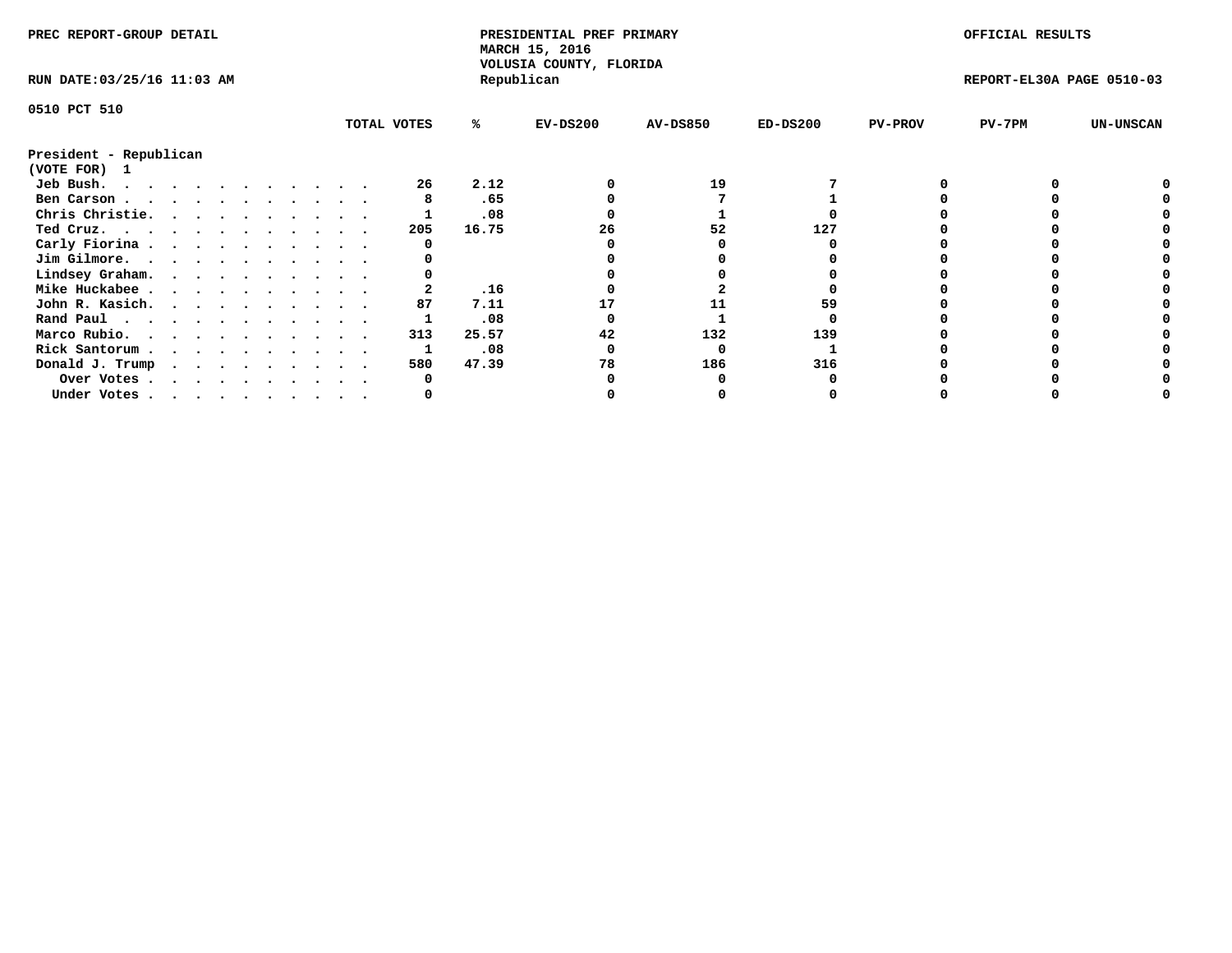| PREC REPORT-GROUP DETAIL        |  |             |                   | PRESIDENTIAL PREF PRIMARY<br>MARCH 15, 2016 |                 |          |                | OFFICIAL RESULTS          |                  |
|---------------------------------|--|-------------|-------------------|---------------------------------------------|-----------------|----------|----------------|---------------------------|------------------|
| RUN DATE: 03/25/16 11:03 AM     |  |             | <b>STATISTICS</b> | VOLUSIA COUNTY, FLORIDA                     |                 |          |                | REPORT-EL30A PAGE 0511-01 |                  |
| 0511 PCT 511                    |  |             |                   |                                             |                 |          |                |                           |                  |
|                                 |  | TOTAL VOTES | %ະ                | EV-DS200                                    | <b>AV-DS850</b> | ED-DS200 | <b>PV-PROV</b> | $PV-7PM$                  | <b>UN-UNSCAN</b> |
| REGISTERED VOTERS - TOTAL       |  | 621         |                   |                                             |                 |          |                |                           |                  |
| REGISTERED VOTERS - Democratic  |  | 226         | 36.39             |                                             |                 |          |                |                           |                  |
| REGISTERED VOTERS - Republican  |  | 395         | 63.61             |                                             |                 |          |                |                           |                  |
| REGISTERED VOTERS - Nonpartisan |  | 0           |                   |                                             |                 |          |                |                           |                  |
| BALLOTS CAST - TOTAL.           |  | 299         |                   | 29                                          | 104             | 166      |                |                           | 0                |
| BALLOTS CAST - Democratic       |  | 76          | 25.42             | 12                                          | 35              | 29       |                |                           | 0                |
| BALLOTS CAST - Republican       |  | 223         | 74.58             | 17                                          | 69              | 137      |                |                           | 0                |
| BALLOTS CAST - Nonpartisan.     |  | 0           |                   |                                             |                 |          |                |                           | 0                |
| BALLOTS CAST - BLANK.           |  |             | .33               | 0                                           |                 | 0        |                |                           | 0                |
| VOTER TURNOUT - TOTAL           |  |             | 48.15             |                                             |                 |          |                |                           |                  |
| VOTER TURNOUT - Democratic.     |  |             | 33.63             |                                             |                 |          |                |                           |                  |
| VOTER TURNOUT - Republican.     |  |             | 56.46             |                                             |                 |          |                |                           |                  |
| VOTER TURNOUT - BLANK           |  |             | .16               |                                             |                 |          |                |                           |                  |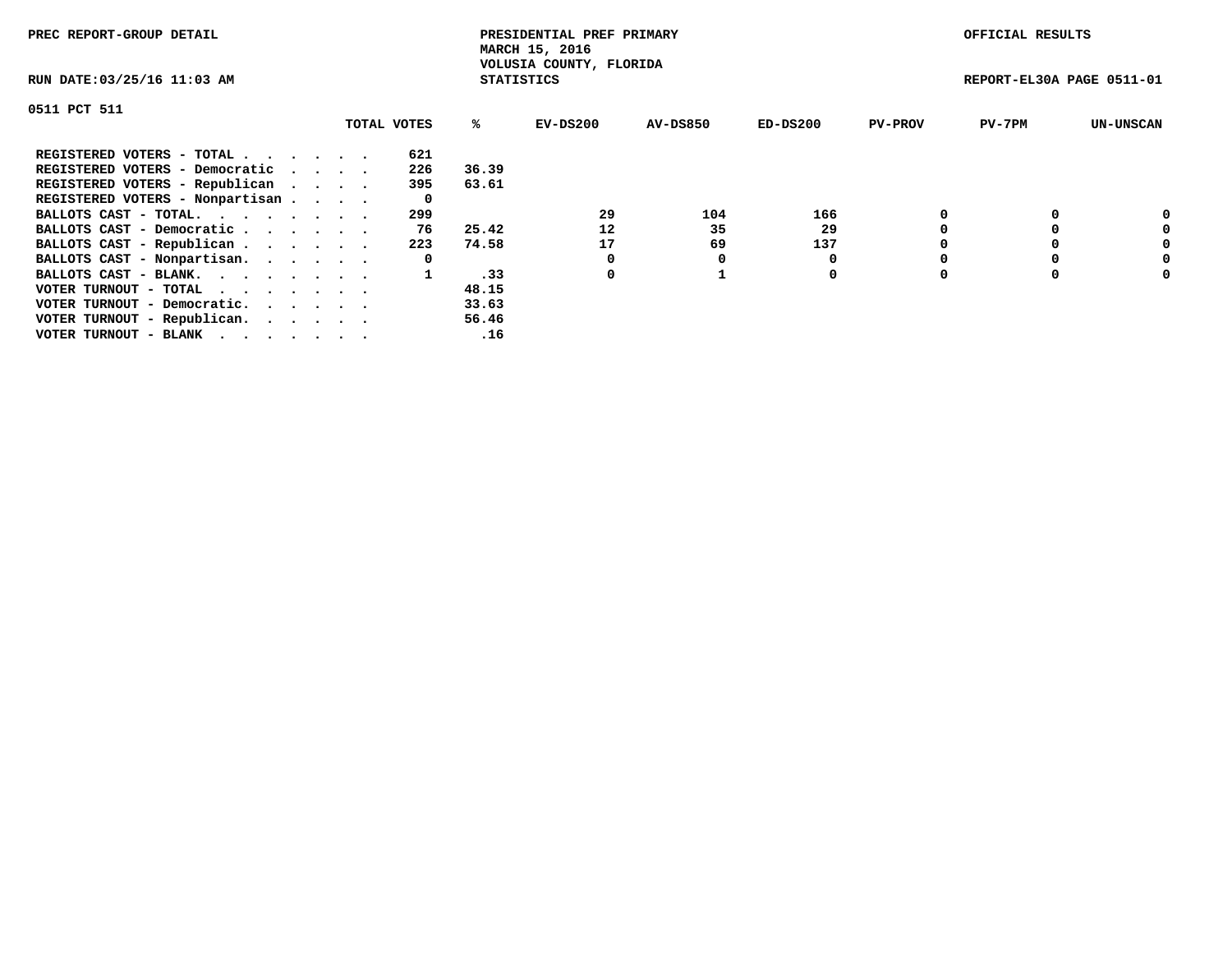| PREC REPORT-GROUP DETAIL<br>RUN DATE: 03/25/16 11:03 AM |  |  |  |  |  |  |  |  |    |       | PRESIDENTIAL PREF PRIMARY<br>MARCH 15, 2016<br>VOLUSIA COUNTY, FLORIDA |                 |          |                | OFFICIAL RESULTS          |           |
|---------------------------------------------------------|--|--|--|--|--|--|--|--|----|-------|------------------------------------------------------------------------|-----------------|----------|----------------|---------------------------|-----------|
|                                                         |  |  |  |  |  |  |  |  |    |       | Democratic                                                             |                 |          |                | REPORT-EL30A PAGE 0511-02 |           |
| 0511 PCT 511<br>TOTAL VOTES                             |  |  |  |  |  |  |  |  |    | %ะ    | EV-DS200                                                               | <b>AV-DS850</b> | ED-DS200 | <b>PV-PROV</b> | PV-7PM                    | UN-UNSCAN |
| President - Democratic<br>(VOTE FOR) 1                  |  |  |  |  |  |  |  |  |    |       |                                                                        |                 |          |                |                           |           |
| Hillary Clinton                                         |  |  |  |  |  |  |  |  | 43 | 57.33 |                                                                        | 24              | 17       |                |                           | 0         |
| Martin O'Malley                                         |  |  |  |  |  |  |  |  |    | 1.33  |                                                                        |                 | 0        |                |                           | 0         |
| Bernie Sanders.                                         |  |  |  |  |  |  |  |  | 31 | 41.33 |                                                                        | 10              | 12       |                |                           | 0         |
| Over Votes.                                             |  |  |  |  |  |  |  |  | 0  |       |                                                                        | 0               | 0        |                |                           | 0         |
| Under Votes.                                            |  |  |  |  |  |  |  |  |    |       |                                                                        |                 | 0        |                |                           | 0         |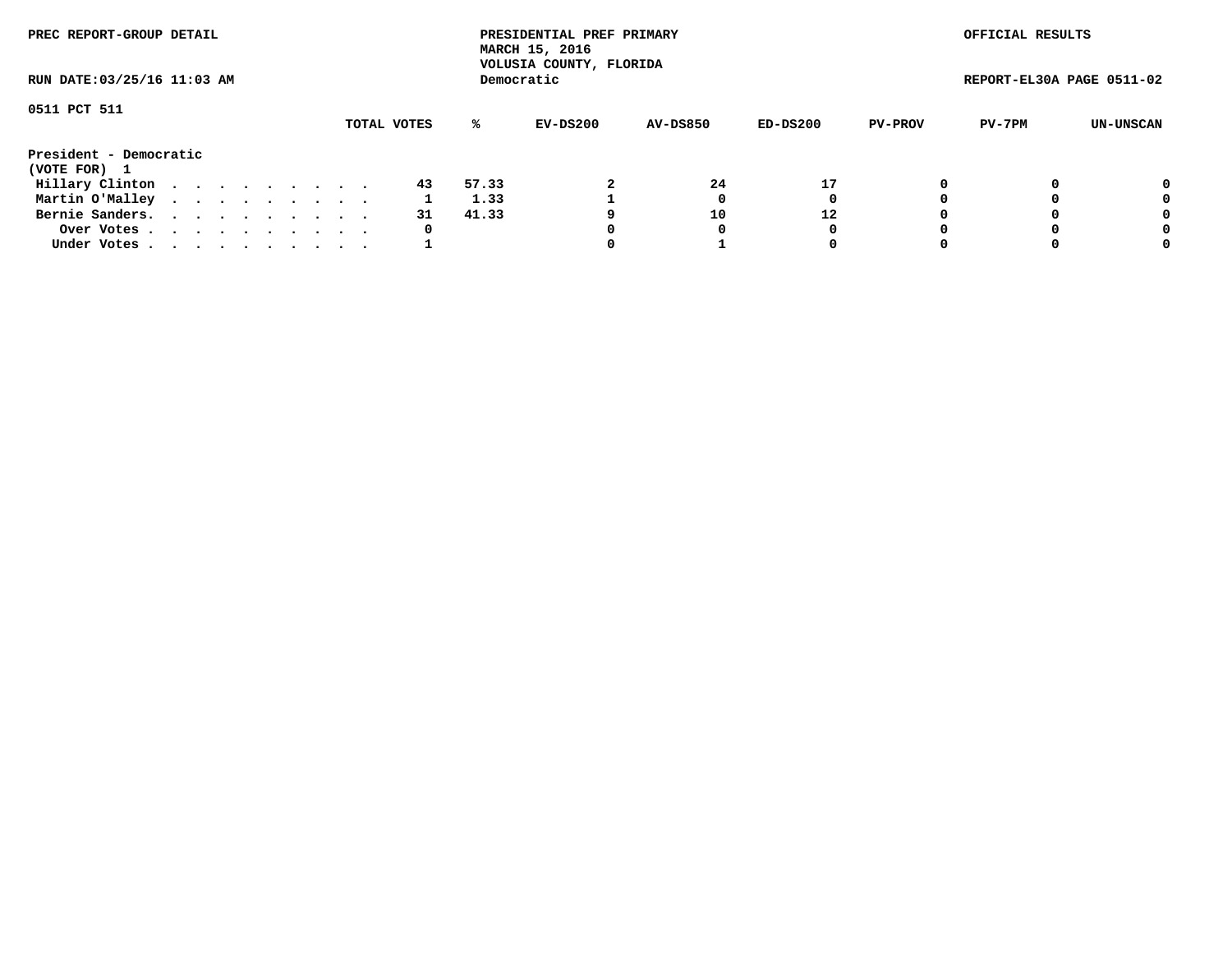| PREC REPORT-GROUP DETAIL    |  |  |  |  |  |  |  |             | PRESIDENTIAL PREF PRIMARY<br>MARCH 15, 2016<br>VOLUSIA COUNTY, FLORIDA |            |                 |            | OFFICIAL RESULTS |                           |                  |
|-----------------------------|--|--|--|--|--|--|--|-------------|------------------------------------------------------------------------|------------|-----------------|------------|------------------|---------------------------|------------------|
| RUN DATE: 03/25/16 11:03 AM |  |  |  |  |  |  |  |             |                                                                        | Republican |                 |            |                  | REPORT-EL30A PAGE 0511-03 |                  |
| 0511 PCT 511                |  |  |  |  |  |  |  |             |                                                                        |            |                 |            |                  |                           |                  |
|                             |  |  |  |  |  |  |  | TOTAL VOTES | %ะ                                                                     | EV-DS200   | <b>AV-DS850</b> | $ED-DS200$ | <b>PV-PROV</b>   | $PV-7PM$                  | <b>UN-UNSCAN</b> |
| President - Republican      |  |  |  |  |  |  |  |             |                                                                        |            |                 |            |                  |                           |                  |
| (VOTE FOR) 1                |  |  |  |  |  |  |  |             |                                                                        |            |                 |            |                  |                           |                  |
| Jeb Bush.                   |  |  |  |  |  |  |  |             | .90                                                                    |            |                 |            |                  |                           |                  |
| Ben Carson                  |  |  |  |  |  |  |  |             | 1.35                                                                   |            |                 |            |                  |                           |                  |
| Chris Christie.             |  |  |  |  |  |  |  |             |                                                                        |            |                 |            |                  |                           |                  |
| Ted Cruz.                   |  |  |  |  |  |  |  | 47          | 21.08                                                                  |            |                 |            |                  |                           |                  |
| Carly Fiorina               |  |  |  |  |  |  |  |             |                                                                        |            |                 |            |                  |                           |                  |
| Jim Gilmore.                |  |  |  |  |  |  |  |             |                                                                        |            |                 |            |                  |                           |                  |
| Lindsey Graham.             |  |  |  |  |  |  |  |             |                                                                        |            |                 |            |                  |                           |                  |
| Mike Huckabee               |  |  |  |  |  |  |  |             | .45                                                                    |            |                 |            |                  |                           |                  |
| John R. Kasich.             |  |  |  |  |  |  |  | 12          | 5.38                                                                   |            |                 |            |                  |                           |                  |
| Rand Paul                   |  |  |  |  |  |  |  | 0           |                                                                        |            |                 |            |                  |                           |                  |
| Marco Rubio.                |  |  |  |  |  |  |  | 28          | 12.56                                                                  |            | 10              |            |                  |                           |                  |
|                             |  |  |  |  |  |  |  |             |                                                                        |            |                 |            |                  |                           |                  |
| Rick Santorum               |  |  |  |  |  |  |  | 0           |                                                                        |            |                 |            |                  |                           |                  |
| Donald J. Trump             |  |  |  |  |  |  |  | 130         | 58.30                                                                  |            | 32              | 86         |                  |                           |                  |
| Over Votes                  |  |  |  |  |  |  |  |             |                                                                        |            |                 |            |                  |                           |                  |
| Under Votes                 |  |  |  |  |  |  |  |             |                                                                        |            |                 |            |                  |                           |                  |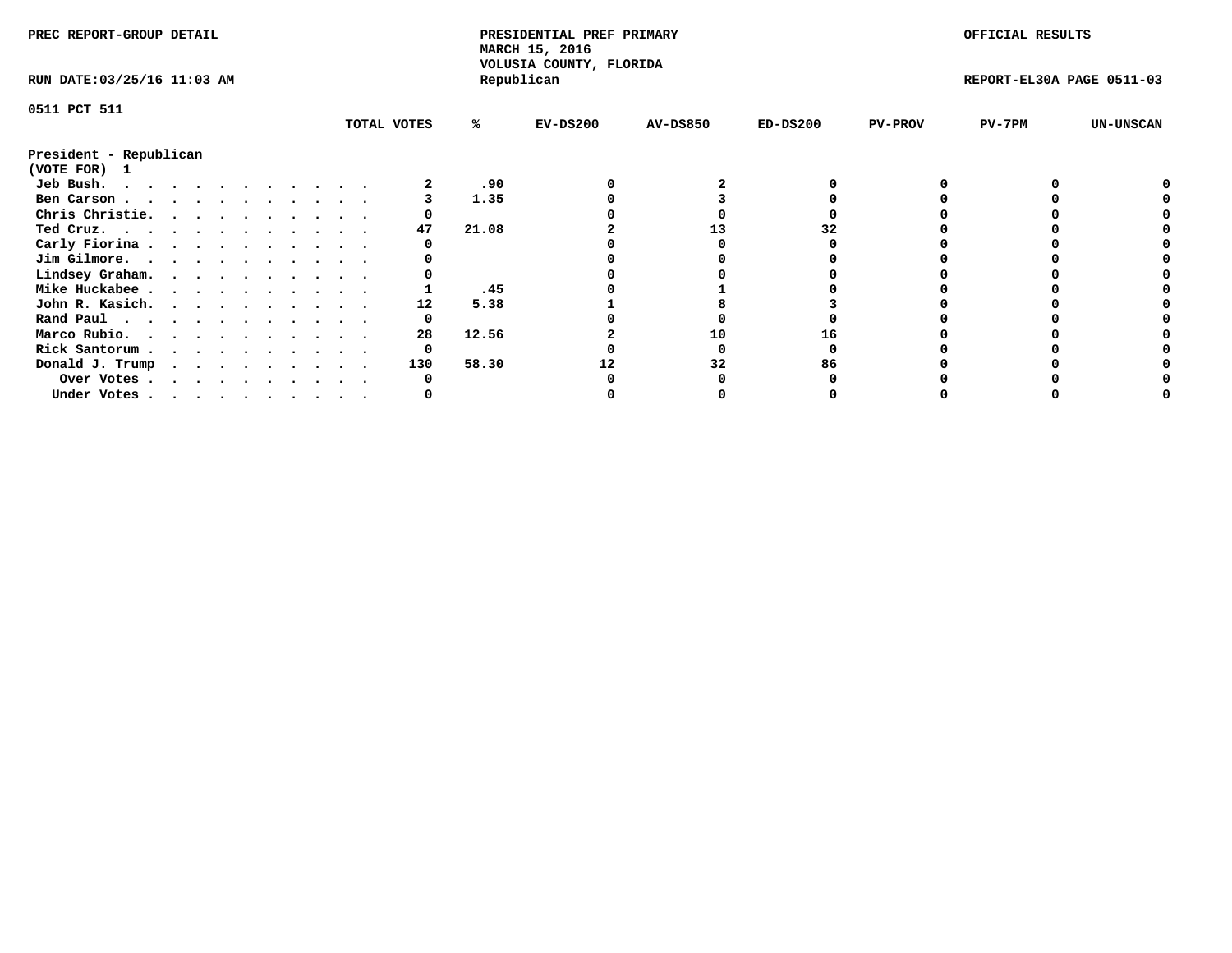| PREC REPORT-GROUP DETAIL                                    |             |                   | PRESIDENTIAL PREF PRIMARY<br>MARCH 15, 2016 |          |            |                | OFFICIAL RESULTS          |                  |
|-------------------------------------------------------------|-------------|-------------------|---------------------------------------------|----------|------------|----------------|---------------------------|------------------|
| RUN DATE: 03/25/16 11:03 AM                                 |             | <b>STATISTICS</b> | VOLUSIA COUNTY, FLORIDA                     |          |            |                | REPORT-EL30A PAGE 0512-01 |                  |
| 0512 PCT 512                                                |             |                   |                                             |          |            |                |                           |                  |
|                                                             | TOTAL VOTES | ℁                 | $EV-DS200$                                  | AV-DS850 | $ED-DS200$ | <b>PV-PROV</b> | $PV-7PM$                  | <b>UN-UNSCAN</b> |
| REGISTERED VOTERS - TOTAL                                   | 2,874       |                   |                                             |          |            |                |                           |                  |
| REGISTERED VOTERS - Democratic                              | 1,249       | 43.46             |                                             |          |            |                |                           |                  |
| REGISTERED VOTERS - Republican                              | 1,625       | 56.54             |                                             |          |            |                |                           |                  |
| REGISTERED VOTERS - Nonpartisan                             | 0           |                   |                                             |          |            |                |                           |                  |
| BALLOTS CAST - TOTAL.                                       | 1,617       |                   | 268                                         | 600      | 748        |                |                           | 0                |
| BALLOTS CAST - Democratic                                   | 625         | 38.65             | 95                                          | 249      | 280        |                |                           | 0                |
| BALLOTS CAST - Republican                                   | 992         | 61.35             | 173                                         | 351      | 468        |                |                           | 0                |
| BALLOTS CAST - Nonpartisan.                                 | 0           |                   | 0                                           | 0        |            |                |                           | 0                |
| BALLOTS CAST - BLANK.                                       |             | .56               |                                             |          |            |                |                           | 0                |
| VOTER TURNOUT - TOTAL $\cdot \cdot \cdot \cdot \cdot \cdot$ |             | 56.26             |                                             |          |            |                |                           |                  |
| VOTER TURNOUT - Democratic.                                 |             | 50.04             |                                             |          |            |                |                           |                  |
| VOTER TURNOUT - Republican.                                 |             | 61.05             |                                             |          |            |                |                           |                  |
| VOTER TURNOUT - BLANK                                       |             | .31               |                                             |          |            |                |                           |                  |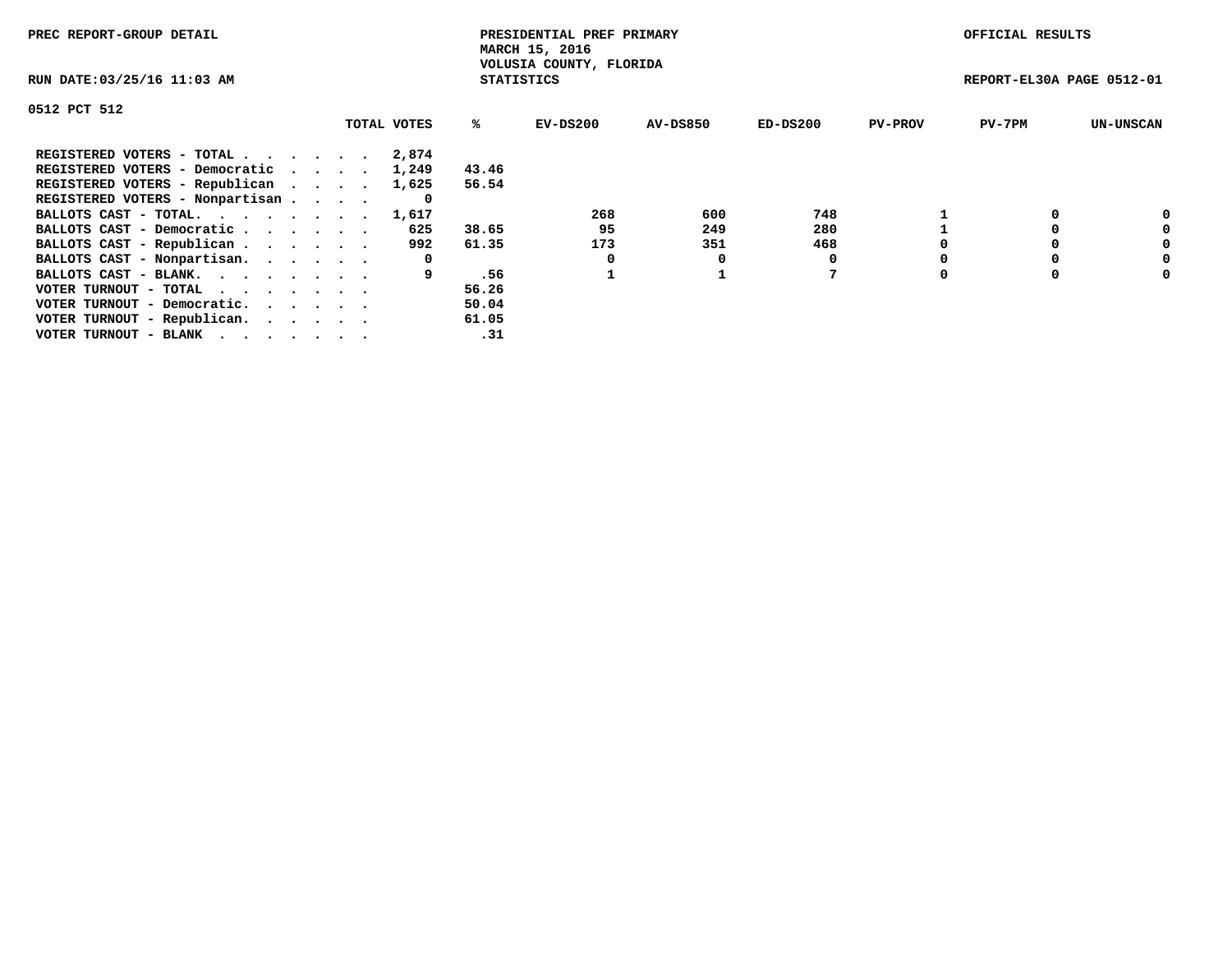| PREC REPORT-GROUP DETAIL<br>RUN DATE: 03/25/16 11:03 AM |  |  |  |  |  |  |  |  |             | PRESIDENTIAL PREF PRIMARY<br>MARCH 15, 2016<br>VOLUSIA COUNTY, FLORIDA |            |                 |            | OFFICIAL RESULTS |                           |           |
|---------------------------------------------------------|--|--|--|--|--|--|--|--|-------------|------------------------------------------------------------------------|------------|-----------------|------------|------------------|---------------------------|-----------|
|                                                         |  |  |  |  |  |  |  |  |             |                                                                        | Democratic |                 |            |                  | REPORT-EL30A PAGE 0512-02 |           |
| 0512 PCT 512                                            |  |  |  |  |  |  |  |  |             |                                                                        |            |                 |            |                  |                           |           |
|                                                         |  |  |  |  |  |  |  |  | TOTAL VOTES | ℁                                                                      | $EV-DS200$ | <b>AV-DS850</b> | $ED-DS200$ | <b>PV-PROV</b>   | PV-7PM                    | UN-UNSCAN |
| President - Democratic<br>(VOTE FOR) 1                  |  |  |  |  |  |  |  |  |             |                                                                        |            |                 |            |                  |                           |           |
| Hillary Clinton                                         |  |  |  |  |  |  |  |  | 348         | 56.31                                                                  | 64         | 162             | 121        |                  |                           | 0         |
| Martin O'Malley                                         |  |  |  |  |  |  |  |  | 16          | 2.59                                                                   |            | 11              | 4          |                  |                           | 0         |
| Bernie Sanders.                                         |  |  |  |  |  |  |  |  | 254         | 41.10                                                                  | 29         | 76              | 149        |                  |                           | 0         |
| Over Votes                                              |  |  |  |  |  |  |  |  | 0           |                                                                        | 0          | 0               | 0          |                  |                           | 0         |
| Under Votes                                             |  |  |  |  |  |  |  |  | 7           |                                                                        |            |                 | 6          |                  |                           | 0         |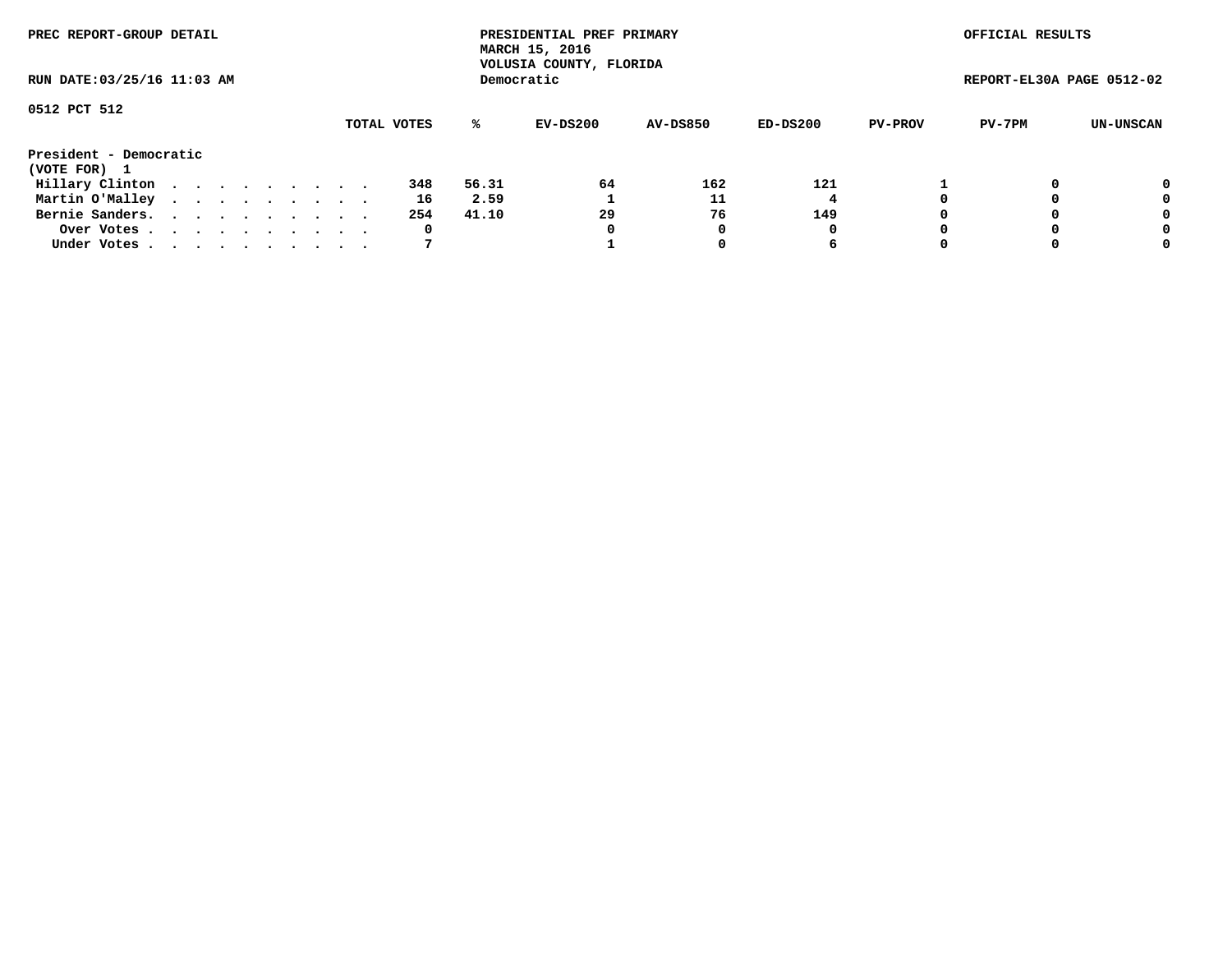| PREC REPORT-GROUP DETAIL    |  |  |  |  |  |  |  | PRESIDENTIAL PREF PRIMARY<br>MARCH 15, 2016<br>VOLUSIA COUNTY, FLORIDA |       |            |                 | OFFICIAL RESULTS |                |                           |                  |
|-----------------------------|--|--|--|--|--|--|--|------------------------------------------------------------------------|-------|------------|-----------------|------------------|----------------|---------------------------|------------------|
| RUN DATE: 03/25/16 11:03 AM |  |  |  |  |  |  |  |                                                                        |       | Republican |                 |                  |                | REPORT-EL30A PAGE 0512-03 |                  |
| 0512 PCT 512                |  |  |  |  |  |  |  |                                                                        |       |            |                 |                  |                |                           |                  |
|                             |  |  |  |  |  |  |  | TOTAL VOTES                                                            | ℁     | $EV-DS200$ | <b>AV-DS850</b> | $ED-DS200$       | <b>PV-PROV</b> | $PV-7PM$                  | <b>UN-UNSCAN</b> |
| President - Republican      |  |  |  |  |  |  |  |                                                                        |       |            |                 |                  |                |                           |                  |
| (VOTE FOR)<br>$\mathbf{1}$  |  |  |  |  |  |  |  |                                                                        |       |            |                 |                  |                |                           |                  |
| Jeb Bush.                   |  |  |  |  |  |  |  | 20                                                                     | 2.02  |            | 18              |                  |                |                           |                  |
| Ben Carson                  |  |  |  |  |  |  |  |                                                                        | .81   |            |                 |                  |                |                           |                  |
| Chris Christie.             |  |  |  |  |  |  |  |                                                                        | .40   |            |                 |                  |                |                           |                  |
| Ted Cruz.                   |  |  |  |  |  |  |  | 127                                                                    | 12.83 | 18         |                 |                  |                |                           |                  |
| Carly Fiorina               |  |  |  |  |  |  |  |                                                                        |       |            |                 |                  |                |                           |                  |
| Jim Gilmore.                |  |  |  |  |  |  |  |                                                                        |       |            |                 |                  |                |                           |                  |
| Lindsey Graham.             |  |  |  |  |  |  |  |                                                                        |       |            |                 |                  |                |                           |                  |
| Mike Huckabee               |  |  |  |  |  |  |  |                                                                        | .20   |            |                 |                  |                |                           |                  |
| John R. Kasich.             |  |  |  |  |  |  |  | 116                                                                    | 11.72 |            | 45              |                  |                |                           |                  |
| Rand Paul                   |  |  |  |  |  |  |  | 0                                                                      |       |            |                 |                  |                |                           |                  |
| Marco Rubio.                |  |  |  |  |  |  |  | 248                                                                    | 25.05 | 60         | 78              | 110              |                |                           |                  |
| Rick Santorum               |  |  |  |  |  |  |  | 0                                                                      |       |            |                 |                  |                |                           |                  |
| Donald J. Trump             |  |  |  |  |  |  |  | 465                                                                    | 46.97 |            | 164             | 230              |                |                           |                  |
| Over Votes                  |  |  |  |  |  |  |  |                                                                        |       |            |                 |                  |                |                           |                  |
| Under Votes                 |  |  |  |  |  |  |  |                                                                        |       |            |                 |                  |                |                           |                  |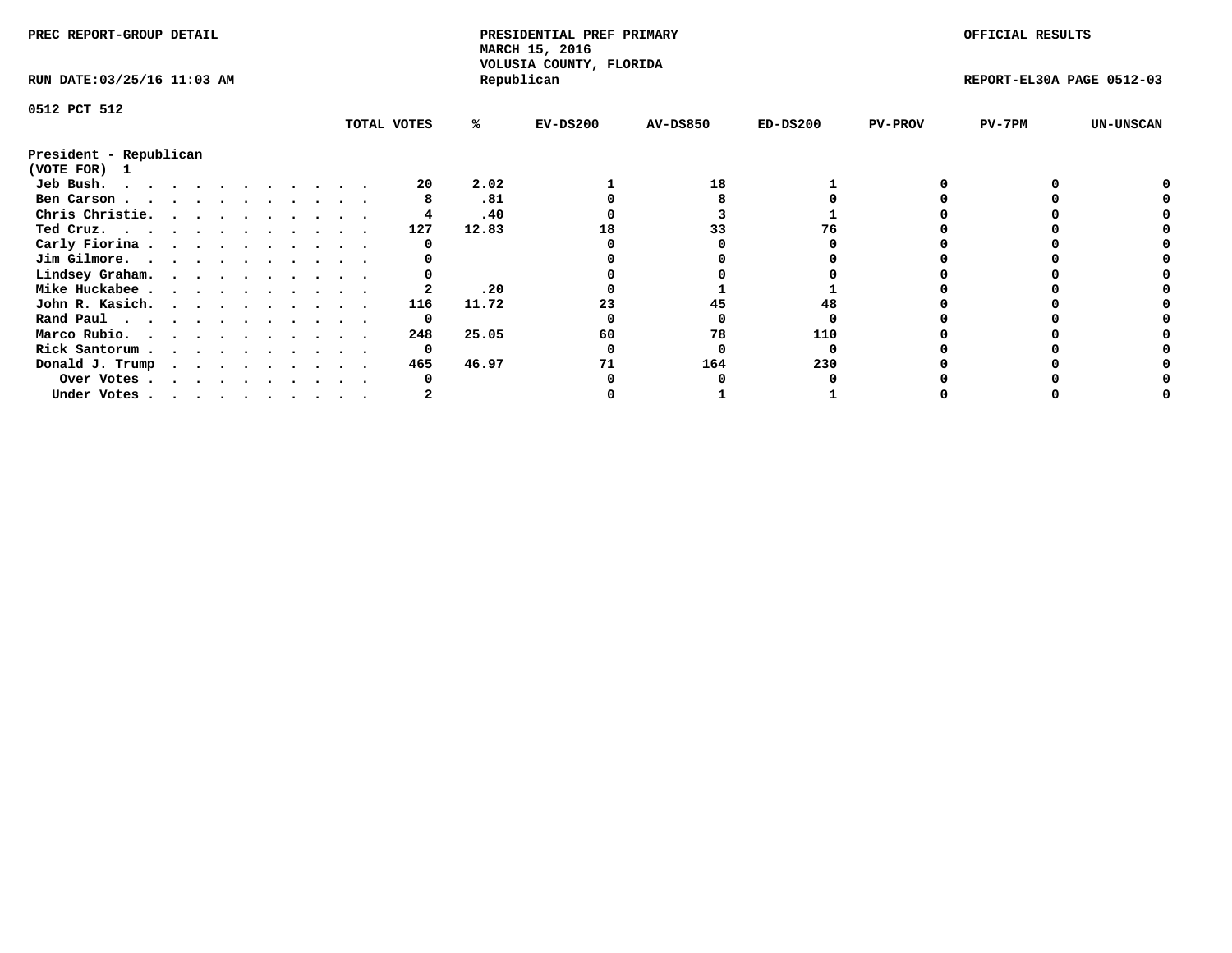| PREC REPORT-GROUP DETAIL        |             |                   | PRESIDENTIAL PREF PRIMARY<br>MARCH 15, 2016 |                 |          |                | OFFICIAL RESULTS          |                  |
|---------------------------------|-------------|-------------------|---------------------------------------------|-----------------|----------|----------------|---------------------------|------------------|
| RUN DATE: 03/25/16 11:03 AM     |             | <b>STATISTICS</b> | VOLUSIA COUNTY, FLORIDA                     |                 |          |                | REPORT-EL30A PAGE 0515-01 |                  |
| 0515 PCT 515                    |             |                   |                                             |                 |          |                |                           |                  |
|                                 | TOTAL VOTES | %ະ                | EV-DS200                                    | <b>AV-DS850</b> | ED-DS200 | <b>PV-PROV</b> | $PV-7PM$                  | <b>UN-UNSCAN</b> |
| REGISTERED VOTERS - TOTAL       | 2,046       |                   |                                             |                 |          |                |                           |                  |
| REGISTERED VOTERS - Democratic  | 1,118       | 54.64             |                                             |                 |          |                |                           |                  |
| REGISTERED VOTERS - Republican  | 928         | 45.36             |                                             |                 |          |                |                           |                  |
| REGISTERED VOTERS - Nonpartisan | 0           |                   |                                             |                 |          |                |                           |                  |
| BALLOTS CAST - TOTAL.           | 890         |                   | 166                                         | 313             | 410      |                |                           | 0                |
| BALLOTS CAST - Democratic       | 450         | 50.56             | 86                                          | 168             | 196      |                |                           | 0                |
| BALLOTS CAST - Republican       | 440         | 49.44             | 80                                          | 145             | 214      |                |                           | 0                |
| BALLOTS CAST - Nonpartisan.     | 0           |                   |                                             |                 |          |                |                           | 0                |
| BALLOTS CAST - BLANK.           | 5           | .56               | $\mathbf{2}$                                |                 | 2        |                |                           | 0                |
| VOTER TURNOUT - TOTAL           |             | 43.50             |                                             |                 |          |                |                           |                  |
| VOTER TURNOUT - Democratic.     |             | 40.25             |                                             |                 |          |                |                           |                  |
| VOTER TURNOUT - Republican.     |             | 47.41             |                                             |                 |          |                |                           |                  |
| VOTER TURNOUT - BLANK           |             | .24               |                                             |                 |          |                |                           |                  |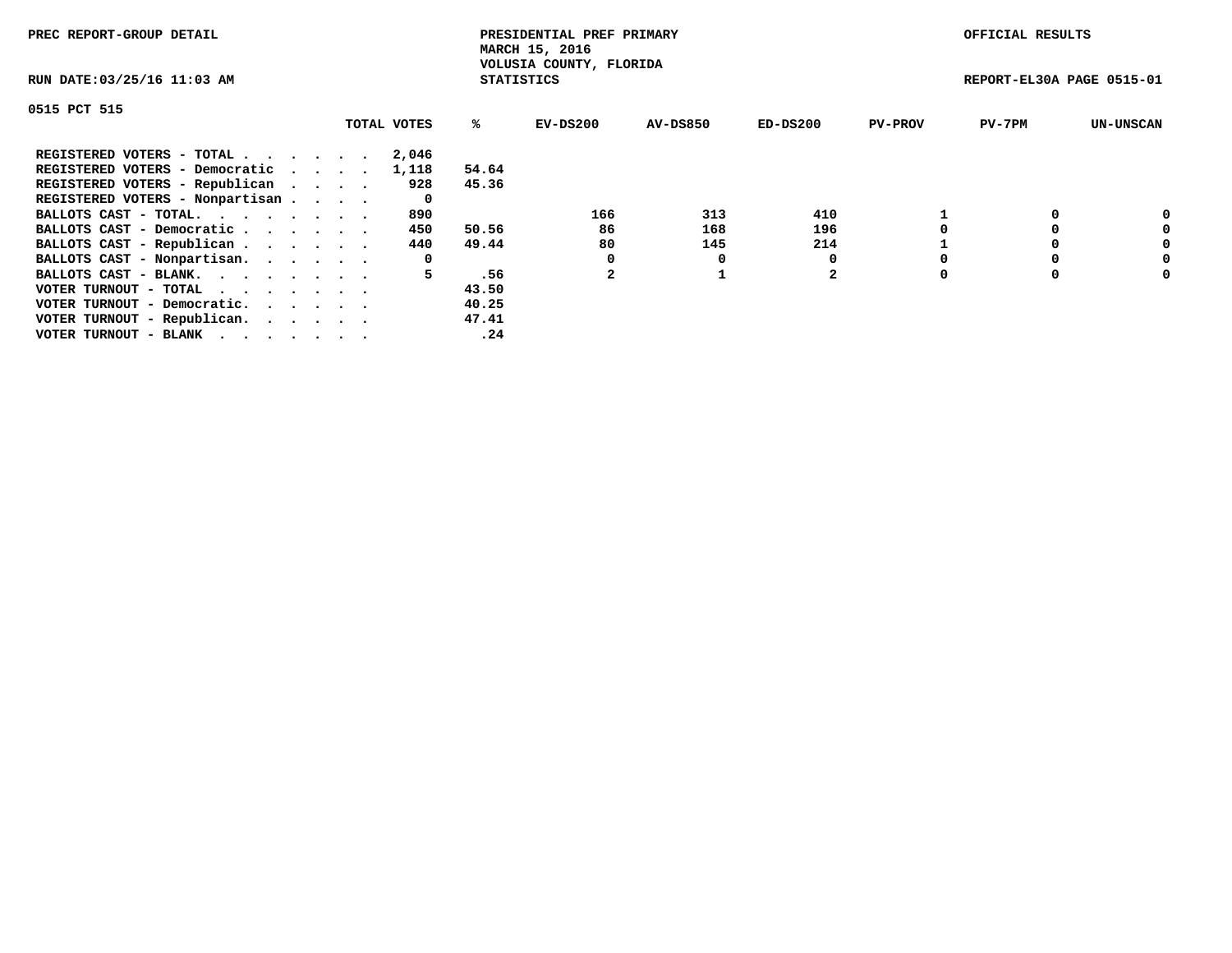| PREC REPORT-GROUP DETAIL<br>RUN DATE: 03/25/16 11:03 AM |  |  |  |  |  |  |  |  |             |       | PRESIDENTIAL PREF PRIMARY<br>MARCH 15, 2016<br>VOLUSIA COUNTY, FLORIDA |                 |          |                | OFFICIAL RESULTS          |           |
|---------------------------------------------------------|--|--|--|--|--|--|--|--|-------------|-------|------------------------------------------------------------------------|-----------------|----------|----------------|---------------------------|-----------|
|                                                         |  |  |  |  |  |  |  |  |             |       | Democratic                                                             |                 |          |                | REPORT-EL30A PAGE 0515-02 |           |
| 0515 PCT 515                                            |  |  |  |  |  |  |  |  | TOTAL VOTES | %ะ    | EV-DS200                                                               | <b>AV-DS850</b> | ED-DS200 | <b>PV-PROV</b> | PV-7PM                    | UN-UNSCAN |
| President - Democratic<br>(VOTE FOR) 1                  |  |  |  |  |  |  |  |  |             |       |                                                                        |                 |          |                |                           |           |
| Hillary Clinton                                         |  |  |  |  |  |  |  |  | 229         | 51.35 | 40                                                                     | 98              | 91       | 0              |                           | 0         |
| Martin O'Malley                                         |  |  |  |  |  |  |  |  | 9           | 2.02  |                                                                        |                 |          |                |                           | 0         |
| Bernie Sanders.                                         |  |  |  |  |  |  |  |  | 208         | 46.64 | 44                                                                     | 65              | 99       |                |                           | 0         |
| Over Votes                                              |  |  |  |  |  |  |  |  | 0           |       | 0                                                                      | 0               | 0        |                |                           | 0         |
| Under Votes.                                            |  |  |  |  |  |  |  |  | 4           |       |                                                                        |                 | 2        |                |                           | 0         |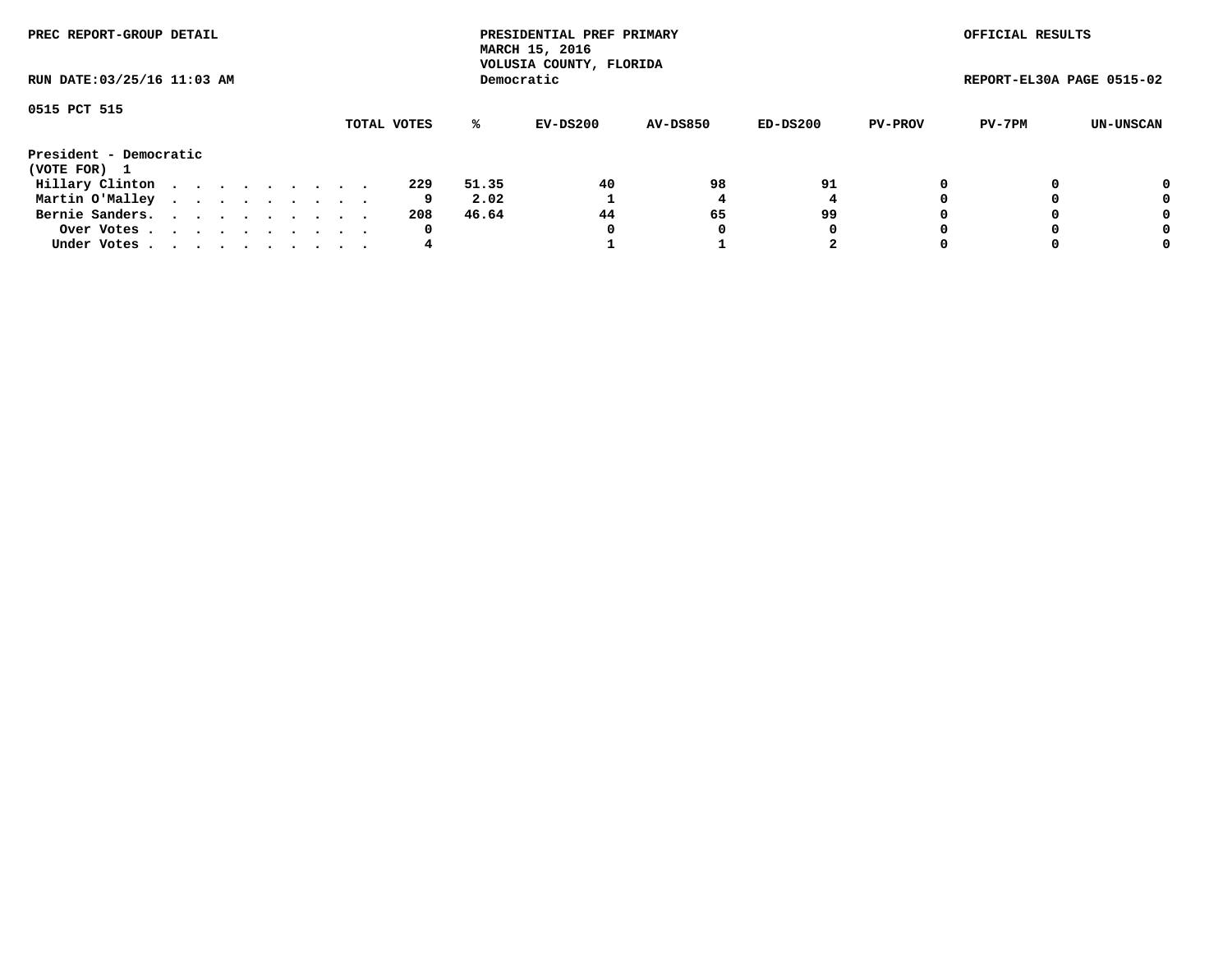| PREC REPORT-GROUP DETAIL    |  |  |  |  |  |  |  |  | PRESIDENTIAL PREF PRIMARY<br>MARCH 15, 2016<br>VOLUSIA COUNTY, FLORIDA |       |            |                 | OFFICIAL RESULTS |                |                           |                  |
|-----------------------------|--|--|--|--|--|--|--|--|------------------------------------------------------------------------|-------|------------|-----------------|------------------|----------------|---------------------------|------------------|
| RUN DATE: 03/25/16 11:03 AM |  |  |  |  |  |  |  |  |                                                                        |       | Republican |                 |                  |                | REPORT-EL30A PAGE 0515-03 |                  |
| 0515 PCT 515                |  |  |  |  |  |  |  |  |                                                                        |       |            |                 |                  |                |                           |                  |
|                             |  |  |  |  |  |  |  |  | TOTAL VOTES                                                            | ℁     | $EV-DS200$ | <b>AV-DS850</b> | $ED-DS200$       | <b>PV-PROV</b> | $PV-7PM$                  | <b>UN-UNSCAN</b> |
| President - Republican      |  |  |  |  |  |  |  |  |                                                                        |       |            |                 |                  |                |                           |                  |
| (VOTE FOR) 1                |  |  |  |  |  |  |  |  |                                                                        |       |            |                 |                  |                |                           |                  |
| Jeb Bush.                   |  |  |  |  |  |  |  |  | 10                                                                     | 2.28  |            |                 |                  |                |                           |                  |
| Ben Carson                  |  |  |  |  |  |  |  |  |                                                                        | .68   |            |                 |                  |                |                           |                  |
| Chris Christie.             |  |  |  |  |  |  |  |  |                                                                        | .91   |            |                 |                  |                |                           |                  |
| Ted Cruz.                   |  |  |  |  |  |  |  |  | 60                                                                     | 13.67 |            | 14              |                  |                |                           |                  |
| Carly Fiorina               |  |  |  |  |  |  |  |  |                                                                        | .46   |            |                 |                  |                |                           |                  |
| Jim Gilmore.                |  |  |  |  |  |  |  |  |                                                                        |       |            |                 |                  |                |                           |                  |
| Lindsey Graham.             |  |  |  |  |  |  |  |  |                                                                        |       |            |                 |                  |                |                           |                  |
| Mike Huckabee               |  |  |  |  |  |  |  |  |                                                                        |       |            |                 |                  |                |                           |                  |
| John R. Kasich.             |  |  |  |  |  |  |  |  | 22                                                                     | 5.01  |            |                 |                  |                |                           |                  |
| Rand Paul                   |  |  |  |  |  |  |  |  | 0                                                                      |       |            |                 |                  |                |                           |                  |
| Marco Rubio.                |  |  |  |  |  |  |  |  | 90                                                                     | 20.50 | 14         | 30              | 46               |                |                           |                  |
| Rick Santorum               |  |  |  |  |  |  |  |  |                                                                        | .23   |            |                 |                  |                |                           |                  |
| Donald J. Trump             |  |  |  |  |  |  |  |  | 247                                                                    | 56.26 | 50         | 78              | 119              |                |                           |                  |
| Over Votes                  |  |  |  |  |  |  |  |  |                                                                        |       |            |                 |                  |                |                           |                  |
| Under Votes                 |  |  |  |  |  |  |  |  |                                                                        |       |            |                 |                  |                |                           |                  |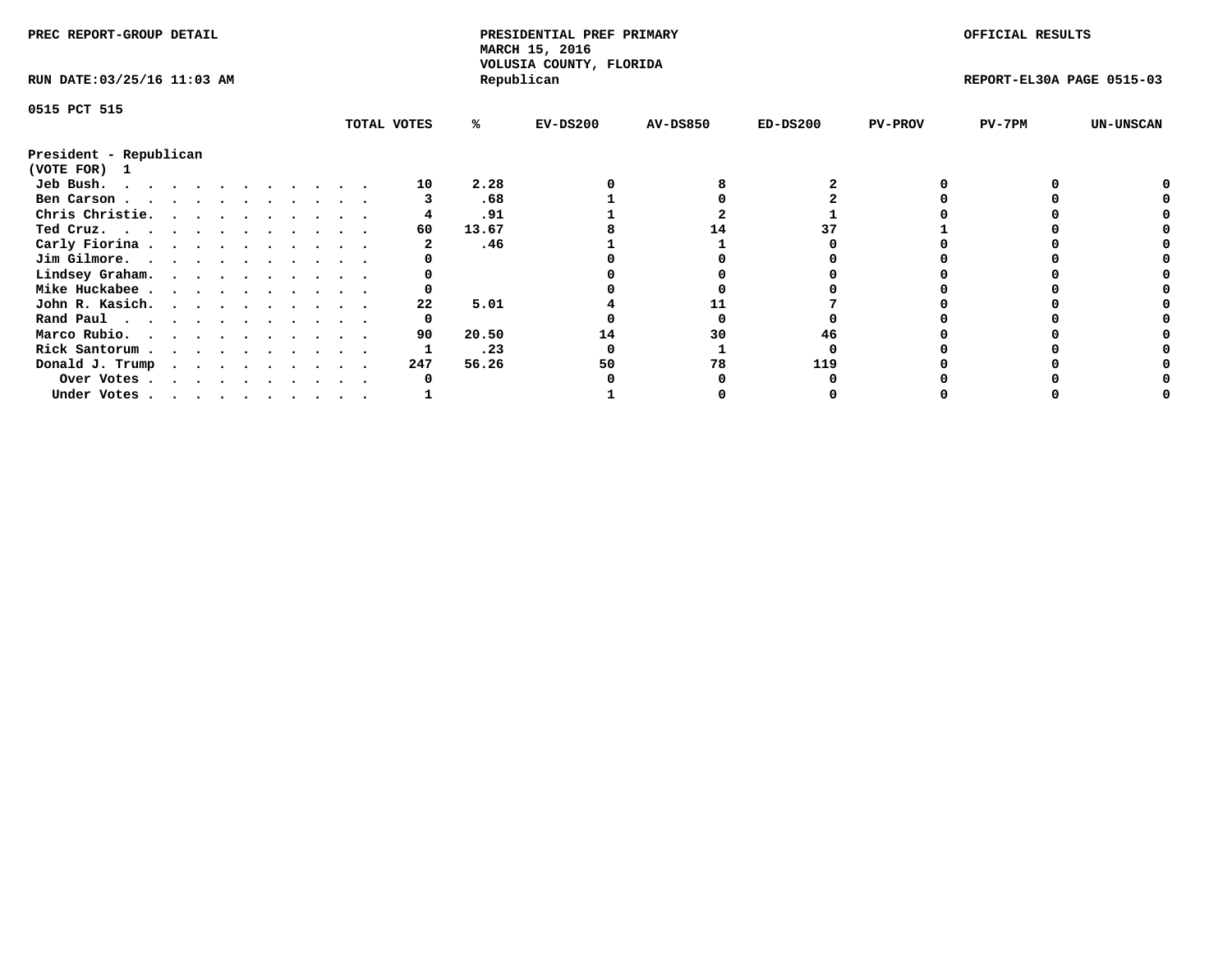| PREC REPORT-GROUP DETAIL                                    |             |                   | PRESIDENTIAL PREF PRIMARY<br>MARCH 15, 2016 |          |                |                | OFFICIAL RESULTS          |                  |
|-------------------------------------------------------------|-------------|-------------------|---------------------------------------------|----------|----------------|----------------|---------------------------|------------------|
| RUN DATE: 03/25/16 11:03 AM                                 |             | <b>STATISTICS</b> | VOLUSIA COUNTY, FLORIDA                     |          |                |                | REPORT-EL30A PAGE 0516-01 |                  |
| 0516 PCT 516                                                |             |                   |                                             |          |                |                |                           |                  |
|                                                             | TOTAL VOTES | %ะ                | EV-DS200                                    | AV-DS850 | $ED-DS200$     | <b>PV-PROV</b> | $PV-7PM$                  | <b>UN-UNSCAN</b> |
| REGISTERED VOTERS - TOTAL                                   | 1,818       |                   |                                             |          |                |                |                           |                  |
| REGISTERED VOTERS - Democratic                              | 706         | 38.83             |                                             |          |                |                |                           |                  |
| REGISTERED VOTERS - Republican                              | 1,112       | 61.17             |                                             |          |                |                |                           |                  |
| REGISTERED VOTERS - Nonpartisan                             | 0           |                   |                                             |          |                |                |                           |                  |
| BALLOTS CAST - TOTAL.                                       | 1,126       |                   | 194                                         | 406      | 525            |                |                           |                  |
| BALLOTS CAST - Democratic                                   | 399         | 35.44             | 69                                          | 147      | 183            |                |                           |                  |
| BALLOTS CAST - Republican                                   | 727         | 64.56             | 125                                         | 259      | 342            |                |                           |                  |
| BALLOTS CAST - Nonpartisan.                                 | 0           |                   | 0                                           | O        |                |                |                           | 0                |
| BALLOTS CAST - BLANK.                                       |             | .18               | 0                                           | 0        | $\overline{2}$ |                |                           | 0                |
| VOTER TURNOUT - TOTAL $\cdot \cdot \cdot \cdot \cdot \cdot$ |             | 61.94             |                                             |          |                |                |                           |                  |
| VOTER TURNOUT - Democratic.                                 |             | 56.52             |                                             |          |                |                |                           |                  |
| VOTER TURNOUT - Republican.                                 |             | 65.38             |                                             |          |                |                |                           |                  |
| VOTER TURNOUT - BLANK                                       |             | .11               |                                             |          |                |                |                           |                  |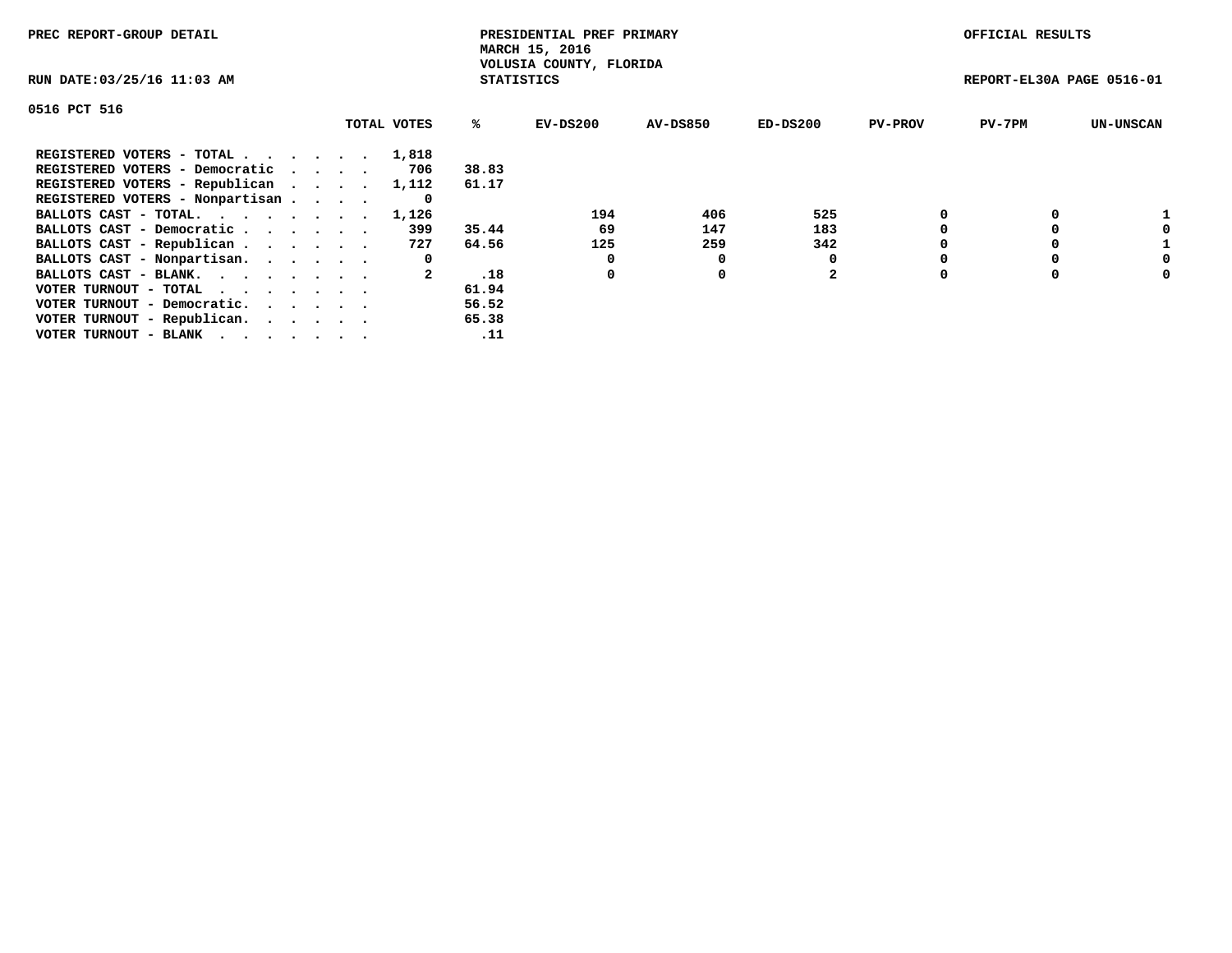| PREC REPORT-GROUP DETAIL<br>RUN DATE: 03/25/16 11:03 AM |  |  |  |  |  |  |  |  |             | PRESIDENTIAL PREF PRIMARY<br>MARCH 15, 2016<br>VOLUSIA COUNTY, FLORIDA |            |                 |          | OFFICIAL RESULTS |                           |           |
|---------------------------------------------------------|--|--|--|--|--|--|--|--|-------------|------------------------------------------------------------------------|------------|-----------------|----------|------------------|---------------------------|-----------|
|                                                         |  |  |  |  |  |  |  |  |             |                                                                        | Democratic |                 |          |                  | REPORT-EL30A PAGE 0516-02 |           |
| 0516 PCT 516                                            |  |  |  |  |  |  |  |  | TOTAL VOTES | ℁                                                                      | EV-DS200   | <b>AV-DS850</b> | ED-DS200 | <b>PV-PROV</b>   | PV-7PM                    | UN-UNSCAN |
| President - Democratic<br>(VOTE FOR) 1                  |  |  |  |  |  |  |  |  |             |                                                                        |            |                 |          |                  |                           |           |
| Hillary Clinton                                         |  |  |  |  |  |  |  |  | 245         | 61.71                                                                  | 38         | 101             | 106      |                  |                           | 0         |
| Martin O'Malley                                         |  |  |  |  |  |  |  |  | 13          | 3.27                                                                   |            |                 |          |                  |                           | 0         |
| Bernie Sanders.                                         |  |  |  |  |  |  |  |  | 139         | 35.01                                                                  | 30         | 37              | 72       |                  |                           | 0         |
| Over Votes.                                             |  |  |  |  |  |  |  |  | 0           |                                                                        | 0          | 0               | 0        |                  |                           | 0         |
| Under Votes                                             |  |  |  |  |  |  |  |  | 2           |                                                                        |            |                 | 2        |                  |                           | 0         |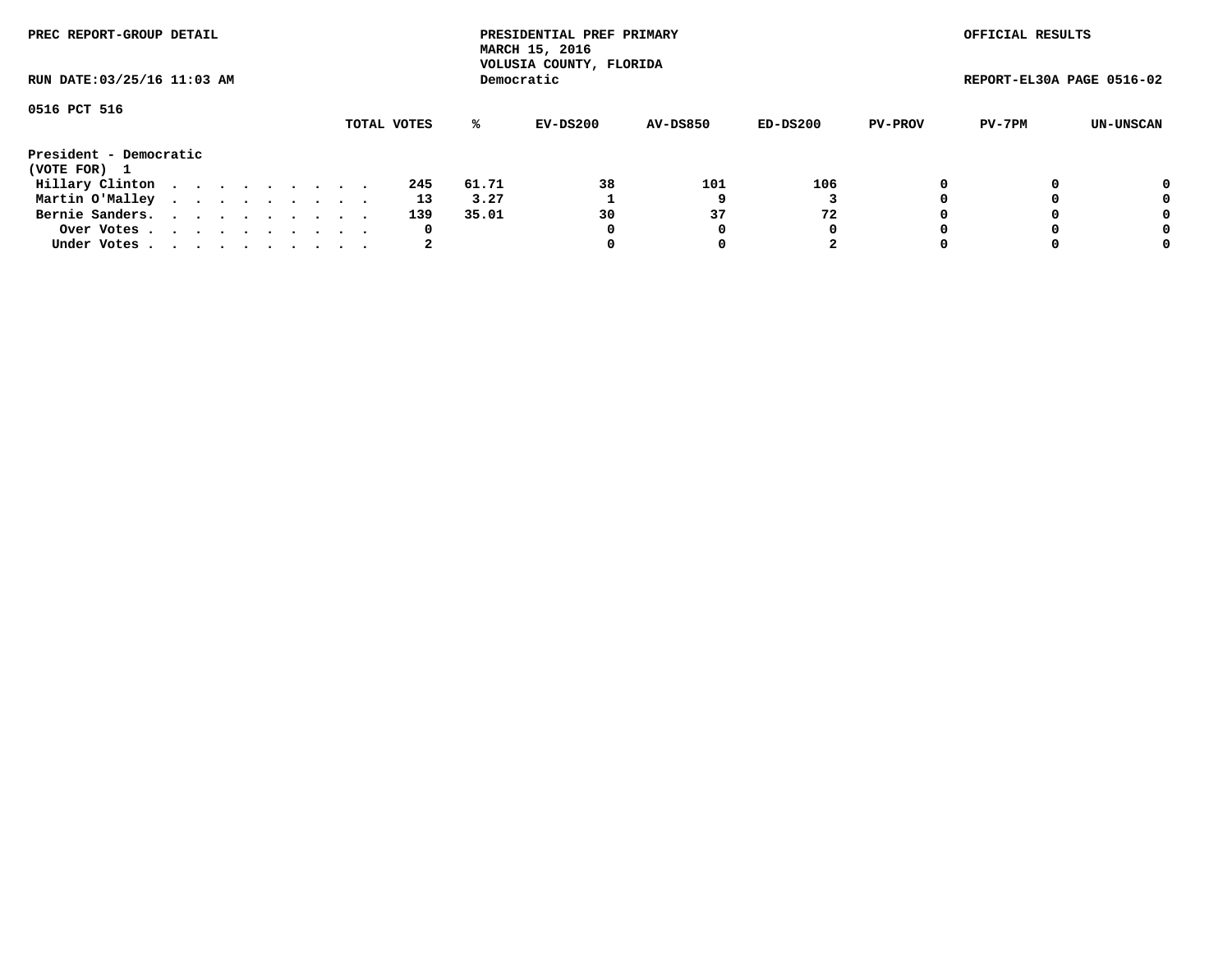| PREC REPORT-GROUP DETAIL    |  |  |  |  |  |  |  |  |             | PRESIDENTIAL PREF PRIMARY<br>MARCH 15, 2016<br>VOLUSIA COUNTY, FLORIDA |            |                 |            | OFFICIAL RESULTS |                           |                  |
|-----------------------------|--|--|--|--|--|--|--|--|-------------|------------------------------------------------------------------------|------------|-----------------|------------|------------------|---------------------------|------------------|
| RUN DATE: 03/25/16 11:03 AM |  |  |  |  |  |  |  |  |             |                                                                        | Republican |                 |            |                  | REPORT-EL30A PAGE 0516-03 |                  |
| 0516 PCT 516                |  |  |  |  |  |  |  |  |             |                                                                        |            |                 |            |                  |                           |                  |
|                             |  |  |  |  |  |  |  |  | TOTAL VOTES | %ะ                                                                     | $EV-DS200$ | <b>AV-DS850</b> | $ED-DS200$ | <b>PV-PROV</b>   | PV-7PM                    | <b>UN-UNSCAN</b> |
| President - Republican      |  |  |  |  |  |  |  |  |             |                                                                        |            |                 |            |                  |                           |                  |
| (VOTE FOR)<br>$\mathbf{1}$  |  |  |  |  |  |  |  |  |             |                                                                        |            |                 |            |                  |                           |                  |
| Jeb Bush.                   |  |  |  |  |  |  |  |  |             | 2.89                                                                   |            | 18              |            |                  |                           |                  |
| Ben Carson                  |  |  |  |  |  |  |  |  |             | .96                                                                    |            |                 |            |                  |                           |                  |
| Chris Christie.             |  |  |  |  |  |  |  |  |             | .28                                                                    |            |                 |            |                  |                           |                  |
| Ted Cruz.                   |  |  |  |  |  |  |  |  | 96          | 13.20                                                                  |            | 35              |            |                  |                           |                  |
| Carly Fiorina               |  |  |  |  |  |  |  |  |             | .28                                                                    |            |                 |            |                  |                           |                  |
| Jim Gilmore.                |  |  |  |  |  |  |  |  |             |                                                                        |            |                 |            |                  |                           |                  |
| Lindsey Graham.             |  |  |  |  |  |  |  |  |             |                                                                        |            |                 |            |                  |                           |                  |
| Mike Huckabee               |  |  |  |  |  |  |  |  |             | .14                                                                    |            |                 |            |                  |                           |                  |
| John R. Kasich.             |  |  |  |  |  |  |  |  | 79          | 10.87                                                                  | 16         | 22              |            |                  |                           |                  |
| Rand Paul                   |  |  |  |  |  |  |  |  |             | .28                                                                    |            |                 |            |                  |                           |                  |
| Marco Rubio.                |  |  |  |  |  |  |  |  | 153         | 21.05                                                                  |            | 59              |            |                  |                           |                  |
| Rick Santorum               |  |  |  |  |  |  |  |  | 0           |                                                                        |            |                 |            |                  |                           |                  |
| Donald J. Trump             |  |  |  |  |  |  |  |  | 364         | 50.07                                                                  | 67         | 115             | 181        |                  |                           |                  |
| Over Votes                  |  |  |  |  |  |  |  |  |             |                                                                        |            |                 |            |                  |                           |                  |
| Under Votes                 |  |  |  |  |  |  |  |  |             |                                                                        |            |                 |            |                  |                           |                  |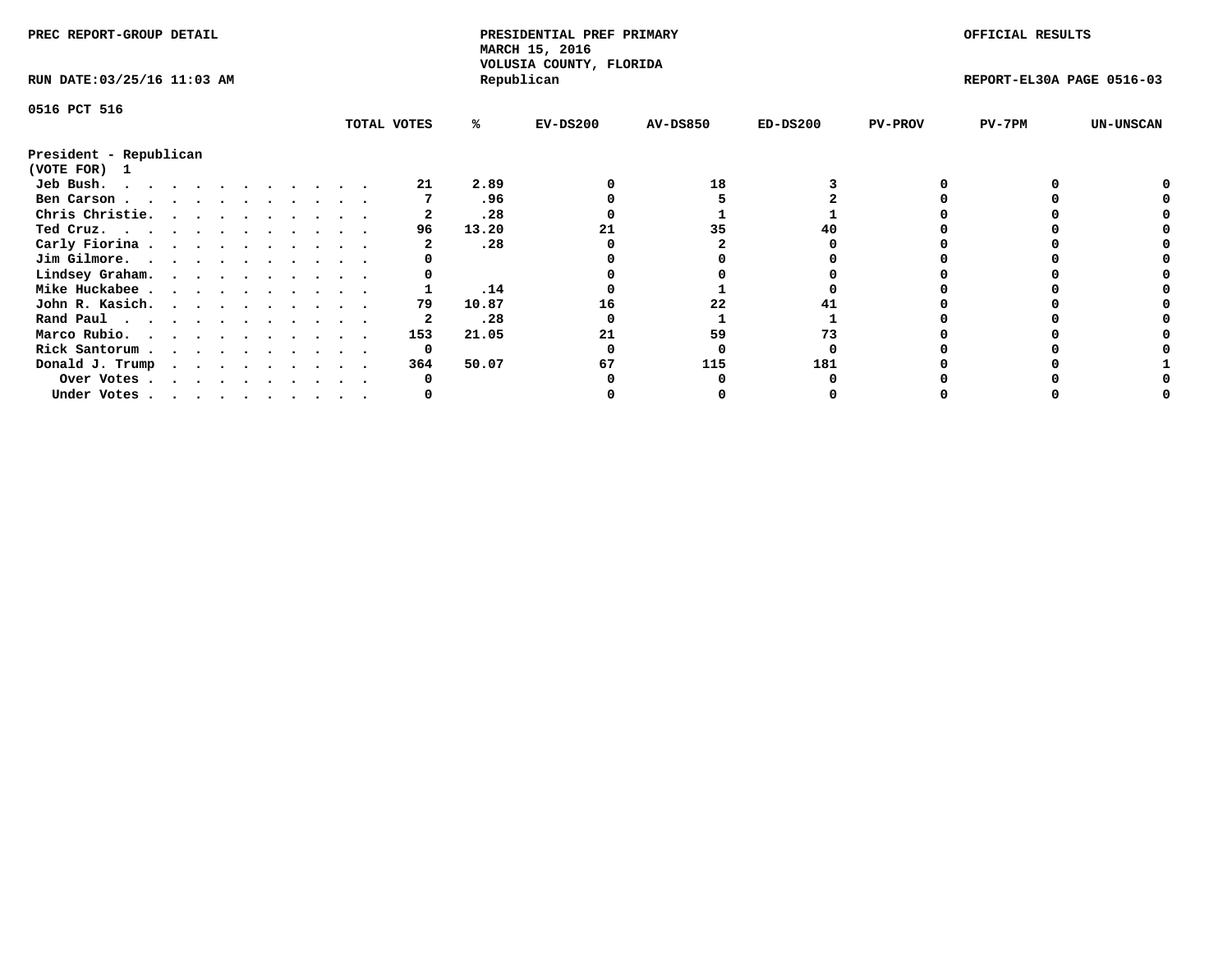| PREC REPORT-GROUP DETAIL                                    |             |                   | PRESIDENTIAL PREF PRIMARY<br>MARCH 15, 2016 |                 |            |                | OFFICIAL RESULTS          |                  |
|-------------------------------------------------------------|-------------|-------------------|---------------------------------------------|-----------------|------------|----------------|---------------------------|------------------|
| RUN DATE: 03/25/16 11:03 AM                                 |             | <b>STATISTICS</b> | VOLUSIA COUNTY, FLORIDA                     |                 |            |                | REPORT-EL30A PAGE 0517-01 |                  |
| 0517 PCT 517                                                |             |                   |                                             |                 |            |                |                           |                  |
|                                                             | TOTAL VOTES | ℁                 | EV-DS200                                    | <b>AV-DS850</b> | $ED-DS200$ | <b>PV-PROV</b> | $PV-7PM$                  | <b>UN-UNSCAN</b> |
| REGISTERED VOTERS - TOTAL                                   | 1,607       |                   |                                             |                 |            |                |                           |                  |
| REGISTERED VOTERS - Democratic                              | 748         | 46.55             |                                             |                 |            |                |                           |                  |
| REGISTERED VOTERS - Republican                              | 859         | 53.45             |                                             |                 |            |                |                           |                  |
| REGISTERED VOTERS - Nonpartisan                             | 0           |                   |                                             |                 |            |                |                           |                  |
| BALLOTS CAST - TOTAL.                                       | 746         |                   | 173                                         | 288             | 285        |                |                           | 0                |
| BALLOTS CAST - Democratic                                   | 299         | 40.08             | 65                                          | 109             | 125        |                |                           | 0                |
| BALLOTS CAST - Republican                                   | 447         | 59.92             | 108                                         | 179             | 160        |                |                           | 0                |
| BALLOTS CAST - Nonpartisan.                                 | 0           |                   |                                             | O               |            |                |                           | 0                |
| BALLOTS CAST - BLANK.                                       |             | .27               |                                             |                 | 0          |                |                           | 0                |
| VOTER TURNOUT - TOTAL $\cdot \cdot \cdot \cdot \cdot \cdot$ |             | 46.42             |                                             |                 |            |                |                           |                  |
| VOTER TURNOUT - Democratic.                                 |             | 39.97             |                                             |                 |            |                |                           |                  |
| VOTER TURNOUT - Republican.                                 |             | 52.04             |                                             |                 |            |                |                           |                  |
| VOTER TURNOUT - BLANK                                       |             | .12               |                                             |                 |            |                |                           |                  |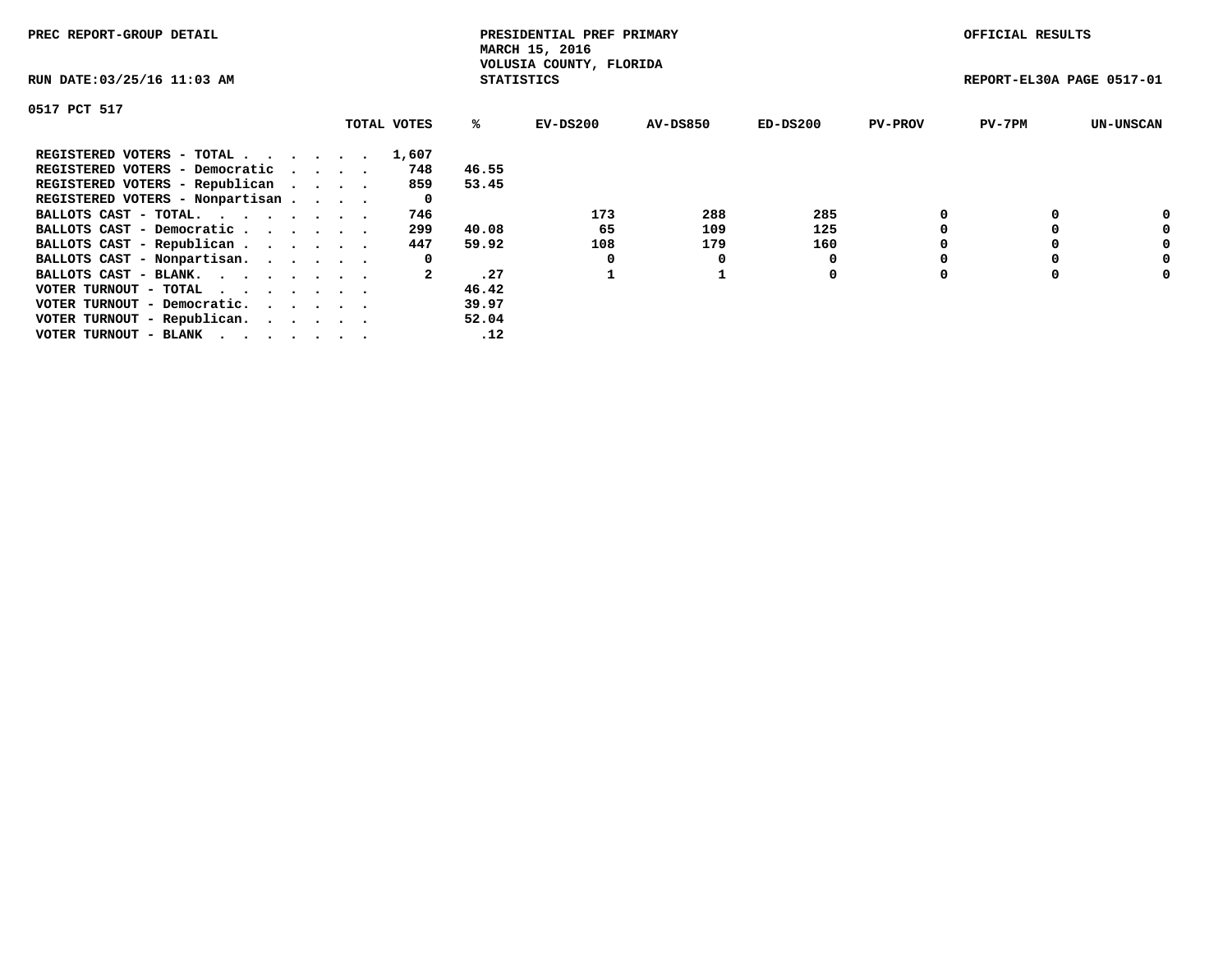| PREC REPORT-GROUP DETAIL<br>RUN DATE: 03/25/16 11:03 AM |             |  |  |  |  |  |  |  |  |     | PRESIDENTIAL PREF PRIMARY<br>MARCH 15, 2016<br>VOLUSIA COUNTY, FLORIDA |            |                 |          | OFFICIAL RESULTS |                           |           |
|---------------------------------------------------------|-------------|--|--|--|--|--|--|--|--|-----|------------------------------------------------------------------------|------------|-----------------|----------|------------------|---------------------------|-----------|
|                                                         |             |  |  |  |  |  |  |  |  |     |                                                                        | Democratic |                 |          |                  | REPORT-EL30A PAGE 0517-02 |           |
| 0517 PCT 517                                            | TOTAL VOTES |  |  |  |  |  |  |  |  |     |                                                                        |            |                 |          |                  |                           |           |
|                                                         |             |  |  |  |  |  |  |  |  |     | %ะ                                                                     | EV-DS200   | <b>AV-DS850</b> | ED-DS200 | <b>PV-PROV</b>   | PV-7PM                    | UN-UNSCAN |
| President - Democratic<br>(VOTE FOR) 1                  |             |  |  |  |  |  |  |  |  |     |                                                                        |            |                 |          |                  |                           |           |
| Hillary Clinton                                         |             |  |  |  |  |  |  |  |  | 164 | 55.03                                                                  | 35         | 74              | 55       |                  |                           | 0         |
| Martin O'Malley                                         |             |  |  |  |  |  |  |  |  | 4   | 1.34                                                                   |            |                 |          |                  |                           | 0         |
| Bernie Sanders.                                         |             |  |  |  |  |  |  |  |  | 130 | 43.62                                                                  | 28         | 33              | 69       |                  |                           | 0         |
| Over Votes.                                             |             |  |  |  |  |  |  |  |  | 0   |                                                                        | 0          | 0               | 0        | $\Omega$         |                           | 0         |
| Under Votes                                             |             |  |  |  |  |  |  |  |  |     |                                                                        |            | 0               | 0        |                  |                           | 0         |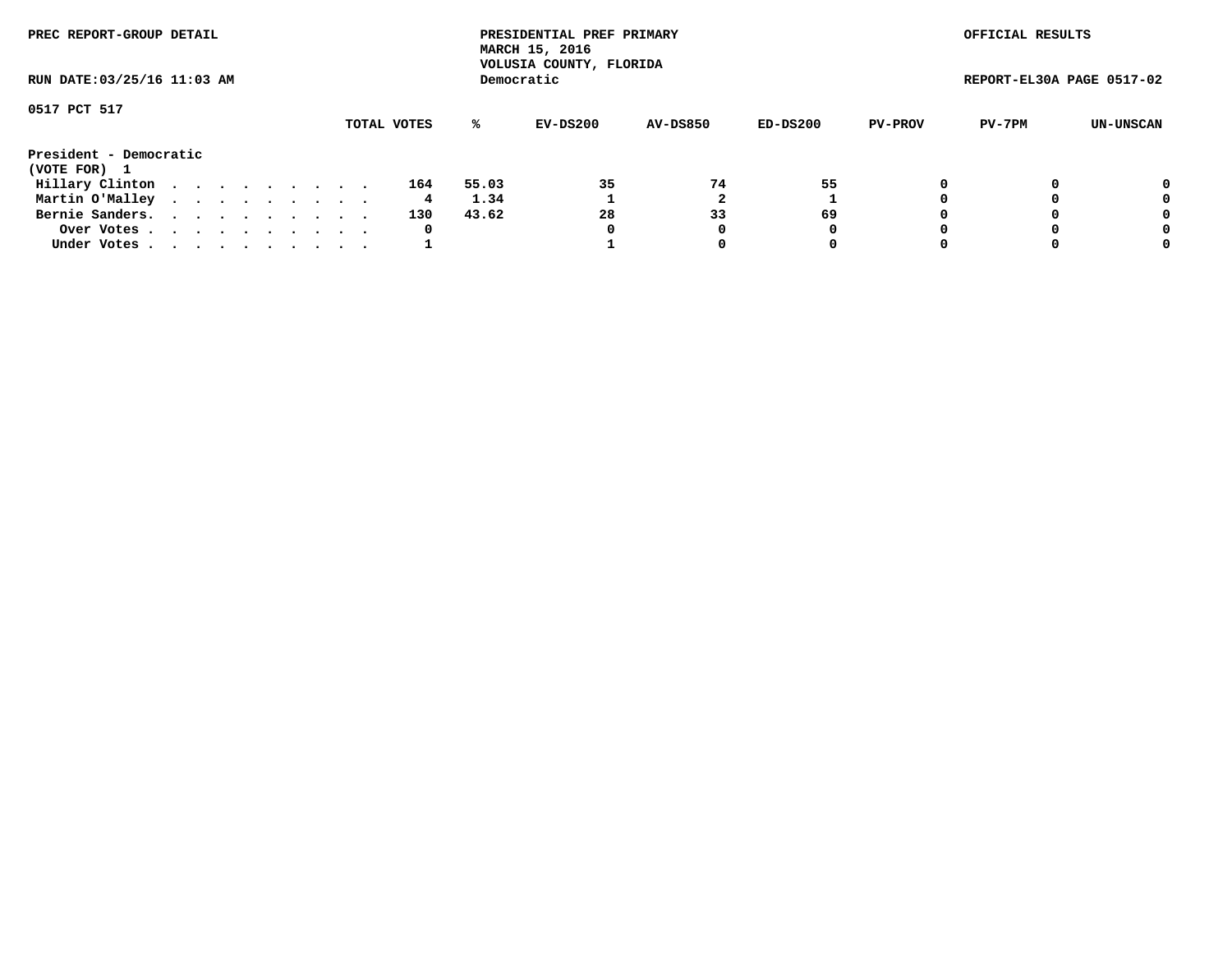| PREC REPORT-GROUP DETAIL                            |  |  |  |  |  |  |  | PRESIDENTIAL PREF PRIMARY<br>MARCH 15, 2016<br>VOLUSIA COUNTY, FLORIDA |       |            |                 | OFFICIAL RESULTS |                |                           |                  |
|-----------------------------------------------------|--|--|--|--|--|--|--|------------------------------------------------------------------------|-------|------------|-----------------|------------------|----------------|---------------------------|------------------|
| RUN DATE: 03/25/16 11:03 AM                         |  |  |  |  |  |  |  |                                                                        |       | Republican |                 |                  |                | REPORT-EL30A PAGE 0517-03 |                  |
| 0517 PCT 517                                        |  |  |  |  |  |  |  |                                                                        |       |            |                 |                  |                |                           |                  |
|                                                     |  |  |  |  |  |  |  | TOTAL VOTES                                                            | %ะ    | $EV-DS200$ | <b>AV-DS850</b> | $ED-DS200$       | <b>PV-PROV</b> | PV-7PM                    | <b>UN-UNSCAN</b> |
| President - Republican<br>(VOTE FOR) 1              |  |  |  |  |  |  |  |                                                                        |       |            |                 |                  |                |                           |                  |
| Jeb Bush.                                           |  |  |  |  |  |  |  | 19                                                                     | 4.26  |            | 15              |                  |                |                           |                  |
| Ben Carson                                          |  |  |  |  |  |  |  |                                                                        | .45   |            |                 |                  |                |                           |                  |
| Chris Christie.                                     |  |  |  |  |  |  |  |                                                                        |       |            |                 |                  |                |                           |                  |
| Ted Cruz.                                           |  |  |  |  |  |  |  | 40                                                                     | 8.97  |            |                 | 24               |                |                           |                  |
| Carly Fiorina                                       |  |  |  |  |  |  |  |                                                                        |       |            |                 |                  |                |                           |                  |
| Jim Gilmore.                                        |  |  |  |  |  |  |  |                                                                        |       |            |                 |                  |                |                           |                  |
| Lindsey Graham.                                     |  |  |  |  |  |  |  |                                                                        |       |            |                 |                  |                |                           |                  |
| Mike Huckabee                                       |  |  |  |  |  |  |  |                                                                        |       |            |                 |                  |                |                           |                  |
| John R. Kasich.                                     |  |  |  |  |  |  |  | 39                                                                     | 8.74  |            | 12              |                  |                |                           |                  |
|                                                     |  |  |  |  |  |  |  | 2                                                                      | .45   |            |                 |                  |                |                           |                  |
| Rand Paul                                           |  |  |  |  |  |  |  |                                                                        |       |            |                 |                  |                |                           |                  |
| Marco Rubio.                                        |  |  |  |  |  |  |  | 100                                                                    | 22.42 | 25         | 46              | 29               |                |                           |                  |
| Rick Santorum                                       |  |  |  |  |  |  |  | 0                                                                      |       |            |                 |                  |                |                           |                  |
| Donald J. Trump $\cdots$ $\cdots$ $\cdots$ $\cdots$ |  |  |  |  |  |  |  | 244                                                                    | 54.71 | 67         | 92              | 85               |                |                           |                  |
| Over Votes                                          |  |  |  |  |  |  |  |                                                                        |       |            |                 |                  |                |                           |                  |
| Under Votes                                         |  |  |  |  |  |  |  |                                                                        |       |            |                 |                  |                |                           |                  |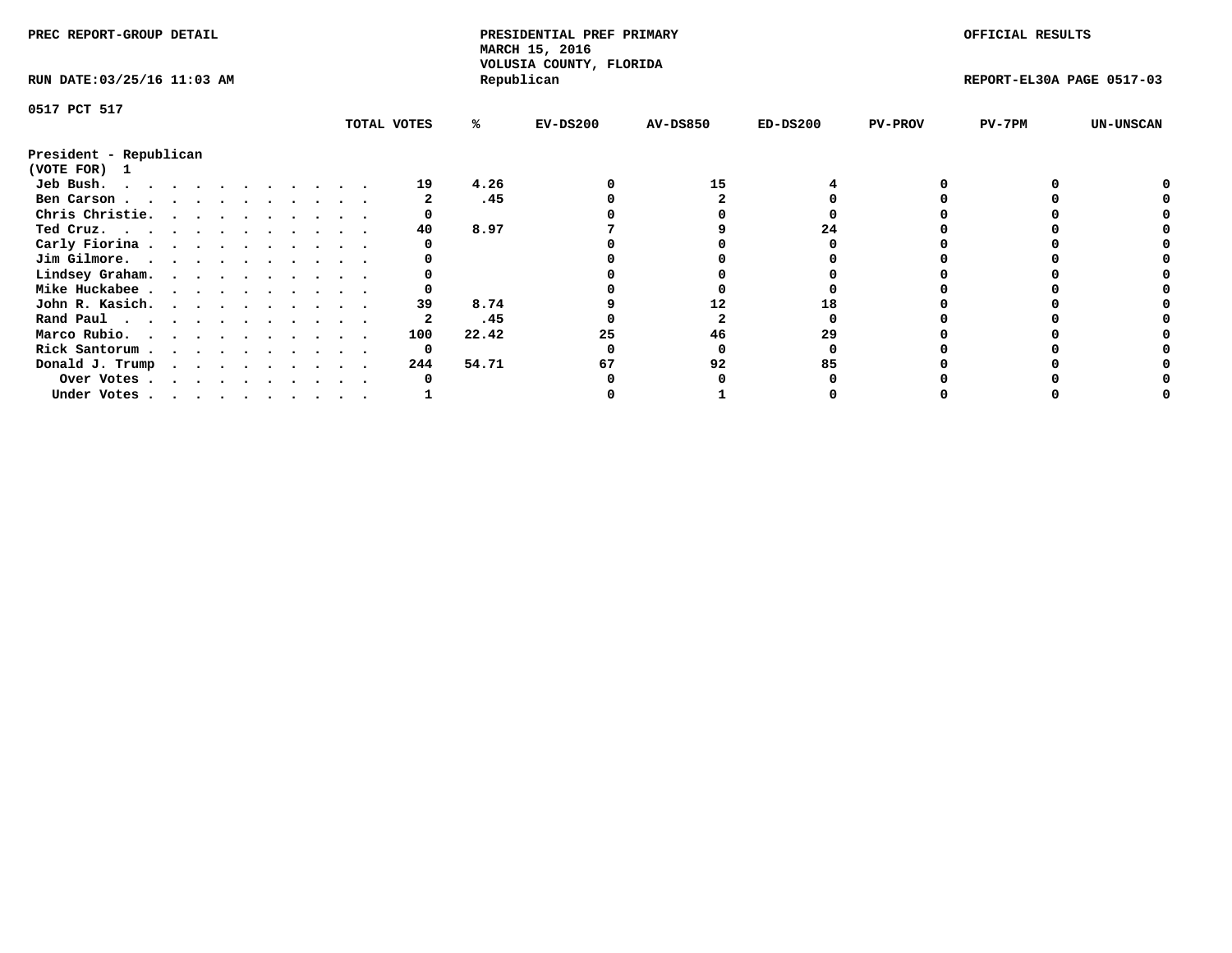| PREC REPORT-GROUP DETAIL                                    |             |                   | PRESIDENTIAL PREF PRIMARY<br>MARCH 15, 2016 |                 |            |                | OFFICIAL RESULTS          |                  |
|-------------------------------------------------------------|-------------|-------------------|---------------------------------------------|-----------------|------------|----------------|---------------------------|------------------|
| RUN DATE: 03/25/16 11:03 AM                                 |             | <b>STATISTICS</b> | VOLUSIA COUNTY, FLORIDA                     |                 |            |                | REPORT-EL30A PAGE 0519-01 |                  |
| 0519 PCT 519                                                |             |                   |                                             |                 |            |                |                           |                  |
|                                                             | TOTAL VOTES | ℁                 | EV-DS200                                    | <b>AV-DS850</b> | $ED-DS200$ | <b>PV-PROV</b> | $PV-7PM$                  | <b>UN-UNSCAN</b> |
| REGISTERED VOTERS - TOTAL                                   | 1,071       |                   |                                             |                 |            |                |                           |                  |
| REGISTERED VOTERS - Democratic                              | 629         | 58.73             |                                             |                 |            |                |                           |                  |
| REGISTERED VOTERS - Republican                              | 442         | 41.27             |                                             |                 |            |                |                           |                  |
| REGISTERED VOTERS - Nonpartisan                             | 0           |                   |                                             |                 |            |                |                           |                  |
| BALLOTS CAST - TOTAL.                                       | 495         |                   | 141                                         | 146             | 207        |                |                           | 0                |
| BALLOTS CAST - Democratic                                   | 243         | 49.09             | 62                                          | 74              | 107        |                |                           | 0                |
| BALLOTS CAST - Republican                                   | 252         | 50.91             | 79                                          | 72              | 100        |                |                           | 0                |
| BALLOTS CAST - Nonpartisan.                                 | 0           |                   |                                             |                 |            |                |                           | 0                |
| BALLOTS CAST - BLANK.                                       | 0           |                   |                                             | $\Omega$        | 0          |                |                           | 0                |
| VOTER TURNOUT - TOTAL $\cdot \cdot \cdot \cdot \cdot \cdot$ |             | 46.22             |                                             |                 |            |                |                           |                  |
| VOTER TURNOUT - Democratic.                                 |             | 38.63             |                                             |                 |            |                |                           |                  |
| VOTER TURNOUT - Republican.                                 |             | 57.01             |                                             |                 |            |                |                           |                  |
| VOTER TURNOUT - BLANK                                       |             |                   |                                             |                 |            |                |                           |                  |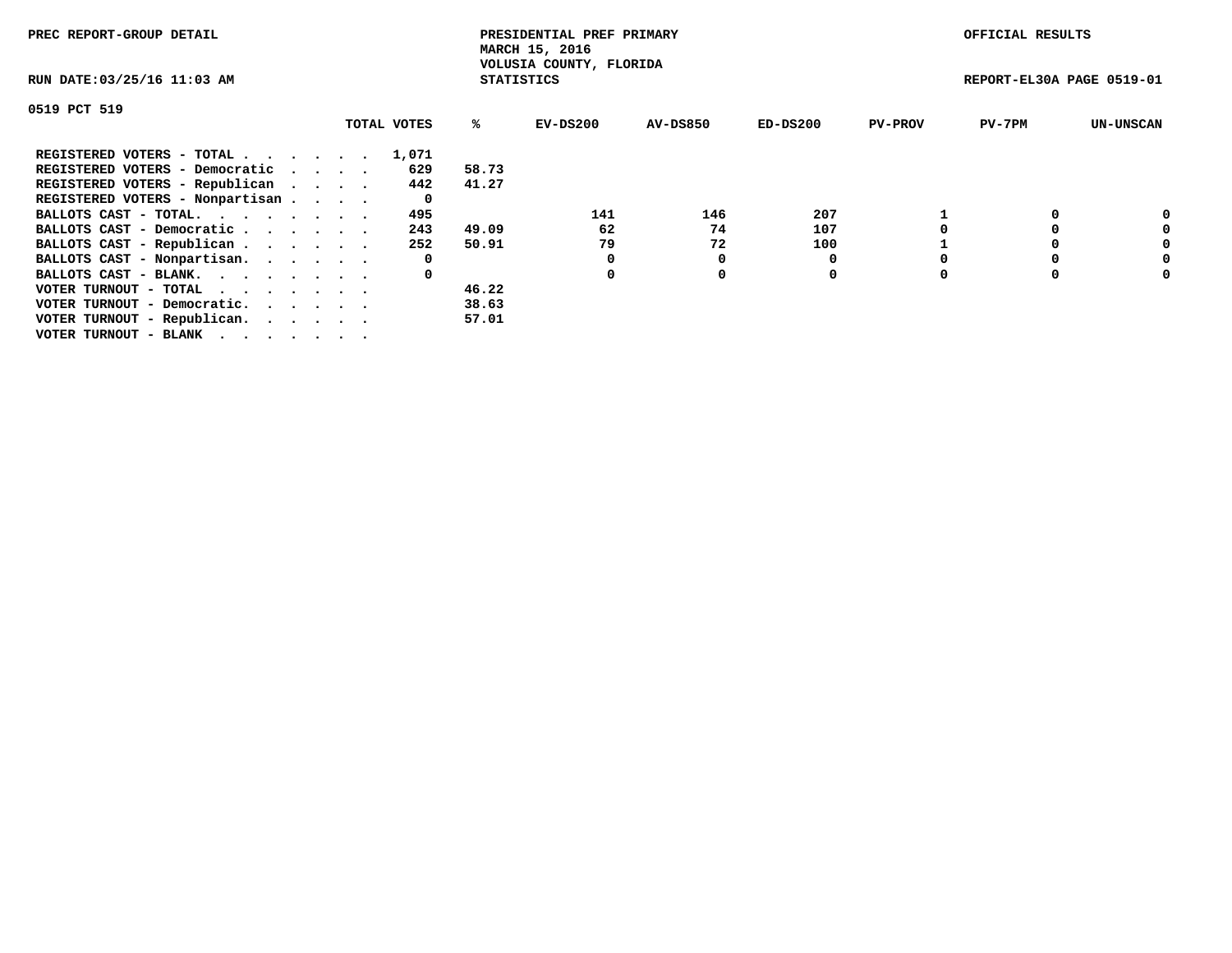| PREC REPORT-GROUP DETAIL<br>RUN DATE: 03/25/16 11:03 AM |             |  |  |  |  |  |  |  |  |     |       | PRESIDENTIAL PREF PRIMARY<br>MARCH 15, 2016<br>VOLUSIA COUNTY, FLORIDA |                 |          |                | OFFICIAL RESULTS          |           |
|---------------------------------------------------------|-------------|--|--|--|--|--|--|--|--|-----|-------|------------------------------------------------------------------------|-----------------|----------|----------------|---------------------------|-----------|
|                                                         |             |  |  |  |  |  |  |  |  |     |       | Democratic                                                             |                 |          |                | REPORT-EL30A PAGE 0519-02 |           |
| 0519 PCT 519                                            | TOTAL VOTES |  |  |  |  |  |  |  |  |     |       |                                                                        |                 |          |                |                           |           |
|                                                         |             |  |  |  |  |  |  |  |  |     | %ะ    | EV-DS200                                                               | <b>AV-DS850</b> | ED-DS200 | <b>PV-PROV</b> | PV-7PM                    | UN-UNSCAN |
| President - Democratic                                  |             |  |  |  |  |  |  |  |  |     |       |                                                                        |                 |          |                |                           |           |
| (VOTE FOR) 1                                            |             |  |  |  |  |  |  |  |  |     |       |                                                                        |                 |          |                |                           |           |
| Hillary Clinton                                         |             |  |  |  |  |  |  |  |  | 150 | 61.73 | 37                                                                     | 39              | 74       |                |                           | 0         |
| Martin O'Malley                                         |             |  |  |  |  |  |  |  |  | 10  | 4.12  |                                                                        |                 |          |                |                           | 0         |
| Bernie Sanders.                                         |             |  |  |  |  |  |  |  |  | 83  | 34.16 | 23                                                                     | 30              | 30       |                |                           | 0         |
| Over Votes.                                             |             |  |  |  |  |  |  |  |  | 0   |       | 0                                                                      |                 | 0        |                |                           | 0         |
| Under Votes.                                            |             |  |  |  |  |  |  |  |  | 0   |       |                                                                        |                 | 0        |                |                           | 0         |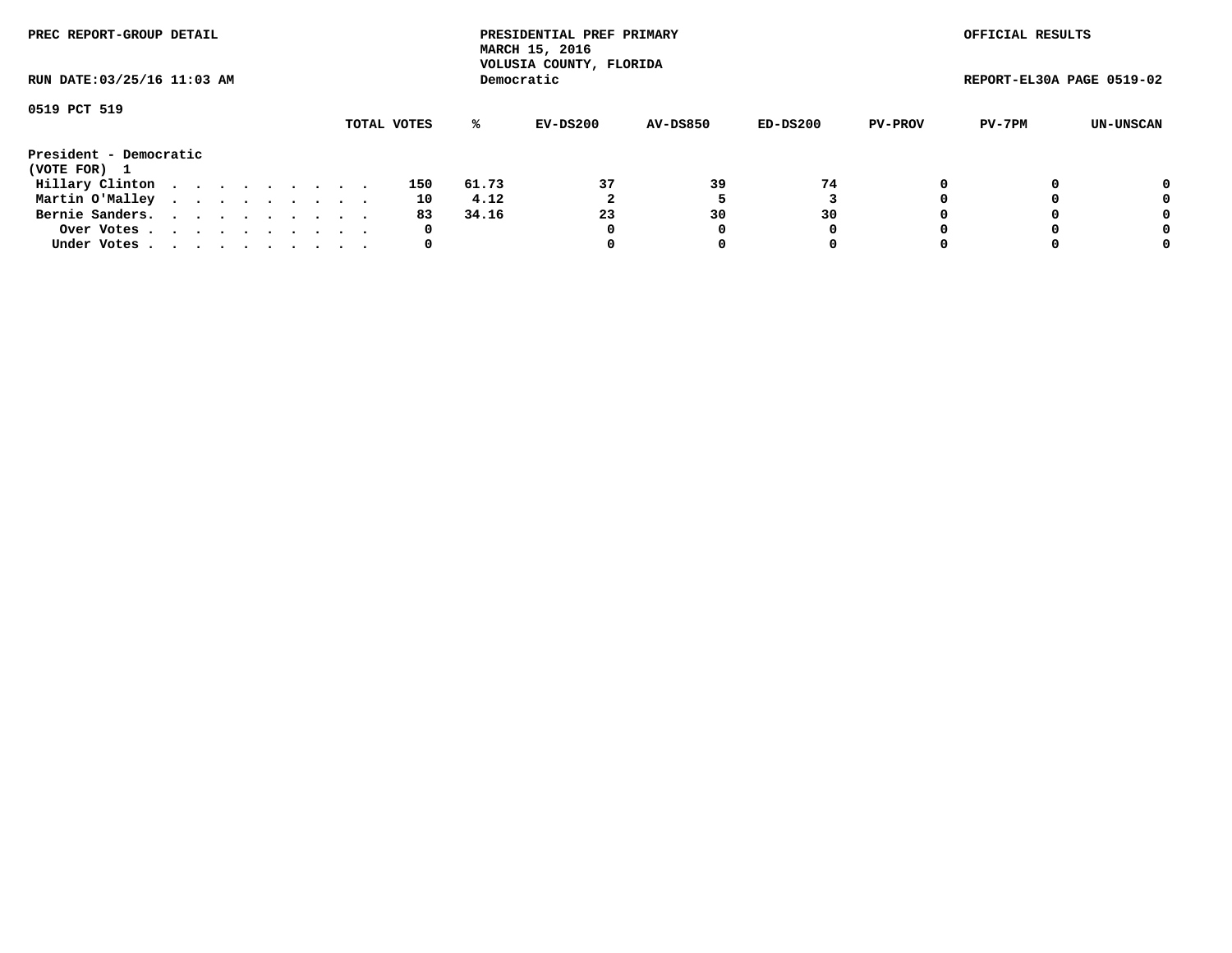| PREC REPORT-GROUP DETAIL               |  |  |  |  |  |  |  |             | PRESIDENTIAL PREF PRIMARY<br>MARCH 15, 2016<br>VOLUSIA COUNTY, FLORIDA |            |                 |            | OFFICIAL RESULTS |                           |                  |
|----------------------------------------|--|--|--|--|--|--|--|-------------|------------------------------------------------------------------------|------------|-----------------|------------|------------------|---------------------------|------------------|
| RUN DATE: 03/25/16 11:03 AM            |  |  |  |  |  |  |  |             |                                                                        | Republican |                 |            |                  | REPORT-EL30A PAGE 0519-03 |                  |
| 0519 PCT 519                           |  |  |  |  |  |  |  |             |                                                                        |            |                 |            |                  |                           |                  |
|                                        |  |  |  |  |  |  |  | TOTAL VOTES | %ะ                                                                     | $EV-DS200$ | <b>AV-DS850</b> | $ED-DS200$ | <b>PV-PROV</b>   | PV-7PM                    | <b>UN-UNSCAN</b> |
| President - Republican<br>(VOTE FOR) 1 |  |  |  |  |  |  |  |             |                                                                        |            |                 |            |                  |                           |                  |
| Jeb Bush.                              |  |  |  |  |  |  |  | 10          | 3.97                                                                   |            |                 |            |                  |                           |                  |
| Ben Carson                             |  |  |  |  |  |  |  |             | 2.38                                                                   |            |                 |            |                  |                           |                  |
| Chris Christie.                        |  |  |  |  |  |  |  |             |                                                                        |            |                 |            |                  |                           |                  |
| Ted Cruz.                              |  |  |  |  |  |  |  | 51          | 20.24                                                                  | 15         |                 | 26         |                  |                           |                  |
| Carly Fiorina                          |  |  |  |  |  |  |  |             |                                                                        |            |                 |            |                  |                           |                  |
| Jim Gilmore.                           |  |  |  |  |  |  |  |             | .40                                                                    |            |                 |            |                  |                           |                  |
| Lindsey Graham.                        |  |  |  |  |  |  |  |             |                                                                        |            |                 |            |                  |                           |                  |
| Mike Huckabee                          |  |  |  |  |  |  |  |             |                                                                        |            |                 |            |                  |                           |                  |
|                                        |  |  |  |  |  |  |  | 11          | 4.37                                                                   |            |                 |            |                  |                           |                  |
| John R. Kasich.                        |  |  |  |  |  |  |  |             |                                                                        |            |                 |            |                  |                           |                  |
| Rand Paul                              |  |  |  |  |  |  |  |             | .40                                                                    |            |                 |            |                  |                           |                  |
| Marco Rubio.                           |  |  |  |  |  |  |  | 45          | 17.86                                                                  | 10         | 14              |            |                  |                           |                  |
| Rick Santorum                          |  |  |  |  |  |  |  |             |                                                                        |            |                 |            |                  |                           |                  |
| Donald J. Trump                        |  |  |  |  |  |  |  | 127         | 50.40                                                                  |            |                 |            |                  |                           |                  |
| Over Votes                             |  |  |  |  |  |  |  |             |                                                                        |            |                 |            |                  |                           |                  |
| Under Votes                            |  |  |  |  |  |  |  |             |                                                                        |            |                 |            |                  |                           |                  |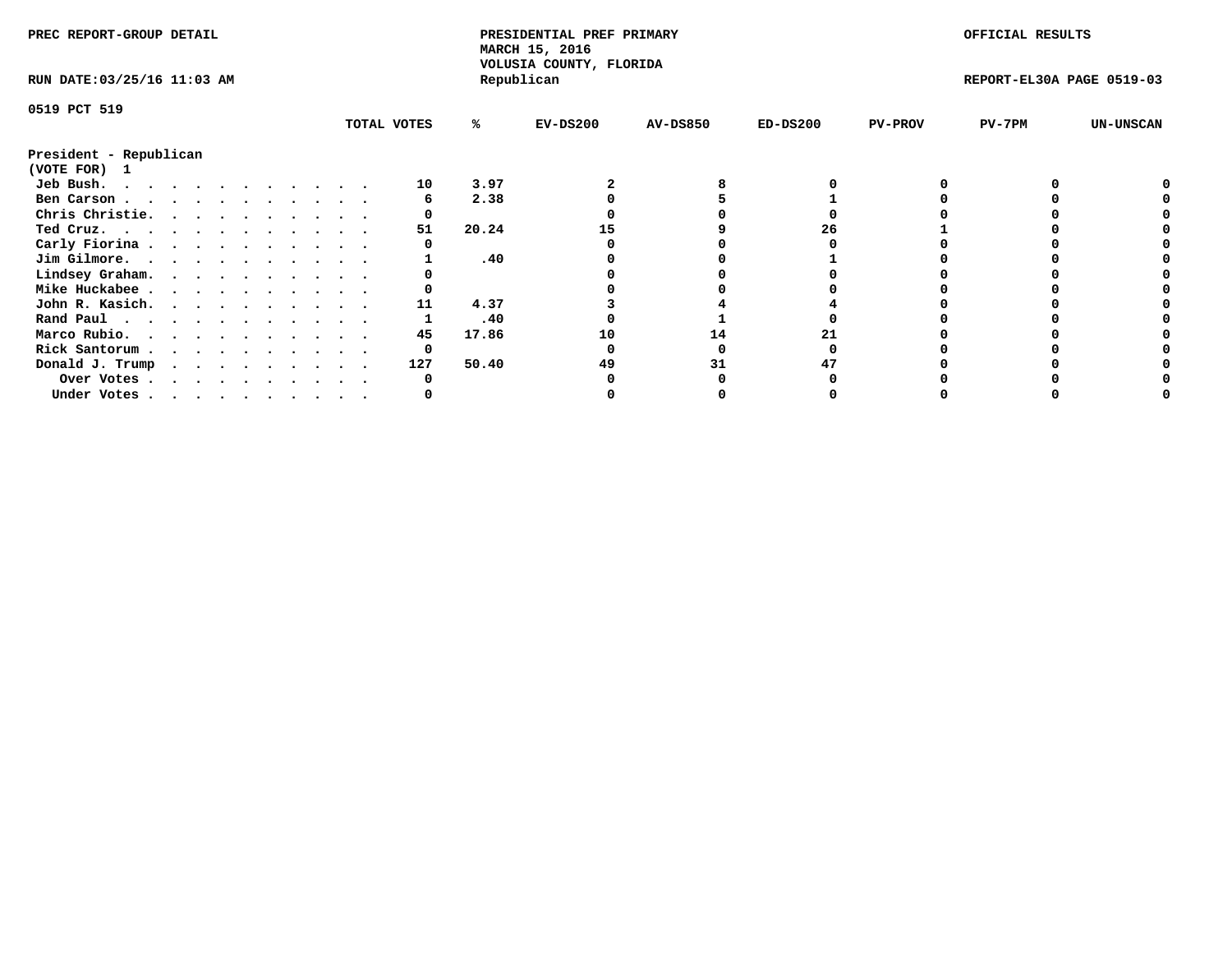| PREC REPORT-GROUP DETAIL                                    |             |                   | PRESIDENTIAL PREF PRIMARY<br>MARCH 15, 2016 |          |            |                | OFFICIAL RESULTS          |                  |
|-------------------------------------------------------------|-------------|-------------------|---------------------------------------------|----------|------------|----------------|---------------------------|------------------|
| RUN DATE: 03/25/16 11:03 AM                                 |             | <b>STATISTICS</b> | VOLUSIA COUNTY, FLORIDA                     |          |            |                | REPORT-EL30A PAGE 0521-01 |                  |
| 0521 PCT 521                                                |             |                   |                                             |          |            |                |                           |                  |
|                                                             | TOTAL VOTES | ℁                 | $EV-DS200$                                  | AV-DS850 | $ED-DS200$ | <b>PV-PROV</b> | $PV-7PM$                  | <b>UN-UNSCAN</b> |
| REGISTERED VOTERS - TOTAL                                   | 2,745       |                   |                                             |          |            |                |                           |                  |
| REGISTERED VOTERS - Democratic                              | 1,204       | 43.86             |                                             |          |            |                |                           |                  |
| REGISTERED VOTERS - Republican                              | 1,541       | 56.14             |                                             |          |            |                |                           |                  |
| REGISTERED VOTERS - Nonpartisan                             | O           |                   |                                             |          |            |                |                           |                  |
| BALLOTS CAST - TOTAL. 1,504                                 |             |                   | 292                                         | 689      | 522        |                |                           | 0                |
| BALLOTS CAST - Democratic                                   | 545         | 36.24             | 107                                         | 250      | 187        |                |                           | 0                |
| BALLOTS CAST - Republican                                   | 959         | 63.76             | 185                                         | 439      | 335        |                |                           | 0                |
| BALLOTS CAST - Nonpartisan.                                 | 0           |                   |                                             | 0        |            |                |                           | 0                |
| BALLOTS CAST - BLANK.                                       | 5.          | .33               |                                             | 0        |            |                |                           | 0                |
| VOTER TURNOUT - TOTAL $\cdot \cdot \cdot \cdot \cdot \cdot$ |             | 54.79             |                                             |          |            |                |                           |                  |
| VOTER TURNOUT - Democratic.                                 |             | 45.27             |                                             |          |            |                |                           |                  |
| VOTER TURNOUT - Republican.                                 |             | 62.23             |                                             |          |            |                |                           |                  |
| VOTER TURNOUT - BLANK                                       |             | .18               |                                             |          |            |                |                           |                  |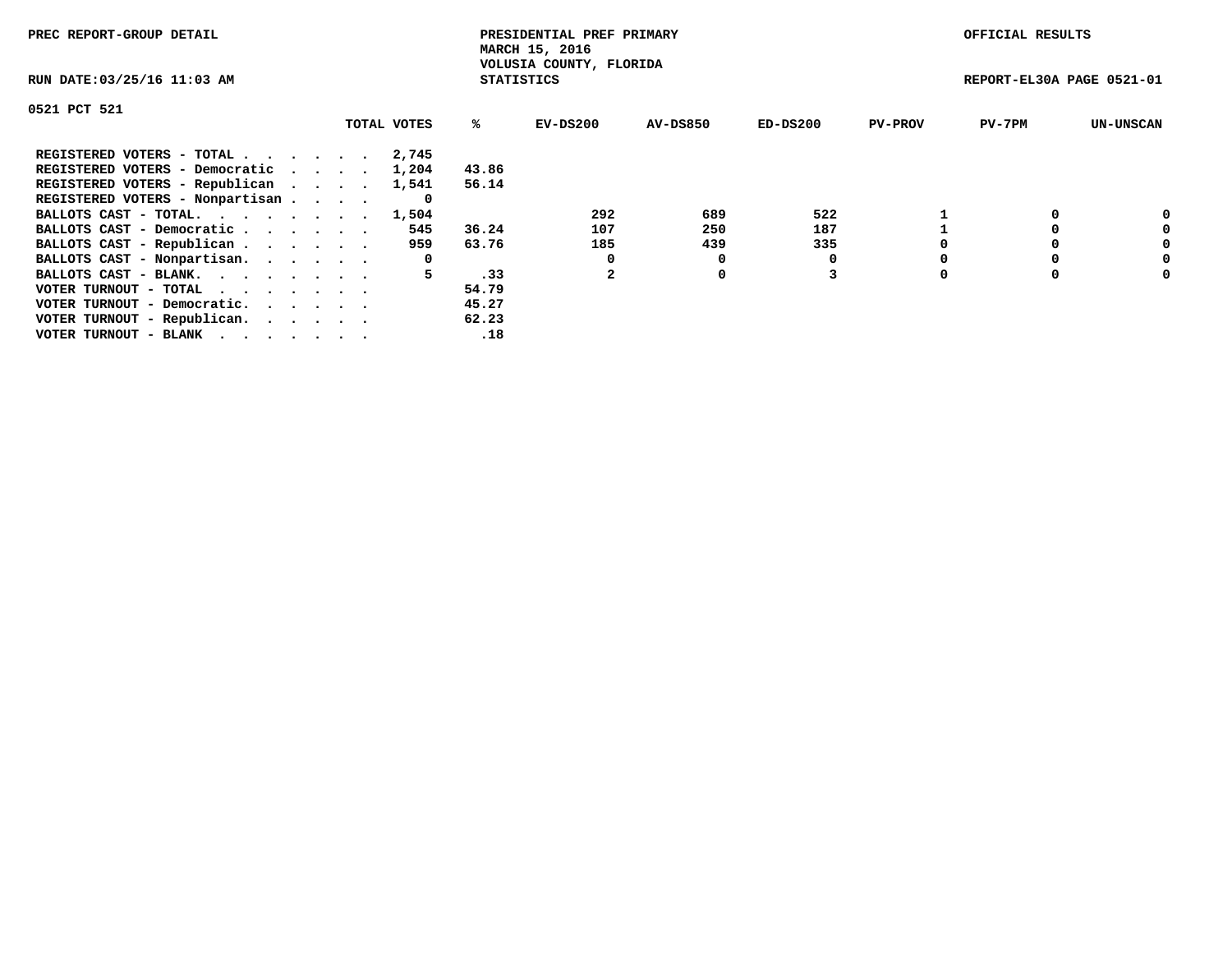| PREC REPORT-GROUP DETAIL<br>RUN DATE: 03/25/16 11:03 AM |  |  |  |  |  |  |  |  |             | PRESIDENTIAL PREF PRIMARY<br>MARCH 15, 2016<br>VOLUSIA COUNTY, FLORIDA |            |                 |          | OFFICIAL RESULTS |                           |           |
|---------------------------------------------------------|--|--|--|--|--|--|--|--|-------------|------------------------------------------------------------------------|------------|-----------------|----------|------------------|---------------------------|-----------|
|                                                         |  |  |  |  |  |  |  |  |             |                                                                        | Democratic |                 |          |                  | REPORT-EL30A PAGE 0521-02 |           |
| 0521 PCT 521                                            |  |  |  |  |  |  |  |  |             |                                                                        |            |                 |          |                  |                           |           |
|                                                         |  |  |  |  |  |  |  |  | TOTAL VOTES | ℁                                                                      | EV-DS200   | <b>AV-DS850</b> | ED-DS200 | <b>PV-PROV</b>   | PV-7PM                    | UN-UNSCAN |
| President - Democratic<br>(VOTE FOR) 1                  |  |  |  |  |  |  |  |  |             |                                                                        |            |                 |          |                  |                           |           |
| Hillary Clinton                                         |  |  |  |  |  |  |  |  | 325         | 60.07                                                                  | 56         | 162             | 107      |                  |                           | 0         |
| Martin O'Malley                                         |  |  |  |  |  |  |  |  | 15          | 2.77                                                                   |            | 8               |          |                  |                           | 0         |
| Bernie Sanders.                                         |  |  |  |  |  |  |  |  | 201         | 37.15                                                                  | 47         | 80              | 73       |                  |                           | 0         |
| Over Votes.                                             |  |  |  |  |  |  |  |  | 0           |                                                                        | 0          | 0               | 0        |                  |                           | 0         |
| Under Votes                                             |  |  |  |  |  |  |  |  | 4           |                                                                        |            |                 |          |                  |                           | 0         |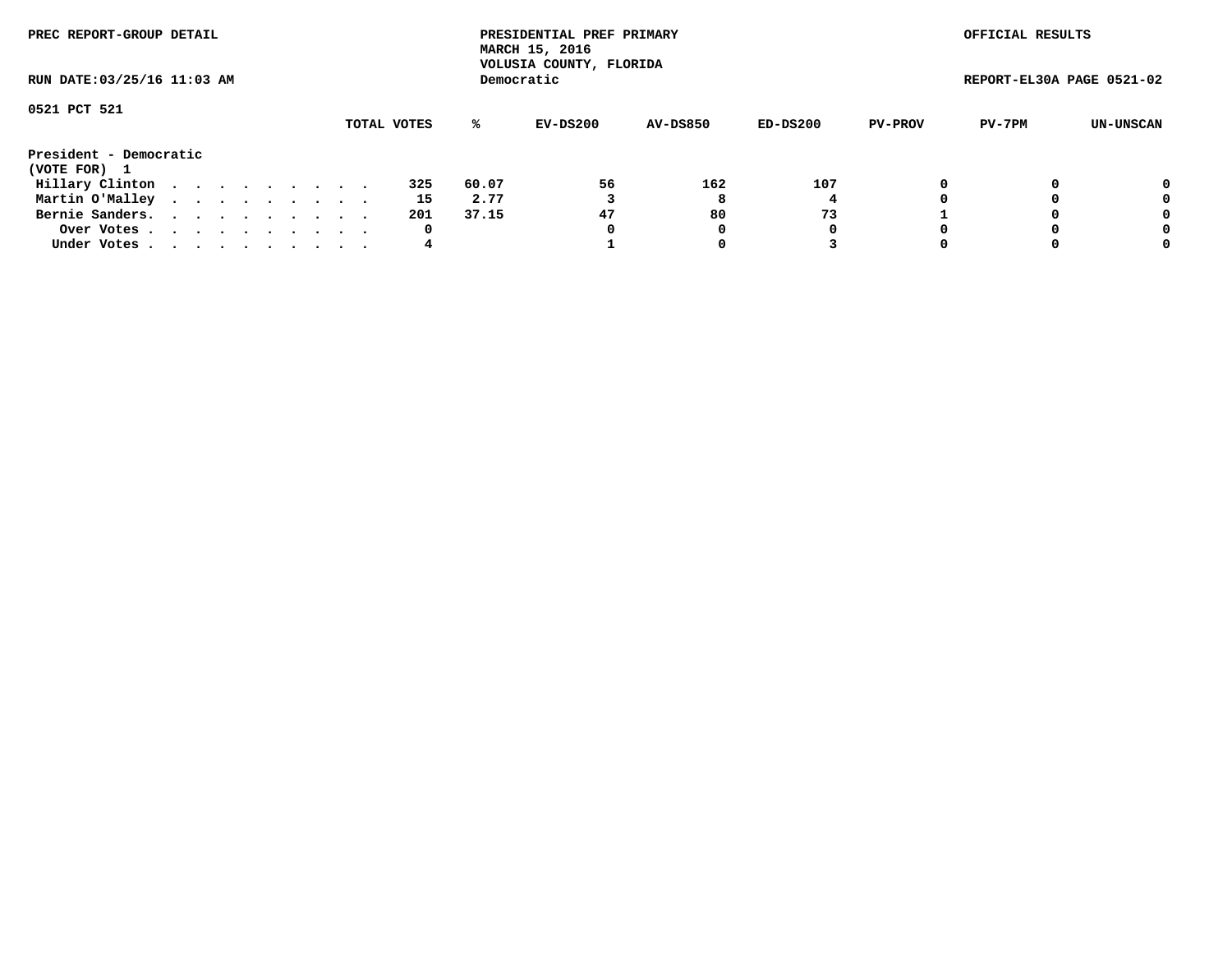| PREC REPORT-GROUP DETAIL                            |  |  |  |  |  |  |  | PRESIDENTIAL PREF PRIMARY<br>MARCH 15, 2016<br>VOLUSIA COUNTY, FLORIDA |       |            |                 | OFFICIAL RESULTS |                |                           |                  |
|-----------------------------------------------------|--|--|--|--|--|--|--|------------------------------------------------------------------------|-------|------------|-----------------|------------------|----------------|---------------------------|------------------|
| RUN DATE: 03/25/16 11:03 AM                         |  |  |  |  |  |  |  |                                                                        |       | Republican |                 |                  |                | REPORT-EL30A PAGE 0521-03 |                  |
| 0521 PCT 521                                        |  |  |  |  |  |  |  |                                                                        |       |            |                 |                  |                |                           |                  |
|                                                     |  |  |  |  |  |  |  | TOTAL VOTES                                                            | %ะ    | $EV-DS200$ | <b>AV-DS850</b> | $ED-DS200$       | <b>PV-PROV</b> | PV-7PM                    | <b>UN-UNSCAN</b> |
| President - Republican                              |  |  |  |  |  |  |  |                                                                        |       |            |                 |                  |                |                           |                  |
| (VOTE FOR) 1                                        |  |  |  |  |  |  |  |                                                                        |       |            |                 |                  |                |                           |                  |
| Jeb Bush.                                           |  |  |  |  |  |  |  | 39                                                                     | 4.07  |            | 37              |                  |                |                           |                  |
| Ben Carson                                          |  |  |  |  |  |  |  | 10                                                                     | 1.04  |            |                 |                  |                |                           |                  |
| Chris Christie.                                     |  |  |  |  |  |  |  |                                                                        | .52   |            |                 |                  |                |                           |                  |
| Ted Cruz.                                           |  |  |  |  |  |  |  | 125                                                                    | 13.05 |            | 35              |                  |                |                           |                  |
| Carly Fiorina                                       |  |  |  |  |  |  |  |                                                                        | .10   |            |                 |                  |                |                           |                  |
| Jim Gilmore.                                        |  |  |  |  |  |  |  |                                                                        |       |            |                 |                  |                |                           |                  |
| Lindsey Graham.                                     |  |  |  |  |  |  |  |                                                                        |       |            |                 |                  |                |                           |                  |
| Mike Huckabee                                       |  |  |  |  |  |  |  |                                                                        | .21   |            |                 |                  |                |                           |                  |
| John R. Kasich.                                     |  |  |  |  |  |  |  | 65                                                                     | 6.78  |            | 29              |                  |                |                           |                  |
| Rand Paul                                           |  |  |  |  |  |  |  |                                                                        | .21   |            |                 |                  |                |                           |                  |
| Marco Rubio.                                        |  |  |  |  |  |  |  | 192                                                                    | 20.04 | 30         | 96              | 66               |                |                           |                  |
| Rick Santorum                                       |  |  |  |  |  |  |  | 0                                                                      |       |            |                 |                  |                |                           |                  |
| Donald J. Trump $\cdots$ $\cdots$ $\cdots$ $\cdots$ |  |  |  |  |  |  |  | 517                                                                    | 53.97 | 109        | 230             | 178              |                |                           |                  |
| Over Votes                                          |  |  |  |  |  |  |  |                                                                        |       |            |                 |                  |                |                           |                  |
| Under Votes                                         |  |  |  |  |  |  |  |                                                                        |       |            |                 |                  |                |                           |                  |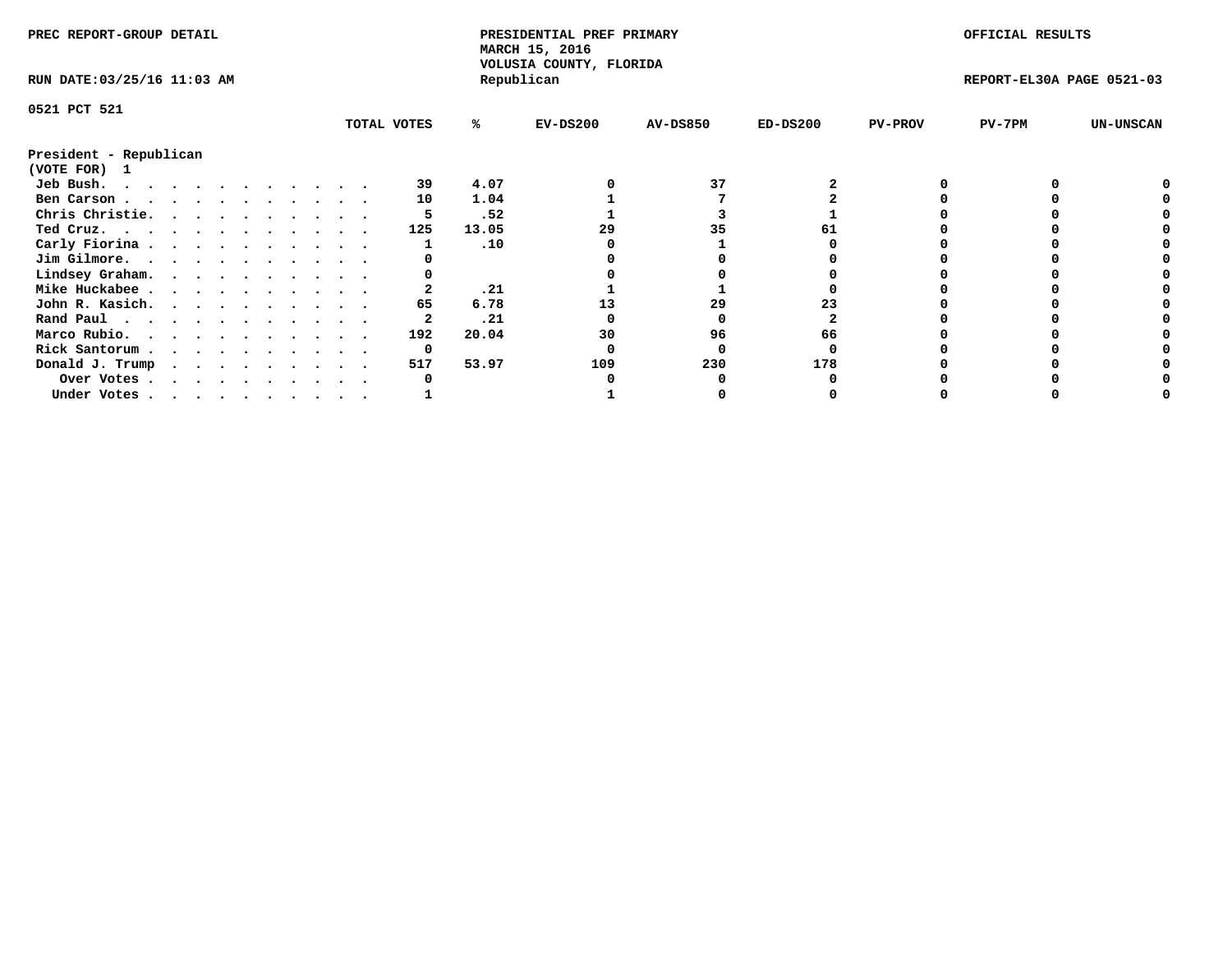| PREC REPORT-GROUP DETAIL                                    |             |                   | PRESIDENTIAL PREF PRIMARY<br>MARCH 15, 2016 |          |            |                | OFFICIAL RESULTS          |                  |
|-------------------------------------------------------------|-------------|-------------------|---------------------------------------------|----------|------------|----------------|---------------------------|------------------|
| RUN DATE: 03/25/16 11:03 AM                                 |             | <b>STATISTICS</b> | VOLUSIA COUNTY, FLORIDA                     |          |            |                | REPORT-EL30A PAGE 0522-01 |                  |
| 0522 PCT 522                                                |             |                   |                                             |          |            |                |                           |                  |
|                                                             | TOTAL VOTES | ℁                 | $EV-DS200$                                  | AV-DS850 | $ED-DS200$ | <b>PV-PROV</b> | $PV-7PM$                  | <b>UN-UNSCAN</b> |
| REGISTERED VOTERS - TOTAL                                   | 2,616       |                   |                                             |          |            |                |                           |                  |
| REGISTERED VOTERS - Democratic                              | 1,323       | 50.57             |                                             |          |            |                |                           |                  |
| REGISTERED VOTERS - Republican                              | 1,293       | 49.43             |                                             |          |            |                |                           |                  |
| REGISTERED VOTERS - Nonpartisan                             | 0           |                   |                                             |          |            |                |                           |                  |
| BALLOTS CAST - TOTAL. 1,205                                 |             |                   | 200                                         | 396      | 609        |                |                           | 0                |
| BALLOTS CAST - Democratic                                   | 521         | 43.24             | 93                                          | 163      | 265        |                |                           | 0                |
| BALLOTS CAST - Republican                                   | 684         | 56.76             | 107                                         | 233      | 344        |                |                           | 0                |
| BALLOTS CAST - Nonpartisan.                                 | 0           |                   | 0                                           | 0        |            |                |                           | 0                |
| BALLOTS CAST - BLANK.                                       |             | .58               |                                             |          | 4          |                |                           | 0                |
| VOTER TURNOUT - TOTAL $\cdot \cdot \cdot \cdot \cdot \cdot$ |             | 46.06             |                                             |          |            |                |                           |                  |
| VOTER TURNOUT - Democratic.                                 |             | 39.38             |                                             |          |            |                |                           |                  |
| VOTER TURNOUT - Republican.                                 |             | 52.90             |                                             |          |            |                |                           |                  |
| VOTER TURNOUT - BLANK                                       |             | .27               |                                             |          |            |                |                           |                  |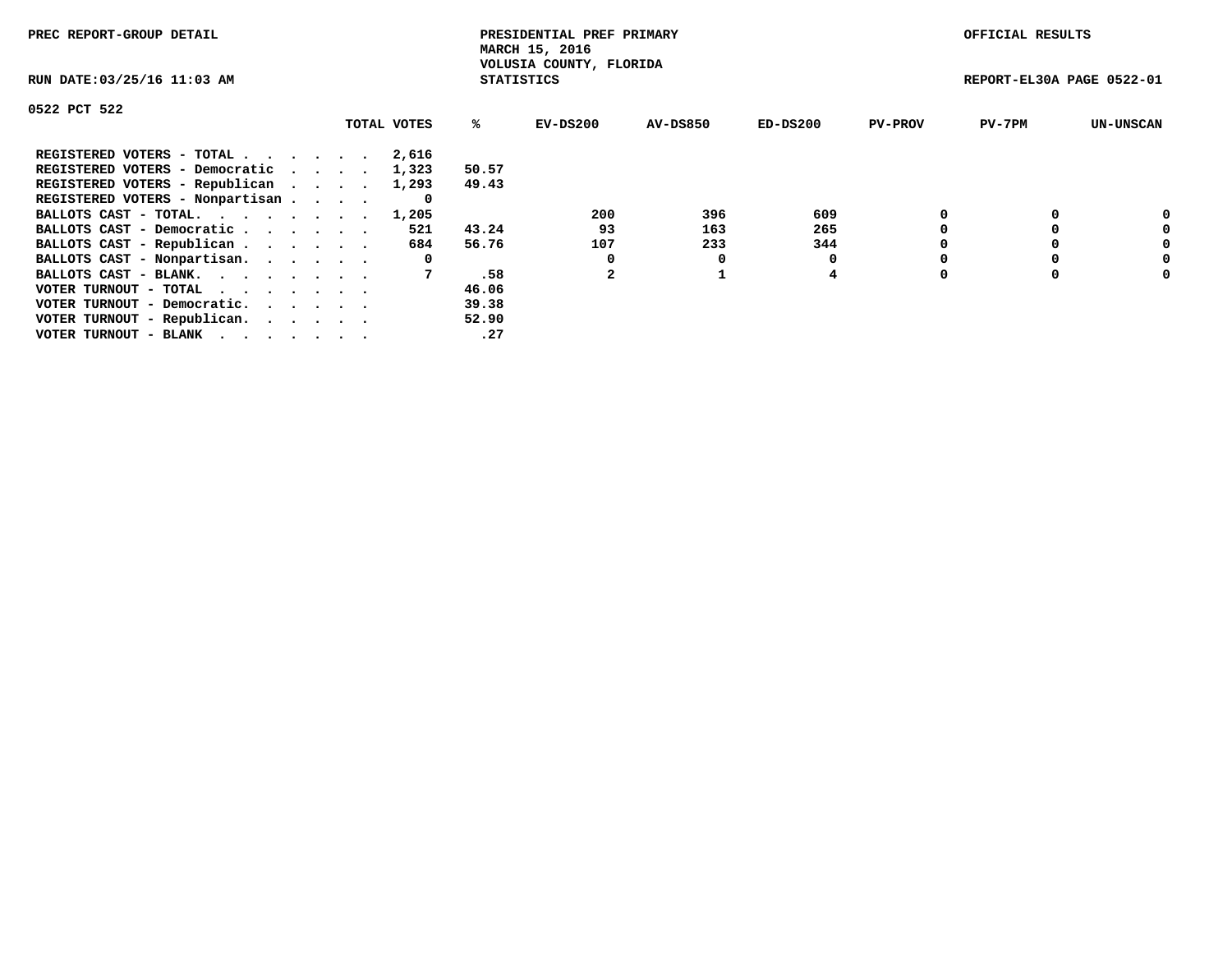| PREC REPORT-GROUP DETAIL<br>RUN DATE: 03/25/16 11:03 AM |  |  |  |  |  |  |  |  |             |       | PRESIDENTIAL PREF PRIMARY<br>MARCH 15, 2016<br>VOLUSIA COUNTY, FLORIDA |                 |            |                | OFFICIAL RESULTS          |           |
|---------------------------------------------------------|--|--|--|--|--|--|--|--|-------------|-------|------------------------------------------------------------------------|-----------------|------------|----------------|---------------------------|-----------|
|                                                         |  |  |  |  |  |  |  |  |             |       | Democratic                                                             |                 |            |                | REPORT-EL30A PAGE 0522-02 |           |
| 0522 PCT 522                                            |  |  |  |  |  |  |  |  | TOTAL VOTES | %ะ    | EV-DS200                                                               | <b>AV-DS850</b> | $ED-DS200$ | <b>PV-PROV</b> | PV-7PM                    | UN-UNSCAN |
| President - Democratic<br>(VOTE FOR) 1                  |  |  |  |  |  |  |  |  |             |       |                                                                        |                 |            |                |                           |           |
| Hillary Clinton                                         |  |  |  |  |  |  |  |  | 292         | 56.81 | 45                                                                     | 106             | 141        | 0              |                           | 0         |
| Martin O'Malley                                         |  |  |  |  |  |  |  |  | 12          | 2.33  |                                                                        |                 |            |                |                           | 0         |
| Bernie Sanders.                                         |  |  |  |  |  |  |  |  | 210         | 40.86 | 46                                                                     | 54              | 110        |                |                           | 0         |
| Over Votes                                              |  |  |  |  |  |  |  |  |             |       | 0                                                                      | 0               |            |                |                           | 0         |
| Under Votes.                                            |  |  |  |  |  |  |  |  | 6           |       |                                                                        |                 | 4          |                |                           | 0         |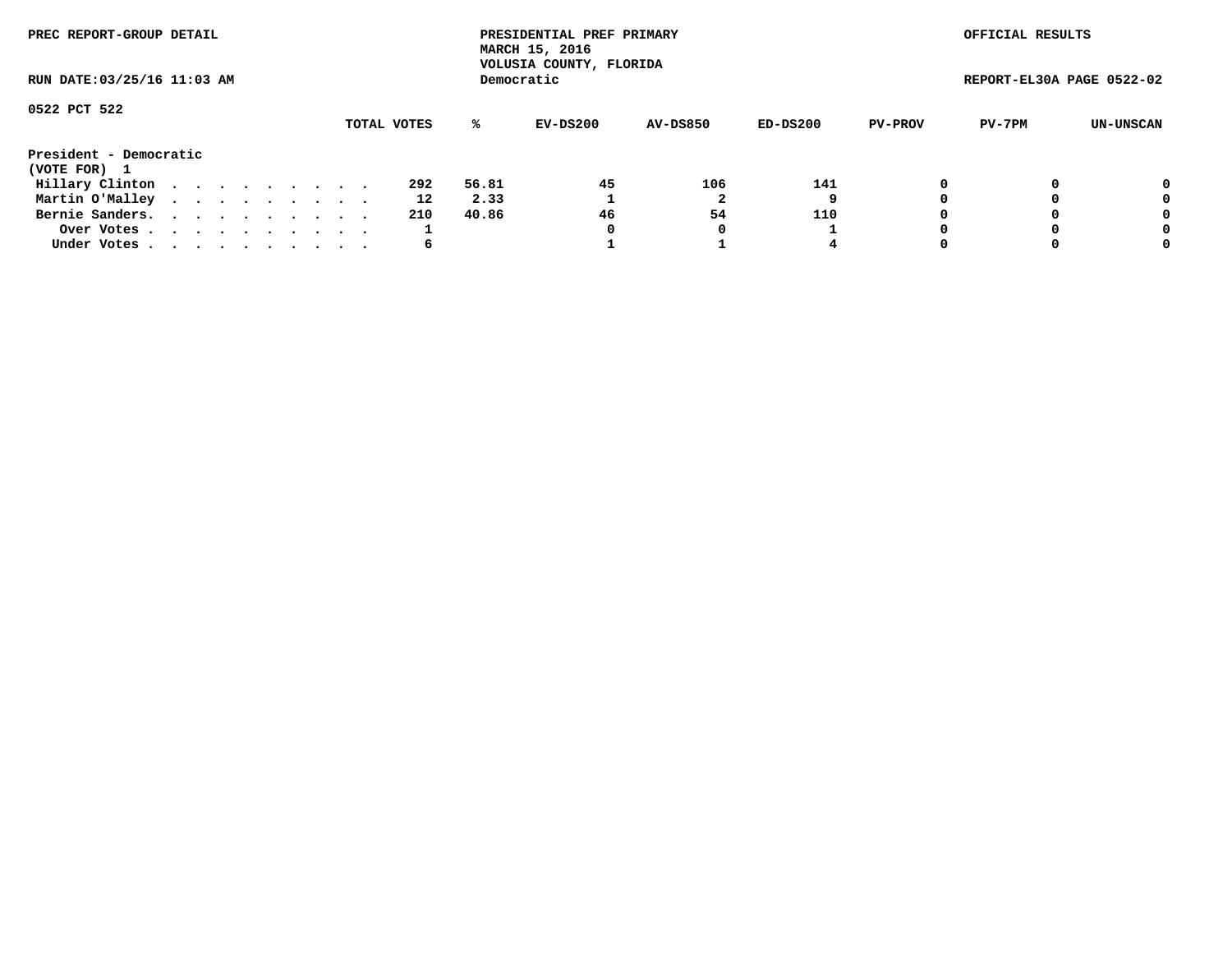| PREC REPORT-GROUP DETAIL                            |  |  |  |  |  |  |  |             | PRESIDENTIAL PREF PRIMARY<br>MARCH 15, 2016<br>VOLUSIA COUNTY, FLORIDA |       |            |                 | OFFICIAL RESULTS |                |                           |                  |
|-----------------------------------------------------|--|--|--|--|--|--|--|-------------|------------------------------------------------------------------------|-------|------------|-----------------|------------------|----------------|---------------------------|------------------|
| RUN DATE: 03/25/16 11:03 AM                         |  |  |  |  |  |  |  |             |                                                                        |       | Republican |                 |                  |                | REPORT-EL30A PAGE 0522-03 |                  |
| 0522 PCT 522                                        |  |  |  |  |  |  |  |             |                                                                        |       |            |                 |                  |                |                           |                  |
|                                                     |  |  |  |  |  |  |  | TOTAL VOTES |                                                                        | %ะ    | $EV-DS200$ | <b>AV-DS850</b> | $ED-DS200$       | <b>PV-PROV</b> | PV-7PM                    | <b>UN-UNSCAN</b> |
| President - Republican                              |  |  |  |  |  |  |  |             |                                                                        |       |            |                 |                  |                |                           |                  |
| (VOTE FOR) 1                                        |  |  |  |  |  |  |  |             |                                                                        |       |            |                 |                  |                |                           |                  |
| Jeb Bush.                                           |  |  |  |  |  |  |  |             | 16                                                                     | 2.34  |            | 14              |                  |                |                           |                  |
| Ben Carson                                          |  |  |  |  |  |  |  |             |                                                                        | 1.32  |            |                 |                  |                |                           |                  |
| Chris Christie.                                     |  |  |  |  |  |  |  |             |                                                                        | .15   |            |                 |                  |                |                           |                  |
| Ted Cruz.                                           |  |  |  |  |  |  |  |             | 126                                                                    | 18.45 |            | 23              |                  |                |                           |                  |
| Carly Fiorina                                       |  |  |  |  |  |  |  |             |                                                                        | .29   |            |                 |                  |                |                           |                  |
| Jim Gilmore.                                        |  |  |  |  |  |  |  |             |                                                                        | .15   |            |                 |                  |                |                           |                  |
| Lindsey Graham.                                     |  |  |  |  |  |  |  |             |                                                                        | .15   |            |                 |                  |                |                           |                  |
| Mike Huckabee                                       |  |  |  |  |  |  |  |             |                                                                        |       |            |                 |                  |                |                           |                  |
| John R. Kasich.                                     |  |  |  |  |  |  |  |             | 37                                                                     | 5.42  |            |                 |                  |                |                           |                  |
| Rand Paul                                           |  |  |  |  |  |  |  |             |                                                                        | .15   |            |                 |                  |                |                           |                  |
| Marco Rubio.                                        |  |  |  |  |  |  |  |             | 128                                                                    | 18.74 |            | 54              |                  |                |                           |                  |
| Rick Santorum                                       |  |  |  |  |  |  |  |             | 0                                                                      |       |            |                 |                  |                |                           |                  |
| Donald J. Trump $\cdots$ $\cdots$ $\cdots$ $\cdots$ |  |  |  |  |  |  |  |             | 361                                                                    | 52.86 | 61         | 124             | 176              |                |                           |                  |
| Over Votes                                          |  |  |  |  |  |  |  |             |                                                                        |       |            |                 |                  |                |                           |                  |
| Under Votes                                         |  |  |  |  |  |  |  |             |                                                                        |       |            |                 |                  |                |                           |                  |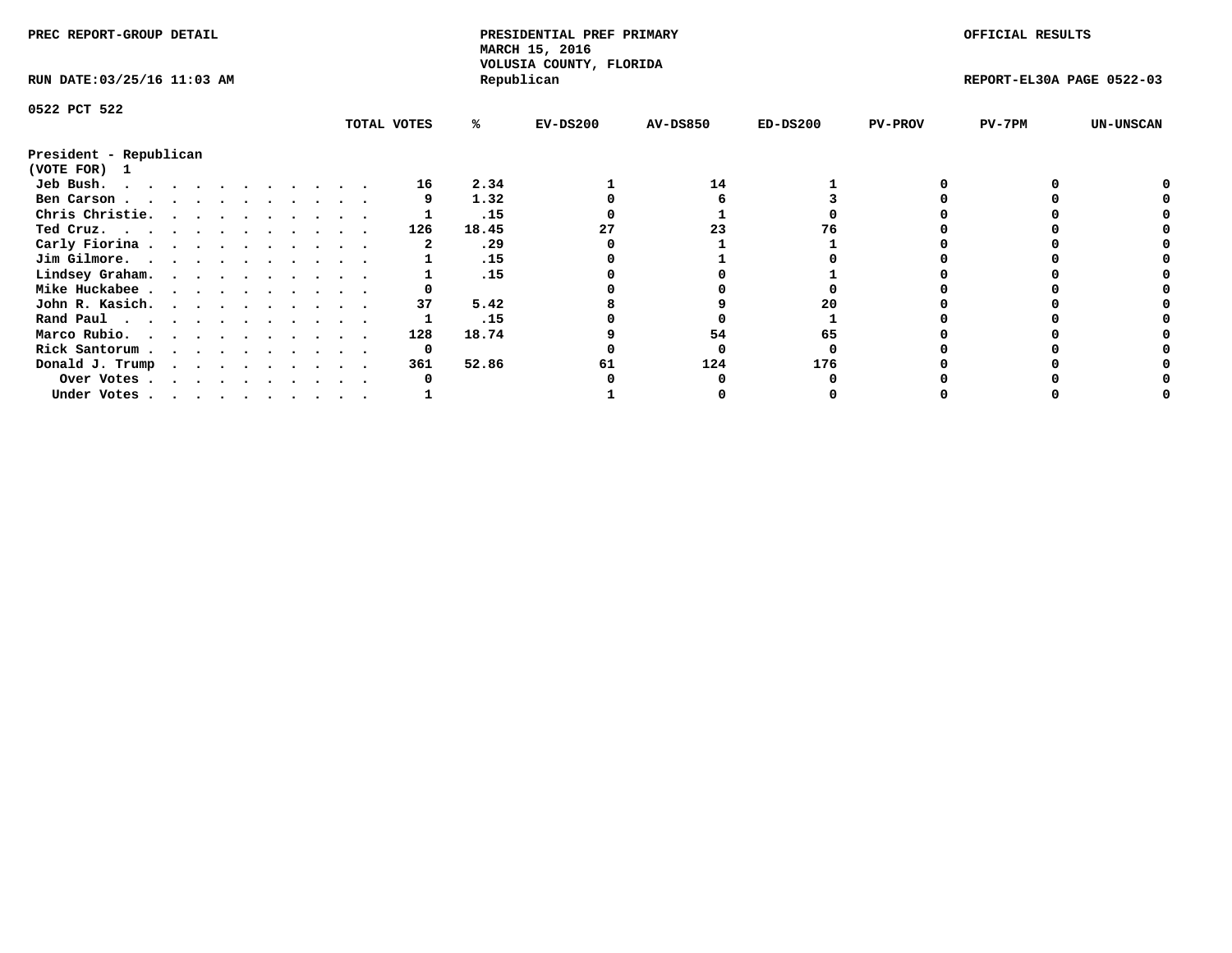| PREC REPORT-GROUP DETAIL                                    |             |                   | PRESIDENTIAL PREF PRIMARY<br>MARCH 15, 2016 |          |            |                | OFFICIAL RESULTS          |                  |
|-------------------------------------------------------------|-------------|-------------------|---------------------------------------------|----------|------------|----------------|---------------------------|------------------|
| RUN DATE: 03/25/16 11:03 AM                                 |             | <b>STATISTICS</b> | VOLUSIA COUNTY, FLORIDA                     |          |            |                | REPORT-EL30A PAGE 0523-01 |                  |
| 0523 PCT 523                                                |             |                   |                                             |          |            |                |                           |                  |
|                                                             | TOTAL VOTES | ℁                 | $EV-DS200$                                  | AV-DS850 | $ED-DS200$ | <b>PV-PROV</b> | $PV-7PM$                  | <b>UN-UNSCAN</b> |
| REGISTERED VOTERS - TOTAL                                   | 1,662       |                   |                                             |          |            |                |                           |                  |
| REGISTERED VOTERS - Democratic                              | 1,000       | 60.17             |                                             |          |            |                |                           |                  |
| REGISTERED VOTERS - Republican                              | 662         | 39.83             |                                             |          |            |                |                           |                  |
| REGISTERED VOTERS - Nonpartisan                             | 0           |                   |                                             |          |            |                |                           |                  |
| BALLOTS CAST - TOTAL.                                       | 592         |                   | 76                                          | 213      | 302        |                |                           | 0                |
| BALLOTS CAST - Democratic                                   | 306         | 51.69             | 42                                          | 114      | 150        |                |                           | 0                |
| BALLOTS CAST - Republican                                   | 286         | 48.31             | 34                                          | 99       | 152        |                |                           | 0                |
| BALLOTS CAST - Nonpartisan.                                 | 0           |                   |                                             | 0        |            |                |                           | 0                |
| BALLOTS CAST - BLANK.                                       |             | .68               | 0                                           | 0        | 4          |                |                           | 0                |
| VOTER TURNOUT - TOTAL $\cdot \cdot \cdot \cdot \cdot \cdot$ |             | 35.62             |                                             |          |            |                |                           |                  |
| VOTER TURNOUT - Democratic.                                 |             | 30.60             |                                             |          |            |                |                           |                  |
| VOTER TURNOUT - Republican.                                 |             | 43.20             |                                             |          |            |                |                           |                  |
| VOTER TURNOUT - BLANK                                       |             | .24               |                                             |          |            |                |                           |                  |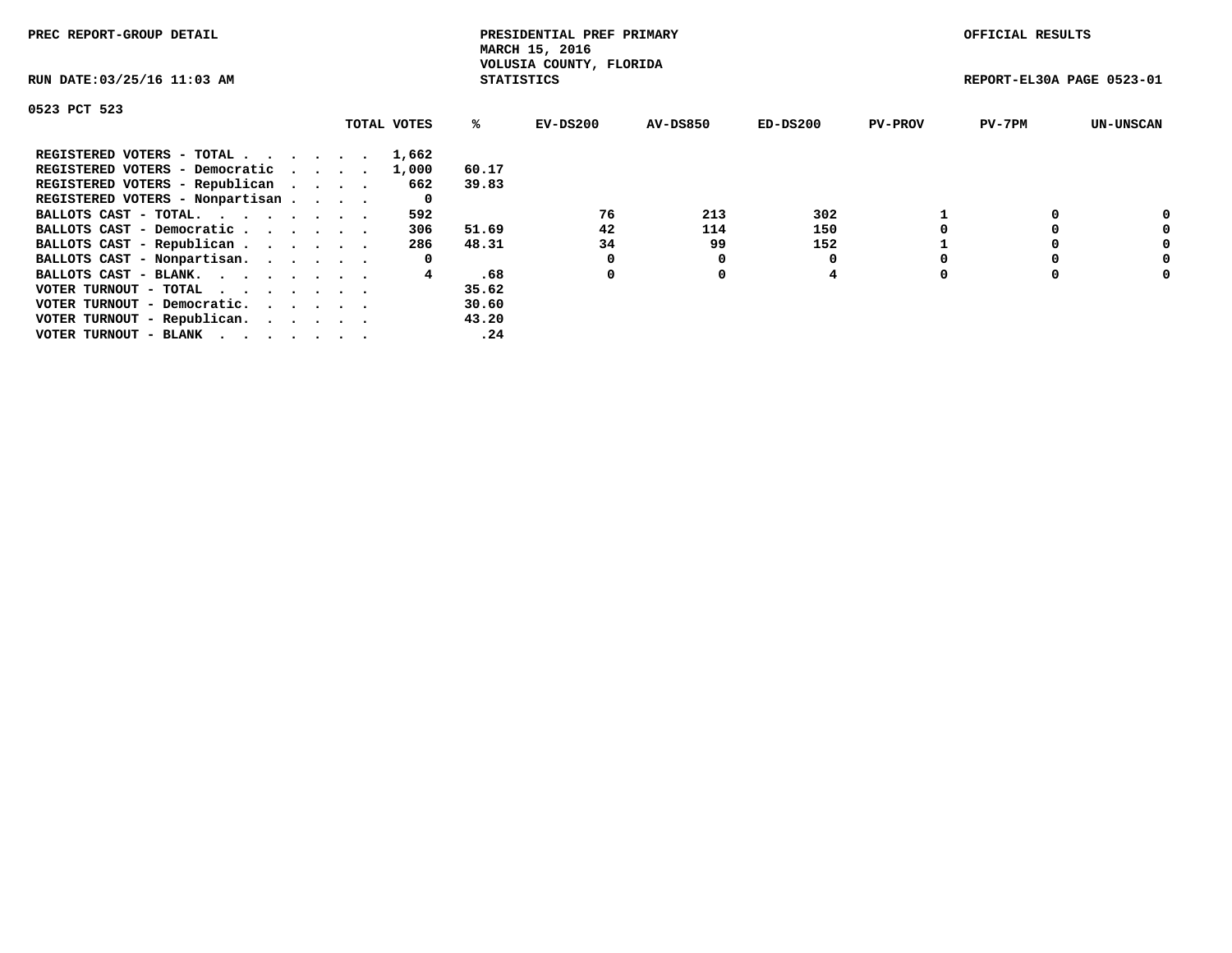| PREC REPORT-GROUP DETAIL<br>RUN DATE: 03/25/16 11:03 AM |  |  |  |  |  |  |  |  |             |       | PRESIDENTIAL PREF PRIMARY<br>MARCH 15, 2016<br>VOLUSIA COUNTY, FLORIDA |                 |          |                | OFFICIAL RESULTS          |           |
|---------------------------------------------------------|--|--|--|--|--|--|--|--|-------------|-------|------------------------------------------------------------------------|-----------------|----------|----------------|---------------------------|-----------|
|                                                         |  |  |  |  |  |  |  |  |             |       | Democratic                                                             |                 |          |                | REPORT-EL30A PAGE 0523-02 |           |
| 0523 PCT 523                                            |  |  |  |  |  |  |  |  | TOTAL VOTES | ℁     | EV-DS200                                                               | <b>AV-DS850</b> | ED-DS200 | <b>PV-PROV</b> | PV-7PM                    | UN-UNSCAN |
| President - Democratic                                  |  |  |  |  |  |  |  |  |             |       |                                                                        |                 |          |                |                           |           |
| (VOTE FOR) 1                                            |  |  |  |  |  |  |  |  |             |       |                                                                        |                 |          |                |                           |           |
| Hillary Clinton                                         |  |  |  |  |  |  |  |  | 189         | 62.58 | 26                                                                     | 75              | 88       |                |                           | 0         |
| Martin O'Malley                                         |  |  |  |  |  |  |  |  | 13          | 4.30  |                                                                        | ь               | 5        |                |                           | 0         |
| Bernie Sanders.                                         |  |  |  |  |  |  |  |  | 100         | 33.11 | 14                                                                     | 33              | 53       |                |                           | 0         |
| Over Votes.                                             |  |  |  |  |  |  |  |  | 0           |       | 0                                                                      | 0               | 0        |                |                           | 0         |
| Under Votes                                             |  |  |  |  |  |  |  |  | 4           |       |                                                                        |                 |          |                |                           | 0         |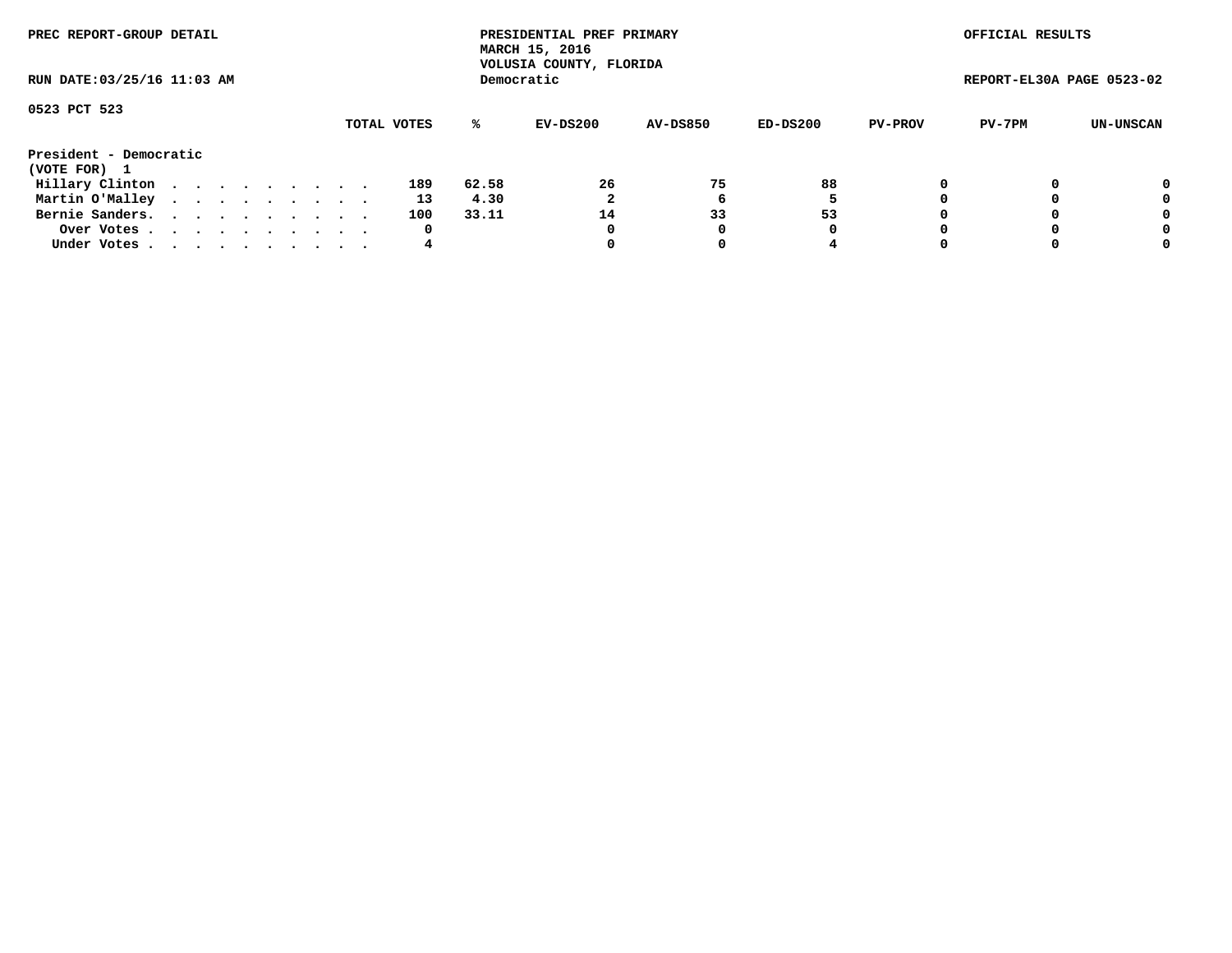| PREC REPORT-GROUP DETAIL               |  |  |  |  |  |  |  |             | PRESIDENTIAL PREF PRIMARY<br>MARCH 15, 2016<br>VOLUSIA COUNTY, FLORIDA |            |                 |            | OFFICIAL RESULTS |                           |                  |
|----------------------------------------|--|--|--|--|--|--|--|-------------|------------------------------------------------------------------------|------------|-----------------|------------|------------------|---------------------------|------------------|
| RUN DATE: 03/25/16 11:03 AM            |  |  |  |  |  |  |  |             |                                                                        | Republican |                 |            |                  | REPORT-EL30A PAGE 0523-03 |                  |
| 0523 PCT 523                           |  |  |  |  |  |  |  |             |                                                                        |            |                 |            |                  |                           |                  |
|                                        |  |  |  |  |  |  |  | TOTAL VOTES | %ะ                                                                     | $EV-DS200$ | <b>AV-DS850</b> | $ED-DS200$ | <b>PV-PROV</b>   | PV-7PM                    | <b>UN-UNSCAN</b> |
| President - Republican<br>(VOTE FOR) 1 |  |  |  |  |  |  |  |             |                                                                        |            |                 |            |                  |                           |                  |
| Jeb Bush.                              |  |  |  |  |  |  |  |             | 3.15                                                                   |            |                 |            |                  |                           |                  |
| Ben Carson                             |  |  |  |  |  |  |  |             | 1.40                                                                   |            |                 |            |                  |                           |                  |
| Chris Christie.                        |  |  |  |  |  |  |  |             |                                                                        |            |                 |            |                  |                           |                  |
| Ted Cruz.                              |  |  |  |  |  |  |  | 37          | 12.94                                                                  |            |                 |            |                  |                           |                  |
| Carly Fiorina                          |  |  |  |  |  |  |  |             |                                                                        |            |                 |            |                  |                           |                  |
| Jim Gilmore.                           |  |  |  |  |  |  |  |             |                                                                        |            |                 |            |                  |                           |                  |
| Lindsey Graham.                        |  |  |  |  |  |  |  |             | .70                                                                    |            |                 |            |                  |                           |                  |
| Mike Huckabee                          |  |  |  |  |  |  |  |             |                                                                        |            |                 |            |                  |                           |                  |
| John R. Kasich.                        |  |  |  |  |  |  |  |             | 1.40                                                                   |            |                 |            |                  |                           |                  |
| Rand Paul                              |  |  |  |  |  |  |  |             | .35                                                                    |            |                 |            |                  |                           |                  |
|                                        |  |  |  |  |  |  |  | 49          | 17.13                                                                  |            | 22              |            |                  |                           |                  |
| Marco Rubio.                           |  |  |  |  |  |  |  |             |                                                                        |            |                 |            |                  |                           |                  |
| Rick Santorum                          |  |  |  |  |  |  |  |             | .35                                                                    |            |                 |            |                  |                           |                  |
| Donald J. Trump                        |  |  |  |  |  |  |  | 179         | 62.59                                                                  | 26         | 54              | 98         |                  |                           |                  |
| Over Votes                             |  |  |  |  |  |  |  |             |                                                                        |            |                 |            |                  |                           |                  |
| Under Votes                            |  |  |  |  |  |  |  |             |                                                                        |            |                 |            |                  |                           |                  |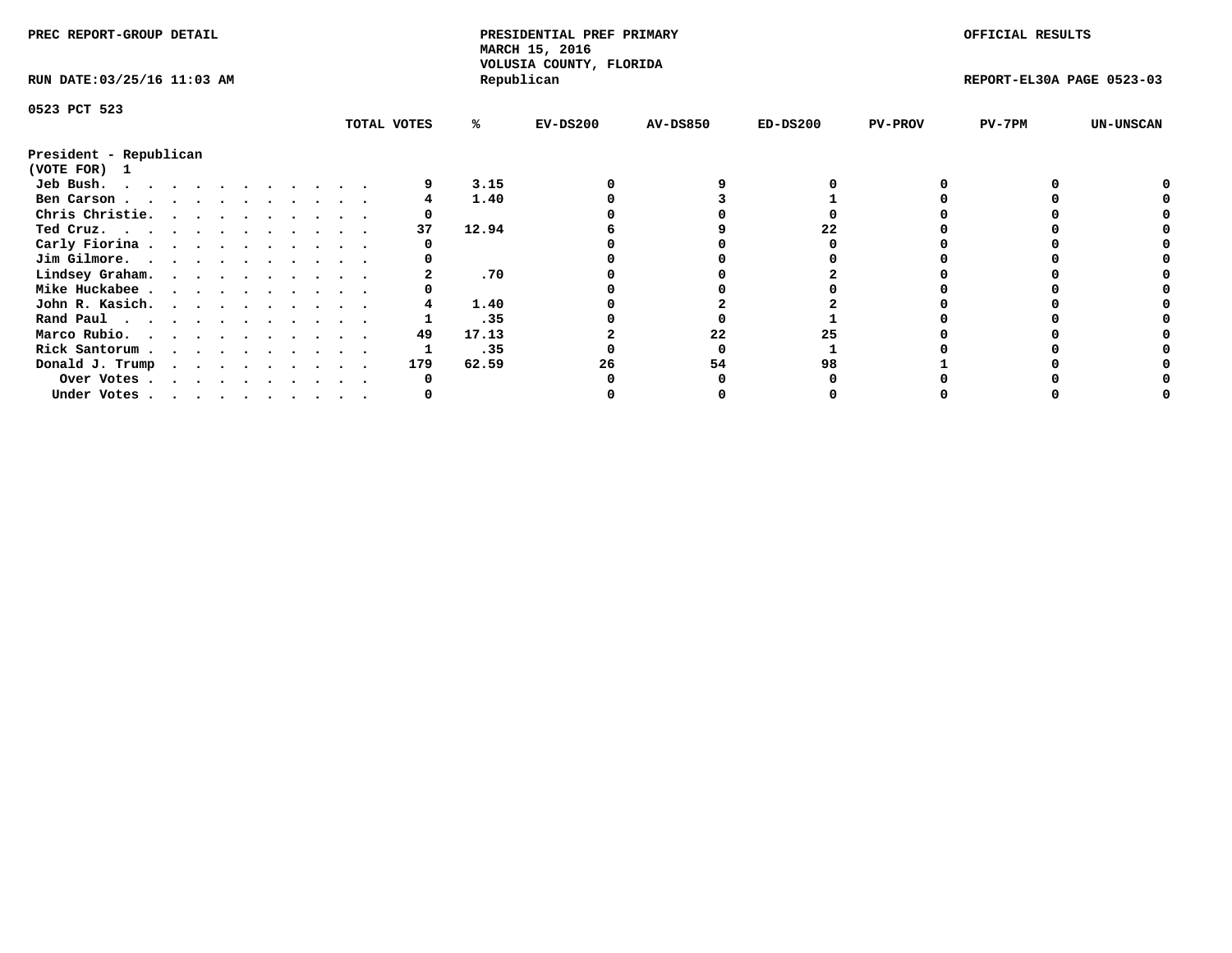| PREC REPORT-GROUP DETAIL                                    |             |                   | PRESIDENTIAL PREF PRIMARY<br>MARCH 15, 2016 |                 |              |                | OFFICIAL RESULTS          |                  |
|-------------------------------------------------------------|-------------|-------------------|---------------------------------------------|-----------------|--------------|----------------|---------------------------|------------------|
| RUN DATE: 03/25/16 11:03 AM                                 |             | <b>STATISTICS</b> | VOLUSIA COUNTY, FLORIDA                     |                 |              |                | REPORT-EL30A PAGE 0526-01 |                  |
| 0526 PCT 526                                                |             |                   |                                             |                 |              |                |                           |                  |
|                                                             | TOTAL VOTES | %ร                | EV-DS200                                    | <b>AV-DS850</b> | $ED-DS200$   | <b>PV-PROV</b> | $PV-7PM$                  | <b>UN-UNSCAN</b> |
| REGISTERED VOTERS - TOTAL                                   | 1,282       |                   |                                             |                 |              |                |                           |                  |
| REGISTERED VOTERS - Democratic                              | 793         | 61.86             |                                             |                 |              |                |                           |                  |
| REGISTERED VOTERS - Republican                              | 489         | 38.14             |                                             |                 |              |                |                           |                  |
| REGISTERED VOTERS - Nonpartisan                             | 0           |                   |                                             |                 |              |                |                           |                  |
| BALLOTS CAST - TOTAL.                                       | 438         |                   | 40                                          | 148             | 249          |                |                           | 0                |
| BALLOTS CAST - Democratic                                   | 215         | 49.09             | 21                                          | 79              | 114          |                |                           | 0                |
| BALLOTS CAST - Republican                                   | 223         | 50.91             | 19                                          | 69              | 135          |                |                           | 0                |
| BALLOTS CAST - Nonpartisan.                                 | 0           |                   |                                             | 0               |              |                |                           | 0                |
| BALLOTS CAST - BLANK.                                       | 3           | .68               | 0                                           |                 | $\mathbf{2}$ | O              |                           | 0                |
| VOTER TURNOUT - TOTAL $\cdot \cdot \cdot \cdot \cdot \cdot$ |             | 34.17             |                                             |                 |              |                |                           |                  |
| VOTER TURNOUT - Democratic.                                 |             | 27.11             |                                             |                 |              |                |                           |                  |
| VOTER TURNOUT - Republican.                                 |             | 45.60             |                                             |                 |              |                |                           |                  |
| VOTER TURNOUT - BLANK                                       |             | .23               |                                             |                 |              |                |                           |                  |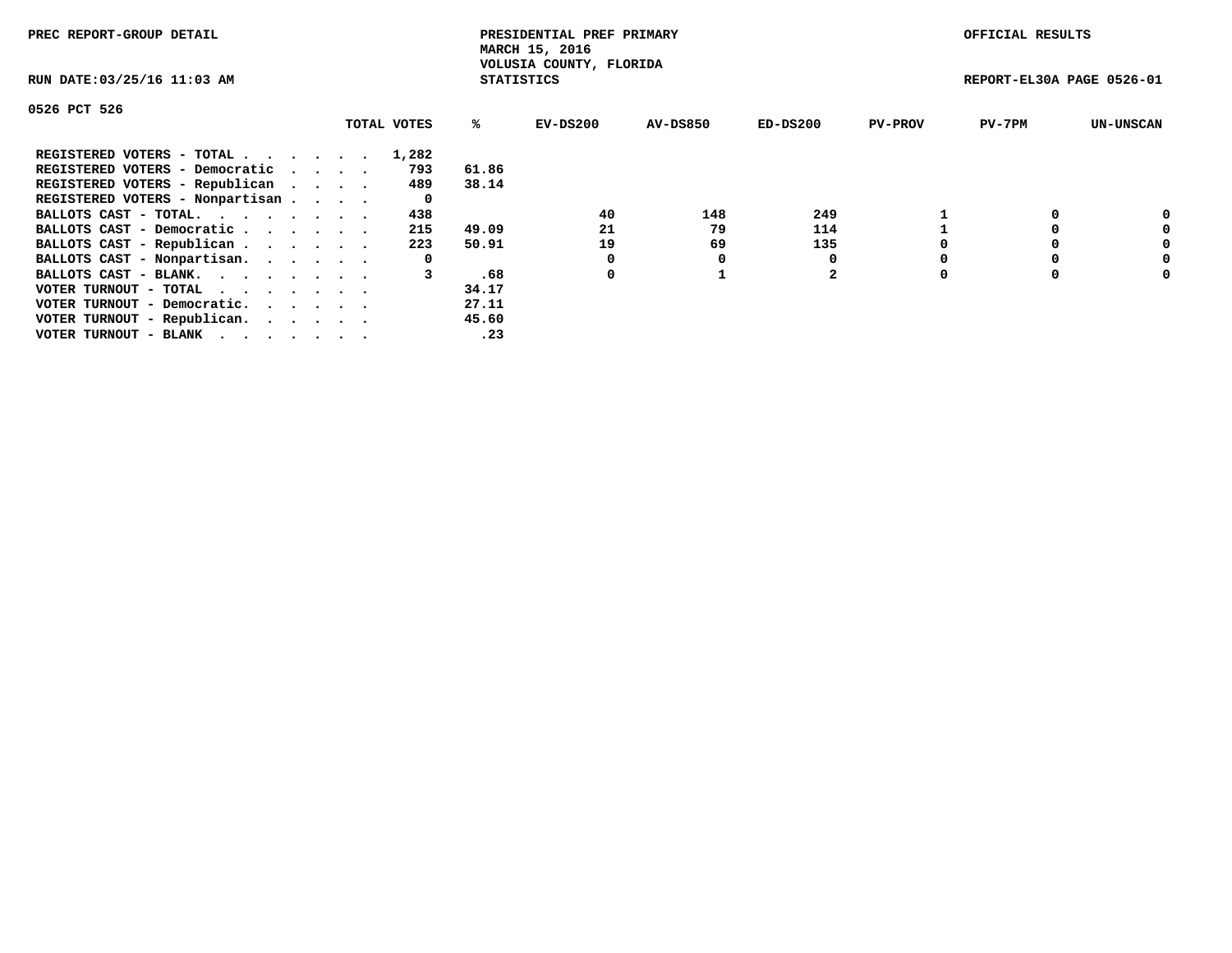| PREC REPORT-GROUP DETAIL<br>RUN DATE: 03/25/16 11:03 AM |  |  |  |  |  |  |  |  |             |       | PRESIDENTIAL PREF PRIMARY<br>MARCH 15, 2016<br>VOLUSIA COUNTY, FLORIDA |                 |          |                | OFFICIAL RESULTS          |           |
|---------------------------------------------------------|--|--|--|--|--|--|--|--|-------------|-------|------------------------------------------------------------------------|-----------------|----------|----------------|---------------------------|-----------|
|                                                         |  |  |  |  |  |  |  |  |             |       | Democratic                                                             |                 |          |                | REPORT-EL30A PAGE 0526-02 |           |
| 0526 PCT 526                                            |  |  |  |  |  |  |  |  |             |       |                                                                        |                 |          |                |                           |           |
|                                                         |  |  |  |  |  |  |  |  | TOTAL VOTES | ℁     | EV-DS200                                                               | <b>AV-DS850</b> | ED-DS200 | <b>PV-PROV</b> | PV-7PM                    | UN-UNSCAN |
| President - Democratic<br>(VOTE FOR) 1                  |  |  |  |  |  |  |  |  |             |       |                                                                        |                 |          |                |                           |           |
| Hillary Clinton                                         |  |  |  |  |  |  |  |  | 137         | 64.32 | 13                                                                     | 57              | 66       |                |                           | 0         |
| Martin O'Malley                                         |  |  |  |  |  |  |  |  | 9           | 4.23  | 0                                                                      |                 |          |                |                           | 0         |
| Bernie Sanders.                                         |  |  |  |  |  |  |  |  | 67          | 31.46 | 8                                                                      | 18              | 41       |                |                           | 0         |
| Over Votes.                                             |  |  |  |  |  |  |  |  | 0           |       | 0                                                                      | 0               | 0        |                |                           | 0         |
| Under Votes                                             |  |  |  |  |  |  |  |  | 2           |       |                                                                        |                 |          |                |                           | 0         |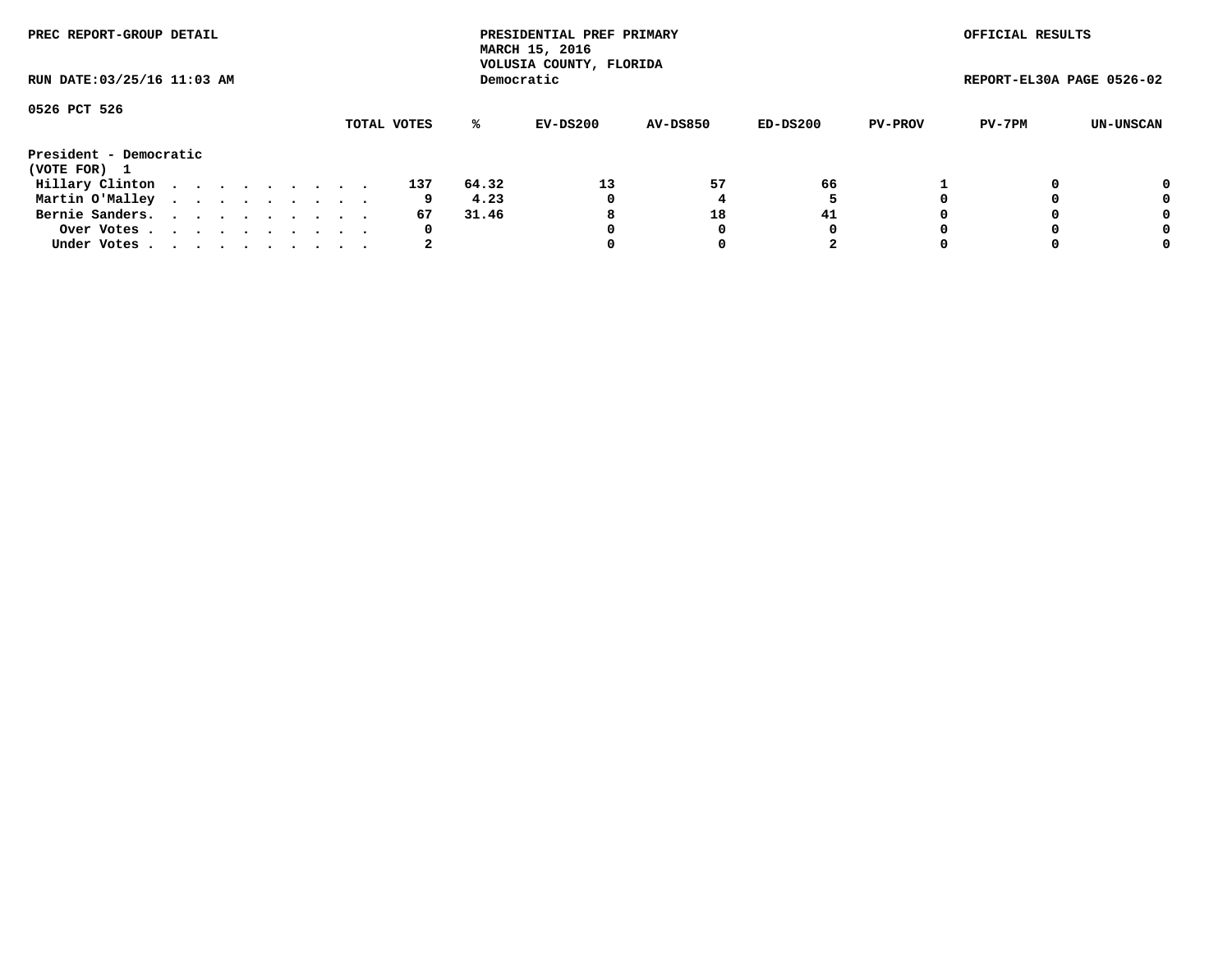| PREC REPORT-GROUP DETAIL               |  |   |  |  |  |             |       | PRESIDENTIAL PREF PRIMARY<br>MARCH 15, 2016<br>VOLUSIA COUNTY, FLORIDA |                 |            |                | OFFICIAL RESULTS          |                  |
|----------------------------------------|--|---|--|--|--|-------------|-------|------------------------------------------------------------------------|-----------------|------------|----------------|---------------------------|------------------|
| RUN DATE: 03/25/16 11:03 AM            |  |   |  |  |  |             |       | Republican                                                             |                 |            |                | REPORT-EL30A PAGE 0526-03 |                  |
| 0526 PCT 526                           |  |   |  |  |  |             |       |                                                                        |                 |            |                |                           |                  |
|                                        |  |   |  |  |  | TOTAL VOTES | %ะ    | $EV-DS200$                                                             | <b>AV-DS850</b> | $ED-DS200$ | <b>PV-PROV</b> | $PV-7PM$                  | <b>UN-UNSCAN</b> |
| President - Republican<br>(VOTE FOR) 1 |  |   |  |  |  |             |       |                                                                        |                 |            |                |                           |                  |
| Jeb Bush.                              |  |   |  |  |  |             | 2.25  |                                                                        |                 |            |                |                           |                  |
| Ben Carson                             |  |   |  |  |  |             | .45   |                                                                        |                 |            |                |                           |                  |
| Chris Christie.                        |  |   |  |  |  |             |       |                                                                        |                 |            |                |                           |                  |
| Ted Cruz.                              |  |   |  |  |  | 36          | 16.22 |                                                                        |                 | 22         |                |                           |                  |
| Carly Fiorina                          |  |   |  |  |  |             |       |                                                                        |                 |            |                |                           |                  |
| Jim Gilmore.                           |  |   |  |  |  |             |       |                                                                        |                 |            |                |                           |                  |
| Lindsey Graham.                        |  |   |  |  |  |             |       |                                                                        |                 |            |                |                           |                  |
| Mike Huckabee                          |  |   |  |  |  |             |       |                                                                        |                 |            |                |                           |                  |
| John R. Kasich.                        |  |   |  |  |  | 11          | 4.95  |                                                                        |                 |            |                |                           |                  |
| Rand Paul                              |  |   |  |  |  |             | .45   |                                                                        |                 |            |                |                           |                  |
| Marco Rubio.                           |  |   |  |  |  | 57          | 25.68 |                                                                        | 16              | 36         |                |                           |                  |
|                                        |  |   |  |  |  | 0           |       |                                                                        |                 |            |                |                           |                  |
| Rick Santorum                          |  |   |  |  |  |             |       |                                                                        |                 |            |                |                           |                  |
| Donald J. Trump                        |  | . |  |  |  | 111         | 50.00 |                                                                        | 35              |            |                |                           |                  |
| Over Votes                             |  |   |  |  |  |             |       |                                                                        |                 |            |                |                           |                  |
| Under Votes                            |  |   |  |  |  |             |       |                                                                        |                 |            |                |                           |                  |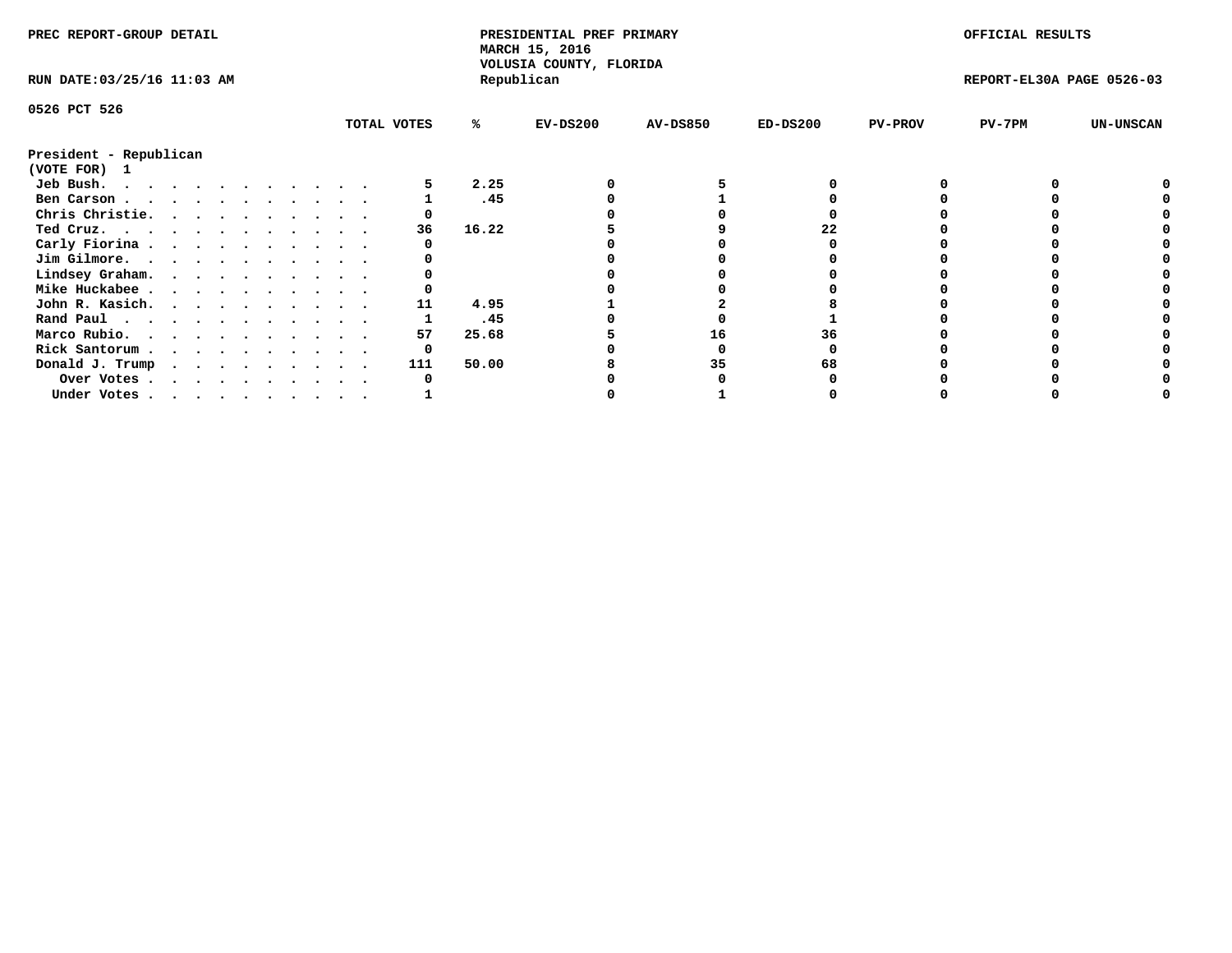| PREC REPORT-GROUP DETAIL        |             |                   | PRESIDENTIAL PREF PRIMARY<br>MARCH 15, 2016 |                 |          |                | OFFICIAL RESULTS          |                  |
|---------------------------------|-------------|-------------------|---------------------------------------------|-----------------|----------|----------------|---------------------------|------------------|
| RUN DATE: 03/25/16 11:03 AM     |             | <b>STATISTICS</b> | VOLUSIA COUNTY, FLORIDA                     |                 |          |                | REPORT-EL30A PAGE 0527-01 |                  |
| 0527 PCT 527                    |             |                   |                                             |                 |          |                |                           |                  |
|                                 | TOTAL VOTES | %ະ                | EV-DS200                                    | <b>AV-DS850</b> | ED-DS200 | <b>PV-PROV</b> | $PV-7PM$                  | <b>UN-UNSCAN</b> |
| REGISTERED VOTERS - TOTAL       | 1,229       |                   |                                             |                 |          |                |                           |                  |
| REGISTERED VOTERS - Democratic  | 702         | 57.12             |                                             |                 |          |                |                           |                  |
| REGISTERED VOTERS - Republican  | 527         | 42.88             |                                             |                 |          |                |                           |                  |
| REGISTERED VOTERS - Nonpartisan | 0           |                   |                                             |                 |          |                |                           |                  |
| BALLOTS CAST - TOTAL.           | 491         |                   | 49                                          | 234             | 207      |                |                           |                  |
| BALLOTS CAST - Democratic       | 268         | 54.58             | 31                                          | 122             | 115      |                |                           | 0                |
| BALLOTS CAST - Republican       | 223         | 45.42             | 18                                          | 112             | 92       |                |                           | 0                |
| BALLOTS CAST - Nonpartisan.     | 0           |                   |                                             |                 | 0        |                |                           | 0                |
| BALLOTS CAST - BLANK.           |             | 1.43              | 0                                           | 0               |          |                |                           | 0                |
| VOTER TURNOUT - TOTAL           |             | 39.95             |                                             |                 |          |                |                           |                  |
| VOTER TURNOUT - Democratic.     |             | 38.18             |                                             |                 |          |                |                           |                  |
| VOTER TURNOUT - Republican.     |             | 42.31             |                                             |                 |          |                |                           |                  |
| VOTER TURNOUT - BLANK           |             | .57               |                                             |                 |          |                |                           |                  |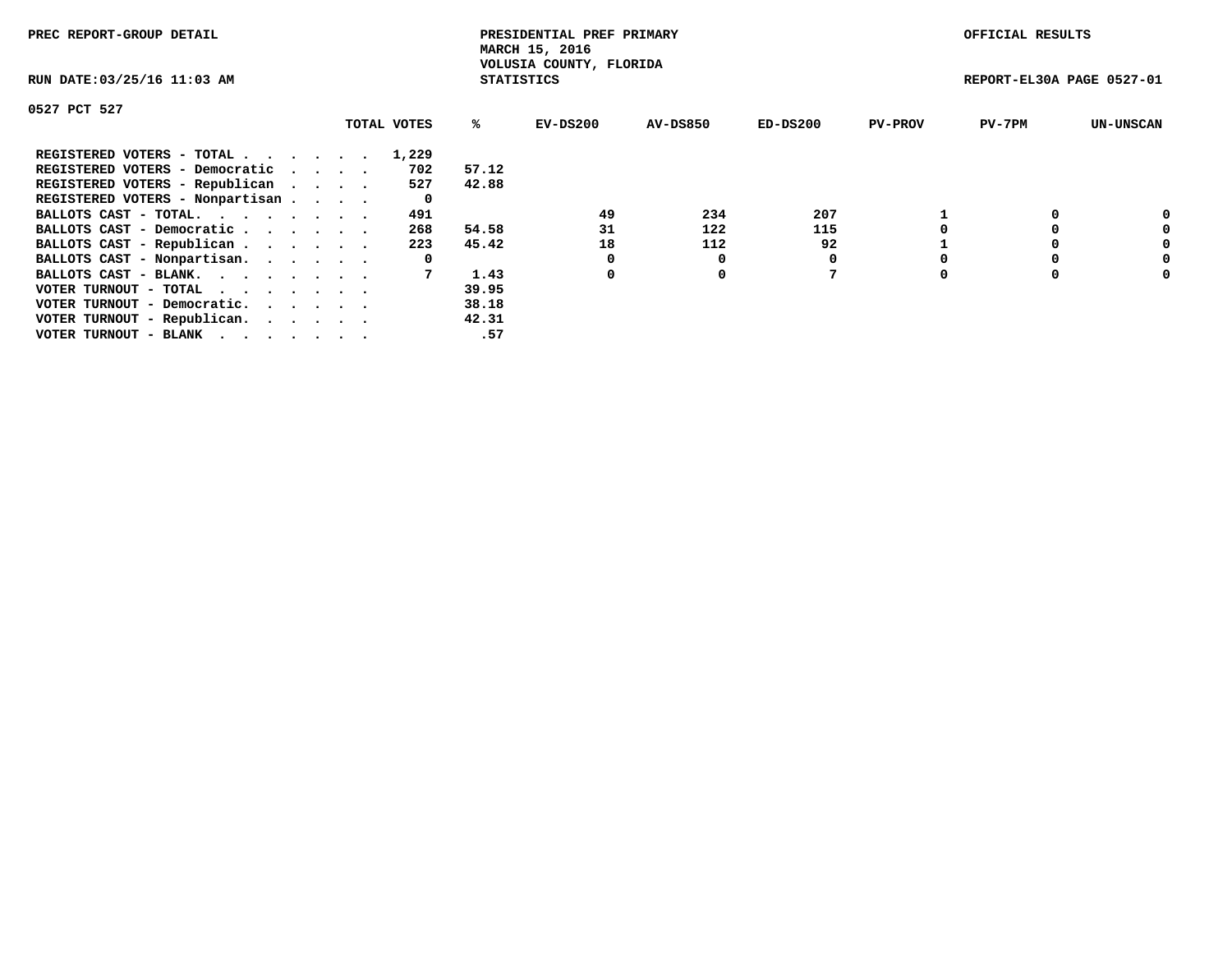| PREC REPORT-GROUP DETAIL<br>RUN DATE: 03/25/16 11:03 AM |  |  |  |  |  |  |  |  |             |       | PRESIDENTIAL PREF PRIMARY<br>MARCH 15, 2016<br>VOLUSIA COUNTY, FLORIDA |                 |          |                | OFFICIAL RESULTS          |                  |
|---------------------------------------------------------|--|--|--|--|--|--|--|--|-------------|-------|------------------------------------------------------------------------|-----------------|----------|----------------|---------------------------|------------------|
|                                                         |  |  |  |  |  |  |  |  |             |       | Democratic                                                             |                 |          |                | REPORT-EL30A PAGE 0527-02 |                  |
| 0527 PCT 527                                            |  |  |  |  |  |  |  |  |             |       |                                                                        |                 |          |                |                           |                  |
|                                                         |  |  |  |  |  |  |  |  | TOTAL VOTES | ℁     | EV-DS200                                                               | <b>AV-DS850</b> | ED-DS200 | <b>PV-PROV</b> | PV-7PM                    | <b>UN-UNSCAN</b> |
| President - Democratic<br>(VOTE FOR) 1                  |  |  |  |  |  |  |  |  |             |       |                                                                        |                 |          |                |                           |                  |
| Hillary Clinton                                         |  |  |  |  |  |  |  |  | 168         | 64.37 | 19                                                                     | 83              | 66       | 0              |                           | 0                |
| Martin O'Malley                                         |  |  |  |  |  |  |  |  | 9           | 3.45  |                                                                        |                 |          |                |                           | 0                |
| Bernie Sanders.                                         |  |  |  |  |  |  |  |  | 84          | 32.18 | 11                                                                     | 36              | 37       |                |                           | 0                |
| Over Votes                                              |  |  |  |  |  |  |  |  | 0           |       | 0                                                                      | 0               | 0        |                |                           | 0                |
| Under Votes.                                            |  |  |  |  |  |  |  |  |             |       |                                                                        | 0               |          |                |                           | 0                |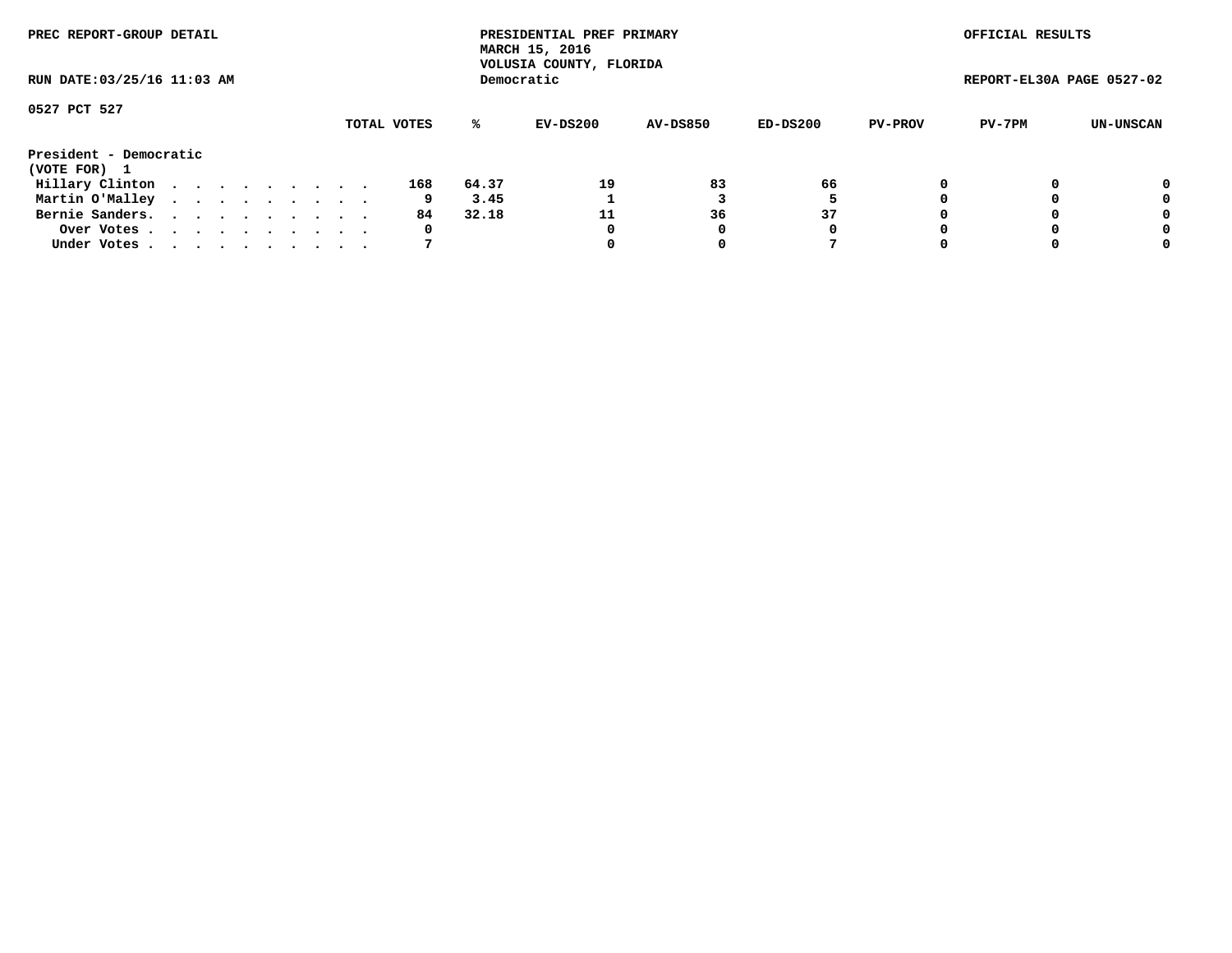| PREC REPORT-GROUP DETAIL               |  |  |  |  |  |  |  |             | PRESIDENTIAL PREF PRIMARY<br>MARCH 15, 2016<br>VOLUSIA COUNTY, FLORIDA |            |                 |            | OFFICIAL RESULTS |                           |                  |
|----------------------------------------|--|--|--|--|--|--|--|-------------|------------------------------------------------------------------------|------------|-----------------|------------|------------------|---------------------------|------------------|
| RUN DATE: 03/25/16 11:03 AM            |  |  |  |  |  |  |  |             |                                                                        | Republican |                 |            |                  | REPORT-EL30A PAGE 0527-03 |                  |
| 0527 PCT 527                           |  |  |  |  |  |  |  |             |                                                                        |            |                 |            |                  |                           |                  |
|                                        |  |  |  |  |  |  |  | TOTAL VOTES | %ะ                                                                     | $EV-DS200$ | <b>AV-DS850</b> | $ED-DS200$ | <b>PV-PROV</b>   | $PV-7PM$                  | <b>UN-UNSCAN</b> |
| President - Republican<br>(VOTE FOR) 1 |  |  |  |  |  |  |  |             |                                                                        |            |                 |            |                  |                           |                  |
| Jeb Bush.<br>.                         |  |  |  |  |  |  |  | 13          | 5.83                                                                   |            | 12              |            |                  |                           |                  |
| Ben Carson                             |  |  |  |  |  |  |  |             | .45                                                                    |            |                 |            |                  |                           |                  |
| Chris Christie.                        |  |  |  |  |  |  |  |             |                                                                        |            |                 |            |                  |                           |                  |
| Ted Cruz.                              |  |  |  |  |  |  |  | 23          | 10.31                                                                  |            | 13              |            |                  |                           |                  |
| Carly Fiorina                          |  |  |  |  |  |  |  |             |                                                                        |            |                 |            |                  |                           |                  |
| Jim Gilmore.                           |  |  |  |  |  |  |  |             |                                                                        |            |                 |            |                  |                           |                  |
| Lindsey Graham.                        |  |  |  |  |  |  |  |             |                                                                        |            |                 |            |                  |                           |                  |
| Mike Huckabee                          |  |  |  |  |  |  |  |             |                                                                        |            |                 |            |                  |                           |                  |
| John R. Kasich.                        |  |  |  |  |  |  |  | 19          | 8.52                                                                   |            | 10              |            |                  |                           |                  |
|                                        |  |  |  |  |  |  |  |             |                                                                        |            |                 |            |                  |                           |                  |
| Rand Paul<br>Marco Rubio.              |  |  |  |  |  |  |  | 41          | 18.39                                                                  |            | 26              |            |                  |                           |                  |
|                                        |  |  |  |  |  |  |  |             |                                                                        |            |                 |            |                  |                           |                  |
| Rick Santorum                          |  |  |  |  |  |  |  | 0           |                                                                        |            |                 |            |                  |                           |                  |
| Donald J. Trump                        |  |  |  |  |  |  |  | 126         | 56.50                                                                  |            | 50              |            |                  |                           |                  |
| Over Votes                             |  |  |  |  |  |  |  |             |                                                                        |            |                 |            |                  |                           |                  |
| Under Votes                            |  |  |  |  |  |  |  |             |                                                                        |            |                 |            |                  |                           |                  |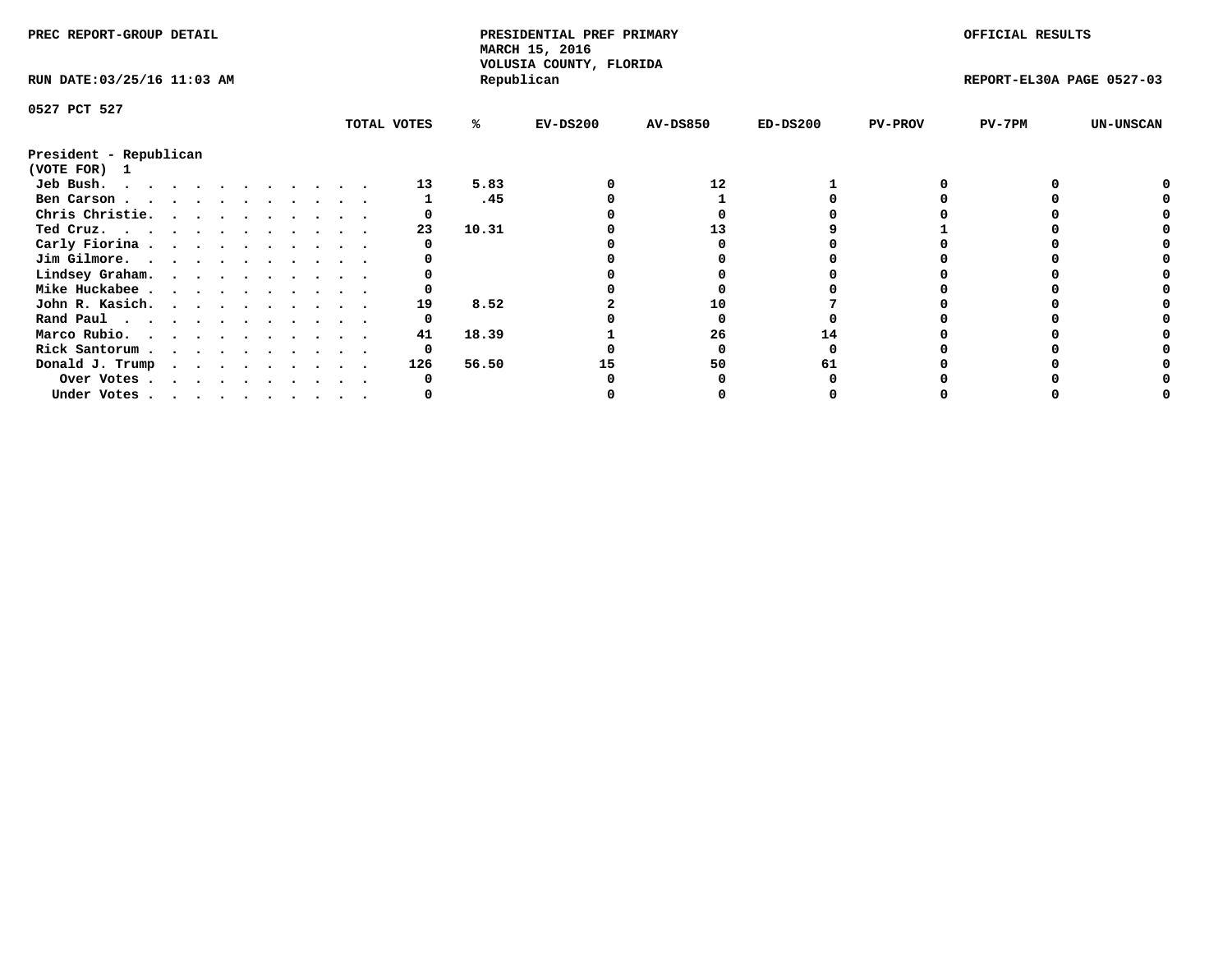| PREC REPORT-GROUP DETAIL                                    |             |                   | PRESIDENTIAL PREF PRIMARY<br>MARCH 15, 2016 |          |            |                | OFFICIAL RESULTS          |                  |
|-------------------------------------------------------------|-------------|-------------------|---------------------------------------------|----------|------------|----------------|---------------------------|------------------|
| RUN DATE: 03/25/16 11:03 AM                                 |             | <b>STATISTICS</b> | VOLUSIA COUNTY, FLORIDA                     |          |            |                | REPORT-EL30A PAGE 0528-01 |                  |
| 0528 PCT 528                                                |             |                   |                                             |          |            |                |                           |                  |
|                                                             | TOTAL VOTES | %ะ                | EV-DS200                                    | AV-DS850 | $ED-DS200$ | <b>PV-PROV</b> | $PV-7PM$                  | <b>UN-UNSCAN</b> |
| REGISTERED VOTERS - TOTAL                                   | 1,265       |                   |                                             |          |            |                |                           |                  |
| REGISTERED VOTERS - Democratic                              | 831         | 65.69             |                                             |          |            |                |                           |                  |
| REGISTERED VOTERS - Republican                              | 434         | 34.31             |                                             |          |            |                |                           |                  |
| REGISTERED VOTERS - Nonpartisan                             | 0           |                   |                                             |          |            |                |                           |                  |
| BALLOTS CAST - TOTAL.                                       | 430         |                   | 48                                          | 145      | 237        |                |                           | 0                |
| BALLOTS CAST - Democratic                                   | 243         | 56.51             | 21                                          | 83       | 139        |                |                           | 0                |
| BALLOTS CAST - Republican                                   | 187         | 43.49             | 27                                          | 62       | 98         |                |                           | 0                |
| BALLOTS CAST - Nonpartisan.                                 | 0           |                   |                                             | 0        |            |                |                           | 0                |
| BALLOTS CAST - BLANK.                                       |             | 1.16              |                                             |          |            |                |                           | 0                |
| VOTER TURNOUT - TOTAL $\cdot \cdot \cdot \cdot \cdot \cdot$ |             | 33.99             |                                             |          |            |                |                           |                  |
| VOTER TURNOUT - Democratic.                                 |             | 29.24             |                                             |          |            |                |                           |                  |
| VOTER TURNOUT - Republican.                                 |             | 43.09             |                                             |          |            |                |                           |                  |
| VOTER TURNOUT - BLANK                                       |             | .40               |                                             |          |            |                |                           |                  |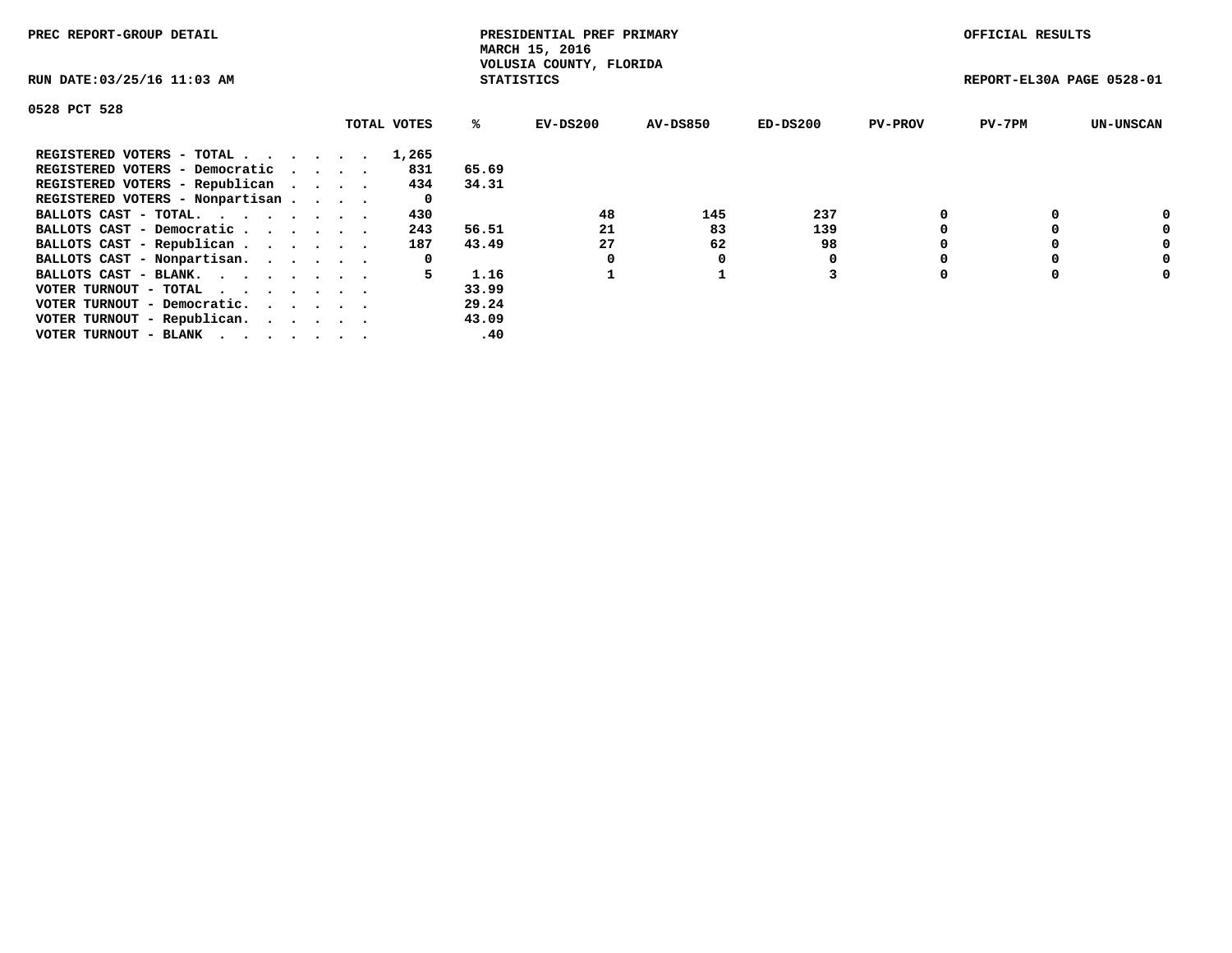| PREC REPORT-GROUP DETAIL<br>RUN DATE: 03/25/16 11:03 AM |  |  |  |  |  |  |  |  |             |       | PRESIDENTIAL PREF PRIMARY<br>MARCH 15, 2016<br>VOLUSIA COUNTY, FLORIDA |                 |          |                | OFFICIAL RESULTS          |           |
|---------------------------------------------------------|--|--|--|--|--|--|--|--|-------------|-------|------------------------------------------------------------------------|-----------------|----------|----------------|---------------------------|-----------|
|                                                         |  |  |  |  |  |  |  |  |             |       | Democratic                                                             |                 |          |                | REPORT-EL30A PAGE 0528-02 |           |
| 0528 PCT 528                                            |  |  |  |  |  |  |  |  | TOTAL VOTES | %ะ    | EV-DS200                                                               | <b>AV-DS850</b> | ED-DS200 | <b>PV-PROV</b> | PV-7PM                    | UN-UNSCAN |
| President - Democratic<br>(VOTE FOR) 1                  |  |  |  |  |  |  |  |  |             |       |                                                                        |                 |          |                |                           |           |
| Hillary Clinton                                         |  |  |  |  |  |  |  |  | 129         | 54.20 | 14                                                                     | 47              | 68       |                |                           | 0         |
| Martin O'Malley                                         |  |  |  |  |  |  |  |  | 11          | 4.62  | 0                                                                      |                 |          |                |                           | 0         |
| Bernie Sanders.                                         |  |  |  |  |  |  |  |  | 98          | 41.18 | 6                                                                      | 29              | 63       |                |                           | 0         |
| Over Votes                                              |  |  |  |  |  |  |  |  | 0           |       |                                                                        | 0               | 0        |                |                           | 0         |
| Under Votes.                                            |  |  |  |  |  |  |  |  |             |       |                                                                        |                 |          |                |                           | 0         |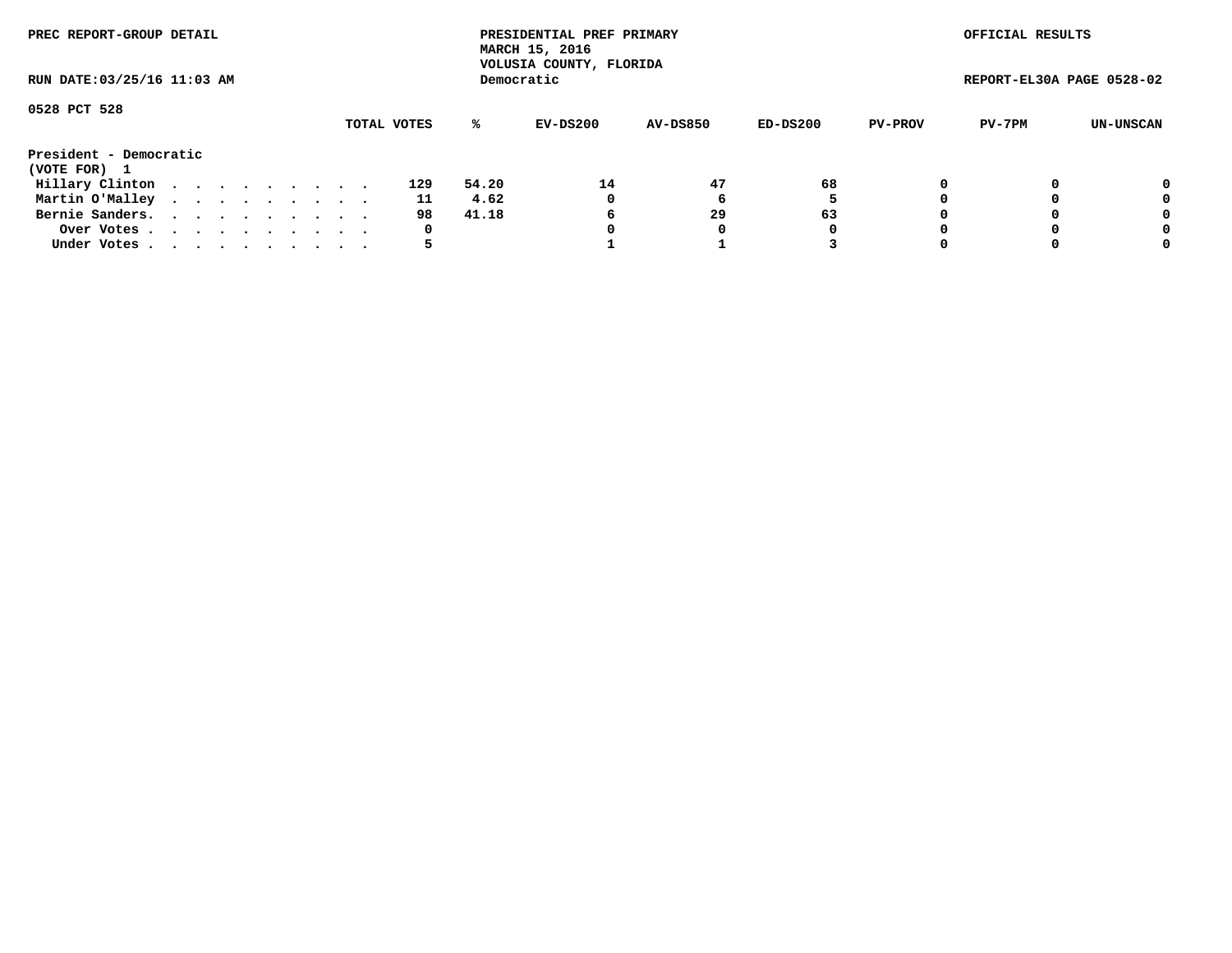| PREC REPORT-GROUP DETAIL               |  |  |  |  |  |  |  | PRESIDENTIAL PREF PRIMARY<br>MARCH 15, 2016<br>VOLUSIA COUNTY, FLORIDA |       |            |                 | OFFICIAL RESULTS |                |                           |                  |
|----------------------------------------|--|--|--|--|--|--|--|------------------------------------------------------------------------|-------|------------|-----------------|------------------|----------------|---------------------------|------------------|
| RUN DATE: 03/25/16 11:03 AM            |  |  |  |  |  |  |  |                                                                        |       | Republican |                 |                  |                | REPORT-EL30A PAGE 0528-03 |                  |
| 0528 PCT 528                           |  |  |  |  |  |  |  |                                                                        |       |            |                 |                  |                |                           |                  |
|                                        |  |  |  |  |  |  |  | TOTAL VOTES                                                            | %ะ    | $EV-DS200$ | <b>AV-DS850</b> | $ED-DS200$       | <b>PV-PROV</b> | PV-7PM                    | <b>UN-UNSCAN</b> |
| President - Republican<br>(VOTE FOR) 1 |  |  |  |  |  |  |  |                                                                        |       |            |                 |                  |                |                           |                  |
| Jeb Bush.                              |  |  |  |  |  |  |  |                                                                        | 3.74  |            |                 |                  |                |                           |                  |
| Ben Carson                             |  |  |  |  |  |  |  |                                                                        | 1.60  |            |                 |                  |                |                           |                  |
| Chris Christie.                        |  |  |  |  |  |  |  |                                                                        | .53   |            |                 |                  |                |                           |                  |
| Ted Cruz.                              |  |  |  |  |  |  |  | 14                                                                     | 7.49  |            |                 |                  |                |                           |                  |
| Carly Fiorina                          |  |  |  |  |  |  |  |                                                                        |       |            |                 |                  |                |                           |                  |
| Jim Gilmore.                           |  |  |  |  |  |  |  |                                                                        |       |            |                 |                  |                |                           |                  |
| Lindsey Graham.                        |  |  |  |  |  |  |  |                                                                        |       |            |                 |                  |                |                           |                  |
| Mike Huckabee                          |  |  |  |  |  |  |  |                                                                        |       |            |                 |                  |                |                           |                  |
| John R. Kasich.                        |  |  |  |  |  |  |  |                                                                        | 4.81  |            |                 |                  |                |                           |                  |
| Rand Paul                              |  |  |  |  |  |  |  |                                                                        | 1.07  |            |                 |                  |                |                           |                  |
|                                        |  |  |  |  |  |  |  | 22                                                                     | 11.76 |            |                 | 16               |                |                           |                  |
| Marco Rubio.                           |  |  |  |  |  |  |  |                                                                        |       |            |                 |                  |                |                           |                  |
| Rick Santorum                          |  |  |  |  |  |  |  |                                                                        | .53   |            |                 |                  |                |                           |                  |
| Donald J. Trump                        |  |  |  |  |  |  |  | 128                                                                    | 68.45 |            |                 | 66               |                |                           |                  |
| Over Votes                             |  |  |  |  |  |  |  |                                                                        |       |            |                 |                  |                |                           |                  |
| Under Votes                            |  |  |  |  |  |  |  |                                                                        |       |            |                 |                  |                |                           |                  |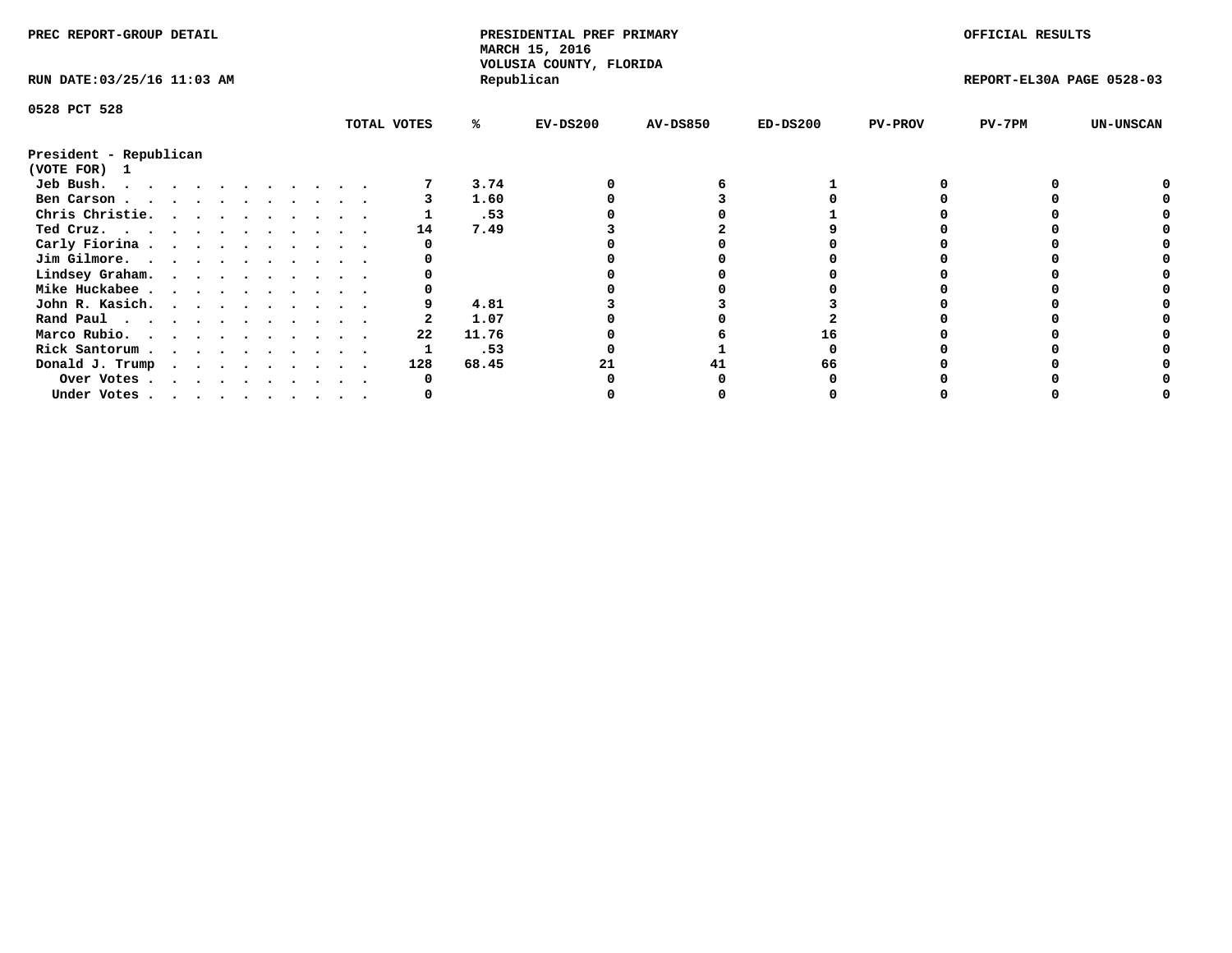| PREC REPORT-GROUP DETAIL                                    |  |             |                   | PRESIDENTIAL PREF PRIMARY<br>MARCH 15, 2016 |          |            |                | OFFICIAL RESULTS          |                  |
|-------------------------------------------------------------|--|-------------|-------------------|---------------------------------------------|----------|------------|----------------|---------------------------|------------------|
| RUN DATE: 03/25/16 11:03 AM                                 |  |             | <b>STATISTICS</b> | VOLUSIA COUNTY, FLORIDA                     |          |            |                | REPORT-EL30A PAGE 0529-01 |                  |
| 0529 PCT 529                                                |  |             |                   |                                             |          |            |                |                           |                  |
|                                                             |  | TOTAL VOTES | %ะ                | EV-DS200                                    | AV-DS850 | $ED-DS200$ | <b>PV-PROV</b> | $PV-7PM$                  | <b>UN-UNSCAN</b> |
| REGISTERED VOTERS - TOTAL                                   |  | 1,160       |                   |                                             |          |            |                |                           |                  |
| REGISTERED VOTERS - Democratic                              |  | 691         | 59.57             |                                             |          |            |                |                           |                  |
| REGISTERED VOTERS - Republican                              |  | 469         | 40.43             |                                             |          |            |                |                           |                  |
| REGISTERED VOTERS - Nonpartisan                             |  | 0           |                   |                                             |          |            |                |                           |                  |
| BALLOTS CAST - TOTAL.                                       |  | 430         |                   | 54                                          | 133      | 243        |                |                           | 0                |
| BALLOTS CAST - Democratic                                   |  | 218         | 50.70             | 28                                          | 67       | 123        |                |                           | 0                |
| BALLOTS CAST - Republican                                   |  | 212         | 49.30             | 26                                          | 66       | 120        |                |                           | 0                |
| BALLOTS CAST - Nonpartisan.                                 |  | 0           |                   |                                             | 0        |            |                |                           | 0                |
| BALLOTS CAST - BLANK.                                       |  | 4           | .93               |                                             | 0        |            |                |                           | 0                |
| VOTER TURNOUT - TOTAL $\cdot \cdot \cdot \cdot \cdot \cdot$ |  |             | 37.07             |                                             |          |            |                |                           |                  |
| VOTER TURNOUT - Democratic.                                 |  |             | 31.55             |                                             |          |            |                |                           |                  |
| VOTER TURNOUT - Republican.                                 |  |             | 45.20             |                                             |          |            |                |                           |                  |
| VOTER TURNOUT - BLANK                                       |  |             | .34               |                                             |          |            |                |                           |                  |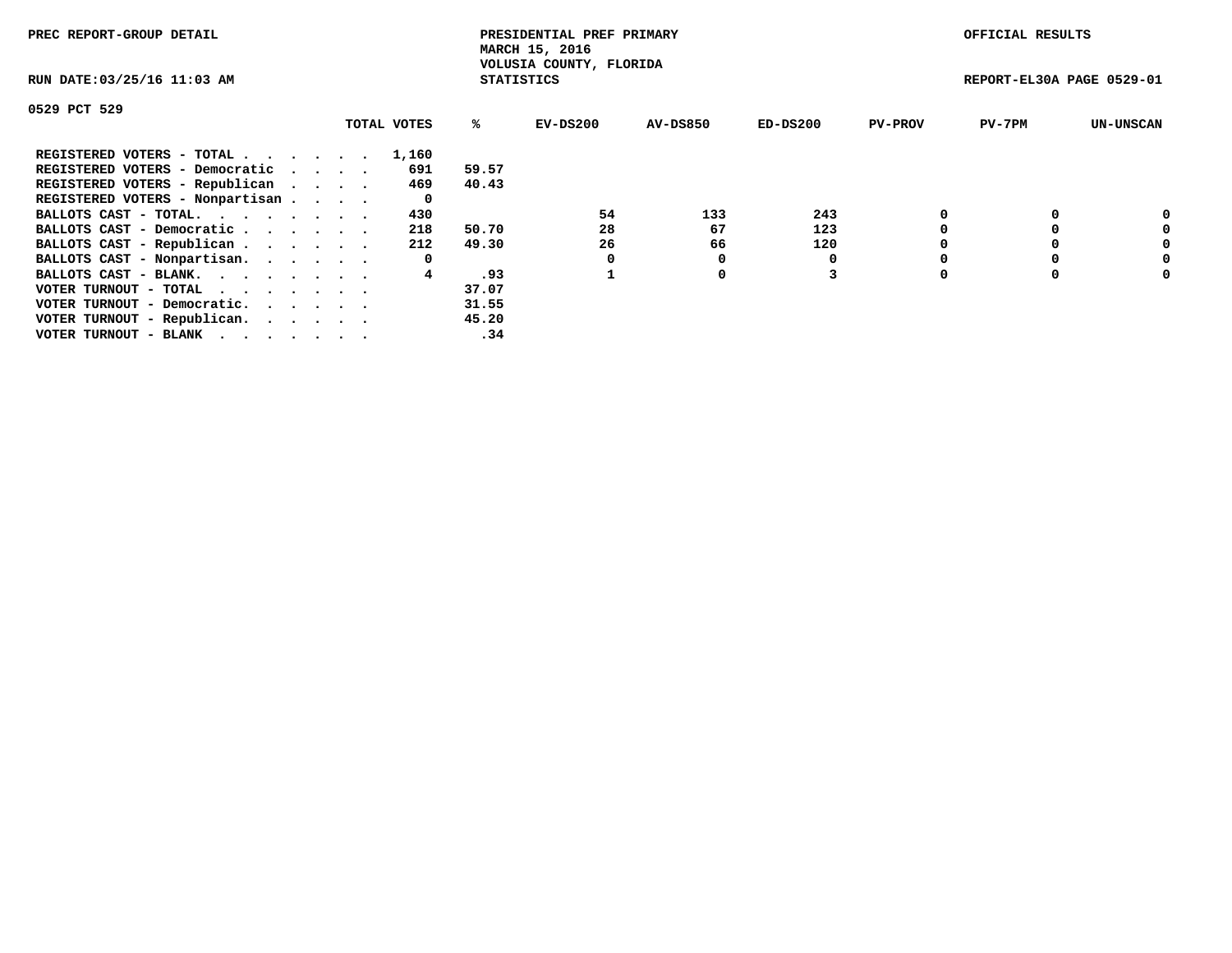| PREC REPORT-GROUP DETAIL<br>RUN DATE: 03/25/16 11:03 AM |  |  |  |  |  |  |  |  |             |       | PRESIDENTIAL PREF PRIMARY<br>MARCH 15, 2016<br>VOLUSIA COUNTY, FLORIDA |                 |          |                | OFFICIAL RESULTS          |                  |
|---------------------------------------------------------|--|--|--|--|--|--|--|--|-------------|-------|------------------------------------------------------------------------|-----------------|----------|----------------|---------------------------|------------------|
|                                                         |  |  |  |  |  |  |  |  |             |       | Democratic                                                             |                 |          |                | REPORT-EL30A PAGE 0529-02 |                  |
| 0529 PCT 529                                            |  |  |  |  |  |  |  |  | TOTAL VOTES | ℁     | EV-DS200                                                               | <b>AV-DS850</b> | ED-DS200 | <b>PV-PROV</b> | PV-7PM                    | <b>UN-UNSCAN</b> |
| President - Democratic<br>(VOTE FOR) 1                  |  |  |  |  |  |  |  |  |             |       |                                                                        |                 |          |                |                           |                  |
| Hillary Clinton                                         |  |  |  |  |  |  |  |  | 133         | 61.86 | 18                                                                     | 43              | 72       |                |                           | 0                |
| Martin O'Malley                                         |  |  |  |  |  |  |  |  |             | 3.26  | 0                                                                      |                 |          |                |                           | 0                |
| Bernie Sanders.                                         |  |  |  |  |  |  |  |  | 75          | 34.88 |                                                                        | 22              | 44       |                |                           | 0                |
| Over Votes.                                             |  |  |  |  |  |  |  |  | 0           |       |                                                                        | 0               | 0        |                |                           | 0                |
| Under Votes.                                            |  |  |  |  |  |  |  |  |             |       |                                                                        |                 |          |                |                           | 0                |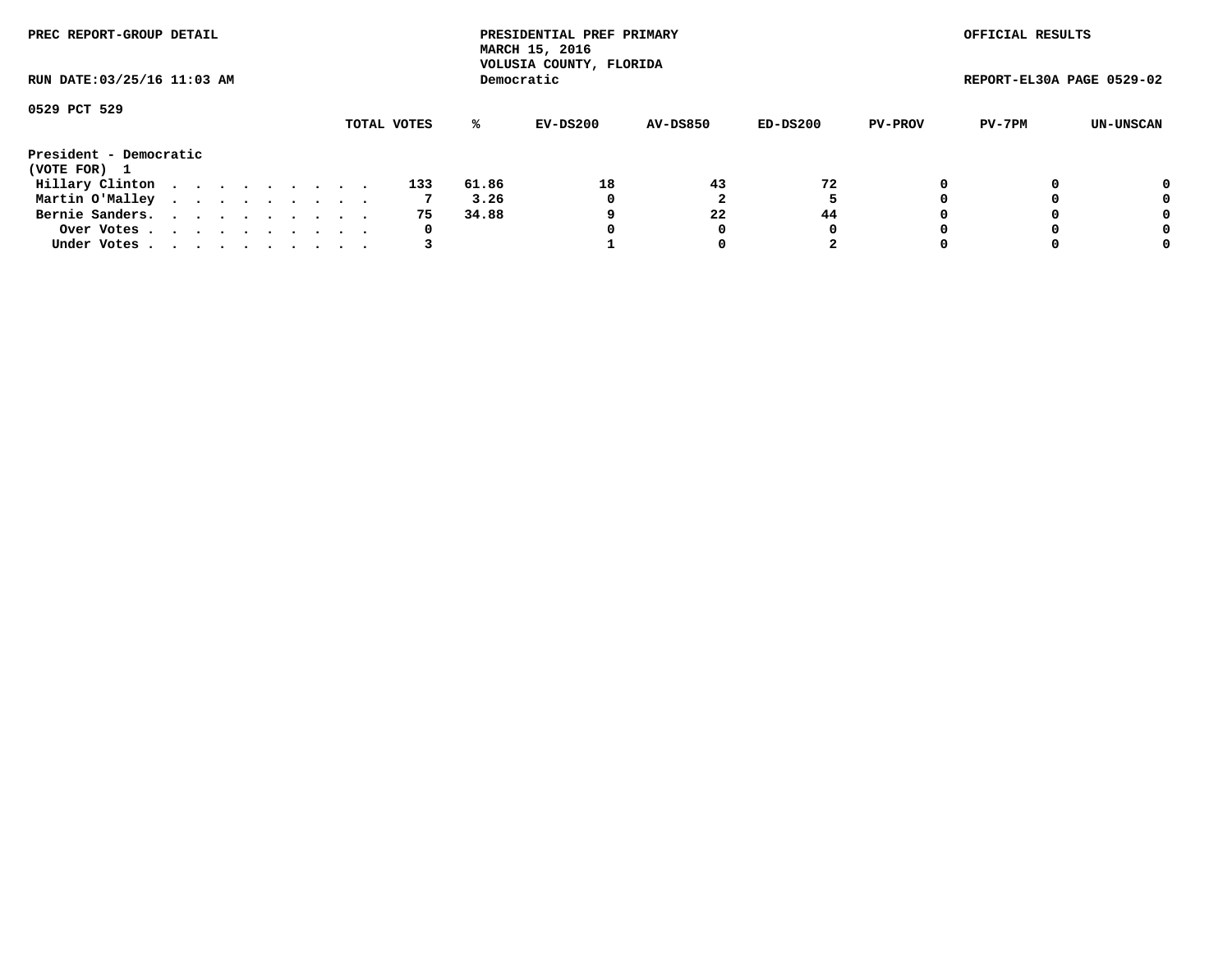| PREC REPORT-GROUP DETAIL                                                                                                                                                                                                                   |   |  |  |  |  |             |       | PRESIDENTIAL PREF PRIMARY<br>MARCH 15, 2016<br>VOLUSIA COUNTY, FLORIDA |                 |            |                | OFFICIAL RESULTS          |                  |
|--------------------------------------------------------------------------------------------------------------------------------------------------------------------------------------------------------------------------------------------|---|--|--|--|--|-------------|-------|------------------------------------------------------------------------|-----------------|------------|----------------|---------------------------|------------------|
| RUN DATE: 03/25/16 11:03 AM                                                                                                                                                                                                                |   |  |  |  |  |             |       | Republican                                                             |                 |            |                | REPORT-EL30A PAGE 0529-03 |                  |
| 0529 PCT 529                                                                                                                                                                                                                               |   |  |  |  |  |             |       |                                                                        |                 |            |                |                           |                  |
|                                                                                                                                                                                                                                            |   |  |  |  |  | TOTAL VOTES | ℁     | $EV-DS200$                                                             | <b>AV-DS850</b> | $ED-DS200$ | <b>PV-PROV</b> | PV-7PM                    | <b>UN-UNSCAN</b> |
| President - Republican<br>(VOTE FOR) 1                                                                                                                                                                                                     |   |  |  |  |  |             |       |                                                                        |                 |            |                |                           |                  |
| Jeb Bush.<br>. The contract of the contract of the contract of the contract of the contract of the contract of the contract of the contract of the contract of the contract of the contract of the contract of the contract of the contrac |   |  |  |  |  |             | 3.32  |                                                                        |                 |            |                |                           |                  |
| Ben Carson                                                                                                                                                                                                                                 |   |  |  |  |  |             | 1.90  |                                                                        |                 |            |                |                           |                  |
| Chris Christie.                                                                                                                                                                                                                            |   |  |  |  |  |             |       |                                                                        |                 |            |                |                           |                  |
| Ted Cruz.                                                                                                                                                                                                                                  |   |  |  |  |  | 28          | 13.27 |                                                                        |                 | 20         |                |                           |                  |
| Carly Fiorina                                                                                                                                                                                                                              |   |  |  |  |  |             |       |                                                                        |                 |            |                |                           |                  |
| Jim Gilmore.                                                                                                                                                                                                                               |   |  |  |  |  |             |       |                                                                        |                 |            |                |                           |                  |
| Lindsey Graham.                                                                                                                                                                                                                            |   |  |  |  |  |             |       |                                                                        |                 |            |                |                           |                  |
| Mike Huckabee                                                                                                                                                                                                                              |   |  |  |  |  |             |       |                                                                        |                 |            |                |                           |                  |
| John R. Kasich.                                                                                                                                                                                                                            |   |  |  |  |  | 18          | 8.53  |                                                                        |                 |            |                |                           |                  |
| Rand Paul                                                                                                                                                                                                                                  |   |  |  |  |  |             |       |                                                                        |                 |            |                |                           |                  |
| Marco Rubio.                                                                                                                                                                                                                               |   |  |  |  |  | 42          | 19.91 |                                                                        |                 | 28         |                |                           |                  |
|                                                                                                                                                                                                                                            | . |  |  |  |  |             |       |                                                                        |                 |            |                |                           |                  |
| Rick Santorum                                                                                                                                                                                                                              |   |  |  |  |  |             |       |                                                                        |                 |            |                |                           |                  |
| Donald J. Trump                                                                                                                                                                                                                            |   |  |  |  |  | 112         | 53.08 |                                                                        | 45              | 55         |                |                           |                  |
| Over Votes                                                                                                                                                                                                                                 |   |  |  |  |  |             |       |                                                                        |                 |            |                |                           |                  |
| Under Votes, , , , , , , , , , ,                                                                                                                                                                                                           |   |  |  |  |  |             |       |                                                                        |                 |            |                |                           |                  |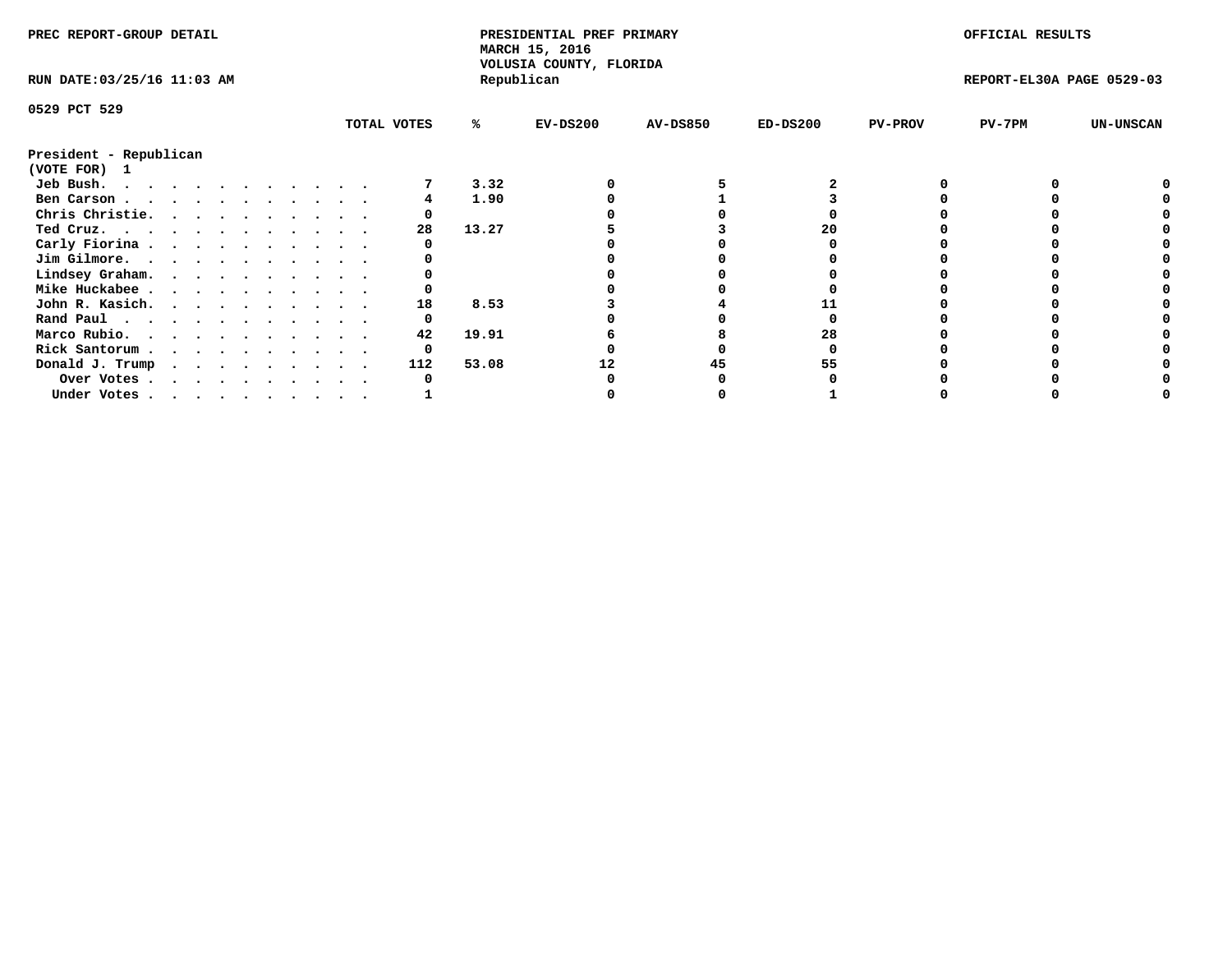| PREC REPORT-GROUP DETAIL                                    |             |                   | PRESIDENTIAL PREF PRIMARY<br>MARCH 15, 2016 |          |            |                | OFFICIAL RESULTS          |                  |
|-------------------------------------------------------------|-------------|-------------------|---------------------------------------------|----------|------------|----------------|---------------------------|------------------|
| RUN DATE: 03/25/16 11:03 AM                                 |             | <b>STATISTICS</b> | VOLUSIA COUNTY, FLORIDA                     |          |            |                | REPORT-EL30A PAGE 0530-01 |                  |
| 0530 PCT 530                                                |             |                   |                                             |          |            |                |                           |                  |
|                                                             | TOTAL VOTES | ℁                 | $EV-DS200$                                  | AV-DS850 | $ED-DS200$ | <b>PV-PROV</b> | $PV-7PM$                  | <b>UN-UNSCAN</b> |
| REGISTERED VOTERS - TOTAL                                   | 1,552       |                   |                                             |          |            |                |                           |                  |
| REGISTERED VOTERS - Democratic                              | 1,037       | 66.82             |                                             |          |            |                |                           |                  |
| REGISTERED VOTERS - Republican                              | 515         | 33.18             |                                             |          |            |                |                           |                  |
| REGISTERED VOTERS - Nonpartisan                             | 0           |                   |                                             |          |            |                |                           |                  |
| BALLOTS CAST - TOTAL.                                       | 529         |                   | 47                                          | 143      | 339        |                |                           | 0                |
| BALLOTS CAST - Democratic                                   | 306         | 57.84             | 29                                          | 75       | 202        |                |                           | 0                |
| BALLOTS CAST - Republican                                   | 223         | 42.16             | 18                                          | 68       | 137        |                |                           | 0                |
| BALLOTS CAST - Nonpartisan.                                 | 0           |                   |                                             | 0        |            |                |                           | 0                |
| BALLOTS CAST - BLANK.                                       | 8           | 1.51              | 0                                           |          | 6          |                |                           | 0                |
| VOTER TURNOUT - TOTAL $\cdot \cdot \cdot \cdot \cdot \cdot$ |             | 34.09             |                                             |          |            |                |                           |                  |
| VOTER TURNOUT - Democratic.                                 |             | 29.51             |                                             |          |            |                |                           |                  |
| VOTER TURNOUT - Republican.                                 |             | 43.30             |                                             |          |            |                |                           |                  |
| VOTER TURNOUT - BLANK                                       |             | .52               |                                             |          |            |                |                           |                  |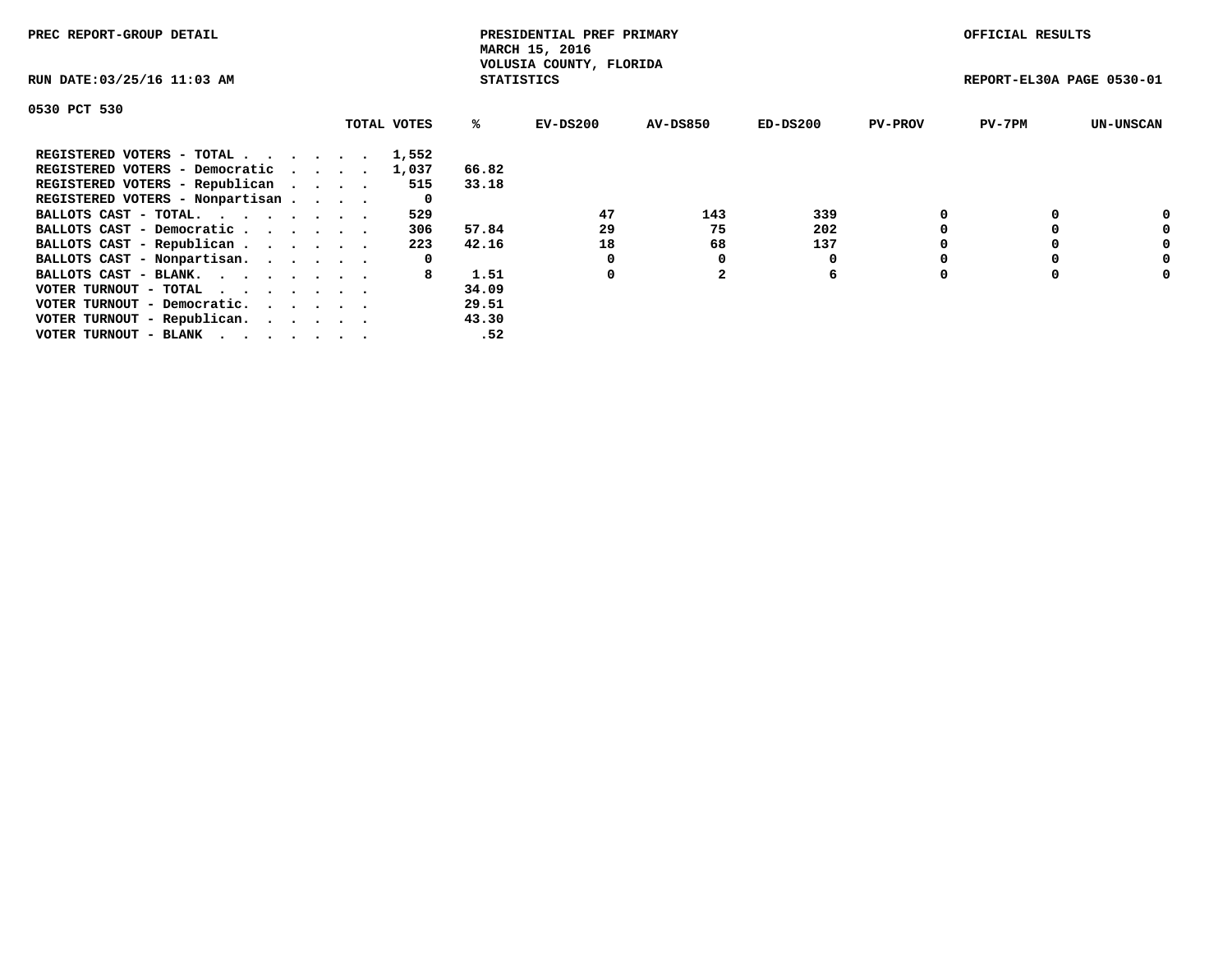| PREC REPORT-GROUP DETAIL    |  |  |  |  |             |       | PRESIDENTIAL PREF PRIMARY<br>MARCH 15, 2016<br>VOLUSIA COUNTY, FLORIDA |                 |          |                | OFFICIAL RESULTS          |           |
|-----------------------------|--|--|--|--|-------------|-------|------------------------------------------------------------------------|-----------------|----------|----------------|---------------------------|-----------|
| RUN DATE: 03/25/16 11:03 AM |  |  |  |  |             |       | Democratic                                                             |                 |          |                | REPORT-EL30A PAGE 0530-02 |           |
| 0530 PCT 530                |  |  |  |  |             |       |                                                                        |                 |          |                |                           |           |
|                             |  |  |  |  | TOTAL VOTES | ℁     | EV-DS200                                                               | <b>AV-DS850</b> | ED-DS200 | <b>PV-PROV</b> | PV-7PM                    | UN-UNSCAN |
| President - Democratic      |  |  |  |  |             |       |                                                                        |                 |          |                |                           |           |
| (VOTE FOR) 1                |  |  |  |  |             |       |                                                                        |                 |          |                |                           |           |
| Hillary Clinton             |  |  |  |  | 171         | 57.38 | 14                                                                     | 49              | 108      | $\Omega$       |                           | 0         |
| Martin O'Malley             |  |  |  |  | 6           | 2.01  | 0                                                                      |                 |          |                |                           | 0         |
| Bernie Sanders.             |  |  |  |  | 121         | 40.60 | 15                                                                     | 21              | 85       |                |                           | 0         |
| Over Votes                  |  |  |  |  | 0           |       | 0                                                                      | 0               | 0        |                |                           | 0         |
| Under Votes.                |  |  |  |  | 8           |       |                                                                        |                 | 6        |                |                           | 0         |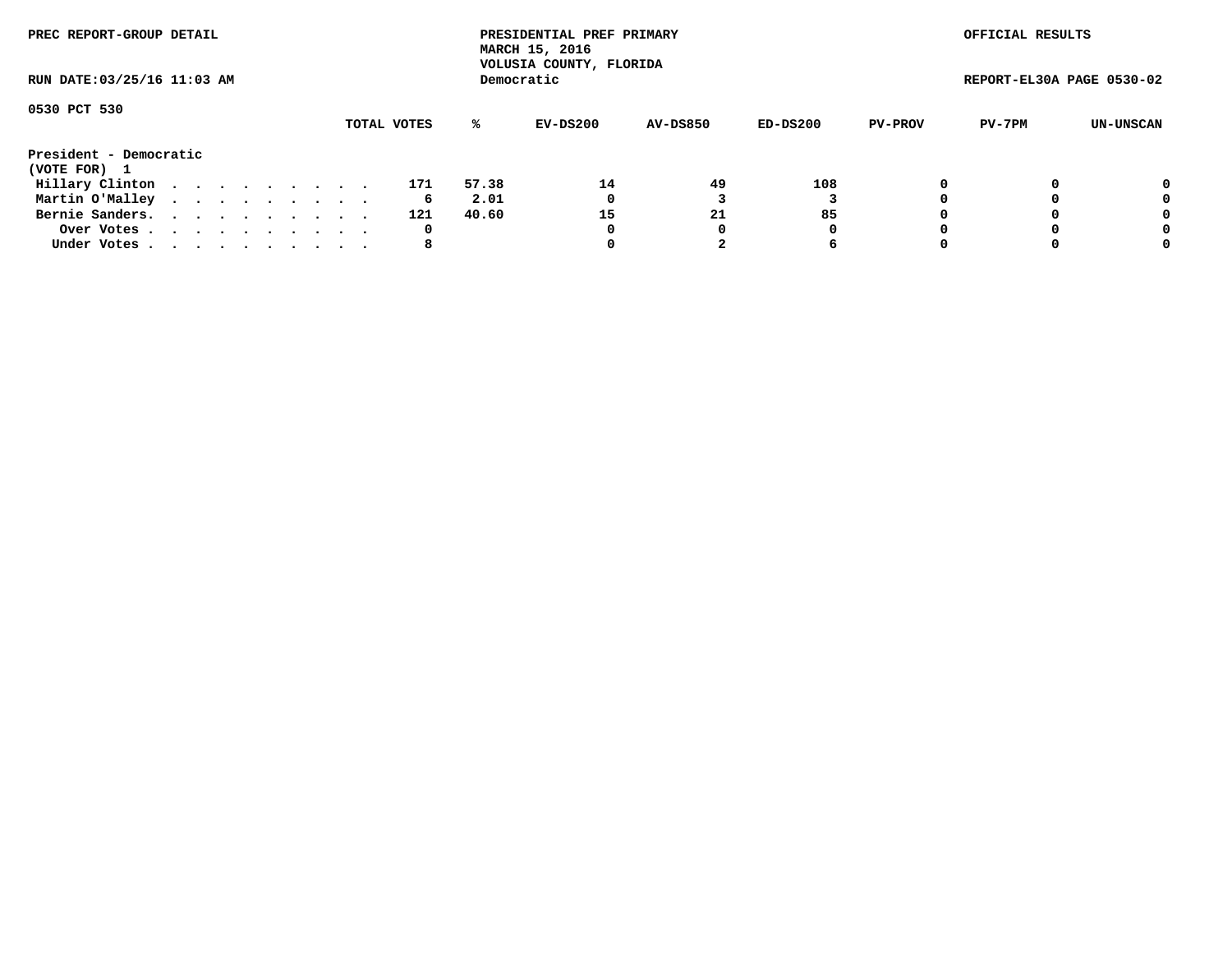| PREC REPORT-GROUP DETAIL    |  |  |  |  |  |             |       | PRESIDENTIAL PREF PRIMARY<br>MARCH 15, 2016<br>VOLUSIA COUNTY, FLORIDA |                 |            |                | OFFICIAL RESULTS          |                  |
|-----------------------------|--|--|--|--|--|-------------|-------|------------------------------------------------------------------------|-----------------|------------|----------------|---------------------------|------------------|
| RUN DATE: 03/25/16 11:03 AM |  |  |  |  |  |             |       | Republican                                                             |                 |            |                | REPORT-EL30A PAGE 0530-03 |                  |
| 0530 PCT 530                |  |  |  |  |  |             |       |                                                                        |                 |            |                |                           |                  |
|                             |  |  |  |  |  | TOTAL VOTES | %ะ    | $EV-DS200$                                                             | <b>AV-DS850</b> | $ED-DS200$ | <b>PV-PROV</b> | PV-7PM                    | <b>UN-UNSCAN</b> |
| President - Republican      |  |  |  |  |  |             |       |                                                                        |                 |            |                |                           |                  |
| (VOTE FOR) 1                |  |  |  |  |  |             |       |                                                                        |                 |            |                |                           |                  |
| Jeb Bush.                   |  |  |  |  |  |             | .90   |                                                                        |                 |            |                |                           |                  |
| Ben Carson                  |  |  |  |  |  |             | .90   |                                                                        |                 |            |                |                           |                  |
| Chris Christie.             |  |  |  |  |  |             | .45   |                                                                        |                 |            |                |                           |                  |
| Ted Cruz.                   |  |  |  |  |  | 41          | 18.39 |                                                                        |                 |            |                |                           |                  |
| Carly Fiorina               |  |  |  |  |  |             |       |                                                                        |                 |            |                |                           |                  |
| Jim Gilmore.                |  |  |  |  |  |             |       |                                                                        |                 |            |                |                           |                  |
| Lindsey Graham.             |  |  |  |  |  |             |       |                                                                        |                 |            |                |                           |                  |
| Mike Huckabee               |  |  |  |  |  |             |       |                                                                        |                 |            |                |                           |                  |
| John R. Kasich.             |  |  |  |  |  | 11          | 4.93  |                                                                        |                 |            |                |                           |                  |
| Rand Paul                   |  |  |  |  |  |             | .45   |                                                                        |                 |            |                |                           |                  |
| Marco Rubio.                |  |  |  |  |  | 42          | 18.83 |                                                                        |                 |            |                |                           |                  |
| Rick Santorum               |  |  |  |  |  |             | .45   |                                                                        |                 |            |                |                           |                  |
| Donald J. Trump             |  |  |  |  |  | 122         | 54.71 | 10                                                                     |                 |            |                |                           |                  |
| Over Votes                  |  |  |  |  |  |             |       |                                                                        |                 |            |                |                           |                  |
| Under Votes                 |  |  |  |  |  |             |       |                                                                        |                 |            |                |                           |                  |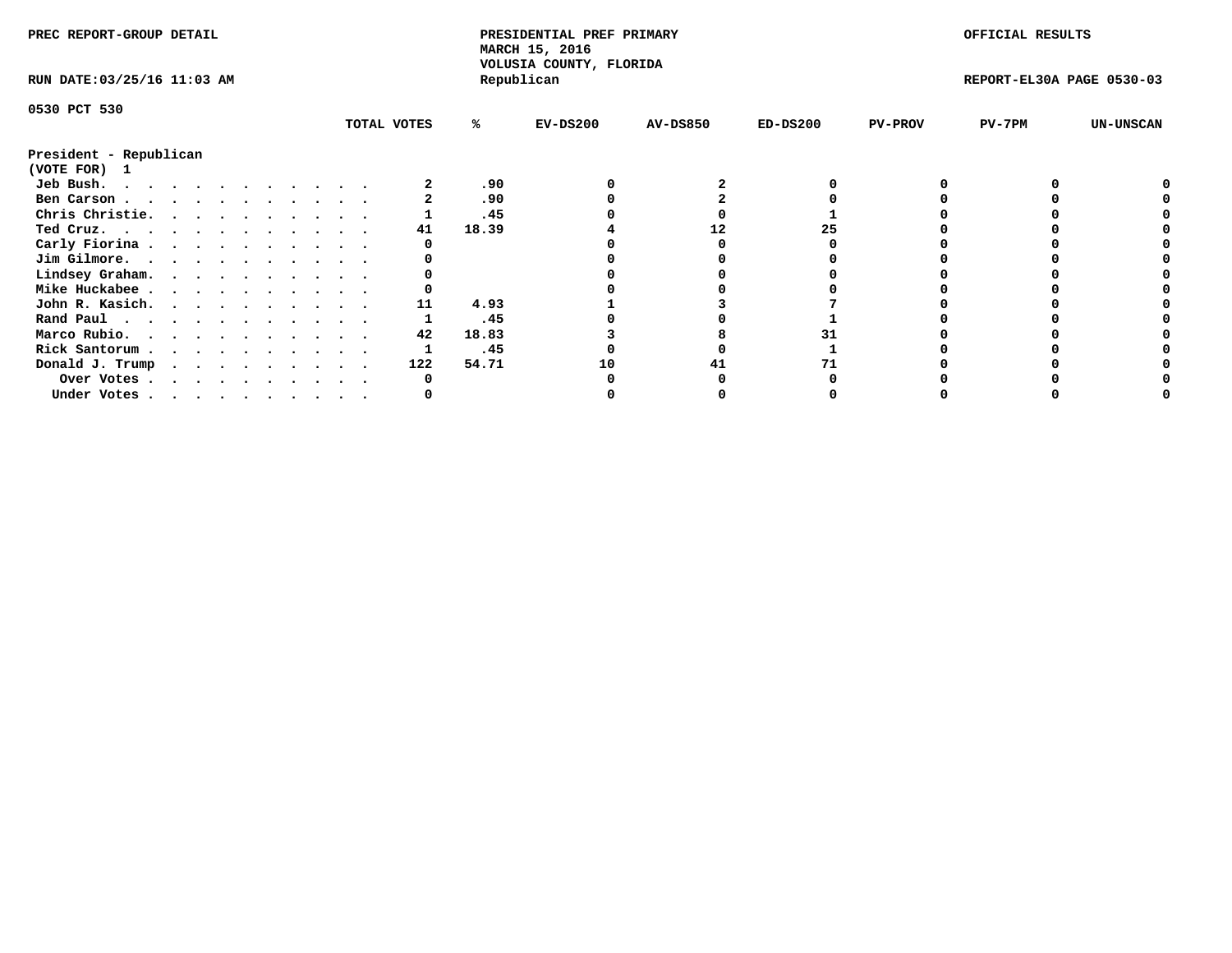| PREC REPORT-GROUP DETAIL                                    |             |                   | PRESIDENTIAL PREF PRIMARY<br>MARCH 15, 2016 |          |            |                | OFFICIAL RESULTS          |                  |
|-------------------------------------------------------------|-------------|-------------------|---------------------------------------------|----------|------------|----------------|---------------------------|------------------|
| RUN DATE: 03/25/16 11:03 AM                                 |             | <b>STATISTICS</b> | VOLUSIA COUNTY, FLORIDA                     |          |            |                | REPORT-EL30A PAGE 0532-01 |                  |
| 0532 PCT 532                                                |             |                   |                                             |          |            |                |                           |                  |
|                                                             | TOTAL VOTES | ℁                 | EV-DS200                                    | AV-DS850 | $ED-DS200$ | <b>PV-PROV</b> | $PV-7PM$                  | <b>UN-UNSCAN</b> |
| REGISTERED VOTERS - TOTAL 1,713                             |             |                   |                                             |          |            |                |                           |                  |
| REGISTERED VOTERS - Democratic                              | 532         | 31.06             |                                             |          |            |                |                           |                  |
| REGISTERED VOTERS - Republican                              | 1,181       | 68.94             |                                             |          |            |                |                           |                  |
| REGISTERED VOTERS - Nonpartisan                             | 0           |                   |                                             |          |            |                |                           |                  |
| BALLOTS CAST - TOTAL.                                       | 1,177       |                   | 173                                         | 432      | 572        |                |                           | 0                |
| BALLOTS CAST - Democratic                                   | 320         | 27.19             | 56                                          | 124      | 140        |                |                           | 0                |
| BALLOTS CAST - Republican                                   | 857         | 72.81             | 117                                         | 308      | 432        |                |                           | 0                |
| BALLOTS CAST - Nonpartisan.                                 | 0           |                   | 0                                           | 0        |            |                |                           | 0                |
| BALLOTS CAST - BLANK.                                       | 5.          | .42               | 0                                           | 0        | 5          |                |                           | 0                |
| VOTER TURNOUT - TOTAL $\cdot \cdot \cdot \cdot \cdot \cdot$ |             | 68.71             |                                             |          |            |                |                           |                  |
| VOTER TURNOUT - Democratic.                                 |             | 60.15             |                                             |          |            |                |                           |                  |
| VOTER TURNOUT - Republican.                                 |             | 72.57             |                                             |          |            |                |                           |                  |
| VOTER TURNOUT - BLANK                                       |             | .29               |                                             |          |            |                |                           |                  |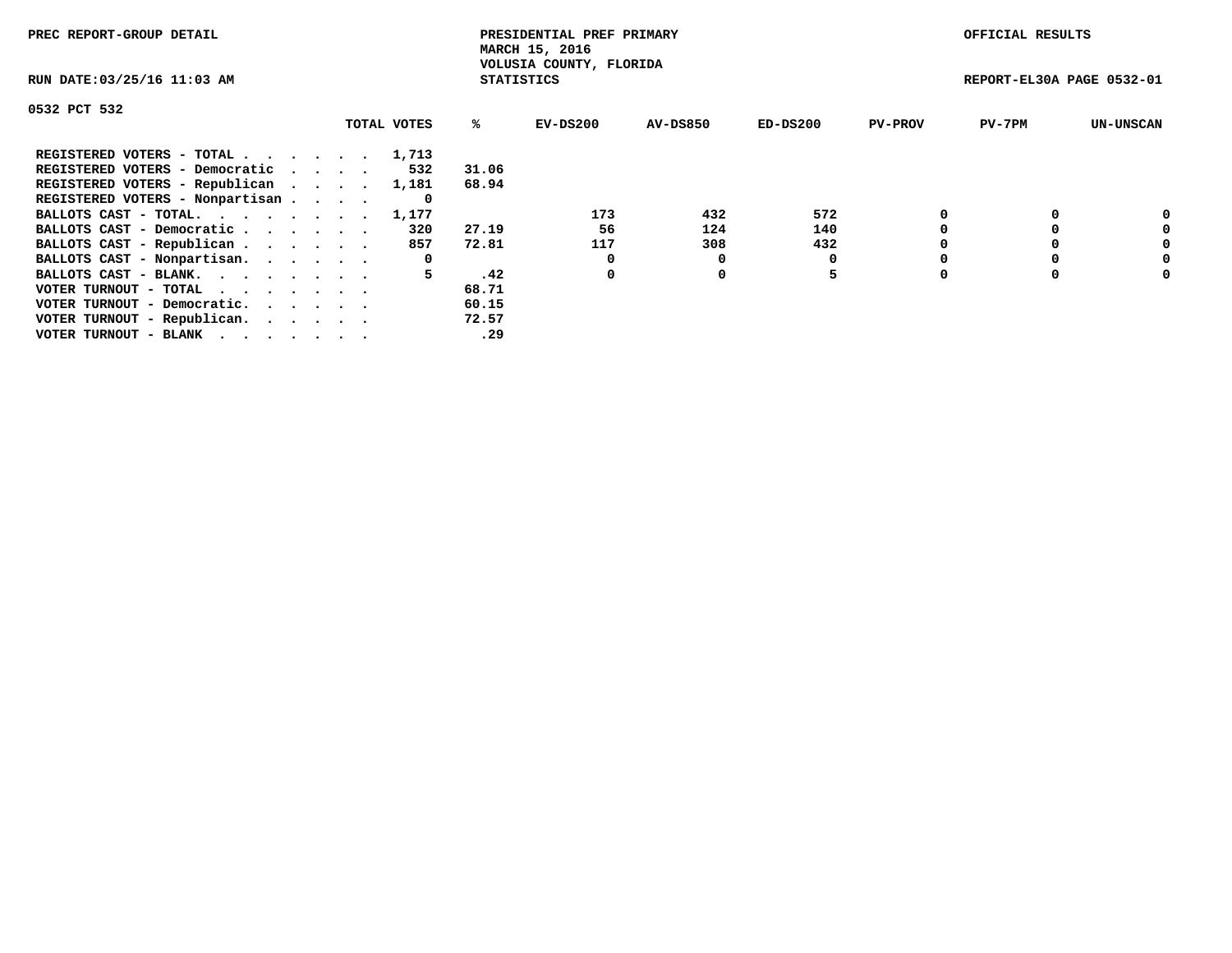| PREC REPORT-GROUP DETAIL               |  |  |  |  |             |       | PRESIDENTIAL PREF PRIMARY<br>MARCH 15, 2016<br>VOLUSIA COUNTY, FLORIDA |                 |          |                | OFFICIAL RESULTS          |           |
|----------------------------------------|--|--|--|--|-------------|-------|------------------------------------------------------------------------|-----------------|----------|----------------|---------------------------|-----------|
| RUN DATE: 03/25/16 11:03 AM            |  |  |  |  |             |       | Democratic                                                             |                 |          |                | REPORT-EL30A PAGE 0532-02 |           |
| 0532 PCT 532                           |  |  |  |  | TOTAL VOTES | ℁     | EV-DS200                                                               | <b>AV-DS850</b> | ED-DS200 | <b>PV-PROV</b> | PV-7PM                    | UN-UNSCAN |
| President - Democratic<br>(VOTE FOR) 1 |  |  |  |  |             |       |                                                                        |                 |          |                |                           |           |
| Hillary Clinton                        |  |  |  |  | 219         | 69.52 | 40                                                                     | 91              | 88       |                |                           | 0         |
| Martin O'Malley                        |  |  |  |  | 9           | 2.86  |                                                                        |                 |          |                |                           | 0         |
| Bernie Sanders.                        |  |  |  |  | 87          | 27.62 | 15                                                                     | 28              | 44       |                |                           | 0         |
| Over Votes.                            |  |  |  |  | 0           |       | 0                                                                      | 0               | 0        |                |                           | 0         |
| Under Votes                            |  |  |  |  | כ           |       |                                                                        |                 | 5        |                |                           | 0         |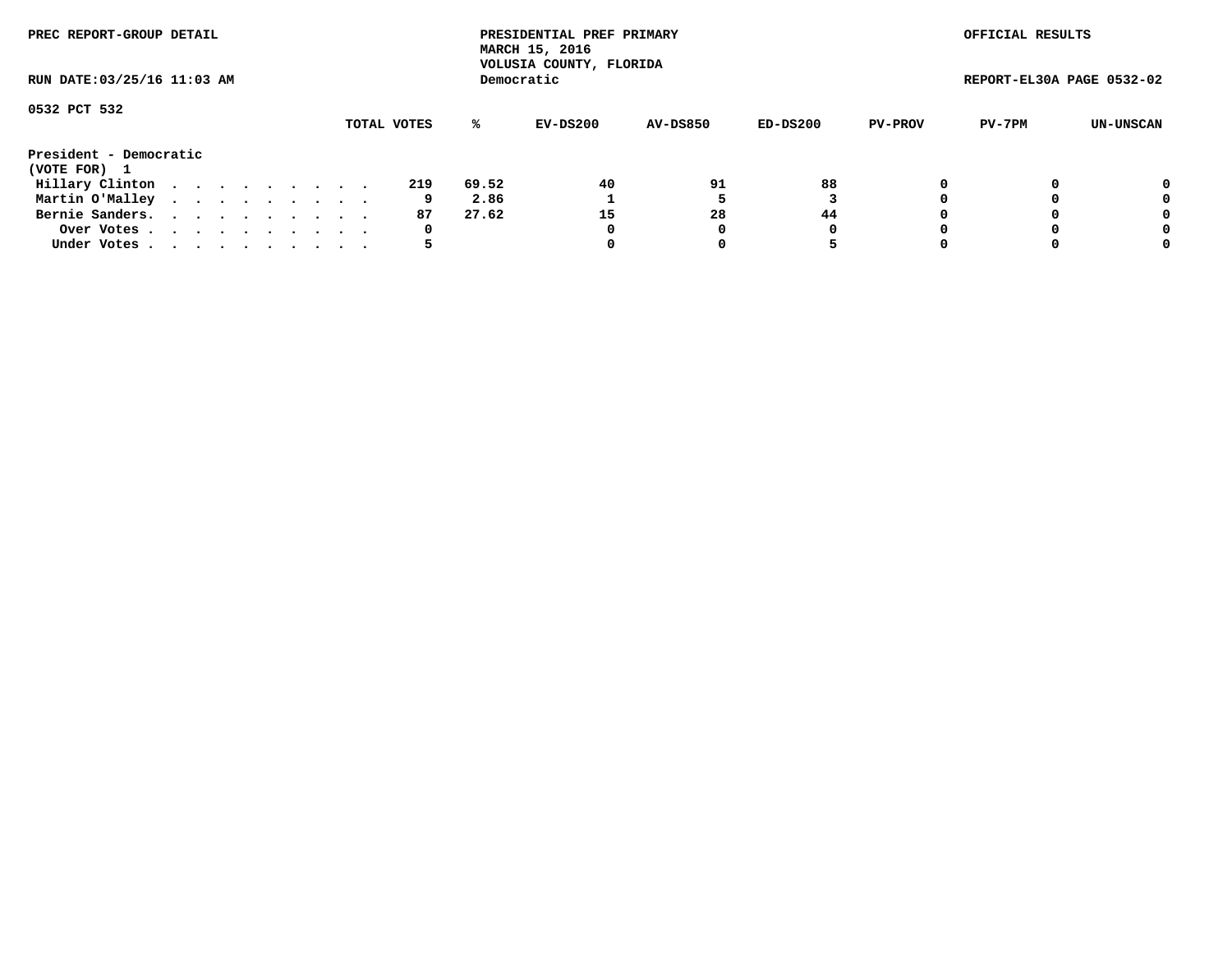| PREC REPORT-GROUP DETAIL    |  |  |  |  |  |             |       | PRESIDENTIAL PREF PRIMARY<br>MARCH 15, 2016<br>VOLUSIA COUNTY, FLORIDA |                 |            |                | OFFICIAL RESULTS          |                  |
|-----------------------------|--|--|--|--|--|-------------|-------|------------------------------------------------------------------------|-----------------|------------|----------------|---------------------------|------------------|
| RUN DATE: 03/25/16 11:03 AM |  |  |  |  |  |             |       | Republican                                                             |                 |            |                | REPORT-EL30A PAGE 0532-03 |                  |
| 0532 PCT 532                |  |  |  |  |  |             |       |                                                                        |                 |            |                |                           |                  |
|                             |  |  |  |  |  | TOTAL VOTES | ℁     | $EV-DS200$                                                             | <b>AV-DS850</b> | $ED-DS200$ | <b>PV-PROV</b> | $PV-7PM$                  | <b>UN-UNSCAN</b> |
| President - Republican      |  |  |  |  |  |             |       |                                                                        |                 |            |                |                           |                  |
| (VOTE FOR) 1                |  |  |  |  |  |             |       |                                                                        |                 |            |                |                           |                  |
| Jeb Bush.                   |  |  |  |  |  | 10          | 1.17  |                                                                        | 10              |            |                |                           |                  |
| Ben Carson                  |  |  |  |  |  |             | .35   |                                                                        |                 |            |                |                           |                  |
| Chris Christie.             |  |  |  |  |  |             | .23   |                                                                        |                 |            |                |                           |                  |
| Ted Cruz.                   |  |  |  |  |  | 121         | 14.12 |                                                                        |                 |            |                |                           |                  |
| Carly Fiorina               |  |  |  |  |  |             |       |                                                                        |                 |            |                |                           |                  |
| Jim Gilmore.                |  |  |  |  |  |             |       |                                                                        |                 |            |                |                           |                  |
| Lindsey Graham.             |  |  |  |  |  |             | .12   |                                                                        |                 |            |                |                           |                  |
| Mike Huckabee               |  |  |  |  |  |             |       |                                                                        |                 |            |                |                           |                  |
| John R. Kasich.             |  |  |  |  |  | 61          | 7.12  |                                                                        | 21              |            |                |                           |                  |
| Rand Paul                   |  |  |  |  |  | 0           |       |                                                                        |                 |            |                |                           |                  |
| Marco Rubio.                |  |  |  |  |  | 201         | 23.45 | 24                                                                     | 88              | 89         |                |                           |                  |
| Rick Santorum               |  |  |  |  |  | 0           |       |                                                                        |                 |            |                |                           |                  |
| Donald J. Trump             |  |  |  |  |  | 458         | 53.44 | 70                                                                     | 156             | 232        |                |                           |                  |
| Over Votes                  |  |  |  |  |  |             |       |                                                                        |                 |            |                |                           |                  |
| Under Votes                 |  |  |  |  |  |             |       |                                                                        |                 |            |                |                           |                  |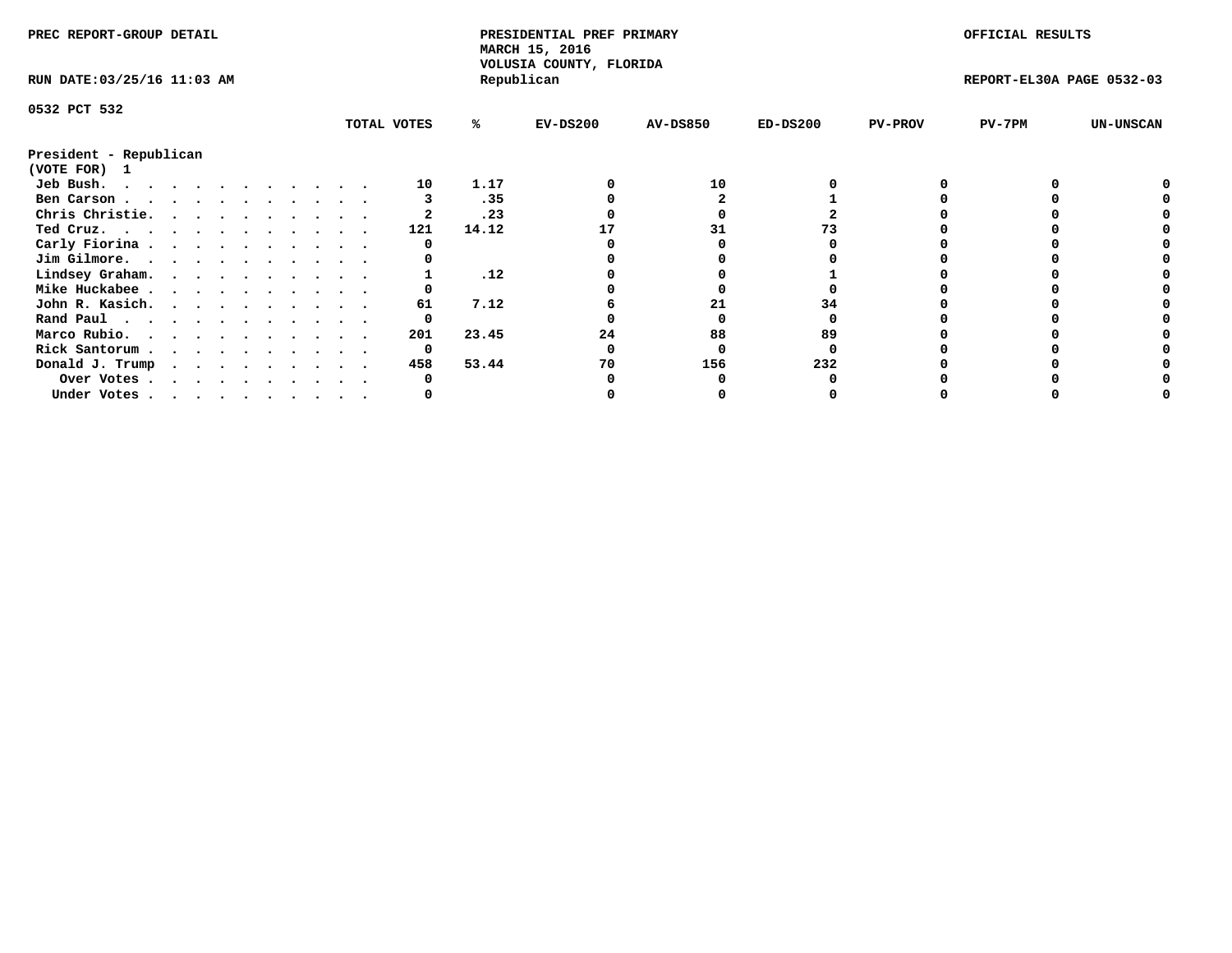| PREC REPORT-GROUP DETAIL                                    |             |                   | PRESIDENTIAL PREF PRIMARY<br>MARCH 15, 2016 |                 |            |                | OFFICIAL RESULTS          |                  |
|-------------------------------------------------------------|-------------|-------------------|---------------------------------------------|-----------------|------------|----------------|---------------------------|------------------|
| RUN DATE: 03/25/16 11:03 AM                                 |             | <b>STATISTICS</b> | VOLUSIA COUNTY, FLORIDA                     |                 |            |                | REPORT-EL30A PAGE 0602-01 |                  |
| 0602 PCT 602                                                |             |                   |                                             |                 |            |                |                           |                  |
|                                                             | TOTAL VOTES | ℁                 | EV-DS200                                    | <b>AV-DS850</b> | $ED-DS200$ | <b>PV-PROV</b> | $PV-7PM$                  | <b>UN-UNSCAN</b> |
| REGISTERED VOTERS - TOTAL                                   | 2,833       |                   |                                             |                 |            |                |                           |                  |
| REGISTERED VOTERS - Democratic                              | 1,403       | 49.52             |                                             |                 |            |                |                           |                  |
| REGISTERED VOTERS - Republican                              | 1,430       | 50.48             |                                             |                 |            |                |                           |                  |
| REGISTERED VOTERS - Nonpartisan                             | 0           |                   |                                             |                 |            |                |                           |                  |
| BALLOTS CAST - TOTAL. 1,240                                 |             |                   | 157                                         | 470             | 613        |                |                           | 0                |
| BALLOTS CAST - Democratic                                   | 492         | 39.68             | 55                                          | 182             | 255        |                |                           | 0                |
| BALLOTS CAST - Republican                                   | 748         | 60.32             | 102                                         | 288             | 358        |                |                           | 0                |
| BALLOTS CAST - Nonpartisan.                                 | 0           |                   |                                             | 0               |            |                |                           | 0                |
| BALLOTS CAST - BLANK.                                       | 5.          | .40               |                                             |                 | 2          |                |                           | 0                |
| VOTER TURNOUT - TOTAL $\cdot \cdot \cdot \cdot \cdot \cdot$ |             | 43.77             |                                             |                 |            |                |                           |                  |
| VOTER TURNOUT - Democratic.                                 |             | 35.07             |                                             |                 |            |                |                           |                  |
| VOTER TURNOUT - Republican.                                 |             | 52.31             |                                             |                 |            |                |                           |                  |
| VOTER TURNOUT - BLANK                                       |             | .18               |                                             |                 |            |                |                           |                  |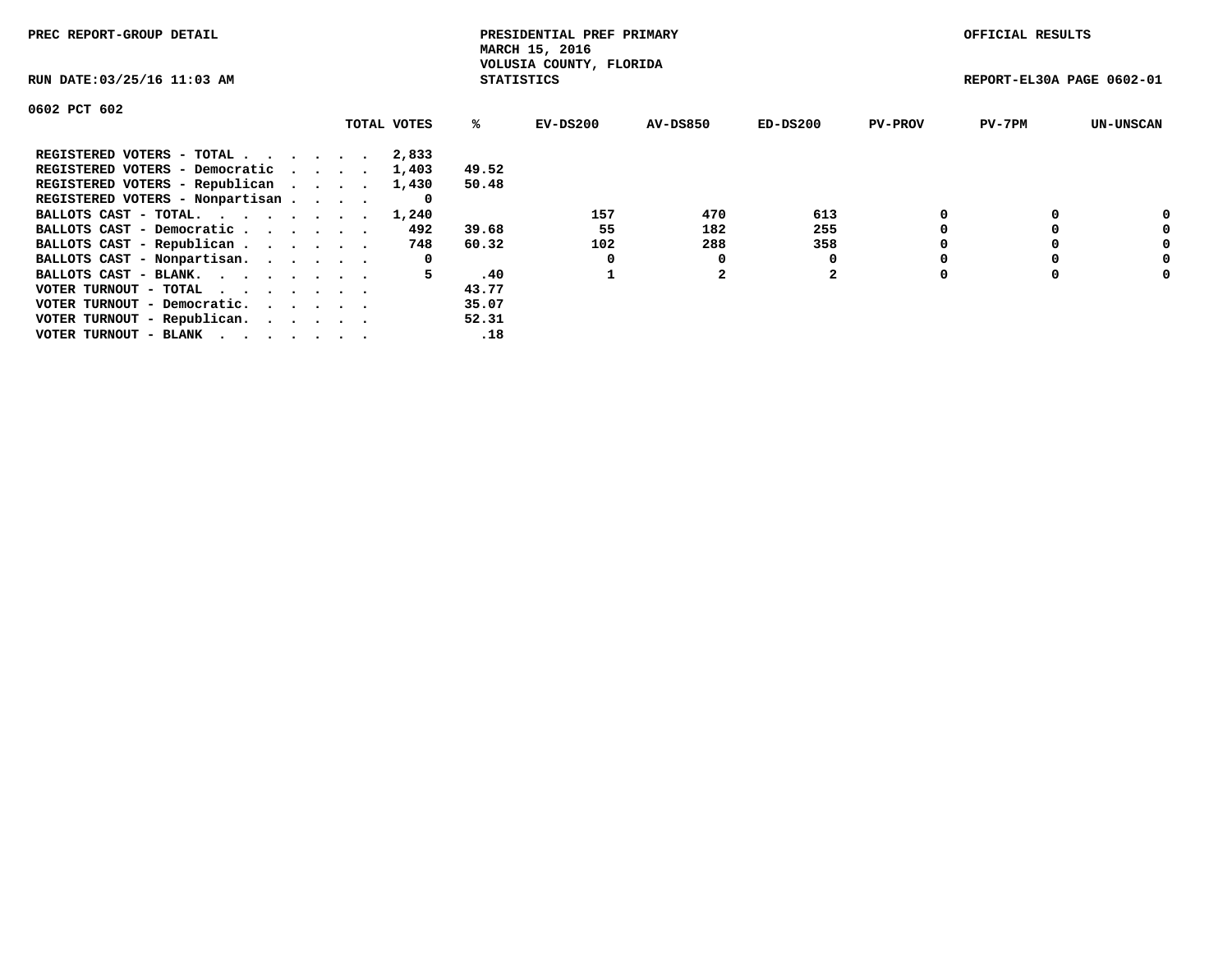| PREC REPORT-GROUP DETAIL               |  |  |  |  |             |       | PRESIDENTIAL PREF PRIMARY<br>MARCH 15, 2016<br>VOLUSIA COUNTY, FLORIDA |                 |            |                | OFFICIAL RESULTS          |           |
|----------------------------------------|--|--|--|--|-------------|-------|------------------------------------------------------------------------|-----------------|------------|----------------|---------------------------|-----------|
| RUN DATE: 03/25/16 11:03 AM            |  |  |  |  |             |       | Democratic                                                             |                 |            |                | REPORT-EL30A PAGE 0602-02 |           |
| 0602 PCT 602                           |  |  |  |  | TOTAL VOTES | %ะ    | EV-DS200                                                               | <b>AV-DS850</b> | $ED-DS200$ | <b>PV-PROV</b> | PV-7PM                    | UN-UNSCAN |
| President - Democratic<br>(VOTE FOR) 1 |  |  |  |  |             |       |                                                                        |                 |            |                |                           |           |
| Hillary Clinton                        |  |  |  |  | 317         | 64.96 | 38                                                                     | 116             | 163        | 0              |                           | 0         |
| Martin O'Malley                        |  |  |  |  | 13          | 2.66  |                                                                        | 8               |            |                |                           | 0         |
| Bernie Sanders.                        |  |  |  |  | 158         | 32.38 | 15                                                                     | 57              | 86         |                |                           | 0         |
| Over Votes                             |  |  |  |  | 0           |       | 0                                                                      | 0               | 0          |                |                           | 0         |
| Under Votes.                           |  |  |  |  | 4           |       |                                                                        |                 | 2          |                |                           | 0         |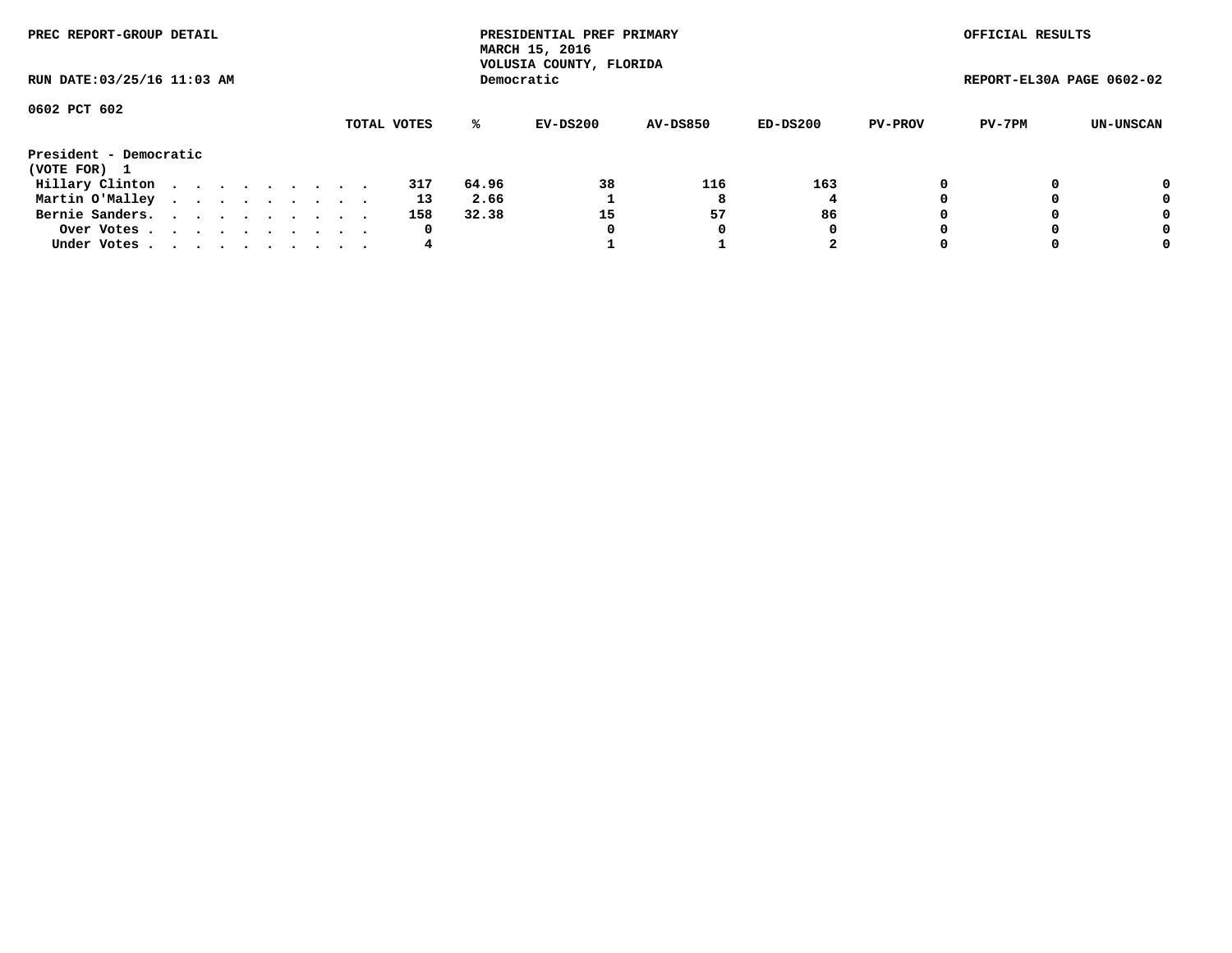| PREC REPORT-GROUP DETAIL    |             |       | PRESIDENTIAL PREF PRIMARY<br>MARCH 15, 2016<br>VOLUSIA COUNTY, FLORIDA |                 |            |                | OFFICIAL RESULTS          |                  |
|-----------------------------|-------------|-------|------------------------------------------------------------------------|-----------------|------------|----------------|---------------------------|------------------|
| RUN DATE: 03/25/16 11:03 AM |             |       | Republican                                                             |                 |            |                | REPORT-EL30A PAGE 0602-03 |                  |
| 0602 PCT 602                |             |       |                                                                        |                 |            |                |                           |                  |
|                             | TOTAL VOTES | %ะ    | $EV-DS200$                                                             | <b>AV-DS850</b> | $ED-DS200$ | <b>PV-PROV</b> | PV-7PM                    | <b>UN-UNSCAN</b> |
| President - Republican      |             |       |                                                                        |                 |            |                |                           |                  |
| (VOTE FOR) 1                |             |       |                                                                        |                 |            |                |                           |                  |
| Jeb Bush.                   | 27          | 3.61  |                                                                        | 24              |            |                |                           |                  |
| Ben Carson                  |             | .94   |                                                                        |                 |            |                |                           |                  |
| Chris Christie.             |             |       |                                                                        |                 |            |                |                           |                  |
| Ted Cruz.                   | 116         | 15.53 |                                                                        | 24              |            |                |                           |                  |
| Carly Fiorina               |             |       |                                                                        |                 |            |                |                           |                  |
| Jim Gilmore.                |             |       |                                                                        |                 |            |                |                           |                  |
| Lindsey Graham.             |             |       |                                                                        |                 |            |                |                           |                  |
| Mike Huckabee               |             | .27   |                                                                        |                 |            |                |                           |                  |
| John R. Kasich.             | 41          | 5.49  |                                                                        | 18              |            |                |                           |                  |
| Rand Paul                   |             | .13   |                                                                        |                 |            |                |                           |                  |
| Marco Rubio.                | 165         | 22.09 |                                                                        | 52              | 90         |                |                           |                  |
| Rick Santorum               | 0           |       |                                                                        |                 |            |                |                           |                  |
| Donald J. Trump             | 388         | 51.94 | 58                                                                     | 162             | 168        |                |                           |                  |
| Over Votes                  |             |       |                                                                        |                 |            |                |                           |                  |
| Under Votes                 |             |       |                                                                        |                 |            |                |                           |                  |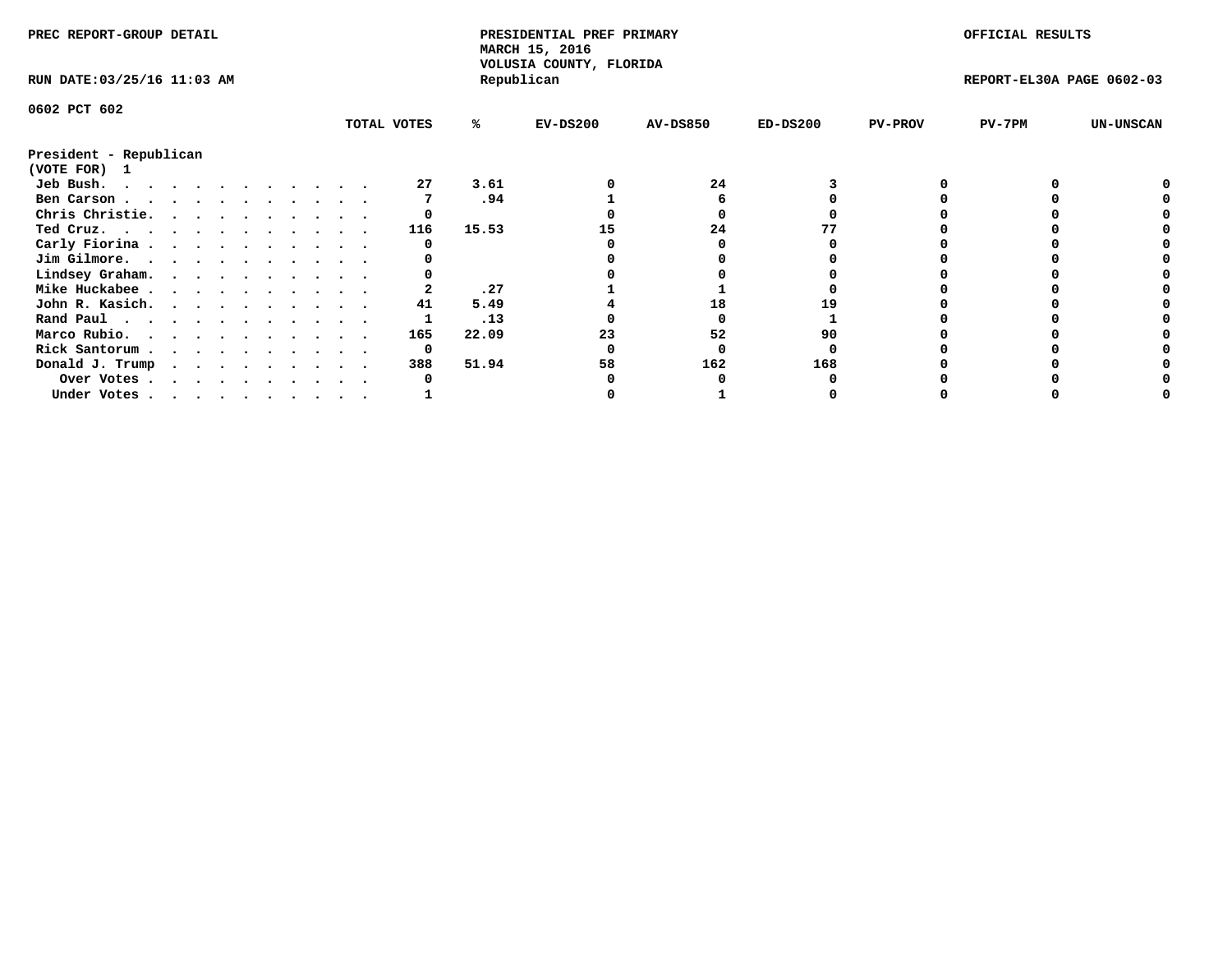| PREC REPORT-GROUP DETAIL                                    |             |                   | PRESIDENTIAL PREF PRIMARY<br>MARCH 15, 2016 |                 |            |                | OFFICIAL RESULTS          |                  |
|-------------------------------------------------------------|-------------|-------------------|---------------------------------------------|-----------------|------------|----------------|---------------------------|------------------|
| RUN DATE: 03/25/16 11:03 AM                                 |             | <b>STATISTICS</b> | VOLUSIA COUNTY, FLORIDA                     |                 |            |                | REPORT-EL30A PAGE 0603-01 |                  |
| 0603 PCT 603                                                |             |                   |                                             |                 |            |                |                           |                  |
|                                                             | TOTAL VOTES | ℁                 | EV-DS200                                    | <b>AV-DS850</b> | $ED-DS200$ | <b>PV-PROV</b> | $PV-7PM$                  | <b>UN-UNSCAN</b> |
| REGISTERED VOTERS - TOTAL                                   | 2,437       |                   |                                             |                 |            |                |                           |                  |
| REGISTERED VOTERS - Democratic                              | 2,009       | 82.44             |                                             |                 |            |                |                           |                  |
| REGISTERED VOTERS - Republican                              | 428         | 17.56             |                                             |                 |            |                |                           |                  |
| REGISTERED VOTERS - Nonpartisan                             | 0           |                   |                                             |                 |            |                |                           |                  |
| BALLOTS CAST - TOTAL.                                       | 824         |                   | 109                                         | 224             | 491        |                |                           | 0                |
| BALLOTS CAST - Democratic                                   | 658         | 79.85             | 81                                          | 146             | 431        |                |                           | 0                |
| BALLOTS CAST - Republican                                   | 166         | 20.15             | 28                                          | 78              | 60         |                |                           | 0                |
| BALLOTS CAST - Nonpartisan.                                 | 0           |                   |                                             |                 |            |                |                           | 0                |
| BALLOTS CAST - BLANK.                                       | 5.          | .61               |                                             | 0               | 4          |                |                           | 0                |
| VOTER TURNOUT - TOTAL $\cdot \cdot \cdot \cdot \cdot \cdot$ |             | 33.81             |                                             |                 |            |                |                           |                  |
| VOTER TURNOUT - Democratic.                                 |             | 32.75             |                                             |                 |            |                |                           |                  |
| VOTER TURNOUT - Republican.                                 |             | 38.79             |                                             |                 |            |                |                           |                  |
| VOTER TURNOUT - BLANK                                       |             | .21               |                                             |                 |            |                |                           |                  |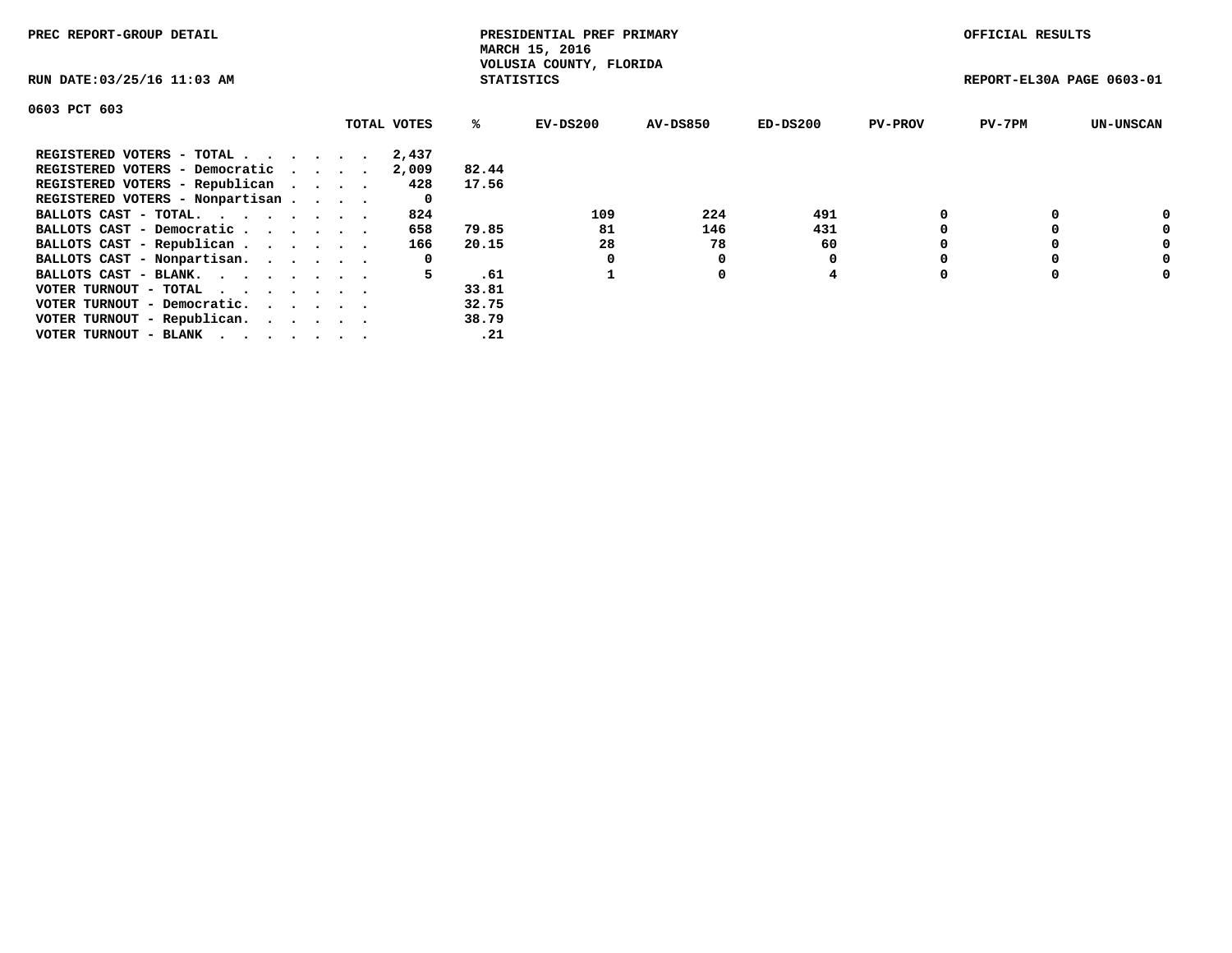| PREC REPORT-GROUP DETAIL               |  |  |  |  |             |       | PRESIDENTIAL PREF PRIMARY<br>MARCH 15, 2016<br>VOLUSIA COUNTY, FLORIDA |                 |            |                | OFFICIAL RESULTS          |           |
|----------------------------------------|--|--|--|--|-------------|-------|------------------------------------------------------------------------|-----------------|------------|----------------|---------------------------|-----------|
| RUN DATE: 03/25/16 11:03 AM            |  |  |  |  |             |       | Democratic                                                             |                 |            |                | REPORT-EL30A PAGE 0603-02 |           |
| 0603 PCT 603                           |  |  |  |  | TOTAL VOTES | %ะ    | EV-DS200                                                               | <b>AV-DS850</b> | $ED-DS200$ | <b>PV-PROV</b> | PV-7PM                    | UN-UNSCAN |
| President - Democratic<br>(VOTE FOR) 1 |  |  |  |  |             |       |                                                                        |                 |            |                |                           |           |
| Hillary Clinton                        |  |  |  |  | 521         | 79.91 | 64                                                                     | 119             | 338        | 0              |                           | 0         |
| Martin O'Malley                        |  |  |  |  | 4           | .61   | 0                                                                      |                 |            |                |                           | 0         |
| Bernie Sanders.                        |  |  |  |  | 127         | 19.48 | 16                                                                     | 27              | 84         |                |                           | 0         |
| Over Votes                             |  |  |  |  |             |       | 0                                                                      | 0               |            |                |                           | 0         |
| Under Votes.                           |  |  |  |  |             |       |                                                                        |                 | 4          |                |                           | 0         |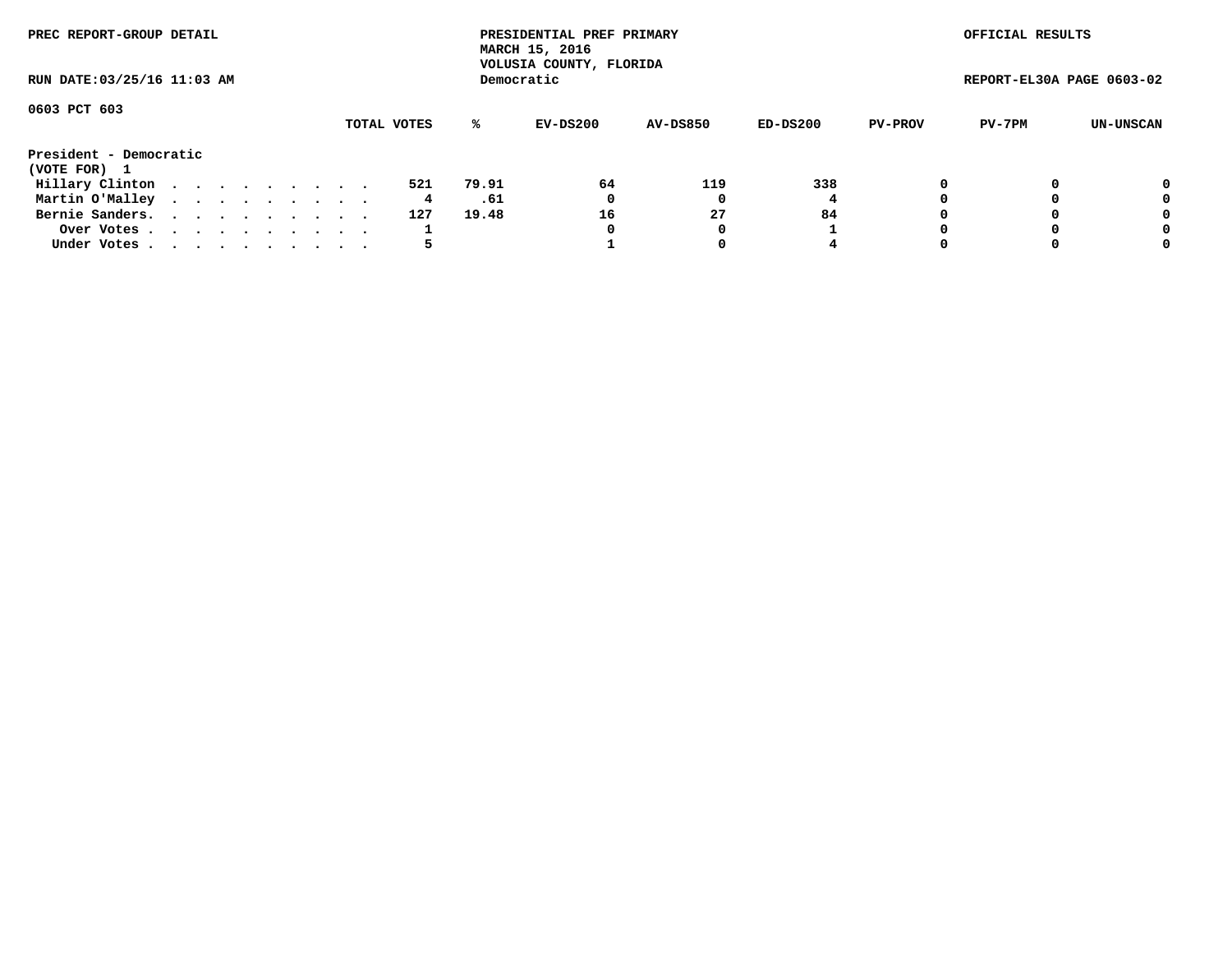| PREC REPORT-GROUP DETAIL               |  |  |  |  |  |             |       | PRESIDENTIAL PREF PRIMARY<br>MARCH 15, 2016<br>VOLUSIA COUNTY, FLORIDA |                 |            |                | OFFICIAL RESULTS          |                  |
|----------------------------------------|--|--|--|--|--|-------------|-------|------------------------------------------------------------------------|-----------------|------------|----------------|---------------------------|------------------|
| RUN DATE: 03/25/16 11:03 AM            |  |  |  |  |  |             |       | Republican                                                             |                 |            |                | REPORT-EL30A PAGE 0603-03 |                  |
| 0603 PCT 603                           |  |  |  |  |  |             |       |                                                                        |                 |            |                |                           |                  |
|                                        |  |  |  |  |  | TOTAL VOTES | %ะ    | $EV-DS200$                                                             | <b>AV-DS850</b> | $ED-DS200$ | <b>PV-PROV</b> | $PV-7PM$                  | <b>UN-UNSCAN</b> |
| President - Republican<br>(VOTE FOR) 1 |  |  |  |  |  |             |       |                                                                        |                 |            |                |                           |                  |
| Jeb Bush.                              |  |  |  |  |  |             | 1.81  |                                                                        |                 |            |                |                           |                  |
| Ben Carson                             |  |  |  |  |  |             | 3.01  |                                                                        |                 |            |                |                           |                  |
| Chris Christie.                        |  |  |  |  |  |             |       |                                                                        |                 |            |                |                           |                  |
| Ted Cruz.                              |  |  |  |  |  | 17          | 10.24 |                                                                        |                 |            |                |                           |                  |
| Carly Fiorina                          |  |  |  |  |  |             | .60   |                                                                        |                 |            |                |                           |                  |
| Jim Gilmore.                           |  |  |  |  |  |             |       |                                                                        |                 |            |                |                           |                  |
| Lindsey Graham.                        |  |  |  |  |  |             | .60   |                                                                        |                 |            |                |                           |                  |
| Mike Huckabee                          |  |  |  |  |  |             |       |                                                                        |                 |            |                |                           |                  |
| John R. Kasich.                        |  |  |  |  |  |             | 3.01  |                                                                        |                 |            |                |                           |                  |
| Rand Paul                              |  |  |  |  |  |             |       |                                                                        |                 |            |                |                           |                  |
| Marco Rubio.                           |  |  |  |  |  | 30          | 18.07 |                                                                        | 12              |            |                |                           |                  |
|                                        |  |  |  |  |  |             |       |                                                                        |                 |            |                |                           |                  |
| Rick Santorum                          |  |  |  |  |  | 0           |       |                                                                        |                 |            |                |                           |                  |
| Donald J. Trump                        |  |  |  |  |  | 104         | 62.65 |                                                                        | 47              | 34         |                |                           |                  |
| Over Votes                             |  |  |  |  |  |             |       |                                                                        |                 |            |                |                           |                  |
| Under Votes                            |  |  |  |  |  |             |       |                                                                        |                 |            |                |                           |                  |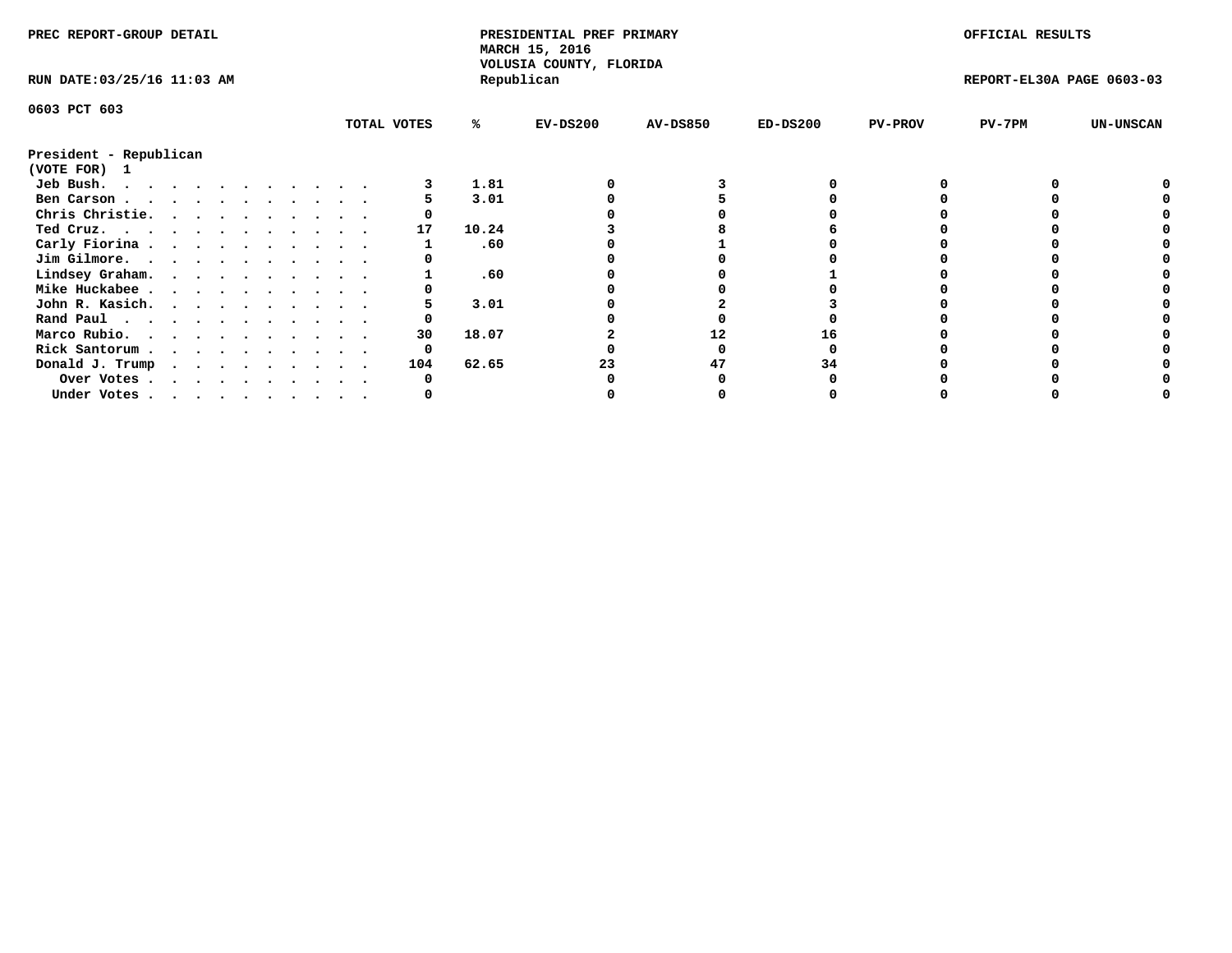| PREC REPORT-GROUP DETAIL                                    |             |                   | PRESIDENTIAL PREF PRIMARY<br>MARCH 15, 2016 |                 |            |                | OFFICIAL RESULTS          |                  |
|-------------------------------------------------------------|-------------|-------------------|---------------------------------------------|-----------------|------------|----------------|---------------------------|------------------|
| RUN DATE: 03/25/16 11:03 AM                                 |             | <b>STATISTICS</b> | VOLUSIA COUNTY, FLORIDA                     |                 |            |                | REPORT-EL30A PAGE 0607-01 |                  |
| 0607 PCT 607                                                |             |                   |                                             |                 |            |                |                           |                  |
|                                                             | TOTAL VOTES | ℁                 | EV-DS200                                    | <b>AV-DS850</b> | $ED-DS200$ | <b>PV-PROV</b> | $PV-7PM$                  | <b>UN-UNSCAN</b> |
| REGISTERED VOTERS - TOTAL                                   | 2,883       |                   |                                             |                 |            |                |                           |                  |
| REGISTERED VOTERS - Democratic                              | 1,475       | 51.16             |                                             |                 |            |                |                           |                  |
| REGISTERED VOTERS - Republican                              | 1,408       | 48.84             |                                             |                 |            |                |                           |                  |
| REGISTERED VOTERS - Nonpartisan                             | 0           |                   |                                             |                 |            |                |                           |                  |
| BALLOTS CAST - TOTAL. 1,348                                 |             |                   | 175                                         | 447             | 725        |                |                           | 0                |
| BALLOTS CAST - Democratic                                   | 600         | 44.51             | 83                                          | 182             | 334        |                |                           | 0                |
| BALLOTS CAST - Republican                                   | 748         | 55.49             | 92                                          | 265             | 391        |                |                           | 0                |
| BALLOTS CAST - Nonpartisan.                                 | 0           |                   |                                             | 0               |            |                |                           | 0                |
| BALLOTS CAST - BLANK.                                       | 11          | .82               |                                             | 0               | 9          |                |                           | 0                |
| VOTER TURNOUT - TOTAL $\cdot \cdot \cdot \cdot \cdot \cdot$ |             | 46.76             |                                             |                 |            |                |                           |                  |
| VOTER TURNOUT - Democratic.                                 |             | 40.68             |                                             |                 |            |                |                           |                  |
| VOTER TURNOUT - Republican.                                 |             | 53.13             |                                             |                 |            |                |                           |                  |
| VOTER TURNOUT - BLANK                                       |             | .38               |                                             |                 |            |                |                           |                  |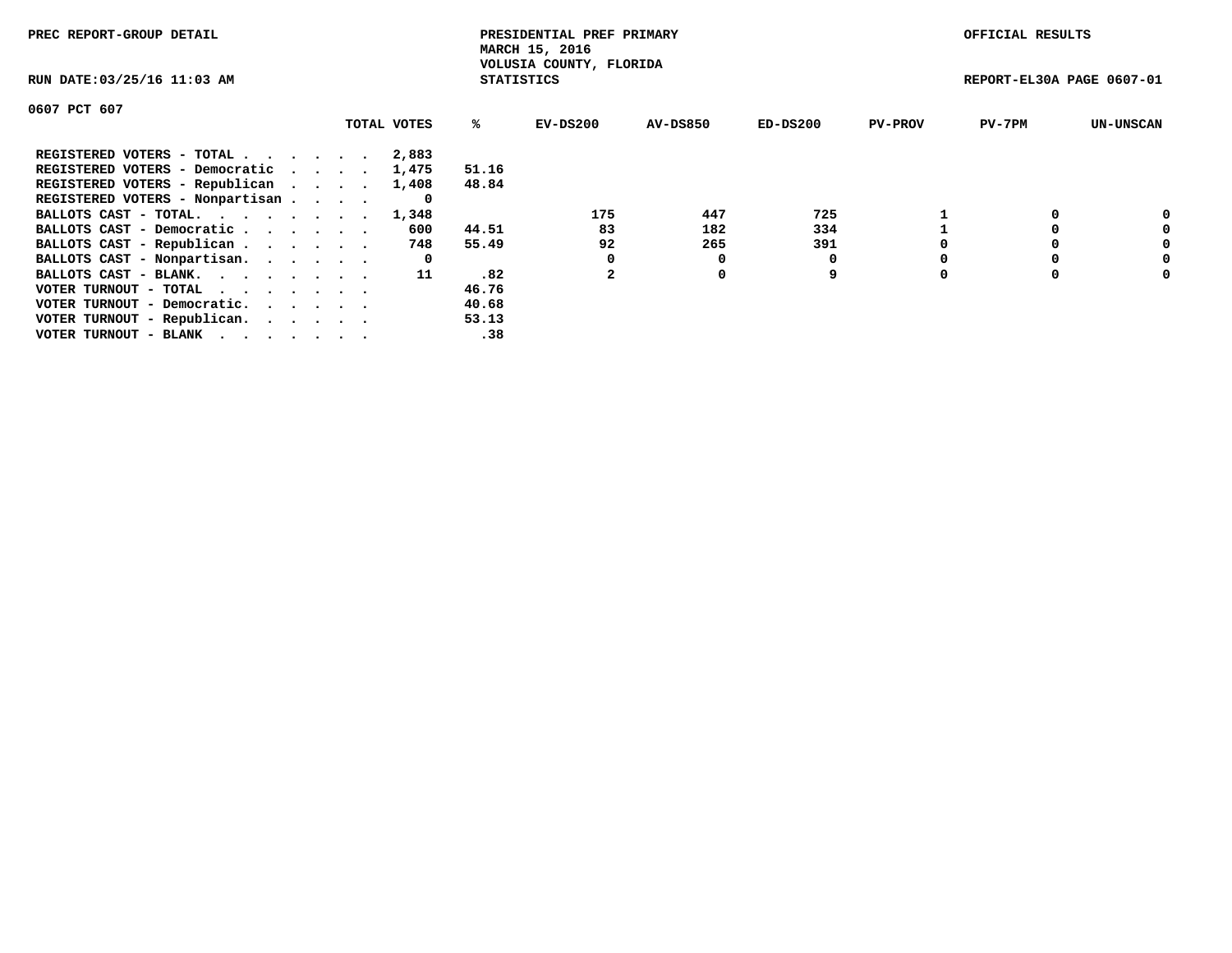| PREC REPORT-GROUP DETAIL               | RUN DATE: 03/25/16 11:03 AM |  |  |  |  |  |  |             |       | PRESIDENTIAL PREF PRIMARY<br>MARCH 15, 2016<br>VOLUSIA COUNTY, FLORIDA |                 |          |                | OFFICIAL RESULTS          |           |
|----------------------------------------|-----------------------------|--|--|--|--|--|--|-------------|-------|------------------------------------------------------------------------|-----------------|----------|----------------|---------------------------|-----------|
|                                        |                             |  |  |  |  |  |  |             |       | Democratic                                                             |                 |          |                | REPORT-EL30A PAGE 0607-02 |           |
| 0607 PCT 607                           |                             |  |  |  |  |  |  | TOTAL VOTES | ℁     | EV-DS200                                                               | <b>AV-DS850</b> | ED-DS200 | <b>PV-PROV</b> | PV-7PM                    | UN-UNSCAN |
| President - Democratic<br>(VOTE FOR) 1 |                             |  |  |  |  |  |  |             |       |                                                                        |                 |          |                |                           |           |
| Hillary Clinton                        |                             |  |  |  |  |  |  | 324         | 55.01 | 46                                                                     | 112             | 166      | 0              |                           | 0         |
| Martin O'Malley                        |                             |  |  |  |  |  |  | 21          | 3.57  | 0                                                                      | 10              | 11       |                |                           | 0         |
| Bernie Sanders.                        |                             |  |  |  |  |  |  | 244         | 41.43 | 35                                                                     | 60              | 148      |                |                           | 0         |
| Over Votes.                            |                             |  |  |  |  |  |  | 0           |       | 0                                                                      | 0               | 0        |                |                           | 0         |
| Under Votes                            |                             |  |  |  |  |  |  | 11          |       |                                                                        |                 | 9        |                |                           | 0         |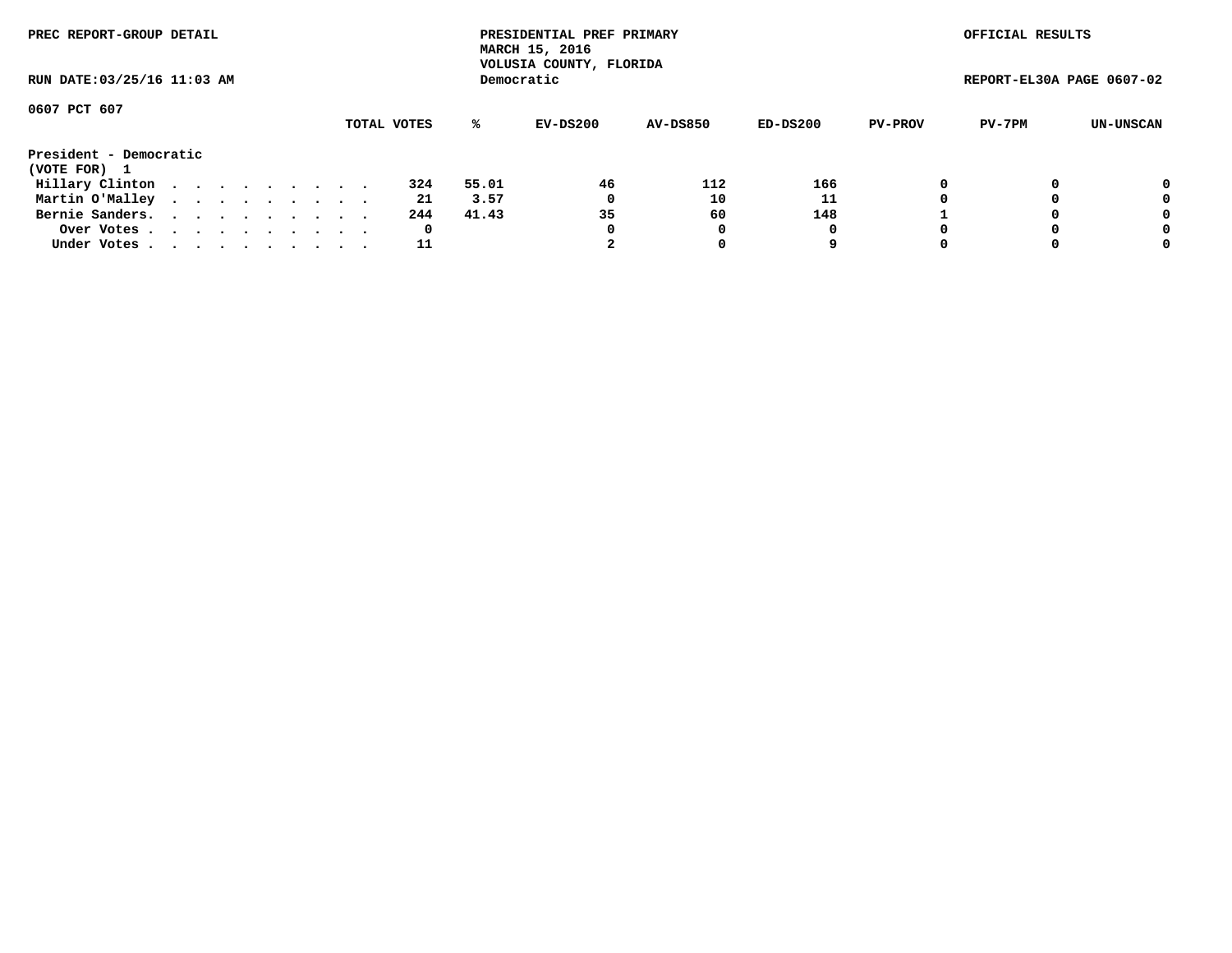| VOLUSIA COUNTY, FLORIDA<br>Republican<br>RUN DATE: 03/25/16 11:03 AM<br>REPORT-EL30A PAGE 0607-03<br>0607 PCT 607<br>TOTAL VOTES<br>$EV-DS200$<br><b>AV-DS850</b><br>$ED-DS200$<br><b>PV-PROV</b><br>$PV-7PM$<br><b>UN-UNSCAN</b><br>℁<br>President - Republican<br>(VOTE FOR) 1<br>2.81<br>19<br>Jeb Bush.<br>21<br>.54<br>Ben Carson<br>Chris Christie.<br>12.85<br>Ted Cruz.<br>96<br>27<br>Carly Fiorina<br>Jim Gilmore.<br>Lindsey Graham. |
|-------------------------------------------------------------------------------------------------------------------------------------------------------------------------------------------------------------------------------------------------------------------------------------------------------------------------------------------------------------------------------------------------------------------------------------------------|
|                                                                                                                                                                                                                                                                                                                                                                                                                                                 |
|                                                                                                                                                                                                                                                                                                                                                                                                                                                 |
|                                                                                                                                                                                                                                                                                                                                                                                                                                                 |
|                                                                                                                                                                                                                                                                                                                                                                                                                                                 |
|                                                                                                                                                                                                                                                                                                                                                                                                                                                 |
|                                                                                                                                                                                                                                                                                                                                                                                                                                                 |
|                                                                                                                                                                                                                                                                                                                                                                                                                                                 |
|                                                                                                                                                                                                                                                                                                                                                                                                                                                 |
|                                                                                                                                                                                                                                                                                                                                                                                                                                                 |
|                                                                                                                                                                                                                                                                                                                                                                                                                                                 |
|                                                                                                                                                                                                                                                                                                                                                                                                                                                 |
| .13<br>Mike Huckabee                                                                                                                                                                                                                                                                                                                                                                                                                            |
| John R. Kasich.<br>6.43<br>14<br>48<br>25                                                                                                                                                                                                                                                                                                                                                                                                       |
| Rand Paul                                                                                                                                                                                                                                                                                                                                                                                                                                       |
| Marco Rubio.<br>143<br>19.14<br>80<br>19<br>44                                                                                                                                                                                                                                                                                                                                                                                                  |
| Rick Santorum<br>0                                                                                                                                                                                                                                                                                                                                                                                                                              |
| 58.10<br>158<br>225<br>434<br>51<br>Donald J. Trump                                                                                                                                                                                                                                                                                                                                                                                             |
| Over Votes                                                                                                                                                                                                                                                                                                                                                                                                                                      |
| Under Votes                                                                                                                                                                                                                                                                                                                                                                                                                                     |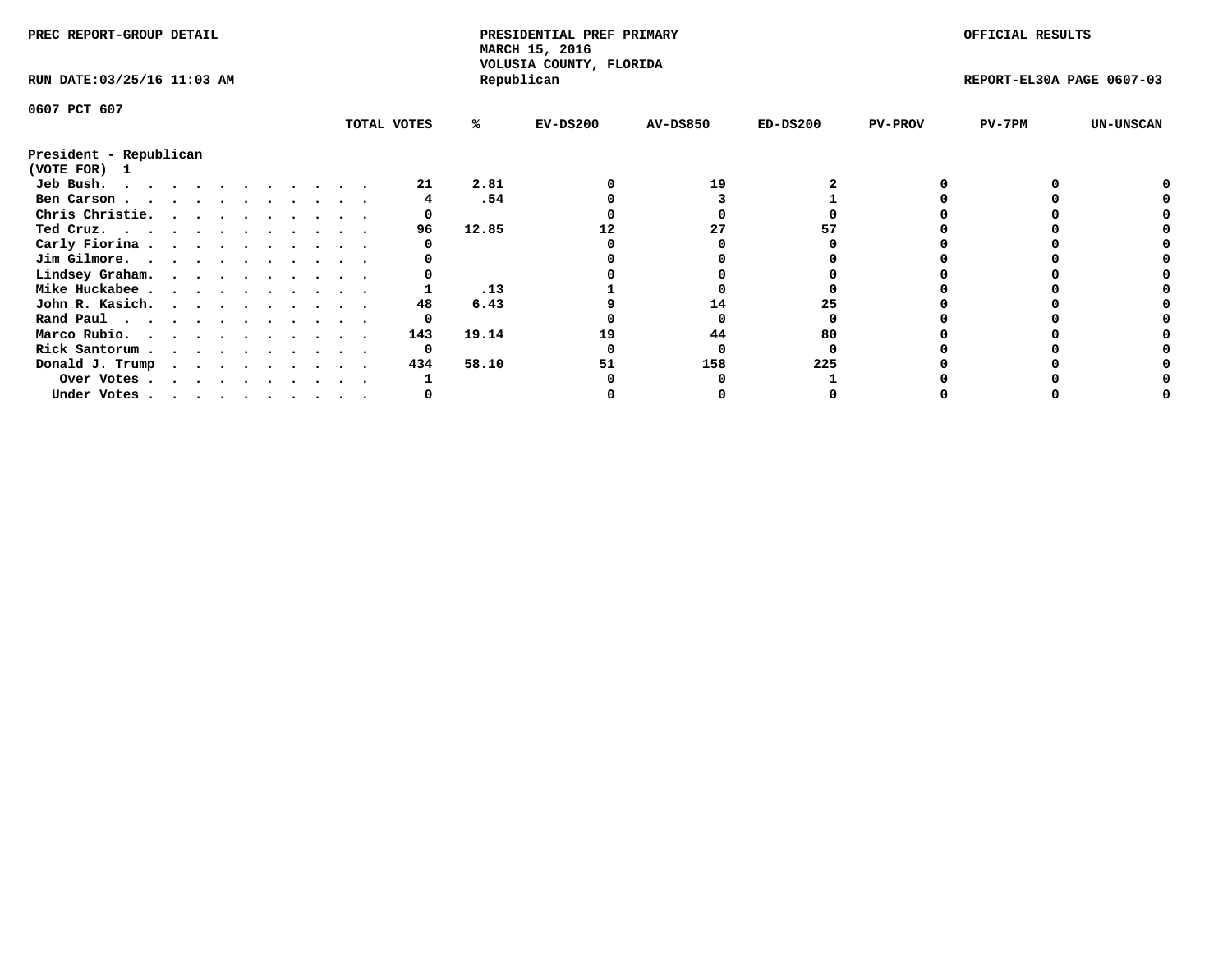| PREC REPORT-GROUP DETAIL                                    |             |                   | PRESIDENTIAL PREF PRIMARY<br>MARCH 15, 2016 |                 |            |                | OFFICIAL RESULTS          |                  |
|-------------------------------------------------------------|-------------|-------------------|---------------------------------------------|-----------------|------------|----------------|---------------------------|------------------|
| RUN DATE: 03/25/16 11:03 AM                                 |             | <b>STATISTICS</b> | VOLUSIA COUNTY, FLORIDA                     |                 |            |                | REPORT-EL30A PAGE 0614-01 |                  |
| 0614 PCT 614                                                |             |                   |                                             |                 |            |                |                           |                  |
|                                                             | TOTAL VOTES | ℁                 | EV-DS200                                    | <b>AV-DS850</b> | $ED-DS200$ | <b>PV-PROV</b> | $PV-7PM$                  | <b>UN-UNSCAN</b> |
| REGISTERED VOTERS - TOTAL                                   | 2,805       |                   |                                             |                 |            |                |                           |                  |
| REGISTERED VOTERS - Democratic                              | 2,359       | 84.10             |                                             |                 |            |                |                           |                  |
| REGISTERED VOTERS - Republican                              | 446         | 15.90             |                                             |                 |            |                |                           |                  |
| REGISTERED VOTERS - Nonpartisan                             | 0           |                   |                                             |                 |            |                |                           |                  |
| BALLOTS CAST - TOTAL.                                       | 731         |                   | 70                                          | 209             | 452        |                |                           | 0                |
| BALLOTS CAST - Democratic                                   | 582         | 79.62             | 55                                          | 157             | 370        |                |                           | 0                |
| BALLOTS CAST - Republican                                   | 149         | 20.38             | 15                                          | 52              | 82         |                |                           | 0                |
| BALLOTS CAST - Nonpartisan.                                 | 0           |                   |                                             |                 |            |                |                           | 0                |
| BALLOTS CAST - BLANK.                                       | 5           | .68               | 0                                           |                 | 4          |                |                           | 0                |
| VOTER TURNOUT - TOTAL $\cdot \cdot \cdot \cdot \cdot \cdot$ |             | 26.06             |                                             |                 |            |                |                           |                  |
| VOTER TURNOUT - Democratic.                                 |             | 24.67             |                                             |                 |            |                |                           |                  |
| VOTER TURNOUT - Republican.                                 |             | 33.41             |                                             |                 |            |                |                           |                  |
| VOTER TURNOUT - BLANK                                       |             | .18               |                                             |                 |            |                |                           |                  |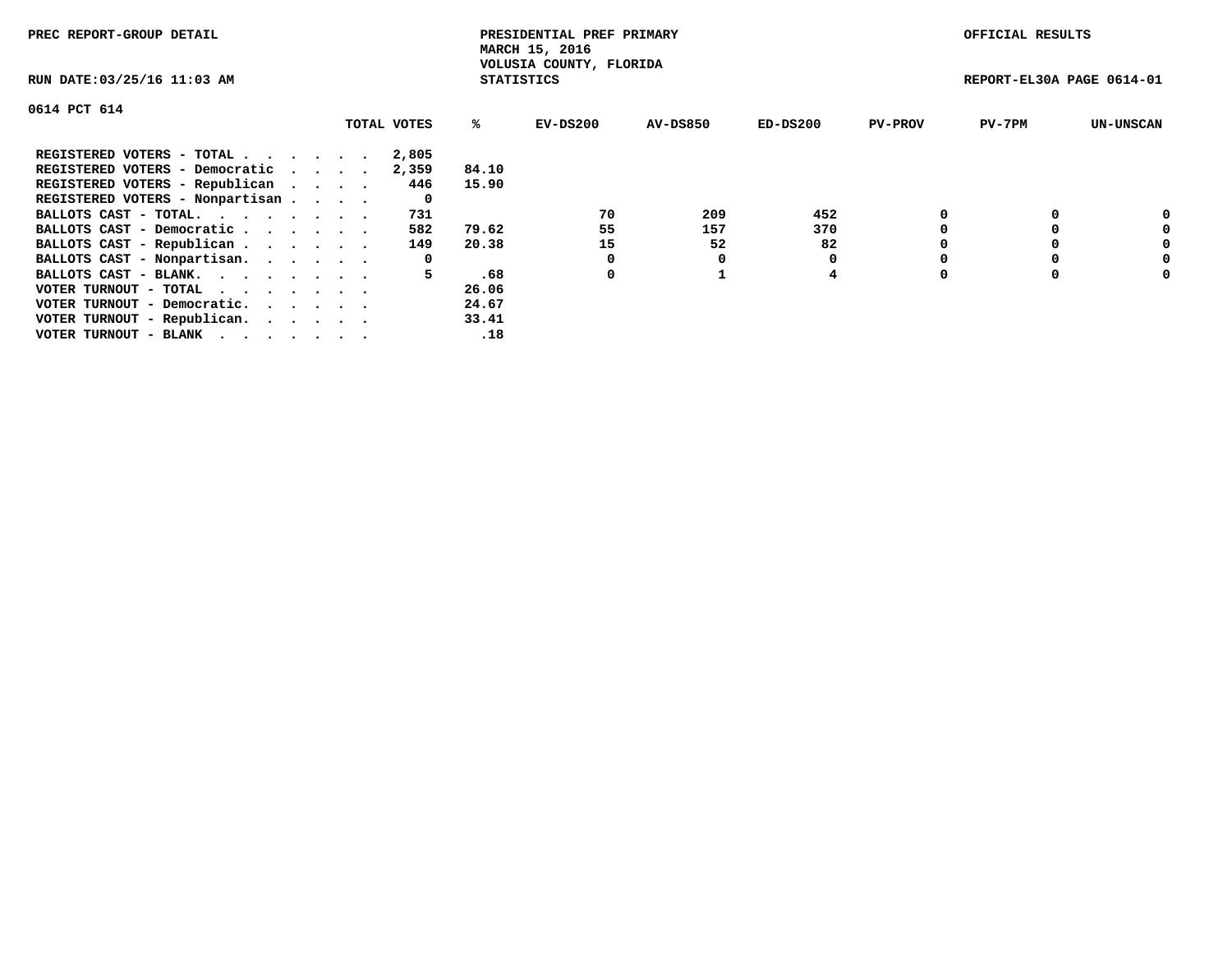|                                        | PREC REPORT-GROUP DETAIL<br>RUN DATE: 03/25/16 11:03 AM |  |  |  |  |  |  |  |             |       | PRESIDENTIAL PREF PRIMARY<br>MARCH 15, 2016<br>VOLUSIA COUNTY, FLORIDA |                 |          |                | OFFICIAL RESULTS          |           |
|----------------------------------------|---------------------------------------------------------|--|--|--|--|--|--|--|-------------|-------|------------------------------------------------------------------------|-----------------|----------|----------------|---------------------------|-----------|
|                                        |                                                         |  |  |  |  |  |  |  |             |       | Democratic                                                             |                 |          |                | REPORT-EL30A PAGE 0614-02 |           |
| 0614 PCT 614                           |                                                         |  |  |  |  |  |  |  | TOTAL VOTES | ℁     | EV-DS200                                                               | <b>AV-DS850</b> | ED-DS200 | <b>PV-PROV</b> | PV-7PM                    | UN-UNSCAN |
| President - Democratic<br>(VOTE FOR) 1 |                                                         |  |  |  |  |  |  |  |             |       |                                                                        |                 |          |                |                           |           |
| Hillary Clinton                        |                                                         |  |  |  |  |  |  |  | 431         | 74.44 | 37                                                                     | 119             | 275      | 0              |                           | 0         |
| Martin O'Malley                        |                                                         |  |  |  |  |  |  |  | 6           | 1.04  | 0                                                                      |                 |          |                |                           | 0         |
| Bernie Sanders.                        |                                                         |  |  |  |  |  |  |  | 142         | 24.53 | 18                                                                     | 34              | 90       |                |                           | 0         |
| Over Votes.                            |                                                         |  |  |  |  |  |  |  | 0           |       | 0                                                                      | 0               | 0        |                |                           | 0         |
| Under Votes.                           |                                                         |  |  |  |  |  |  |  |             |       |                                                                        |                 | 2        |                |                           | 0         |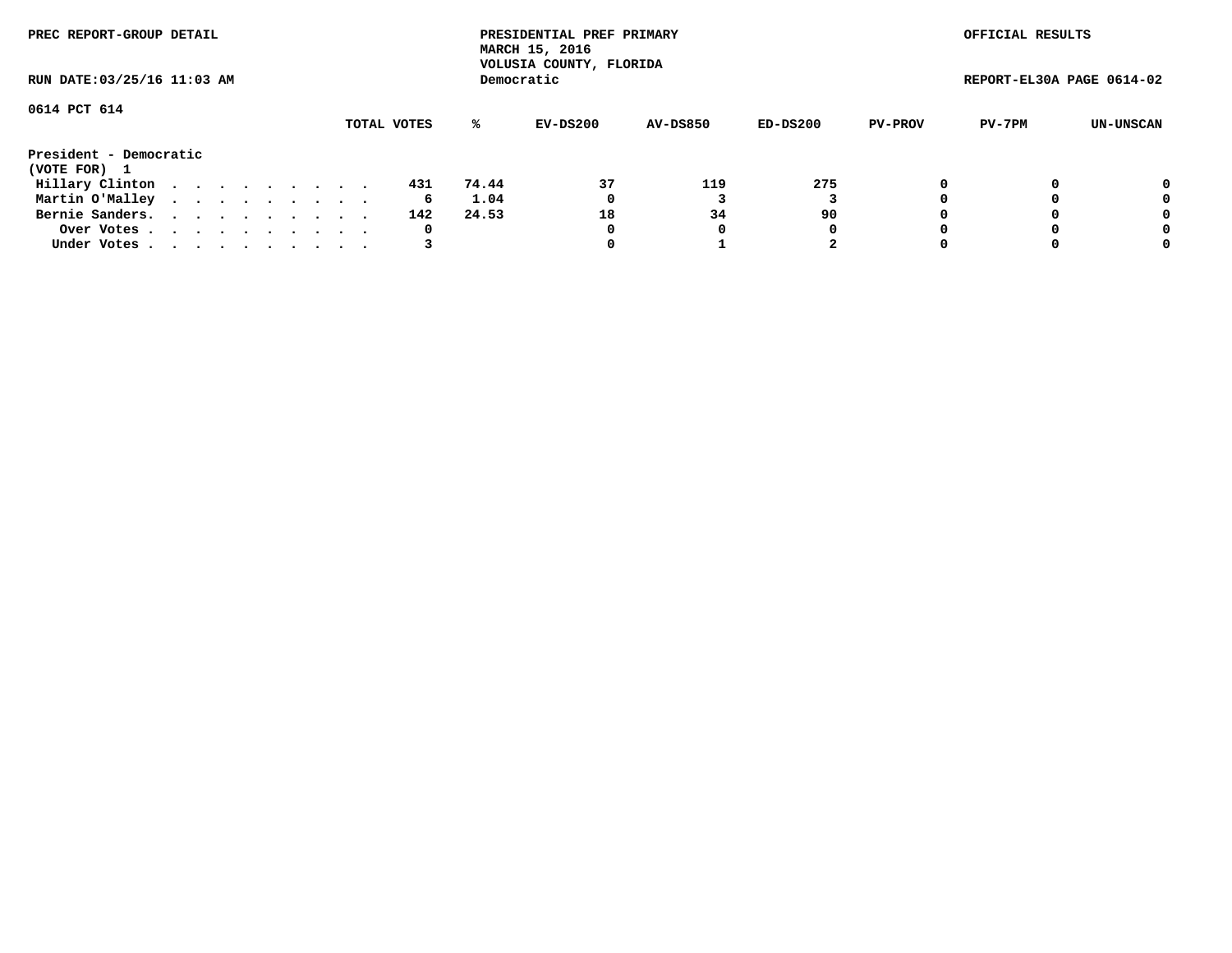| PREC REPORT-GROUP DETAIL<br>RUN DATE: 03/25/16 11:03 AM                                                                                                                                                                                    |  |  |   |  |  |  | PRESIDENTIAL PREF PRIMARY<br>MARCH 15, 2016<br>VOLUSIA COUNTY, FLORIDA |       |            |                 | OFFICIAL RESULTS |                |                           |                  |
|--------------------------------------------------------------------------------------------------------------------------------------------------------------------------------------------------------------------------------------------|--|--|---|--|--|--|------------------------------------------------------------------------|-------|------------|-----------------|------------------|----------------|---------------------------|------------------|
|                                                                                                                                                                                                                                            |  |  |   |  |  |  |                                                                        |       | Republican |                 |                  |                | REPORT-EL30A PAGE 0614-03 |                  |
| 0614 PCT 614                                                                                                                                                                                                                               |  |  |   |  |  |  |                                                                        |       |            |                 |                  |                |                           |                  |
|                                                                                                                                                                                                                                            |  |  |   |  |  |  | TOTAL VOTES                                                            | ℁     | $EV-DS200$ | <b>AV-DS850</b> | $ED-DS200$       | <b>PV-PROV</b> | PV-7PM                    | <b>UN-UNSCAN</b> |
| President - Republican<br>(VOTE FOR) 1                                                                                                                                                                                                     |  |  |   |  |  |  |                                                                        |       |            |                 |                  |                |                           |                  |
| Jeb Bush.<br>. The contract of the contract of the contract of the contract of the contract of the contract of the contract of the contract of the contract of the contract of the contract of the contract of the contract of the contrac |  |  |   |  |  |  |                                                                        | 4.08  |            |                 |                  |                |                           |                  |
| Ben Carson                                                                                                                                                                                                                                 |  |  |   |  |  |  |                                                                        | 2.04  |            |                 |                  |                |                           |                  |
| Chris Christie.                                                                                                                                                                                                                            |  |  |   |  |  |  |                                                                        |       |            |                 |                  |                |                           |                  |
| Ted Cruz.                                                                                                                                                                                                                                  |  |  |   |  |  |  | 31                                                                     | 21.09 |            |                 | 19               |                |                           |                  |
| Carly Fiorina                                                                                                                                                                                                                              |  |  |   |  |  |  |                                                                        |       |            |                 |                  |                |                           |                  |
| Jim Gilmore.                                                                                                                                                                                                                               |  |  |   |  |  |  |                                                                        |       |            |                 |                  |                |                           |                  |
| Lindsey Graham.                                                                                                                                                                                                                            |  |  |   |  |  |  |                                                                        | .68   |            |                 |                  |                |                           |                  |
| Mike Huckabee                                                                                                                                                                                                                              |  |  |   |  |  |  |                                                                        |       |            |                 |                  |                |                           |                  |
| John R. Kasich.                                                                                                                                                                                                                            |  |  |   |  |  |  | 14                                                                     | 9.52  |            |                 |                  |                |                           |                  |
| Rand Paul                                                                                                                                                                                                                                  |  |  |   |  |  |  | 0                                                                      |       |            |                 |                  |                |                           |                  |
| Marco Rubio.                                                                                                                                                                                                                               |  |  |   |  |  |  | 34                                                                     | 23.13 |            |                 | 20               |                |                           |                  |
|                                                                                                                                                                                                                                            |  |  | . |  |  |  |                                                                        |       |            |                 |                  |                |                           |                  |
| Rick Santorum                                                                                                                                                                                                                              |  |  |   |  |  |  |                                                                        |       |            |                 |                  |                |                           |                  |
| Donald J. Trump                                                                                                                                                                                                                            |  |  |   |  |  |  | 58                                                                     | 39.46 |            | 23              | 30               |                |                           |                  |
| Over Votes                                                                                                                                                                                                                                 |  |  |   |  |  |  |                                                                        |       |            |                 |                  |                |                           |                  |
| Under Votes, , , , , , , , , , ,                                                                                                                                                                                                           |  |  |   |  |  |  |                                                                        |       |            |                 |                  |                |                           |                  |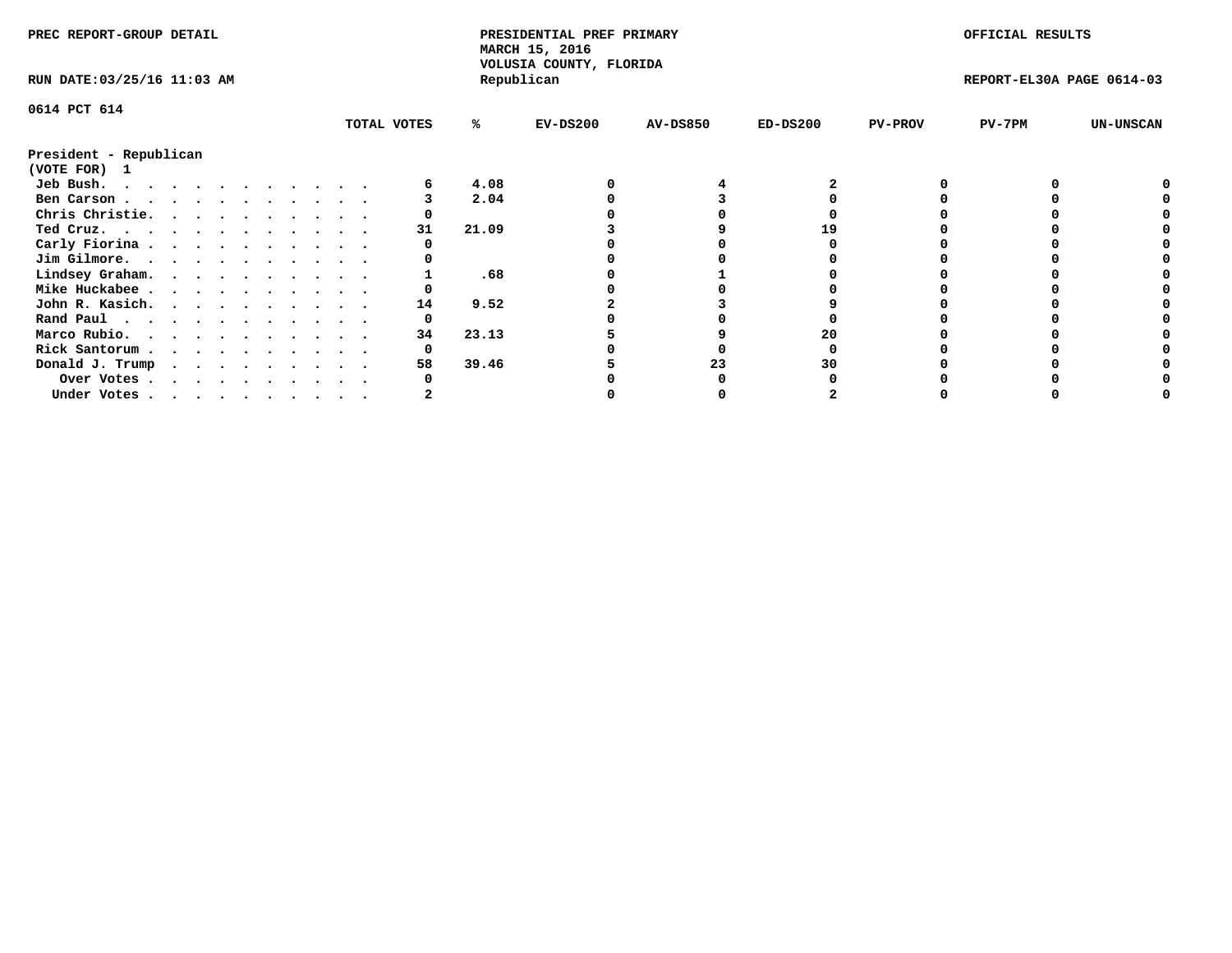| PREC REPORT-GROUP DETAIL        |             |                   | PRESIDENTIAL PREF PRIMARY<br>MARCH 15, 2016 |                 |          |                | OFFICIAL RESULTS          |                  |
|---------------------------------|-------------|-------------------|---------------------------------------------|-----------------|----------|----------------|---------------------------|------------------|
| RUN DATE: 03/25/16 11:03 AM     |             | <b>STATISTICS</b> | VOLUSIA COUNTY, FLORIDA                     |                 |          |                | REPORT-EL30A PAGE 0619-01 |                  |
| 0619 PCT 619                    |             |                   |                                             |                 |          |                |                           |                  |
|                                 | TOTAL VOTES | %ະ                | EV-DS200                                    | <b>AV-DS850</b> | ED-DS200 | <b>PV-PROV</b> | $PV-7PM$                  | <b>UN-UNSCAN</b> |
| REGISTERED VOTERS - TOTAL       | 1,606       |                   |                                             |                 |          |                |                           |                  |
| REGISTERED VOTERS - Democratic  | 1,407       | 87.61             |                                             |                 |          |                |                           |                  |
| REGISTERED VOTERS - Republican  | 199         | 12.39             |                                             |                 |          |                |                           |                  |
| REGISTERED VOTERS - Nonpartisan | 0           |                   |                                             |                 |          |                |                           |                  |
| BALLOTS CAST - TOTAL.           | 448         |                   | 55                                          | 124             | 265      |                |                           |                  |
| BALLOTS CAST - Democratic       | 385         | 85.94             | 48                                          | 103             | 230      |                |                           | 0                |
| BALLOTS CAST - Republican       | 63          | 14.06             |                                             | 21              | 35       |                |                           | 0                |
| BALLOTS CAST - Nonpartisan.     | 0           |                   |                                             |                 |          |                |                           | 0                |
| BALLOTS CAST - BLANK.           |             | .22               | 0                                           | 0               |          |                |                           | 0                |
| VOTER TURNOUT - TOTAL           |             | 27.90             |                                             |                 |          |                |                           |                  |
| VOTER TURNOUT - Democratic.     |             | 27.36             |                                             |                 |          |                |                           |                  |
| VOTER TURNOUT - Republican.     |             | 31.66             |                                             |                 |          |                |                           |                  |
| VOTER TURNOUT - BLANK           |             | .06               |                                             |                 |          |                |                           |                  |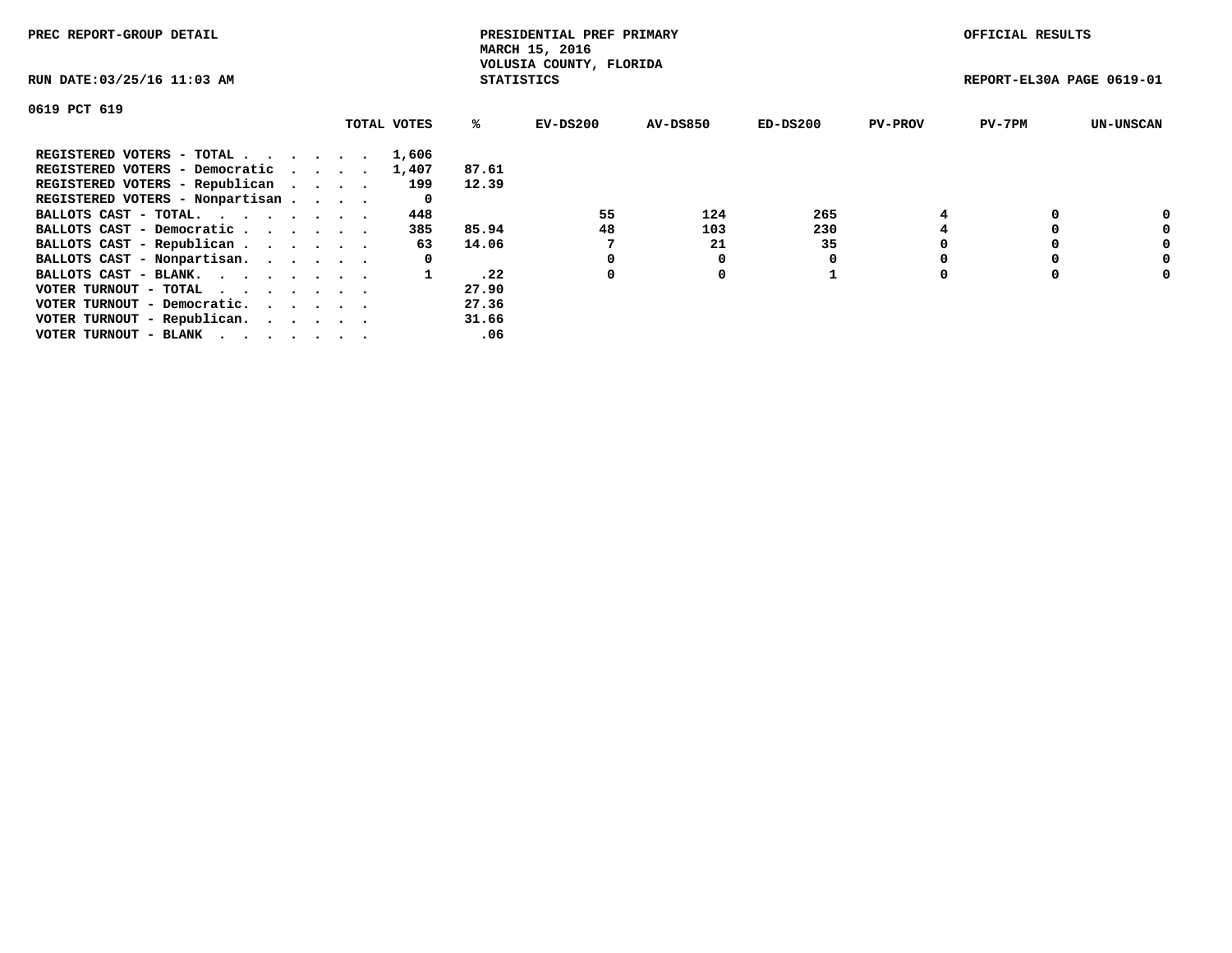|                                        | PREC REPORT-GROUP DETAIL<br>RUN DATE: 03/25/16 11:03 AM |  |  |  |  |  |  |  |             |       | PRESIDENTIAL PREF PRIMARY<br>MARCH 15, 2016<br>VOLUSIA COUNTY, FLORIDA |                 |          |                | OFFICIAL RESULTS          |           |
|----------------------------------------|---------------------------------------------------------|--|--|--|--|--|--|--|-------------|-------|------------------------------------------------------------------------|-----------------|----------|----------------|---------------------------|-----------|
|                                        |                                                         |  |  |  |  |  |  |  |             |       | Democratic                                                             |                 |          |                | REPORT-EL30A PAGE 0619-02 |           |
| 0619 PCT 619                           |                                                         |  |  |  |  |  |  |  | TOTAL VOTES | %ะ    | EV-DS200                                                               | <b>AV-DS850</b> | ED-DS200 | <b>PV-PROV</b> | PV-7PM                    | UN-UNSCAN |
| President - Democratic<br>(VOTE FOR) 1 |                                                         |  |  |  |  |  |  |  |             |       |                                                                        |                 |          |                |                           |           |
| Hillary Clinton                        |                                                         |  |  |  |  |  |  |  | 302         | 78.65 | 31                                                                     | 80              | 188      |                |                           | 0         |
| Martin O'Malley                        |                                                         |  |  |  |  |  |  |  |             | 1.82  | 0                                                                      |                 | 0        |                |                           | 0         |
| Bernie Sanders.                        |                                                         |  |  |  |  |  |  |  | 75          | 19.53 | 17                                                                     | 16              | 41       |                |                           | 0         |
| Over Votes.                            |                                                         |  |  |  |  |  |  |  | 0           |       | 0                                                                      |                 | O        |                |                           | 0         |
| Under Votes.                           |                                                         |  |  |  |  |  |  |  |             |       |                                                                        |                 |          |                |                           | 0         |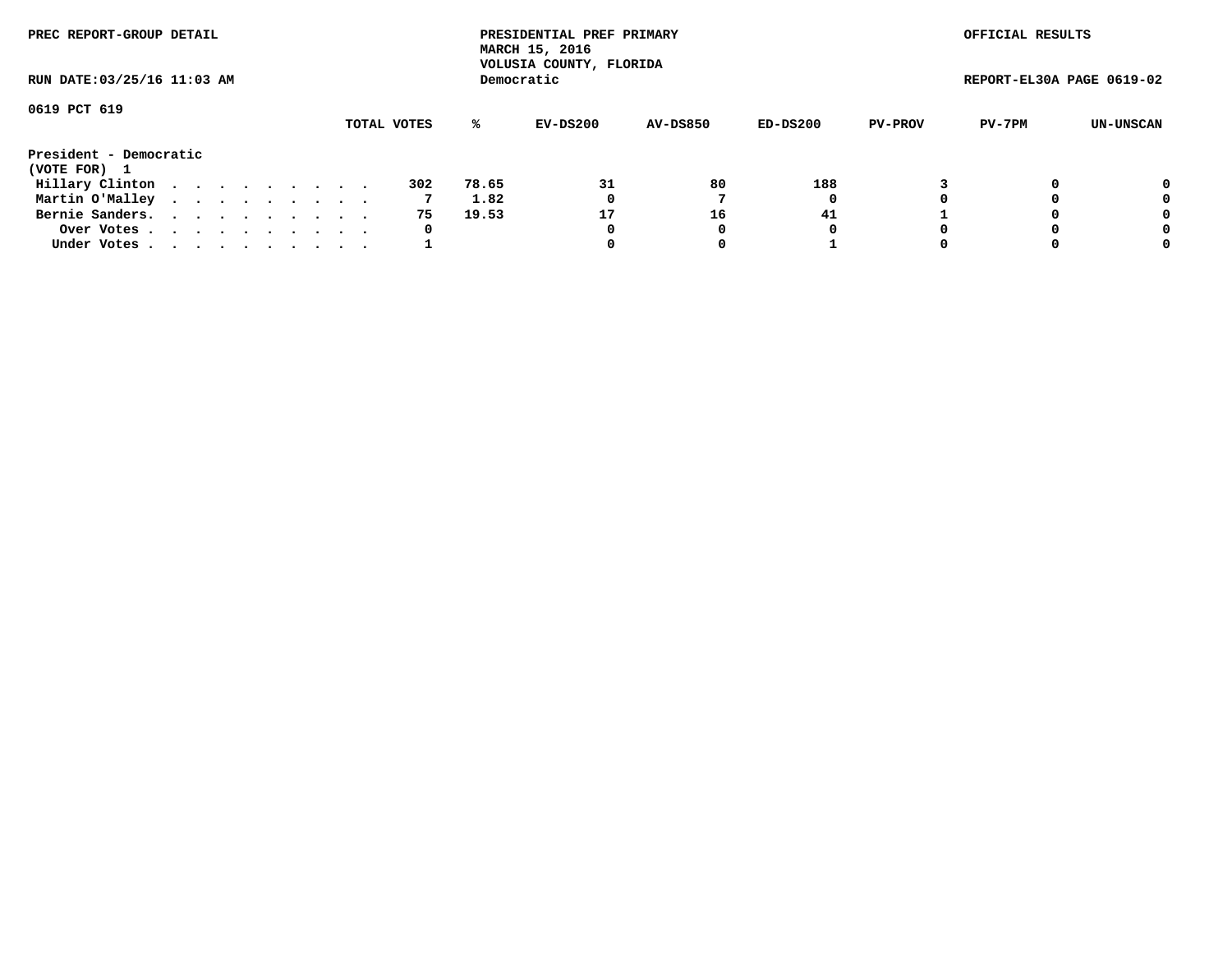| PREC REPORT-GROUP DETAIL               |  |  |  |  |  |  | PRESIDENTIAL PREF PRIMARY<br>MARCH 15, 2016 |             |       |                                       | OFFICIAL RESULTS |            |                |                           |                  |
|----------------------------------------|--|--|--|--|--|--|---------------------------------------------|-------------|-------|---------------------------------------|------------------|------------|----------------|---------------------------|------------------|
| RUN DATE: 03/25/16 11:03 AM            |  |  |  |  |  |  |                                             |             |       | VOLUSIA COUNTY, FLORIDA<br>Republican |                  |            |                | REPORT-EL30A PAGE 0619-03 |                  |
| 0619 PCT 619                           |  |  |  |  |  |  |                                             |             |       |                                       |                  |            |                |                           |                  |
|                                        |  |  |  |  |  |  |                                             | TOTAL VOTES | ℁     | $EV-DS200$                            | <b>AV-DS850</b>  | $ED-DS200$ | <b>PV-PROV</b> | $PV-7PM$                  | <b>UN-UNSCAN</b> |
| President - Republican<br>(VOTE FOR) 1 |  |  |  |  |  |  |                                             |             |       |                                       |                  |            |                |                           |                  |
| Jeb Bush.                              |  |  |  |  |  |  |                                             |             | 1.59  |                                       |                  |            |                |                           |                  |
| Ben Carson                             |  |  |  |  |  |  |                                             |             | 6.35  |                                       |                  |            |                |                           |                  |
| Chris Christie.                        |  |  |  |  |  |  |                                             |             |       |                                       |                  |            |                |                           |                  |
| Ted Cruz.                              |  |  |  |  |  |  |                                             |             | 3.17  |                                       |                  |            |                |                           |                  |
| Carly Fiorina                          |  |  |  |  |  |  |                                             |             |       |                                       |                  |            |                |                           |                  |
| Jim Gilmore.                           |  |  |  |  |  |  |                                             |             |       |                                       |                  |            |                |                           |                  |
| Lindsey Graham.                        |  |  |  |  |  |  |                                             |             | 1.59  |                                       |                  |            |                |                           |                  |
| Mike Huckabee                          |  |  |  |  |  |  |                                             |             |       |                                       |                  |            |                |                           |                  |
| John R. Kasich.                        |  |  |  |  |  |  |                                             |             | 6.35  |                                       |                  |            |                |                           |                  |
| Rand Paul                              |  |  |  |  |  |  |                                             |             |       |                                       |                  |            |                |                           |                  |
| Marco Rubio.                           |  |  |  |  |  |  |                                             | 10          | 15.87 |                                       |                  |            |                |                           |                  |
|                                        |  |  |  |  |  |  |                                             |             |       |                                       |                  |            |                |                           |                  |
| Rick Santorum                          |  |  |  |  |  |  |                                             |             |       |                                       |                  |            |                |                           |                  |
| Donald J. Trump                        |  |  |  |  |  |  |                                             | 41          | 65.08 |                                       | 10               |            |                |                           |                  |
| Over Votes                             |  |  |  |  |  |  |                                             |             |       |                                       |                  |            |                |                           |                  |
| Under Votes, , , , , , , , , , ,       |  |  |  |  |  |  |                                             |             |       |                                       |                  |            |                |                           |                  |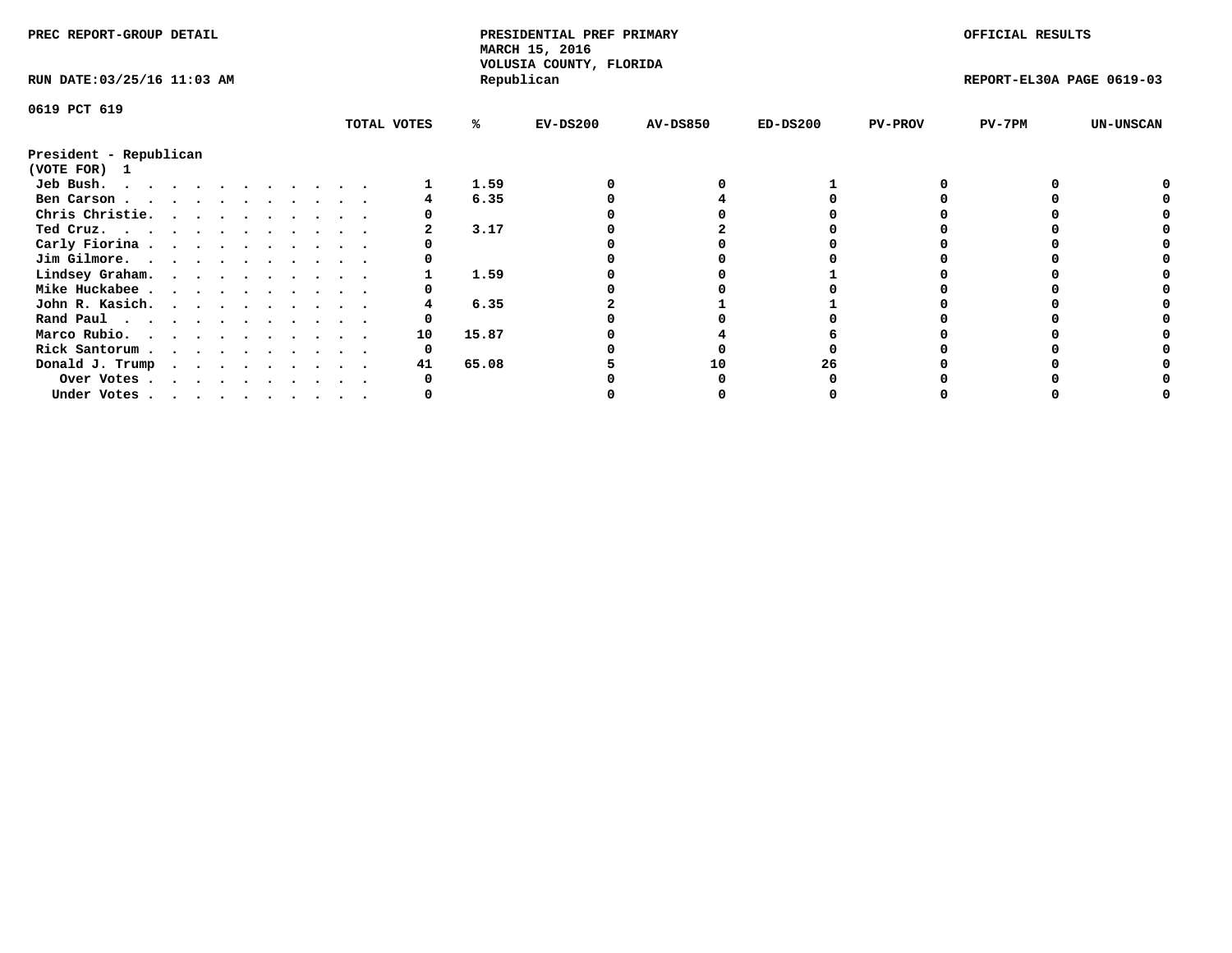| PREC REPORT-GROUP DETAIL                                    |  |             |                   | PRESIDENTIAL PREF PRIMARY<br>MARCH 15, 2016<br>VOLUSIA COUNTY, FLORIDA |                 |            |                | OFFICIAL RESULTS          |                  |
|-------------------------------------------------------------|--|-------------|-------------------|------------------------------------------------------------------------|-----------------|------------|----------------|---------------------------|------------------|
| RUN DATE: 03/25/16 11:03 AM                                 |  |             | <b>STATISTICS</b> |                                                                        |                 |            |                | REPORT-EL30A PAGE 0620-01 |                  |
| 0620 PCT 620                                                |  |             |                   |                                                                        |                 |            |                |                           |                  |
|                                                             |  | TOTAL VOTES | %ร                | EV-DS200                                                               | <b>AV-DS850</b> | $ED-DS200$ | <b>PV-PROV</b> | $PV-7PM$                  | <b>UN-UNSCAN</b> |
| REGISTERED VOTERS - TOTAL                                   |  | 1,415       |                   |                                                                        |                 |            |                |                           |                  |
| REGISTERED VOTERS - Democratic                              |  | 1,382       | 97.67             |                                                                        |                 |            |                |                           |                  |
| REGISTERED VOTERS - Republican                              |  | 33          | 2.33              |                                                                        |                 |            |                |                           |                  |
| REGISTERED VOTERS - Nonpartisan                             |  |             |                   |                                                                        |                 |            |                |                           |                  |
| BALLOTS CAST - TOTAL.                                       |  | 240         |                   |                                                                        | 23              | 210        |                |                           |                  |
| BALLOTS CAST - Democratic                                   |  | 235         | 97.92             |                                                                        | 22              | 206        |                |                           | 0                |
| BALLOTS CAST - Republican                                   |  | 5           | 2.08              |                                                                        |                 | 4          |                |                           |                  |
| BALLOTS CAST - Nonpartisan.                                 |  | 0           |                   |                                                                        |                 |            |                |                           | 0                |
| BALLOTS CAST - BLANK.                                       |  |             |                   | 0                                                                      | $\Omega$        | 0          |                |                           | 0                |
| VOTER TURNOUT - TOTAL $\cdot \cdot \cdot \cdot \cdot \cdot$ |  |             | 16.96             |                                                                        |                 |            |                |                           |                  |
| VOTER TURNOUT - Democratic.                                 |  |             | 17.00             |                                                                        |                 |            |                |                           |                  |
| VOTER TURNOUT - Republican.                                 |  |             | 15.15             |                                                                        |                 |            |                |                           |                  |
| VOTER TURNOUT - BLANK                                       |  |             |                   |                                                                        |                 |            |                |                           |                  |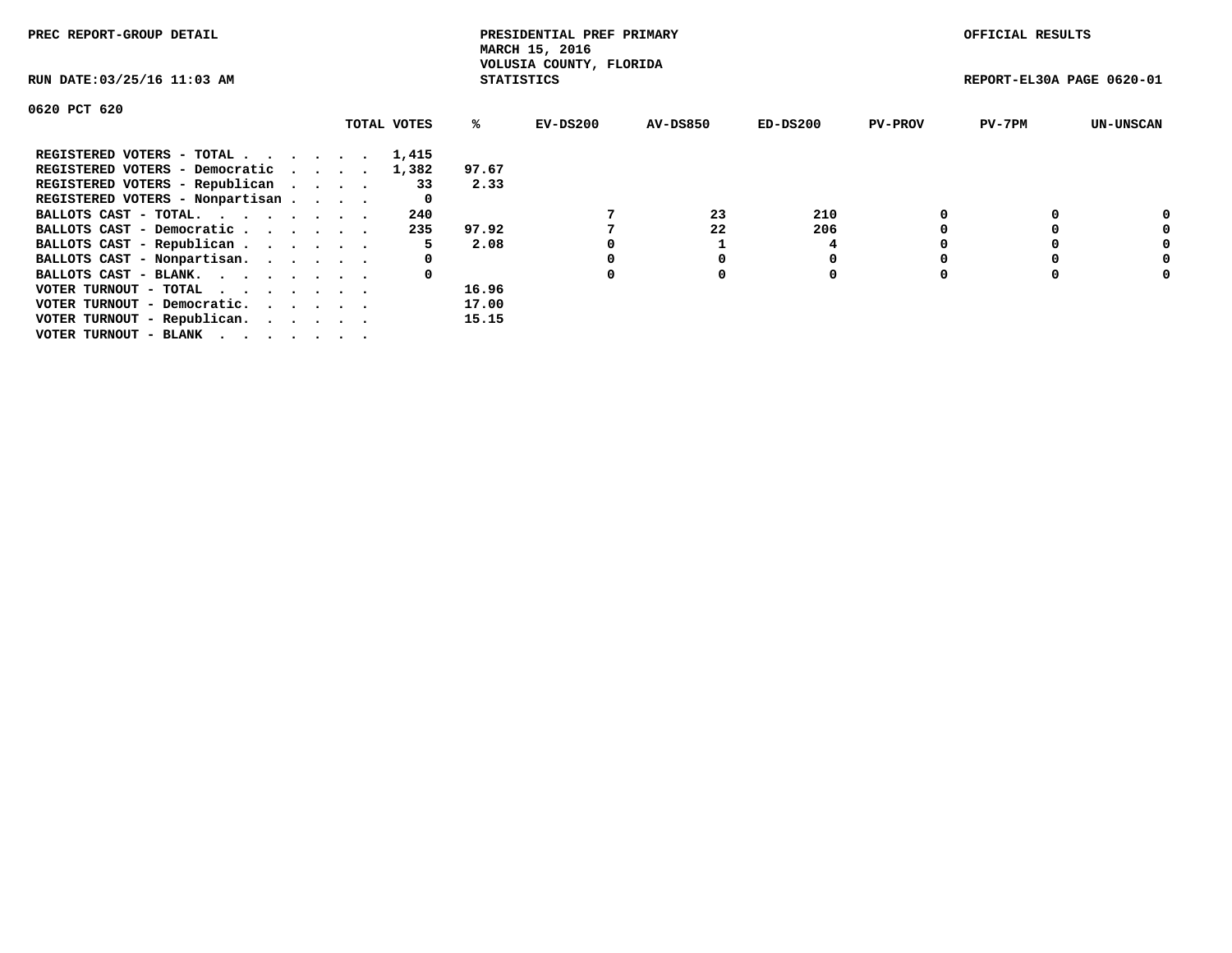|                                        | PREC REPORT-GROUP DETAIL<br>RUN DATE: 03/25/16 11:03 AM |  |  |  |  |  |  |  |             |       | PRESIDENTIAL PREF PRIMARY<br>MARCH 15, 2016<br>VOLUSIA COUNTY, FLORIDA |                 |            |                | OFFICIAL RESULTS          |           |
|----------------------------------------|---------------------------------------------------------|--|--|--|--|--|--|--|-------------|-------|------------------------------------------------------------------------|-----------------|------------|----------------|---------------------------|-----------|
|                                        |                                                         |  |  |  |  |  |  |  |             |       | Democratic                                                             |                 |            |                | REPORT-EL30A PAGE 0620-02 |           |
| 0620 PCT 620                           |                                                         |  |  |  |  |  |  |  | TOTAL VOTES | %ะ    | EV-DS200                                                               | <b>AV-DS850</b> | $ED-DS200$ | <b>PV-PROV</b> | PV-7PM                    | UN-UNSCAN |
| President - Democratic<br>(VOTE FOR) 1 |                                                         |  |  |  |  |  |  |  |             |       |                                                                        |                 |            |                |                           |           |
| Hillary Clinton                        |                                                         |  |  |  |  |  |  |  | 86          | 36.60 |                                                                        | 19              | 62         | 0              |                           | 0         |
| Martin O'Malley                        |                                                         |  |  |  |  |  |  |  | 0           |       |                                                                        |                 | 0          |                |                           | 0         |
| Bernie Sanders.                        |                                                         |  |  |  |  |  |  |  | 149         | 63.40 |                                                                        |                 | 144        |                |                           | 0         |
| Over Votes                             |                                                         |  |  |  |  |  |  |  | 0           |       |                                                                        |                 | 0          |                |                           | 0         |
| Under Votes.                           |                                                         |  |  |  |  |  |  |  | 0           |       |                                                                        |                 | 0          |                |                           | 0         |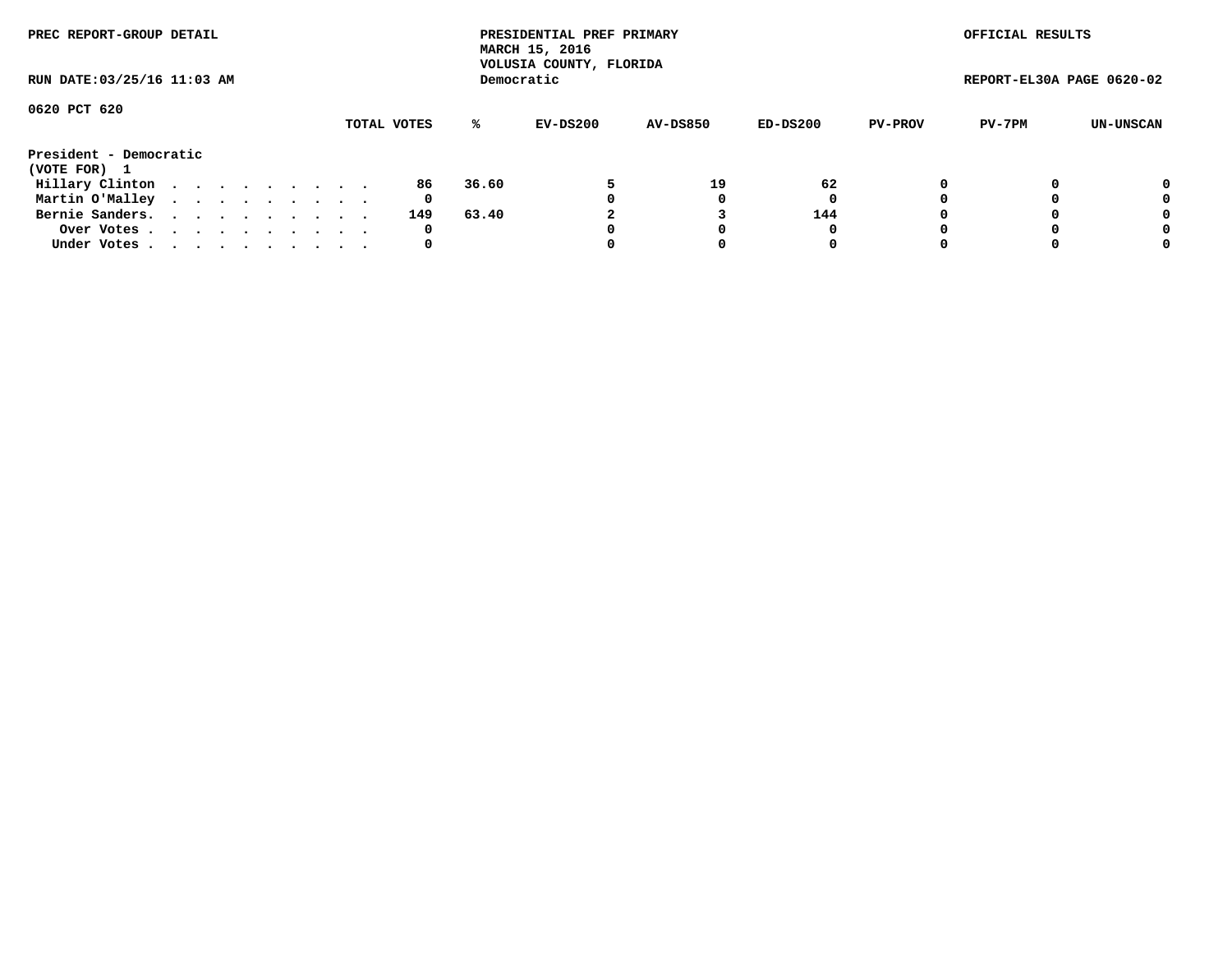| PREC REPORT-GROUP DETAIL<br>PRESIDENTIAL PREF PRIMARY<br>MARCH 15, 2016<br>VOLUSIA COUNTY, FLORIDA |            |                          | OFFICIAL RESULTS          |                  |
|----------------------------------------------------------------------------------------------------|------------|--------------------------|---------------------------|------------------|
| Republican<br>RUN DATE: 03/25/16 11:03 AM                                                          |            |                          | REPORT-EL30A PAGE 0620-03 |                  |
| 0620 PCT 620                                                                                       |            |                          |                           |                  |
| TOTAL VOTES<br>%ะ<br>$EV-DS200$<br><b>AV-DS850</b>                                                 | $ED-DS200$ | PV-7PM<br><b>PV-PROV</b> |                           | <b>UN-UNSCAN</b> |
| President - Republican                                                                             |            |                          |                           |                  |
| (VOTE FOR) 1                                                                                       |            |                          |                           |                  |
| Jeb Bush.                                                                                          |            |                          |                           |                  |
| Ben Carson.                                                                                        |            |                          |                           |                  |
| Chris Christie.                                                                                    |            |                          |                           |                  |
| Ted Cruz.                                                                                          |            |                          |                           |                  |
| Carly Fiorina                                                                                      |            |                          |                           |                  |
| Jim Gilmore.                                                                                       |            |                          |                           |                  |
| Lindsey Graham.                                                                                    |            |                          |                           |                  |
| Mike Huckabee                                                                                      |            |                          |                           |                  |
| John R. Kasich.                                                                                    |            |                          |                           |                  |
| Rand Paul                                                                                          |            |                          |                           |                  |
| 60.00<br>Marco Rubio.                                                                              |            |                          |                           |                  |
| Rick Santorum                                                                                      |            |                          |                           |                  |
| Donald J. Trump<br>40.00                                                                           |            |                          |                           |                  |
| Over Votes                                                                                         |            |                          |                           |                  |
| Under Votes                                                                                        |            |                          |                           |                  |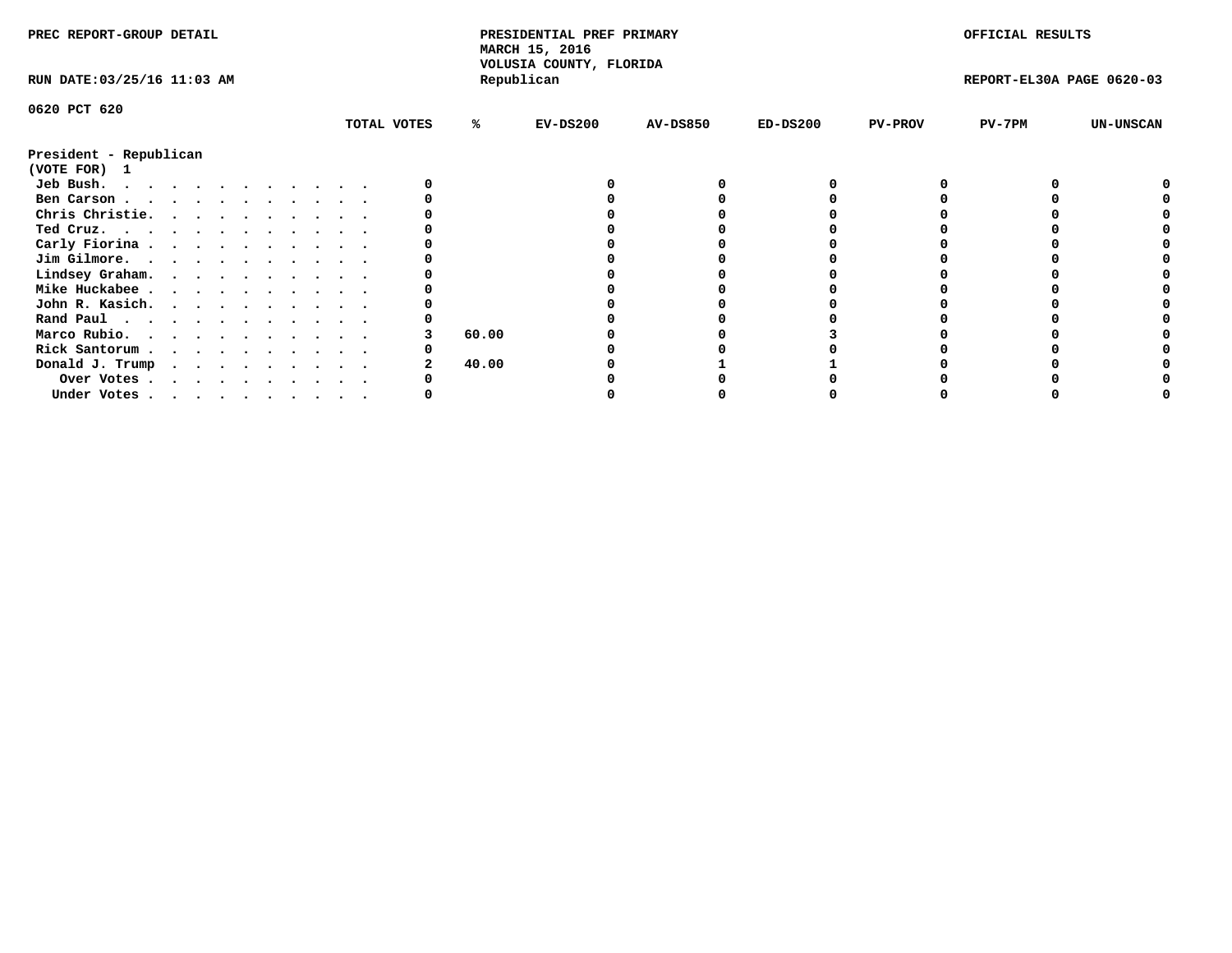| PREC REPORT-GROUP DETAIL        |             |                   | PRESIDENTIAL PREF PRIMARY<br>MARCH 15, 2016 |                 |          |                | OFFICIAL RESULTS          |                  |
|---------------------------------|-------------|-------------------|---------------------------------------------|-----------------|----------|----------------|---------------------------|------------------|
| RUN DATE: 03/25/16 11:03 AM     |             | <b>STATISTICS</b> | VOLUSIA COUNTY, FLORIDA                     |                 |          |                | REPORT-EL30A PAGE 0621-01 |                  |
| 0621 PCT 621                    |             |                   |                                             |                 |          |                |                           |                  |
|                                 | TOTAL VOTES | %ະ                | EV-DS200                                    | <b>AV-DS850</b> | ED-DS200 | <b>PV-PROV</b> | $PV-7PM$                  | <b>UN-UNSCAN</b> |
| REGISTERED VOTERS - TOTAL       | 1,702       |                   |                                             |                 |          |                |                           |                  |
| REGISTERED VOTERS - Democratic  | 1,571       | 92.30             |                                             |                 |          |                |                           |                  |
| REGISTERED VOTERS - Republican  | 131         | 7.70              |                                             |                 |          |                |                           |                  |
| REGISTERED VOTERS - Nonpartisan | 0           |                   |                                             |                 |          |                |                           |                  |
| BALLOTS CAST - TOTAL.           | 429         |                   | 43                                          | 147             | 238      |                |                           |                  |
| BALLOTS CAST - Democratic       | 388         | 90.44             | 38                                          | 129             | 220      |                |                           | 0                |
| BALLOTS CAST - Republican       | 41          | 9.56              |                                             | 18              | 18       |                |                           | 0                |
| BALLOTS CAST - Nonpartisan.     | 0           |                   |                                             |                 | 0        |                |                           | 0                |
| BALLOTS CAST - BLANK.           |             | .23               | 0                                           |                 | 0        |                |                           | 0                |
| VOTER TURNOUT - TOTAL           |             | 25.21             |                                             |                 |          |                |                           |                  |
| VOTER TURNOUT - Democratic.     |             | 24.70             |                                             |                 |          |                |                           |                  |
| VOTER TURNOUT - Republican.     |             | 31.30             |                                             |                 |          |                |                           |                  |
| VOTER TURNOUT - BLANK           |             | .06               |                                             |                 |          |                |                           |                  |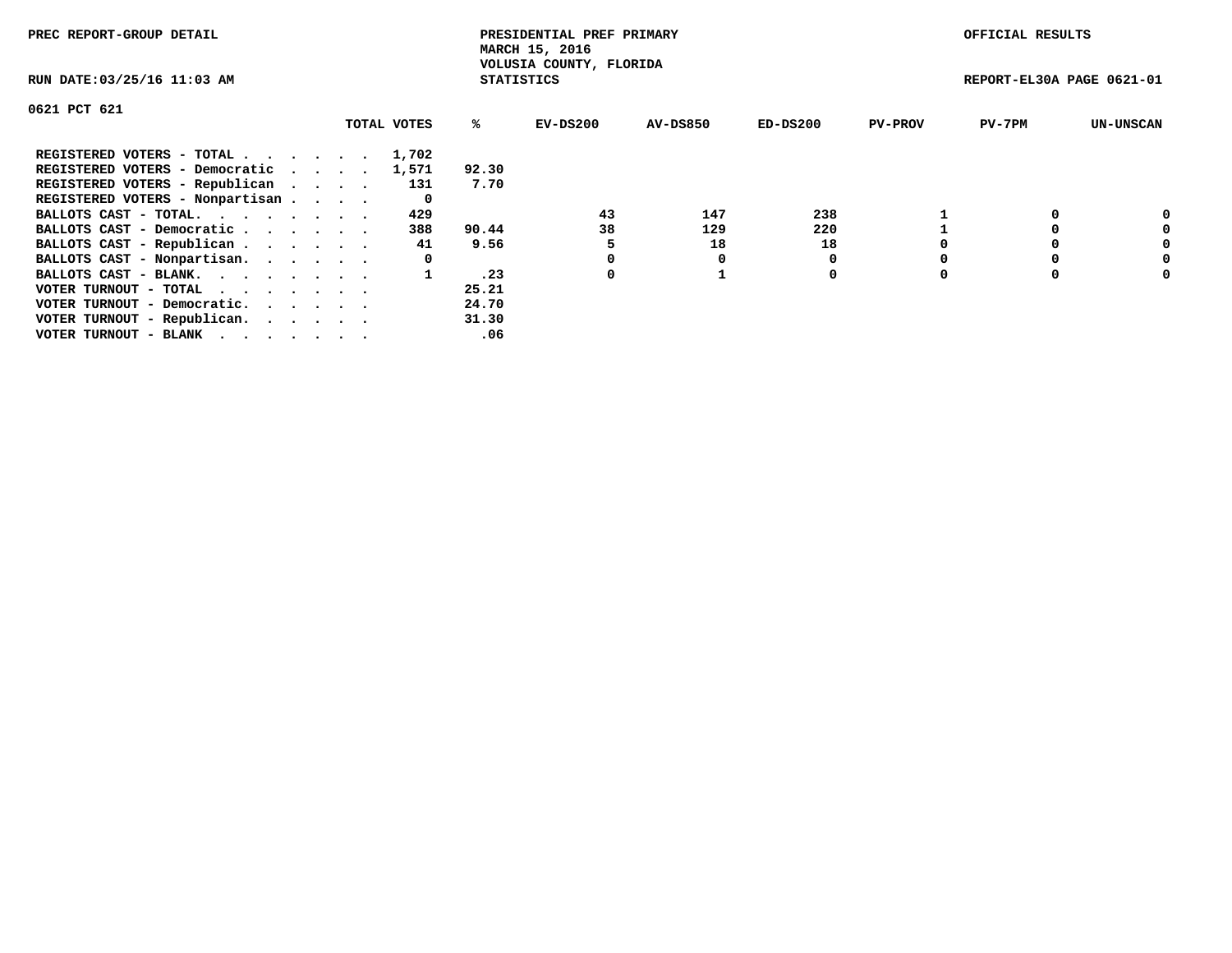| PREC REPORT-GROUP DETAIL               |  |  |  |  |             |       | PRESIDENTIAL PREF PRIMARY<br>MARCH 15, 2016<br>VOLUSIA COUNTY, FLORIDA |                 |            |                | OFFICIAL RESULTS          |           |
|----------------------------------------|--|--|--|--|-------------|-------|------------------------------------------------------------------------|-----------------|------------|----------------|---------------------------|-----------|
| RUN DATE: 03/25/16 11:03 AM            |  |  |  |  |             |       | Democratic                                                             |                 |            |                | REPORT-EL30A PAGE 0621-02 |           |
| 0621 PCT 621                           |  |  |  |  | TOTAL VOTES | %ะ    | EV-DS200                                                               | <b>AV-DS850</b> | $ED-DS200$ | <b>PV-PROV</b> | PV-7PM                    | UN-UNSCAN |
| President - Democratic<br>(VOTE FOR) 1 |  |  |  |  |             |       |                                                                        |                 |            |                |                           |           |
| Hillary Clinton                        |  |  |  |  | 279         | 72.09 | 34                                                                     | 103             | 142        | 0              |                           | 0         |
| Martin O'Malley                        |  |  |  |  | 2           | .52   | 0                                                                      |                 | 0          |                |                           | 0         |
| Bernie Sanders.                        |  |  |  |  | 106         | 27.39 |                                                                        | 23              | 78         |                |                           | 0         |
| Over Votes                             |  |  |  |  | 0           |       |                                                                        | 0               | 0          |                |                           | 0         |
| Under Votes.                           |  |  |  |  |             |       |                                                                        |                 | 0          |                |                           | 0         |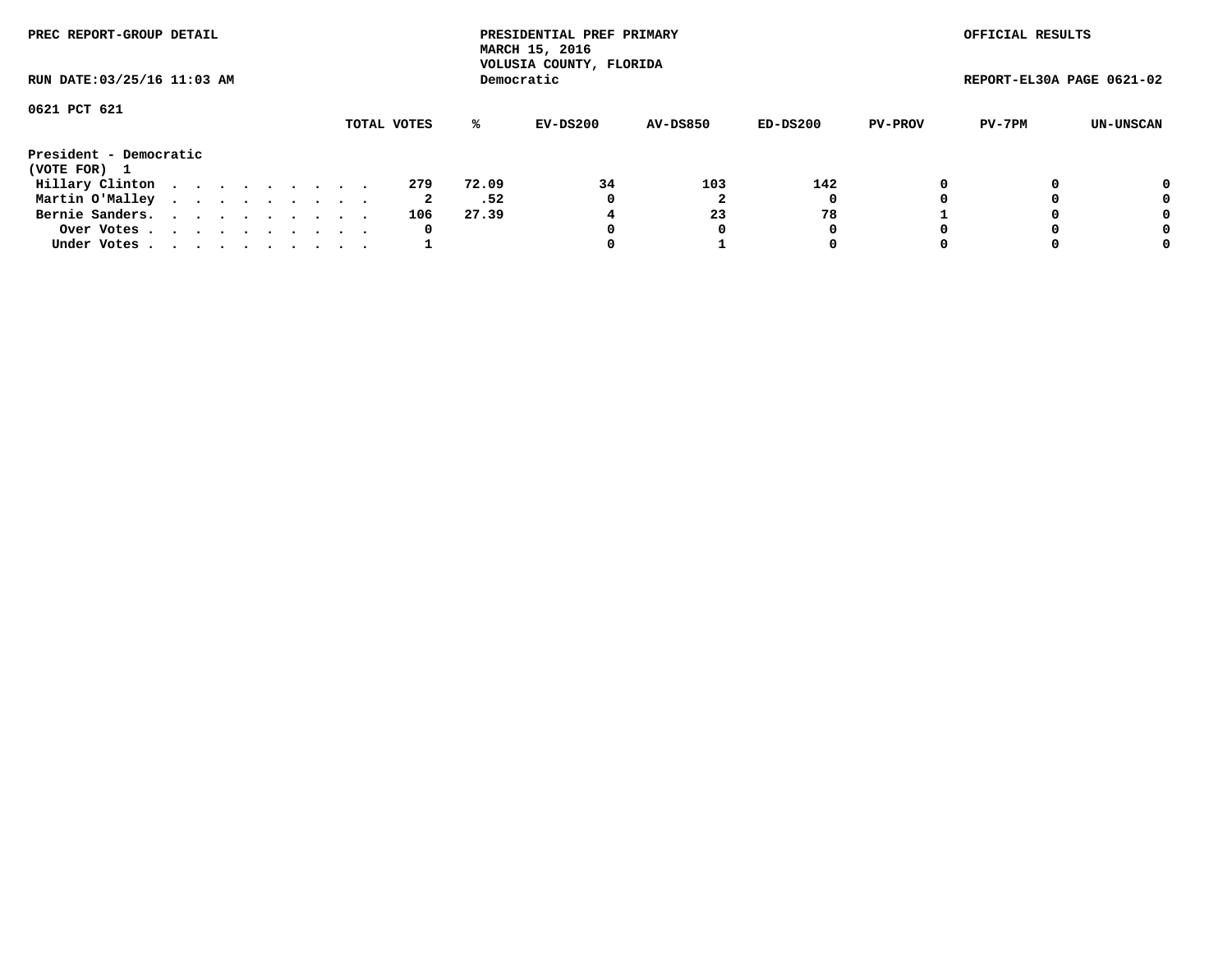| PREC REPORT-GROUP DETAIL    |  |  |  |  |  |  |  |  |             |       | PRESIDENTIAL PREF PRIMARY<br>MARCH 15, 2016<br>VOLUSIA COUNTY, FLORIDA |                 |            |                | OFFICIAL RESULTS          |                  |
|-----------------------------|--|--|--|--|--|--|--|--|-------------|-------|------------------------------------------------------------------------|-----------------|------------|----------------|---------------------------|------------------|
| RUN DATE: 03/25/16 11:03 AM |  |  |  |  |  |  |  |  |             |       | Republican                                                             |                 |            |                | REPORT-EL30A PAGE 0621-03 |                  |
| 0621 PCT 621                |  |  |  |  |  |  |  |  |             |       |                                                                        |                 |            |                |                           |                  |
|                             |  |  |  |  |  |  |  |  | TOTAL VOTES | %     | $EV-DS200$                                                             | <b>AV-DS850</b> | $ED-DS200$ | <b>PV-PROV</b> | PV-7PM                    | <b>UN-UNSCAN</b> |
| President - Republican      |  |  |  |  |  |  |  |  |             |       |                                                                        |                 |            |                |                           |                  |
| (VOTE FOR) 1                |  |  |  |  |  |  |  |  |             |       |                                                                        |                 |            |                |                           |                  |
| Jeb Bush.                   |  |  |  |  |  |  |  |  |             | 4.88  |                                                                        |                 |            |                |                           |                  |
| Ben Carson                  |  |  |  |  |  |  |  |  |             | 7.32  |                                                                        |                 |            |                |                           |                  |
| Chris Christie.             |  |  |  |  |  |  |  |  |             |       |                                                                        |                 |            |                |                           |                  |
| $Ted$ Cruz.                 |  |  |  |  |  |  |  |  | 10          | 24.39 |                                                                        |                 |            |                |                           |                  |
| Carly Fiorina               |  |  |  |  |  |  |  |  |             |       |                                                                        |                 |            |                |                           |                  |
| Jim Gilmore.                |  |  |  |  |  |  |  |  |             |       |                                                                        |                 |            |                |                           |                  |
| Lindsey Graham.             |  |  |  |  |  |  |  |  |             |       |                                                                        |                 |            |                |                           |                  |
| Mike Huckabee               |  |  |  |  |  |  |  |  |             | 2.44  |                                                                        |                 |            |                |                           |                  |
| John R. Kasich.             |  |  |  |  |  |  |  |  |             | 2.44  |                                                                        |                 |            |                |                           |                  |
| Rand Paul                   |  |  |  |  |  |  |  |  |             |       |                                                                        |                 |            |                |                           |                  |
| Marco Rubio.                |  |  |  |  |  |  |  |  |             | 9.76  |                                                                        |                 |            |                |                           |                  |
| Rick Santorum               |  |  |  |  |  |  |  |  |             |       |                                                                        |                 |            |                |                           |                  |
| Donald J. Trump             |  |  |  |  |  |  |  |  | 20          | 48.78 |                                                                        |                 |            |                |                           |                  |
| Over Votes                  |  |  |  |  |  |  |  |  |             |       |                                                                        |                 |            |                |                           |                  |
| Under Votes                 |  |  |  |  |  |  |  |  |             |       |                                                                        |                 |            |                |                           |                  |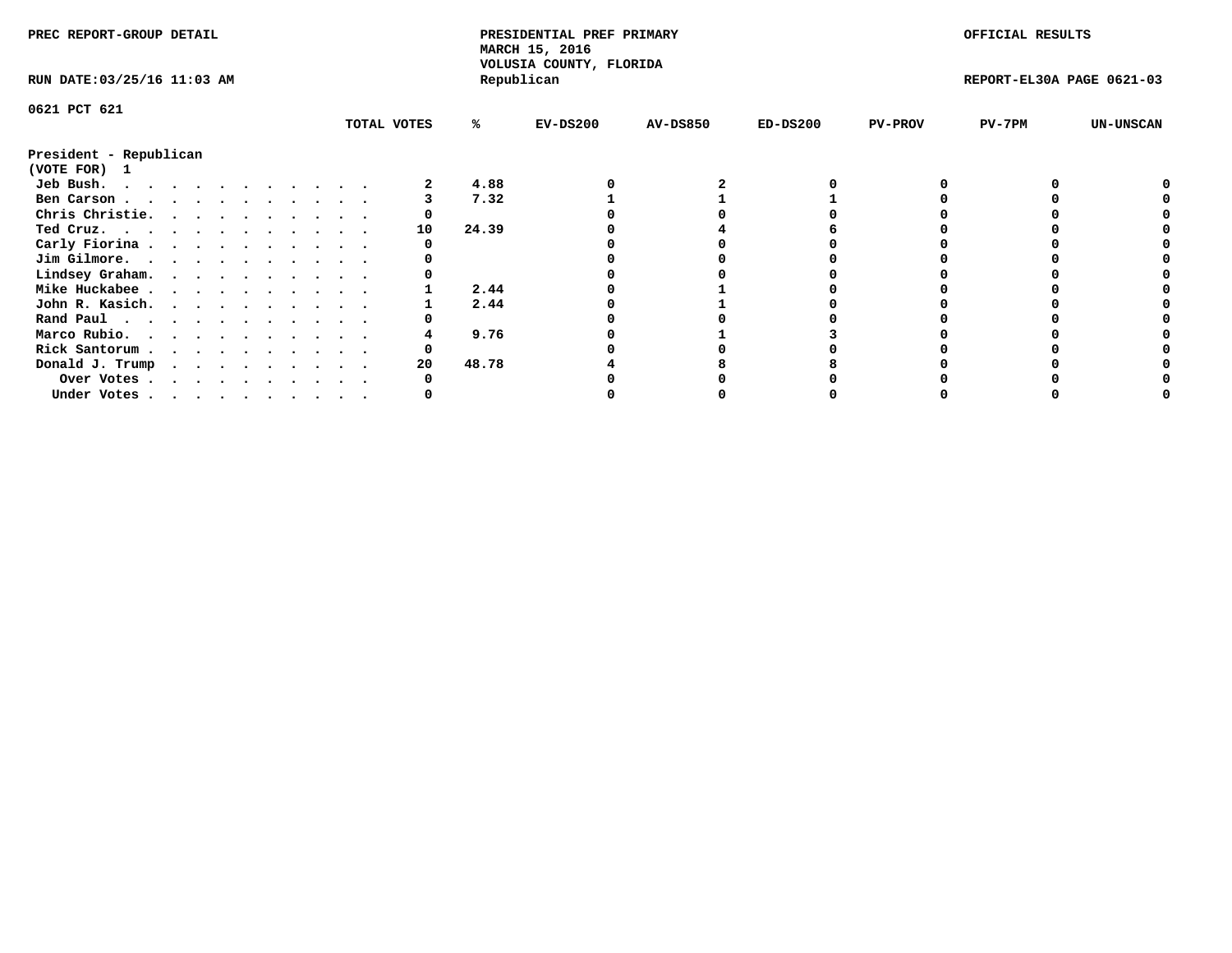| PREC REPORT-GROUP DETAIL                                    |  |             |                   | PRESIDENTIAL PREF PRIMARY<br>MARCH 15, 2016 |          |            |                | OFFICIAL RESULTS |                           |  |
|-------------------------------------------------------------|--|-------------|-------------------|---------------------------------------------|----------|------------|----------------|------------------|---------------------------|--|
| RUN DATE: 03/25/16 11:03 AM                                 |  |             | <b>STATISTICS</b> | VOLUSIA COUNTY, FLORIDA                     |          |            |                |                  | REPORT-EL30A PAGE 0622-01 |  |
| 0622 PCT 622                                                |  |             |                   |                                             |          |            |                |                  |                           |  |
|                                                             |  | TOTAL VOTES | %ร                | EV-DS200                                    | AV-DS850 | $ED-DS200$ | <b>PV-PROV</b> | $PV-7PM$         | <b>UN-UNSCAN</b>          |  |
| REGISTERED VOTERS - TOTAL                                   |  | 500         |                   |                                             |          |            |                |                  |                           |  |
| REGISTERED VOTERS - Democratic                              |  | 337         | 67.40             |                                             |          |            |                |                  |                           |  |
| REGISTERED VOTERS - Republican                              |  | 163         | 32.60             |                                             |          |            |                |                  |                           |  |
| REGISTERED VOTERS - Nonpartisan                             |  | 0           |                   |                                             |          |            |                |                  |                           |  |
| BALLOTS CAST - TOTAL.                                       |  | 174         |                   | 31                                          | 70       | 72         |                |                  |                           |  |
| BALLOTS CAST - Democratic                                   |  | 106         | 60.92             | 19                                          | 41       | 46         |                |                  | 0                         |  |
| BALLOTS CAST - Republican                                   |  | 68          | 39.08             | 12                                          | 29       | 26         |                |                  | 0                         |  |
| BALLOTS CAST - Nonpartisan.                                 |  | 0           |                   | 0                                           | O        |            |                |                  | 0                         |  |
| BALLOTS CAST - BLANK.                                       |  |             | .57               | 0                                           |          | 0          |                |                  | 0                         |  |
| VOTER TURNOUT - TOTAL $\cdot \cdot \cdot \cdot \cdot \cdot$ |  |             | 34.80             |                                             |          |            |                |                  |                           |  |
| VOTER TURNOUT - Democratic.                                 |  |             | 31.45             |                                             |          |            |                |                  |                           |  |
| VOTER TURNOUT - Republican.                                 |  |             | 41.72             |                                             |          |            |                |                  |                           |  |
| VOTER TURNOUT - BLANK                                       |  |             | .20               |                                             |          |            |                |                  |                           |  |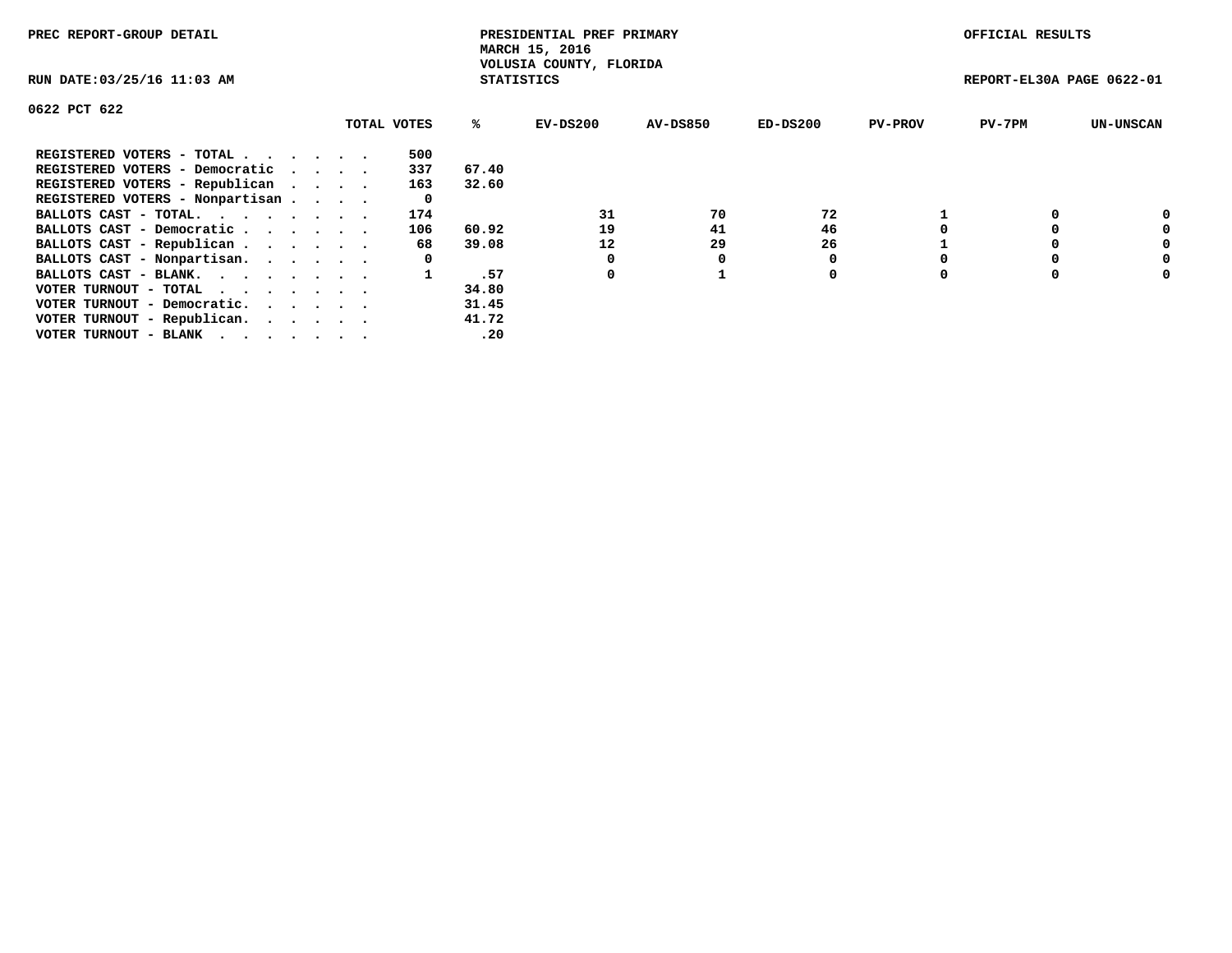| PREC REPORT-GROUP DETAIL               |  |  |  |  |             |       | PRESIDENTIAL PREF PRIMARY<br>MARCH 15, 2016<br>VOLUSIA COUNTY, FLORIDA |                 |          |                | OFFICIAL RESULTS          |           |
|----------------------------------------|--|--|--|--|-------------|-------|------------------------------------------------------------------------|-----------------|----------|----------------|---------------------------|-----------|
| RUN DATE: 03/25/16 11:03 AM            |  |  |  |  |             |       | Democratic                                                             |                 |          |                | REPORT-EL30A PAGE 0622-02 |           |
| 0622 PCT 622                           |  |  |  |  | TOTAL VOTES | %ะ    | EV-DS200                                                               | <b>AV-DS850</b> | ED-DS200 | <b>PV-PROV</b> | PV-7PM                    | UN-UNSCAN |
| President - Democratic<br>(VOTE FOR) 1 |  |  |  |  |             |       |                                                                        |                 |          |                |                           |           |
| Hillary Clinton                        |  |  |  |  | 72          | 68.57 | 13                                                                     | 32              | 27       |                |                           | 0         |
| Martin O'Malley                        |  |  |  |  | 2           | 1.90  | 0                                                                      |                 |          |                |                           | 0         |
| Bernie Sanders.                        |  |  |  |  | 31          | 29.52 | 6                                                                      |                 | 18       |                |                           | 0         |
| Over Votes.                            |  |  |  |  | 0           |       |                                                                        | 0               | 0        |                |                           | 0         |
| Under Votes.                           |  |  |  |  |             |       |                                                                        |                 | 0        |                |                           | 0         |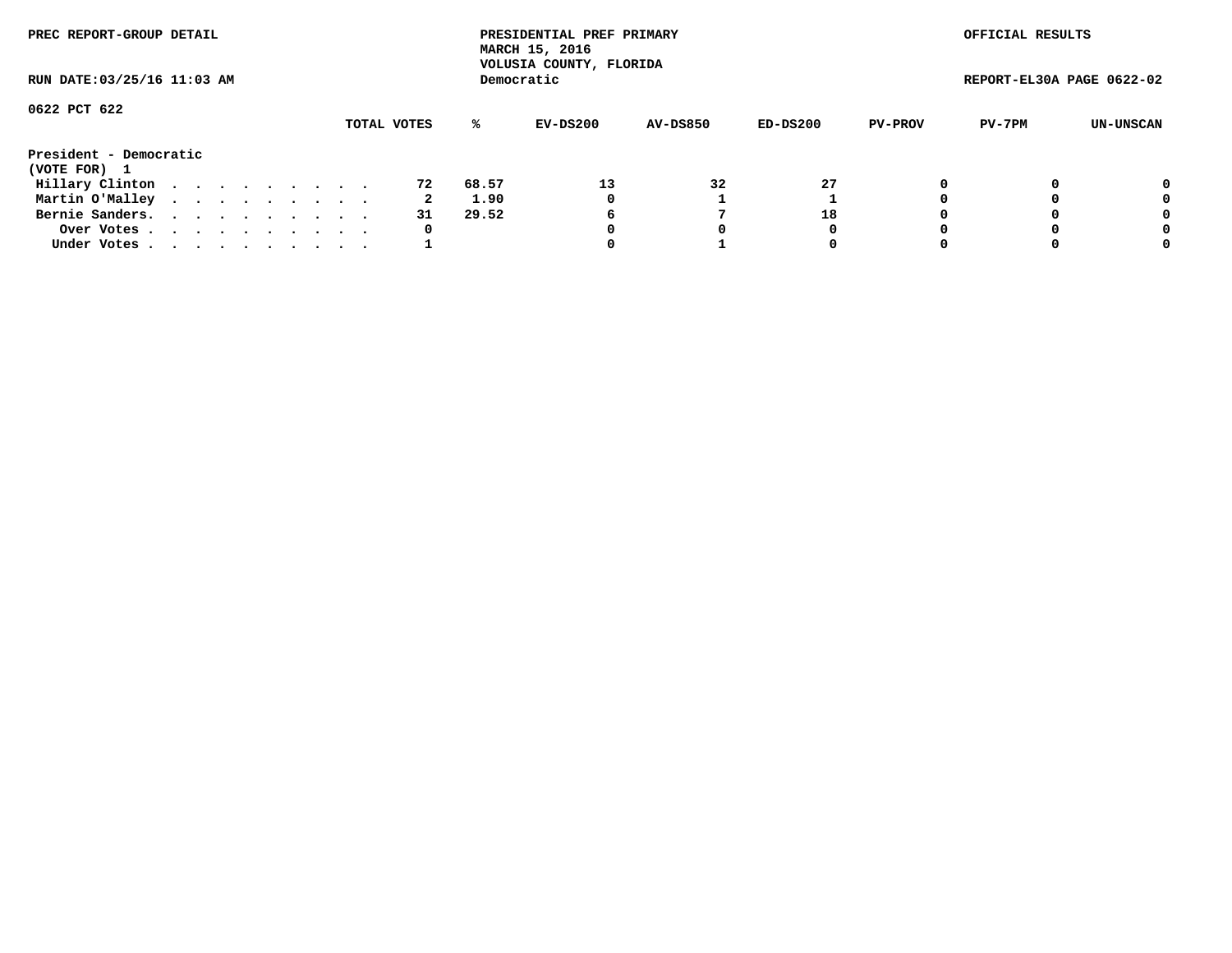| PREC REPORT-GROUP DETAIL               |  |  |  |  |  |             |       | PRESIDENTIAL PREF PRIMARY<br>MARCH 15, 2016 |                 |            |                | OFFICIAL RESULTS          |                  |
|----------------------------------------|--|--|--|--|--|-------------|-------|---------------------------------------------|-----------------|------------|----------------|---------------------------|------------------|
| RUN DATE: 03/25/16 11:03 AM            |  |  |  |  |  |             |       | VOLUSIA COUNTY, FLORIDA<br>Republican       |                 |            |                | REPORT-EL30A PAGE 0622-03 |                  |
| 0622 PCT 622                           |  |  |  |  |  |             |       |                                             |                 |            |                |                           |                  |
|                                        |  |  |  |  |  | TOTAL VOTES | ℁     | $EV-DS200$                                  | <b>AV-DS850</b> | $ED-DS200$ | <b>PV-PROV</b> | $PV-7PM$                  | <b>UN-UNSCAN</b> |
| President - Republican<br>(VOTE FOR) 1 |  |  |  |  |  |             |       |                                             |                 |            |                |                           |                  |
| Jeb Bush.                              |  |  |  |  |  |             | 4.41  |                                             |                 |            |                |                           |                  |
| Ben Carson                             |  |  |  |  |  |             | 1.47  |                                             |                 |            |                |                           |                  |
| Chris Christie.                        |  |  |  |  |  |             |       |                                             |                 |            |                |                           |                  |
| Ted Cruz.                              |  |  |  |  |  |             | 8.82  |                                             |                 |            |                |                           |                  |
| Carly Fiorina                          |  |  |  |  |  |             |       |                                             |                 |            |                |                           |                  |
| Jim Gilmore.                           |  |  |  |  |  |             |       |                                             |                 |            |                |                           |                  |
| Lindsey Graham.                        |  |  |  |  |  |             |       |                                             |                 |            |                |                           |                  |
| Mike Huckabee                          |  |  |  |  |  |             |       |                                             |                 |            |                |                           |                  |
| John R. Kasich.                        |  |  |  |  |  |             | 5.88  |                                             |                 |            |                |                           |                  |
| Rand Paul                              |  |  |  |  |  |             |       |                                             |                 |            |                |                           |                  |
| Marco Rubio.                           |  |  |  |  |  | 10          | 14.71 |                                             |                 |            |                |                           |                  |
|                                        |  |  |  |  |  |             |       |                                             |                 |            |                |                           |                  |
| Rick Santorum                          |  |  |  |  |  |             |       |                                             |                 |            |                |                           |                  |
| Donald J. Trump                        |  |  |  |  |  | 44          | 64.71 |                                             | 19              |            |                |                           |                  |
| Over Votes                             |  |  |  |  |  |             |       |                                             |                 |            |                |                           |                  |
| Under Votes, , , , , , , , , , ,       |  |  |  |  |  |             |       |                                             |                 |            |                |                           |                  |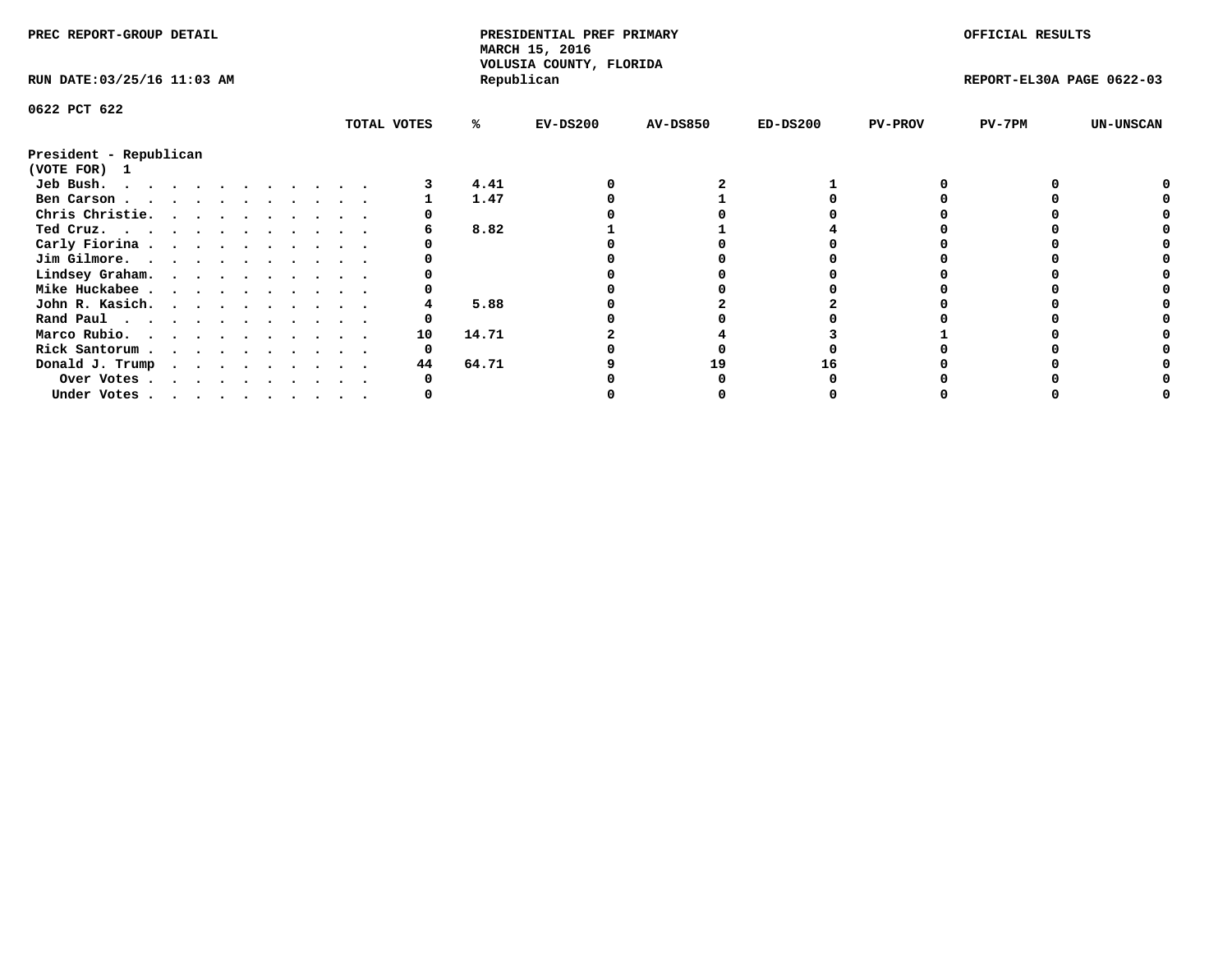| PREC REPORT-GROUP DETAIL                                    |  |             |                   | PRESIDENTIAL PREF PRIMARY<br>MARCH 15, 2016 |          |            |                | OFFICIAL RESULTS          |                  |
|-------------------------------------------------------------|--|-------------|-------------------|---------------------------------------------|----------|------------|----------------|---------------------------|------------------|
| RUN DATE: 03/25/16 11:03 AM                                 |  |             | <b>STATISTICS</b> | VOLUSIA COUNTY, FLORIDA                     |          |            |                | REPORT-EL30A PAGE 0623-01 |                  |
| 0623 PCT 623                                                |  |             |                   |                                             |          |            |                |                           |                  |
|                                                             |  | TOTAL VOTES | ℁                 | $EV-DS200$                                  | AV-DS850 | $ED-DS200$ | <b>PV-PROV</b> | $PV-7PM$                  | <b>UN-UNSCAN</b> |
| REGISTERED VOTERS - TOTAL                                   |  | 1,587       |                   |                                             |          |            |                |                           |                  |
| REGISTERED VOTERS - Democratic                              |  | 929         | 58.54             |                                             |          |            |                |                           |                  |
| REGISTERED VOTERS - Republican                              |  | 658         | 41.46             |                                             |          |            |                |                           |                  |
| REGISTERED VOTERS - Nonpartisan                             |  | 0           |                   |                                             |          |            |                |                           |                  |
| BALLOTS CAST - TOTAL.                                       |  | 637         |                   | 130                                         | 192      | 310        |                |                           |                  |
| BALLOTS CAST - Democratic                                   |  | 316         | 49.61             | 58                                          | 87       | 168        |                |                           |                  |
| BALLOTS CAST - Republican                                   |  | 321         | 50.39             | 72                                          | 105      | 142        |                |                           |                  |
| BALLOTS CAST - Nonpartisan.                                 |  | 0           |                   |                                             | 0        |            |                |                           | 0                |
| BALLOTS CAST - BLANK.                                       |  |             | .63               |                                             | 0        | 0          |                |                           |                  |
| VOTER TURNOUT - TOTAL $\cdot \cdot \cdot \cdot \cdot \cdot$ |  |             | 40.14             |                                             |          |            |                |                           |                  |
| VOTER TURNOUT - Democratic.                                 |  |             | 34.02             |                                             |          |            |                |                           |                  |
| VOTER TURNOUT - Republican.                                 |  |             | 48.78             |                                             |          |            |                |                           |                  |
| VOTER TURNOUT - BLANK                                       |  |             | .25               |                                             |          |            |                |                           |                  |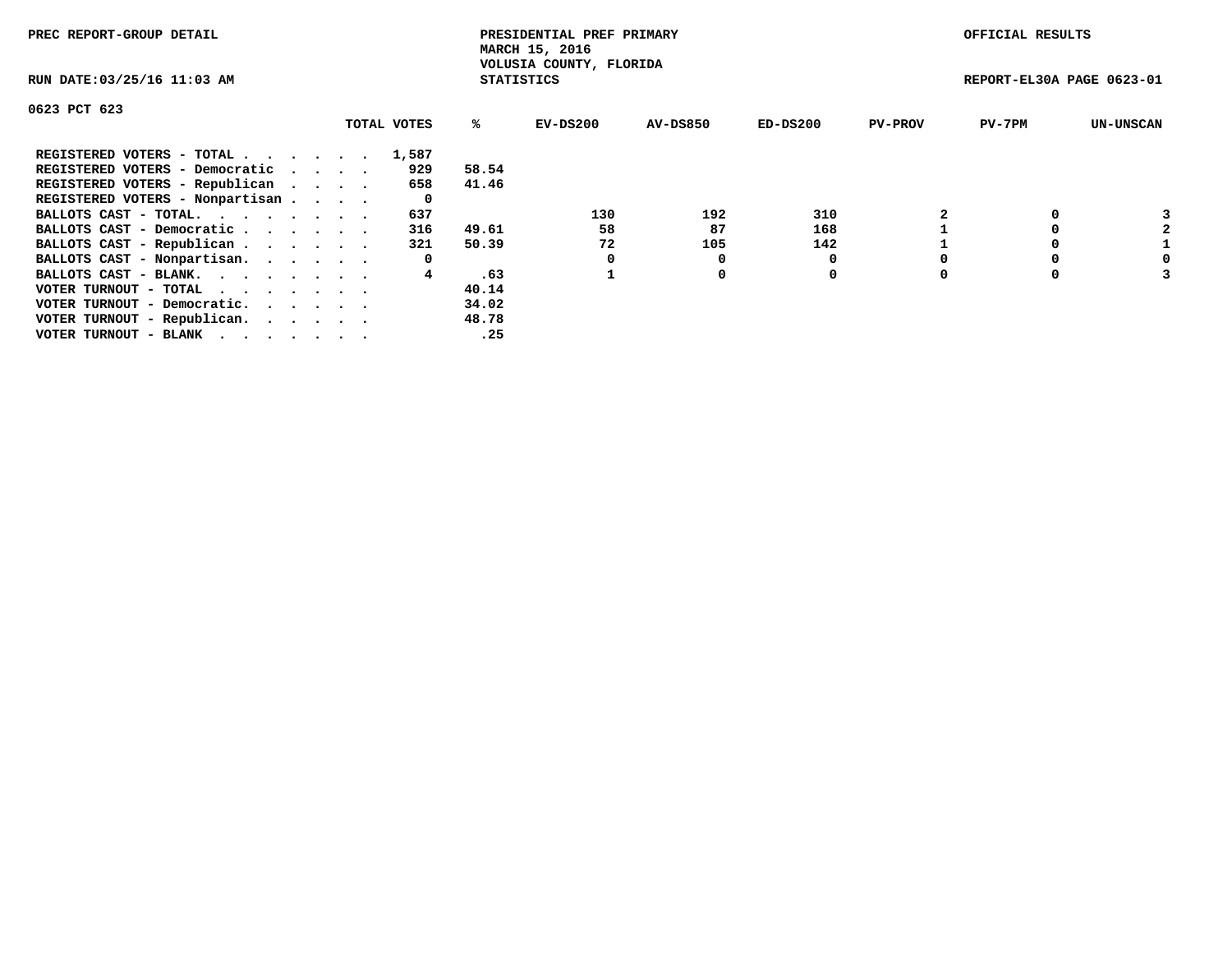| PREC REPORT-GROUP DETAIL               |  |  |  |  |             |       | PRESIDENTIAL PREF PRIMARY<br>MARCH 15, 2016<br>VOLUSIA COUNTY, FLORIDA |                 |          |                | OFFICIAL RESULTS          |           |
|----------------------------------------|--|--|--|--|-------------|-------|------------------------------------------------------------------------|-----------------|----------|----------------|---------------------------|-----------|
| RUN DATE: 03/25/16 11:03 AM            |  |  |  |  |             |       | Democratic                                                             |                 |          |                | REPORT-EL30A PAGE 0623-02 |           |
| 0623 PCT 623                           |  |  |  |  |             |       |                                                                        |                 |          |                |                           |           |
|                                        |  |  |  |  | TOTAL VOTES | ℁     | EV-DS200                                                               | <b>AV-DS850</b> | ED-DS200 | <b>PV-PROV</b> | PV-7PM                    | UN-UNSCAN |
| President - Democratic<br>(VOTE FOR) 1 |  |  |  |  |             |       |                                                                        |                 |          |                |                           |           |
| Hillary Clinton                        |  |  |  |  | 172         | 54.95 | 38                                                                     | 53              | 80       |                |                           | 0         |
| Martin O'Malley                        |  |  |  |  | 4           | 1.28  |                                                                        |                 |          |                |                           | 0         |
| Bernie Sanders.                        |  |  |  |  | 137         | 43.77 | 18                                                                     | 34              | 85       |                |                           | 0         |
| Over Votes.                            |  |  |  |  | 0           |       | 0                                                                      | 0               | 0        |                |                           | 0         |
| Under Votes                            |  |  |  |  |             |       |                                                                        |                 | 0        |                |                           |           |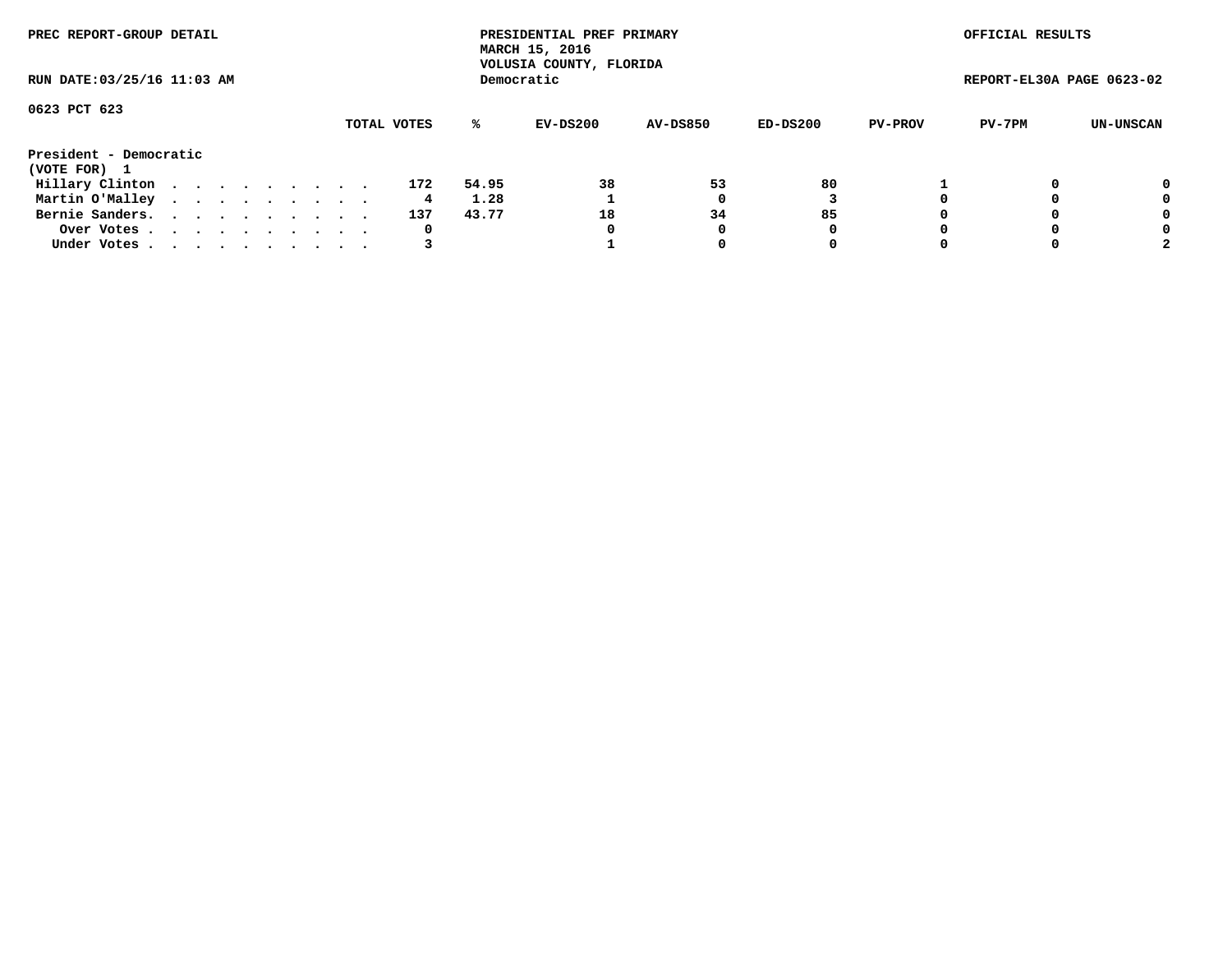| PREC REPORT-GROUP DETAIL               |  |  |  |  |  |             |       | PRESIDENTIAL PREF PRIMARY<br>MARCH 15, 2016<br>VOLUSIA COUNTY, FLORIDA |                 |            |                | OFFICIAL RESULTS          |                  |
|----------------------------------------|--|--|--|--|--|-------------|-------|------------------------------------------------------------------------|-----------------|------------|----------------|---------------------------|------------------|
| RUN DATE: 03/25/16 11:03 AM            |  |  |  |  |  |             |       | Republican                                                             |                 |            |                | REPORT-EL30A PAGE 0623-03 |                  |
| 0623 PCT 623                           |  |  |  |  |  |             |       |                                                                        |                 |            |                |                           |                  |
|                                        |  |  |  |  |  | TOTAL VOTES | ℁     | $EV-DS200$                                                             | <b>AV-DS850</b> | $ED-DS200$ | <b>PV-PROV</b> | $PV-7PM$                  | <b>UN-UNSCAN</b> |
| President - Republican<br>(VOTE FOR) 1 |  |  |  |  |  |             |       |                                                                        |                 |            |                |                           |                  |
| Jeb Bush.<br>.                         |  |  |  |  |  |             | 2.19  |                                                                        |                 |            |                |                           |                  |
| Ben Carson                             |  |  |  |  |  |             | .31   |                                                                        |                 |            |                |                           |                  |
| Chris Christie.                        |  |  |  |  |  |             | .31   |                                                                        |                 |            |                |                           |                  |
| Ted Cruz.                              |  |  |  |  |  | 21          | 6.56  |                                                                        |                 |            |                |                           |                  |
| Carly Fiorina                          |  |  |  |  |  |             |       |                                                                        |                 |            |                |                           |                  |
| Jim Gilmore.                           |  |  |  |  |  |             |       |                                                                        |                 |            |                |                           |                  |
| Lindsey Graham.                        |  |  |  |  |  |             |       |                                                                        |                 |            |                |                           |                  |
| Mike Huckabee                          |  |  |  |  |  |             |       |                                                                        |                 |            |                |                           |                  |
| John R. Kasich.                        |  |  |  |  |  | 22          | 6.88  |                                                                        | 12              |            |                |                           |                  |
| Rand Paul                              |  |  |  |  |  |             | .63   |                                                                        |                 |            |                |                           |                  |
| Marco Rubio.                           |  |  |  |  |  | 50          | 15.63 |                                                                        | 21              | 23         |                |                           |                  |
| Rick Santorum                          |  |  |  |  |  |             | .31   |                                                                        |                 |            |                |                           |                  |
|                                        |  |  |  |  |  | 215         | 67.19 |                                                                        | 59              | 102        |                |                           |                  |
| Donald J. Trump                        |  |  |  |  |  |             |       |                                                                        |                 |            |                |                           |                  |
| Over Votes                             |  |  |  |  |  |             |       |                                                                        |                 |            |                |                           |                  |
| Under Votes                            |  |  |  |  |  |             |       |                                                                        |                 |            |                |                           |                  |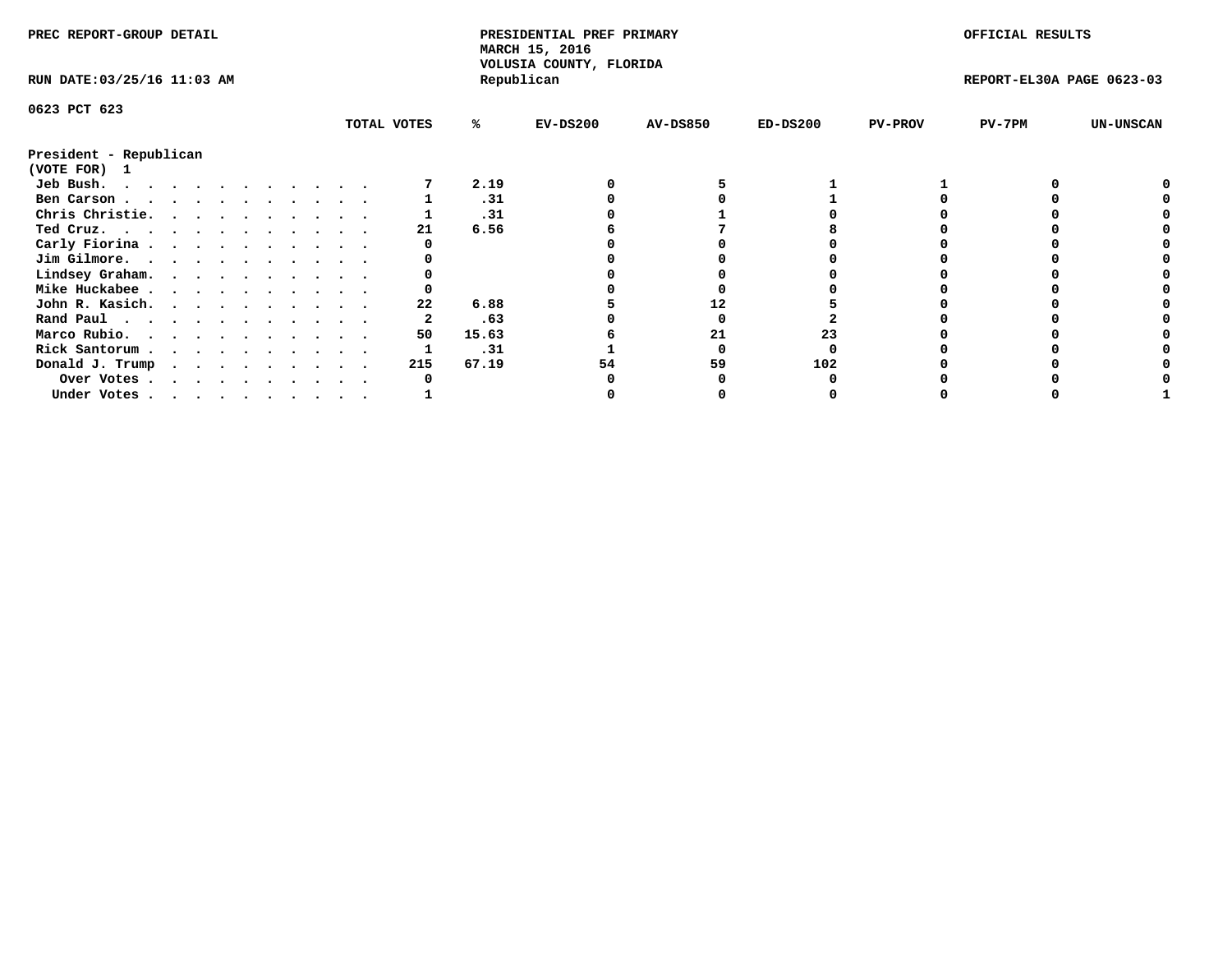| PREC REPORT-GROUP DETAIL                                                                                                                 |             |                   | PRESIDENTIAL PREF PRIMARY<br>MARCH 15, 2016 |          |            |                | OFFICIAL RESULTS          |                  |
|------------------------------------------------------------------------------------------------------------------------------------------|-------------|-------------------|---------------------------------------------|----------|------------|----------------|---------------------------|------------------|
| RUN DATE: 03/25/16 11:03 AM                                                                                                              |             | <b>STATISTICS</b> | VOLUSIA COUNTY, FLORIDA                     |          |            |                | REPORT-EL30A PAGE 0625-01 |                  |
| 0625 PCT 625                                                                                                                             |             |                   |                                             |          |            |                |                           |                  |
|                                                                                                                                          | TOTAL VOTES | %ะ                | $EV-DS200$                                  | AV-DS850 | $ED-DS200$ | <b>PV-PROV</b> | $PV-7PM$                  | <b>UN-UNSCAN</b> |
| REGISTERED VOTERS - TOTAL                                                                                                                | 1,167       |                   |                                             |          |            |                |                           |                  |
| REGISTERED VOTERS - Democratic                                                                                                           | 509         | 43.62             |                                             |          |            |                |                           |                  |
| REGISTERED VOTERS - Republican                                                                                                           | 658         | 56.38             |                                             |          |            |                |                           |                  |
| REGISTERED VOTERS - Nonpartisan                                                                                                          | 0           |                   |                                             |          |            |                |                           |                  |
| BALLOTS CAST - TOTAL.                                                                                                                    | 594         |                   | 134                                         | 212      | 248        |                |                           | 0                |
| BALLOTS CAST - Democratic                                                                                                                | 222         | 37.37             | 57                                          | 83       | 82         |                |                           | 0                |
| BALLOTS CAST - Republican                                                                                                                | 372         | 62.63             | 77                                          | 129      | 166        |                |                           | 0                |
| BALLOTS CAST - Nonpartisan.                                                                                                              | 0           |                   | 0                                           | O        |            |                |                           | 0                |
| BALLOTS CAST - BLANK.                                                                                                                    | 6           | 1.01              |                                             |          | 4          |                |                           | 0                |
| VOTER TURNOUT - TOTAL                                                                                                                    |             | 50.90             |                                             |          |            |                |                           |                  |
| VOTER TURNOUT - Democratic.                                                                                                              |             | 43.61             |                                             |          |            |                |                           |                  |
| VOTER TURNOUT - Republican.                                                                                                              |             | 56.53             |                                             |          |            |                |                           |                  |
| VOTER TURNOUT - BLANK<br>the contract of the contract of the contract of the contract of the contract of the contract of the contract of |             | .51               |                                             |          |            |                |                           |                  |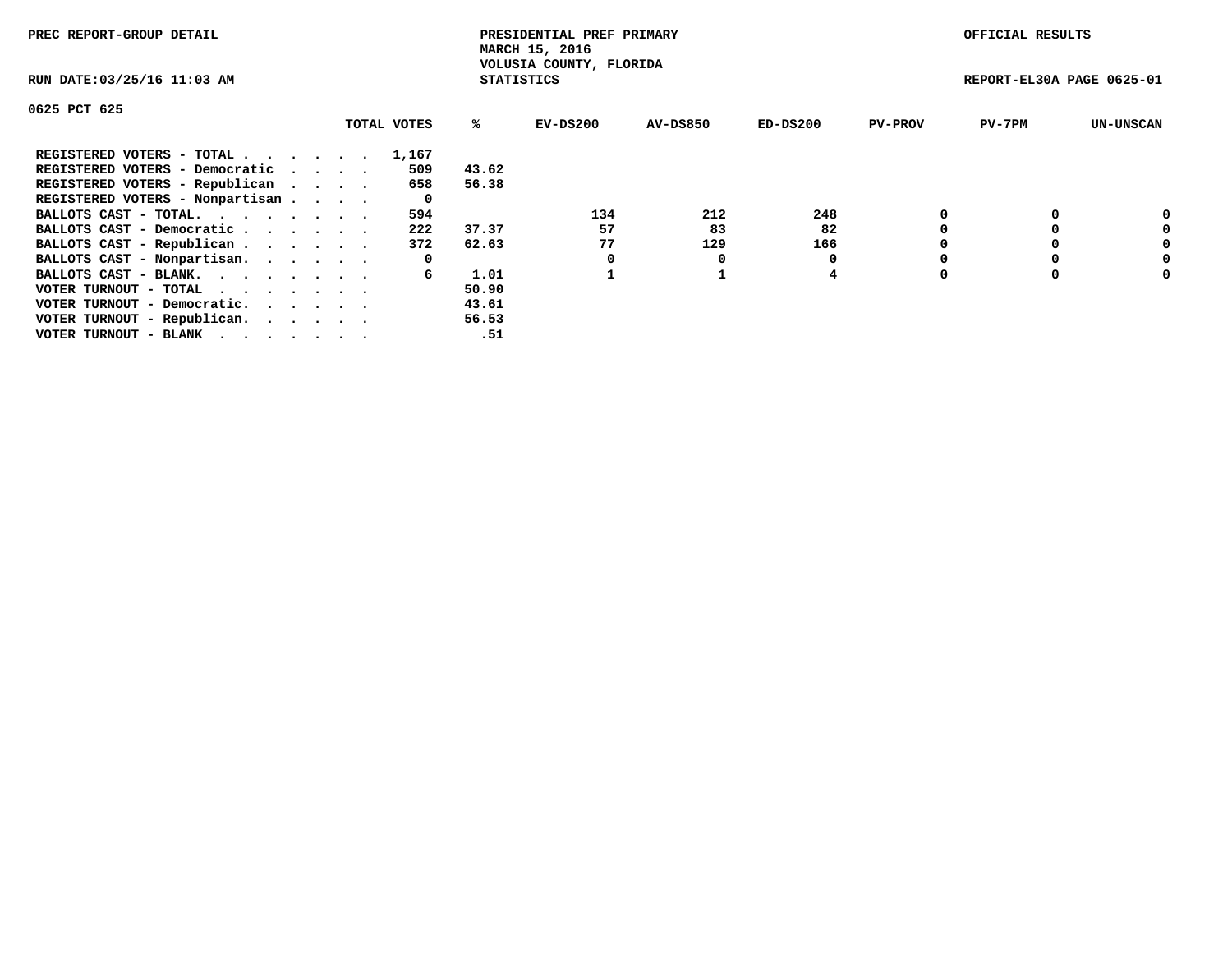| PREC REPORT-GROUP DETAIL               |  |  |  |  |             |       | PRESIDENTIAL PREF PRIMARY<br>MARCH 15, 2016<br>VOLUSIA COUNTY, FLORIDA |                 |          |                | OFFICIAL RESULTS          |           |
|----------------------------------------|--|--|--|--|-------------|-------|------------------------------------------------------------------------|-----------------|----------|----------------|---------------------------|-----------|
| RUN DATE: 03/25/16 11:03 AM            |  |  |  |  |             |       | Democratic                                                             |                 |          |                | REPORT-EL30A PAGE 0625-02 |           |
| 0625 PCT 625                           |  |  |  |  | TOTAL VOTES | %ะ    | EV-DS200                                                               | <b>AV-DS850</b> | ED-DS200 | <b>PV-PROV</b> | PV-7PM                    | UN-UNSCAN |
| President - Democratic<br>(VOTE FOR) 1 |  |  |  |  |             |       |                                                                        |                 |          |                |                           |           |
| Hillary Clinton                        |  |  |  |  | 120         | 55.30 | 30                                                                     | 50              | 40       |                |                           | 0         |
| Martin O'Malley                        |  |  |  |  |             | 1.38  | 0                                                                      |                 |          |                |                           | 0         |
| Bernie Sanders.                        |  |  |  |  | 94.         | 43.32 | 26                                                                     | 31              | 37       |                |                           | 0         |
| Over Votes.                            |  |  |  |  | 0           |       | 0                                                                      | 0               | 0        |                |                           | 0         |
| Under Votes.                           |  |  |  |  |             |       |                                                                        |                 | 4        |                |                           | 0         |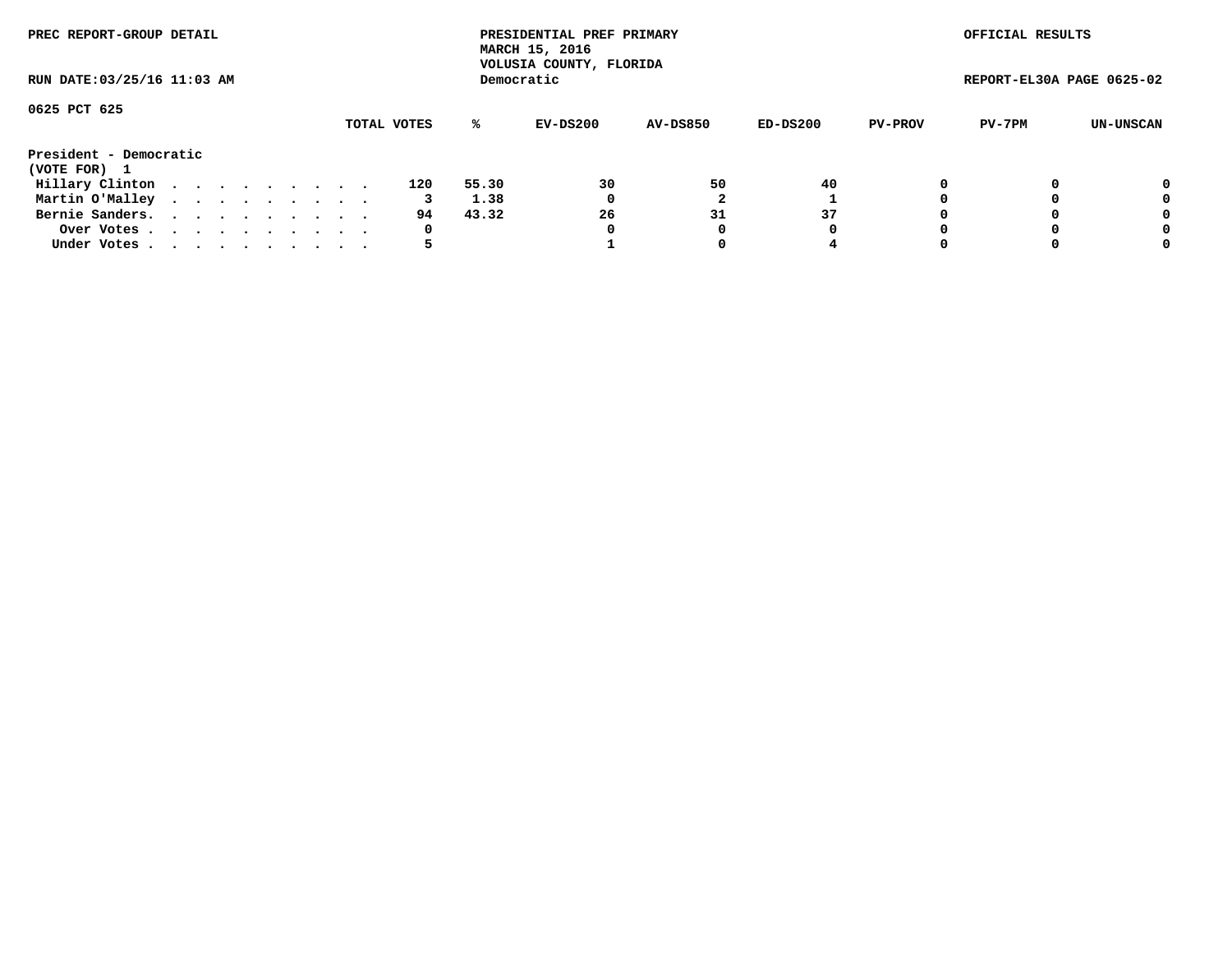| PREC REPORT-GROUP DETAIL    |  |  |  |  |  |             |       | PRESIDENTIAL PREF PRIMARY<br>MARCH 15, 2016<br>VOLUSIA COUNTY, FLORIDA |                 |            |                | OFFICIAL RESULTS          |                  |
|-----------------------------|--|--|--|--|--|-------------|-------|------------------------------------------------------------------------|-----------------|------------|----------------|---------------------------|------------------|
| RUN DATE: 03/25/16 11:03 AM |  |  |  |  |  |             |       | Republican                                                             |                 |            |                | REPORT-EL30A PAGE 0625-03 |                  |
| 0625 PCT 625                |  |  |  |  |  |             |       |                                                                        |                 |            |                |                           |                  |
|                             |  |  |  |  |  | TOTAL VOTES | %ะ    | $EV-DS200$                                                             | <b>AV-DS850</b> | $ED-DS200$ | <b>PV-PROV</b> | $PV-7PM$                  | <b>UN-UNSCAN</b> |
| President - Republican      |  |  |  |  |  |             |       |                                                                        |                 |            |                |                           |                  |
| (VOTE FOR) 1                |  |  |  |  |  |             |       |                                                                        |                 |            |                |                           |                  |
| Jeb Bush.                   |  |  |  |  |  |             | 1.62  |                                                                        |                 |            |                |                           |                  |
| Ben Carson                  |  |  |  |  |  |             | 2.16  |                                                                        |                 |            |                |                           |                  |
| Chris Christie.             |  |  |  |  |  |             |       |                                                                        |                 |            |                |                           |                  |
| Ted Cruz.                   |  |  |  |  |  | 43          | 11.59 | 10                                                                     | 12              |            |                |                           |                  |
| Carly Fiorina               |  |  |  |  |  |             | .27   |                                                                        |                 |            |                |                           |                  |
| Jim Gilmore.                |  |  |  |  |  |             |       |                                                                        |                 |            |                |                           |                  |
| Lindsey Graham.             |  |  |  |  |  |             |       |                                                                        |                 |            |                |                           |                  |
| Mike Huckabee               |  |  |  |  |  |             |       |                                                                        |                 |            |                |                           |                  |
| John R. Kasich.             |  |  |  |  |  | 31          | 8.36  |                                                                        | 10              |            |                |                           |                  |
| Rand Paul                   |  |  |  |  |  |             |       |                                                                        |                 |            |                |                           |                  |
| Marco Rubio.                |  |  |  |  |  | 75          | 20.22 |                                                                        | 33              | 30         |                |                           |                  |
| Rick Santorum               |  |  |  |  |  |             | .27   |                                                                        |                 |            |                |                           |                  |
| Donald J. Trump             |  |  |  |  |  | 206         | 55.53 | 46                                                                     | 61              | 99         |                |                           |                  |
| Over Votes                  |  |  |  |  |  |             |       |                                                                        |                 |            |                |                           |                  |
| Under Votes                 |  |  |  |  |  |             |       |                                                                        |                 |            |                |                           |                  |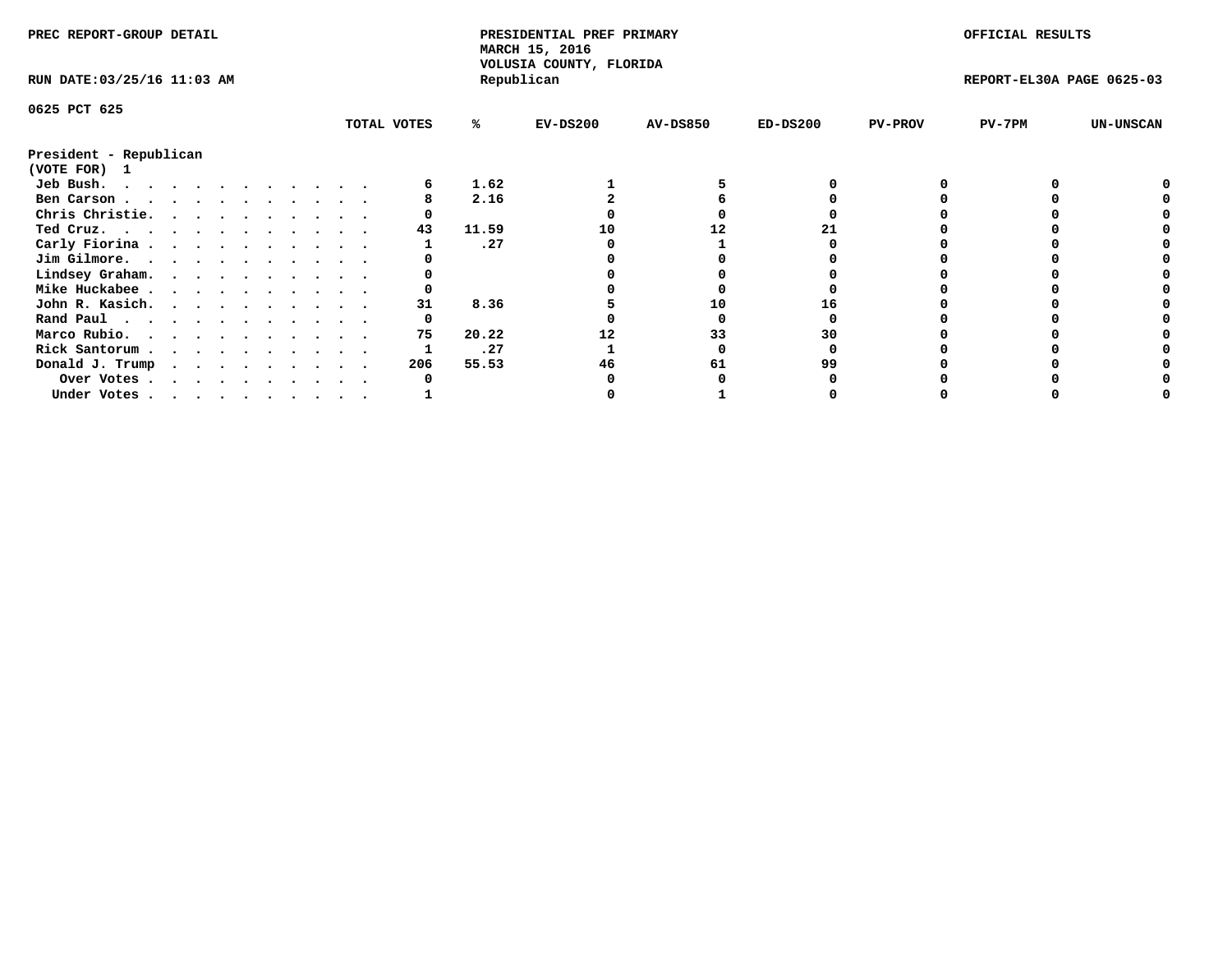| PREC REPORT-GROUP DETAIL                                    |             |                   | PRESIDENTIAL PREF PRIMARY<br>MARCH 15, 2016 |          |            |                | OFFICIAL RESULTS          |                  |
|-------------------------------------------------------------|-------------|-------------------|---------------------------------------------|----------|------------|----------------|---------------------------|------------------|
| RUN DATE: 03/25/16 11:03 AM                                 |             | <b>STATISTICS</b> | VOLUSIA COUNTY, FLORIDA                     |          |            |                | REPORT-EL30A PAGE 0626-01 |                  |
| 0626 PCT 626                                                |             |                   |                                             |          |            |                |                           |                  |
|                                                             | TOTAL VOTES | %ะ                | EV-DS200                                    | AV-DS850 | $ED-DS200$ | <b>PV-PROV</b> | $PV-7PM$                  | <b>UN-UNSCAN</b> |
| REGISTERED VOTERS - TOTAL                                   | 1,050       |                   |                                             |          |            |                |                           |                  |
| REGISTERED VOTERS - Democratic                              | 670         | 63.81             |                                             |          |            |                |                           |                  |
| REGISTERED VOTERS - Republican                              | 380         | 36.19             |                                             |          |            |                |                           |                  |
| REGISTERED VOTERS - Nonpartisan                             | 0           |                   |                                             |          |            |                |                           |                  |
| BALLOTS CAST - TOTAL.                                       | 386         |                   | 73                                          | 134      | 179        |                |                           | 0                |
| BALLOTS CAST - Democratic                                   | 206         | 53.37             | 31                                          | 79       | 96         |                |                           | 0                |
| BALLOTS CAST - Republican                                   | 180         | 46.63             | 42                                          | 55       | 83         |                |                           | 0                |
| BALLOTS CAST - Nonpartisan.                                 | 0           |                   |                                             | O        |            |                |                           | 0                |
| BALLOTS CAST - BLANK.                                       |             | .26               |                                             | 0        | 0          |                |                           | 0                |
| VOTER TURNOUT - TOTAL $\cdot \cdot \cdot \cdot \cdot \cdot$ |             | 36.76             |                                             |          |            |                |                           |                  |
| VOTER TURNOUT - Democratic.                                 |             | 30.75             |                                             |          |            |                |                           |                  |
| VOTER TURNOUT - Republican.                                 |             | 47.37             |                                             |          |            |                |                           |                  |
| VOTER TURNOUT - BLANK                                       |             | .10               |                                             |          |            |                |                           |                  |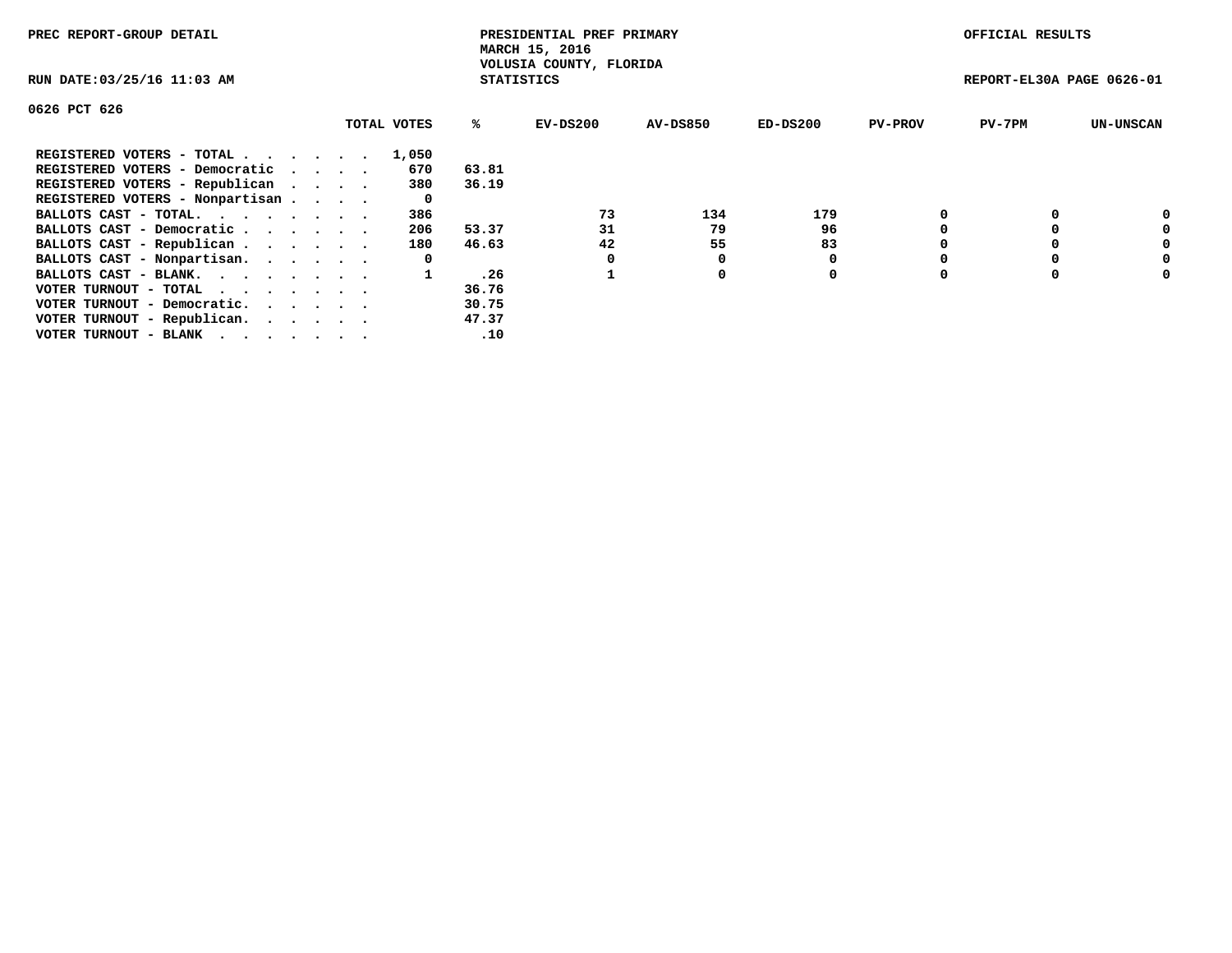| PREC REPORT-GROUP DETAIL<br>RUN DATE: 03/25/16 11:03 AM |  |  |  |  |  |  |  |  |             |       | PRESIDENTIAL PREF PRIMARY<br>MARCH 15, 2016<br>VOLUSIA COUNTY, FLORIDA |                 |          |                | OFFICIAL RESULTS          |           |
|---------------------------------------------------------|--|--|--|--|--|--|--|--|-------------|-------|------------------------------------------------------------------------|-----------------|----------|----------------|---------------------------|-----------|
|                                                         |  |  |  |  |  |  |  |  |             |       | Democratic                                                             |                 |          |                | REPORT-EL30A PAGE 0626-02 |           |
| 0626 PCT 626                                            |  |  |  |  |  |  |  |  |             |       |                                                                        |                 |          |                |                           |           |
|                                                         |  |  |  |  |  |  |  |  | TOTAL VOTES | ℁     | EV-DS200                                                               | <b>AV-DS850</b> | ED-DS200 | <b>PV-PROV</b> | PV-7PM                    | UN-UNSCAN |
| President - Democratic<br>(VOTE FOR) 1                  |  |  |  |  |  |  |  |  |             |       |                                                                        |                 |          |                |                           |           |
| Hillary Clinton                                         |  |  |  |  |  |  |  |  | 144         | 70.24 | 20                                                                     | 53              | 71       |                |                           | 0         |
| Martin O'Malley                                         |  |  |  |  |  |  |  |  | 4           | 1.95  | 0                                                                      |                 |          |                |                           | 0         |
| Bernie Sanders.                                         |  |  |  |  |  |  |  |  | 57          | 27.80 | 10                                                                     | 23              | 24       |                |                           | 0         |
| Over Votes.                                             |  |  |  |  |  |  |  |  | $\mathbf 0$ |       | 0                                                                      | 0               | 0        |                |                           | 0         |
| Under Votes                                             |  |  |  |  |  |  |  |  |             |       |                                                                        |                 | 0        |                |                           | 0         |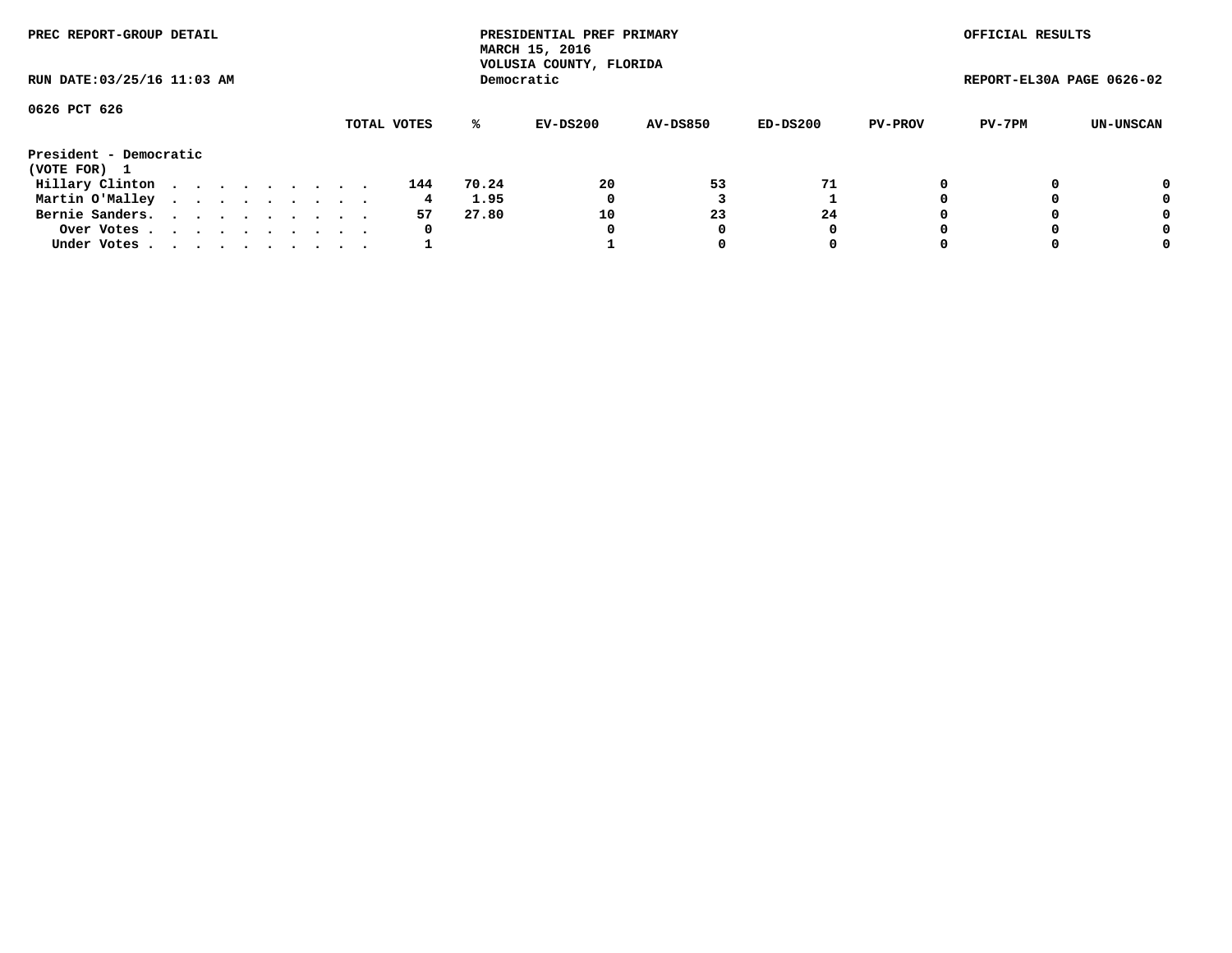| MARCH 15, 2016<br>VOLUSIA COUNTY, FLORIDA                                          |                              |  |
|------------------------------------------------------------------------------------|------------------------------|--|
| Republican<br>RUN DATE: 03/25/16 11:03 AM                                          | REPORT-EL30A PAGE 0626-03    |  |
| 0626 PCT 626                                                                       |                              |  |
| TOTAL VOTES<br>$EV-DS200$<br><b>AV-DS850</b><br>$ED-DS200$<br>%ะ<br><b>PV-PROV</b> | $PV-7PM$<br><b>UN-UNSCAN</b> |  |
| President - Republican<br>(VOTE FOR) 1                                             |                              |  |
| 5.56<br>Jeb Bush.<br>10                                                            |                              |  |
| 2.22<br>Ben Carson                                                                 |                              |  |
| Chris Christie.                                                                    |                              |  |
| 4.44<br>Ted Cruz.                                                                  |                              |  |
| Carly Fiorina                                                                      |                              |  |
| Jim Gilmore.                                                                       |                              |  |
| Lindsey Graham.                                                                    |                              |  |
| 1.11<br>Mike Huckabee                                                              |                              |  |
| John R. Kasich.<br>6.11<br>11                                                      |                              |  |
| Rand Paul                                                                          |                              |  |
| 17.22<br>Marco Rubio.<br>31                                                        |                              |  |
| Rick Santorum                                                                      |                              |  |
| 63.33<br>Donald J. Trump<br>114<br>29<br>30                                        |                              |  |
| Over Votes                                                                         |                              |  |
| Under Votes                                                                        |                              |  |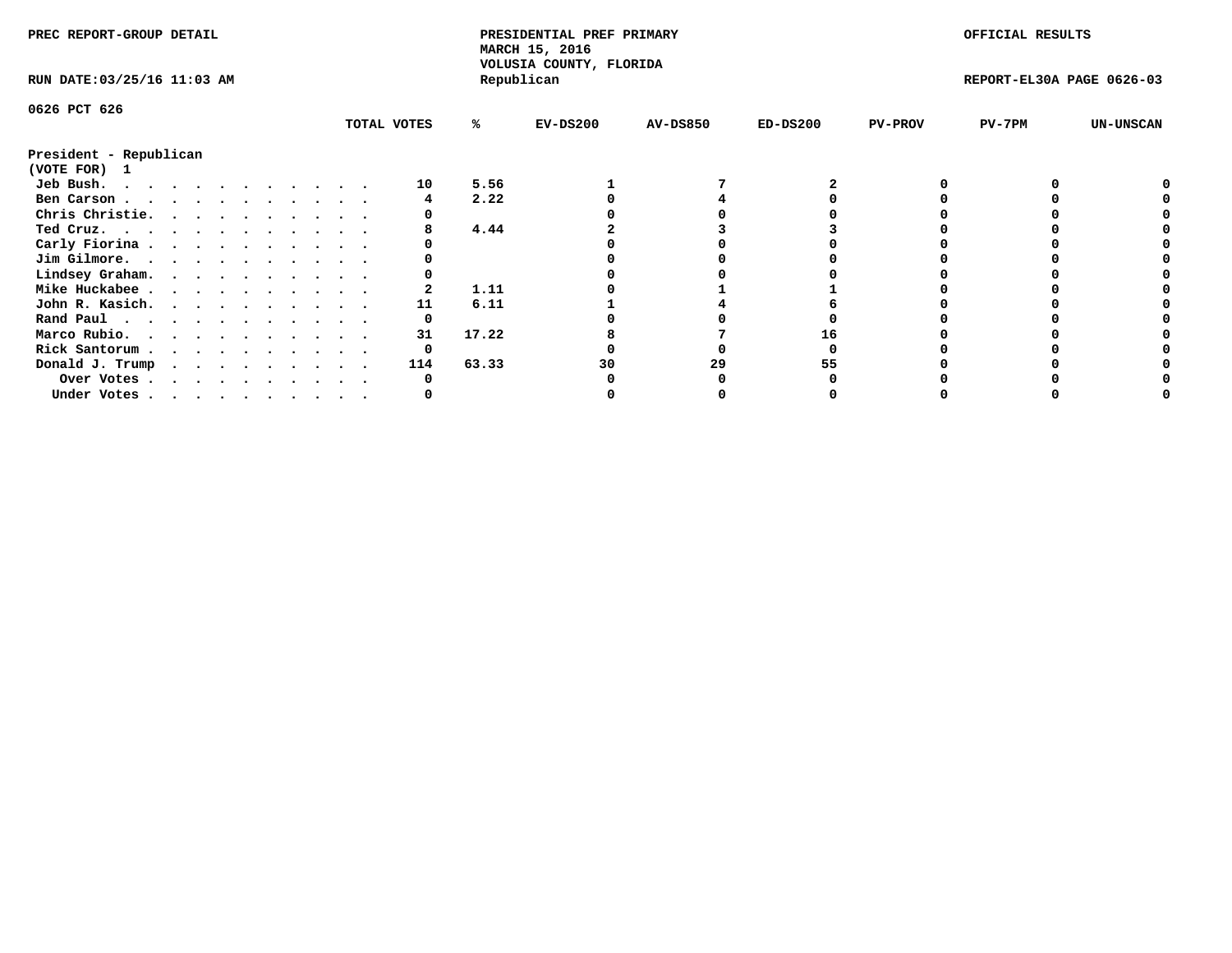| PREC REPORT-GROUP DETAIL                                    |             |                   | PRESIDENTIAL PREF PRIMARY<br>MARCH 15, 2016 |                 |            |                | OFFICIAL RESULTS          |                  |
|-------------------------------------------------------------|-------------|-------------------|---------------------------------------------|-----------------|------------|----------------|---------------------------|------------------|
| RUN DATE: 03/25/16 11:03 AM                                 |             | <b>STATISTICS</b> | VOLUSIA COUNTY, FLORIDA                     |                 |            |                | REPORT-EL30A PAGE 0628-01 |                  |
| 0628 PCT 628                                                |             |                   |                                             |                 |            |                |                           |                  |
|                                                             | TOTAL VOTES | ℁                 | EV-DS200                                    | <b>AV-DS850</b> | $ED-DS200$ | <b>PV-PROV</b> | $PV-7PM$                  | <b>UN-UNSCAN</b> |
| REGISTERED VOTERS - TOTAL                                   | 2,854       |                   |                                             |                 |            |                |                           |                  |
| REGISTERED VOTERS - Democratic                              | 2,453       | 85.95             |                                             |                 |            |                |                           |                  |
| REGISTERED VOTERS - Republican                              | 401         | 14.05             |                                             |                 |            |                |                           |                  |
| REGISTERED VOTERS - Nonpartisan                             | 0           |                   |                                             |                 |            |                |                           |                  |
| BALLOTS CAST - TOTAL.                                       | 760         |                   | 80                                          | 234             | 445        |                |                           | 0                |
| BALLOTS CAST - Democratic                                   | 627         | 82.50             | 55                                          | 180             | 391        |                |                           | 0                |
| BALLOTS CAST - Republican                                   | 133         | 17.50             | 25                                          | 54              | 54         |                |                           | 0                |
| BALLOTS CAST - Nonpartisan.                                 | 0           |                   |                                             |                 |            |                |                           | 0                |
| BALLOTS CAST - BLANK.                                       |             | .53               |                                             |                 | 2          |                |                           | 0                |
| VOTER TURNOUT - TOTAL $\cdot \cdot \cdot \cdot \cdot \cdot$ |             | 26.63             |                                             |                 |            |                |                           |                  |
| VOTER TURNOUT - Democratic.                                 |             | 25.56             |                                             |                 |            |                |                           |                  |
| VOTER TURNOUT - Republican.                                 |             | 33.17             |                                             |                 |            |                |                           |                  |
| VOTER TURNOUT - BLANK                                       |             | .14               |                                             |                 |            |                |                           |                  |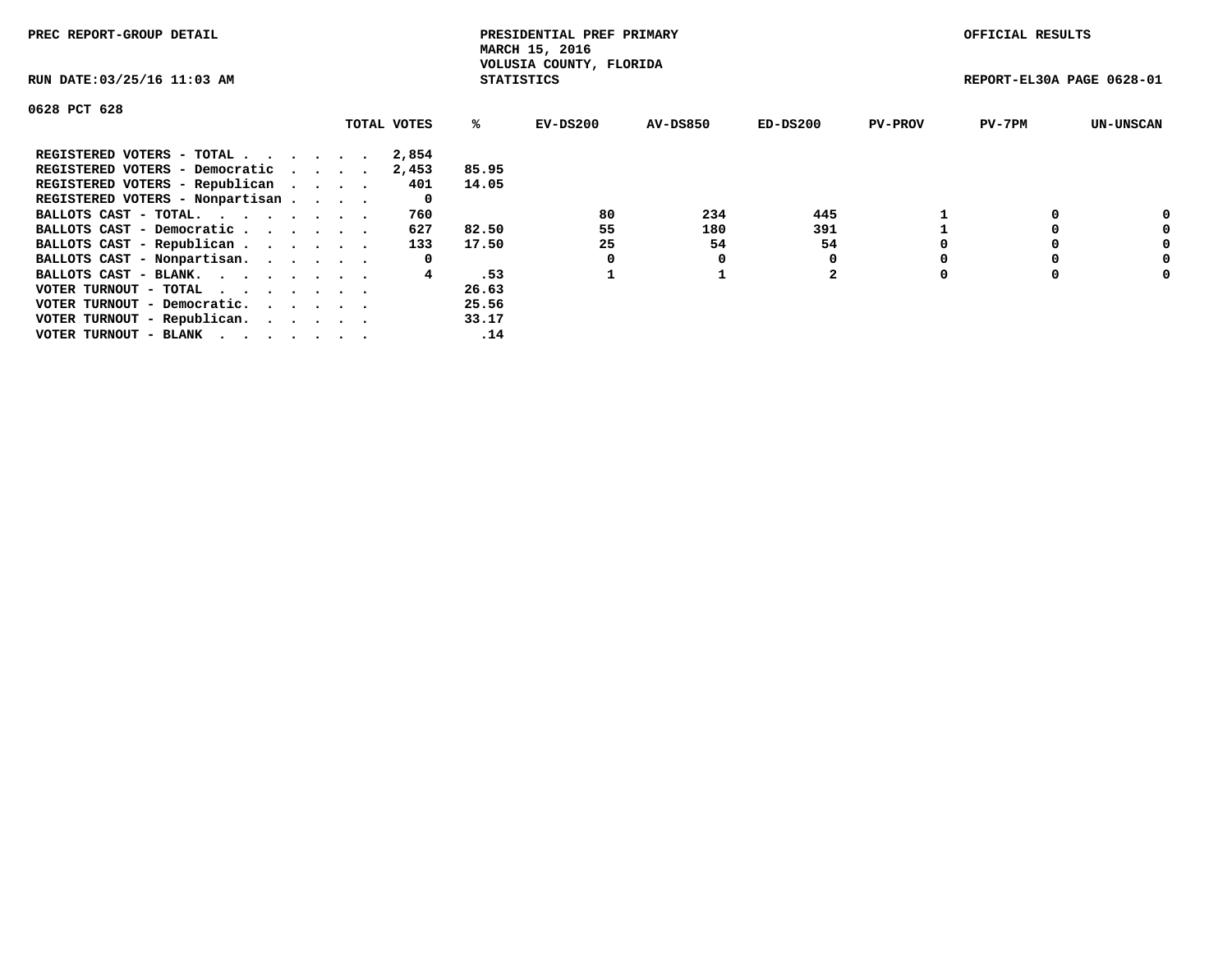| PREC REPORT-GROUP DETAIL               |  |  |  |  |  |             |       | PRESIDENTIAL PREF PRIMARY<br>MARCH 15, 2016<br>VOLUSIA COUNTY, FLORIDA |                 |            |                | OFFICIAL RESULTS          |           |
|----------------------------------------|--|--|--|--|--|-------------|-------|------------------------------------------------------------------------|-----------------|------------|----------------|---------------------------|-----------|
| RUN DATE: 03/25/16 11:03 AM            |  |  |  |  |  |             |       | Democratic                                                             |                 |            |                | REPORT-EL30A PAGE 0628-02 |           |
| 0628 PCT 628                           |  |  |  |  |  | TOTAL VOTES | %ะ    | EV-DS200                                                               | <b>AV-DS850</b> | $ED-DS200$ | <b>PV-PROV</b> | PV-7PM                    | UN-UNSCAN |
| President - Democratic<br>(VOTE FOR) 1 |  |  |  |  |  |             |       |                                                                        |                 |            |                |                           |           |
| Hillary Clinton                        |  |  |  |  |  | 479         | 76.89 | 41                                                                     | 140             | 297        |                |                           | 0         |
| Martin O'Malley                        |  |  |  |  |  | 6           | .96   | 0                                                                      |                 |            |                |                           | 0         |
| Bernie Sanders.                        |  |  |  |  |  | 138         | 22.15 | 13                                                                     | 35              | 90         |                |                           | 0         |
| Over Votes                             |  |  |  |  |  | 0           |       | 0                                                                      | 0               | 0          |                |                           | 0         |
| Under Votes.                           |  |  |  |  |  | 4           |       |                                                                        |                 | 2          |                |                           | 0         |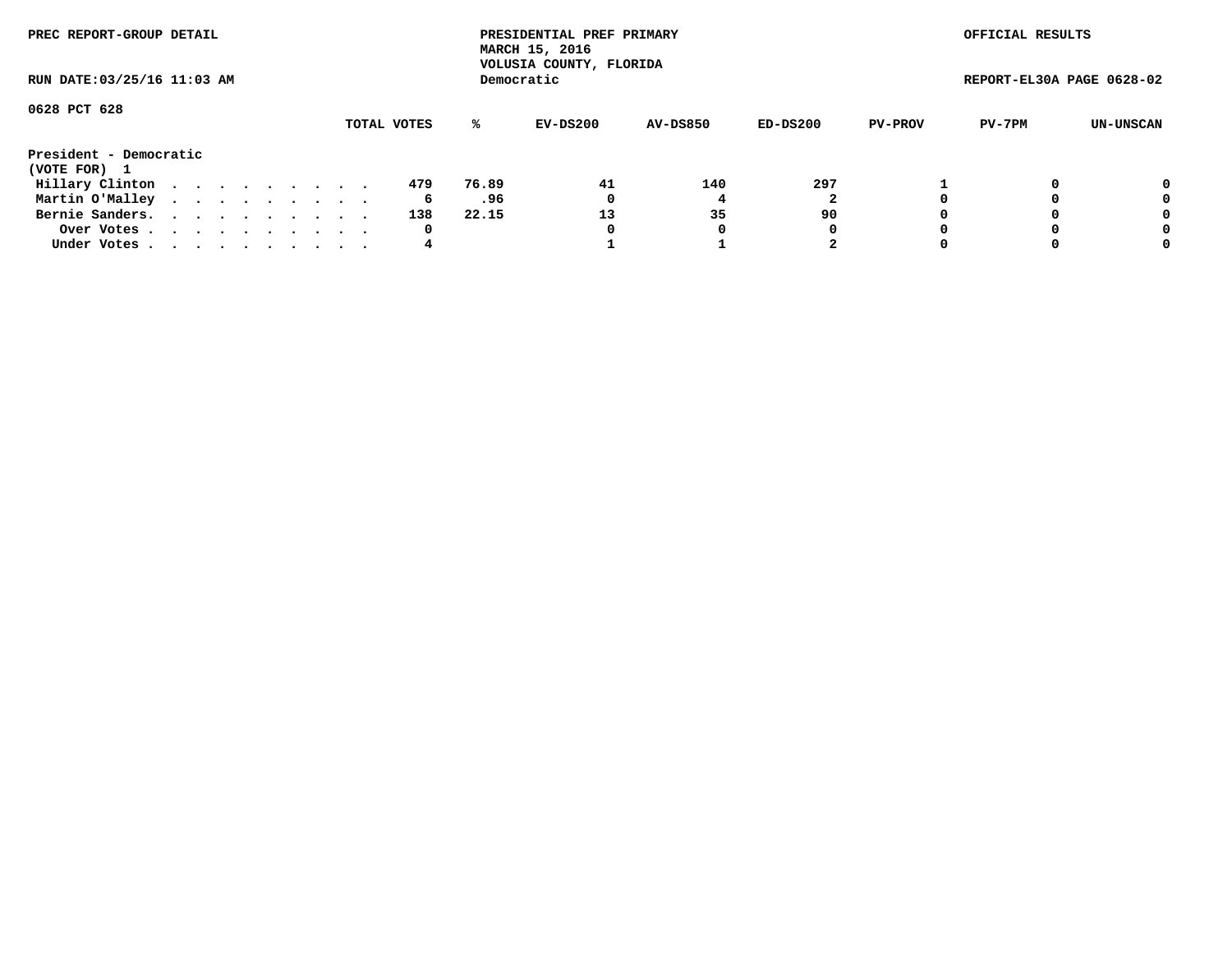| PREC REPORT-GROUP DETAIL                                                                                                                                                                                                                   |             |       | PRESIDENTIAL PREF PRIMARY<br>MARCH 15, 2016<br>VOLUSIA COUNTY, FLORIDA |                 |            |                | OFFICIAL RESULTS          |                  |
|--------------------------------------------------------------------------------------------------------------------------------------------------------------------------------------------------------------------------------------------|-------------|-------|------------------------------------------------------------------------|-----------------|------------|----------------|---------------------------|------------------|
| RUN DATE: 03/25/16 11:03 AM                                                                                                                                                                                                                |             |       | Republican                                                             |                 |            |                | REPORT-EL30A PAGE 0628-03 |                  |
| 0628 PCT 628                                                                                                                                                                                                                               |             |       |                                                                        |                 |            |                |                           |                  |
|                                                                                                                                                                                                                                            | TOTAL VOTES | ℁     | $EV-DS200$                                                             | <b>AV-DS850</b> | $ED-DS200$ | <b>PV-PROV</b> | PV-7PM                    | <b>UN-UNSCAN</b> |
| President - Republican<br>(VOTE FOR) 1                                                                                                                                                                                                     |             |       |                                                                        |                 |            |                |                           |                  |
| Jeb Bush.<br>. The contract of the contract of the contract of the contract of the contract of the contract of the contract of the contract of the contract of the contract of the contract of the contract of the contract of the contrac |             | .75   |                                                                        |                 |            |                |                           |                  |
| Ben Carson                                                                                                                                                                                                                                 |             | 5.26  |                                                                        |                 |            |                |                           |                  |
| Chris Christie.                                                                                                                                                                                                                            |             |       |                                                                        |                 |            |                |                           |                  |
| Ted Cruz.                                                                                                                                                                                                                                  | 21          | 15.79 |                                                                        |                 |            |                |                           |                  |
| Carly Fiorina                                                                                                                                                                                                                              |             |       |                                                                        |                 |            |                |                           |                  |
| Jim Gilmore.                                                                                                                                                                                                                               |             |       |                                                                        |                 |            |                |                           |                  |
| Lindsey Graham.                                                                                                                                                                                                                            |             |       |                                                                        |                 |            |                |                           |                  |
| Mike Huckabee                                                                                                                                                                                                                              |             | .75   |                                                                        |                 |            |                |                           |                  |
| John R. Kasich.                                                                                                                                                                                                                            |             | 3.01  |                                                                        |                 |            |                |                           |                  |
| Rand Paul                                                                                                                                                                                                                                  |             |       |                                                                        |                 |            |                |                           |                  |
| Marco Rubio.                                                                                                                                                                                                                               | 34          | 25.56 |                                                                        | 13              |            |                |                           |                  |
| Rick Santorum                                                                                                                                                                                                                              |             |       |                                                                        |                 |            |                |                           |                  |
| Donald J. Trump                                                                                                                                                                                                                            | 65          | 48.87 |                                                                        | 28              | 20         |                |                           |                  |
| Over Votes                                                                                                                                                                                                                                 |             |       |                                                                        |                 |            |                |                           |                  |
| Under Votes                                                                                                                                                                                                                                |             |       |                                                                        |                 |            |                |                           |                  |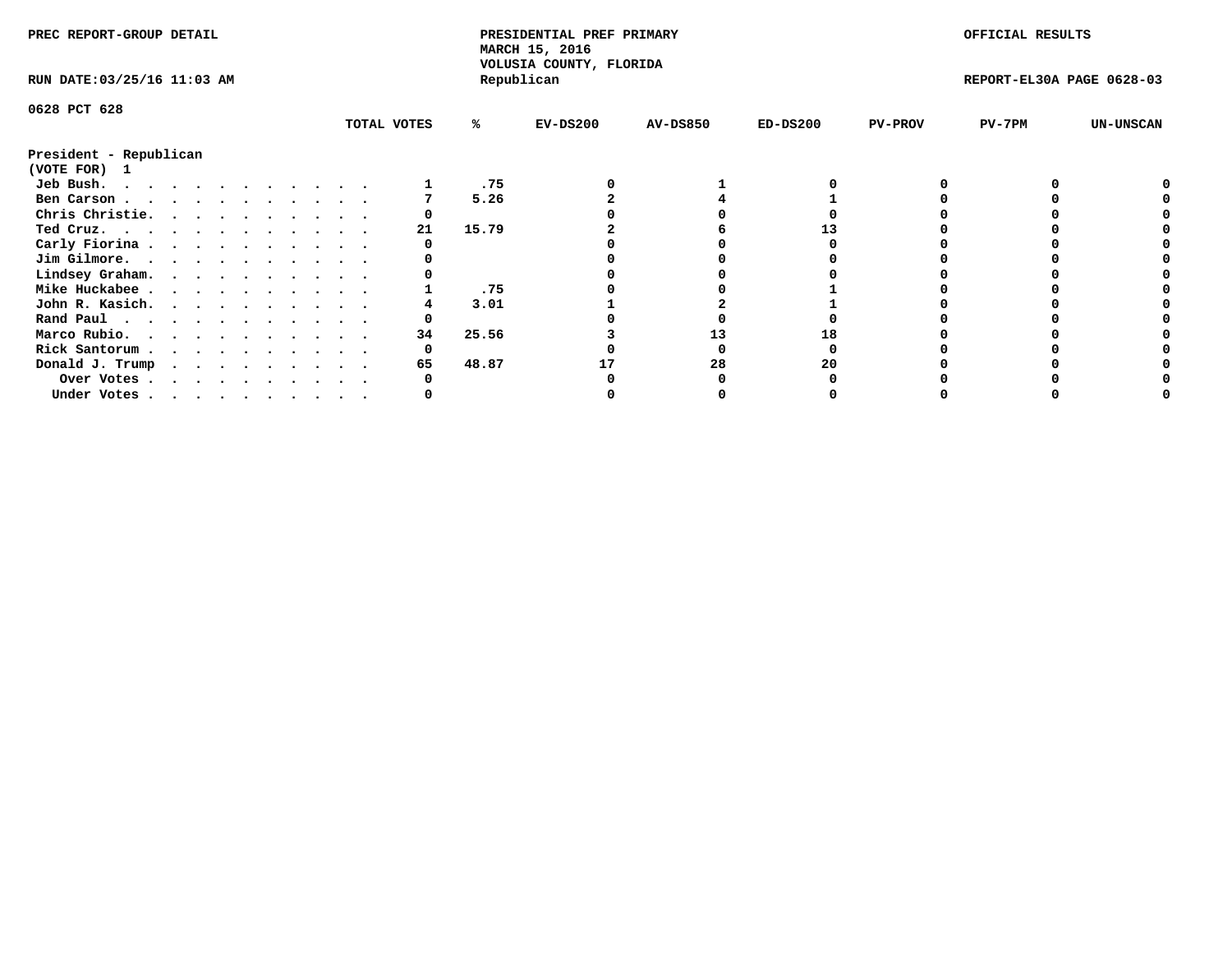| PREC REPORT-GROUP DETAIL                                    |             |                   | PRESIDENTIAL PREF PRIMARY<br>MARCH 15, 2016 |                 |            |                | OFFICIAL RESULTS          |                  |
|-------------------------------------------------------------|-------------|-------------------|---------------------------------------------|-----------------|------------|----------------|---------------------------|------------------|
| RUN DATE: 03/25/16 11:03 AM                                 |             | <b>STATISTICS</b> | VOLUSIA COUNTY, FLORIDA                     |                 |            |                | REPORT-EL30A PAGE 0633-01 |                  |
| 0633 PCT 633                                                |             |                   |                                             |                 |            |                |                           |                  |
|                                                             | TOTAL VOTES | ℁                 | EV-DS200                                    | <b>AV-DS850</b> | $ED-DS200$ | <b>PV-PROV</b> | $PV-7PM$                  | <b>UN-UNSCAN</b> |
| REGISTERED VOTERS - TOTAL                                   | 2,729       |                   |                                             |                 |            |                |                           |                  |
| REGISTERED VOTERS - Democratic                              | 1,900       | 69.62             |                                             |                 |            |                |                           |                  |
| REGISTERED VOTERS - Republican                              | 829         | 30.38             |                                             |                 |            |                |                           |                  |
| REGISTERED VOTERS - Nonpartisan                             | 0           |                   |                                             |                 |            |                |                           |                  |
| BALLOTS CAST - TOTAL.                                       | 957         |                   | 97                                          | 289             | 570        |                |                           | 0                |
| BALLOTS CAST - Democratic                                   | 609         | 63.64             | 66                                          | 166             | 376        |                |                           | 0                |
| BALLOTS CAST - Republican                                   | 348         | 36.36             | 31                                          | 123             | 194        |                |                           | 0                |
| BALLOTS CAST - Nonpartisan.                                 | 0           |                   |                                             | 0               |            |                |                           | 0                |
| BALLOTS CAST - BLANK.                                       |             | .73               | 0                                           | 0               |            |                |                           | 0                |
| VOTER TURNOUT - TOTAL $\cdot \cdot \cdot \cdot \cdot \cdot$ |             | 35.07             |                                             |                 |            |                |                           |                  |
| VOTER TURNOUT - Democratic.                                 |             | 32.05             |                                             |                 |            |                |                           |                  |
| VOTER TURNOUT - Republican.                                 |             | 41.98             |                                             |                 |            |                |                           |                  |
| VOTER TURNOUT - BLANK                                       |             | .26               |                                             |                 |            |                |                           |                  |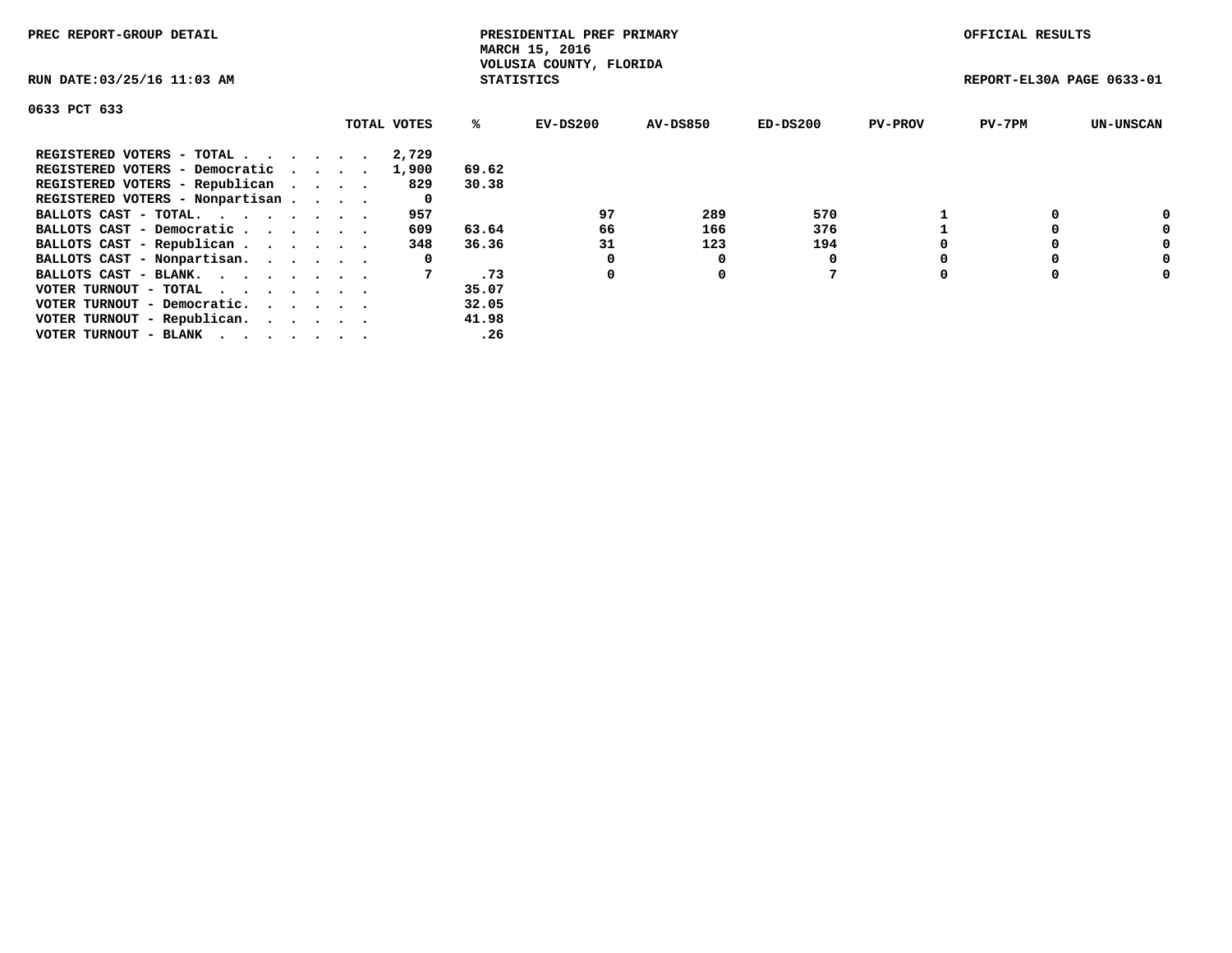| PREC REPORT-GROUP DETAIL               |  |  |  |  |             |       | PRESIDENTIAL PREF PRIMARY<br>MARCH 15, 2016<br>VOLUSIA COUNTY, FLORIDA |                 |          |                | OFFICIAL RESULTS          |           |
|----------------------------------------|--|--|--|--|-------------|-------|------------------------------------------------------------------------|-----------------|----------|----------------|---------------------------|-----------|
| RUN DATE: 03/25/16 11:03 AM            |  |  |  |  |             |       | Democratic                                                             |                 |          |                | REPORT-EL30A PAGE 0633-02 |           |
| 0633 PCT 633                           |  |  |  |  | TOTAL VOTES | ℁     | EV-DS200                                                               | <b>AV-DS850</b> | ED-DS200 | <b>PV-PROV</b> | PV-7PM                    | UN-UNSCAN |
|                                        |  |  |  |  |             |       |                                                                        |                 |          |                |                           |           |
| President - Democratic<br>(VOTE FOR) 1 |  |  |  |  |             |       |                                                                        |                 |          |                |                           |           |
| Hillary Clinton                        |  |  |  |  | 396         | 65.56 | 41                                                                     | 120             | 235      |                |                           | 0         |
| Martin O'Malley                        |  |  |  |  | 7           | 1.16  | 0                                                                      |                 |          |                |                           | 0         |
| Bernie Sanders.                        |  |  |  |  | 201         | 33.28 | 25                                                                     | 43              | 133      |                |                           | 0         |
| Over Votes.                            |  |  |  |  | 0           |       | 0                                                                      | 0               | 0        |                |                           | 0         |
| Under Votes                            |  |  |  |  | כ           |       |                                                                        |                 | 5        |                |                           | 0         |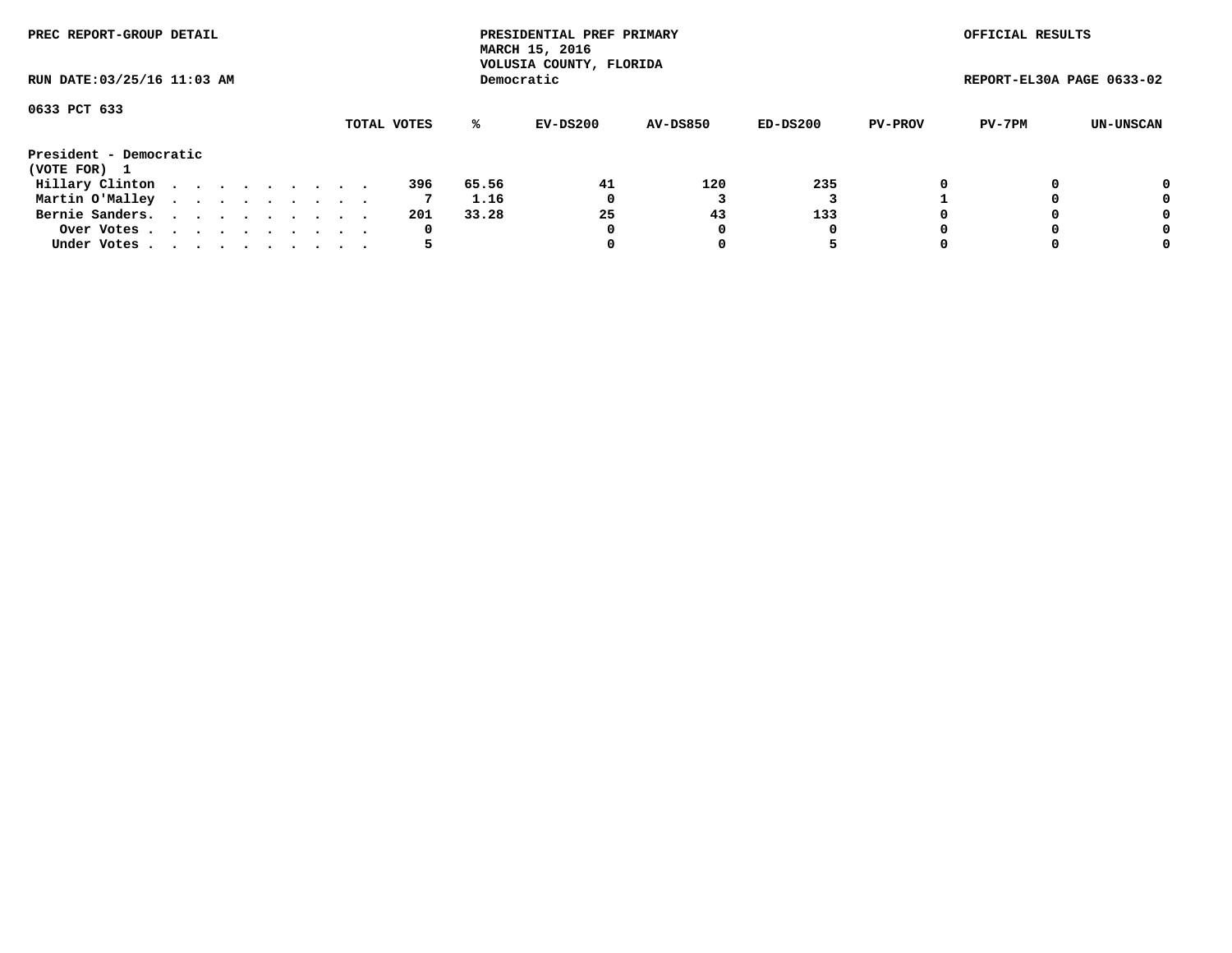| PREC REPORT-GROUP DETAIL               |  |  |  |  |  |  |  |  |             |       | PRESIDENTIAL PREF PRIMARY<br>MARCH 15, 2016<br>VOLUSIA COUNTY, FLORIDA |                 |            |                | OFFICIAL RESULTS          |                  |
|----------------------------------------|--|--|--|--|--|--|--|--|-------------|-------|------------------------------------------------------------------------|-----------------|------------|----------------|---------------------------|------------------|
| RUN DATE: 03/25/16 11:03 AM            |  |  |  |  |  |  |  |  |             |       | Republican                                                             |                 |            |                | REPORT-EL30A PAGE 0633-03 |                  |
| 0633 PCT 633                           |  |  |  |  |  |  |  |  |             |       |                                                                        |                 |            |                |                           |                  |
|                                        |  |  |  |  |  |  |  |  | TOTAL VOTES | %ะ    | $EV-DS200$                                                             | <b>AV-DS850</b> | $ED-DS200$ | <b>PV-PROV</b> | $PV-7PM$                  | <b>UN-UNSCAN</b> |
| President - Republican<br>(VOTE FOR) 1 |  |  |  |  |  |  |  |  |             |       |                                                                        |                 |            |                |                           |                  |
| Jeb Bush.                              |  |  |  |  |  |  |  |  |             | 1.73  |                                                                        |                 |            |                |                           |                  |
| Ben Carson                             |  |  |  |  |  |  |  |  |             | .87   |                                                                        |                 |            |                |                           |                  |
| Chris Christie.                        |  |  |  |  |  |  |  |  |             |       |                                                                        |                 |            |                |                           |                  |
| Ted Cruz.                              |  |  |  |  |  |  |  |  | 47          | 13.58 |                                                                        | 15              |            |                |                           |                  |
| Carly Fiorina                          |  |  |  |  |  |  |  |  |             | .29   |                                                                        |                 |            |                |                           |                  |
| Jim Gilmore.                           |  |  |  |  |  |  |  |  |             |       |                                                                        |                 |            |                |                           |                  |
| Lindsey Graham.                        |  |  |  |  |  |  |  |  |             | .29   |                                                                        |                 |            |                |                           |                  |
| Mike Huckabee                          |  |  |  |  |  |  |  |  |             | .29   |                                                                        |                 |            |                |                           |                  |
| John R. Kasich.                        |  |  |  |  |  |  |  |  | 22          | 6.36  |                                                                        |                 |            |                |                           |                  |
| Rand Paul                              |  |  |  |  |  |  |  |  | 0           |       |                                                                        |                 |            |                |                           |                  |
| Marco Rubio.                           |  |  |  |  |  |  |  |  | 64          | 18.50 |                                                                        | 29              | 29         |                |                           |                  |
| Rick Santorum                          |  |  |  |  |  |  |  |  | 0           |       |                                                                        |                 |            |                |                           |                  |
|                                        |  |  |  |  |  |  |  |  |             | 58.09 |                                                                        |                 | 118        |                |                           |                  |
| Donald J. Trump                        |  |  |  |  |  |  |  |  | 201         |       | 20                                                                     | 63              |            |                |                           |                  |
| Over Votes                             |  |  |  |  |  |  |  |  |             |       |                                                                        |                 |            |                |                           |                  |
| Under Votes, , , , , , , , , , ,       |  |  |  |  |  |  |  |  |             |       |                                                                        |                 |            |                |                           |                  |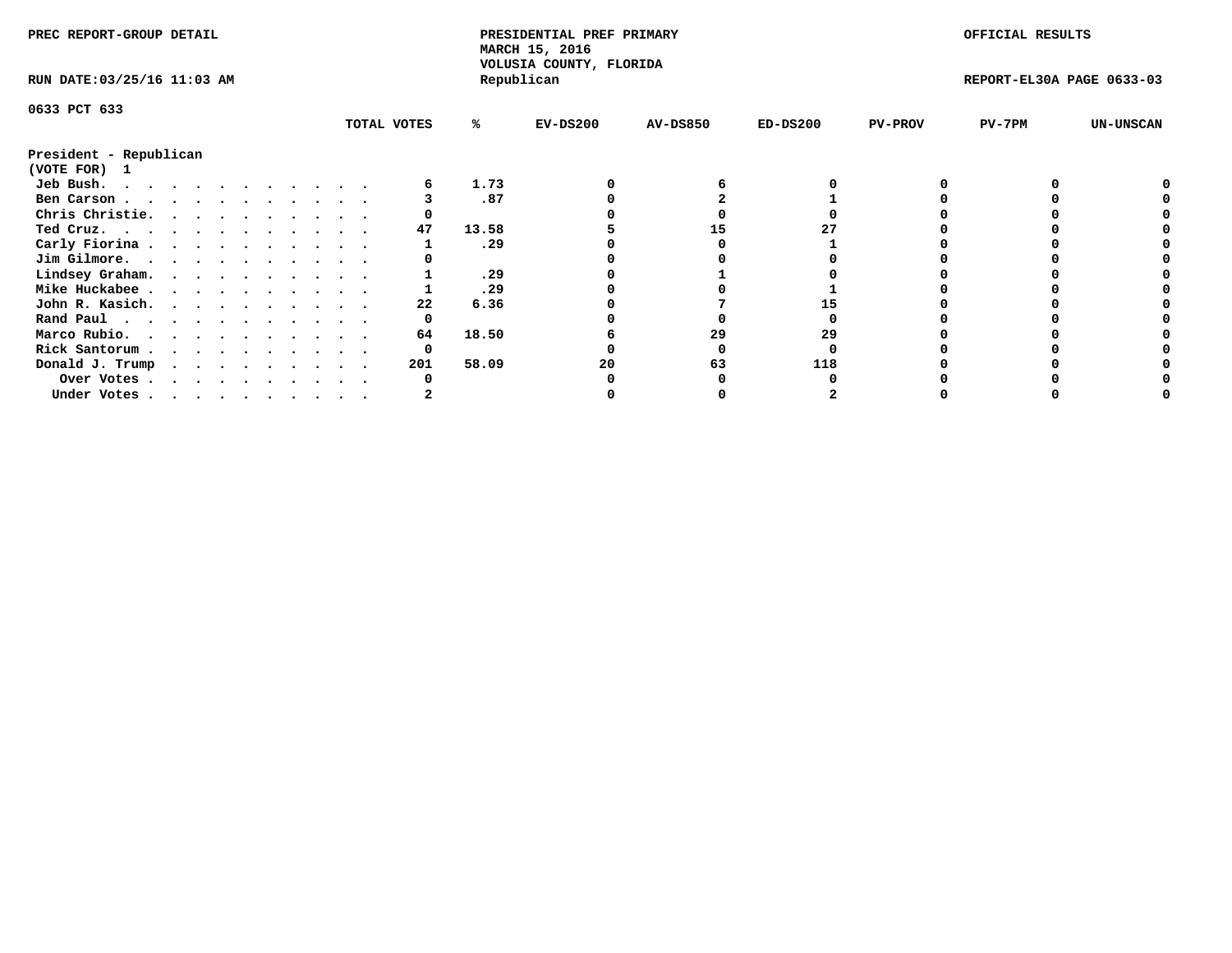| PREC REPORT-GROUP DETAIL        |             |                   | PRESIDENTIAL PREF PRIMARY<br>MARCH 15, 2016 |                 |            |                | OFFICIAL RESULTS          |                  |
|---------------------------------|-------------|-------------------|---------------------------------------------|-----------------|------------|----------------|---------------------------|------------------|
| RUN DATE: 03/25/16 11:03 AM     |             | <b>STATISTICS</b> | VOLUSIA COUNTY, FLORIDA                     |                 |            |                | REPORT-EL30A PAGE 0638-01 |                  |
| 0638 PCT 638                    |             |                   |                                             |                 |            |                |                           |                  |
|                                 | TOTAL VOTES | %ะ                | EV-DS200                                    | <b>AV-DS850</b> | $ED-DS200$ | <b>PV-PROV</b> | $PV-7PM$                  | <b>UN-UNSCAN</b> |
| REGISTERED VOTERS - TOTAL       | 1,516       |                   |                                             |                 |            |                |                           |                  |
| REGISTERED VOTERS - Democratic  | 806         | 53.17             |                                             |                 |            |                |                           |                  |
| REGISTERED VOTERS - Republican  | 710         | 46.83             |                                             |                 |            |                |                           |                  |
| REGISTERED VOTERS - Nonpartisan | 0           |                   |                                             |                 |            |                |                           |                  |
| BALLOTS CAST - TOTAL.           | 744         |                   | 51                                          | 269             | 422        |                |                           |                  |
| BALLOTS CAST - Democratic       | 307         | 41.26             | 17                                          | 112             | 176        |                |                           | $\mathbf{2}$     |
| BALLOTS CAST - Republican       | 437         | 58.74             | 34                                          | 157             | 246        |                |                           | 0                |
| BALLOTS CAST - Nonpartisan.     | 0           |                   | 0                                           |                 |            |                |                           | 0                |
| BALLOTS CAST - BLANK.           |             | .94               | 0                                           | 0               | 5          |                |                           | 2                |
| VOTER TURNOUT - TOTAL<br>.      |             | 49.08             |                                             |                 |            |                |                           |                  |
| VOTER TURNOUT - Democratic.     |             | 38.09             |                                             |                 |            |                |                           |                  |
| VOTER TURNOUT - Republican.     |             | 61.55             |                                             |                 |            |                |                           |                  |
| VOTER TURNOUT - BLANK           |             | .46               |                                             |                 |            |                |                           |                  |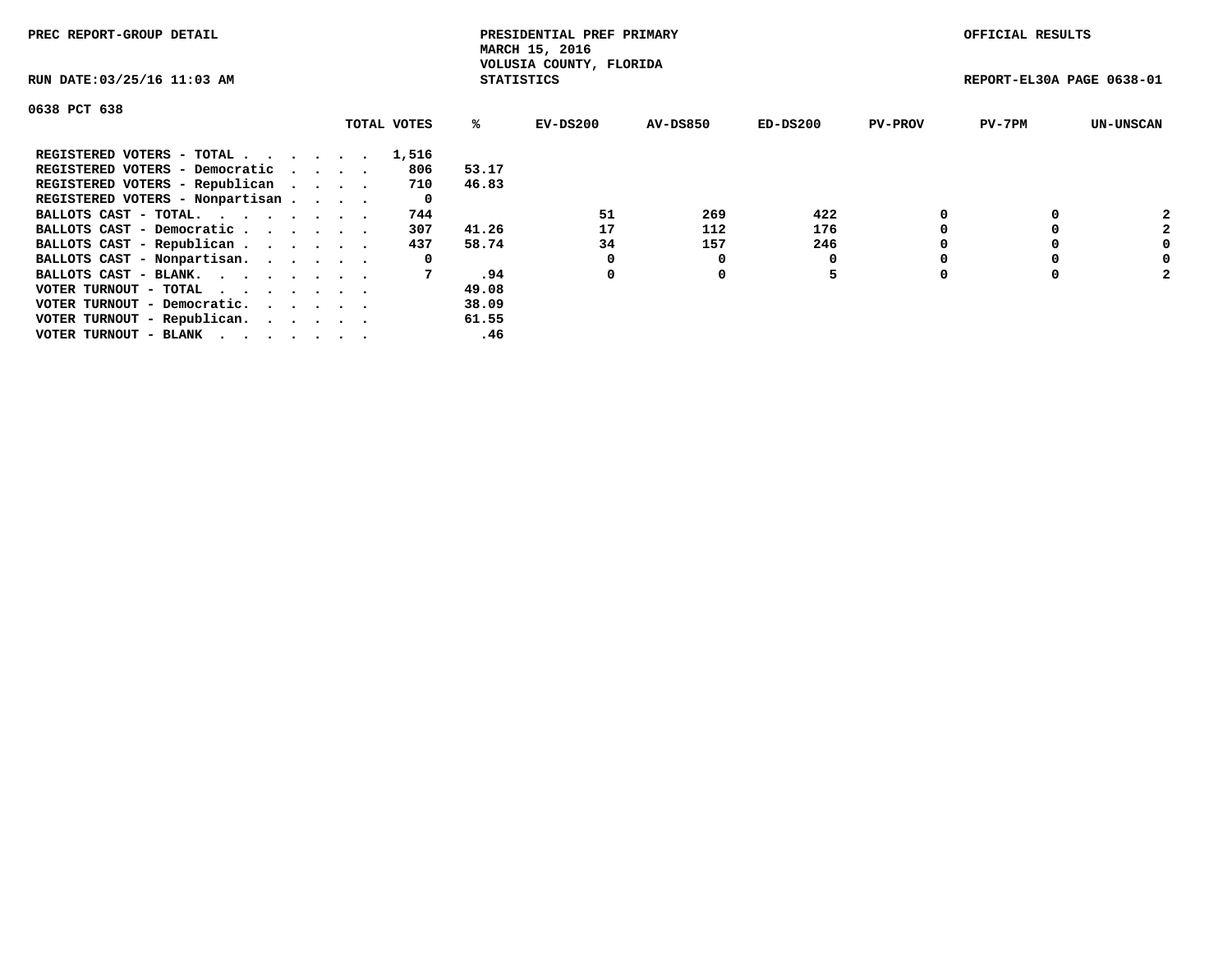| PREC REPORT-GROUP DETAIL    |  |  |  |  |             |       | PRESIDENTIAL PREF PRIMARY<br>MARCH 15, 2016<br>VOLUSIA COUNTY, FLORIDA |                 |          |                | OFFICIAL RESULTS          |           |
|-----------------------------|--|--|--|--|-------------|-------|------------------------------------------------------------------------|-----------------|----------|----------------|---------------------------|-----------|
| RUN DATE: 03/25/16 11:03 AM |  |  |  |  |             |       | Democratic                                                             |                 |          |                | REPORT-EL30A PAGE 0638-02 |           |
| 0638 PCT 638                |  |  |  |  |             |       |                                                                        |                 |          |                |                           |           |
|                             |  |  |  |  | TOTAL VOTES | %ะ    | EV-DS200                                                               | <b>AV-DS850</b> | ED-DS200 | <b>PV-PROV</b> | PV-7PM                    | UN-UNSCAN |
| President - Democratic      |  |  |  |  |             |       |                                                                        |                 |          |                |                           |           |
| (VOTE FOR) 1                |  |  |  |  |             |       |                                                                        |                 |          |                |                           |           |
| Hillary Clinton             |  |  |  |  | 191         | 63.67 | 10                                                                     | 78              | 103      | 0              |                           | 0         |
| Martin O'Malley             |  |  |  |  | 10          | 3.33  | 0                                                                      |                 | 8        |                |                           | 0         |
| Bernie Sanders.             |  |  |  |  | 99          | 33.00 |                                                                        | 32              | 60       |                |                           | 0         |
| Over Votes.                 |  |  |  |  | 0           |       | 0                                                                      | 0               | 0        |                |                           | 0         |
| Under Votes.                |  |  |  |  |             |       |                                                                        |                 |          |                |                           |           |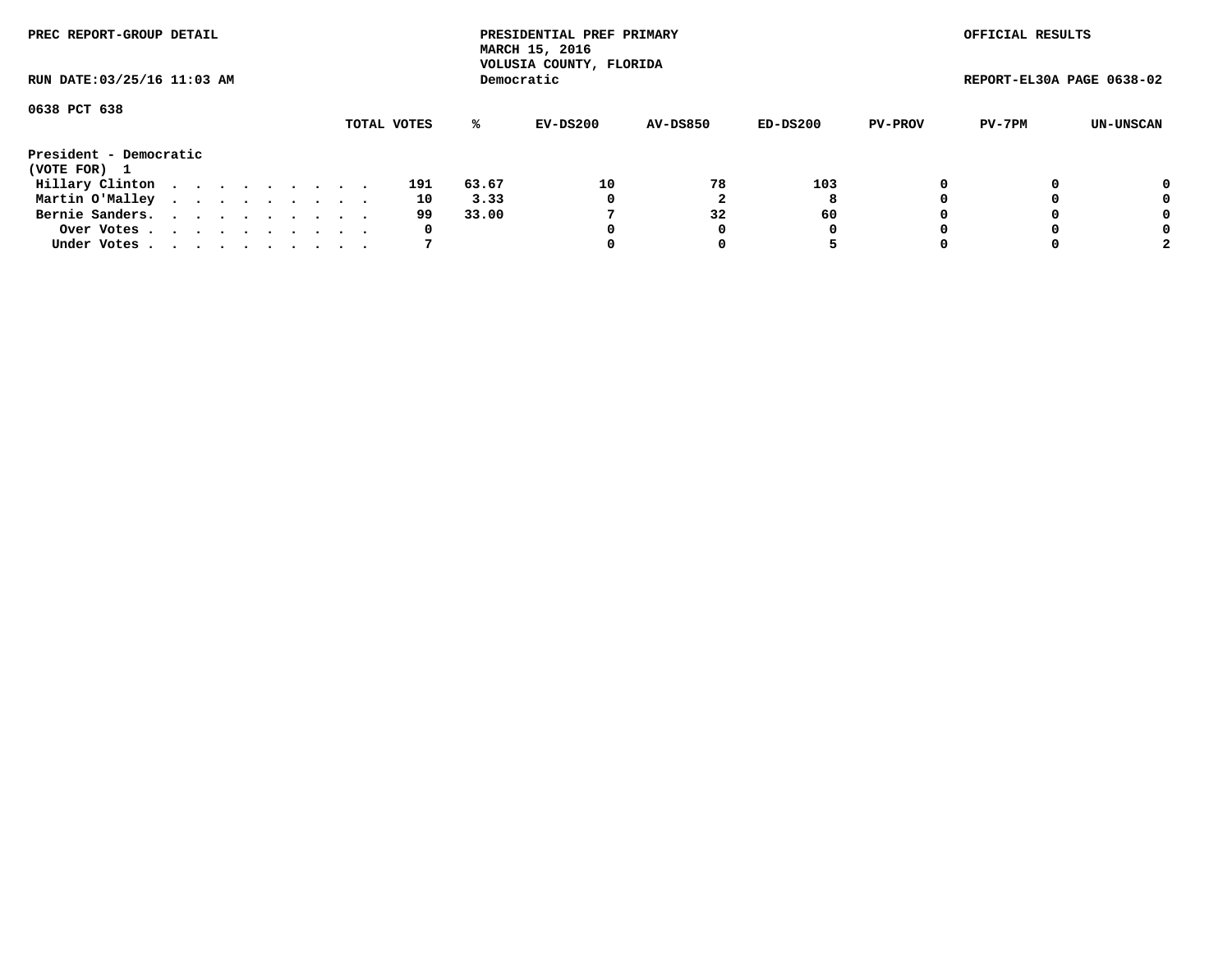| PREC REPORT-GROUP DETAIL    |  |  |  |  |  |  |  |  |             | PRESIDENTIAL PREF PRIMARY<br>MARCH 15, 2016<br>VOLUSIA COUNTY, FLORIDA |            |                 |            | OFFICIAL RESULTS |                           |                  |
|-----------------------------|--|--|--|--|--|--|--|--|-------------|------------------------------------------------------------------------|------------|-----------------|------------|------------------|---------------------------|------------------|
| RUN DATE: 03/25/16 11:03 AM |  |  |  |  |  |  |  |  |             |                                                                        | Republican |                 |            |                  | REPORT-EL30A PAGE 0638-03 |                  |
| 0638 PCT 638                |  |  |  |  |  |  |  |  |             |                                                                        |            |                 |            |                  |                           |                  |
|                             |  |  |  |  |  |  |  |  | TOTAL VOTES | %ะ                                                                     | $EV-DS200$ | <b>AV-DS850</b> | $ED-DS200$ | <b>PV-PROV</b>   | $PV-7PM$                  | <b>UN-UNSCAN</b> |
| President - Republican      |  |  |  |  |  |  |  |  |             |                                                                        |            |                 |            |                  |                           |                  |
| (VOTE FOR) 1                |  |  |  |  |  |  |  |  |             |                                                                        |            |                 |            |                  |                           |                  |
| Jeb Bush.                   |  |  |  |  |  |  |  |  | 12          | 2.75                                                                   |            | 12              |            |                  |                           |                  |
| Ben Carson                  |  |  |  |  |  |  |  |  |             | .46                                                                    |            |                 |            |                  |                           |                  |
| Chris Christie.             |  |  |  |  |  |  |  |  |             | .69                                                                    |            |                 |            |                  |                           |                  |
| Ted Cruz.                   |  |  |  |  |  |  |  |  | 46          | 10.53                                                                  |            | 18              |            |                  |                           |                  |
| Carly Fiorina               |  |  |  |  |  |  |  |  |             |                                                                        |            |                 |            |                  |                           |                  |
| Jim Gilmore.                |  |  |  |  |  |  |  |  |             |                                                                        |            |                 |            |                  |                           |                  |
| Lindsey Graham.             |  |  |  |  |  |  |  |  |             |                                                                        |            |                 |            |                  |                           |                  |
| Mike Huckabee               |  |  |  |  |  |  |  |  |             |                                                                        |            |                 |            |                  |                           |                  |
| John R. Kasich.             |  |  |  |  |  |  |  |  | 24          | 5.49                                                                   |            |                 |            |                  |                           |                  |
| Rand Paul                   |  |  |  |  |  |  |  |  |             | .23                                                                    |            |                 |            |                  |                           |                  |
| Marco Rubio.                |  |  |  |  |  |  |  |  | 75          | 17.16                                                                  |            | 23              | 49         |                  |                           |                  |
| Rick Santorum               |  |  |  |  |  |  |  |  | 0           |                                                                        |            |                 |            |                  |                           |                  |
| Donald J. Trump             |  |  |  |  |  |  |  |  | 274         | 62.70                                                                  |            | 91              | 159        |                  |                           |                  |
| Over Votes                  |  |  |  |  |  |  |  |  |             |                                                                        |            |                 |            |                  |                           |                  |
| Under Votes                 |  |  |  |  |  |  |  |  |             |                                                                        |            |                 |            |                  |                           |                  |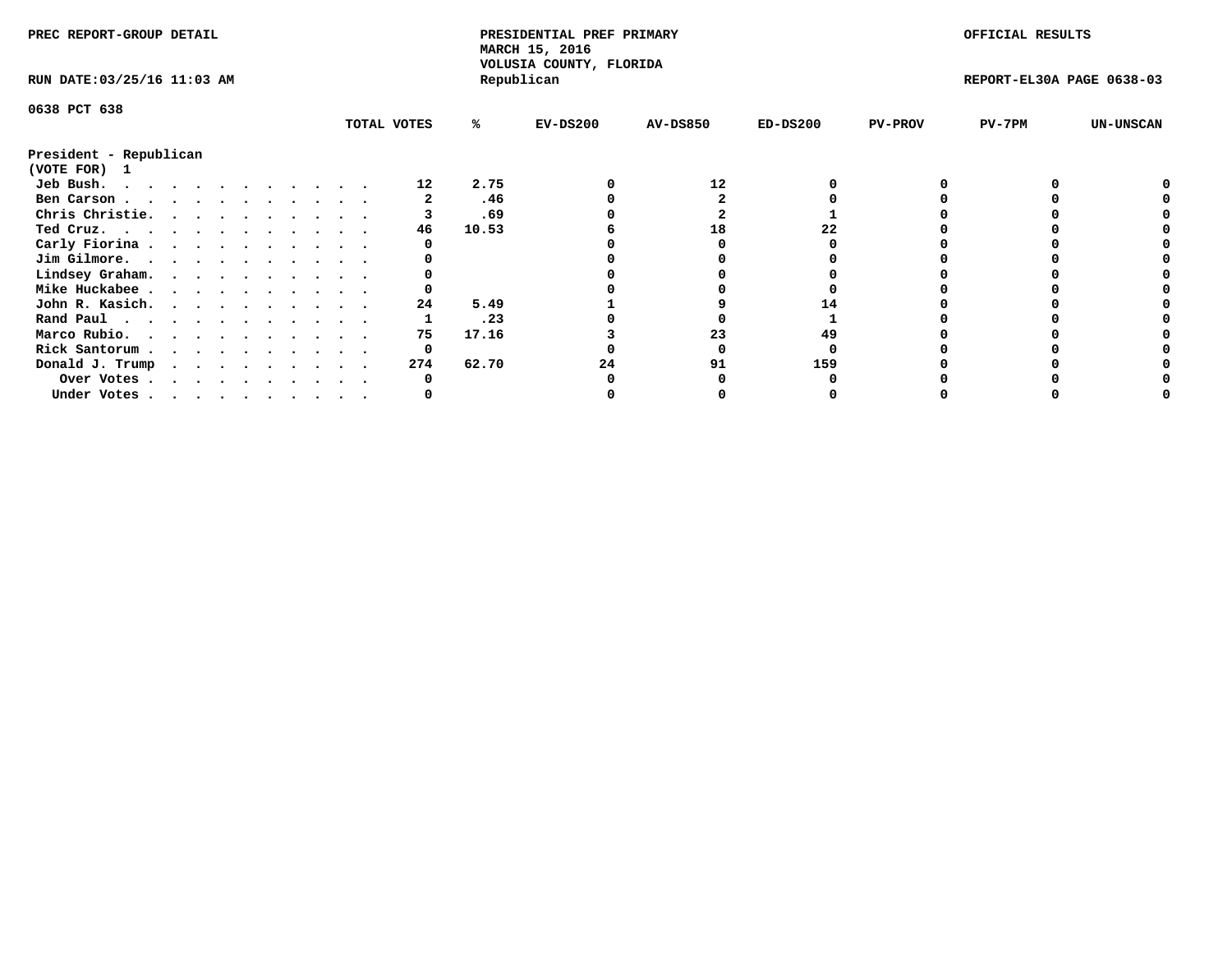| PREC REPORT-GROUP DETAIL                                    |             |                   | PRESIDENTIAL PREF PRIMARY<br>MARCH 15, 2016 |          |            |                | OFFICIAL RESULTS          |                  |
|-------------------------------------------------------------|-------------|-------------------|---------------------------------------------|----------|------------|----------------|---------------------------|------------------|
| RUN DATE: 03/25/16 11:03 AM                                 |             | <b>STATISTICS</b> | VOLUSIA COUNTY, FLORIDA                     |          |            |                | REPORT-EL30A PAGE 0641-01 |                  |
| 0641 PCT 641                                                |             |                   |                                             |          |            |                |                           |                  |
|                                                             | TOTAL VOTES | ℁                 | $EV-DS200$                                  | AV-DS850 | $ED-DS200$ | <b>PV-PROV</b> | $PV-7PM$                  | <b>UN-UNSCAN</b> |
| REGISTERED VOTERS - TOTAL                                   | 3,204       |                   |                                             |          |            |                |                           |                  |
| REGISTERED VOTERS - Democratic                              | 1,533       | 47.85             |                                             |          |            |                |                           |                  |
| REGISTERED VOTERS - Republican                              | 1,671       | 52.15             |                                             |          |            |                |                           |                  |
| REGISTERED VOTERS - Nonpartisan                             | 0           |                   |                                             |          |            |                |                           |                  |
| BALLOTS CAST - TOTAL. 1,522                                 |             |                   | 181                                         | 600      | 741        |                |                           | 0                |
| BALLOTS CAST - Democratic                                   | 558         | 36.66             | 77                                          | 220      | 261        |                |                           | 0                |
| BALLOTS CAST - Republican                                   | 964         | 63.34             | 104                                         | 380      | 480        |                |                           | 0                |
| BALLOTS CAST - Nonpartisan.                                 | 0           |                   |                                             | 0        |            |                |                           | 0                |
| BALLOTS CAST - BLANK.                                       | 5.          | .33               |                                             |          |            |                |                           | 0                |
| VOTER TURNOUT - TOTAL $\cdot \cdot \cdot \cdot \cdot \cdot$ |             | 47.50             |                                             |          |            |                |                           |                  |
| VOTER TURNOUT - Democratic.                                 |             | 36.40             |                                             |          |            |                |                           |                  |
| VOTER TURNOUT - Republican.                                 |             | 57.69             |                                             |          |            |                |                           |                  |
| VOTER TURNOUT - BLANK                                       |             | .16               |                                             |          |            |                |                           |                  |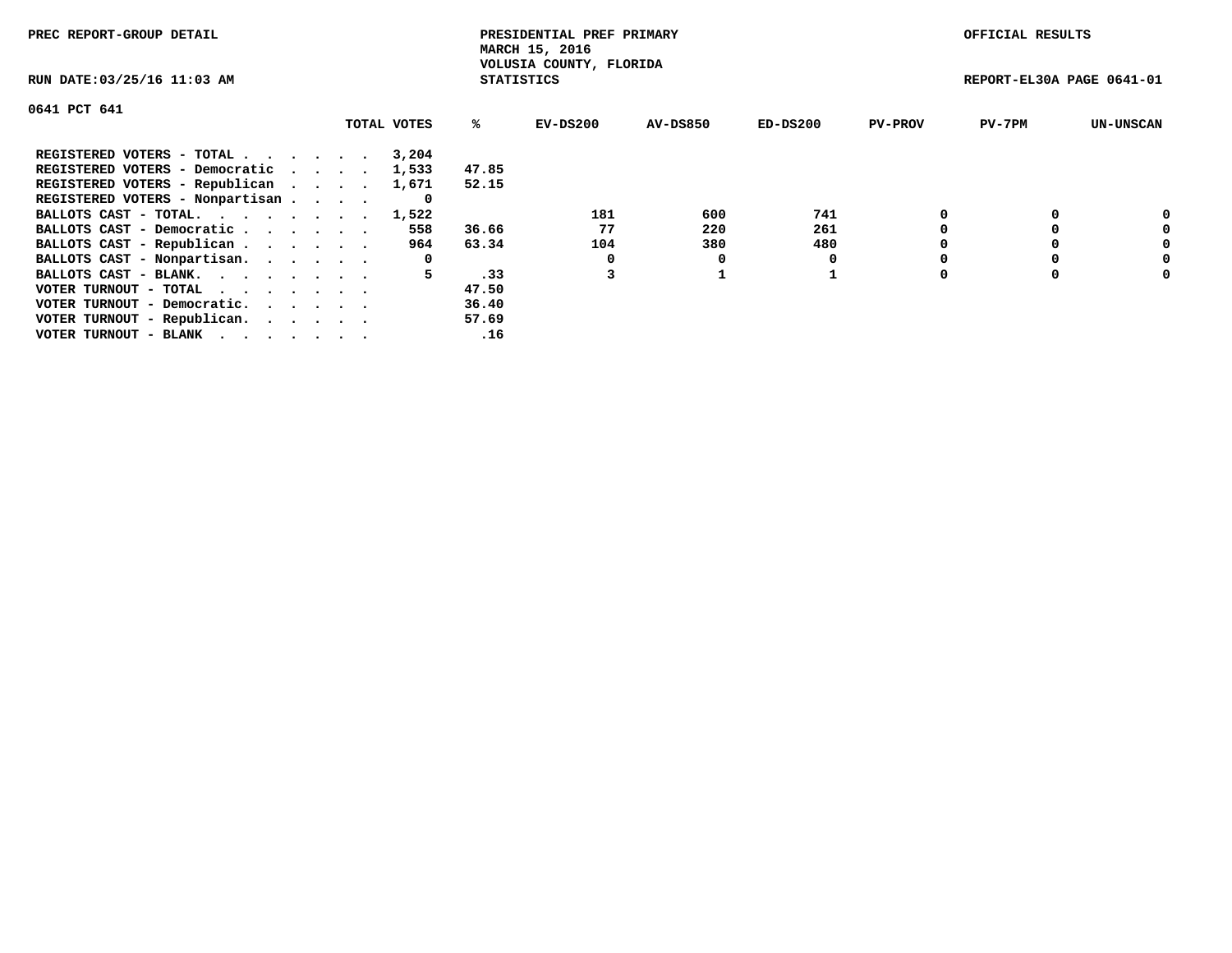| PREC REPORT-GROUP DETAIL<br>RUN DATE: 03/25/16 11:03 AM |  |  |  |  |  |  |  |             |       | PRESIDENTIAL PREF PRIMARY<br>MARCH 15, 2016<br>VOLUSIA COUNTY, FLORIDA |                 |          |                | OFFICIAL RESULTS          |           |
|---------------------------------------------------------|--|--|--|--|--|--|--|-------------|-------|------------------------------------------------------------------------|-----------------|----------|----------------|---------------------------|-----------|
|                                                         |  |  |  |  |  |  |  |             |       | Democratic                                                             |                 |          |                | REPORT-EL30A PAGE 0641-02 |           |
| 0641 PCT 641                                            |  |  |  |  |  |  |  |             |       |                                                                        |                 |          |                |                           |           |
|                                                         |  |  |  |  |  |  |  | TOTAL VOTES | ℁     | EV-DS200                                                               | <b>AV-DS850</b> | ED-DS200 | <b>PV-PROV</b> | PV-7PM                    | UN-UNSCAN |
| President - Democratic<br>(VOTE FOR) 1                  |  |  |  |  |  |  |  |             |       |                                                                        |                 |          |                |                           |           |
| Hillary Clinton                                         |  |  |  |  |  |  |  | 372         | 67.15 | 50                                                                     | 169             | 153      |                |                           | 0         |
| Martin O'Malley                                         |  |  |  |  |  |  |  | 11          | 1.99  |                                                                        | 'n              | 4        |                |                           | 0         |
| Bernie Sanders.                                         |  |  |  |  |  |  |  | 171         | 30.87 | 23                                                                     | 44              | 104      |                |                           | 0         |
| Over Votes.                                             |  |  |  |  |  |  |  | 0           |       |                                                                        |                 | 0        |                |                           | 0         |
| Under Votes                                             |  |  |  |  |  |  |  | 4           |       |                                                                        |                 | 0        |                |                           | 0         |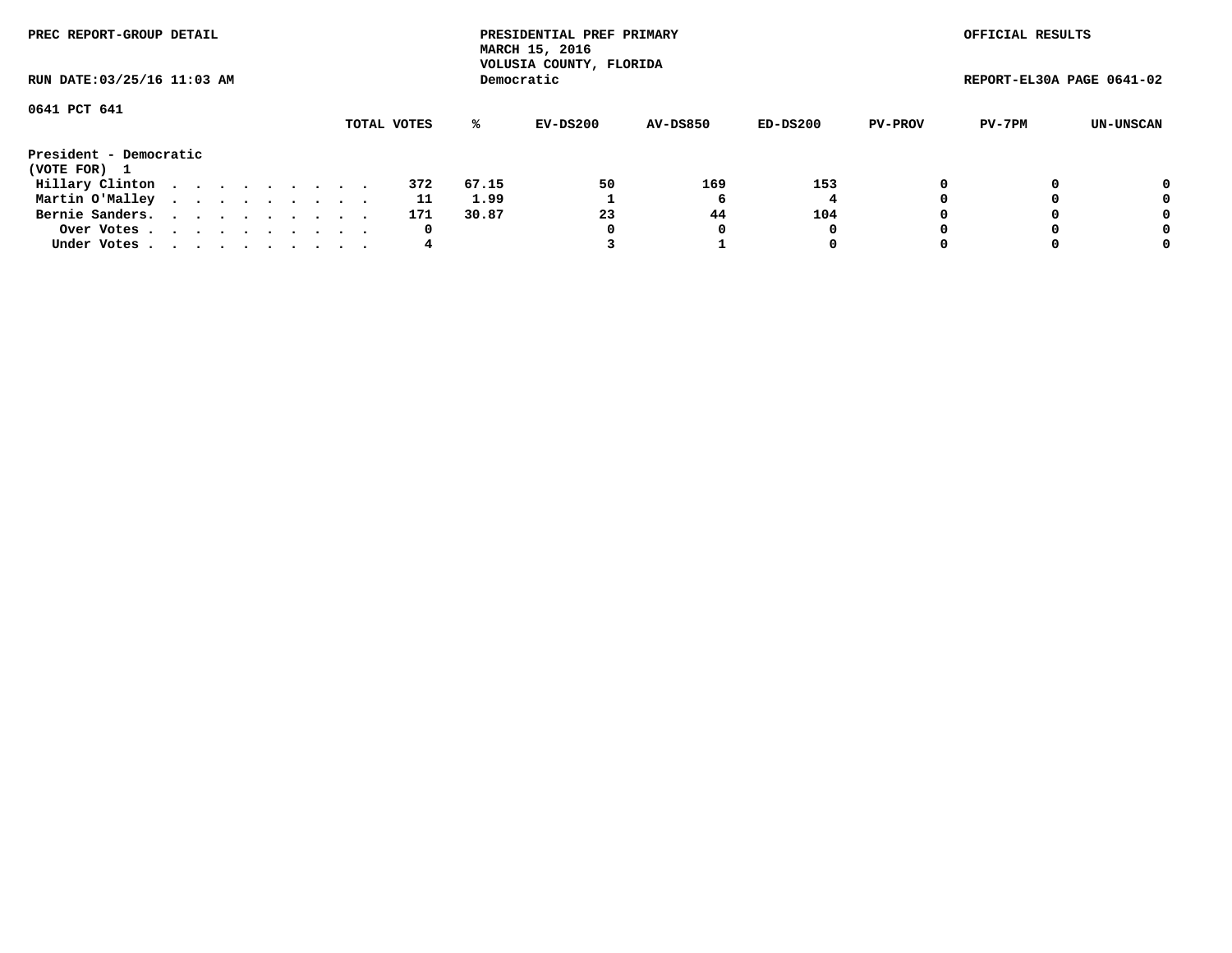| PREC REPORT-GROUP DETAIL    |  |  |  |  |  |  |  |             | PRESIDENTIAL PREF PRIMARY<br>MARCH 15, 2016<br>VOLUSIA COUNTY, FLORIDA |            |                 |            | OFFICIAL RESULTS |                           |                  |
|-----------------------------|--|--|--|--|--|--|--|-------------|------------------------------------------------------------------------|------------|-----------------|------------|------------------|---------------------------|------------------|
| RUN DATE: 03/25/16 11:03 AM |  |  |  |  |  |  |  |             |                                                                        | Republican |                 |            |                  | REPORT-EL30A PAGE 0641-03 |                  |
| 0641 PCT 641                |  |  |  |  |  |  |  |             |                                                                        |            |                 |            |                  |                           |                  |
|                             |  |  |  |  |  |  |  | TOTAL VOTES | %ะ                                                                     | $EV-DS200$ | <b>AV-DS850</b> | $ED-DS200$ | <b>PV-PROV</b>   | $PV-7PM$                  | <b>UN-UNSCAN</b> |
| President - Republican      |  |  |  |  |  |  |  |             |                                                                        |            |                 |            |                  |                           |                  |
| (VOTE FOR)<br>$\mathbf{1}$  |  |  |  |  |  |  |  |             |                                                                        |            |                 |            |                  |                           |                  |
| Jeb Bush.                   |  |  |  |  |  |  |  | 29          | 3.01                                                                   |            | 25              |            |                  |                           |                  |
| Ben Carson                  |  |  |  |  |  |  |  |             | .62                                                                    |            |                 |            |                  |                           |                  |
| Chris Christie.             |  |  |  |  |  |  |  |             | .10                                                                    |            |                 |            |                  |                           |                  |
| Ted Cruz.                   |  |  |  |  |  |  |  | 126         | 13.08                                                                  | 18         |                 |            |                  |                           |                  |
| Carly Fiorina               |  |  |  |  |  |  |  |             |                                                                        |            |                 |            |                  |                           |                  |
| Jim Gilmore.                |  |  |  |  |  |  |  |             |                                                                        |            |                 |            |                  |                           |                  |
| Lindsey Graham.             |  |  |  |  |  |  |  |             |                                                                        |            |                 |            |                  |                           |                  |
| Mike Huckabee               |  |  |  |  |  |  |  |             | .10                                                                    |            |                 |            |                  |                           |                  |
| John R. Kasich.             |  |  |  |  |  |  |  | 65          | 6.75                                                                   |            | 29              |            |                  |                           |                  |
| Rand Paul                   |  |  |  |  |  |  |  |             | .21                                                                    |            |                 |            |                  |                           |                  |
| Marco Rubio.                |  |  |  |  |  |  |  | 203         | 21.08                                                                  | 14         | 97              | 92         |                  |                           |                  |
| Rick Santorum               |  |  |  |  |  |  |  | 0           |                                                                        |            |                 |            |                  |                           |                  |
| Donald J. Trump             |  |  |  |  |  |  |  | 530         | 55.04                                                                  | 66         | 184             | 280        |                  |                           |                  |
| Over Votes                  |  |  |  |  |  |  |  |             |                                                                        |            |                 |            |                  |                           |                  |
| Under Votes                 |  |  |  |  |  |  |  |             |                                                                        |            |                 |            |                  |                           |                  |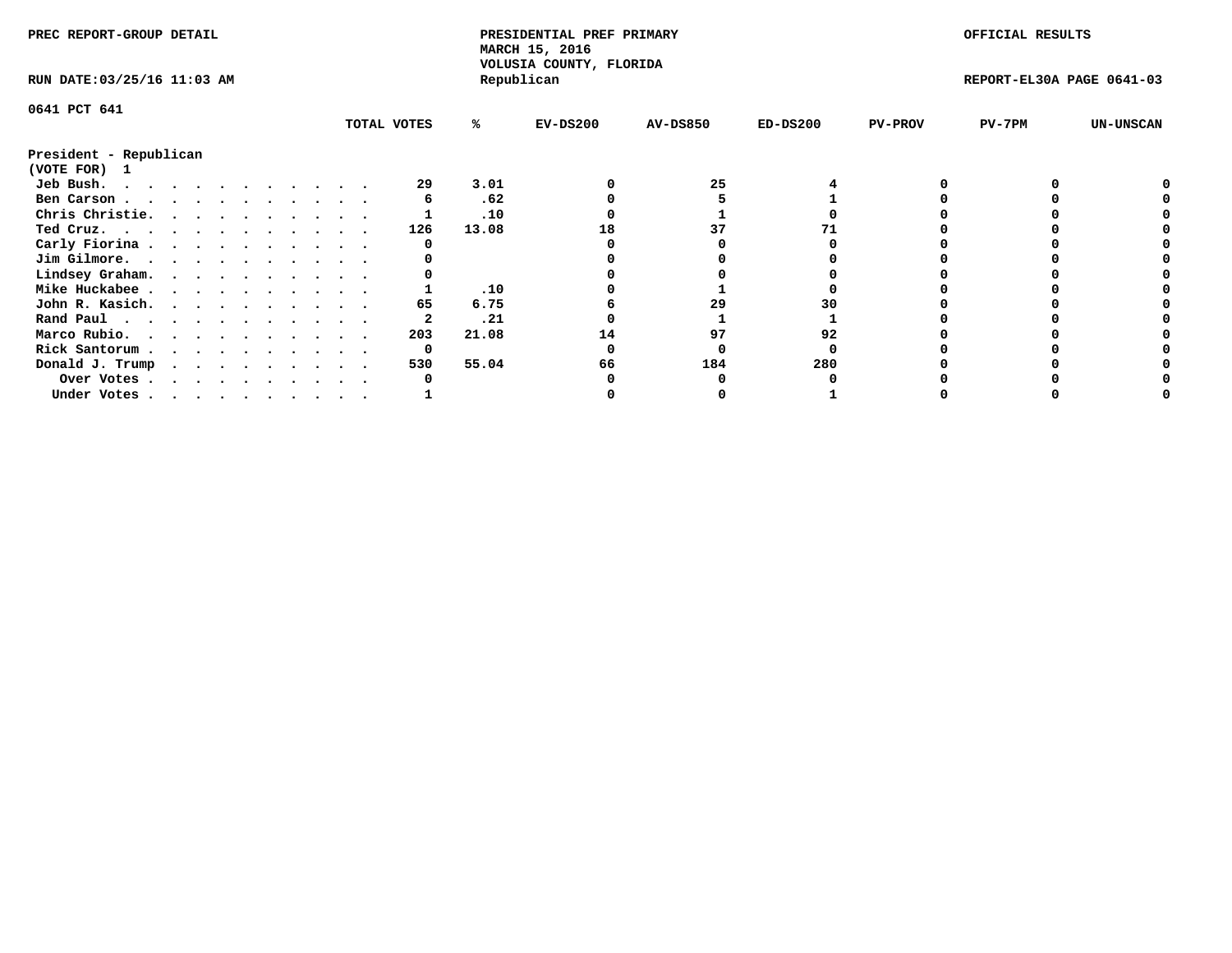| PREC REPORT-GROUP DETAIL                                    |             |                   | PRESIDENTIAL PREF PRIMARY<br>MARCH 15, 2016 |          |            |                | OFFICIAL RESULTS          |                  |
|-------------------------------------------------------------|-------------|-------------------|---------------------------------------------|----------|------------|----------------|---------------------------|------------------|
| RUN DATE: 03/25/16 11:03 AM                                 |             | <b>STATISTICS</b> | VOLUSIA COUNTY, FLORIDA                     |          |            |                | REPORT-EL30A PAGE 0701-01 |                  |
| 0701 PCT 701                                                |             |                   |                                             |          |            |                |                           |                  |
|                                                             | TOTAL VOTES | ℁                 | $EV-DS200$                                  | AV-DS850 | $ED-DS200$ | <b>PV-PROV</b> | $PV-7PM$                  | <b>UN-UNSCAN</b> |
| REGISTERED VOTERS - TOTAL                                   | 3,101       |                   |                                             |          |            |                |                           |                  |
| REGISTERED VOTERS - Democratic                              | 1,712       | 55.21             |                                             |          |            |                |                           |                  |
| REGISTERED VOTERS - Republican                              | 1,389       | 44.79             |                                             |          |            |                |                           |                  |
| REGISTERED VOTERS - Nonpartisan                             | 0           |                   |                                             |          |            |                |                           |                  |
| BALLOTS CAST - TOTAL. 1,358                                 |             |                   | 97                                          | 546      | 713        |                |                           | 0                |
| BALLOTS CAST - Democratic                                   | 635         | 46.76             | 44                                          | 277      | 314        |                |                           | 0                |
| BALLOTS CAST - Republican                                   | 723         | 53.24             | 53                                          | 269      | 399        |                |                           | 0                |
| BALLOTS CAST - Nonpartisan.                                 | 0           |                   |                                             | 0        |            |                |                           | 0                |
| BALLOTS CAST - BLANK.                                       | 19          | 1.40              |                                             | 6        | 11         |                |                           | 0                |
| VOTER TURNOUT - TOTAL $\cdot \cdot \cdot \cdot \cdot \cdot$ |             | 43.79             |                                             |          |            |                |                           |                  |
| VOTER TURNOUT - Democratic.                                 |             | 37.09             |                                             |          |            |                |                           |                  |
| VOTER TURNOUT - Republican.                                 |             | 52.05             |                                             |          |            |                |                           |                  |
| VOTER TURNOUT - BLANK                                       |             | .61               |                                             |          |            |                |                           |                  |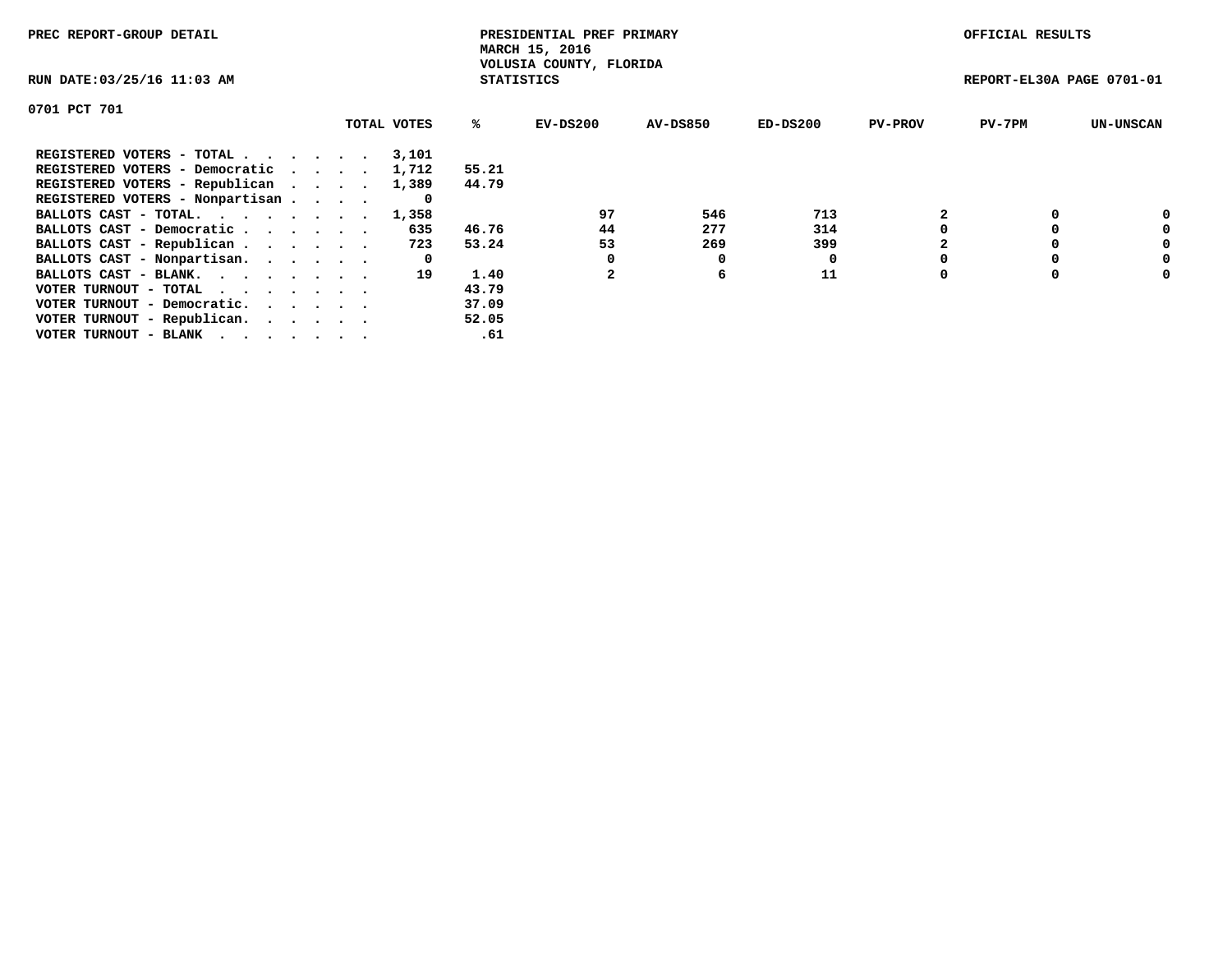| PREC REPORT-GROUP DETAIL<br>RUN DATE: 03/25/16 11:03 AM |  |  |  |  |  |  |  |  |             |       | PRESIDENTIAL PREF PRIMARY<br>MARCH 15, 2016<br>VOLUSIA COUNTY, FLORIDA |                 |          |                | OFFICIAL RESULTS          |           |
|---------------------------------------------------------|--|--|--|--|--|--|--|--|-------------|-------|------------------------------------------------------------------------|-----------------|----------|----------------|---------------------------|-----------|
|                                                         |  |  |  |  |  |  |  |  |             |       | Democratic                                                             |                 |          |                | REPORT-EL30A PAGE 0701-02 |           |
| 0701 PCT 701                                            |  |  |  |  |  |  |  |  | TOTAL VOTES | %ะ    | EV-DS200                                                               | <b>AV-DS850</b> | ED-DS200 | <b>PV-PROV</b> | PV-7PM                    | UN-UNSCAN |
| President - Democratic                                  |  |  |  |  |  |  |  |  |             |       |                                                                        |                 |          |                |                           |           |
| (VOTE FOR) 1                                            |  |  |  |  |  |  |  |  |             |       |                                                                        |                 |          |                |                           |           |
| Hillary Clinton                                         |  |  |  |  |  |  |  |  | 356         | 57.61 | 25                                                                     | 163             | 168      | 0              |                           | 0         |
| Martin O'Malley                                         |  |  |  |  |  |  |  |  | 24          | 3.88  |                                                                        | 13              | 10       |                |                           | 0         |
| Bernie Sanders.                                         |  |  |  |  |  |  |  |  | 238         | 38.51 | 16                                                                     | 96              | 126      |                |                           | 0         |
| Over Votes.                                             |  |  |  |  |  |  |  |  | 0           |       | 0                                                                      | 0               | 0        |                |                           | 0         |
| Under Votes.                                            |  |  |  |  |  |  |  |  | 17          |       |                                                                        |                 | 10       |                |                           | 0         |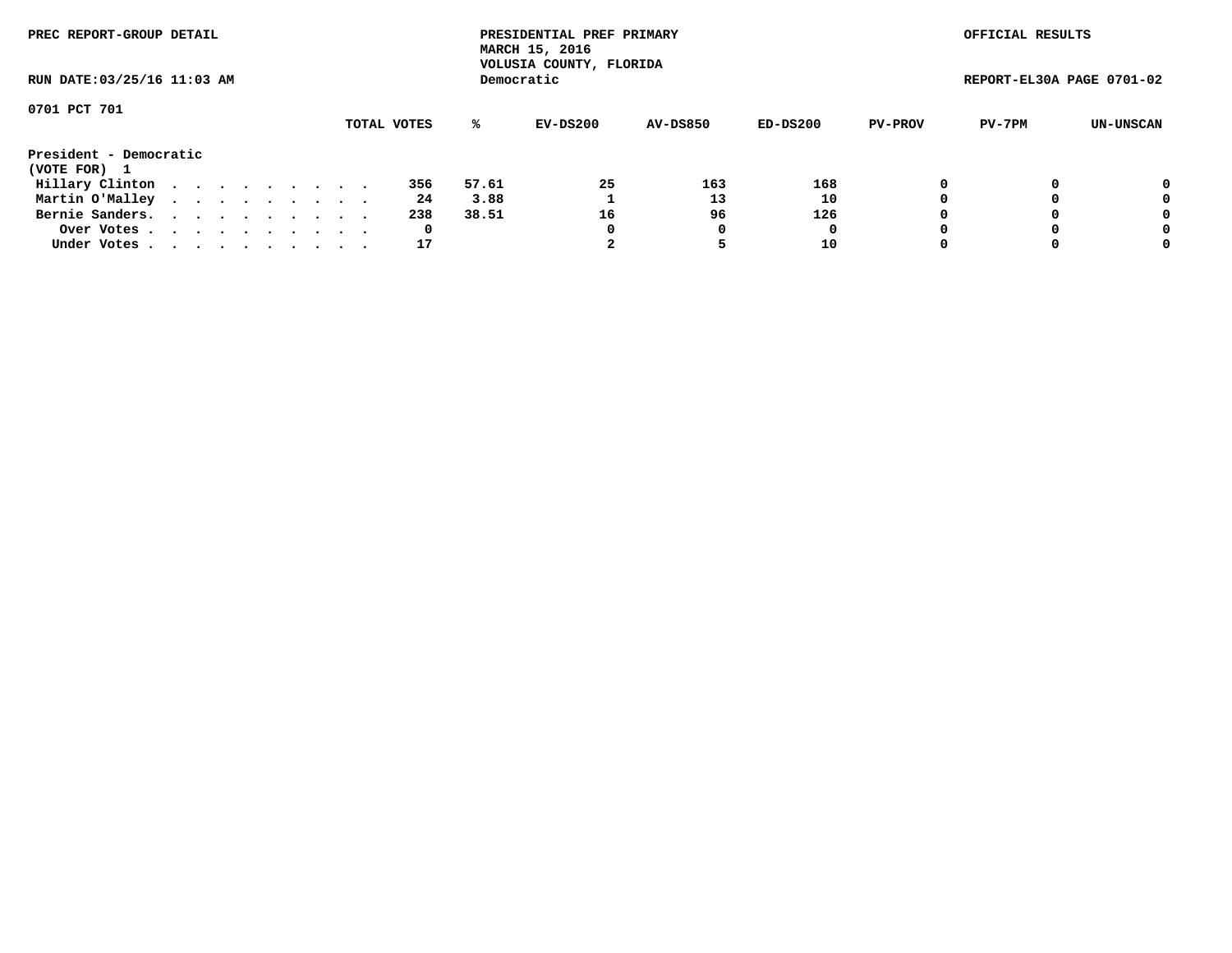| PREC REPORT-GROUP DETAIL    |  |  |  |  |  |  |  |             | PRESIDENTIAL PREF PRIMARY<br>MARCH 15, 2016<br>VOLUSIA COUNTY, FLORIDA |            |                 |            | OFFICIAL RESULTS |                           |                  |
|-----------------------------|--|--|--|--|--|--|--|-------------|------------------------------------------------------------------------|------------|-----------------|------------|------------------|---------------------------|------------------|
| RUN DATE: 03/25/16 11:03 AM |  |  |  |  |  |  |  |             |                                                                        | Republican |                 |            |                  | REPORT-EL30A PAGE 0701-03 |                  |
| 0701 PCT 701                |  |  |  |  |  |  |  |             |                                                                        |            |                 |            |                  |                           |                  |
|                             |  |  |  |  |  |  |  | TOTAL VOTES | %ะ                                                                     | $EV-DS200$ | <b>AV-DS850</b> | $ED-DS200$ | <b>PV-PROV</b>   | $PV-7PM$                  | <b>UN-UNSCAN</b> |
| President - Republican      |  |  |  |  |  |  |  |             |                                                                        |            |                 |            |                  |                           |                  |
| (VOTE FOR) 1                |  |  |  |  |  |  |  |             |                                                                        |            |                 |            |                  |                           |                  |
| Jeb Bush.                   |  |  |  |  |  |  |  | 21          | 2.91                                                                   |            | 20              |            |                  |                           |                  |
| Ben Carson                  |  |  |  |  |  |  |  | 11          | 1.53                                                                   |            |                 |            |                  |                           |                  |
| Chris Christie.             |  |  |  |  |  |  |  |             | .14                                                                    |            |                 |            |                  |                           |                  |
| Ted Cruz.                   |  |  |  |  |  |  |  | 103         | 14.29                                                                  | 10         | 18              |            |                  |                           |                  |
| Carly Fiorina               |  |  |  |  |  |  |  |             | .14                                                                    |            |                 |            |                  |                           |                  |
| Jim Gilmore.                |  |  |  |  |  |  |  |             |                                                                        |            |                 |            |                  |                           |                  |
| Lindsey Graham.             |  |  |  |  |  |  |  |             |                                                                        |            |                 |            |                  |                           |                  |
| Mike Huckabee               |  |  |  |  |  |  |  |             |                                                                        |            |                 |            |                  |                           |                  |
| John R. Kasich.             |  |  |  |  |  |  |  | 37          | 5.13                                                                   |            | 15              | 20         |                  |                           |                  |
| Rand Paul                   |  |  |  |  |  |  |  |             | .14                                                                    |            |                 |            |                  |                           |                  |
| Marco Rubio.                |  |  |  |  |  |  |  | 136         | 18.86                                                                  |            | 54              | 75         |                  |                           |                  |
| Rick Santorum               |  |  |  |  |  |  |  |             | .14                                                                    |            |                 |            |                  |                           |                  |
| Donald J. Trump             |  |  |  |  |  |  |  | 409         | 56.73                                                                  |            | 150             | 223        |                  |                           |                  |
| Over Votes                  |  |  |  |  |  |  |  |             |                                                                        |            |                 |            |                  |                           |                  |
| Under Votes                 |  |  |  |  |  |  |  |             |                                                                        |            |                 |            |                  |                           |                  |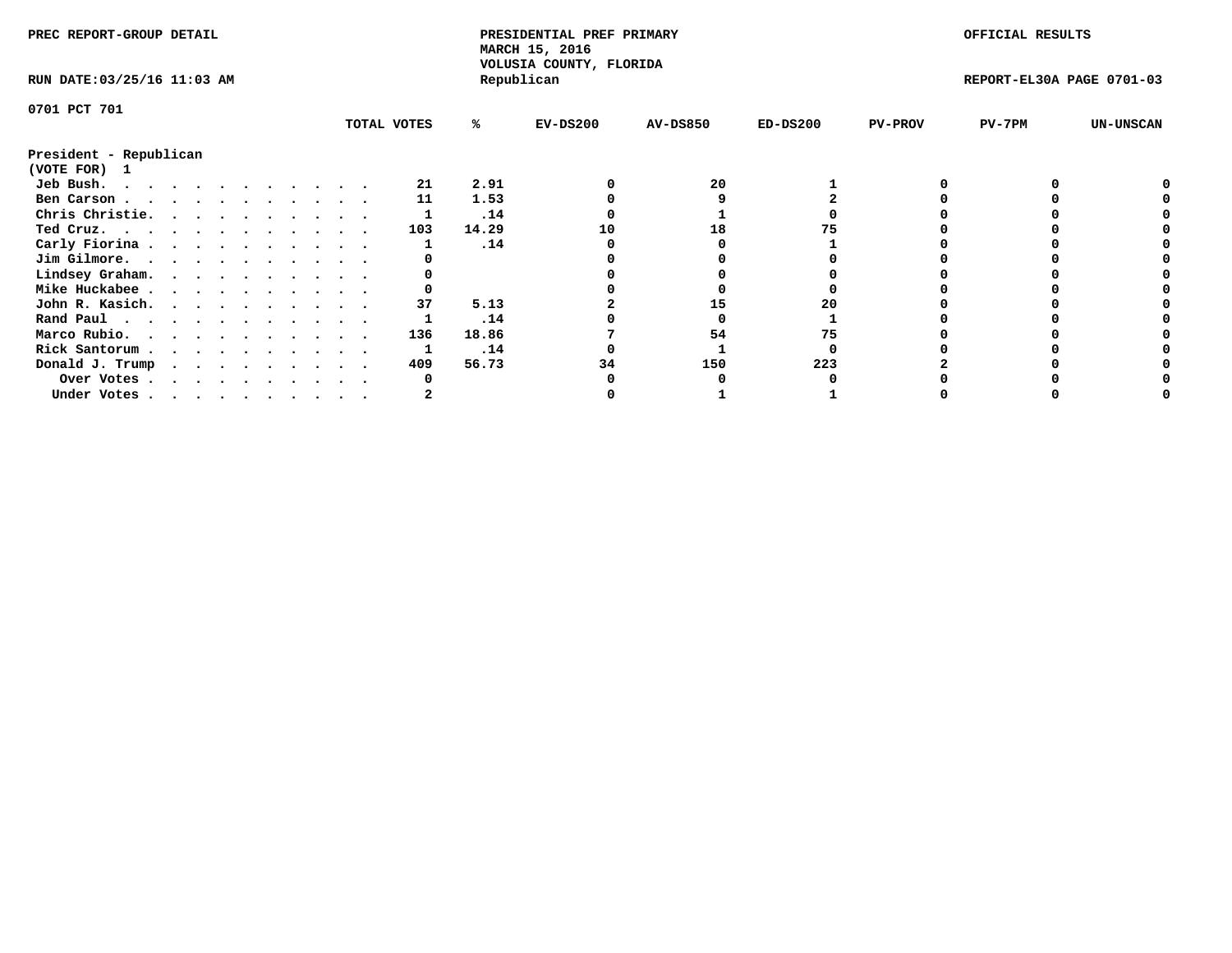| PREC REPORT-GROUP DETAIL        |             |                   | PRESIDENTIAL PREF PRIMARY<br>MARCH 15, 2016 |          |            |                | OFFICIAL RESULTS          |                  |
|---------------------------------|-------------|-------------------|---------------------------------------------|----------|------------|----------------|---------------------------|------------------|
| RUN DATE: 03/25/16 11:03 AM     |             | <b>STATISTICS</b> | VOLUSIA COUNTY, FLORIDA                     |          |            |                | REPORT-EL30A PAGE 0703-01 |                  |
| 0703 PCT 703                    |             |                   |                                             |          |            |                |                           |                  |
|                                 | TOTAL VOTES | ℁                 | EV-DS200                                    | AV-DS850 | $ED-DS200$ | <b>PV-PROV</b> | $PV-7PM$                  | <b>UN-UNSCAN</b> |
| REGISTERED VOTERS - TOTAL       | 2,567       |                   |                                             |          |            |                |                           |                  |
| REGISTERED VOTERS - Democratic  | 1,415       | 55.12             |                                             |          |            |                |                           |                  |
| REGISTERED VOTERS - Republican  | 1,152       | 44.88             |                                             |          |            |                |                           |                  |
| REGISTERED VOTERS - Nonpartisan | 0           |                   |                                             |          |            |                |                           |                  |
| BALLOTS CAST - TOTAL. 1,135     |             |                   | 104                                         | 427      | 604        |                |                           | 0                |
| BALLOTS CAST - Democratic       | 518         | 45.64             | 50                                          | 196      | 272        |                |                           | 0                |
| BALLOTS CAST - Republican       | 617         | 54.36             | 54                                          | 231      | 332        |                |                           | 0                |
| BALLOTS CAST - Nonpartisan.     | 0           |                   |                                             | 0        |            |                |                           | 0                |
| BALLOTS CAST - BLANK.           | 13          | 1.15              | 4                                           | 0        | 9          |                |                           | 0                |
| VOTER TURNOUT - TOTAL           |             | 44.22             |                                             |          |            |                |                           |                  |
| VOTER TURNOUT - Democratic.     |             | 36.61             |                                             |          |            |                |                           |                  |
| VOTER TURNOUT - Republican.     |             | 53.56             |                                             |          |            |                |                           |                  |
| VOTER TURNOUT - BLANK           |             | .51               |                                             |          |            |                |                           |                  |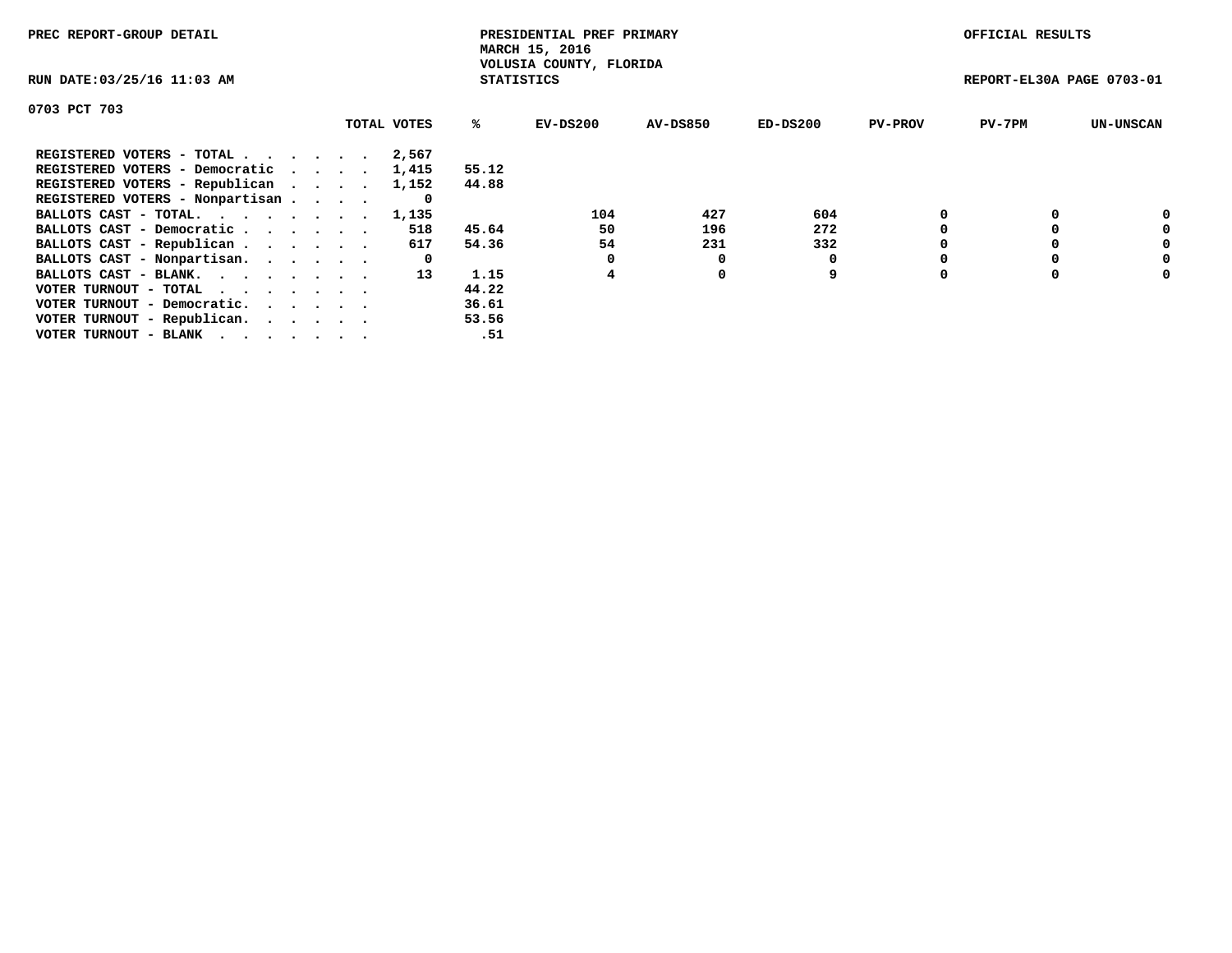| PREC REPORT-GROUP DETAIL<br>RUN DATE: 03/25/16 11:03 AM |  |  |  |  |  |  |  |  |             |       | PRESIDENTIAL PREF PRIMARY<br>MARCH 15, 2016<br>VOLUSIA COUNTY, FLORIDA |                 |          |                | OFFICIAL RESULTS          |           |
|---------------------------------------------------------|--|--|--|--|--|--|--|--|-------------|-------|------------------------------------------------------------------------|-----------------|----------|----------------|---------------------------|-----------|
|                                                         |  |  |  |  |  |  |  |  |             |       | Democratic                                                             |                 |          |                | REPORT-EL30A PAGE 0703-02 |           |
| 0703 PCT 703                                            |  |  |  |  |  |  |  |  | TOTAL VOTES | %ะ    | EV-DS200                                                               | <b>AV-DS850</b> | ED-DS200 | <b>PV-PROV</b> | PV-7PM                    | UN-UNSCAN |
| President - Democratic<br>(VOTE FOR) 1                  |  |  |  |  |  |  |  |  |             |       |                                                                        |                 |          |                |                           |           |
| Hillary Clinton                                         |  |  |  |  |  |  |  |  | 290         | 57.43 | 23                                                                     | 133             | 134      | 0              |                           | 0         |
| Martin O'Malley                                         |  |  |  |  |  |  |  |  | 19          | 3.76  |                                                                        |                 |          |                |                           | 0         |
| Bernie Sanders.                                         |  |  |  |  |  |  |  |  | 196         | 38.81 | 22                                                                     | 54              | 120      |                |                           | 0         |
| Over Votes                                              |  |  |  |  |  |  |  |  | 0           |       | 0                                                                      |                 | 0        |                |                           | 0         |
| Under Votes.                                            |  |  |  |  |  |  |  |  | 13          |       |                                                                        |                 | 9        |                |                           | 0         |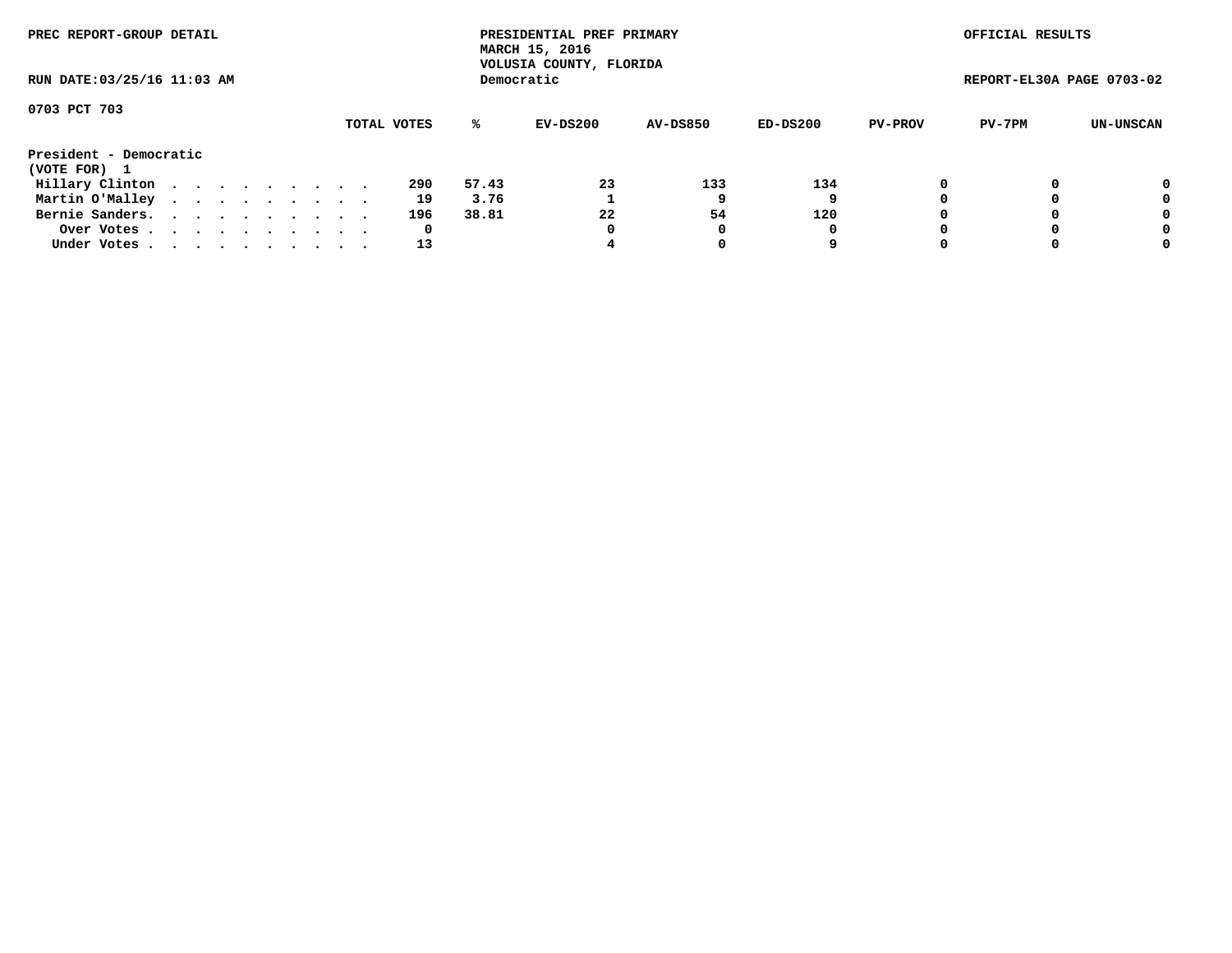| PREC REPORT-GROUP DETAIL               |  |  |  |  |  |  |  |             | PRESIDENTIAL PREF PRIMARY<br>MARCH 15, 2016 |                                       |                 |            | OFFICIAL RESULTS |                           |                  |
|----------------------------------------|--|--|--|--|--|--|--|-------------|---------------------------------------------|---------------------------------------|-----------------|------------|------------------|---------------------------|------------------|
| RUN DATE: 03/25/16 11:03 AM            |  |  |  |  |  |  |  |             |                                             | VOLUSIA COUNTY, FLORIDA<br>Republican |                 |            |                  | REPORT-EL30A PAGE 0703-03 |                  |
| 0703 PCT 703                           |  |  |  |  |  |  |  |             |                                             |                                       |                 |            |                  |                           |                  |
|                                        |  |  |  |  |  |  |  | TOTAL VOTES | ℁                                           | $EV-DS200$                            | <b>AV-DS850</b> | $ED-DS200$ | <b>PV-PROV</b>   | $PV-7PM$                  | <b>UN-UNSCAN</b> |
| President - Republican<br>(VOTE FOR) 1 |  |  |  |  |  |  |  |             |                                             |                                       |                 |            |                  |                           |                  |
| Jeb Bush.<br>.                         |  |  |  |  |  |  |  | 14          | 2.27                                        |                                       | 13              |            |                  |                           |                  |
| Ben Carson                             |  |  |  |  |  |  |  |             | .16                                         |                                       |                 |            |                  |                           |                  |
| Chris Christie.                        |  |  |  |  |  |  |  |             |                                             |                                       |                 |            |                  |                           |                  |
| Ted Cruz.                              |  |  |  |  |  |  |  | 102         | 16.53                                       |                                       | 45              | 50         |                  |                           |                  |
| Carly Fiorina                          |  |  |  |  |  |  |  |             |                                             |                                       |                 |            |                  |                           |                  |
| Jim Gilmore.                           |  |  |  |  |  |  |  |             |                                             |                                       |                 |            |                  |                           |                  |
| Lindsey Graham.                        |  |  |  |  |  |  |  |             |                                             |                                       |                 |            |                  |                           |                  |
| Mike Huckabee                          |  |  |  |  |  |  |  |             | .16                                         |                                       |                 |            |                  |                           |                  |
| John R. Kasich.                        |  |  |  |  |  |  |  | 34          | 5.51                                        |                                       |                 |            |                  |                           |                  |
| Rand Paul                              |  |  |  |  |  |  |  |             | .16                                         |                                       |                 |            |                  |                           |                  |
| Marco Rubio.                           |  |  |  |  |  |  |  | 121         | 19.61                                       | 12                                    | 56              | 53         |                  |                           |                  |
| Rick Santorum                          |  |  |  |  |  |  |  | 0           |                                             |                                       |                 |            |                  |                           |                  |
|                                        |  |  |  |  |  |  |  | 343         | 55.59                                       | 34                                    | 110             | 199        |                  |                           |                  |
| Donald J. Trump                        |  |  |  |  |  |  |  |             |                                             |                                       |                 |            |                  |                           |                  |
| Over Votes                             |  |  |  |  |  |  |  |             |                                             |                                       |                 |            |                  |                           |                  |
| Under Votes                            |  |  |  |  |  |  |  |             |                                             |                                       |                 |            |                  |                           |                  |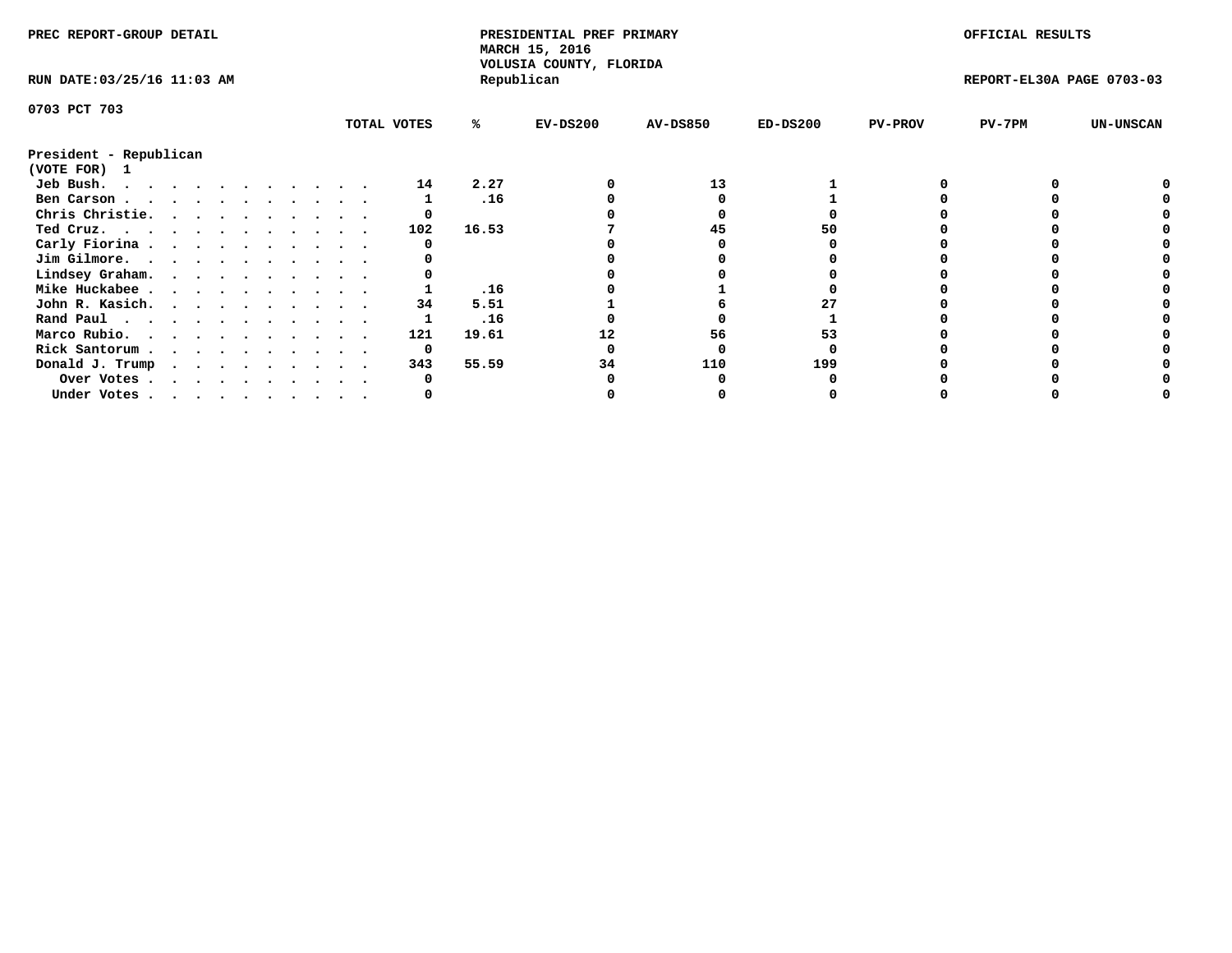| PREC REPORT-GROUP DETAIL                                    |             |       | PRESIDENTIAL PREF PRIMARY<br>MARCH 15, 2016  |          |            |                | OFFICIAL RESULTS          |                  |
|-------------------------------------------------------------|-------------|-------|----------------------------------------------|----------|------------|----------------|---------------------------|------------------|
| RUN DATE: 03/25/16 11:03 AM                                 |             |       | VOLUSIA COUNTY, FLORIDA<br><b>STATISTICS</b> |          |            |                | REPORT-EL30A PAGE 0705-01 |                  |
| 0705 PCT 705                                                |             |       |                                              |          |            |                |                           |                  |
|                                                             | TOTAL VOTES | ℁     | $EV-DS200$                                   | AV-DS850 | $ED-DS200$ | <b>PV-PROV</b> | $PV-7PM$                  | <b>UN-UNSCAN</b> |
| REGISTERED VOTERS - TOTAL                                   | 1,003       |       |                                              |          |            |                |                           |                  |
| REGISTERED VOTERS - Democratic                              | 427         | 42.57 |                                              |          |            |                |                           |                  |
| REGISTERED VOTERS - Republican                              | 576         | 57.43 |                                              |          |            |                |                           |                  |
| REGISTERED VOTERS - Nonpartisan                             | 0           |       |                                              |          |            |                |                           |                  |
| BALLOTS CAST - TOTAL.                                       | 535         |       | 42                                           | 184      | 309        |                |                           | 0                |
| BALLOTS CAST - Democratic                                   | 189         | 35.33 | 14                                           | 69       | 106        |                |                           | 0                |
| BALLOTS CAST - Republican                                   | 346         | 64.67 | 28                                           | 115      | 203        |                |                           | 0                |
| BALLOTS CAST - Nonpartisan.                                 | 0           |       | 0                                            | 0        |            |                |                           | 0                |
| BALLOTS CAST - BLANK.                                       | 0           |       | 0                                            | 0        | 0          |                |                           | 0                |
| VOTER TURNOUT - TOTAL $\cdot \cdot \cdot \cdot \cdot \cdot$ |             | 53.34 |                                              |          |            |                |                           |                  |
| VOTER TURNOUT - Democratic.                                 |             | 44.26 |                                              |          |            |                |                           |                  |
| VOTER TURNOUT - Republican.                                 |             | 60.07 |                                              |          |            |                |                           |                  |
| VOTER TURNOUT - BLANK                                       |             |       |                                              |          |            |                |                           |                  |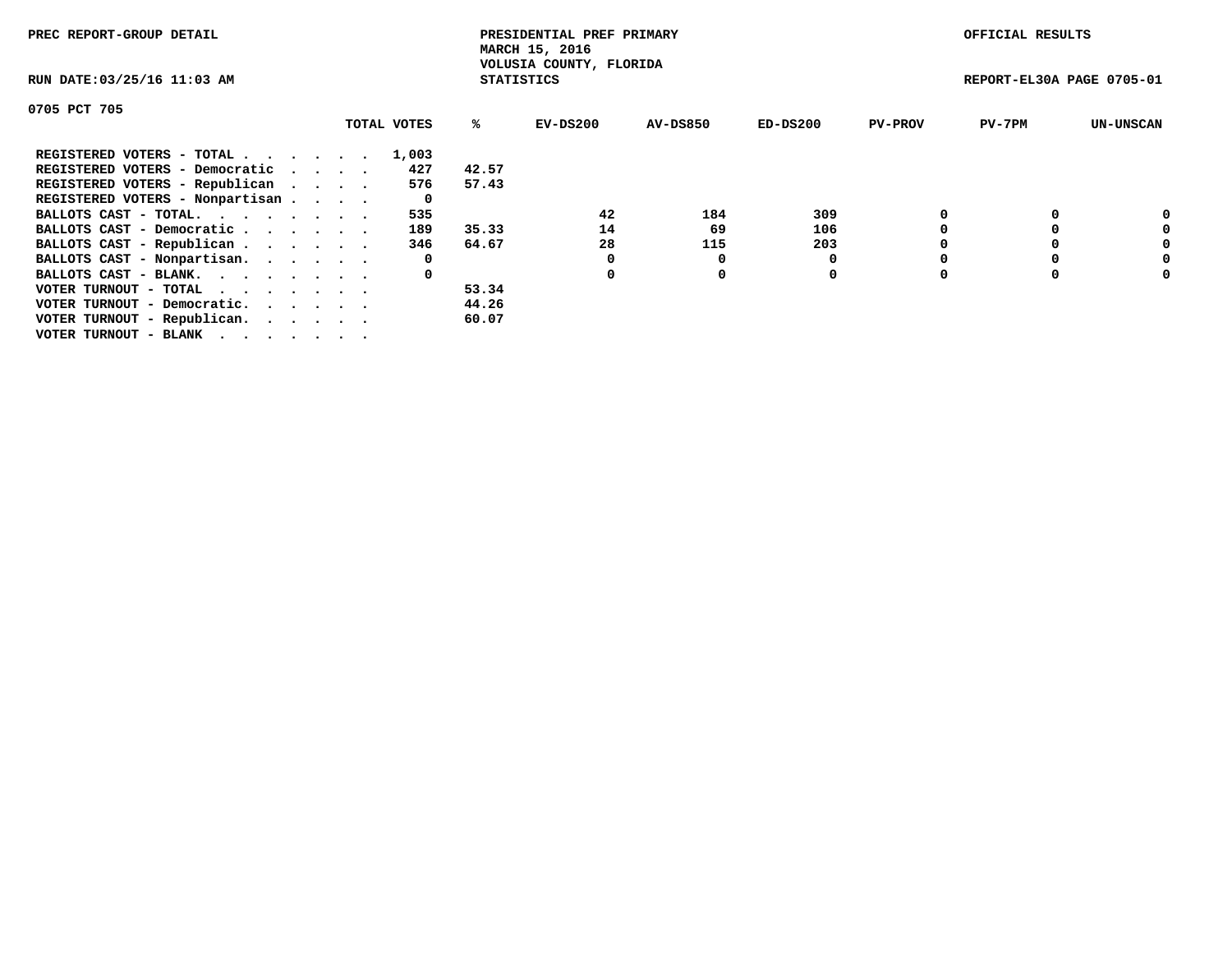| PREC REPORT-GROUP DETAIL<br>RUN DATE: 03/25/16 11:03 AM |             |  |  |  |  |  |  |  |  |     |       | PRESIDENTIAL PREF PRIMARY<br>MARCH 15, 2016<br>VOLUSIA COUNTY, FLORIDA |                 |          |                | OFFICIAL RESULTS          |           |
|---------------------------------------------------------|-------------|--|--|--|--|--|--|--|--|-----|-------|------------------------------------------------------------------------|-----------------|----------|----------------|---------------------------|-----------|
|                                                         |             |  |  |  |  |  |  |  |  |     |       | Democratic                                                             |                 |          |                | REPORT-EL30A PAGE 0705-02 |           |
| 0705 PCT 705                                            | TOTAL VOTES |  |  |  |  |  |  |  |  |     |       |                                                                        |                 |          |                |                           |           |
|                                                         |             |  |  |  |  |  |  |  |  |     | ℁     | EV-DS200                                                               | <b>AV-DS850</b> | ED-DS200 | <b>PV-PROV</b> | PV-7PM                    | UN-UNSCAN |
| President - Democratic                                  |             |  |  |  |  |  |  |  |  |     |       |                                                                        |                 |          |                |                           |           |
| (VOTE FOR) 1                                            |             |  |  |  |  |  |  |  |  |     |       |                                                                        |                 |          |                |                           |           |
| Hillary Clinton                                         |             |  |  |  |  |  |  |  |  | 100 | 52.91 |                                                                        | 40              | 51       | 0              |                           | 0         |
| Martin O'Malley                                         |             |  |  |  |  |  |  |  |  | 5   | 2.65  | 0                                                                      |                 |          |                |                           | 0         |
| Bernie Sanders.                                         |             |  |  |  |  |  |  |  |  | 84. | 44.44 |                                                                        | 28              | 51       |                |                           | 0         |
| Over Votes                                              |             |  |  |  |  |  |  |  |  | 0   |       | 0                                                                      | 0               | 0        |                |                           | 0         |
| Under Votes.                                            |             |  |  |  |  |  |  |  |  | 0   |       |                                                                        | 0               |          |                |                           | 0         |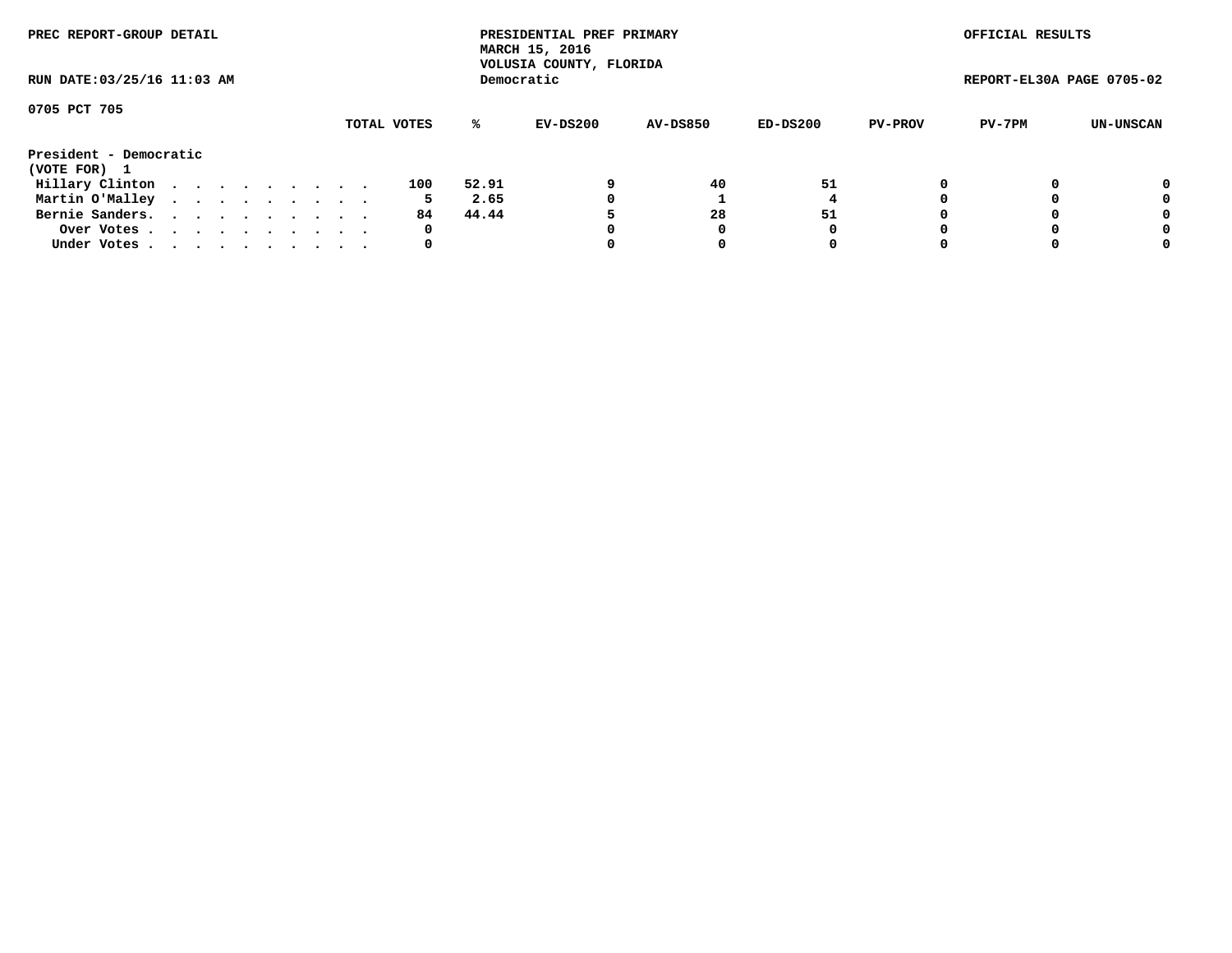| PREC REPORT-GROUP DETAIL               |  |  |  |  |  |  |  |             | PRESIDENTIAL PREF PRIMARY<br>MARCH 15, 2016<br>VOLUSIA COUNTY, FLORIDA |            |                 |            | OFFICIAL RESULTS |                           |                  |
|----------------------------------------|--|--|--|--|--|--|--|-------------|------------------------------------------------------------------------|------------|-----------------|------------|------------------|---------------------------|------------------|
| RUN DATE: 03/25/16 11:03 AM            |  |  |  |  |  |  |  |             |                                                                        | Republican |                 |            |                  | REPORT-EL30A PAGE 0705-03 |                  |
| 0705 PCT 705                           |  |  |  |  |  |  |  |             |                                                                        |            |                 |            |                  |                           |                  |
|                                        |  |  |  |  |  |  |  | TOTAL VOTES | %ะ                                                                     | $EV-DS200$ | <b>AV-DS850</b> | $ED-DS200$ | <b>PV-PROV</b>   | PV-7PM                    | <b>UN-UNSCAN</b> |
| President - Republican<br>(VOTE FOR) 1 |  |  |  |  |  |  |  |             |                                                                        |            |                 |            |                  |                           |                  |
| Jeb Bush.                              |  |  |  |  |  |  |  |             | 2.02                                                                   |            |                 |            |                  |                           |                  |
| Ben Carson                             |  |  |  |  |  |  |  |             | 2.02                                                                   |            |                 |            |                  |                           |                  |
| Chris Christie.                        |  |  |  |  |  |  |  |             |                                                                        |            |                 |            |                  |                           |                  |
| Ted Cruz.                              |  |  |  |  |  |  |  | 51          | 14.74                                                                  |            | 18              | 28         |                  |                           |                  |
| Carly Fiorina                          |  |  |  |  |  |  |  |             |                                                                        |            |                 |            |                  |                           |                  |
| Jim Gilmore.                           |  |  |  |  |  |  |  |             |                                                                        |            |                 |            |                  |                           |                  |
| Lindsey Graham.                        |  |  |  |  |  |  |  |             |                                                                        |            |                 |            |                  |                           |                  |
| Mike Huckabee                          |  |  |  |  |  |  |  |             | .29                                                                    |            |                 |            |                  |                           |                  |
| John R. Kasich.                        |  |  |  |  |  |  |  | 24          | 6.94                                                                   |            |                 |            |                  |                           |                  |
| Rand Paul                              |  |  |  |  |  |  |  |             | .29                                                                    |            |                 |            |                  |                           |                  |
|                                        |  |  |  |  |  |  |  | 60          | 17.34                                                                  |            | 19              | 39         |                  |                           |                  |
| Marco Rubio.                           |  |  |  |  |  |  |  |             |                                                                        |            |                 |            |                  |                           |                  |
| Rick Santorum                          |  |  |  |  |  |  |  |             |                                                                        |            |                 |            |                  |                           |                  |
| Donald J. Trump                        |  |  |  |  |  |  |  | 195         | 56.36                                                                  |            | 64              | 114        |                  |                           |                  |
| Over Votes                             |  |  |  |  |  |  |  |             |                                                                        |            |                 |            |                  |                           |                  |
| Under Votes                            |  |  |  |  |  |  |  |             |                                                                        |            |                 |            |                  |                           |                  |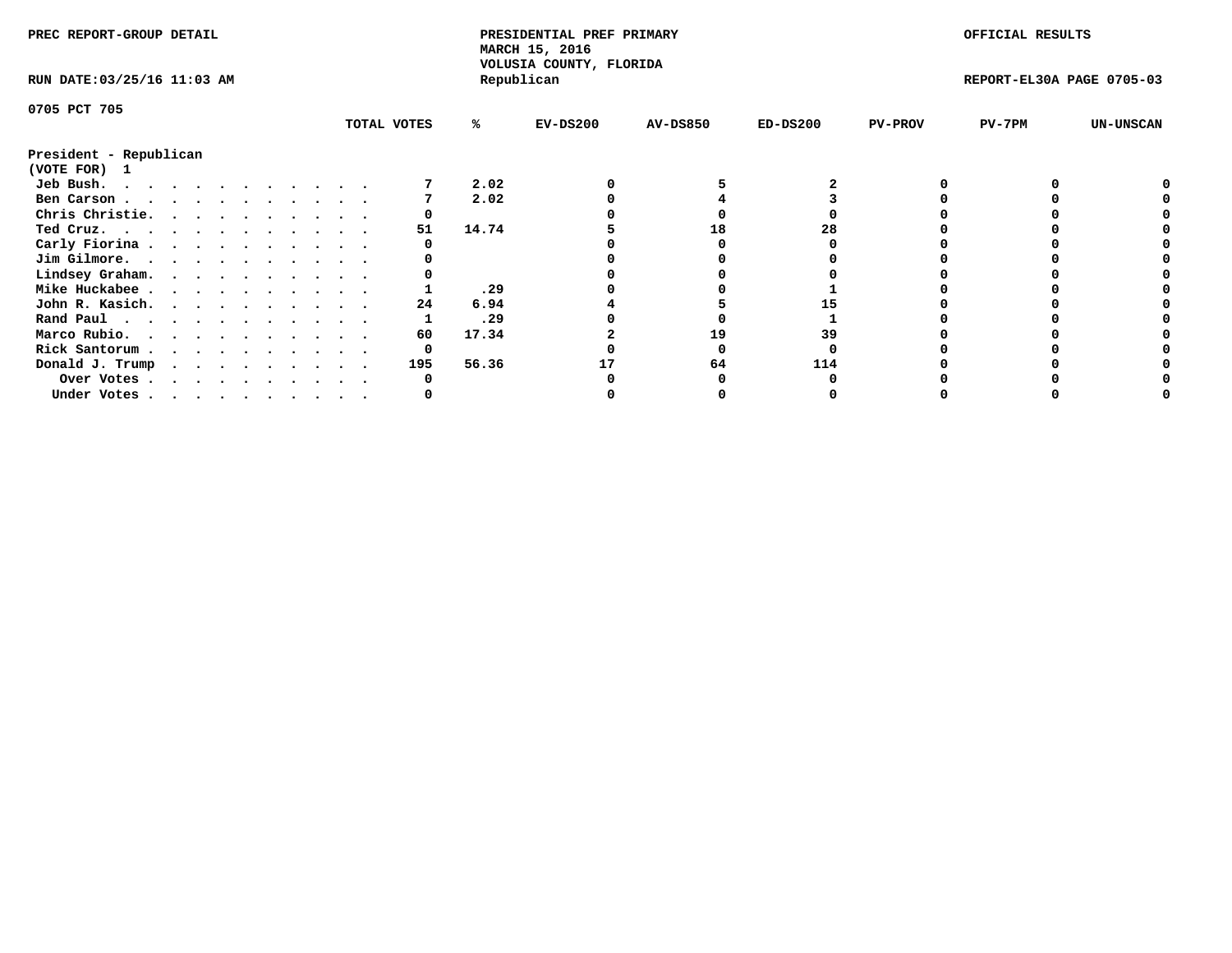| PREC REPORT-GROUP DETAIL                                    |             |                   | PRESIDENTIAL PREF PRIMARY<br>MARCH 15, 2016 |                 |            |                | OFFICIAL RESULTS          |                  |
|-------------------------------------------------------------|-------------|-------------------|---------------------------------------------|-----------------|------------|----------------|---------------------------|------------------|
| RUN DATE: 03/25/16 11:03 AM                                 |             | <b>STATISTICS</b> | VOLUSIA COUNTY, FLORIDA                     |                 |            |                | REPORT-EL30A PAGE 0706-01 |                  |
| 0706 PCT 706                                                |             |                   |                                             |                 |            |                |                           |                  |
|                                                             | TOTAL VOTES | ℁                 | $EV-DS200$                                  | <b>AV-DS850</b> | $ED-DS200$ | <b>PV-PROV</b> | $PV-7PM$                  | <b>UN-UNSCAN</b> |
| REGISTERED VOTERS - TOTAL                                   | 2,927       |                   |                                             |                 |            |                |                           |                  |
| REGISTERED VOTERS - Democratic                              | 1,020       | 34.85             |                                             |                 |            |                |                           |                  |
| REGISTERED VOTERS - Republican                              | 1,907       | 65.15             |                                             |                 |            |                |                           |                  |
| REGISTERED VOTERS - Nonpartisan                             |             |                   |                                             |                 |            |                |                           |                  |
| BALLOTS CAST - TOTAL.                                       | 1,657       |                   | 221                                         | 663             | 771        |                |                           | 0                |
| BALLOTS CAST - Democratic                                   | 491         | 29.63             | 63                                          | 185             | 242        |                |                           | 0                |
| BALLOTS CAST - Republican                                   | 1,166       | 70.37             | 158                                         | 478             | 529        |                |                           | 0                |
| BALLOTS CAST - Nonpartisan.                                 | 0           |                   |                                             | 0               |            |                |                           | 0                |
| BALLOTS CAST - BLANK.                                       | 13          | .78               |                                             |                 | 9          |                |                           | 0                |
| VOTER TURNOUT - TOTAL $\cdot \cdot \cdot \cdot \cdot \cdot$ |             | 56.61             |                                             |                 |            |                |                           |                  |
| VOTER TURNOUT - Democratic.                                 |             | 48.14             |                                             |                 |            |                |                           |                  |
| VOTER TURNOUT - Republican.                                 |             | 61.14             |                                             |                 |            |                |                           |                  |
| VOTER TURNOUT - BLANK                                       |             | .44               |                                             |                 |            |                |                           |                  |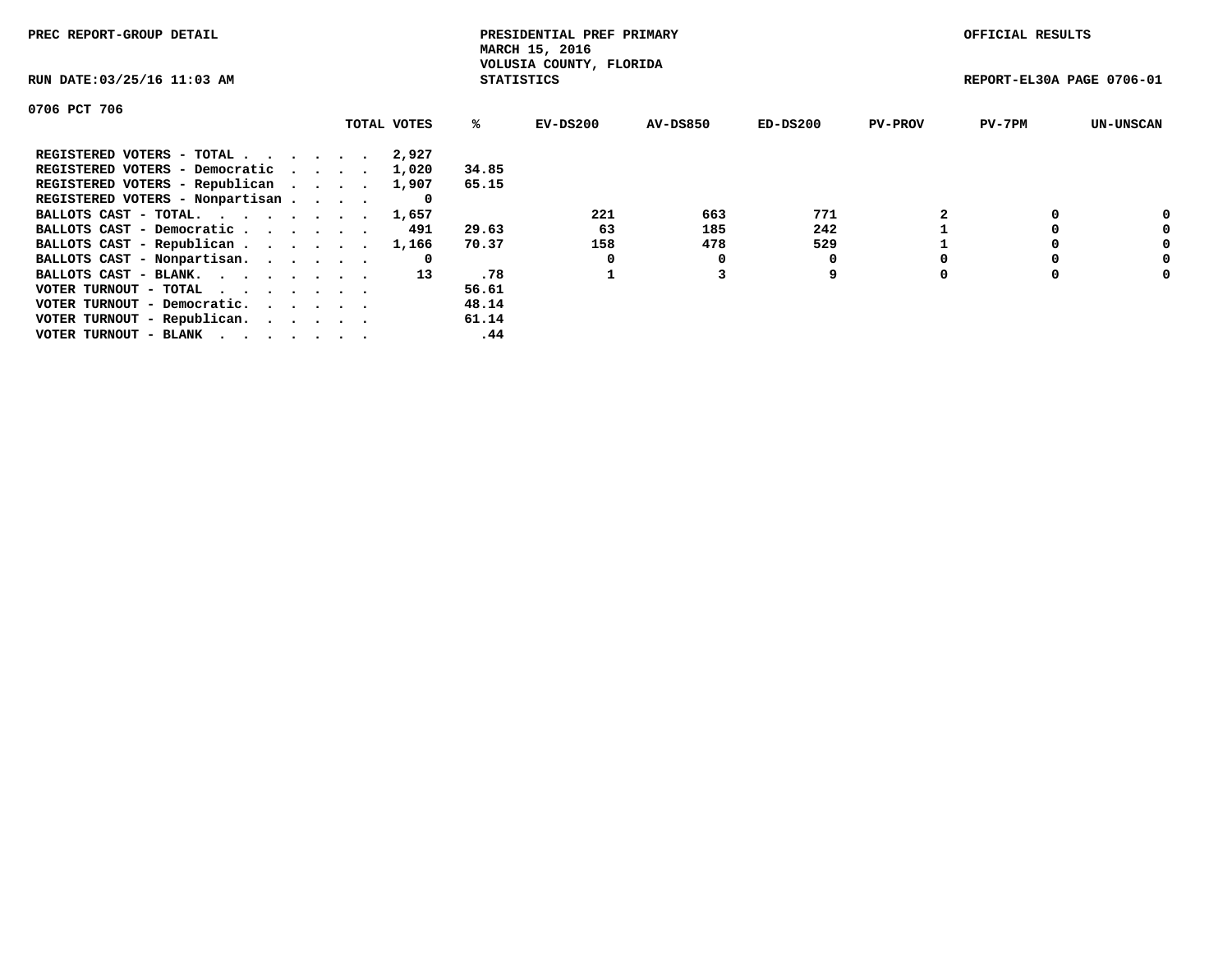| PREC REPORT-GROUP DETAIL<br>RUN DATE: 03/25/16 11:03 AM |  |  |  |  |  |  |  |  |     |       | PRESIDENTIAL PREF PRIMARY<br>MARCH 15, 2016<br>VOLUSIA COUNTY, FLORIDA |                 |          |                | OFFICIAL RESULTS          |           |
|---------------------------------------------------------|--|--|--|--|--|--|--|--|-----|-------|------------------------------------------------------------------------|-----------------|----------|----------------|---------------------------|-----------|
|                                                         |  |  |  |  |  |  |  |  |     |       | Democratic                                                             |                 |          |                | REPORT-EL30A PAGE 0706-02 |           |
| 0706 PCT 706<br>TOTAL VOTES                             |  |  |  |  |  |  |  |  |     | %ะ    | EV-DS200                                                               | <b>AV-DS850</b> | ED-DS200 | <b>PV-PROV</b> | PV-7PM                    | UN-UNSCAN |
| President - Democratic<br>(VOTE FOR) 1                  |  |  |  |  |  |  |  |  |     |       |                                                                        |                 |          |                |                           |           |
| Hillary Clinton                                         |  |  |  |  |  |  |  |  | 297 | 61.88 | 33                                                                     | 129             | 134      |                |                           | 0         |
| Martin O'Malley                                         |  |  |  |  |  |  |  |  | 11  | 2.29  |                                                                        |                 |          |                |                           | 0         |
| Bernie Sanders.                                         |  |  |  |  |  |  |  |  | 172 | 35.83 | 28                                                                     | 50              | 94       |                |                           | 0         |
| Over Votes                                              |  |  |  |  |  |  |  |  | 0   |       | 0                                                                      | 0               | 0        |                |                           | 0         |
| Under Votes.                                            |  |  |  |  |  |  |  |  | 11  |       |                                                                        |                 | 9        |                |                           | 0         |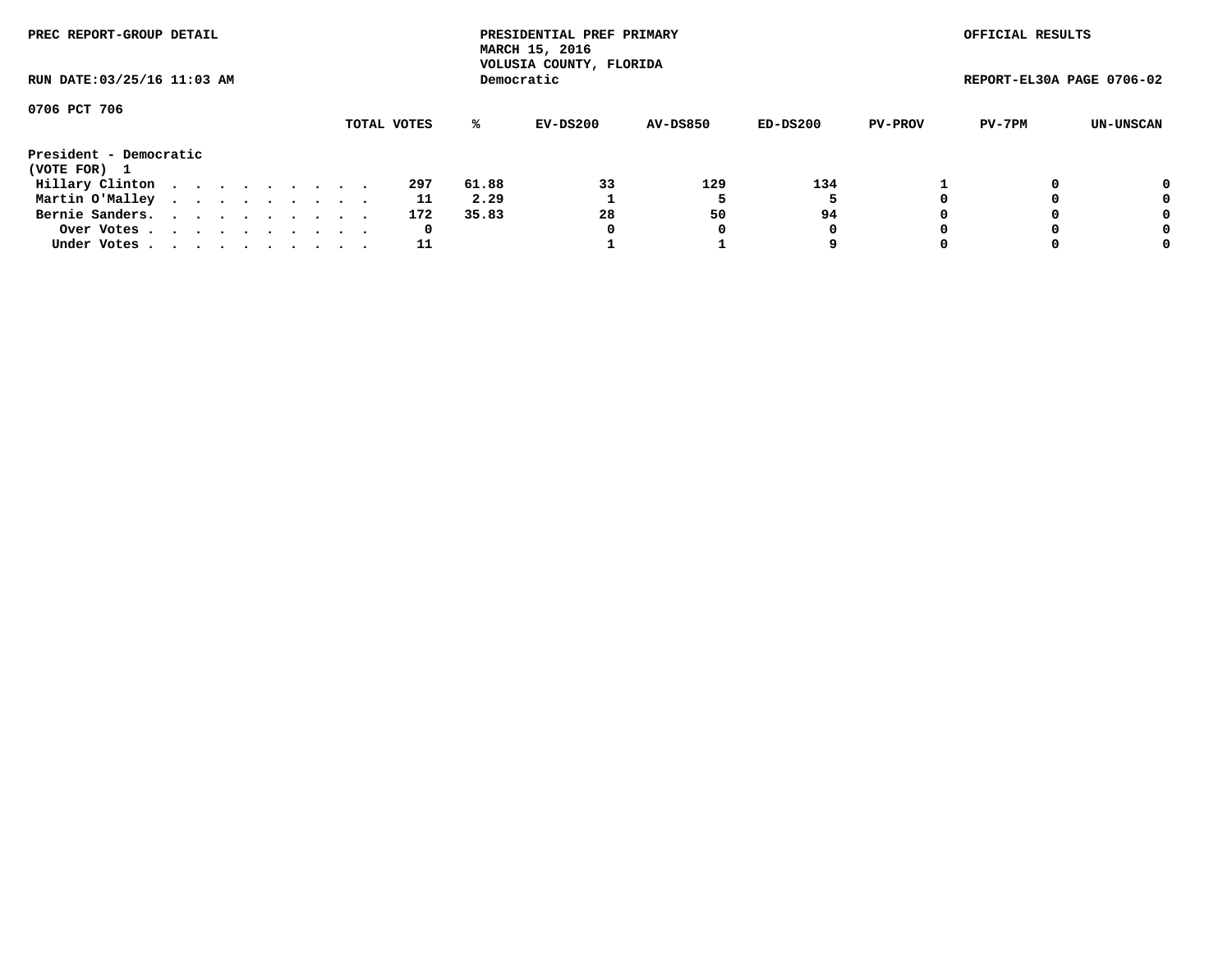| PREC REPORT-GROUP DETAIL    |  |  |  |  |  |  |   |             | PRESIDENTIAL PREF PRIMARY<br>MARCH 15, 2016<br>VOLUSIA COUNTY, FLORIDA |       |            |                 | OFFICIAL RESULTS |                |                           |                  |
|-----------------------------|--|--|--|--|--|--|---|-------------|------------------------------------------------------------------------|-------|------------|-----------------|------------------|----------------|---------------------------|------------------|
| RUN DATE: 03/25/16 11:03 AM |  |  |  |  |  |  |   |             |                                                                        |       | Republican |                 |                  |                | REPORT-EL30A PAGE 0706-03 |                  |
| 0706 PCT 706                |  |  |  |  |  |  |   |             |                                                                        |       |            |                 |                  |                |                           |                  |
|                             |  |  |  |  |  |  |   | TOTAL VOTES |                                                                        | %ะ    | $EV-DS200$ | <b>AV-DS850</b> | $ED-DS200$       | <b>PV-PROV</b> | PV-7PM                    | <b>UN-UNSCAN</b> |
| President - Republican      |  |  |  |  |  |  |   |             |                                                                        |       |            |                 |                  |                |                           |                  |
| (VOTE FOR) 1                |  |  |  |  |  |  |   |             |                                                                        |       |            |                 |                  |                |                           |                  |
| Jeb Bush.<br>.              |  |  |  |  |  |  |   |             | 30                                                                     | 2.58  |            | 29              |                  |                |                           |                  |
| Ben Carson                  |  |  |  |  |  |  |   |             |                                                                        | .69   |            |                 |                  |                |                           |                  |
| Chris Christie.             |  |  |  |  |  |  |   |             |                                                                        | .09   |            |                 |                  |                |                           |                  |
| Ted Cruz.                   |  |  |  |  |  |  |   |             | 110                                                                    | 9.45  |            | 44              | 53               |                |                           |                  |
| Carly Fiorina               |  |  |  |  |  |  |   |             |                                                                        | .09   |            |                 |                  |                |                           |                  |
| Jim Gilmore.                |  |  |  |  |  |  |   |             |                                                                        |       |            |                 |                  |                |                           |                  |
| Lindsey Graham.             |  |  |  |  |  |  |   |             |                                                                        | .09   |            |                 |                  |                |                           |                  |
| Mike Huckabee               |  |  |  |  |  |  |   |             |                                                                        | .09   |            |                 |                  |                |                           |                  |
| John R. Kasich.             |  |  |  |  |  |  |   |             | 96                                                                     | 8.25  | 15         | 37              |                  |                |                           |                  |
| Rand Paul                   |  |  |  |  |  |  |   |             |                                                                        | .17   |            |                 |                  |                |                           |                  |
| Marco Rubio.                |  |  |  |  |  |  |   |             | 249                                                                    | 21.39 | 35         | 109             | 105              |                |                           |                  |
| Rick Santorum               |  |  |  |  |  |  |   |             | 0                                                                      |       |            |                 |                  |                |                           |                  |
| Donald J. Trump             |  |  |  |  |  |  | . |             | 665                                                                    | 57.13 | 93         | 246             | 325              |                |                           |                  |
| Over Votes                  |  |  |  |  |  |  |   |             |                                                                        |       |            |                 |                  |                |                           |                  |
| Under Votes                 |  |  |  |  |  |  |   |             |                                                                        |       |            |                 |                  |                |                           |                  |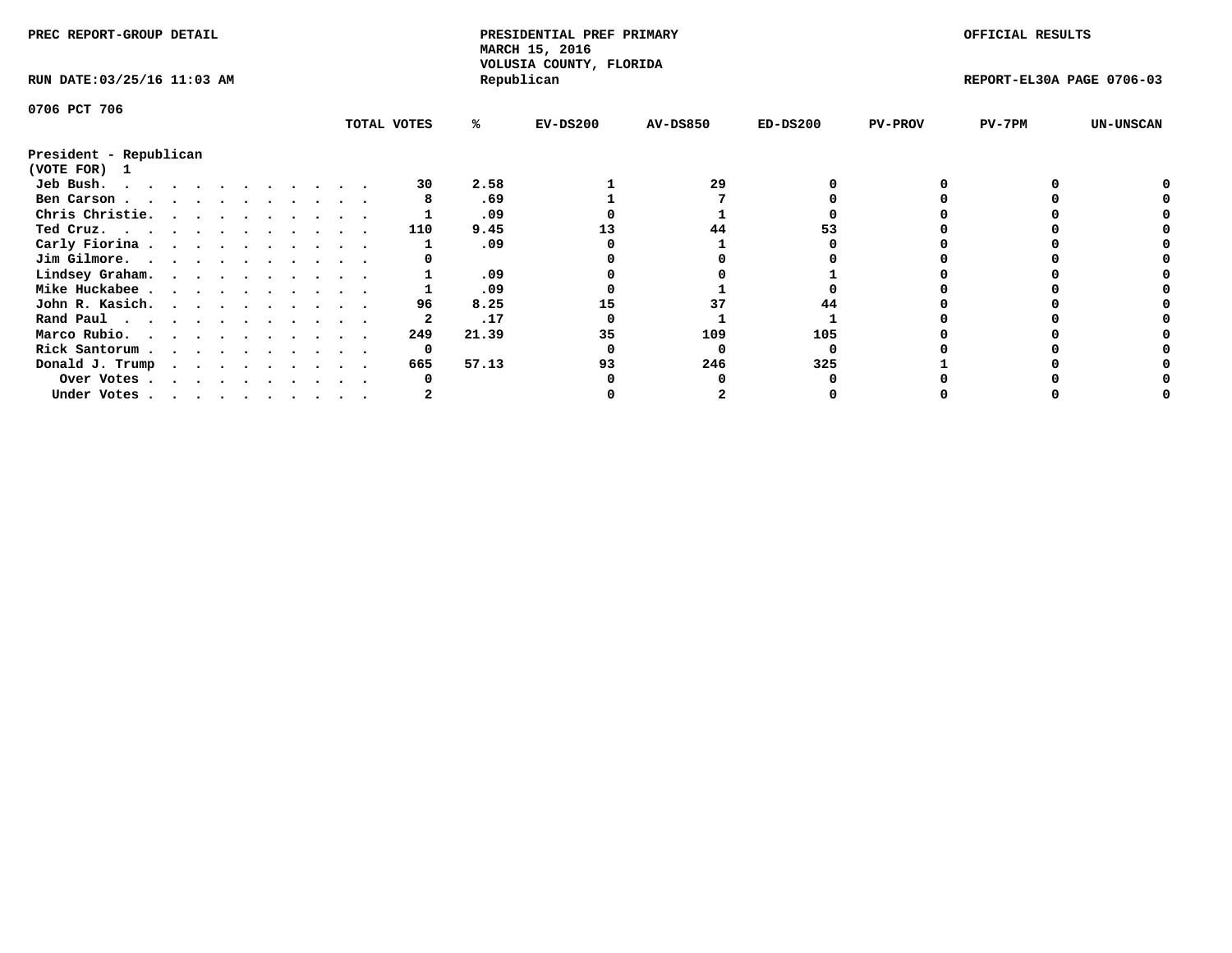| PREC REPORT-GROUP DETAIL                                    |             |                   | PRESIDENTIAL PREF PRIMARY<br>MARCH 15, 2016 |          |            |                | OFFICIAL RESULTS          |                  |
|-------------------------------------------------------------|-------------|-------------------|---------------------------------------------|----------|------------|----------------|---------------------------|------------------|
| RUN DATE: 03/25/16 11:03 AM                                 |             | <b>STATISTICS</b> | VOLUSIA COUNTY, FLORIDA                     |          |            |                | REPORT-EL30A PAGE 0709-01 |                  |
| 0709 PCT 709                                                |             |                   |                                             |          |            |                |                           |                  |
|                                                             | TOTAL VOTES | ℁                 | $EV-DS200$                                  | AV-DS850 | $ED-DS200$ | <b>PV-PROV</b> | $PV-7PM$                  | <b>UN-UNSCAN</b> |
| REGISTERED VOTERS - TOTAL                                   | 2,273       |                   |                                             |          |            |                |                           |                  |
| REGISTERED VOTERS - Democratic                              | 1,218       | 53.59             |                                             |          |            |                |                           |                  |
| REGISTERED VOTERS - Republican                              | 1,055       | 46.41             |                                             |          |            |                |                           |                  |
| REGISTERED VOTERS - Nonpartisan                             | 0           |                   |                                             |          |            |                |                           |                  |
| BALLOTS CAST - TOTAL.                                       | 837         |                   | 89                                          | 300      | 444        |                |                           | 0                |
| BALLOTS CAST - Democratic                                   | 362         | 43.25             | 41                                          | 128      | 193        |                |                           | 0                |
| BALLOTS CAST - Republican                                   | 475         | 56.75             | 48                                          | 172      | 251        |                |                           | 0                |
| BALLOTS CAST - Nonpartisan.                                 | 0           |                   |                                             | 0        |            |                |                           | 0                |
| BALLOTS CAST - BLANK.                                       | 6           | .72               | 0                                           |          | 5          |                |                           | 0                |
| VOTER TURNOUT - TOTAL $\cdot \cdot \cdot \cdot \cdot \cdot$ |             | 36.82             |                                             |          |            |                |                           |                  |
| VOTER TURNOUT - Democratic.                                 |             | 29.72             |                                             |          |            |                |                           |                  |
| VOTER TURNOUT - Republican.                                 |             | 45.02             |                                             |          |            |                |                           |                  |
| VOTER TURNOUT - BLANK                                       |             | .26               |                                             |          |            |                |                           |                  |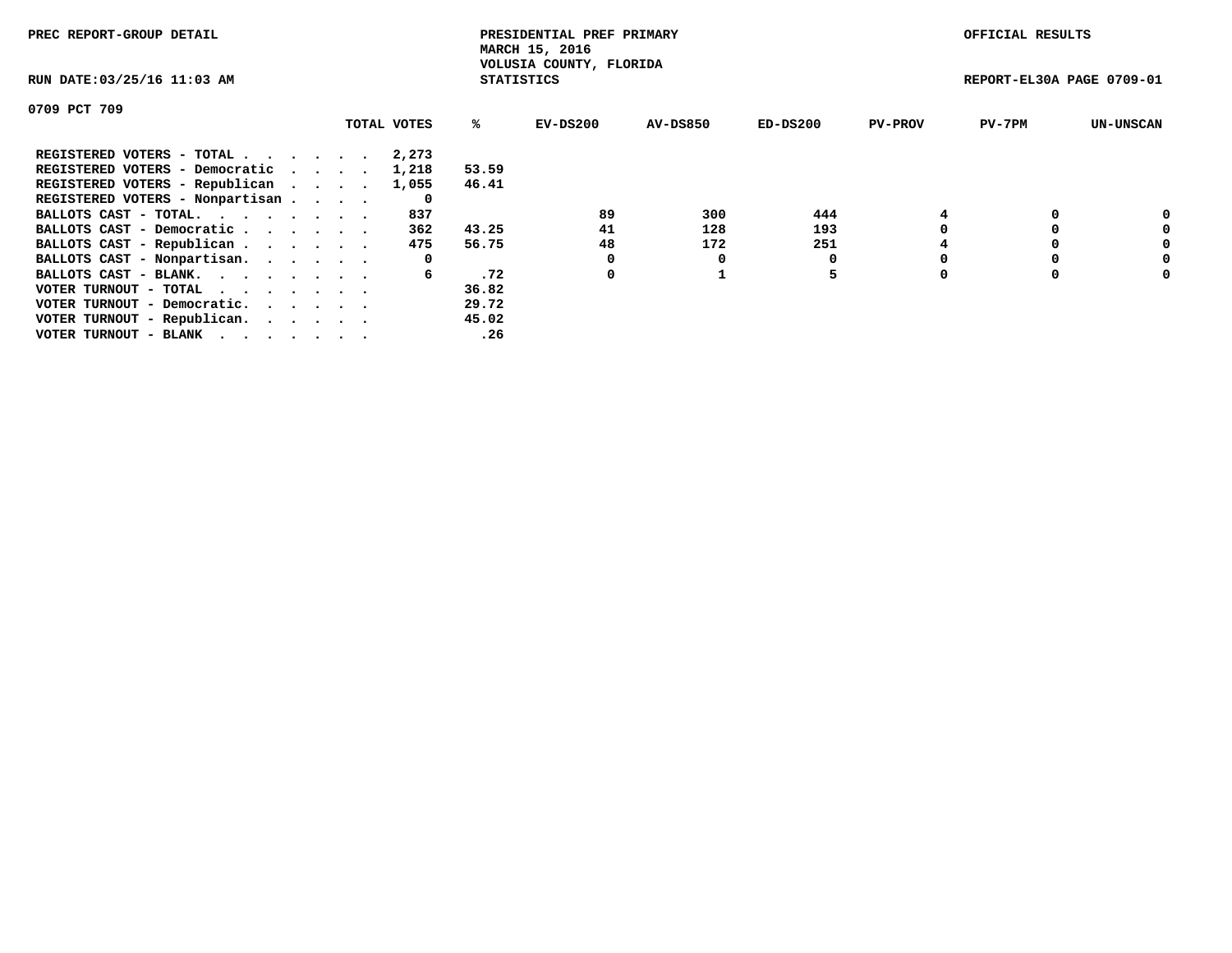| PREC REPORT-GROUP DETAIL<br>RUN DATE: 03/25/16 11:03 AM |  |  |  |  |  |  |  |  |             |       | PRESIDENTIAL PREF PRIMARY<br>MARCH 15, 2016<br>VOLUSIA COUNTY, FLORIDA |                 |          |                | OFFICIAL RESULTS          |                  |
|---------------------------------------------------------|--|--|--|--|--|--|--|--|-------------|-------|------------------------------------------------------------------------|-----------------|----------|----------------|---------------------------|------------------|
|                                                         |  |  |  |  |  |  |  |  |             |       | Democratic                                                             |                 |          |                | REPORT-EL30A PAGE 0709-02 |                  |
| 0709 PCT 709                                            |  |  |  |  |  |  |  |  |             |       |                                                                        |                 |          |                |                           |                  |
|                                                         |  |  |  |  |  |  |  |  | TOTAL VOTES | %ะ    | EV-DS200                                                               | <b>AV-DS850</b> | ED-DS200 | <b>PV-PROV</b> | PV-7PM                    | <b>UN-UNSCAN</b> |
| President - Democratic<br>(VOTE FOR) 1                  |  |  |  |  |  |  |  |  |             |       |                                                                        |                 |          |                |                           |                  |
| Hillary Clinton                                         |  |  |  |  |  |  |  |  | 204         | 56.98 | 20                                                                     | 84              | 100      |                |                           | 0                |
| Martin O'Malley                                         |  |  |  |  |  |  |  |  | 9           | 2.51  | 0                                                                      |                 |          |                |                           | 0                |
| Bernie Sanders.                                         |  |  |  |  |  |  |  |  | 145         | 40.50 | 21                                                                     | 39              | 85       |                |                           | 0                |
| Over Votes.                                             |  |  |  |  |  |  |  |  | 0           |       | 0                                                                      | 0               | 0        | $\Omega$       |                           | 0                |
| Under Votes                                             |  |  |  |  |  |  |  |  | 4           |       |                                                                        | 0               |          |                |                           | 0                |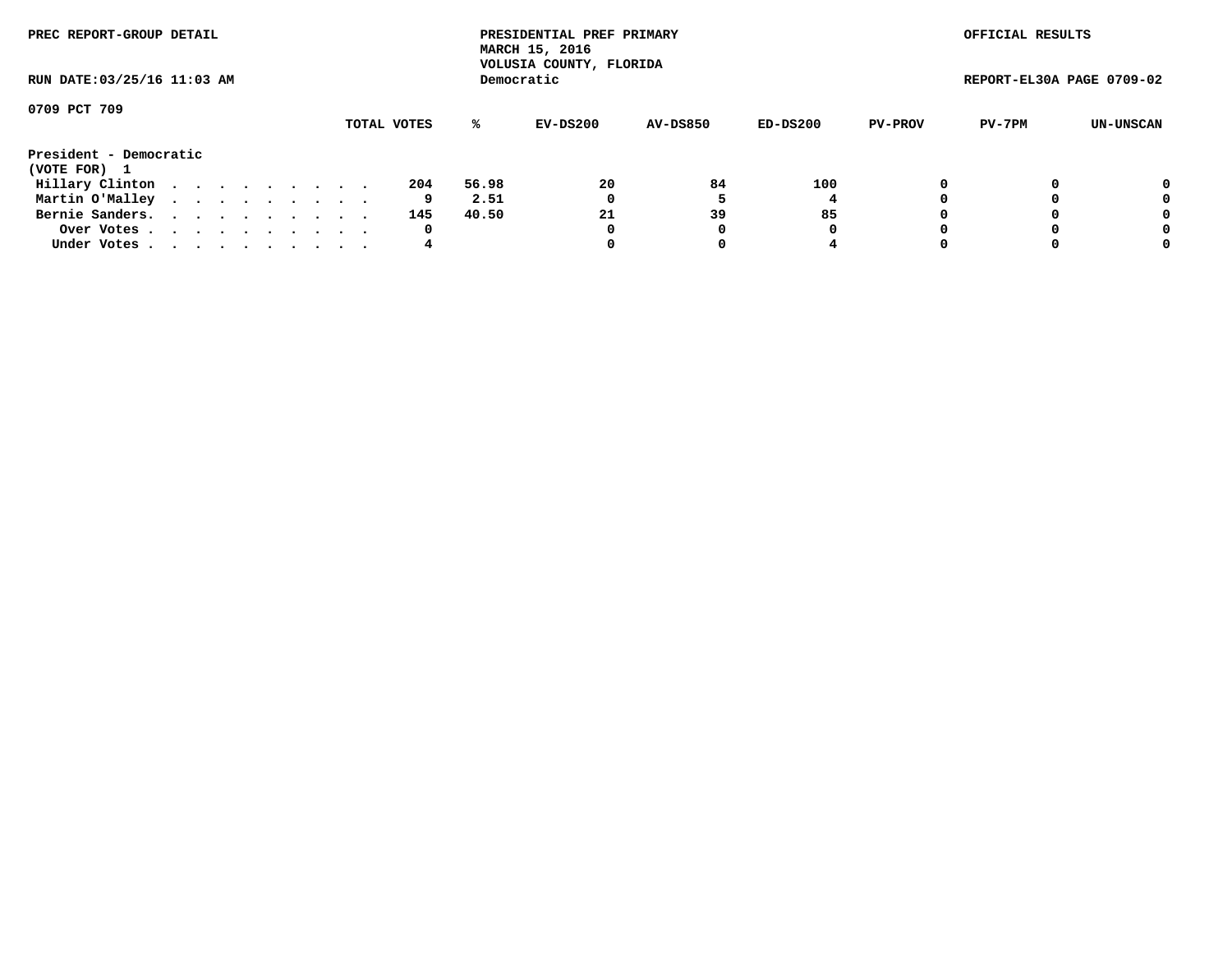| PREC REPORT-GROUP DETAIL               |  |  |  |  |  |  |  | PRESIDENTIAL PREF PRIMARY<br>MARCH 15, 2016<br>VOLUSIA COUNTY, FLORIDA |       |            |                 | OFFICIAL RESULTS |                |                           |                  |
|----------------------------------------|--|--|--|--|--|--|--|------------------------------------------------------------------------|-------|------------|-----------------|------------------|----------------|---------------------------|------------------|
| RUN DATE: 03/25/16 11:03 AM            |  |  |  |  |  |  |  |                                                                        |       | Republican |                 |                  |                | REPORT-EL30A PAGE 0709-03 |                  |
| 0709 PCT 709                           |  |  |  |  |  |  |  |                                                                        |       |            |                 |                  |                |                           |                  |
|                                        |  |  |  |  |  |  |  | TOTAL VOTES                                                            | %ะ    | $EV-DS200$ | <b>AV-DS850</b> | $ED-DS200$       | <b>PV-PROV</b> | PV-7PM                    | <b>UN-UNSCAN</b> |
| President - Republican<br>(VOTE FOR) 1 |  |  |  |  |  |  |  |                                                                        |       |            |                 |                  |                |                           |                  |
| Jeb Bush.                              |  |  |  |  |  |  |  | 17                                                                     | 3.59  |            | 15              |                  |                |                           |                  |
| Ben Carson                             |  |  |  |  |  |  |  |                                                                        | .63   |            |                 |                  |                |                           |                  |
| Chris Christie.                        |  |  |  |  |  |  |  |                                                                        |       |            |                 |                  |                |                           |                  |
| Ted Cruz.                              |  |  |  |  |  |  |  | 57                                                                     | 12.05 |            | 20              |                  |                |                           |                  |
| Carly Fiorina                          |  |  |  |  |  |  |  |                                                                        |       |            |                 |                  |                |                           |                  |
| Jim Gilmore.                           |  |  |  |  |  |  |  |                                                                        |       |            |                 |                  |                |                           |                  |
|                                        |  |  |  |  |  |  |  |                                                                        |       |            |                 |                  |                |                           |                  |
| Lindsey Graham.                        |  |  |  |  |  |  |  |                                                                        |       |            |                 |                  |                |                           |                  |
| Mike Huckabee                          |  |  |  |  |  |  |  |                                                                        |       |            |                 |                  |                |                           |                  |
| John R. Kasich.                        |  |  |  |  |  |  |  | 10                                                                     | 2.11  |            |                 |                  |                |                           |                  |
| Rand Paul                              |  |  |  |  |  |  |  |                                                                        | .21   |            |                 |                  |                |                           |                  |
| Marco Rubio.                           |  |  |  |  |  |  |  | 79                                                                     | 16.70 |            |                 |                  |                |                           |                  |
| Rick Santorum                          |  |  |  |  |  |  |  |                                                                        |       |            |                 |                  |                |                           |                  |
| Donald J. Trump                        |  |  |  |  |  |  |  | 306                                                                    | 64.69 |            | 98              | 166              |                |                           |                  |
| Over Votes                             |  |  |  |  |  |  |  |                                                                        |       |            |                 |                  |                |                           |                  |
| Under Votes                            |  |  |  |  |  |  |  |                                                                        |       |            |                 |                  |                |                           |                  |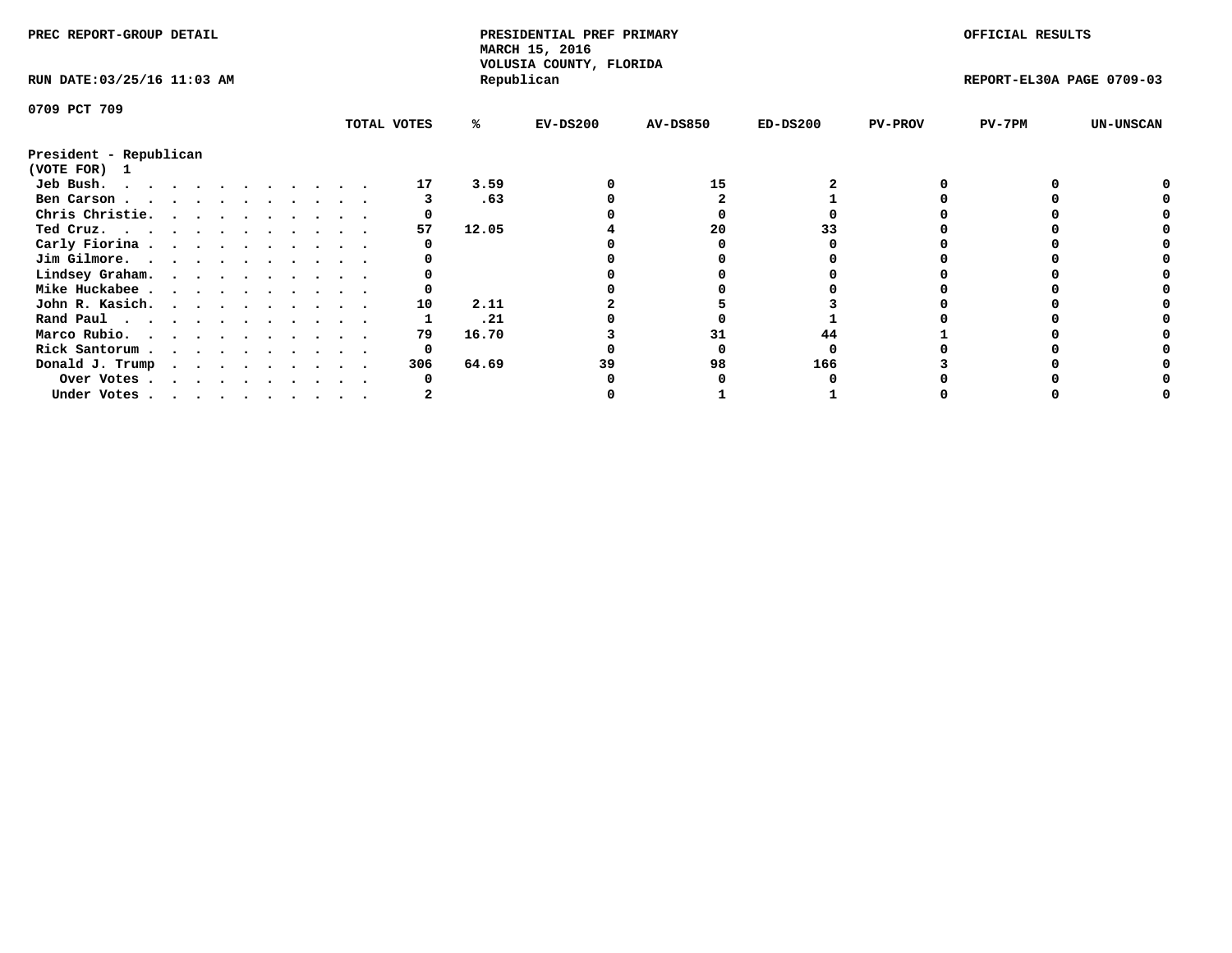| PREC REPORT-GROUP DETAIL                                    |             |                   | PRESIDENTIAL PREF PRIMARY<br>MARCH 15, 2016 |          |            |                | OFFICIAL RESULTS          |                  |
|-------------------------------------------------------------|-------------|-------------------|---------------------------------------------|----------|------------|----------------|---------------------------|------------------|
| RUN DATE: 03/25/16 11:03 AM                                 |             | <b>STATISTICS</b> | VOLUSIA COUNTY, FLORIDA                     |          |            |                | REPORT-EL30A PAGE 0711-01 |                  |
| 0711 PCT 711                                                |             |                   |                                             |          |            |                |                           |                  |
|                                                             | TOTAL VOTES | ℁                 | $EV-DS200$                                  | AV-DS850 | $ED-DS200$ | <b>PV-PROV</b> | $PV-7PM$                  | <b>UN-UNSCAN</b> |
| REGISTERED VOTERS - TOTAL                                   | 2,748       |                   |                                             |          |            |                |                           |                  |
| REGISTERED VOTERS - Democratic                              | 1,418       | 51.60             |                                             |          |            |                |                           |                  |
| REGISTERED VOTERS - Republican                              | 1,330       | 48.40             |                                             |          |            |                |                           |                  |
| REGISTERED VOTERS - Nonpartisan                             | 0           |                   |                                             |          |            |                |                           |                  |
| BALLOTS CAST - TOTAL.                                       | 1,110       |                   | 110                                         | 396      | 604        |                |                           | 0                |
| BALLOTS CAST - Democratic                                   | 477         | 42.97             | 54                                          | 171      | 252        |                |                           | 0                |
| BALLOTS CAST - Republican                                   | 633         | 57.03             | 56                                          | 225      | 352        |                |                           | 0                |
| BALLOTS CAST - Nonpartisan.                                 | 0           |                   |                                             | 0        |            |                |                           | 0                |
| BALLOTS CAST - BLANK.                                       | 12          | 1.08              | 0                                           | 0        | 12         |                |                           | 0                |
| VOTER TURNOUT - TOTAL $\cdot \cdot \cdot \cdot \cdot \cdot$ |             | 40.39             |                                             |          |            |                |                           |                  |
| VOTER TURNOUT - Democratic.                                 |             | 33.64             |                                             |          |            |                |                           |                  |
| VOTER TURNOUT - Republican.                                 |             | 47.59             |                                             |          |            |                |                           |                  |
| VOTER TURNOUT - BLANK                                       |             | .44               |                                             |          |            |                |                           |                  |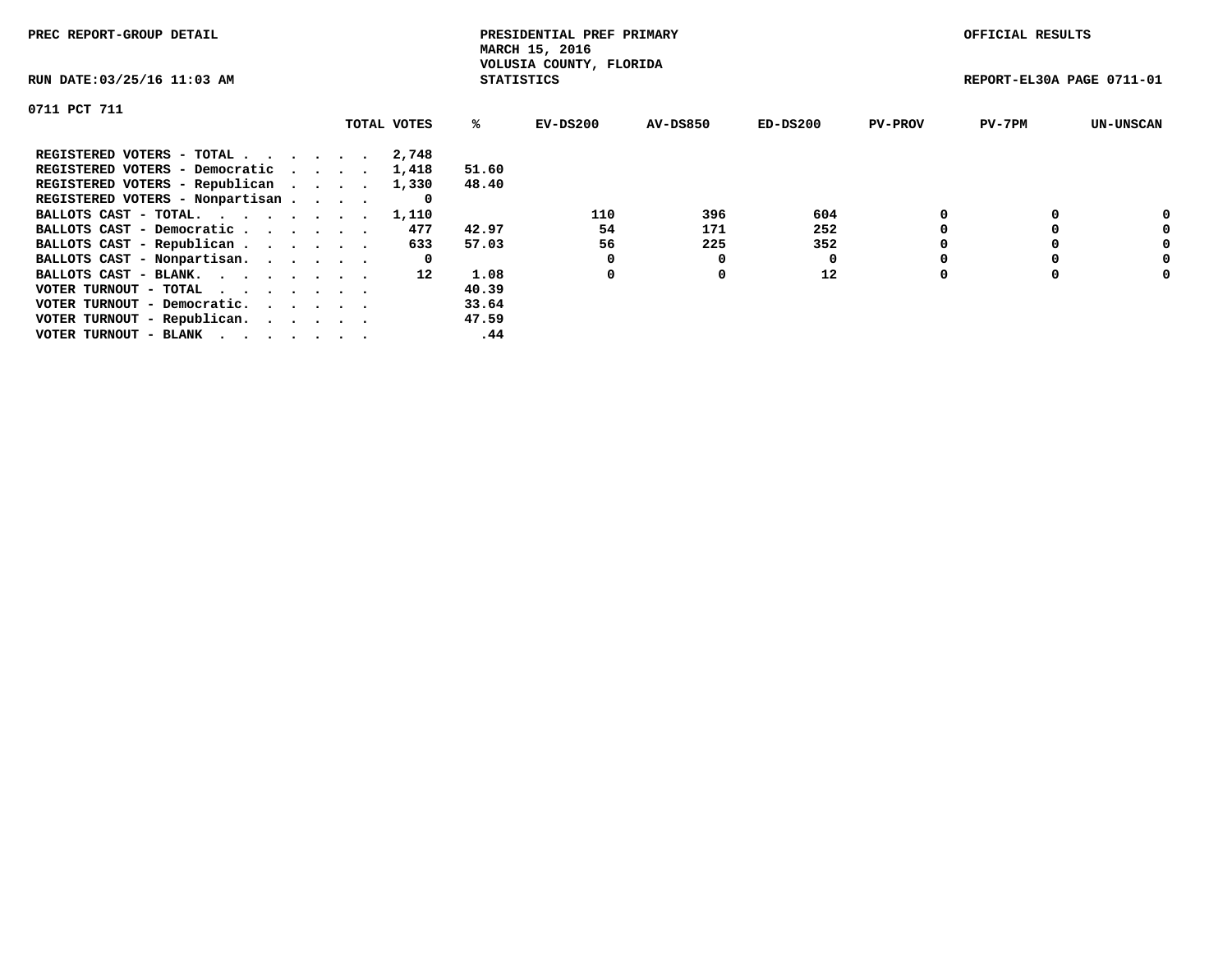| PREC REPORT-GROUP DETAIL<br>RUN DATE: 03/25/16 11:03 AM |  |  |  |  |  |  |  |  |             |       | PRESIDENTIAL PREF PRIMARY<br>MARCH 15, 2016<br>VOLUSIA COUNTY, FLORIDA |                 |          |                | OFFICIAL RESULTS          |           |
|---------------------------------------------------------|--|--|--|--|--|--|--|--|-------------|-------|------------------------------------------------------------------------|-----------------|----------|----------------|---------------------------|-----------|
|                                                         |  |  |  |  |  |  |  |  |             |       | Democratic                                                             |                 |          |                | REPORT-EL30A PAGE 0711-02 |           |
| 0711 PCT 711                                            |  |  |  |  |  |  |  |  | TOTAL VOTES | %ะ    | EV-DS200                                                               | <b>AV-DS850</b> | ED-DS200 | <b>PV-PROV</b> | PV-7PM                    | UN-UNSCAN |
| President - Democratic<br>(VOTE FOR) 1                  |  |  |  |  |  |  |  |  |             |       |                                                                        |                 |          |                |                           |           |
| Hillary Clinton                                         |  |  |  |  |  |  |  |  | 270         | 58.06 | 35                                                                     | 112             | 123      | 0              |                           | 0         |
| Martin O'Malley                                         |  |  |  |  |  |  |  |  | 25          | 5.38  |                                                                        | 14              | 8        |                |                           | 0         |
| Bernie Sanders.                                         |  |  |  |  |  |  |  |  | 170         | 36.56 | 16                                                                     | 45              | 109      |                |                           | 0         |
| Over Votes.                                             |  |  |  |  |  |  |  |  | 0           |       | 0                                                                      |                 | 0        |                |                           | 0         |
| Under Votes.                                            |  |  |  |  |  |  |  |  | 12          |       |                                                                        |                 | 12       |                |                           | 0         |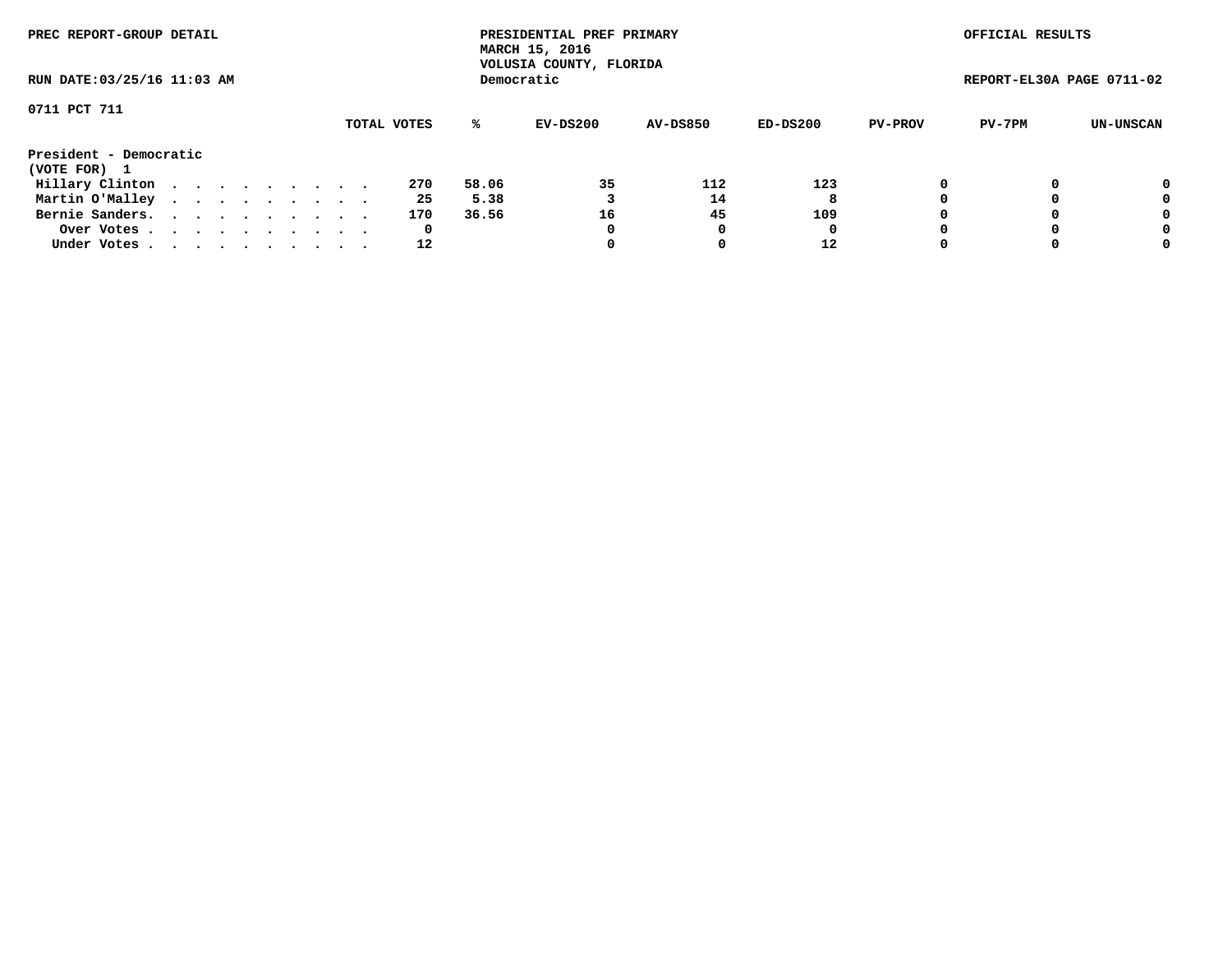| PREC REPORT-GROUP DETAIL    |  |  |  |  |  |  |  | PRESIDENTIAL PREF PRIMARY<br>MARCH 15, 2016<br>VOLUSIA COUNTY, FLORIDA |       |            |                 | OFFICIAL RESULTS |                |                           |                  |
|-----------------------------|--|--|--|--|--|--|--|------------------------------------------------------------------------|-------|------------|-----------------|------------------|----------------|---------------------------|------------------|
| RUN DATE: 03/25/16 11:03 AM |  |  |  |  |  |  |  |                                                                        |       | Republican |                 |                  |                | REPORT-EL30A PAGE 0711-03 |                  |
| 0711 PCT 711                |  |  |  |  |  |  |  |                                                                        |       |            |                 |                  |                |                           |                  |
|                             |  |  |  |  |  |  |  | TOTAL VOTES                                                            | %ะ    | $EV-DS200$ | <b>AV-DS850</b> | $ED-DS200$       | <b>PV-PROV</b> | $PV-7PM$                  | <b>UN-UNSCAN</b> |
| President - Republican      |  |  |  |  |  |  |  |                                                                        |       |            |                 |                  |                |                           |                  |
| (VOTE FOR) 1                |  |  |  |  |  |  |  |                                                                        |       |            |                 |                  |                |                           |                  |
| Jeb Bush.                   |  |  |  |  |  |  |  | 19                                                                     | 3.00  |            | 17              |                  |                |                           |                  |
| Ben Carson                  |  |  |  |  |  |  |  |                                                                        | .79   |            |                 |                  |                |                           |                  |
| Chris Christie.             |  |  |  |  |  |  |  |                                                                        |       |            |                 |                  |                |                           |                  |
| Ted Cruz.                   |  |  |  |  |  |  |  | 94                                                                     | 14.85 |            | 26              |                  |                |                           |                  |
| Carly Fiorina               |  |  |  |  |  |  |  |                                                                        | .16   |            |                 |                  |                |                           |                  |
| Jim Gilmore.                |  |  |  |  |  |  |  |                                                                        |       |            |                 |                  |                |                           |                  |
| Lindsey Graham.             |  |  |  |  |  |  |  |                                                                        |       |            |                 |                  |                |                           |                  |
| Mike Huckabee               |  |  |  |  |  |  |  |                                                                        | .16   |            |                 |                  |                |                           |                  |
| John R. Kasich.             |  |  |  |  |  |  |  | 42                                                                     | 6.64  |            | 12              |                  |                |                           |                  |
| Rand Paul                   |  |  |  |  |  |  |  |                                                                        | .47   |            |                 |                  |                |                           |                  |
| Marco Rubio.                |  |  |  |  |  |  |  | 109                                                                    | 17.22 |            | 44              | 57               |                |                           |                  |
| Rick Santorum               |  |  |  |  |  |  |  | 0                                                                      |       |            |                 |                  |                |                           |                  |
| Donald J. Trump             |  |  |  |  |  |  |  | 359                                                                    | 56.71 |            | 120             | 202              |                |                           |                  |
| Over Votes                  |  |  |  |  |  |  |  |                                                                        |       |            |                 |                  |                |                           |                  |
| Under Votes                 |  |  |  |  |  |  |  |                                                                        |       |            |                 |                  |                |                           |                  |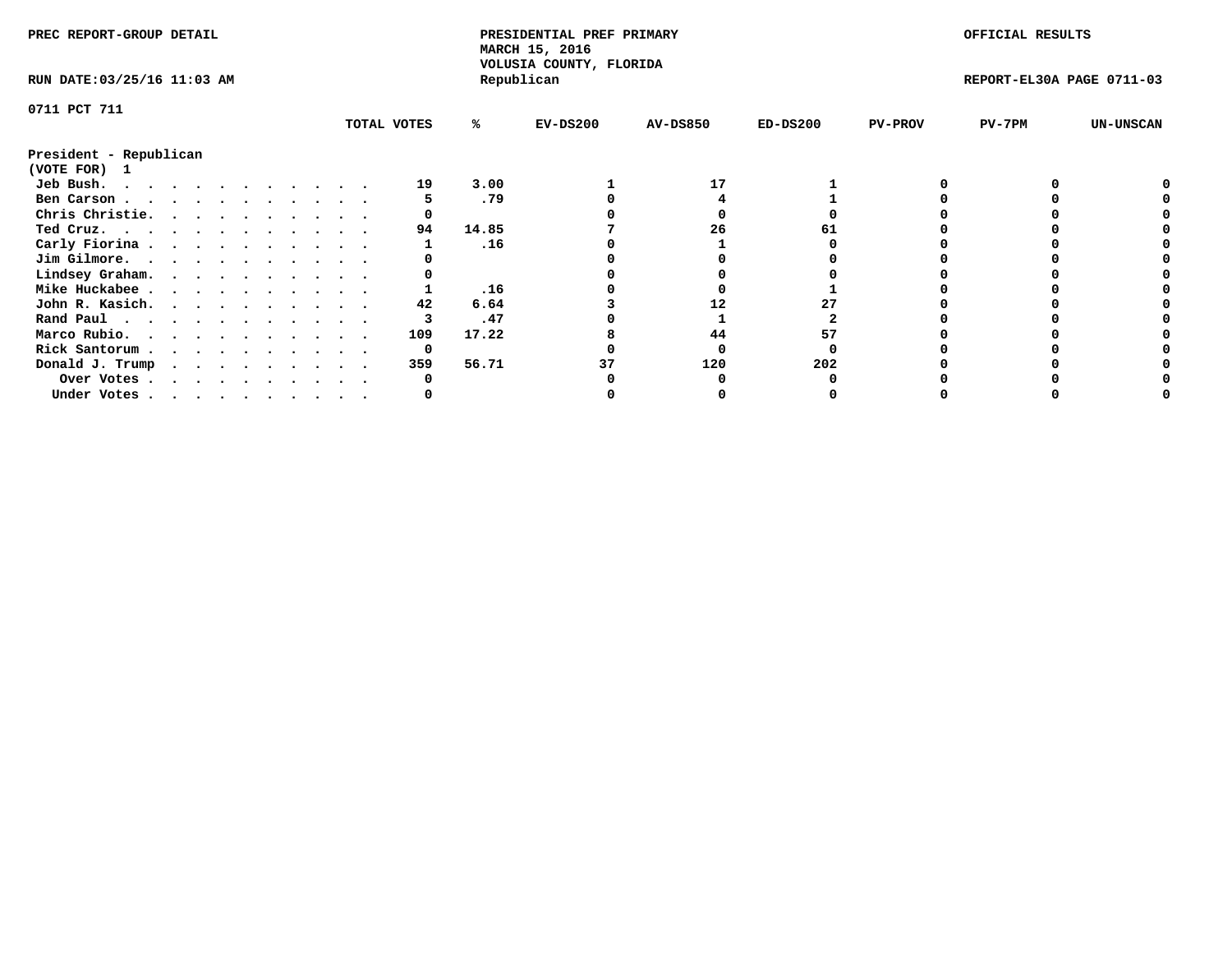| PREC REPORT-GROUP DETAIL        |  |             |                   | PRESIDENTIAL PREF PRIMARY<br>MARCH 15, 2016 |          |            |                | OFFICIAL RESULTS          |                  |
|---------------------------------|--|-------------|-------------------|---------------------------------------------|----------|------------|----------------|---------------------------|------------------|
| RUN DATE: 03/25/16 11:03 AM     |  |             | <b>STATISTICS</b> | VOLUSIA COUNTY, FLORIDA                     |          |            |                | REPORT-EL30A PAGE 0712-01 |                  |
| 0712 PCT 712                    |  |             |                   |                                             |          |            |                |                           |                  |
|                                 |  | TOTAL VOTES | %ร                | EV-DS200                                    | AV-DS850 | $ED-DS200$ | <b>PV-PROV</b> | $PV-7PM$                  | <b>UN-UNSCAN</b> |
| REGISTERED VOTERS - TOTAL       |  | 1,404       |                   |                                             |          |            |                |                           |                  |
| REGISTERED VOTERS - Democratic  |  | 721         | 51.35             |                                             |          |            |                |                           |                  |
| REGISTERED VOTERS - Republican  |  | 683         | 48.65             |                                             |          |            |                |                           |                  |
| REGISTERED VOTERS - Nonpartisan |  |             |                   |                                             |          |            |                |                           |                  |
| BALLOTS CAST - TOTAL.           |  | 578         |                   | 35                                          | 227      | 315        |                |                           |                  |
| BALLOTS CAST - Democratic       |  | 232         | 40.14             |                                             | 111      | 115        |                |                           | 0                |
| BALLOTS CAST - Republican       |  | 346         | 59.86             | 30                                          | 116      | 200        |                |                           | 0                |
| BALLOTS CAST - Nonpartisan.     |  | 0           |                   |                                             | O        |            |                |                           | 0                |
| BALLOTS CAST - BLANK.           |  |             | .52               | 0                                           | 0        |            |                |                           | 0                |
| VOTER TURNOUT - TOTAL           |  |             | 41.17             |                                             |          |            |                |                           |                  |
| VOTER TURNOUT - Democratic.     |  |             | 32.18             |                                             |          |            |                |                           |                  |
| VOTER TURNOUT - Republican.     |  |             | 50.66             |                                             |          |            |                |                           |                  |
| VOTER TURNOUT - BLANK           |  |             | .21               |                                             |          |            |                |                           |                  |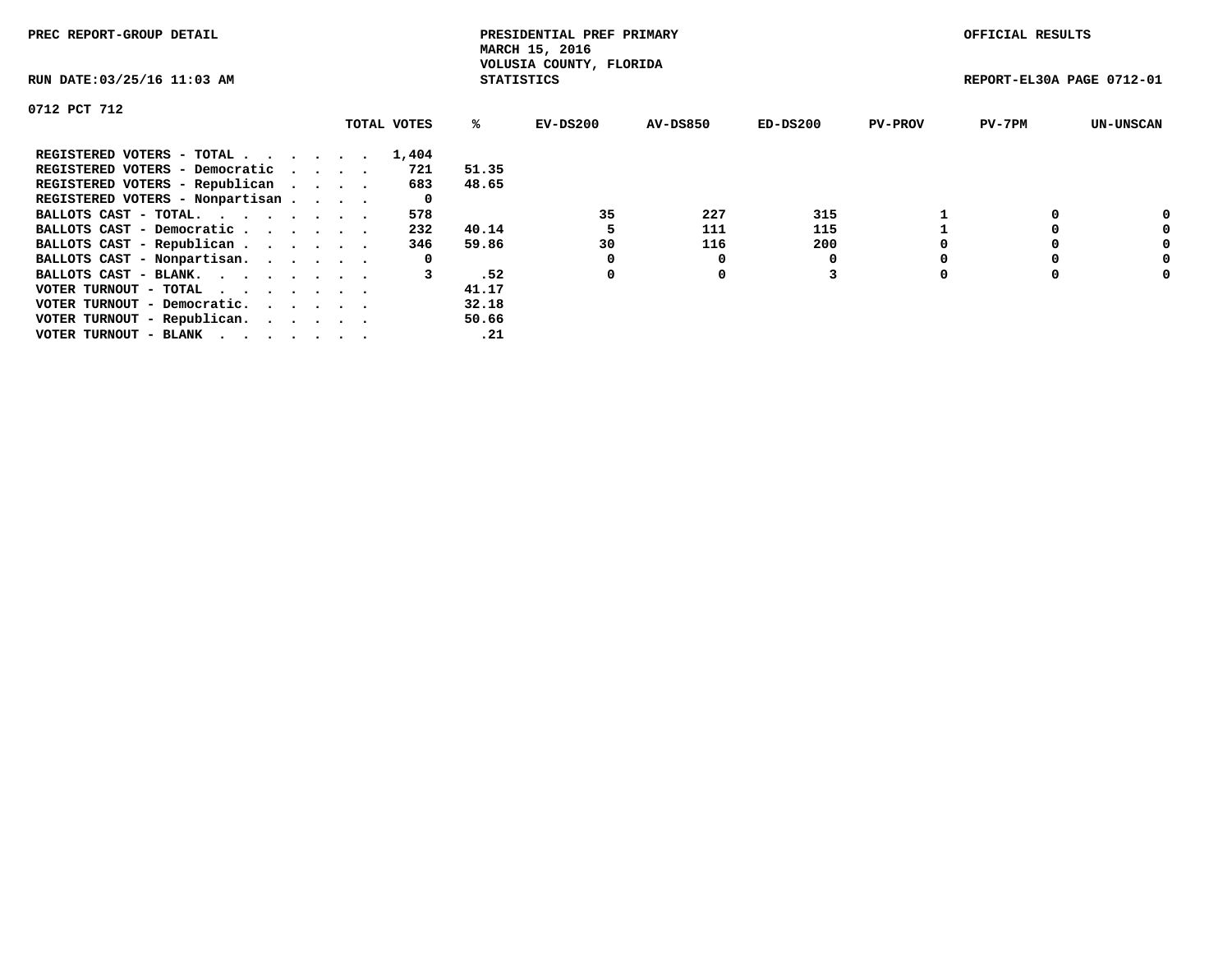| PREC REPORT-GROUP DETAIL<br>RUN DATE: 03/25/16 11:03 AM |  |  |  |  |  |  |  |  |             |       | PRESIDENTIAL PREF PRIMARY<br>MARCH 15, 2016<br>VOLUSIA COUNTY, FLORIDA |                 |          |                | OFFICIAL RESULTS          |                  |
|---------------------------------------------------------|--|--|--|--|--|--|--|--|-------------|-------|------------------------------------------------------------------------|-----------------|----------|----------------|---------------------------|------------------|
|                                                         |  |  |  |  |  |  |  |  |             |       | Democratic                                                             |                 |          |                | REPORT-EL30A PAGE 0712-02 |                  |
| 0712 PCT 712                                            |  |  |  |  |  |  |  |  | TOTAL VOTES | ℁     | EV-DS200                                                               | <b>AV-DS850</b> | ED-DS200 | <b>PV-PROV</b> | PV-7PM                    | <b>UN-UNSCAN</b> |
|                                                         |  |  |  |  |  |  |  |  |             |       |                                                                        |                 |          |                |                           |                  |
| President - Democratic                                  |  |  |  |  |  |  |  |  |             |       |                                                                        |                 |          |                |                           |                  |
| (VOTE FOR) 1                                            |  |  |  |  |  |  |  |  |             |       |                                                                        |                 |          |                |                           |                  |
| Hillary Clinton                                         |  |  |  |  |  |  |  |  | 124         | 54.15 |                                                                        | 70              | 50       |                |                           | 0                |
| Martin O'Malley                                         |  |  |  |  |  |  |  |  | 4           | 1.75  | 0                                                                      |                 |          |                |                           | 0                |
| Bernie Sanders.                                         |  |  |  |  |  |  |  |  | 101         | 44.10 |                                                                        | 40              | 59       |                |                           | 0                |
| Over Votes                                              |  |  |  |  |  |  |  |  | 0           |       | 0                                                                      | 0               | O        |                |                           | 0                |
| Under Votes.                                            |  |  |  |  |  |  |  |  |             |       |                                                                        | 0               |          |                |                           | 0                |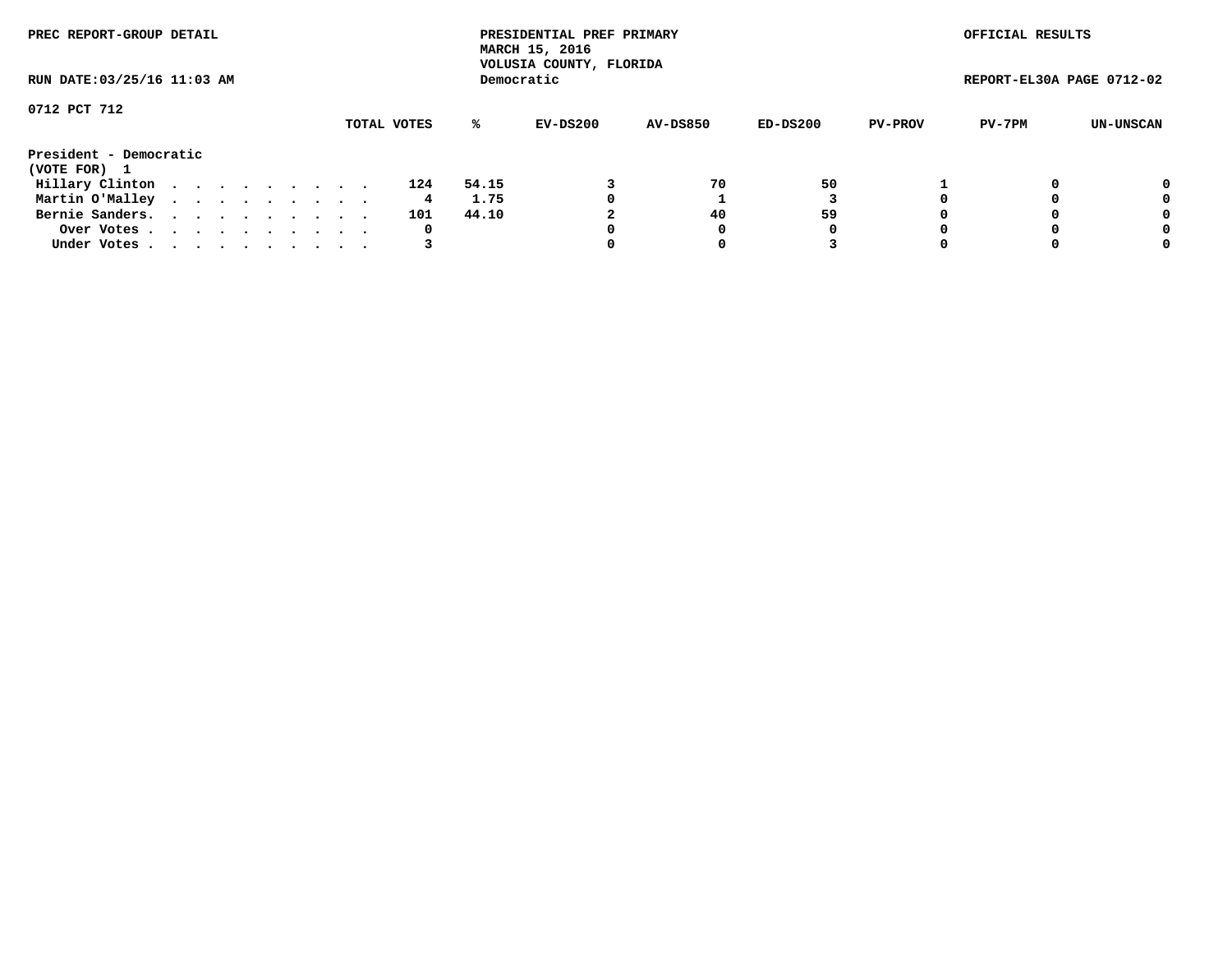| PREC REPORT-GROUP DETAIL                            |  |  |  |  |  |  |  | PRESIDENTIAL PREF PRIMARY<br>MARCH 15, 2016<br>VOLUSIA COUNTY, FLORIDA |       |            |                 | OFFICIAL RESULTS |                |                           |                  |
|-----------------------------------------------------|--|--|--|--|--|--|--|------------------------------------------------------------------------|-------|------------|-----------------|------------------|----------------|---------------------------|------------------|
| RUN DATE: 03/25/16 11:03 AM                         |  |  |  |  |  |  |  |                                                                        |       | Republican |                 |                  |                | REPORT-EL30A PAGE 0712-03 |                  |
| 0712 PCT 712                                        |  |  |  |  |  |  |  |                                                                        |       |            |                 |                  |                |                           |                  |
|                                                     |  |  |  |  |  |  |  | TOTAL VOTES                                                            | ℁     | $EV-DS200$ | <b>AV-DS850</b> | $ED-DS200$       | <b>PV-PROV</b> | $PV-7PM$                  | <b>UN-UNSCAN</b> |
| President - Republican<br>(VOTE FOR) 1              |  |  |  |  |  |  |  |                                                                        |       |            |                 |                  |                |                           |                  |
| Jeb Bush.                                           |  |  |  |  |  |  |  | 10                                                                     | 2.89  |            |                 |                  |                |                           |                  |
| Ben Carson                                          |  |  |  |  |  |  |  |                                                                        | 1.45  |            |                 |                  |                |                           |                  |
| Chris Christie.                                     |  |  |  |  |  |  |  |                                                                        |       |            |                 |                  |                |                           |                  |
| Ted Cruz.                                           |  |  |  |  |  |  |  | 54                                                                     | 15.61 |            | 12              |                  |                |                           |                  |
| Carly Fiorina                                       |  |  |  |  |  |  |  |                                                                        | .58   |            |                 |                  |                |                           |                  |
| Jim Gilmore.                                        |  |  |  |  |  |  |  |                                                                        |       |            |                 |                  |                |                           |                  |
| Lindsey Graham.                                     |  |  |  |  |  |  |  |                                                                        |       |            |                 |                  |                |                           |                  |
| Mike Huckabee                                       |  |  |  |  |  |  |  |                                                                        |       |            |                 |                  |                |                           |                  |
| John R. Kasich.                                     |  |  |  |  |  |  |  | 19                                                                     | 5.49  |            |                 |                  |                |                           |                  |
| Rand Paul                                           |  |  |  |  |  |  |  |                                                                        |       |            |                 |                  |                |                           |                  |
| Marco Rubio.                                        |  |  |  |  |  |  |  | 87                                                                     | 25.14 |            | 35              |                  |                |                           |                  |
|                                                     |  |  |  |  |  |  |  |                                                                        |       |            |                 |                  |                |                           |                  |
| Rick Santorum                                       |  |  |  |  |  |  |  | 0                                                                      |       |            |                 |                  |                |                           |                  |
| Donald J. Trump $\cdots$ $\cdots$ $\cdots$ $\cdots$ |  |  |  |  |  |  |  | 169                                                                    | 48.84 | 14         | 49              | 106              |                |                           |                  |
| Over Votes                                          |  |  |  |  |  |  |  |                                                                        |       |            |                 |                  |                |                           |                  |
| Under Votes                                         |  |  |  |  |  |  |  |                                                                        |       |            |                 |                  |                |                           |                  |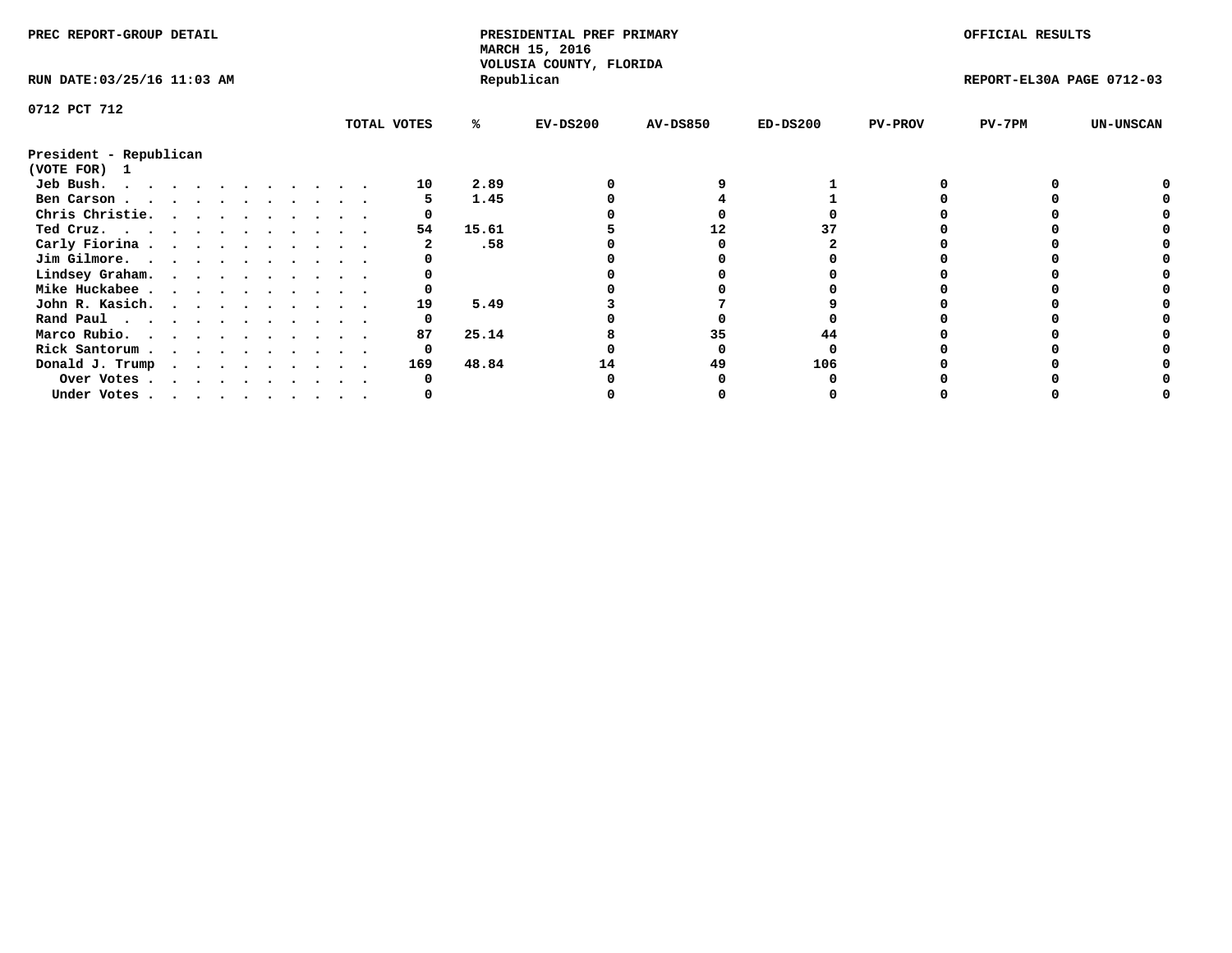| PREC REPORT-GROUP DETAIL                                    |             |                   | PRESIDENTIAL PREF PRIMARY<br>MARCH 15, 2016 |          |            |                | OFFICIAL RESULTS          |                  |
|-------------------------------------------------------------|-------------|-------------------|---------------------------------------------|----------|------------|----------------|---------------------------|------------------|
| RUN DATE: 03/25/16 11:03 AM                                 |             | <b>STATISTICS</b> | VOLUSIA COUNTY, FLORIDA                     |          |            |                | REPORT-EL30A PAGE 0714-01 |                  |
| 0714 PCT 714                                                |             |                   |                                             |          |            |                |                           |                  |
|                                                             | TOTAL VOTES | ℁                 | $EV-DS200$                                  | AV-DS850 | $ED-DS200$ | <b>PV-PROV</b> | $PV-7PM$                  | <b>UN-UNSCAN</b> |
| REGISTERED VOTERS - TOTAL                                   | 2,379       |                   |                                             |          |            |                |                           |                  |
| REGISTERED VOTERS - Democratic                              | 1,157       | 48.63             |                                             |          |            |                |                           |                  |
| REGISTERED VOTERS - Republican                              | 1,222       | 51.37             |                                             |          |            |                |                           |                  |
| REGISTERED VOTERS - Nonpartisan                             | O           |                   |                                             |          |            |                |                           |                  |
| BALLOTS CAST - TOTAL.                                       | 1,082       |                   | 88                                          | 431      | 561        |                |                           | 0                |
| BALLOTS CAST - Democratic                                   | 466         | 43.07             | 47                                          | 182      | 235        |                |                           | 0                |
| BALLOTS CAST - Republican                                   | 616         | 56.93             | 41                                          | 249      | 326        |                |                           | 0                |
| BALLOTS CAST - Nonpartisan.                                 | 0           |                   |                                             | 0        |            |                |                           | 0                |
| BALLOTS CAST - BLANK.                                       | 13          | 1.20              | 0                                           |          | 11         |                |                           | 0                |
| VOTER TURNOUT - TOTAL $\cdot \cdot \cdot \cdot \cdot \cdot$ |             | 45.48             |                                             |          |            |                |                           |                  |
| VOTER TURNOUT - Democratic.                                 |             | 40.28             |                                             |          |            |                |                           |                  |
| VOTER TURNOUT - Republican.                                 |             | 50.41             |                                             |          |            |                |                           |                  |
| VOTER TURNOUT - BLANK                                       |             | .55               |                                             |          |            |                |                           |                  |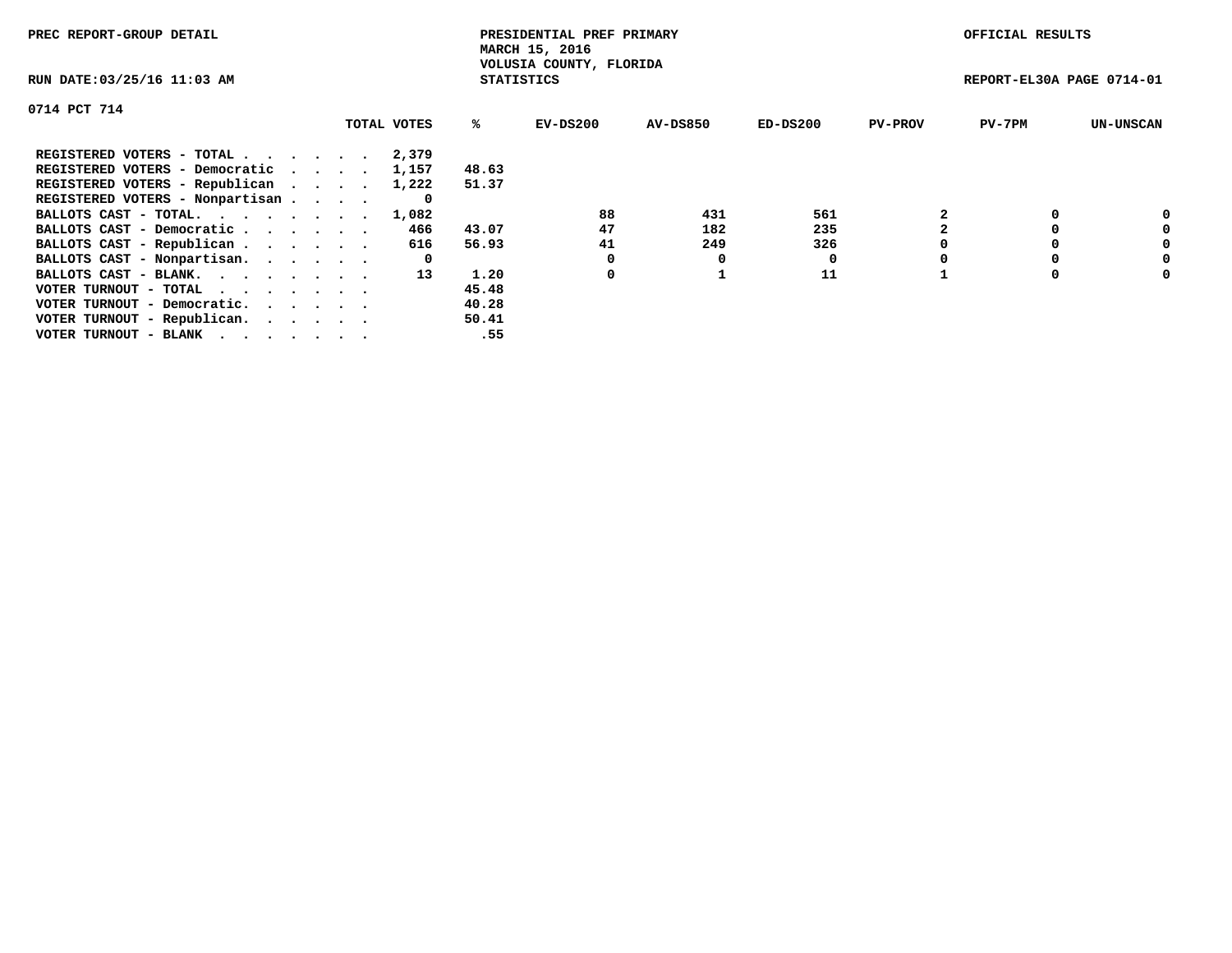| PREC REPORT-GROUP DETAIL<br>RUN DATE: 03/25/16 11:03 AM |  |  |  |  |  |  |  |  |             | PRESIDENTIAL PREF PRIMARY<br>MARCH 15, 2016<br>VOLUSIA COUNTY, FLORIDA |            |                 |          | OFFICIAL RESULTS |                           |           |
|---------------------------------------------------------|--|--|--|--|--|--|--|--|-------------|------------------------------------------------------------------------|------------|-----------------|----------|------------------|---------------------------|-----------|
|                                                         |  |  |  |  |  |  |  |  |             |                                                                        | Democratic |                 |          |                  | REPORT-EL30A PAGE 0714-02 |           |
| 0714 PCT 714                                            |  |  |  |  |  |  |  |  | TOTAL VOTES | ℁                                                                      | EV-DS200   | <b>AV-DS850</b> | ED-DS200 | <b>PV-PROV</b>   | PV-7PM                    | UN-UNSCAN |
| President - Democratic<br>(VOTE FOR) 1                  |  |  |  |  |  |  |  |  |             |                                                                        |            |                 |          |                  |                           |           |
| Hillary Clinton                                         |  |  |  |  |  |  |  |  | 294         | 64.62                                                                  | 29         | 120             | 144      |                  |                           | 0         |
| Martin O'Malley                                         |  |  |  |  |  |  |  |  | 14          | 3.08                                                                   | 0          |                 |          |                  |                           | 0         |
| Bernie Sanders.                                         |  |  |  |  |  |  |  |  | 147         | 32.31                                                                  | 18         | 53              | 76       |                  |                           | 0         |
| Over Votes.                                             |  |  |  |  |  |  |  |  | 0           |                                                                        | 0          |                 | 0        |                  |                           | 0         |
| Under Votes.                                            |  |  |  |  |  |  |  |  | 11          |                                                                        |            |                 | 10       |                  |                           | 0         |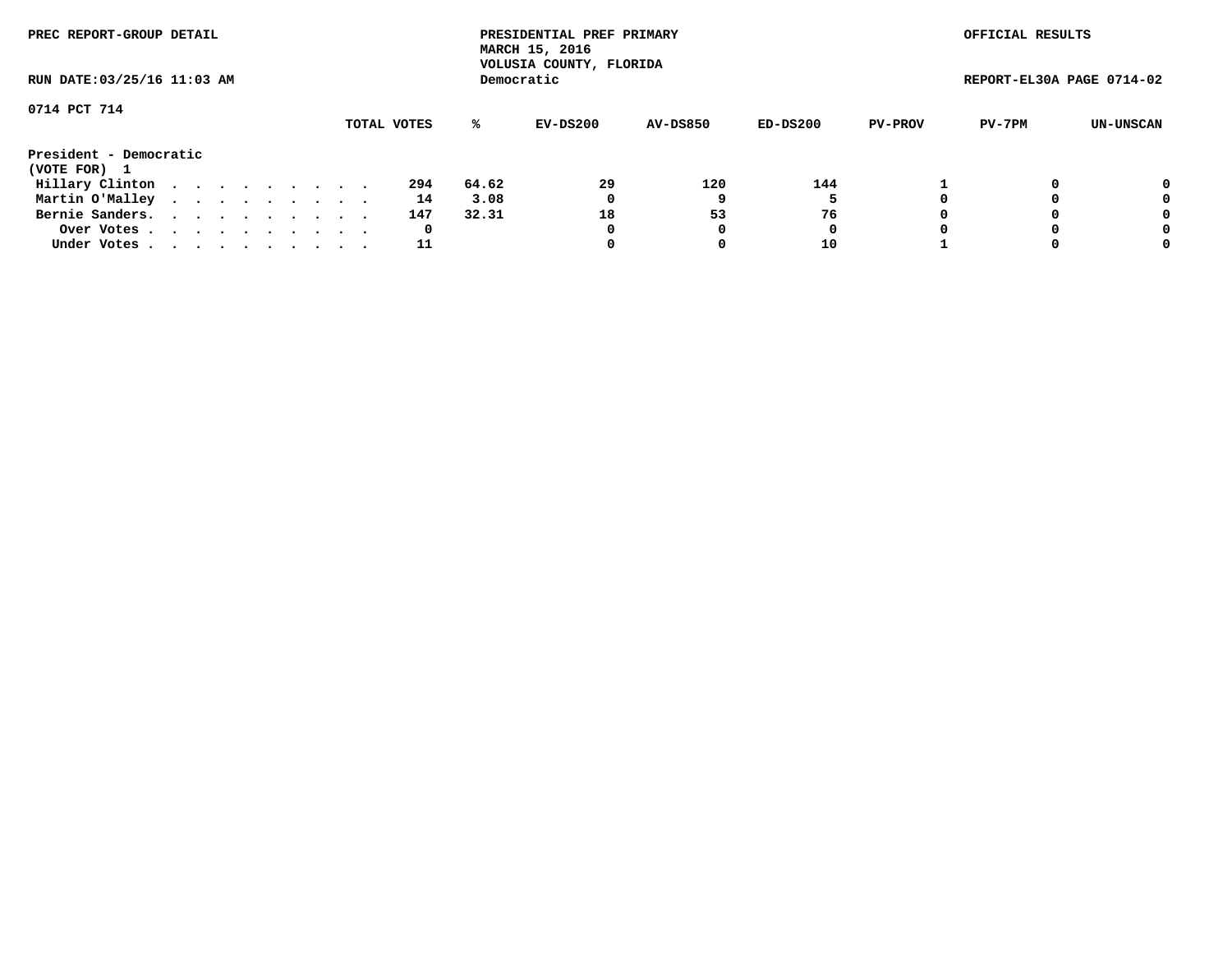| PREC REPORT-GROUP DETAIL    |  |  |  |  |  |  |  |             | PRESIDENTIAL PREF PRIMARY<br>MARCH 15, 2016<br>VOLUSIA COUNTY, FLORIDA |            |                 |            | OFFICIAL RESULTS |                           |                  |
|-----------------------------|--|--|--|--|--|--|--|-------------|------------------------------------------------------------------------|------------|-----------------|------------|------------------|---------------------------|------------------|
| RUN DATE: 03/25/16 11:03 AM |  |  |  |  |  |  |  |             |                                                                        | Republican |                 |            |                  | REPORT-EL30A PAGE 0714-03 |                  |
| 0714 PCT 714                |  |  |  |  |  |  |  |             |                                                                        |            |                 |            |                  |                           |                  |
|                             |  |  |  |  |  |  |  | TOTAL VOTES | %ะ                                                                     | $EV-DS200$ | <b>AV-DS850</b> | $ED-DS200$ | <b>PV-PROV</b>   | $PV-7PM$                  | <b>UN-UNSCAN</b> |
| President - Republican      |  |  |  |  |  |  |  |             |                                                                        |            |                 |            |                  |                           |                  |
| (VOTE FOR) 1                |  |  |  |  |  |  |  |             |                                                                        |            |                 |            |                  |                           |                  |
| Jeb Bush.                   |  |  |  |  |  |  |  | 16          | 2.61                                                                   |            | 15              |            |                  |                           |                  |
| Ben Carson                  |  |  |  |  |  |  |  | 13          | 2.12                                                                   |            | 10              |            |                  |                           |                  |
| Chris Christie.             |  |  |  |  |  |  |  |             |                                                                        |            |                 |            |                  |                           |                  |
| Ted Cruz.                   |  |  |  |  |  |  |  | 69          | 11.24                                                                  |            | 16              |            |                  |                           |                  |
| Carly Fiorina               |  |  |  |  |  |  |  |             |                                                                        |            |                 |            |                  |                           |                  |
| Jim Gilmore.                |  |  |  |  |  |  |  |             |                                                                        |            |                 |            |                  |                           |                  |
| Lindsey Graham.             |  |  |  |  |  |  |  |             |                                                                        |            |                 |            |                  |                           |                  |
| Mike Huckabee               |  |  |  |  |  |  |  |             |                                                                        |            |                 |            |                  |                           |                  |
| John R. Kasich.             |  |  |  |  |  |  |  | 37          | 6.03                                                                   |            | 20              |            |                  |                           |                  |
| Rand Paul                   |  |  |  |  |  |  |  |             | .49                                                                    |            |                 |            |                  |                           |                  |
| Marco Rubio.                |  |  |  |  |  |  |  | 141         | 22.96                                                                  | 10         | 56              | 75         |                  |                           |                  |
| Rick Santorum               |  |  |  |  |  |  |  | 0           |                                                                        |            |                 |            |                  |                           |                  |
|                             |  |  |  |  |  |  |  | 335         | 54.56                                                                  | 23         | 130             | 182        |                  |                           |                  |
| Donald J. Trump             |  |  |  |  |  |  |  |             |                                                                        |            |                 |            |                  |                           |                  |
| Over Votes                  |  |  |  |  |  |  |  |             |                                                                        |            |                 |            |                  |                           |                  |
| Under Votes                 |  |  |  |  |  |  |  |             |                                                                        |            |                 |            |                  |                           |                  |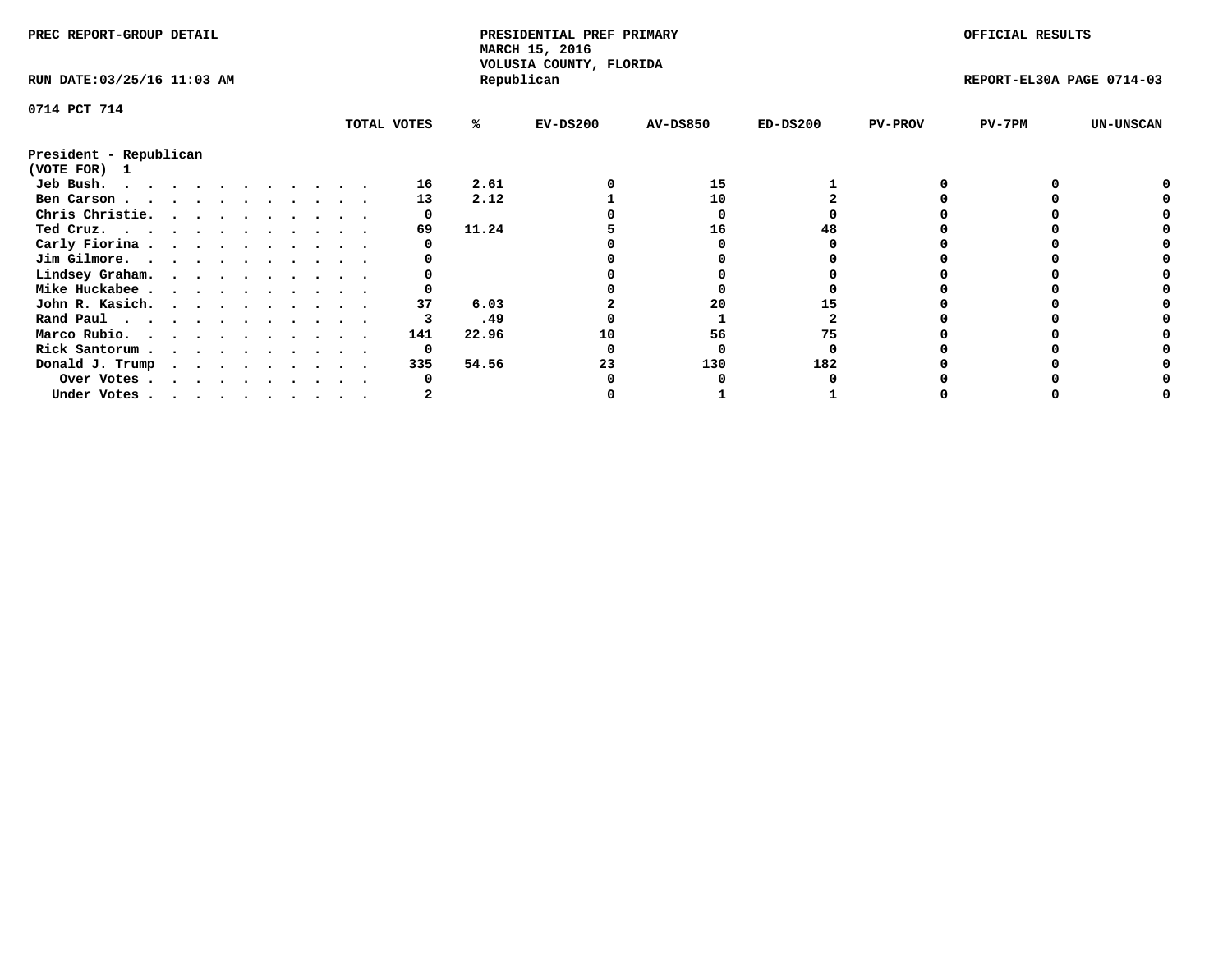| PREC REPORT-GROUP DETAIL        |             |                   | PRESIDENTIAL PREF PRIMARY<br>MARCH 15, 2016 |          |            |                | OFFICIAL RESULTS          |                  |
|---------------------------------|-------------|-------------------|---------------------------------------------|----------|------------|----------------|---------------------------|------------------|
| RUN DATE: 03/25/16 11:03 AM     |             | <b>STATISTICS</b> | VOLUSIA COUNTY, FLORIDA                     |          |            |                | REPORT-EL30A PAGE 0716-01 |                  |
| 0716 PCT 716                    |             |                   |                                             |          |            |                |                           |                  |
|                                 | TOTAL VOTES | ℁                 | EV-DS200                                    | AV-DS850 | $ED-DS200$ | <b>PV-PROV</b> | $PV-7PM$                  | <b>UN-UNSCAN</b> |
| REGISTERED VOTERS - TOTAL       | 2,031       |                   |                                             |          |            |                |                           |                  |
| REGISTERED VOTERS - Democratic  | 532         | 26.19             |                                             |          |            |                |                           |                  |
| REGISTERED VOTERS - Republican  | 1,499       | 73.81             |                                             |          |            |                |                           |                  |
| REGISTERED VOTERS - Nonpartisan | 0           |                   |                                             |          |            |                |                           |                  |
| BALLOTS CAST - TOTAL.           | 1,194       |                   | 120                                         | 468      | 606        |                |                           | 0                |
| BALLOTS CAST - Democratic       | 227         | 19.01             | 26                                          | 94       | 107        |                |                           | 0                |
| BALLOTS CAST - Republican       | 967         | 80.99             | 94                                          | 374      | 499        |                |                           | 0                |
| BALLOTS CAST - Nonpartisan.     | 0           |                   | 0                                           | 0        |            |                |                           | 0                |
| BALLOTS CAST - BLANK.           | 8           | .67               |                                             |          | 6          |                |                           | 0                |
| VOTER TURNOUT - TOTAL           |             | 58.79             |                                             |          |            |                |                           |                  |
| VOTER TURNOUT - Democratic.     |             | 42.67             |                                             |          |            |                |                           |                  |
| VOTER TURNOUT - Republican.     |             | 64.51             |                                             |          |            |                |                           |                  |
| VOTER TURNOUT - BLANK           |             | .39               |                                             |          |            |                |                           |                  |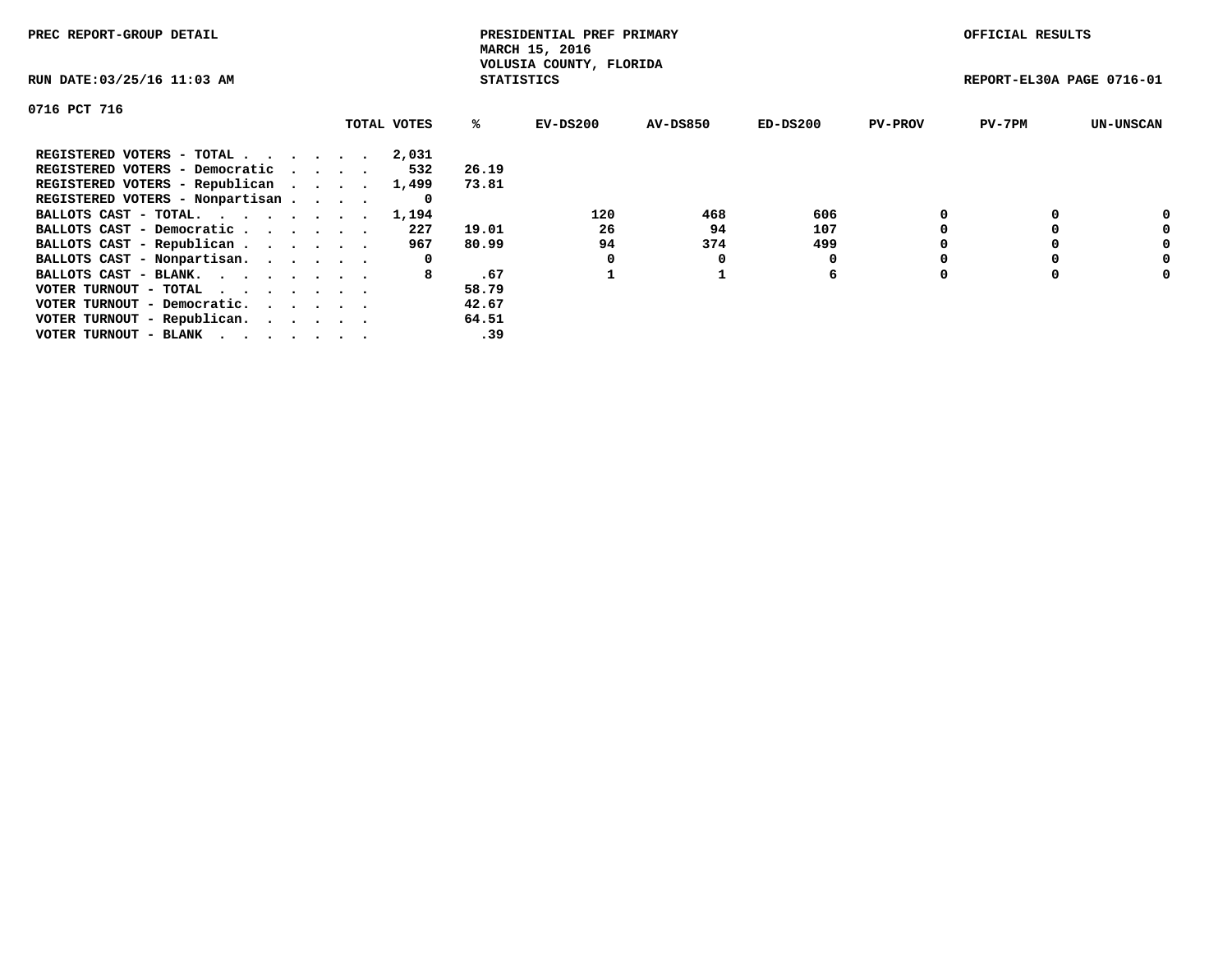| PREC REPORT-GROUP DETAIL<br>RUN DATE: 03/25/16 11:03 AM |  |  |  |  |  |  |  |  |             |       | PRESIDENTIAL PREF PRIMARY<br>MARCH 15, 2016<br>VOLUSIA COUNTY, FLORIDA |                 |          |                | OFFICIAL RESULTS          |           |
|---------------------------------------------------------|--|--|--|--|--|--|--|--|-------------|-------|------------------------------------------------------------------------|-----------------|----------|----------------|---------------------------|-----------|
|                                                         |  |  |  |  |  |  |  |  |             |       | Democratic                                                             |                 |          |                | REPORT-EL30A PAGE 0716-02 |           |
| 0716 PCT 716                                            |  |  |  |  |  |  |  |  | TOTAL VOTES | %ะ    | EV-DS200                                                               | <b>AV-DS850</b> | ED-DS200 | <b>PV-PROV</b> | PV-7PM                    | UN-UNSCAN |
| President - Democratic                                  |  |  |  |  |  |  |  |  |             |       |                                                                        |                 |          |                |                           |           |
| (VOTE FOR) 1                                            |  |  |  |  |  |  |  |  |             |       |                                                                        |                 |          |                |                           |           |
| Hillary Clinton                                         |  |  |  |  |  |  |  |  | 147         | 67.12 | 17                                                                     | 64              | 66       |                |                           | 0         |
| Martin O'Malley                                         |  |  |  |  |  |  |  |  | 10          | 4.57  | 0                                                                      |                 |          |                |                           | 0         |
| Bernie Sanders.                                         |  |  |  |  |  |  |  |  | 62          | 28.31 | 8                                                                      | 23              | 31       |                |                           | 0         |
| Over Votes                                              |  |  |  |  |  |  |  |  | 0           |       |                                                                        | 0               | 0        |                |                           | 0         |
| Under Votes.                                            |  |  |  |  |  |  |  |  | 8           |       |                                                                        |                 | 6        |                |                           | 0         |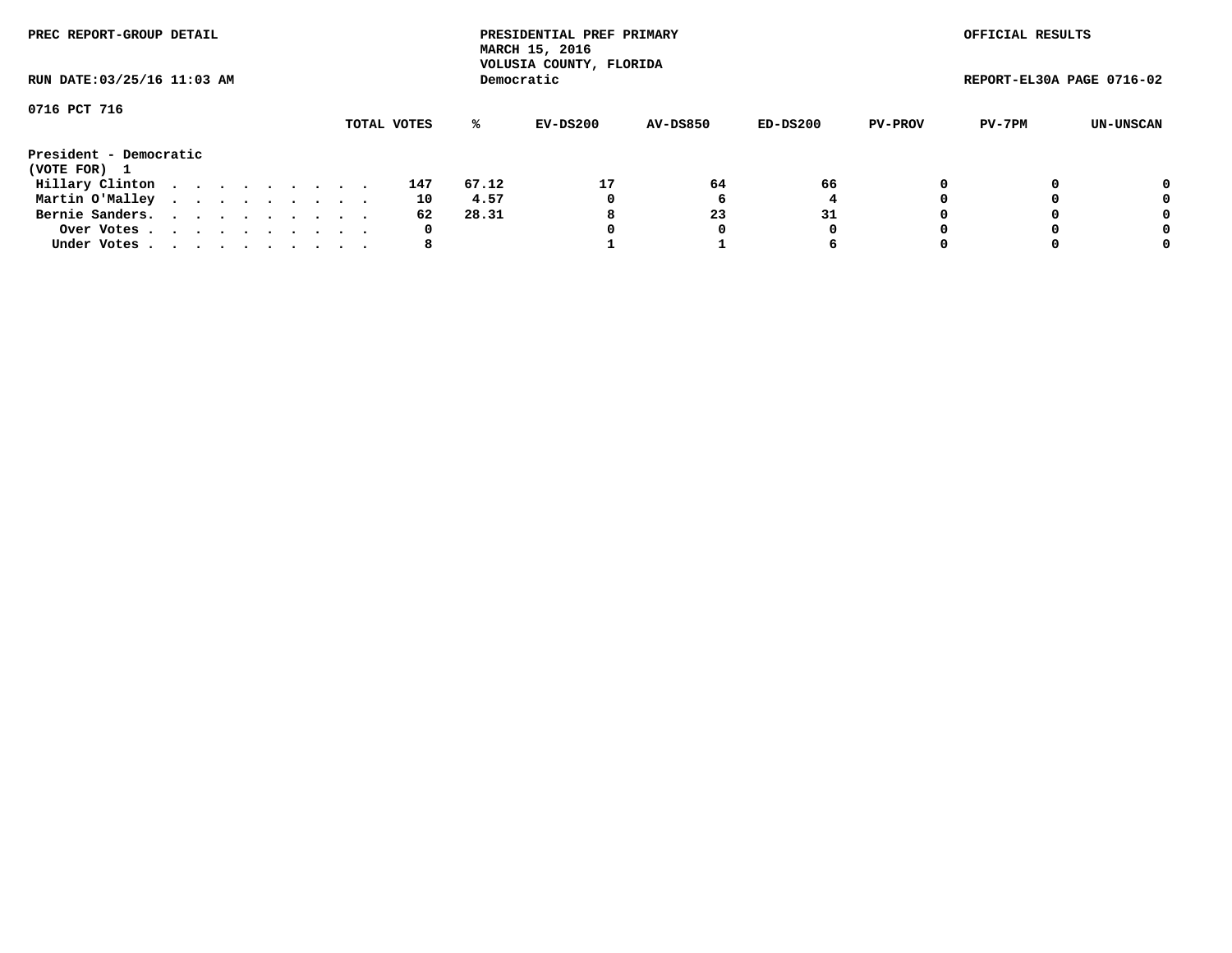| PREC REPORT-GROUP DETAIL               |  |  |  |  |  |  |  |             | PRESIDENTIAL PREF PRIMARY<br>MARCH 15, 2016<br>VOLUSIA COUNTY, FLORIDA |            |                 |            | OFFICIAL RESULTS |                           |                  |
|----------------------------------------|--|--|--|--|--|--|--|-------------|------------------------------------------------------------------------|------------|-----------------|------------|------------------|---------------------------|------------------|
| RUN DATE: 03/25/16 11:03 AM            |  |  |  |  |  |  |  |             |                                                                        | Republican |                 |            |                  | REPORT-EL30A PAGE 0716-03 |                  |
| 0716 PCT 716                           |  |  |  |  |  |  |  |             |                                                                        |            |                 |            |                  |                           |                  |
|                                        |  |  |  |  |  |  |  | TOTAL VOTES | %ะ                                                                     | $EV-DS200$ | <b>AV-DS850</b> | $ED-DS200$ | <b>PV-PROV</b>   | PV-7PM                    | <b>UN-UNSCAN</b> |
| President - Republican<br>(VOTE FOR) 1 |  |  |  |  |  |  |  |             |                                                                        |            |                 |            |                  |                           |                  |
| Jeb Bush.<br>.                         |  |  |  |  |  |  |  | 21          | 2.17                                                                   |            | 18              |            |                  |                           |                  |
| Ben Carson                             |  |  |  |  |  |  |  |             | .83                                                                    |            |                 |            |                  |                           |                  |
| Chris Christie.                        |  |  |  |  |  |  |  |             |                                                                        |            |                 |            |                  |                           |                  |
| Ted Cruz.                              |  |  |  |  |  |  |  | 129         | 13.34                                                                  |            | 43              |            |                  |                           |                  |
| Carly Fiorina                          |  |  |  |  |  |  |  |             |                                                                        |            |                 |            |                  |                           |                  |
| Jim Gilmore.                           |  |  |  |  |  |  |  |             |                                                                        |            |                 |            |                  |                           |                  |
| Lindsey Graham.                        |  |  |  |  |  |  |  |             |                                                                        |            |                 |            |                  |                           |                  |
| Mike Huckabee                          |  |  |  |  |  |  |  |             |                                                                        |            |                 |            |                  |                           |                  |
| John R. Kasich.                        |  |  |  |  |  |  |  | 67          | 6.93                                                                   |            | 29              |            |                  |                           |                  |
| Rand Paul                              |  |  |  |  |  |  |  | 0           |                                                                        |            |                 |            |                  |                           |                  |
|                                        |  |  |  |  |  |  |  | 206         | 21.30                                                                  | 20         | 96              | 90         |                  |                           |                  |
| Marco Rubio.                           |  |  |  |  |  |  |  |             |                                                                        |            |                 |            |                  |                           |                  |
| Rick Santorum                          |  |  |  |  |  |  |  | 0           |                                                                        |            |                 |            |                  |                           |                  |
| Donald J. Trump                        |  |  |  |  |  |  |  | 536         | 55.43                                                                  | 62         | 183             | 291        |                  |                           |                  |
| Over Votes                             |  |  |  |  |  |  |  |             |                                                                        |            |                 |            |                  |                           |                  |
| Under Votes                            |  |  |  |  |  |  |  |             |                                                                        |            |                 |            |                  |                           |                  |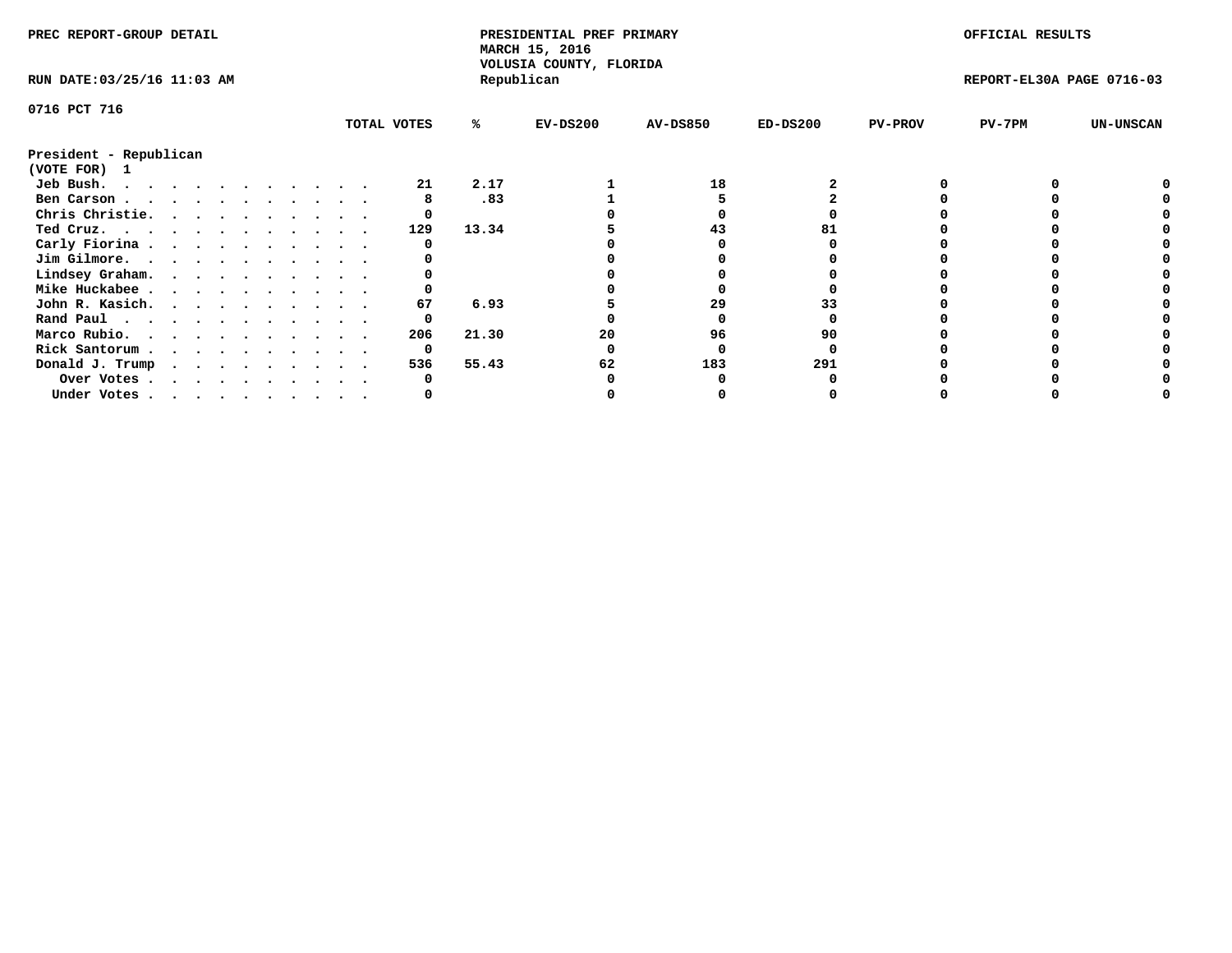| PREC REPORT-GROUP DETAIL        |  |             |                   | PRESIDENTIAL PREF PRIMARY<br>MARCH 15, 2016 |          |            |                | OFFICIAL RESULTS          |                  |
|---------------------------------|--|-------------|-------------------|---------------------------------------------|----------|------------|----------------|---------------------------|------------------|
| RUN DATE: 03/25/16 11:03 AM     |  |             | <b>STATISTICS</b> | VOLUSIA COUNTY, FLORIDA                     |          |            |                | REPORT-EL30A PAGE 0717-01 |                  |
| 0717 PCT 717                    |  |             |                   |                                             |          |            |                |                           |                  |
|                                 |  | TOTAL VOTES | %ร                | EV-DS200                                    | AV-DS850 | $ED-DS200$ | <b>PV-PROV</b> | $PV-7PM$                  | <b>UN-UNSCAN</b> |
| REGISTERED VOTERS - TOTAL       |  | 1,265       |                   |                                             |          |            |                |                           |                  |
| REGISTERED VOTERS - Democratic  |  | 632         | 49.96             |                                             |          |            |                |                           |                  |
| REGISTERED VOTERS - Republican  |  | 633         | 50.04             |                                             |          |            |                |                           |                  |
| REGISTERED VOTERS - Nonpartisan |  |             |                   |                                             |          |            |                |                           |                  |
| BALLOTS CAST - TOTAL.           |  | 568         |                   | 40                                          | 171      | 357        |                |                           | 0                |
| BALLOTS CAST - Democratic       |  | 237         | 41.73             | 19                                          | 79       | 139        |                |                           | 0                |
| BALLOTS CAST - Republican       |  | 331         | 58.27             | 21                                          | 92       | 218        |                |                           | 0                |
| BALLOTS CAST - Nonpartisan.     |  | 0           |                   | 0                                           | 0        |            |                |                           | 0                |
| BALLOTS CAST - BLANK.           |  |             | .18               | 0                                           | 0        |            | $\Omega$       |                           | 0                |
| VOTER TURNOUT - TOTAL           |  |             | 44.90             |                                             |          |            |                |                           |                  |
| VOTER TURNOUT - Democratic.     |  |             | 37.50             |                                             |          |            |                |                           |                  |
| VOTER TURNOUT - Republican.     |  |             | 52.29             |                                             |          |            |                |                           |                  |
| VOTER TURNOUT - BLANK           |  |             | .08               |                                             |          |            |                |                           |                  |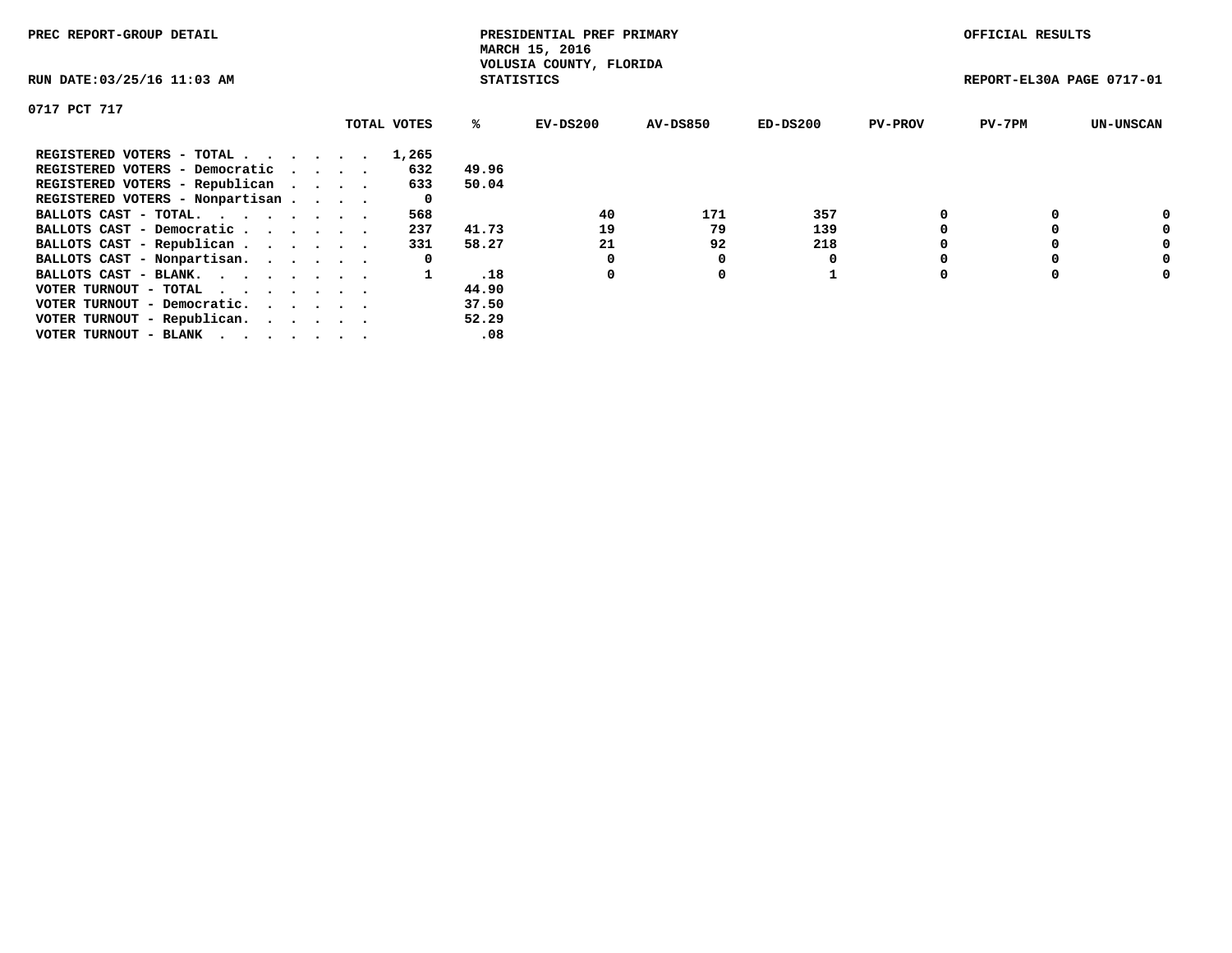| PREC REPORT-GROUP DETAIL<br>RUN DATE: 03/25/16 11:03 AM |  |  |  |  |  |  |  |  |             |       | PRESIDENTIAL PREF PRIMARY<br>MARCH 15, 2016<br>VOLUSIA COUNTY, FLORIDA |                 |          |                | OFFICIAL RESULTS          |                  |
|---------------------------------------------------------|--|--|--|--|--|--|--|--|-------------|-------|------------------------------------------------------------------------|-----------------|----------|----------------|---------------------------|------------------|
|                                                         |  |  |  |  |  |  |  |  |             |       | Democratic                                                             |                 |          |                | REPORT-EL30A PAGE 0717-02 |                  |
| 0717 PCT 717                                            |  |  |  |  |  |  |  |  |             |       |                                                                        |                 |          |                |                           |                  |
|                                                         |  |  |  |  |  |  |  |  | TOTAL VOTES | ℁     | EV-DS200                                                               | <b>AV-DS850</b> | ED-DS200 | <b>PV-PROV</b> | PV-7PM                    | <b>UN-UNSCAN</b> |
| President - Democratic<br>(VOTE FOR) 1                  |  |  |  |  |  |  |  |  |             |       |                                                                        |                 |          |                |                           |                  |
| Hillary Clinton                                         |  |  |  |  |  |  |  |  | 135         | 57.20 | 11                                                                     | 50              | 74       | 0              |                           | 0                |
| Martin O'Malley                                         |  |  |  |  |  |  |  |  |             | 1.27  | 0                                                                      |                 |          |                |                           | 0                |
| Bernie Sanders.                                         |  |  |  |  |  |  |  |  | 98          | 41.53 | 8                                                                      | 27              | 63       |                |                           | 0                |
| Over Votes                                              |  |  |  |  |  |  |  |  | 0           |       | 0                                                                      | 0               | O        |                |                           | 0                |
| Under Votes.                                            |  |  |  |  |  |  |  |  |             |       |                                                                        | 0               |          |                |                           | 0                |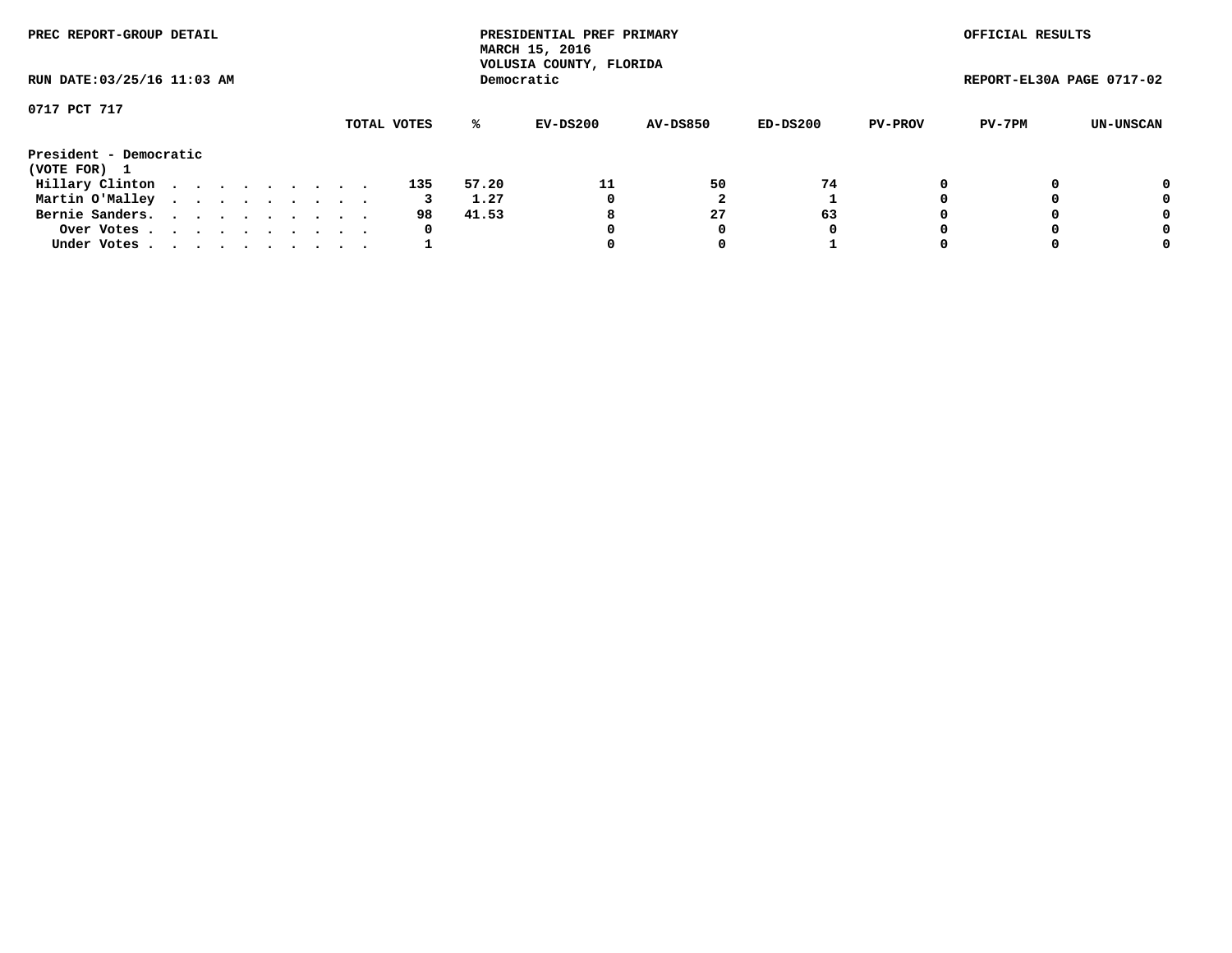| PREC REPORT-GROUP DETAIL                            |  |  |  |  |  |  |  |             | PRESIDENTIAL PREF PRIMARY<br>MARCH 15, 2016<br>VOLUSIA COUNTY, FLORIDA |            |                 |            | OFFICIAL RESULTS |                           |                  |
|-----------------------------------------------------|--|--|--|--|--|--|--|-------------|------------------------------------------------------------------------|------------|-----------------|------------|------------------|---------------------------|------------------|
| RUN DATE: 03/25/16 11:03 AM                         |  |  |  |  |  |  |  |             |                                                                        | Republican |                 |            |                  | REPORT-EL30A PAGE 0717-03 |                  |
| 0717 PCT 717                                        |  |  |  |  |  |  |  |             |                                                                        |            |                 |            |                  |                           |                  |
|                                                     |  |  |  |  |  |  |  | TOTAL VOTES | ℁                                                                      | $EV-DS200$ | <b>AV-DS850</b> | $ED-DS200$ | <b>PV-PROV</b>   | PV-7PM                    | <b>UN-UNSCAN</b> |
| President - Republican<br>(VOTE FOR) 1              |  |  |  |  |  |  |  |             |                                                                        |            |                 |            |                  |                           |                  |
| Jeb Bush.                                           |  |  |  |  |  |  |  | 12          | 3.64                                                                   |            | 11              |            |                  |                           |                  |
| Ben Carson                                          |  |  |  |  |  |  |  |             |                                                                        |            |                 |            |                  |                           |                  |
| Chris Christie.                                     |  |  |  |  |  |  |  |             |                                                                        |            |                 |            |                  |                           |                  |
| Ted Cruz.                                           |  |  |  |  |  |  |  | 57          | 17.27                                                                  |            | 13              |            |                  |                           |                  |
| Carly Fiorina                                       |  |  |  |  |  |  |  |             | .30                                                                    |            |                 |            |                  |                           |                  |
| Jim Gilmore.                                        |  |  |  |  |  |  |  |             |                                                                        |            |                 |            |                  |                           |                  |
| Lindsey Graham.                                     |  |  |  |  |  |  |  |             | .30                                                                    |            |                 |            |                  |                           |                  |
| Mike Huckabee                                       |  |  |  |  |  |  |  |             |                                                                        |            |                 |            |                  |                           |                  |
| John R. Kasich.                                     |  |  |  |  |  |  |  | 10          | 3.03                                                                   |            |                 |            |                  |                           |                  |
| Rand Paul                                           |  |  |  |  |  |  |  |             | .30                                                                    |            |                 |            |                  |                           |                  |
|                                                     |  |  |  |  |  |  |  | 70          | 21.21                                                                  |            | 13              |            |                  |                           |                  |
| Marco Rubio.                                        |  |  |  |  |  |  |  |             |                                                                        |            |                 |            |                  |                           |                  |
| Rick Santorum                                       |  |  |  |  |  |  |  |             |                                                                        |            |                 |            |                  |                           |                  |
| Donald J. Trump $\cdots$ $\cdots$ $\cdots$ $\cdots$ |  |  |  |  |  |  |  | 178         | 53.94                                                                  |            |                 | 119        |                  |                           |                  |
| Over Votes                                          |  |  |  |  |  |  |  |             |                                                                        |            |                 |            |                  |                           |                  |
| Under Votes                                         |  |  |  |  |  |  |  |             |                                                                        |            |                 |            |                  |                           |                  |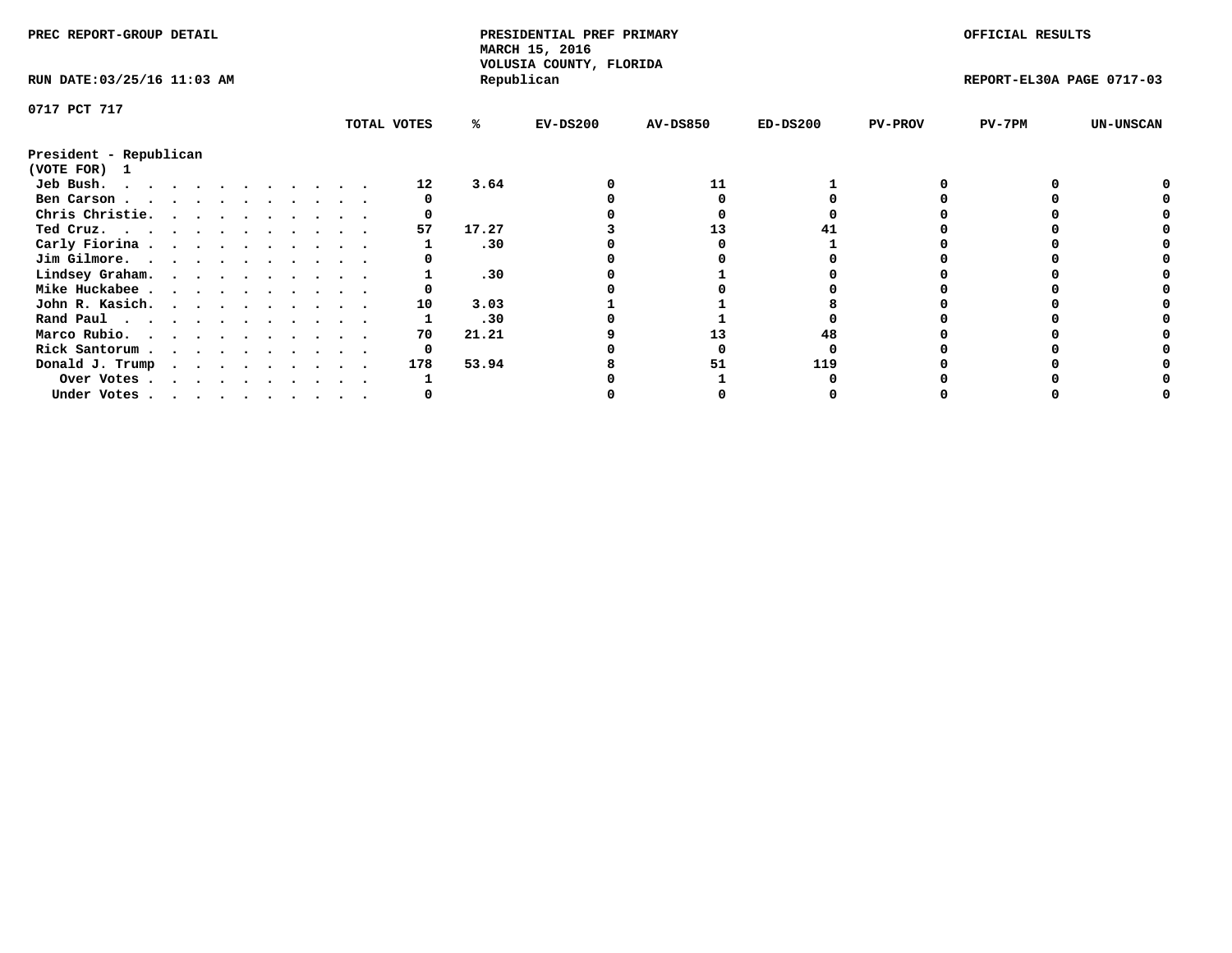| PREC REPORT-GROUP DETAIL                                    |             |                   | PRESIDENTIAL PREF PRIMARY<br>MARCH 15, 2016 |          |            |                | OFFICIAL RESULTS          |                  |
|-------------------------------------------------------------|-------------|-------------------|---------------------------------------------|----------|------------|----------------|---------------------------|------------------|
| RUN DATE: 03/25/16 11:03 AM                                 |             | <b>STATISTICS</b> | VOLUSIA COUNTY, FLORIDA                     |          |            |                | REPORT-EL30A PAGE 0718-01 |                  |
| 0718 PCT 718                                                |             |                   |                                             |          |            |                |                           |                  |
|                                                             | TOTAL VOTES | ℁                 | $EV-DS200$                                  | AV-DS850 | $ED-DS200$ | <b>PV-PROV</b> | $PV-7PM$                  | <b>UN-UNSCAN</b> |
| REGISTERED VOTERS - TOTAL                                   | 2,537       |                   |                                             |          |            |                |                           |                  |
| REGISTERED VOTERS - Democratic                              | 1,195       | 47.10             |                                             |          |            |                |                           |                  |
| REGISTERED VOTERS - Republican                              | 1,342       | 52.90             |                                             |          |            |                |                           |                  |
| REGISTERED VOTERS - Nonpartisan                             | O           |                   |                                             |          |            |                |                           |                  |
| BALLOTS CAST - TOTAL.                                       | 1,207       |                   | 106                                         | 477      | 623        |                |                           | 0                |
| BALLOTS CAST - Democratic                                   | 491         | 40.68             | 45                                          | 206      | 240        |                |                           | 0                |
| BALLOTS CAST - Republican                                   | 716         | 59.32             | 61                                          | 271      | 383        |                |                           | 0                |
| BALLOTS CAST - Nonpartisan.                                 | 0           |                   |                                             | 0        |            |                |                           | 0                |
| BALLOTS CAST - BLANK.                                       | -11         | .91               | 4                                           | 0        |            |                |                           | 0                |
| VOTER TURNOUT - TOTAL $\cdot \cdot \cdot \cdot \cdot \cdot$ |             | 47.58             |                                             |          |            |                |                           |                  |
| VOTER TURNOUT - Democratic.                                 |             | 41.09             |                                             |          |            |                |                           |                  |
| VOTER TURNOUT - Republican.                                 |             | 53.35             |                                             |          |            |                |                           |                  |
| VOTER TURNOUT - BLANK                                       |             | .43               |                                             |          |            |                |                           |                  |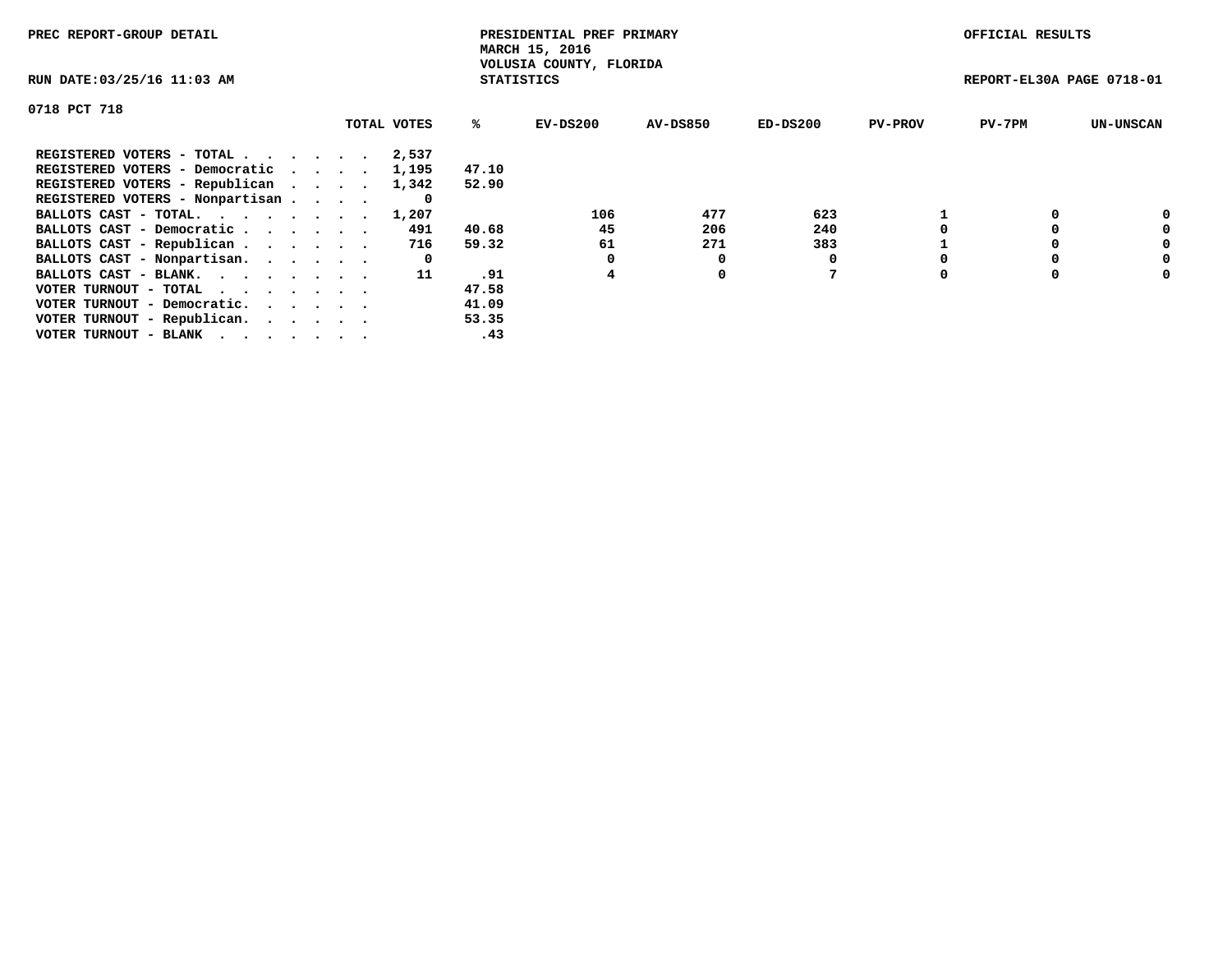| PREC REPORT-GROUP DETAIL<br>RUN DATE: 03/25/16 11:03 AM |  |  |  |  |  |  |  |  |             |       | PRESIDENTIAL PREF PRIMARY<br>MARCH 15, 2016<br>VOLUSIA COUNTY, FLORIDA |                 |          |                | OFFICIAL RESULTS          |           |
|---------------------------------------------------------|--|--|--|--|--|--|--|--|-------------|-------|------------------------------------------------------------------------|-----------------|----------|----------------|---------------------------|-----------|
|                                                         |  |  |  |  |  |  |  |  |             |       | Democratic                                                             |                 |          |                | REPORT-EL30A PAGE 0718-02 |           |
| 0718 PCT 718                                            |  |  |  |  |  |  |  |  |             |       |                                                                        |                 |          |                |                           |           |
|                                                         |  |  |  |  |  |  |  |  | TOTAL VOTES | %ะ    | EV-DS200                                                               | <b>AV-DS850</b> | ED-DS200 | <b>PV-PROV</b> | PV-7PM                    | UN-UNSCAN |
| President - Democratic                                  |  |  |  |  |  |  |  |  |             |       |                                                                        |                 |          |                |                           |           |
| (VOTE FOR) 1                                            |  |  |  |  |  |  |  |  |             |       |                                                                        |                 |          |                |                           |           |
| Hillary Clinton                                         |  |  |  |  |  |  |  |  | 290         | 60.42 | 21                                                                     | 142             | 127      | 0              |                           | 0         |
| Martin O'Malley                                         |  |  |  |  |  |  |  |  | 10          | 2.08  | 0                                                                      |                 | 6        |                |                           | 0         |
| Bernie Sanders.                                         |  |  |  |  |  |  |  |  | 180         | 37.50 | 20                                                                     | 60              | 100      |                |                           | 0         |
| Over Votes.                                             |  |  |  |  |  |  |  |  | 0           |       | 0                                                                      |                 | 0        |                |                           | 0         |
| Under Votes.                                            |  |  |  |  |  |  |  |  | 11          |       |                                                                        |                 |          |                |                           | 0         |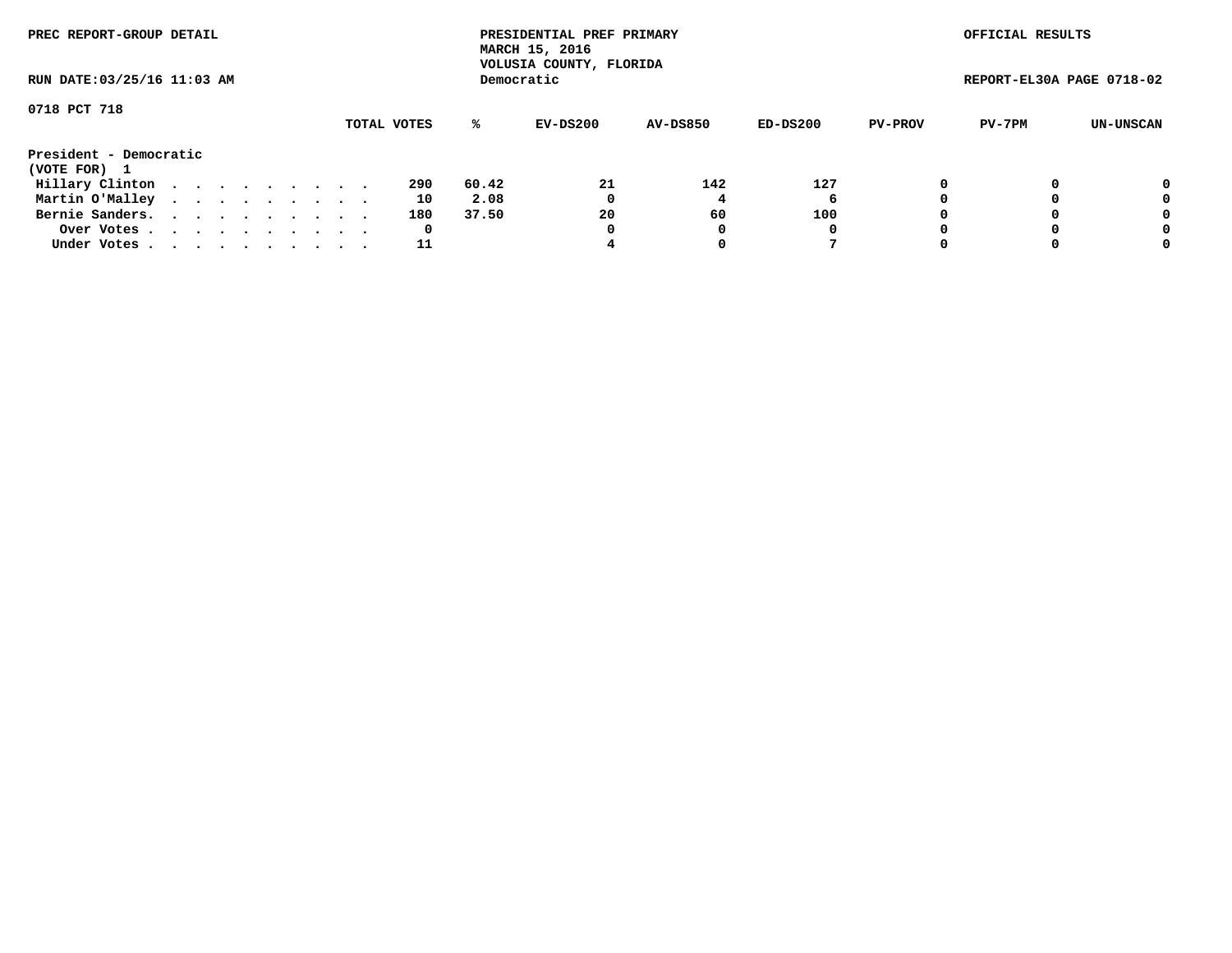| PREC REPORT-GROUP DETAIL    |  |  |   |  |  |  |  | PRESIDENTIAL PREF PRIMARY<br>MARCH 15, 2016<br>VOLUSIA COUNTY, FLORIDA |       |            |                 | OFFICIAL RESULTS |                |                           |                  |
|-----------------------------|--|--|---|--|--|--|--|------------------------------------------------------------------------|-------|------------|-----------------|------------------|----------------|---------------------------|------------------|
| RUN DATE: 03/25/16 11:03 AM |  |  |   |  |  |  |  |                                                                        |       | Republican |                 |                  |                | REPORT-EL30A PAGE 0718-03 |                  |
| 0718 PCT 718                |  |  |   |  |  |  |  |                                                                        |       |            |                 |                  |                |                           |                  |
|                             |  |  |   |  |  |  |  | TOTAL VOTES                                                            | ℁     | $EV-DS200$ | <b>AV-DS850</b> | $ED-DS200$       | <b>PV-PROV</b> | PV-7PM                    | <b>UN-UNSCAN</b> |
| President - Republican      |  |  |   |  |  |  |  |                                                                        |       |            |                 |                  |                |                           |                  |
| (VOTE FOR) 1                |  |  |   |  |  |  |  |                                                                        |       |            |                 |                  |                |                           |                  |
| Jeb Bush.<br>.              |  |  |   |  |  |  |  | 32                                                                     | 4.47  |            | 29              |                  |                |                           |                  |
| Ben Carson                  |  |  |   |  |  |  |  |                                                                        | 1.26  |            |                 |                  |                |                           |                  |
| Chris Christie.             |  |  |   |  |  |  |  |                                                                        | .14   |            |                 |                  |                |                           |                  |
| Ted Cruz.                   |  |  |   |  |  |  |  | 86                                                                     | 12.01 |            | 25              | 53               |                |                           |                  |
| Carly Fiorina               |  |  |   |  |  |  |  |                                                                        | .14   |            |                 |                  |                |                           |                  |
| Jim Gilmore.                |  |  |   |  |  |  |  |                                                                        |       |            |                 |                  |                |                           |                  |
| Lindsey Graham.             |  |  |   |  |  |  |  |                                                                        |       |            |                 |                  |                |                           |                  |
| Mike Huckabee               |  |  |   |  |  |  |  |                                                                        | .14   |            |                 |                  |                |                           |                  |
| John R. Kasich.             |  |  |   |  |  |  |  | 47                                                                     | 6.56  |            | 16              |                  |                |                           |                  |
| Rand Paul                   |  |  |   |  |  |  |  |                                                                        | .42   |            |                 |                  |                |                           |                  |
| Marco Rubio.                |  |  |   |  |  |  |  | 159                                                                    | 22.21 |            | 57              | 95               |                |                           |                  |
| Rick Santorum               |  |  |   |  |  |  |  | 0                                                                      |       |            |                 |                  |                |                           |                  |
| Donald J. Trump             |  |  | . |  |  |  |  | 377                                                                    | 52.65 | 38         | 136             | 203              |                |                           |                  |
| Over Votes                  |  |  |   |  |  |  |  |                                                                        |       |            |                 |                  |                |                           |                  |
| Under Votes                 |  |  |   |  |  |  |  |                                                                        |       |            |                 |                  |                |                           |                  |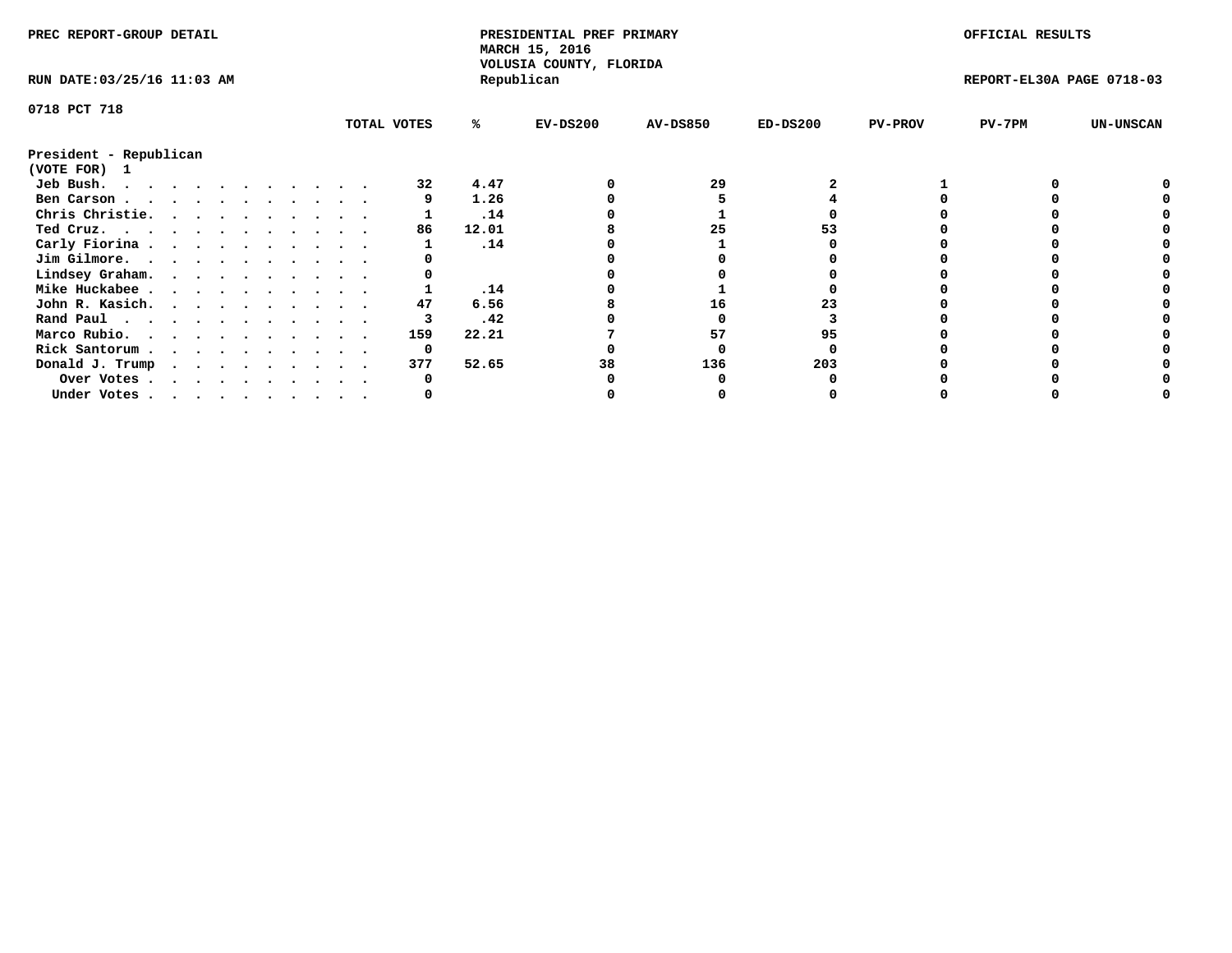| PREC REPORT-GROUP DETAIL                                    |  |             |                   | PRESIDENTIAL PREF PRIMARY<br>MARCH 15, 2016 |          |            |                | OFFICIAL RESULTS          |                  |
|-------------------------------------------------------------|--|-------------|-------------------|---------------------------------------------|----------|------------|----------------|---------------------------|------------------|
| RUN DATE: 03/25/16 11:03 AM                                 |  |             | <b>STATISTICS</b> | VOLUSIA COUNTY, FLORIDA                     |          |            |                | REPORT-EL30A PAGE 0719-01 |                  |
| 0719 PCT 719                                                |  |             |                   |                                             |          |            |                |                           |                  |
|                                                             |  | TOTAL VOTES | %ะ                | EV-DS200                                    | AV-DS850 | $ED-DS200$ | <b>PV-PROV</b> | $PV-7PM$                  | <b>UN-UNSCAN</b> |
| REGISTERED VOTERS - TOTAL                                   |  | 1,417       |                   |                                             |          |            |                |                           |                  |
| REGISTERED VOTERS - Democratic                              |  | 713         | 50.32             |                                             |          |            |                |                           |                  |
| REGISTERED VOTERS - Republican                              |  | 704         | 49.68             |                                             |          |            |                |                           |                  |
| REGISTERED VOTERS - Nonpartisan                             |  | 0           |                   |                                             |          |            |                |                           |                  |
| BALLOTS CAST - TOTAL.                                       |  | 611         |                   | 47                                          | 244      | 319        |                |                           | 0                |
| BALLOTS CAST - Democratic                                   |  | 240         | 39.28             | 20                                          | 103      | 117        |                |                           | 0                |
| BALLOTS CAST - Republican                                   |  | 371         | 60.72             | 27                                          | 141      | 202        |                |                           | 0                |
| BALLOTS CAST - Nonpartisan.                                 |  | 0           |                   | 0                                           | O        |            |                |                           | 0                |
| BALLOTS CAST - BLANK.                                       |  |             | 1.15              | 0                                           | 0        |            |                |                           | 0                |
| VOTER TURNOUT - TOTAL $\cdot \cdot \cdot \cdot \cdot \cdot$ |  |             | 43.12             |                                             |          |            |                |                           |                  |
| VOTER TURNOUT - Democratic.                                 |  |             | 33.66             |                                             |          |            |                |                           |                  |
| VOTER TURNOUT - Republican.                                 |  |             | 52.70             |                                             |          |            |                |                           |                  |
| VOTER TURNOUT - BLANK                                       |  |             | .49               |                                             |          |            |                |                           |                  |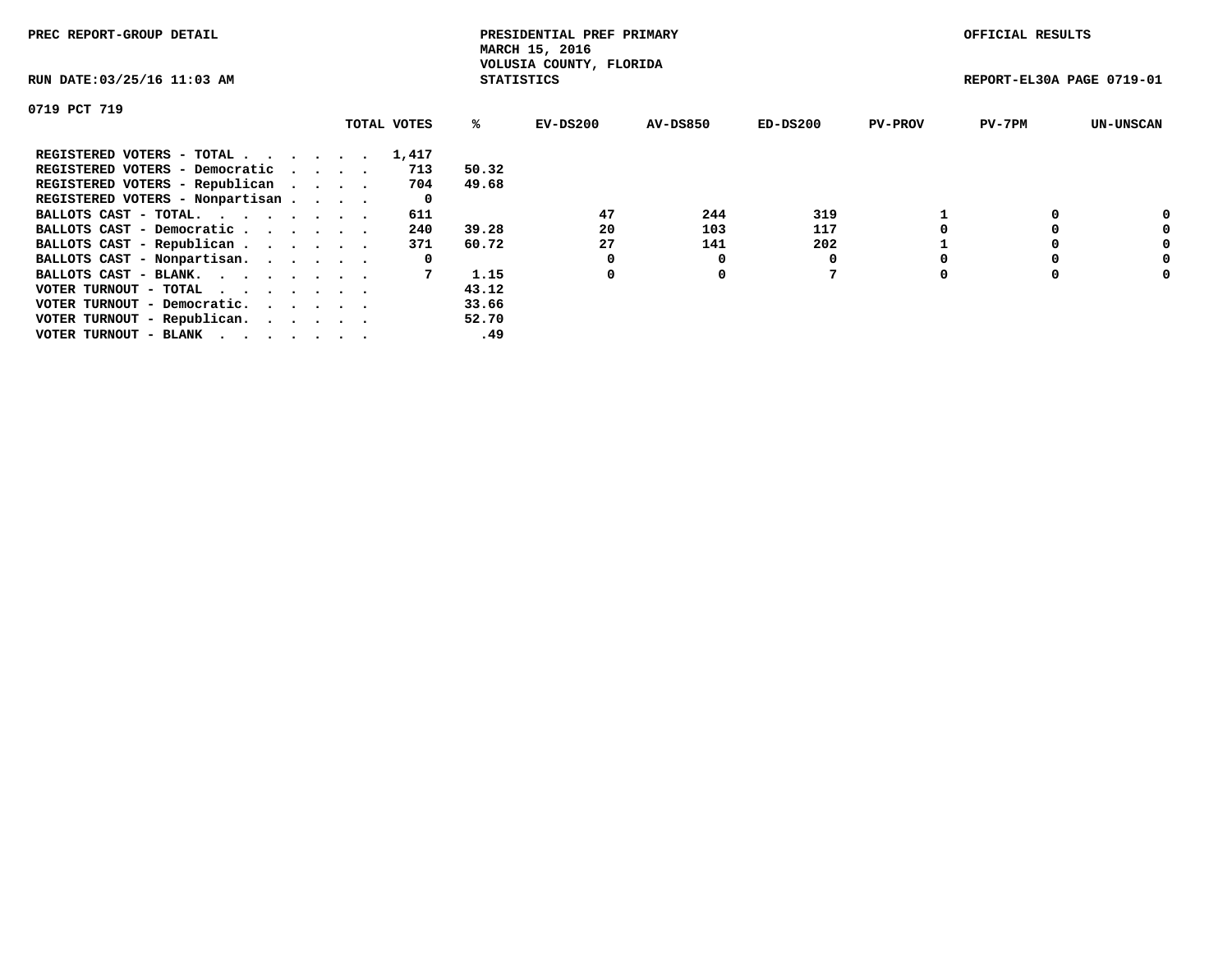| PREC REPORT-GROUP DETAIL<br>RUN DATE: 03/25/16 11:03 AM |  |  |  |  |  |  |  |  |             |       | PRESIDENTIAL PREF PRIMARY<br>MARCH 15, 2016<br>VOLUSIA COUNTY, FLORIDA |                 |          |                | OFFICIAL RESULTS          |           |
|---------------------------------------------------------|--|--|--|--|--|--|--|--|-------------|-------|------------------------------------------------------------------------|-----------------|----------|----------------|---------------------------|-----------|
|                                                         |  |  |  |  |  |  |  |  |             |       | Democratic                                                             |                 |          |                | REPORT-EL30A PAGE 0719-02 |           |
| 0719 PCT 719                                            |  |  |  |  |  |  |  |  |             |       |                                                                        |                 |          |                |                           |           |
|                                                         |  |  |  |  |  |  |  |  | TOTAL VOTES | ℁     | EV-DS200                                                               | <b>AV-DS850</b> | ED-DS200 | <b>PV-PROV</b> | PV-7PM                    | UN-UNSCAN |
| President - Democratic<br>(VOTE FOR) 1                  |  |  |  |  |  |  |  |  |             |       |                                                                        |                 |          |                |                           |           |
|                                                         |  |  |  |  |  |  |  |  |             |       |                                                                        |                 |          |                |                           |           |
| Hillary Clinton                                         |  |  |  |  |  |  |  |  | 128         | 54.94 | 12                                                                     | 66              | 50       | 0              |                           | 0         |
| Martin O'Malley                                         |  |  |  |  |  |  |  |  |             | 3.00  | 0                                                                      |                 |          |                |                           | 0         |
| Bernie Sanders.                                         |  |  |  |  |  |  |  |  | 98          | 42.06 | 8                                                                      | 33              | 57       |                |                           | 0         |
| Over Votes                                              |  |  |  |  |  |  |  |  | 0           |       | 0                                                                      | 0               | 0        |                |                           | 0         |
| Under Votes.                                            |  |  |  |  |  |  |  |  |             |       |                                                                        | 0               |          |                |                           | 0         |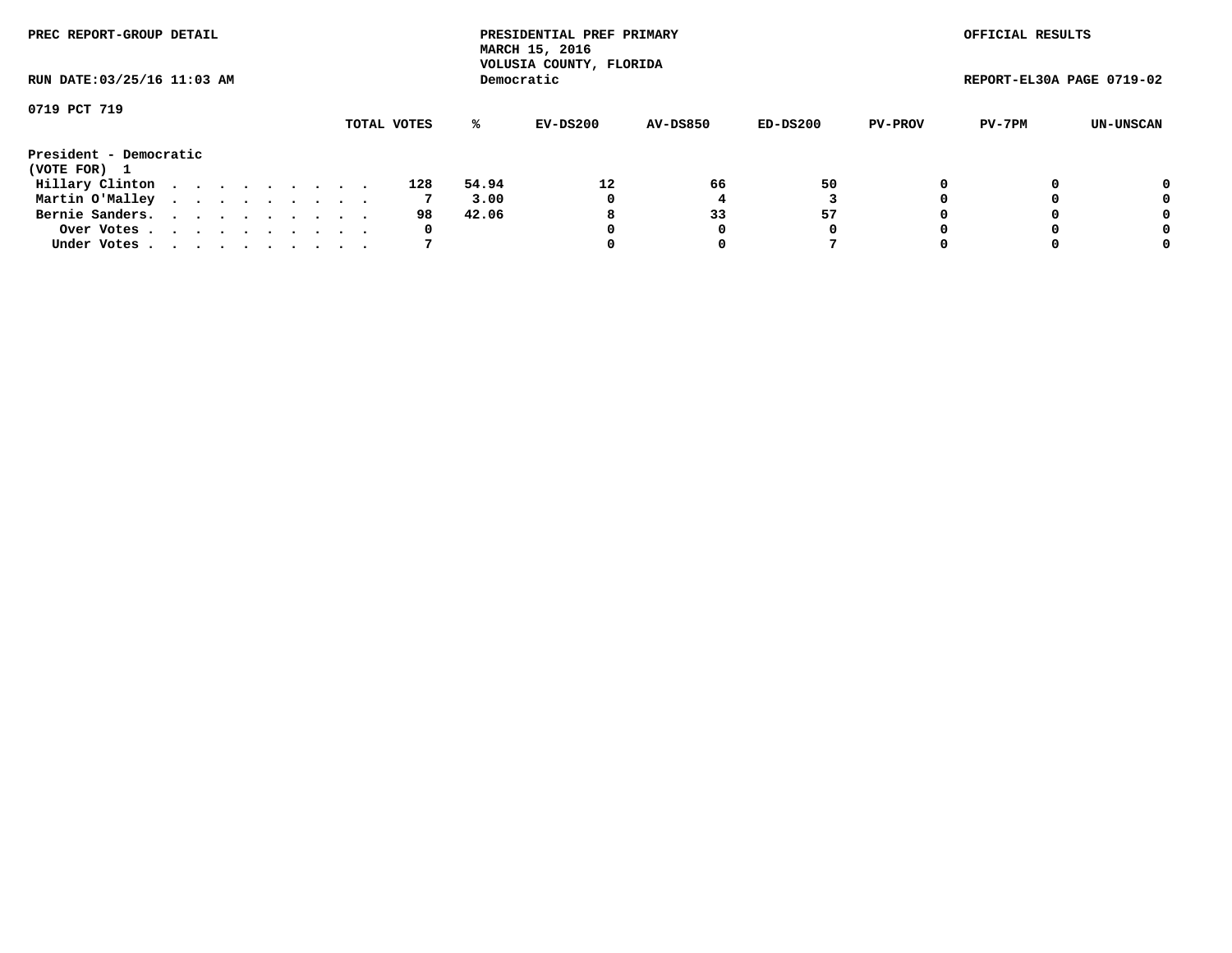| PREC REPORT-GROUP DETAIL    |  |  |  |  |  |  | PRESIDENTIAL PREF PRIMARY<br>MARCH 15, 2016<br>VOLUSIA COUNTY, FLORIDA |             |       |            | OFFICIAL RESULTS |            |                |                           |                  |
|-----------------------------|--|--|--|--|--|--|------------------------------------------------------------------------|-------------|-------|------------|------------------|------------|----------------|---------------------------|------------------|
| RUN DATE: 03/25/16 11:03 AM |  |  |  |  |  |  |                                                                        |             |       | Republican |                  |            |                | REPORT-EL30A PAGE 0719-03 |                  |
| 0719 PCT 719                |  |  |  |  |  |  |                                                                        |             |       |            |                  |            |                |                           |                  |
|                             |  |  |  |  |  |  |                                                                        | TOTAL VOTES | %ะ    | $EV-DS200$ | <b>AV-DS850</b>  | $ED-DS200$ | <b>PV-PROV</b> | $PV-7PM$                  | <b>UN-UNSCAN</b> |
| President - Republican      |  |  |  |  |  |  |                                                                        |             |       |            |                  |            |                |                           |                  |
| (VOTE FOR) 1                |  |  |  |  |  |  |                                                                        |             |       |            |                  |            |                |                           |                  |
| Jeb Bush.                   |  |  |  |  |  |  |                                                                        | 12          | 3.24  |            | 12               |            |                |                           |                  |
| Ben Carson                  |  |  |  |  |  |  |                                                                        |             | .81   |            |                  |            |                |                           |                  |
| Chris Christie.             |  |  |  |  |  |  |                                                                        |             | .27   |            |                  |            |                |                           |                  |
| Ted Cruz.                   |  |  |  |  |  |  |                                                                        | 35          | 9.46  |            | 13               |            |                |                           |                  |
| Carly Fiorina               |  |  |  |  |  |  |                                                                        |             | .27   |            |                  |            |                |                           |                  |
| Jim Gilmore.                |  |  |  |  |  |  |                                                                        |             |       |            |                  |            |                |                           |                  |
| Lindsey Graham.             |  |  |  |  |  |  |                                                                        |             |       |            |                  |            |                |                           |                  |
| Mike Huckabee               |  |  |  |  |  |  |                                                                        |             | .27   |            |                  |            |                |                           |                  |
| John R. Kasich.             |  |  |  |  |  |  |                                                                        | 17          | 4.59  |            |                  |            |                |                           |                  |
| Rand Paul                   |  |  |  |  |  |  |                                                                        |             | .27   |            |                  |            |                |                           |                  |
| Marco Rubio.                |  |  |  |  |  |  |                                                                        | 66          | 17.84 |            | 20               | 44         |                |                           |                  |
| Rick Santorum               |  |  |  |  |  |  |                                                                        |             |       |            |                  |            |                |                           |                  |
|                             |  |  |  |  |  |  |                                                                        | 233         | 62.97 |            | 89               | 125        |                |                           |                  |
| Donald J. Trump             |  |  |  |  |  |  |                                                                        |             |       |            |                  |            |                |                           |                  |
| Over Votes                  |  |  |  |  |  |  |                                                                        |             |       |            |                  |            |                |                           |                  |
| Under Votes                 |  |  |  |  |  |  |                                                                        |             |       |            |                  |            |                |                           |                  |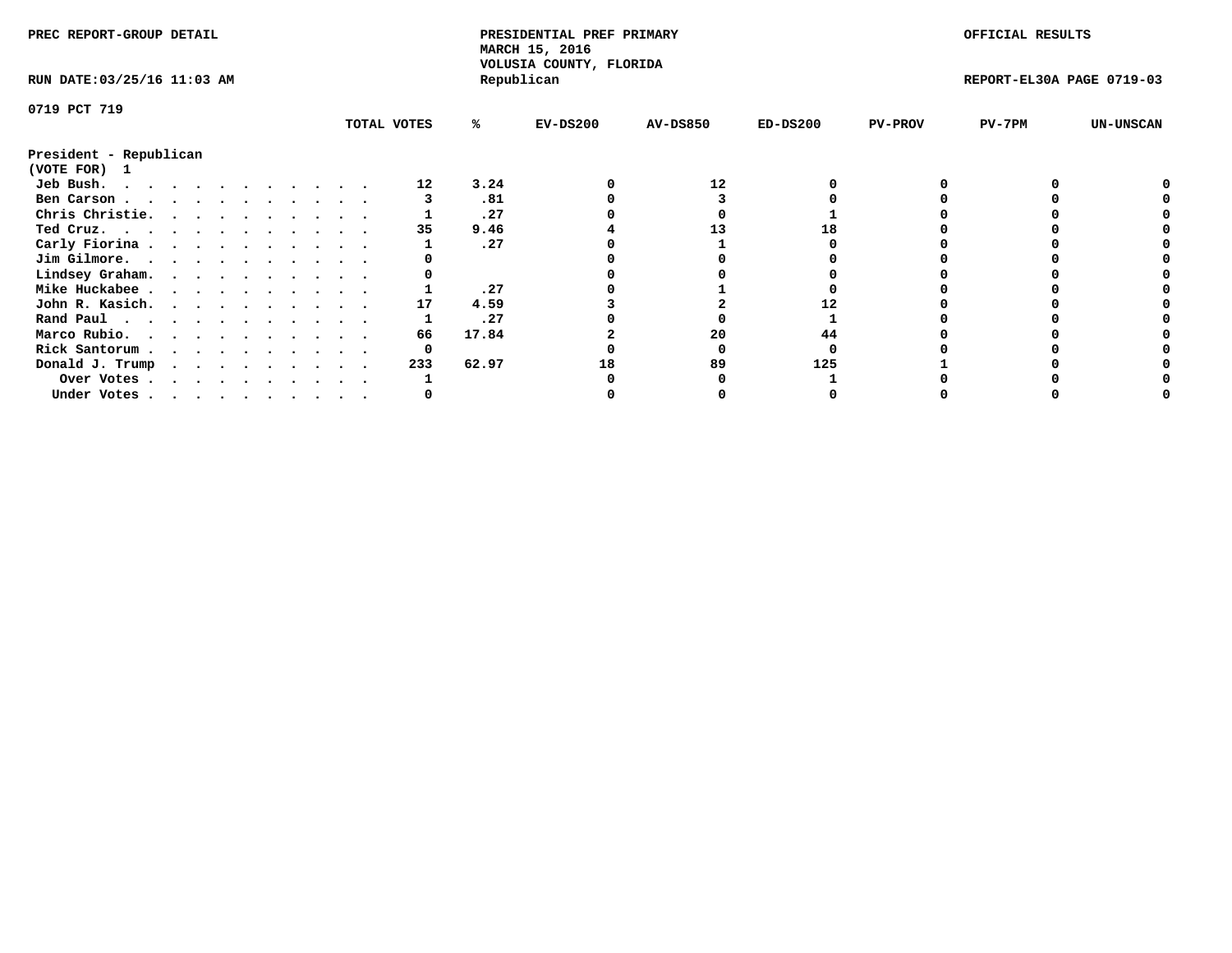| PREC REPORT-GROUP DETAIL                                    |  |             |       | PRESIDENTIAL PREF PRIMARY<br>MARCH 15, 2016<br>VOLUSIA COUNTY, FLORIDA |                 |                |                | OFFICIAL RESULTS          |                  |
|-------------------------------------------------------------|--|-------------|-------|------------------------------------------------------------------------|-----------------|----------------|----------------|---------------------------|------------------|
| RUN DATE: 03/25/16 11:03 AM                                 |  |             |       | <b>STATISTICS</b>                                                      |                 |                |                | REPORT-EL30A PAGE 0720-01 |                  |
| 0720 PCT 720                                                |  |             |       |                                                                        |                 |                |                |                           |                  |
|                                                             |  | TOTAL VOTES | %ร    | EV-DS200                                                               | <b>AV-DS850</b> | $ED-DS200$     | <b>PV-PROV</b> | $PV-7PM$                  | <b>UN-UNSCAN</b> |
| REGISTERED VOTERS - TOTAL                                   |  | 592         |       |                                                                        |                 |                |                |                           |                  |
| REGISTERED VOTERS - Democratic                              |  | 295         | 49.83 |                                                                        |                 |                |                |                           |                  |
| REGISTERED VOTERS - Republican                              |  | 297         | 50.17 |                                                                        |                 |                |                |                           |                  |
| REGISTERED VOTERS - Nonpartisan                             |  | 0           |       |                                                                        |                 |                |                |                           |                  |
| BALLOTS CAST - TOTAL.                                       |  | 249         |       | 26                                                                     | 101             | 122            |                |                           | 0                |
| BALLOTS CAST - Democratic                                   |  | 110         | 44.18 | 10                                                                     | 52              | 48             |                |                           | 0                |
| BALLOTS CAST - Republican                                   |  | 139         | 55.82 | 16                                                                     | 49              | 74             |                |                           | 0                |
| BALLOTS CAST - Nonpartisan.                                 |  | 0           |       |                                                                        | 0               |                |                |                           | 0                |
| BALLOTS CAST - BLANK.                                       |  |             | .80   | 0                                                                      | 0               | $\overline{2}$ |                |                           | 0                |
| VOTER TURNOUT - TOTAL $\cdot \cdot \cdot \cdot \cdot \cdot$ |  |             | 42.06 |                                                                        |                 |                |                |                           |                  |
| VOTER TURNOUT - Democratic.                                 |  |             | 37.29 |                                                                        |                 |                |                |                           |                  |
| VOTER TURNOUT - Republican.                                 |  |             | 46.80 |                                                                        |                 |                |                |                           |                  |
| VOTER TURNOUT - BLANK                                       |  |             | .34   |                                                                        |                 |                |                |                           |                  |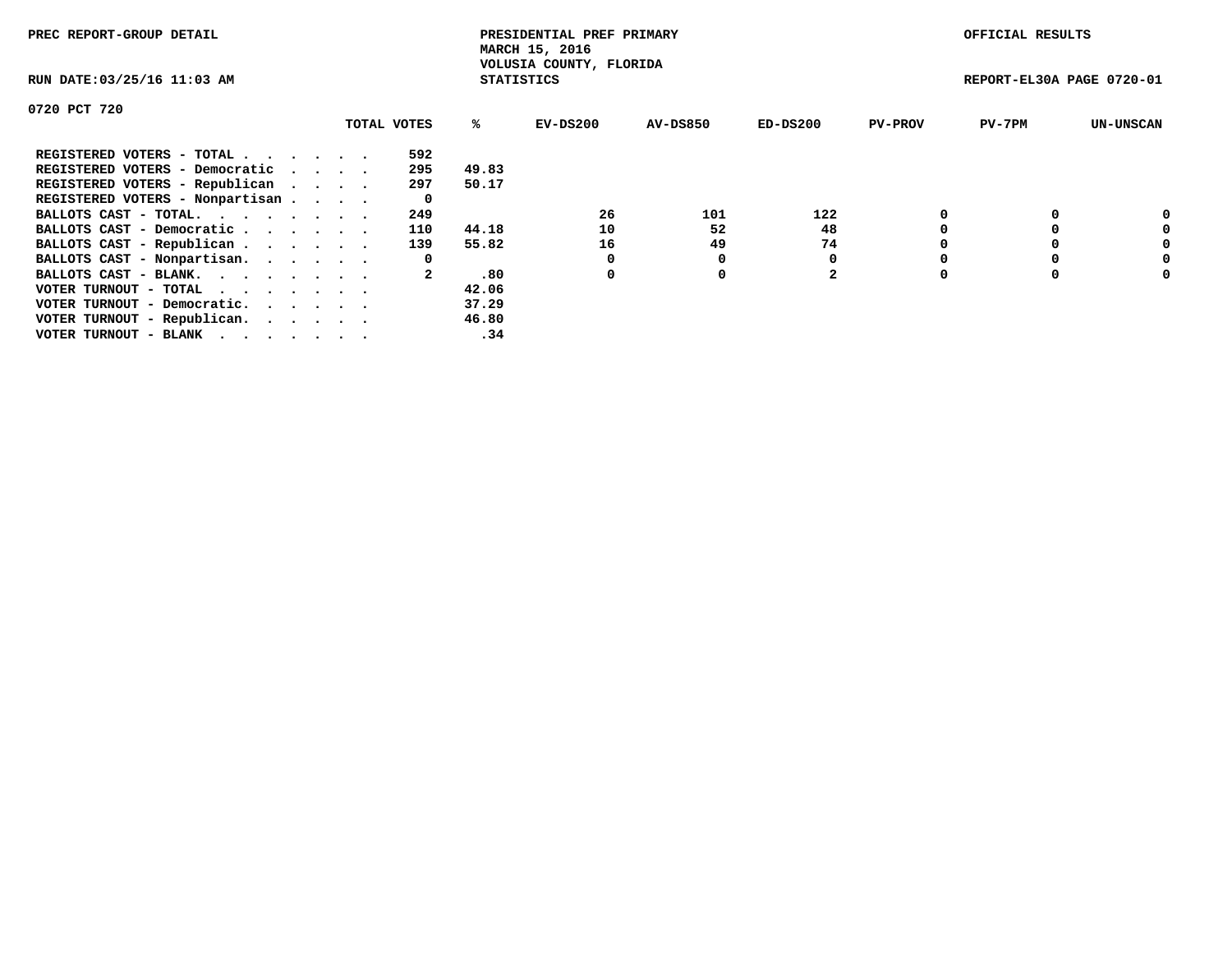| PREC REPORT-GROUP DETAIL<br>RUN DATE: 03/25/16 11:03 AM |  |  |  |  |  |  |  |  |             |       | PRESIDENTIAL PREF PRIMARY<br>MARCH 15, 2016<br>VOLUSIA COUNTY, FLORIDA |                 |          |                | OFFICIAL RESULTS          |           |
|---------------------------------------------------------|--|--|--|--|--|--|--|--|-------------|-------|------------------------------------------------------------------------|-----------------|----------|----------------|---------------------------|-----------|
|                                                         |  |  |  |  |  |  |  |  |             |       | Democratic                                                             |                 |          |                | REPORT-EL30A PAGE 0720-02 |           |
| 0720 PCT 720                                            |  |  |  |  |  |  |  |  |             |       |                                                                        |                 |          |                |                           |           |
|                                                         |  |  |  |  |  |  |  |  | TOTAL VOTES | ℁     | EV-DS200                                                               | <b>AV-DS850</b> | ED-DS200 | <b>PV-PROV</b> | PV-7PM                    | UN-UNSCAN |
| President - Democratic                                  |  |  |  |  |  |  |  |  |             |       |                                                                        |                 |          |                |                           |           |
| (VOTE FOR) 1                                            |  |  |  |  |  |  |  |  |             |       |                                                                        |                 |          |                |                           |           |
| Hillary Clinton                                         |  |  |  |  |  |  |  |  | 55          | 50.93 |                                                                        | 25              | 21       | 0              |                           | 0         |
| Martin O'Malley                                         |  |  |  |  |  |  |  |  |             | .93   | 0                                                                      |                 |          |                |                           | 0         |
| Bernie Sanders.                                         |  |  |  |  |  |  |  |  | 52          | 48.15 |                                                                        | 26              | 25       |                |                           | 0         |
| Over Votes                                              |  |  |  |  |  |  |  |  | 0           |       | 0                                                                      | 0               | O        |                |                           | 0         |
| Under Votes.                                            |  |  |  |  |  |  |  |  | 2           |       |                                                                        | 0               |          |                |                           | 0         |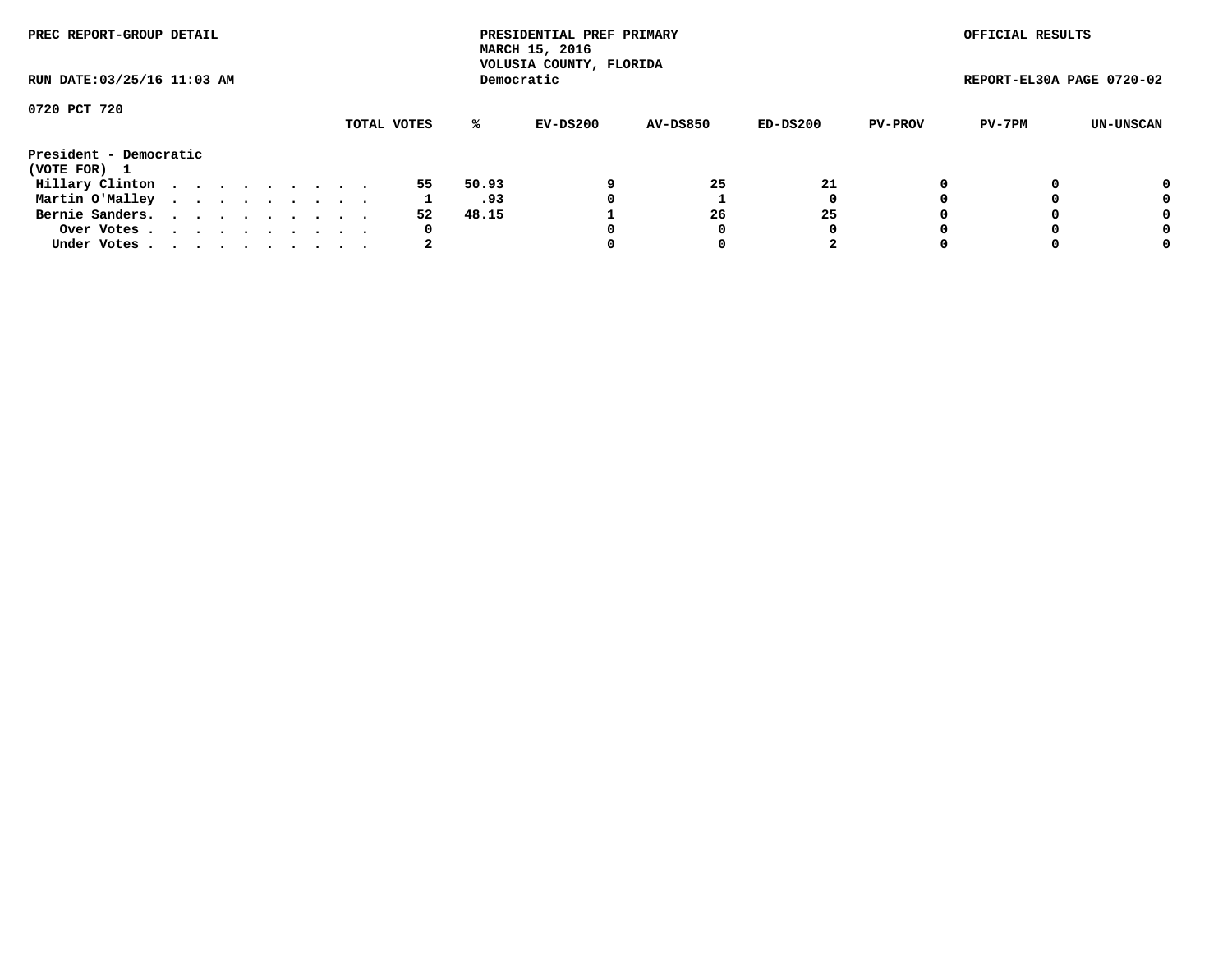| PREC REPORT-GROUP DETAIL               |  |  |  |  |  |  |  | PRESIDENTIAL PREF PRIMARY<br>MARCH 15, 2016 |       |                                       |                 | OFFICIAL RESULTS |                |                           |                  |
|----------------------------------------|--|--|--|--|--|--|--|---------------------------------------------|-------|---------------------------------------|-----------------|------------------|----------------|---------------------------|------------------|
| RUN DATE: 03/25/16 11:03 AM            |  |  |  |  |  |  |  |                                             |       | VOLUSIA COUNTY, FLORIDA<br>Republican |                 |                  |                | REPORT-EL30A PAGE 0720-03 |                  |
| 0720 PCT 720                           |  |  |  |  |  |  |  |                                             |       |                                       |                 |                  |                |                           |                  |
|                                        |  |  |  |  |  |  |  | TOTAL VOTES                                 | ℁     | $EV-DS200$                            | <b>AV-DS850</b> | $ED-DS200$       | <b>PV-PROV</b> | $PV-7PM$                  | <b>UN-UNSCAN</b> |
| President - Republican<br>(VOTE FOR) 1 |  |  |  |  |  |  |  |                                             |       |                                       |                 |                  |                |                           |                  |
| Jeb Bush.                              |  |  |  |  |  |  |  |                                             | 3.60  |                                       |                 |                  |                |                           |                  |
| Ben Carson                             |  |  |  |  |  |  |  |                                             | 1.44  |                                       |                 |                  |                |                           |                  |
| Chris Christie.                        |  |  |  |  |  |  |  |                                             |       |                                       |                 |                  |                |                           |                  |
| Ted Cruz.                              |  |  |  |  |  |  |  | 10                                          | 7.19  |                                       |                 |                  |                |                           |                  |
| Carly Fiorina                          |  |  |  |  |  |  |  |                                             |       |                                       |                 |                  |                |                           |                  |
| Jim Gilmore.                           |  |  |  |  |  |  |  |                                             |       |                                       |                 |                  |                |                           |                  |
| Lindsey Graham.                        |  |  |  |  |  |  |  |                                             |       |                                       |                 |                  |                |                           |                  |
| Mike Huckabee                          |  |  |  |  |  |  |  |                                             |       |                                       |                 |                  |                |                           |                  |
| John R. Kasich.                        |  |  |  |  |  |  |  |                                             | 5.76  |                                       |                 |                  |                |                           |                  |
| Rand Paul                              |  |  |  |  |  |  |  |                                             |       |                                       |                 |                  |                |                           |                  |
| Marco Rubio.                           |  |  |  |  |  |  |  | 26                                          | 18.71 |                                       |                 |                  |                |                           |                  |
|                                        |  |  |  |  |  |  |  |                                             |       |                                       |                 |                  |                |                           |                  |
| Rick Santorum                          |  |  |  |  |  |  |  |                                             |       |                                       |                 |                  |                |                           |                  |
| Donald J. Trump                        |  |  |  |  |  |  |  | 88                                          | 63.31 |                                       | 27              | 50               |                |                           |                  |
| Over Votes                             |  |  |  |  |  |  |  |                                             |       |                                       |                 |                  |                |                           |                  |
| Under Votes, , , , , , , , , , ,       |  |  |  |  |  |  |  |                                             |       |                                       |                 |                  |                |                           |                  |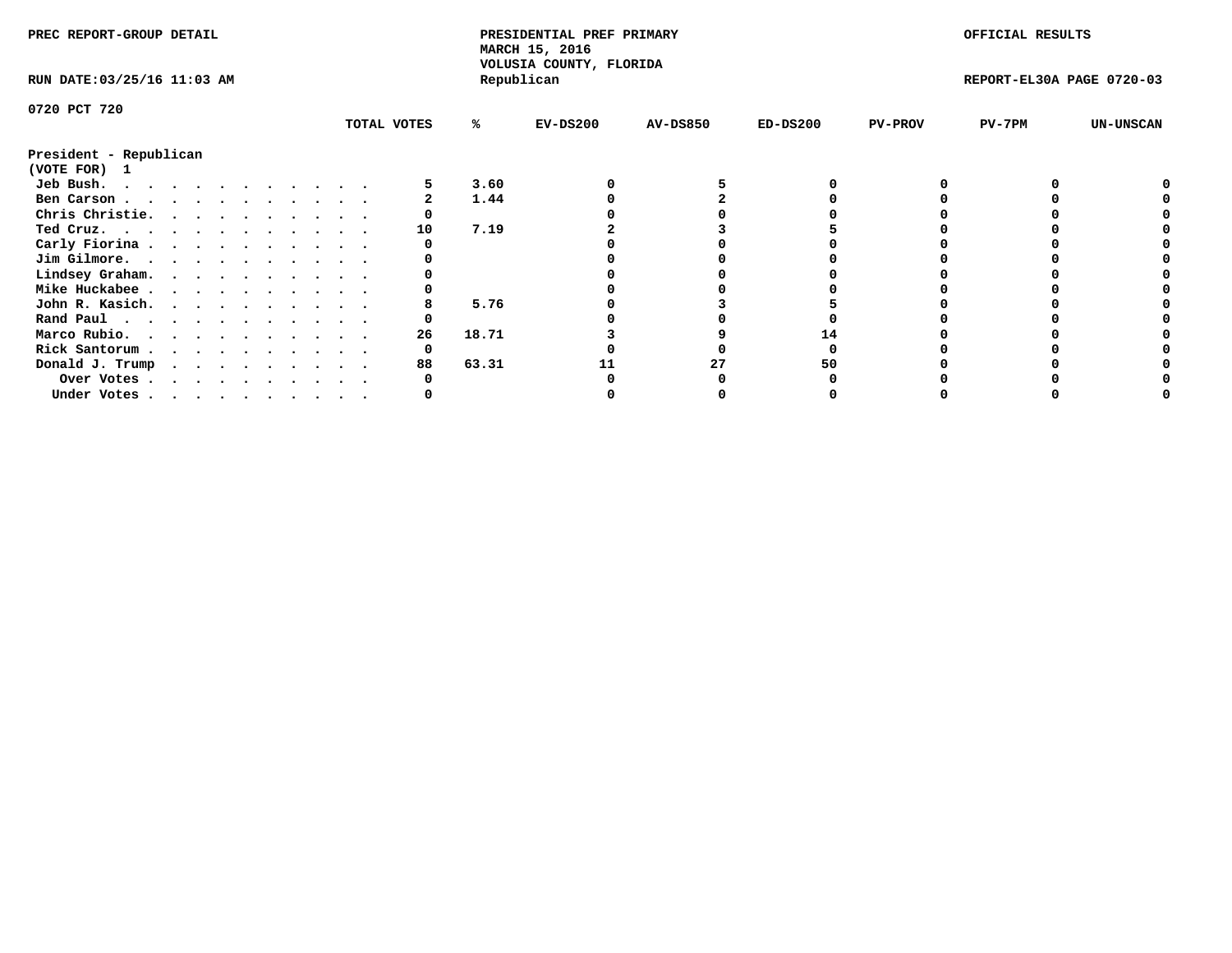| PREC REPORT-GROUP DETAIL                                    |  |             |                   | PRESIDENTIAL PREF PRIMARY<br>MARCH 15, 2016 |          |            |                | OFFICIAL RESULTS          |                  |
|-------------------------------------------------------------|--|-------------|-------------------|---------------------------------------------|----------|------------|----------------|---------------------------|------------------|
| RUN DATE: 03/25/16 11:03 AM                                 |  |             | <b>STATISTICS</b> | VOLUSIA COUNTY, FLORIDA                     |          |            |                | REPORT-EL30A PAGE 0722-01 |                  |
| 0722 PCT 722                                                |  |             |                   |                                             |          |            |                |                           |                  |
|                                                             |  | TOTAL VOTES | %ะ                | EV-DS200                                    | AV-DS850 | $ED-DS200$ | <b>PV-PROV</b> | $PV-7PM$                  | <b>UN-UNSCAN</b> |
| REGISTERED VOTERS - TOTAL                                   |  | 1,711       |                   |                                             |          |            |                |                           |                  |
| REGISTERED VOTERS - Democratic                              |  | 974         | 56.93             |                                             |          |            |                |                           |                  |
| REGISTERED VOTERS - Republican                              |  | 737         | 43.07             |                                             |          |            |                |                           |                  |
| REGISTERED VOTERS - Nonpartisan                             |  | 0           |                   |                                             |          |            |                |                           |                  |
| BALLOTS CAST - TOTAL.                                       |  | 631         |                   | 38                                          | 234      | 359        |                |                           | 0                |
| BALLOTS CAST - Democratic                                   |  | 287         | 45.48             | 19                                          | 105      | 163        |                |                           | 0                |
| BALLOTS CAST - Republican                                   |  | 344         | 54.52             | 19                                          | 129      | 196        |                |                           | 0                |
| BALLOTS CAST - Nonpartisan.                                 |  | 0           |                   | 0                                           | O        |            |                |                           | 0                |
| BALLOTS CAST - BLANK.                                       |  |             | .32               | 0                                           |          |            |                |                           | 0                |
| VOTER TURNOUT - TOTAL $\cdot \cdot \cdot \cdot \cdot \cdot$ |  |             | 36.88             |                                             |          |            |                |                           |                  |
| VOTER TURNOUT - Democratic.                                 |  |             | 29.47             |                                             |          |            |                |                           |                  |
| VOTER TURNOUT - Republican.                                 |  |             | 46.68             |                                             |          |            |                |                           |                  |
| VOTER TURNOUT - BLANK                                       |  |             | .12               |                                             |          |            |                |                           |                  |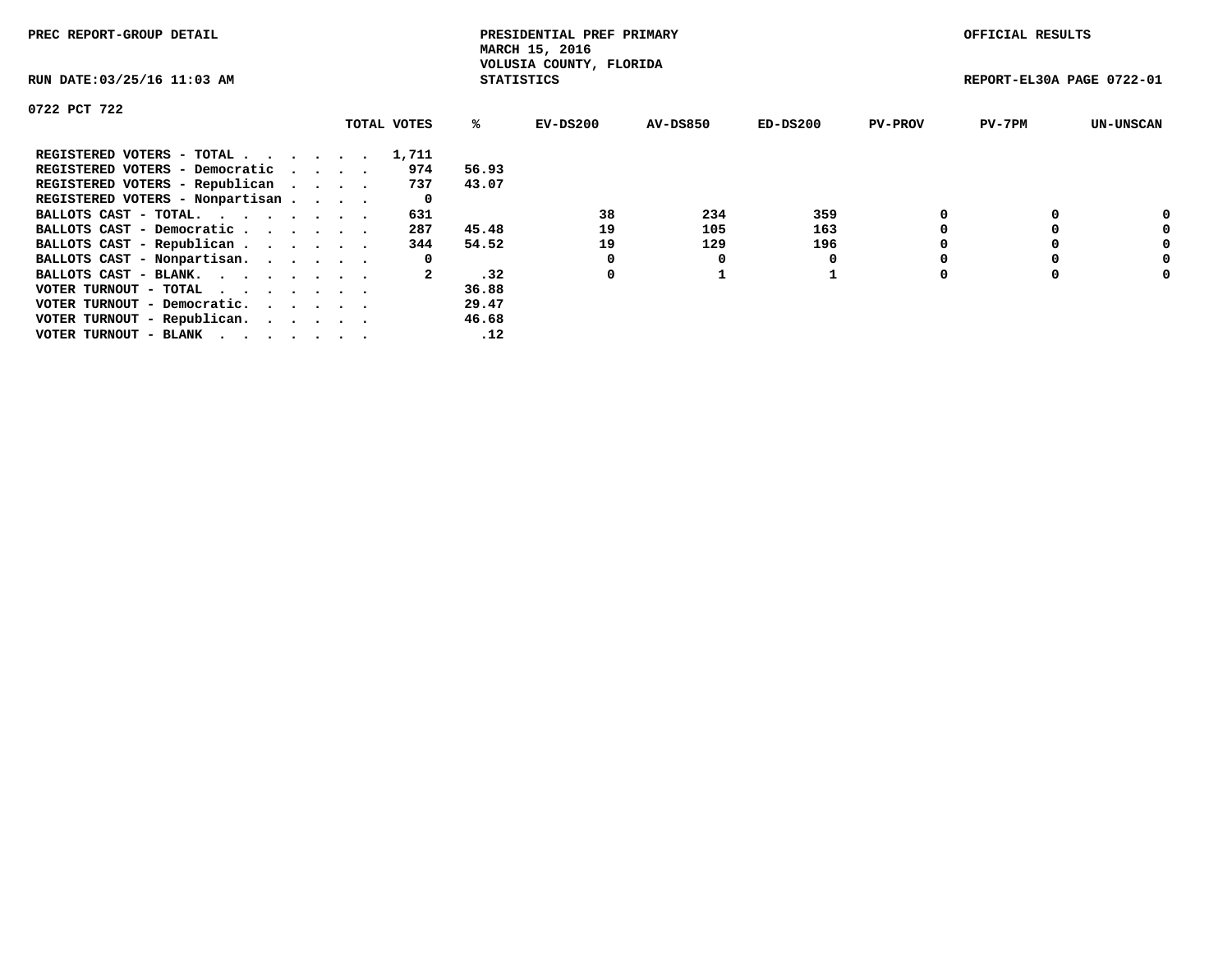| PREC REPORT-GROUP DETAIL<br>RUN DATE: 03/25/16 11:03 AM |  |  |  |  |  |  |  |  |             |       | PRESIDENTIAL PREF PRIMARY<br>MARCH 15, 2016<br>VOLUSIA COUNTY, FLORIDA |                 |          |                | OFFICIAL RESULTS          |           |
|---------------------------------------------------------|--|--|--|--|--|--|--|--|-------------|-------|------------------------------------------------------------------------|-----------------|----------|----------------|---------------------------|-----------|
|                                                         |  |  |  |  |  |  |  |  |             |       | Democratic                                                             |                 |          |                | REPORT-EL30A PAGE 0722-02 |           |
| 0722 PCT 722                                            |  |  |  |  |  |  |  |  |             |       |                                                                        |                 |          |                |                           |           |
|                                                         |  |  |  |  |  |  |  |  | TOTAL VOTES | %ะ    | EV-DS200                                                               | <b>AV-DS850</b> | ED-DS200 | <b>PV-PROV</b> | PV-7PM                    | UN-UNSCAN |
| President - Democratic                                  |  |  |  |  |  |  |  |  |             |       |                                                                        |                 |          |                |                           |           |
| (VOTE FOR) 1                                            |  |  |  |  |  |  |  |  |             |       |                                                                        |                 |          |                |                           |           |
| Hillary Clinton                                         |  |  |  |  |  |  |  |  | 167         | 58.60 | 11                                                                     | 70              | 86       | 0              |                           | 0         |
| Martin O'Malley                                         |  |  |  |  |  |  |  |  | 11          | 3.86  |                                                                        |                 | 6        |                |                           | 0         |
| Bernie Sanders.                                         |  |  |  |  |  |  |  |  | 107         | 37.54 |                                                                        | 30              | 70       |                |                           | 0         |
| Over Votes.                                             |  |  |  |  |  |  |  |  | 0           |       | 0                                                                      | 0               | 0        |                |                           | 0         |
| Under Votes.                                            |  |  |  |  |  |  |  |  |             |       |                                                                        |                 |          |                |                           | 0         |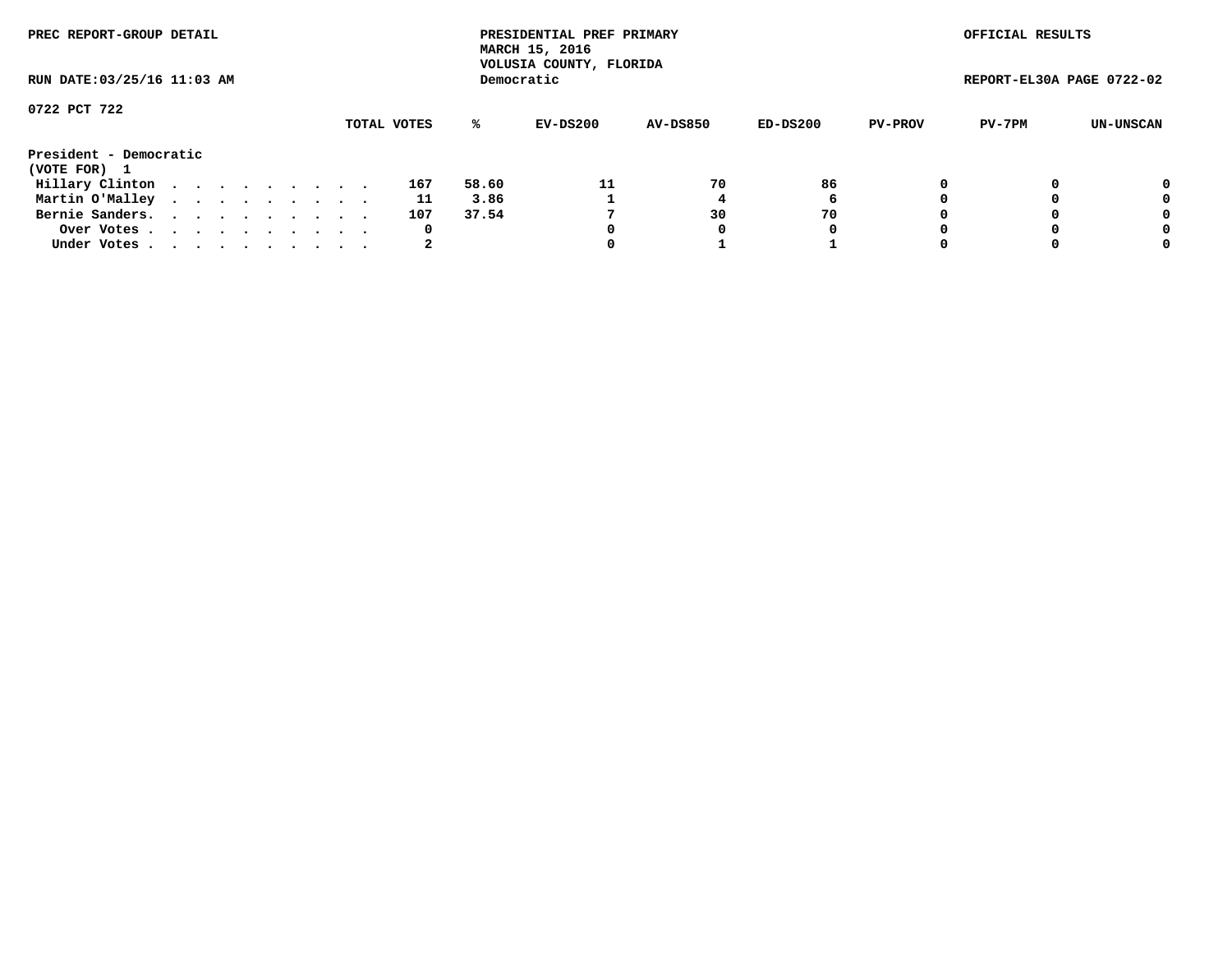| PREC REPORT-GROUP DETAIL               |  |  |  |  |  |  |  |             | PRESIDENTIAL PREF PRIMARY<br>MARCH 15, 2016<br>VOLUSIA COUNTY, FLORIDA |            |                 |            | OFFICIAL RESULTS |                           |                  |
|----------------------------------------|--|--|--|--|--|--|--|-------------|------------------------------------------------------------------------|------------|-----------------|------------|------------------|---------------------------|------------------|
| RUN DATE: 03/25/16 11:03 AM            |  |  |  |  |  |  |  |             |                                                                        | Republican |                 |            |                  | REPORT-EL30A PAGE 0722-03 |                  |
| 0722 PCT 722                           |  |  |  |  |  |  |  |             |                                                                        |            |                 |            |                  |                           |                  |
|                                        |  |  |  |  |  |  |  | TOTAL VOTES | %ะ                                                                     | $EV-DS200$ | <b>AV-DS850</b> | $ED-DS200$ | <b>PV-PROV</b>   | PV-7PM                    | <b>UN-UNSCAN</b> |
| President - Republican<br>(VOTE FOR) 1 |  |  |  |  |  |  |  |             |                                                                        |            |                 |            |                  |                           |                  |
| Jeb Bush.                              |  |  |  |  |  |  |  |             | 2.62                                                                   |            |                 |            |                  |                           |                  |
| Ben Carson                             |  |  |  |  |  |  |  |             | .87                                                                    |            |                 |            |                  |                           |                  |
| Chris Christie.                        |  |  |  |  |  |  |  |             |                                                                        |            |                 |            |                  |                           |                  |
| Ted Cruz.                              |  |  |  |  |  |  |  | 35          | 10.17                                                                  |            |                 | 22         |                  |                           |                  |
| Carly Fiorina                          |  |  |  |  |  |  |  |             |                                                                        |            |                 |            |                  |                           |                  |
| Jim Gilmore.                           |  |  |  |  |  |  |  |             |                                                                        |            |                 |            |                  |                           |                  |
|                                        |  |  |  |  |  |  |  |             |                                                                        |            |                 |            |                  |                           |                  |
| Lindsey Graham.                        |  |  |  |  |  |  |  |             |                                                                        |            |                 |            |                  |                           |                  |
| Mike Huckabee                          |  |  |  |  |  |  |  |             |                                                                        |            |                 |            |                  |                           |                  |
| John R. Kasich.                        |  |  |  |  |  |  |  | 14          | 4.07                                                                   |            |                 |            |                  |                           |                  |
| Rand Paul                              |  |  |  |  |  |  |  |             | .87                                                                    |            |                 |            |                  |                           |                  |
| Marco Rubio.                           |  |  |  |  |  |  |  | 68          | 19.77                                                                  |            | 23              |            |                  |                           |                  |
| Rick Santorum                          |  |  |  |  |  |  |  |             |                                                                        |            |                 |            |                  |                           |                  |
| Donald J. Trump                        |  |  |  |  |  |  |  | 212         | 61.63                                                                  |            | 79              | 119        |                  |                           |                  |
| Over Votes                             |  |  |  |  |  |  |  |             |                                                                        |            |                 |            |                  |                           |                  |
| Under Votes                            |  |  |  |  |  |  |  |             |                                                                        |            |                 |            |                  |                           |                  |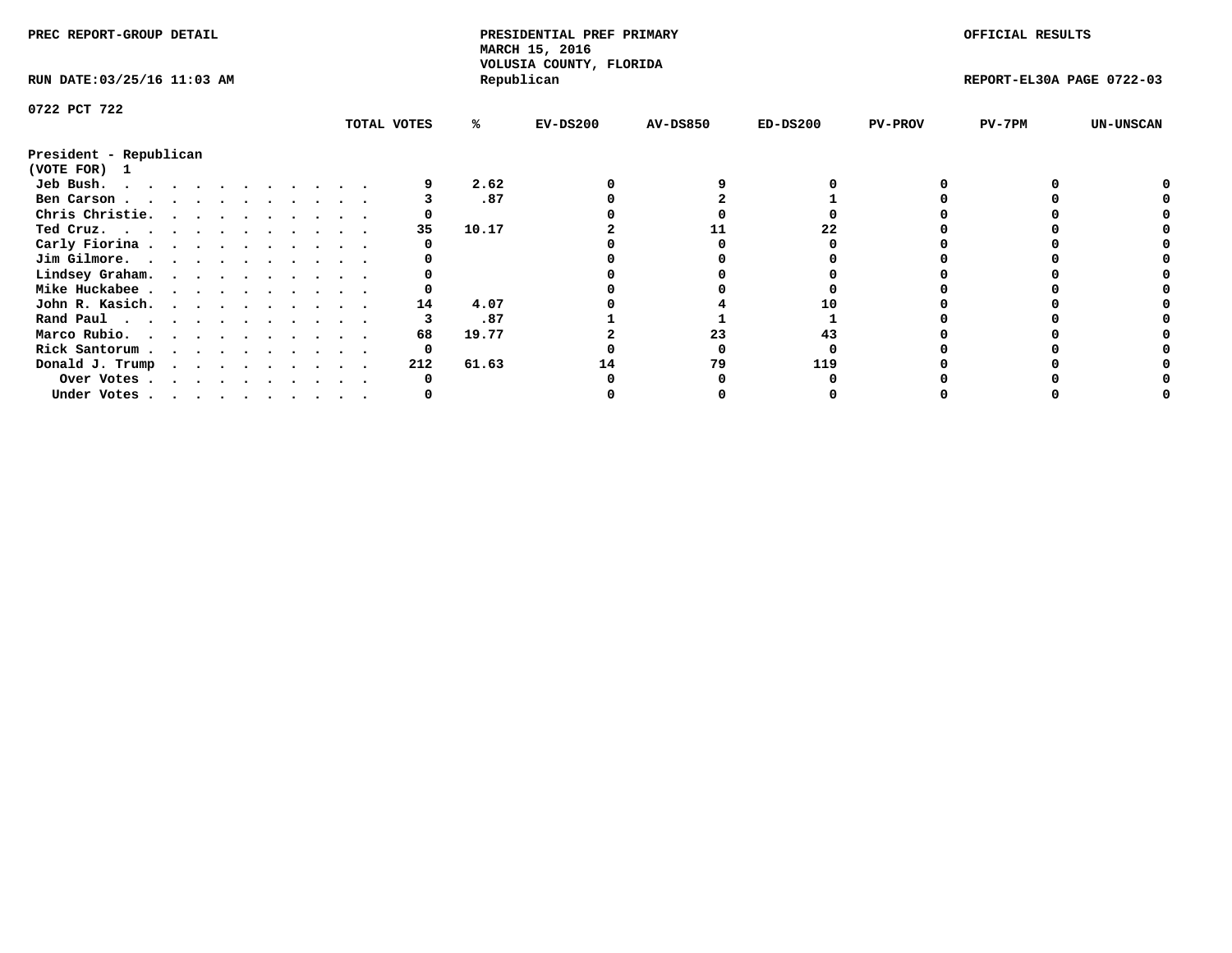| PREC REPORT-GROUP DETAIL                                    |             |                   | PRESIDENTIAL PREF PRIMARY<br>MARCH 15, 2016 |          |            |                | OFFICIAL RESULTS          |                  |
|-------------------------------------------------------------|-------------|-------------------|---------------------------------------------|----------|------------|----------------|---------------------------|------------------|
| RUN DATE: 03/25/16 11:03 AM                                 |             | <b>STATISTICS</b> | VOLUSIA COUNTY, FLORIDA                     |          |            |                | REPORT-EL30A PAGE 0725-01 |                  |
| 0725 PCT 725                                                |             |                   |                                             |          |            |                |                           |                  |
|                                                             | TOTAL VOTES | %ร                | EV-DS200                                    | AV-DS850 | $ED-DS200$ | <b>PV-PROV</b> | $PV-7PM$                  | <b>UN-UNSCAN</b> |
| REGISTERED VOTERS - TOTAL                                   | 1,548       |                   |                                             |          |            |                |                           |                  |
| REGISTERED VOTERS - Democratic                              | 636         | 41.09             |                                             |          |            |                |                           |                  |
| REGISTERED VOTERS - Republican                              | 912         | 58.91             |                                             |          |            |                |                           |                  |
| REGISTERED VOTERS - Nonpartisan                             | 0           |                   |                                             |          |            |                |                           |                  |
| BALLOTS CAST - TOTAL.                                       | 820         |                   | 78                                          | 323      | 419        |                |                           | 0                |
| BALLOTS CAST - Democratic                                   | 296         | 36.10             | 28                                          | 130      | 138        |                |                           | 0                |
| BALLOTS CAST - Republican                                   | 524         | 63.90             | 50                                          | 193      | 281        |                |                           | 0                |
| BALLOTS CAST - Nonpartisan.                                 | 0           |                   | 0                                           | 0        |            |                |                           | 0                |
| BALLOTS CAST - BLANK.                                       | 5.          | .61               |                                             | 0        | 4          |                |                           | 0                |
| VOTER TURNOUT - TOTAL $\cdot \cdot \cdot \cdot \cdot \cdot$ |             | 52.97             |                                             |          |            |                |                           |                  |
| VOTER TURNOUT - Democratic.                                 |             | 46.54             |                                             |          |            |                |                           |                  |
| VOTER TURNOUT - Republican.                                 |             | 57.46             |                                             |          |            |                |                           |                  |
| VOTER TURNOUT - BLANK                                       |             | .32               |                                             |          |            |                |                           |                  |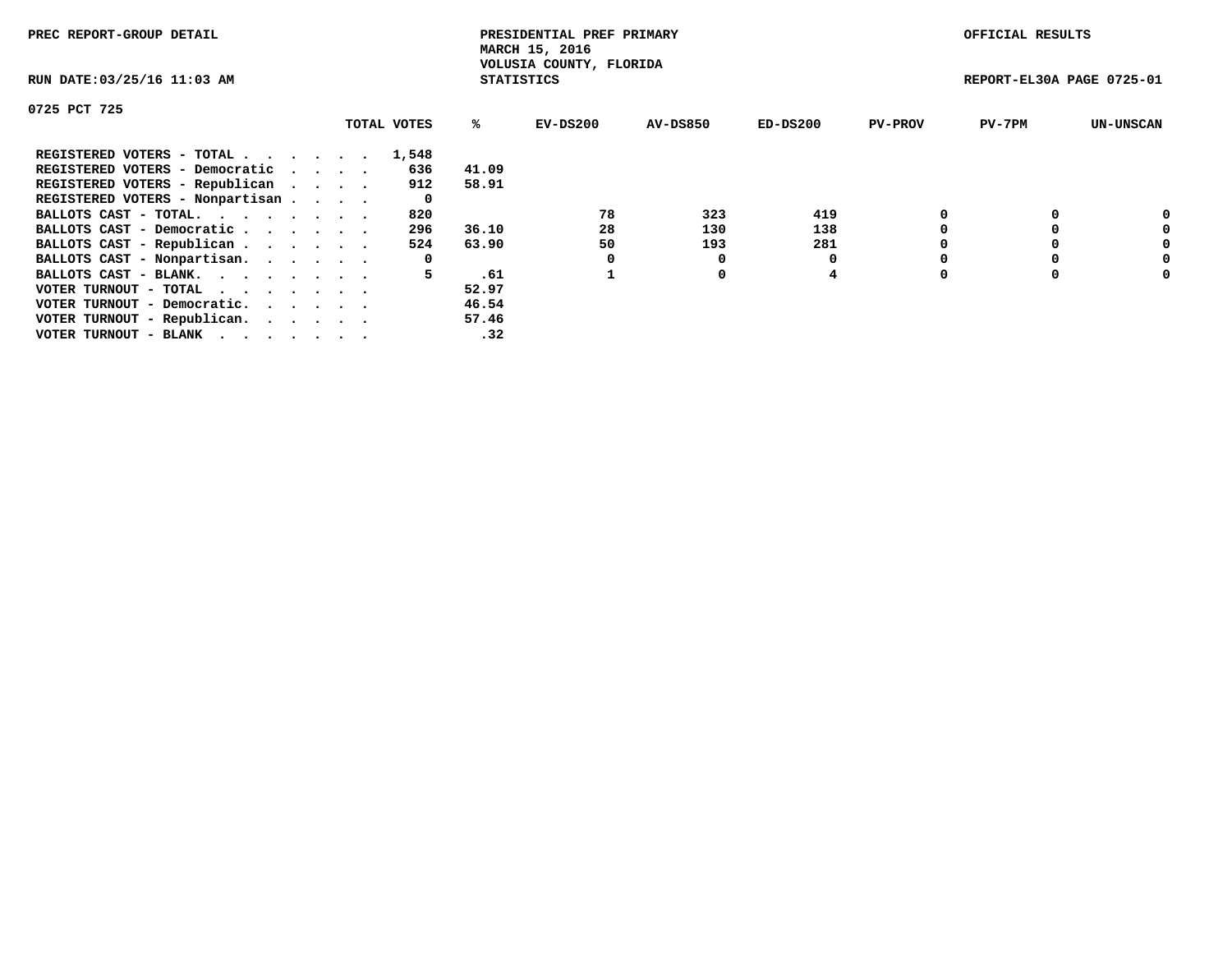| PREC REPORT-GROUP DETAIL<br>RUN DATE: 03/25/16 11:03 AM |  |  |  |  |  |  |  |  |             |       | PRESIDENTIAL PREF PRIMARY<br>MARCH 15, 2016<br>VOLUSIA COUNTY, FLORIDA |                 |          |                | OFFICIAL RESULTS          |           |
|---------------------------------------------------------|--|--|--|--|--|--|--|--|-------------|-------|------------------------------------------------------------------------|-----------------|----------|----------------|---------------------------|-----------|
|                                                         |  |  |  |  |  |  |  |  |             |       | Democratic                                                             |                 |          |                | REPORT-EL30A PAGE 0725-02 |           |
| 0725 PCT 725                                            |  |  |  |  |  |  |  |  |             |       |                                                                        |                 |          |                |                           |           |
|                                                         |  |  |  |  |  |  |  |  | TOTAL VOTES | ℁     | EV-DS200                                                               | <b>AV-DS850</b> | ED-DS200 | <b>PV-PROV</b> | PV-7PM                    | UN-UNSCAN |
| President - Democratic<br>(VOTE FOR) 1                  |  |  |  |  |  |  |  |  |             |       |                                                                        |                 |          |                |                           |           |
| Hillary Clinton                                         |  |  |  |  |  |  |  |  | 184         | 63.01 | 13                                                                     | 89              | 82       |                |                           | 0         |
| Martin O'Malley                                         |  |  |  |  |  |  |  |  | 8           | 2.74  |                                                                        |                 |          |                |                           | 0         |
| Bernie Sanders.                                         |  |  |  |  |  |  |  |  | 100         | 34.25 | 13                                                                     | 38              | 49       |                |                           | 0         |
| Over Votes.                                             |  |  |  |  |  |  |  |  | 0           |       | 0                                                                      | 0               | 0        |                |                           | 0         |
| Under Votes                                             |  |  |  |  |  |  |  |  | 4           |       |                                                                        |                 |          |                |                           | 0         |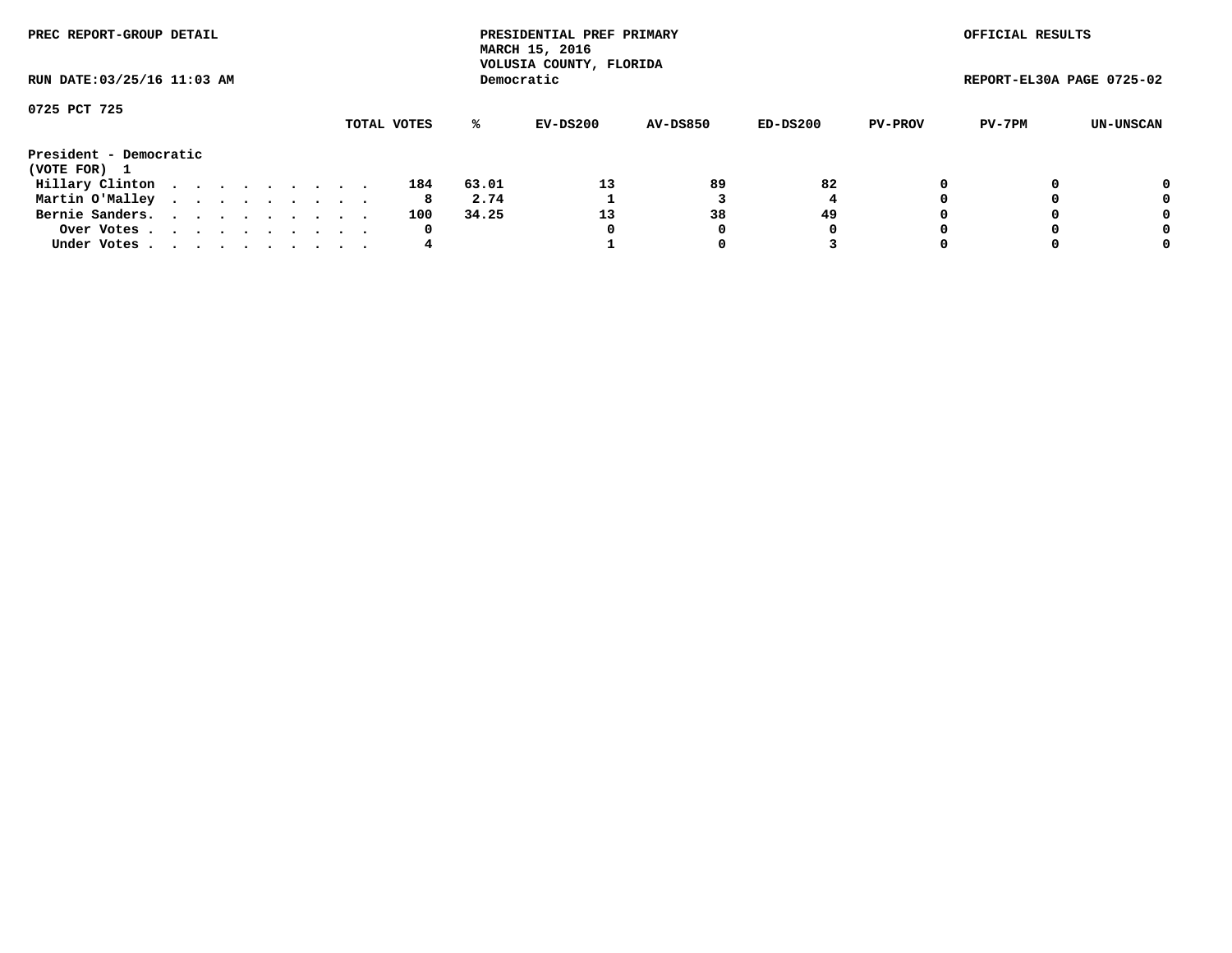| PREC REPORT-GROUP DETAIL    |  |  |  |  |  |  |  |             | PRESIDENTIAL PREF PRIMARY<br>MARCH 15, 2016<br>VOLUSIA COUNTY, FLORIDA |            |                 |            | OFFICIAL RESULTS |                           |                  |
|-----------------------------|--|--|--|--|--|--|--|-------------|------------------------------------------------------------------------|------------|-----------------|------------|------------------|---------------------------|------------------|
| RUN DATE: 03/25/16 11:03 AM |  |  |  |  |  |  |  |             |                                                                        | Republican |                 |            |                  | REPORT-EL30A PAGE 0725-03 |                  |
| 0725 PCT 725                |  |  |  |  |  |  |  |             |                                                                        |            |                 |            |                  |                           |                  |
|                             |  |  |  |  |  |  |  | TOTAL VOTES | ℁                                                                      | $EV-DS200$ | <b>AV-DS850</b> | $ED-DS200$ | <b>PV-PROV</b>   | $PV-7PM$                  | <b>UN-UNSCAN</b> |
| President - Republican      |  |  |  |  |  |  |  |             |                                                                        |            |                 |            |                  |                           |                  |
| (VOTE FOR) 1                |  |  |  |  |  |  |  |             |                                                                        |            |                 |            |                  |                           |                  |
| Jeb Bush.                   |  |  |  |  |  |  |  | 18          | 3.45                                                                   |            | 15              |            |                  |                           |                  |
| Ben Carson                  |  |  |  |  |  |  |  |             | .57                                                                    |            |                 |            |                  |                           |                  |
| Chris Christie.             |  |  |  |  |  |  |  |             | .19                                                                    |            |                 |            |                  |                           |                  |
| Ted Cruz.                   |  |  |  |  |  |  |  | 75          | 14.37                                                                  |            | 25              |            |                  |                           |                  |
| Carly Fiorina               |  |  |  |  |  |  |  |             | .19                                                                    |            |                 |            |                  |                           |                  |
| Jim Gilmore.                |  |  |  |  |  |  |  |             |                                                                        |            |                 |            |                  |                           |                  |
| Lindsey Graham.             |  |  |  |  |  |  |  |             |                                                                        |            |                 |            |                  |                           |                  |
| Mike Huckabee               |  |  |  |  |  |  |  |             | .19                                                                    |            |                 |            |                  |                           |                  |
| John R. Kasich.             |  |  |  |  |  |  |  | 35          | 6.70                                                                   |            | 13              | 20         |                  |                           |                  |
| Rand Paul                   |  |  |  |  |  |  |  |             |                                                                        |            |                 |            |                  |                           |                  |
| Marco Rubio.                |  |  |  |  |  |  |  | 148         | 28.35                                                                  | 14         | 47              |            |                  |                           |                  |
| Rick Santorum               |  |  |  |  |  |  |  |             | .19                                                                    |            |                 |            |                  |                           |                  |
| Donald J. Trump             |  |  |  |  |  |  |  | 239         | 45.79                                                                  |            | 87              | 125        |                  |                           |                  |
| Over Votes                  |  |  |  |  |  |  |  |             |                                                                        |            |                 |            |                  |                           |                  |
| Under Votes                 |  |  |  |  |  |  |  |             |                                                                        |            |                 |            |                  |                           |                  |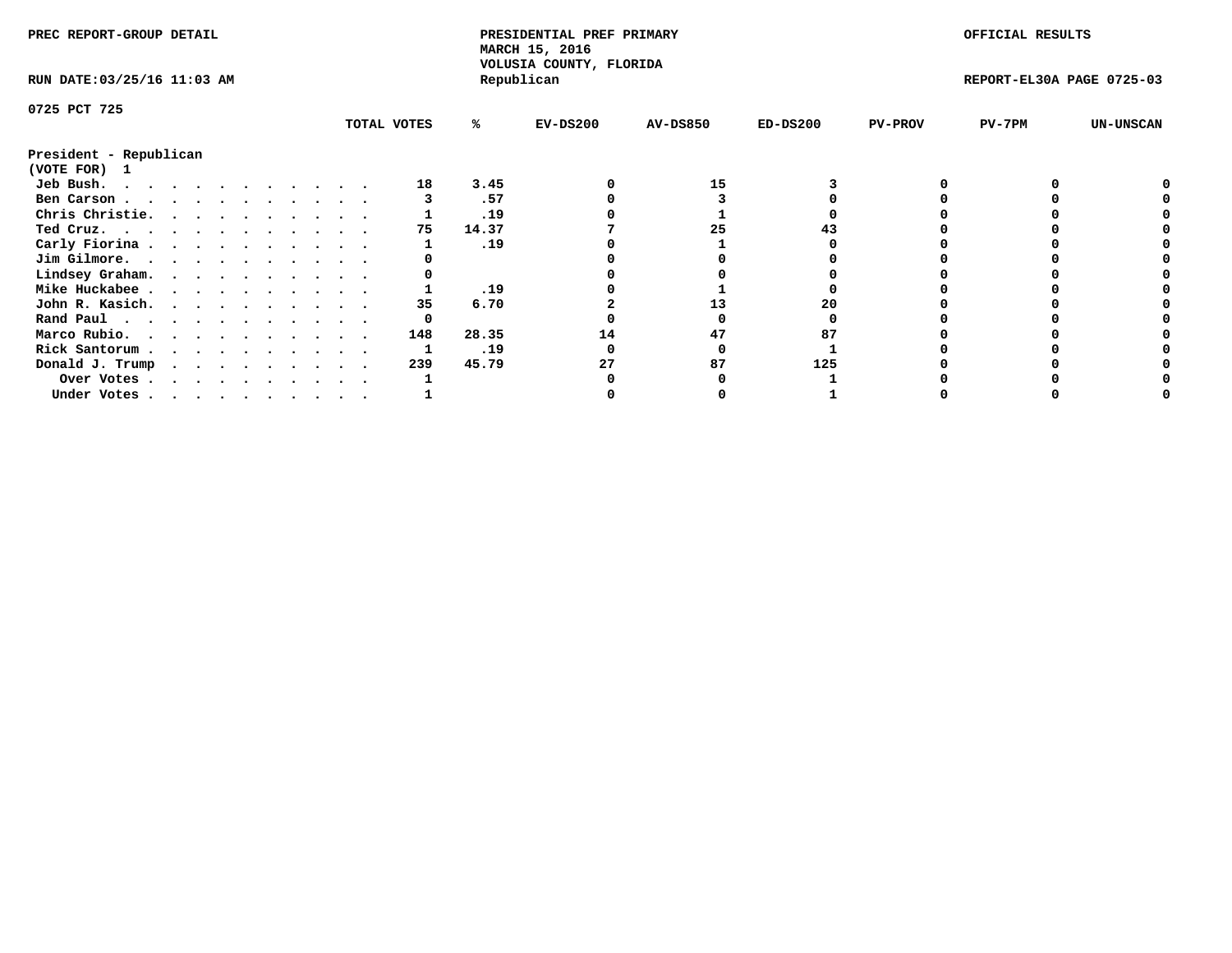| PREC REPORT-GROUP DETAIL                                    |             |                   | PRESIDENTIAL PREF PRIMARY<br>MARCH 15, 2016 |          |                |                | OFFICIAL RESULTS          |                  |
|-------------------------------------------------------------|-------------|-------------------|---------------------------------------------|----------|----------------|----------------|---------------------------|------------------|
| RUN DATE: 03/25/16 11:03 AM                                 |             | <b>STATISTICS</b> | VOLUSIA COUNTY, FLORIDA                     |          |                |                | REPORT-EL30A PAGE 0726-01 |                  |
| 0726 PCT 726                                                |             |                   |                                             |          |                |                |                           |                  |
|                                                             | TOTAL VOTES | ℁                 | $EV-DS200$                                  | AV-DS850 | $ED-DS200$     | <b>PV-PROV</b> | $PV-7PM$                  | <b>UN-UNSCAN</b> |
| REGISTERED VOTERS - TOTAL                                   | 2,198       |                   |                                             |          |                |                |                           |                  |
| REGISTERED VOTERS - Democratic                              | 688         | 31.30             |                                             |          |                |                |                           |                  |
| REGISTERED VOTERS - Republican                              | 1,510       | 68.70             |                                             |          |                |                |                           |                  |
| REGISTERED VOTERS - Nonpartisan                             | 0           |                   |                                             |          |                |                |                           |                  |
| BALLOTS CAST - TOTAL.                                       | 1,368       |                   | 81                                          | 459      | 828            |                |                           | 0                |
| BALLOTS CAST - Democratic                                   | 372         | 27.19             | 32                                          | 125      | 215            |                |                           | 0                |
| BALLOTS CAST - Republican                                   | 996         | 72.81             | 49                                          | 334      | 613            |                |                           | 0                |
| BALLOTS CAST - Nonpartisan.                                 | 0           |                   |                                             | 0        |                |                |                           | 0                |
| BALLOTS CAST - BLANK.                                       |             | .15               | 0                                           | 0        | $\overline{2}$ |                |                           | 0                |
| VOTER TURNOUT - TOTAL $\cdot \cdot \cdot \cdot \cdot \cdot$ |             | 62.24             |                                             |          |                |                |                           |                  |
| VOTER TURNOUT - Democratic.                                 |             | 54.07             |                                             |          |                |                |                           |                  |
| VOTER TURNOUT - Republican.                                 |             | 65.96             |                                             |          |                |                |                           |                  |
| VOTER TURNOUT - BLANK                                       |             | .09               |                                             |          |                |                |                           |                  |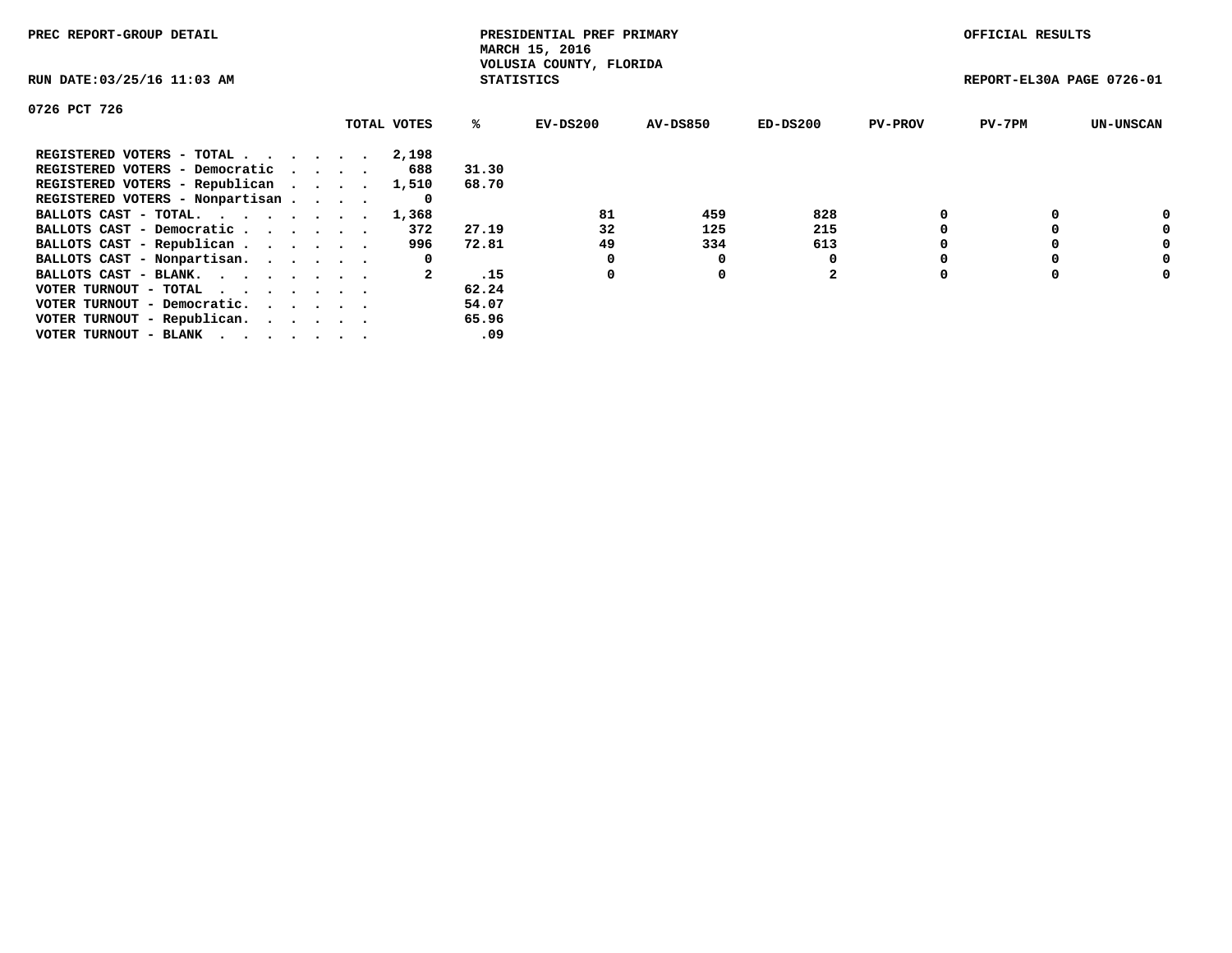| PREC REPORT-GROUP DETAIL    |  |  |  |  |             |       | PRESIDENTIAL PREF PRIMARY<br>MARCH 15, 2016<br>VOLUSIA COUNTY, FLORIDA |          |          |                | OFFICIAL RESULTS          |           |
|-----------------------------|--|--|--|--|-------------|-------|------------------------------------------------------------------------|----------|----------|----------------|---------------------------|-----------|
| RUN DATE: 03/25/16 11:03 AM |  |  |  |  |             |       | Democratic                                                             |          |          |                | REPORT-EL30A PAGE 0726-02 |           |
| 0726 PCT 726                |  |  |  |  |             |       |                                                                        |          |          |                |                           |           |
|                             |  |  |  |  | TOTAL VOTES | ℁     | EV-DS200                                                               | AV-DS850 | ED-DS200 | <b>PV-PROV</b> | PV-7PM                    | UN-UNSCAN |
| President - Democratic      |  |  |  |  |             |       |                                                                        |          |          |                |                           |           |
| (VOTE FOR) 1                |  |  |  |  |             |       |                                                                        |          |          |                |                           |           |
| Hillary Clinton             |  |  |  |  | 216         | 58.38 | 23                                                                     | 68       | 125      | 0              |                           | 0         |
| Martin O'Malley             |  |  |  |  | 4           | 1.08  |                                                                        |          |          |                |                           | 0         |
| Bernie Sanders.             |  |  |  |  | 150         | 40.54 | 8                                                                      | 55       | 87       |                |                           | 0         |
| Over Votes                  |  |  |  |  | 0           |       | 0                                                                      | 0        | 0        |                |                           | 0         |
| Under Votes.                |  |  |  |  | 2           |       |                                                                        | 0        | 2        |                |                           | 0         |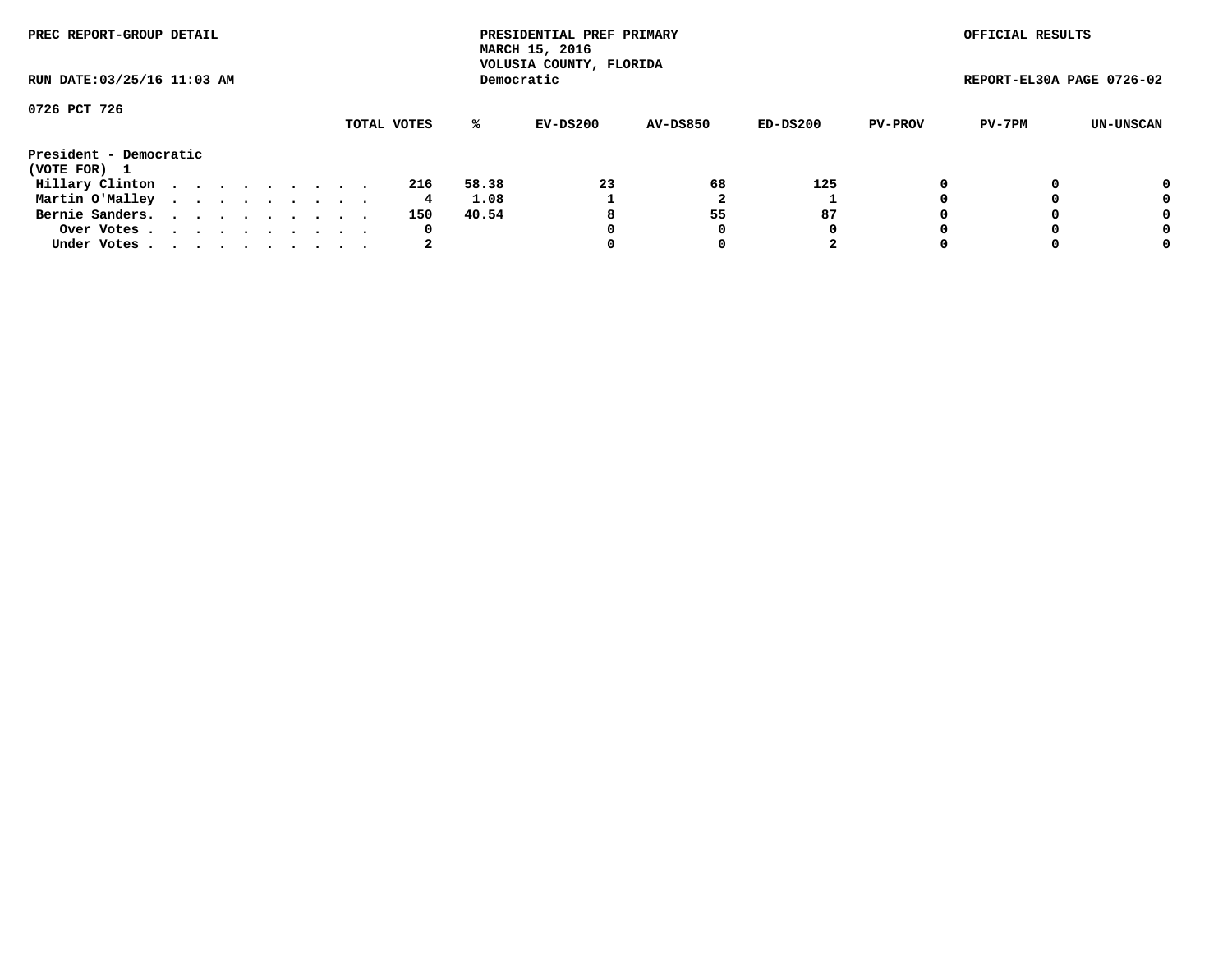| PREC REPORT-GROUP DETAIL    |  |  |  |  |  |             |       | PRESIDENTIAL PREF PRIMARY<br>MARCH 15, 2016<br>VOLUSIA COUNTY, FLORIDA |                 |            |                | OFFICIAL RESULTS          |                  |
|-----------------------------|--|--|--|--|--|-------------|-------|------------------------------------------------------------------------|-----------------|------------|----------------|---------------------------|------------------|
| RUN DATE: 03/25/16 11:03 AM |  |  |  |  |  |             |       | Republican                                                             |                 |            |                | REPORT-EL30A PAGE 0726-03 |                  |
| 0726 PCT 726                |  |  |  |  |  |             |       |                                                                        |                 |            |                |                           |                  |
|                             |  |  |  |  |  | TOTAL VOTES | %ะ    | $EV-DS200$                                                             | <b>AV-DS850</b> | $ED-DS200$ | <b>PV-PROV</b> | $PV-7PM$                  | <b>UN-UNSCAN</b> |
| President - Republican      |  |  |  |  |  |             |       |                                                                        |                 |            |                |                           |                  |
| (VOTE FOR) 1                |  |  |  |  |  |             |       |                                                                        |                 |            |                |                           |                  |
| Jeb Bush.                   |  |  |  |  |  | 16          | 1.61  |                                                                        | 16              |            |                |                           |                  |
| Ben Carson                  |  |  |  |  |  |             | .40   |                                                                        |                 |            |                |                           |                  |
| Chris Christie.             |  |  |  |  |  |             |       |                                                                        |                 |            |                |                           |                  |
| Ted Cruz.                   |  |  |  |  |  | 128         | 12.86 |                                                                        | 40              |            |                |                           |                  |
| Carly Fiorina               |  |  |  |  |  |             | .10   |                                                                        |                 |            |                |                           |                  |
| Jim Gilmore.                |  |  |  |  |  |             |       |                                                                        |                 |            |                |                           |                  |
| Lindsey Graham.             |  |  |  |  |  |             |       |                                                                        |                 |            |                |                           |                  |
| Mike Huckabee               |  |  |  |  |  |             | .10   |                                                                        |                 |            |                |                           |                  |
| John R. Kasich.             |  |  |  |  |  | 79          | 7.94  |                                                                        | 31              |            |                |                           |                  |
| Rand Paul                   |  |  |  |  |  |             | .10   |                                                                        |                 |            |                |                           |                  |
| Marco Rubio.                |  |  |  |  |  | 222         | 22.31 | 10                                                                     | 85              | 127        |                |                           |                  |
| Rick Santorum               |  |  |  |  |  | 0           |       |                                                                        |                 |            |                |                           |                  |
| Donald J. Trump             |  |  |  |  |  | 543         | 54.57 | 30                                                                     | 158             | 355        |                |                           |                  |
| Over Votes                  |  |  |  |  |  |             |       |                                                                        |                 |            |                |                           |                  |
| Under Votes                 |  |  |  |  |  |             |       |                                                                        |                 |            |                |                           |                  |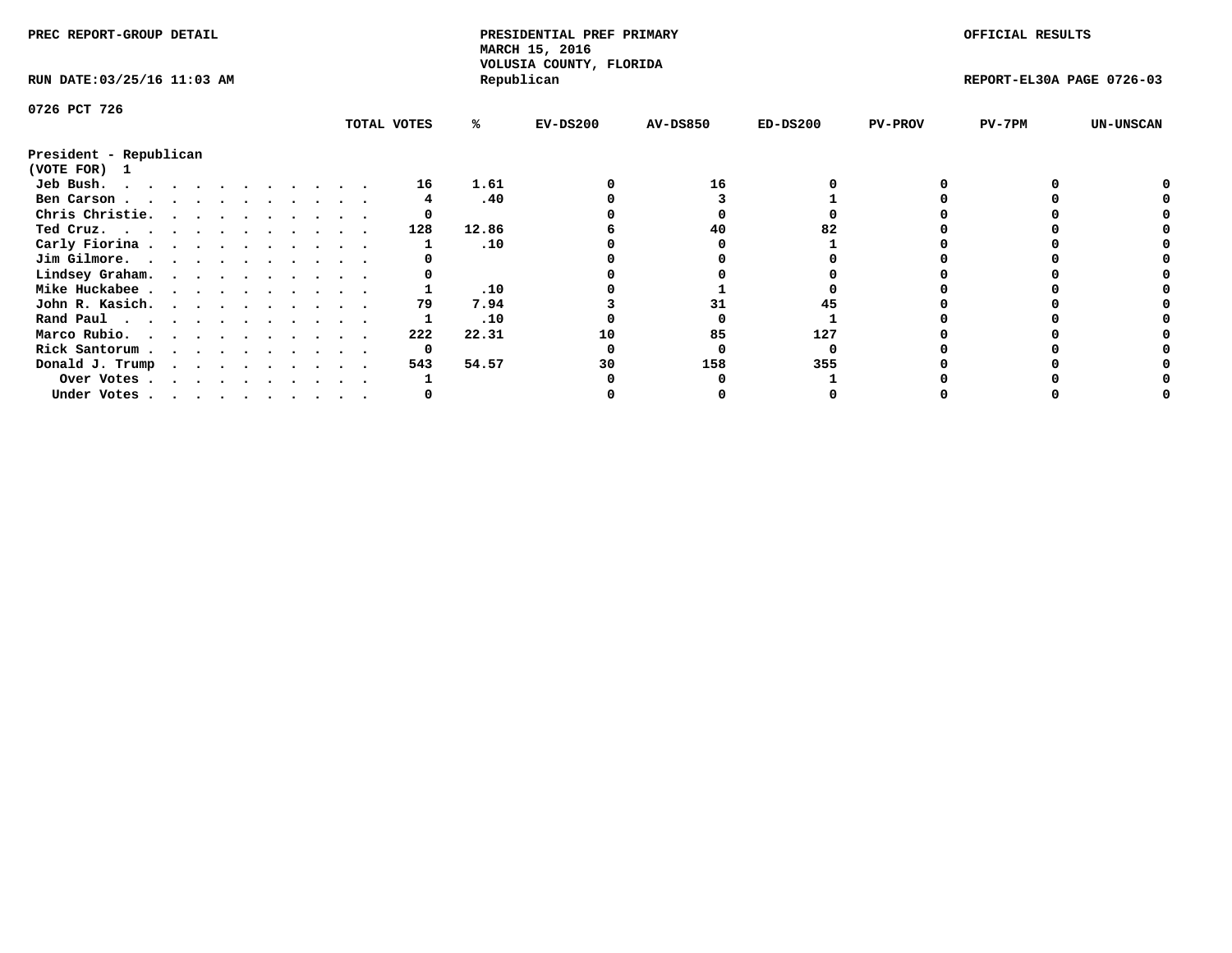| PREC REPORT-GROUP DETAIL                                    |             |                   | PRESIDENTIAL PREF PRIMARY<br>MARCH 15, 2016 |          |            |                | OFFICIAL RESULTS          |                  |
|-------------------------------------------------------------|-------------|-------------------|---------------------------------------------|----------|------------|----------------|---------------------------|------------------|
| RUN DATE: 03/25/16 11:03 AM                                 |             | <b>STATISTICS</b> | VOLUSIA COUNTY, FLORIDA                     |          |            |                | REPORT-EL30A PAGE 0728-01 |                  |
| 0728 PCT 728                                                |             |                   |                                             |          |            |                |                           |                  |
|                                                             | TOTAL VOTES | %ะ                | EV-DS200                                    | AV-DS850 | $ED-DS200$ | <b>PV-PROV</b> | $PV-7PM$                  | <b>UN-UNSCAN</b> |
| REGISTERED VOTERS - TOTAL                                   | 2,918       |                   |                                             |          |            |                |                           |                  |
| REGISTERED VOTERS - Democratic                              | 1,319       | 45.20             |                                             |          |            |                |                           |                  |
| REGISTERED VOTERS - Republican                              | 1,599       | 54.80             |                                             |          |            |                |                           |                  |
| REGISTERED VOTERS - Nonpartisan                             | 0           |                   |                                             |          |            |                |                           |                  |
| BALLOTS CAST - TOTAL. 1,433                                 |             |                   | 117                                         | 516      | 800        |                |                           | 0                |
| BALLOTS CAST - Democratic                                   | 511         | 35.66             | 38                                          | 205      | 268        |                |                           | 0                |
| BALLOTS CAST - Republican                                   | 922         | 64.34             | 79                                          | 311      | 532        |                |                           | 0                |
| BALLOTS CAST - Nonpartisan.                                 | 0           |                   | 0                                           | O        |            |                |                           | 0                |
| BALLOTS CAST - BLANK.                                       |             | .21               | 0                                           | 0        |            |                |                           | 0                |
| VOTER TURNOUT - TOTAL $\cdot \cdot \cdot \cdot \cdot \cdot$ |             | 49.11             |                                             |          |            |                |                           |                  |
| VOTER TURNOUT - Democratic.                                 |             | 38.74             |                                             |          |            |                |                           |                  |
| VOTER TURNOUT - Republican.                                 |             | 57.66             |                                             |          |            |                |                           |                  |
| VOTER TURNOUT - BLANK                                       |             | .10               |                                             |          |            |                |                           |                  |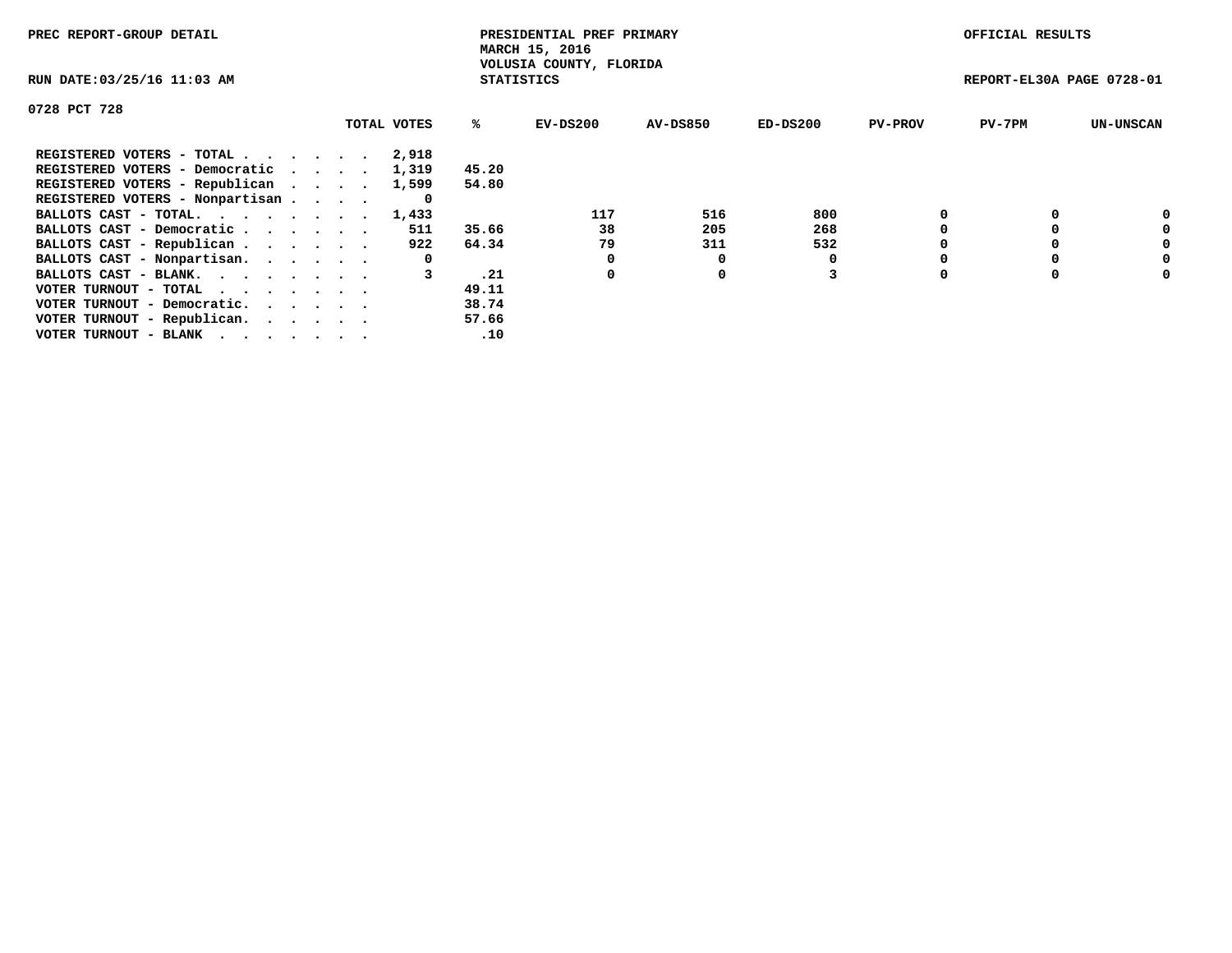| PREC REPORT-GROUP DETAIL    |  |  |  |  |             |       | PRESIDENTIAL PREF PRIMARY<br>MARCH 15, 2016<br>VOLUSIA COUNTY, FLORIDA |                 |          |                | OFFICIAL RESULTS          |           |
|-----------------------------|--|--|--|--|-------------|-------|------------------------------------------------------------------------|-----------------|----------|----------------|---------------------------|-----------|
| RUN DATE: 03/25/16 11:03 AM |  |  |  |  |             |       | Democratic                                                             |                 |          |                | REPORT-EL30A PAGE 0728-02 |           |
| 0728 PCT 728                |  |  |  |  | TOTAL VOTES | ℁     | EV-DS200                                                               | <b>AV-DS850</b> | ED-DS200 | <b>PV-PROV</b> | PV-7PM                    | UN-UNSCAN |
| President - Democratic      |  |  |  |  |             |       |                                                                        |                 |          |                |                           |           |
| (VOTE FOR) 1                |  |  |  |  |             |       |                                                                        |                 |          |                |                           |           |
| Hillary Clinton             |  |  |  |  | 269         | 52.95 | 18                                                                     | 121             | 130      |                |                           | 0         |
| Martin O'Malley             |  |  |  |  | 17          | 3.35  | 0                                                                      |                 | 8        |                |                           | 0         |
| Bernie Sanders.             |  |  |  |  | 222         | 43.70 | 20                                                                     | 75              | 127      |                |                           | 0         |
| Over Votes.                 |  |  |  |  | 0           |       | 0                                                                      | 0               | 0        |                |                           | 0         |
| Under Votes                 |  |  |  |  |             |       |                                                                        |                 |          |                |                           | 0         |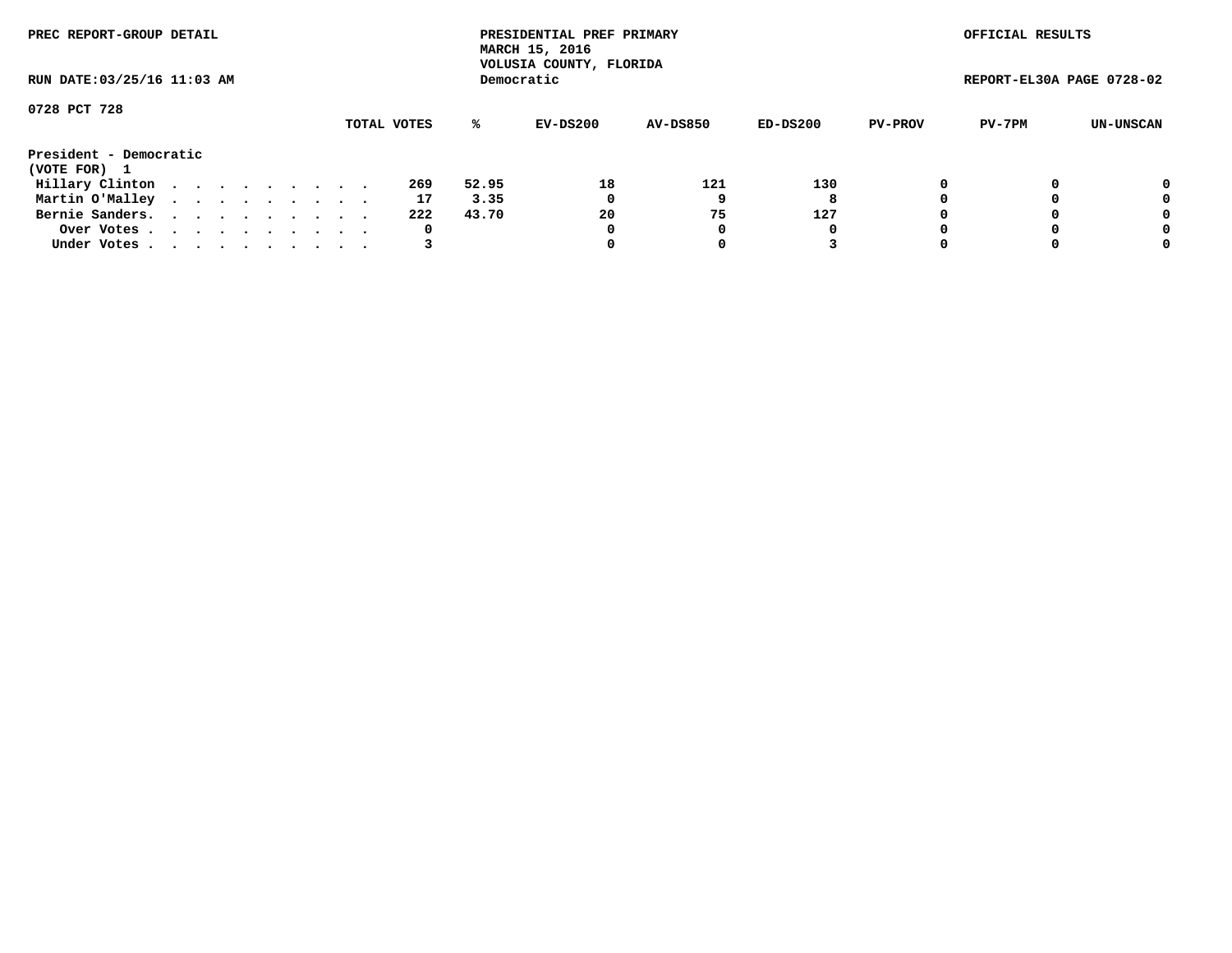| PREC REPORT-GROUP DETAIL    |  |  |  |  |  |             |       | PRESIDENTIAL PREF PRIMARY<br>MARCH 15, 2016<br>VOLUSIA COUNTY, FLORIDA |                 |            |                | OFFICIAL RESULTS          |                  |
|-----------------------------|--|--|--|--|--|-------------|-------|------------------------------------------------------------------------|-----------------|------------|----------------|---------------------------|------------------|
| RUN DATE: 03/25/16 11:03 AM |  |  |  |  |  |             |       | Republican                                                             |                 |            |                | REPORT-EL30A PAGE 0728-03 |                  |
| 0728 PCT 728                |  |  |  |  |  |             |       |                                                                        |                 |            |                |                           |                  |
|                             |  |  |  |  |  | TOTAL VOTES | %ะ    | $EV-DS200$                                                             | <b>AV-DS850</b> | $ED-DS200$ | <b>PV-PROV</b> | $PV-7PM$                  | <b>UN-UNSCAN</b> |
| President - Republican      |  |  |  |  |  |             |       |                                                                        |                 |            |                |                           |                  |
| (VOTE FOR) 1                |  |  |  |  |  |             |       |                                                                        |                 |            |                |                           |                  |
| Jeb Bush.                   |  |  |  |  |  | 30          | 3.25  |                                                                        | 27              |            |                |                           |                  |
| Ben Carson                  |  |  |  |  |  |             | .54   |                                                                        |                 |            |                |                           |                  |
| Chris Christie.             |  |  |  |  |  |             | .22   |                                                                        |                 |            |                |                           |                  |
| Ted Cruz.                   |  |  |  |  |  | 134         | 14.53 |                                                                        | 40              |            |                |                           |                  |
| Carly Fiorina               |  |  |  |  |  |             |       |                                                                        |                 |            |                |                           |                  |
| Jim Gilmore.                |  |  |  |  |  |             |       |                                                                        |                 |            |                |                           |                  |
| Lindsey Graham.             |  |  |  |  |  |             |       |                                                                        |                 |            |                |                           |                  |
| Mike Huckabee               |  |  |  |  |  |             | .11   |                                                                        |                 |            |                |                           |                  |
| John R. Kasich.             |  |  |  |  |  | 59          | 6.40  |                                                                        |                 | 33         |                |                           |                  |
| Rand Paul                   |  |  |  |  |  |             | .11   |                                                                        |                 |            |                |                           |                  |
| Marco Rubio.                |  |  |  |  |  | 199         | 21.58 | 14                                                                     | 68              | 117        |                |                           |                  |
| Rick Santorum               |  |  |  |  |  | 0           |       |                                                                        |                 |            |                |                           |                  |
| Donald J. Trump             |  |  |  |  |  | 491         | 53.25 | 50                                                                     | 152             | 289        |                |                           |                  |
| Over Votes                  |  |  |  |  |  |             |       |                                                                        |                 |            |                |                           |                  |
| Under Votes                 |  |  |  |  |  |             |       |                                                                        |                 |            |                |                           |                  |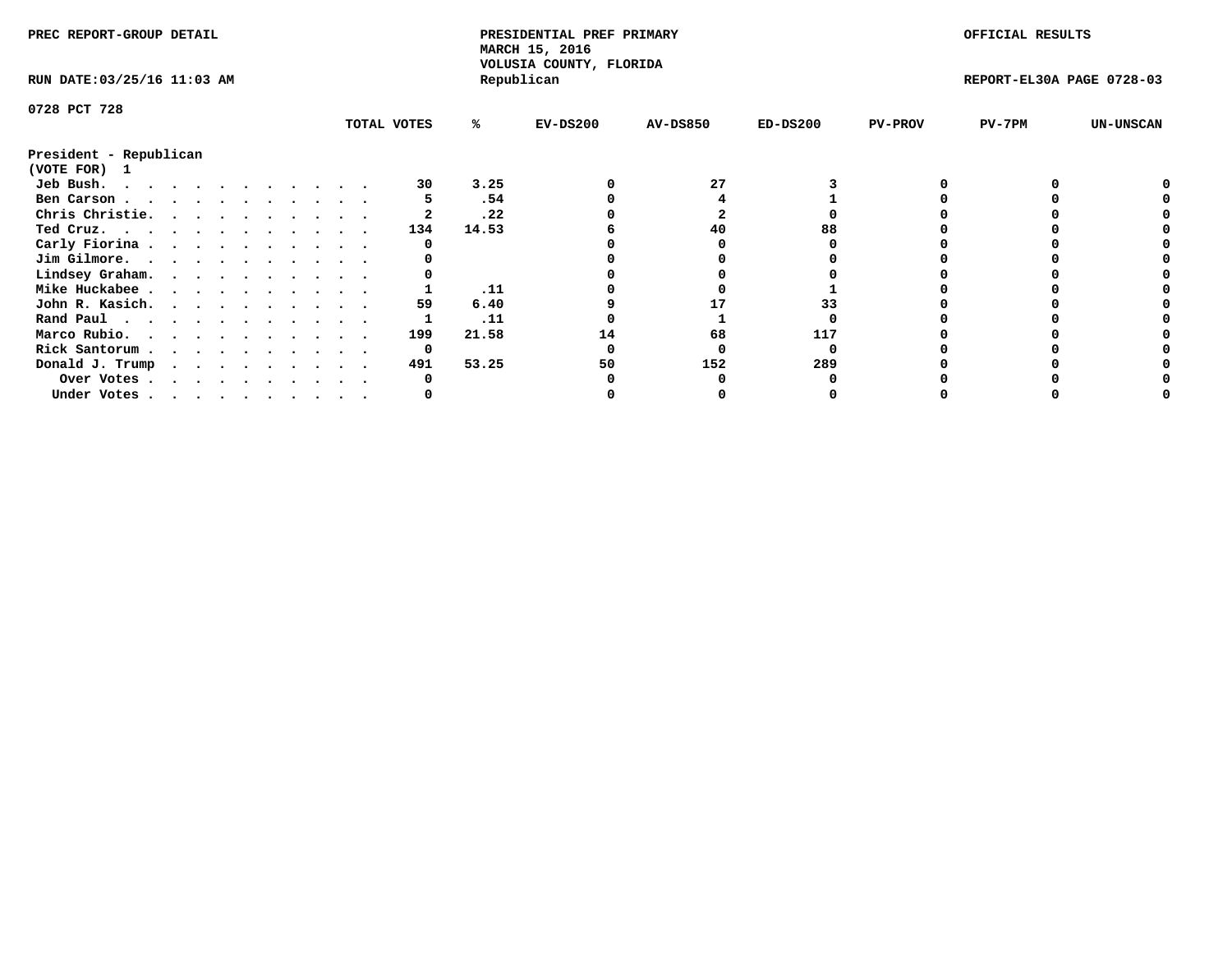| PREC REPORT-GROUP DETAIL                                    |             |                   | PRESIDENTIAL PREF PRIMARY<br>MARCH 15, 2016 |          |            |                | OFFICIAL RESULTS          |                  |
|-------------------------------------------------------------|-------------|-------------------|---------------------------------------------|----------|------------|----------------|---------------------------|------------------|
| RUN DATE: 03/25/16 11:03 AM                                 |             | <b>STATISTICS</b> | VOLUSIA COUNTY, FLORIDA                     |          |            |                | REPORT-EL30A PAGE 0729-01 |                  |
| 0729 PCT 729                                                |             |                   |                                             |          |            |                |                           |                  |
|                                                             | TOTAL VOTES | %ะ                | EV-DS200                                    | AV-DS850 | $ED-DS200$ | <b>PV-PROV</b> | $PV-7PM$                  | <b>UN-UNSCAN</b> |
| REGISTERED VOTERS - TOTAL                                   | 2,931       |                   |                                             |          |            |                |                           |                  |
| REGISTERED VOTERS - Democratic                              | 1,125       | 38.38             |                                             |          |            |                |                           |                  |
| REGISTERED VOTERS - Republican                              | 1,806       | 61.62             |                                             |          |            |                |                           |                  |
| REGISTERED VOTERS - Nonpartisan                             |             |                   |                                             |          |            |                |                           |                  |
| BALLOTS CAST - TOTAL.                                       | 1,473       |                   | 108                                         | 445      | 919        |                |                           |                  |
| BALLOTS CAST - Democratic                                   | 442         | 30.01             | 30                                          | 147      | 265        |                |                           |                  |
| BALLOTS CAST - Republican                                   | 1,031       | 69.99             | 78                                          | 298      | 654        |                |                           |                  |
| BALLOTS CAST - Nonpartisan.                                 | 0           |                   |                                             | O        |            |                |                           | 0                |
| BALLOTS CAST - BLANK.                                       | 6           | .41               | 0                                           | 0        | 6          |                |                           | 0                |
| VOTER TURNOUT - TOTAL $\cdot \cdot \cdot \cdot \cdot \cdot$ |             | 50.26             |                                             |          |            |                |                           |                  |
| VOTER TURNOUT - Democratic.                                 |             | 39.29             |                                             |          |            |                |                           |                  |
| VOTER TURNOUT - Republican.                                 |             | 57.09             |                                             |          |            |                |                           |                  |
| VOTER TURNOUT - BLANK                                       |             | .20               |                                             |          |            |                |                           |                  |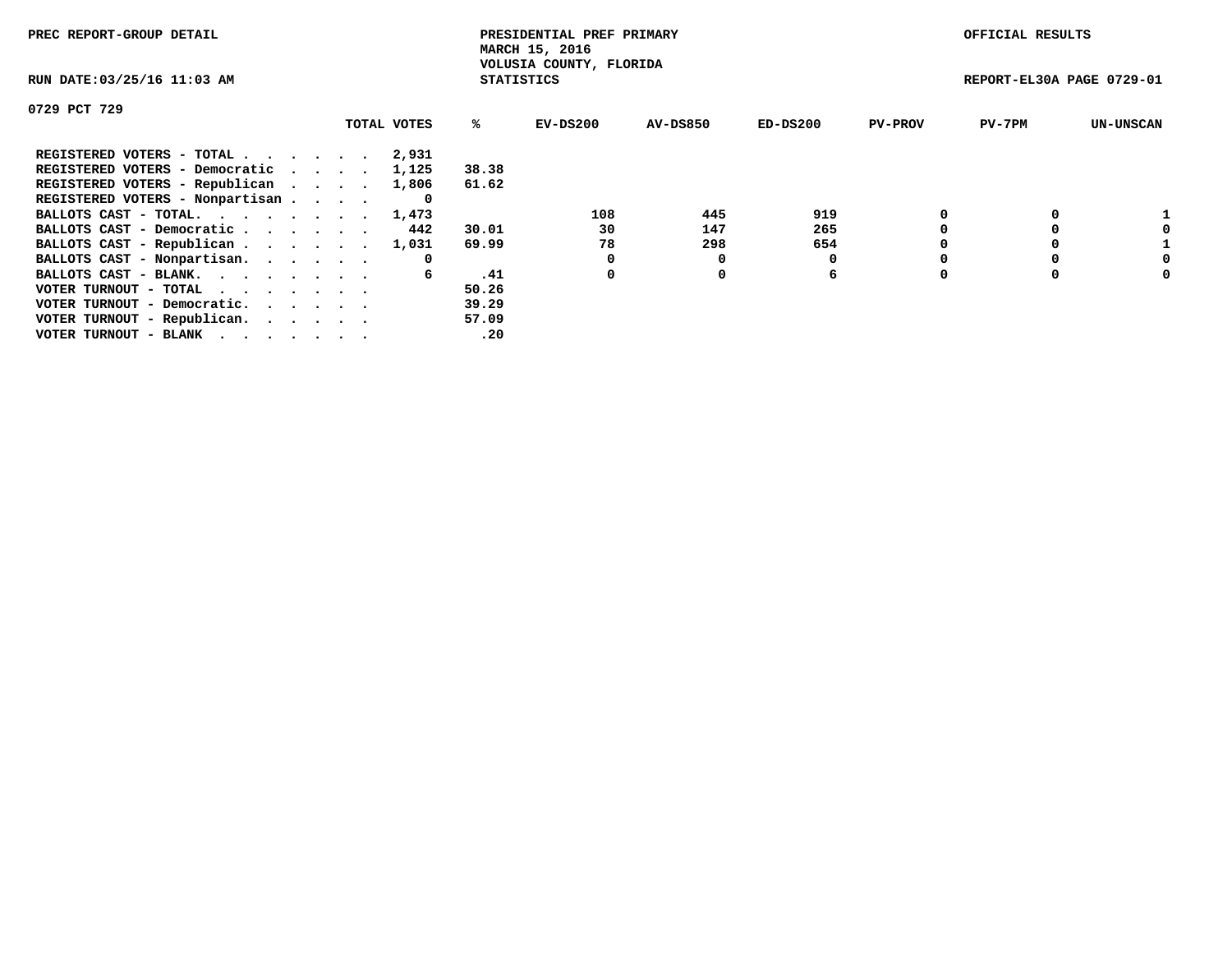| PREC REPORT-GROUP DETAIL               |  |  |  |  |             |       | PRESIDENTIAL PREF PRIMARY<br>MARCH 15, 2016<br>VOLUSIA COUNTY, FLORIDA |                 |          |                | OFFICIAL RESULTS          |           |
|----------------------------------------|--|--|--|--|-------------|-------|------------------------------------------------------------------------|-----------------|----------|----------------|---------------------------|-----------|
| RUN DATE: 03/25/16 11:03 AM            |  |  |  |  |             |       | Democratic                                                             |                 |          |                | REPORT-EL30A PAGE 0729-02 |           |
| 0729 PCT 729                           |  |  |  |  |             |       |                                                                        |                 |          |                |                           |           |
|                                        |  |  |  |  | TOTAL VOTES | ℁     | EV-DS200                                                               | <b>AV-DS850</b> | ED-DS200 | <b>PV-PROV</b> | PV-7PM                    | UN-UNSCAN |
| President - Democratic<br>(VOTE FOR) 1 |  |  |  |  |             |       |                                                                        |                 |          |                |                           |           |
| Hillary Clinton                        |  |  |  |  | 263         | 60.18 | 21                                                                     | 86              | 156      |                |                           | 0         |
| Martin O'Malley                        |  |  |  |  | 10          | 2.29  | 0                                                                      |                 | 6        |                |                           | 0         |
| Bernie Sanders.                        |  |  |  |  | 164         | 37.53 |                                                                        | 57              | 98       |                |                           | 0         |
| Over Votes.                            |  |  |  |  | 0           |       | 0                                                                      | 0               | 0        |                |                           | 0         |
| Under Votes                            |  |  |  |  |             |       |                                                                        |                 | 5        |                |                           | 0         |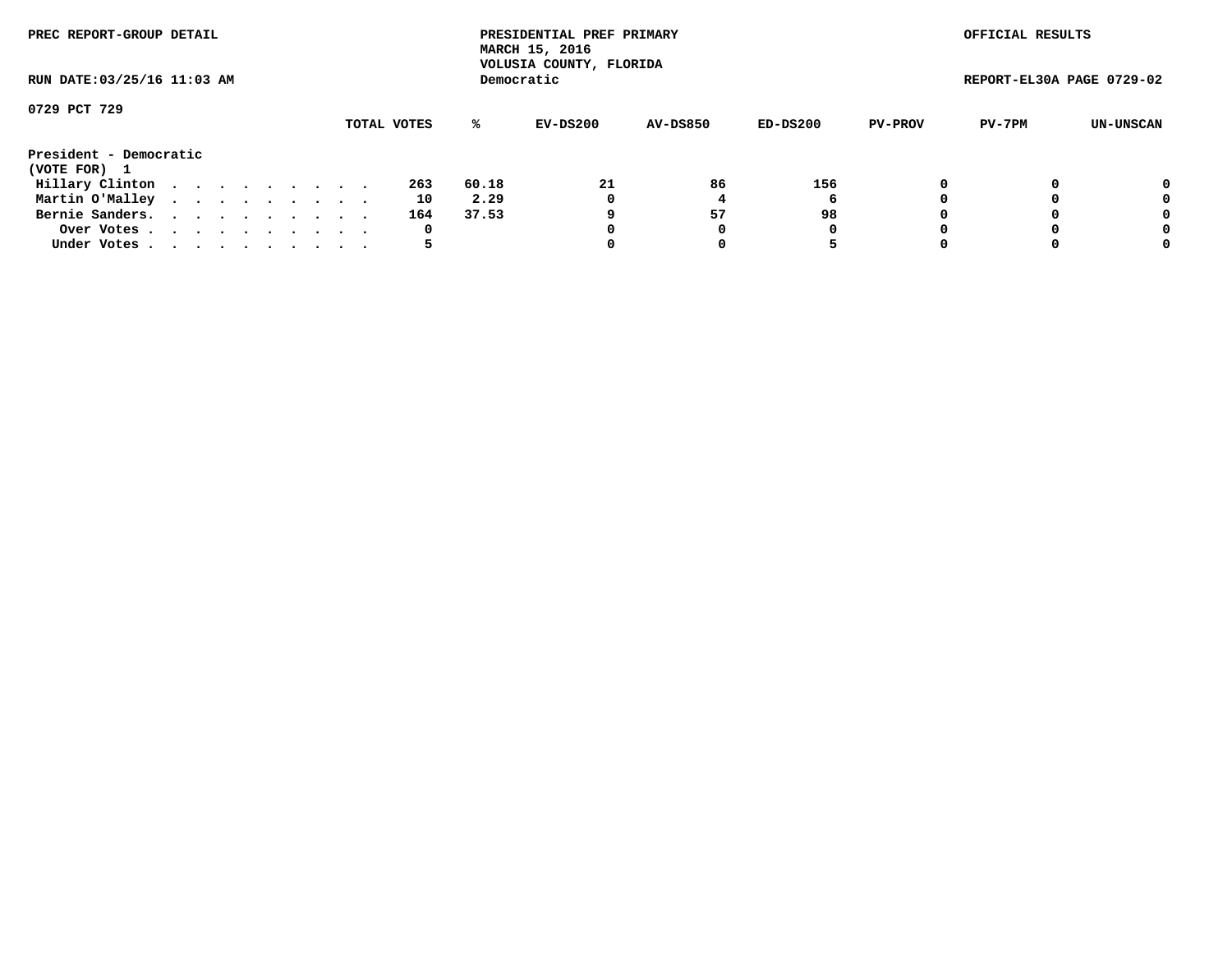| PREC REPORT-GROUP DETAIL    |             |       | PRESIDENTIAL PREF PRIMARY<br>MARCH 15, 2016<br>VOLUSIA COUNTY, FLORIDA |                 |            |                | OFFICIAL RESULTS          |                  |
|-----------------------------|-------------|-------|------------------------------------------------------------------------|-----------------|------------|----------------|---------------------------|------------------|
| RUN DATE: 03/25/16 11:03 AM |             |       | Republican                                                             |                 |            |                | REPORT-EL30A PAGE 0729-03 |                  |
| 0729 PCT 729                |             |       |                                                                        |                 |            |                |                           |                  |
|                             | TOTAL VOTES | %ะ    | $EV-DS200$                                                             | <b>AV-DS850</b> | $ED-DS200$ | <b>PV-PROV</b> | $PV-7PM$                  | <b>UN-UNSCAN</b> |
| President - Republican      |             |       |                                                                        |                 |            |                |                           |                  |
| (VOTE FOR) 1                |             |       |                                                                        |                 |            |                |                           |                  |
| Jeb Bush.                   | 25          | 2.43  |                                                                        | 23              |            |                |                           |                  |
| Ben Carson                  |             | .39   |                                                                        |                 |            |                |                           |                  |
| Chris Christie.             |             | .10   |                                                                        |                 |            |                |                           |                  |
| Ted Cruz.                   | 162         | 15.76 |                                                                        | 32              | 106        |                |                           |                  |
| Carly Fiorina               |             |       |                                                                        |                 |            |                |                           |                  |
| Jim Gilmore.                |             | .10   |                                                                        |                 |            |                |                           |                  |
| Lindsey Graham.             |             |       |                                                                        |                 |            |                |                           |                  |
| Mike Huckabee               |             | .10   |                                                                        |                 |            |                |                           |                  |
| John R. Kasich.             | 69          | 6.71  |                                                                        | 17              | 46         |                |                           |                  |
| Rand Paul                   |             |       |                                                                        |                 |            |                |                           |                  |
| Marco Rubio.                | 207         | 20.14 |                                                                        | 69              | 131        |                |                           |                  |
| Rick Santorum               | 0           |       |                                                                        |                 |            |                |                           |                  |
| Donald J. Trump             | 558         | 54.28 |                                                                        | 154             | 362        |                |                           |                  |
| Over Votes                  |             |       |                                                                        |                 |            |                |                           |                  |
| Under Votes                 |             |       |                                                                        |                 |            |                |                           |                  |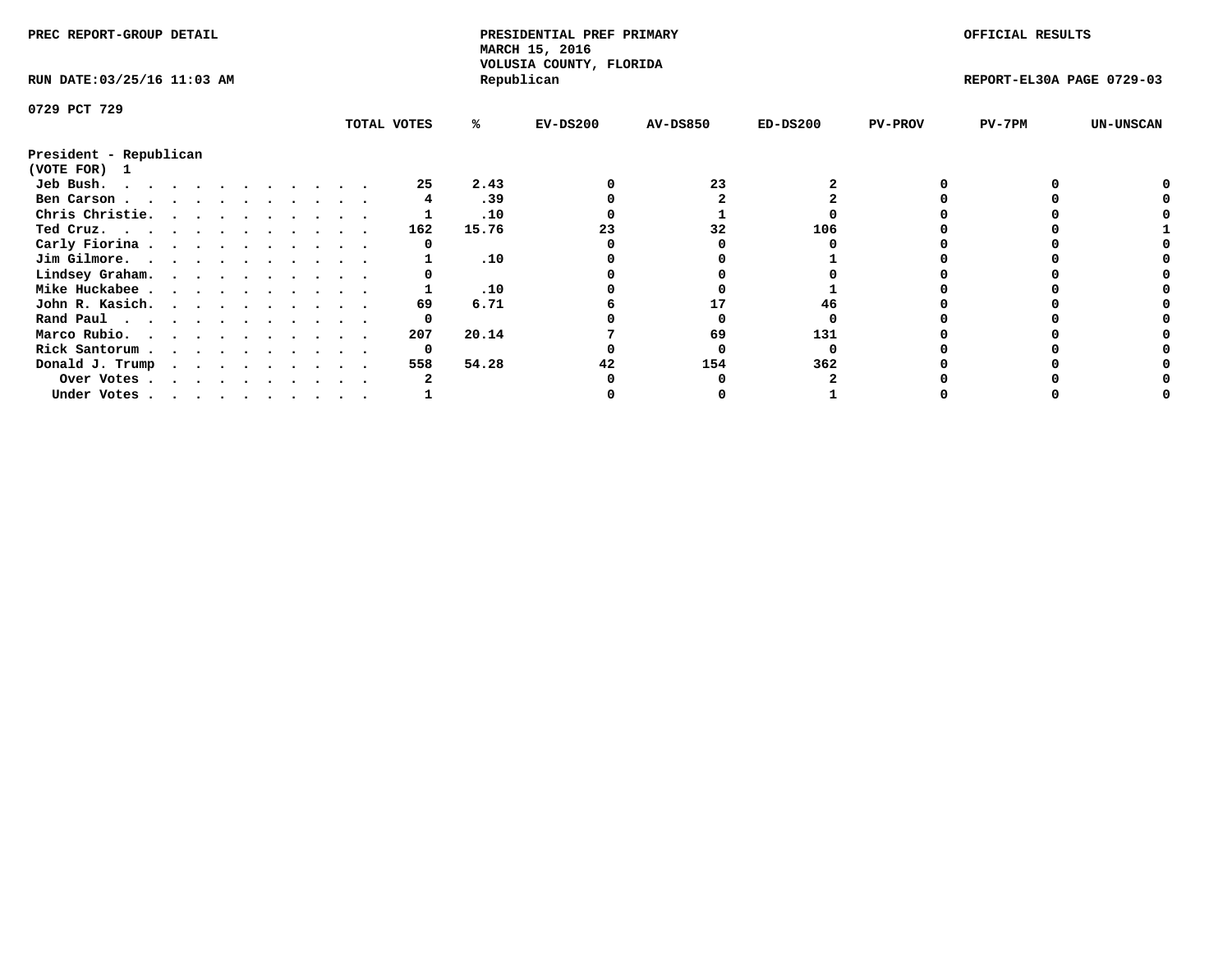| PREC REPORT-GROUP DETAIL                                    |             |                   | PRESIDENTIAL PREF PRIMARY<br>MARCH 15, 2016 |          |            |                | OFFICIAL RESULTS          |                  |
|-------------------------------------------------------------|-------------|-------------------|---------------------------------------------|----------|------------|----------------|---------------------------|------------------|
| RUN DATE: 03/25/16 11:03 AM                                 |             | <b>STATISTICS</b> | VOLUSIA COUNTY, FLORIDA                     |          |            |                | REPORT-EL30A PAGE 0732-01 |                  |
| 0732 PCT 732                                                |             |                   |                                             |          |            |                |                           |                  |
|                                                             | TOTAL VOTES | %ร                | EV-DS200                                    | AV-DS850 | $ED-DS200$ | <b>PV-PROV</b> | $PV-7PM$                  | <b>UN-UNSCAN</b> |
| REGISTERED VOTERS - TOTAL                                   | 2,769       |                   |                                             |          |            |                |                           |                  |
| REGISTERED VOTERS - Democratic                              | 1,123       | 40.56             |                                             |          |            |                |                           |                  |
| REGISTERED VOTERS - Republican                              | 1,646       | 59.44             |                                             |          |            |                |                           |                  |
| REGISTERED VOTERS - Nonpartisan                             |             |                   |                                             |          |            |                |                           |                  |
| BALLOTS CAST - TOTAL. 1,508                                 |             |                   | 132                                         | 463      | 913        |                |                           | 0                |
| BALLOTS CAST - Democratic                                   | 510         | 33.82             | 47                                          | 175      | 288        |                |                           | 0                |
| BALLOTS CAST - Republican                                   | 998         | 66.18             | 85                                          | 288      | 625        |                |                           | 0                |
| BALLOTS CAST - Nonpartisan.                                 | 0           |                   |                                             | 0        | 0          |                |                           | 0                |
| BALLOTS CAST - BLANK.                                       | 16          | 1.06              |                                             |          | 12         | $\Omega$       |                           | 0                |
| VOTER TURNOUT - TOTAL $\cdot \cdot \cdot \cdot \cdot \cdot$ |             | 54.46             |                                             |          |            |                |                           |                  |
| VOTER TURNOUT - Democratic.                                 |             | 45.41             |                                             |          |            |                |                           |                  |
| VOTER TURNOUT - Republican.                                 |             | 60.63             |                                             |          |            |                |                           |                  |
| VOTER TURNOUT - BLANK                                       |             | .58               |                                             |          |            |                |                           |                  |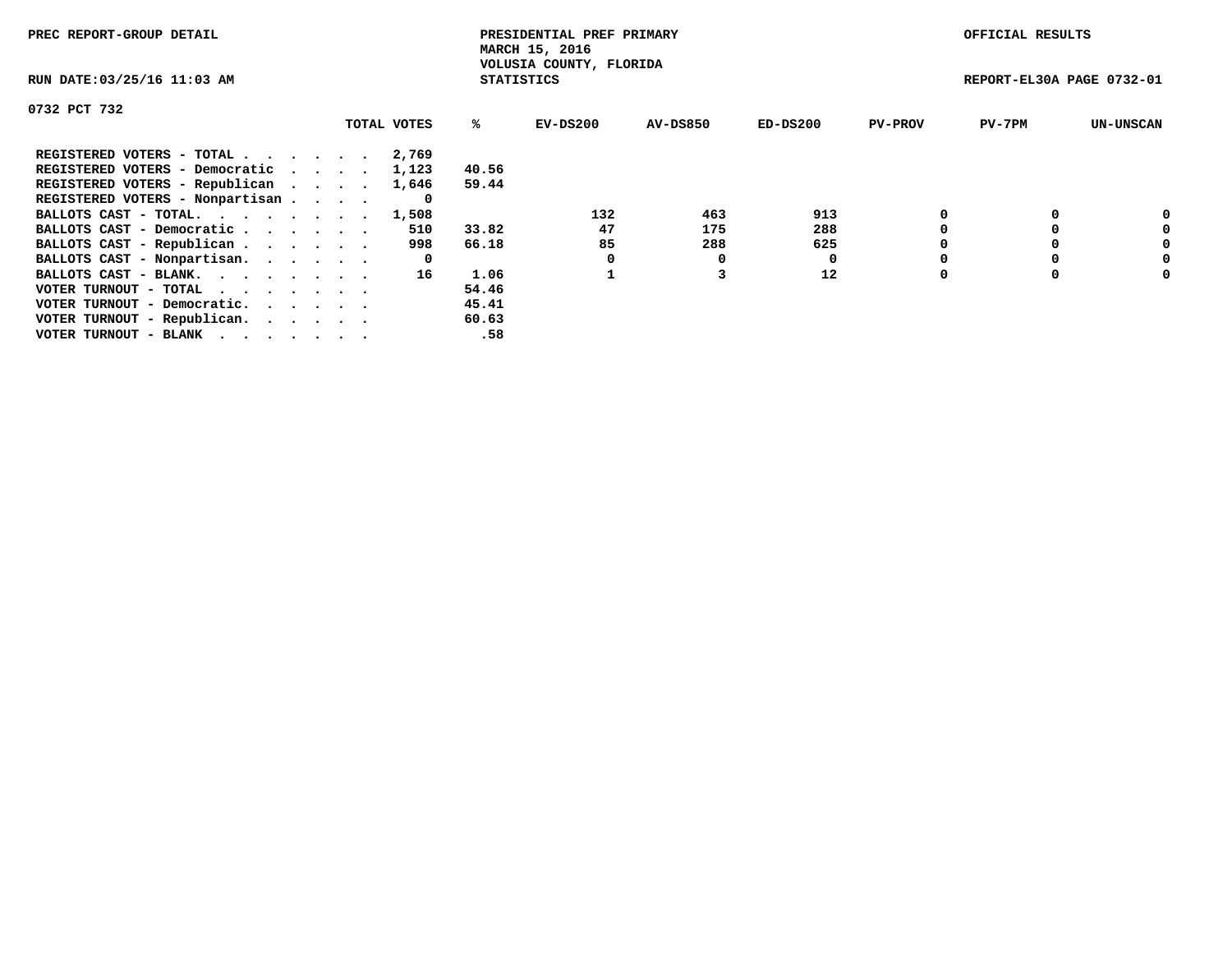| PREC REPORT-GROUP DETAIL    |  |  |  |  |             |       | PRESIDENTIAL PREF PRIMARY<br>MARCH 15, 2016<br>VOLUSIA COUNTY, FLORIDA |                 |          |                | OFFICIAL RESULTS          |           |
|-----------------------------|--|--|--|--|-------------|-------|------------------------------------------------------------------------|-----------------|----------|----------------|---------------------------|-----------|
| RUN DATE: 03/25/16 11:03 AM |  |  |  |  |             |       | Democratic                                                             |                 |          |                | REPORT-EL30A PAGE 0732-02 |           |
| 0732 PCT 732                |  |  |  |  |             |       |                                                                        |                 |          |                |                           |           |
|                             |  |  |  |  | TOTAL VOTES | ℁     | EV-DS200                                                               | <b>AV-DS850</b> | ED-DS200 | <b>PV-PROV</b> | PV-7PM                    | UN-UNSCAN |
| President - Democratic      |  |  |  |  |             |       |                                                                        |                 |          |                |                           |           |
| (VOTE FOR) 1                |  |  |  |  |             |       |                                                                        |                 |          |                |                           |           |
| Hillary Clinton             |  |  |  |  | 314         | 63.69 | 25                                                                     | 113             | 176      | 0              |                           | 0         |
| Martin O'Malley             |  |  |  |  | 15          | 3.04  | 0                                                                      | 8               |          |                |                           | 0         |
| Bernie Sanders.             |  |  |  |  | 164         | 33.27 | 21                                                                     | 51              | 92       |                |                           | 0         |
| Over Votes                  |  |  |  |  | 2           |       | 0                                                                      |                 | 2        |                |                           | 0         |
| Under Votes.                |  |  |  |  | 15          |       |                                                                        |                 | 11       |                |                           | 0         |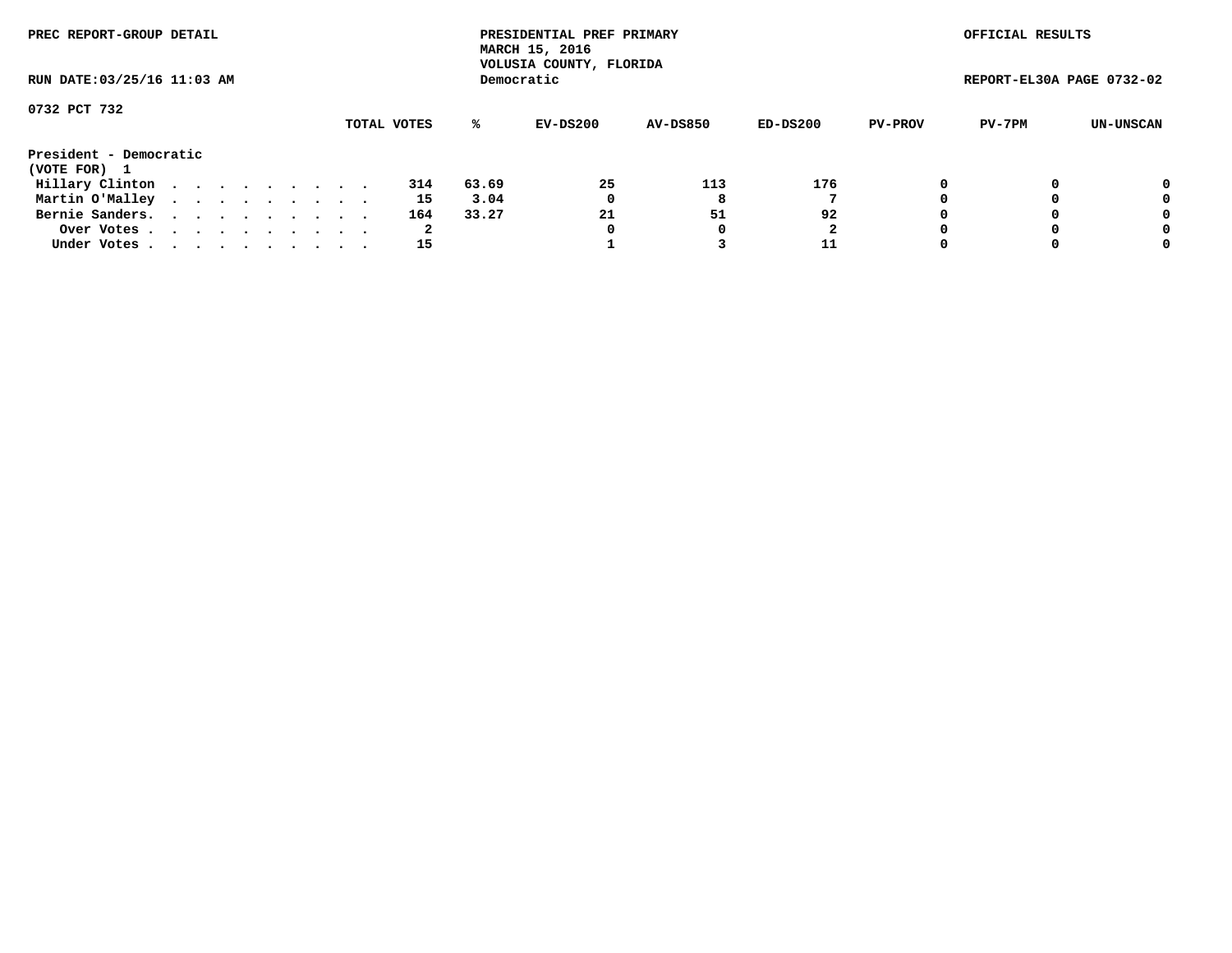| PREC REPORT-GROUP DETAIL    |  |  |  |  |  |             |       | PRESIDENTIAL PREF PRIMARY<br>MARCH 15, 2016<br>VOLUSIA COUNTY, FLORIDA |                 |            |                | OFFICIAL RESULTS          |                  |
|-----------------------------|--|--|--|--|--|-------------|-------|------------------------------------------------------------------------|-----------------|------------|----------------|---------------------------|------------------|
| RUN DATE: 03/25/16 11:03 AM |  |  |  |  |  |             |       | Republican                                                             |                 |            |                | REPORT-EL30A PAGE 0732-03 |                  |
| 0732 PCT 732                |  |  |  |  |  |             |       |                                                                        |                 |            |                |                           |                  |
|                             |  |  |  |  |  | TOTAL VOTES | %ะ    | $EV-DS200$                                                             | <b>AV-DS850</b> | $ED-DS200$ | <b>PV-PROV</b> | $PV-7PM$                  | <b>UN-UNSCAN</b> |
| President - Republican      |  |  |  |  |  |             |       |                                                                        |                 |            |                |                           |                  |
| (VOTE FOR) 1                |  |  |  |  |  |             |       |                                                                        |                 |            |                |                           |                  |
| Jeb Bush.                   |  |  |  |  |  | 22          | 2.21  |                                                                        | 16              |            |                |                           |                  |
| Ben Carson                  |  |  |  |  |  |             | .10   |                                                                        |                 |            |                |                           |                  |
| Chris Christie.             |  |  |  |  |  |             | .10   |                                                                        |                 |            |                |                           |                  |
| Ted Cruz.                   |  |  |  |  |  | 124         | 12.46 |                                                                        | 24              |            |                |                           |                  |
| Carly Fiorina               |  |  |  |  |  |             |       |                                                                        |                 |            |                |                           |                  |
| Jim Gilmore.                |  |  |  |  |  |             |       |                                                                        |                 |            |                |                           |                  |
| Lindsey Graham.             |  |  |  |  |  |             |       |                                                                        |                 |            |                |                           |                  |
| Mike Huckabee               |  |  |  |  |  |             |       |                                                                        |                 |            |                |                           |                  |
| John R. Kasich.             |  |  |  |  |  | 60          | 6.03  |                                                                        | 26              |            |                |                           |                  |
| Rand Paul                   |  |  |  |  |  |             | .20   |                                                                        |                 |            |                |                           |                  |
| Marco Rubio.                |  |  |  |  |  | 211         | 21.21 | 16                                                                     | 72              | 123        |                |                           |                  |
| Rick Santorum               |  |  |  |  |  | 0           |       |                                                                        |                 |            |                |                           |                  |
| Donald J. Trump             |  |  |  |  |  | 574         | 57.69 | 54                                                                     | 149             | 371        |                |                           |                  |
| Over Votes                  |  |  |  |  |  |             |       |                                                                        |                 |            |                |                           |                  |
| Under Votes                 |  |  |  |  |  |             |       |                                                                        |                 |            |                |                           |                  |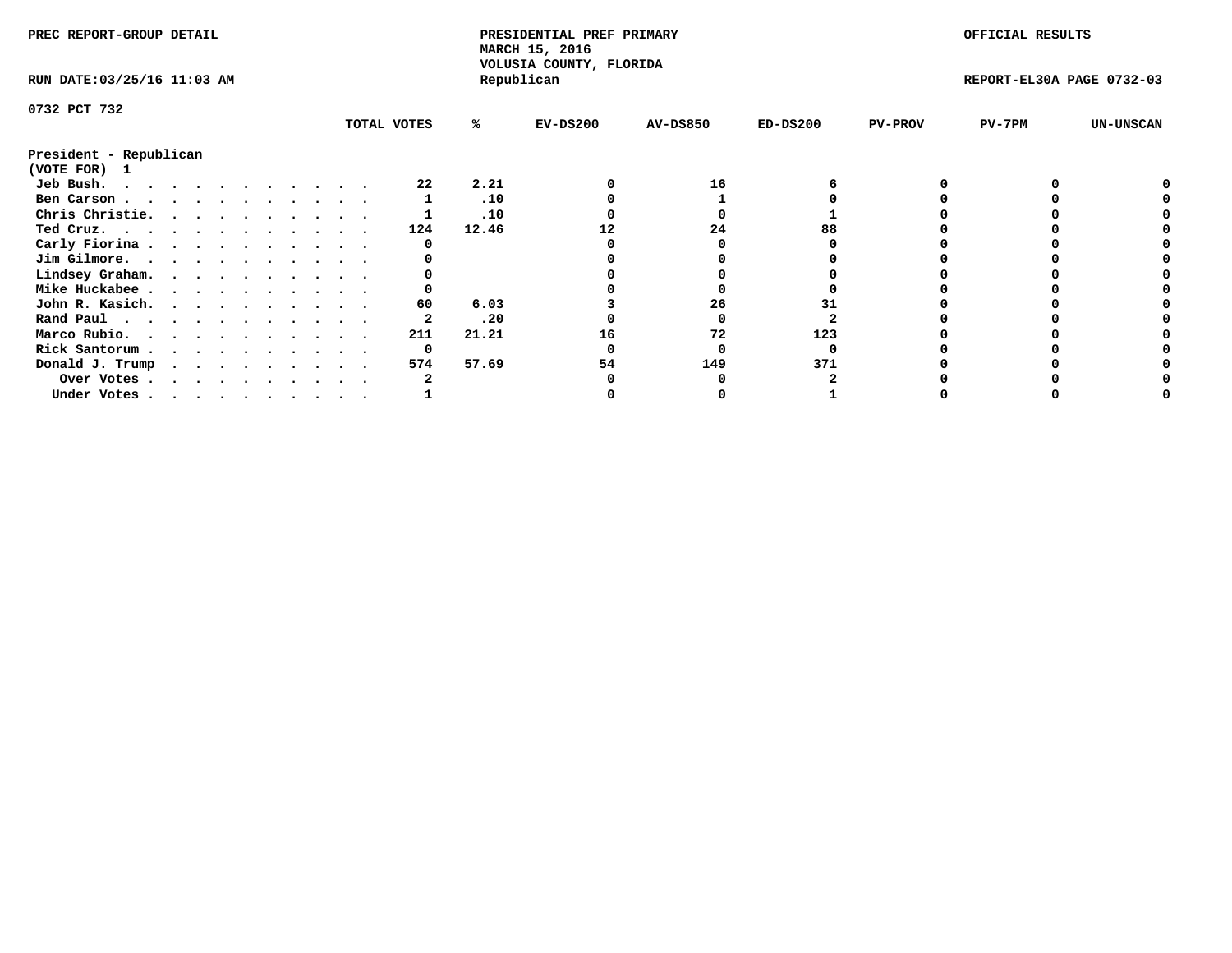| PREC REPORT-GROUP DETAIL                                    |             |                   | PRESIDENTIAL PREF PRIMARY<br>MARCH 15, 2016 |          |            |                | OFFICIAL RESULTS          |                  |
|-------------------------------------------------------------|-------------|-------------------|---------------------------------------------|----------|------------|----------------|---------------------------|------------------|
| RUN DATE: 03/25/16 11:03 AM                                 |             | <b>STATISTICS</b> | VOLUSIA COUNTY, FLORIDA                     |          |            |                | REPORT-EL30A PAGE 0733-01 |                  |
| 0733 PCT 733                                                |             |                   |                                             |          |            |                |                           |                  |
|                                                             | TOTAL VOTES | %ะ                | EV-DS200                                    | AV-DS850 | $ED-DS200$ | <b>PV-PROV</b> | $PV-7PM$                  | <b>UN-UNSCAN</b> |
| REGISTERED VOTERS - TOTAL                                   | 1,815       |                   |                                             |          |            |                |                           |                  |
| REGISTERED VOTERS - Democratic                              | 794         | 43.75             |                                             |          |            |                |                           |                  |
| REGISTERED VOTERS - Republican                              | 1,021       | 56.25             |                                             |          |            |                |                           |                  |
| REGISTERED VOTERS - Nonpartisan                             | 0           |                   |                                             |          |            |                |                           |                  |
| BALLOTS CAST - TOTAL.                                       | 889         |                   | 60                                          | 338      | 491        |                |                           | 0                |
| BALLOTS CAST - Democratic                                   | 324         | 36.45             | 26                                          | 131      | 167        |                |                           | 0                |
| BALLOTS CAST - Republican                                   | 565         | 63.55             | 34                                          | 207      | 324        |                |                           | 0                |
| BALLOTS CAST - Nonpartisan.                                 | 0           |                   |                                             | O        |            |                |                           | 0                |
| BALLOTS CAST - BLANK.                                       |             | .22               |                                             |          | 0          |                |                           | 0                |
| VOTER TURNOUT - TOTAL $\cdot \cdot \cdot \cdot \cdot \cdot$ |             | 48.98             |                                             |          |            |                |                           |                  |
| VOTER TURNOUT - Democratic.                                 |             | 40.81             |                                             |          |            |                |                           |                  |
| VOTER TURNOUT - Republican.                                 |             | 55.34             |                                             |          |            |                |                           |                  |
| VOTER TURNOUT - BLANK                                       |             | .11               |                                             |          |            |                |                           |                  |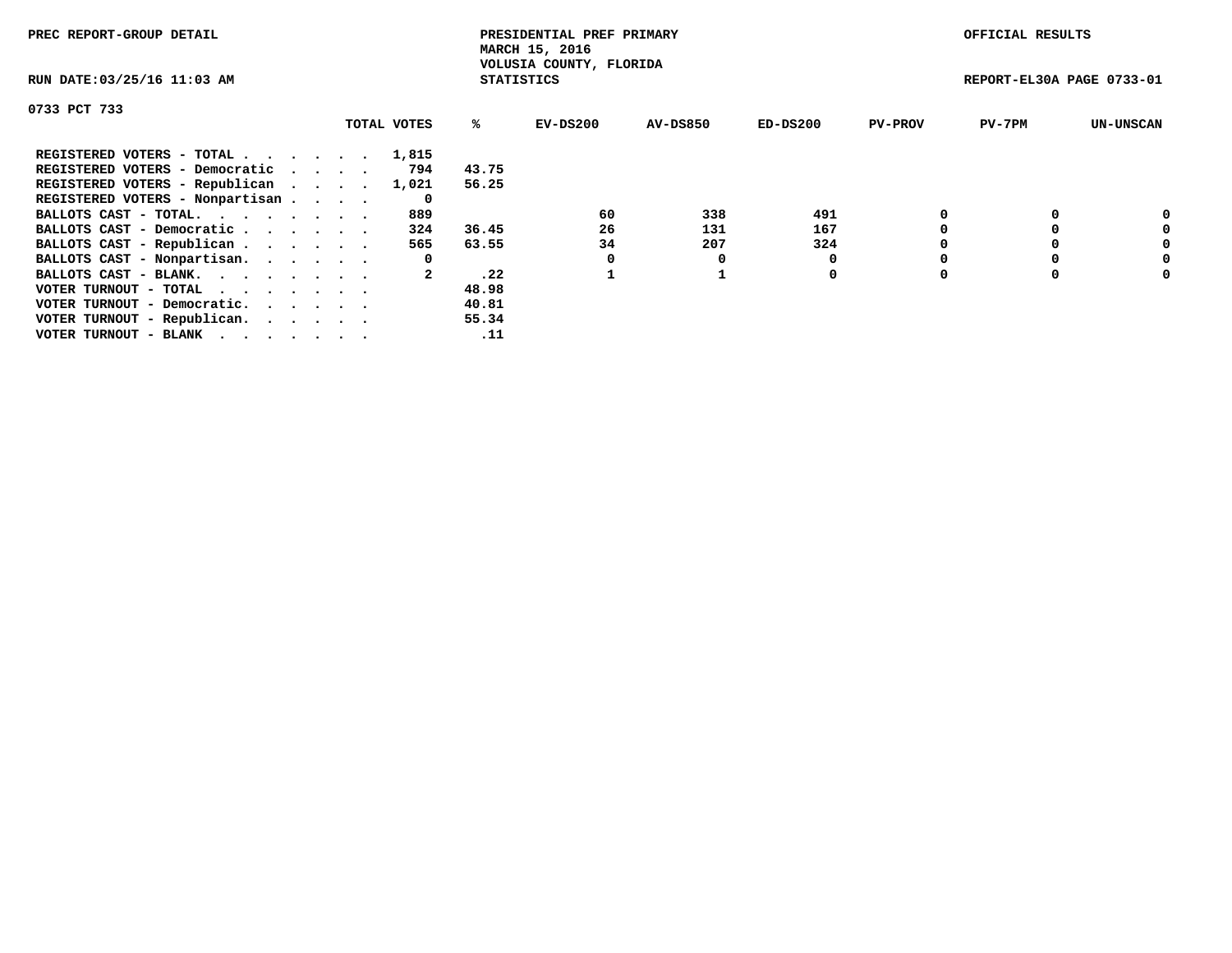| PREC REPORT-GROUP DETAIL<br>RUN DATE: 03/25/16 11:03 AM |  |  |  |  |  |  |  |  |             |       | PRESIDENTIAL PREF PRIMARY<br>MARCH 15, 2016<br>VOLUSIA COUNTY, FLORIDA |                 |          |                | OFFICIAL RESULTS          |           |
|---------------------------------------------------------|--|--|--|--|--|--|--|--|-------------|-------|------------------------------------------------------------------------|-----------------|----------|----------------|---------------------------|-----------|
|                                                         |  |  |  |  |  |  |  |  |             |       | Democratic                                                             |                 |          |                | REPORT-EL30A PAGE 0733-02 |           |
| 0733 PCT 733                                            |  |  |  |  |  |  |  |  | TOTAL VOTES | %ะ    | EV-DS200                                                               | <b>AV-DS850</b> | ED-DS200 | <b>PV-PROV</b> | PV-7PM                    | UN-UNSCAN |
|                                                         |  |  |  |  |  |  |  |  |             |       |                                                                        |                 |          |                |                           |           |
| President - Democratic<br>(VOTE FOR) 1                  |  |  |  |  |  |  |  |  |             |       |                                                                        |                 |          |                |                           |           |
| Hillary Clinton                                         |  |  |  |  |  |  |  |  | 176         | 54.66 | 12                                                                     | 74              | 90       |                |                           | 0         |
| Martin O'Malley                                         |  |  |  |  |  |  |  |  | 9           | 2.80  |                                                                        |                 |          |                |                           | 0         |
| Bernie Sanders.                                         |  |  |  |  |  |  |  |  | 137         | 42.55 | 12                                                                     | 50              | 75       |                |                           | 0         |
| Over Votes.                                             |  |  |  |  |  |  |  |  | 0           |       | 0                                                                      | 0               | 0        |                |                           | 0         |
| Under Votes.                                            |  |  |  |  |  |  |  |  |             |       |                                                                        |                 | 0        |                |                           | 0         |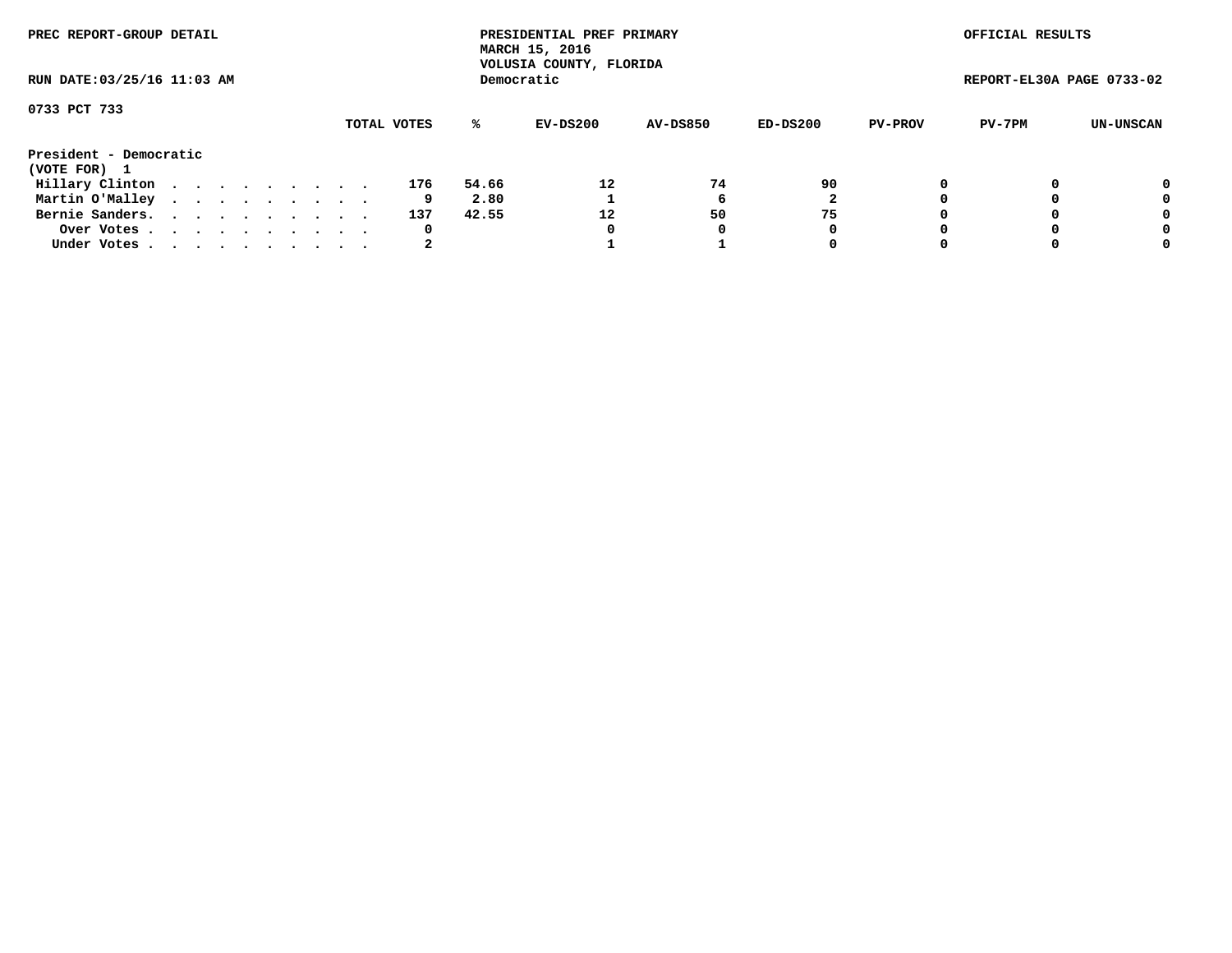| PREC REPORT-GROUP DETAIL                            |  |  |  |  |  |  |  | PRESIDENTIAL PREF PRIMARY<br>MARCH 15, 2016<br>VOLUSIA COUNTY, FLORIDA |       |            |                 | OFFICIAL RESULTS |                |                           |                  |
|-----------------------------------------------------|--|--|--|--|--|--|--|------------------------------------------------------------------------|-------|------------|-----------------|------------------|----------------|---------------------------|------------------|
| RUN DATE: 03/25/16 11:03 AM                         |  |  |  |  |  |  |  |                                                                        |       | Republican |                 |                  |                | REPORT-EL30A PAGE 0733-03 |                  |
| 0733 PCT 733                                        |  |  |  |  |  |  |  |                                                                        |       |            |                 |                  |                |                           |                  |
|                                                     |  |  |  |  |  |  |  | TOTAL VOTES                                                            | ℁     | $EV-DS200$ | <b>AV-DS850</b> | $ED-DS200$       | <b>PV-PROV</b> | $PV-7PM$                  | <b>UN-UNSCAN</b> |
| President - Republican<br>(VOTE FOR) 1              |  |  |  |  |  |  |  |                                                                        |       |            |                 |                  |                |                           |                  |
| Jeb Bush.                                           |  |  |  |  |  |  |  |                                                                        | 1.42  |            |                 |                  |                |                           |                  |
| Ben Carson                                          |  |  |  |  |  |  |  |                                                                        | 1.06  |            |                 |                  |                |                           |                  |
| Chris Christie.                                     |  |  |  |  |  |  |  |                                                                        | .18   |            |                 |                  |                |                           |                  |
| Ted Cruz.                                           |  |  |  |  |  |  |  | 87                                                                     | 15.40 |            | 18              |                  |                |                           |                  |
| Carly Fiorina                                       |  |  |  |  |  |  |  |                                                                        |       |            |                 |                  |                |                           |                  |
| Jim Gilmore.                                        |  |  |  |  |  |  |  |                                                                        |       |            |                 |                  |                |                           |                  |
| Lindsey Graham.                                     |  |  |  |  |  |  |  |                                                                        |       |            |                 |                  |                |                           |                  |
| Mike Huckabee                                       |  |  |  |  |  |  |  |                                                                        |       |            |                 |                  |                |                           |                  |
| John R. Kasich.                                     |  |  |  |  |  |  |  | 42                                                                     | 7.43  |            | 19              |                  |                |                           |                  |
| Rand Paul                                           |  |  |  |  |  |  |  | 0                                                                      |       |            |                 |                  |                |                           |                  |
| Marco Rubio.                                        |  |  |  |  |  |  |  | 130                                                                    | 23.01 |            | 60              | 65               |                |                           |                  |
|                                                     |  |  |  |  |  |  |  |                                                                        |       |            |                 |                  |                |                           |                  |
| Rick Santorum                                       |  |  |  |  |  |  |  | 0                                                                      |       |            |                 |                  |                |                           |                  |
| Donald J. Trump $\cdots$ $\cdots$ $\cdots$ $\cdots$ |  |  |  |  |  |  |  | 291                                                                    | 51.50 | 25         | 98              | 168              |                |                           |                  |
| Over Votes                                          |  |  |  |  |  |  |  |                                                                        |       |            |                 |                  |                |                           |                  |
| Under Votes                                         |  |  |  |  |  |  |  |                                                                        |       |            |                 |                  |                |                           |                  |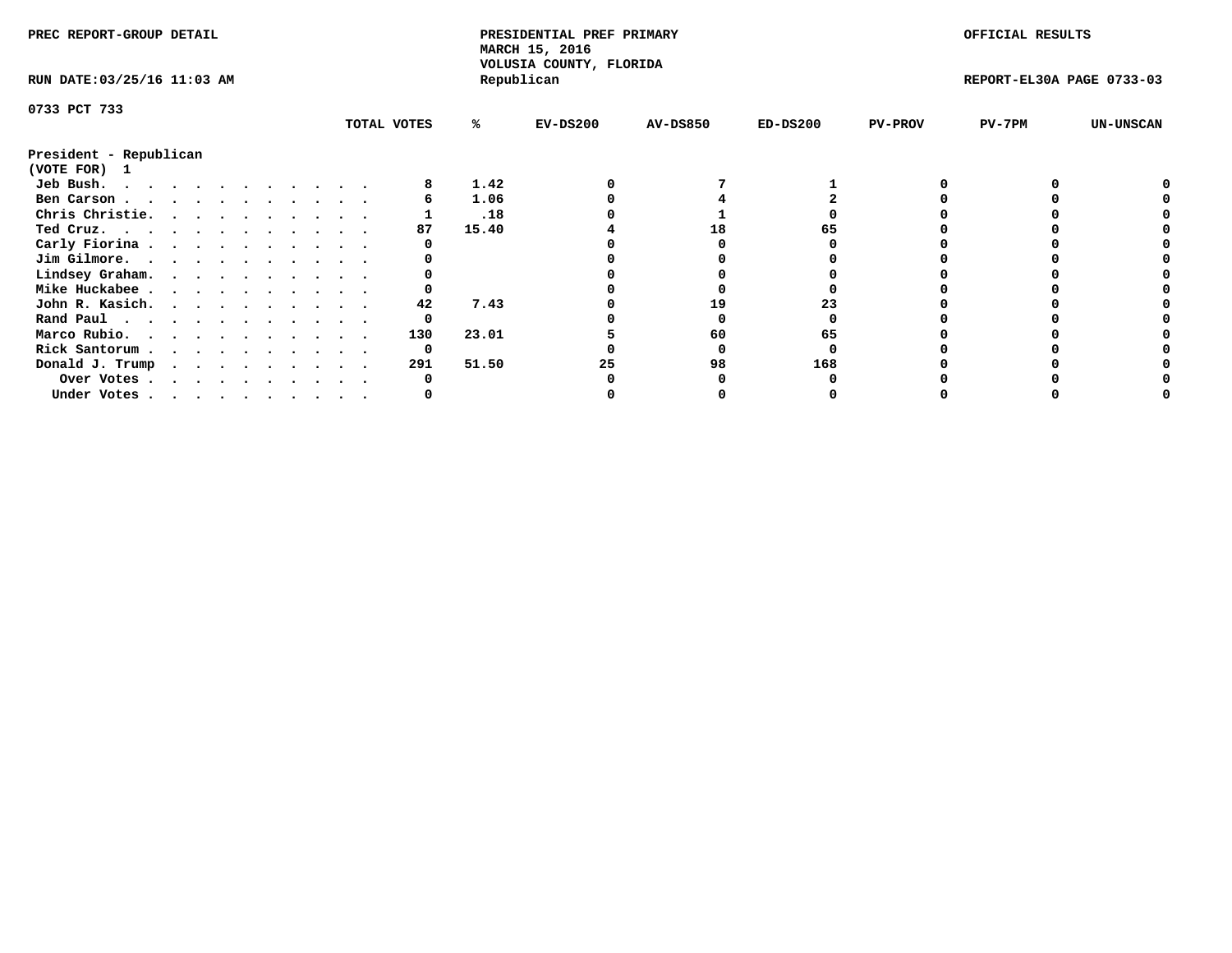| PREC REPORT-GROUP DETAIL                  |             |                   | PRESIDENTIAL PREF PRIMARY<br>MARCH 15, 2016 |          |            |                | OFFICIAL RESULTS          |                  |
|-------------------------------------------|-------------|-------------------|---------------------------------------------|----------|------------|----------------|---------------------------|------------------|
| RUN DATE: 03/25/16 11:03 AM               |             | <b>STATISTICS</b> | VOLUSIA COUNTY, FLORIDA                     |          |            |                | REPORT-EL30A PAGE 0803-01 |                  |
| 0803 PCT 803                              |             |                   |                                             |          |            |                |                           |                  |
|                                           | TOTAL VOTES | ℁                 | EV-DS200                                    | AV-DS850 | $ED-DS200$ | <b>PV-PROV</b> | $PV-7PM$                  | <b>UN-UNSCAN</b> |
| REGISTERED VOTERS - TOTAL                 | 1,132       |                   |                                             |          |            |                |                           |                  |
| REGISTERED VOTERS - Democratic<br>$\cdot$ | 362         | 31.98             |                                             |          |            |                |                           |                  |
| REGISTERED VOTERS - Republican            | 770         | 68.02             |                                             |          |            |                |                           |                  |
| REGISTERED VOTERS - Nonpartisan           | 0           |                   |                                             |          |            |                |                           |                  |
| BALLOTS CAST - TOTAL.                     | 685         |                   | 143                                         | 162      | 380        |                |                           | 0                |
| BALLOTS CAST - Democratic                 | 168         | 24.53             | 44                                          | 50       | 74         |                |                           | 0                |
| BALLOTS CAST - Republican                 | 517         | 75.47             | 99                                          | 112      | 306        |                |                           | 0                |
| BALLOTS CAST - Nonpartisan.               | 0           |                   | 0                                           | 0        |            |                |                           | 0                |
| BALLOTS CAST - BLANK.                     |             | .44               | 0                                           | 0        |            |                |                           | 0                |
| VOTER TURNOUT - TOTAL                     |             | 60.51             |                                             |          |            |                |                           |                  |
| VOTER TURNOUT - Democratic.               |             | 46.41             |                                             |          |            |                |                           |                  |
| VOTER TURNOUT - Republican.               |             | 67.14             |                                             |          |            |                |                           |                  |
| VOTER TURNOUT - BLANK                     |             | .27               |                                             |          |            |                |                           |                  |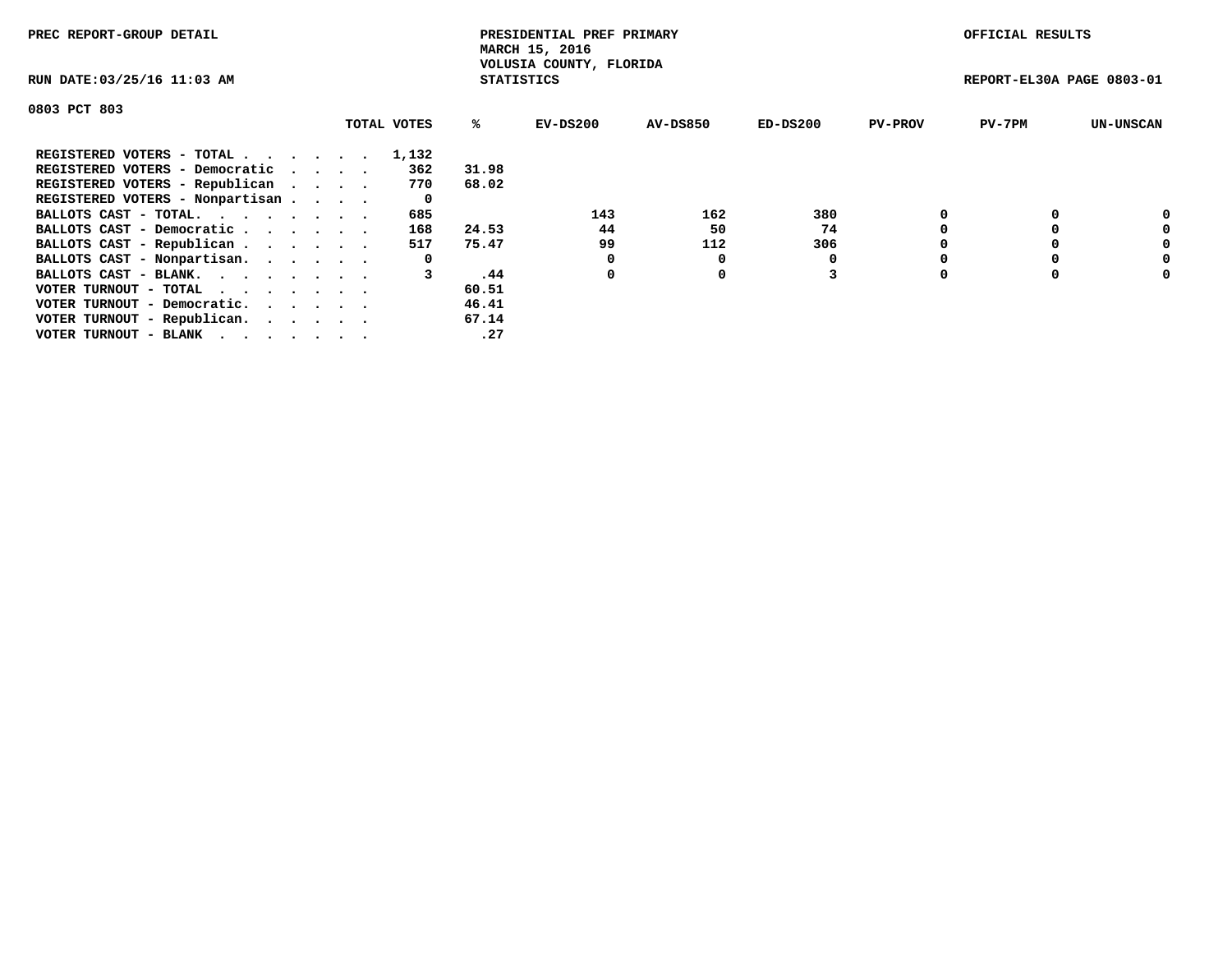| PREC REPORT-GROUP DETAIL<br>RUN DATE: 03/25/16 11:03 AM |  |  |  |  |  |  |  |  |    |       | PRESIDENTIAL PREF PRIMARY<br>MARCH 15, 2016<br>VOLUSIA COUNTY, FLORIDA |                 |            |                | OFFICIAL RESULTS          |           |
|---------------------------------------------------------|--|--|--|--|--|--|--|--|----|-------|------------------------------------------------------------------------|-----------------|------------|----------------|---------------------------|-----------|
|                                                         |  |  |  |  |  |  |  |  |    |       | Democratic                                                             |                 |            |                | REPORT-EL30A PAGE 0803-02 |           |
| 0803 PCT 803<br>TOTAL VOTES                             |  |  |  |  |  |  |  |  |    | %ะ    | EV-DS200                                                               | <b>AV-DS850</b> | $ED-DS200$ | <b>PV-PROV</b> | PV-7PM                    | UN-UNSCAN |
| President - Democratic<br>(VOTE FOR) 1                  |  |  |  |  |  |  |  |  |    |       |                                                                        |                 |            |                |                           |           |
| Hillary Clinton                                         |  |  |  |  |  |  |  |  | 96 | 57.83 | 32                                                                     | 27              | 37         | 0              |                           | 0         |
| Martin O'Malley                                         |  |  |  |  |  |  |  |  | 6  | 3.61  | 0                                                                      |                 |            |                |                           | 0         |
| Bernie Sanders.                                         |  |  |  |  |  |  |  |  | 64 | 38.55 | 12                                                                     | 19              | 33         |                |                           | 0         |
| Over Votes                                              |  |  |  |  |  |  |  |  | 0  |       | 0                                                                      | 0               | 0          |                |                           | 0         |
| Under Votes.                                            |  |  |  |  |  |  |  |  | 2  |       |                                                                        |                 | 2          |                |                           | 0         |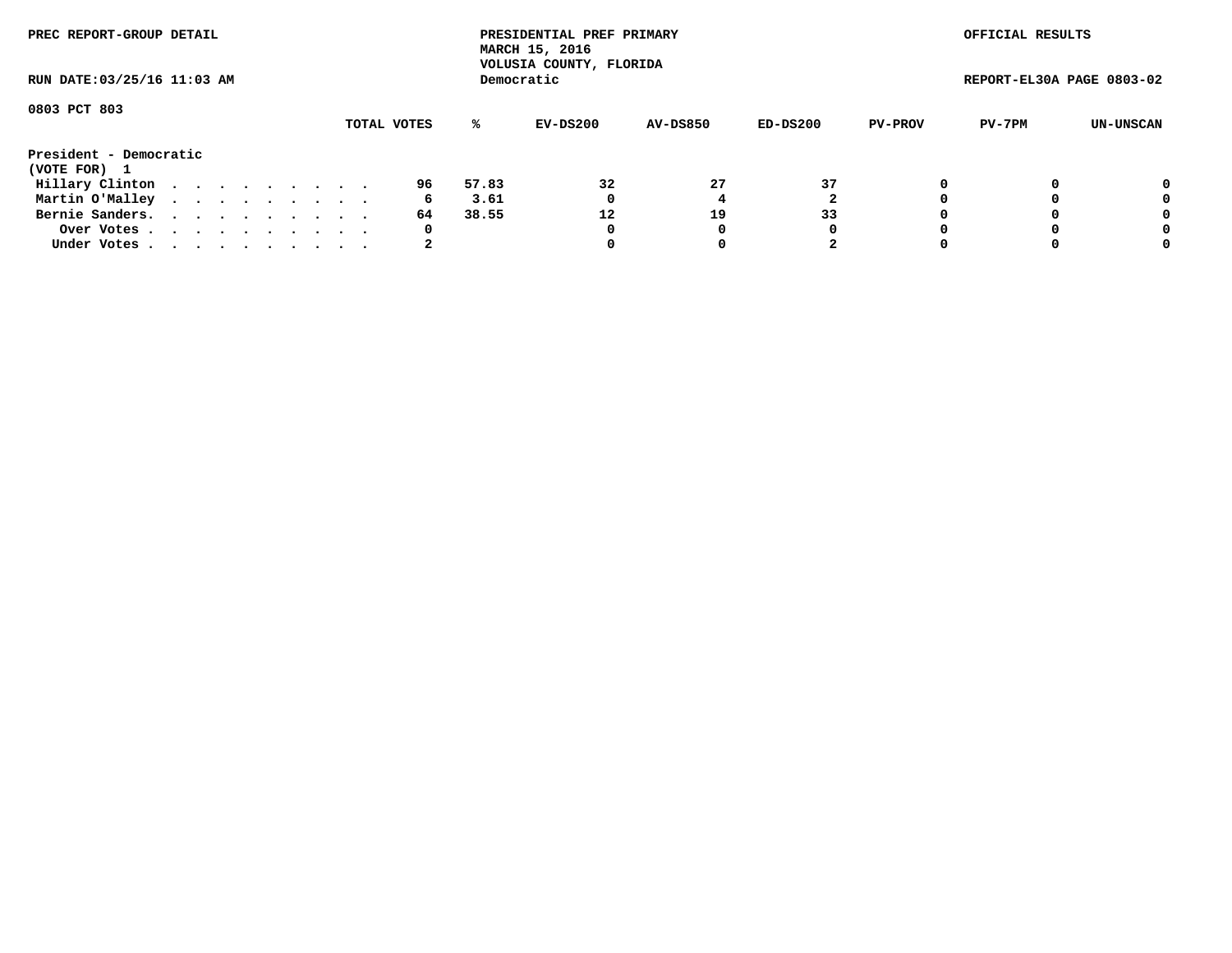| PREC REPORT-GROUP DETAIL               |  |  |  |  |  |  |  |             | PRESIDENTIAL PREF PRIMARY<br>MARCH 15, 2016 |                                       |                 |            | OFFICIAL RESULTS |                           |                  |
|----------------------------------------|--|--|--|--|--|--|--|-------------|---------------------------------------------|---------------------------------------|-----------------|------------|------------------|---------------------------|------------------|
| RUN DATE: 03/25/16 11:03 AM            |  |  |  |  |  |  |  |             |                                             | VOLUSIA COUNTY, FLORIDA<br>Republican |                 |            |                  | REPORT-EL30A PAGE 0803-03 |                  |
| 0803 PCT 803                           |  |  |  |  |  |  |  |             |                                             |                                       |                 |            |                  |                           |                  |
|                                        |  |  |  |  |  |  |  | TOTAL VOTES | ℁                                           | $EV-DS200$                            | <b>AV-DS850</b> | $ED-DS200$ | <b>PV-PROV</b>   | $PV-7PM$                  | <b>UN-UNSCAN</b> |
| President - Republican<br>(VOTE FOR) 1 |  |  |  |  |  |  |  |             |                                             |                                       |                 |            |                  |                           |                  |
| Jeb Bush.                              |  |  |  |  |  |  |  |             | 1.16                                        |                                       |                 |            |                  |                           |                  |
| Ben Carson                             |  |  |  |  |  |  |  |             | .78                                         |                                       |                 |            |                  |                           |                  |
| Chris Christie.                        |  |  |  |  |  |  |  |             |                                             |                                       |                 |            |                  |                           |                  |
| Ted Cruz.                              |  |  |  |  |  |  |  | 63          | 12.21                                       |                                       |                 |            |                  |                           |                  |
| Carly Fiorina                          |  |  |  |  |  |  |  |             |                                             |                                       |                 |            |                  |                           |                  |
| Jim Gilmore.                           |  |  |  |  |  |  |  |             |                                             |                                       |                 |            |                  |                           |                  |
| Lindsey Graham.                        |  |  |  |  |  |  |  |             | .19                                         |                                       |                 |            |                  |                           |                  |
| Mike Huckabee                          |  |  |  |  |  |  |  |             |                                             |                                       |                 |            |                  |                           |                  |
| John R. Kasich.                        |  |  |  |  |  |  |  | 72          | 13.95                                       | 15                                    | 14              |            |                  |                           |                  |
| Rand Paul                              |  |  |  |  |  |  |  |             | .19                                         |                                       |                 |            |                  |                           |                  |
| Marco Rubio.                           |  |  |  |  |  |  |  | 121         | 23.45                                       | 21                                    | 20              | 80         |                  |                           |                  |
| Rick Santorum                          |  |  |  |  |  |  |  | 0           |                                             |                                       |                 |            |                  |                           |                  |
| Donald J. Trump                        |  |  |  |  |  |  |  | 248         | 48.06                                       | 51                                    | 60              | 137        |                  |                           |                  |
|                                        |  |  |  |  |  |  |  |             |                                             |                                       |                 |            |                  |                           |                  |
| Over Votes                             |  |  |  |  |  |  |  |             |                                             |                                       |                 |            |                  |                           |                  |
| Under Votes                            |  |  |  |  |  |  |  |             |                                             |                                       |                 |            |                  |                           |                  |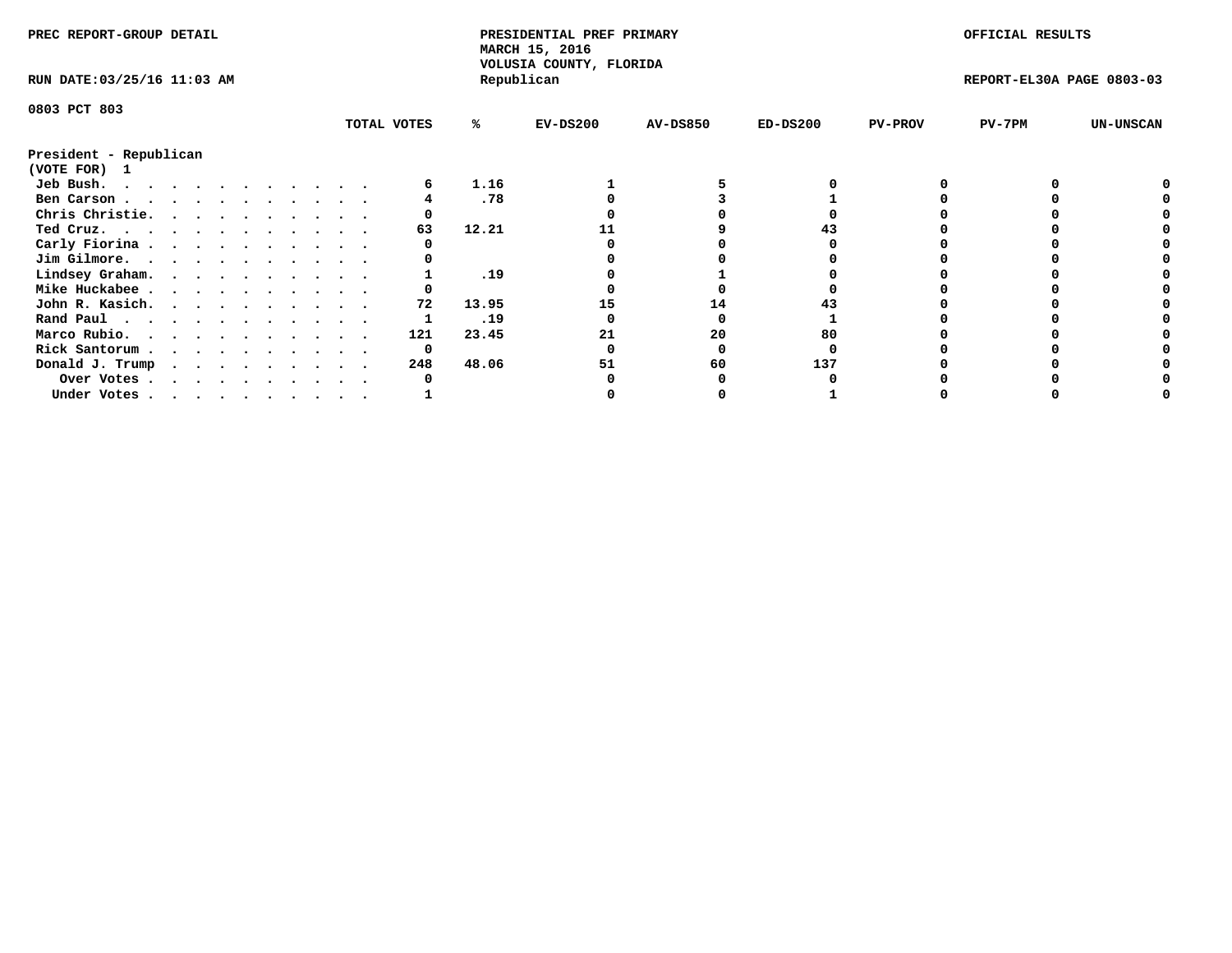| PREC REPORT-GROUP DETAIL                                    |             |                   | PRESIDENTIAL PREF PRIMARY<br>MARCH 15, 2016 |                 |          |                | OFFICIAL RESULTS          |                  |
|-------------------------------------------------------------|-------------|-------------------|---------------------------------------------|-----------------|----------|----------------|---------------------------|------------------|
| RUN DATE: 03/25/16 11:03 AM                                 |             | <b>STATISTICS</b> | VOLUSIA COUNTY, FLORIDA                     |                 |          |                | REPORT-EL30A PAGE 0804-01 |                  |
| 0804 PCT 804                                                |             |                   |                                             |                 |          |                |                           |                  |
|                                                             | TOTAL VOTES | %ະ                | EV-DS200                                    | <b>AV-DS850</b> | ED-DS200 | <b>PV-PROV</b> | $PV-7PM$                  | <b>UN-UNSCAN</b> |
| REGISTERED VOTERS - TOTAL                                   | 2,256       |                   |                                             |                 |          |                |                           |                  |
| REGISTERED VOTERS - Democratic                              | 1,002       | 44.41             |                                             |                 |          |                |                           |                  |
| REGISTERED VOTERS - Republican                              | 1,254       | 55.59             |                                             |                 |          |                |                           |                  |
| REGISTERED VOTERS - Nonpartisan                             |             |                   |                                             |                 |          |                |                           |                  |
| BALLOTS CAST - TOTAL. 1,210                                 |             |                   | 366                                         | 382             | 462      |                |                           | 0                |
| BALLOTS CAST - Democratic                                   | 457         | 37.77             | 132                                         | 161             | 164      |                |                           | 0                |
| BALLOTS CAST - Republican                                   | 753         | 62.23             | 234                                         | 221             | 298      |                |                           | 0                |
| BALLOTS CAST - Nonpartisan.                                 | 0           |                   |                                             |                 | 0        |                |                           | 0                |
| BALLOTS CAST - BLANK.                                       | 5.          | .41               |                                             | 0               |          |                |                           | 0                |
| VOTER TURNOUT - TOTAL $\cdot \cdot \cdot \cdot \cdot \cdot$ |             | 53.63             |                                             |                 |          |                |                           |                  |
| VOTER TURNOUT - Democratic.                                 |             | 45.61             |                                             |                 |          |                |                           |                  |
| VOTER TURNOUT - Republican.                                 |             | 60.05             |                                             |                 |          |                |                           |                  |
| VOTER TURNOUT - BLANK                                       |             | .22               |                                             |                 |          |                |                           |                  |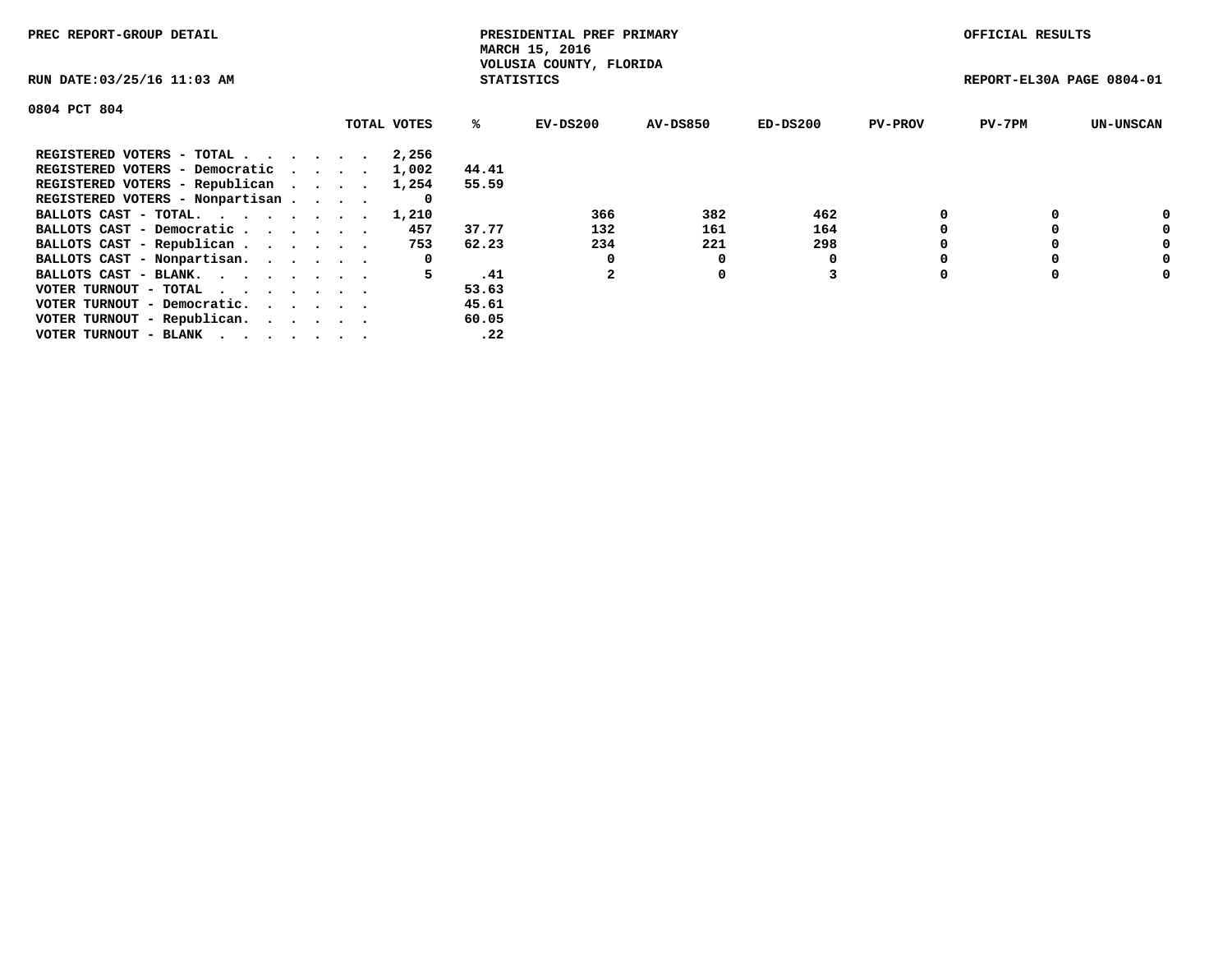| PREC REPORT-GROUP DETAIL<br>RUN DATE: 03/25/16 11:03 AM |  |  |  |  |  |  |  |  |  |     |       | PRESIDENTIAL PREF PRIMARY<br>MARCH 15, 2016<br>VOLUSIA COUNTY, FLORIDA |                 |          |                | OFFICIAL RESULTS          |           |
|---------------------------------------------------------|--|--|--|--|--|--|--|--|--|-----|-------|------------------------------------------------------------------------|-----------------|----------|----------------|---------------------------|-----------|
|                                                         |  |  |  |  |  |  |  |  |  |     |       | Democratic                                                             |                 |          |                | REPORT-EL30A PAGE 0804-02 |           |
| 0804 PCT 804<br>TOTAL VOTES                             |  |  |  |  |  |  |  |  |  |     | ℁     | EV-DS200                                                               | <b>AV-DS850</b> | ED-DS200 | <b>PV-PROV</b> | PV-7PM                    | UN-UNSCAN |
| President - Democratic<br>(VOTE FOR) 1                  |  |  |  |  |  |  |  |  |  |     |       |                                                                        |                 |          |                |                           |           |
| Hillary Clinton                                         |  |  |  |  |  |  |  |  |  | 255 | 56.42 | 80                                                                     | 95              | 80       |                |                           | 0         |
| Martin O'Malley                                         |  |  |  |  |  |  |  |  |  | 15  | 3.32  |                                                                        |                 |          |                |                           | 0         |
| Bernie Sanders.                                         |  |  |  |  |  |  |  |  |  | 182 | 40.27 | 46                                                                     | 57              | 79       |                |                           | 0         |
| Over Votes                                              |  |  |  |  |  |  |  |  |  | 0   |       |                                                                        |                 | 0        |                |                           | 0         |
| Under Votes                                             |  |  |  |  |  |  |  |  |  |     |       |                                                                        |                 |          |                |                           | 0         |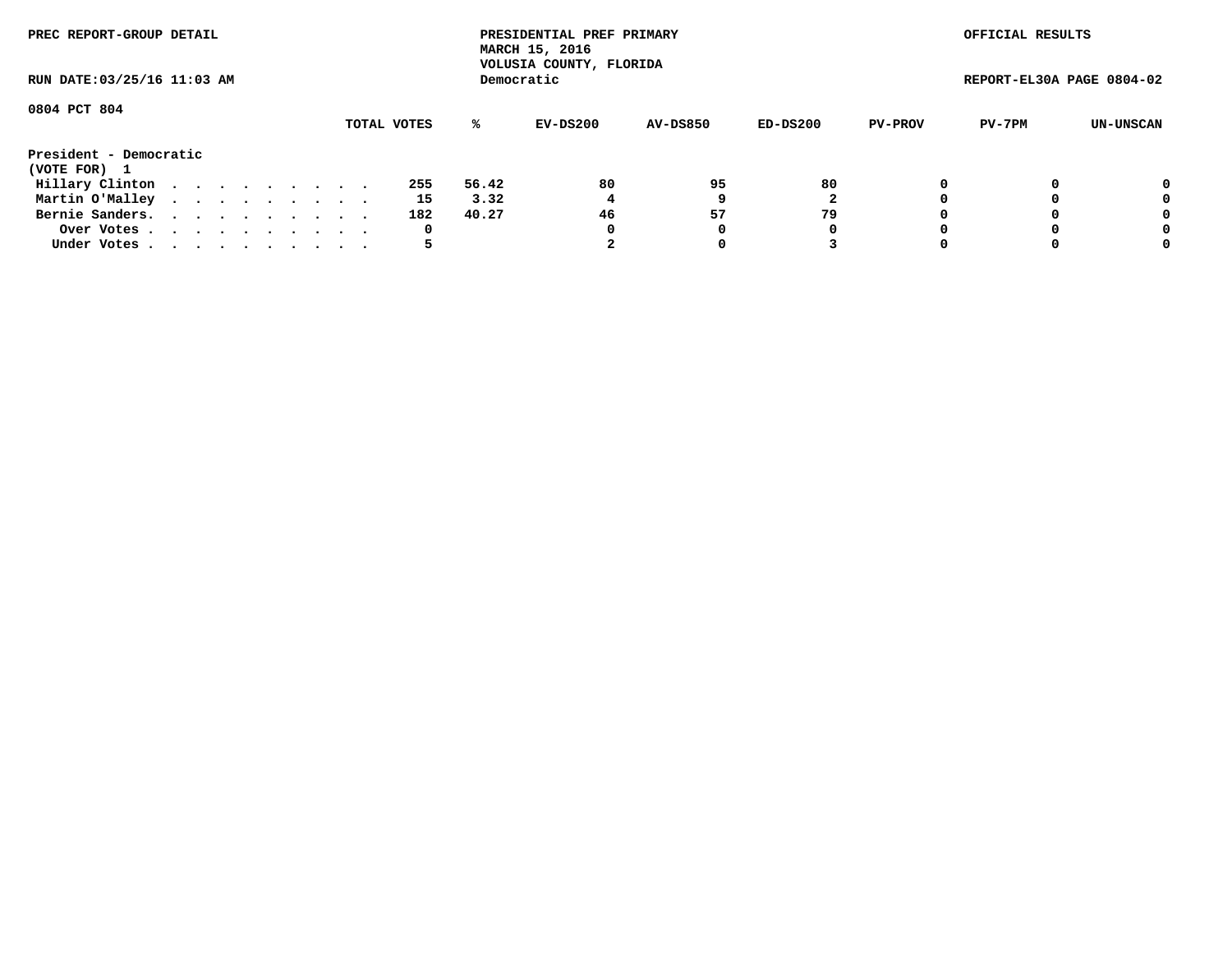| PREC REPORT-GROUP DETAIL    |  |  |  |  |  |  |  |             | PRESIDENTIAL PREF PRIMARY<br>MARCH 15, 2016<br>VOLUSIA COUNTY, FLORIDA |            |                 |            | OFFICIAL RESULTS |                           |                  |
|-----------------------------|--|--|--|--|--|--|--|-------------|------------------------------------------------------------------------|------------|-----------------|------------|------------------|---------------------------|------------------|
| RUN DATE: 03/25/16 11:03 AM |  |  |  |  |  |  |  |             |                                                                        | Republican |                 |            |                  | REPORT-EL30A PAGE 0804-03 |                  |
| 0804 PCT 804                |  |  |  |  |  |  |  |             |                                                                        |            |                 |            |                  |                           |                  |
|                             |  |  |  |  |  |  |  | TOTAL VOTES | ℁                                                                      | $EV-DS200$ | <b>AV-DS850</b> | $ED-DS200$ | <b>PV-PROV</b>   | $PV-7PM$                  | <b>UN-UNSCAN</b> |
| President - Republican      |  |  |  |  |  |  |  |             |                                                                        |            |                 |            |                  |                           |                  |
| (VOTE FOR)<br>$\mathbf{1}$  |  |  |  |  |  |  |  |             |                                                                        |            |                 |            |                  |                           |                  |
| Jeb Bush.                   |  |  |  |  |  |  |  | 13          | 1.73                                                                   |            | 11              |            |                  |                           |                  |
| Ben Carson                  |  |  |  |  |  |  |  |             | .13                                                                    |            |                 |            |                  |                           |                  |
| Chris Christie.             |  |  |  |  |  |  |  |             | .13                                                                    |            |                 |            |                  |                           |                  |
| Ted Cruz.                   |  |  |  |  |  |  |  | 110         | 14.61                                                                  | 36         | 24              |            |                  |                           |                  |
| Carly Fiorina               |  |  |  |  |  |  |  |             |                                                                        |            |                 |            |                  |                           |                  |
| Jim Gilmore.                |  |  |  |  |  |  |  |             |                                                                        |            |                 |            |                  |                           |                  |
| Lindsey Graham.             |  |  |  |  |  |  |  |             |                                                                        |            |                 |            |                  |                           |                  |
| Mike Huckabee               |  |  |  |  |  |  |  |             | .13                                                                    |            |                 |            |                  |                           |                  |
| John R. Kasich.             |  |  |  |  |  |  |  | 54          | 7.17                                                                   | 18         | 10              | 26         |                  |                           |                  |
| Rand Paul                   |  |  |  |  |  |  |  |             | .13                                                                    |            |                 |            |                  |                           |                  |
| Marco Rubio.                |  |  |  |  |  |  |  | 165         | 21.91                                                                  | 36         | 66              | 63         |                  |                           |                  |
| Rick Santorum               |  |  |  |  |  |  |  | 0           |                                                                        |            |                 |            |                  |                           |                  |
| Donald J. Trump             |  |  |  |  |  |  |  | 407         | 54.05                                                                  | 144        | 107             | 156        |                  |                           |                  |
| Over Votes                  |  |  |  |  |  |  |  |             |                                                                        |            |                 |            |                  |                           |                  |
| Under Votes                 |  |  |  |  |  |  |  |             |                                                                        |            |                 |            |                  |                           |                  |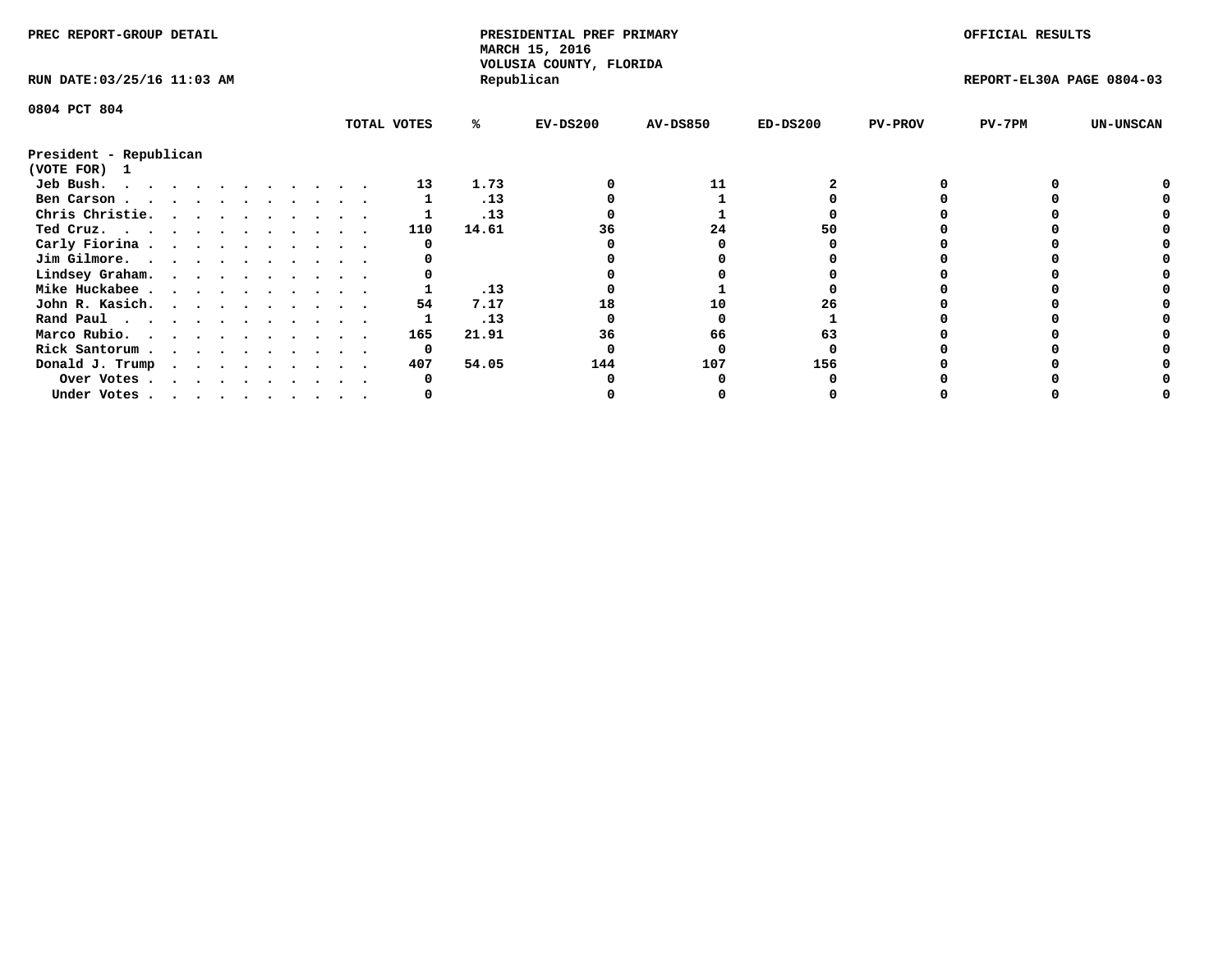| PREC REPORT-GROUP DETAIL                                    |             |                   | PRESIDENTIAL PREF PRIMARY<br>MARCH 15, 2016 |          |            |                | OFFICIAL RESULTS          |                  |
|-------------------------------------------------------------|-------------|-------------------|---------------------------------------------|----------|------------|----------------|---------------------------|------------------|
| RUN DATE: 03/25/16 11:03 AM                                 |             | <b>STATISTICS</b> | VOLUSIA COUNTY, FLORIDA                     |          |            |                | REPORT-EL30A PAGE 0805-01 |                  |
| 0805 PCT 805                                                |             |                   |                                             |          |            |                |                           |                  |
|                                                             | TOTAL VOTES | ℁                 | $EV-DS200$                                  | AV-DS850 | $ED-DS200$ | <b>PV-PROV</b> | $PV-7PM$                  | <b>UN-UNSCAN</b> |
| REGISTERED VOTERS - TOTAL                                   | 3,183       |                   |                                             |          |            |                |                           |                  |
| REGISTERED VOTERS - Democratic                              | 1,212       | 38.08             |                                             |          |            |                |                           |                  |
| REGISTERED VOTERS - Republican                              | 1,971       | 61.92             |                                             |          |            |                |                           |                  |
| REGISTERED VOTERS - Nonpartisan                             |             |                   |                                             |          |            |                |                           |                  |
| BALLOTS CAST - TOTAL.                                       | 1,817       |                   | 456                                         | 575      | 785        |                |                           | 0                |
| BALLOTS CAST - Democratic                                   | 619         | 34.07             | 169                                         | 179      | 270        |                |                           | 0                |
| BALLOTS CAST - Republican                                   | 1,198       | 65.93             | 287                                         | 396      | 515        |                |                           | 0                |
| BALLOTS CAST - Nonpartisan.                                 | 0           |                   |                                             | 0        |            |                |                           | 0                |
| BALLOTS CAST - BLANK.                                       | 8           | .44               |                                             | 0        | 5          |                |                           | 0                |
| VOTER TURNOUT - TOTAL $\cdot \cdot \cdot \cdot \cdot \cdot$ |             | 57.08             |                                             |          |            |                |                           |                  |
| VOTER TURNOUT - Democratic.                                 |             | 51.07             |                                             |          |            |                |                           |                  |
| VOTER TURNOUT - Republican.                                 |             | 60.78             |                                             |          |            |                |                           |                  |
| VOTER TURNOUT - BLANK                                       |             | .25               |                                             |          |            |                |                           |                  |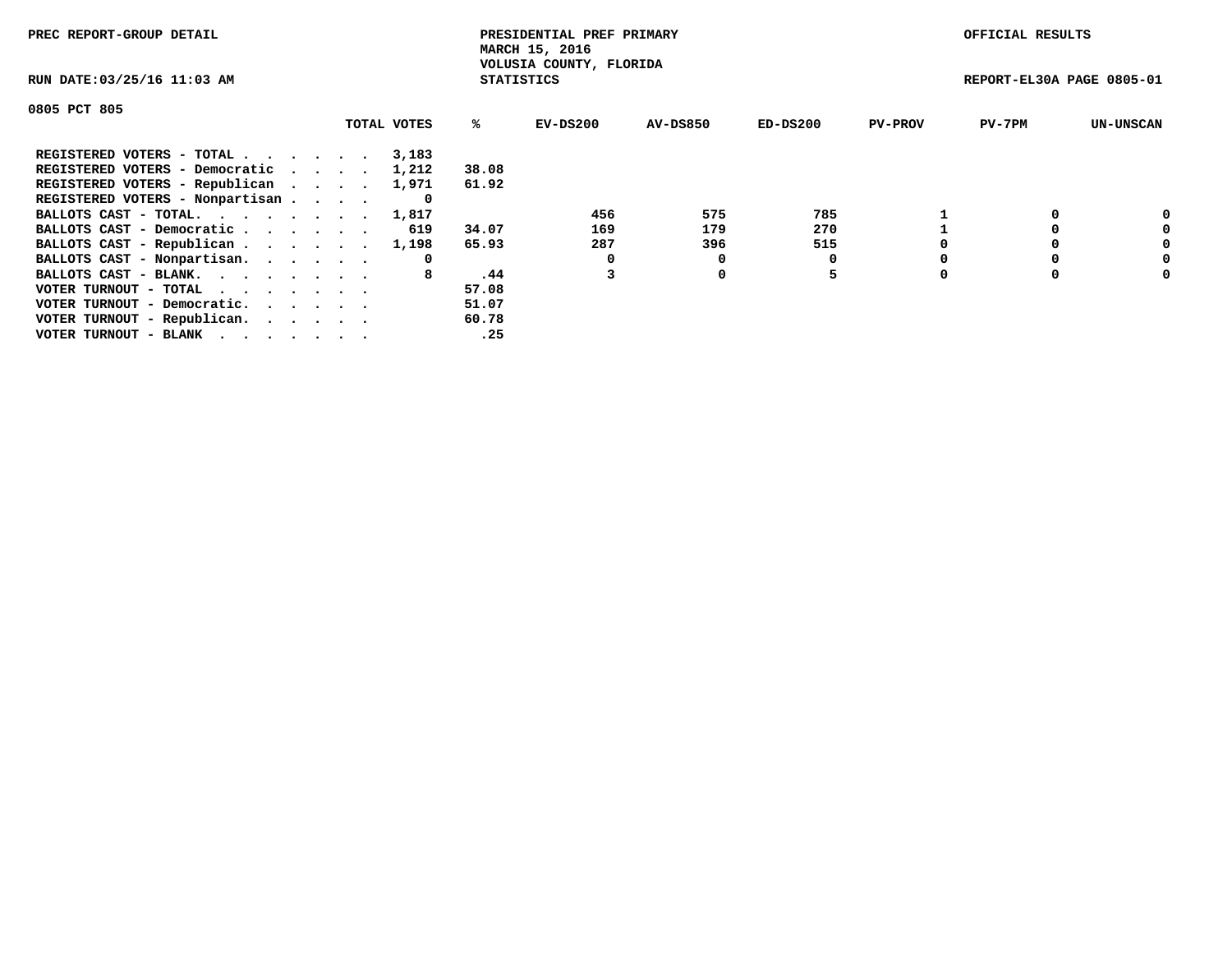| PREC REPORT-GROUP DETAIL<br>RUN DATE: 03/25/16 11:03 AM |             |  |  |  |  |  |  |  |  |     |       | PRESIDENTIAL PREF PRIMARY<br>MARCH 15, 2016<br>VOLUSIA COUNTY, FLORIDA |                 |          |                | OFFICIAL RESULTS          |           |
|---------------------------------------------------------|-------------|--|--|--|--|--|--|--|--|-----|-------|------------------------------------------------------------------------|-----------------|----------|----------------|---------------------------|-----------|
|                                                         |             |  |  |  |  |  |  |  |  |     |       | Democratic                                                             |                 |          |                | REPORT-EL30A PAGE 0805-02 |           |
| 0805 PCT 805                                            | TOTAL VOTES |  |  |  |  |  |  |  |  |     |       |                                                                        |                 |          |                |                           |           |
|                                                         |             |  |  |  |  |  |  |  |  |     | ℁     | EV-DS200                                                               | <b>AV-DS850</b> | ED-DS200 | <b>PV-PROV</b> | PV-7PM                    | UN-UNSCAN |
| President - Democratic<br>(VOTE FOR) 1                  |             |  |  |  |  |  |  |  |  |     |       |                                                                        |                 |          |                |                           |           |
| Hillary Clinton                                         |             |  |  |  |  |  |  |  |  | 333 | 54.59 | 100                                                                    | 107             | 126      |                |                           | 0         |
| Martin O'Malley                                         |             |  |  |  |  |  |  |  |  | 13  | 2.13  | 0                                                                      | 8               |          |                |                           | 0         |
| Bernie Sanders.                                         |             |  |  |  |  |  |  |  |  | 264 | 43.28 | 66                                                                     | 64              | 133      |                |                           | 0         |
| Over Votes                                              |             |  |  |  |  |  |  |  |  |     |       |                                                                        |                 |          |                |                           | 0         |
| Under Votes                                             |             |  |  |  |  |  |  |  |  | 8   |       |                                                                        |                 | 5        |                |                           | 0         |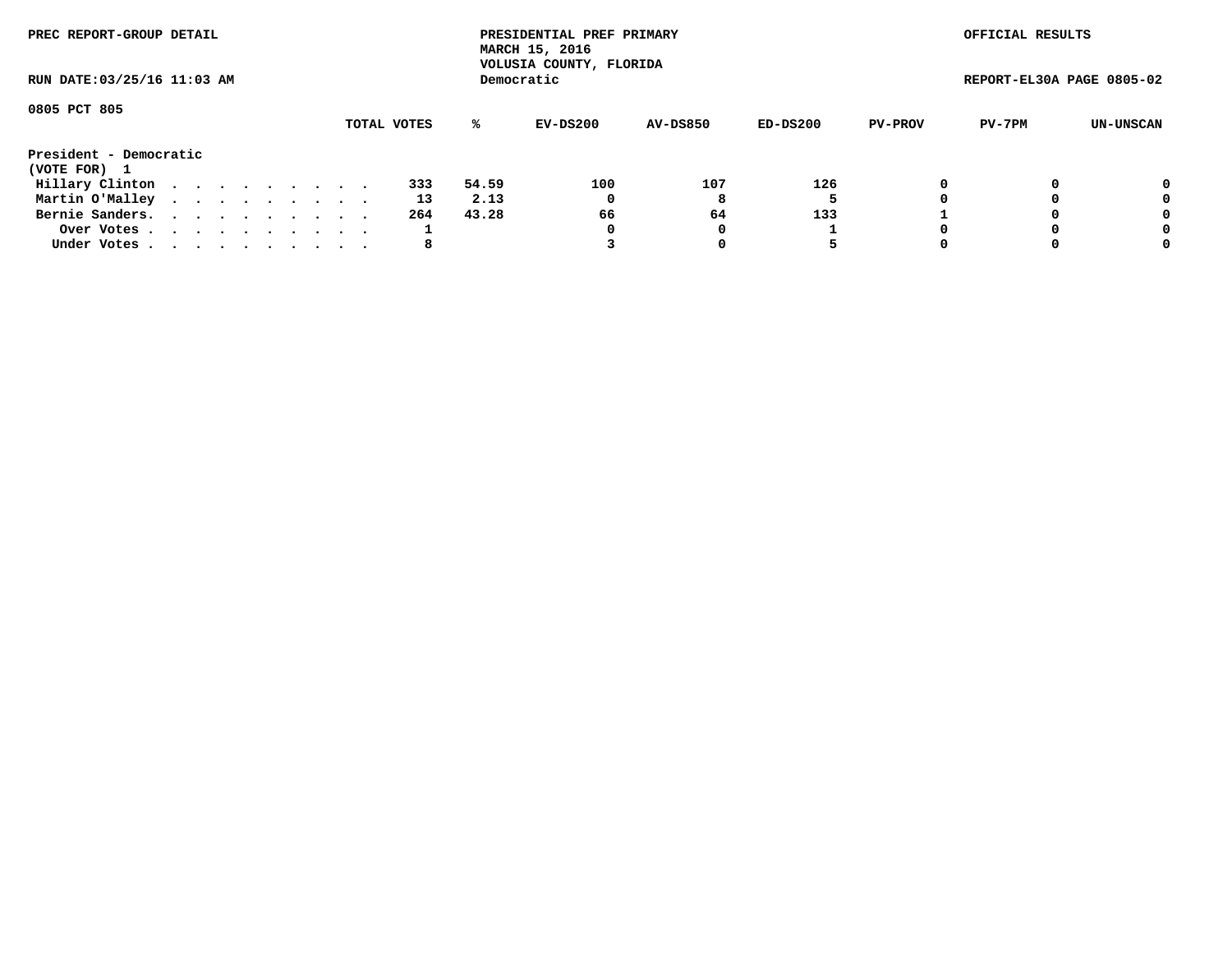| PREC REPORT-GROUP DETAIL    |  |  |  |  |  |  |  |             | PRESIDENTIAL PREF PRIMARY<br>MARCH 15, 2016<br>VOLUSIA COUNTY, FLORIDA |            |                 |            | OFFICIAL RESULTS |                           |                  |
|-----------------------------|--|--|--|--|--|--|--|-------------|------------------------------------------------------------------------|------------|-----------------|------------|------------------|---------------------------|------------------|
| RUN DATE: 03/25/16 11:03 AM |  |  |  |  |  |  |  |             |                                                                        | Republican |                 |            |                  | REPORT-EL30A PAGE 0805-03 |                  |
| 0805 PCT 805                |  |  |  |  |  |  |  |             |                                                                        |            |                 |            |                  |                           |                  |
|                             |  |  |  |  |  |  |  | TOTAL VOTES | %ะ                                                                     | $EV-DS200$ | <b>AV-DS850</b> | $ED-DS200$ | <b>PV-PROV</b>   | PV-7PM                    | <b>UN-UNSCAN</b> |
| President - Republican      |  |  |  |  |  |  |  |             |                                                                        |            |                 |            |                  |                           |                  |
| (VOTE FOR) 1                |  |  |  |  |  |  |  |             |                                                                        |            |                 |            |                  |                           |                  |
| Jeb Bush.                   |  |  |  |  |  |  |  | 30          | 2.50                                                                   |            | 25              |            |                  |                           |                  |
| Ben Carson                  |  |  |  |  |  |  |  |             | .50                                                                    |            |                 |            |                  |                           |                  |
| Chris Christie.             |  |  |  |  |  |  |  |             | .25                                                                    |            |                 |            |                  |                           |                  |
| Ted Cruz.                   |  |  |  |  |  |  |  | 131         | 10.93                                                                  |            | 34              |            |                  |                           |                  |
| Carly Fiorina               |  |  |  |  |  |  |  |             |                                                                        |            |                 |            |                  |                           |                  |
| Jim Gilmore.                |  |  |  |  |  |  |  |             |                                                                        |            |                 |            |                  |                           |                  |
| Lindsey Graham.             |  |  |  |  |  |  |  |             |                                                                        |            |                 |            |                  |                           |                  |
| Mike Huckabee               |  |  |  |  |  |  |  |             |                                                                        |            |                 |            |                  |                           |                  |
| John R. Kasich.             |  |  |  |  |  |  |  | 113         | 9.43                                                                   | 24         | 43              | 46         |                  |                           |                  |
|                             |  |  |  |  |  |  |  | 0           |                                                                        |            |                 |            |                  |                           |                  |
| Rand Paul                   |  |  |  |  |  |  |  | 303         |                                                                        |            |                 | 119        |                  |                           |                  |
| Marco Rubio.                |  |  |  |  |  |  |  |             | 25.29                                                                  | 74         | 110             |            |                  |                           |                  |
| Rick Santorum               |  |  |  |  |  |  |  |             | .08                                                                    |            |                 |            |                  |                           |                  |
| Donald J. Trump             |  |  |  |  |  |  |  | 611         | 51.00                                                                  | 146        | 176             | 289        |                  |                           |                  |
| Over Votes                  |  |  |  |  |  |  |  |             |                                                                        |            |                 |            |                  |                           |                  |
| Under Votes                 |  |  |  |  |  |  |  |             |                                                                        |            |                 |            |                  |                           |                  |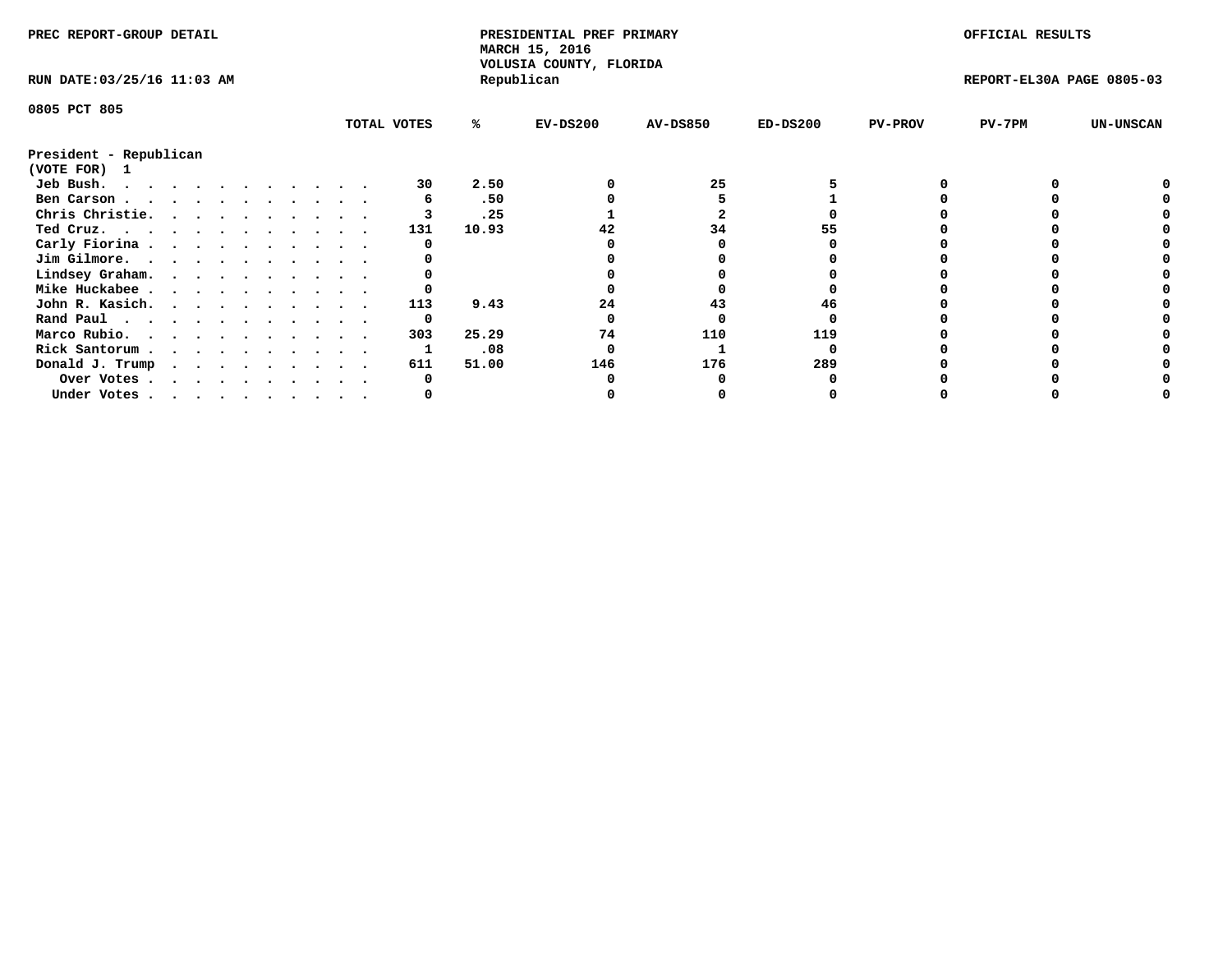| PREC REPORT-GROUP DETAIL                                    |             |                   | PRESIDENTIAL PREF PRIMARY<br>MARCH 15, 2016 |                 |            |                | OFFICIAL RESULTS          |                  |
|-------------------------------------------------------------|-------------|-------------------|---------------------------------------------|-----------------|------------|----------------|---------------------------|------------------|
| RUN DATE: 03/25/16 11:03 AM                                 |             | <b>STATISTICS</b> | VOLUSIA COUNTY, FLORIDA                     |                 |            |                | REPORT-EL30A PAGE 0807-01 |                  |
| 0807 PCT 807                                                |             |                   |                                             |                 |            |                |                           |                  |
|                                                             | TOTAL VOTES | ℁                 | EV-DS200                                    | <b>AV-DS850</b> | $ED-DS200$ | <b>PV-PROV</b> | $PV-7PM$                  | <b>UN-UNSCAN</b> |
| REGISTERED VOTERS - TOTAL                                   | 1,293       |                   |                                             |                 |            |                |                           |                  |
| REGISTERED VOTERS - Democratic                              | 694         | 53.67             |                                             |                 |            |                |                           |                  |
| REGISTERED VOTERS - Republican                              | 599         | 46.33             |                                             |                 |            |                |                           |                  |
| REGISTERED VOTERS - Nonpartisan                             | 0           |                   |                                             |                 |            |                |                           |                  |
| BALLOTS CAST - TOTAL.                                       | 548         |                   | 89                                          | 184             | 274        |                |                           | 0                |
| BALLOTS CAST - Democratic                                   | 249         | 45.44             | 39                                          | 90              | 120        |                |                           | 0                |
| BALLOTS CAST - Republican                                   | 299         | 54.56             | 50                                          | 94              | 154        |                |                           | 0                |
| BALLOTS CAST - Nonpartisan.                                 | 0           |                   |                                             |                 |            |                |                           | 0                |
| BALLOTS CAST - BLANK.                                       | 8           | 1.46              |                                             | 0               | 6          |                |                           | 0                |
| VOTER TURNOUT - TOTAL $\cdot \cdot \cdot \cdot \cdot \cdot$ |             | 42.38             |                                             |                 |            |                |                           |                  |
| VOTER TURNOUT - Democratic.                                 |             | 35.88             |                                             |                 |            |                |                           |                  |
| VOTER TURNOUT - Republican.                                 |             | 49.92             |                                             |                 |            |                |                           |                  |
| VOTER TURNOUT - BLANK                                       |             | .62               |                                             |                 |            |                |                           |                  |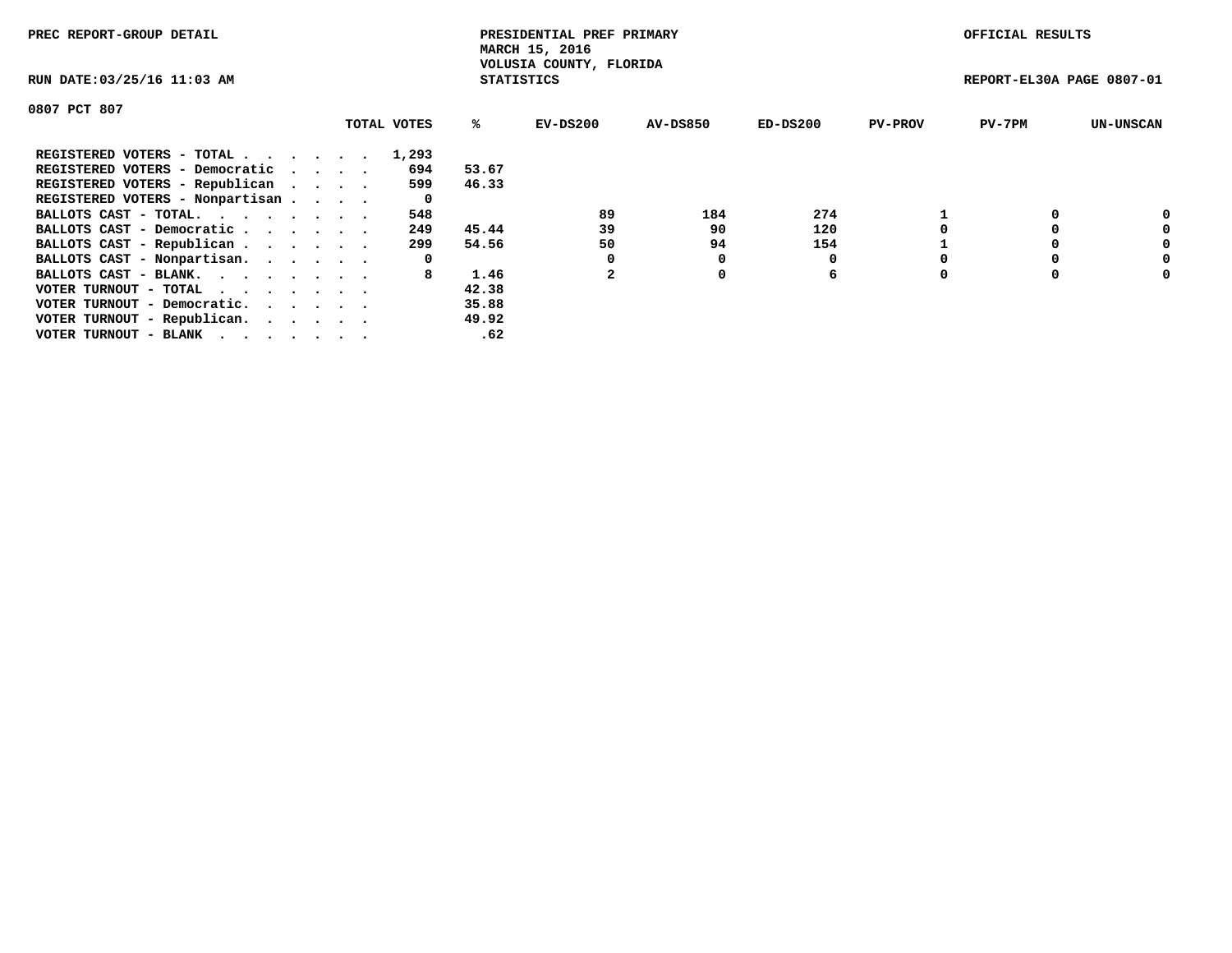| PREC REPORT-GROUP DETAIL<br>RUN DATE: 03/25/16 11:03 AM |  |  |  |  |  |  |  |  |             |       | PRESIDENTIAL PREF PRIMARY<br>MARCH 15, 2016<br>VOLUSIA COUNTY, FLORIDA |                 |          |                | OFFICIAL RESULTS          |           |
|---------------------------------------------------------|--|--|--|--|--|--|--|--|-------------|-------|------------------------------------------------------------------------|-----------------|----------|----------------|---------------------------|-----------|
|                                                         |  |  |  |  |  |  |  |  |             |       | Democratic                                                             |                 |          |                | REPORT-EL30A PAGE 0807-02 |           |
| 0807 PCT 807                                            |  |  |  |  |  |  |  |  | TOTAL VOTES | %ะ    | EV-DS200                                                               | <b>AV-DS850</b> | ED-DS200 | <b>PV-PROV</b> | PV-7PM                    | UN-UNSCAN |
| President - Democratic<br>(VOTE FOR) 1                  |  |  |  |  |  |  |  |  |             |       |                                                                        |                 |          |                |                           |           |
| Hillary Clinton                                         |  |  |  |  |  |  |  |  | 145         | 59.67 | 24                                                                     | 56              | 65       |                |                           | 0         |
| Martin O'Malley                                         |  |  |  |  |  |  |  |  | 14          | 5.76  |                                                                        |                 | 6        |                |                           | 0         |
| Bernie Sanders.                                         |  |  |  |  |  |  |  |  | 84          | 34.57 | 13                                                                     | 27              | 44       |                |                           | 0         |
| Over Votes.                                             |  |  |  |  |  |  |  |  | 0           |       | 0                                                                      | 0               | 0        |                |                           | 0         |
| Under Votes.                                            |  |  |  |  |  |  |  |  | 6           |       |                                                                        |                 |          |                |                           | 0         |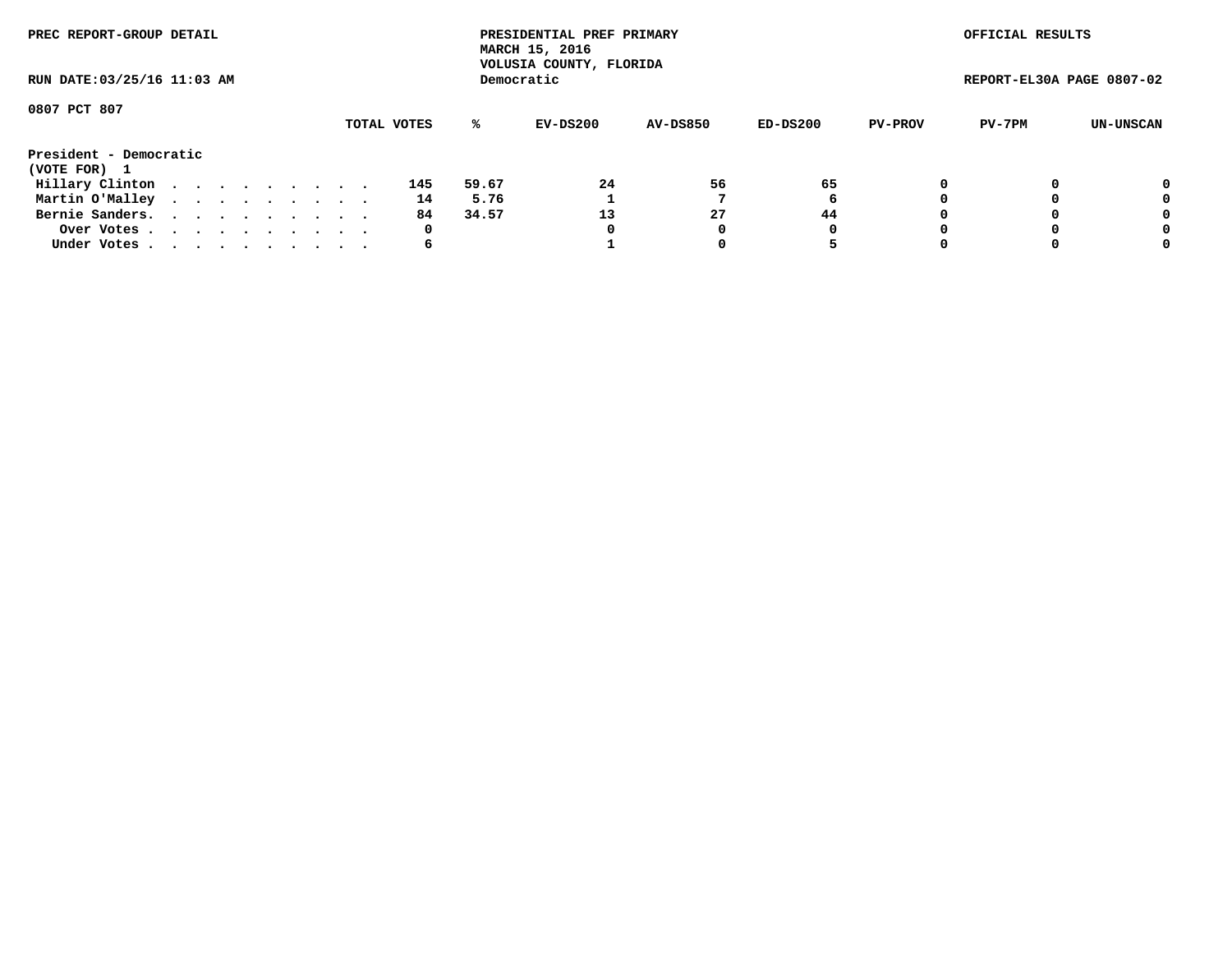| PREC REPORT-GROUP DETAIL               |  |  |  |  |  |  |  |             | PRESIDENTIAL PREF PRIMARY<br>MARCH 15, 2016<br>VOLUSIA COUNTY, FLORIDA |            |                 |            | OFFICIAL RESULTS |                           |                  |
|----------------------------------------|--|--|--|--|--|--|--|-------------|------------------------------------------------------------------------|------------|-----------------|------------|------------------|---------------------------|------------------|
| RUN DATE: 03/25/16 11:03 AM            |  |  |  |  |  |  |  |             |                                                                        | Republican |                 |            |                  | REPORT-EL30A PAGE 0807-03 |                  |
| 0807 PCT 807                           |  |  |  |  |  |  |  |             |                                                                        |            |                 |            |                  |                           |                  |
|                                        |  |  |  |  |  |  |  | TOTAL VOTES | %ะ                                                                     | $EV-DS200$ | <b>AV-DS850</b> | $ED-DS200$ | <b>PV-PROV</b>   | $PV-7PM$                  | <b>UN-UNSCAN</b> |
| President - Republican<br>(VOTE FOR) 1 |  |  |  |  |  |  |  |             |                                                                        |            |                 |            |                  |                           |                  |
| Jeb Bush.                              |  |  |  |  |  |  |  |             | 3.03                                                                   |            |                 |            |                  |                           |                  |
| Ben Carson                             |  |  |  |  |  |  |  |             | .67                                                                    |            |                 |            |                  |                           |                  |
| Chris Christie.                        |  |  |  |  |  |  |  |             |                                                                        |            |                 |            |                  |                           |                  |
| Ted Cruz.                              |  |  |  |  |  |  |  | 45          | 15.15                                                                  |            | 13              | 25         |                  |                           |                  |
| Carly Fiorina                          |  |  |  |  |  |  |  |             |                                                                        |            |                 |            |                  |                           |                  |
| Jim Gilmore.                           |  |  |  |  |  |  |  |             |                                                                        |            |                 |            |                  |                           |                  |
| Lindsey Graham.                        |  |  |  |  |  |  |  |             |                                                                        |            |                 |            |                  |                           |                  |
| Mike Huckabee                          |  |  |  |  |  |  |  |             |                                                                        |            |                 |            |                  |                           |                  |
| John R. Kasich.                        |  |  |  |  |  |  |  | 10          | 3.37                                                                   |            |                 |            |                  |                           |                  |
| Rand Paul                              |  |  |  |  |  |  |  |             | .34                                                                    |            |                 |            |                  |                           |                  |
| Marco Rubio.                           |  |  |  |  |  |  |  | 47          | 15.82                                                                  | 10         | 14              |            |                  |                           |                  |
|                                        |  |  |  |  |  |  |  |             |                                                                        |            |                 |            |                  |                           |                  |
| Rick Santorum                          |  |  |  |  |  |  |  | 0           |                                                                        |            |                 |            |                  |                           |                  |
| Donald J. Trump                        |  |  |  |  |  |  |  | 183         | 61.62                                                                  | 30         | 58              | 94         |                  |                           |                  |
| Over Votes                             |  |  |  |  |  |  |  |             |                                                                        |            |                 |            |                  |                           |                  |
| Under Votes                            |  |  |  |  |  |  |  |             |                                                                        |            |                 |            |                  |                           |                  |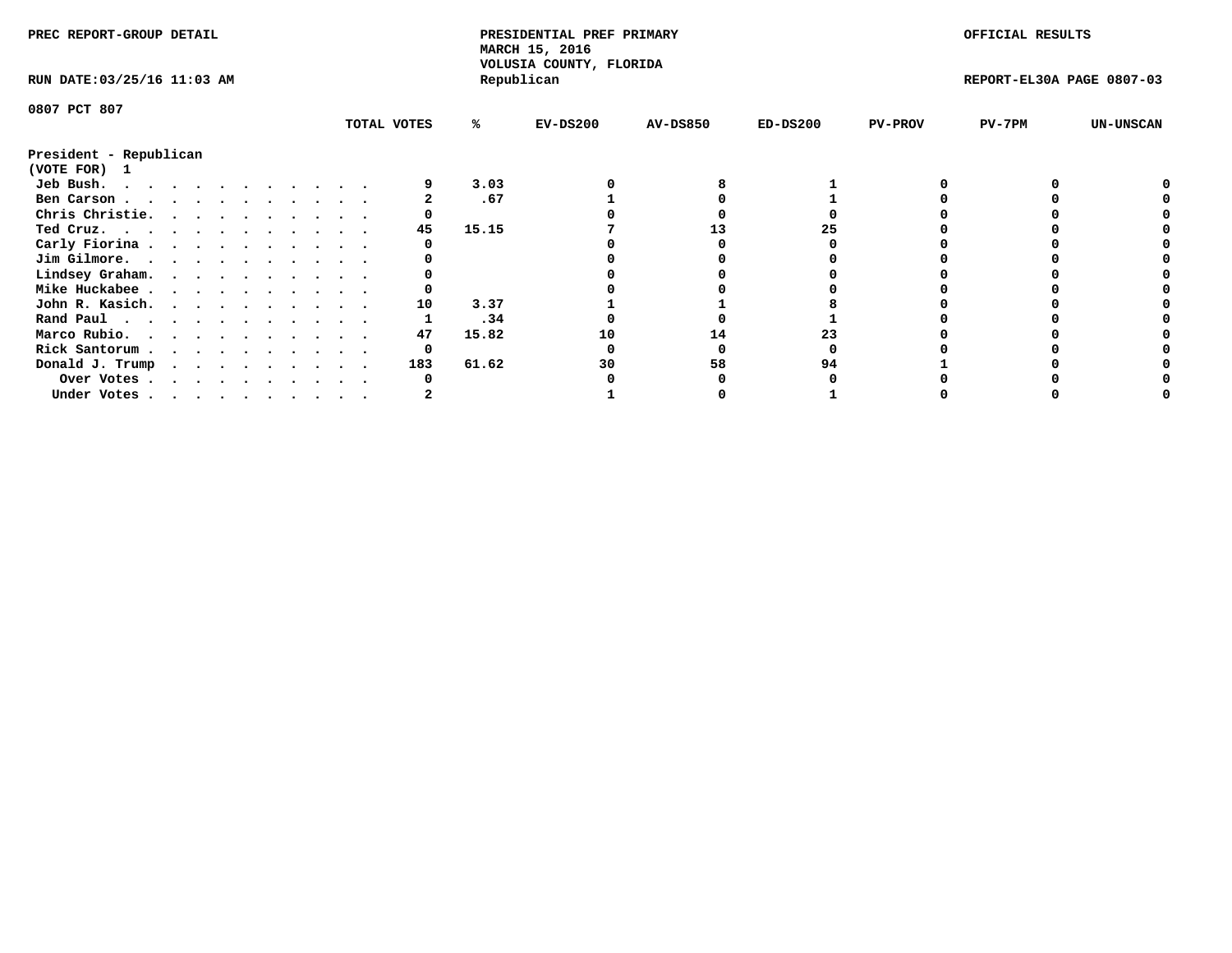| PREC REPORT-GROUP DETAIL                                    |             |                   | PRESIDENTIAL PREF PRIMARY<br>MARCH 15, 2016 |                 |          |                | OFFICIAL RESULTS          |                  |
|-------------------------------------------------------------|-------------|-------------------|---------------------------------------------|-----------------|----------|----------------|---------------------------|------------------|
| RUN DATE: 03/25/16 11:03 AM                                 |             | <b>STATISTICS</b> | VOLUSIA COUNTY, FLORIDA                     |                 |          |                | REPORT-EL30A PAGE 0808-01 |                  |
| 0808 PCT 808                                                |             |                   |                                             |                 |          |                |                           |                  |
|                                                             | TOTAL VOTES | ℁                 | EV-DS200                                    | <b>AV-DS850</b> | ED-DS200 | <b>PV-PROV</b> | $PV-7PM$                  | <b>UN-UNSCAN</b> |
| REGISTERED VOTERS - TOTAL                                   | 3,467       |                   |                                             |                 |          |                |                           |                  |
| REGISTERED VOTERS - Democratic                              | 1,675       | 48.31             |                                             |                 |          |                |                           |                  |
| REGISTERED VOTERS - Republican                              | 1,792       | 51.69             |                                             |                 |          |                |                           |                  |
| REGISTERED VOTERS - Nonpartisan                             |             |                   |                                             |                 |          |                |                           |                  |
| BALLOTS CAST - TOTAL. 1,859                                 |             |                   | 507                                         | 585             | 765      |                |                           |                  |
| BALLOTS CAST - Democratic                                   | 723         | 38.89             | 196                                         | 238             | 288      |                |                           |                  |
| BALLOTS CAST - Republican                                   | 1,136       | 61.11             | 311                                         | 347             | 477      |                |                           |                  |
| BALLOTS CAST - Nonpartisan.                                 | 0           |                   |                                             | 0               |          |                |                           | 0                |
| BALLOTS CAST - BLANK.                                       | 15          | .81               |                                             |                 | 5        |                |                           | 0                |
| VOTER TURNOUT - TOTAL $\cdot \cdot \cdot \cdot \cdot \cdot$ |             | 53.62             |                                             |                 |          |                |                           |                  |
| VOTER TURNOUT - Democratic.                                 |             | 43.16             |                                             |                 |          |                |                           |                  |
| VOTER TURNOUT - Republican.                                 |             | 63.39             |                                             |                 |          |                |                           |                  |
| VOTER TURNOUT - BLANK                                       |             | .43               |                                             |                 |          |                |                           |                  |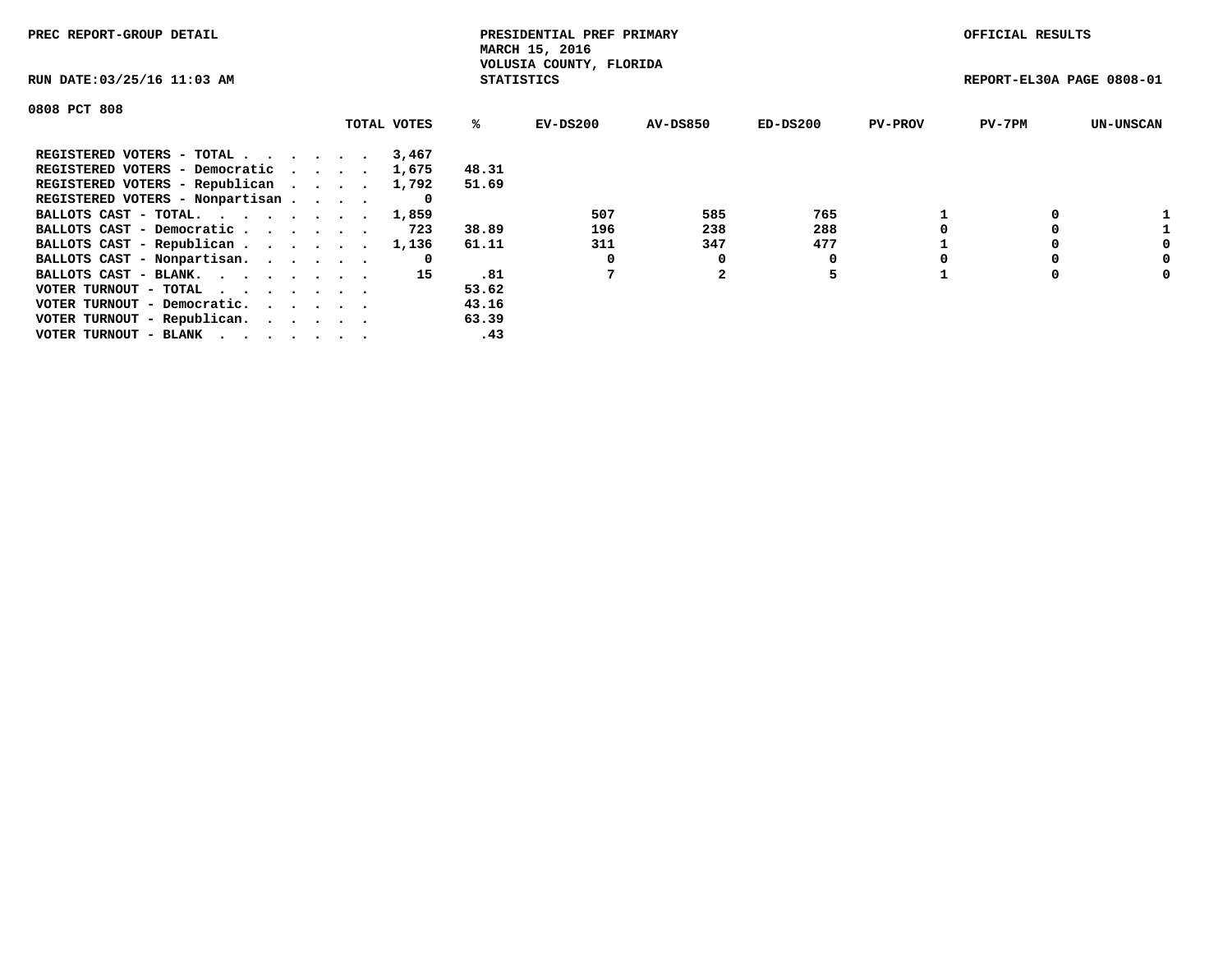| PREC REPORT-GROUP DETAIL<br>RUN DATE: 03/25/16 11:03 AM |  |  |  |  |  |  |  |  |             |     |       | PRESIDENTIAL PREF PRIMARY<br>MARCH 15, 2016<br>VOLUSIA COUNTY, FLORIDA |                 |            |                | OFFICIAL RESULTS          |           |
|---------------------------------------------------------|--|--|--|--|--|--|--|--|-------------|-----|-------|------------------------------------------------------------------------|-----------------|------------|----------------|---------------------------|-----------|
|                                                         |  |  |  |  |  |  |  |  |             |     |       | Democratic                                                             |                 |            |                | REPORT-EL30A PAGE 0808-02 |           |
| 0808 PCT 808                                            |  |  |  |  |  |  |  |  | TOTAL VOTES |     | %ะ    | EV-DS200                                                               | <b>AV-DS850</b> | $ED-DS200$ | <b>PV-PROV</b> | PV-7PM                    | UN-UNSCAN |
| President - Democratic<br>(VOTE FOR) 1                  |  |  |  |  |  |  |  |  |             |     |       |                                                                        |                 |            |                |                           |           |
| Hillary Clinton                                         |  |  |  |  |  |  |  |  |             | 465 | 65.40 | 136                                                                    | 159             | 170        | 0              |                           | 0         |
| Martin O'Malley                                         |  |  |  |  |  |  |  |  |             | 16  | 2.25  |                                                                        |                 |            |                |                           | 0         |
| Bernie Sanders.                                         |  |  |  |  |  |  |  |  |             | 230 | 32.35 | 50                                                                     | 73              | 106        |                |                           |           |
| Over Votes                                              |  |  |  |  |  |  |  |  |             | 0   |       | 0                                                                      | 0               | 0          |                |                           | 0         |
| Under Votes.                                            |  |  |  |  |  |  |  |  |             | 12  |       | ь                                                                      |                 |            |                |                           | 0         |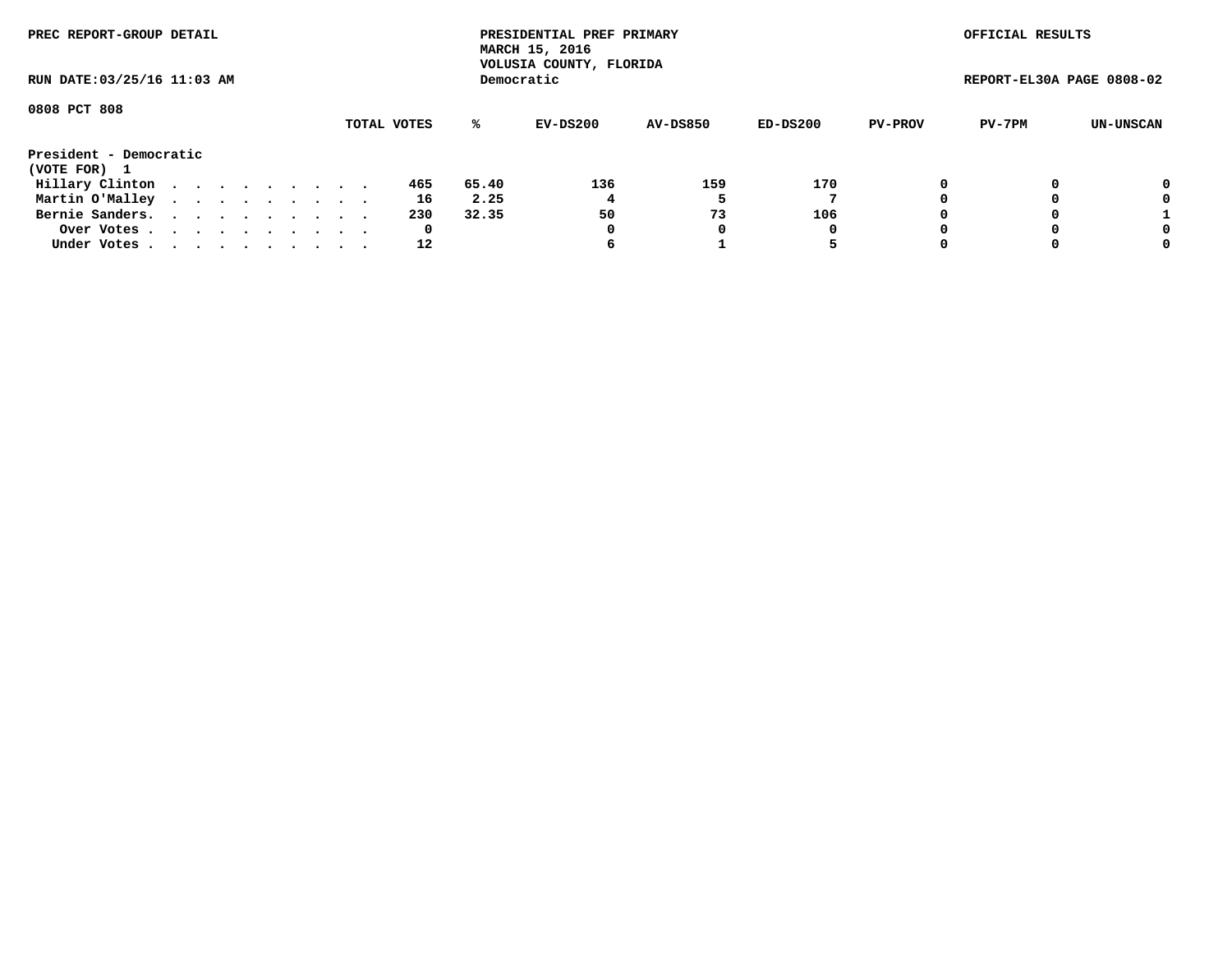| PREC REPORT-GROUP DETAIL    |  |  |  |  |  |  |  |  |             | PRESIDENTIAL PREF PRIMARY<br>MARCH 15, 2016<br>VOLUSIA COUNTY, FLORIDA |            |                 |            | OFFICIAL RESULTS |                           |                  |
|-----------------------------|--|--|--|--|--|--|--|--|-------------|------------------------------------------------------------------------|------------|-----------------|------------|------------------|---------------------------|------------------|
| RUN DATE: 03/25/16 11:03 AM |  |  |  |  |  |  |  |  |             |                                                                        | Republican |                 |            |                  | REPORT-EL30A PAGE 0808-03 |                  |
| 0808 PCT 808                |  |  |  |  |  |  |  |  |             |                                                                        |            |                 |            |                  |                           |                  |
|                             |  |  |  |  |  |  |  |  | TOTAL VOTES | %ะ                                                                     | $EV-DS200$ | <b>AV-DS850</b> | $ED-DS200$ | <b>PV-PROV</b>   | $PV-7PM$                  | <b>UN-UNSCAN</b> |
| President - Republican      |  |  |  |  |  |  |  |  |             |                                                                        |            |                 |            |                  |                           |                  |
| (VOTE FOR)<br>$\mathbf{1}$  |  |  |  |  |  |  |  |  |             |                                                                        |            |                 |            |                  |                           |                  |
| Jeb Bush.                   |  |  |  |  |  |  |  |  | 24          | 2.12                                                                   |            | 23              |            |                  |                           |                  |
| Ben Carson                  |  |  |  |  |  |  |  |  |             | .44                                                                    |            |                 |            |                  |                           |                  |
| Chris Christie.             |  |  |  |  |  |  |  |  |             | .18                                                                    |            |                 |            |                  |                           |                  |
| Ted Cruz.                   |  |  |  |  |  |  |  |  | 128         | 11.30                                                                  |            | 37              | 56         |                  |                           |                  |
| Carly Fiorina               |  |  |  |  |  |  |  |  |             |                                                                        |            |                 |            |                  |                           |                  |
| Jim Gilmore.                |  |  |  |  |  |  |  |  |             |                                                                        |            |                 |            |                  |                           |                  |
| Lindsey Graham.             |  |  |  |  |  |  |  |  |             |                                                                        |            |                 |            |                  |                           |                  |
| Mike Huckabee               |  |  |  |  |  |  |  |  |             |                                                                        |            |                 |            |                  |                           |                  |
| John R. Kasich.             |  |  |  |  |  |  |  |  | 79          | 6.97                                                                   | 14         | 21              |            |                  |                           |                  |
| Rand Paul                   |  |  |  |  |  |  |  |  |             | .44                                                                    |            |                 |            |                  |                           |                  |
| Marco Rubio.                |  |  |  |  |  |  |  |  | 231         | 20.39                                                                  | 64         | 78              | 89         |                  |                           |                  |
| Rick Santorum               |  |  |  |  |  |  |  |  | 0           |                                                                        |            |                 |            |                  |                           |                  |
| Donald J. Trump             |  |  |  |  |  |  |  |  | 659         | 58.16                                                                  | 195        | 180             | 284        |                  |                           |                  |
| Over Votes                  |  |  |  |  |  |  |  |  | 0           |                                                                        |            |                 |            |                  |                           |                  |
| Under Votes                 |  |  |  |  |  |  |  |  |             |                                                                        |            |                 |            |                  |                           |                  |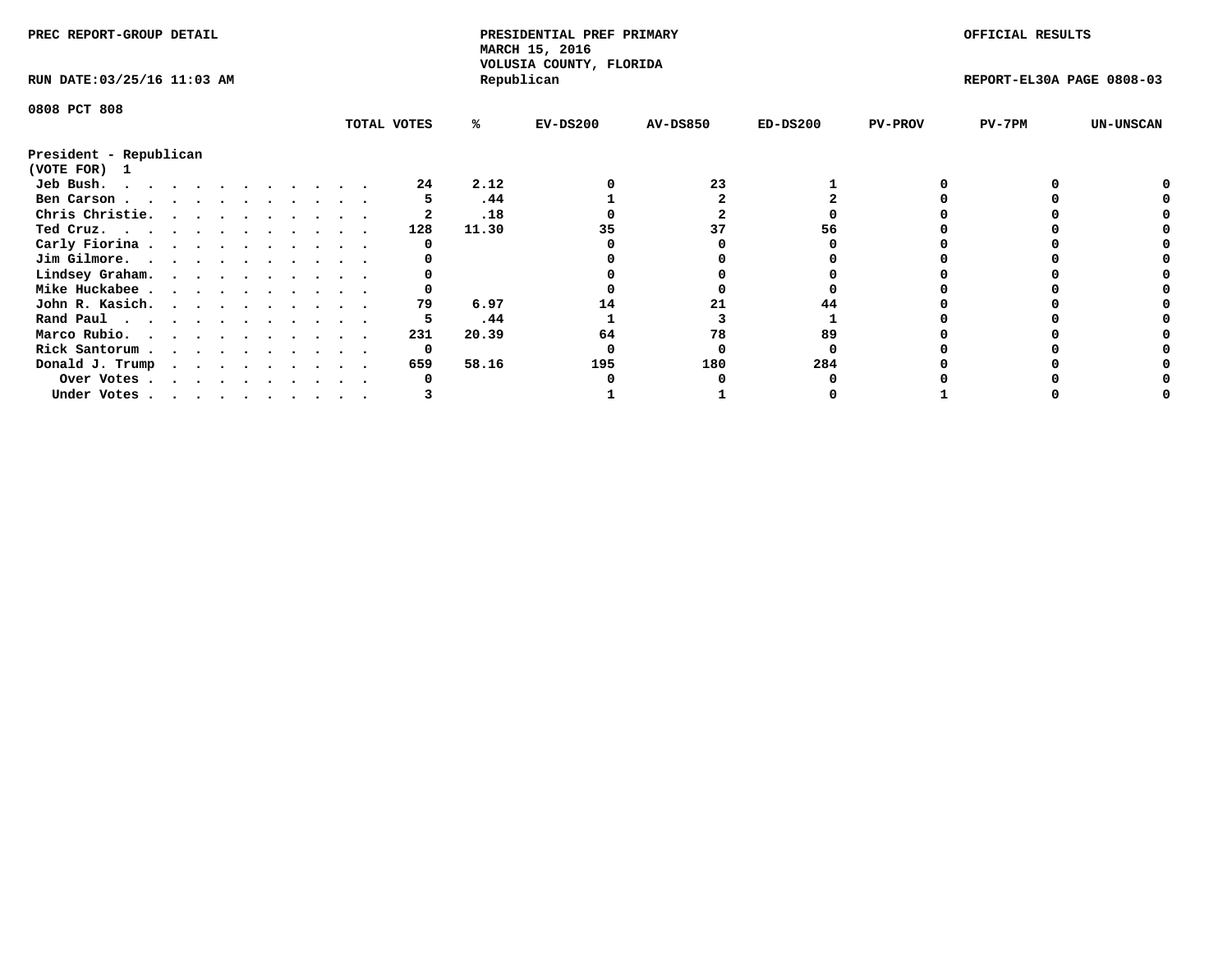| PREC REPORT-GROUP DETAIL                                    |             |       | PRESIDENTIAL PREF PRIMARY<br>MARCH 15, 2016  |          |            |                | OFFICIAL RESULTS          |                  |
|-------------------------------------------------------------|-------------|-------|----------------------------------------------|----------|------------|----------------|---------------------------|------------------|
| RUN DATE: 03/25/16 11:03 AM                                 |             |       | VOLUSIA COUNTY, FLORIDA<br><b>STATISTICS</b> |          |            |                | REPORT-EL30A PAGE 0809-01 |                  |
| 0809 PCT 809                                                |             |       |                                              |          |            |                |                           |                  |
|                                                             | TOTAL VOTES | %ร    | EV-DS200                                     | AV-DS850 | $ED-DS200$ | <b>PV-PROV</b> | $PV-7PM$                  | <b>UN-UNSCAN</b> |
| REGISTERED VOTERS - TOTAL                                   | 538         |       |                                              |          |            |                |                           |                  |
| REGISTERED VOTERS - Democratic                              | 300         | 55.76 |                                              |          |            |                |                           |                  |
| REGISTERED VOTERS - Republican                              | 238         | 44.24 |                                              |          |            |                |                           |                  |
| REGISTERED VOTERS - Nonpartisan                             | 0           |       |                                              |          |            |                |                           |                  |
| BALLOTS CAST - TOTAL.                                       | 274         |       | 65                                           | 91       | 118        |                |                           | 0                |
| BALLOTS CAST - Democratic                                   | 134         | 48.91 | 30                                           | 48       | 56         |                |                           | 0                |
| BALLOTS CAST - Republican                                   | 140         | 51.09 | 35                                           | 43       | 62         |                |                           | 0                |
| BALLOTS CAST - Nonpartisan.                                 | 0           |       |                                              | 0        |            |                |                           | 0                |
| BALLOTS CAST - BLANK.                                       |             | .36   | 0                                            |          | 0          |                |                           | 0                |
| VOTER TURNOUT - TOTAL $\cdot \cdot \cdot \cdot \cdot \cdot$ |             | 50.93 |                                              |          |            |                |                           |                  |
| VOTER TURNOUT - Democratic.                                 |             | 44.67 |                                              |          |            |                |                           |                  |
| VOTER TURNOUT - Republican.                                 |             | 58.82 |                                              |          |            |                |                           |                  |
| VOTER TURNOUT - BLANK                                       |             | .19   |                                              |          |            |                |                           |                  |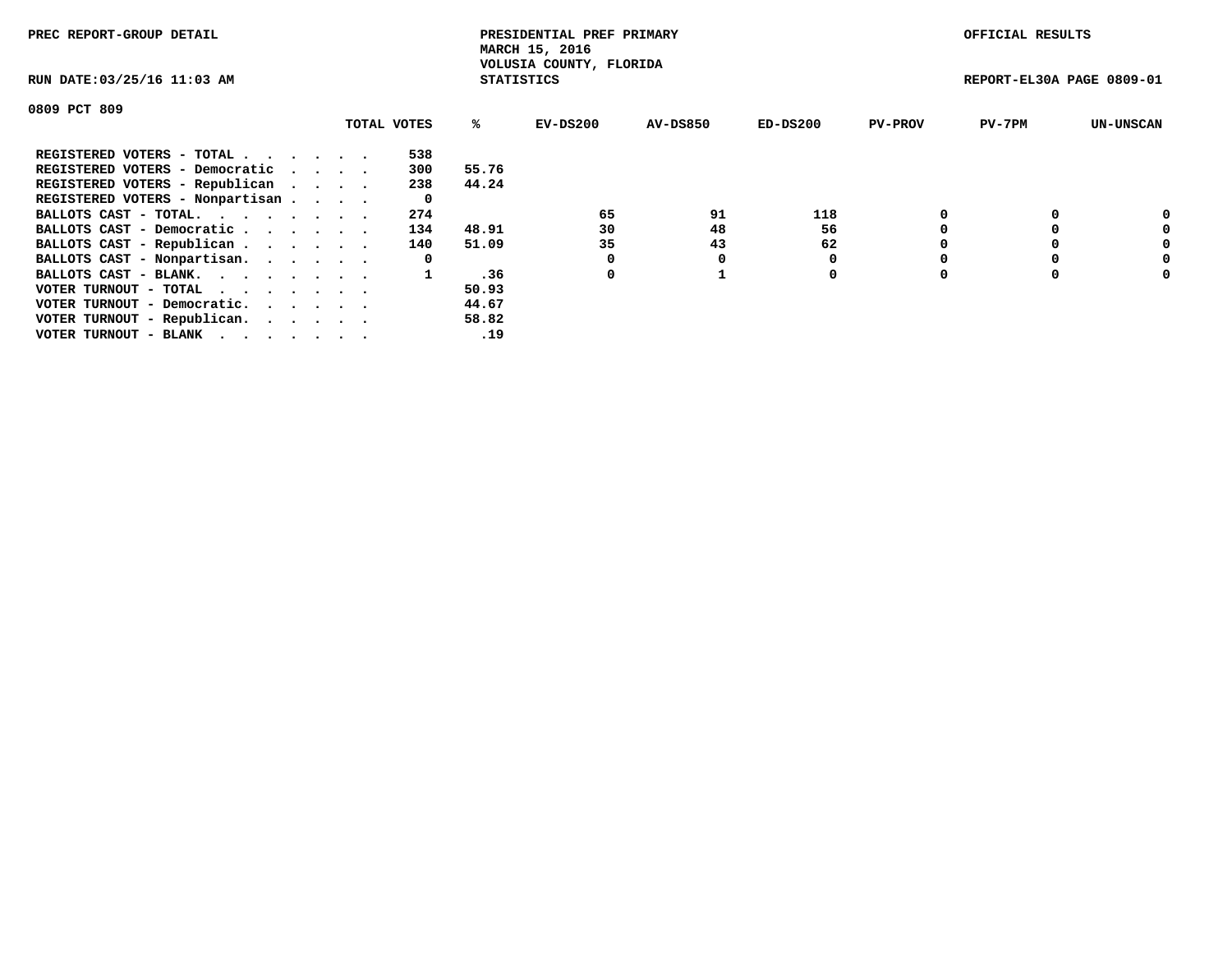| PREC REPORT-GROUP DETAIL<br>RUN DATE: 03/25/16 11:03 AM |  |  |  |  |  |  |  |  |             |       | PRESIDENTIAL PREF PRIMARY<br>MARCH 15, 2016<br>VOLUSIA COUNTY, FLORIDA |                 |            |                | OFFICIAL RESULTS          |           |
|---------------------------------------------------------|--|--|--|--|--|--|--|--|-------------|-------|------------------------------------------------------------------------|-----------------|------------|----------------|---------------------------|-----------|
|                                                         |  |  |  |  |  |  |  |  |             |       | Democratic                                                             |                 |            |                | REPORT-EL30A PAGE 0809-02 |           |
| 0809 PCT 809                                            |  |  |  |  |  |  |  |  | TOTAL VOTES | %ะ    | EV-DS200                                                               | <b>AV-DS850</b> | $ED-DS200$ | <b>PV-PROV</b> | PV-7PM                    | UN-UNSCAN |
| President - Democratic<br>(VOTE FOR) 1                  |  |  |  |  |  |  |  |  |             |       |                                                                        |                 |            |                |                           |           |
| Hillary Clinton                                         |  |  |  |  |  |  |  |  | 64          | 47.76 | 16                                                                     | 25              | 23         | 0              |                           | 0         |
| Martin O'Malley                                         |  |  |  |  |  |  |  |  |             | 2.24  | 0                                                                      |                 | 0          |                |                           | 0         |
| Bernie Sanders.                                         |  |  |  |  |  |  |  |  | 67          | 50.00 | 14                                                                     | 20              | 33         |                |                           | 0         |
| Over Votes                                              |  |  |  |  |  |  |  |  | 0           |       | 0                                                                      | 0               | 0          |                |                           | 0         |
| Under Votes.                                            |  |  |  |  |  |  |  |  | 0           |       |                                                                        |                 | 0          |                |                           | 0         |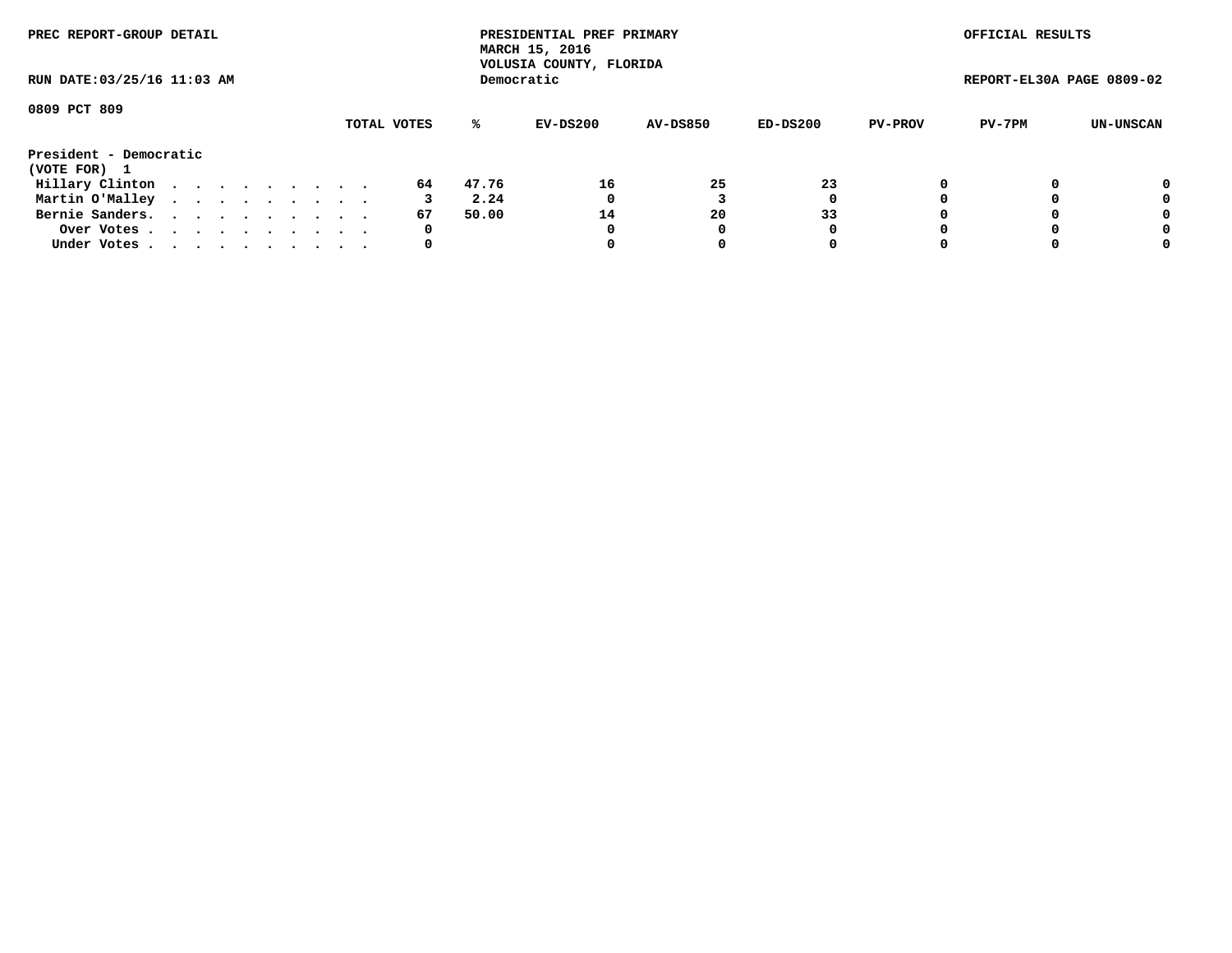| PREC REPORT-GROUP DETAIL               |  |  |  |  |  |  |  |  |             | PRESIDENTIAL PREF PRIMARY<br>MARCH 15, 2016 |                                       |                 |            | OFFICIAL RESULTS |                           |                  |
|----------------------------------------|--|--|--|--|--|--|--|--|-------------|---------------------------------------------|---------------------------------------|-----------------|------------|------------------|---------------------------|------------------|
| RUN DATE: 03/25/16 11:03 AM            |  |  |  |  |  |  |  |  |             |                                             | VOLUSIA COUNTY, FLORIDA<br>Republican |                 |            |                  | REPORT-EL30A PAGE 0809-03 |                  |
| 0809 PCT 809                           |  |  |  |  |  |  |  |  |             |                                             |                                       |                 |            |                  |                           |                  |
|                                        |  |  |  |  |  |  |  |  | TOTAL VOTES | ℁                                           | $EV-DS200$                            | <b>AV-DS850</b> | $ED-DS200$ | <b>PV-PROV</b>   | $PV-7PM$                  | <b>UN-UNSCAN</b> |
| President - Republican<br>(VOTE FOR) 1 |  |  |  |  |  |  |  |  |             |                                             |                                       |                 |            |                  |                           |                  |
| Jeb Bush.<br>.                         |  |  |  |  |  |  |  |  |             | 3.60                                        |                                       |                 |            |                  |                           |                  |
| Ben Carson                             |  |  |  |  |  |  |  |  |             |                                             |                                       |                 |            |                  |                           |                  |
| Chris Christie.                        |  |  |  |  |  |  |  |  |             | .72                                         |                                       |                 |            |                  |                           |                  |
| Ted Cruz.                              |  |  |  |  |  |  |  |  | 17          | 12.23                                       |                                       |                 |            |                  |                           |                  |
| Carly Fiorina                          |  |  |  |  |  |  |  |  |             |                                             |                                       |                 |            |                  |                           |                  |
| Jim Gilmore.                           |  |  |  |  |  |  |  |  |             | .72                                         |                                       |                 |            |                  |                           |                  |
| Lindsey Graham.                        |  |  |  |  |  |  |  |  |             |                                             |                                       |                 |            |                  |                           |                  |
| Mike Huckabee                          |  |  |  |  |  |  |  |  |             |                                             |                                       |                 |            |                  |                           |                  |
| John R. Kasich.                        |  |  |  |  |  |  |  |  | 21          | 15.11                                       |                                       |                 |            |                  |                           |                  |
| Rand Paul                              |  |  |  |  |  |  |  |  | 0           |                                             |                                       |                 |            |                  |                           |                  |
| Marco Rubio.                           |  |  |  |  |  |  |  |  | 33          | 23.74                                       | 10                                    |                 |            |                  |                           |                  |
| Rick Santorum                          |  |  |  |  |  |  |  |  |             |                                             |                                       |                 |            |                  |                           |                  |
|                                        |  |  |  |  |  |  |  |  |             | 43.88                                       |                                       |                 | 30         |                  |                           |                  |
| Donald J. Trump                        |  |  |  |  |  |  |  |  | 61          |                                             | 15                                    | 16              |            |                  |                           |                  |
| Over Votes                             |  |  |  |  |  |  |  |  |             |                                             |                                       |                 |            |                  |                           |                  |
| Under Votes, , , , , , , , , , ,       |  |  |  |  |  |  |  |  |             |                                             |                                       |                 |            |                  |                           |                  |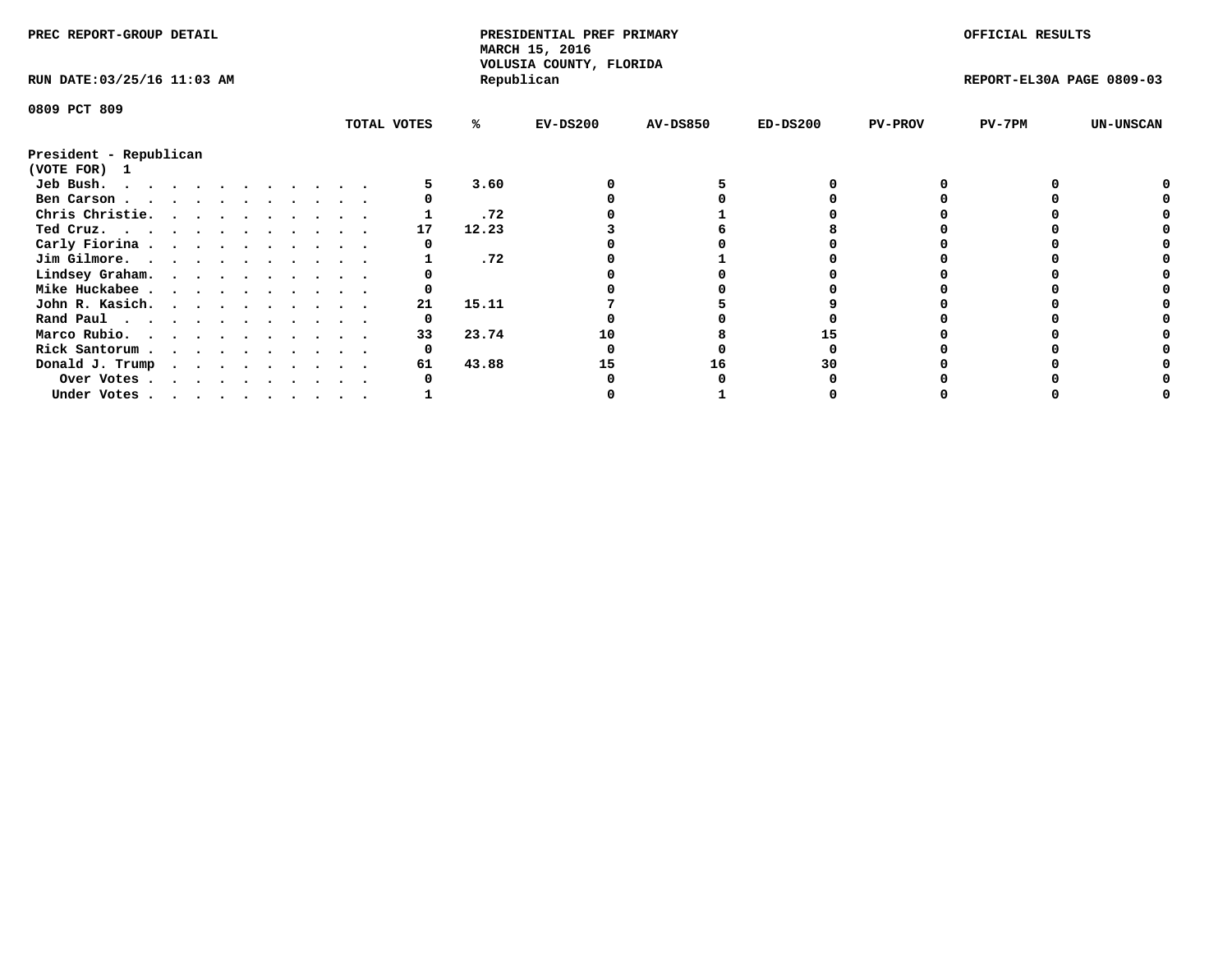| PREC REPORT-GROUP DETAIL        |             |                   | PRESIDENTIAL PREF PRIMARY<br>MARCH 15, 2016 |          |            |                | OFFICIAL RESULTS          |                  |
|---------------------------------|-------------|-------------------|---------------------------------------------|----------|------------|----------------|---------------------------|------------------|
| RUN DATE: 03/25/16 11:03 AM     |             | <b>STATISTICS</b> | VOLUSIA COUNTY, FLORIDA                     |          |            |                | REPORT-EL30A PAGE 0810-01 |                  |
| 0810 PCT 810                    |             |                   |                                             |          |            |                |                           |                  |
|                                 | TOTAL VOTES | ℁                 | EV-DS200                                    | AV-DS850 | $ED-DS200$ | <b>PV-PROV</b> | $PV-7PM$                  | <b>UN-UNSCAN</b> |
| REGISTERED VOTERS - TOTAL       | 1,160       |                   |                                             |          |            |                |                           |                  |
| REGISTERED VOTERS - Democratic  | 619         | 53.36             |                                             |          |            |                |                           |                  |
| REGISTERED VOTERS - Republican  | 541         | 46.64             |                                             |          |            |                |                           |                  |
| REGISTERED VOTERS - Nonpartisan | 0           |                   |                                             |          |            |                |                           |                  |
| BALLOTS CAST - TOTAL.           | 555         |                   | 144                                         | 175      | 235        |                |                           | 0                |
| BALLOTS CAST - Democratic       | 268         | 48.29             | 79                                          | 75       | 113        |                |                           | 0                |
| BALLOTS CAST - Republican       | 287         | 51.71             | 65                                          | 100      | 122        |                |                           | 0                |
| BALLOTS CAST - Nonpartisan.     | 0           |                   |                                             | 0        |            |                |                           | 0                |
| BALLOTS CAST - BLANK.           |             | .36               |                                             | 0        |            |                |                           | 0                |
| VOTER TURNOUT - TOTAL           |             | 47.84             |                                             |          |            |                |                           |                  |
| VOTER TURNOUT - Democratic.     |             | 43.30             |                                             |          |            |                |                           |                  |
| VOTER TURNOUT - Republican.     |             | 53.05             |                                             |          |            |                |                           |                  |
| VOTER TURNOUT - BLANK           |             | .17               |                                             |          |            |                |                           |                  |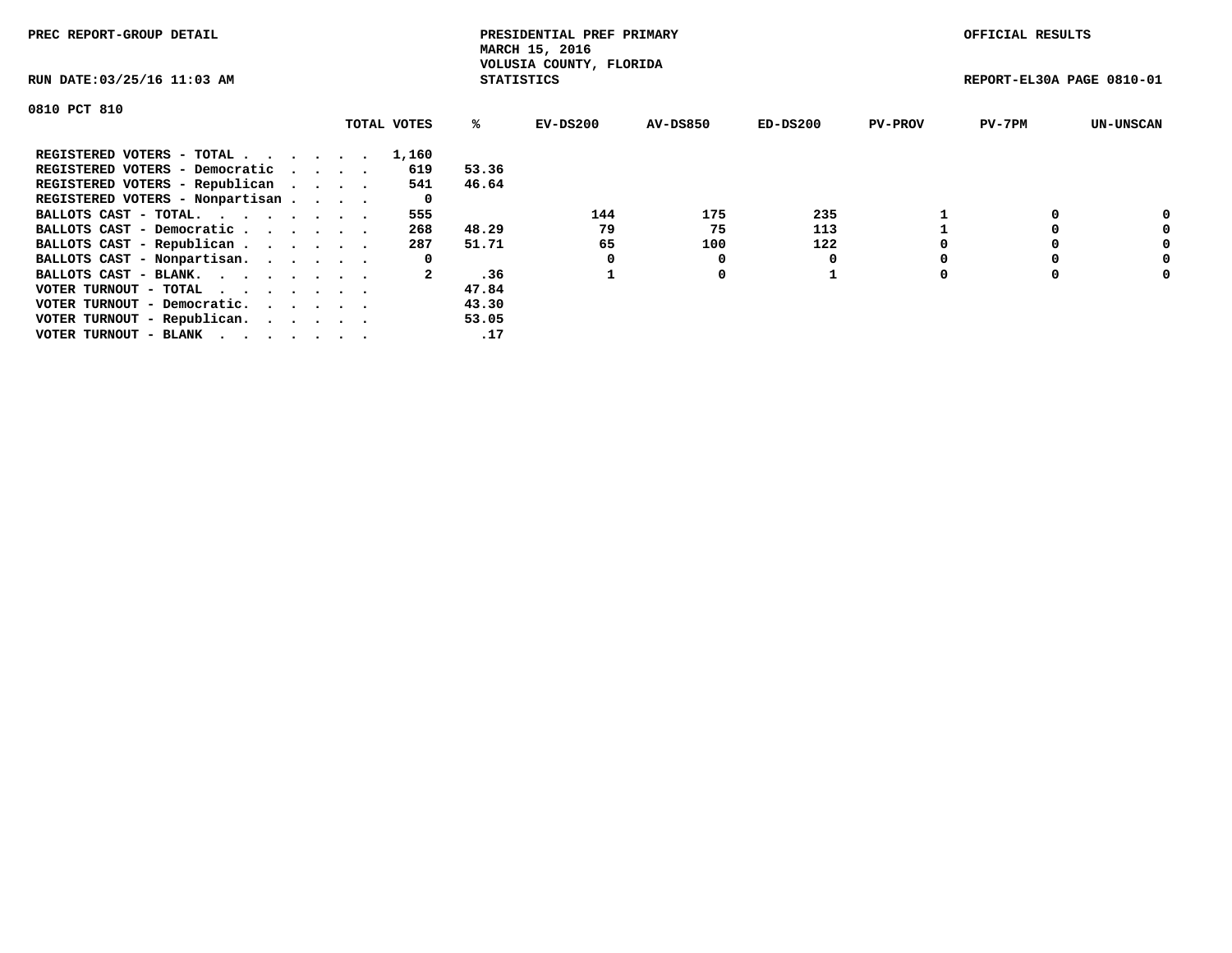| PREC REPORT-GROUP DETAIL<br>RUN DATE: 03/25/16 11:03 AM |  |  |  |  |  |  |  |  |             |       | PRESIDENTIAL PREF PRIMARY<br>MARCH 15, 2016<br>VOLUSIA COUNTY, FLORIDA |                 |          |                | OFFICIAL RESULTS          |           |
|---------------------------------------------------------|--|--|--|--|--|--|--|--|-------------|-------|------------------------------------------------------------------------|-----------------|----------|----------------|---------------------------|-----------|
|                                                         |  |  |  |  |  |  |  |  |             |       | Democratic                                                             |                 |          |                | REPORT-EL30A PAGE 0810-02 |           |
| 0810 PCT 810                                            |  |  |  |  |  |  |  |  |             |       |                                                                        |                 |          |                |                           |           |
|                                                         |  |  |  |  |  |  |  |  | TOTAL VOTES | ℁     | EV-DS200                                                               | <b>AV-DS850</b> | ED-DS200 | <b>PV-PROV</b> | PV-7PM                    | UN-UNSCAN |
| President - Democratic<br>(VOTE FOR) 1                  |  |  |  |  |  |  |  |  |             |       |                                                                        |                 |          |                |                           |           |
| Hillary Clinton                                         |  |  |  |  |  |  |  |  | 133         | 50.00 | 33                                                                     | 45              | 55       |                |                           | 0         |
| Martin O'Malley                                         |  |  |  |  |  |  |  |  | 3           | 1.13  |                                                                        |                 |          |                |                           | 0         |
| Bernie Sanders.                                         |  |  |  |  |  |  |  |  | 130         | 48.87 | 43                                                                     | 30              | 56       |                |                           | 0         |
| Over Votes.                                             |  |  |  |  |  |  |  |  | 0           |       | 0                                                                      | 0               | 0        |                |                           | 0         |
| Under Votes                                             |  |  |  |  |  |  |  |  | 2           |       |                                                                        |                 |          |                |                           | 0         |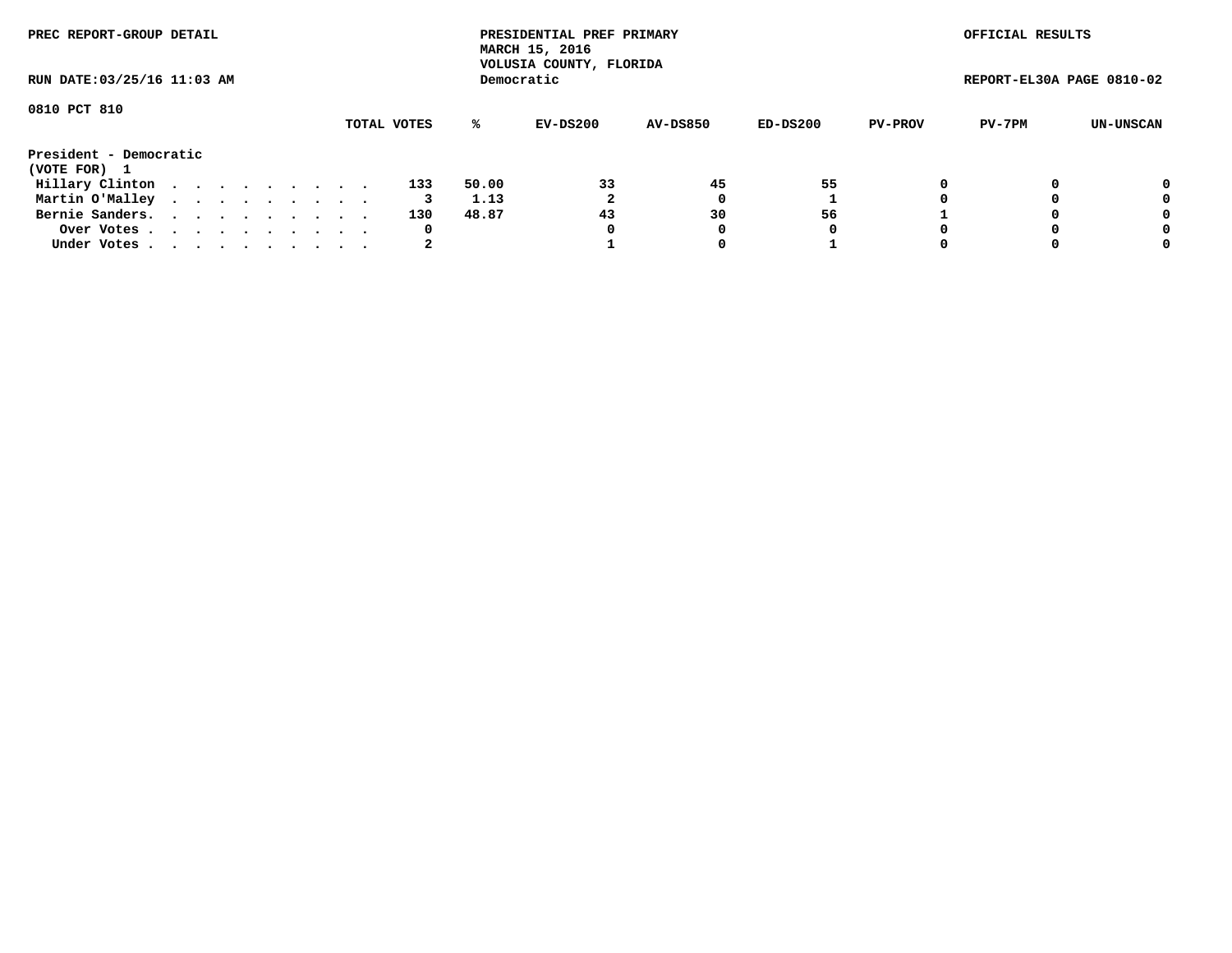| PREC REPORT-GROUP DETAIL               |  |  |  |  |  |  |  |  |             | PRESIDENTIAL PREF PRIMARY<br>MARCH 15, 2016<br>VOLUSIA COUNTY, FLORIDA |            |                 |            | OFFICIAL RESULTS |                           |                  |
|----------------------------------------|--|--|--|--|--|--|--|--|-------------|------------------------------------------------------------------------|------------|-----------------|------------|------------------|---------------------------|------------------|
| RUN DATE: 03/25/16 11:03 AM            |  |  |  |  |  |  |  |  |             |                                                                        | Republican |                 |            |                  | REPORT-EL30A PAGE 0810-03 |                  |
| 0810 PCT 810                           |  |  |  |  |  |  |  |  |             |                                                                        |            |                 |            |                  |                           |                  |
|                                        |  |  |  |  |  |  |  |  | TOTAL VOTES | %ะ                                                                     | EV-DS200   | <b>AV-DS850</b> | $ED-DS200$ | <b>PV-PROV</b>   | $PV-7PM$                  | <b>UN-UNSCAN</b> |
| President - Republican<br>(VOTE FOR) 1 |  |  |  |  |  |  |  |  |             |                                                                        |            |                 |            |                  |                           |                  |
| Jeb Bush.                              |  |  |  |  |  |  |  |  |             | 1.05                                                                   |            |                 |            |                  |                           |                  |
| Ben Carson                             |  |  |  |  |  |  |  |  |             | 1.74                                                                   |            |                 |            |                  |                           |                  |
| Chris Christie.                        |  |  |  |  |  |  |  |  |             |                                                                        |            |                 |            |                  |                           |                  |
| Ted Cruz.                              |  |  |  |  |  |  |  |  | 47          | 16.38                                                                  | 14         | 10              |            |                  |                           |                  |
| Carly Fiorina                          |  |  |  |  |  |  |  |  |             | .35                                                                    |            |                 |            |                  |                           |                  |
| Jim Gilmore.                           |  |  |  |  |  |  |  |  |             |                                                                        |            |                 |            |                  |                           |                  |
| Lindsey Graham.                        |  |  |  |  |  |  |  |  |             |                                                                        |            |                 |            |                  |                           |                  |
| Mike Huckabee                          |  |  |  |  |  |  |  |  |             | .35                                                                    |            |                 |            |                  |                           |                  |
| John R. Kasich.                        |  |  |  |  |  |  |  |  | 16          | 5.57                                                                   |            |                 |            |                  |                           |                  |
| Rand Paul                              |  |  |  |  |  |  |  |  |             | .35                                                                    |            |                 |            |                  |                           |                  |
| Marco Rubio.                           |  |  |  |  |  |  |  |  | 77          | 26.83                                                                  |            | 38              | 24         |                  |                           |                  |
| Rick Santorum                          |  |  |  |  |  |  |  |  | 0           |                                                                        |            |                 |            |                  |                           |                  |
| Donald J. Trump                        |  |  |  |  |  |  |  |  | 136         | 47.39                                                                  |            | 42              |            |                  |                           |                  |
| Over Votes                             |  |  |  |  |  |  |  |  |             |                                                                        |            |                 |            |                  |                           |                  |
| Under Votes                            |  |  |  |  |  |  |  |  |             |                                                                        |            |                 |            |                  |                           |                  |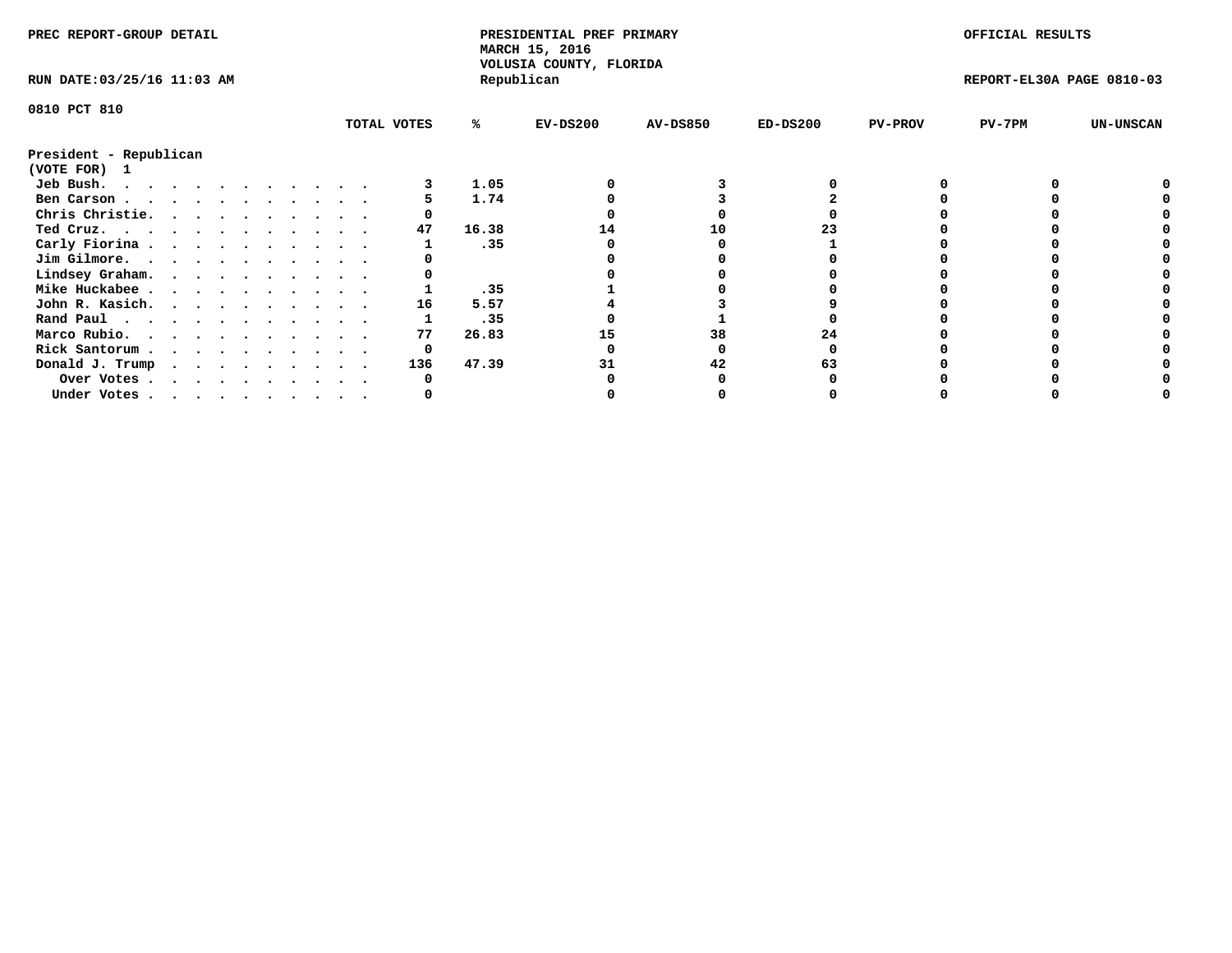| PREC REPORT-GROUP DETAIL                                    |             |                   | PRESIDENTIAL PREF PRIMARY<br>MARCH 15, 2016 |          |            |                | OFFICIAL RESULTS          |                  |
|-------------------------------------------------------------|-------------|-------------------|---------------------------------------------|----------|------------|----------------|---------------------------|------------------|
| RUN DATE: 03/25/16 11:03 AM                                 |             | <b>STATISTICS</b> | VOLUSIA COUNTY, FLORIDA                     |          |            |                | REPORT-EL30A PAGE 0812-01 |                  |
| 0812 PCT 812                                                |             |                   |                                             |          |            |                |                           |                  |
|                                                             | TOTAL VOTES | %ะ                | EV-DS200                                    | AV-DS850 | $ED-DS200$ | <b>PV-PROV</b> | $PV-7PM$                  | <b>UN-UNSCAN</b> |
| REGISTERED VOTERS - TOTAL                                   | 1,855       |                   |                                             |          |            |                |                           |                  |
| REGISTERED VOTERS - Democratic                              | 823         | 44.37             |                                             |          |            |                |                           |                  |
| REGISTERED VOTERS - Republican                              | 1,032       | 55.63             |                                             |          |            |                |                           |                  |
| REGISTERED VOTERS - Nonpartisan                             | 0           |                   |                                             |          |            |                |                           |                  |
| BALLOTS CAST - TOTAL.                                       | 1,027       |                   | 259                                         | 310      | 449        |                |                           | 0                |
| BALLOTS CAST - Democratic                                   | 409         | 39.82             | 110                                         | 126      | 171        |                |                           | 0                |
| BALLOTS CAST - Republican                                   | 618         | 60.18             | 149                                         | 184      | 278        |                |                           | 0                |
| BALLOTS CAST - Nonpartisan.                                 | 0           |                   | 0                                           | O        |            |                |                           | 0                |
| BALLOTS CAST - BLANK.                                       |             | .10               | 0                                           | 0        | 0          |                |                           | 0                |
| VOTER TURNOUT - TOTAL $\cdot \cdot \cdot \cdot \cdot \cdot$ |             | 55.36             |                                             |          |            |                |                           |                  |
| VOTER TURNOUT - Democratic.                                 |             | 49.70             |                                             |          |            |                |                           |                  |
| VOTER TURNOUT - Republican.                                 |             | 59.88             |                                             |          |            |                |                           |                  |
| VOTER TURNOUT - BLANK                                       |             | .05               |                                             |          |            |                |                           |                  |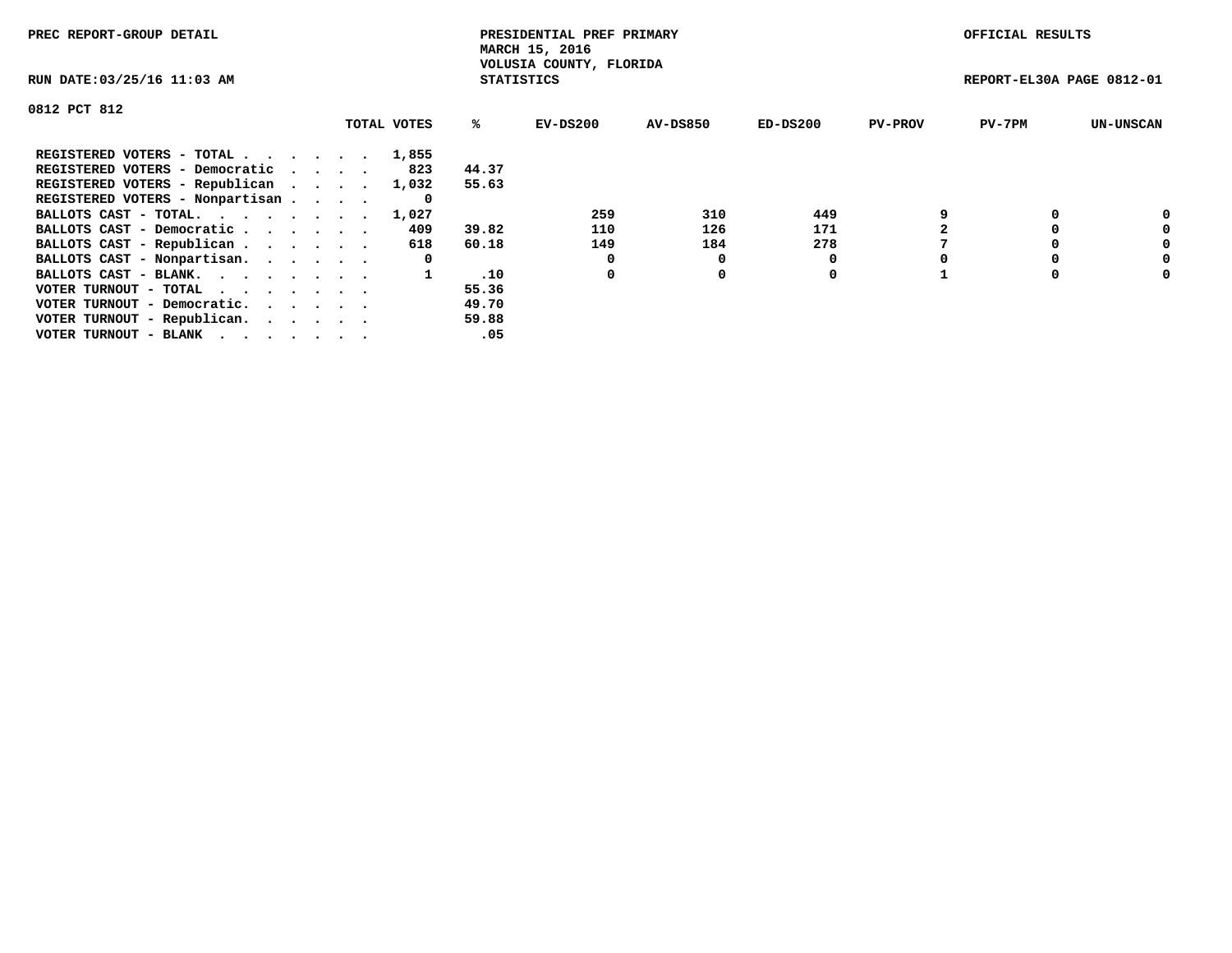| PREC REPORT-GROUP DETAIL<br>RUN DATE: 03/25/16 11:03 AM |  |  |  |  |  |  |  |  |             |       | PRESIDENTIAL PREF PRIMARY<br>MARCH 15, 2016<br>VOLUSIA COUNTY, FLORIDA |                 |          |                | OFFICIAL RESULTS          |           |
|---------------------------------------------------------|--|--|--|--|--|--|--|--|-------------|-------|------------------------------------------------------------------------|-----------------|----------|----------------|---------------------------|-----------|
|                                                         |  |  |  |  |  |  |  |  |             |       | Democratic                                                             |                 |          |                | REPORT-EL30A PAGE 0812-02 |           |
| 0812 PCT 812                                            |  |  |  |  |  |  |  |  |             |       |                                                                        |                 |          |                |                           |           |
|                                                         |  |  |  |  |  |  |  |  | TOTAL VOTES | ℁     | EV-DS200                                                               | <b>AV-DS850</b> | ED-DS200 | <b>PV-PROV</b> | PV-7PM                    | UN-UNSCAN |
| President - Democratic                                  |  |  |  |  |  |  |  |  |             |       |                                                                        |                 |          |                |                           |           |
| (VOTE FOR) 1                                            |  |  |  |  |  |  |  |  |             |       |                                                                        |                 |          |                |                           |           |
| Hillary Clinton                                         |  |  |  |  |  |  |  |  | 263         | 64.30 | 73                                                                     | 87              | 102      |                |                           | 0         |
| Martin O'Malley                                         |  |  |  |  |  |  |  |  | 5           | 1.22  | 0                                                                      |                 |          |                |                           | 0         |
| Bernie Sanders.                                         |  |  |  |  |  |  |  |  | 141         | 34.47 | 37                                                                     | 37              | 66       |                |                           | 0         |
| Over Votes.                                             |  |  |  |  |  |  |  |  | 0           |       | 0                                                                      | 0               | 0        |                |                           | 0         |
| Under Votes                                             |  |  |  |  |  |  |  |  | 0           |       |                                                                        |                 | 0        |                |                           | 0         |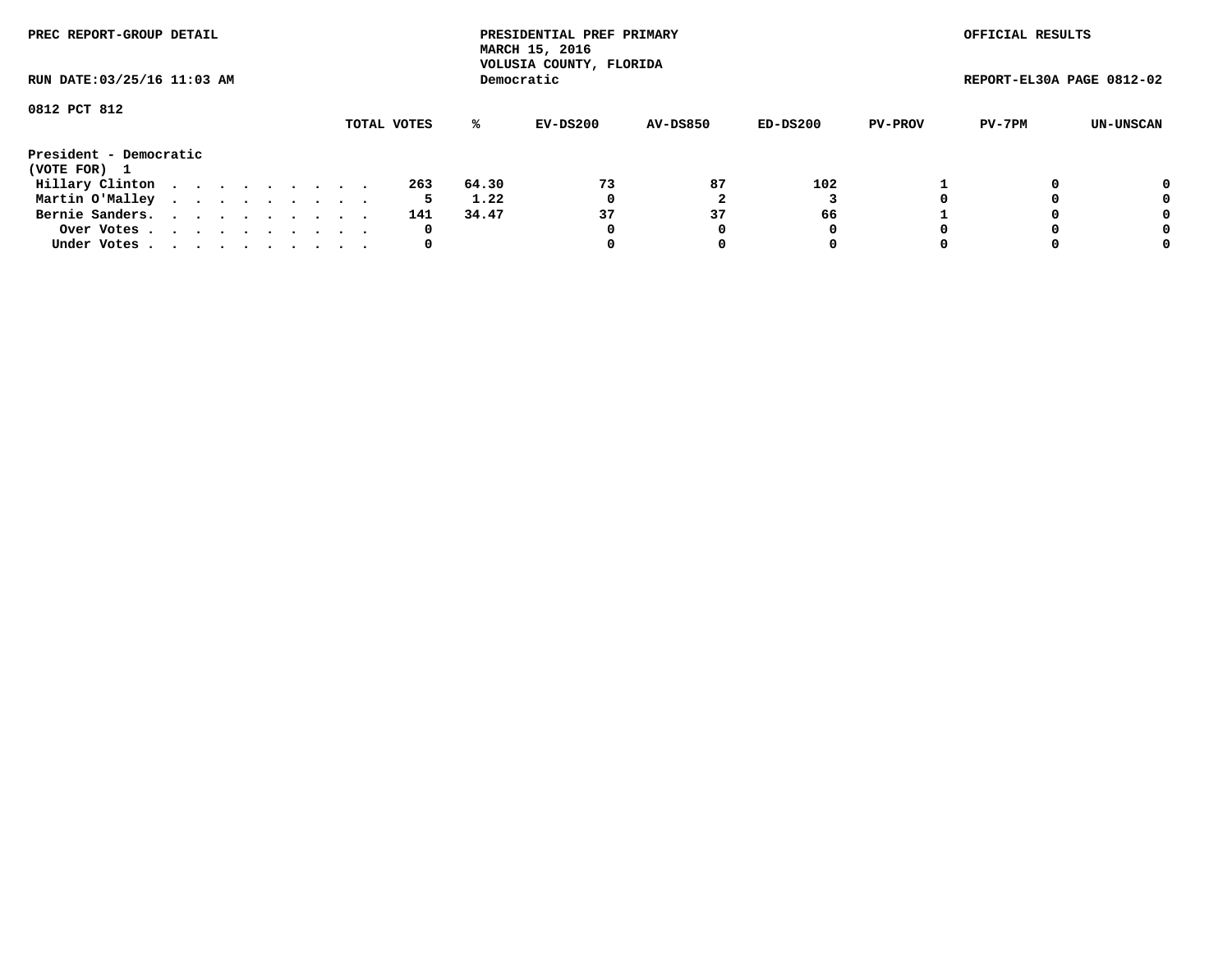| PREC REPORT-GROUP DETAIL    |  |  |  |  |  |  |  |             | PRESIDENTIAL PREF PRIMARY<br>MARCH 15, 2016<br>VOLUSIA COUNTY, FLORIDA |            |                 |            | OFFICIAL RESULTS |                           |                  |
|-----------------------------|--|--|--|--|--|--|--|-------------|------------------------------------------------------------------------|------------|-----------------|------------|------------------|---------------------------|------------------|
| RUN DATE: 03/25/16 11:03 AM |  |  |  |  |  |  |  |             |                                                                        | Republican |                 |            |                  | REPORT-EL30A PAGE 0812-03 |                  |
| 0812 PCT 812                |  |  |  |  |  |  |  |             |                                                                        |            |                 |            |                  |                           |                  |
|                             |  |  |  |  |  |  |  | TOTAL VOTES | %ะ                                                                     | $EV-DS200$ | <b>AV-DS850</b> | $ED-DS200$ | <b>PV-PROV</b>   | $PV-7PM$                  | <b>UN-UNSCAN</b> |
| President - Republican      |  |  |  |  |  |  |  |             |                                                                        |            |                 |            |                  |                           |                  |
| (VOTE FOR) 1                |  |  |  |  |  |  |  |             |                                                                        |            |                 |            |                  |                           |                  |
| Jeb Bush.                   |  |  |  |  |  |  |  | 14          | 2.27                                                                   |            |                 |            |                  |                           |                  |
| Ben Carson                  |  |  |  |  |  |  |  |             | .49                                                                    |            |                 |            |                  |                           |                  |
| Chris Christie.             |  |  |  |  |  |  |  |             |                                                                        |            |                 |            |                  |                           |                  |
| Ted Cruz.                   |  |  |  |  |  |  |  | 73          | 11.83                                                                  | 26         |                 | 34         |                  |                           |                  |
| Carly Fiorina               |  |  |  |  |  |  |  |             | .16                                                                    |            |                 |            |                  |                           |                  |
| Jim Gilmore.                |  |  |  |  |  |  |  |             | .16                                                                    |            |                 |            |                  |                           |                  |
| Lindsey Graham.             |  |  |  |  |  |  |  |             |                                                                        |            |                 |            |                  |                           |                  |
| Mike Huckabee               |  |  |  |  |  |  |  |             | .32                                                                    |            |                 |            |                  |                           |                  |
| John R. Kasich.             |  |  |  |  |  |  |  | 57          | 9.24                                                                   | 14         | 23              |            |                  |                           |                  |
| Rand Paul                   |  |  |  |  |  |  |  |             | .16                                                                    |            |                 |            |                  |                           |                  |
| Marco Rubio.                |  |  |  |  |  |  |  | 145         | 23.50                                                                  | 29         | 51              | 65         |                  |                           |                  |
| Rick Santorum               |  |  |  |  |  |  |  | 0           |                                                                        |            |                 |            |                  |                           |                  |
| Donald J. Trump             |  |  |  |  |  |  |  | 320         | 51.86                                                                  |            | 86              | 153        |                  |                           |                  |
| Over Votes                  |  |  |  |  |  |  |  |             |                                                                        |            |                 |            |                  |                           |                  |
| Under Votes                 |  |  |  |  |  |  |  |             |                                                                        |            |                 |            |                  |                           |                  |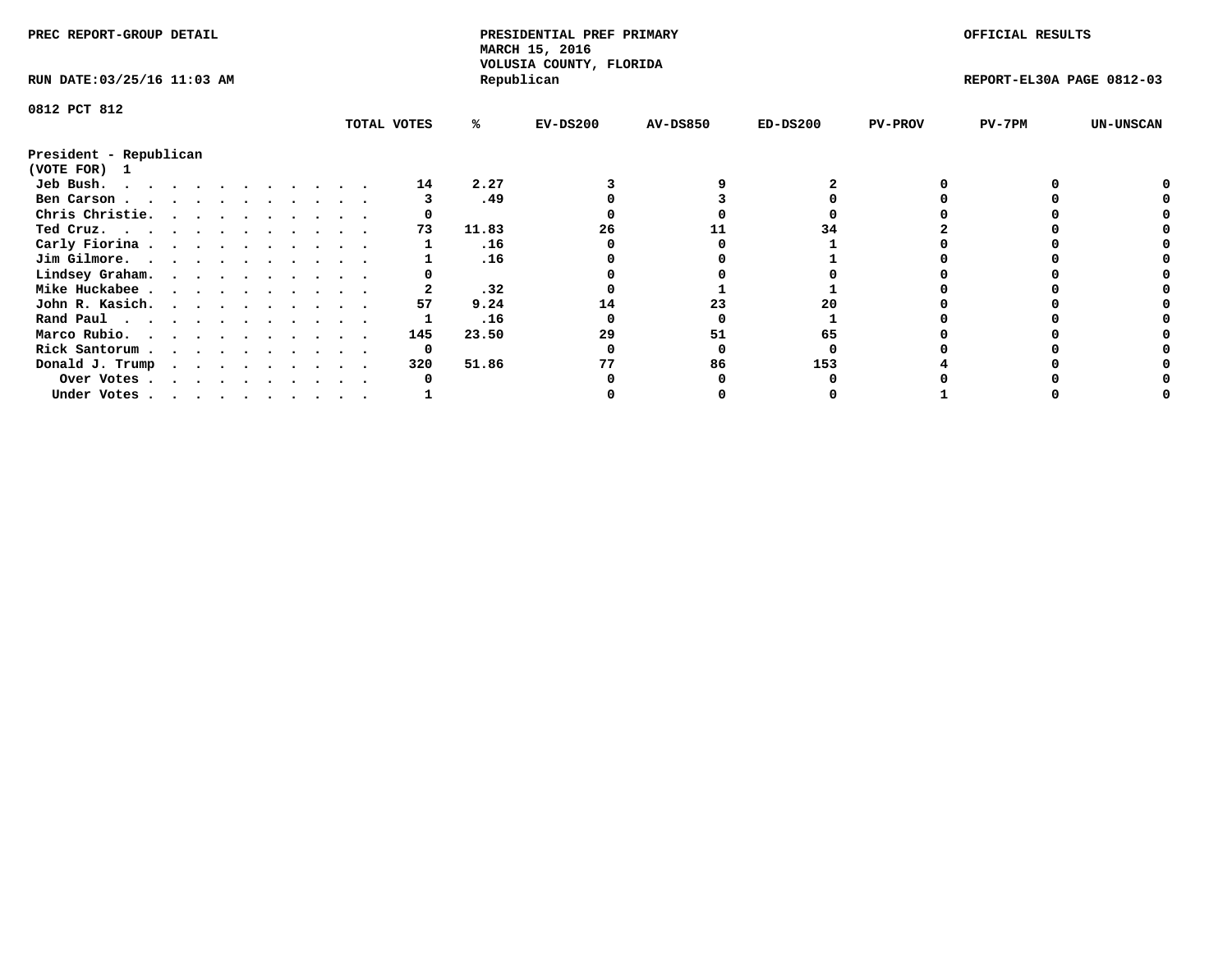| PREC REPORT-GROUP DETAIL                                    |             |                   | PRESIDENTIAL PREF PRIMARY<br>MARCH 15, 2016 |                 |            |                | OFFICIAL RESULTS          |                  |
|-------------------------------------------------------------|-------------|-------------------|---------------------------------------------|-----------------|------------|----------------|---------------------------|------------------|
| RUN DATE: 03/25/16 11:03 AM                                 |             | <b>STATISTICS</b> | VOLUSIA COUNTY, FLORIDA                     |                 |            |                | REPORT-EL30A PAGE 0813-01 |                  |
| 0813 PCT 813                                                |             |                   |                                             |                 |            |                |                           |                  |
|                                                             | TOTAL VOTES | ℁                 | EV-DS200                                    | <b>AV-DS850</b> | $ED-DS200$ | <b>PV-PROV</b> | $PV-7PM$                  | <b>UN-UNSCAN</b> |
| REGISTERED VOTERS - TOTAL                                   | 1,344       |                   |                                             |                 |            |                |                           |                  |
| REGISTERED VOTERS - Democratic                              | 502         | 37.35             |                                             |                 |            |                |                           |                  |
| REGISTERED VOTERS - Republican                              | 842         | 62.65             |                                             |                 |            |                |                           |                  |
| REGISTERED VOTERS - Nonpartisan                             | 0           |                   |                                             |                 |            |                |                           |                  |
| BALLOTS CAST - TOTAL.                                       | 786         |                   | 159                                         | 235             | 392        |                |                           | 0                |
| BALLOTS CAST - Democratic                                   | 248         | 31.55             | 46                                          | 77              | 125        |                |                           | 0                |
| BALLOTS CAST - Republican                                   | 538         | 68.45             | 113                                         | 158             | 267        |                |                           | 0                |
| BALLOTS CAST - Nonpartisan.                                 | 0           |                   |                                             |                 |            |                |                           | 0                |
| BALLOTS CAST - BLANK.                                       |             | .13               | 0                                           |                 | 0          |                |                           | 0                |
| VOTER TURNOUT - TOTAL $\cdot \cdot \cdot \cdot \cdot \cdot$ |             | 58.48             |                                             |                 |            |                |                           |                  |
| VOTER TURNOUT - Democratic.                                 |             | 49.40             |                                             |                 |            |                |                           |                  |
| VOTER TURNOUT - Republican.                                 |             | 63.90             |                                             |                 |            |                |                           |                  |
| VOTER TURNOUT - BLANK                                       |             | .07               |                                             |                 |            |                |                           |                  |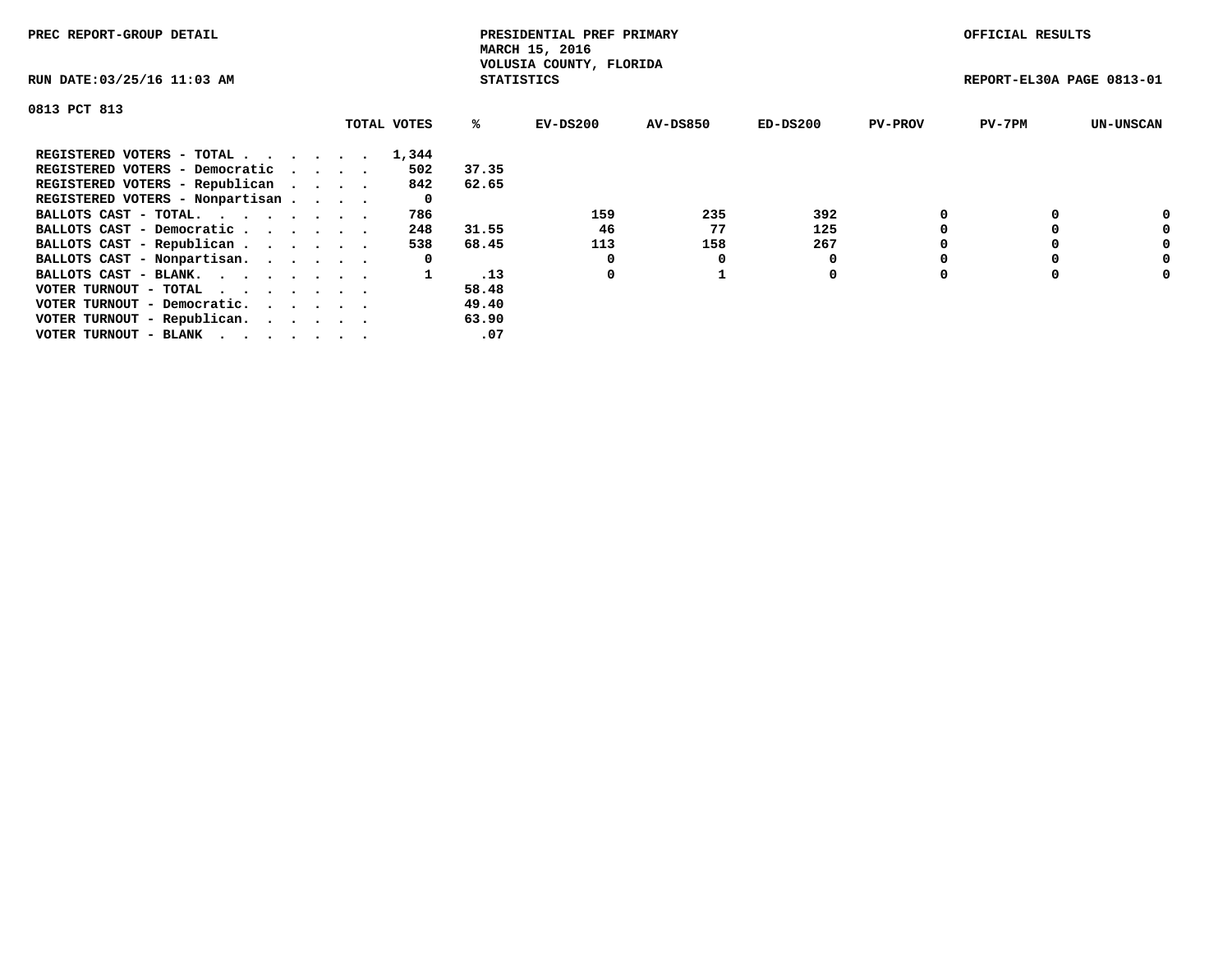| PREC REPORT-GROUP DETAIL<br>RUN DATE: 03/25/16 11:03 AM |  |  |  |  |  |  |  |  |             |       | PRESIDENTIAL PREF PRIMARY<br>MARCH 15, 2016<br>VOLUSIA COUNTY, FLORIDA |                 |          |                | OFFICIAL RESULTS          |           |
|---------------------------------------------------------|--|--|--|--|--|--|--|--|-------------|-------|------------------------------------------------------------------------|-----------------|----------|----------------|---------------------------|-----------|
|                                                         |  |  |  |  |  |  |  |  |             |       | Democratic                                                             |                 |          |                | REPORT-EL30A PAGE 0813-02 |           |
| 0813 PCT 813                                            |  |  |  |  |  |  |  |  | TOTAL VOTES | %ะ    | EV-DS200                                                               | <b>AV-DS850</b> | ED-DS200 | <b>PV-PROV</b> | PV-7PM                    | UN-UNSCAN |
| President - Democratic<br>(VOTE FOR) 1                  |  |  |  |  |  |  |  |  |             |       |                                                                        |                 |          |                |                           |           |
| Hillary Clinton                                         |  |  |  |  |  |  |  |  | 162         | 65.59 | 39                                                                     | 50              | 73       |                |                           | 0         |
| Martin O'Malley                                         |  |  |  |  |  |  |  |  | 4.          | 1.62  | 0                                                                      |                 | 0        |                |                           | 0         |
| Bernie Sanders.                                         |  |  |  |  |  |  |  |  | 81          | 32.79 |                                                                        | 22              | 52       |                |                           | 0         |
| Over Votes.                                             |  |  |  |  |  |  |  |  | 0           |       | 0                                                                      | 0               | 0        |                |                           | 0         |
| Under Votes.                                            |  |  |  |  |  |  |  |  |             |       |                                                                        |                 | 0        |                |                           | 0         |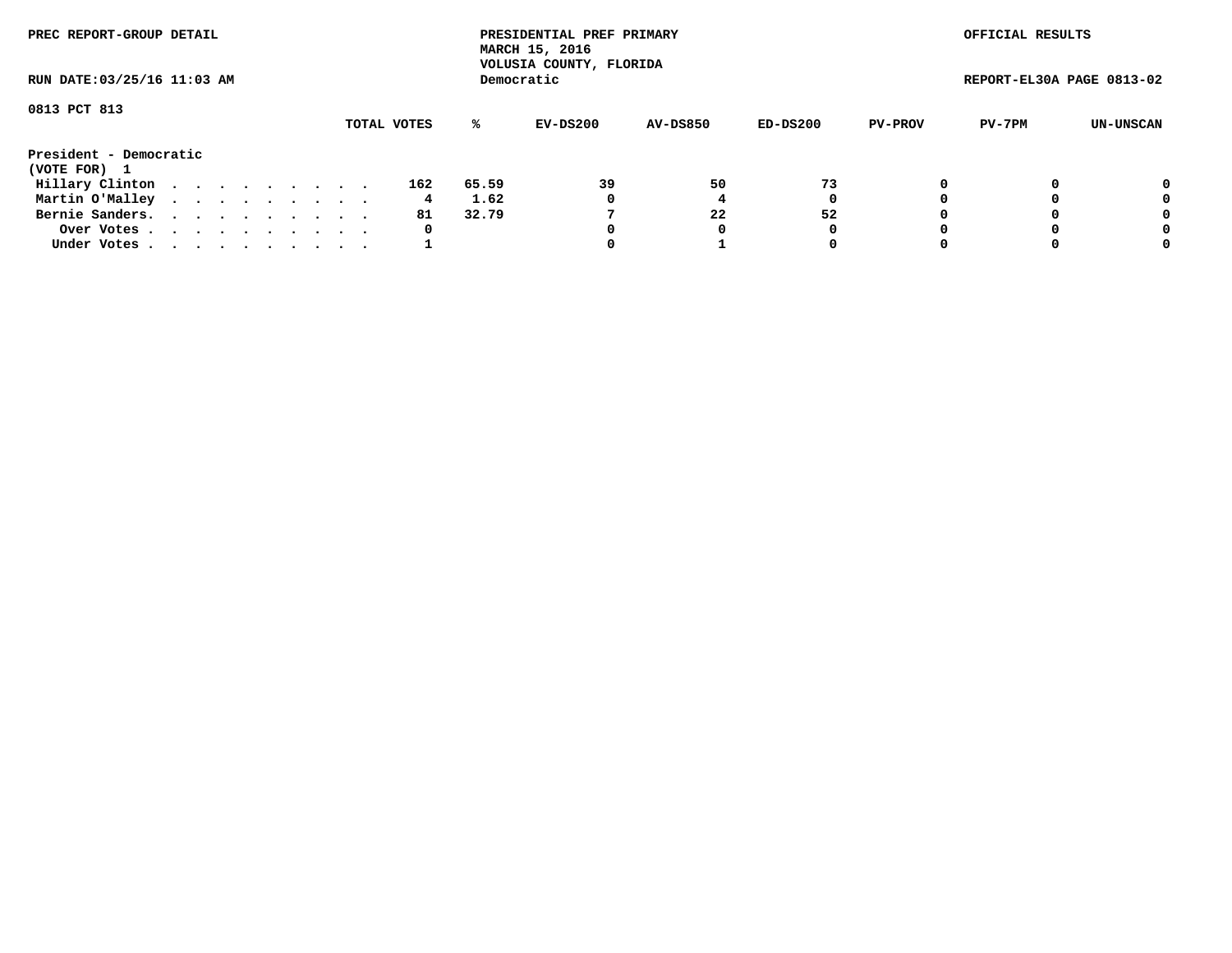| PREC REPORT-GROUP DETAIL    |  |  |  |  |  |  |  |             | PRESIDENTIAL PREF PRIMARY<br>MARCH 15, 2016<br>VOLUSIA COUNTY, FLORIDA |            |                 |            | OFFICIAL RESULTS |                           |                  |
|-----------------------------|--|--|--|--|--|--|--|-------------|------------------------------------------------------------------------|------------|-----------------|------------|------------------|---------------------------|------------------|
| RUN DATE: 03/25/16 11:03 AM |  |  |  |  |  |  |  |             |                                                                        | Republican |                 |            |                  | REPORT-EL30A PAGE 0813-03 |                  |
| 0813 PCT 813                |  |  |  |  |  |  |  |             |                                                                        |            |                 |            |                  |                           |                  |
|                             |  |  |  |  |  |  |  | TOTAL VOTES | %ะ                                                                     | $EV-DS200$ | <b>AV-DS850</b> | $ED-DS200$ | <b>PV-PROV</b>   | $PV-7PM$                  | <b>UN-UNSCAN</b> |
| President - Republican      |  |  |  |  |  |  |  |             |                                                                        |            |                 |            |                  |                           |                  |
| (VOTE FOR) 1                |  |  |  |  |  |  |  |             |                                                                        |            |                 |            |                  |                           |                  |
| Jeb Bush.                   |  |  |  |  |  |  |  | 10          | 1.86                                                                   |            |                 |            |                  |                           |                  |
| Ben Carson                  |  |  |  |  |  |  |  |             | .56                                                                    |            |                 |            |                  |                           |                  |
| Chris Christie.             |  |  |  |  |  |  |  |             |                                                                        |            |                 |            |                  |                           |                  |
| Ted Cruz.                   |  |  |  |  |  |  |  | 56          | 10.41                                                                  | 14         | 15              |            |                  |                           |                  |
| Carly Fiorina               |  |  |  |  |  |  |  |             |                                                                        |            |                 |            |                  |                           |                  |
| Jim Gilmore.                |  |  |  |  |  |  |  |             |                                                                        |            |                 |            |                  |                           |                  |
| Lindsey Graham.             |  |  |  |  |  |  |  |             |                                                                        |            |                 |            |                  |                           |                  |
| Mike Huckabee               |  |  |  |  |  |  |  |             |                                                                        |            |                 |            |                  |                           |                  |
| John R. Kasich.             |  |  |  |  |  |  |  | 56          | 10.41                                                                  |            |                 | 23         |                  |                           |                  |
| Rand Paul                   |  |  |  |  |  |  |  |             | .19                                                                    |            |                 |            |                  |                           |                  |
| Marco Rubio.                |  |  |  |  |  |  |  | 158         | 29.37                                                                  |            | 48              | 79         |                  |                           |                  |
| Rick Santorum               |  |  |  |  |  |  |  | 0           |                                                                        |            |                 |            |                  |                           |                  |
| Donald J. Trump             |  |  |  |  |  |  |  | 254         | 47.21                                                                  | 56         | 62              | 136        |                  |                           |                  |
| Over Votes                  |  |  |  |  |  |  |  |             |                                                                        |            |                 |            |                  |                           |                  |
| Under Votes                 |  |  |  |  |  |  |  |             |                                                                        |            |                 |            |                  |                           |                  |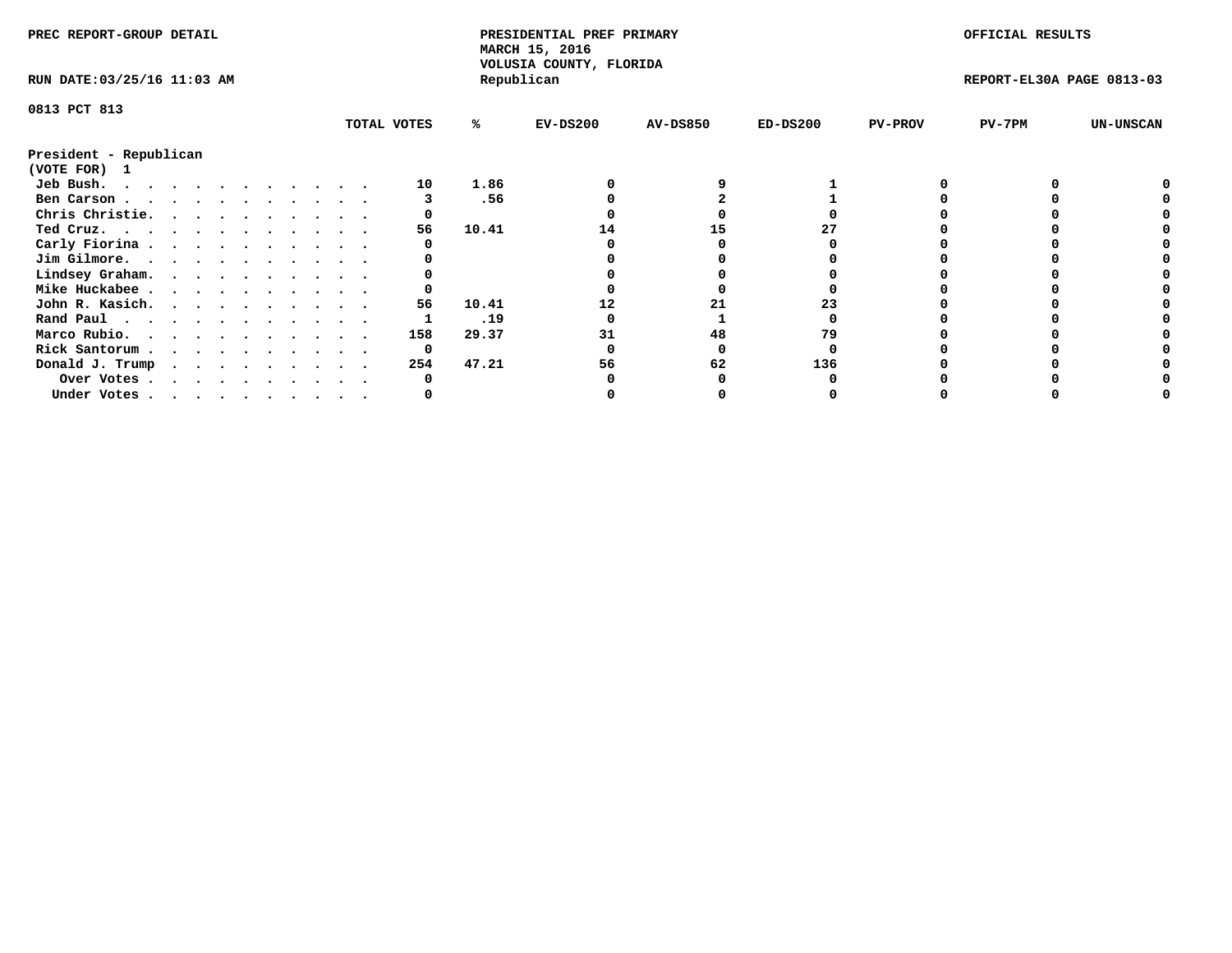| PREC REPORT-GROUP DETAIL        |             |                   | PRESIDENTIAL PREF PRIMARY<br>MARCH 15, 2016 |                 |          |                | OFFICIAL RESULTS          |                  |
|---------------------------------|-------------|-------------------|---------------------------------------------|-----------------|----------|----------------|---------------------------|------------------|
| RUN DATE: 03/25/16 11:03 AM     |             | <b>STATISTICS</b> | VOLUSIA COUNTY, FLORIDA                     |                 |          |                | REPORT-EL30A PAGE 0814-01 |                  |
| 0814 PCT 814                    |             |                   |                                             |                 |          |                |                           |                  |
|                                 | TOTAL VOTES | %ະ                | EV-DS200                                    | <b>AV-DS850</b> | ED-DS200 | <b>PV-PROV</b> | $PV-7PM$                  | <b>UN-UNSCAN</b> |
| REGISTERED VOTERS - TOTAL       | 1,785       |                   |                                             |                 |          |                |                           |                  |
| REGISTERED VOTERS - Democratic  | 874         | 48.96             |                                             |                 |          |                |                           |                  |
| REGISTERED VOTERS - Republican  | 911         | 51.04             |                                             |                 |          |                |                           |                  |
| REGISTERED VOTERS - Nonpartisan | 0           |                   |                                             |                 |          |                |                           |                  |
| BALLOTS CAST - TOTAL.           | 791         |                   | 148                                         | 257             | 386      |                |                           | 0                |
| BALLOTS CAST - Democratic       | 318         | 40.20             | 59                                          | 95              | 164      |                |                           | 0                |
| BALLOTS CAST - Republican       | 473         | 59.80             | 89                                          | 162             | 222      |                |                           | 0                |
| BALLOTS CAST - Nonpartisan.     | 0           |                   |                                             |                 | 0        |                |                           | 0                |
| BALLOTS CAST - BLANK.           | 12          | 1.52              |                                             |                 | 8        | $\Omega$       |                           | 0                |
| VOTER TURNOUT - TOTAL           |             | 44.31             |                                             |                 |          |                |                           |                  |
| VOTER TURNOUT - Democratic.     |             | 36.38             |                                             |                 |          |                |                           |                  |
| VOTER TURNOUT - Republican.     |             | 51.92             |                                             |                 |          |                |                           |                  |
| VOTER TURNOUT - BLANK           |             | .67               |                                             |                 |          |                |                           |                  |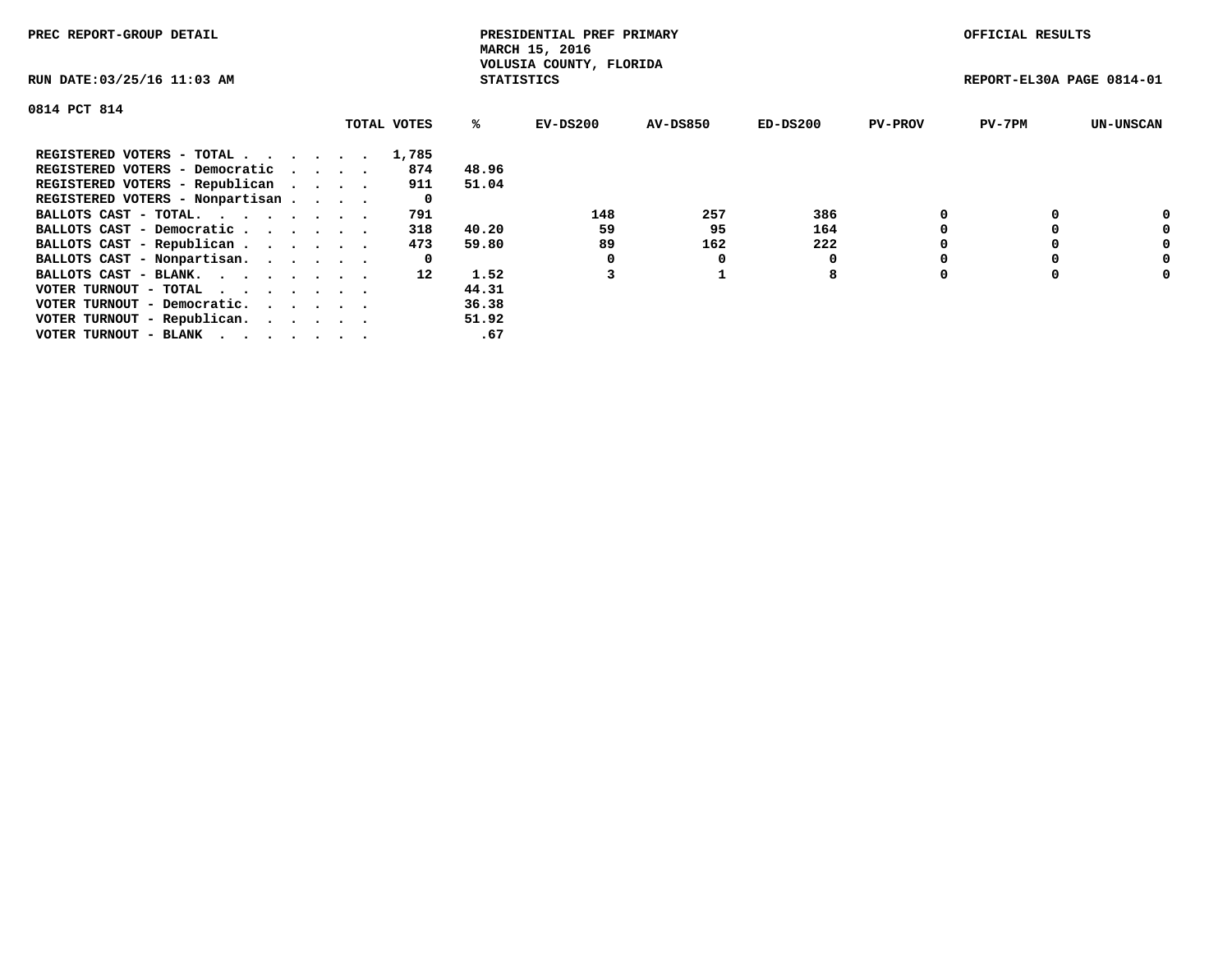| PREC REPORT-GROUP DETAIL<br>RUN DATE: 03/25/16 11:03 AM |  |  |  |  |  |  |  |  |             | PRESIDENTIAL PREF PRIMARY<br>MARCH 15, 2016<br>VOLUSIA COUNTY, FLORIDA |            |                 |          | OFFICIAL RESULTS |                           |           |
|---------------------------------------------------------|--|--|--|--|--|--|--|--|-------------|------------------------------------------------------------------------|------------|-----------------|----------|------------------|---------------------------|-----------|
|                                                         |  |  |  |  |  |  |  |  |             |                                                                        | Democratic |                 |          |                  | REPORT-EL30A PAGE 0814-02 |           |
| 0814 PCT 814                                            |  |  |  |  |  |  |  |  |             |                                                                        |            |                 |          |                  |                           |           |
|                                                         |  |  |  |  |  |  |  |  | TOTAL VOTES | ℁                                                                      | EV-DS200   | <b>AV-DS850</b> | ED-DS200 | <b>PV-PROV</b>   | PV-7PM                    | UN-UNSCAN |
| President - Democratic                                  |  |  |  |  |  |  |  |  |             |                                                                        |            |                 |          |                  |                           |           |
| (VOTE FOR) 1                                            |  |  |  |  |  |  |  |  |             |                                                                        |            |                 |          |                  |                           |           |
| Hillary Clinton                                         |  |  |  |  |  |  |  |  | 157         | 51.14                                                                  | 23         | 52              | 82       |                  |                           | 0         |
| Martin O'Malley                                         |  |  |  |  |  |  |  |  | 8           | 2.61                                                                   | 0          |                 | 6        |                  |                           | 0         |
| Bernie Sanders.                                         |  |  |  |  |  |  |  |  | 142         | 46.25                                                                  | 33         | 41              | 68       |                  |                           | 0         |
| Over Votes.                                             |  |  |  |  |  |  |  |  | 0           |                                                                        | 0          | 0               | 0        |                  |                           | 0         |
| Under Votes                                             |  |  |  |  |  |  |  |  | 11          |                                                                        |            |                 | 8        |                  |                           | 0         |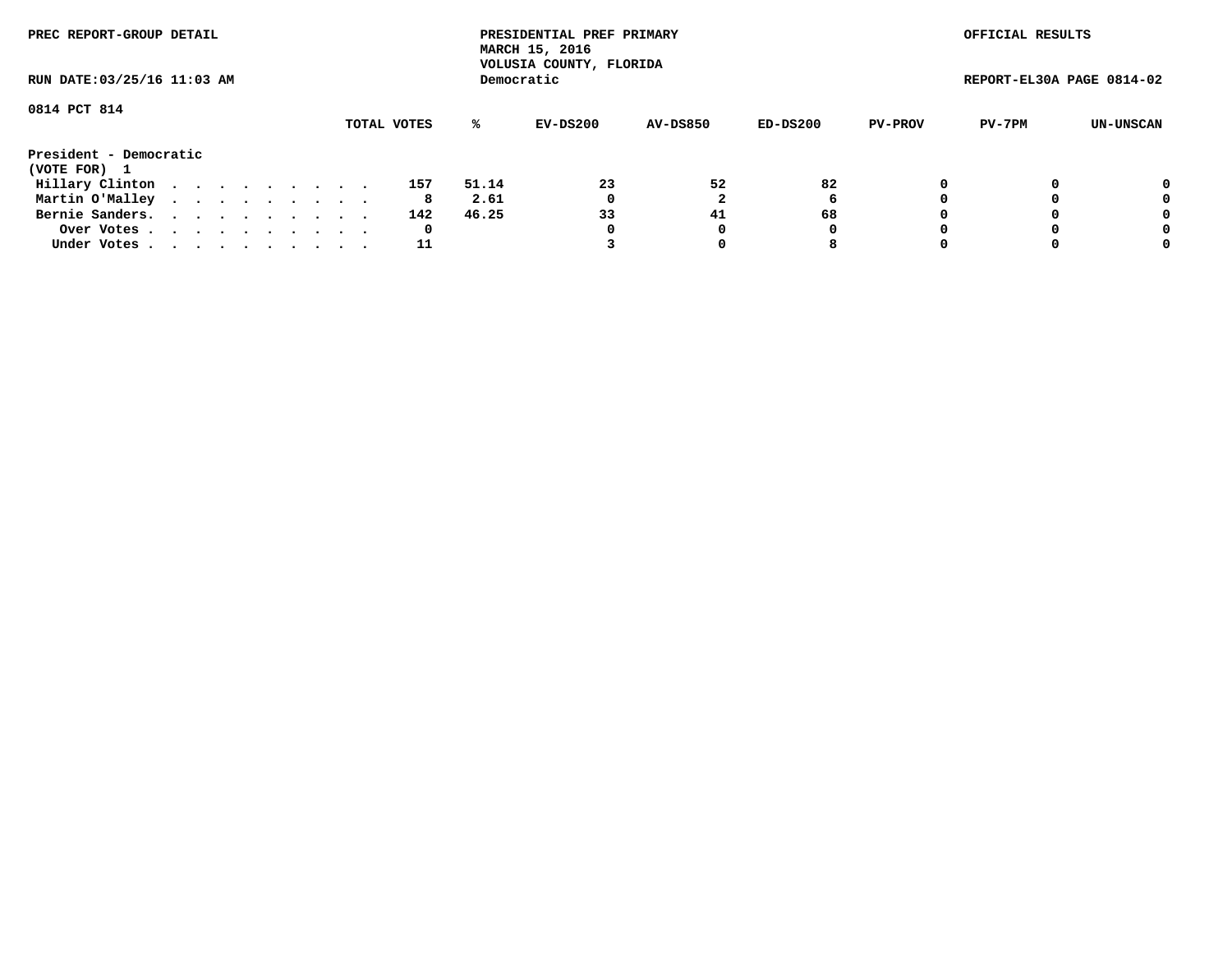| PREC REPORT-GROUP DETAIL    |  |  |  |  |  |  |  | PRESIDENTIAL PREF PRIMARY<br>MARCH 15, 2016<br>VOLUSIA COUNTY, FLORIDA |       |            |                 | OFFICIAL RESULTS |                |                           |                  |
|-----------------------------|--|--|--|--|--|--|--|------------------------------------------------------------------------|-------|------------|-----------------|------------------|----------------|---------------------------|------------------|
| RUN DATE: 03/25/16 11:03 AM |  |  |  |  |  |  |  |                                                                        |       | Republican |                 |                  |                | REPORT-EL30A PAGE 0814-03 |                  |
| 0814 PCT 814                |  |  |  |  |  |  |  |                                                                        |       |            |                 |                  |                |                           |                  |
|                             |  |  |  |  |  |  |  | TOTAL VOTES                                                            | %ะ    | $EV-DS200$ | <b>AV-DS850</b> | $ED-DS200$       | <b>PV-PROV</b> | $PV-7PM$                  | <b>UN-UNSCAN</b> |
| President - Republican      |  |  |  |  |  |  |  |                                                                        |       |            |                 |                  |                |                           |                  |
| (VOTE FOR) 1                |  |  |  |  |  |  |  |                                                                        |       |            |                 |                  |                |                           |                  |
| Jeb Bush.                   |  |  |  |  |  |  |  | 10                                                                     | 2.12  |            |                 |                  |                |                           |                  |
| Ben Carson                  |  |  |  |  |  |  |  |                                                                        | .85   |            |                 |                  |                |                           |                  |
| Chris Christie.             |  |  |  |  |  |  |  |                                                                        |       |            |                 |                  |                |                           |                  |
| Ted Cruz.                   |  |  |  |  |  |  |  | 81                                                                     | 17.16 |            | 22              |                  |                |                           |                  |
| Carly Fiorina               |  |  |  |  |  |  |  |                                                                        | .21   |            |                 |                  |                |                           |                  |
| Jim Gilmore.                |  |  |  |  |  |  |  |                                                                        |       |            |                 |                  |                |                           |                  |
| Lindsey Graham.             |  |  |  |  |  |  |  |                                                                        |       |            |                 |                  |                |                           |                  |
| Mike Huckabee               |  |  |  |  |  |  |  |                                                                        |       |            |                 |                  |                |                           |                  |
| John R. Kasich.             |  |  |  |  |  |  |  | 27                                                                     | 5.72  |            |                 |                  |                |                           |                  |
| Rand Paul                   |  |  |  |  |  |  |  |                                                                        | .42   |            |                 |                  |                |                           |                  |
| Marco Rubio.                |  |  |  |  |  |  |  | 87                                                                     | 18.43 |            | 40              | 34               |                |                           |                  |
| Rick Santorum               |  |  |  |  |  |  |  | 0                                                                      |       |            |                 |                  |                |                           |                  |
| Donald J. Trump             |  |  |  |  |  |  |  | 260                                                                    | 55.08 | 54         | 80              | 126              |                |                           |                  |
| Over Votes                  |  |  |  |  |  |  |  |                                                                        |       |            |                 |                  |                |                           |                  |
| Under Votes                 |  |  |  |  |  |  |  |                                                                        |       |            |                 |                  |                |                           |                  |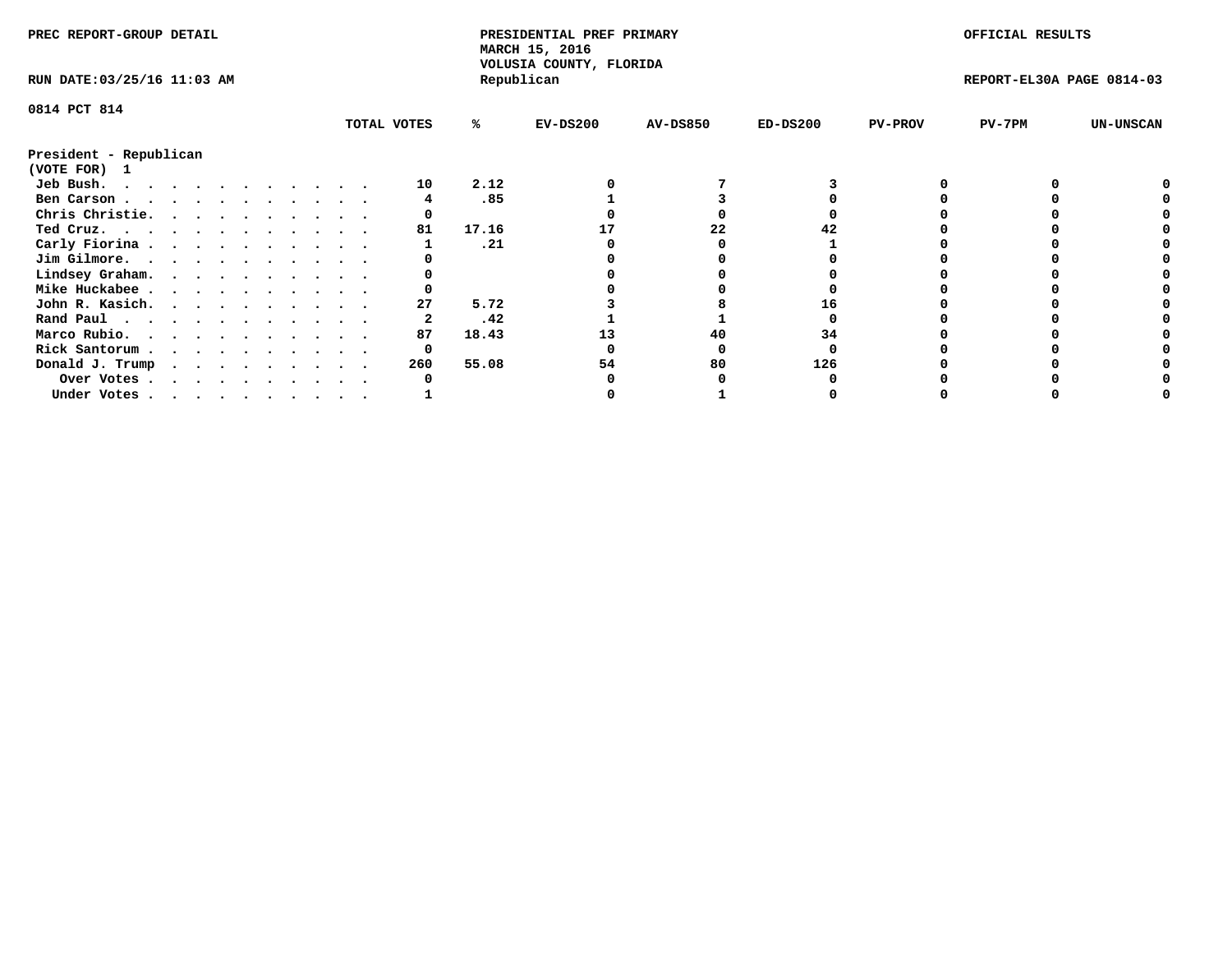| PREC REPORT-GROUP DETAIL                                    |  |             |                   | PRESIDENTIAL PREF PRIMARY<br>MARCH 15, 2016 |          |            |                | OFFICIAL RESULTS          |                  |
|-------------------------------------------------------------|--|-------------|-------------------|---------------------------------------------|----------|------------|----------------|---------------------------|------------------|
| RUN DATE: 03/25/16 11:03 AM                                 |  |             | <b>STATISTICS</b> | VOLUSIA COUNTY, FLORIDA                     |          |            |                | REPORT-EL30A PAGE 0816-01 |                  |
| 0816 PCT 816                                                |  |             |                   |                                             |          |            |                |                           |                  |
|                                                             |  | TOTAL VOTES | ℁                 | $EV-DS200$                                  | AV-DS850 | $ED-DS200$ | <b>PV-PROV</b> | $PV-7PM$                  | <b>UN-UNSCAN</b> |
| REGISTERED VOTERS - TOTAL                                   |  | 1,329       |                   |                                             |          |            |                |                           |                  |
| REGISTERED VOTERS - Democratic                              |  | 534         | 40.18             |                                             |          |            |                |                           |                  |
| REGISTERED VOTERS - Republican                              |  | 795         | 59.82             |                                             |          |            |                |                           |                  |
| REGISTERED VOTERS - Nonpartisan                             |  | 0           |                   |                                             |          |            |                |                           |                  |
| BALLOTS CAST - TOTAL.                                       |  | 613         |                   | 52                                          | 206      | 355        |                |                           | 0                |
| BALLOTS CAST - Democratic                                   |  | 178         | 29.04             | 15                                          | 82       | 81         |                |                           | 0                |
| BALLOTS CAST - Republican                                   |  | 435         | 70.96             | 37                                          | 124      | 274        |                |                           | 0                |
| BALLOTS CAST - Nonpartisan.                                 |  | 0           |                   |                                             | 0        |            |                |                           | 0                |
| BALLOTS CAST - BLANK.                                       |  | 5.          | .82               | 0                                           |          | 4          |                |                           | 0                |
| VOTER TURNOUT - TOTAL $\cdot \cdot \cdot \cdot \cdot \cdot$ |  |             | 46.12             |                                             |          |            |                |                           |                  |
| VOTER TURNOUT - Democratic.                                 |  |             | 33.33             |                                             |          |            |                |                           |                  |
| VOTER TURNOUT - Republican.                                 |  |             | 54.72             |                                             |          |            |                |                           |                  |
| VOTER TURNOUT - BLANK                                       |  |             | .38               |                                             |          |            |                |                           |                  |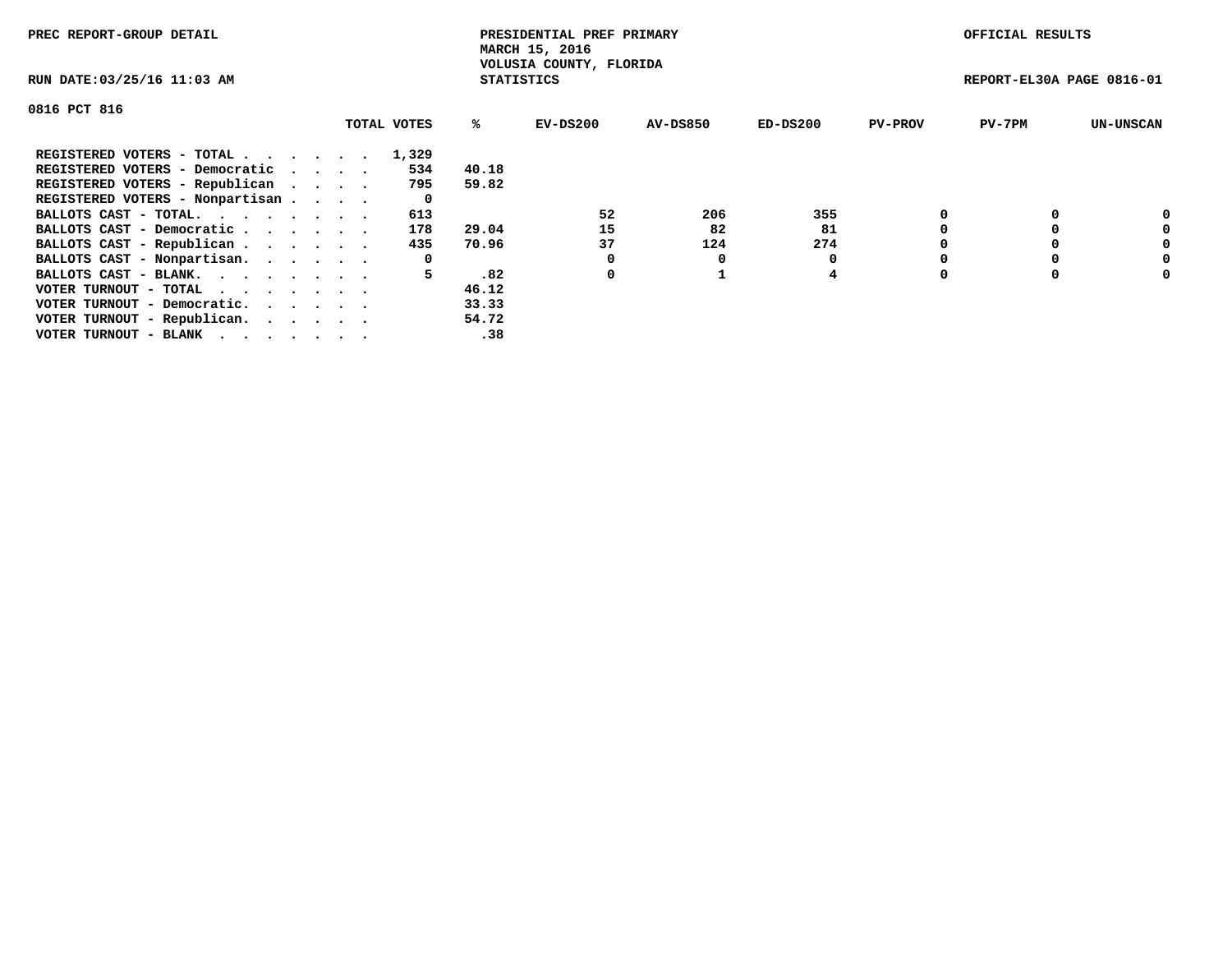| PREC REPORT-GROUP DETAIL<br>RUN DATE: 03/25/16 11:03 AM |  |  |  |  |  |  |  |  |             |       | PRESIDENTIAL PREF PRIMARY<br>MARCH 15, 2016<br>VOLUSIA COUNTY, FLORIDA |                 |          |                | OFFICIAL RESULTS          |           |
|---------------------------------------------------------|--|--|--|--|--|--|--|--|-------------|-------|------------------------------------------------------------------------|-----------------|----------|----------------|---------------------------|-----------|
|                                                         |  |  |  |  |  |  |  |  |             |       | Democratic                                                             |                 |          |                | REPORT-EL30A PAGE 0816-02 |           |
| 0816 PCT 816                                            |  |  |  |  |  |  |  |  | TOTAL VOTES | %ะ    | EV-DS200                                                               | <b>AV-DS850</b> | ED-DS200 | <b>PV-PROV</b> | PV-7PM                    | UN-UNSCAN |
| President - Democratic<br>(VOTE FOR) 1                  |  |  |  |  |  |  |  |  |             |       |                                                                        |                 |          |                |                           |           |
| Hillary Clinton                                         |  |  |  |  |  |  |  |  | 90          | 52.02 |                                                                        | 47              | 36       | 0              |                           | 0         |
| Martin O'Malley                                         |  |  |  |  |  |  |  |  | 10          | 5.78  |                                                                        | 8               |          |                |                           | 0         |
| Bernie Sanders.                                         |  |  |  |  |  |  |  |  | 73          | 42.20 |                                                                        | 26              | 39       |                |                           | 0         |
| Over Votes.                                             |  |  |  |  |  |  |  |  | 0           |       |                                                                        |                 | 0        |                |                           | 0         |
| Under Votes.                                            |  |  |  |  |  |  |  |  |             |       |                                                                        |                 |          |                |                           | 0         |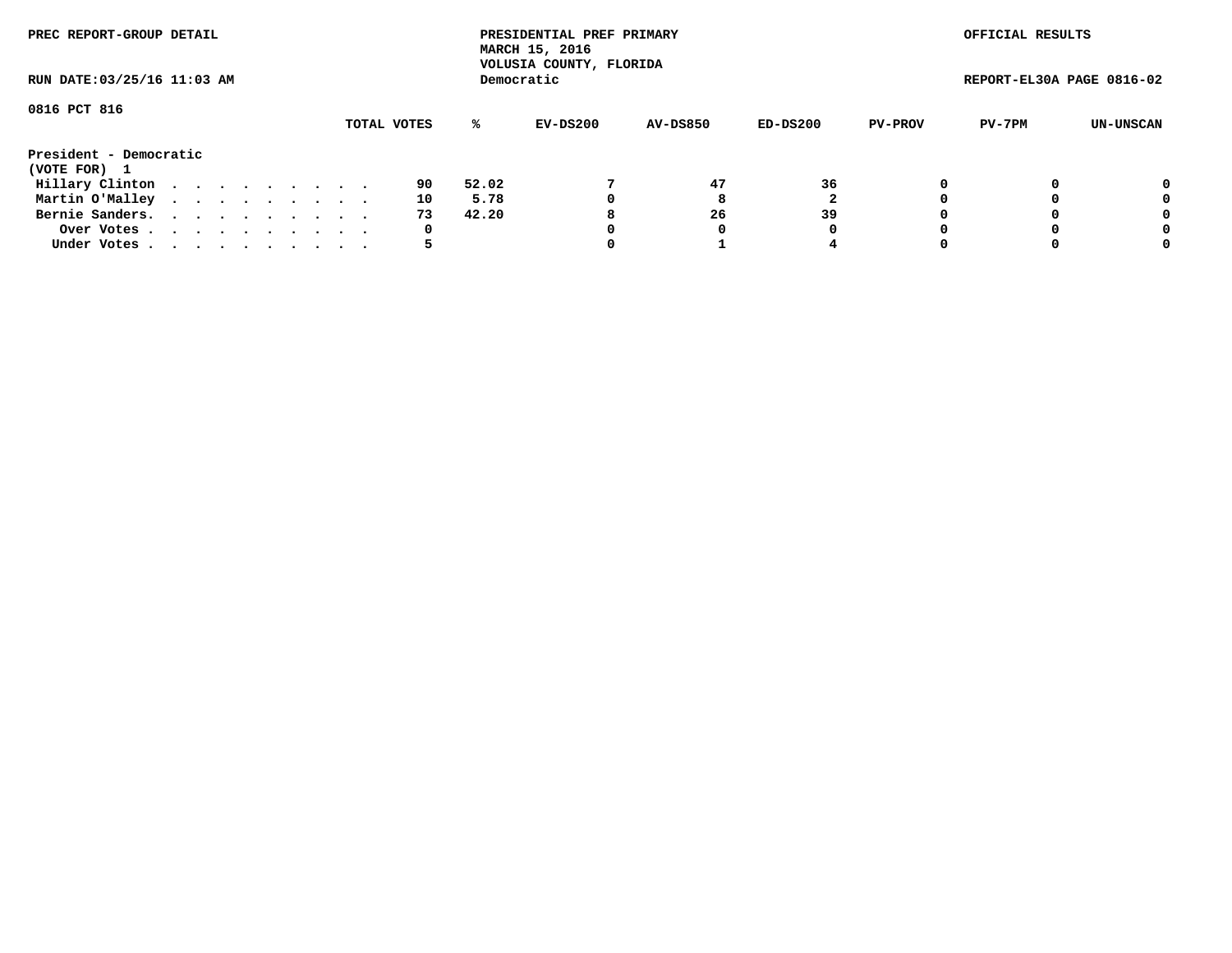| PREC REPORT-GROUP DETAIL    |  |  |  |  |  |  |  |             | PRESIDENTIAL PREF PRIMARY<br>MARCH 15, 2016<br>VOLUSIA COUNTY, FLORIDA |            |                 |            | OFFICIAL RESULTS |                           |                  |
|-----------------------------|--|--|--|--|--|--|--|-------------|------------------------------------------------------------------------|------------|-----------------|------------|------------------|---------------------------|------------------|
| RUN DATE: 03/25/16 11:03 AM |  |  |  |  |  |  |  |             |                                                                        | Republican |                 |            |                  | REPORT-EL30A PAGE 0816-03 |                  |
| 0816 PCT 816                |  |  |  |  |  |  |  |             |                                                                        |            |                 |            |                  |                           |                  |
|                             |  |  |  |  |  |  |  | TOTAL VOTES | %ะ                                                                     | EV-DS200   | <b>AV-DS850</b> | $ED-DS200$ | <b>PV-PROV</b>   | $PV-7PM$                  | <b>UN-UNSCAN</b> |
| President - Republican      |  |  |  |  |  |  |  |             |                                                                        |            |                 |            |                  |                           |                  |
| (VOTE FOR) 1                |  |  |  |  |  |  |  |             |                                                                        |            |                 |            |                  |                           |                  |
| Jeb Bush.                   |  |  |  |  |  |  |  |             | 1.61                                                                   |            |                 |            |                  |                           |                  |
| Ben Carson                  |  |  |  |  |  |  |  |             | .23                                                                    |            |                 |            |                  |                           |                  |
| Chris Christie.             |  |  |  |  |  |  |  |             |                                                                        |            |                 |            |                  |                           |                  |
| Ted Cruz.                   |  |  |  |  |  |  |  | 74          | 17.05                                                                  |            | 15              |            |                  |                           |                  |
| Carly Fiorina               |  |  |  |  |  |  |  |             |                                                                        |            |                 |            |                  |                           |                  |
| Jim Gilmore.                |  |  |  |  |  |  |  |             |                                                                        |            |                 |            |                  |                           |                  |
| Lindsey Graham.             |  |  |  |  |  |  |  |             |                                                                        |            |                 |            |                  |                           |                  |
| Mike Huckabee               |  |  |  |  |  |  |  |             |                                                                        |            |                 |            |                  |                           |                  |
| John R. Kasich.             |  |  |  |  |  |  |  | 11          | 2.53                                                                   |            |                 |            |                  |                           |                  |
|                             |  |  |  |  |  |  |  | 0           |                                                                        |            |                 |            |                  |                           |                  |
| Rand Paul                   |  |  |  |  |  |  |  | 56          |                                                                        |            | 23              |            |                  |                           |                  |
| Marco Rubio.                |  |  |  |  |  |  |  |             | 12.90                                                                  |            |                 | 32         |                  |                           |                  |
| Rick Santorum               |  |  |  |  |  |  |  | 0           |                                                                        |            |                 |            |                  |                           |                  |
| Donald J. Trump             |  |  |  |  |  |  |  | 285         | 65.67                                                                  |            | 74              | 178        |                  |                           |                  |
| Over Votes                  |  |  |  |  |  |  |  |             |                                                                        |            |                 |            |                  |                           |                  |
| Under Votes                 |  |  |  |  |  |  |  |             |                                                                        |            |                 |            |                  |                           |                  |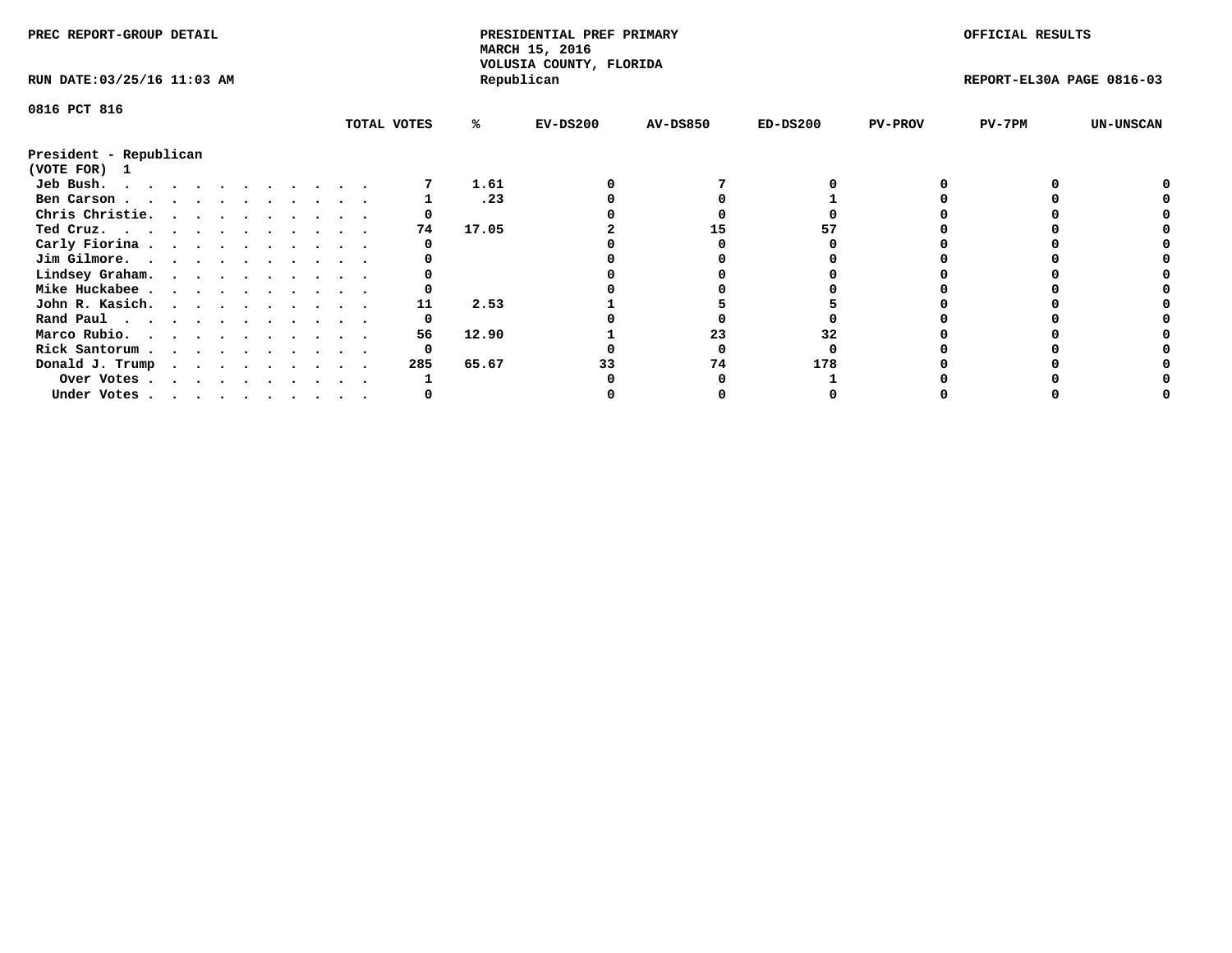| PREC REPORT-GROUP DETAIL        |             |                   | PRESIDENTIAL PREF PRIMARY<br>MARCH 15, 2016 |                 |              |                | OFFICIAL RESULTS          |                  |
|---------------------------------|-------------|-------------------|---------------------------------------------|-----------------|--------------|----------------|---------------------------|------------------|
| RUN DATE: 03/25/16 11:03 AM     |             | <b>STATISTICS</b> | VOLUSIA COUNTY, FLORIDA                     |                 |              |                | REPORT-EL30A PAGE 0901-01 |                  |
| 0901 PCT 901                    |             |                   |                                             |                 |              |                |                           |                  |
|                                 | TOTAL VOTES | %ร                | EV-DS200                                    | <b>AV-DS850</b> | $ED-DS200$   | <b>PV-PROV</b> | $PV-7PM$                  | <b>UN-UNSCAN</b> |
| REGISTERED VOTERS - TOTAL       | 2,158       |                   |                                             |                 |              |                |                           |                  |
| REGISTERED VOTERS - Democratic  | 804         | 37.26             |                                             |                 |              |                |                           |                  |
| REGISTERED VOTERS - Republican  | 695         | 32.21             |                                             |                 |              |                |                           |                  |
| REGISTERED VOTERS - Nonpartisan | 659         |                   |                                             |                 |              |                |                           |                  |
| BALLOTS CAST - TOTAL.           | 766         |                   | 134                                         | 242             | 390          |                |                           | 0                |
| BALLOTS CAST - Democratic       | 304         | 39.69             | 55                                          | 107             | 142          |                |                           | 0                |
| BALLOTS CAST - Republican       | 365         | 47.65             | 70                                          | 96              | 199          |                |                           | 0                |
| BALLOTS CAST - Nonpartisan.     | 97          | 12.66             | 9                                           | 39              | 49           |                |                           | 0                |
| BALLOTS CAST - BLANK.           | 4           | .52               |                                             | 0               | $\mathbf{2}$ | $\Omega$       |                           | 0                |
| VOTER TURNOUT - TOTAL           |             | 35.50             |                                             |                 |              |                |                           |                  |
| VOTER TURNOUT - Democratic.     |             | 37.81             |                                             |                 |              |                |                           |                  |
| VOTER TURNOUT - Republican.     |             | 52.52             |                                             |                 |              |                |                           |                  |
| VOTER TURNOUT - BLANK           |             | .19               |                                             |                 |              |                |                           |                  |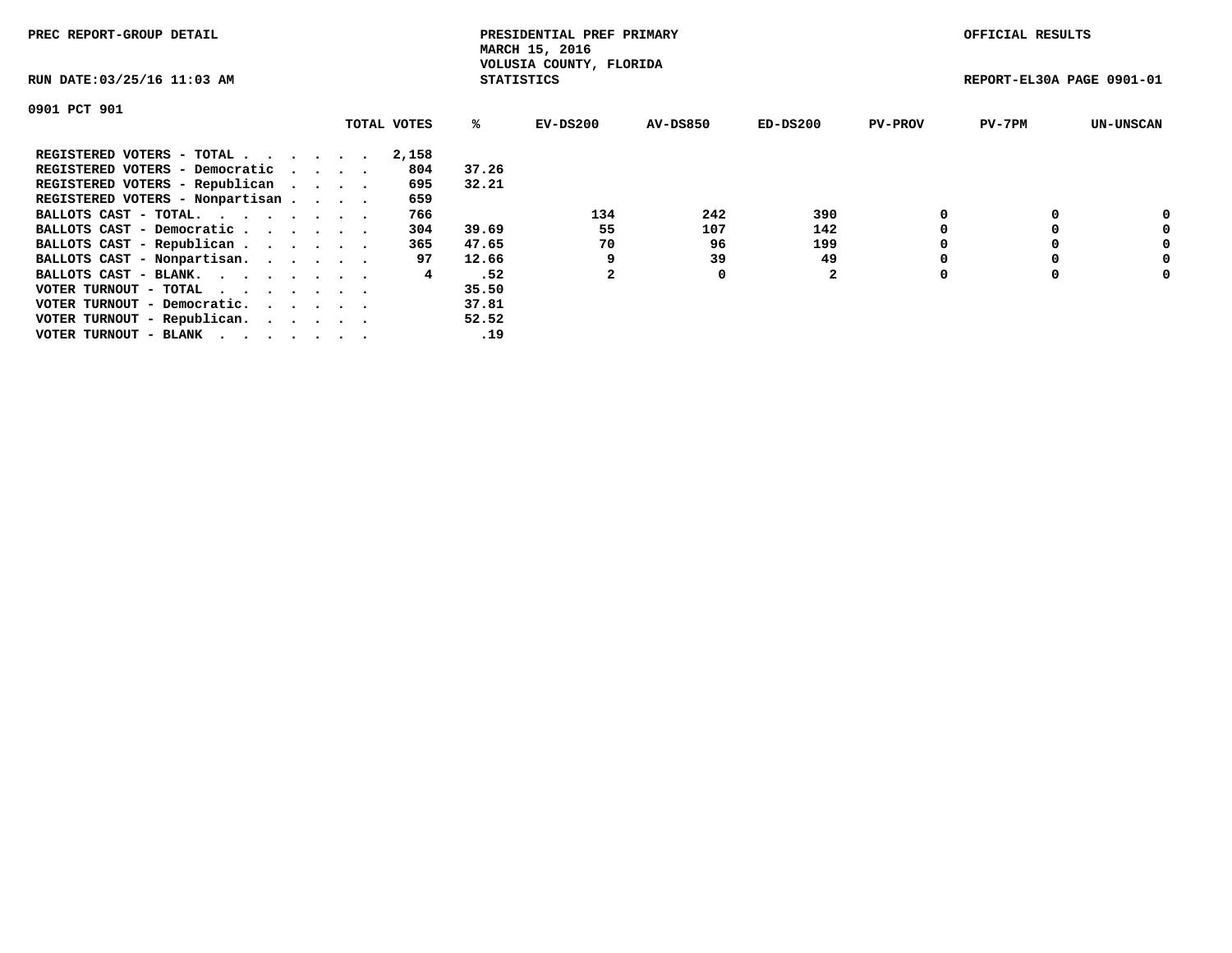| PREC REPORT-GROUP DETAIL               |  |  |  |  |  |  |  |  |             | PRESIDENTIAL PREF PRIMARY<br>MARCH 15, 2016<br>VOLUSIA COUNTY, FLORIDA |            |                 |          | OFFICIAL RESULTS |                           |           |
|----------------------------------------|--|--|--|--|--|--|--|--|-------------|------------------------------------------------------------------------|------------|-----------------|----------|------------------|---------------------------|-----------|
| RUN DATE: 03/25/16 11:03 AM            |  |  |  |  |  |  |  |  |             |                                                                        | Democratic |                 |          |                  | REPORT-EL30A PAGE 0901-02 |           |
| 0901 PCT 901                           |  |  |  |  |  |  |  |  | TOTAL VOTES | %ะ                                                                     | EV-DS200   | <b>AV-DS850</b> | ED-DS200 | <b>PV-PROV</b>   | PV-7PM                    | UN-UNSCAN |
| President - Democratic<br>(VOTE FOR) 1 |  |  |  |  |  |  |  |  |             |                                                                        |            |                 |          |                  |                           |           |
| Hillary Clinton                        |  |  |  |  |  |  |  |  | 151         | 50.67                                                                  | 26         | 69              | 56       | 0                |                           | 0         |
| Martin O'Malley                        |  |  |  |  |  |  |  |  | 12          | 4.03                                                                   | 2          |                 |          |                  |                           | 0         |
| Bernie Sanders.                        |  |  |  |  |  |  |  |  | 135         | 45.30                                                                  | 27         | 30              | 78       |                  |                           | 0         |
| Over Votes.                            |  |  |  |  |  |  |  |  | 0           |                                                                        | 0          | 0               | 0        |                  |                           | 0         |
| Under Votes.                           |  |  |  |  |  |  |  |  | 6           |                                                                        |            |                 |          |                  |                           | 0         |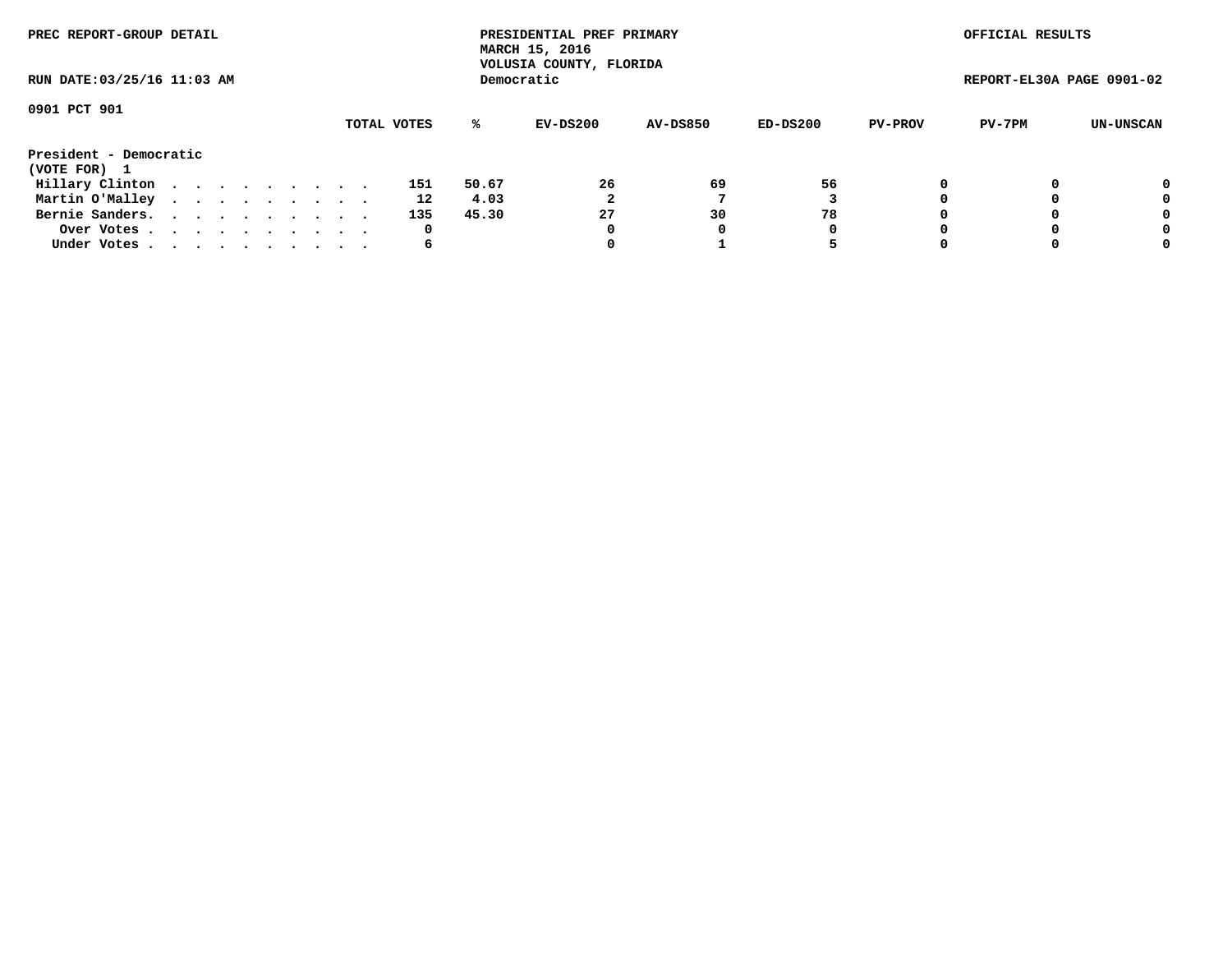| PREC REPORT-GROUP DETAIL               |  |  |  |  |  |  |  | PRESIDENTIAL PREF PRIMARY<br>MARCH 15, 2016 |       |                                       |                 | OFFICIAL RESULTS |                |                           |                  |
|----------------------------------------|--|--|--|--|--|--|--|---------------------------------------------|-------|---------------------------------------|-----------------|------------------|----------------|---------------------------|------------------|
| RUN DATE: 03/25/16 11:03 AM            |  |  |  |  |  |  |  |                                             |       | VOLUSIA COUNTY, FLORIDA<br>Republican |                 |                  |                | REPORT-EL30A PAGE 0901-03 |                  |
| 0901 PCT 901                           |  |  |  |  |  |  |  |                                             |       |                                       |                 |                  |                |                           |                  |
|                                        |  |  |  |  |  |  |  | TOTAL VOTES                                 | %ะ    | $EV-DS200$                            | <b>AV-DS850</b> | $ED-DS200$       | <b>PV-PROV</b> | $PV-7PM$                  | <b>UN-UNSCAN</b> |
| President - Republican<br>(VOTE FOR) 1 |  |  |  |  |  |  |  |                                             |       |                                       |                 |                  |                |                           |                  |
| Jeb Bush.                              |  |  |  |  |  |  |  |                                             | 2.20  |                                       |                 |                  |                |                           |                  |
| Ben Carson                             |  |  |  |  |  |  |  |                                             |       |                                       |                 |                  |                |                           |                  |
| Chris Christie.                        |  |  |  |  |  |  |  |                                             | .28   |                                       |                 |                  |                |                           |                  |
| Ted Cruz.                              |  |  |  |  |  |  |  | 54                                          | 14.88 |                                       |                 | 34               |                |                           |                  |
| Carly Fiorina                          |  |  |  |  |  |  |  |                                             |       |                                       |                 |                  |                |                           |                  |
| Jim Gilmore.                           |  |  |  |  |  |  |  |                                             |       |                                       |                 |                  |                |                           |                  |
| Lindsey Graham.                        |  |  |  |  |  |  |  |                                             |       |                                       |                 |                  |                |                           |                  |
| Mike Huckabee                          |  |  |  |  |  |  |  |                                             |       |                                       |                 |                  |                |                           |                  |
| John R. Kasich.                        |  |  |  |  |  |  |  | 22                                          | 6.06  |                                       |                 |                  |                |                           |                  |
| Rand Paul                              |  |  |  |  |  |  |  | 0                                           |       |                                       |                 |                  |                |                           |                  |
| Marco Rubio.                           |  |  |  |  |  |  |  | 84                                          | 23.14 | 10                                    | 20              | 54               |                |                           |                  |
| Rick Santorum                          |  |  |  |  |  |  |  |                                             |       |                                       |                 |                  |                |                           |                  |
| Donald J. Trump                        |  |  |  |  |  |  |  | 194                                         | 53.44 | 44                                    | 54              | 96               |                |                           |                  |
|                                        |  |  |  |  |  |  |  |                                             |       |                                       |                 |                  |                |                           |                  |
| Over Votes                             |  |  |  |  |  |  |  |                                             |       |                                       |                 |                  |                |                           |                  |
| Under Votes                            |  |  |  |  |  |  |  |                                             |       |                                       |                 |                  |                |                           |                  |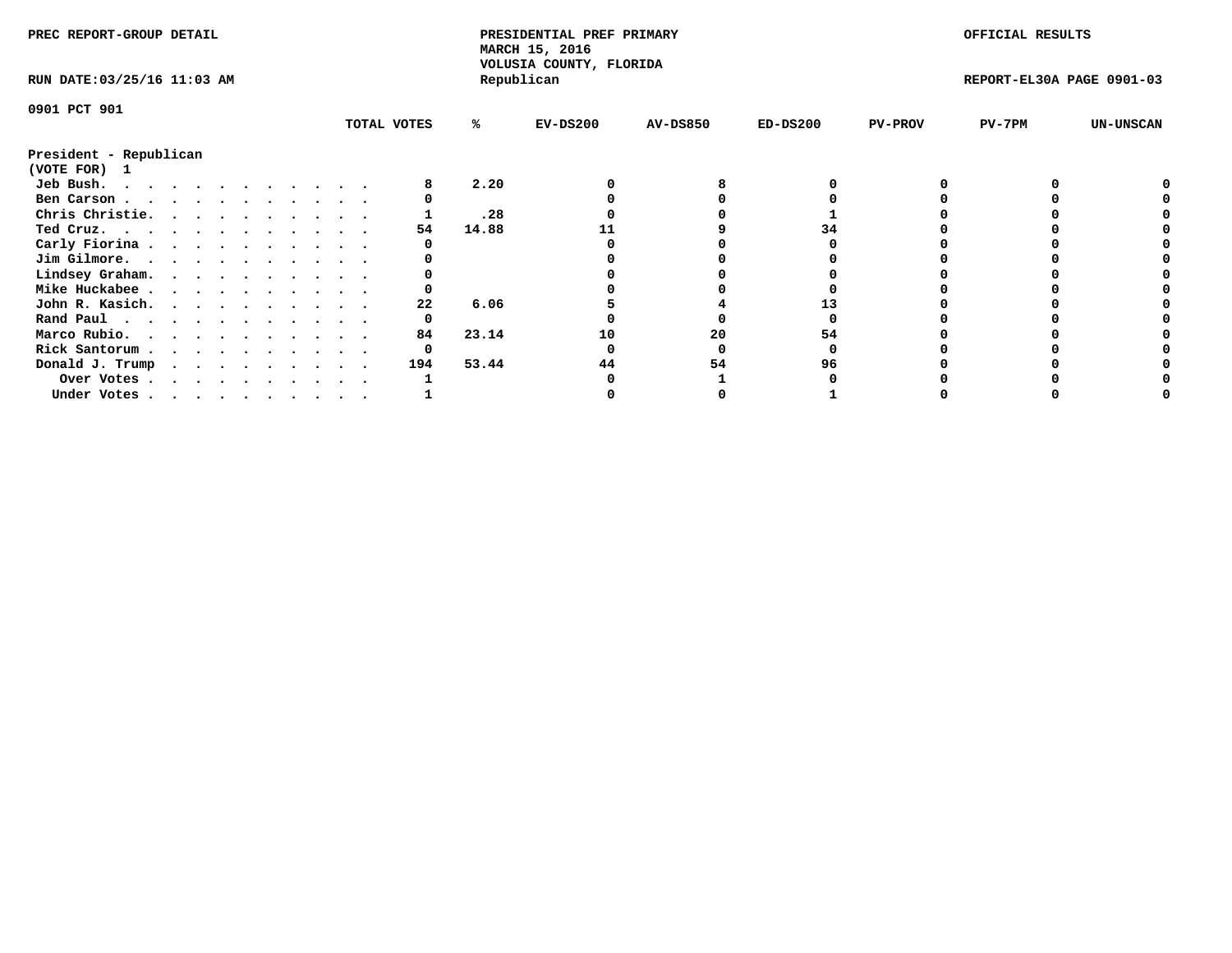| PREC REPORT-GROUP DETAIL<br>RUN DATE: 03/25/16 11:03 AM                                                                                                     |                       | PRESIDENTIAL PREF PRIMARY<br>MARCH 15, 2016<br>VOLUSIA COUNTY, FLORIDA<br>Nonpartisan |                  |                       |                           | OFFICIAL RESULTS<br>REPORT-EL30A PAGE 0901-04 |                  |
|-------------------------------------------------------------------------------------------------------------------------------------------------------------|-----------------------|---------------------------------------------------------------------------------------|------------------|-----------------------|---------------------------|-----------------------------------------------|------------------|
| 0901 PCT 901                                                                                                                                                | TOTAL VOTES           | ℁<br>$EV-DS200$                                                                       | <b>AV-DS850</b>  | $ED-DS200$            | <b>PV-PROV</b>            | PV-7PM                                        | UN-UNSCAN        |
| General Obligation Bond Edgewater<br>(VOTE FOR) 1<br>For Bonds $\cdots$ $\cdots$ $\cdots$ $\cdots$ $\cdots$<br>Against Bonds.<br>Over Votes.<br>Under Votes | 384<br>295<br>0<br>87 | 61<br>56.55<br>51<br>43.45<br>0<br>22                                                 | 103<br>110<br>29 | 220<br>134<br>0<br>36 | 0<br>$\Omega$<br>$\Omega$ |                                               | 0<br>0<br>0<br>0 |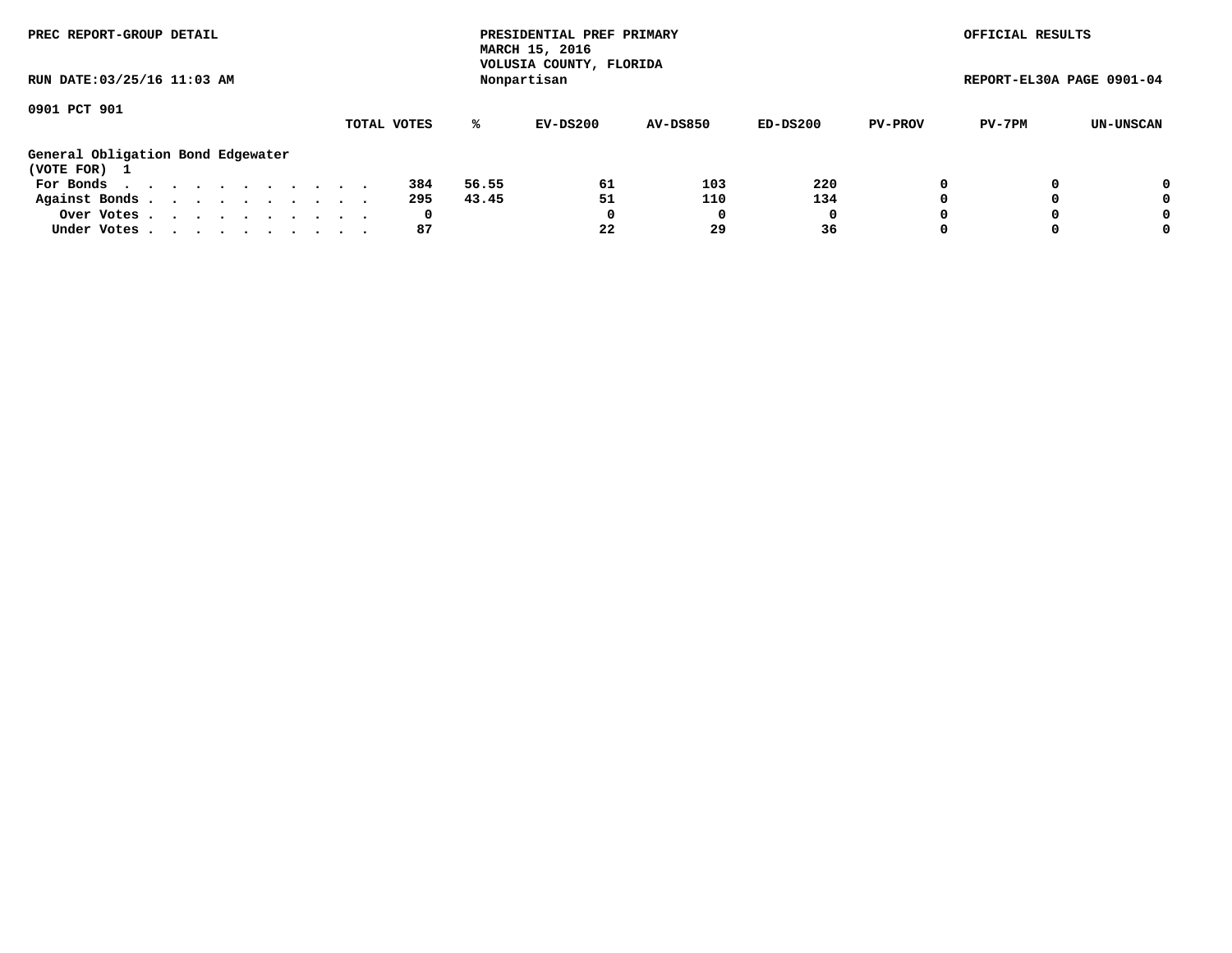| PREC REPORT-GROUP DETAIL                                    |             |                   | PRESIDENTIAL PREF PRIMARY<br>MARCH 15, 2016 |                 |            |                | OFFICIAL RESULTS          |                  |
|-------------------------------------------------------------|-------------|-------------------|---------------------------------------------|-----------------|------------|----------------|---------------------------|------------------|
| RUN DATE: 03/25/16 11:03 AM                                 |             | <b>STATISTICS</b> | VOLUSIA COUNTY, FLORIDA                     |                 |            |                | REPORT-EL30A PAGE 0902-01 |                  |
| 0902 PCT 902                                                |             |                   |                                             |                 |            |                |                           |                  |
|                                                             | TOTAL VOTES | ℁                 | EV-DS200                                    | <b>AV-DS850</b> | $ED-DS200$ | <b>PV-PROV</b> | $PV-7PM$                  | <b>UN-UNSCAN</b> |
| REGISTERED VOTERS - TOTAL                                   | 3,765       |                   |                                             |                 |            |                |                           |                  |
| REGISTERED VOTERS - Democratic                              | 1,264       | 33.57             |                                             |                 |            |                |                           |                  |
| REGISTERED VOTERS - Republican                              | 1,276       | 33.89             |                                             |                 |            |                |                           |                  |
| REGISTERED VOTERS - Nonpartisan                             | 1,225       |                   |                                             |                 |            |                |                           |                  |
| BALLOTS CAST - TOTAL.                                       | 1,254       |                   | 236                                         | 400             | 616        |                |                           | 0                |
| BALLOTS CAST - Democratic                                   | 441         | 35.17             | 84                                          | 146             | 211        |                |                           | 0                |
| BALLOTS CAST - Republican                                   | 656         | 52.31             | 133                                         | 197             | 326        |                |                           | 0                |
| BALLOTS CAST - Nonpartisan.                                 | 157         | 12.52             | 19                                          | 57              | 79         |                |                           | 0                |
| BALLOTS CAST - BLANK.                                       | 19          | 1.52              |                                             | 0               | 14         | $\Omega$       |                           | 0                |
| VOTER TURNOUT - TOTAL $\cdot \cdot \cdot \cdot \cdot \cdot$ |             | 33.31             |                                             |                 |            |                |                           |                  |
| VOTER TURNOUT - Democratic.                                 |             | 34.89             |                                             |                 |            |                |                           |                  |
| VOTER TURNOUT - Republican.                                 |             | 51.41             |                                             |                 |            |                |                           |                  |
| VOTER TURNOUT - BLANK                                       |             | .50               |                                             |                 |            |                |                           |                  |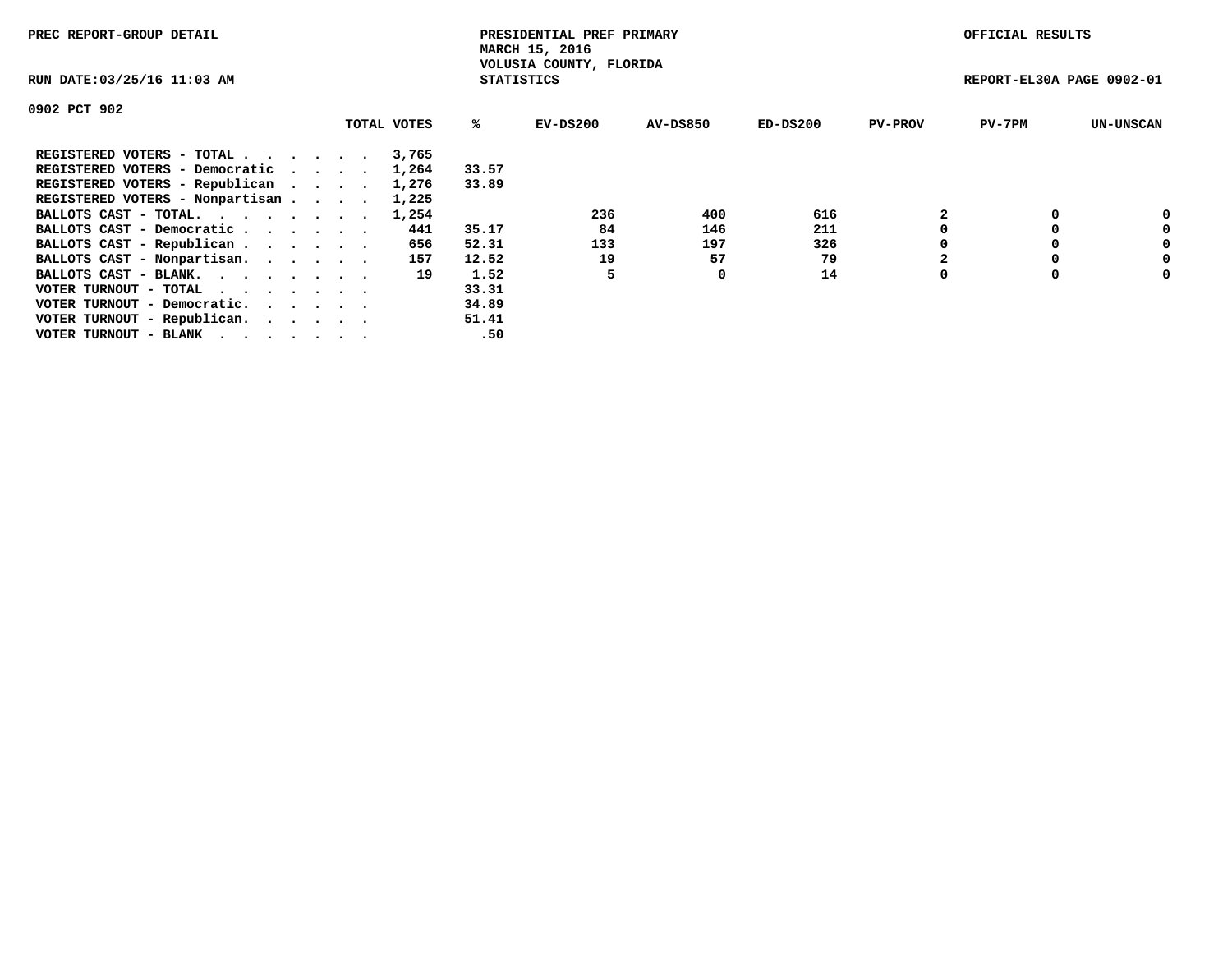| PREC REPORT-GROUP DETAIL               |             | PRESIDENTIAL PREF PRIMARY<br>MARCH 15, 2016<br>VOLUSIA COUNTY, FLORIDA |                               | OFFICIAL RESULTS         |                           |
|----------------------------------------|-------------|------------------------------------------------------------------------|-------------------------------|--------------------------|---------------------------|
| RUN DATE: 03/25/16 11:03 AM            |             | Democratic                                                             |                               |                          | REPORT-EL30A PAGE 0902-02 |
| 0902 PCT 902                           | TOTAL VOTES | ℁<br>EV-DS200                                                          | $ED-DS200$<br><b>AV-DS850</b> | PV-7PM<br><b>PV-PROV</b> | UN-UNSCAN                 |
| President - Democratic<br>(VOTE FOR) 1 |             |                                                                        |                               |                          |                           |
| Hillary Clinton                        | 209         | 40<br>49.29                                                            | 78<br>91                      |                          | 0                         |
| Martin O'Malley                        | 21          | າ<br>4.95                                                              | 10<br>9                       |                          | 0                         |
| Bernie Sanders.                        | 194         | 38<br>45.75                                                            | 102<br>54                     |                          | 0                         |
| Over Votes                             | 0           | 0                                                                      | 0                             |                          | 0                         |
| Under Votes                            | 17          |                                                                        | 9                             |                          | 0                         |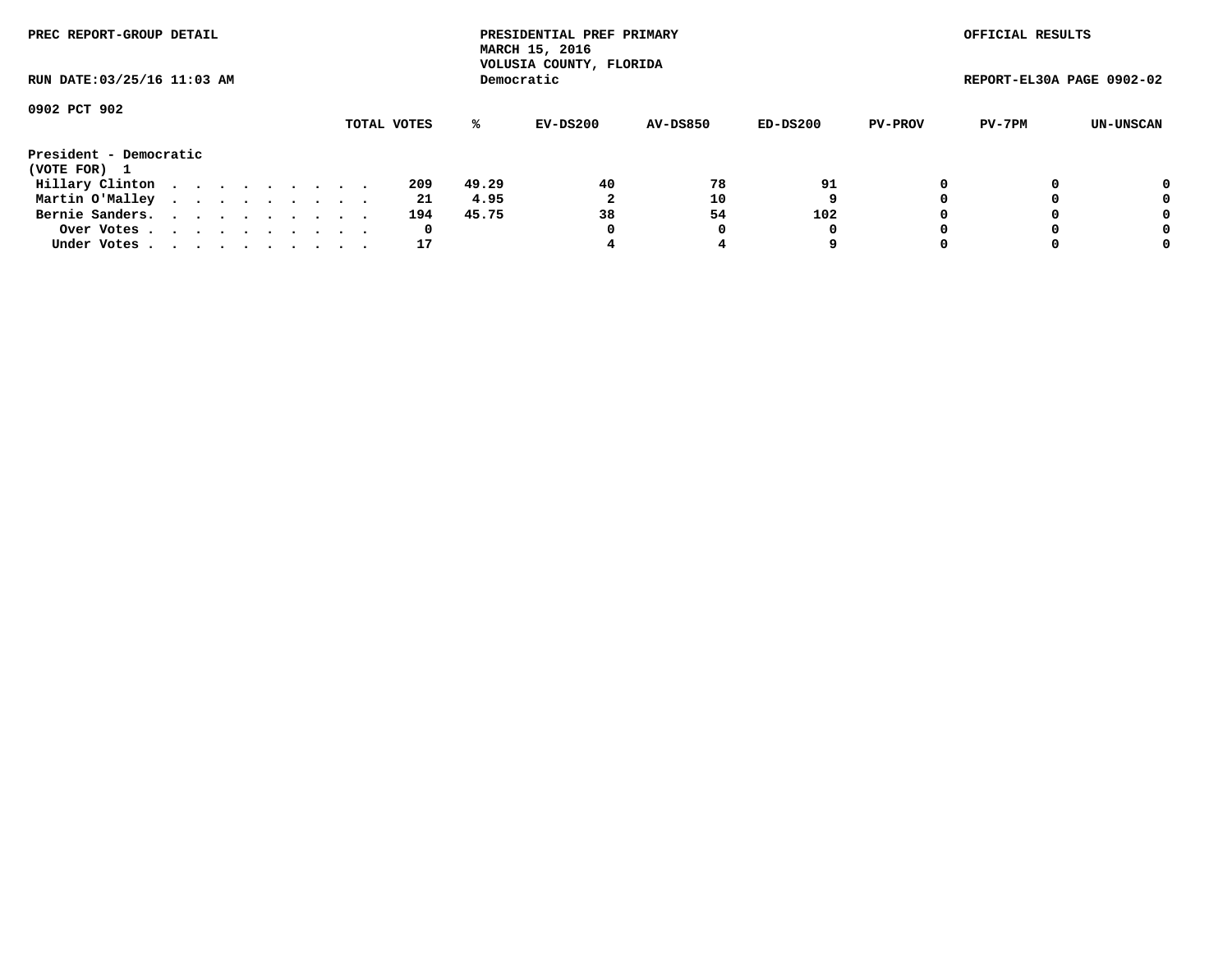| PREC REPORT-GROUP DETAIL               |  |  |  |  |  |             |       | PRESIDENTIAL PREF PRIMARY<br>MARCH 15, 2016<br>VOLUSIA COUNTY, FLORIDA |                 |            |                | OFFICIAL RESULTS          |                  |
|----------------------------------------|--|--|--|--|--|-------------|-------|------------------------------------------------------------------------|-----------------|------------|----------------|---------------------------|------------------|
| RUN DATE: 03/25/16 11:03 AM            |  |  |  |  |  |             |       | Republican                                                             |                 |            |                | REPORT-EL30A PAGE 0902-03 |                  |
| 0902 PCT 902                           |  |  |  |  |  |             |       |                                                                        |                 |            |                |                           |                  |
|                                        |  |  |  |  |  | TOTAL VOTES | ℁     | $EV-DS200$                                                             | <b>AV-DS850</b> | $ED-DS200$ | <b>PV-PROV</b> | $PV-7PM$                  | <b>UN-UNSCAN</b> |
| President - Republican<br>(VOTE FOR) 1 |  |  |  |  |  |             |       |                                                                        |                 |            |                |                           |                  |
| Jeb Bush.<br>.                         |  |  |  |  |  |             | 1.22  |                                                                        |                 |            |                |                           |                  |
| Ben Carson                             |  |  |  |  |  |             | .31   |                                                                        |                 |            |                |                           |                  |
| Chris Christie.                        |  |  |  |  |  |             |       |                                                                        |                 |            |                |                           |                  |
| Ted Cruz.                              |  |  |  |  |  | 108         | 16.49 | 26                                                                     | 26              | 56         |                |                           |                  |
| Carly Fiorina                          |  |  |  |  |  |             |       |                                                                        |                 |            |                |                           |                  |
| Jim Gilmore.                           |  |  |  |  |  |             |       |                                                                        |                 |            |                |                           |                  |
| Lindsey Graham.                        |  |  |  |  |  |             |       |                                                                        |                 |            |                |                           |                  |
| Mike Huckabee                          |  |  |  |  |  |             |       |                                                                        |                 |            |                |                           |                  |
| John R. Kasich.                        |  |  |  |  |  | 30          | 4.58  |                                                                        |                 |            |                |                           |                  |
| Rand Paul                              |  |  |  |  |  |             | .46   |                                                                        |                 |            |                |                           |                  |
| Marco Rubio.                           |  |  |  |  |  | 122         | 18.63 | 20                                                                     | 37              | 65         |                |                           |                  |
| Rick Santorum                          |  |  |  |  |  | 0           |       |                                                                        |                 |            |                |                           |                  |
| Donald J. Trump                        |  |  |  |  |  | 382         | 58.32 | 78                                                                     | 119             | 185        |                |                           |                  |
| Over Votes                             |  |  |  |  |  |             |       |                                                                        |                 |            |                |                           |                  |
| Under Votes                            |  |  |  |  |  |             |       |                                                                        |                 |            |                |                           |                  |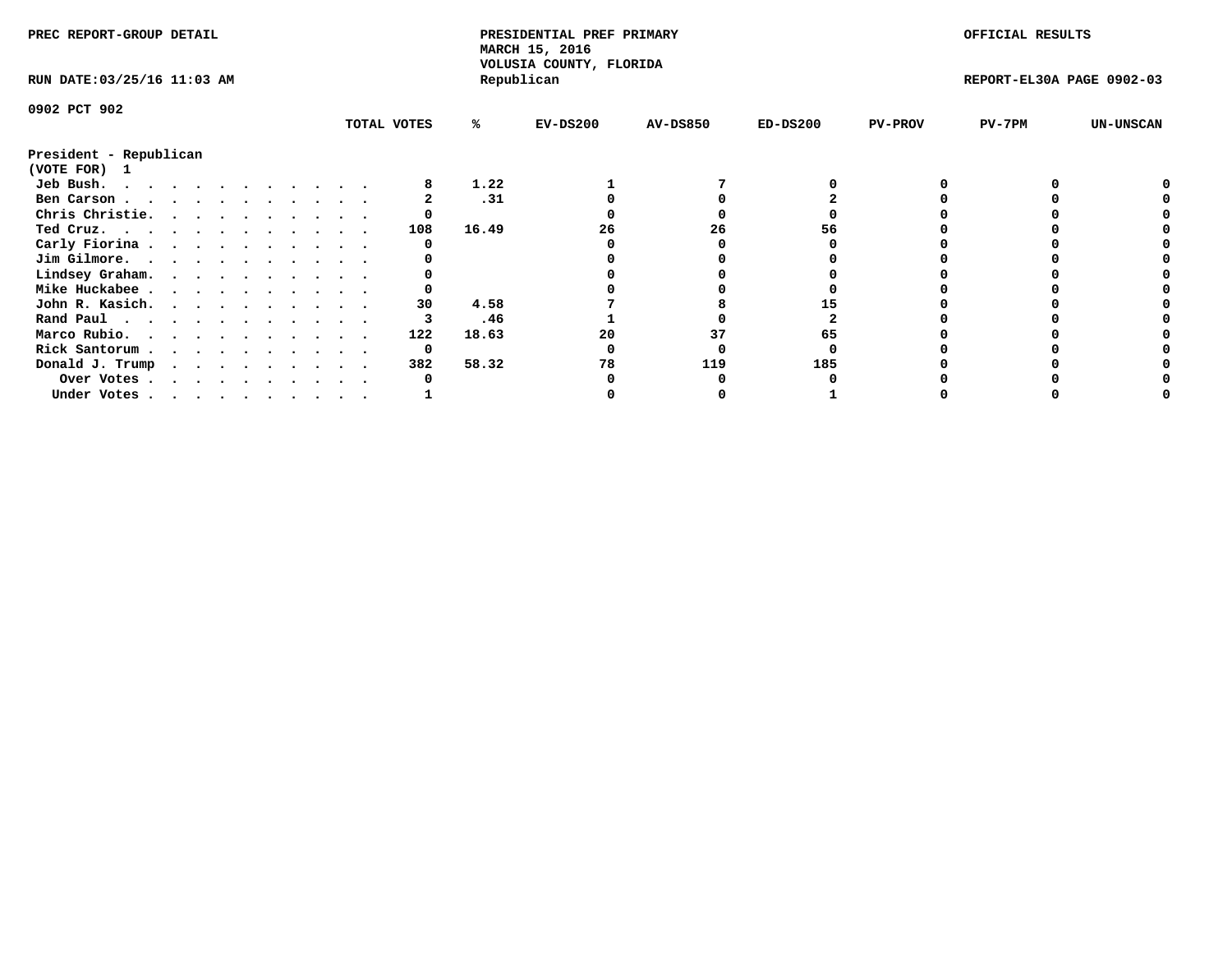| PREC REPORT-GROUP DETAIL<br>RUN DATE: 03/25/16 11:03 AM |             | PRESIDENTIAL PREF PRIMARY<br>MARCH 15, 2016<br>VOLUSIA COUNTY, FLORIDA<br>Nonpartisan |                 |          |                | OFFICIAL RESULTS<br>REPORT-EL30A PAGE 0902-04 |           |
|---------------------------------------------------------|-------------|---------------------------------------------------------------------------------------|-----------------|----------|----------------|-----------------------------------------------|-----------|
| 0902 PCT 902                                            | TOTAL VOTES | %ะ<br>EV-DS200                                                                        | <b>AV-DS850</b> | ED-DS200 | <b>PV-PROV</b> | PV-7PM                                        | UN-UNSCAN |
| General Obligation Bond Edgewater<br>(VOTE FOR) 1       |             |                                                                                       |                 |          |                |                                               |           |
| For Bonds $\cdots$ $\cdots$ $\cdots$ $\cdots$ $\cdots$  | 621         | 55.60<br>114                                                                          | 159             | 347      |                |                                               | 0         |
| Against Bonds.                                          | 496         | 89<br>44.40                                                                           | 197             | 209      |                |                                               | 0         |
| Over Votes                                              |             |                                                                                       | 0               | 0        | $\Omega$       |                                               | 0         |
| Under Votes                                             | 136         | 32                                                                                    | 44              | 60       | $\Omega$       |                                               | 0         |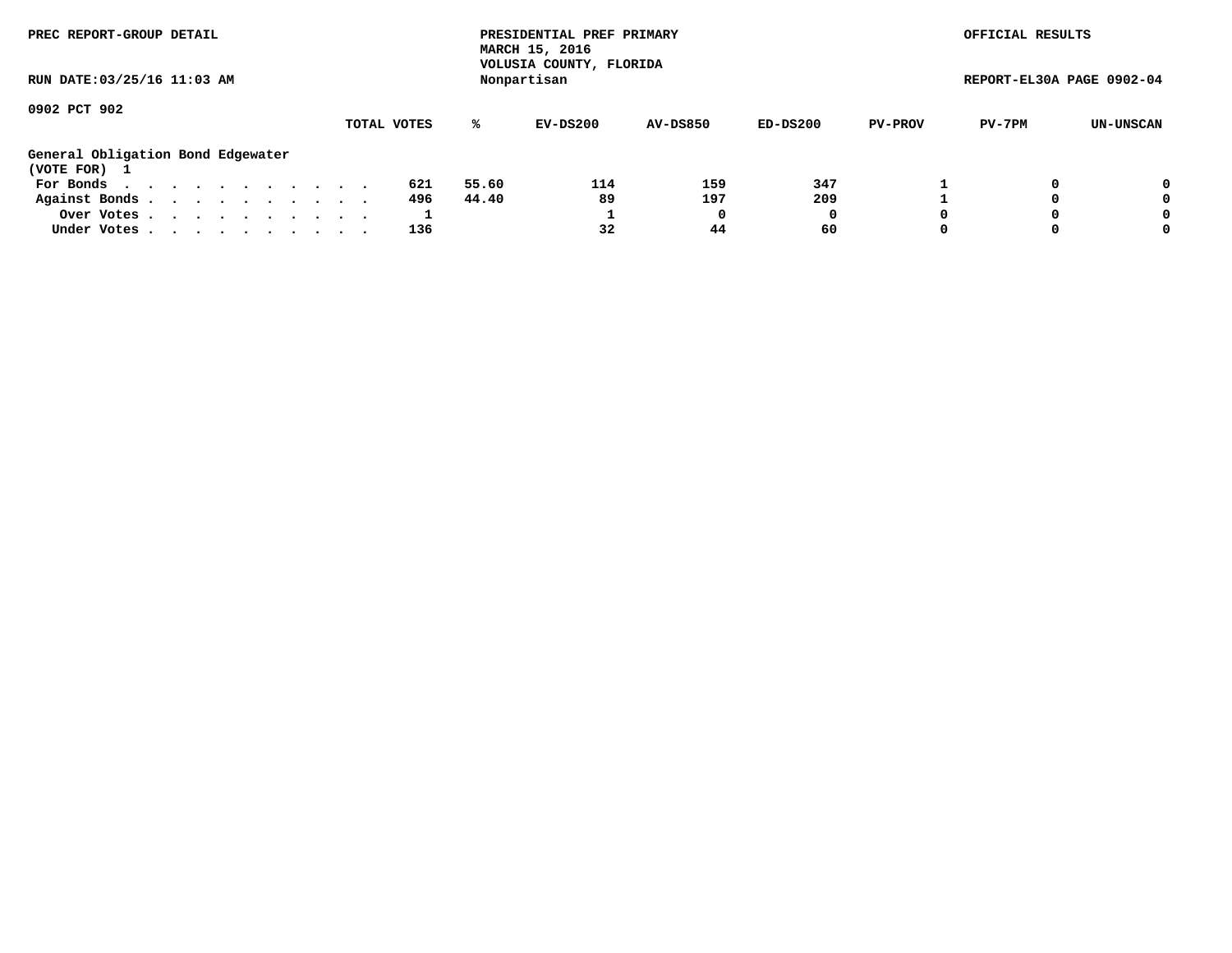| PREC REPORT-GROUP DETAIL                                    |             |                   | PRESIDENTIAL PREF PRIMARY<br>MARCH 15, 2016 |                 |            |                | OFFICIAL RESULTS          |                  |
|-------------------------------------------------------------|-------------|-------------------|---------------------------------------------|-----------------|------------|----------------|---------------------------|------------------|
| RUN DATE: 03/25/16 11:03 AM                                 |             | <b>STATISTICS</b> | VOLUSIA COUNTY, FLORIDA                     |                 |            |                | REPORT-EL30A PAGE 0903-01 |                  |
| 0903 PCT 903                                                |             |                   |                                             |                 |            |                |                           |                  |
|                                                             | TOTAL VOTES | ℁                 | EV-DS200                                    | <b>AV-DS850</b> | $ED-DS200$ | <b>PV-PROV</b> | $PV-7PM$                  | <b>UN-UNSCAN</b> |
| REGISTERED VOTERS - TOTAL                                   | 3,557       |                   |                                             |                 |            |                |                           |                  |
| REGISTERED VOTERS - Democratic                              | 1,245       | 35.00             |                                             |                 |            |                |                           |                  |
| REGISTERED VOTERS - Republican                              | 1,165       | 32.75             |                                             |                 |            |                |                           |                  |
| REGISTERED VOTERS - Nonpartisan                             | 1,147       |                   |                                             |                 |            |                |                           |                  |
| BALLOTS CAST - TOTAL.                                       | 1,216       |                   | 230                                         | 337             | 648        |                |                           | 0                |
| BALLOTS CAST - Democratic                                   | 459         | 37.75             | 95                                          | 124             | 240        |                |                           | 0                |
| BALLOTS CAST - Republican                                   | 627         | 51.56             | 119                                         | 169             | 339        |                |                           | 0                |
| BALLOTS CAST - Nonpartisan.                                 | 130         | 10.69             | 16                                          | 44              | 69         |                |                           | 0                |
| BALLOTS CAST - BLANK.                                       | 11          | .90               |                                             | 0               |            | $\Omega$       |                           | 0                |
| VOTER TURNOUT - TOTAL $\cdot \cdot \cdot \cdot \cdot \cdot$ |             | 34.19             |                                             |                 |            |                |                           |                  |
| VOTER TURNOUT - Democratic.                                 |             | 36.87             |                                             |                 |            |                |                           |                  |
| VOTER TURNOUT - Republican.                                 |             | 53.82             |                                             |                 |            |                |                           |                  |
| VOTER TURNOUT - BLANK                                       |             | .31               |                                             |                 |            |                |                           |                  |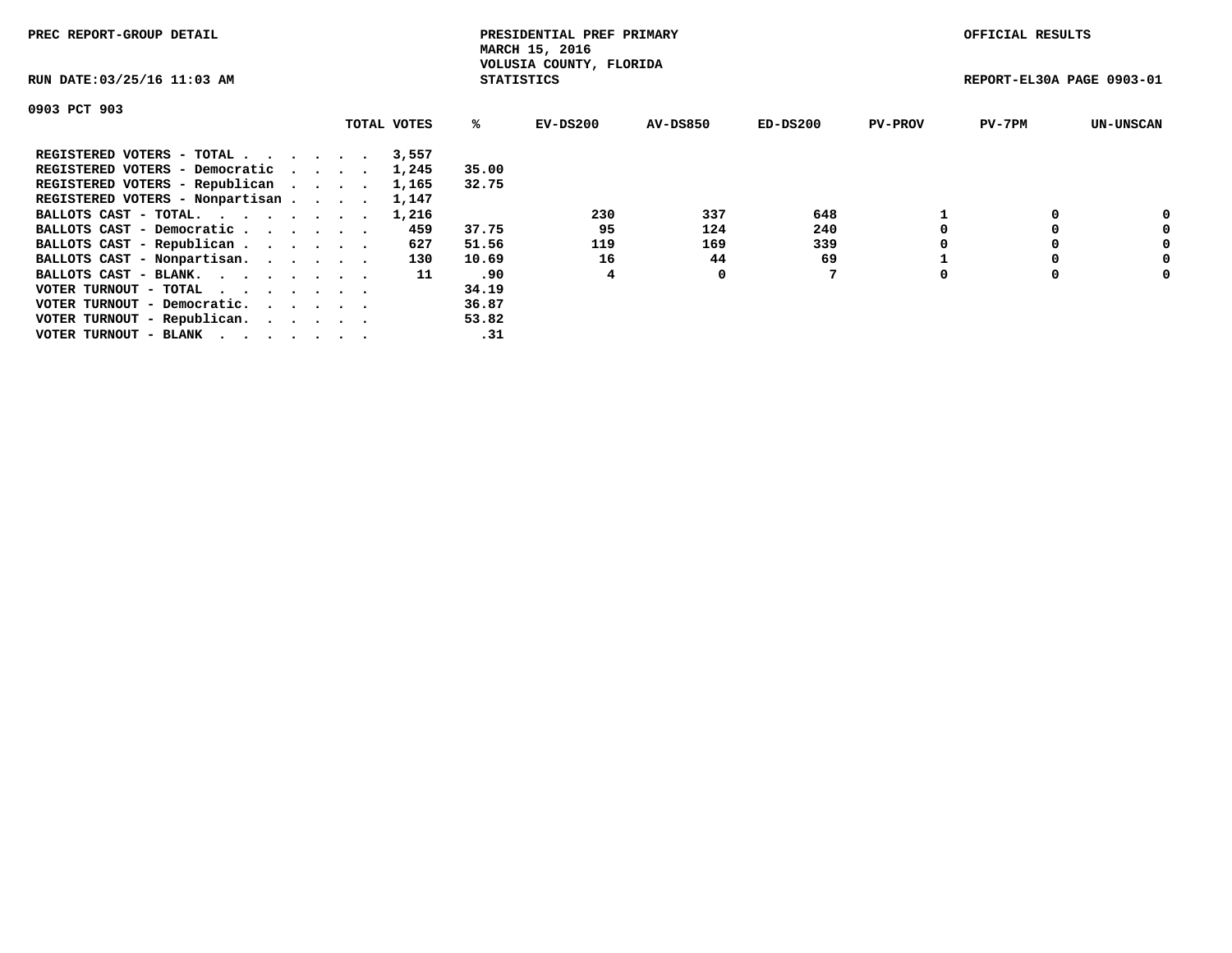| PREC REPORT-GROUP DETAIL               |  |  |  |  |  |  |  |  |             | PRESIDENTIAL PREF PRIMARY<br>MARCH 15, 2016<br>VOLUSIA COUNTY, FLORIDA |            |                 |            | OFFICIAL RESULTS |                           |           |
|----------------------------------------|--|--|--|--|--|--|--|--|-------------|------------------------------------------------------------------------|------------|-----------------|------------|------------------|---------------------------|-----------|
| RUN DATE: 03/25/16 11:03 AM            |  |  |  |  |  |  |  |  |             |                                                                        | Democratic |                 |            |                  | REPORT-EL30A PAGE 0903-02 |           |
| 0903 PCT 903                           |  |  |  |  |  |  |  |  | TOTAL VOTES | %ะ                                                                     | EV-DS200   | <b>AV-DS850</b> | $ED-DS200$ | <b>PV-PROV</b>   | PV-7PM                    | UN-UNSCAN |
| President - Democratic<br>(VOTE FOR) 1 |  |  |  |  |  |  |  |  |             |                                                                        |            |                 |            |                  |                           |           |
| Hillary Clinton                        |  |  |  |  |  |  |  |  | 234         | 53.67                                                                  | 55         | 68              | 111        | 0                |                           | 0         |
| Martin O'Malley                        |  |  |  |  |  |  |  |  | 19          | 4.36                                                                   |            | 10              | 8          |                  |                           | 0         |
| Bernie Sanders.                        |  |  |  |  |  |  |  |  | 183         | 41.97                                                                  | 32         | 44              | 107        |                  |                           | 0         |
| Over Votes                             |  |  |  |  |  |  |  |  | 0           |                                                                        | 0          | 0               | O          |                  |                           | 0         |
| Under Votes.                           |  |  |  |  |  |  |  |  | 23          |                                                                        |            |                 | 14         |                  |                           | 0         |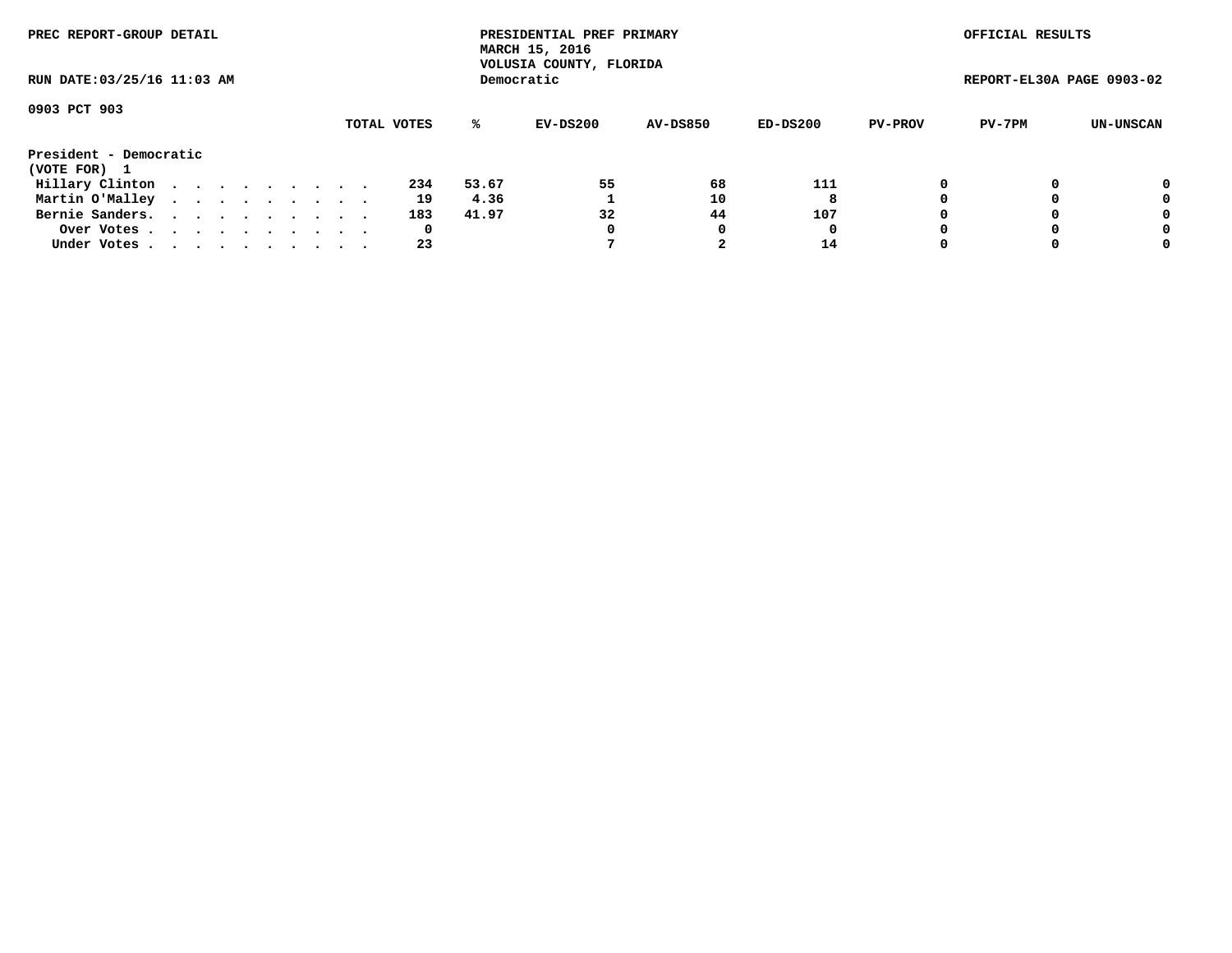| PREC REPORT-GROUP DETAIL               |  |  |  |  |  |  |             | PRESIDENTIAL PREF PRIMARY<br>MARCH 15, 2016<br>VOLUSIA COUNTY, FLORIDA |            |                 |            | OFFICIAL RESULTS |                           |                  |
|----------------------------------------|--|--|--|--|--|--|-------------|------------------------------------------------------------------------|------------|-----------------|------------|------------------|---------------------------|------------------|
| RUN DATE: 03/25/16 11:03 AM            |  |  |  |  |  |  |             |                                                                        | Republican |                 |            |                  | REPORT-EL30A PAGE 0903-03 |                  |
| 0903 PCT 903                           |  |  |  |  |  |  |             |                                                                        |            |                 |            |                  |                           |                  |
|                                        |  |  |  |  |  |  | TOTAL VOTES | ℁                                                                      | $EV-DS200$ | <b>AV-DS850</b> | $ED-DS200$ | <b>PV-PROV</b>   | $PV-7PM$                  | <b>UN-UNSCAN</b> |
| President - Republican<br>(VOTE FOR) 1 |  |  |  |  |  |  |             |                                                                        |            |                 |            |                  |                           |                  |
| Jeb Bush.<br>.                         |  |  |  |  |  |  | 14          | 2.23                                                                   |            | 11              |            |                  |                           |                  |
| Ben Carson                             |  |  |  |  |  |  |             | 1.28                                                                   |            |                 |            |                  |                           |                  |
| Chris Christie.                        |  |  |  |  |  |  |             |                                                                        |            |                 |            |                  |                           |                  |
| Ted Cruz.                              |  |  |  |  |  |  | 106         | 16.91                                                                  | 25         | 22              |            |                  |                           |                  |
| Carly Fiorina                          |  |  |  |  |  |  |             | .16                                                                    |            |                 |            |                  |                           |                  |
| Jim Gilmore.                           |  |  |  |  |  |  |             |                                                                        |            |                 |            |                  |                           |                  |
| Lindsey Graham.                        |  |  |  |  |  |  |             | .16                                                                    |            |                 |            |                  |                           |                  |
| Mike Huckabee                          |  |  |  |  |  |  |             |                                                                        |            |                 |            |                  |                           |                  |
| John R. Kasich.                        |  |  |  |  |  |  | 23          | 3.67                                                                   |            |                 |            |                  |                           |                  |
| Rand Paul                              |  |  |  |  |  |  |             | .16                                                                    |            |                 |            |                  |                           |                  |
| Marco Rubio.                           |  |  |  |  |  |  | 100         | 15.95                                                                  |            | 30              |            |                  |                           |                  |
| Rick Santorum                          |  |  |  |  |  |  | 0           |                                                                        |            |                 |            |                  |                           |                  |
| Donald J. Trump                        |  |  |  |  |  |  | 373         | 59.49                                                                  | 76         | 95              | 202        |                  |                           |                  |
| Over Votes                             |  |  |  |  |  |  |             |                                                                        |            |                 |            |                  |                           |                  |
| Under Votes                            |  |  |  |  |  |  |             |                                                                        |            |                 |            |                  |                           |                  |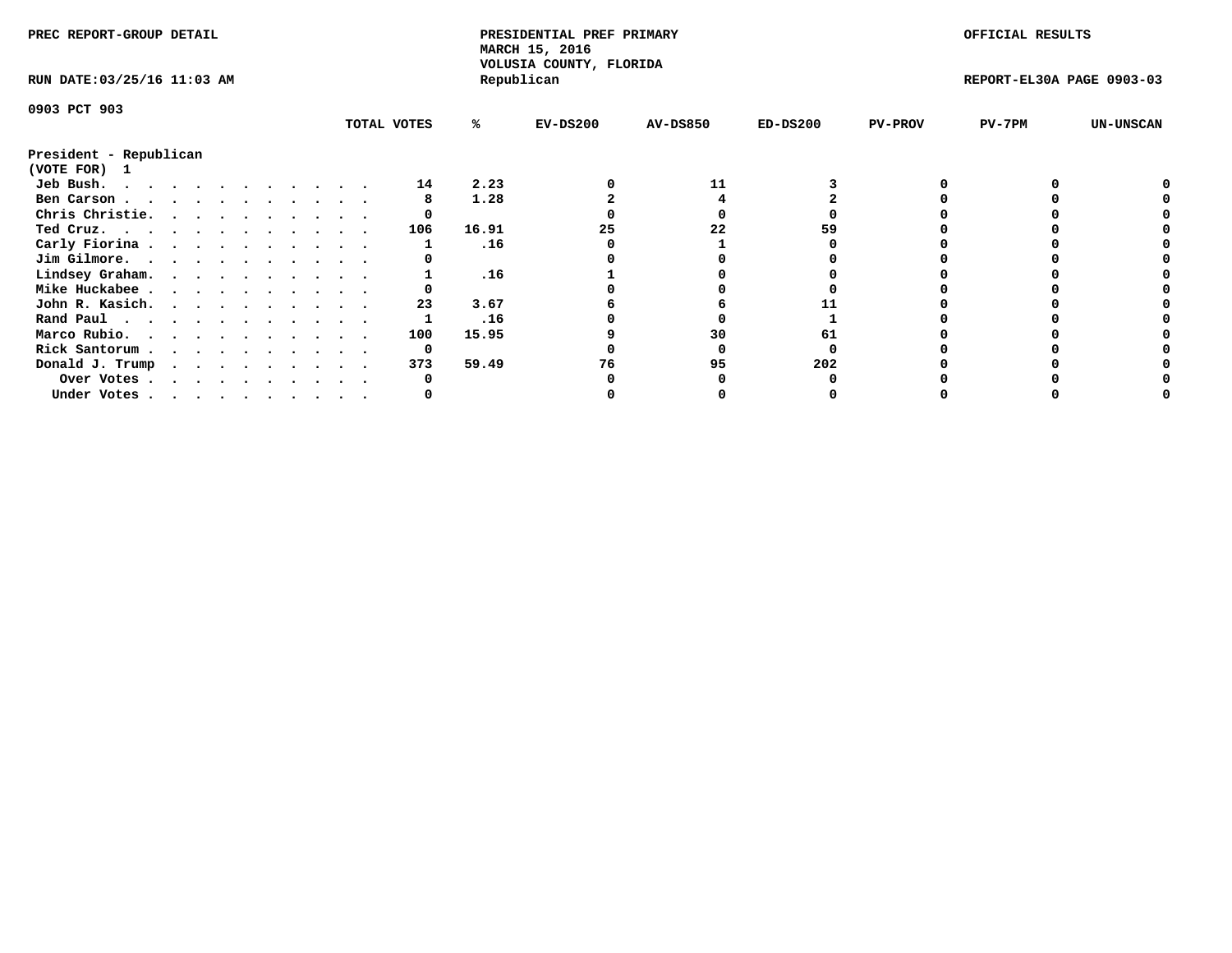| PREC REPORT-GROUP DETAIL<br>RUN DATE: 03/25/16 11:03 AM |             | PRESIDENTIAL PREF PRIMARY<br>MARCH 15, 2016<br>VOLUSIA COUNTY, FLORIDA<br>Nonpartisan |                 |          |                          | OFFICIAL RESULTS<br>REPORT-EL30A PAGE 0903-04 |
|---------------------------------------------------------|-------------|---------------------------------------------------------------------------------------|-----------------|----------|--------------------------|-----------------------------------------------|
| 0903 PCT 903                                            | TOTAL VOTES | %ะ<br>EV-DS200                                                                        | <b>AV-DS850</b> | ED-DS200 | PV-7PM<br><b>PV-PROV</b> | UN-UNSCAN                                     |
| General Obligation Bond Edgewater<br>(VOTE FOR) 1       |             |                                                                                       |                 |          |                          |                                               |
| For Bonds $\ldots$ $\ldots$ $\ldots$ $\ldots$ $\ldots$  | 638         | 111<br>59.24                                                                          | 163             | 364      | 0                        | 0                                             |
| Against Bonds.                                          | 439         | 74<br>40.76                                                                           | 149             | 215      |                          | 0                                             |
| Over Votes                                              | 0           | 0                                                                                     |                 | 0        | $\Omega$                 | 0                                             |
| Under Votes                                             | 139         | 45                                                                                    | 25              | 69       | $\Omega$                 | 0                                             |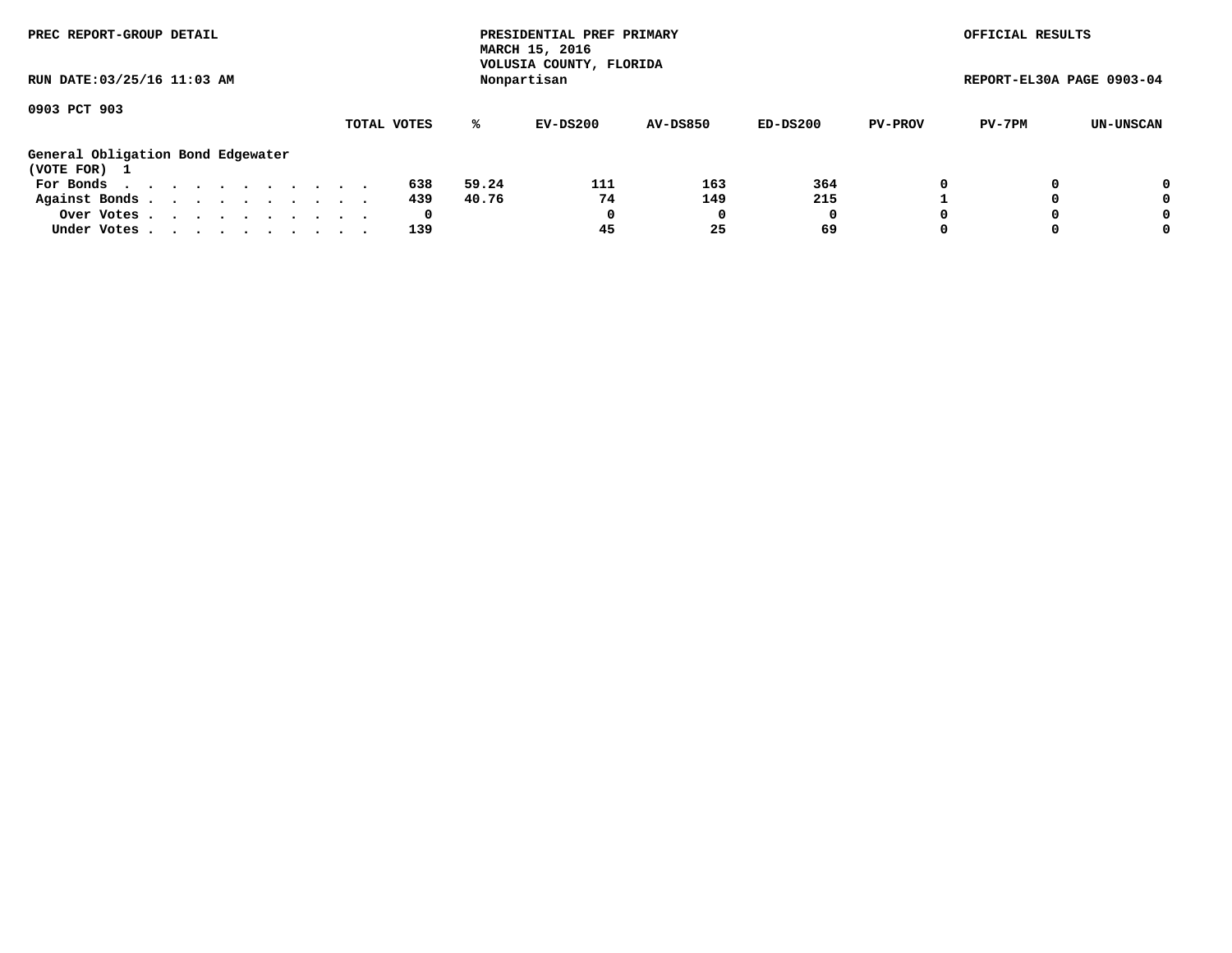| PREC REPORT-GROUP DETAIL                                    |             |                   | PRESIDENTIAL PREF PRIMARY<br>MARCH 15, 2016 |                 |            |                | OFFICIAL RESULTS          |                  |
|-------------------------------------------------------------|-------------|-------------------|---------------------------------------------|-----------------|------------|----------------|---------------------------|------------------|
| RUN DATE: 03/25/16 11:03 AM                                 |             | <b>STATISTICS</b> | VOLUSIA COUNTY, FLORIDA                     |                 |            |                | REPORT-EL30A PAGE 0904-01 |                  |
| 0904 PCT 904                                                |             |                   |                                             |                 |            |                |                           |                  |
|                                                             | TOTAL VOTES | ℁                 | EV-DS200                                    | <b>AV-DS850</b> | $ED-DS200$ | <b>PV-PROV</b> | $PV-7PM$                  | <b>UN-UNSCAN</b> |
| REGISTERED VOTERS - TOTAL                                   | 3,616       |                   |                                             |                 |            |                |                           |                  |
| REGISTERED VOTERS - Democratic                              | 1,215       | 33.60             |                                             |                 |            |                |                           |                  |
| REGISTERED VOTERS - Republican                              | 1,207       | 33.38             |                                             |                 |            |                |                           |                  |
| REGISTERED VOTERS - Nonpartisan                             | 1,194       |                   |                                             |                 |            |                |                           |                  |
| BALLOTS CAST - TOTAL.                                       | 1,302       |                   | 200                                         | 384             | 715        |                |                           | 0                |
| BALLOTS CAST - Democratic                                   | 447         | 34.33             | 69                                          | 135             | 243        |                |                           | 0                |
| BALLOTS CAST - Republican                                   | 674         | 51.77             | 114                                         | 175             | 382        |                |                           | 0                |
| BALLOTS CAST - Nonpartisan.                                 | 181         | 13.90             | 17                                          | 74              | 90         |                |                           | 0                |
| BALLOTS CAST - BLANK.                                       | 10          | .77               |                                             | 0               | 8          | $\Omega$       |                           | 0                |
| VOTER TURNOUT - TOTAL $\cdot \cdot \cdot \cdot \cdot \cdot$ |             | 36.01             |                                             |                 |            |                |                           |                  |
| VOTER TURNOUT - Democratic.                                 |             | 36.79             |                                             |                 |            |                |                           |                  |
| VOTER TURNOUT - Republican.                                 |             | 55.84             |                                             |                 |            |                |                           |                  |
| VOTER TURNOUT - BLANK                                       |             | .28               |                                             |                 |            |                |                           |                  |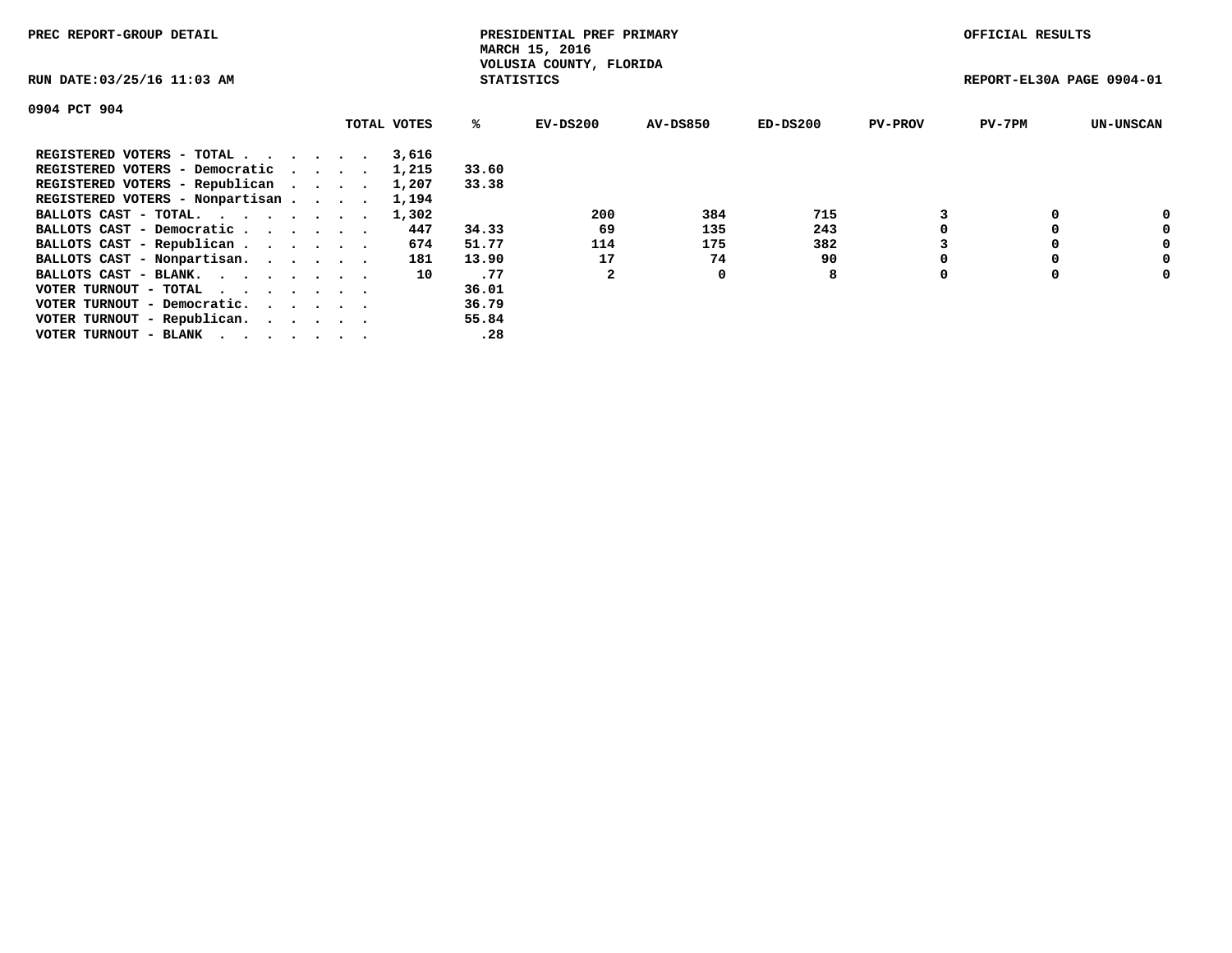| PREC REPORT-GROUP DETAIL    |  |  |  |  |  |             |       | PRESIDENTIAL PREF PRIMARY<br>MARCH 15, 2016<br>VOLUSIA COUNTY, FLORIDA |                 |          |                | OFFICIAL RESULTS          |           |
|-----------------------------|--|--|--|--|--|-------------|-------|------------------------------------------------------------------------|-----------------|----------|----------------|---------------------------|-----------|
| RUN DATE: 03/25/16 11:03 AM |  |  |  |  |  |             |       | Democratic                                                             |                 |          |                | REPORT-EL30A PAGE 0904-02 |           |
| 0904 PCT 904                |  |  |  |  |  |             |       |                                                                        |                 |          |                |                           |           |
|                             |  |  |  |  |  | TOTAL VOTES | ℁     | EV-DS200                                                               | <b>AV-DS850</b> | ED-DS200 | <b>PV-PROV</b> | PV-7PM                    | UN-UNSCAN |
| President - Democratic      |  |  |  |  |  |             |       |                                                                        |                 |          |                |                           |           |
| (VOTE FOR) 1                |  |  |  |  |  |             |       |                                                                        |                 |          |                |                           |           |
| Hillary Clinton             |  |  |  |  |  | 250         | 57.87 | 42                                                                     | 82              | 126      |                |                           | 0         |
| Martin O'Malley             |  |  |  |  |  | 11          | 2.55  |                                                                        |                 |          |                |                           | 0         |
| Bernie Sanders.             |  |  |  |  |  | 171         | 39.58 | 26                                                                     | 42              | 103      |                |                           | 0         |
| Over Votes                  |  |  |  |  |  | 0           |       |                                                                        |                 | 0        |                |                           | 0         |
| Under Votes                 |  |  |  |  |  | 15          |       |                                                                        |                 | 9        |                |                           | 0         |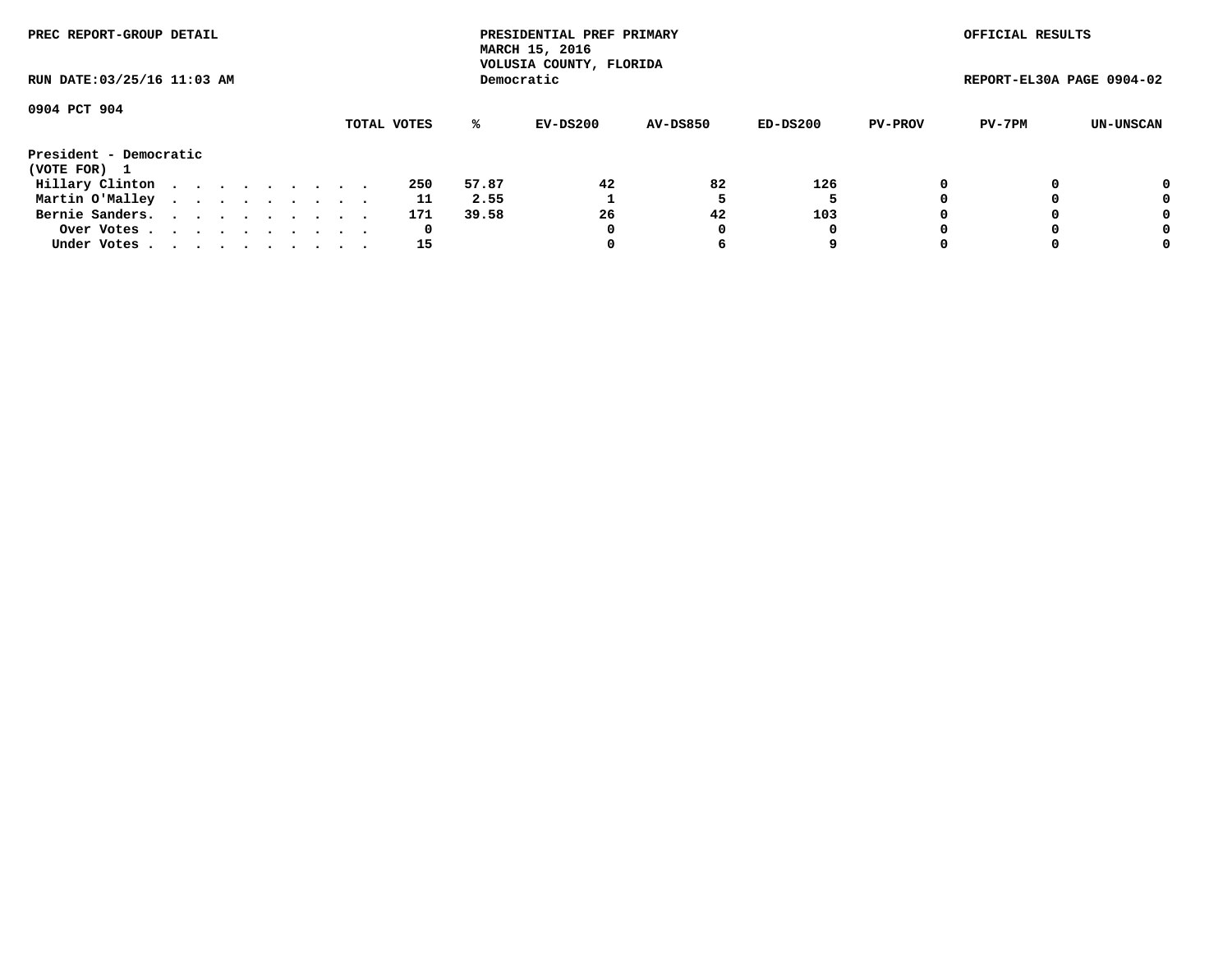| PREC REPORT-GROUP DETAIL    |  |  |  |  |  |  |  |  |             | PRESIDENTIAL PREF PRIMARY<br>MARCH 15, 2016<br>VOLUSIA COUNTY, FLORIDA |            |                 |            | OFFICIAL RESULTS |                           |                  |
|-----------------------------|--|--|--|--|--|--|--|--|-------------|------------------------------------------------------------------------|------------|-----------------|------------|------------------|---------------------------|------------------|
| RUN DATE: 03/25/16 11:03 AM |  |  |  |  |  |  |  |  |             |                                                                        | Republican |                 |            |                  | REPORT-EL30A PAGE 0904-03 |                  |
| 0904 PCT 904                |  |  |  |  |  |  |  |  |             |                                                                        |            |                 |            |                  |                           |                  |
|                             |  |  |  |  |  |  |  |  | TOTAL VOTES | %ะ                                                                     | $EV-DS200$ | <b>AV-DS850</b> | $ED-DS200$ | <b>PV-PROV</b>   | $PV-7PM$                  | <b>UN-UNSCAN</b> |
| President - Republican      |  |  |  |  |  |  |  |  |             |                                                                        |            |                 |            |                  |                           |                  |
| (VOTE FOR) 1                |  |  |  |  |  |  |  |  |             |                                                                        |            |                 |            |                  |                           |                  |
| Jeb Bush.                   |  |  |  |  |  |  |  |  | 10          | 1.49                                                                   |            |                 |            |                  |                           |                  |
| Ben Carson                  |  |  |  |  |  |  |  |  |             | .45                                                                    |            |                 |            |                  |                           |                  |
| Chris Christie.             |  |  |  |  |  |  |  |  |             |                                                                        |            |                 |            |                  |                           |                  |
| Ted Cruz.                   |  |  |  |  |  |  |  |  | 97          | 14.50                                                                  | 16         | 16              | 64.        |                  |                           |                  |
| Carly Fiorina               |  |  |  |  |  |  |  |  |             |                                                                        |            |                 |            |                  |                           |                  |
| Jim Gilmore.                |  |  |  |  |  |  |  |  |             |                                                                        |            |                 |            |                  |                           |                  |
| Lindsey Graham.             |  |  |  |  |  |  |  |  |             | .15                                                                    |            |                 |            |                  |                           |                  |
| Mike Huckabee               |  |  |  |  |  |  |  |  |             | .30                                                                    |            |                 |            |                  |                           |                  |
| John R. Kasich.             |  |  |  |  |  |  |  |  | 40          | 5.98                                                                   | 10         |                 |            |                  |                           |                  |
| Rand Paul                   |  |  |  |  |  |  |  |  |             | .45                                                                    |            |                 |            |                  |                           |                  |
| Marco Rubio.                |  |  |  |  |  |  |  |  | 126         | 18.83                                                                  | 20         | 38              | 68         |                  |                           |                  |
| Rick Santorum               |  |  |  |  |  |  |  |  | 0           |                                                                        |            |                 |            |                  |                           |                  |
| Donald J. Trump             |  |  |  |  |  |  |  |  | 387         | 57.85                                                                  | 65         | 96              | 225        |                  |                           |                  |
| Over Votes                  |  |  |  |  |  |  |  |  |             |                                                                        |            |                 |            |                  |                           |                  |
| Under Votes                 |  |  |  |  |  |  |  |  |             |                                                                        |            |                 |            |                  |                           |                  |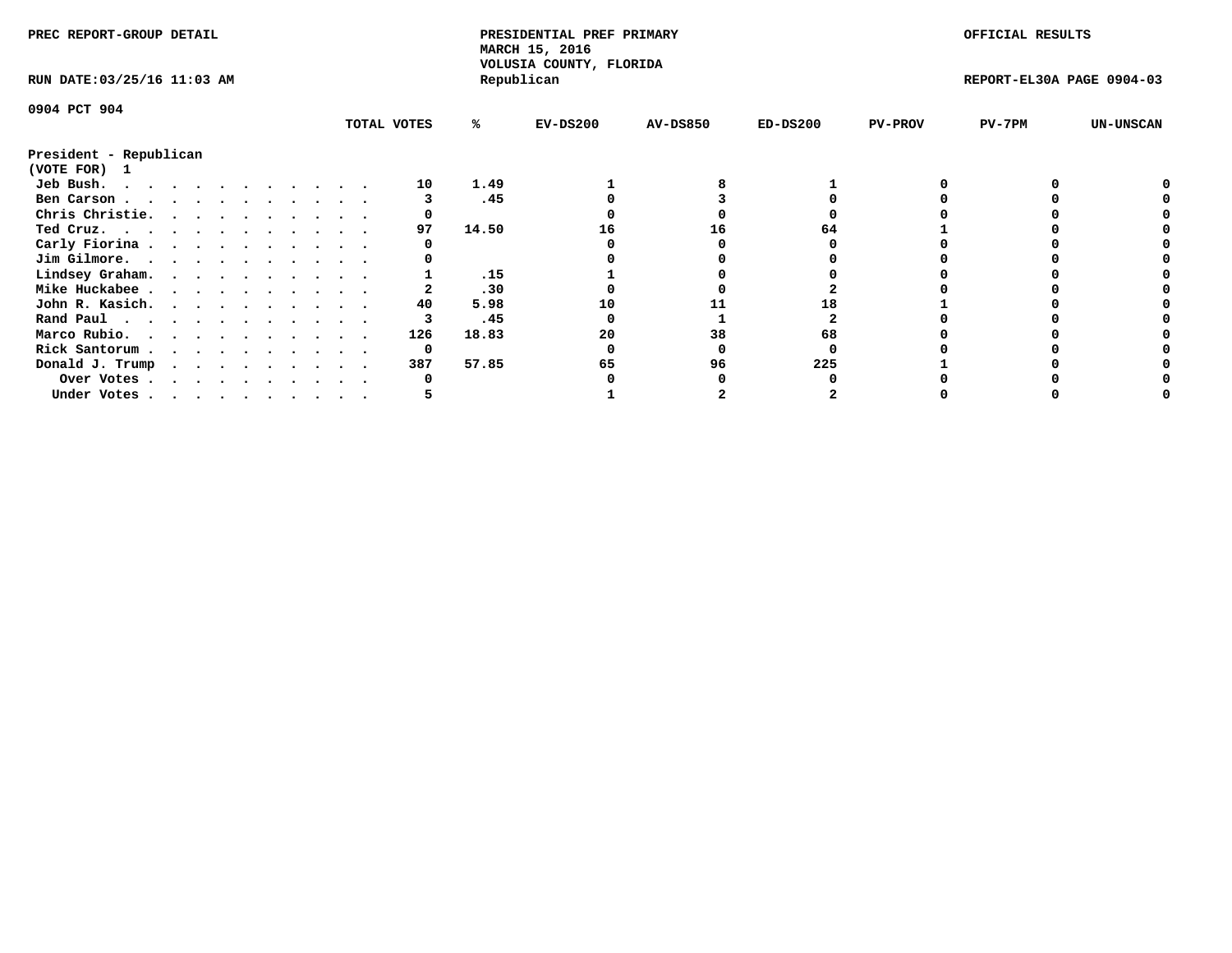| PREC REPORT-GROUP DETAIL<br>RUN DATE: 03/25/16 11:03 AM                 |             |       | PRESIDENTIAL PREF PRIMARY<br>MARCH 15, 2016<br>VOLUSIA COUNTY, FLORIDA<br>Nonpartisan |                 |          |                | OFFICIAL RESULTS<br>REPORT-EL30A PAGE 0904-04 |           |
|-------------------------------------------------------------------------|-------------|-------|---------------------------------------------------------------------------------------|-----------------|----------|----------------|-----------------------------------------------|-----------|
| 0904 PCT 904                                                            | TOTAL VOTES | %ะ    | EV-DS200                                                                              | <b>AV-DS850</b> | ED-DS200 | <b>PV-PROV</b> | PV-7PM                                        | UN-UNSCAN |
| General Obligation Bond Edgewater<br>(VOTE FOR) 1                       |             |       |                                                                                       |                 |          |                |                                               |           |
| For Bonds $\cdot \cdot \cdot \cdot \cdot \cdot \cdot \cdot \cdot \cdot$ | 726         | 61.73 | 108                                                                                   | 176             | 440      |                |                                               | 0         |
| Against Bonds.                                                          | 450         | 38.27 | 61                                                                                    | 170             | 218      |                |                                               | 0         |
| Over Votes                                                              | 0           |       | 0                                                                                     |                 | 0        | $\Omega$       |                                               | 0         |
| Under Votes                                                             | 126         |       | 31                                                                                    | 38              | 57       | $\Omega$       |                                               | 0         |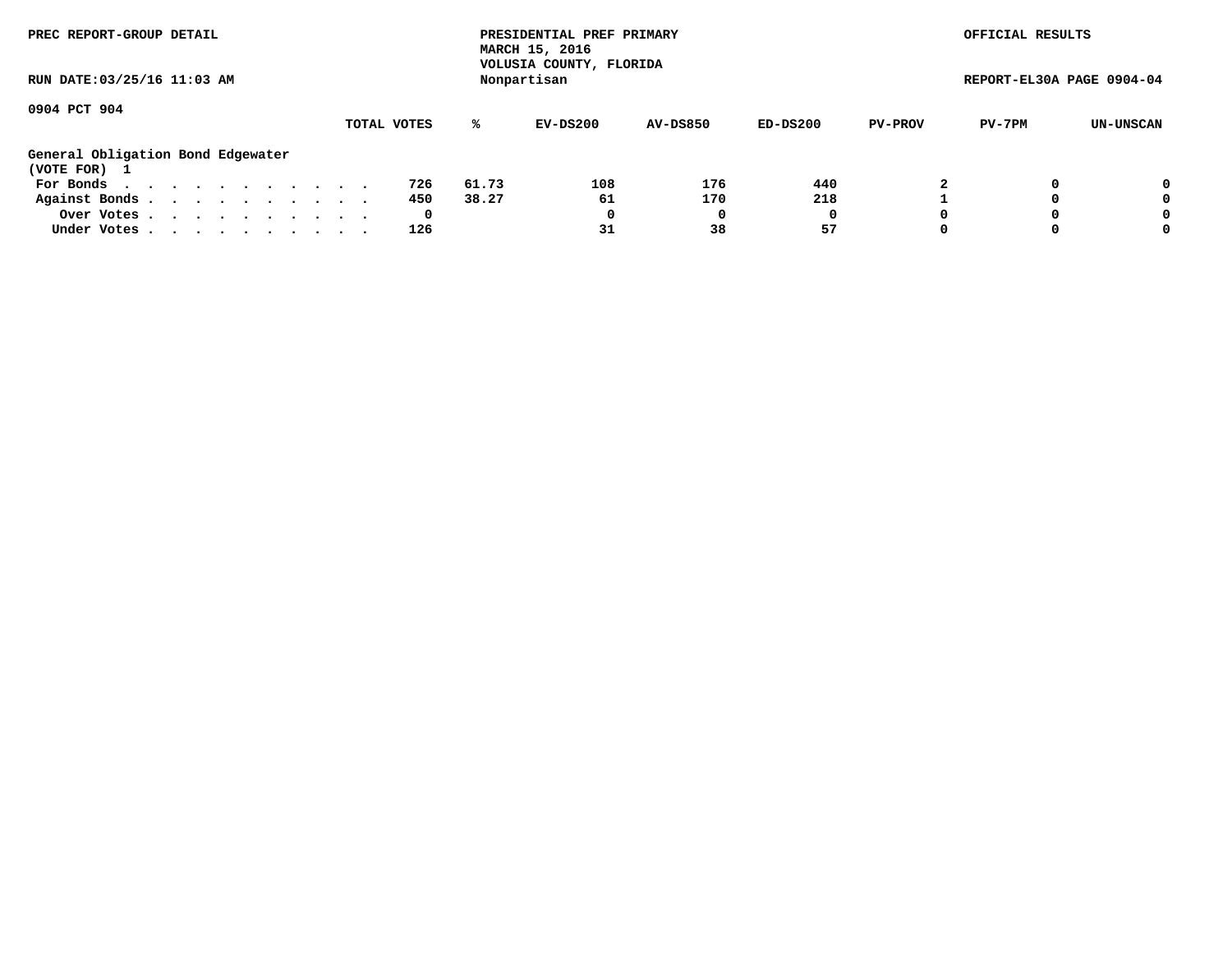| PREC REPORT-GROUP DETAIL                                    |             |                   | PRESIDENTIAL PREF PRIMARY<br>MARCH 15, 2016 |          |            |                | OFFICIAL RESULTS          |                  |
|-------------------------------------------------------------|-------------|-------------------|---------------------------------------------|----------|------------|----------------|---------------------------|------------------|
| RUN DATE: 03/25/16 11:03 AM                                 |             | <b>STATISTICS</b> | VOLUSIA COUNTY, FLORIDA                     |          |            |                | REPORT-EL30A PAGE 0907-01 |                  |
| 0907 PCT 907                                                |             |                   |                                             |          |            |                |                           |                  |
|                                                             | TOTAL VOTES | ℁                 | $EV-DS200$                                  | AV-DS850 | $ED-DS200$ | <b>PV-PROV</b> | $PV-7PM$                  | <b>UN-UNSCAN</b> |
| REGISTERED VOTERS - TOTAL                                   | 2,277       |                   |                                             |          |            |                |                           |                  |
| REGISTERED VOTERS - Democratic                              | 1,045       | 45.89             |                                             |          |            |                |                           |                  |
| REGISTERED VOTERS - Republican                              | 1,232       | 54.11             |                                             |          |            |                |                           |                  |
| REGISTERED VOTERS - Nonpartisan                             | O           |                   |                                             |          |            |                |                           |                  |
| BALLOTS CAST - TOTAL.                                       | 1,111       |                   | 198                                         | 383      | 524        |                |                           | 0                |
| BALLOTS CAST - Democratic                                   | 395         | 35.55             | 61                                          | 159      | 173        |                |                           | 0                |
| BALLOTS CAST - Republican                                   | 716         | 64.45             | 137                                         | 224      | 351        |                |                           | 0                |
| BALLOTS CAST - Nonpartisan.                                 | 0           |                   | 0                                           | 0        |            |                |                           | 0                |
| BALLOTS CAST - BLANK.                                       | 14          | 1.26              | 9                                           | 0        | 5          |                |                           | 0                |
| VOTER TURNOUT - TOTAL $\cdot \cdot \cdot \cdot \cdot \cdot$ |             | 48.79             |                                             |          |            |                |                           |                  |
| VOTER TURNOUT - Democratic.                                 |             | 37.80             |                                             |          |            |                |                           |                  |
| VOTER TURNOUT - Republican.                                 |             | 58.12             |                                             |          |            |                |                           |                  |
| VOTER TURNOUT - BLANK                                       |             | .61               |                                             |          |            |                |                           |                  |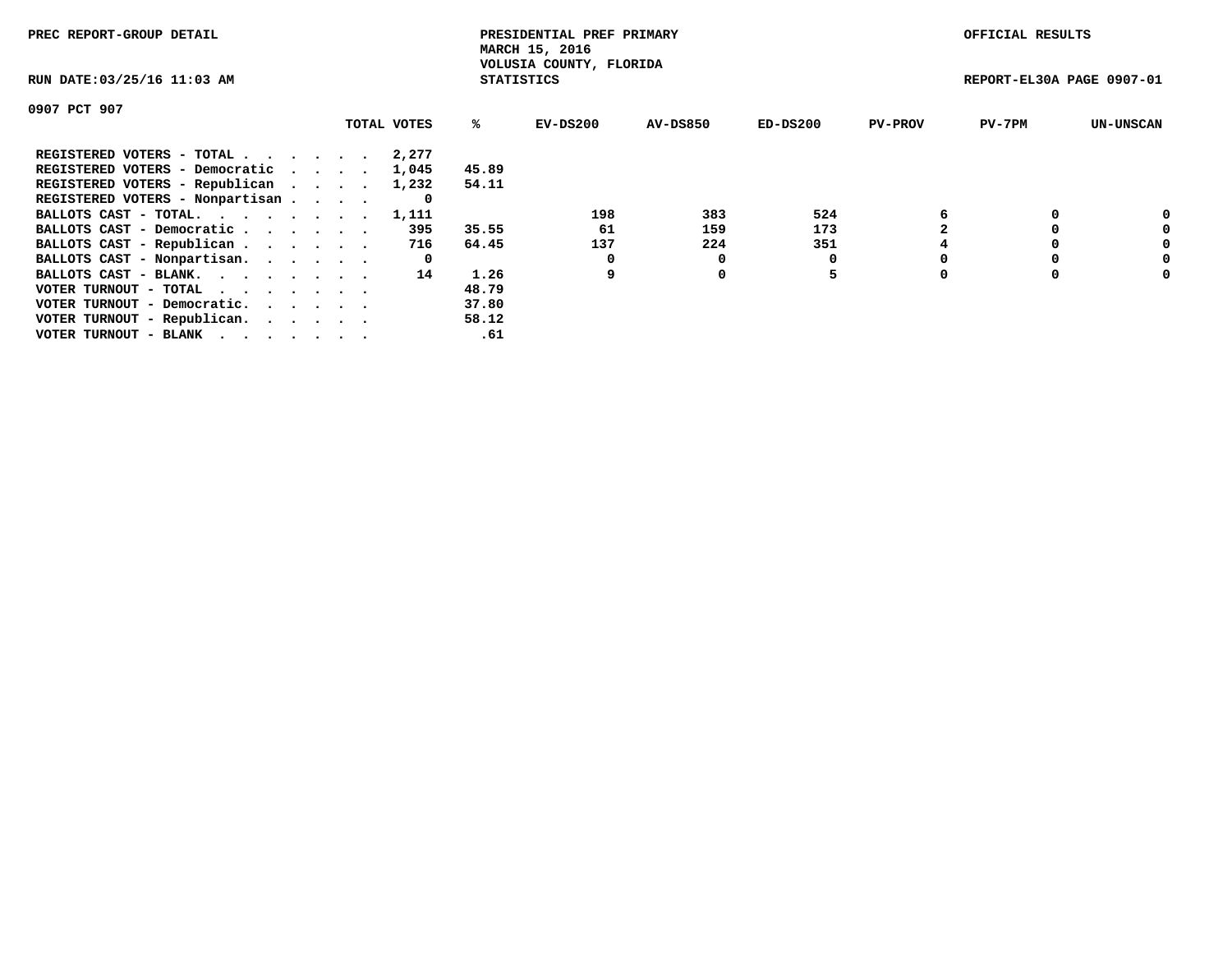| PREC REPORT-GROUP DETAIL    |  |  |  |  |             |       | PRESIDENTIAL PREF PRIMARY<br>MARCH 15, 2016<br>VOLUSIA COUNTY, FLORIDA |                 |          |                | OFFICIAL RESULTS          |           |
|-----------------------------|--|--|--|--|-------------|-------|------------------------------------------------------------------------|-----------------|----------|----------------|---------------------------|-----------|
| RUN DATE: 03/25/16 11:03 AM |  |  |  |  |             |       | Democratic                                                             |                 |          |                | REPORT-EL30A PAGE 0907-02 |           |
| 0907 PCT 907                |  |  |  |  |             |       |                                                                        |                 |          |                |                           |           |
|                             |  |  |  |  | TOTAL VOTES | %ะ    | EV-DS200                                                               | <b>AV-DS850</b> | ED-DS200 | <b>PV-PROV</b> | PV-7PM                    | UN-UNSCAN |
| President - Democratic      |  |  |  |  |             |       |                                                                        |                 |          |                |                           |           |
| (VOTE FOR) 1                |  |  |  |  |             |       |                                                                        |                 |          |                |                           |           |
| Hillary Clinton             |  |  |  |  | 211         | 55.09 | 35                                                                     | 87              | 87       |                |                           | 0         |
| Martin O'Malley             |  |  |  |  | 16          | 4.18  | 0                                                                      | 10              | 6        |                |                           | 0         |
| Bernie Sanders.             |  |  |  |  | 156         | 40.73 | 18                                                                     | 62              | 76       |                |                           | 0         |
| Over Votes.                 |  |  |  |  |             |       |                                                                        | 0               | 0        |                |                           | 0         |
| Under Votes.                |  |  |  |  | 11          |       |                                                                        |                 | 4        |                |                           | 0         |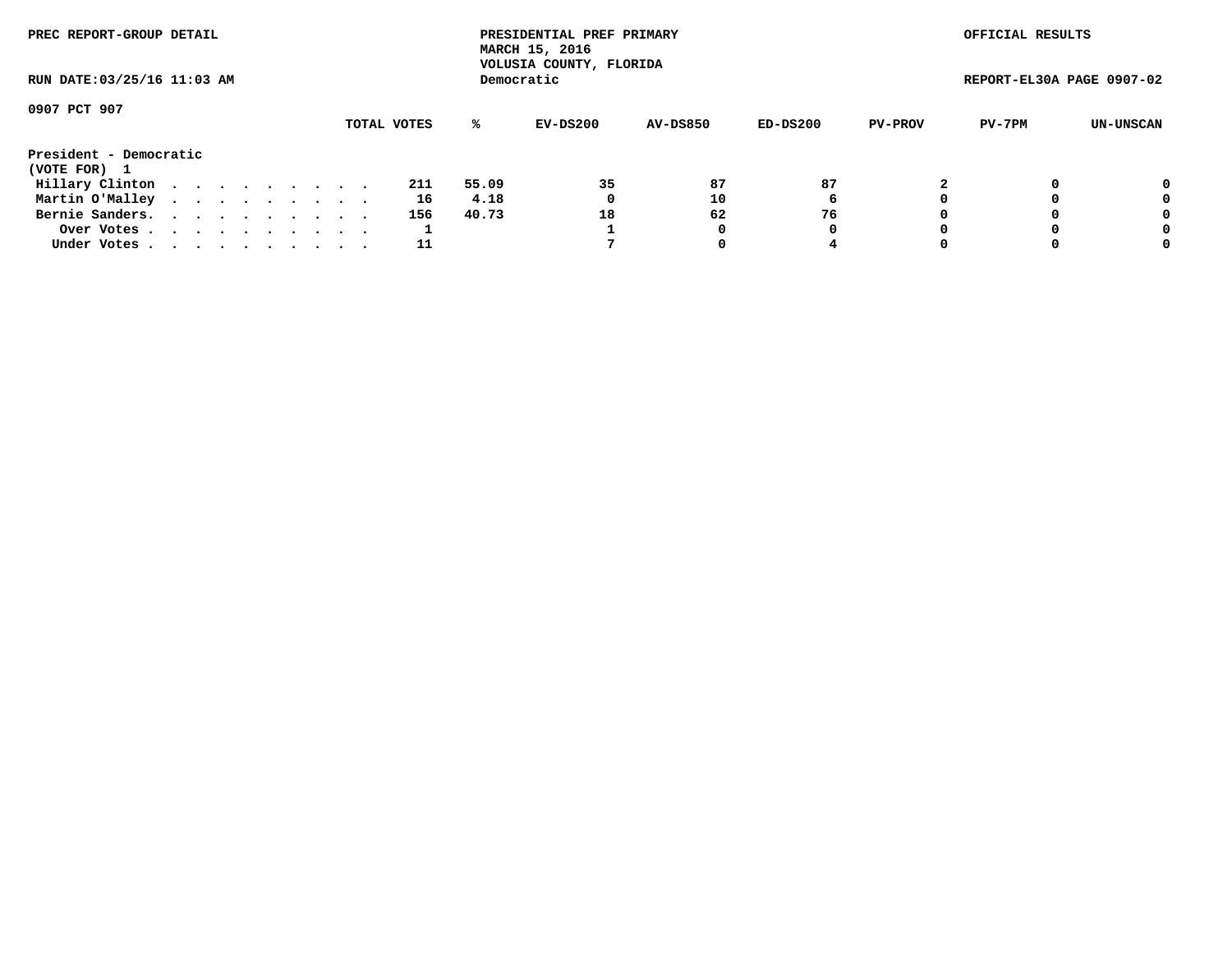| PREC REPORT-GROUP DETAIL               |  |  |  |  |  |  |  |  | PRESIDENTIAL PREF PRIMARY<br>MARCH 15, 2016<br>VOLUSIA COUNTY, FLORIDA |       |            |                 | OFFICIAL RESULTS |                |                           |                  |
|----------------------------------------|--|--|--|--|--|--|--|--|------------------------------------------------------------------------|-------|------------|-----------------|------------------|----------------|---------------------------|------------------|
| RUN DATE: 03/25/16 11:03 AM            |  |  |  |  |  |  |  |  |                                                                        |       | Republican |                 |                  |                | REPORT-EL30A PAGE 0907-03 |                  |
| 0907 PCT 907                           |  |  |  |  |  |  |  |  |                                                                        |       |            |                 |                  |                |                           |                  |
|                                        |  |  |  |  |  |  |  |  | TOTAL VOTES                                                            | %ะ    | $EV-DS200$ | <b>AV-DS850</b> | $ED-DS200$       | <b>PV-PROV</b> | PV-7PM                    | <b>UN-UNSCAN</b> |
| President - Republican<br>(VOTE FOR) 1 |  |  |  |  |  |  |  |  |                                                                        |       |            |                 |                  |                |                           |                  |
| Jeb Bush.                              |  |  |  |  |  |  |  |  | 16                                                                     | 2.25  |            | 13              |                  |                |                           |                  |
| Ben Carson                             |  |  |  |  |  |  |  |  |                                                                        | 1.13  |            |                 |                  |                |                           |                  |
| Chris Christie.                        |  |  |  |  |  |  |  |  |                                                                        |       |            |                 |                  |                |                           |                  |
| Ted Cruz.                              |  |  |  |  |  |  |  |  | 99                                                                     | 13.92 | 12         | 22              |                  |                |                           |                  |
| Carly Fiorina                          |  |  |  |  |  |  |  |  |                                                                        | .14   |            |                 |                  |                |                           |                  |
| Jim Gilmore.                           |  |  |  |  |  |  |  |  |                                                                        |       |            |                 |                  |                |                           |                  |
| Lindsey Graham.                        |  |  |  |  |  |  |  |  |                                                                        |       |            |                 |                  |                |                           |                  |
|                                        |  |  |  |  |  |  |  |  |                                                                        |       |            |                 |                  |                |                           |                  |
| Mike Huckabee                          |  |  |  |  |  |  |  |  | 30                                                                     |       |            | 10              |                  |                |                           |                  |
| John R. Kasich.                        |  |  |  |  |  |  |  |  |                                                                        | 4.22  |            |                 |                  |                |                           |                  |
| Rand Paul                              |  |  |  |  |  |  |  |  |                                                                        |       |            |                 |                  |                |                           |                  |
| Marco Rubio.                           |  |  |  |  |  |  |  |  | 141                                                                    | 19.83 | 19         | 57              | 65               |                |                           |                  |
| Rick Santorum                          |  |  |  |  |  |  |  |  |                                                                        | .14   |            |                 |                  |                |                           |                  |
| Donald J. Trump                        |  |  |  |  |  |  |  |  | 415                                                                    | 58.37 | 97         | 113             | 202              |                |                           |                  |
| Over Votes                             |  |  |  |  |  |  |  |  |                                                                        |       |            |                 |                  |                |                           |                  |
| Under Votes                            |  |  |  |  |  |  |  |  |                                                                        |       |            |                 |                  |                |                           |                  |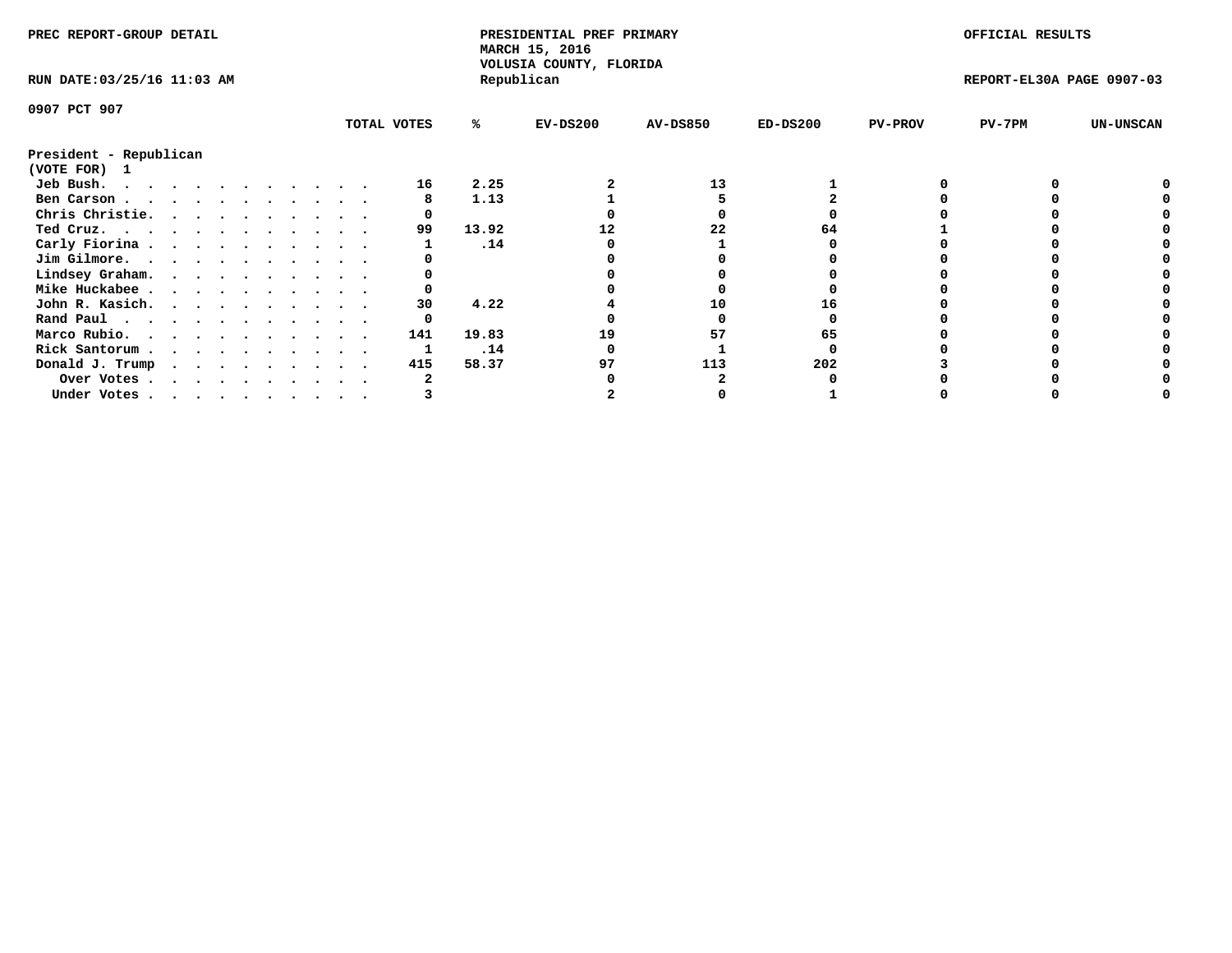| PREC REPORT-GROUP DETAIL                                    |  |             |       | PRESIDENTIAL PREF PRIMARY<br>MARCH 15, 2016  |          |            |                | OFFICIAL RESULTS          |                  |
|-------------------------------------------------------------|--|-------------|-------|----------------------------------------------|----------|------------|----------------|---------------------------|------------------|
| RUN DATE: 03/25/16 11:03 AM                                 |  |             |       | VOLUSIA COUNTY, FLORIDA<br><b>STATISTICS</b> |          |            |                | REPORT-EL30A PAGE 0909-01 |                  |
| 0909 PCT 909                                                |  |             |       |                                              |          |            |                |                           |                  |
|                                                             |  | TOTAL VOTES | %ร    | EV-DS200                                     | AV-DS850 | $ED-DS200$ | <b>PV-PROV</b> | $PV-7PM$                  | <b>UN-UNSCAN</b> |
| REGISTERED VOTERS - TOTAL                                   |  | 1,035       |       |                                              |          |            |                |                           |                  |
| REGISTERED VOTERS - Democratic                              |  | 519         | 50.14 |                                              |          |            |                |                           |                  |
| REGISTERED VOTERS - Republican                              |  | 516         | 49.86 |                                              |          |            |                |                           |                  |
| REGISTERED VOTERS - Nonpartisan                             |  | 0           |       |                                              |          |            |                |                           |                  |
| BALLOTS CAST - TOTAL.                                       |  | 521         |       | 59                                           | 142      | 312        |                |                           |                  |
| BALLOTS CAST - Democratic                                   |  | 200         | 38.39 | 17                                           | 56       | 123        |                |                           | 2                |
| BALLOTS CAST - Republican                                   |  | 321         | 61.61 | 42                                           | 86       | 189        |                |                           |                  |
| BALLOTS CAST - Nonpartisan.                                 |  | 0           |       | 0                                            | 0        |            |                |                           | 0                |
| BALLOTS CAST - BLANK.                                       |  |             | .38   | 0                                            | 0        | 0          |                |                           | 2                |
| VOTER TURNOUT - TOTAL $\cdot \cdot \cdot \cdot \cdot \cdot$ |  |             | 50.34 |                                              |          |            |                |                           |                  |
| VOTER TURNOUT - Democratic.                                 |  |             | 38.54 |                                              |          |            |                |                           |                  |
| VOTER TURNOUT - Republican.                                 |  |             | 62.21 |                                              |          |            |                |                           |                  |
| VOTER TURNOUT - BLANK                                       |  |             | .19   |                                              |          |            |                |                           |                  |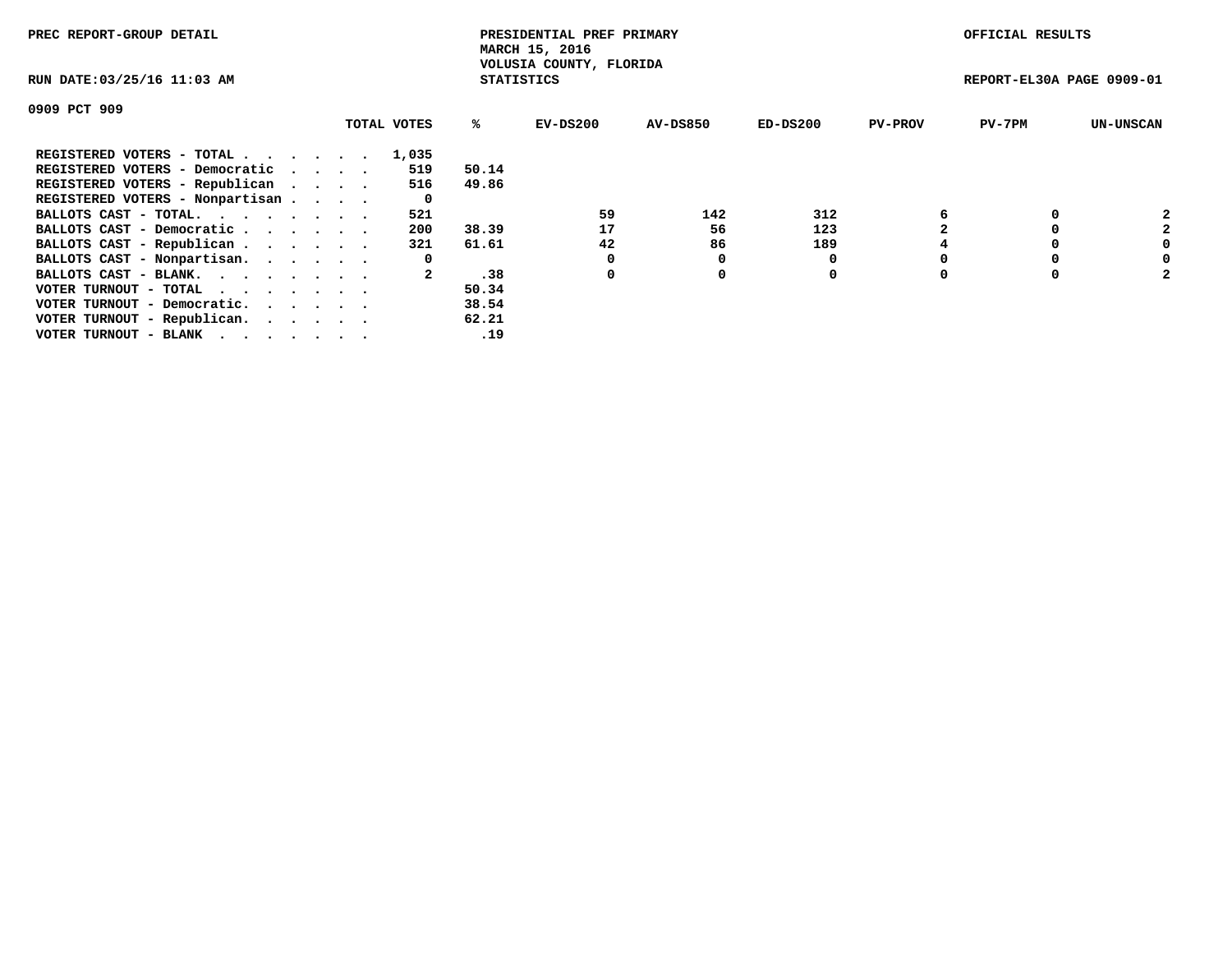| PREC REPORT-GROUP DETAIL    |  |  |  |  |             |       | PRESIDENTIAL PREF PRIMARY<br>MARCH 15, 2016<br>VOLUSIA COUNTY, FLORIDA |                 |          |                | OFFICIAL RESULTS          |           |
|-----------------------------|--|--|--|--|-------------|-------|------------------------------------------------------------------------|-----------------|----------|----------------|---------------------------|-----------|
| RUN DATE: 03/25/16 11:03 AM |  |  |  |  |             |       | Democratic                                                             |                 |          |                | REPORT-EL30A PAGE 0909-02 |           |
| 0909 PCT 909                |  |  |  |  |             |       |                                                                        |                 |          |                |                           |           |
|                             |  |  |  |  | TOTAL VOTES | %ะ    | EV-DS200                                                               | <b>AV-DS850</b> | ED-DS200 | <b>PV-PROV</b> | PV-7PM                    | UN-UNSCAN |
| President - Democratic      |  |  |  |  |             |       |                                                                        |                 |          |                |                           |           |
| (VOTE FOR) 1                |  |  |  |  |             |       |                                                                        |                 |          |                |                           |           |
| Hillary Clinton             |  |  |  |  | 131         | 66.16 | 13                                                                     | 40              | 76       |                |                           | 0         |
| Martin O'Malley             |  |  |  |  | 6           | 3.03  | 0                                                                      |                 |          |                |                           | 0         |
| Bernie Sanders.             |  |  |  |  | 61          | 30.81 |                                                                        | 15              | 42       |                |                           | 0         |
| Over Votes.                 |  |  |  |  | 0           |       |                                                                        |                 | 0        |                |                           | 0         |
| Under Votes.                |  |  |  |  |             |       |                                                                        |                 | 0        |                |                           |           |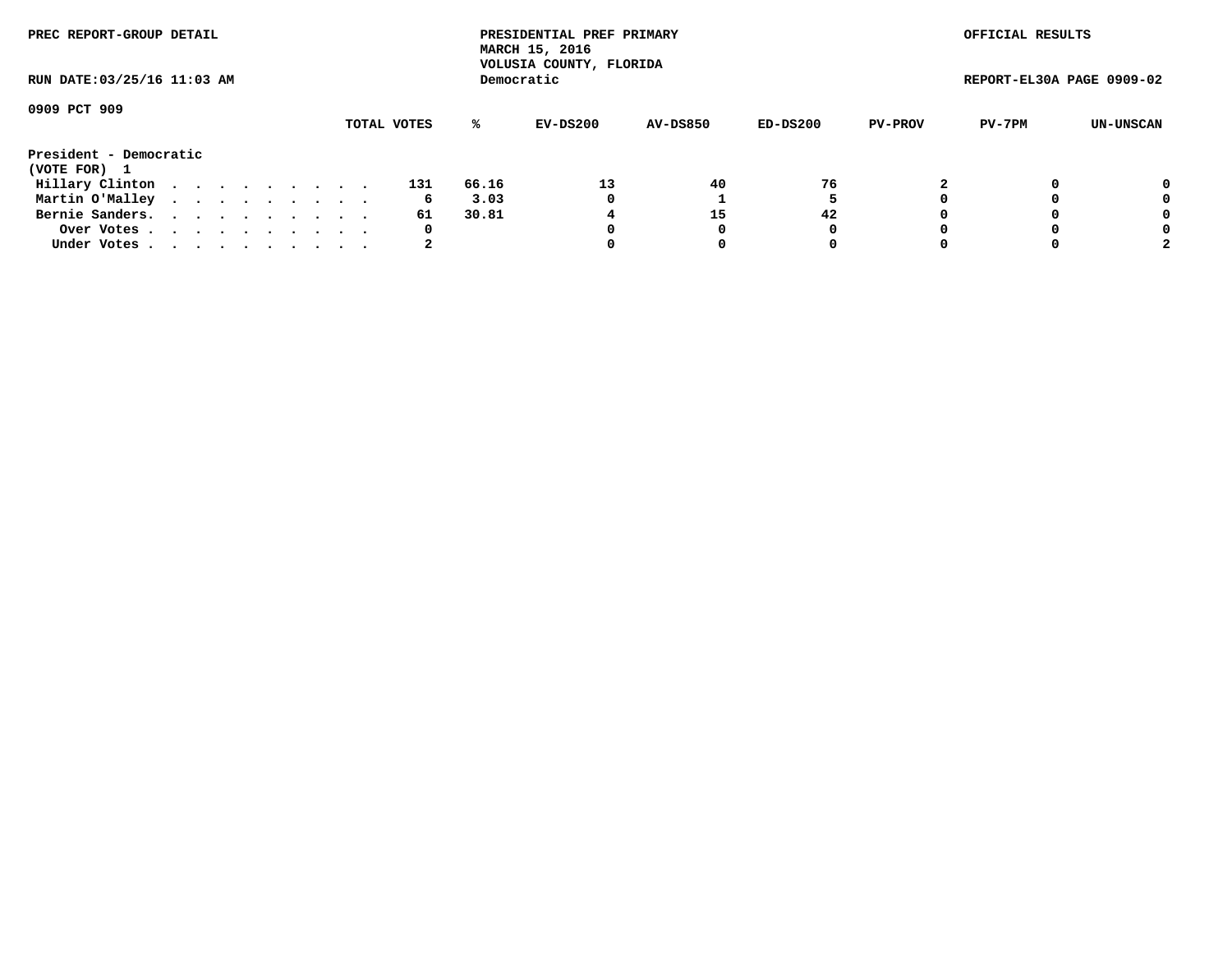| PREC REPORT-GROUP DETAIL                                                                                                                                                                                                                    |  |  |  |  |  |  |  |  |             | PRESIDENTIAL PREF PRIMARY<br>MARCH 15, 2016<br>VOLUSIA COUNTY, FLORIDA |            |                 |            | OFFICIAL RESULTS |                           |                  |
|---------------------------------------------------------------------------------------------------------------------------------------------------------------------------------------------------------------------------------------------|--|--|--|--|--|--|--|--|-------------|------------------------------------------------------------------------|------------|-----------------|------------|------------------|---------------------------|------------------|
| RUN DATE: 03/25/16 11:03 AM                                                                                                                                                                                                                 |  |  |  |  |  |  |  |  |             |                                                                        | Republican |                 |            |                  | REPORT-EL30A PAGE 0909-03 |                  |
| 0909 PCT 909                                                                                                                                                                                                                                |  |  |  |  |  |  |  |  |             |                                                                        |            |                 |            |                  |                           |                  |
|                                                                                                                                                                                                                                             |  |  |  |  |  |  |  |  | TOTAL VOTES | ℁                                                                      | $EV-DS200$ | <b>AV-DS850</b> | $ED-DS200$ | <b>PV-PROV</b>   | $PV-7PM$                  | <b>UN-UNSCAN</b> |
| President - Republican                                                                                                                                                                                                                      |  |  |  |  |  |  |  |  |             |                                                                        |            |                 |            |                  |                           |                  |
| (VOTE FOR) 1                                                                                                                                                                                                                                |  |  |  |  |  |  |  |  |             |                                                                        |            |                 |            |                  |                           |                  |
| Jeb Bush.<br>the contract of the contract of the contract of the contract of the contract of the contract of the contract of the contract of the contract of the contract of the contract of the contract of the contract of the contract o |  |  |  |  |  |  |  |  | 10          | 3.12                                                                   |            |                 |            |                  |                           |                  |
| Ben Carson                                                                                                                                                                                                                                  |  |  |  |  |  |  |  |  |             | 1.56                                                                   |            |                 |            |                  |                           |                  |
| Chris Christie.                                                                                                                                                                                                                             |  |  |  |  |  |  |  |  |             | .31                                                                    |            |                 |            |                  |                           |                  |
| Ted Cruz.                                                                                                                                                                                                                                   |  |  |  |  |  |  |  |  | 51          | 15.89                                                                  |            |                 |            |                  |                           |                  |
| Carly Fiorina                                                                                                                                                                                                                               |  |  |  |  |  |  |  |  |             |                                                                        |            |                 |            |                  |                           |                  |
| Jim Gilmore.                                                                                                                                                                                                                                |  |  |  |  |  |  |  |  |             |                                                                        |            |                 |            |                  |                           |                  |
| Lindsey Graham.                                                                                                                                                                                                                             |  |  |  |  |  |  |  |  |             |                                                                        |            |                 |            |                  |                           |                  |
| Mike Huckabee                                                                                                                                                                                                                               |  |  |  |  |  |  |  |  |             |                                                                        |            |                 |            |                  |                           |                  |
| John R. Kasich.                                                                                                                                                                                                                             |  |  |  |  |  |  |  |  | 17          | 5.30                                                                   |            |                 |            |                  |                           |                  |
| Rand Paul                                                                                                                                                                                                                                   |  |  |  |  |  |  |  |  | 0           |                                                                        |            |                 |            |                  |                           |                  |
| Marco Rubio.                                                                                                                                                                                                                                |  |  |  |  |  |  |  |  | 47          | 14.64                                                                  |            | 20              | 25         |                  |                           |                  |
| Rick Santorum                                                                                                                                                                                                                               |  |  |  |  |  |  |  |  | 0           |                                                                        |            |                 |            |                  |                           |                  |
| Donald J. Trump                                                                                                                                                                                                                             |  |  |  |  |  |  |  |  | 190         | 59.19                                                                  | 30         | 47              | 113        |                  |                           |                  |
| Over Votes                                                                                                                                                                                                                                  |  |  |  |  |  |  |  |  |             |                                                                        |            |                 |            |                  |                           |                  |
| Under Votes                                                                                                                                                                                                                                 |  |  |  |  |  |  |  |  |             |                                                                        |            |                 |            |                  |                           |                  |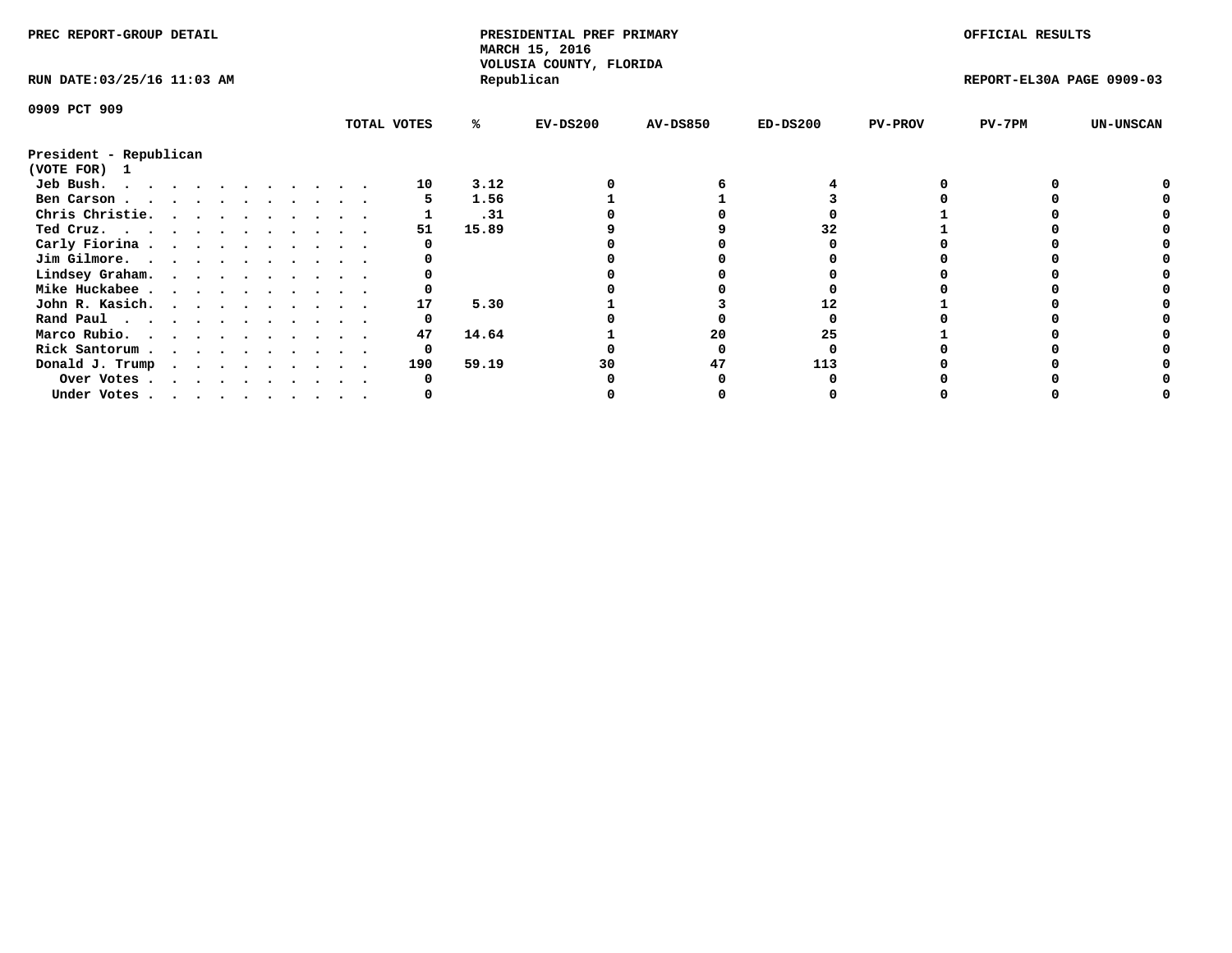| PREC REPORT-GROUP DETAIL                                    |             |                   | PRESIDENTIAL PREF PRIMARY<br>MARCH 15, 2016 |                 |            |                | OFFICIAL RESULTS          |                  |
|-------------------------------------------------------------|-------------|-------------------|---------------------------------------------|-----------------|------------|----------------|---------------------------|------------------|
| RUN DATE: 03/25/16 11:03 AM                                 |             | <b>STATISTICS</b> | VOLUSIA COUNTY, FLORIDA                     |                 |            |                | REPORT-EL30A PAGE 0910-01 |                  |
| 0910 PCT 910                                                |             |                   |                                             |                 |            |                |                           |                  |
|                                                             | TOTAL VOTES | ℁                 | EV-DS200                                    | <b>AV-DS850</b> | $ED-DS200$ | <b>PV-PROV</b> | $PV-7PM$                  | <b>UN-UNSCAN</b> |
| REGISTERED VOTERS - TOTAL                                   | 1,321       |                   |                                             |                 |            |                |                           |                  |
| REGISTERED VOTERS - Democratic                              | 464         | 35.12             |                                             |                 |            |                |                           |                  |
| REGISTERED VOTERS - Republican                              | 427         | 32.32             |                                             |                 |            |                |                           |                  |
| REGISTERED VOTERS - Nonpartisan                             | 430         |                   |                                             |                 |            |                |                           |                  |
| BALLOTS CAST - TOTAL.                                       | 466         |                   | 88                                          | 159             | 219        |                |                           | 0                |
| BALLOTS CAST - Democratic                                   | 181         | 38.84             | 40                                          | 60              | 81         |                |                           | 0                |
| BALLOTS CAST - Republican                                   | 222         | 47.64             | 36                                          | 75              | 111        |                |                           | 0                |
| BALLOTS CAST - Nonpartisan.                                 | 63          | 13.52             | 12                                          | 24              | 27         |                |                           | 0                |
| BALLOTS CAST - BLANK.                                       | 3           | .64               | 0                                           | 0               |            | $\Omega$       |                           | 0                |
| VOTER TURNOUT - TOTAL $\cdot \cdot \cdot \cdot \cdot \cdot$ |             | 35.28             |                                             |                 |            |                |                           |                  |
| VOTER TURNOUT - Democratic.                                 |             | 39.01             |                                             |                 |            |                |                           |                  |
| VOTER TURNOUT - Republican.                                 |             | 51.99             |                                             |                 |            |                |                           |                  |
| VOTER TURNOUT - BLANK                                       |             | .23               |                                             |                 |            |                |                           |                  |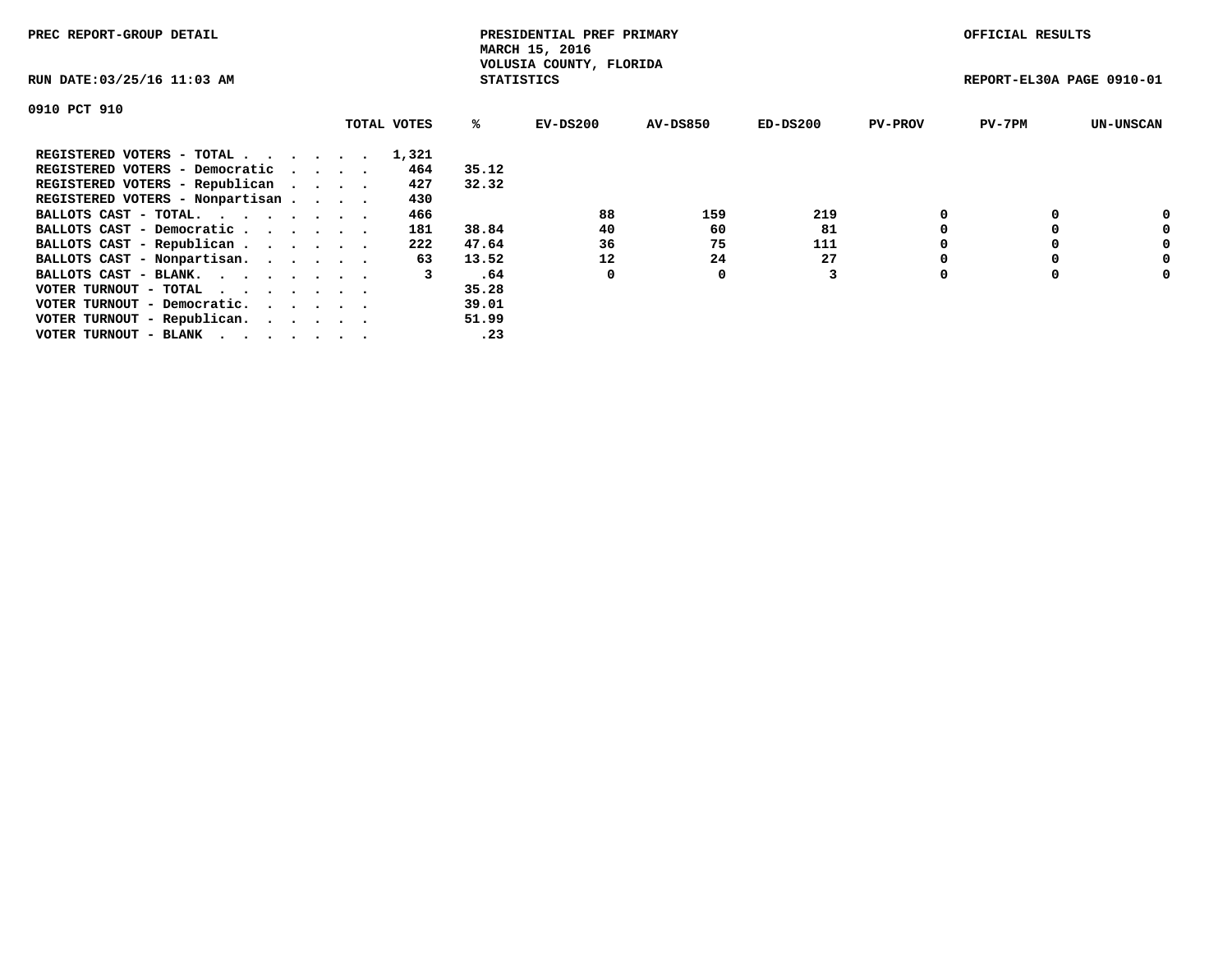| PREC REPORT-GROUP DETAIL               |  |  |  |  |             |       | PRESIDENTIAL PREF PRIMARY<br>MARCH 15, 2016<br>VOLUSIA COUNTY, FLORIDA |                 |          |                | OFFICIAL RESULTS          |           |
|----------------------------------------|--|--|--|--|-------------|-------|------------------------------------------------------------------------|-----------------|----------|----------------|---------------------------|-----------|
| RUN DATE: 03/25/16 11:03 AM            |  |  |  |  |             |       | Democratic                                                             |                 |          |                | REPORT-EL30A PAGE 0910-02 |           |
| 0910 PCT 910                           |  |  |  |  | TOTAL VOTES | %ะ    | EV-DS200                                                               | <b>AV-DS850</b> | ED-DS200 | <b>PV-PROV</b> | PV-7PM                    | UN-UNSCAN |
| President - Democratic<br>(VOTE FOR) 1 |  |  |  |  |             |       |                                                                        |                 |          |                |                           |           |
| Hillary Clinton                        |  |  |  |  | 85          | 48.30 | 18                                                                     | 30              | 37       |                |                           | 0         |
| Martin O'Malley                        |  |  |  |  |             | 3.98  |                                                                        |                 |          |                |                           | 0         |
| Bernie Sanders.                        |  |  |  |  | 84.         | 47.73 | 18                                                                     | 28              | 38       |                |                           | 0         |
| Over Votes.                            |  |  |  |  | 0           |       | 0                                                                      | 0               | 0        |                |                           | 0         |
| Under Votes.                           |  |  |  |  |             |       |                                                                        |                 | 2        |                |                           | 0         |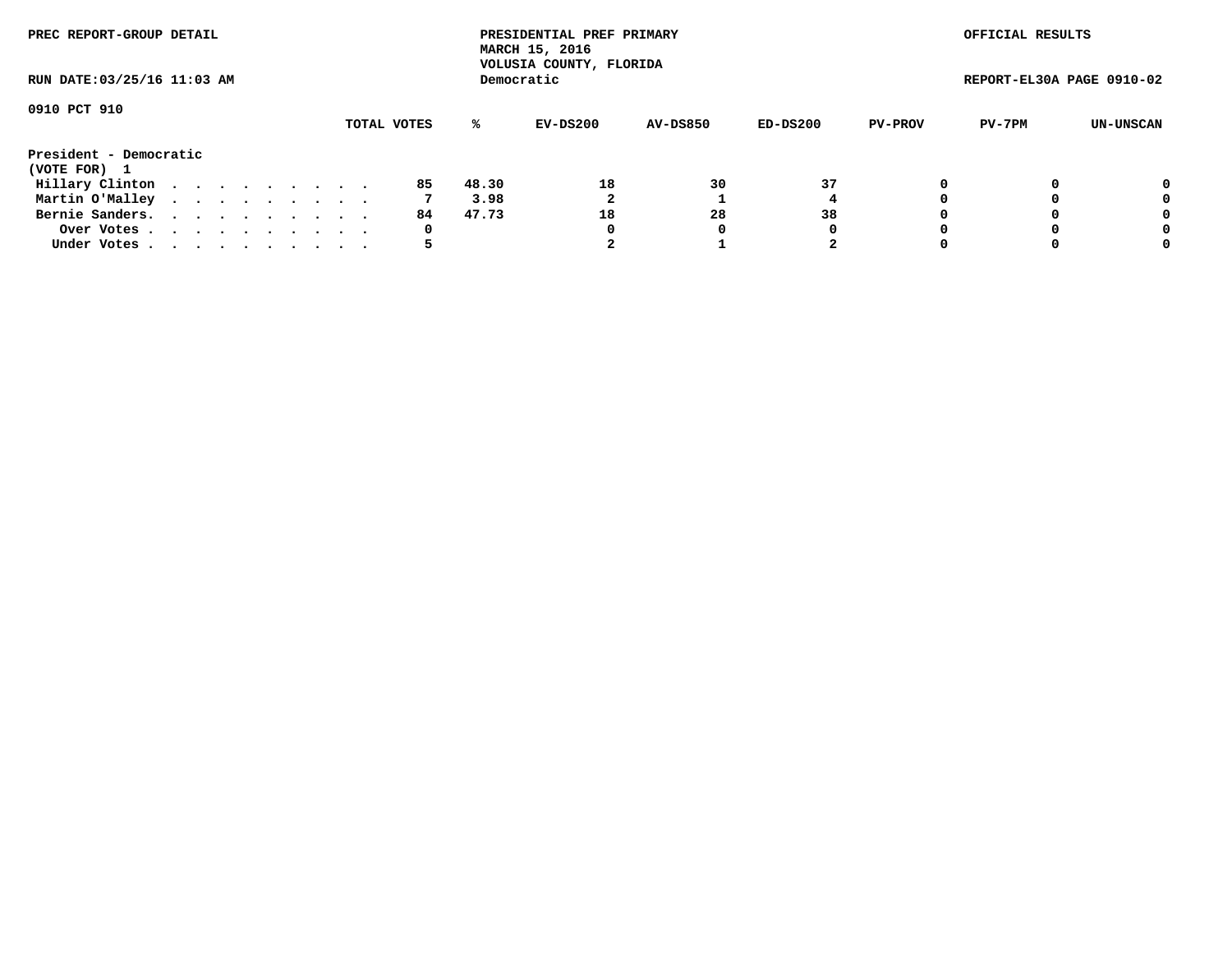| PREC REPORT-GROUP DETAIL               |  |  |  |  |  |  |  |  |            |                           | PRESIDENTIAL PREF PRIMARY<br>MARCH 15, 2016<br>VOLUSIA COUNTY, FLORIDA |            |                 |            |                | OFFICIAL RESULTS |                  |  |
|----------------------------------------|--|--|--|--|--|--|--|--|------------|---------------------------|------------------------------------------------------------------------|------------|-----------------|------------|----------------|------------------|------------------|--|
| RUN DATE: 03/25/16 11:03 AM            |  |  |  |  |  |  |  |  | Republican | REPORT-EL30A PAGE 0910-03 |                                                                        |            |                 |            |                |                  |                  |  |
| 0910 PCT 910                           |  |  |  |  |  |  |  |  |            |                           |                                                                        |            |                 |            |                |                  |                  |  |
|                                        |  |  |  |  |  |  |  |  |            | TOTAL VOTES               | ℁                                                                      | $EV-DS200$ | <b>AV-DS850</b> | $ED-DS200$ | <b>PV-PROV</b> | PV-7PM           | <b>UN-UNSCAN</b> |  |
| President - Republican<br>(VOTE FOR) 1 |  |  |  |  |  |  |  |  |            |                           |                                                                        |            |                 |            |                |                  |                  |  |
| Jeb Bush.                              |  |  |  |  |  |  |  |  |            |                           | 2.26                                                                   |            |                 |            |                |                  |                  |  |
| Ben Carson                             |  |  |  |  |  |  |  |  |            |                           | .45                                                                    |            |                 |            |                |                  |                  |  |
| Chris Christie.                        |  |  |  |  |  |  |  |  |            |                           |                                                                        |            |                 |            |                |                  |                  |  |
| Ted Cruz.                              |  |  |  |  |  |  |  |  |            | 31                        | 14.03                                                                  |            |                 |            |                |                  |                  |  |
| Carly Fiorina                          |  |  |  |  |  |  |  |  |            |                           |                                                                        |            |                 |            |                |                  |                  |  |
| Jim Gilmore.                           |  |  |  |  |  |  |  |  |            |                           |                                                                        |            |                 |            |                |                  |                  |  |
| Lindsey Graham.                        |  |  |  |  |  |  |  |  |            |                           |                                                                        |            |                 |            |                |                  |                  |  |
| Mike Huckabee                          |  |  |  |  |  |  |  |  |            |                           |                                                                        |            |                 |            |                |                  |                  |  |
| John R. Kasich.                        |  |  |  |  |  |  |  |  |            | 10                        | 4.52                                                                   |            |                 |            |                |                  |                  |  |
| Rand Paul                              |  |  |  |  |  |  |  |  |            | O                         |                                                                        |            |                 |            |                |                  |                  |  |
| Marco Rubio.                           |  |  |  |  |  |  |  |  |            | 45                        | 20.36                                                                  |            | 16              | 28         |                |                  |                  |  |
|                                        |  |  |  |  |  |  |  |  |            |                           |                                                                        |            |                 |            |                |                  |                  |  |
| Rick Santorum                          |  |  |  |  |  |  |  |  |            |                           |                                                                        |            |                 |            |                |                  |                  |  |
| Donald J. Trump                        |  |  |  |  |  |  |  |  |            | 129                       | 58.37                                                                  | 29         | 43              |            |                |                  |                  |  |
| Over Votes                             |  |  |  |  |  |  |  |  |            |                           |                                                                        |            |                 |            |                |                  |                  |  |
| Under Votes, , , , , , , , , , ,       |  |  |  |  |  |  |  |  |            |                           |                                                                        |            |                 |            |                |                  |                  |  |